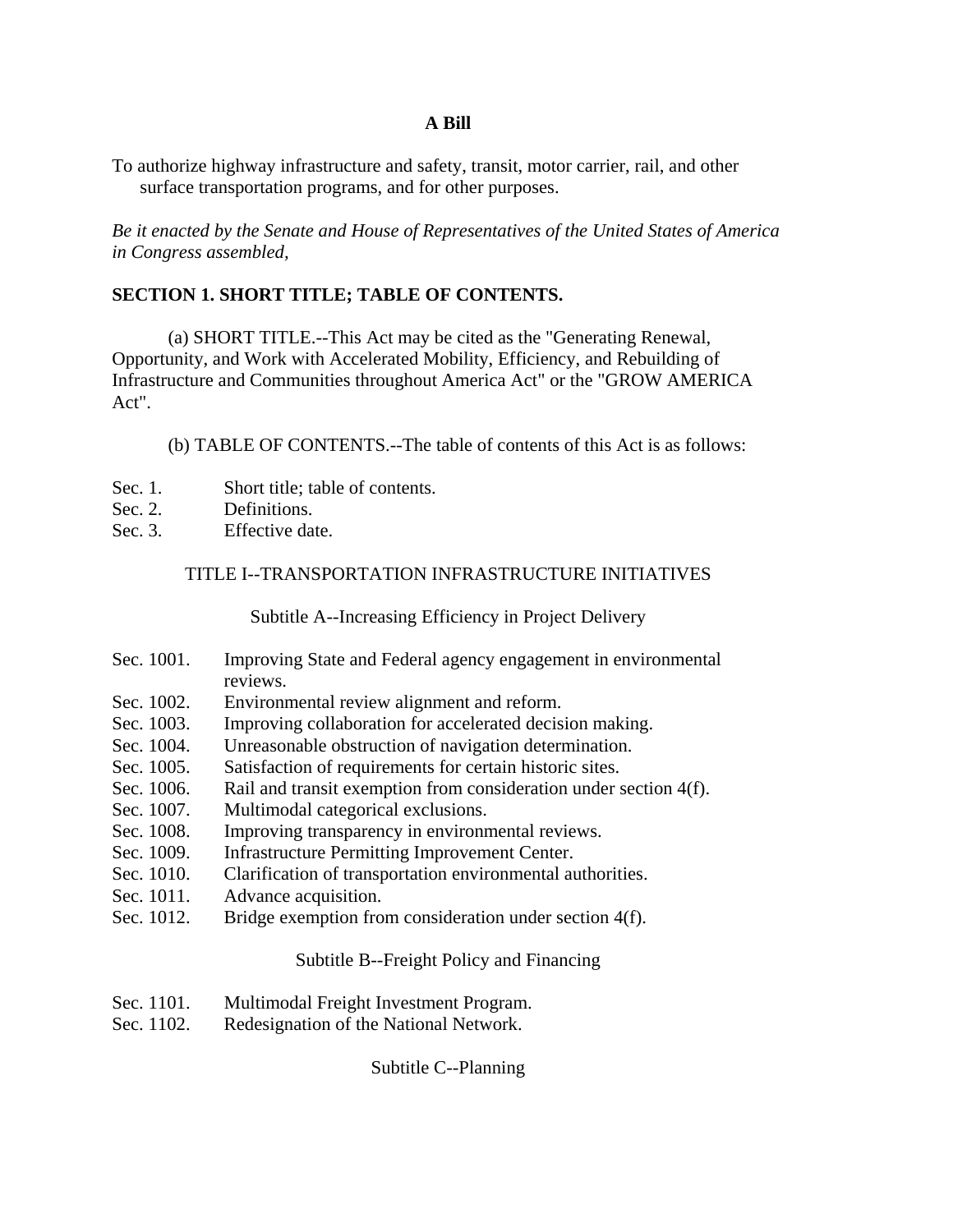- Sec. 1201. Transportation system resilience assessment.
- Sec. 1202. Consolidated and high performing metropolitan planning organizations.
- Sec. 1203. Participation of public port authorities.
- Sec. 1204. Strengthening the statewide and nonmetropolitan planning process.
- Sec. 1205. Removal of the congestion management process.
- Sec. 1206. Public involvement in plan development.
- Sec. 1207. Connection to opportunities national goal and potential performance measure.
- Sec. 1208. Workforce development.
- Sec. 1209. Measuring transportation connectivity pilot activities.
- Sec. 1210. Performance-based project selection.
- Sec. 1211. Stormwater planning.

# Subtitle D--Congestion Mitigation and Air Quality Improvement

- Sec. 1301. Eligible projects.
- Sec. 1302. Special rules.
- Sec. 1303. Priority consideration.
- Sec. 1304. Evaluation and assessment of projects.
- Sec. 1305. Electric vehicle charging stations and commercial motor vehicle antiidling facilities in rest areas.

Subtitle E--Innovative Finance and Tolling

- Sec. 1401. 21st Century infrastructure investments.
- Sec. 1402. Transportation Infrastructure Finance and Innovation Act of 1998 amendments.
- Sec. 1403. Railroad Rehabilitation and Improvement Financing.
- Sec. 1404. State infrastructure bank program.
- Sec. 1405. Toll roads, bridges, tunnels, and ferries.
- Sec. 1406. Tax-exempt financing for qualified surface transportation projects.
- Sec. 1407. Pay for success.

# TITLE II--FEDERAL-AID HIGHWAYS

#### Subtitle A--Authorizations and Programs

- Sec. 2001. Authorization of appropriations.
- Sec. 2002. Obligation limitation.
- Sec. 2003. Apportionment.
- Sec. 2004. Federal lands transportation program.
- Sec. 2005. Emergency relief for federally owned roads.
- Sec. 2006. Tribal High Priority Projects Program and Tribal Transportation Program amendments.
- Sec. 2007. Federal lands access program Federal share.
- Sec. 2008. Nationally significant Federal lands and Tribal projects program.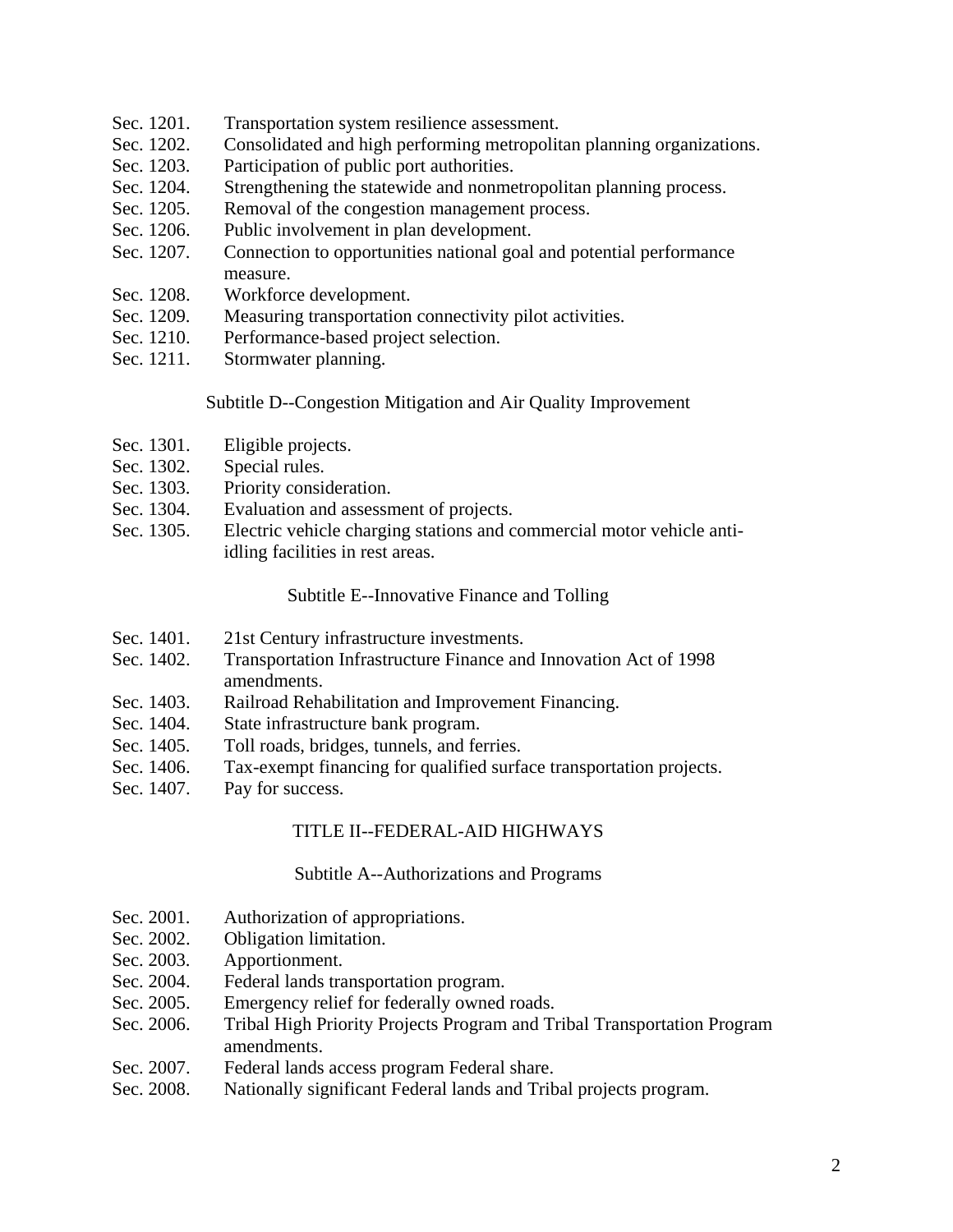- Sec. 2009. Federal lands programmatic activities.
- Sec. 2010. Bridges requiring closure or load restrictions.
- Sec. 2011. Broadband infrastructure deployment.
- Sec. 2012. Critical Immediate Investments Program.
- Sec. 2013. Appalachian Development Highway System.

#### Subtitle B--Performance Management

- Sec. 2101. Performance management data support program.
- Sec. 2102. Performance period adjustment.
- Sec. 2103. Multimodal accommodations.

## Subtitle C--Improved Federal Stewardship

Sec. 2201. Project approval and oversight.

## Subtitle D--Other

- Sec. 2301. Letting of contracts.
- Sec. 2302. Construction of ferry boats and ferry terminal facilities.
- Sec. 2303. Green stormwater infrastructure.
- Sec. 2304. Elimination or modification of certain FHWA reporting requirements.

# TITLE III--PUBLIC TRANSPORTATION

- Sec. 3001. Short title; amendments to title 49, United States Code.
- Sec. 3002. Definitions.
- Sec. 3003. Formula grants for enhanced mobility.
- Sec. 3004. Formula grants for public transportation on Indian reservations.
- Sec. 3005. Workforce development programs.
- Sec. 3006. General provisions.
- Sec. 3007. Public transportation local hiring.
- Sec. 3008. Public transportation safety program.
- Sec. 3009. Authorizations.
- Sec. 3010. Bus and bus facilities program.
- Sec. 3011. Rapid Growth Area Transit Program.
- Sec. 3012. Technical corrections.
- Sec. 3013. Technical Corrections to title II, division B, of MAP-21.
- Sec. 3014. Elimination of FTA annual research reporting requirement.

#### TITLE IV--HIGHWAY AND MOTOR VEHICLE SAFETY

# Subtitle A--Traffic Safety

- Sec. 4001. Authorization of appropriations.
- Sec. 4002. Highway safety programs.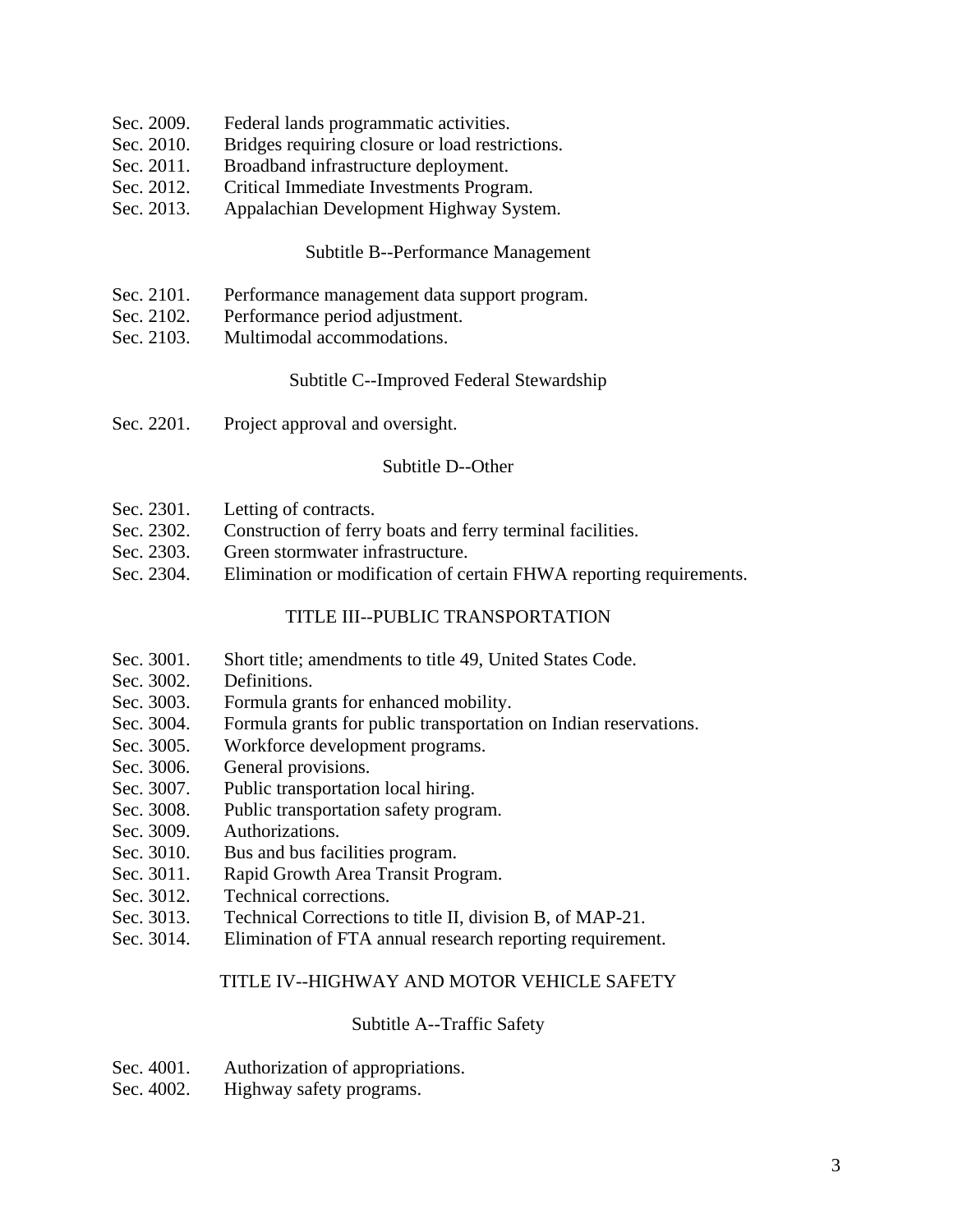- Sec. 4003. Amendment to section 405 national priority safety programs transfer authority**.**
- Sec. 4004. Amendment to motorcyclist safety grant criteria.
- Sec. 4005. Amendment to graduated driver licensing incentive grant criteria.
- Sec. 4006. Amendment to ignition interlock grant criteria.
- Sec. 4007. Amendment to repeat offender and open container criteria.
- Sec. 4008. Amendment to distracted driving grant criteria.
- Sec. 4009. Streamlining of national priority safety programs.
- Sec. 4010. Amendment to highway research and development.

Subtitle B--Motor Vehicle Safety

- Sec. 4101. Authorization of appropriations.
- Sec. 4102. Recall obligations under bankruptcy.
- Sec. 4103. Prohibition on rendering safety elements inoperative.
- Sec. 4104. Cooperation with foreign governments.
- Sec. 4105. Functional safety process.
- Sec. 4106. Notification of defect or noncompliance and imminent hazard authority.
- Sec. 4107. Amendment to judicial review provisions.
- Sec. 4108. Inspection authority under automobile fuel economy statute.
- Sec. 4109. Recall authority over rental car companies and used car dealers.
- Sec. 4110. Civil penalties.
- Sec. 4111. Technical corrections to the Motor Vehicle and Highway Safety Improvement Act of 2012.

# TITLE V--MOTOR CARRIER SAFETY PROGRAM

Sec. 5001. Amendment of title 49, United States Code.

Subtitle A--Commercial Motor Vehicle Safety

- Sec. 5101. Commercial motor vehicle defined.
- Sec. 5102. Motor carrier operations affecting interstate commerce.
- Sec. 5103. Bus rentals and definition of employer.
- Sec. 5104. High-risk carrier reviews.
- Sec. 5105. New entrant audits.
- Sec. 5106. Imminent hazard actions.
- Sec. 5107. International commerce transported on highways through the United States.

# Subtitle B--Driver Safety Provisions

- Sec. 5201. Commercial driver's license requirements.
- Sec. 5202. Disqualification based on non-commercial motor vehicle operations.
- Sec. 5203. Recording of Federal disqualifications on CDLIS.
- Sec. 5204. Failure to pay civil penalty as a disqualifying offense.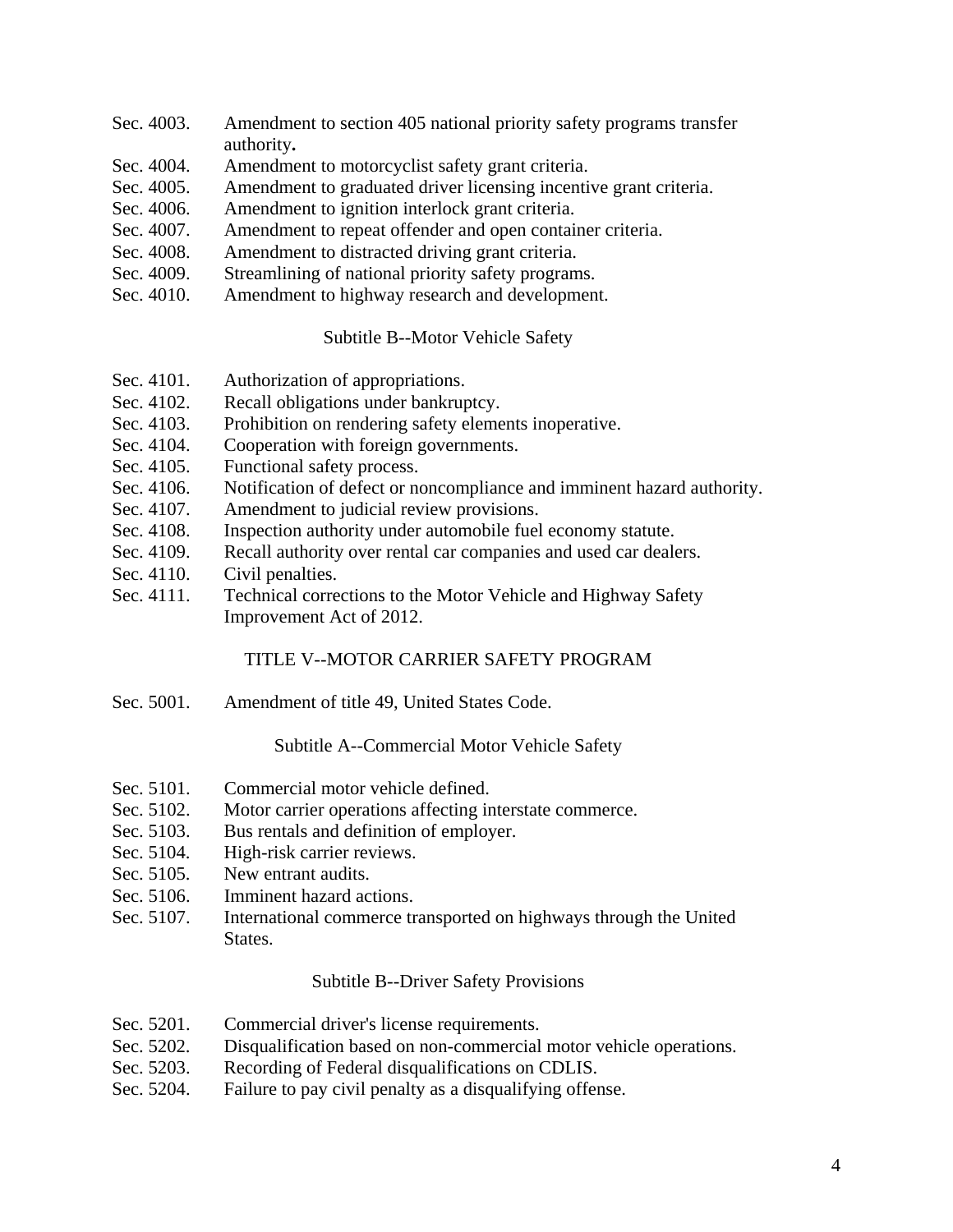Sec. 5205. Controlled substance violations.

Subtitle C--Medical and Registration Provisions

- Sec. 5301. Effect of driving on commercial motor vehicle operators.
- Sec. 5302. Repeal of commercial jurisdiction exception for brokers of motor carriers of passengers.
- Sec. 5303. Revocation or suspension of registration.
- Sec. 5304. Revocation of registration for failure to respond to subpoena.
- Sec. 5305. Lapse of required financial security; suspension of registration.

# Subtitle D--Grants and Authorizations

Sec. 5401. FMCSA Financial Assistance Programs

## Subtitle E--Miscellaneous

- Sec. 5501. Motor Carrier Safety Advisory Committee.
- Sec. 5502. Unified Carrier Registration Plan.
- Sec. 5503. Self-Insurance for motor carriers repealed.
- Sec. 5504. Electronic logging device recall authority.
- Sec. 5505. Repeal of motor carrier financial reporting requirement.
- Sec. 5506. Contractors exercising operational control over motor carrier operations.
- Sec. 5507. Driver compensation.
- Sec. 5508. Civil enforcement authority.
- Sec. 5509. Criminal penalties.
- Sec. 5510. Penalties for violations of out-of-service orders.
- Sec. 5511. Technical corrections.
- Sec. 5512. Audits and compliance investigations of Mexico-domiciled motor carriers.
- Sec. 5513. Administrative adjudication of violations of commercial regulations and statutes.
- Sec. 5514. Access to National Driver Register.
- Sec. 5515. Elimination of certain FMCSA reporting requirements.

# TITLE VI--HAZARDOUS MATERIAL TRANSPORTATION SAFETY

- Sec. 6001. Amendment of title 49, United States Code.
- Sec. 6002. Emergency operational controls.
- Sec. 6003. Enhanced registration requirements.
- Sec. 6004. User fees for special permits.
- Sec. 6005. National emergency and disaster response.
- Sec. 6006. Enhanced reporting.
- Sec. 6007. Improving publication of special permits.
- Sec. 6008. Hazard abatement authority.
- Sec. 6009. Inspection of non-domestic entities
- Sec. 6010. Improving the Effectiveness of the HMEP Grant Program.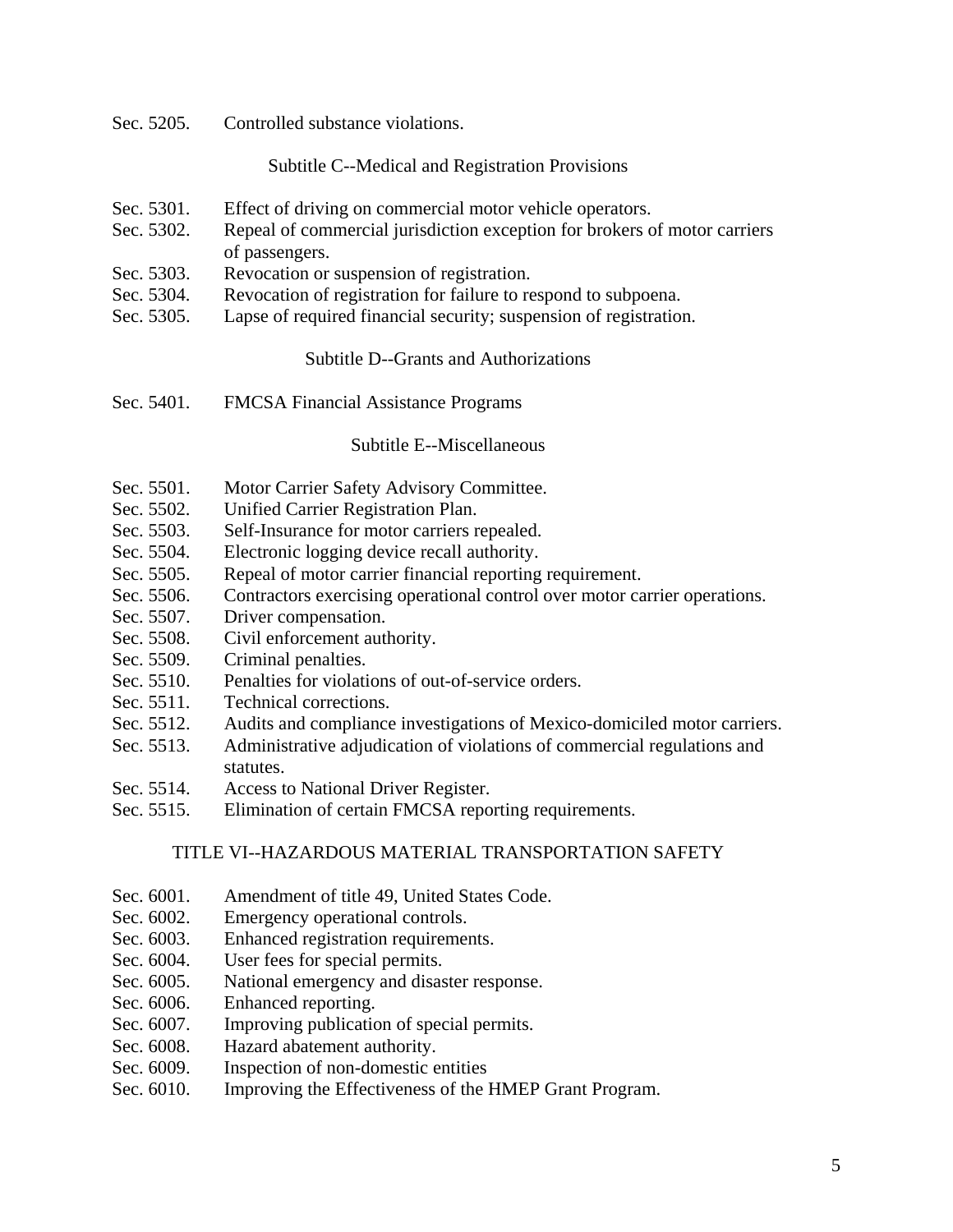- Sec. 6011. Civil penalty.
- Sec. 6012. General duty.
- Sec. 6013. Authorization of appropriations.
- Sec. 6014. Elimination of certain PHMSA reporting requirements.

# TITLE VII-- AMENDMENTS TO THE INTERNAL REVENUE CODE

- Sec. 7001. Amendment of 1986 Code.
- Sec. 7002. Extension of highway-related taxes.
- Sec. 7003. Extension of provisions related to the Sport Fish Restoration and Boating Trust Fund.
- Sec. 7004. Transportation Trust Fund.
- Sec. 7005. Effective date.

# TITLE VIII--RESEARCH

## Subtitle A--Funding

Sec. 8001. Authorization of appropriations.

## Subtitle B--Research, Technology, and Education

- Sec. 8101. National cooperative freight transportation research program.
- Sec. 8102. Competitive University Transportation Centers Consortia Program.
- Sec. 8103. Priority Multimodal Research Program.
- Sec. 8104. Bureau of Transportation Statistics.
- Sec. 8105. ITS goals and purposes.
- Sec. 8106. ITS general authorities and requirements.
- Sec. 8107. ITS national architecture and standards.
- Sec. 8108. Vehicle-to-vehicle and vehicle-to-infrastructure communications systems deployment.
- Sec. 8109. Infrastructure Development.
- Sec. 8110. Departmental research programs; conforming amendments.
- Sec. 8111. Office of Intermodalism.
- Sec. 8112. Cooperation with Federal and State agencies and foreign countries.

# TITLE IX--RAIL SAFETY, RELIABILITY, AND EFFICIENCY

Sec. 9001. Short title; amendment of title 49, United States Code.

#### Subtitle A--National High-Performance Rail System

- Sec. 9101. Purpose and objectives.
- Sec. 9102. Grant programs.
- Sec. 9103. Amtrak five-year business planning.
- Sec. 9104. Clarification of grant conditions.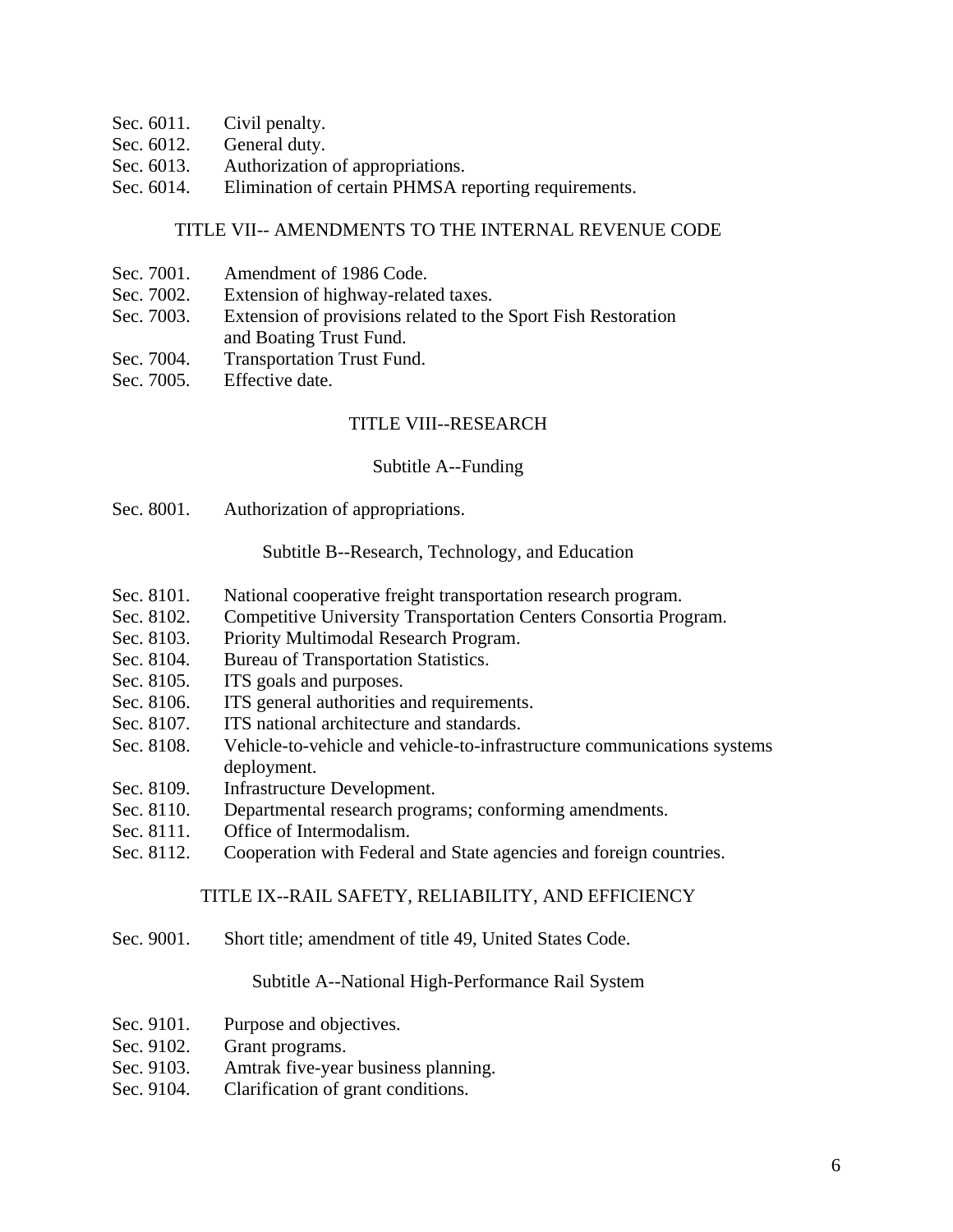- Sec. 9105. Research and development.
- Sec. 9106. Miscellaneous revisions.

#### Subtitle B--Policy

- Sec. 9201. Regional rail development authorities.
- Sec. 9202. Northeast Corridor Infrastructure and Operations Advisory Commission.
- Sec. 9203. Standardization of passenger equipment and platforms.
- Sec. 9204. Next generation equipment committee.
- Sec. 9205. Buy America.
- Sec. 9206. Rail passenger transportation liability and mandatory coverage.
- Sec. 9207. Shared-use study.
- Sec. 9208. Disadvantaged business enterprises; disparity and availability study.

#### Subtitle C--Planning

- Sec. 9301. National and regional rail planning.
- Sec. 9302. State rail plans.

#### Subtitle D--Safety Improvements

- Sec. 9401. Requirement for uniform operating rules.
- Sec. 9402. Positive train control.
- Sec. 9403. Hours of service reform.
- Sec. 9404. Amendments to the safety appliance law.
- Sec. 9405. Amendments to the locomotive inspection law.
- Sec. 9406. Technical amendment to the provision on protection of railroad safety risk reduction program information.
- Sec. 9407. Noise emission standards.
- Sec. 9408. Technical amendment to chapter 201 general civil penalty provision.
- Sec. 9409. Miscellaneous authorization of appropriations.
- Sec. 9410. Repair and replacement of damaged track inspection equipment.

Subtitle E--Miscellaneous Revisions and Technical Corrections

- Sec. 9501. Authorization of appropriations.
- Sec. 9502. Technical corrections to the Rail Safety Improvement Act of 2008.
- Sec. 9503. Technical correction to introductory text of Public Law 110-432.
- Sec. 9504. Technical corrections to uncodified provisions of Division A of Public Law 110-432, the Rail Safety Improvement Act of 2008.
- Sec. 9505. Technical corrections to provisions of the hours of service laws and related civil penalty provision.
- Sec. 9506. Elimination of certain FRA reporting requirements.

#### TITLE X-- MISCELLANEOUS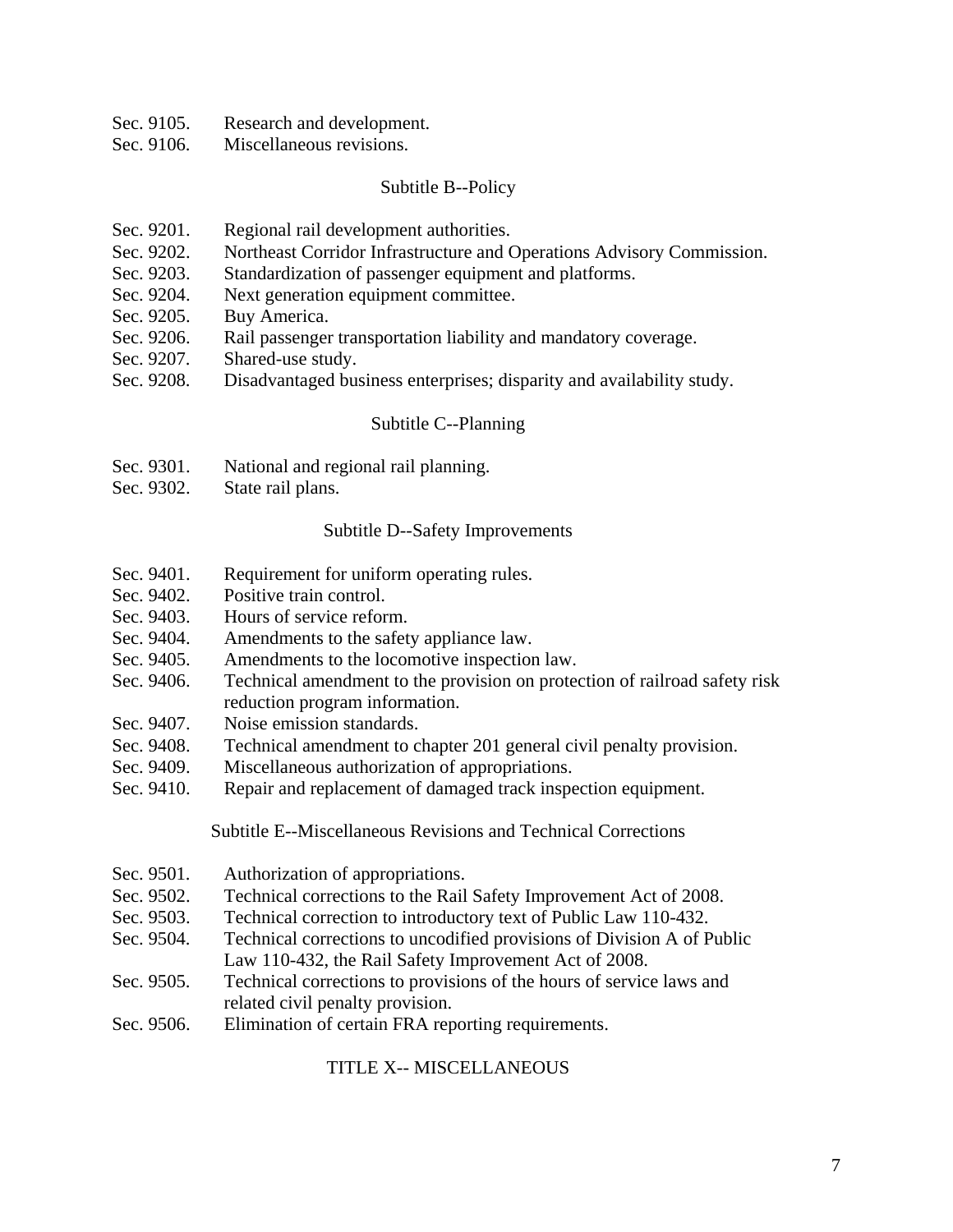|  | Sec. 10001. Consideration of travel and tourism in award of financial assistance. |  |  |
|--|-----------------------------------------------------------------------------------|--|--|
|--|-----------------------------------------------------------------------------------|--|--|

- Sec. 10002. Electronic reports and report modification.
- Sec. 10003. Amendment of Federal Aid in Sport Fish Restoration Act.
- Sec. 10004. Amendments to chapter 537 of title 46.
- Sec. 10005. Government-wide authority for electric charging infrastructure at no cost to the taxpayer.

# TITLE XI--BUDGETARY INTERPRETATIONS AND TREATMENTS

- Sec. 11001. Amounts in this Act.
- Sec. 11002. Direct or mandatory spending.
- Sec. 11003. Treatment for statutory PAYGO and related purposes.
- Sec. 11004. Scoring of changes in contract authority in appropriations acts.
- Sec. 11005. Scoring of changes in obligation limits in appropriations acts.
- Sec. 11006. Scoring of transfers between the general fund and the transportation trust fund.
- Sec. 11007. Special rule.
- 1

# 2 **SEC. 2. DEFINITIONS.**

- 3 In this Act, the following definitions apply:
- 4 (1) DEPARTMENT.--The term "Department" means the Department of
- 5 Transportation.
- 6 (2) SECRETARY.--The term "Secretary" means the Secretary of
- 7 Transportation.
- 8 **SEC. 3. EFFECTIVE DATE.**
- 9 Except as otherwise provided, this Act, and the amendments made by this Act,
- 10 shall take effect on October 1, 2014.

| 11 | TITLE I--TRANSPORTATION INFRASTRUCTURE INITIATIVES                           |
|----|------------------------------------------------------------------------------|
| 12 | <b>Subtitle A--Increasing Efficiency in Project Delivery</b>                 |
| 13 | <b>IMPROVING STATE AND FEDERAL AGENCY ENGAGEMENT</b><br><b>SEC.</b> 1001.    |
| 14 | IN ENVIRONMENTAL REVIEWS.                                                    |
| 15 | (a) IN GENERAL.--Title 49, United States Code, is amended by inserting after |
| 16 | section 306 the following:                                                   |
| 17 | "Sec. 307. Improving State and Federal agency engagement in environmental    |
| 18 | reviews                                                                      |
| 19 | "(a) IN GENERAL.--A public entity receiving financial assistance from the    |

20 Department of Transportation for one or more projects or for a program of projects, may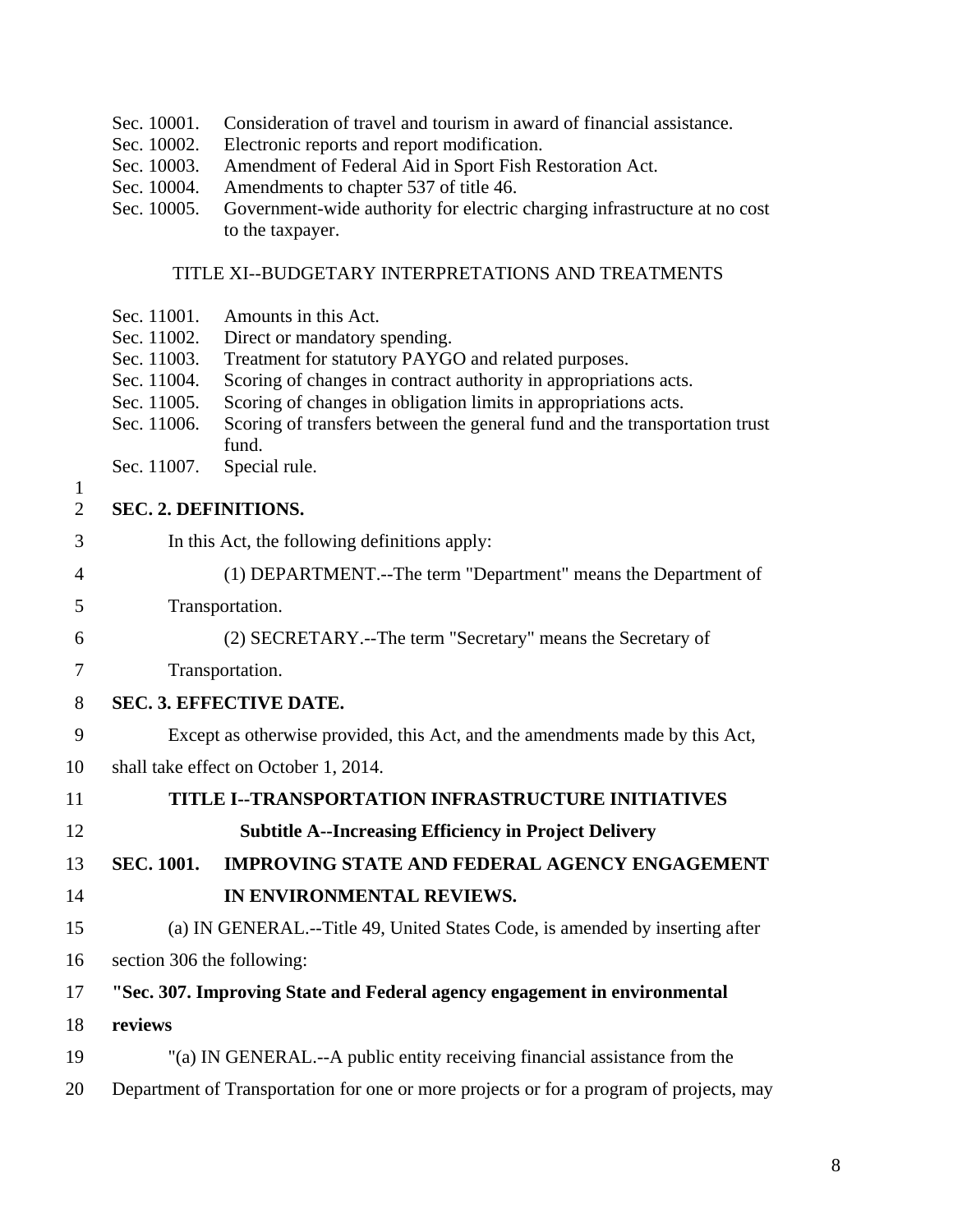1 request that the Secretary allow the public entity to provide funds to Federal agencies, 2 including the Department of Transportation, State agencies, and Indian tribes 3 participating in the environmental planning and review process for the project, projects, 4 or program. The funds may be provided only to support activities that directly and 5 meaningfully contribute to expediting and improving permitting and review processes, 6 including planning, approval and consultation processes for the project, projects, or 7 program.

8 "(b) ACTIVITIES ELIGIBLE FOR FUNDING.--Activities for which funds may 9 be provided under subsection (a) include transportation planning activities that precede 10 the initiation of the environmental review process, activities directly related to the 11 environmental review process, dedicated staffing, training of agency personnel, 12 information gathering and mapping, and development of programmatic agreements. 13 "(c) AMOUNTS.--Requests under subsection (a) may be approved only for the 14 additional amounts that the Secretary determines are necessary for the Federal agencies, 15 State agencies, or Indian tribes participating in the environmental review process to 16 timely conduct their review.

17 "(d) AGREEMENTS.--Prior to providing funds approved by the Secretary for 18 dedicated staffing at an affected Federal agency under subsection (a), the affected Federal 19 agency and the requesting public entity shall enter into an agreement that establishes a 20 process to identify projects or priorities to be addressed by the use of the funds.

21 "(e) EXISTING AUTHORITY.--Nothing in this section shall be construed as 22 conflicting with the provisions of Section 139(j) of title 23.".

23 (b) CONFORMING AMENDMENT.--The analysis of chapter 3 of title 49, 24 United States Code, is amended by inserting after the item relating to section 306 the 25 following:

26 "307. Improving State and Federal agency engagement in environmental reviews.".

# 27 **SEC. 1002. ENVIRONMENTAL REVIEW ALIGNMENT AND REFORM.**

28 (a) IN GENERAL.--Title 49, United States Code, is amended by inserting after 29 section 309 the following:

30 "**Sec. 310. Aligning Federal environmental reviews**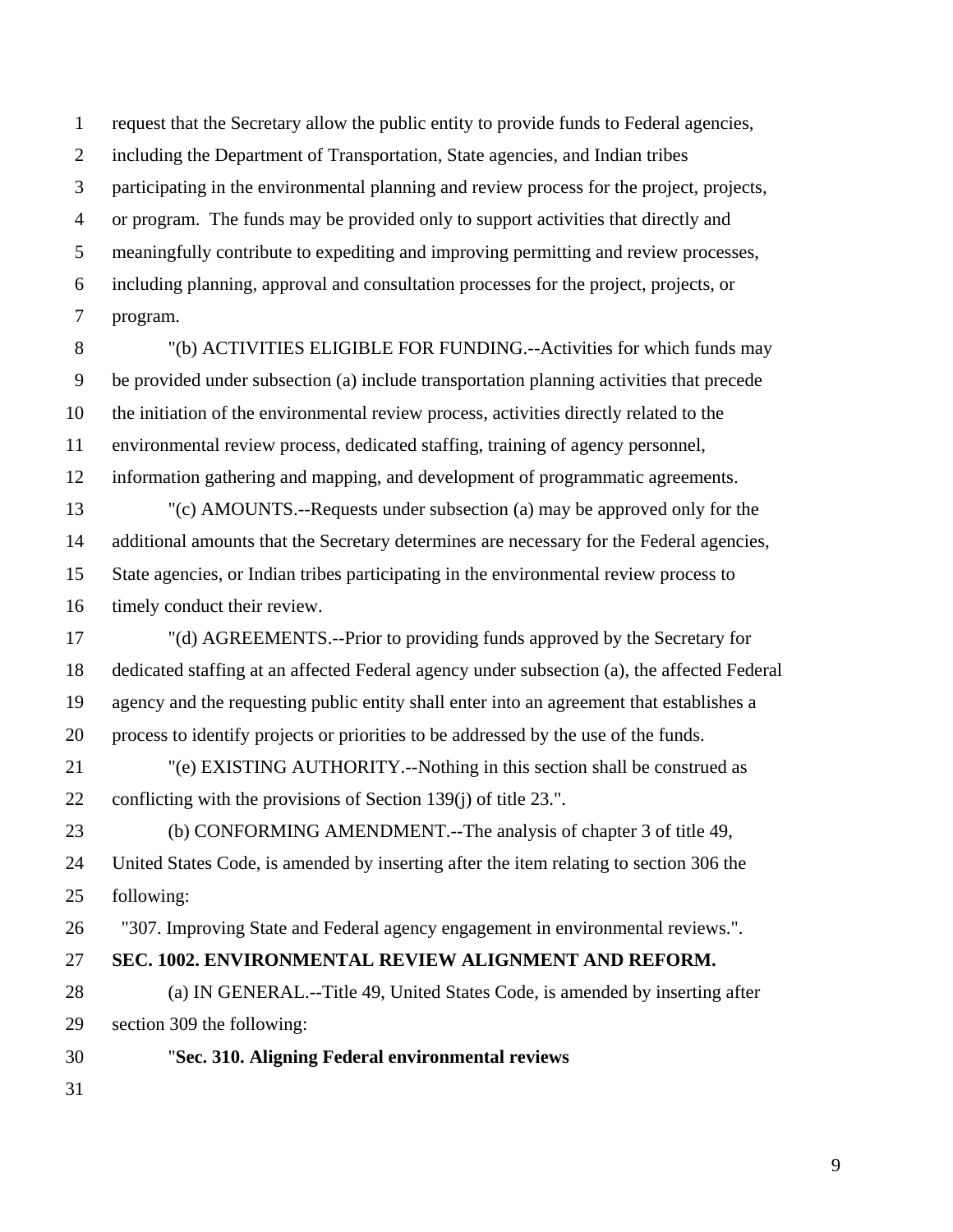## 1 "(a) COORDINATED AND CONCURRENT ENVIRONMENTAL

2 REVIEWS.—Within one year of the date of enactment of GROW AMERICA Act, the 3 Department of Transportation, in coordination with the Steering Committee, shall 4 develop a coordinated and concurrent environmental review and permitting process for 5 transportation projects when initiating an environmental impact statement under the 6 National Environmental Policy Act (42 U.S.C. 4321 et seq.) (referred to as 'NEPA' in 7 this section). This coordinated and concurrent environmental review and permitting 8 process shall--

9 "(1) ensure that the Department of Transportation and agencies of 10 jurisdiction possess sufficient information early in the review process to 11 determine a statement of a transportation project's purpose and need and range of 12 alternatives for analysis that the lead agency and agencies of jurisdiction will rely 13 upon for concurrent environmental reviews and permitting decisions required for 14 the proposed project;

15 "(2) achieve early concurrence or issue resolution during the NEPA 16 scoping process on the Department of Transportation's statement of a project's 17 purpose and need and during development of the environmental impact statement 18 on the range of alternatives for analysis that the lead agency and agencies of 19 jurisdiction will rely upon for concurrent environmental reviews and permitting 20 decisions required for the proposed project absent circumstances that require 21 reconsideration in order to meet an agency of jurisdiction's obligations under 22 statute or Executive Order; and

23 "(3) achieve concurrence or issue resolution in an expedited manner if 24 circumstances arise that require a reconsideration of the purpose and need or 25 range of alternatives considered during any Federal agency's environmental or 26 permitting review in order to meet an agency of jurisdiction's obligations under 27 statute or Executive Order.

28 "(b) ENVIRONMENTAL CHECKLIST –The Secretary and Federal Agencies of 29 jurisdiction likely to have substantive review or approval responsibilities on 30 transportation projects shall, within 90 days of the date of enactment of GROW 31 AMERICA Act, jointly develop a checklist to help project sponsors identify potential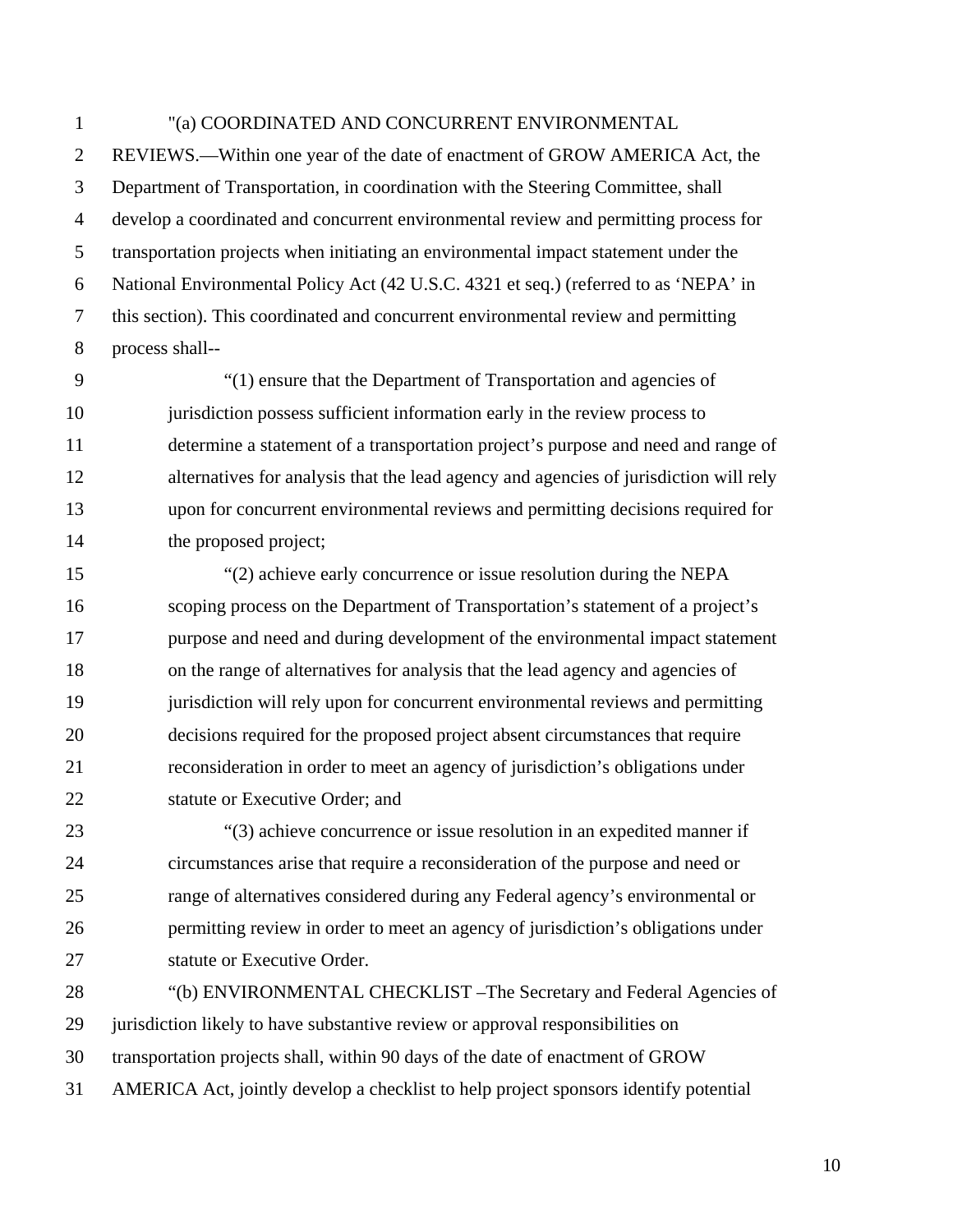1 natural, cultural, and historic resources in the area of a proposed project. The purpose of 2 the checklist is to--

3 "(1) identify agencies of jurisdiction and cooperating agencies, 4 "(2) develop the information needed for the purpose and need and 5 alternatives for analysis; and 6 "(3) improve interagency collaboration to help expedite the permitting

7 process for the lead agency and agencies of jurisdiction.

8 "(c) INTERAGENCY COLLABORATION.— Consistent with Federal 9 environmental statutes and the priority reform actions for Federal agency permitting and 10 reviews defined and identified by the Steering Committee described in Section 1009, the 11 Secretary shall facilitate annual interagency collaboration sessions at the appropriate 12 jurisdictional level to coordinate business plans and facilitate coordination of workload 13 planning and workforce management. This engagement shall also ensure agency staff is 14 fully engaged and utilizing the flexibility of existing regulations, policies, and guidance 15 and identifying additional actions to facilitate high quality, efficient, and targeted 16 environmental reviews and permitting decisions. These sessions and the interagency 17 collaborations they generate shall also focus on how to work with state and local 18 transportation entities to improve project planning, siting, and application quality and 19 how to consult and coordinate with relevant stakeholders and Federal, Tribal, state, and 20 local representatives early in permitting processes.

- 21 "(d) PERFORMANCE MEASUREMENT— Within one year of the date of 22 enactment of GROW AMERICA Act, the Department of Transportation, in coordination 23 with the Steering Committee, shall establish a program to measure and report on progress 24 towards aligning federal reviews as outlined in this section.".
- 25 (b) CONFORMING AMENDMENT.--The analysis of subchapter I of chapter 3 26 of title 49, United States Code, is amended by adding at the end the following:
- 27 "310. Aligning Federal environmental reviews.".

# 28 **SEC. 1003. IMPROVING COLLABORATION FOR ACCELERATED**  29 **DECISION MAKING.**

30 Section 139(h) of title 23, United States Code, is amended--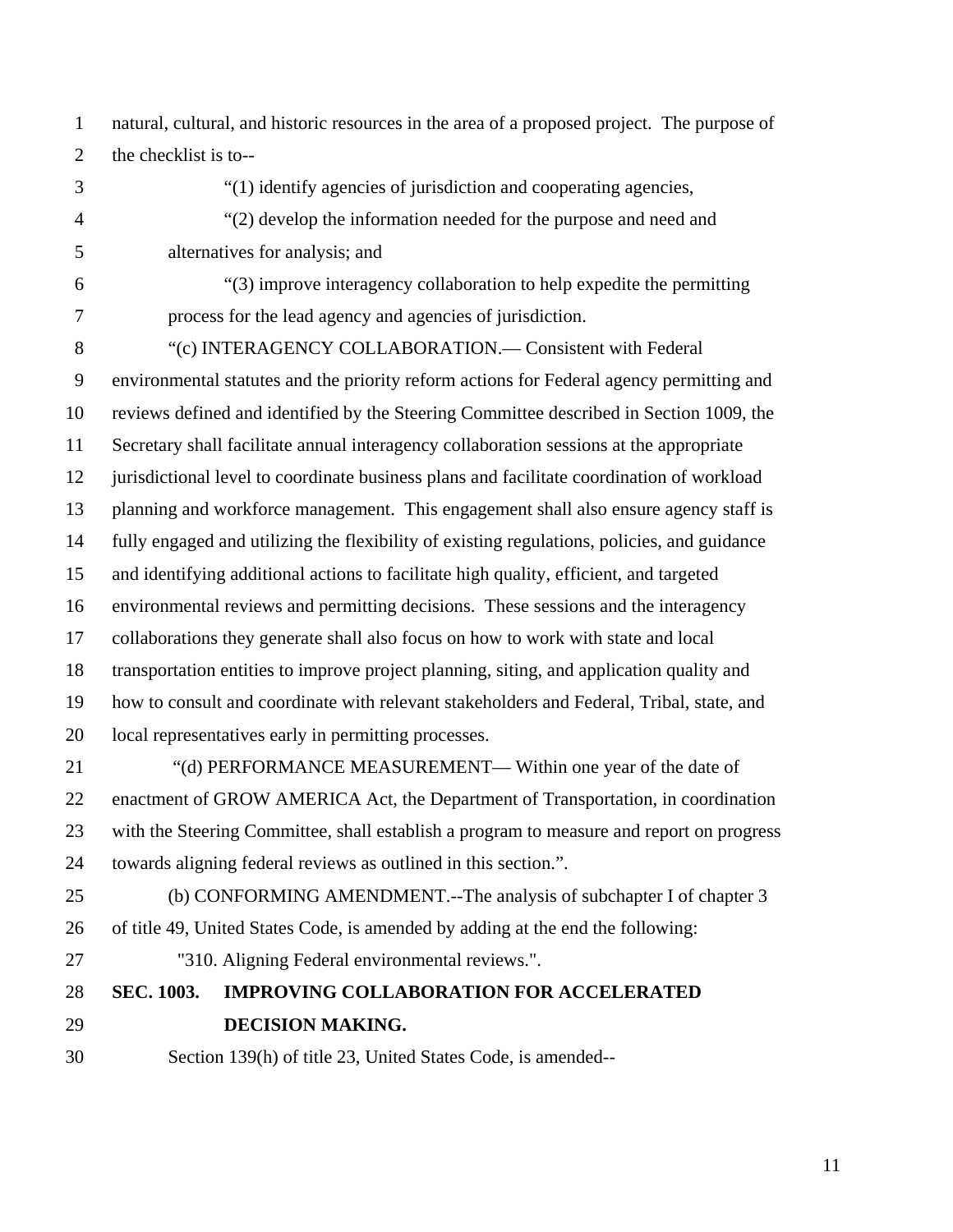| 1              |                   | $(1)$ in paragraph $(5)(A)(ii)(I)$ , by inserting ", including modifications to the           |
|----------------|-------------------|-----------------------------------------------------------------------------------------------|
| $\overline{2}$ |                   | project schedule" after "review process"; and                                                 |
| 3              |                   | $(2)$ in paragraph $(6)(B)$ , by striking clause (ii) and inserting the following:            |
| 4              |                   | "(ii) DESCRIPTION OF DATE.--The date referred to in clause (i)                                |
| 5              |                   | is one of the following:                                                                      |
| 6              |                   | "(I) The date that is 30 days after the date for rendering a                                  |
| 7              |                   | decision as set in the project schedule created pursuant to                                   |
| 8              |                   | paragraph $(g)(1)(B)$ of this section.                                                        |
| 9              |                   | "(II) If no schedule exists, the later of--                                                   |
| 10             |                   | "(aa) the date that is 180 days after the date on                                             |
| 11             |                   | which an application for the permit, license or approval is                                   |
| 12             |                   | complete; or                                                                                  |
| 13             |                   | "(bb) the date that is 180 days after the date on                                             |
| 14             |                   | which the Federal lead agency issues a decision on the                                        |
| 15             |                   | project under the National Environmental Policy Act of                                        |
| 16             |                   | 1969 (42 U.S.C. 4321 et seq.).                                                                |
| 17             |                   | "(III) A modified date consistent with subsection $(g)(1)(D)$                                 |
| 18             |                   | of this section.".                                                                            |
| 19             | <b>SEC. 1004.</b> | UNREASONABLE OBSTRUCTION OF NAVIGATION                                                        |
| 20             |                   | DETERMINATION.                                                                                |
| 21             |                   | (a) BRIDGE ACT OF 1906.--Section 4 of the Bridge Act of 1906 (33 U.S.C. 494)                  |
| 22             | is amended--      |                                                                                               |
| 23             |                   | (1) by designating the existing text as subsection (a); and                                   |
| 24             |                   | (2) by inserting at the end the following:                                                    |
| 25             |                   | "(b) When determining whether a bridge unreasonably obstructs the free                        |
| 26             |                   | navigation of the waters over which it is constructed, the Secretary shall, for projects that |
| 27             |                   | are funded under title 23 or title 49, United States Code, consider--                         |
| 28             |                   | "(1) the necessities of rail, aviation, transit, and highway traffic; and                     |
| 29             |                   | "(2) construction, maintenance, and operation costs of the proposed                           |
| 30             | bridge.".         |                                                                                               |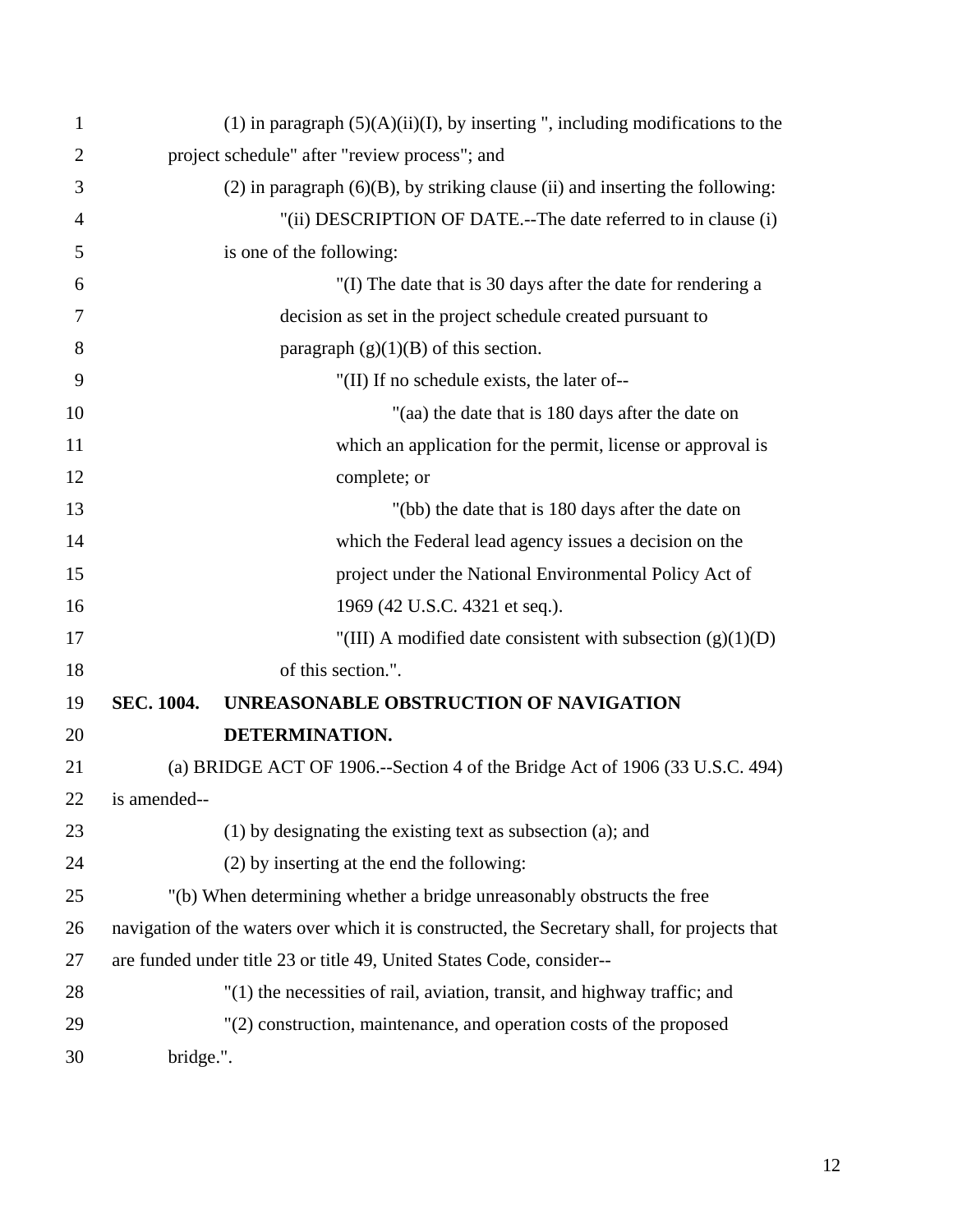| $\mathbf{1}$   |            | (b) GENERAL BRIDGE ACT OF 1946.--Section 502 of the General Bridge Act                        |
|----------------|------------|-----------------------------------------------------------------------------------------------|
| $\overline{2}$ |            | of 1946 (33 U.S.C. 525) is amended by inserting at the end the following:                     |
| 3              |            | "(d) UNREASONABLE OBSTRUCTION OF NAVIGATION                                                   |
| $\overline{4}$ |            | DETERMINATION.--When determining whether a bridge unreasonably obstructs the                  |
| 5              |            | free navigation of the waters over which it is constructed, the Secretary shall, for projects |
| 6              |            | that are funded under title 23 or title 49, United States Code, consider--                    |
| 7              |            | "(1) the necessities of rail, aviation, transit, and highway traffic; and                     |
| 8              |            | "(2) construction, maintenance, and operation costs of the proposed                           |
| 9              | bridge.".  |                                                                                               |
| 10             | SEC. 1005. | SATISFACTION OF REQUIREMENTS FOR CERTAIN                                                      |
| 11             |            | <b>HISTORIC SITES.</b>                                                                        |
| 12             |            | (a) TITLE 23 AMENDMENT.--Section 138 of title 23, United States Code, is                      |
| 13             |            | amended by adding at the end the following:                                                   |
| 14             |            | "(c) SATISFACTION OF REQUIREMENTS FOR CERTAIN HISTORIC                                        |
| 15             | SITES.--   |                                                                                               |
| 16             |            | "(1) IN GENERAL.-- The Secretary shall seek to align the requirements                         |
| 17             |            | of this section with the requirements of the National Environmental Policy Act                |
| 18             |            | (42 U.S.C. 4231 et seq.) (NEPA), Section 106 of the National Historic                         |
| 19             |            | Preservation Act (16 U.S.C. 470f) (referred to as Section 106 in this section), and           |
| 20             |            | their implementing regulations and will coordinate with the Department of the                 |
| 21             |            | Interior and the Advisory Council on Historic Preservation to establish procedures            |
| 22             |            | that will satisfy the requirements of both within 90 days of enactment of GROW                |
| 23             |            | <b>AMERICA Act.</b>                                                                           |
| 24             |            | "(2) AVOIDANCE ALTERNATIVE ANALYSIS. --If, in an analysis                                     |
| 25             |            | required under NEPA the Secretary determines that there is no feasible or prudent             |
| 26             |            | alternative to avoid a use of an historic site, the Secretary may include the                 |
| 27             |            | Secretary's determination in the NEPA analysis and notify the applicable State                |
| 28             |            | historic preservation officer, tribal historic preservation officer, the Advisory             |
| 29             |            | Council on Historic Preservation (if the Council is participating in the Section 106          |
| 30             |            | consultation process), and the Secretary of the Interior of such findings and                 |
| 31             |            | request concurrence that such determination is sufficient to satisfy $(a)(1)$ . If the        |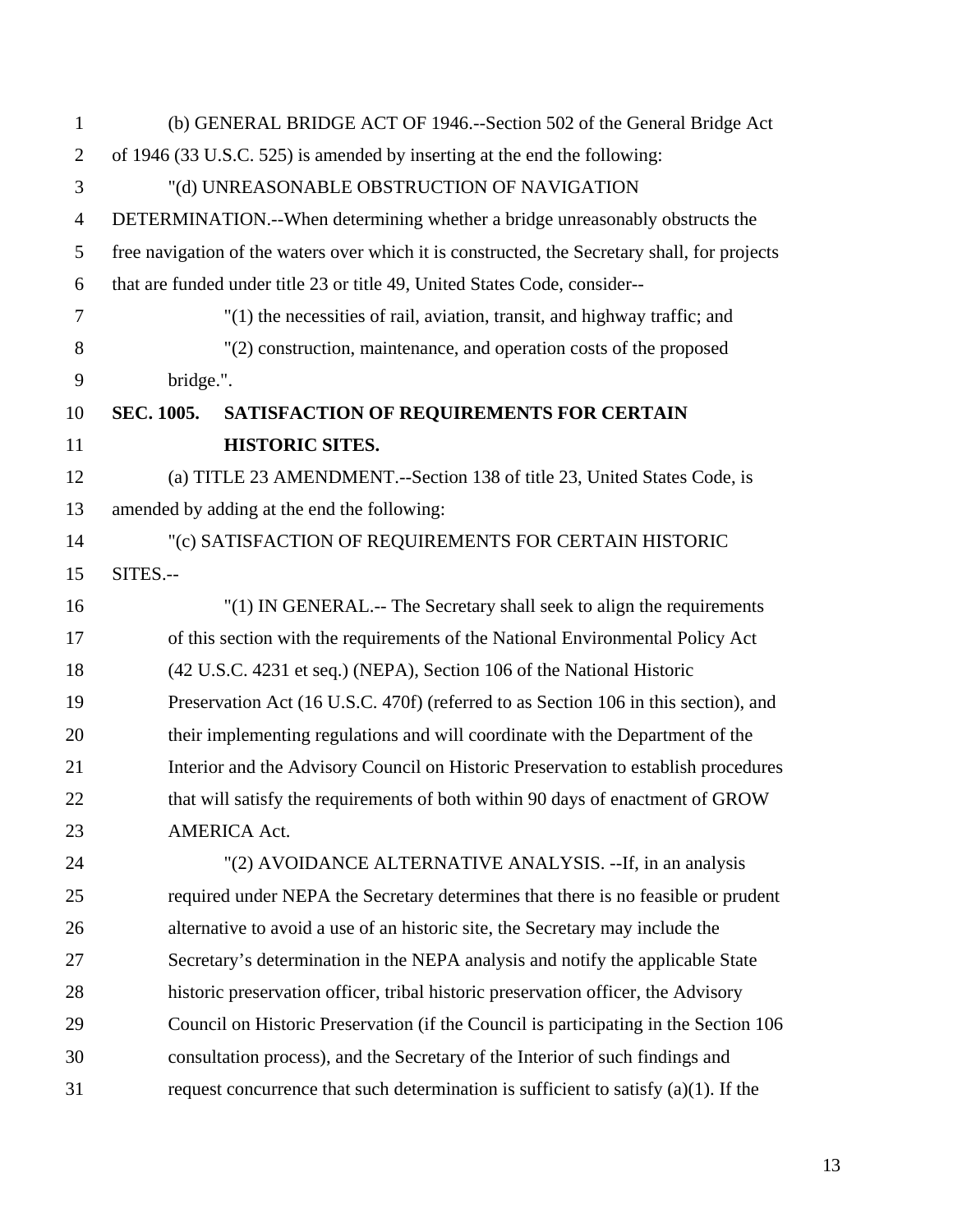1 applicable preservation officer, the Council, and the Secretary of the Interior 2 concur, no further analysis under (a)(1) shall be required. The Secretary's Record 3 of Decision or Finding of No Significant Impact shall include such a finding, as 4 well as documentation of the concurrence of the applicable preservation officer, 5 the Council, and the Secretary of the Interior. A notice of intent from the 6 Secretary of such a finding, as well as notice of the concurrence of the applicable 7 preservation officer, the Council, and the Secretary of the Interior will be posted 8 on an appropriate Federal website within 3 days of their occurrence.

9 "(3) ALIGNING HISTORICAL REVIEWS. – If the Secretary, the 10 applicable preservation officer, the Council, and the Secretary of the Interior 11 concur that no feasible and prudent alternative exists as described in (2), the 12 Secretary may then notify the applicable preservation officer, the Secretary of the 13 Interior, and the Advisory Council on Historic Preservation of the Department's 14 intent to satisfy the conditions of (a)(2) through the consultation requirements of 15 Section 106. The applicable preservation officer, the Council, and the Secretary 16 of the Interior must concur in the treatment of the historic site agreed upon in the 17 Memorandum of Agreement or Programmatic Agreement developed in 18 accordance with Section 106 in order to satisfy the conditions of (a)(2).". 19 (b) TITLE 49 AMENDMENT.--Section 303 of title 49, United States Code, is 20 amended-- 21 (1) in subsection (c), by striking "subsection (d)" and inserting 22 "subsections (d) and (e)"; and 23 (2) by inserting at the end the following: 24 "(e) SATISFACTION OF REQUIREMENTS FOR CERTAIN HISTORIC 25 SITES.-- 26 "(1) IN GENERAL.-- The Secretary shall seek to align the requirements 27 of this section with the requirements of the National Environmental Policy Act 28 (42 U.S.C. 4231 et seq.) (NEPA), Section 106 of the National Historic 29 Preservation Act (16 U.S.C. 470f) (referred to as Section 106 in this section), and 30 their implementing regulations and will coordinate with the Department of the

31 Interior and the Advisory Council on Historic Preservation to establish procedures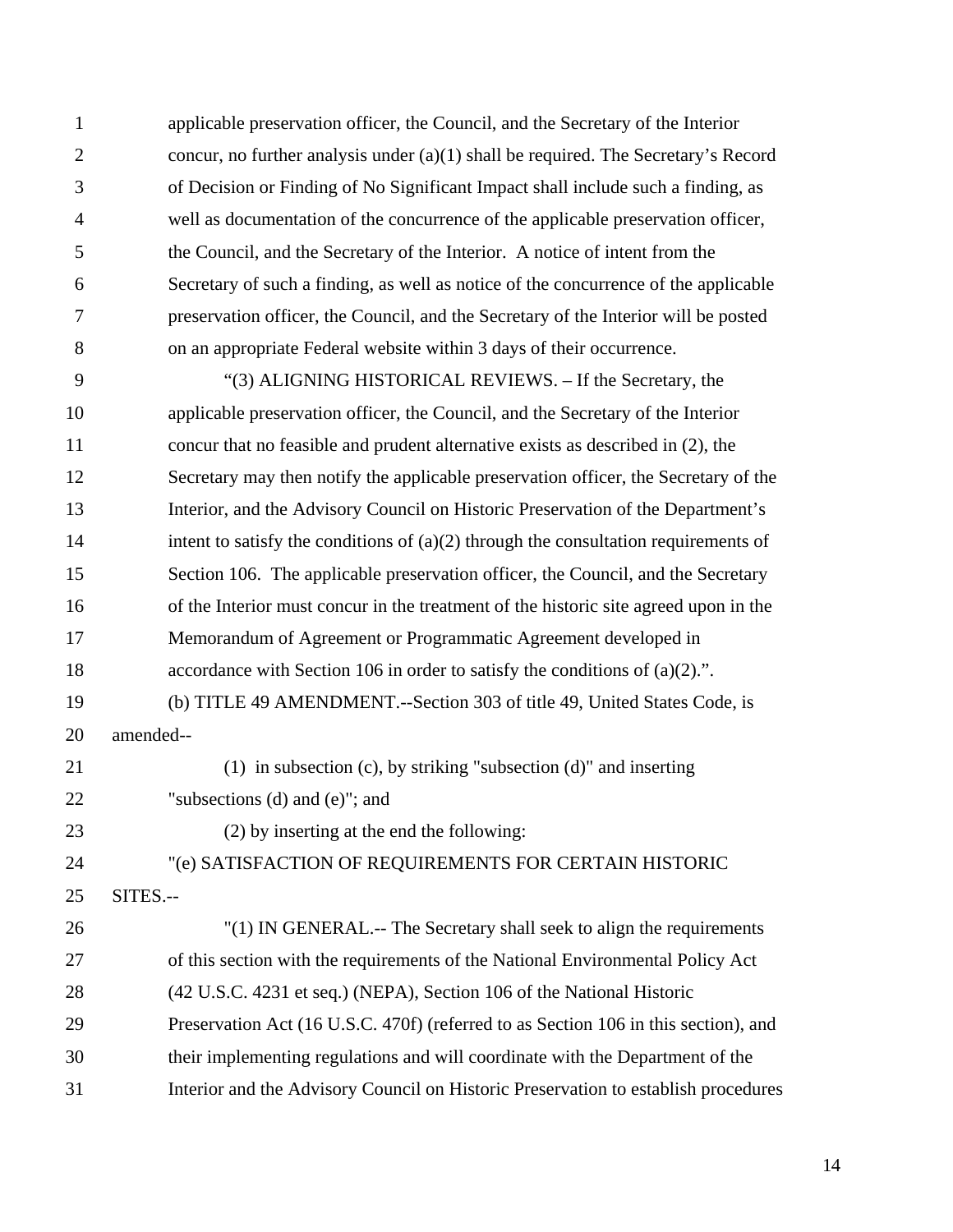1 that will satisfy the requirements of both within 90 days of enactment of GROW 2 AMERICA Act.

3 "(2) AVOIDANCE ALTERNATIVE ANALYSIS. --If, in an analysis 4 required under NEPA the Secretary determines that there is no feasible or prudent 5 alternative to avoid a use of an historic site, the Secretary may include the 6 Secretary's determination in the NEPA analysis and notify the applicable State 7 historic preservation officer, tribal historic preservation officer, the Advisory 8 Council on Historic Preservation (if the Council is participating in the Section 106 9 consultation process), and the Secretary of the Interior of such findings and 10 request concurrence that such determination is sufficient to satisfy (a)(1). If the 11 applicable preservation officer, the Council, and the Secretary of the Interior 12 concur, no further analysis under (a)(1) shall be required. The Secretary's Record 13 of Decision or Finding of No Significant Impact shall include such a finding, as 14 well as documentation of the concurrence of the applicable preservation officer, 15 the Council, and the Secretary of the Interior. A notice of intent from the 16 Secretary of such a finding, as well as notice of the concurrence of the applicable 17 preservation officer, the Council, and the Secretary of the Interior will be posted 18 on an appropriate Federal website within 3 days of their occurrence.

19 "(3) ALIGNING HISTORICAL REVIEWS. – If the Secretary, the 20 applicable preservation officer, the Council, and the Secretary of the Interior 21 concur that no feasible and prudent alternative exists as described in (2), the 22 Secretary may then notify the applicable preservation officer, the Secretary of the 23 Interior, and the Advisory Council on Historic Preservation of the Department's 24 intent to satisfy the conditions of  $(a)(2)$  through the consultation requirements of 25 Section 106. The applicable preservation officer, the Council, and the Secretary 26 of the Interior must concur in the treatment of the historic site agreed upon in the 27 Memorandum of Agreement or Programmatic Agreement developed in 28 accordance with Section 106 in order to satisfy the conditions of (a)(2).". 29 **SEC. 1006. RAIL AND TRANSIT EXEMPTION FROM CONSIDERATION** 

30 **UNDER SECTION 4(f).**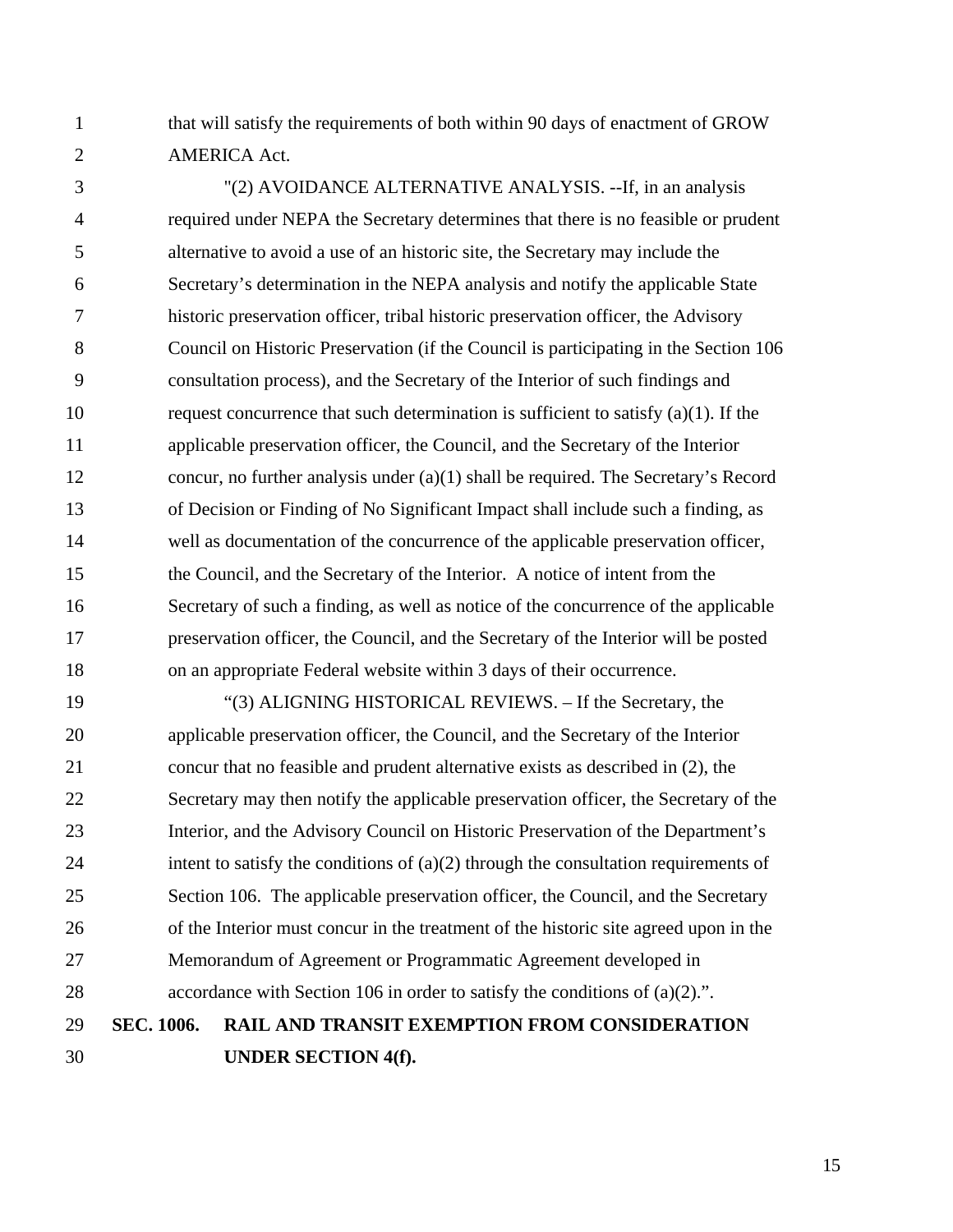| $\mathbf{1}$     | (a) TITLE 23 AMENDMENT.--Section 138 of title 23, United States Code, as                  |                                                                                             |  |
|------------------|-------------------------------------------------------------------------------------------|---------------------------------------------------------------------------------------------|--|
| $\overline{2}$   | amended by this Act, is further amended by inserting the following after subsection (c):  |                                                                                             |  |
| 3                | "(d) RAIL AND TRANSIT.--Improvements to, or the maintenance, rehabilitation,              |                                                                                             |  |
| $\overline{4}$   | or operation of railroad or rail transit lines or elements thereof, with the exception of |                                                                                             |  |
| 5                |                                                                                           | stations, that are in-use or were historically used for transportation of goods or          |  |
| 6                |                                                                                           | passengers, shall not be considered a use of an historic site under subsection (a),         |  |
| $\tau$           |                                                                                           | regardless of whether the railroad or rail transit line or element thereof is listed on, or |  |
| 8                |                                                                                           | eligible for listing on, the National Register of Historic Places.".                        |  |
| $\boldsymbol{9}$ |                                                                                           | (b) TITLE 49 AMENDMENT.--Section 303 of title 49, United States Code, as                    |  |
| 10               |                                                                                           | amended by this Act, is further amended--                                                   |  |
| 11               |                                                                                           | $(1)$ in subsection (c), by striking "subsections (d) and (e)" and inserting                |  |
| 12               |                                                                                           | "subsections $(d)$ , $(e)$ and $(f)$ "; and                                                 |  |
| 13               |                                                                                           | (2) by inserting the following after subsection (e):                                        |  |
| 14               |                                                                                           | "(f) RAIL AND TRANSIT.--Improvements to, or the maintenance, rehabilitation,                |  |
| 15               |                                                                                           | or operation of railroad or rail transit lines or elements thereof, with the exception of   |  |
| 16               |                                                                                           | stations, that are in-use or were historically used for transportation of goods or          |  |
| 17               |                                                                                           | passengers, shall not be considered a use of an historic site under subsection (c),         |  |
| 18               |                                                                                           | regardless of whether the railroad or rail transit line or element thereof is listed on, or |  |
| 19               |                                                                                           | eligible for listing on, the National Register of Historic Places.".                        |  |
| 20               | <b>SEC. 1007.</b>                                                                         | MULTIMODAL CATEGORICAL EXCLUSIONS.                                                          |  |
| 21               |                                                                                           | Section 304 of title 49, United States Code, is amended as follows:                         |  |
| 22               |                                                                                           | $(1)$ Subsection $(a)(1)$ is amended--                                                      |  |
| 23               |                                                                                           | (A) by striking "operating authority" and inserting "operating                              |  |
| 24               |                                                                                           | administration or secretarial office";                                                      |  |
| 25               |                                                                                           | (B) by inserting "has expertise but" before "is not the lead"; and                          |  |
| 26               |                                                                                           | (C) by inserting "proposed multimodal" before "project".                                    |  |
| 27               |                                                                                           | $(2)$ Subsection $(a)(2)$ is amended to read as follows:                                    |  |
| 28               |                                                                                           | "(2) Lead Authority.--The term 'lead authority' means a Department of                       |  |
| 29               |                                                                                           | Transportation operating administration or secretarial office that has the lead             |  |
| 30               |                                                                                           | responsibility for a proposed multimodal project.".                                         |  |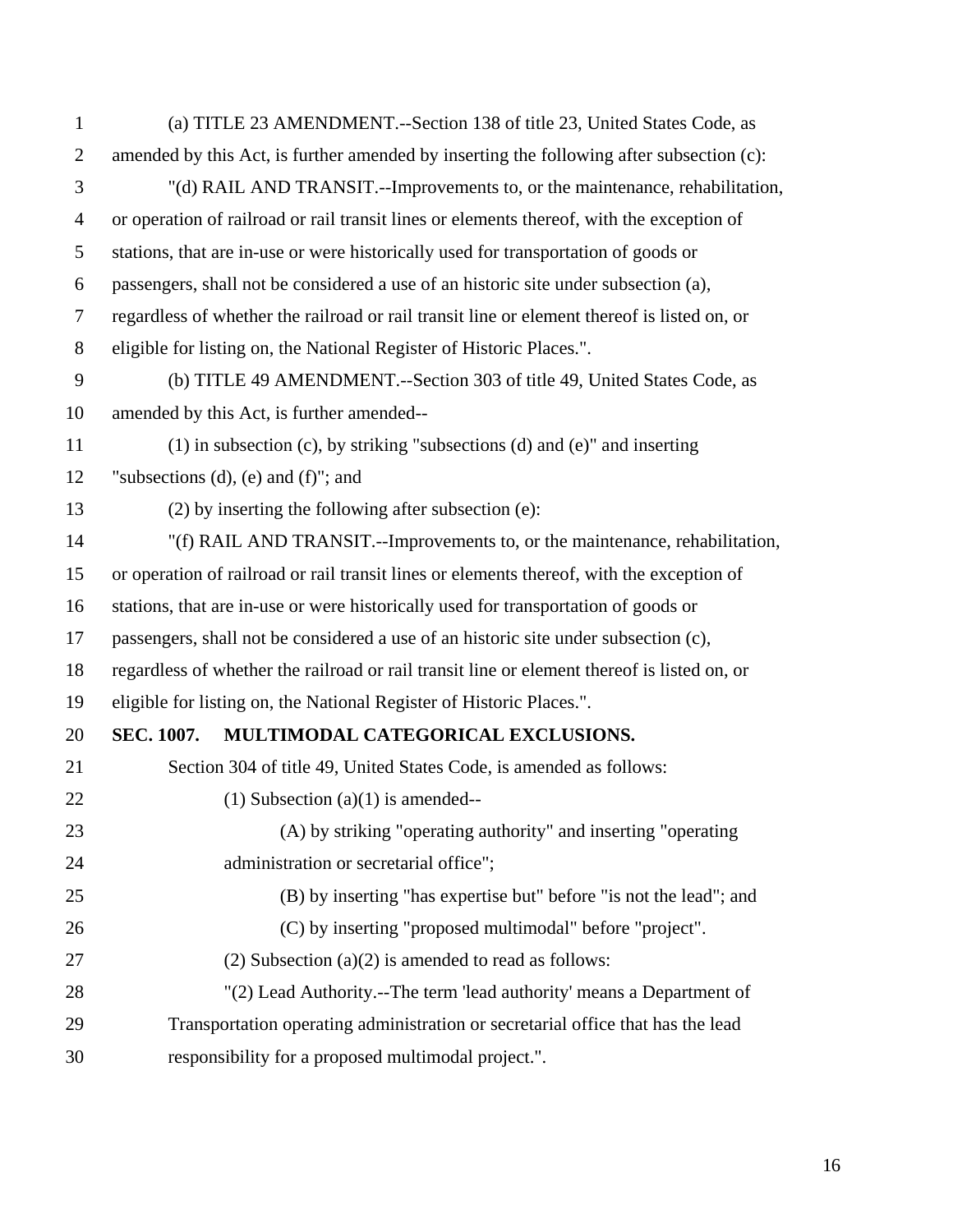| $\mathbf{1}$   | $(3)$ Subsection $(a)(3)$ is amended by striking "has the meaning given the         |
|----------------|-------------------------------------------------------------------------------------|
| $\overline{2}$ | term in section $139(a)$ of title 23" and inserting "means an action by the         |
| 3              | Department of Transportation that involves expertise of one or more Department      |
| $\overline{4}$ | of Transportation operating administrations or secretarial offices".                |
| 5              | (4) Subsection (b) is amended by striking "under this title" and inserting          |
| 6              | "by the Secretary".                                                                 |
| 7              | $(5)$ Subsection $(c)$ is amended--                                                 |
| 8              | (A) by striking "a categorical exclusion designated under the                       |
| 9              | implementing regulations or" and inserting "categorical exclusions                  |
| 10             | designated under the National Environmental Policy Act of 1969 (42                  |
| 11             | U.S.C. 4321, et seq.) implementing";                                                |
| 12             | (B) by striking "other components of the" and inserting "a                          |
| 13             | proposed multimodal";                                                               |
| 14             | (C) by amending paragraphs (1) and (2) to read as follows:                          |
| 15             | $''(1)$ the lead authority makes a preliminary determination on the                 |
| 16             | applicability of a categorical exclusion to a proposed multimodal project and       |
| 17             | notifies the cooperating authority of its intent to apply the cooperating authority |
| 18             | categorical exclusion;                                                              |
| 19             | "(2) the cooperating authority does not object to the lead authority's              |
| 20             | preliminary determination of its applicability;";                                   |
| 21             | (D) by amending paragraph (3) by inserting "the lead authority                      |
| 22             | determines that" at the beginning, and " proposed multimodal" before                |
| 23             | "project to be covered"; and                                                        |
| 24             | (E) by amending paragraph (4) to read as follows:                                   |
| 25             | "(4) the lead authority, with the concurrence of the cooperating authority--        |
| 26             | "(A) follows implementing regulations or procedures under the                       |
| 27             | National Environmental Policy Act of 1969 (42 U.S.C. 4321 et seq.);                 |
| 28             | "(B) determines that the proposed multimodal project does not                       |
| 29             | individually or cumulatively have a significant impact on the environment;          |
| 30             | and                                                                                 |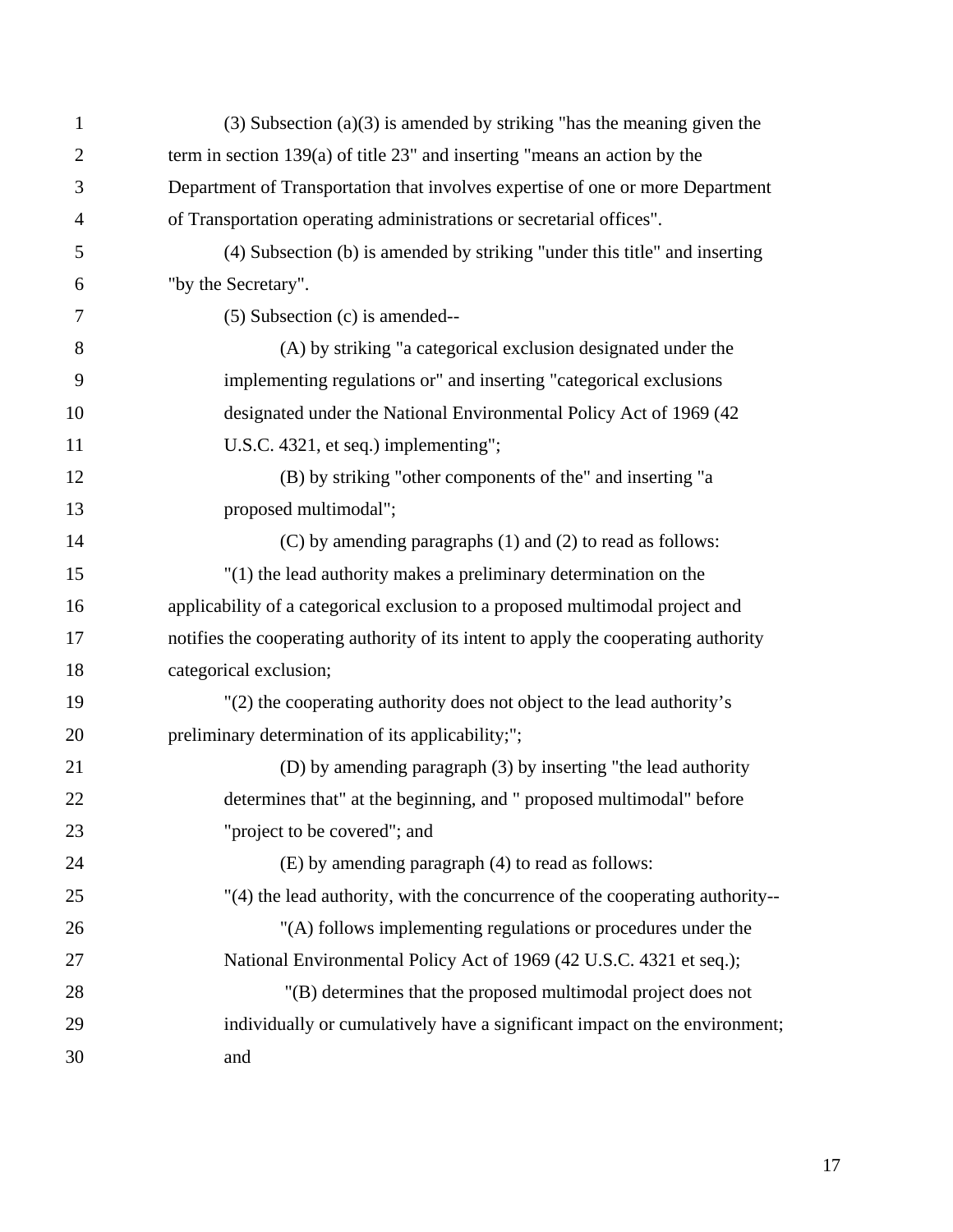| $\mathbf{1}$   |                   | "(C) determines that extraordinary circumstances do not exist that                           |
|----------------|-------------------|----------------------------------------------------------------------------------------------|
| $\overline{2}$ |                   | merit additional analysis and documentation in an environmental impact                       |
| 3              |                   | statement or environmental assessment required under the National                            |
| $\overline{4}$ |                   | Environmental Policy Act of 1969 (42 U.S.C. 4321 et seq.).".                                 |
| 5              |                   | (7) Subsection (d) is amended to read as follows:                                            |
| 6              |                   | "(d) Cooperating Authority Expertise.--A cooperating authority shall provide                 |
| $\overline{7}$ |                   | expertise to the lead authority on aspects of the multimodal project in which the            |
| 8              |                   | cooperating authority has expertise.".                                                       |
| 9              | <b>SEC. 1008.</b> | <b>IMPROVING TRANSPARENCY IN ENVIRONMENTAL</b>                                               |
| 10             |                   | <b>REVIEWS.</b>                                                                              |
| 11             |                   | (a) IN GENERAL.--Title 49, United States Code, is amended by inserting after                 |
| 12             |                   | section 310, as added by this Act, the following:                                            |
| 13             |                   | "Sec. 311. Improving transparency in environmental reviews                                   |
| 14             |                   | "(a) IN GENERAL.--Not later than 2 years after the date of enactment of GROW                 |
| 15             |                   | AMERICA Act, the Secretary shall establish an online platform and, in coordination with      |
| 16             |                   | agencies described in subsection (b), issue reporting standards to make publically           |
| 17             |                   | available the status and progress with respect to compliance with applicable requirements    |
| 18             |                   | under the National Environmental Policy Act of 1969 (42 U.S. C. 4321 et seq.) and any        |
| 19             |                   | other Federal approval required under applicable laws for projects and activities requiring  |
| 20             |                   | an environmental assessment or an environmental impact statement.                            |
| 21             |                   | "(b) FEDERAL AGENCY PARTICIPATION.--A Federal agency of jurisdiction                         |
| 22             |                   | over an approval required for a project under applicable laws shall provide information      |
| 23             |                   | regarding the status and progress of the approval to the online platform, consistent with    |
| 24             |                   | the standards established under subsection (a).                                              |
| 25             |                   | "(c) ASSIGNMENT OF RESPONSIBILITIES.--An entity with assigned                                |
| 26             |                   | authority for responsibilities under the National Environmental Policy Act of 1969 (42       |
| 27             |                   | U.S. C. 4321 et seq.), pursuant to section 326 or 327 of title 23, United States Code, shall |
| 28             |                   | be responsible for supplying project development and compliance status for all applicable    |
| 29             | projects.".       |                                                                                              |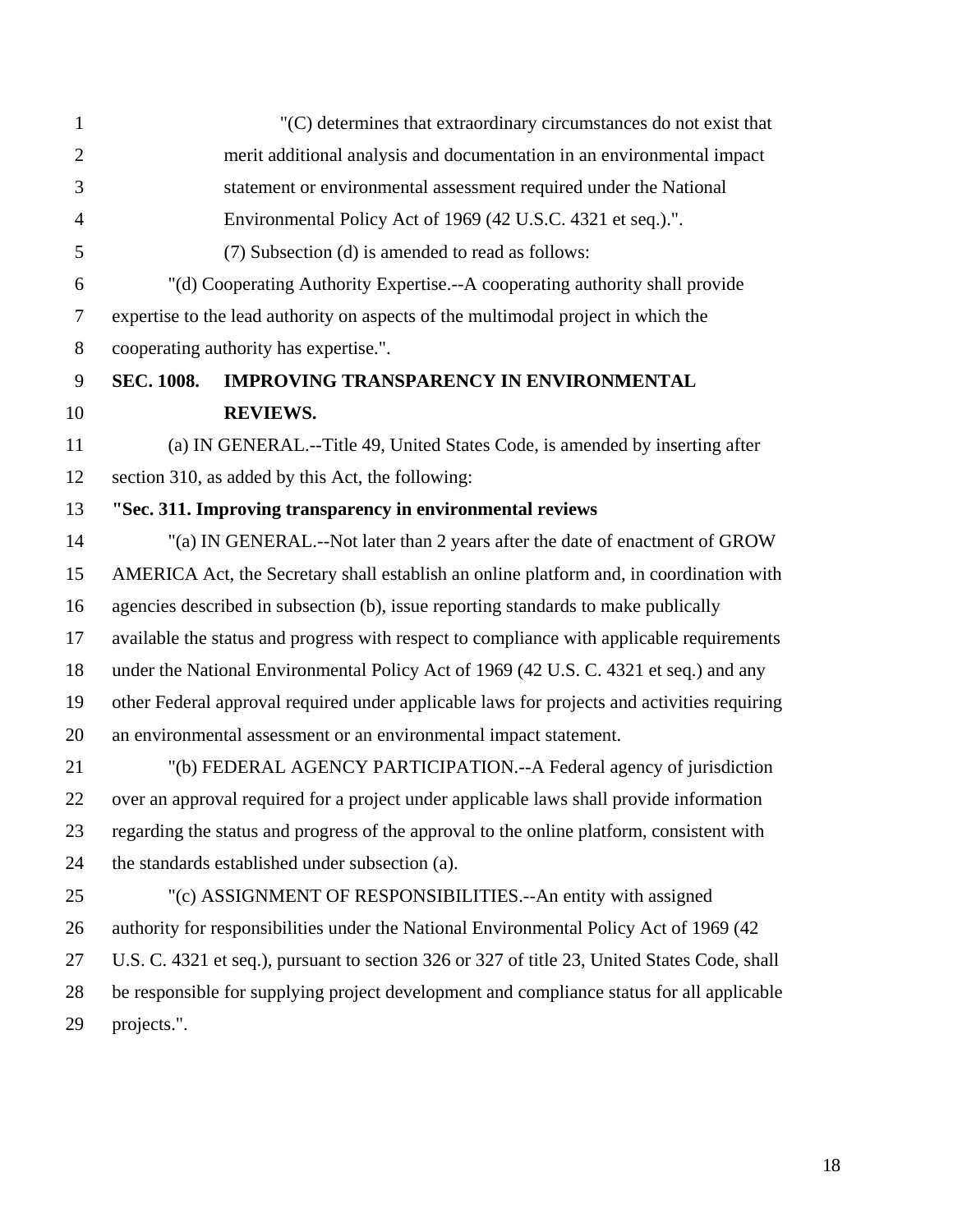| $\mathbf{1}$   | (b) CONFORMING AMENDMENT.--The analysis of chapter 3 of title 49,                        |
|----------------|------------------------------------------------------------------------------------------|
| $\overline{2}$ | United States Code, is amended by inserting after the item relating to section 310, as   |
| 3              | added by this Act, the following:                                                        |
| $\overline{4}$ | "311. Improving transparency in environmental reviews.".                                 |
| 5              | INFRASTRUCTURE PERMITTING IMPROVEMENT CENTER.<br><b>SEC. 1009.</b>                       |
| 6              | (a) IN GENERAL.--Title 49, United States Code, is amended by inserting after             |
| 7              | section 311, as added by this Act, the following:                                        |
| 8              | "Sec. 312. Interagency Infrastructure Permitting Improvement Center                      |
| 9              | "(a) IN GENERAL.--There is established in the Office of the Secretary an                 |
| 10             | Interagency Infrastructure Permitting Improvement Center (referred to in this section as |
| 11             | the 'Center').                                                                           |
| 12             | "(b) ROLES AND RESPONSIBILITIES.--                                                       |
| 13             | "(1) GOVERNANCE.--The Center shall report to the chair of the Steering                   |
| 14             | Committee described in paragraph (2) to ensure that the perspectives of all              |
| 15             | member agencies are represented.                                                         |
| 16             | "(2) INFRASTRUCTURE PERMITTING STEERING COMMITTEE.--                                     |
| 17             | An Infrastructure Permitting Steering Committee is established to oversee the            |
| 18             | work of the Center. The Steering Committee shall be chaired by the Federal Chief         |
| 19             | Performance Officer in consultation with the Chair of the Council on                     |
| 20             | Environmental Quality and shall be comprised of Deputy-level representatives             |
| 21             | from the following agencies:                                                             |
| 22             | "(A) The Department of Defense.                                                          |
| 23             | "(B) The Department of the Interior.                                                     |
| 24             | "(C) The Department of Agriculture.                                                      |
| 25             | "(D) The Department of Commerce.                                                         |
| 26             | "(E) The Department of Transportation.                                                   |
| 27             | "(F) The Department of Energy.                                                           |
| 28             | "(G) The Department of Homeland Security.                                                |
| 29             | "(H) The Environmental Protection Agency.                                                |
| 30             | "(I) The Advisory Council on Historic Preservation.                                      |
| 31             | "(J) The Department of the Army.                                                         |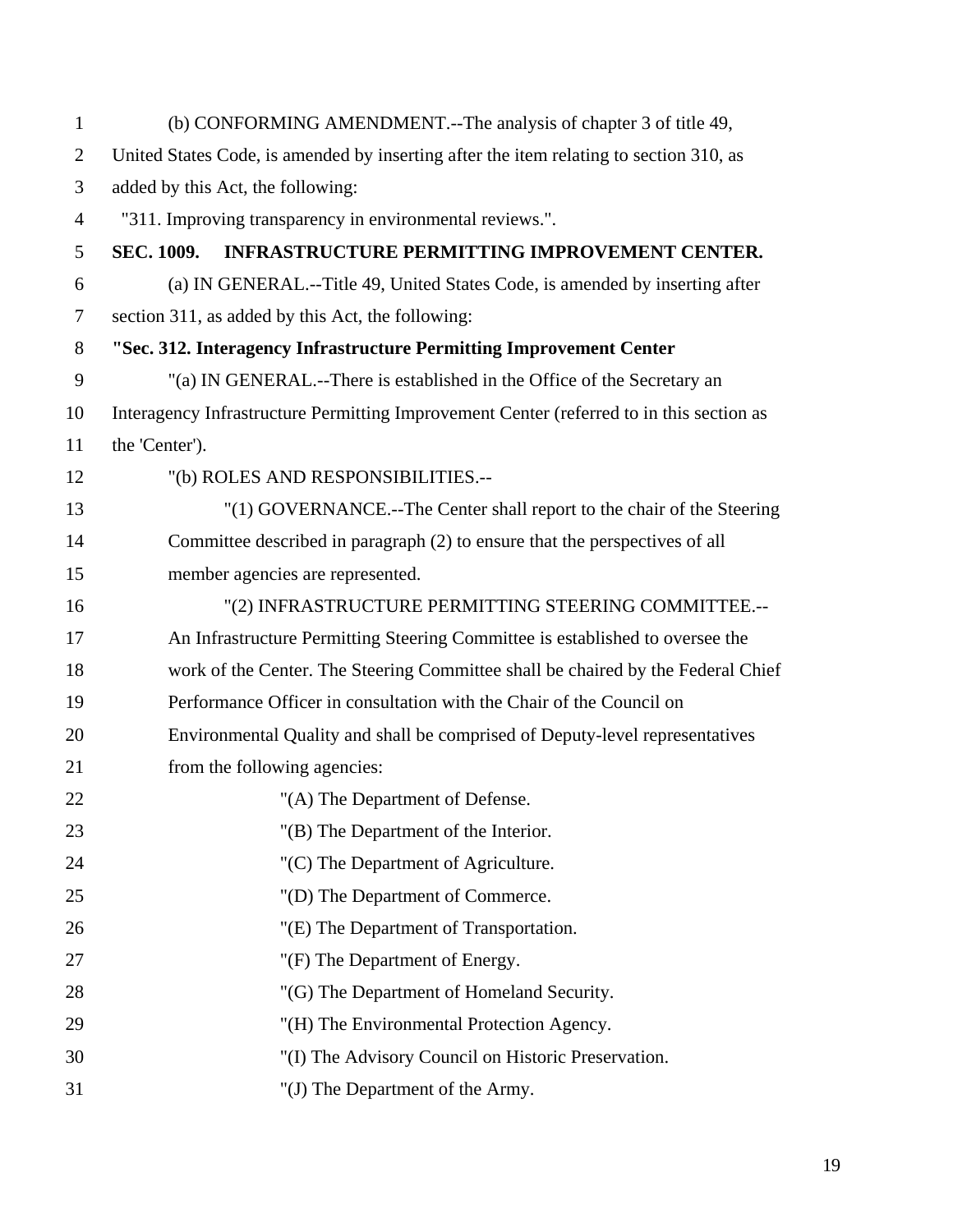| 1              | "(K) The Department of Housing and Urban Development.                        |
|----------------|------------------------------------------------------------------------------|
| $\overline{2}$ | "(L) Other agencies the Chair invites to participate.                        |
| 3              | "(3) ACTIVITIES.--The Center shall support the Chair of the Steering         |
| 4              | Committee described in paragraph (2) and undertake the following:            |
| 5              | "(A) Coordinate and support implementation of priority reform                |
| 6              | actions for Federal agency permitting and reviews for areas as defined and   |
| 7              | identified by the Steering Committee described in paragraph (2).             |
| 8              | "(B) Support modernization efforts at agencies and interagency               |
| 9              | pilots for innovative approaches to the permitting and review of             |
| 10             | infrastructure projects.                                                     |
| 11             | "(C) Provide technical assistance and training to field and                  |
| 12             | headquarters staff of Federal agencies on policy changes, innovative         |
| 13             | approaches to project delivery and other topics as appropriate.              |
| 14             | "(D) Identify, develop and track metrics for timeliness of permit            |
| 15             | reviews, permit decisions, and project outcomes.                             |
| 16             | "(E) Administer and expand the use of online transparency tools              |
| 17             | providing for--                                                              |
| 18             | "(i) tracking and reporting of metrics;                                      |
| 19             | "(ii) development and posting of schedules for permit                        |
| 20             | reviews and permit decisions; and                                            |
| 21             | "(iii) sharing of best practices related to efficient project                |
| 22             | permitting and reviews.                                                      |
| 23             | "(F) Provide reporting to the President on progress towards                  |
| 24             | achieving greater efficiency in permitting decisions and review of           |
| 25             | infrastructure projects and progress towards achieving better outcomes for   |
| 26             | communities and the environment.                                             |
| 27             | "(4) INFRASTRUCTURE SECTORS COVERED.--The Center shall                       |
| 28             | support process improvements in the permitting and review of projects in the |
| 29             | following sectors:                                                           |
| 30             | "(A) Surface transportation.                                                 |
| 31             | "(B) Aviation.                                                               |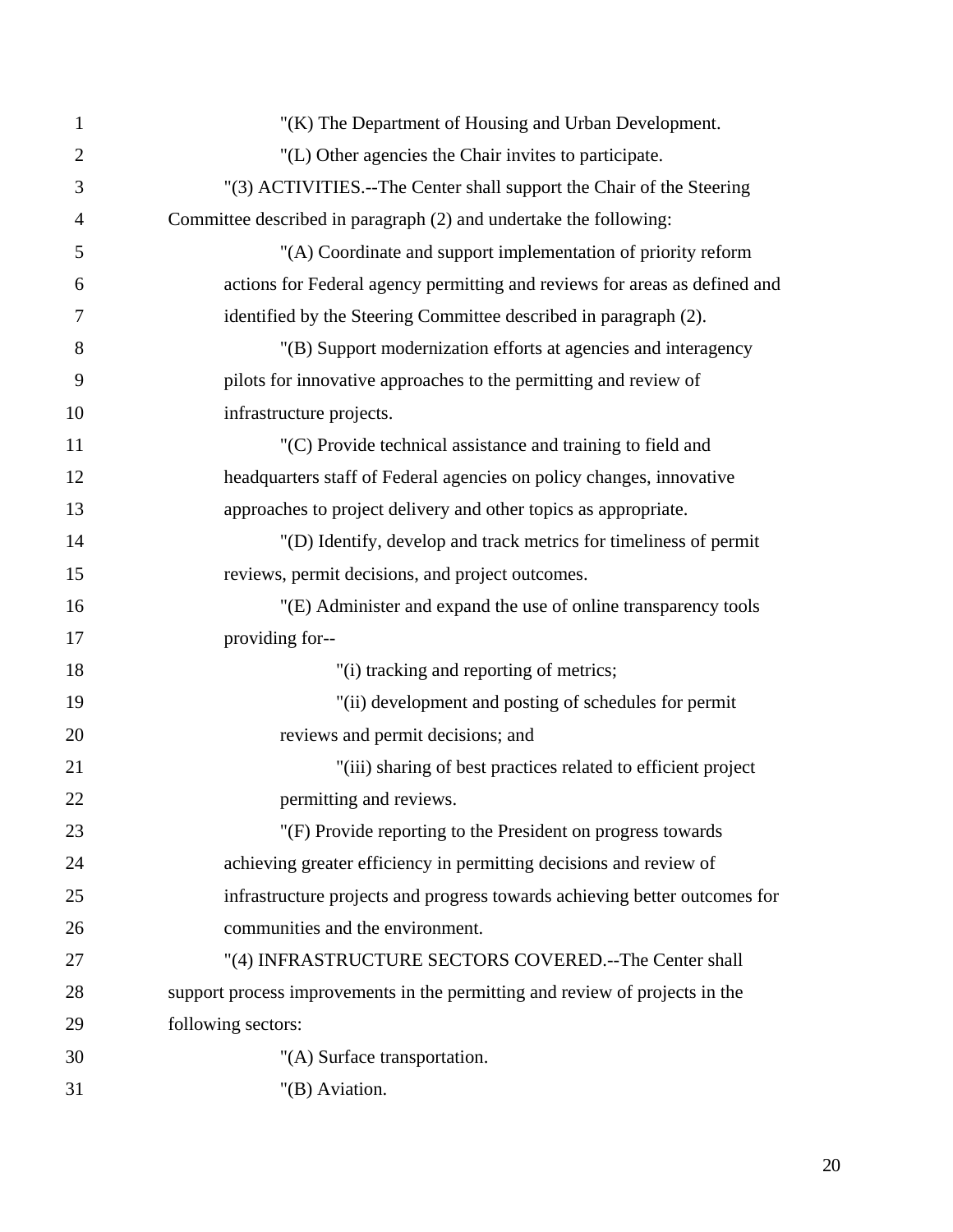| $\mathbf{1}$   | "(C) Ports and waterways.                                                               |  |
|----------------|-----------------------------------------------------------------------------------------|--|
| $\overline{2}$ | "(D) Water resource projects.                                                           |  |
| 3              | "(E) Renewable energy generation.                                                       |  |
| $\overline{4}$ | "(F) Electricity transmission.                                                          |  |
| 5              | "(G) Broadband.                                                                         |  |
| 6              | "(H) Pipelines.                                                                         |  |
| 7              | "(I) Other sectors, as determined by the Steering Committee                             |  |
| 8              | described in subparagraph (2).".                                                        |  |
| 9              | (b) CONFORMING AMENDMENT.--The analysis of chapter 3 of title 49,                       |  |
| 10             | United States Code, is amended by inserting after the item relating to section 312, as  |  |
| 11             | added by this Act, the following:                                                       |  |
| 12             | "312. Interagency Infrastructure Permitting Improvement Center.".                       |  |
| 13             | <b>SEC. 1010.</b><br><b>CLARIFICATION OF TRANSPORTATION ENVIRONMENTAL</b>               |  |
| 14             | <b>AUTHORITIES.</b>                                                                     |  |
| 15             | (a) TITLE 49 REFERENCE TO SECTION 4(f).--Section 303 of title 49, United                |  |
| 16             | States Code, as amended by section 1012 of this Act, is further amended by inserting at |  |
| 17             | the end the following:                                                                  |  |
| 18             | "(h) SECTION 4(f).--This section may be referred to as 'section 4(f)' or 'section       |  |
| 19             | 4(f) of title 49, United States Code'.".                                                |  |
| 20             | (b) TITLE 23 REFERENCE TO SECTION 4(f).--Section 138 of title 23, United                |  |
| 21             | States Code, as amended by this Act, is further amended by adding at the end the        |  |
| 22             | following:                                                                              |  |
| 23             | "(f) SECTION 4(f).--This section may be referred to as 'section 4(f)' or 'section       |  |
| 24             | 4(f) of title 23, United States Code'.".                                                |  |
| 25             | (c) RELOCATION AND CLARIFICATION OF SECTION 1319 OF MAP-21 .--                          |  |
| 26             | (1) REPEAL.--Section 1319 of the Moving Ahead for Progress in the 21st                  |  |
| 27             | Century Act (Public Law 112-141, 126 Stat. 551; 42 U.S.C. 4332a) is repealed.           |  |
| 28             | (2) ACCELERATED DECISIONMAKING IN ENVIRONMENTAL                                         |  |
| 29             | REVIEWS.--Chapter 3 of title 49, United States Code, is amended by inserting            |  |
| 30             | after section 304 the following:                                                        |  |
| 31             | Accelerated decisionmaking in environmental reviews.<br>"Sec. 304a.                     |  |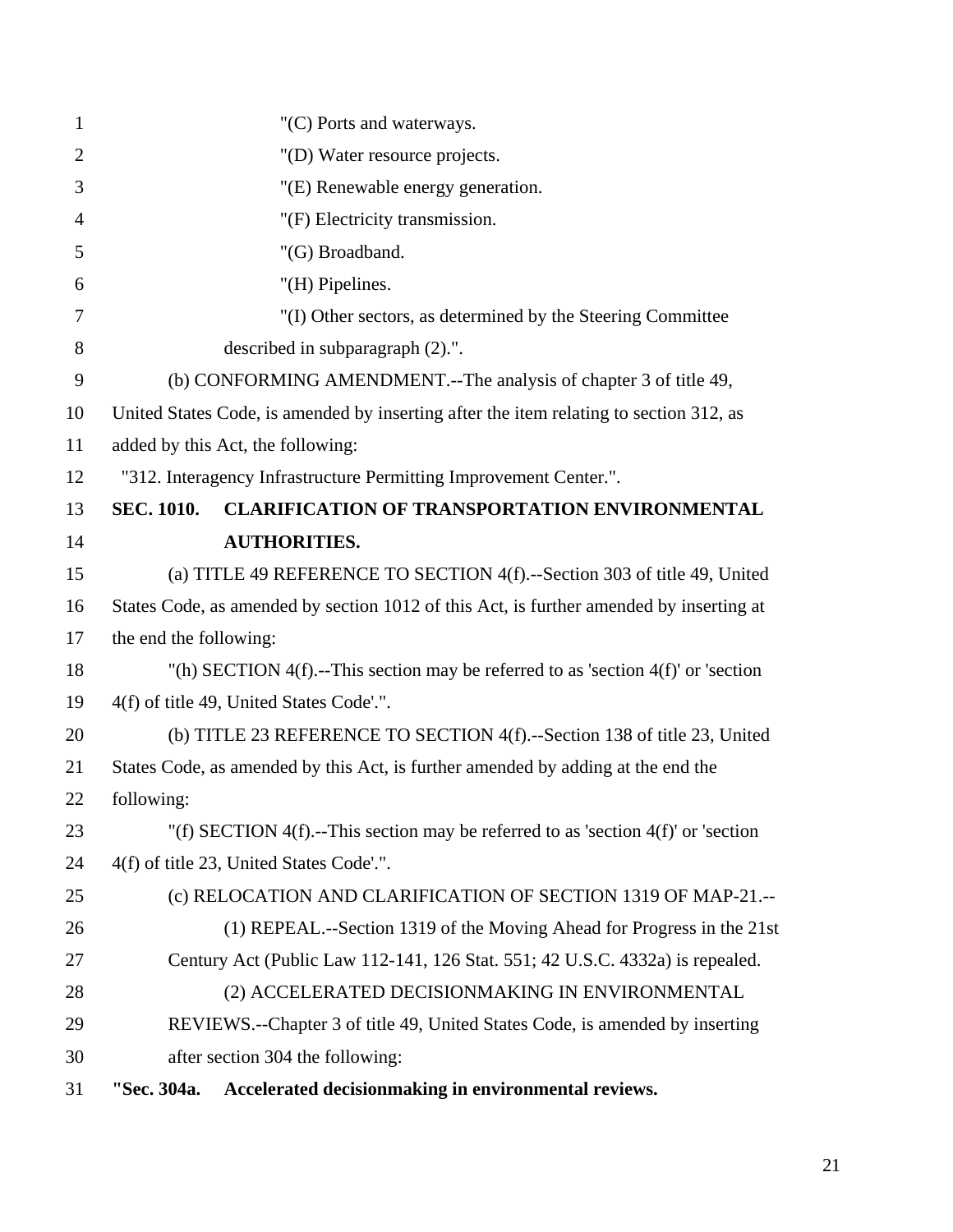1 "(a) IN GENERAL.--In preparing a final environmental impact statement under the 2 National Environmental Policy Act of 1969 (42 U.S.C. 4321 et seq.), if the Department of 3 Transportation, when acting as lead agency, modifies the statement in response to comments that 4 are minor and are confined to factual corrections or explanations of why the comments do not 5 warrant additional Departmental response, the Department may write on errata sheets attached to 6 the statement instead of rewriting the draft statement, subject to the condition that the errata 7 sheets-- 8 "(1) cite the sources, authorities, or reasons that support the position of the 9 Department; and 10 "(2) if appropriate, indicate the circumstances that would trigger Departmental 11 reappraisal or further response. 12 "(b) INCORPORATION.--To the maximum extent practicable, the Department shall 13 expeditiously develop a single document that consists of a final environmental impact statement 14 and a record of decision, unless-- 15 "(1) the final environmental impact statement makes substantial changes to the 16 proposed action that are relevant to environmental or safety concerns; or 17 "(2) there are significant new circumstances or information relevant to 18 environmental concerns and that bear on the proposed action or the impacts of the 19 proposed action.". 20 (d) CONFORMING AMENDMENT.--The analysis of chapter 3 of title 49, 21 United States Code, is amended by inserting the following after the item relating to 22 section 304: 23 "304a. Accelerated decisionmaking in environmental reviews.". 24 (e) EFFECTIVE DATE.--The repeal and amendments made by this section are 25 effective on the date of enactment of the Moving Ahead for Progress in the 21st Century 26 Act. 27 **SEC. 1011. ADVANCE ACQUISITION.**  28 29 (a) ADVANCE ACQUISITION.--Chapter 241 of title 49, United States Code, is 30 amended by inserting the following after section 24105: 31 **"Sec. 24106. Advance acquisition**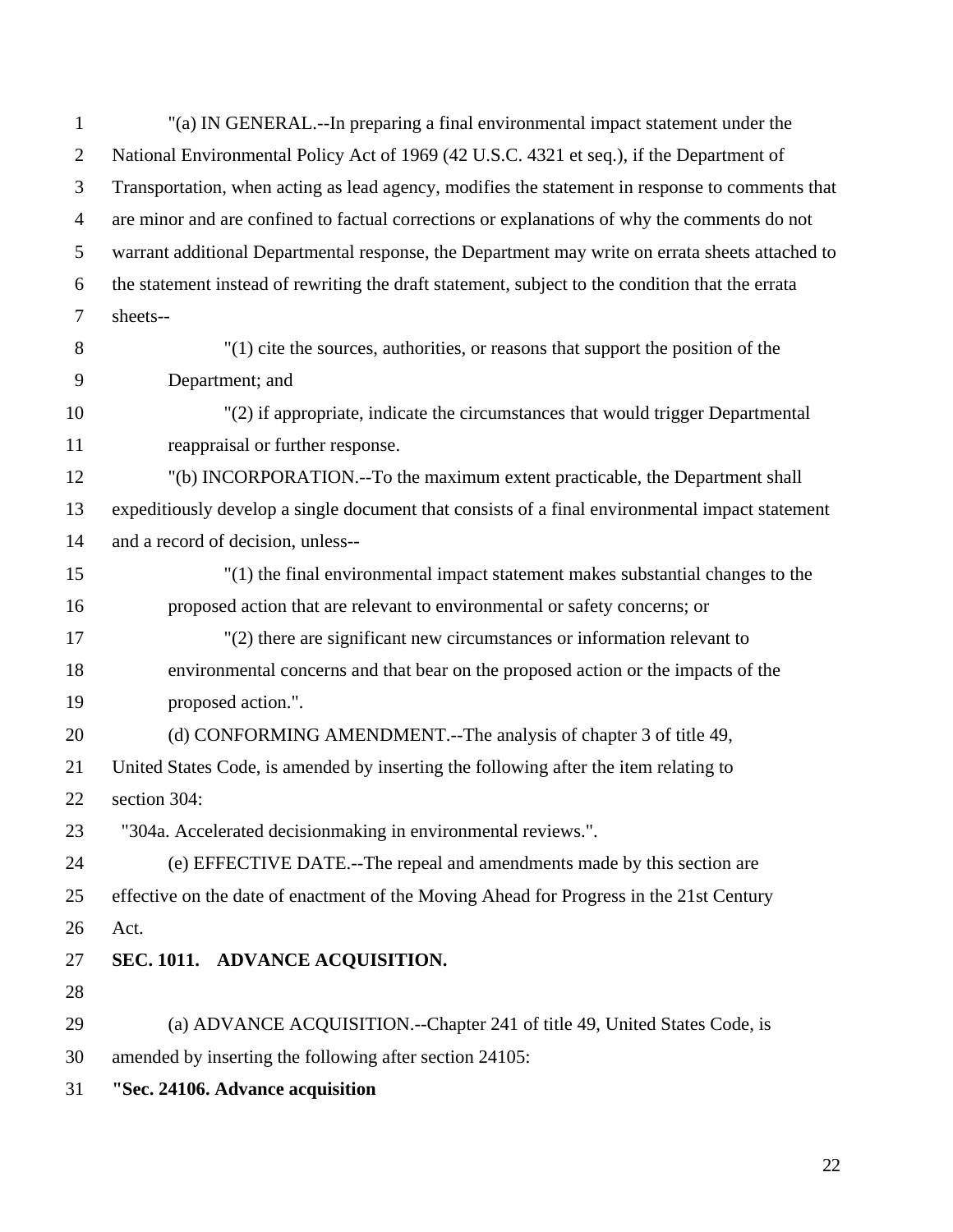| $\mathbf{1}$   | "(a) RAIL CORRIDOR PRESERVATION.--The Secretary may assist a recipient                     |
|----------------|--------------------------------------------------------------------------------------------|
| $\overline{2}$ | of funding in acquiring right-of-way and adjacent real property interests before or during |
| 3              | the completion of the environmental reviews for any project receiving funding under        |
| $\overline{4}$ | subtitle V of title 49, United States Code, that may use such property interests if the    |
| 5              | acquisition is otherwise permitted under Federal law, and the recipient requesting Federal |
| 6              | funding for the acquisition certifies, with the concurrence of the Secretary, that--       |
| 7              | $''(1)$ the recipient has authority to acquire the real property interest;                 |
| 8              | $"(2)$ the acquisition of the real property interest--                                     |
| 9              | "(A) is for a transportation purpose;                                                      |
| 10             | "(B) will not cause significant adverse environmental impact;                              |
| 11             | "(C) will not limit the choice of reasonable alternatives for the                          |
| 12             | proposed project or otherwise influence the decision of the Secretary on                   |
| 13             | any approval required for the project;                                                     |
| 14             | "(D) does not prevent the lead agency from making an impartial                             |
| 15             | decision as to whether to accept an alternative that is being considered;                  |
| 16             | "(E) complies with other applicable Federal laws and regulations;                          |
| 17             | "(F) will be acquired through negotiation, without threat of                               |
| 18             | condemnation; and                                                                          |
| 19             | "(G) will not result in elimination or reduction of benefits or                            |
| 20             | assistance to a displaced person required by the Uniform Relocation                        |
| 21             | Assistance and Real Property Acquisition Policies Act of 1970 (42 USC)                     |
| 22             | 4601 et seq.) and title VI of the Civil Rights Act of 1964 (42 USC 2000d et                |
| 23             | seq).                                                                                      |
| 24             | "(b) ENVIRONMENTAL REVIEWS.--                                                              |
| 25             | "(1) COMPLETION OF NEPA REVIEW.--Before authorizing Federal                                |
| 26             | funding for an acquisition of a real property interest, the Secretary shall complete       |
| 27             | the review process under the National Environmental Policy Act of 1969 (42 USC)            |
| 28             | 4321 et seq.) with respect to the acquisition.                                             |
| 29             | "(2) COMPLETION OF SECTION 106.--An acquisition of a real property                         |
| 30             | interest involving an historic site shall not occur unless the section 106 process         |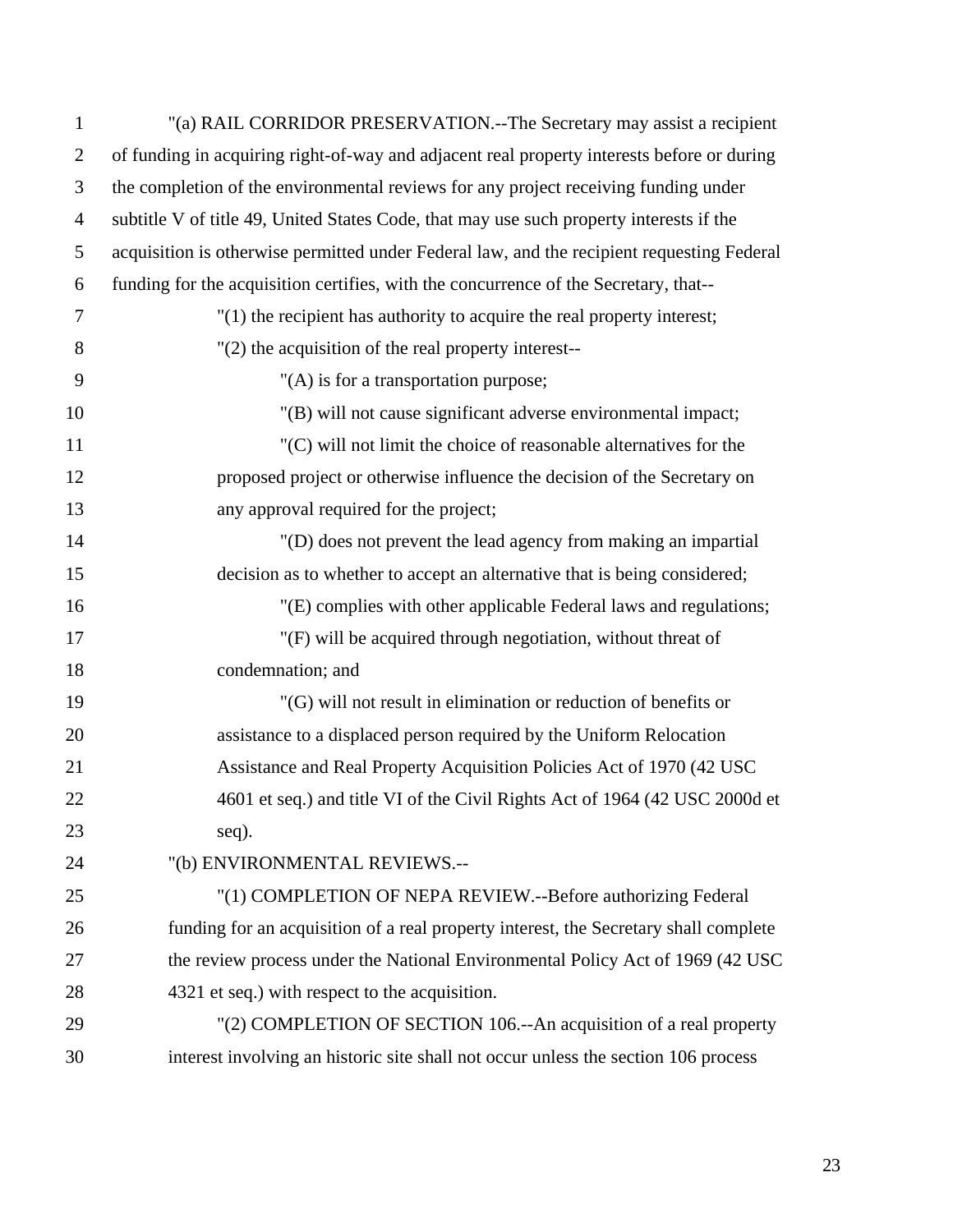| $\mathbf{1}$   | under the National Historic Preservation Act (16 U.S.C. 470f) (as described in 77        |
|----------------|------------------------------------------------------------------------------------------|
| $\overline{2}$ | Fed. Reg. 68790) is complete.                                                            |
| 3              | "(3) TIMING OF ACQUISITION.--A real property interest acquired under                     |
| $\overline{4}$ | subsection (a) may not be developed in anticipation of the proposed project until        |
| 5              | all required environmental reviews for the project have been completed.".                |
| 6              | (b) CONFORMING AMENDMENT.--The analysis of chapter 241 of title 49,                      |
| $\overline{7}$ | United States Code, is amended by inserting the following after the item relating to     |
| $8\,$          | section 24105:                                                                           |
| 9              | "Sec. 24106. Advance acquisition.".                                                      |
| 10             | <b>BRIDGE EXEMPTION FROM CONSIDERATION UNDER</b><br><b>SEC. 1012.</b>                    |
| 11             | <b>SECTION 4(f).</b>                                                                     |
| 12             | (a) TITLE 23 AMENDMENT.--Section 138 of title 23, United States Code, as                 |
| 13             | amended by this Act, is further amended by adding at the end the following:              |
| 14             | "(e) BRIDGE EXEMPTION FROM CONSIDERATION UNDER SECTION                                   |
| 15             | 4(f).--A common post-1945 concrete or steel bridge or culvert that is exempt from        |
| 16             | individual review under section 106 of the National Historic Preservation Act (16 U.S.C. |
| 17             | 470f) (as described in 77 Fed. Reg. 68790) shall also be exempt from consideration under |
| 18             | this section."                                                                           |
| 19             | (b) TITLE 49 AMENDMENT.--Section 303 of title 49, United States Code, as                 |
| 20             | amended by this Act, is further amended by adding at the end the following:              |
| 21             | "(g) BRIDGE EXEMPTION FROM CONSIDERATION UNDER SECTION                                   |
| 22             | 4(f).--A common post-1945 concrete or steel bridge or culvert that is exempt from        |
| 23             | individual review under section 106 of the National Historic Preservation Act (16 U.S.C. |
| 24             | 470f) (as described in 77 Fed. Reg. 68790) shall also be exempt from consideration under |
| 25             | this section."                                                                           |
| 26             | <b>Subtitle B--Freight Policy and Financing</b>                                          |
| 27             | SEC. 1101. MULTIMODAL FREIGHT INVESTMENT PROGRAM.                                        |
| 28             | (a) MULTIMODAL FREIGHT INCENTIVE PROGRAM.--                                              |
| 29             | (1) ESTABLISHMENT.--Title 49, United States Code, is amended by adding after             |
| 30             | Chapter 53 the following:                                                                |
| 31             | "CHAPTER 54--FREIGHT                                                                     |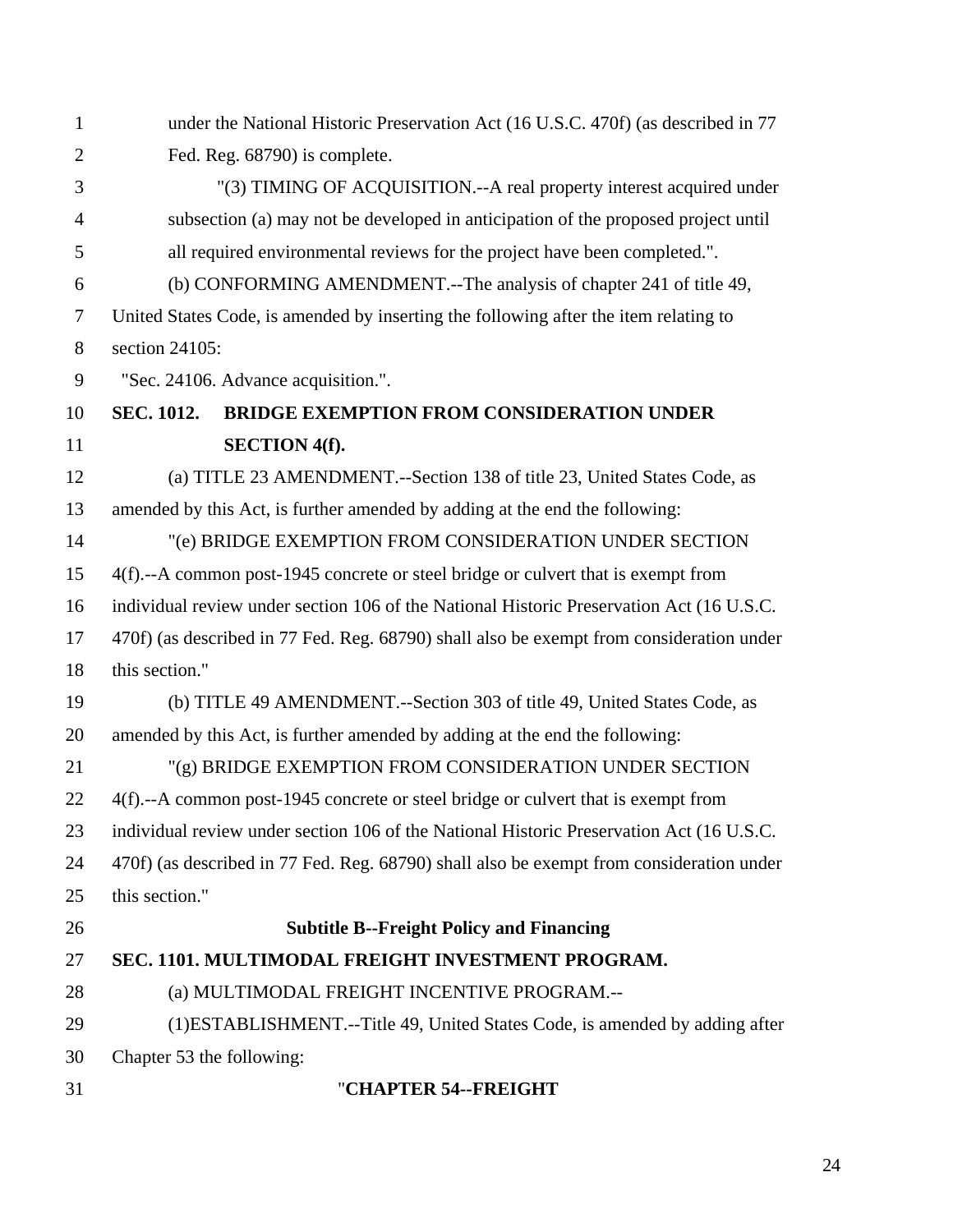| $\mathbf{1}$   | "Sec.                                                                                |
|----------------|--------------------------------------------------------------------------------------|
| $\overline{2}$ | "5401. Multimodal freight incentive program.                                         |
| 3              | "5402. National freight infrastructure program.                                      |
| $\overline{4}$ | "5403. State freight advisory committees.                                            |
| 5              | "5404. State freight plans.                                                          |
| 6              | "5405. National freight policy, network, plan, and data.                             |
| $\tau$         | "Sec. 5401. Multimodal freight incentive program                                     |
| 8              | "(a) IN GENERAL.--Subject to the requirements of this section, the Secretary         |
| 9              | $shall -$                                                                            |
| 10             | "(1) establish a program to make grants to States to improve the efficiency          |
| 11             | and reliability of freight movement in the United States;                            |
| 12             | "(2) under subsection (c), calculate the maximum amount of funding that              |
| 13             | the Secretary may allocate to a State under this section for a fiscal year; and      |
| 14             | "(3) under subsection (e), allocate to a State one or more grants for which          |
| 15             | the State qualifies in such fiscal year, based on the criteria specified in such     |
| 16             | subsection.                                                                          |
| 17             | "(b) DEFINITION.--In this section, the term "State" means any of the 50 States,      |
| 18             | the District of Columbia, or Puerto Rico.                                            |
| 19             | "(c) CALCULATION--                                                                   |
| 20             | "(1) ANNUAL AMOUNT.--The Secretary shall calculate the amount of                     |
| 21             | funding available to be allocated to a State under this section for a fiscal year as |
| 22             | follows –                                                                            |
| 23             | "(A) the amount made available to provide multimodal freight                         |
| 24             | incentive grants under this section for such fiscal year; multiplied by              |
| 25             | $"$ (B) the overall ratio specified in paragraph $(3)$ .                             |
| 26             | "(2) FLOOR AMOUNT.--Under the calculations in paragraph (1), a                       |
| 27             | State's amount for a fiscal year shall not be less than 0.5 percent of the amount    |
| 28             | made available to provide multimodal freight incentive grants under this section     |
| 29             | for such fiscal year.                                                                |
| 30             | "(3) RATIO.--Subject to paragraph (2), the Secretary shall determine the             |
| 31             | overall ratio referenced in paragraph $(1)(B)$ based on the following ratios:        |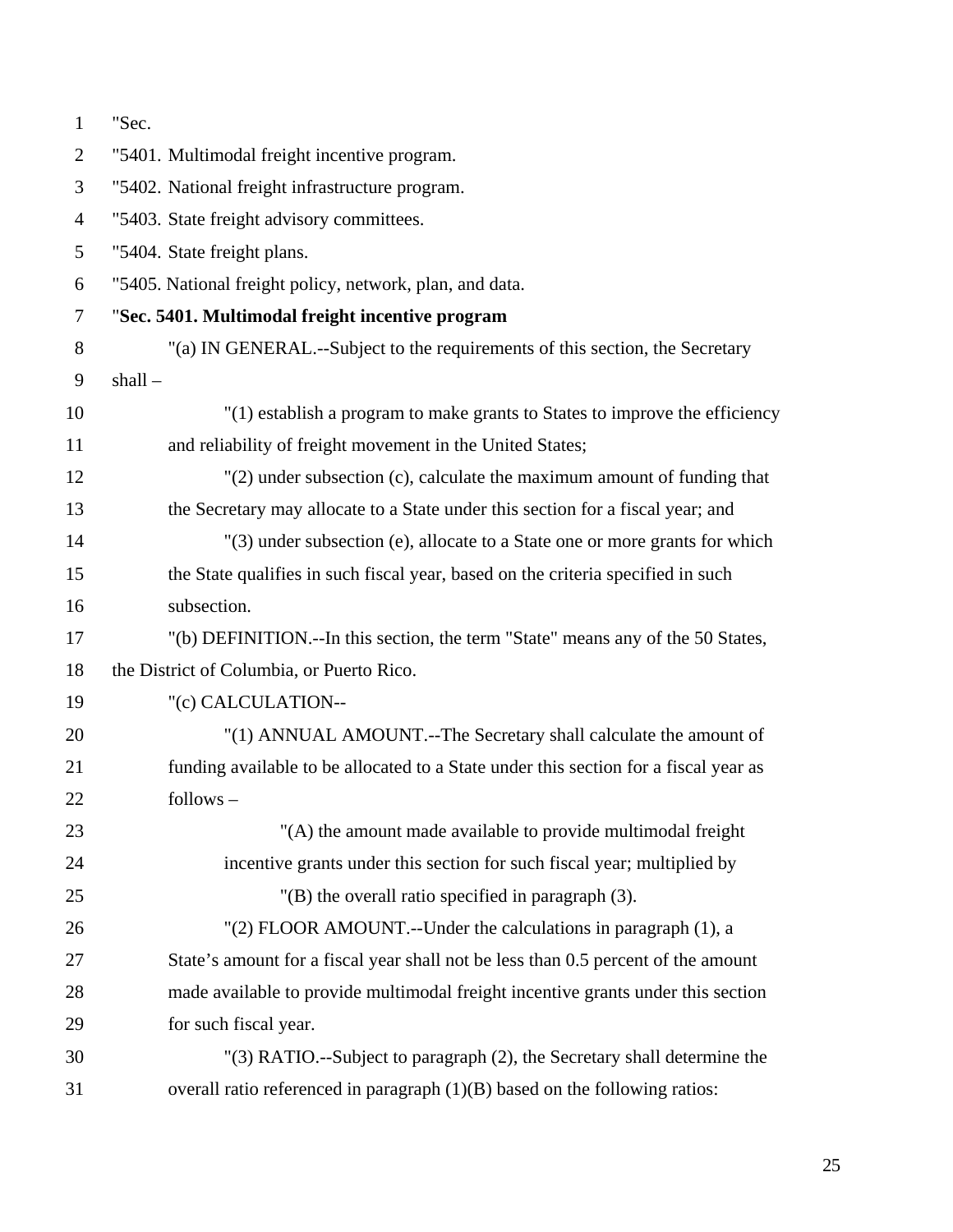| $\mathbf{1}$   | "(A) $6.25$ percent in the ratio that--                                           |
|----------------|-----------------------------------------------------------------------------------|
| $\overline{2}$ | "(i) the number of ports in each State; bears to                                  |
| 3              | "(ii) the number of ports in all States.                                          |
| 4              | $^{\prime\prime}$ (B) 6.25 percent in the ratio that--                            |
| 5              | "(i) the number of rail track-miles used for the movement                         |
| 6              | of freight in each State; bears to                                                |
| 7              | "(ii) the number of such rail track-miles in all States.                          |
| 8              | $(C)$ 6.25 percent in the ratio that--                                            |
| 9              | "(i) the number of cargo-handling airports in each State;                         |
| 10             | bears to                                                                          |
| 11             | "(ii) the number of such airports in all States.                                  |
| 12             | "(D) $6.25$ percent in the ratio that--                                           |
| 13             | "(i) the number of Interstate system miles in each State;                         |
| 14             | bears to                                                                          |
| 15             | "(ii) the number of Interstate system miles in all States.                        |
| 16             | "(E) 37.5 percent in the ratio that $-$                                           |
| 17             | "(i) the tonnage of rail, waterborne, highway, airport and                        |
| 18             | pipeline freight moved in each State; bears to                                    |
| 19             | "(ii) the tonnage of such freight moved in all States.                            |
| 20             | "(F) 37.5 percent in the ratio that $-$                                           |
| 21             | "(i) the value of rail, waterborne, highway, airport and                          |
| 22             | pipeline freight moved in each State; bears to                                    |
| 23             | "(ii) the value of such freight moved in all States.                              |
| 24             | "(d) ELIGIBILITY.--A State shall use a grant under this section                   |
| 25             | for--                                                                             |
| 26             | "(1) the development of corridor freight plans or regional freight plans; or      |
| 27             | "(2) one or more phases of capital projects, equipment or operational             |
| 28             | improvements on roads, rails, landside infrastructure on ports and airports, and  |
| 29             | intermodal connectors included in a State freight plan under section 5404 of this |
| 30             | title for projects that--                                                         |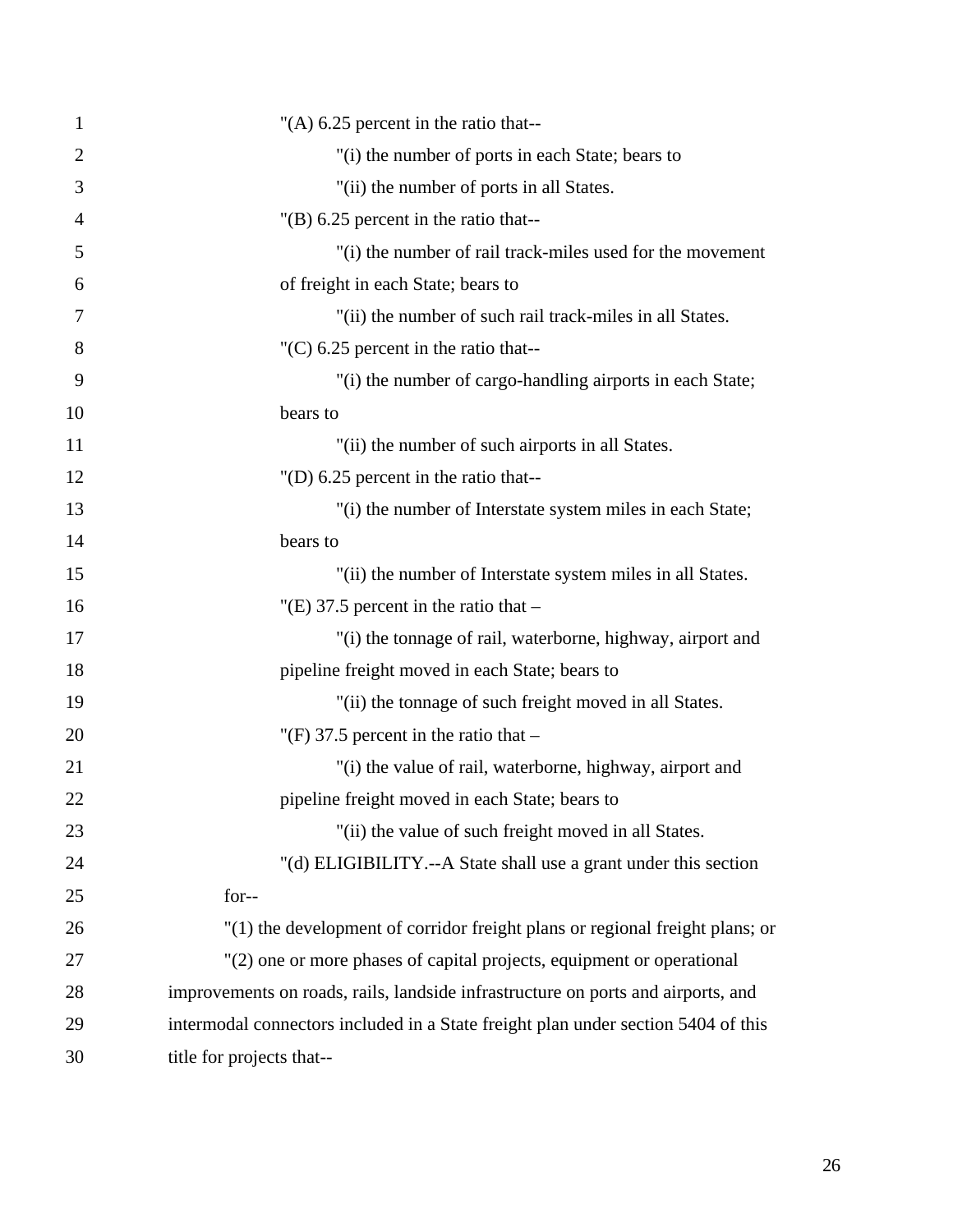| $\mathbf{1}$   | "(A) maintain or improve the efficiency and reliability of freight                      |
|----------------|-----------------------------------------------------------------------------------------|
| $\overline{2}$ | supply chains;                                                                          |
| 3              | "(B) demonstrate public freight benefits;                                               |
| $\overline{4}$ | $(C)$ improve modal components of a multimodal corridor that is                         |
| 5              | critical to a State or region;                                                          |
| 6              | "(D) address freight needs to facilitate a regionally or nationally                     |
| 7              | significant economic development issue;                                                 |
| 8              | "(E) are multimodal, multi-jurisdictional, or corridor-based and                        |
| 9              | address freight needs;                                                                  |
| 10             | "(F) relieve freight or non-freight access, congestion, or safety                       |
| 11             | issues; or                                                                              |
| 12             | "(G) address first and last mile connectors.                                            |
| 13             | $"$ (e) GRANTS.--                                                                       |
| 14             | "(1) IN GENERAL.--If during a fiscal year a State meets the eligibility                 |
| 15             | criteria specified in paragraph (2) or (3) the Secretary shall allocate to the State in |
| 16             | such fiscal year a grant under such paragraph. The determination of whether a           |
| 17             | State meets such eligibility criteria shall be made by the Secretary.                   |
| 18             | "(2) TIER I INCENTIVE GRANT.--                                                          |
| 19             | "(A) ALLOCATIONS OF FUNDING.--Subject to paragraph (4),                                 |
| 20             | if a State meets the eligibility criteria specified in subparagraph (B) during          |
| 21             | a fiscal year, the Secretary shall allocate to the State in such fiscal year 40         |
| 22             | percent of the amount of the funds available to be allocated to the State in            |
| 23             | such fiscal year.                                                                       |
| 24             | "(B) ELIGIBILITY CRITERIA.--The Secretary may allocate                                  |
| 25             | funding to a State under this paragraph in a fiscal year if the State--                 |
| 26             | "(i) has an established freight advisory committee in                                   |
| 27             | accordance with section 5403 of this title;                                             |
| 28             | "(ii) has an approved freight plan in accordance with                                   |
| 29             | section 5404 of this title;                                                             |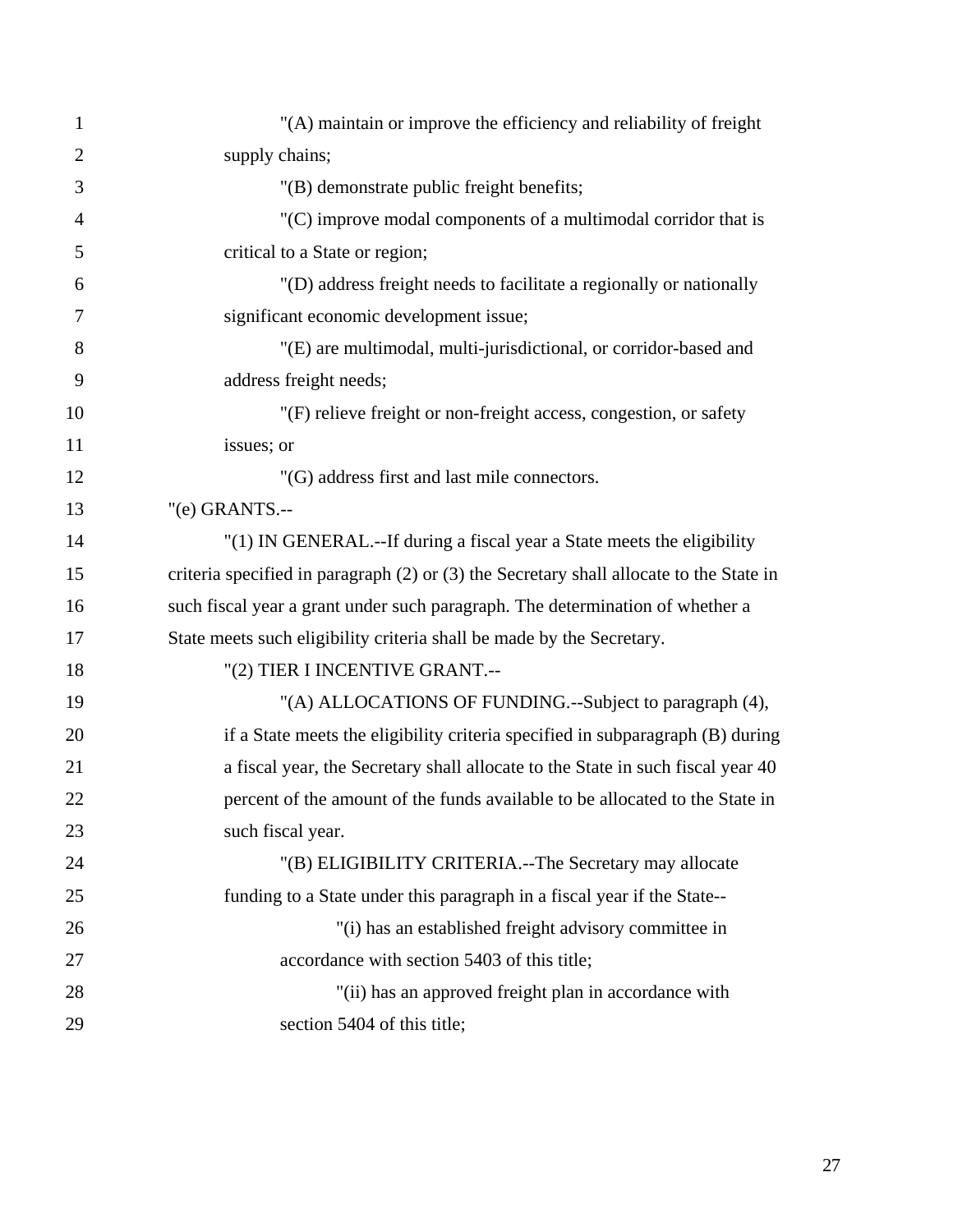| $\mathbf{1}$   | "(iii) has conducted a statewide analysis of freight needs                      |
|----------------|---------------------------------------------------------------------------------|
| $\overline{2}$ | and bottlenecks on all modes of transportation, including                       |
| 3              | intermodal and last mile needs;                                                 |
| $\overline{4}$ | "(iv) demonstrates use of the statewide analysis of freight                     |
| 5              | needs in prioritizing projects in the freight plan required by section          |
| 6              | 5404 of this title; and                                                         |
| 7              | $''(v)$ demonstrates that it will use the funding that it is                    |
| 8              | allocated under this paragraph for the highest priority projects that           |
| 9              | are identified in the freight plan required by section 5404 of this             |
| 10             | title and are ready to be advanced.                                             |
| 11             | "(3) TIER II INCENTIVE GRANT.--                                                 |
| 12             | "(A) ALLOCATIONS OF FUNDING.--Subject to paragraph (4),                         |
| 13             | if a State meets the eligibility criteria specified in subparagraph (B) during  |
| 14             | a fiscal year, the Secretary shall allocate to the State in such fiscal year 60 |
| 15             | percent of the amount of the funds available to be allocated to the State in    |
| 16             | such fiscal year.                                                               |
| 17             | "(B) ELIGIBILITY CRITERIA.--The Secretary may allocate                          |
| 18             | funding to a State under this paragraph in a fiscal year if the State--         |
| 19             | "(i) has met the eligibility criteria specified in paragraph                    |
| 20             | (2)(B);                                                                         |
| 21             | "(ii) has conducted, in cooperation with at least one other                     |
| 22             | State, a multistate analysis of freight needs and bottlenecks on all            |
| 23             | modes of transportation, including intermodal and last mile needs               |
| 24             | along a multistate freight corridor;                                            |
| 25             | "(iii) has developed, in cooperation with at least one other                    |
| 26             | State or relevant entities in Canada or Mexico, a regional freight              |
| 27             | investment plan that focuses on the end-to-end investment needs of              |
| 28             | critical multistate freight corridors based on the multistate analysis          |
| 29             | of freight needs and bottlenecks on all modes of transportation,                |
| 30             | including intermodal and last mile needs; and                                   |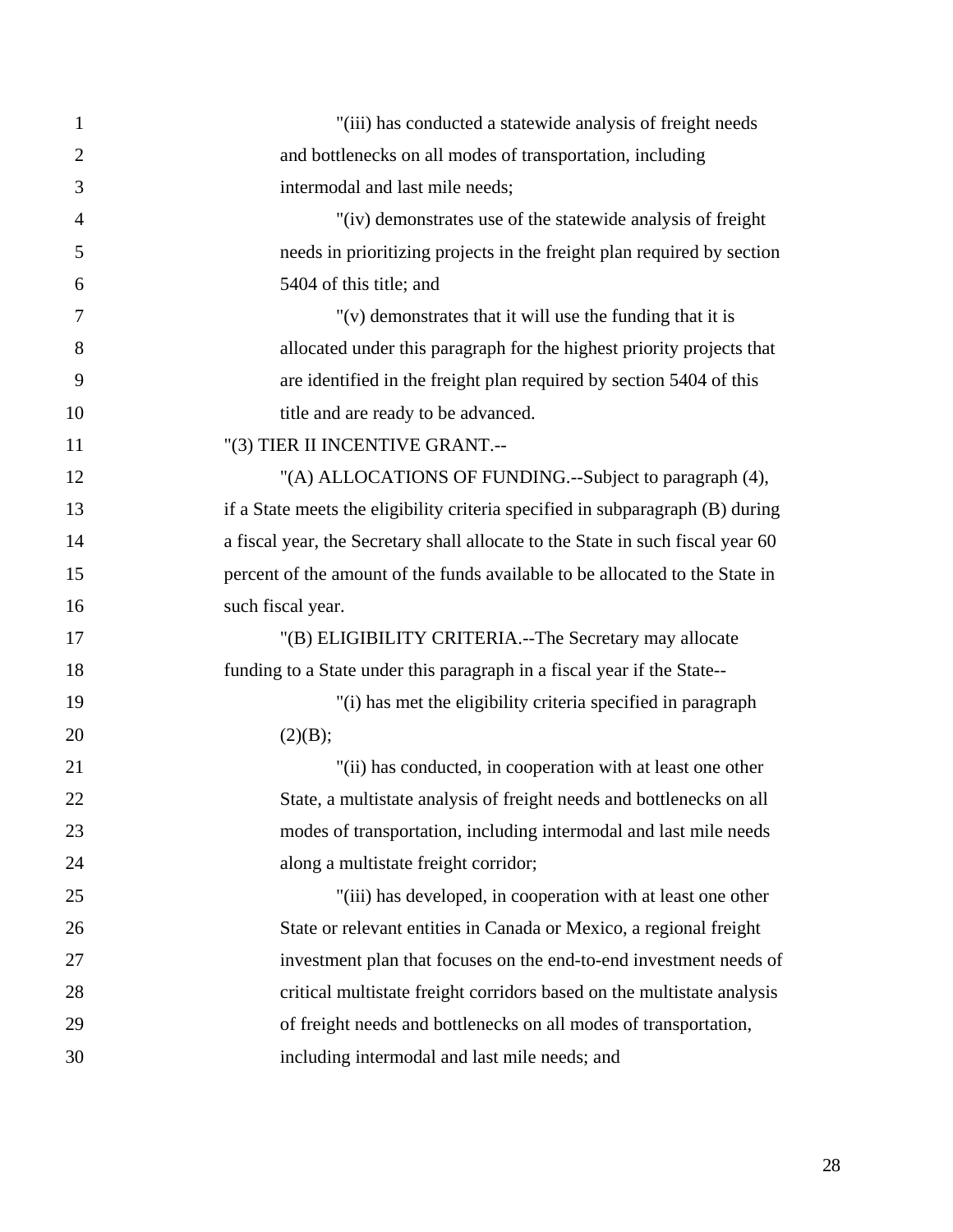| $\mathbf{1}$   | "(iv) demonstrates that it will use the funding that it is                                |
|----------------|-------------------------------------------------------------------------------------------|
| $\overline{2}$ | allocated under this paragraph for the highest priority projects                          |
| 3              | identified in the regional freight plan.                                                  |
| 4              | "(4) TIER I and II ANALYSES AND PLANS .--                                                 |
| 5              | "(A) APPROVAL.--A State shall demonstrate that it developed the                           |
| 6              | analyses and plans required under paragraphs (2) and (3) with the approval                |
| 7              | of a State Freight Advisory Committee.                                                    |
| 8              | "(B) CERTIFICATION.--The determination of whether the                                     |
| 9              | analyses and plans required to qualify under paragraphs (2) and (3) satisfy               |
| 10             | the requirements of the paragraphs shall be at the discretion of the                      |
| 11             | Secretary.                                                                                |
| 12             | "(C) FORECAST PERIOD.--All analyses and plans required under                              |
| 13             | paragraph (3) shall address a 10-year and 20-year forecast period.                        |
| 14             | "(D) UPDATES.--In order to obligate funding under paragraphs                              |
| 15             | (2) and (3), a State shall update all analyses and plans required under such              |
| 16             | paragraph at least every 5 years.                                                         |
| 17             | "(f) TRANSFER AUTHORITY.--                                                                |
| 18             | "(1) ADMINISTRATION OF PROJECTS.--For the purpose of                                      |
| 19             | administering a grant under this subsection, funds authorized for this section may        |
| 20             | be transferred within the Department and administered in accordance with the              |
| 21             | requirements of titles 23 or 49 of the United States Code applicable to the agency        |
| 22             | to which the funds are transferred and any other requirements applicable to the           |
| 23             | project.                                                                                  |
| 24             | "(2) TRANSFER TO OTHER PROGRAMS.--Funds authorized for this                               |
| 25             | section may not be transferred to any other program under titles 23 or 49, United         |
| 26             | States Code.                                                                              |
| 27             | "(g) FEDERAL SHARE.--The Federal share for projects funded under this                     |
| 28             | section shall not exceed 80 percent. Funds authorized for this section may not be applied |
| 29             | towards the non-federal share of costs under another federal program.                     |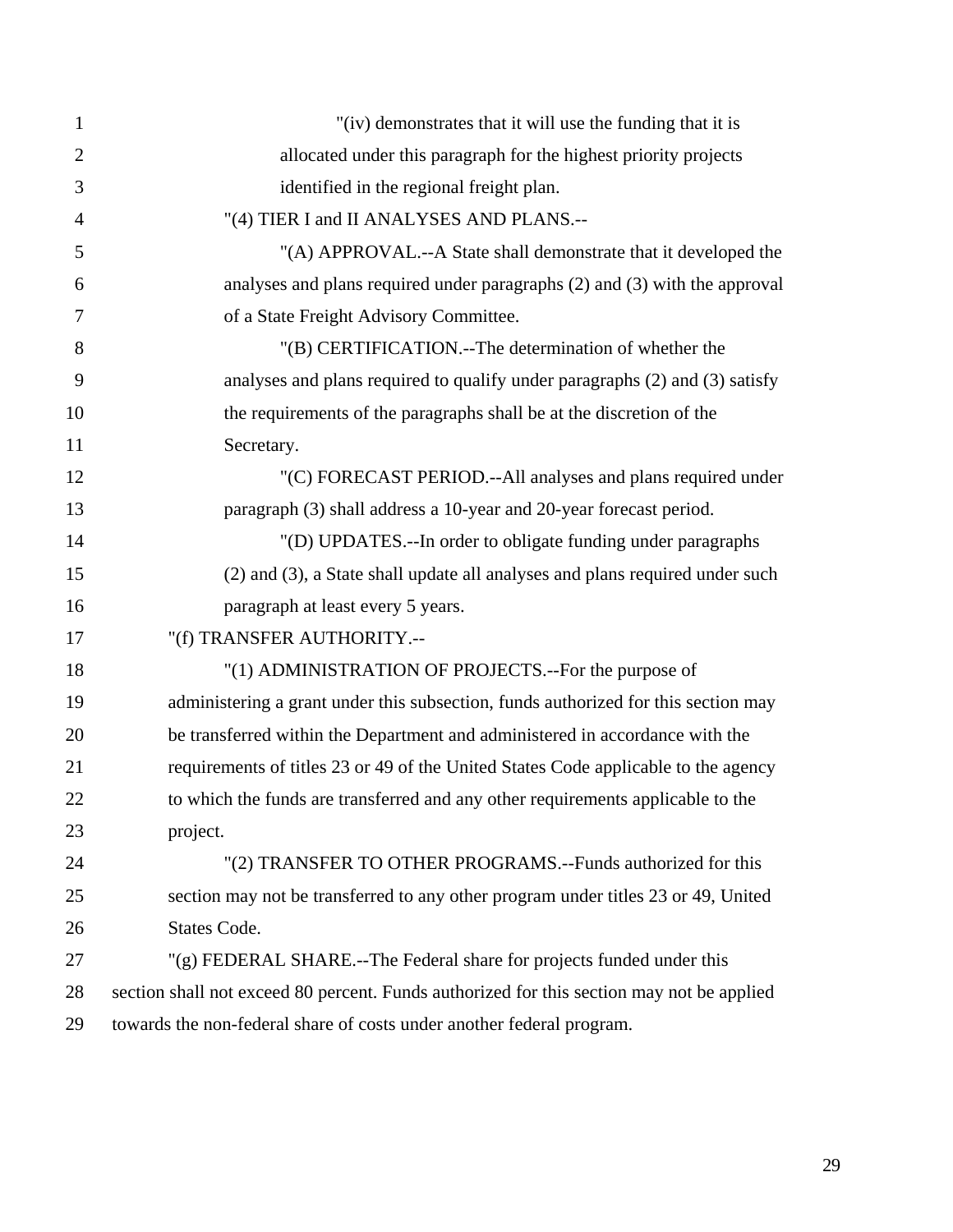| $\mathbf{1}$   | "(h) TREATMENT FOR OBLIGATION LIMITATION DISTRIBUTION.--For                            |
|----------------|----------------------------------------------------------------------------------------|
| $\overline{2}$ | purposes of distributing obligation limitation in any fiscal year, the Secretary shall |
| 3              | provide funds made available for this section with obligation limitation as follows:   |
| 4              | "(1) The Secretary shall provide funds authorized for that fiscal year with            |
| 5              | obligation limitation under section $2002(c)(4)$ of the GROW AMERICA Act or            |
| 6              | the equivalent provision of the relevant appropriations act for a fiscal year, as      |
| 7              | appropriate.                                                                           |
| 8              | "(2) The Secretary shall provide funds carried over from prior fiscal years            |
| 9              | with obligation limitation under section $2002(c)(2)$ of such Act or the equivalent    |
| 10             | provision of the relevant appropriations act for a fiscal year, as appropriate.".      |
| 11             | $(2)$ FUNDING.--                                                                       |
| 12             | (A) AUTHORIZATION.--There is authorized to be appropriated                             |
| 13             | from the highway account of the transportation trust fund to carry out                 |
| 14             | section 5401 of title 49, United States Code -                                         |
| 15             | (i) $$500,000,000$ for fiscal year 2015;                                               |
| 16             | (ii) $$1,000,000,000$ for fiscal year 2016;                                            |
| 17             | (iii) $$1,500,000,000$ for fiscal year 2017; and                                       |
| 18             | $(iv)$ \$2,000,000,000 for fiscal year 2018.                                           |
| 19             | (B) AVAILABILITY AND ADMINISTRATION.--The funds                                        |
| 20             | authorized by subparagraph (A) shall be--                                              |
| 21             | (i) available for obligation on October 1 of the fiscal year                           |
| 22             | for which they are authorized;                                                         |
| 23             | (ii) available for obligation until expended; and                                      |
| 24             | (iii) administered as if such funds were apportioned under                             |
| 25             | chapter 1 of title 23, United States Code.                                             |
| 26             | (C) TRANSFER TO NATIONAL FREIGHT                                                       |
| 27             | INFRASTRUCTURE PROGRAM.--Notwithstanding section 5401(f)(2)                            |
| 28             | of title 49, United States Code, as soon as practicable after October 1,               |
| 29             | 2016, and each fiscal year thereafter, the Secretary shall transfer to the             |
| 30             | National Freight Infrastructure program under section 5402 of such title -             |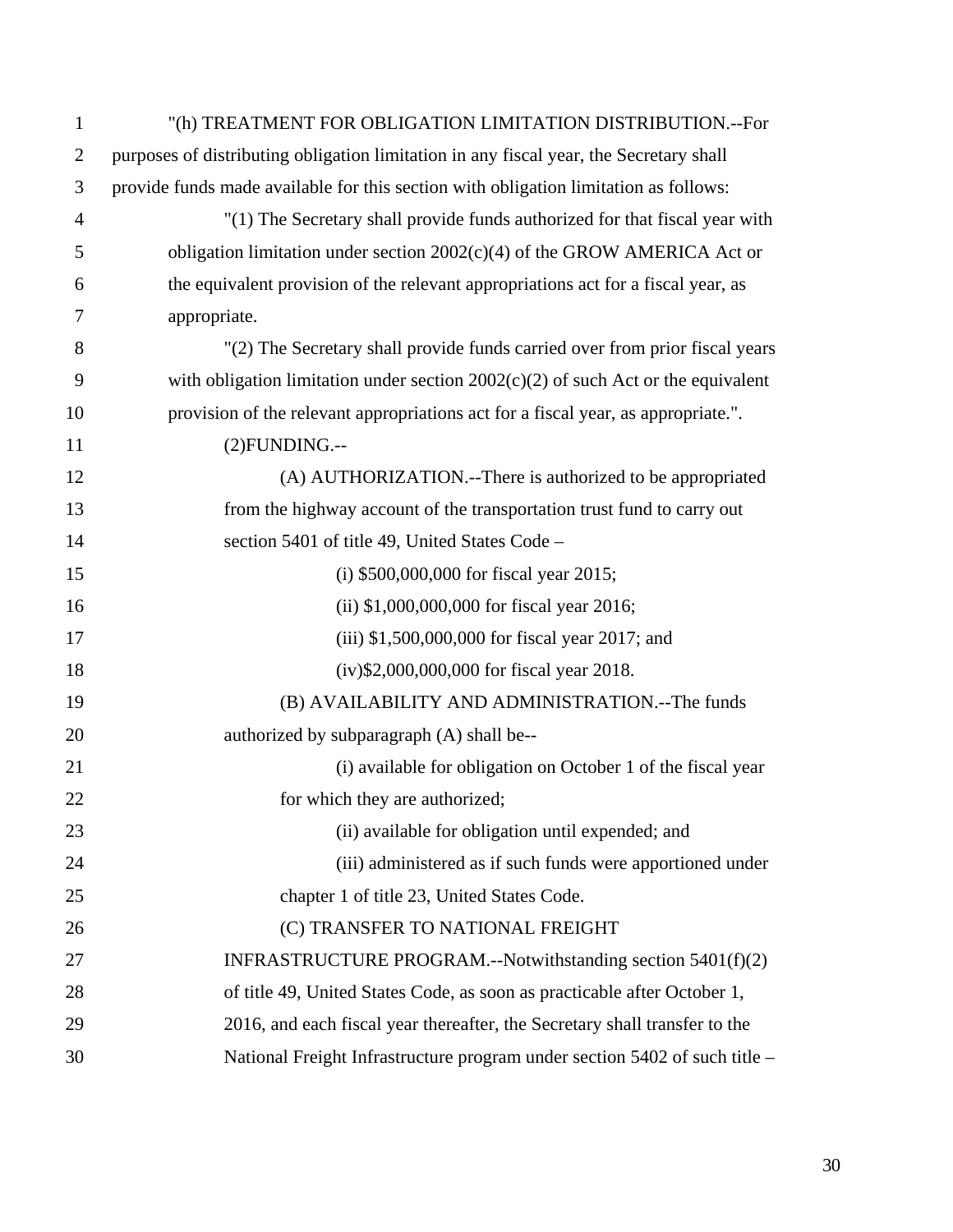| 1              | $(i)$ of the funds authorized under subparagraph $(A)$ to carry               |
|----------------|-------------------------------------------------------------------------------|
| $\overline{2}$ | out section 5401 of such title, any funds that -                              |
| 3              | (I) were available to be allocated to a State for the                         |
| $\overline{4}$ | prior fiscal year under subsection (c) of such section; but                   |
| 5              | (II) the Secretary did not allocate to that State for                         |
| 6              | that prior fiscal year due to that State not meeting the                      |
| 7              | eligibility criteria specified under subsections $(e)(2)$ or                  |
| 8              | $(e)(3)$ of such section; and                                                 |
| 9              | (ii) an amount of obligation limitation equal to the amount                   |
| 10             | of funds that the Secretary transfers under clause (i).                       |
| 11             | (b) NATIONAL FREIGHT INFRASTRUCTURE PROGRAM.--                                |
| 12             | (1) ESTABLISHMENT.--Chapter 54 of such title is amended by adding at          |
| 13             | the end the following:                                                        |
| 14             | "Sec. 5402. National Freight Infrastructure Program                           |
| 15             | "(a) GENERAL.--The Secretary shall establish and implement a National Freight |
| 16             | Infrastructure Program under this section.                                    |
| 17             | "(b) GOALS.--The goals of the program shall be to--                           |
| 18             | "(1) Reduce the cost of freight transportation;                               |
| 19             | "(2) Improve the safety of freight transportation;                            |
| 20             | "(3) Relieve bottlenecks in the freight transportation system;                |
| 21             | "(4) Improve the state of good repair of the freight transportation system;   |
| 22             | and                                                                           |
| 23             | "(5) Reduce the adverse environmental and community impacts of freight        |
| 24             | transportation.                                                               |
| 25             | "(c) DEFINITIONS.--In this section the following definitions apply:           |
| 26             | "(1) ELIGIBLE APPLICANT.--                                                    |
| 27             | "(A) IN GENERAL.--The term "eligible applicant" means--                       |
| 28             | "(i) a State (as defined in section $101(a)(25)$ of title 23);                |
| 29             | "(ii) American Samoa, the Commonwealth of the Northern                        |
| 30             | Mariana Islands, Guam, or the U.S. Virgin Islands;                            |
| 31             | "(iii) a local government;                                                    |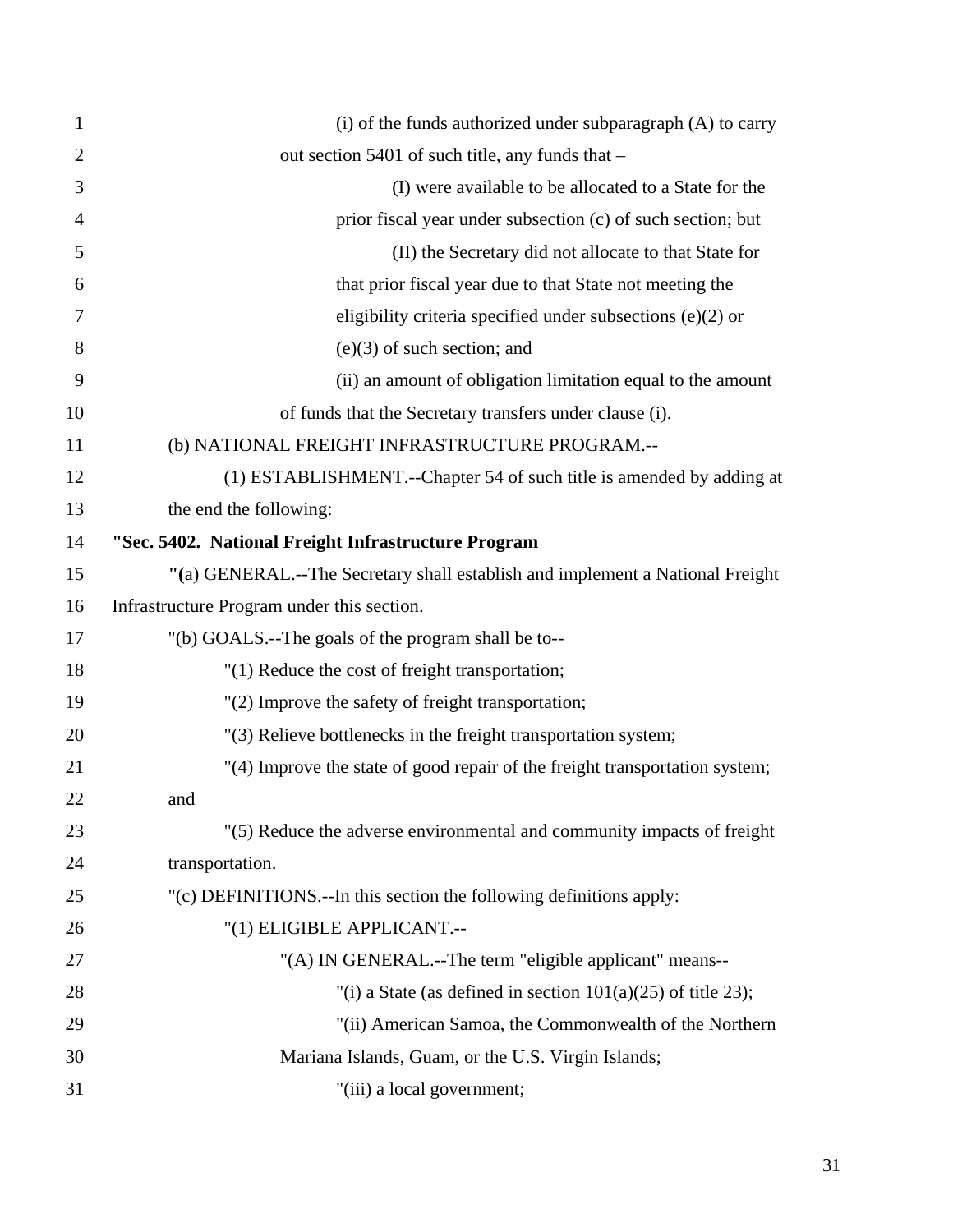| $\mathbf{1}$   | "(iv) a metropolitan planning organization;                                    |
|----------------|--------------------------------------------------------------------------------|
| $\overline{2}$ | "(v) a public transportation authority (including a port                       |
| 3              | authority);                                                                    |
| $\overline{4}$ | "(vi) a tribal government; or                                                  |
| 5              | "(vii) a group of entities described in clauses (i) through                    |
| 6              | $(vi)$ .                                                                       |
| 7              | "(B) GROUPS OF ENTITIES.--A group described in clause (vii)                    |
| 8              | of subparagraph (A) shall submit an application through a lead applicant       |
| 9              | that qualifies under one of the clauses (i) through (vi) of that               |
| 10             | subparagraph. Public-private partnerships are eligible provided the lead       |
| 11             | applicant qualifies under one of the clauses (i) through (vi) of               |
| 12             | subparagraph (A).                                                              |
| 13             | "(2) ELIGIBLE PROJECT.--                                                       |
| 14             | "(A) IN GENERAL.--The term "eligible project" means a capital                  |
| 15             | investment for a transportation infrastructure facility, or for an operational |
| 16             | improvement or equipment for such a facility--                                 |
| 17             | "(i) that is for a facility significantly used for the movement                |
| 18             | of freight, and that is--                                                      |
| 19             | "(I) a road, rail, air, water, or pipeline facility;                           |
| 20             | "(II) an intermodal facility such as a seaport or port                         |
| 21             | on the inland waterway system, an airport, or a                                |
| 22             | highway/rail intermodal facility; or                                           |
| 23             | "(III) a facility related to an international border                           |
| 24             | crossing;                                                                      |
| 25             | "(ii) that the Secretary has determined will help to achieve                   |
| 26             | the goals set out in subsection (b);                                           |
| 27             | "(iii) for which funding committed by state and local                          |
| 28             | governments and other public and private partners, along with the              |
| 29             | Federal funding requested, will be sufficient to complete the                  |
| 30             | capital investment; and                                                        |
| 31             | "(iv) that upon completion will have independent utility.                      |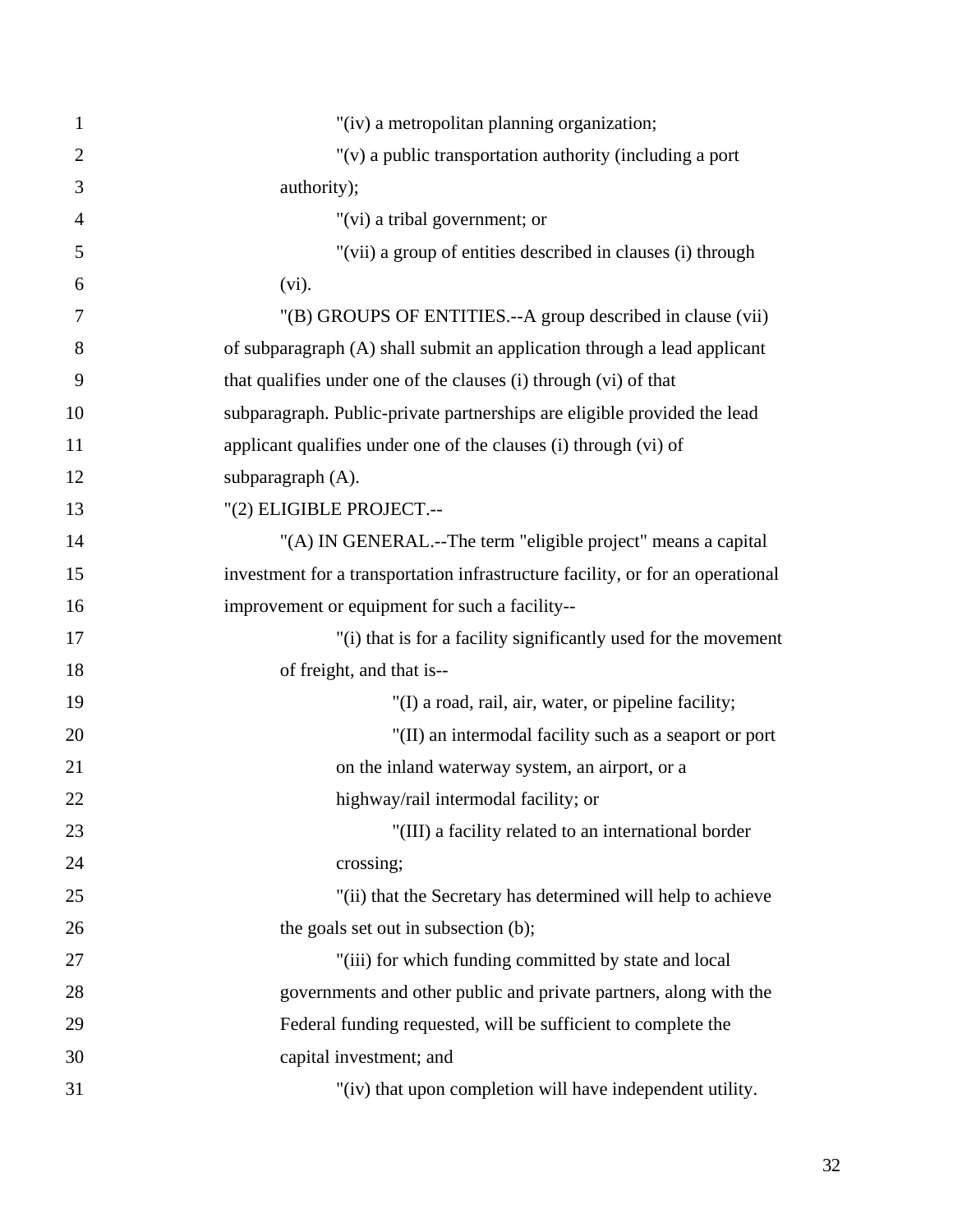| $\mathbf{1}$   | "(B) PLANS AND ANALYSES.--The term "eligible project"                                     |
|----------------|-------------------------------------------------------------------------------------------|
| $\overline{2}$ | includes the development of plans and analysis required by this chapter.                  |
| 3              | "(d) APPLICATIONS.--An eligible applicant seeking to receive a grant under this           |
| $\overline{4}$ | section for an eligible project shall submit to the Secretary an application in such form |
| 5              | and in accordance with such requirements as the Secretary shall establish.                |
| 6              | "(e) SELECTION OF PROJECTS.--The Secretary shall select projects for                      |
| $\tau$         | funding based on the criteria specified in subsection (f).                                |
| 8              | "(f) CRITERIA FOR SELECTION.--The Secretary shall select eligible projects                |
| 9              | for funding based on the following criteria:                                              |
| 10             | "(1) The extent to which the project is likely to advance the goals                       |
| 11             | set forth in subsection (b).                                                              |
| 12             | "(2) The likely benefits of the project relative to its costs.                            |
| 13             | "(3) The extent to which the project demonstrates the use of                              |
| 14             | innovative technology, strategies, and practices.                                         |
| 15             | "(4) The likely effect of the project on increasing U.S. exports.                         |
| 16             | "(5) The consistency of the project with the National Freight                             |
| 17             | Strategic Plan under section 5405 of this title.                                          |
| 18             | "(6) Inclusion of the project in the State freight plan required under                    |
| 19             | section 5404 of this title.                                                               |
| 20             | "(7) The extent to which the project leverages Federal funds by                           |
| 21             | matching State, local, tribal, or private funds to the Federal funding                    |
| 22             | requested under this section.                                                             |
| 23             | "(8) The extent to which funds for the project are not available                          |
| 24             | from other sources.                                                                       |
| 25             | "(g) RETROSPECTIVE ANALYSIS.--                                                            |
| 26             | "(1) ANALYSIS.--A grant agreement made under this section between the                     |
| 27             | Government and a grantee shall specify that the grantee will collect data and             |
| 28             | report to the Secretary, at times that the Secretary shall specify, on--                  |
| 29             | "(A) the actual cost of constructing the project;                                         |
| 30             | $'(B)$ the time required to complete the project and put it into                          |
| 31             | service;                                                                                  |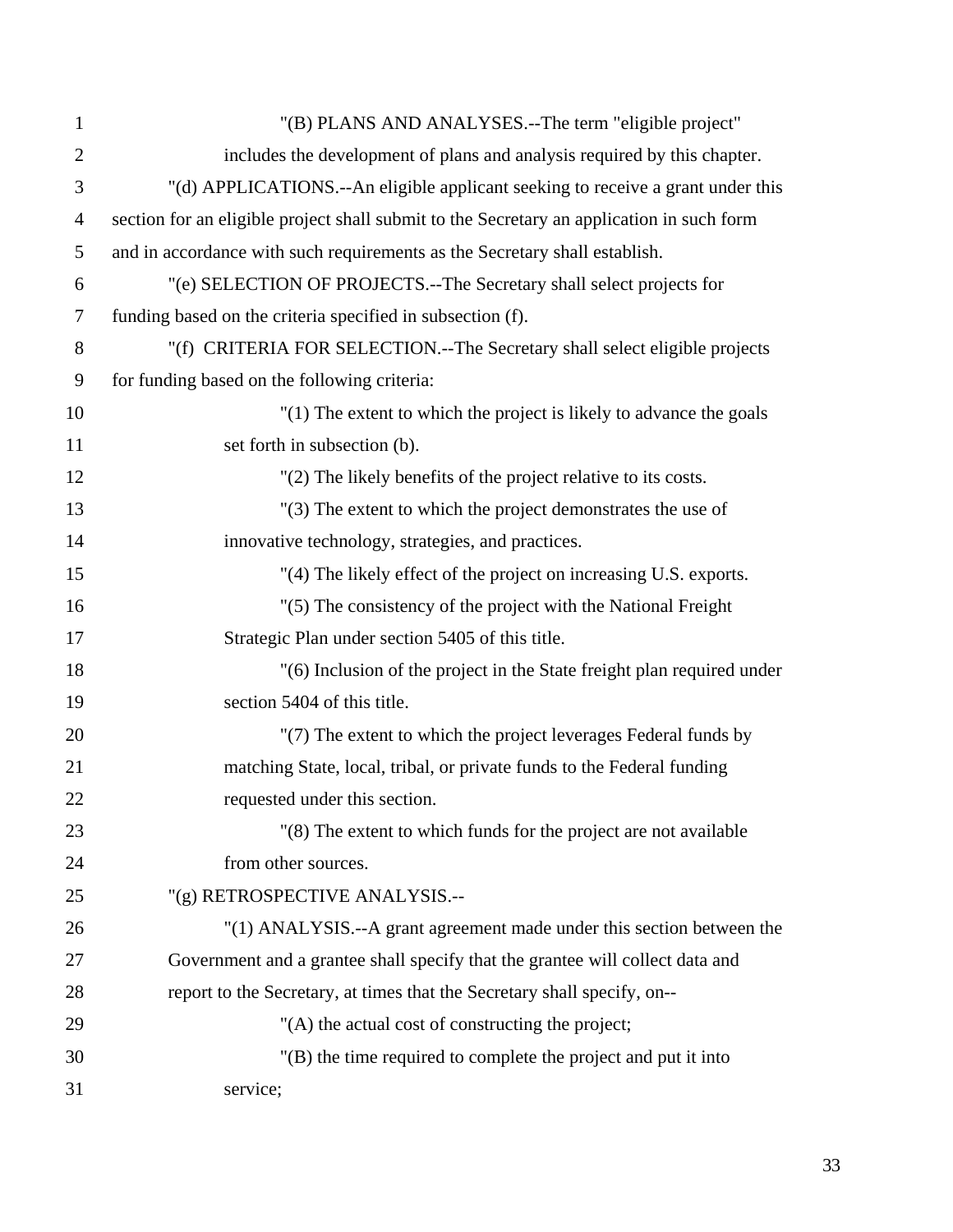| $\mathbf{1}$   | "(C) the level of usage of the facility built or improved by the                          |
|----------------|-------------------------------------------------------------------------------------------|
| $\overline{2}$ | project;                                                                                  |
| 3              | "(D) the benefits of the project, measured in a way that is                               |
| $\overline{4}$ | consistent with the benefits that were estimated in the application for                   |
| 5              | funding that was submitted to the Secretary; and                                          |
| 6              | "(E) any costs resulting from the project in addition to the costs of                     |
| 7              | constructing the project.                                                                 |
| 8              | "(h) TERMS AND CONDITIONS.--The Secretary shall determine such other                      |
| 9              | terms and conditions, other than those listed in this section, as are necessary and       |
| 10             | appropriate to implement this section.                                                    |
| 11             | (i) ADMINISTRATIVE AND OVERSIGHT COSTS.--                                                 |
| 12             | "(1) IN GENERAL.--The Secretary may retain up to one-half of 1 percent                    |
| 13             | of the amounts authorized for each fiscal year under this section for--                   |
| 14             | "(A) administration of the National Freight Infrastructure Program                        |
| 15             | under this section and                                                                    |
| 16             | "(B) oversight of projects funded under this section.                                     |
| 17             | "(2) TRANSFER OF FUNDS.--The Secretary may transfer portions of the                       |
| 18             | funds retained under this subsection to the Administrators of the Federal Highway         |
| 19             | Administration, the Federal Railroad Administration, the Federal Aviation                 |
| 20             | Administration, and the Federal Maritime Administration to carry out the                  |
| 21             | administration and oversight of grants made under this section.                           |
| 22             | "(i) FEDERAL SHARE.--The Federal share for projects funded under this section             |
| 23             | shall not exceed 80 percent.                                                              |
| 24             | "(k) ADMINISTRATION OF PROJECTS.--For the purpose of administering a                      |
| 25             | grant under this section, funds authorized for this section may be transferred within the |
| 26             | Department and administered in accordance with the requirements of titles 23 or 49 of the |
| 27             | United States Code applicable to the agency to which the funds are transferred and any    |
| 28             | other requirements applicable to the project.".                                           |
| 29             | $(2)$ FUNDING.--                                                                          |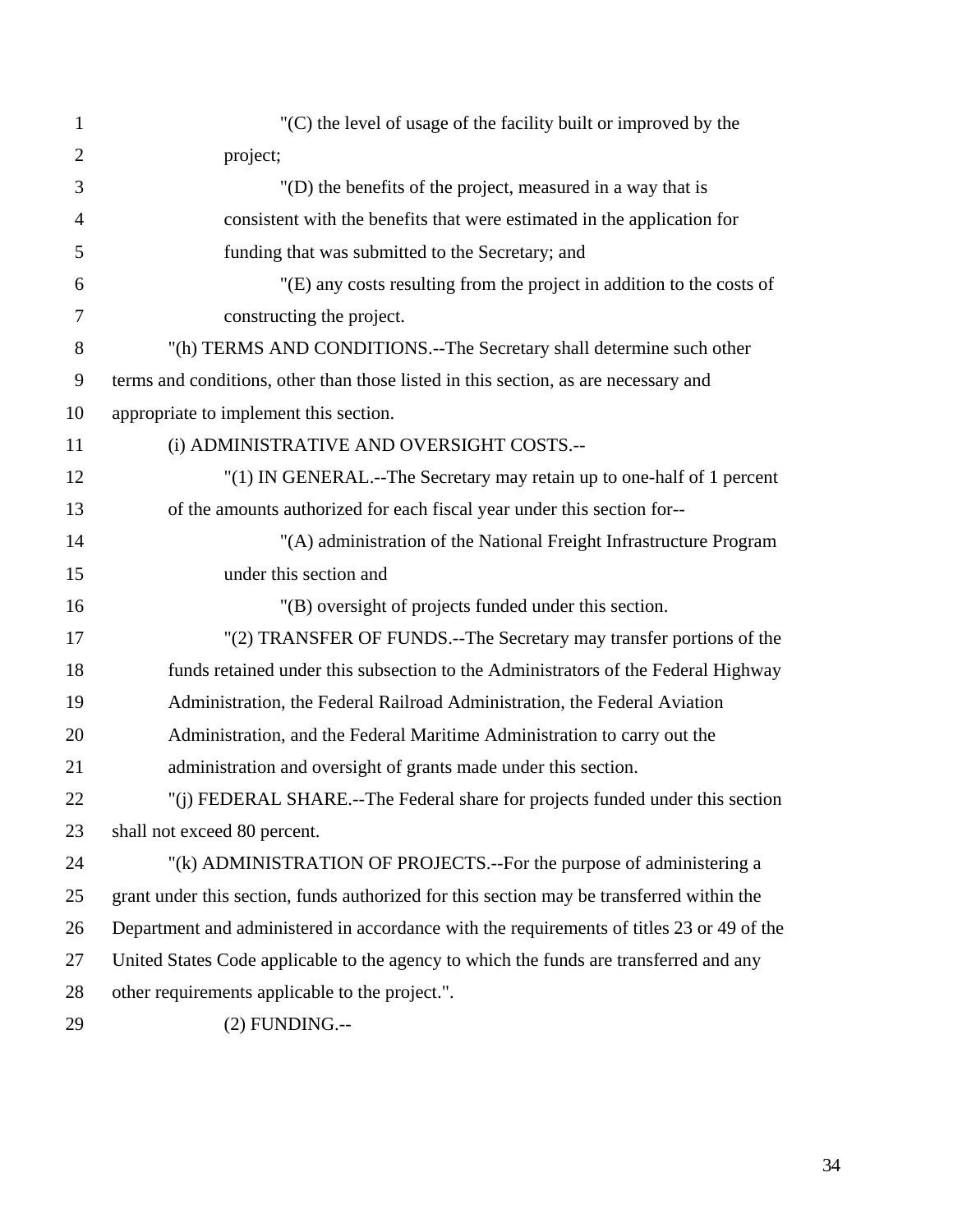| $\mathbf{1}$   | (A) IN GENERAL.--There is authorized to be appropriated from                       |
|----------------|------------------------------------------------------------------------------------|
| $\overline{2}$ | the highway account of the transportation trust fund to carry out this             |
| 3              | $section -$                                                                        |
| $\overline{4}$ | (i) $$500,000,000$ for fiscal year 2015;                                           |
| 5              | (ii) $$1,000,000,000$ for fiscal year 2016;                                        |
| 6              | (iii) \$1,500,000,000 for fiscal year 2017; and                                    |
| $\overline{7}$ | (iv) \$2,000,000,000 for fiscal year 2018.                                         |
| 8              | (B) ADMINISTRATION OF FUNDS.--The funds authorized by                              |
| 9              | subparagraph (A) shall be--                                                        |
| 10             | (i) available for obligation on October 1 of the fiscal year                       |
| 11             | for which they are authorized; and                                                 |
| 12             | (ii) available for obligation until expended.                                      |
| 13             | (c) STATE FREIGHT ADVISORY COMMITTEE.--Chapter 54 of such title is                 |
| 14             | amended by adding at the end the following:                                        |
| 15             | "Sec. 5403. State freight advisory committees                                      |
| 16             | "(a) IN GENERAL .--                                                                |
| 17             | "(1) FREIGHT ADVISORY COMMITTEE.--Each State that receives a                       |
| 18             | grant under this chapter shall establish and maintain a freight advisory committee |
| 19             | consistent with criteria established by the Secretary and consisting of a          |
| 20             | representative cross-section of public and private sector freight stakeholders,    |
| 21             | including--                                                                        |
| 22             |                                                                                    |
|                | "(A) all modes of freight transportation active in the State,                      |
| 23             | including airports, highways, ports, and rail;                                     |
| 24             | $"$ (B) shippers;                                                                  |
| 25             | "(C) carriers;                                                                     |
| 26             | "(D) freight-related associations:                                                 |
| 27             | "(E) the freight industry workforce;                                               |
| 28             | "(F) the transportation department of the State;                                   |
| 29             | "(G) metropolitan planning organizations; and                                      |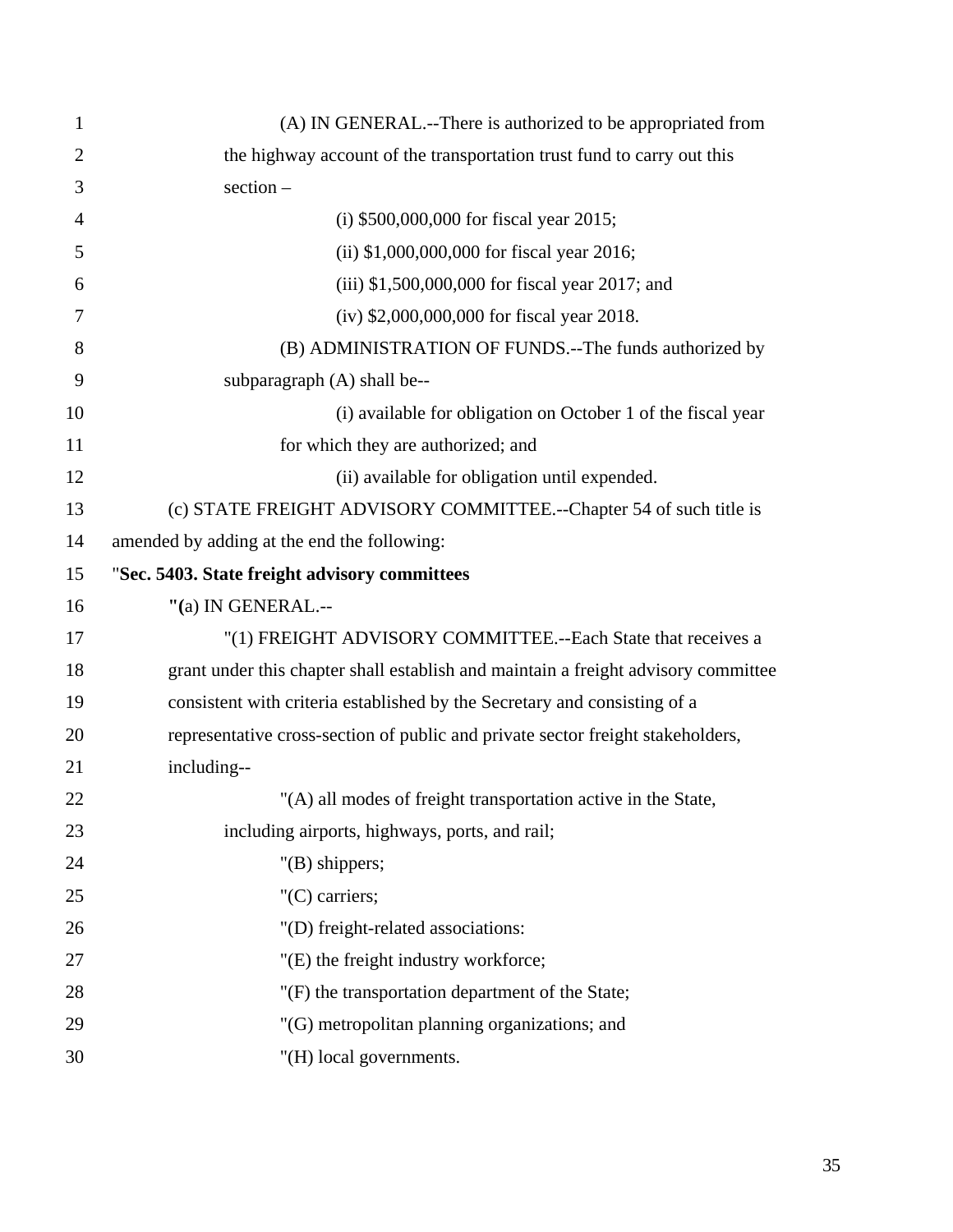| $\mathbf{1}$   | "(2) QUALIFICATIONS.--Individuals selected under paragraph (1) must                        |
|----------------|--------------------------------------------------------------------------------------------|
| $\overline{2}$ | be widely recognized to have qualifications sufficient to represent the interests of       |
| 3              | their specific stakeholder group, including--                                              |
| $\overline{4}$ | "(A) general business and financial experience;                                            |
| 5              | "(B) experience or qualifications in the areas freight transportation                      |
| 6              | and logistics;                                                                             |
| $\overline{7}$ | "(C) experience in transportation planning;                                                |
| 8              | "(D) representing employees of the freight industry; or                                    |
| 9              | "(E) representing State or local governments, or metropolitan                              |
| 10             | planning organizations."                                                                   |
| 11             | "(b) ROLE OF COMMITTEE.--The freight advisory committee shall--                            |
| 12             | "(1) advise the State on freight-related priorities, issues, projects, and                 |
| 13             | funding needs;                                                                             |
| 14             | "(2) serve as a forum for discussion for State transportation decisions                    |
| 15             | affecting freight mobility;                                                                |
| 16             | "(3) communicate and coordinate regional priorities with other                             |
| 17             | organizations;                                                                             |
| 18             | "(4) promote the sharing of information between the private and public                     |
| 19             | sectors on freight issues;                                                                 |
| 20             | "(5) participate in the development of the State freight plan, including                   |
| 21             | advising on the development of the freight investment plan; and                            |
| 22             | "(6) approve the State freight plan under section 5404 of this title,                      |
| 23             | including the freight investment plan required thereunder.".                               |
| 24             | (d) STATE FREIGHT PLAN.--Chapter 54 of such title is amended by adding at                  |
| 25             | the end the following:                                                                     |
| 26             | "Sec. 5404. State freight plan                                                             |
| 27             | "(a) IN GENERAL.--Each State that receives a grant under this chapter shall                |
| 28             | develop a freight plan that provides a multimodal, comprehensive plan for the immediate    |
| 29             | and long-range planning activities and investments of the State with respect to freight.   |
| 30             | The freight plan shall include a strategic, long-term component and a tactical, short-term |
| 31             | component.                                                                                 |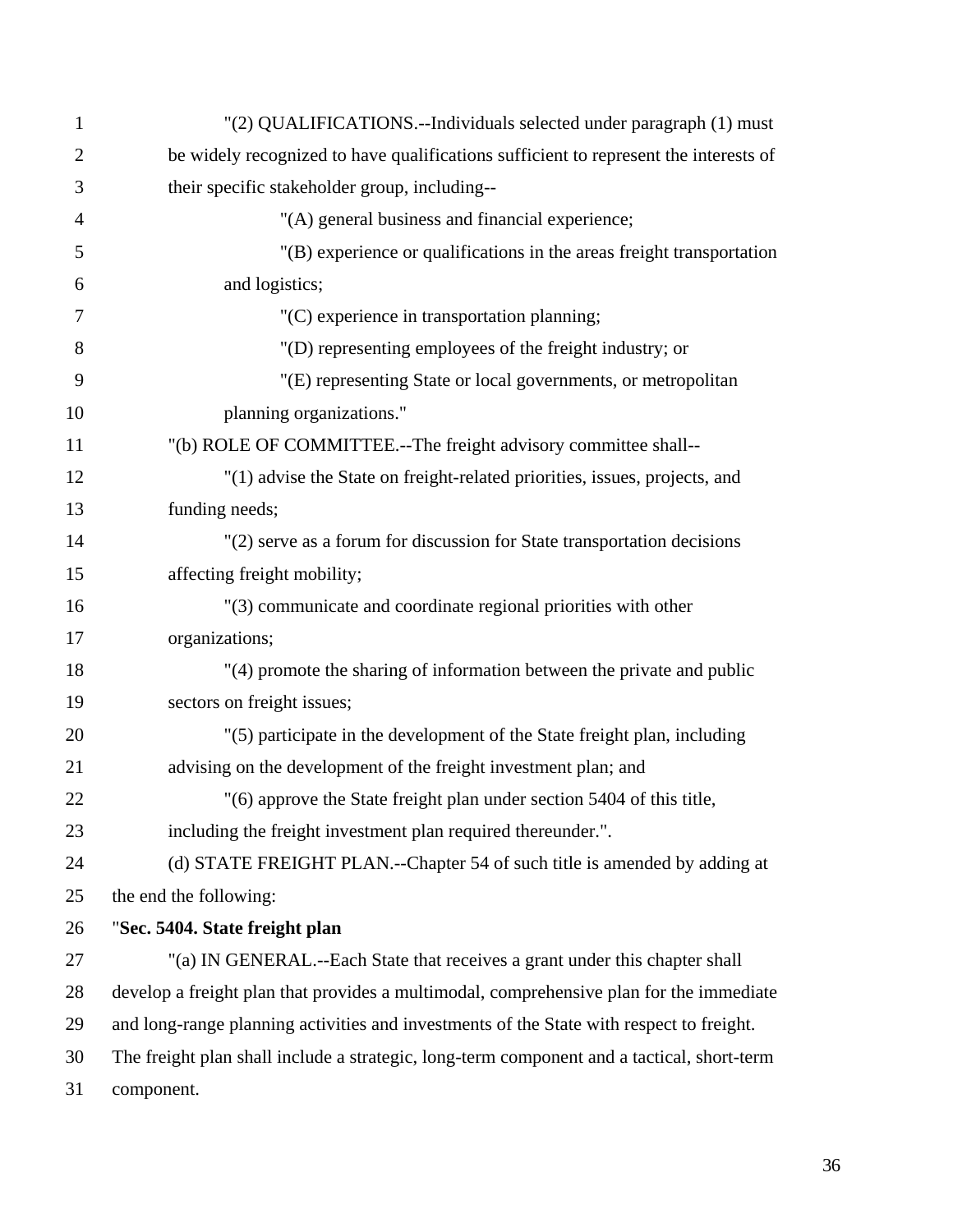1 "(b) PLAN CONTENTS.--The freight plan shall consider all modes of freight 2 transportation in the State and include, at a minimum-- 3 "(1) an identification of significant freight system trends, needs, and issues 4 with respect to a State; 5 "(2) a description of the freight policies, strategies, and performance 6 measures that will guide the freight-related transportation investment decisions of 7 the State; 8 "(3) a description of how the plan will improve the ability of the State to 9 meet the national freight goals established under section 5405 of this title; 10 "(4) evidence of consideration of innovative technologies and operational 11 strategies, including intelligent transportation systems, that improve the safety and 12 efficiency of freight movement; 13 "(5) in the case of routes on which travel of heavy vehicles (including 14 mining, agricultural, energy cargo or equipment, and timber vehicles) is projected 15 to substantially deteriorate the condition of the roadways, a description of 16 improvements that may be required to reduce or impede the deterioration; 17 "(6) an inventory of facilities with freight mobility issues, such as truck 18 bottlenecks, within the State, and a description of the strategies the State is 19 employing to address those freight mobility issues; and 20 "(7) a freight investment plan that includes a list of projects in order of 21 priority and describes how multimodal freight investment funds under section 22 5401 of this title would be invested and matched. 23 "(c) RELATIONSHIP TO LONG-RANGE PLAN.-- 24 "(1) INCORPORATION.--The freight plan may be developed separate 25 from or incorporated into the statewide strategic long-range transportation plan 26 required by section 135(f) of title 23, United States Code. 27 "(2) REQUIREMENT OF ANTICIPATED FULL FUNDING.--The 28 priority freight investment plan component of the freight plan shall include a 29 project, or an identified phase of a project, only if funding for completion of the 30 project can reasonably be anticipated to be available for the project within the 31 time period identified in the freight investment plan.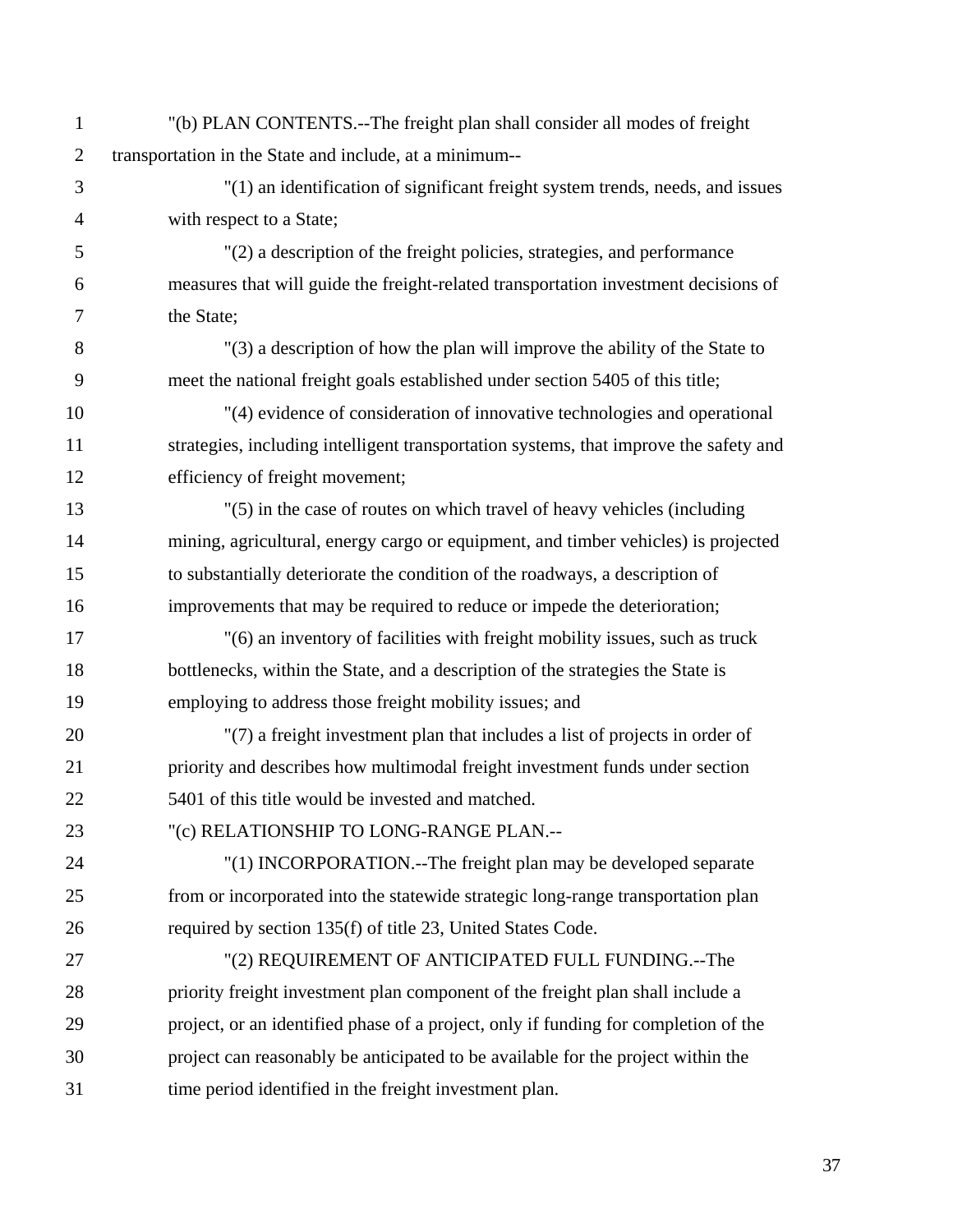| $\mathbf{1}$   | "(d) CERTIFICATION.--The Secretary shall approve state freight plans if                 |
|----------------|-----------------------------------------------------------------------------------------|
| $\overline{2}$ | they address the requirements of this section and are consistent with the National      |
| 3              | Freight Strategic Plan.                                                                 |
| $\overline{4}$ | "(e) FORECAST PERIOD.--The freight plan shall address a 10-year forecast                |
| 5              | period.                                                                                 |
| 6              | "(f) UPDATES.--A State shall update the freight plan at least every 5 years. The        |
| $\overline{7}$ | State may update the freight investment plan on a more frequent basis.".                |
| 8              | (e) NATIONAL FREIGHT POLICY, NETWORK, PLAN, AND DATA .--                                |
| 9              | Chapter 54 of such title is amended by adding at the end the following:                 |
| 10             | "Sec. 5405. National freight policy, network, plan, and data                            |
| 11             | "(a) NATIONAL FREIGHT POLICY.--It is the policy of the United States to                 |
| 12             | improve the condition and performance of the national freight system to ensure that the |
| 13             | national freight system provides the foundation for the United States to compete in the |
| 14             | global economy and achieve each goal described in subsection (b).                       |
| 15             | "(b) GOALS.--The goals of the national freight policy are--                             |
| 16             | $''(1)$ to increase the productivity and efficiency of the national freight             |
| 17             | system so as to enhance the economic competitiveness of the United States;              |
| 18             | "(2) to improve the safety, security, and resilience of freight                         |
| 19             | transportation;                                                                         |
| 20             | and                                                                                     |
| 21             | "(3) to improve quality of life by reducing, eliminating or reversing                   |
| 22             | adverse environmental and community impacts of freight projects and goods               |
| 23             | movement in the United States.                                                          |
| 24             | "(c) STRATEGY.--The strategies that the United States shall use to achieve the          |
| 25             | goals set forth in subsection (b) shall include--                                       |
| 26             | "(1) support for or investment in infrastructure, equipment and operational             |
| 27             | improvements;                                                                           |
| 28             | "(2) appropriate safety, environmental, energy, and other transportation                |
| 29             | policies;                                                                               |
| 30             | "(3) advanced technology and innovation;                                                |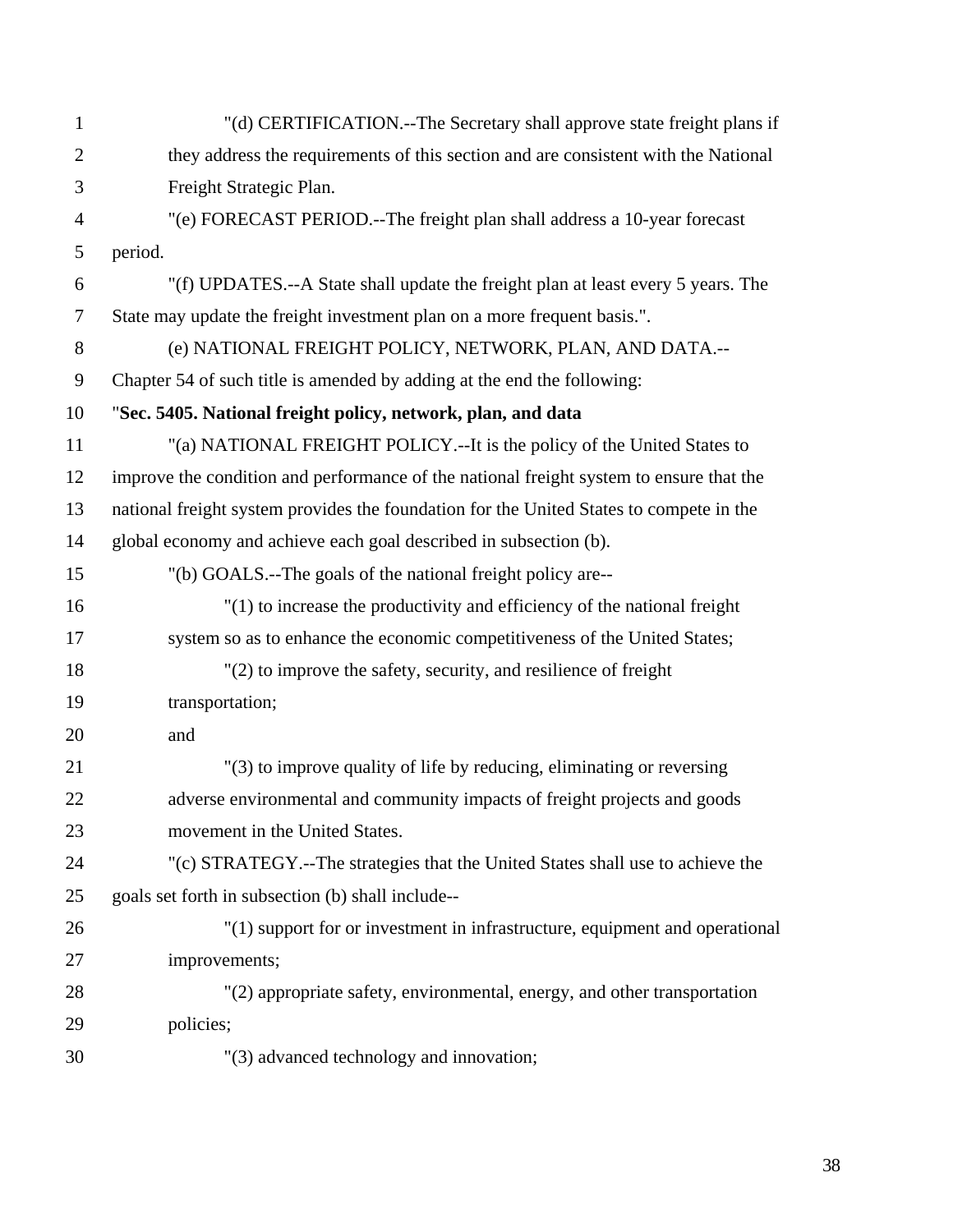| $\mathbf{1}$   | "(4) enhancement of competition and accountability in the transportation                    |
|----------------|---------------------------------------------------------------------------------------------|
| $\overline{2}$ | industries; and                                                                             |
| 3              | "(5) use of performance management.                                                         |
| $\overline{4}$ | "(d) NATIONAL FREIGHT SYSTEM DEFINED.--In this section, the term                            |
| 5              | "national freight system" means the publicly and privately-owned transportation             |
| 6              | facilities that are used in transporting freight within the United States, including roads, |
| $\tau$         | railroads, ports, waterways, locks and dams, airports, airways, pipelines, warehouses,      |
| $8\,$          | distribution centers, and intermodal facilities.                                            |
| 9              | "(e) MULTIMODAL NATIONAL FREIGHT NETWORK .--                                                |
| 10             | "(1) ESTABLISHMENT.--The Secretary shall establish a multimodal                             |
| 11             | national freight network in accordance with this section to inform public and               |
| 12             | private planning, to prioritize for Federal investment, to aid the public and private       |
| 13             | sector in strategically directing resources, and to support Federal decision making         |
| 14             | to achieve the national freight policy goals set forth in subsection (b).                   |
| 15             | "(2) NETWORK COMPONENTS.--The national freight network shall                                |
| 16             | consist of such connectors, corridors and facilities in all freight transportation          |
| 17             | modes as most critical to the current and future movement of freight within the             |
| 18             | national freight system;                                                                    |
| 19             | "(3) INITIAL DESIGNATION OF THE NATIONAL FREIGHT                                            |
| 20             | NETWORK.--                                                                                  |
| 21             | "(A) DESIGNATION.--The Secretary shall designate a national                                 |
| 22             | freight network--                                                                           |
| 23             | "(i) using measurable data to assess the significance of                                    |
| 24             | goods movement, including consideration of points of origin,                                |
| 25             | destination, and linking components of the United States global                             |
| 26             | and domestic supply chains;                                                                 |
| 27             | "(ii) fostering network connectivity; and                                                   |
| 28             | "(iii) reflecting input collected from stakeholders through a                               |
| 29             | public process, including input from metropolitan planning                                  |
| 30             | organizations and States, to identify critical freight facilities that                      |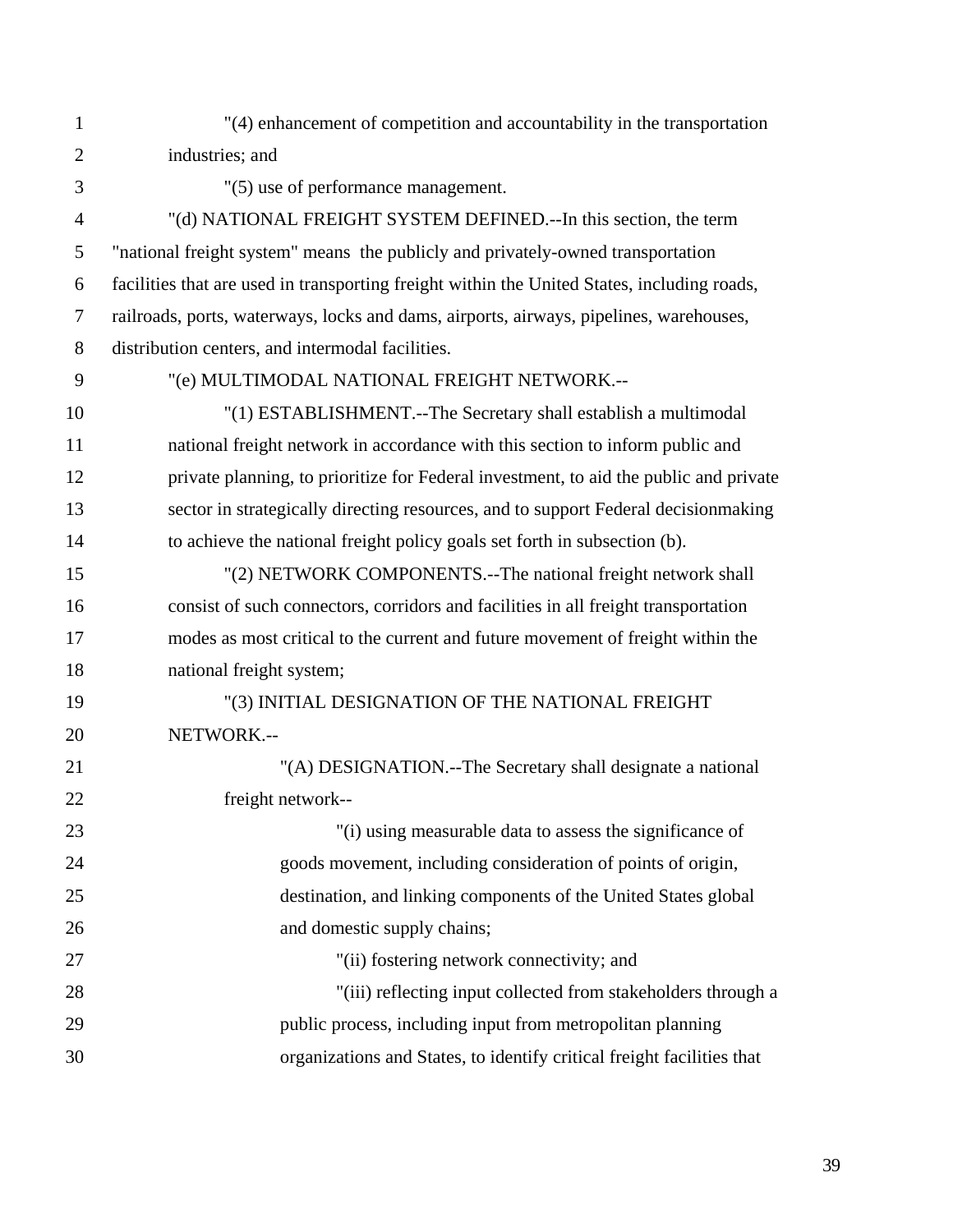| $\mathbf{1}$   | are vital links in national or regionally significant goods movement                 |
|----------------|--------------------------------------------------------------------------------------|
| $\overline{2}$ | and supply chains.                                                                   |
| 3              | "(B) FACTORS FOR DESIGNATION.--In designating the                                    |
| $\overline{4}$ | national freight network, the Secretary may consider--                               |
| 5              | "(i) volume, tonnage, and value of freight;                                          |
| 6              | "(ii) origins and destinations of freight movement in, to,                           |
| 7              | and from the United States;                                                          |
| 8              | "(iii) land and maritime ports of entry;                                             |
| 9              | "(iv) population centers;                                                            |
| 10             | "(v) economic factors or other inputs determined to be                               |
| 11             | relevant by the Secretary;                                                           |
| 12             | "(vi) bottlenecks and other impediments contributing to                              |
| 13             | significant measurable congestion and delay in freight movement;                     |
| 14             | "(vii) facilities of future freight importance based on input                        |
| 15             | from stakeholders and analysis of projections for future growth and                  |
| 16             | changes to the freight system; and                                                   |
| 17             | "(viii) elements of the freight system identified and                                |
| 18             | documented by a metropolitan planning organization and State                         |
| 19             | using national or local data as having critical freight importance to                |
| 20             | the region.                                                                          |
| 21             | "(4) REDESIGNATION OF THE NATIONAL FREIGHT NETWORK.--                                |
| 22             | Effective beginning 5 years after the designation of the national freight network    |
| 23             | and every 5 years thereafter, using the designation factors described in             |
| 24             | paragraph(1), the Secretary shall redesignate the national freight network.          |
| 25             | "(f) NATIONAL FREIGHT STRATEGIC PLAN.--                                              |
| 26             | "(1) ESTABLISHMENT OF PLAN.--Not later than October 1, 2015, the                     |
| 27             | Secretary shall, in consultation with the Secretary of Homeland Security,            |
| 28             | Secretary of Commerce, Assistant Secretary of the Army for Civil Works, State        |
| 29             | departments of transportation, and other appropriate public and private              |
| 30             | transportation stakeholders, develop, maintain, and post on the Department of        |
| 31             | Transportation public website a national freight strategic plan that shall include-- |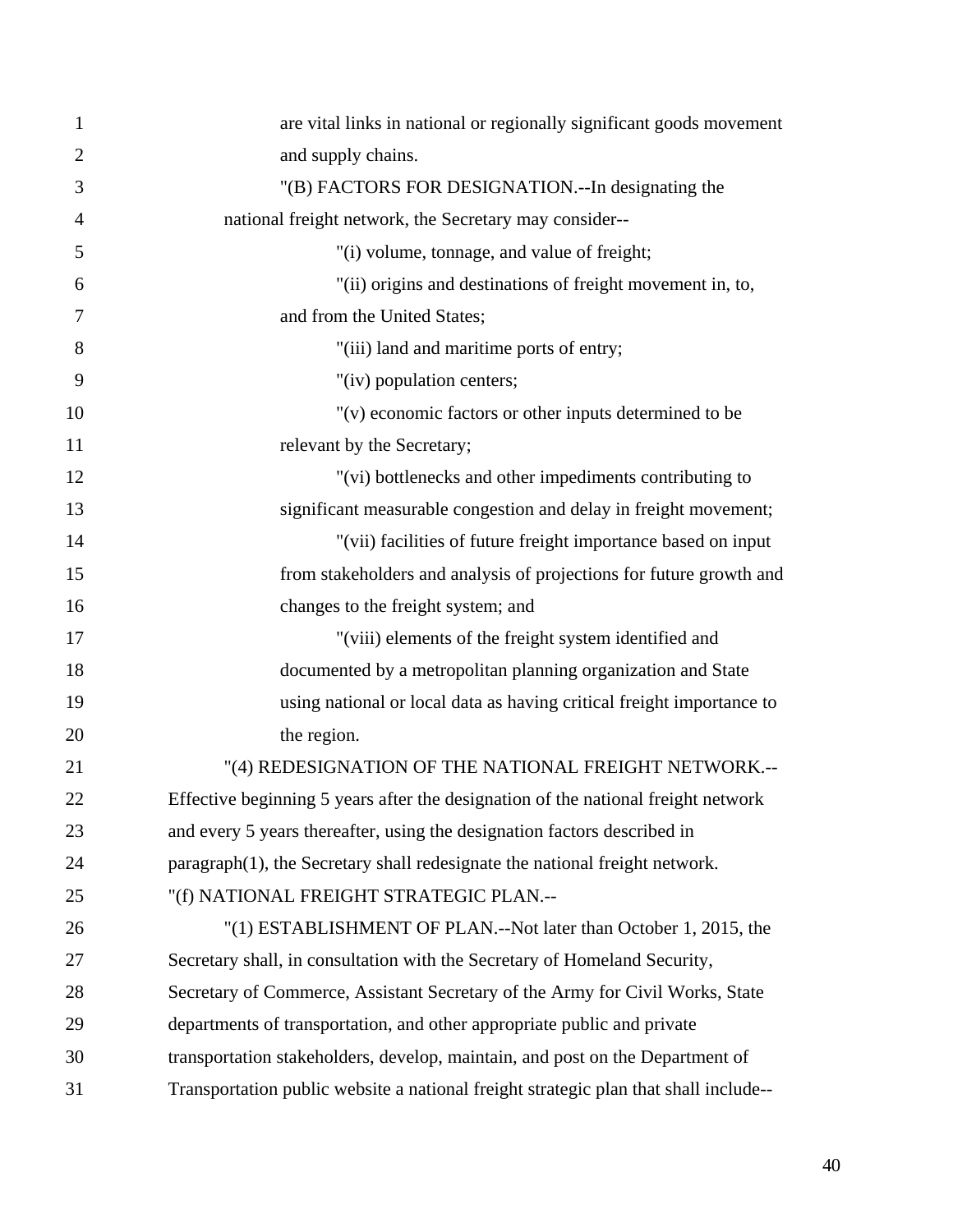| $\mathbf{1}$   | "(A) an assessment of the condition and performance of the                   |
|----------------|------------------------------------------------------------------------------|
| $\overline{2}$ | national freight system;                                                     |
| 3              | "(B) an identification of bottlenecks on the national freight system         |
| $\overline{4}$ | that create significant freight congestion problems, based on a quantitative |
| 5              | methodology developed by the Secretary, which shall, at a minimum,           |
| 6              | include--                                                                    |
| 7              | "(i) information from the Freight Analysis Framework of                      |
| 8              | the Federal Highway Administration; and                                      |
| 9              | "(ii) to the maximum extent practicable, an estimate of the                  |
| 10             | cost of addressing each bottleneck and any operational                       |
| 11             | improvements that could be implemented;                                      |
| 12             | "(C) forecasts of freight volumes for 10-year and 20-year periods            |
| 13             | beginning in the year during which the plan is issued;                       |
| 14             | "(D) an identification of major trade gateways and national freight          |
| 15             | corridors that connect major population centers, trade gateways, and other   |
| 16             | major freight generators for current and forecasted traffic and freight      |
| 17             | volumes, the identification of which shall be revised, as appropriate, in    |
| 18             | subsequent plans;                                                            |
| 19             | "(E) an assessment of statutory, regulatory, technological,                  |
| 20             | institutional, financial, and other barriers to improved freight             |
| 21             | transportation performance (including opportunities for overcoming the       |
| 22             | barriers);                                                                   |
| 23             | "(F) an identification of routes providing access to energy                  |
| 24             | exploration, development, installation, or production areas;                 |
| 25             | "(G) best practices for improving the performance of the national            |
| 26             | freight system;                                                              |
| 27             | "(H) best practices for addressing the impacts of freight movement           |
| 28             | on communities;                                                              |
| 29             | "(I) a process for addressing multistate projects and encouraging            |
| 30             | jurisdictions to collaborate; and                                            |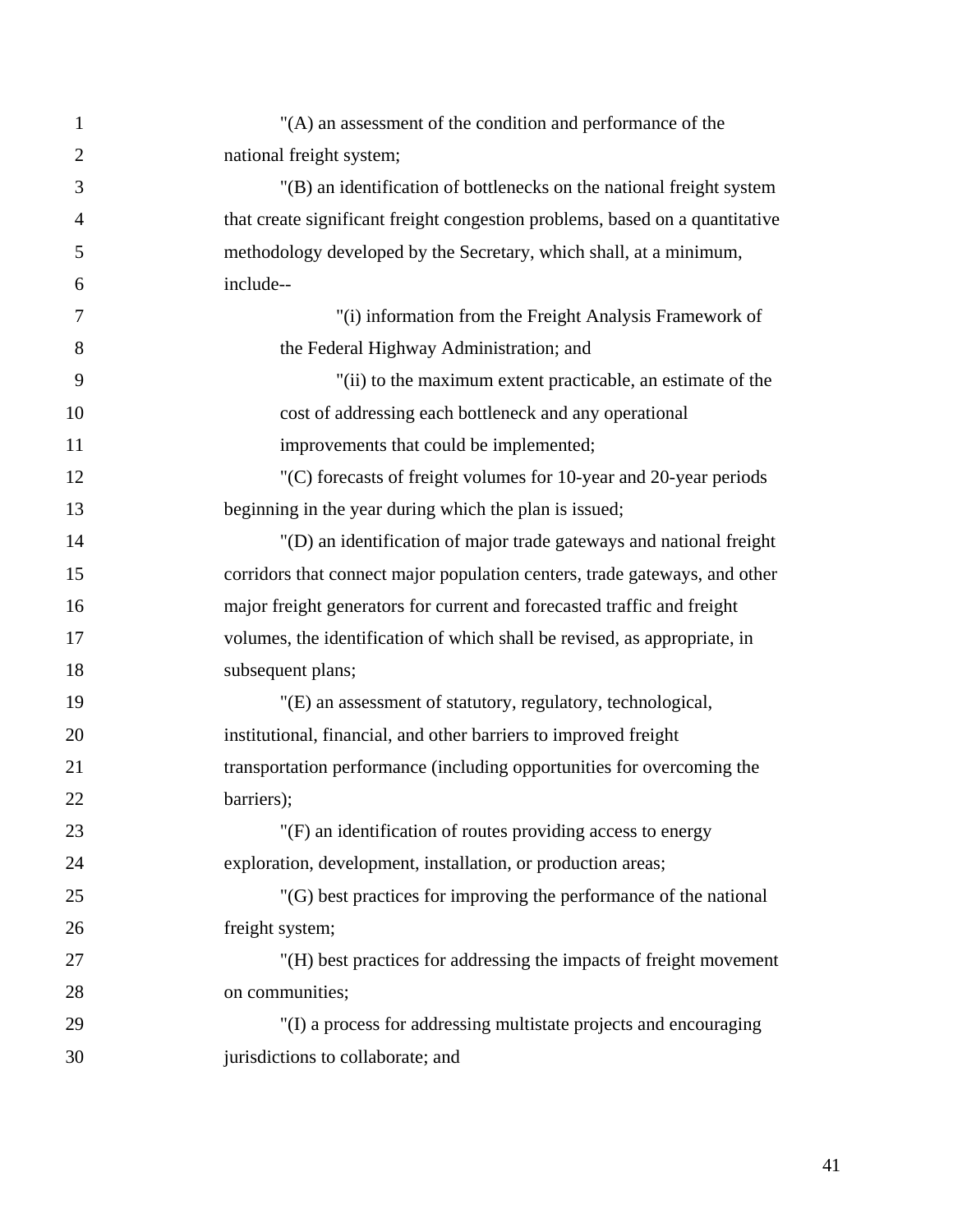| $\mathbf{1}$   | "(J) strategies to improve freight connectivity between modes of                         |
|----------------|------------------------------------------------------------------------------------------|
| $\overline{2}$ | transportation.                                                                          |
| 3              | "(2) UPDATES TO NATIONAL FREIGHT STRATEGIC PLAN--Not                                     |
| $\overline{4}$ | later than 5 years after the date of completion of the first national freight strategic  |
| 5              | plan under paragraph (1), and every 5 years thereafter, the Secretary shall update       |
| 6              | and repost on the Department of Transportation public website a revised national         |
| $\tau$         | freight strategic plan.                                                                  |
| 8              | "(g) FREIGHT TRANSPORTATION CONDITIONS AND PERFORMANCE                                   |
| 9              | REPORTS.--Not later than October 1, 2014, and biennially thereafter, the Secretary shall |
| 10             | prepare a report that contains a description of the conditions and performance of the    |
| 11             | national freight system in the United States.                                            |
| 12             | "(h) TRANSPORTATION INVESTMENT DATA AND PLANNING TOOLS.--                                |
| 13             | "(1) IN GENERAL.--The Secretary shall develop new tools and improve                      |
| 14             | existing tools to support an outcome-oriented, performance-based approach to             |
| 15             | evaluate proposed freight-related and other transportation projects, including--         |
| 16             | "(A) methodologies for systematic analysis of benefits and costs;                        |
| 17             | "(B) freight forecasting models;                                                         |
| 18             | "(C) tools for ensuring that the evaluation of freight-related and                       |
| 19             | other transportation projects can consider safety, economic                              |
| 20             | competitiveness, environmental sustainability, and system condition in the               |
| 21             | project selection process; and                                                           |
| 22             | "(D) other elements to assist in effective transportation planning.                      |
| 23             | "(2) FREIGHT DATA.--In support of these tools, and to support a broad                    |
| 24             | range of evaluation methods and techniques to assist in making transportation            |
| 25             | investment decisions, the Secretary shall--                                              |
| 26             | "(A) direct the collection of appropriate transportation-related data,                   |
| 27             | including data to measure the condition and performance of the national                  |
| 28             | freight system; and                                                                      |
| 29             | "(B) consider any improvements to existing freight data collection                       |
| 30             | efforts that could reduce identified freight data gaps and deficiencies and              |
| 31             | help improve forecasts of freight transportation demand.                                 |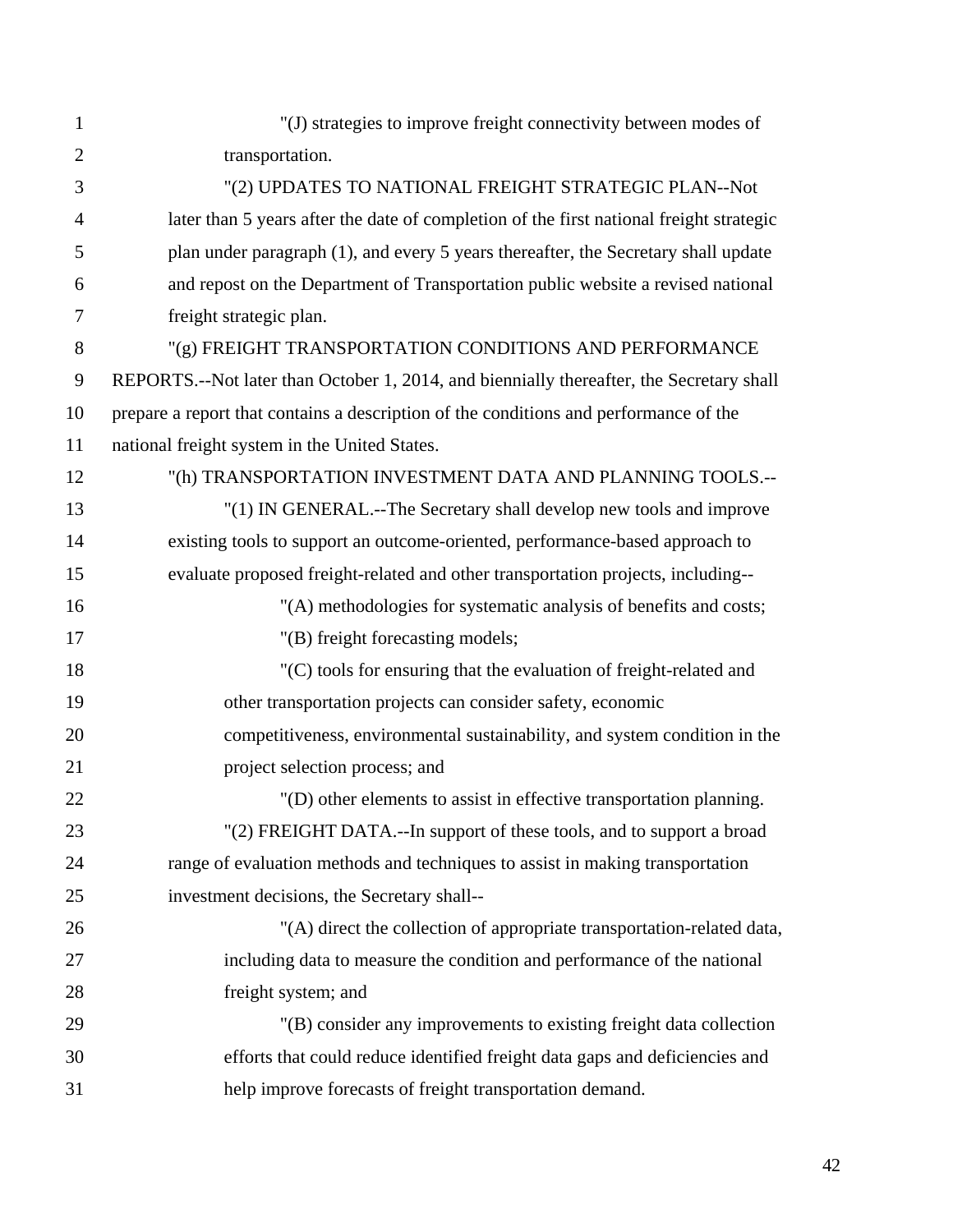| $\mathbf{1}$   |                                                                                 | "(3) CONSULTATION.--The Secretary shall consult with Federal, State,                   |  |
|----------------|---------------------------------------------------------------------------------|----------------------------------------------------------------------------------------|--|
| $\overline{2}$ | and other stakeholders to develop, improve, and implement the tools and collect |                                                                                        |  |
| 3              | the data identified pursuant to this subsection.                                |                                                                                        |  |
| $\overline{4}$ | "(4) MULTIMODAL FREIGHT MEASURE.--The Secretary shall evaluate                  |                                                                                        |  |
| 5              |                                                                                 | the analyses and plans required under section $5401(e)(2)$ and (3) of this title and   |  |
| 6              |                                                                                 | consider development of a national performance measure to assess the efficiency of the |  |
| 7              |                                                                                 | multimodal freight network in accordance with the National Freight Strategic Plan.".   |  |
| 8              |                                                                                 | (f) CONFORMING AMENDMENTS.--                                                           |  |
| 9              |                                                                                 | (1) TABLE OF CHAPTERS.--The table of chapters for such title is                        |  |
| 10             |                                                                                 | amended by inserting after the item related to chapter 53 the following:               |  |
| 11             | "54. Freight                                                                    | 5401.".                                                                                |  |
| 12             |                                                                                 | $(2)$ REPEALS.--                                                                       |  |
| 13             |                                                                                 | (A) MAP-21.--Sections 1116, 1117, and 1118 of MAP-21 (Public                           |  |
| 14             |                                                                                 | Law 112-141) are repealed.                                                             |  |
| 15             |                                                                                 | (B) TITLE 23.--Section 167 of title 23, United States Code, is                         |  |
| 16             | repealed.                                                                       |                                                                                        |  |
| 17             |                                                                                 | $(3)$ CROSS-REFERENCE.--Section 505(a)(3) of title 23, United States                   |  |
| 18             |                                                                                 | Code, is amended by striking "149, and 167" and inserting "and 149, and section        |  |
| 19             |                                                                                 | 5405 of title 49".                                                                     |  |
| 20             | SEC. 1102.                                                                      | REDESIGNATION OF THE NATIONAL NETWORK.                                                 |  |
| 21             |                                                                                 | (a) OPERATION OF COMMERCIAL VEHICLES ON THE NATIONAL                                   |  |
| 22             |                                                                                 | HIGHWAY SYSTEM AND THE NATIONAL FREIGHT NETWORK.                                       |  |
| 23             |                                                                                 | (1) SECTION 31111 AMENDMENT.--Section 31111 of title 49, United                        |  |
| 24             |                                                                                 | States Code, is amended--                                                              |  |
| 25             |                                                                                 | $(A)$ in subsection $(b)(1)(A)$ by striking "the Dwight D. Eisenhower                  |  |
| 26             |                                                                                 | System of Interstate and Defense Highways (except a segment exempted                   |  |
| 27             |                                                                                 | under subsection (f) of this section) and those classes of qualifying                  |  |
| 28             |                                                                                 | Federal-aid Primary System highways designated by the Secretary of                     |  |
| 29             |                                                                                 | Transportation under subsection (e) of this section" and inserting "the                |  |
| 30             |                                                                                 | National Highway System and the National Freight Network (except a                     |  |
| 31             |                                                                                 | segment exempted under subsection (e) of this section)";                               |  |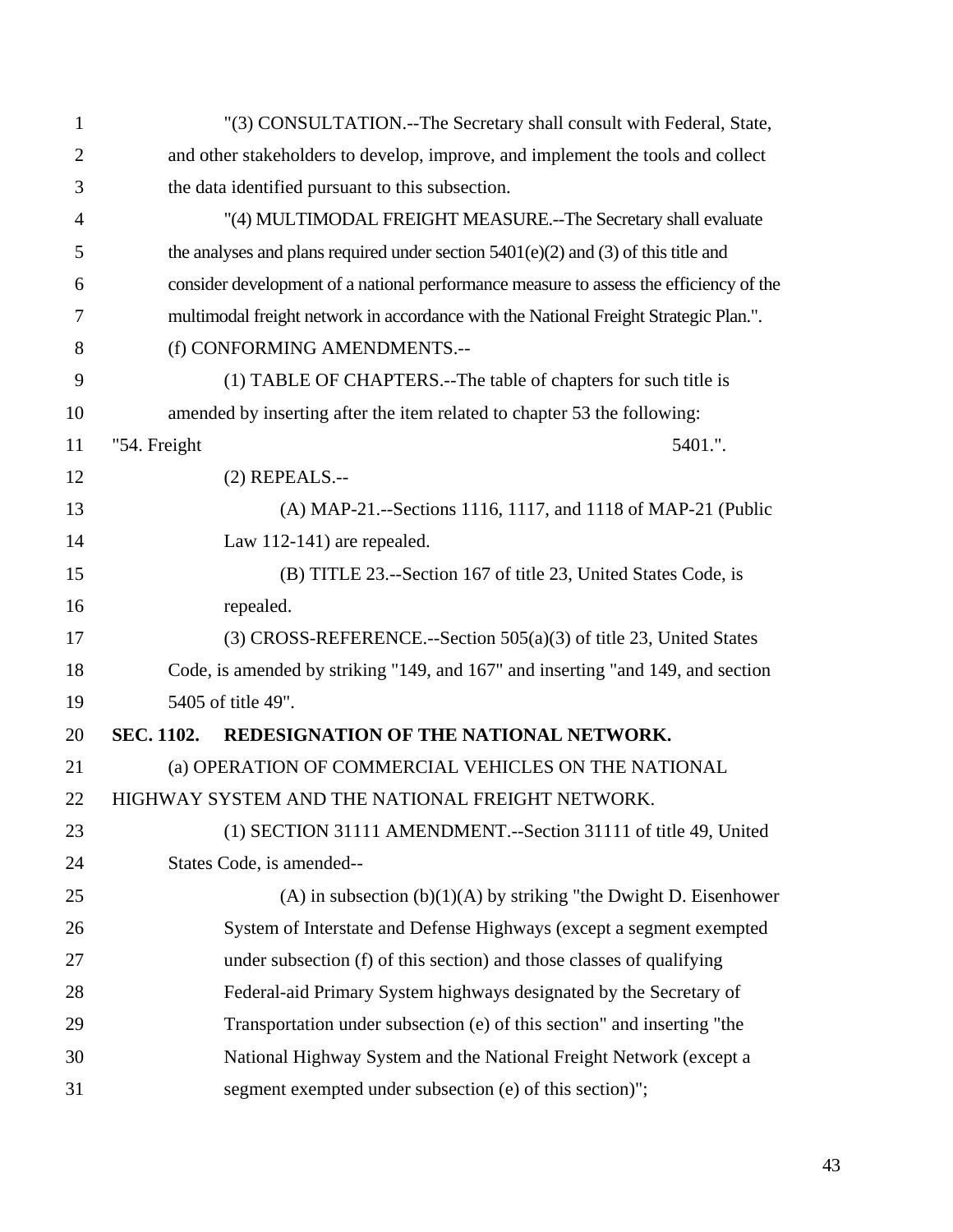| $\mathbf{1}$   | (B) in subsection (c) by striking "the Dwight D. Eisenhower                             |
|----------------|-----------------------------------------------------------------------------------------|
| $\overline{2}$ | System of Interstate and Defense Highways (except a segment exempted                    |
| 3              | under subsection (f) of this section) and those classes of qualifying                   |
| $\overline{4}$ | Federal-aid Primary System highways designated by the Secretary of                      |
| 5              | Transportation under subsection (e) of this section" and inserting "the                 |
| 6              | National Highway System and the National Freight Network (except a                      |
| 7              | segment exempted under subsection (e) of this section)";                                |
| 8              | (C) by striking subsection (e);                                                         |
| 9              | (D) by redesignating subsections (f) and (g) as subsections (e) and                     |
| 10             | (f), respectively; and                                                                  |
| 11             | (E) in subsection (e), as redesignated--                                                |
| 12             | (i) in paragraph (1) by striking "the Dwight D. Eisenhower                              |
| 13             | System of Interstate and Defense Highways" and inserting "the                           |
| 14             | National Highway System or the National Freight Network";                               |
| 15             | (ii) in paragraph (2) by striking "the Dwight D. Eisenhower                             |
| 16             | System of Interstate and Defense Highways" and inserting "the                           |
| 17             | National Highway System or the National Freight Network"; and                           |
| 18             | (iii) in paragraph $(4)(A)$ by striking "the Dwight D.                                  |
| 19             | Eisenhower System of Interstate and Defense Highways" and                               |
| 20             | inserting "the National Highway System or the National Freight                          |
| 21             | Network";                                                                               |
| 22             | (2) SECTION 31112 AMENDMENT.--Section 31112 of title 49, United                         |
| 23             | States Code, is amended in subsection (b) by striking "by the Secretary of              |
| 24             | Transportation under section $31111(e)$ of this title" and inserting "in part 658 of    |
| 25             | title 23, Code of Federal Regulations";                                                 |
| 26             | (3) SECTION 31113 AMENDMENT.--Section 31113 of title 49, United                         |
| 27             | States Code, is amended--                                                               |
| 28             | (A) by amending subsection (a) to read as follows:                                      |
| 29             | "(a) GENERAL LIMITATIONS.--Except as provided in subsection (e) of this                 |
| 30             | section, a State (except Hawaii) may not prescribe or enforce a regulation of commerce  |
| 31             | that imposes a vehicle width limitation of more or less than 102 inches on a commercial |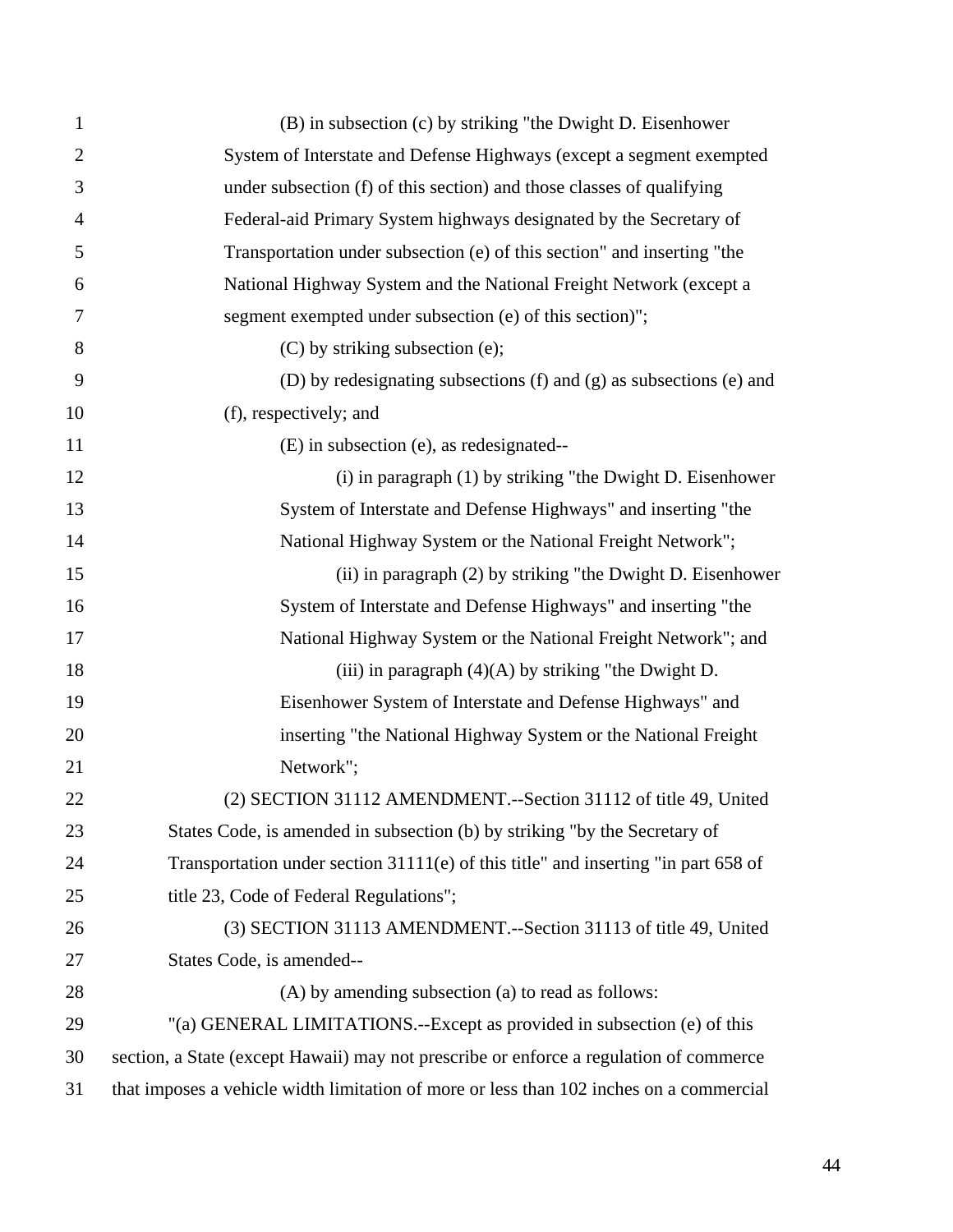| $\mathbf{1}$   | motor vehicle operating on the National Highway System or the National Freight      |  |
|----------------|-------------------------------------------------------------------------------------|--|
| $\overline{2}$ | Network.";                                                                          |  |
| 3              | (B) in subsection (d) by striking "the Dwight D. Eisenhower                         |  |
| $\overline{4}$ | System of Interstate and Defense Highways (except a segment exempted                |  |
| 5              | under subsection (e) of this section) or other qualifying Federal-aid               |  |
| 6              | highway designated by the Secretary" and inserting "the National                    |  |
| 7              | Highway System or National Freight Network"; and                                    |  |
| 8              | $(C)$ in subsection (e)--                                                           |  |
| 9              | (i) in paragraph (1) by striking "the Dwight D. Eisenhower                          |  |
| 10             | System of Interstate and Defense Highways" and inserting "the                       |  |
| 11             | National Highway System or National Freight Network";                               |  |
| 12             | (ii) in paragraph (2) by striking "the Dwight D. Eisenhower                         |  |
| 13             | System of Interstate and Defense Highways" and inserting "the                       |  |
| 14             | National Highway System or National Freight Network"; and                           |  |
| 15             | (iii) in paragraph $(4)(A)$ by striking "the Dwight D.                              |  |
| 16             | Eisenhower System of Interstate and Defense Highways" and                           |  |
| 17             | "inserting "the National Highway System or National Freight                         |  |
| 18             | Network"; and                                                                       |  |
| 19             | (4) SECTION 31114 AMENDMENT.--Section 31114 of title 49, United                     |  |
| 20             | States Code, is amended--                                                           |  |
| 21             | (A) in the section heading by striking "Interstate System" and                      |  |
| 22             | inserting "National Highway System and National Freight Network"; and               |  |
| 23             | $(B)$ by amending subsection $(a)(1)$ to read as follows:                           |  |
| 24             | "(1) the National Highway System or the National Freight Network; and".             |  |
| 25             | (b) DELAYED APPLICABILITY.--The Secretary shall not enforce the                     |  |
| 26             | amendments made by this section until 3 years after the effective date of this Act. |  |
| 27             | <b>Subtitle C--Planning</b>                                                         |  |
| 28             | <b>SEC. 1201.</b><br><b>TRANSPORTATION SYSTEM RESILIENCE ASSESSMENT.</b>            |  |
| 29             | (a) SECTION 134 AMENDMENT.--Section 134 of title 23, United States Code,            |  |
| 30             | is amended--                                                                        |  |
| 31             | $(1)$ in subsection $(b)$ --                                                        |  |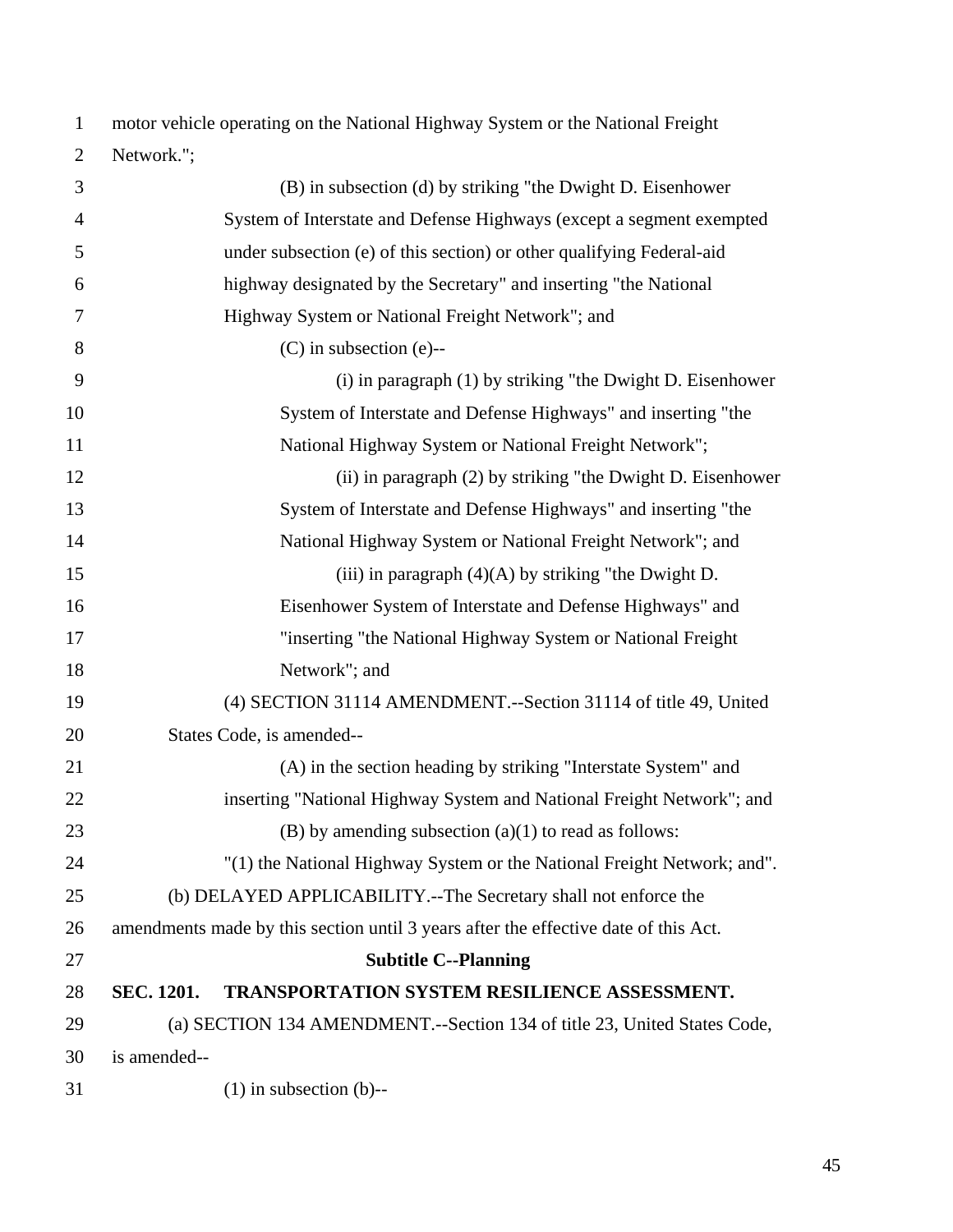| $\mathbf{1}$   | (A) by redesignating paragraphs $(1)$ , $(2)$ , $(3)$ , $(4)$ , $(5)$ , $(6)$ , and $(7)$ |
|----------------|-------------------------------------------------------------------------------------------|
| $\overline{2}$ | as paragraphs $(4)$ , $(5)$ , $(6)$ , $(7)$ , $(8)$ , $(10)$ , and $(11)$ , respectively; |
| 3              | (B) by inserting before paragraph (4), as redesignated, the                               |
| $\overline{4}$ | following:                                                                                |
| 5              | "(1) ADAPTATION.--The term 'adaptation' means adjustment in natural                       |
| 6              | or human systems in anticipation of or response to a changing environment in a            |
| 7              | way that effectively uses beneficial opportunities or moderates negative effects of       |
| 8              | extreme weather events or climate change.                                                 |
| 9              | "(2) CLIMATE CHANGE.--The term 'climate change' means any                                 |
| 10             | significant change in the measures of climate lasting for an extended period of           |
| 11             | time. This may include major changes in temperature, precipitation, or wind               |
| 12             | patterns, among others, that occur over several decades or longer.                        |
| 13             | "(3) CRITICAL HIGHWAY AND TRANSIT ASSETS.--The term                                       |
| 14             | 'critical highway and transit assets' means transportation facilities considered          |
| 15             | critical to support population centers, freight movement and economic activity, or        |
| 16             | evacuation, recovery or national security functions."; and                                |
| 17             | $(C)$ by inserting before paragraph $(10)$ , as redesignated, the                         |
| 18             | following:                                                                                |
| 19             | "(9) RESILIENCE.--The term 'resilience' means the ability to anticipate,                  |
| 20             | prepare for, and adapt to changing conditions and to withstand, respond to, and           |
| 21             | recover rapidly from disruptions, including extreme weather events and climate            |
| 22             | change."; and                                                                             |
| 23             | $(2)$ in subsection $(i)(2)$ --                                                           |
| 24             | $(A)$ by redesignating subparagraphs $(E)$ , $(F)$ , $(G)$ , and $(H)$ , as               |
| 25             | subparagraphs $(F)$ , $(G)$ , $(H)$ , and $(I)$ , respectively; and                       |
| 26             | (B) by inserting before subparagraph (F), as redesignated, the                            |
| 27             | following:                                                                                |
| 28             | "(E) ADAPTATION AND RESILIENCE.--                                                         |
| 29             | "(i) IN GENERAL.--In order to protect the integrity and                                   |
| 30             | enhance the resilience of the transportation system and to ensure                         |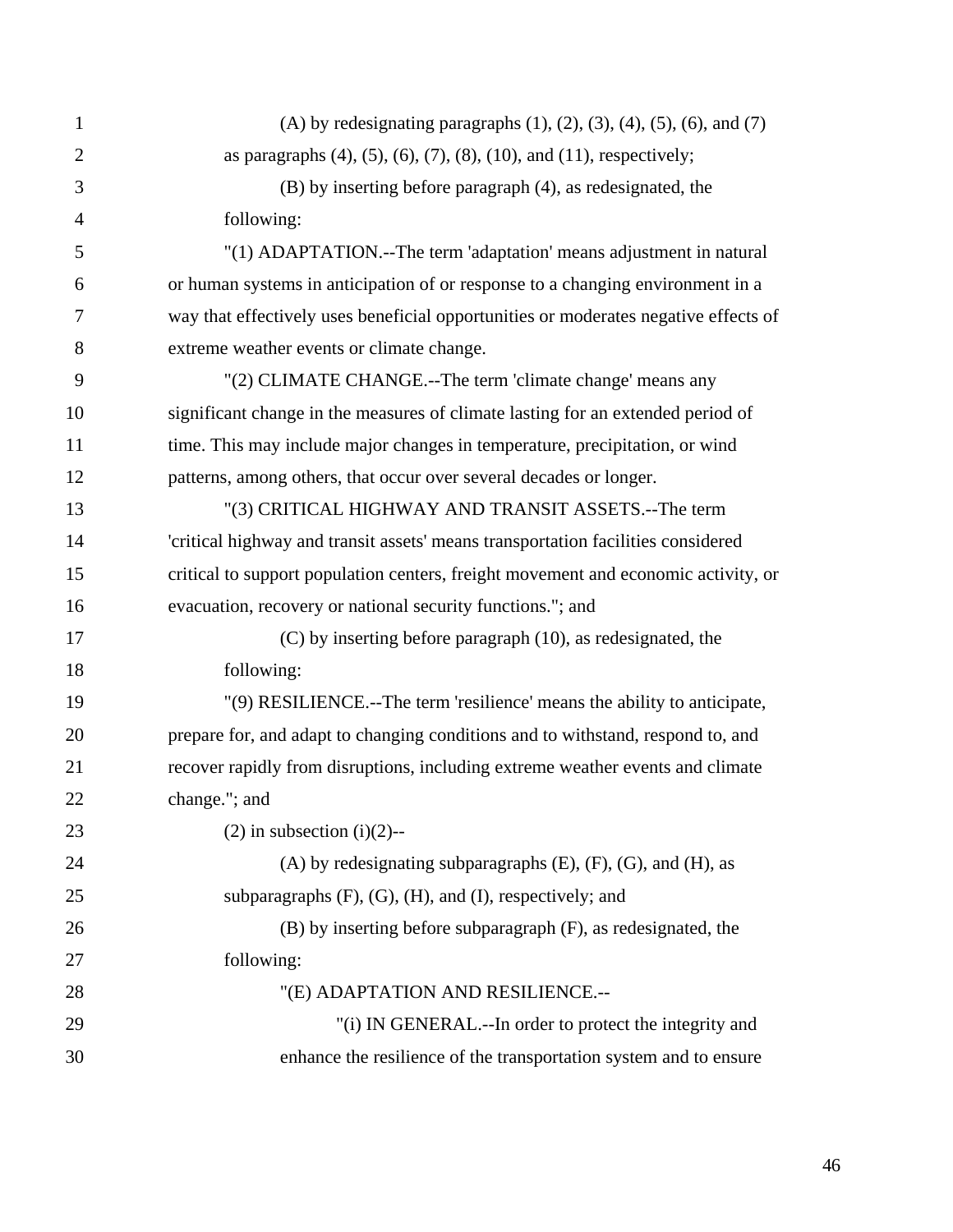| 1              | the efficient use of Federal resources, the long-range transportation      |
|----------------|----------------------------------------------------------------------------|
| $\overline{2}$ | plan shall include--                                                       |
| 3              | "(I) an analysis of potential vulnerabilities and risks                    |
| 4              | of critical highway and transit assets to the impacts of                   |
| 5              | current and future extreme weather and climate change                      |
| 6              | effects; and                                                               |
| 7              | "(II) an explanation of potential strategies for the                       |
| 8              | adaptation of those critical assets.                                       |
| 9              | "(ii) CONSULTATION AND COORDINATION.--The                                  |
| 10             | analysis shall be developed in consultation with Federal, State,           |
| 11             | local and Tribal agencies, as appropriate. The analysis and                |
| 12             | strategies shall take into consideration the risk management               |
| 13             | analysis in the State's asset management plan, developed pursuant          |
| 14             | to section 119 of this title, and the State's evaluation of reasonable     |
| 15             | alternatives to roads, highways, and bridges that repeatedly require       |
| 16             | repair and reconstruction activities due to emergency events,              |
| 17             | carried out in accordance with section 1315(b) of Public Law 112-          |
| 18             | 141(126 Stat. 549).".                                                      |
| 19             |                                                                            |
| 20             | (b) SECTION 135 AMENDMENT.--Section 135(f) of title 23, United States      |
| 21             | Code, is amended by adding at the end the following:                       |
| 22             | "(10) ADAPTATION AND RESILIENCE.--                                         |
| 23             | "(A) IN GENERAL.--To protect the integrity and enhance the                 |
| 24             | resilience of the transportation system and to ensure the efficient use of |
| 25             | Federal resources, the long-range transportation plan shall include--      |
| 26             | "(i) an analysis of potential vulnerabilities and risks of                 |
| 27             | critical highway and transit assets to the impacts of current and          |
| 28             | future extreme weather and climate change effects; and                     |
| 29             | "(ii) an explanation of potential strategies for the adaptation            |
| 30             | of those critical assets.                                                  |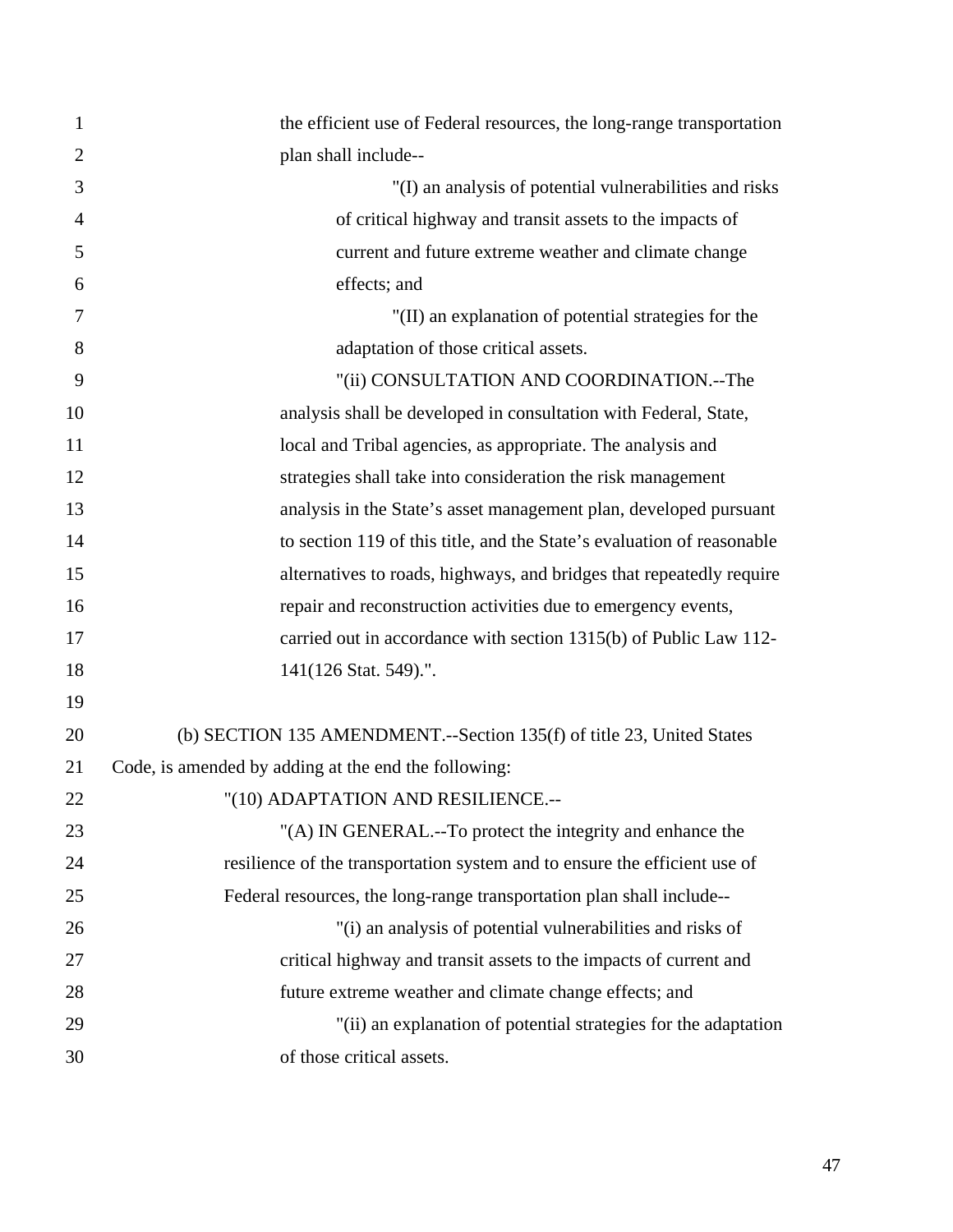| $\mathbf{1}$   | "(B) CONSULTATION AND COORDINATION.--The analysis                                         |
|----------------|-------------------------------------------------------------------------------------------|
| $\overline{2}$ | shall be developed in consultation with Federal, State, local and Tribal                  |
| 3              | agencies, as appropriate. The analysis and strategies shall take into                     |
| $\overline{4}$ | consideration the risk management analysis in the State's asset                           |
| 5              | management plan, developed pursuant to section 119 of this title, and the                 |
| 6              | State's evaluation of reasonable alternatives to roads, highways, and                     |
| 7              | bridges that repeatedly require repair and reconstruction activities due to               |
| 8              | emergency events, carried out in accordance with section 1315(b) of                       |
| 9              | Public Law 112-141(126 Stat. 549).".                                                      |
| 10             | (c) SECTION 5303 AMENDMENT.--Section 5303 of title 49, United States                      |
| 11             | Code, is amended--                                                                        |
| 12             | $(1)$ in subsection $(b)$ --                                                              |
| 13             | (A) by redesignating paragraphs $(1)$ , $(2)$ , $(3)$ , $(4)$ , $(5)$ , $(6)$ , and $(7)$ |
| 14             | as paragraphs $(4)$ , $(5)$ , $(6)$ , $(7)$ , $(8)$ , $(10)$ , and $(11)$ , respectively; |
| 15             | (B) by inserting before paragraph (4), as redesignated, the                               |
| 16             | following:                                                                                |
| 17             | "(1) ADAPTATION.--The term 'adaption' means an adjustment in natural                      |
| 18             | or human systems in anticipation of or response to a changing environment in a            |
| 19             | way that effectively uses beneficial opportunities or moderates negative effects of       |
| 20             | extreme weather events or climate change.                                                 |
| 21             | "(2) CLIMATE CHANGE.--The term 'climate change' means any                                 |
| 22             | significant change in the measures of climate lasting for an extended period of           |
| 23             | time. This may include major changes in temperature, precipitation, or wind               |
| 24             | patterns, among others, that occur over several decades or longer.                        |
| 25             | "(3) CRITICAL HIGHWAY AND TRANSIT ASSETS.--The term                                       |
| 26             | 'critical highway and transit assets' means transportation facilities considered          |
| 27             | critical to support population centers, freight movement and economic activity, or        |
| 28             | evacuation, recovery or national security functions."; and                                |
| 29             | (C) by inserting before paragraph (10), as redesignated, the                              |
| 30             | following:                                                                                |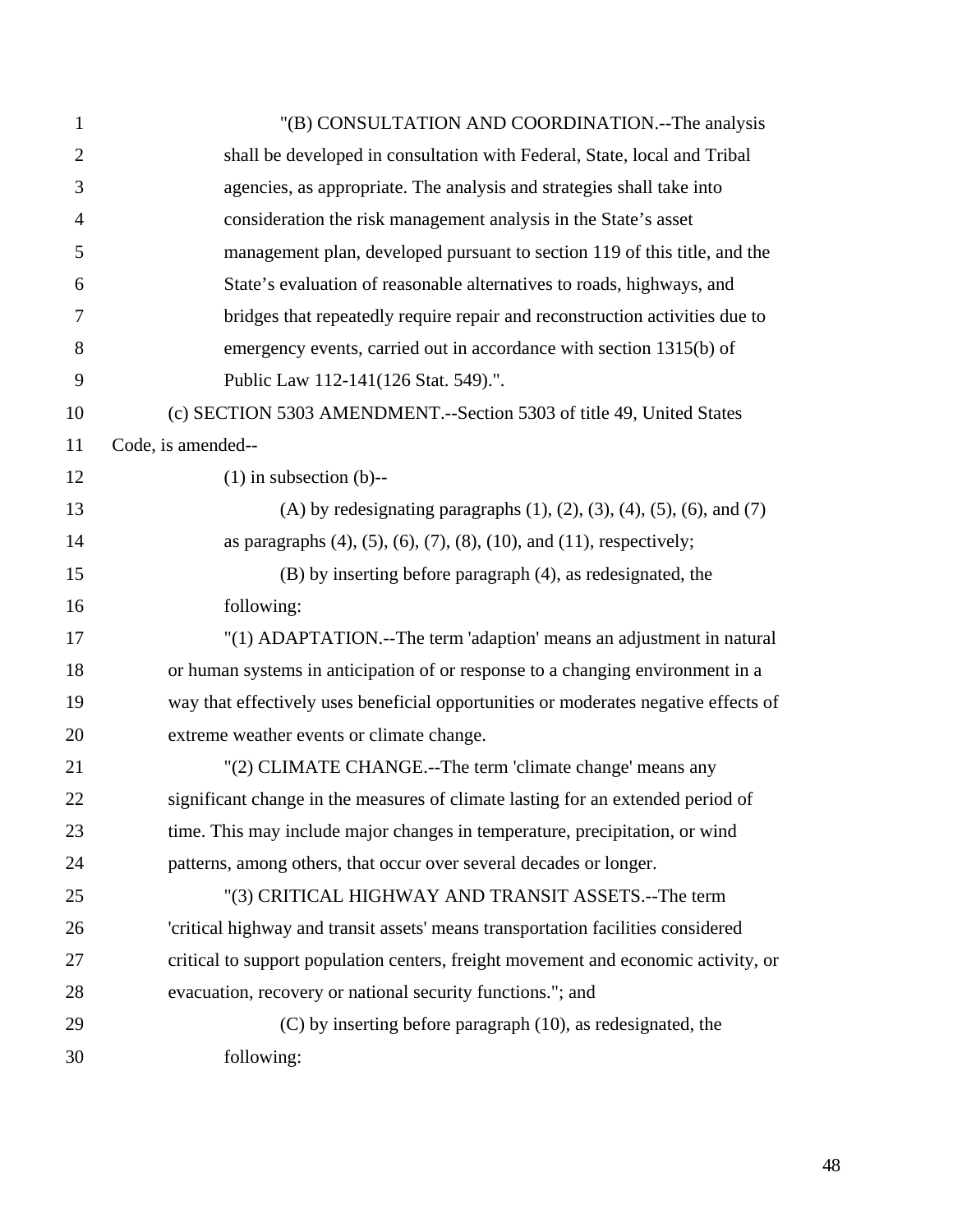| 1              | "(9) RESILIENCE.--The term 'resilience' means the ability to anticipate,        |
|----------------|---------------------------------------------------------------------------------|
| $\overline{2}$ | prepare for, and adapt to changing conditions and to withstand, respond to, and |
| 3              | recover rapidly from disruptions, including extreme weather events and climate  |
| 4              | change."; and                                                                   |
| 5              | $(2)$ in subsection $(i)(2)$ --                                                 |
| 6              | $(A)$ by redesignating subparagraphs $(E)$ , $(F)$ , $(G)$ , and $(H)$ , as     |
| 7              | subparagraphs $(F)$ , $(G)$ , $(H)$ , and $(I)$ , respectively; and             |
| 8              | (B) by inserting before subparagraph (F), as redesignated, the                  |
| 9              | following:                                                                      |
| 10             | "(E) ADAPTATION AND RESILIENCE.--                                               |
| 11             | "(i) IN GENERAL.--To protect the integrity and enhance                          |
| 12             | the resilience of the transportation system and to ensure the                   |
| 13             | efficient use of Federal resources, the long-range transportation               |
| 14             | plan shall include--                                                            |
| 15             | "(I) an analysis of potential vulnerabilities and risks                         |
| 16             | of critical highway and transit assets to the impacts of current and            |
| 17             | future extreme weather and climate change effects; and                          |
| 18             | "(II) an explanation of potential strategies for the                            |
| 19             | adaptation of those critical assets.                                            |
| 20             | "(ii) CONSULTATION AND COORDINATION.--The                                       |
| 21             | analysis shall be developed in consultation with Federal, State,                |
| 22             | local and Tribal agencies, as appropriate. The analysis and                     |
| 23             | strategies shall take into consideration the risk management                    |
| 24             | analysis in the State's asset management plan, developed pursuant               |
| 25             | to section 119 of this title, and the State's evaluation of reasonable          |
| 26             | alternatives to roads, highways, and bridges that repeatedly require            |
| 27             | repair and reconstruction activities due to emergency events,                   |
| 28             | carried out in accordance with section 1315(b) of Public Law 112-               |
| 29             | 141(126 Stat. 549).".                                                           |
| 30             |                                                                                 |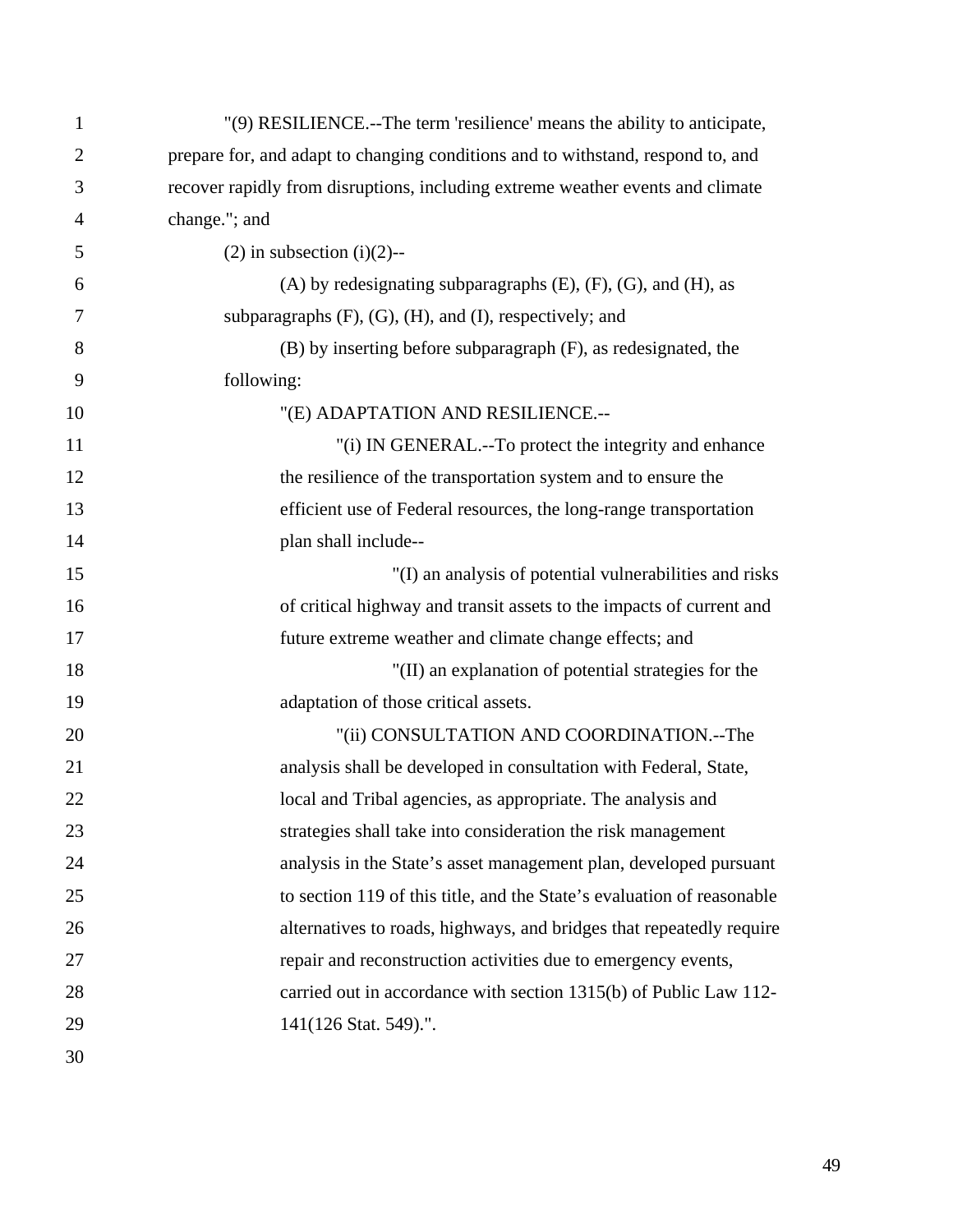| $\mathbf{1}$   |                                             | (d) SECTION 5304 AMENDMENT.--Section 5304(f) of title 49, United States     |
|----------------|---------------------------------------------|-----------------------------------------------------------------------------|
| $\overline{2}$ |                                             | Code, is amended by adding at the end the following:                        |
| 3              |                                             | "(10) ADAPTATION AND RESILIENCE.--                                          |
| $\overline{4}$ |                                             | "(A) IN GENERAL.--To protect the integrity and enhance the                  |
| 5              |                                             | resilience of the transportation system and ensure the efficient use of     |
| 6              |                                             | Federal resources, the long-range transportation plan shall include--       |
| 7              |                                             | "(i) an analysis of potential vulnerabilities and risks of                  |
| 8              |                                             | critical highway and transit assets to the impacts of current and           |
| 9              |                                             | future extreme weather and climate change effects; and                      |
| 10             |                                             | "(ii) an explanation of potential strategies for the adaptation             |
| 11             |                                             | of those critical assets.                                                   |
| 12             |                                             | "(B) CONSULTATION AND COORDINATION.--The analysis                           |
| 13             |                                             | shall be developed in consultation with Federal, State, local and Tribal    |
| 14             |                                             | agencies, as appropriate. The analysis and strategies shall take into       |
| 15             |                                             | consideration the risk management analysis in the State's asset             |
| 16             |                                             | management plan, developed pursuant to section 119 of this title, and the   |
| 17             |                                             | State's evaluation of reasonable alternatives to roads, highways, and       |
| 18             |                                             | bridges that repeatedly require repair and reconstruction activities due to |
| 19             |                                             | emergency events, carried out in accordance with section 1315(b) of         |
| 20             |                                             | Public Law 112-141(126 Stat. 549).".                                        |
| 21             | SEC. 1202.                                  | CONSOLIDATED AND HIGH PERFORMING METROPOLITAN                               |
| 22             |                                             | PLANNING ORGANIZATIONS.                                                     |
| 23             |                                             | (a) CONSOLIDATION OF METROPOLITAN PLANNING                                  |
| 24             | <b>ORGANIZATIONS.--</b>                     |                                                                             |
| 25             |                                             | $(1)$ SECTION 134 AMENDMENT.--Section 134 $(d)(6)$ of title 23, United      |
| 26             | States Code, is amended to read as follows: |                                                                             |
| 27             |                                             | "(6) CONSOLIDATION OF METROPOLITAN PLANNING                                 |
| 28             | ORGANIZATIONS WITHIN URBANIZED AREAS .--    |                                                                             |
| 29             |                                             | "(A) LIMITATION ON NEW METROPOLITAN PLANNING                                |
| 30             |                                             | ORGANIZATION DESIGNATIONS.--A metropolitan planning                         |
| 31             |                                             | organization shall not be newly-designated--                                |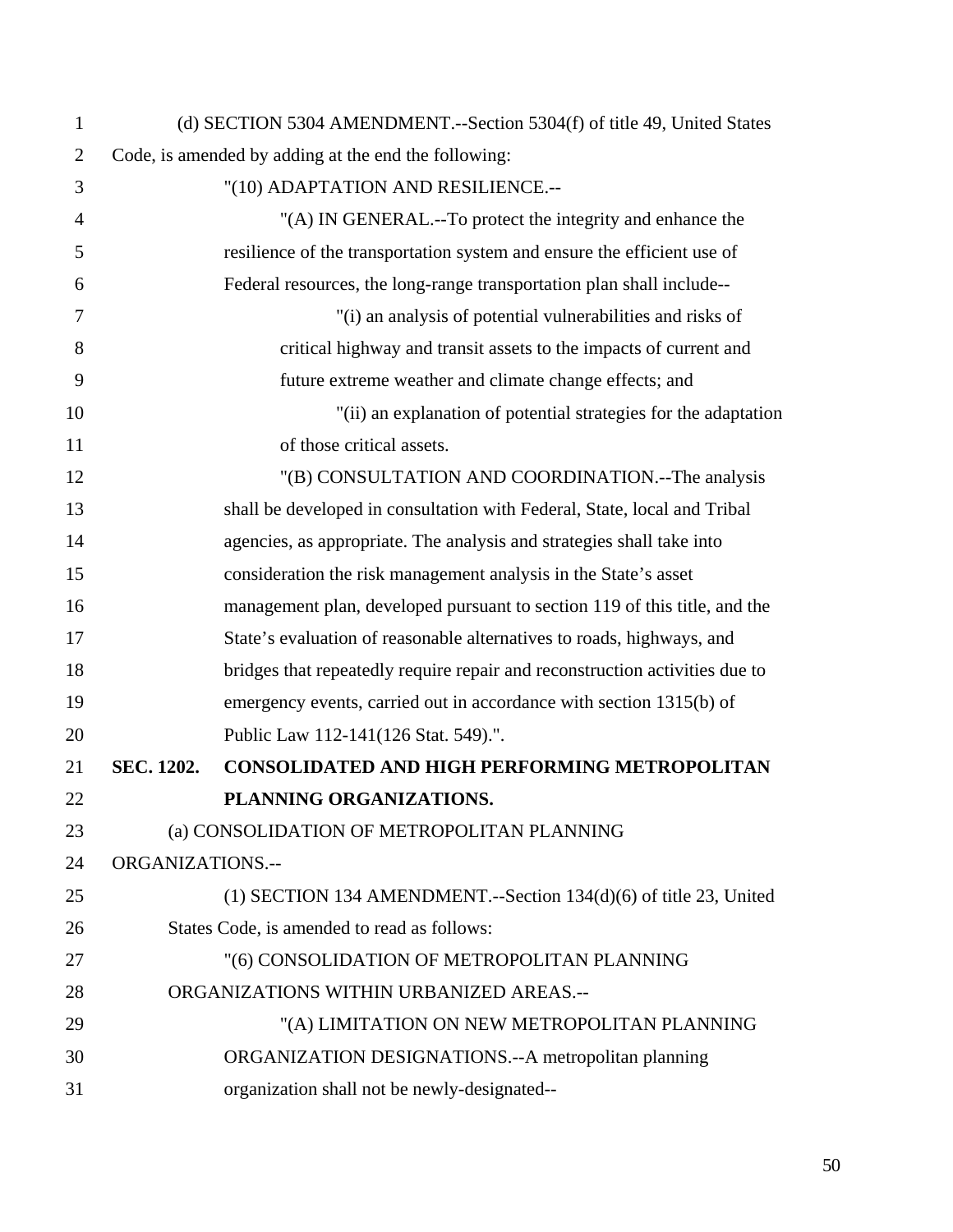| 1              | "(i) within a metropolitan statistical area if another                |
|----------------|-----------------------------------------------------------------------|
| $\overline{2}$ | metropolitan planning organization already exists within the          |
| 3              | boundaries of the metropolitan statistical area, or                   |
| 4              | "(ii) outside of a metropolitan statistical area.                     |
| 5              | "(B) MULTIPLE EXISTING METROPOLITAN PLANNING                          |
| 6              | ORGANIZATIONS.--If multiple existing metropolitan planning            |
| 7              | organizations are designated within a metropolitan statistical area-- |
| 8              | "(i) the metropolitan planning organizations may--                    |
| 9              | "(I) retain their designation as distinct metropolitan                |
| 10             | planning organizations; or                                            |
| 11             | "(II) be consolidated by agreement between the                        |
| 12             | metropolitan planning organizations;                                  |
| 13             | "(ii) the Governor (or Governors) and the existing                    |
| 14             | metropolitan planning organizations shall--                           |
| 15             | "(I) revisit a determination to remain                                |
| 16             | unconsolidated every 10 years, beginning two years after              |
| 17             | the next decennial census; and                                        |
| 18             | "(II) provide justification to the Secretary of the                   |
| 19             | continued necessity of the designation of multiple                    |
| 20             | metropolitan planning organizations in the area; and                  |
| 21             | "(iii) where multiple metropolitan planning organizations             |
| 22             | exist within a single metropolitan statistical area, they shall       |
| 23             | cooperate with one another to--                                       |
| 24             | "(I) develop a single transportation improvement                      |
| 25             | plan and a single long-range plan for use by all                      |
| 26             | metropolitan planning organizations within the                        |
| 27             | metropolitan statistical area when developing their                   |
| 28             | individual plans; and                                                 |
| 29             | "(II) establish a single set of performance targets                   |
| 30             | that address the performance measures described in section            |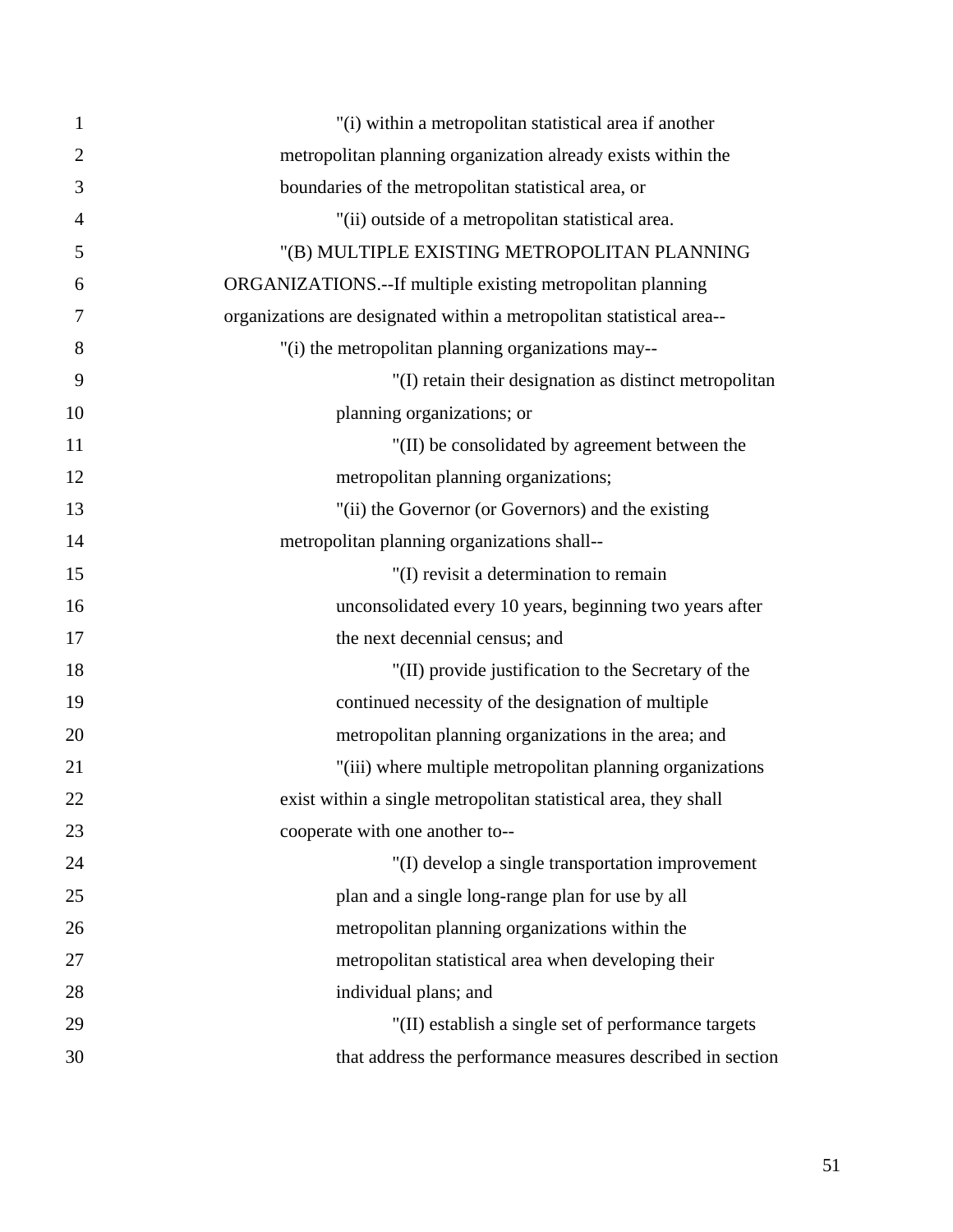| $\mathbf{1}$   | 150(c) for use in developing individual performance targets          |
|----------------|----------------------------------------------------------------------|
| $\overline{2}$ | in accordance with section $134(h)(2)$ .".                           |
| 3              | $(2)$ SECTION 5303 AMENDMENT.--Section 5303 $(d)(6)$ of title 49,    |
| 4              | United States Code, is amended to read as follows:                   |
| 5              | "(6) CONSOLIDATION OF METROPOLITAN PLANNING                          |
| 6              | ORGANIZATIONS WITHIN URBANIZED AREAS .--                             |
| 7              | "(A) LIMITATION ON NEW METROPOLITAN PLANNING                         |
| 8              | ORGANIZATION DESIGNATIONS.--A metropolitan planning                  |
| 9              | organization shall not be newly-designated--                         |
| 10             | "(i) within a metropolitan statistical area if another               |
| 11             | metropolitan planning organization already exists within the         |
| 12             | boundaries of the metropolitan statistical area, or                  |
| 13             | "(ii) outside of a metropolitan statistical area.                    |
| 14             | "(B) MULTIPLE EXISTING METROPOLITAN PLANNING                         |
| 15             | ORGANIZATIONS.--If multiple existing metropolitan planning           |
| 16             | organizations are designated within a metropolitan statistical area, |
| 17             | "(i) the metropolitan planning organizations may--                   |
| 18             | "(I) retain their designation as distinct metropolitan               |
| 19             | planning organizations; or                                           |
| 20             | "(II) be consolidated by agreement between the                       |
| 21             | metropolitan planning organizations;                                 |
| 22             | "(ii) the Governor (or Governors) and the existing                   |
| 23             | metropolitan planning organizations shall--                          |
| 24             | "(I) revisit a determination to remain                               |
| 25             | unconsolidated every 10 years, beginning two years after             |
| 26             | the next decennial census; and                                       |
| 27             | "(II) provide justification to the Secretary of the                  |
| 28             | continued necessity of the designation of multiple                   |
| 29             | metropolitan planning organizations in the area; and                 |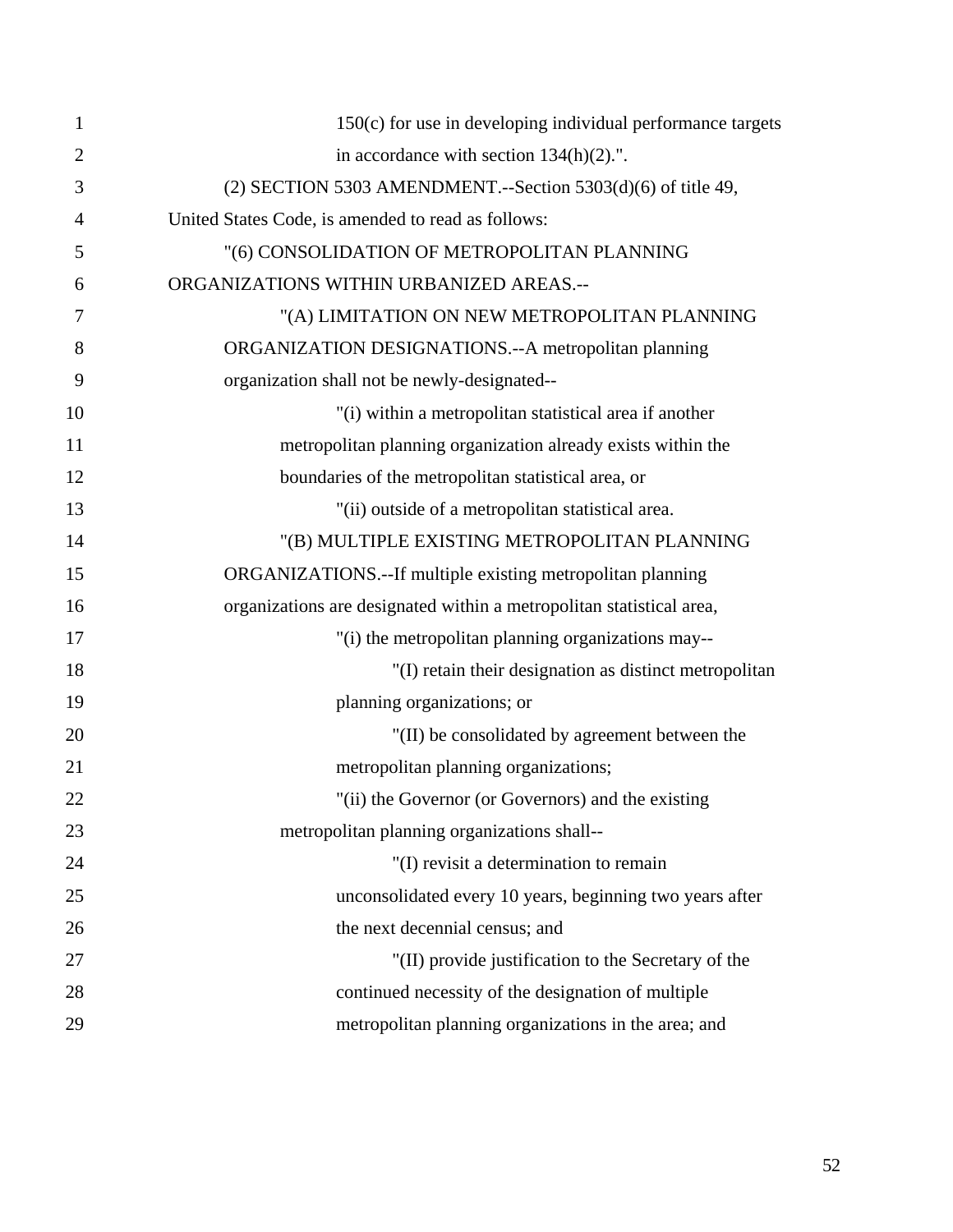| 1              | "(iii) where multiple metropolitan planning organizations                  |
|----------------|----------------------------------------------------------------------------|
| $\overline{2}$ | exist within a single metropolitan statistical area, they shall            |
| 3              | cooperate with one another to--                                            |
| $\overline{4}$ | "(I) develop a single transportation improvement                           |
| 5              | plan and a single long-range plan for use by all                           |
| 6              | metropolitan planning organizations within the                             |
| 7              | metropolitan statistical area when developing their                        |
| 8              | individual plans; and                                                      |
| 9              | "(II) establish a single set of performance targets                        |
| 10             | that address the performance measures described in section                 |
| 11             | $150(c)$ of title 23, United States Code, for use in developing            |
| 12             | individual performance targets in accordance with                          |
| 13             | subsection (h)(2) and sections $5326(c)$ and $5329(d)$ of this             |
| 14             | title.".                                                                   |
| 15             | (3) DEFINITIONS.--                                                         |
| 16             | (A) HIGHWAY DEFINITION.--Section 134(b) of title 23, United                |
| 17             | States Code, as amended by section 1201(a) of this Act, is further         |
| 18             | amended by-                                                                |
| 19             | $(i)$ redesignating paragraphs $(3)$ through $(11)$ as paragraphs          |
| 20             | $(4)$ through $(12)$ ; and                                                 |
| 21             | (ii) inserting after paragraph (2) the following--                         |
| 22             | "(3) CONSOLIDATED METROPOLITAN PLANNING                                    |
| 23             | ORGANIZATION.--The term 'consolidated metropolitan planning organization'  |
| 24             | means a sole metropolitan planning organization that serves a metropolitan |
| 25             | statistical area.".                                                        |
| 26             | (B) TRANSIT DEFINITION.--Section 5303(b) of title 49, United               |
| 27             | States Code, as amended by section 1201(c) of this Act is further amended  |
| 28             | $by-$                                                                      |
| 29             | $(i)$ redesignating paragraphs $(3)$ through $(11)$ as paragraphs          |
| 30             | $(4)$ through $(12)$ ; and                                                 |
| 31             | (ii) inserting after paragraph (2) the following—                          |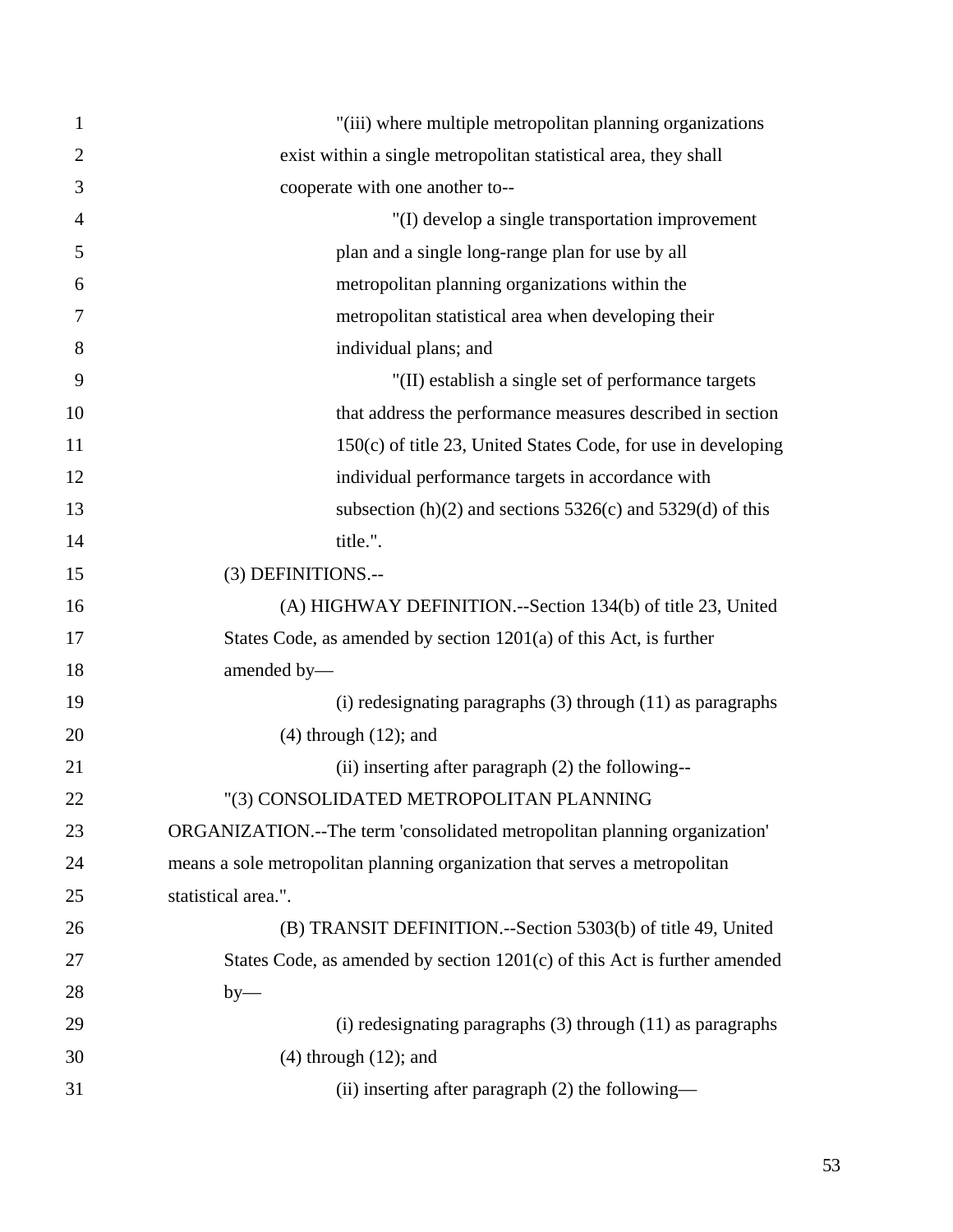| $\mathbf{1}$   | "(3) CONSOLIDATED METROPOLITAN PLANNING                                       |
|----------------|-------------------------------------------------------------------------------|
| $\overline{2}$ | ORGANIZATION.—The term 'consolidated metropolitan planning organization'      |
| 3              | means a sole metropolitan planning organization that serves a metropolitan    |
| $\overline{4}$ | statistical area.".                                                           |
| 5              | (b) DESIGNATION OF HIGH PERFORMING METROPOLITAN PLANNING                      |
| 6              | ORGANIZATIONS.--                                                              |
| $\overline{7}$ | (1) SECTION 134 AMENDMENT.--Section 134 of title 23, United States            |
| 8              | Code, as amended by this Act, is further amended by adding at the end the     |
| 9              | following:                                                                    |
| 10             | "(r) HIGH PERFORMING METROPOLITAN PLANNING                                    |
| 11             | ORGANIZATIONS.--                                                              |
| 12             | "(1) IN GENERAL.-A metropolitan planning organization that represents         |
| 13             | an urbanized area with a population of over 200,000 individuals may request a |
| 14             | high performing metropolitan planning organization designation from the       |
| 15             | Secretary.                                                                    |
| 16             | "(2) CRITERIA.--In making a high performing metropolitan planning             |
| 17             | organization designation, the Secretary shall consider--                      |
| 18             | "(A) the extent to which the metropolitan planning organization               |
| 19             | has an equitable and regional approach to decision making;                    |
| 20             | $'(B)$ the extent to which the metropolitan planning organization             |
| 21             | has incorporated its performance targets established pursuant to section      |
| 22             | 150 of this title and sections 5303(h)(2), 5326(c) and 5329(d) of title 49    |
| 23             | into its planning process;                                                    |
| 24             | $(C)$ whether the metropolitan planning organization is a                     |
| 25             | consolidated metropolitan planning organization;                              |
| 26             | "(D) if the metropolitan planning organization is not a consolidated          |
| 27             | metropolitan planning organization, the extent to which the metropolitan      |
| 28             | planning organization is coordinating with all other metropolitan planning    |
| 29             | organizations designated for the same metropolitan statistical area;          |
| 30             | "(E) the technical capacity of the metropolitan planning                      |
| 31             | organization; and                                                             |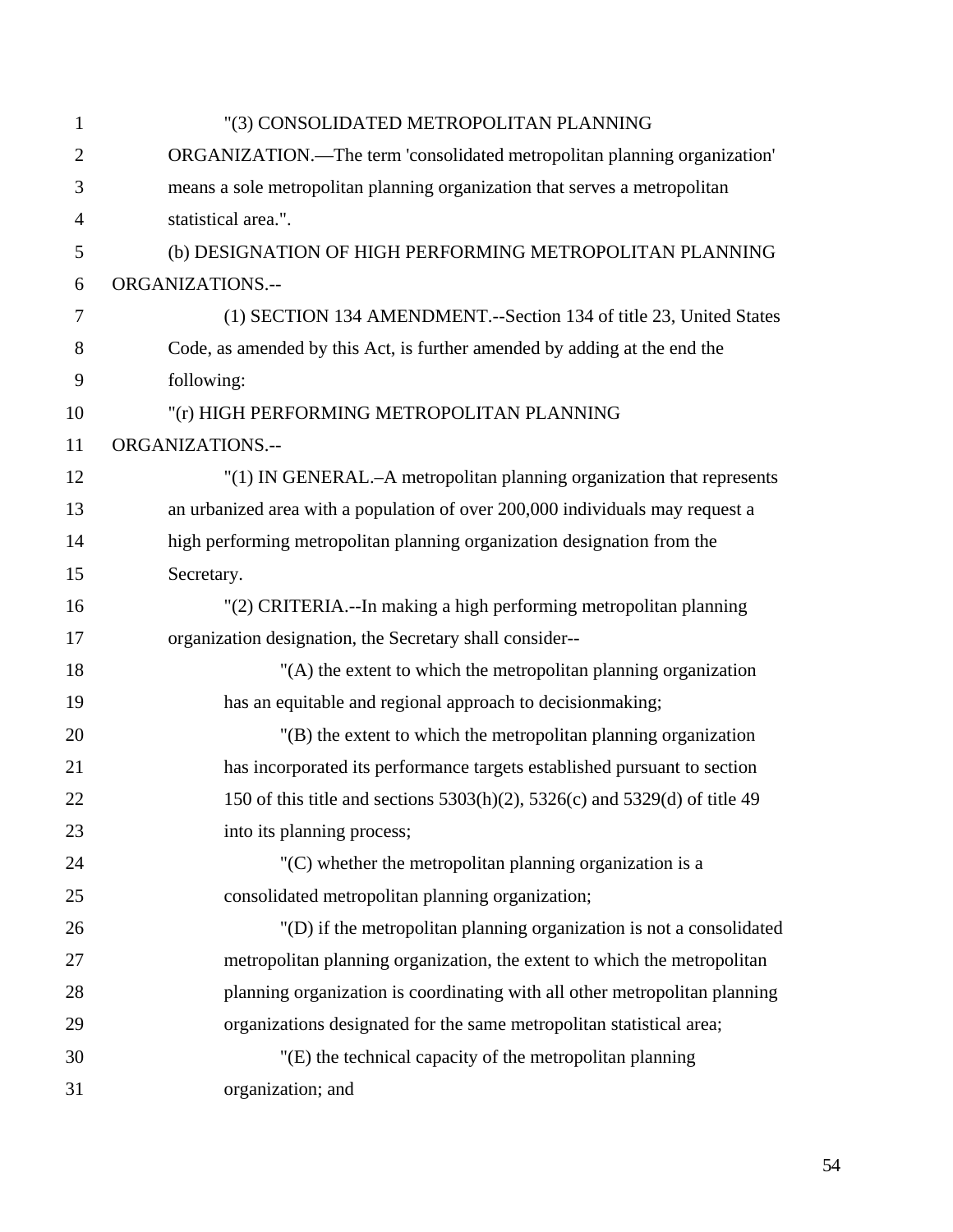| $\mathbf{1}$   | "(F) other criteria established by the Secretary in guidance.                    |
|----------------|----------------------------------------------------------------------------------|
| $\overline{2}$ | "(3) REVIEW.--A designation under paragraph (1) shall stay in effect for         |
| 3              | 10 years from the date of designation.".                                         |
| $\overline{4}$ | (2) SECTION 5303 AMENDMENT.--Section 5303 of title 49, United                    |
| 5              | States Code, as amended by this Act, is further amended by adding at the end the |
| 6              | following:                                                                       |
| 7              | "(r) HIGH PERFORMING METROPOLITAN PLANNING                                       |
| 8              | <b>ORGANIZATIONS.--</b>                                                          |
| 9              | "(1) IN GENERAL.--A metropolitan planning organization that represents           |
| 10             | an urbanized area with a population of over 200,000 individuals may request a    |
| 11             | high performing metropolitan planning organization designation from the          |
| 12             | Secretary.                                                                       |
| 13             | "(2) CRITERIA.--In making a high performing metropolitan planning                |
| 14             | organization designation, the Secretary shall consider--                         |
| 15             | "(A) the extent to which the metropolitan planning organization                  |
| 16             | has an equitable and regional approach to decision making;                       |
| 17             | $'(B)$ the extent to which the metropolitan planning organization                |
| 18             | has incorporated its performance targets established pursuant to section         |
| 19             | 150 of title 23, United States Code, subsection (h)(2), and sections 5326(c)     |
| 20             | and 5329(d) of this title into its planning process;                             |
| 21             | $(C)$ whether the metropolitan planning organization is a                        |
| 22             | consolidated metropolitan organization;                                          |
| 23             | "(D) if the metropolitan planning organization is not a consolidated             |
| 24             | metropolitan planning organization, the extent to which the metropolitan         |
| 25             | planning organization is coordinating with all other metropolitan planning       |
| 26             | organizations designated for the same metropolitan statistical area;             |
| 27             | "(E) the technical capacity of the metropolitan planning                         |
| 28             | organization; and                                                                |
| 29             | "(F) other criteria established by the Secretary in guidance.                    |
| 30             | "(3) REVIEW.--A designation under paragraph (1) shall stay in effect for         |
| 31             | 10 years from the date of designation.".                                         |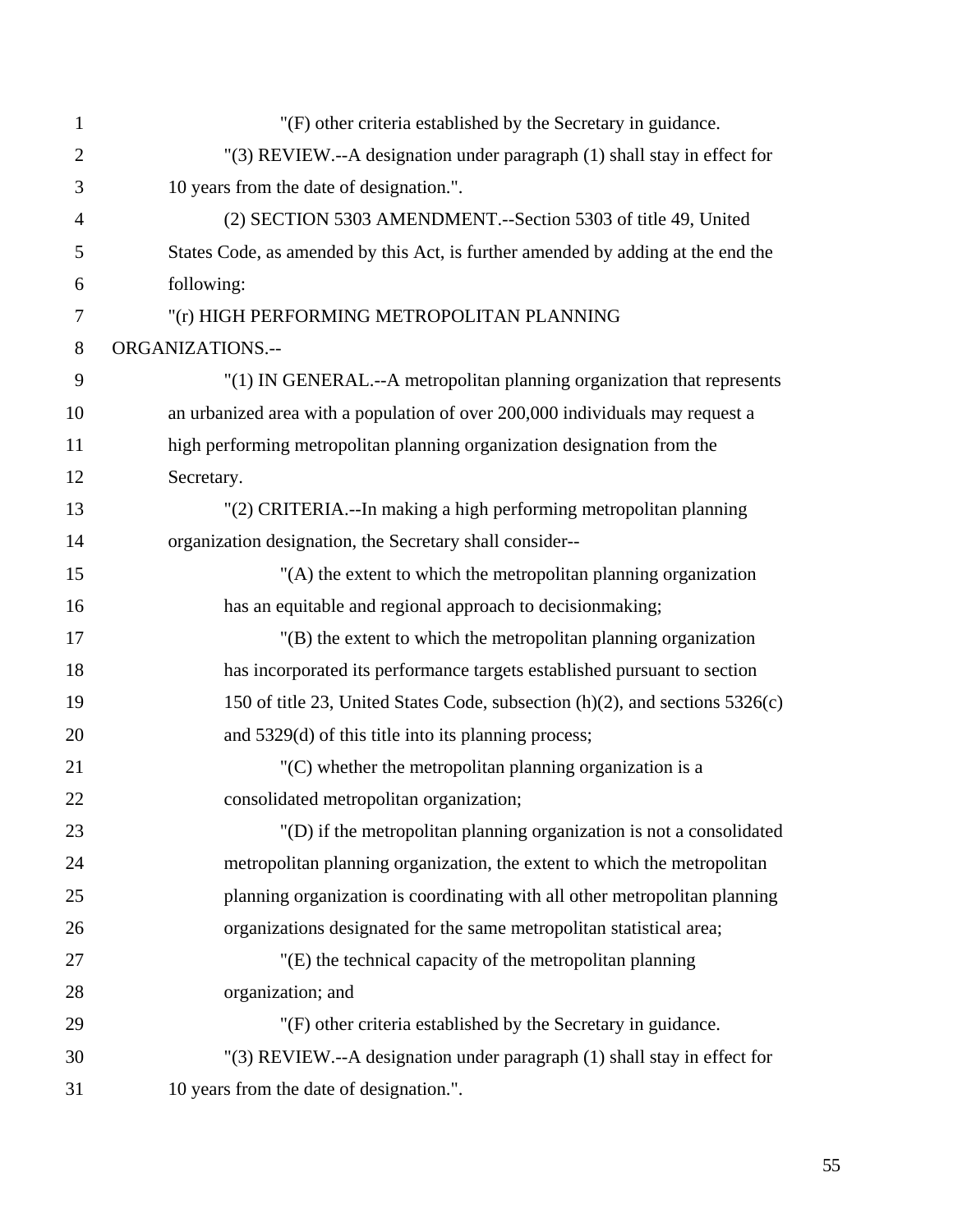| $\mathbf{1}$   | (c) SURFACE TRANSPORTATION INCENTIVE FUNDS.--Section 133(d)(1)            |
|----------------|---------------------------------------------------------------------------|
| $\overline{2}$ | of title 23, United States Code is amended to read as follows:            |
| 3              | "(1) CALCULATION.--The funds apportioned to a State under section         |
| 4              | $104(b)(2)$ shall be obligated as follows:                                |
| 5              | "(A) SUBALLOCATED FUNDS.--50 percent of the funds for a                   |
| 6              | fiscal year shall be obligated under this section, in proportion to their |
| 7              | relative shares of the population of the State--                          |
| 8              | "(i) in urbanized areas of the State with an urbanized area               |
| 9              | population over 200,000;                                                  |
| 10             | "(ii) in urban areas of the State with a population of 5,000              |
| 11             | to 200,000; and                                                           |
| 12             | "(iii) in areas of the State with a population of fewer than              |
| 13             | $5,000$ .                                                                 |
| 14             | "(B) STATEWIDE FUNDS.--25 percent of the funds for a fiscal               |
| 15             | year may be obligated in any area of the State.                           |
| 16             | "(C) HIGH PERFORMING METROPOLITAN PLANNING                                |
| 17             | ORGANIZATIONS--                                                           |
| 18             | "(i) IN GENERAL.--25 percent of the funds for a fiscal                    |
| 19             | year shall be obligated under this section in urbanized areas under       |
| 20             | subparagraph $(A)(i)$ that are served by high performing                  |
| 21             | metropolitan planning organizations (as designated by the                 |
| 22             | Secretary under section $134(r)$ or section $5303(r)$ of title 49, United |
| 23             | States Code). Any funds remaining under this clause shall be              |
| 24             | obligated in any area of the State under subparagraph (B).                |
| 25             | "(ii) AMOUNT.--The amount to be obligated under clause                    |
| 26             | (i) in an urbanized area served by a high performing metropolitan         |
| 27             | planning organization shall equal 50 percent of the amount to be          |
| 28             | obligated in that urbanized area under paragraph (4) and is in            |
| 29             | addition to the amount under such paragraph.".                            |
| 30             |                                                                           |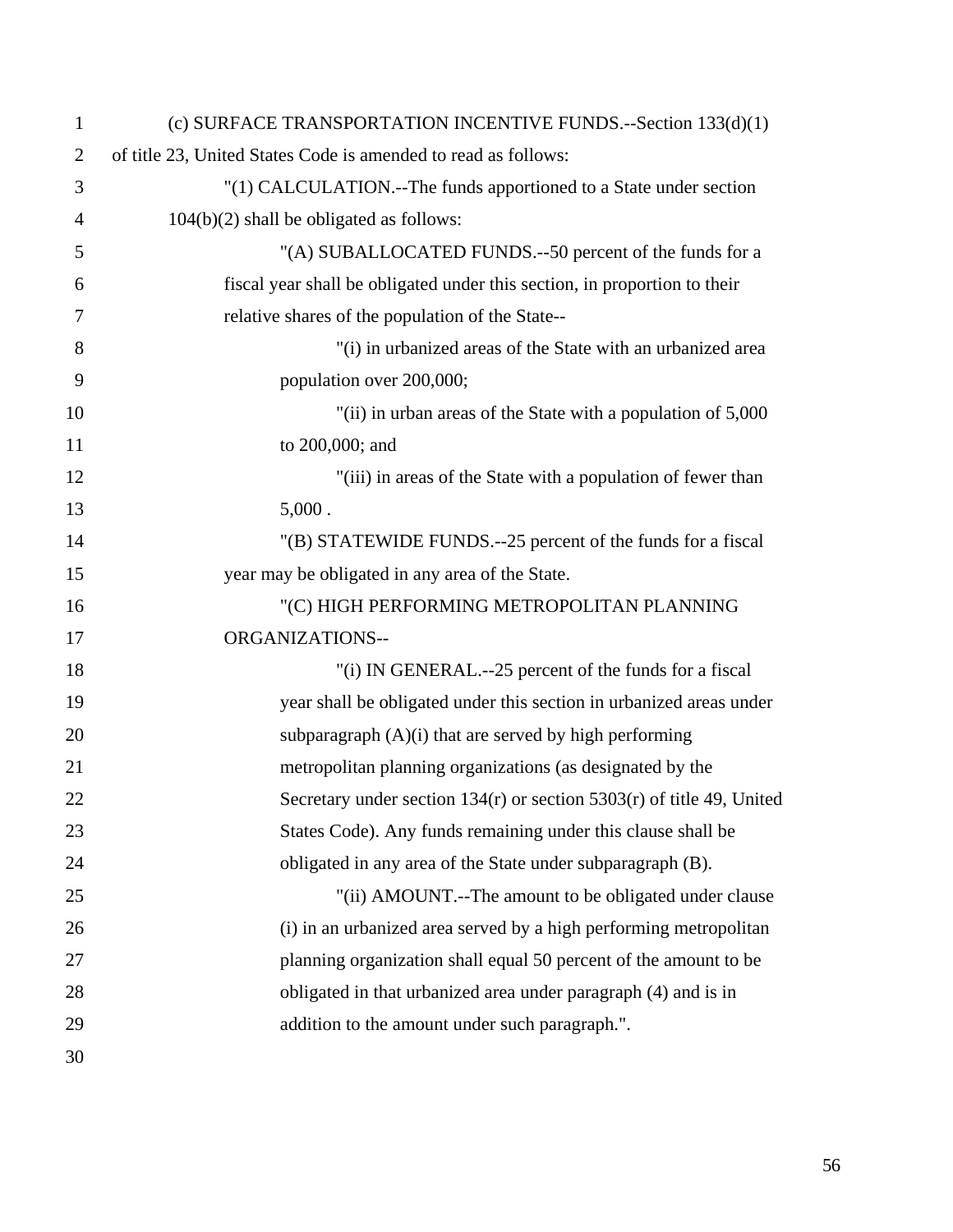| $\mathbf{1}$   | (d) TRANSPORTATION ALTERNATIVES INCENTIVE FUNDS.--Section                   |
|----------------|-----------------------------------------------------------------------------|
| $\overline{2}$ | $213(c)(1)$ of such title is amended to read as follows:                    |
| 3              | "(1) CALCULATION.--The funds reserved to a State shall be obligated as      |
| $\overline{4}$ | follows:                                                                    |
| 5              | "(A) SUBALLOCATED FUNDS.--50 percent of the funds for a                     |
| 6              | fiscal year shall be obligated under this section to any eligible entity in |
| 7              | proportion to its relative share of the population of the State--           |
| 8              | "(i) in urbanized areas of the State with an urbanized area                 |
| 9              | population over 200,000;                                                    |
| 10             | "(ii) in urban areas of the State with a population of 5,000                |
| 11             | to 200,000; and                                                             |
| 12             | "(iii) in areas of the State with a population of fewer than                |
| 13             | 5,000.                                                                      |
| 14             | "(B) STATEWIDE FUNDS.--25 percent of the funds for a fiscal                 |
| 15             | year may be obligated in any area of the State.                             |
| 16             | "(C) HIGH PERFORMING METROPOLITAN PLANNING                                  |
| 17             | <b>ORGANIZATIONS.--</b>                                                     |
| 18             | "(i) IN GENERAL.--25 percent of the funds for a fiscal                      |
| 19             | year shall be obligated under this section in urbanized areas under         |
| 20             | subparagraph $(A)(i)$ that are served by high performing                    |
| 21             | metropolitan planning organizations (as designated by the                   |
| 22             | Secretary under section $134(r)$ or section $5303(r)$ of title 49, United   |
| 23             | States Code). Any funds remaining under this clause shall be                |
| 24             | obligated in any area of the State under subparagraph (B).                  |
| 25             | "(ii) AMOUNT.--The amount to be obligated under clause                      |
| 26             | (i) in an urbanized area served by a high performing metropolitan           |
| 27             | planning organization shall equal 50 percent of the amount to               |
| 28             | obligated in that urbanized area under paragraph (3) and is in              |
| 29             | addition to the amount under such paragraph.".                              |
| 30             | (e) OBLIGATION AUTHORITY.--Section 133(f) of such title is amended--        |
| 31             | $(1)$ in paragraph $(1)$ , by--                                             |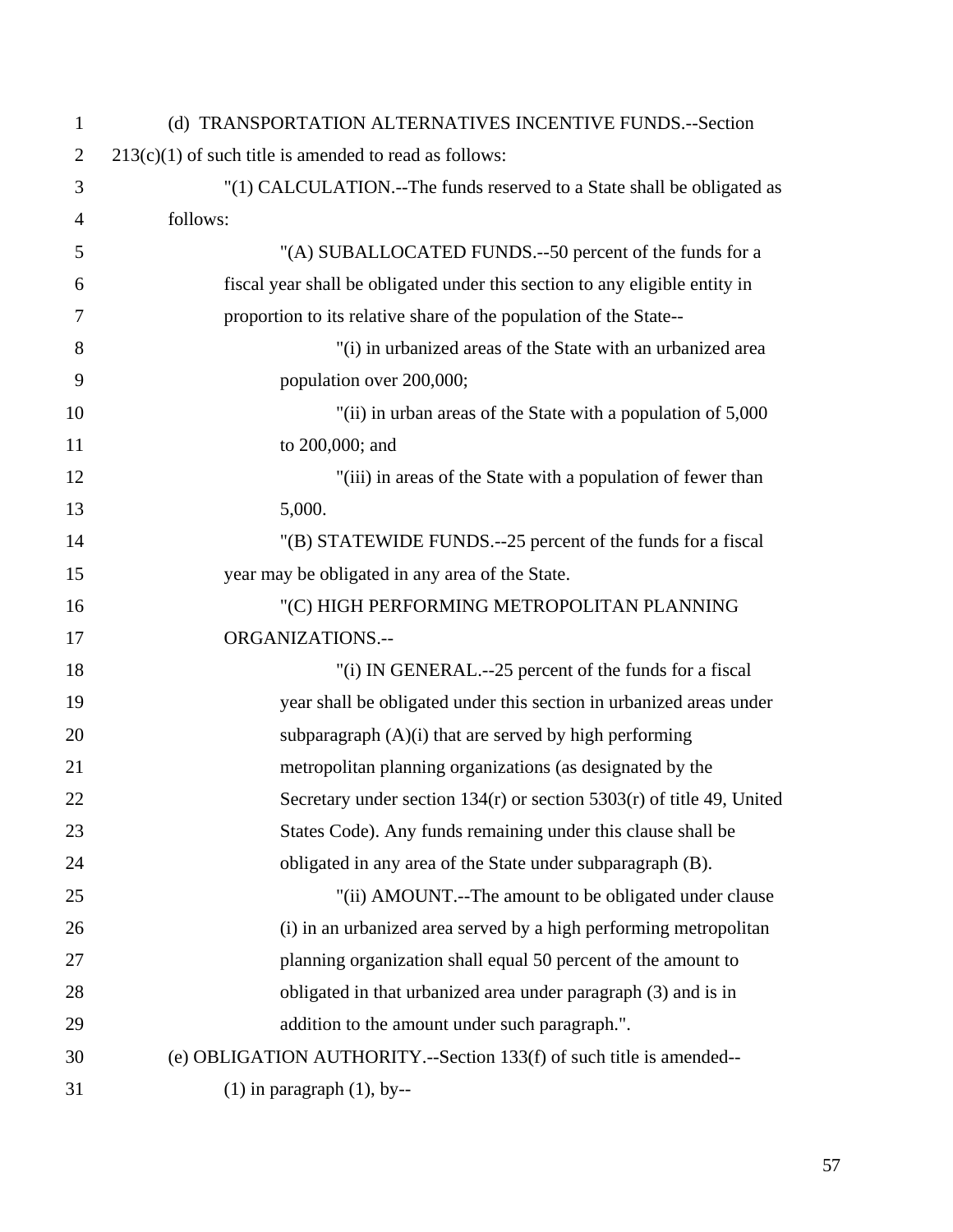| $\mathbf{1}$   | (A) striking "A State" and inserting "Except as provided in                           |
|----------------|---------------------------------------------------------------------------------------|
| $\overline{2}$ | paragraph (2), a State"; and                                                          |
| 3              | (B) striking "fiscal years 2011 through 2014" and inserting "fiscal                   |
| $\overline{4}$ | years 2015 through 2018";                                                             |
| 5              | (2) by redesignating paragraph (2) as paragraph (3) and inserting after               |
| 6              | paragraph (1) the following:                                                          |
| 7              | "(2) HIGH PERFORMING METROPOLITAN PLANNING                                            |
| 8              | <b>ORGANIZATIONS.--</b>                                                               |
| 9              | "(A) IN GENERAL.--A State that is required to obligate in an urbanized                |
| 10             | area under subsections $(d)(1)(A)(i)$ and $(d)(1)(C)(i)$ shall make available to such |
| 11             | urbanized area on an annual basis an amount of obligation authority distributed to    |
| 12             | the State for Federal-aid highways and highway safety construction programs for       |
| 13             | use in the area that is equal to the amount obtained by multiplying--                 |
| 14             | "(i) the amount of funds that the State is required to obligate in the area           |
| 15             | under such subsections; and                                                           |
| 16             | "(ii) the ratio specified in paragraph $(1)(B)$ .                                     |
| 17             | "(B) AVAILABILITY.--The obligation authority that a State makes                       |
| 18             | available to an urbanized area under subparagraph (A) shall remain available for a    |
| 19             | period of four fiscal years."; and                                                    |
| 20             | $(3)$ in paragraph $(3)$ , as redesignated, by striking "paragraph $(1)$ " and        |
| 21             | inserting "paragraphs $(1)$ and $(2)$ ".                                              |
| 22             | (f) DISTRIBUTION OF METROPOLITAN PLANNING FUNDS.-Section                              |
| 23             | $104(d)(2)(A)$ of such title is amended--                                             |
| 24             | $(1)$ in clause $(i)$ , by striking "; and" and inserting ";";                        |
| 25             | $(1)$ by redesignating clause (ii) as clause (iii); and                               |
| 26             | (2) by inserting after clause (i) the following:                                      |
| 27             | "(ii) prioritizes the needs of high performing metropolitan                           |
| 28             | planning organizations (as designated by the Secretary under                          |
| 29             | section $134(r)$ or section $5303(r)$ of title 49, United States Code);               |
| 30             | and".                                                                                 |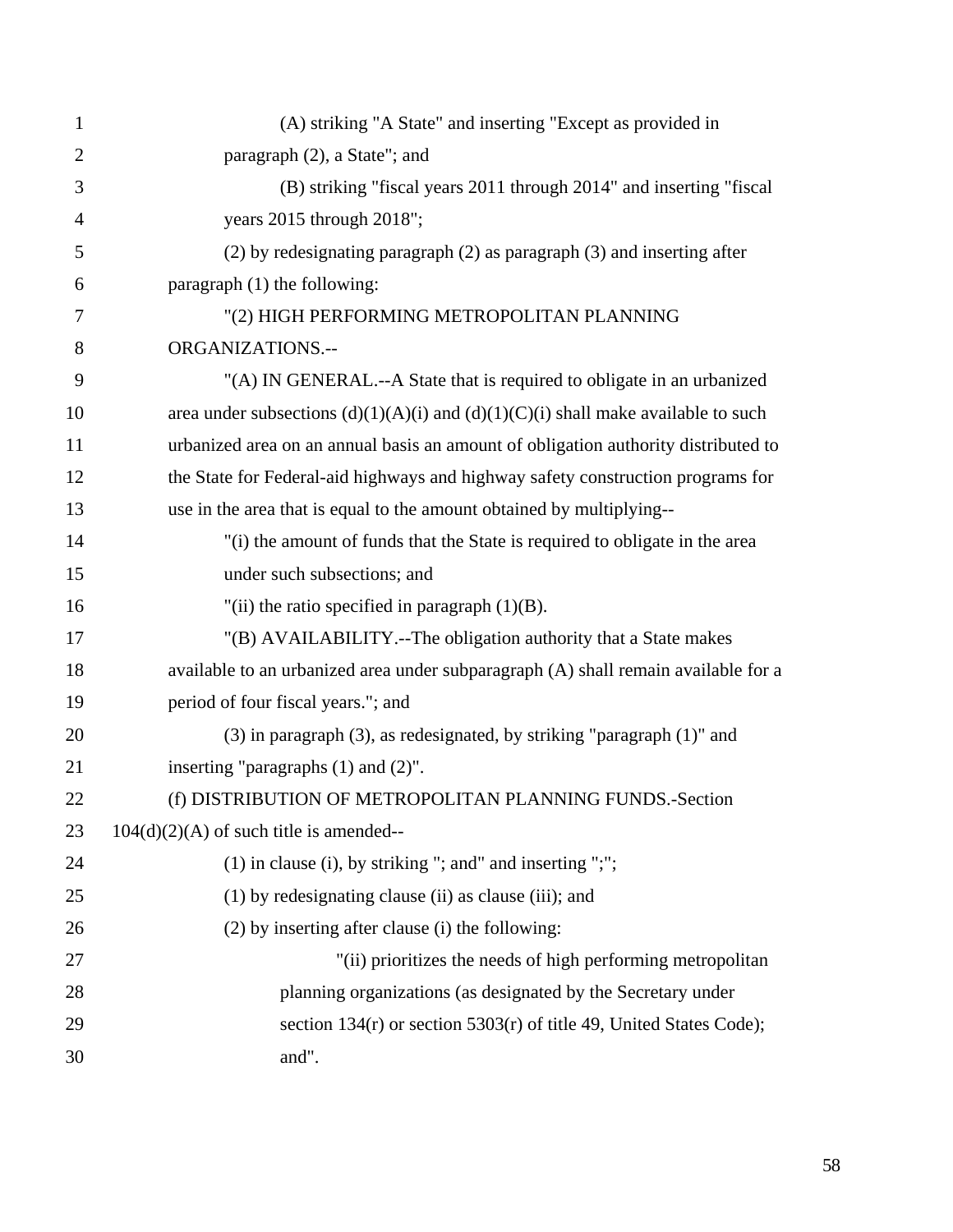| $\mathbf{1}$   |                   | $(g)$ TECHNICAL CORRECTION.--Subsection 133(h)(1) of such title is amended                 |
|----------------|-------------------|--------------------------------------------------------------------------------------------|
| $\overline{2}$ |                   | by striking "for each of fiscal years 2013 through 2014" and inserting "each fiscal year". |
| 3              |                   | SEC. 1203. PARTICIPATION OF PUBLIC PORT AUTHORITIES.                                       |
| $\overline{4}$ |                   | (a) SECTION 134 AMENDMENT.--Section $134(i)(6)(A)$ of title 23, United                     |
| 5              |                   | States Code, is amended by inserting "public ports," before "freight shippers".            |
| 6              |                   | (b) SECTION 135 AMENDMENT.--Section $135(g)(3)$ of title 23, United States                 |
| $\tau$         |                   | Code, is amended by inserting "public ports," before "freight shippers".                   |
| 8              |                   | (c) SECTION 5303 AMENDMENT.--Section $5303(i)(6)(A)$ of title 49, United                   |
| 9              |                   | States Code, is amended by inserting "public ports," before "freight shippers".            |
| 10             |                   | (d) SECTION 5304 AMENDMENT.--Section $5304(g)(3)$ of title 49, United                      |
| 11             |                   | States Code, is amended by inserting "public ports," before "freight shippers".            |
| 12             | <b>SEC. 1204.</b> | STRENGTHENING THE STATEWIDE AND                                                            |
| 13             |                   | NONMETROPOLITAN PLANNING PROCESS.                                                          |
| 14             |                   | (a) SECTION 135 AMENDMENT.--Section 135 of title 23, United States Code,                   |
| 15             | is amended--      |                                                                                            |
| 16             |                   | $(1)$ in subsection $(f)(5)$ by striking "may" and inserting "shall";                      |
| 17             |                   | $(2)$ in subsection $(f)(7)$ --                                                            |
| 18             |                   | (A) by striking "should" and inserting "shall"; and                                        |
| 19             |                   | (B) by striking the final ";" and inserting".";                                            |
| 20             |                   | $(3)$ in subsection $(g)(5)(F)(i)$ by striking "may" and inserting "shall"; and            |
| 21             |                   | (4) by striking subsection $(g)(8)$ and inserting the following:                           |
| 22             |                   | "(8) CERTIFICATION PROCESS.--                                                              |
| 23             |                   | "(A) IN GENERAL.--At least once every 4 years the Secretary                                |
| 24             |                   | shall certify that each State has met the requirements of--                                |
| 25             |                   | "(i) this section; and                                                                     |
| 26             |                   | "(ii) other Federal laws, regulations, and orders applicable                               |
| 27             |                   | to the statewide and nonmetropolitan and the metropolitan                                  |
| 28             |                   | planning processes.                                                                        |
| 29             |                   | "(B) FAILURE TO MEET CERTIFICATION.--If a State does not                                   |
| 30             |                   | meet such certification, the Secretary may withhold up to 20 percent of the                |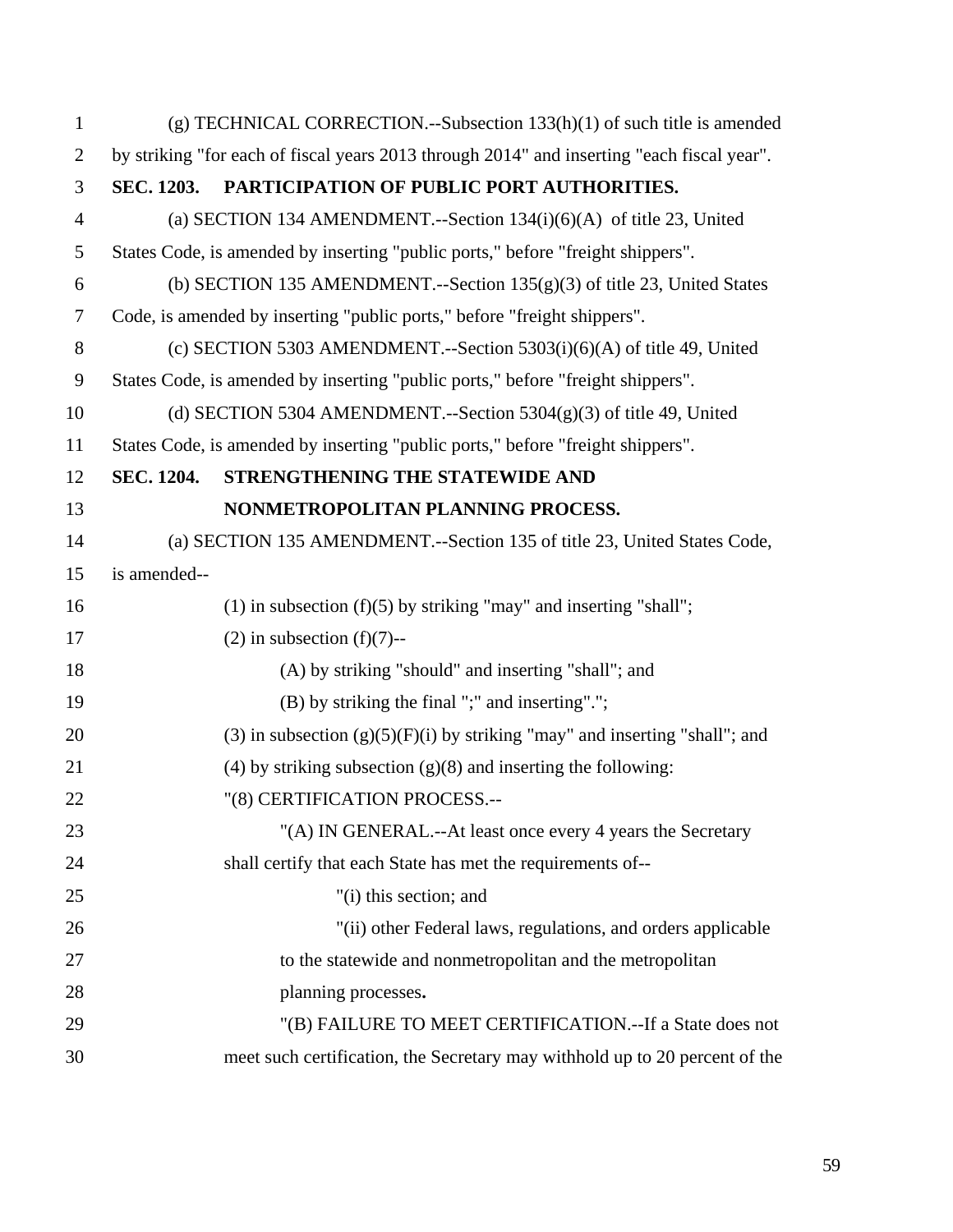| 1  | funds attributable to such State for projects funded under this title and       |
|----|---------------------------------------------------------------------------------|
| 2  | chapter 53 of title 49.                                                         |
| 3  | "(C) RESTORATION OF FUNDS.--The withheld funds shall be                         |
| 4  | restored to the State at such time as the State process is certified by the     |
| 5  | Secretary.                                                                      |
| 6  | "(D) PUBLIC INVOLVEMENT.--In making the certification                           |
| 7  | determinations under this paragraph, the Secretary shall provide for public     |
| 8  | involvement appropriate to the State under review.".                            |
| 9  | (b) SECTION 5304 AMENDMENT.--Section 5304 of title 49, United States            |
| 10 | Code, is amended--                                                              |
| 11 | $(1)$ in subsection $(f)(5)$ by striking "may" and inserting "shall";           |
| 12 | $(2)$ in subsection $(f)(7)$ by striking "should" and inserting "shall";        |
| 13 | $(3)$ in subsection $(g)(5)(F)(i)$ by striking "may" and inserting "shall"; and |
| 14 | (4) by striking subsection $(g)(8)$ and inserting the following:                |
| 15 | "(8) CERTIFICATION PROCESS.--                                                   |
| 16 | "(A) IN GENERAL.--At least once every 4 years the Secretary                     |
| 17 | shall certify that each State has met the requirements of--                     |
| 18 | "(i) this section; and                                                          |
| 19 | "(ii) other Federal laws, regulations, and orders applicable                    |
| 20 | to the statewide and nonmetropolitan and the metropolitan                       |
| 21 | planning processes.                                                             |
| 22 | "(B) FAILURE TO MEET CERTIFICATION.--If a State does not                        |
| 23 | meet such certification, the Secretary may withhold up to 20 percent of the     |
| 24 | funds attributable to such State for projects funded under this title and       |
| 25 | chapter 53 of title 49.                                                         |
| 26 | "(C) RESTORATION OF FUNDS.--The withheld funds shall be                         |
| 27 | restored to the State at such time as the State process is certified by the     |
| 28 | Secretary.                                                                      |
| 29 | "(D) PUBLIC INVOLVEMENT.--In making the certification                           |
| 30 | determinations under this paragraph, the Secretary shall provide for public     |
| 31 | involvement appropriate to the State under review.".                            |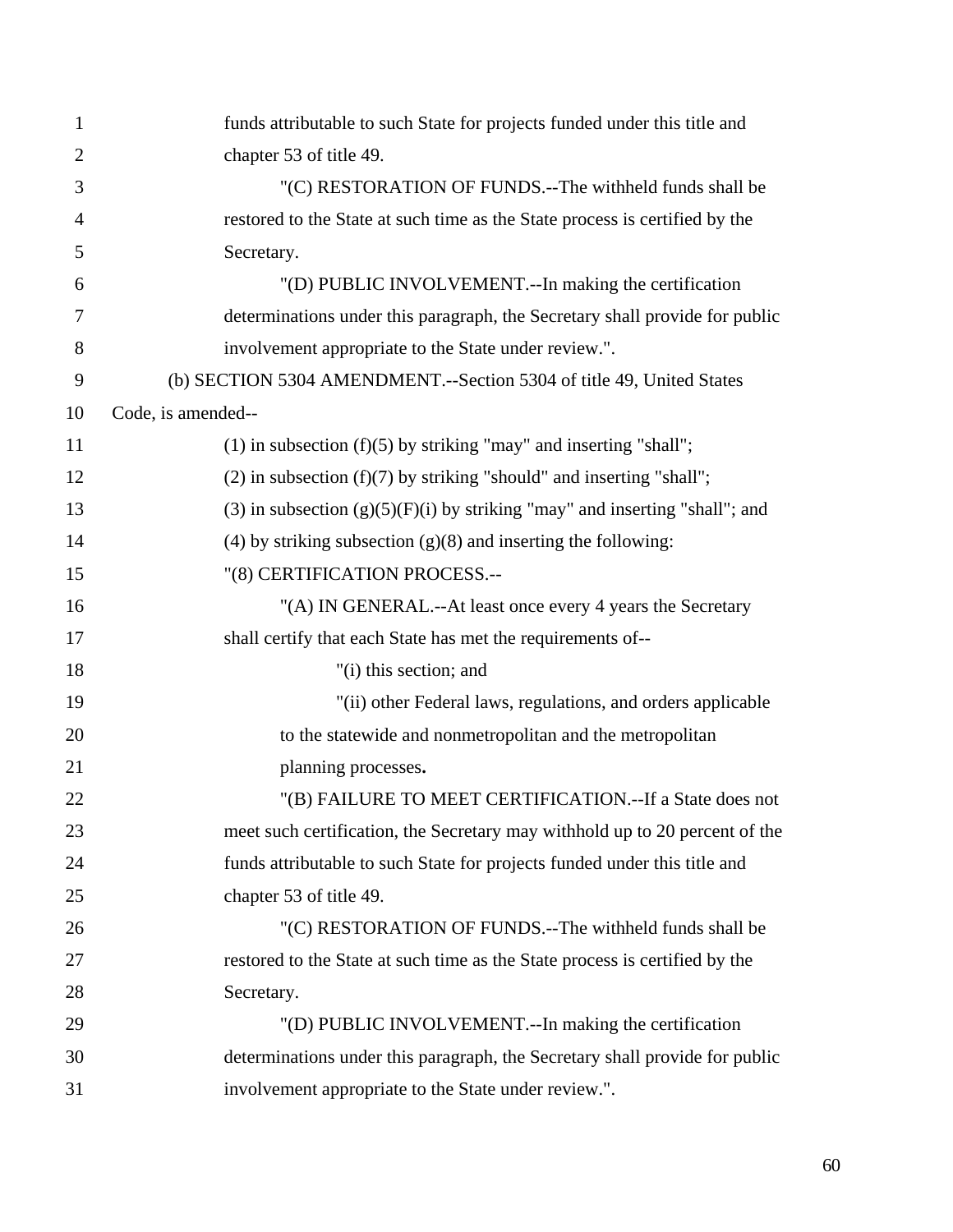## 1 **SEC. 1205. REMOVAL OF THE CONGESTION MANAGEMENT PROCESS.**

| $\overline{2}$ | (a) SECTION 134 AMENDMENT.--Section 134 of title 23, United States Code,                  |  |  |
|----------------|-------------------------------------------------------------------------------------------|--|--|
| 3              | is amended--                                                                              |  |  |
| $\overline{4}$ | (1) by striking subsection $(k)(3)$ and redesignating subsections $(k)(4)$ and            |  |  |
| 5              | $(k)(5)$ as subsections $(k)(3)$ and $(k)(4)$ , respectively; and                         |  |  |
| 6              | (2) by striking subsection (n) and redesignating subsections (o) through (q)              |  |  |
| 7              | as subsections $(n)$ through $(p)$ , respectively.                                        |  |  |
| 8              | (b) SECTION 135 AMENDMENT.--Section 135 of title 23, United States Code,                  |  |  |
| 9              | is amended by striking subsection (j) and redesignating subsections (k) through (m) as    |  |  |
| 10             | subsections (j) through (l), respectively.                                                |  |  |
| 11             |                                                                                           |  |  |
| 12             | (c) SECTION 5303 AMENDMENT.--Section 5303 of title 49, United States                      |  |  |
| 13             | Code, is amended--                                                                        |  |  |
| 14             | (1) by striking subsection $(k)(3)$ and redesignating subsections $(k)(4)$ and            |  |  |
| 15             | $(k)(5)$ as subsections $(k)(3)$ and $(k)(4)$ , respectively; and                         |  |  |
| 16             | (2) by striking subsection (n) and redesignating subsections (o) through (q)              |  |  |
| 17             | as subsections (n) through (p), respectively.                                             |  |  |
| 18             | (d) SECTION 5304 AMENDMENT.--Section 5304 of title 49, United States                      |  |  |
| 19             | Code, is amended by striking subsection (i) and redesignating subsections (j) through (l) |  |  |
| 20             | as subsections (i) through (k), respectively.                                             |  |  |
| 21             | PUBLIC INVOLVEMENT IN PLAN DEVELOPMENT.<br>SEC. 1206.                                     |  |  |
| 22             | (a) SECTION 134 AMENDMENT.--Section 134(i) of title 23, United States                     |  |  |
| 23             | Code, is amended--                                                                        |  |  |
| 24             | $(1)$ in paragraph $(4)$ , by inserting after subparagraph $(C)$ the following:           |  |  |
| 25             | "(D) PUBLIC INVOLVEMENT.--Metropolitan planning                                           |  |  |
| 26             | organizations shall offer interested parties, such as those described in                  |  |  |
| 27             | paragraph (6), a reasonable opportunity to participate in the development                 |  |  |
| 28             | and consideration of scenarios."; and                                                     |  |  |
| 29             | (2) in paragraph (6), by striking "comment on the transportation plan" and                |  |  |
| 30             | inserting "provide input during the development and implementation of the                 |  |  |
| 31             | transportation plan".                                                                     |  |  |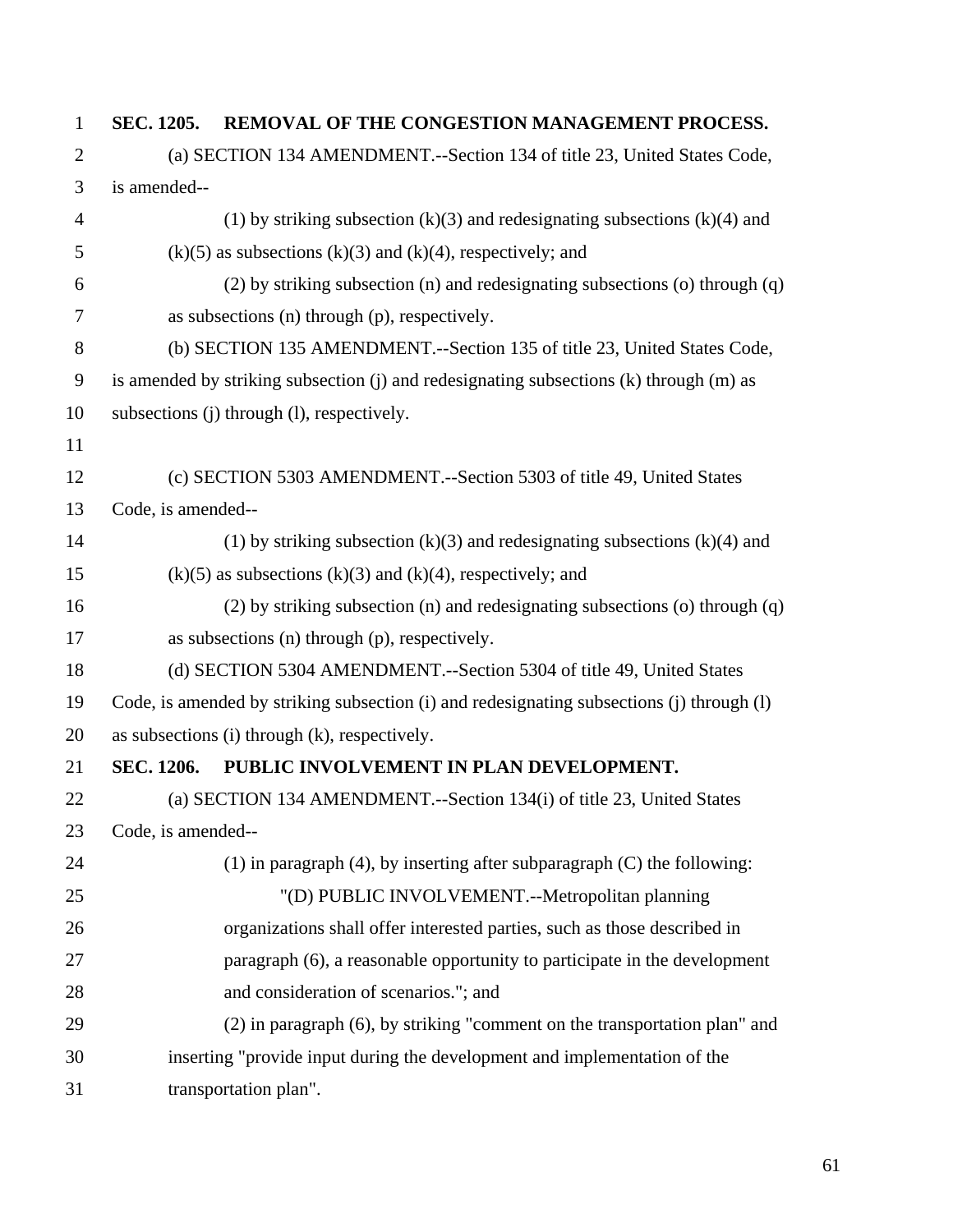| $\mathbf{1}$   | (b) SECTION 135 AMENDMENT.--Section $135(f)(3)(A)(ii)$ of title 23, United                 |
|----------------|--------------------------------------------------------------------------------------------|
| $\overline{2}$ | States Code, is amended by striking "comment on the transportation plan"; and inserting    |
| 3              | "provide input during the development of the transportation plan".                         |
| $\overline{4}$ | (c) SECTION 5303 AMENDMENT.--Section 5303(i) of title 49, United States                    |
| 5              | Code, is amended--                                                                         |
| 6              | $(1)$ in paragraph $(4)$ , by inserting after subparagraph $(C)$ the following:            |
| $\overline{7}$ | "(D) PUBLIC INVOLVEMENT.--Metropolitan planning                                            |
| 8              | organizations shall offer interested parties, such as those described in                   |
| 9              | paragraph (6), a reasonable opportunity to participate in the development                  |
| 10             | and consideration of scenarios."; and                                                      |
| 11             | (2) in paragraph (6), by striking "comment on the transportation plan" and                 |
| 12             | inserting "provide input during the development and implementation of the                  |
| 13             | transportation plan".                                                                      |
| 14             | (d) SECTION 5304 AMENDMENT.--Section 5304 $(f)(3)(A)(ii)$ of title 49, United              |
| 15             | States Code, is amended by striking "comment on the proposed plan"; and inserting          |
| 16             | "provide input during the development of the transportation plan".                         |
| 17             |                                                                                            |
| 18             | <b>CONNECTION TO OPPORTUNITIES NATIONAL GOAL AND</b><br>SEC. 1207.                         |
| 19             | POTENTIAL PERFORMANCE MEASURE.                                                             |
| 20             | (a) TRANSPORTATION CONNECTIONS TO OPPORTUNITIES.--Section                                  |
| 21             | 150(b) of title 23, United States Codes, is amended--                                      |
| 22             | (1) in paragraph (2), by striking "highway infrastructure asset system" and                |
| 23             | inserting "infrastructure asset system under title 23"; and                                |
| 24             | (2) by adding at the end the following:                                                    |
| 25             | "(8) MULTIMODAL CONNECTIVITY.--To achieve an interconnected                                |
| 26             | transportation system which connects people to jobs, schools, and other essential          |
| 27             | services through a multimodal network.".                                                   |
| 28             | (b) ESTABLISHMENT OF PERFORMANCE MEASURES.--Section 150(c) of                              |
| 29             | title 23, United States Code, is amended--                                                 |
| 30             | $(1)$ in paragraph $(1)$ , by inserting "as listed in paragraphs $(3)$ , $(4)$ , $(5)$ and |
| 31             | (6)" before the period at the end; and                                                     |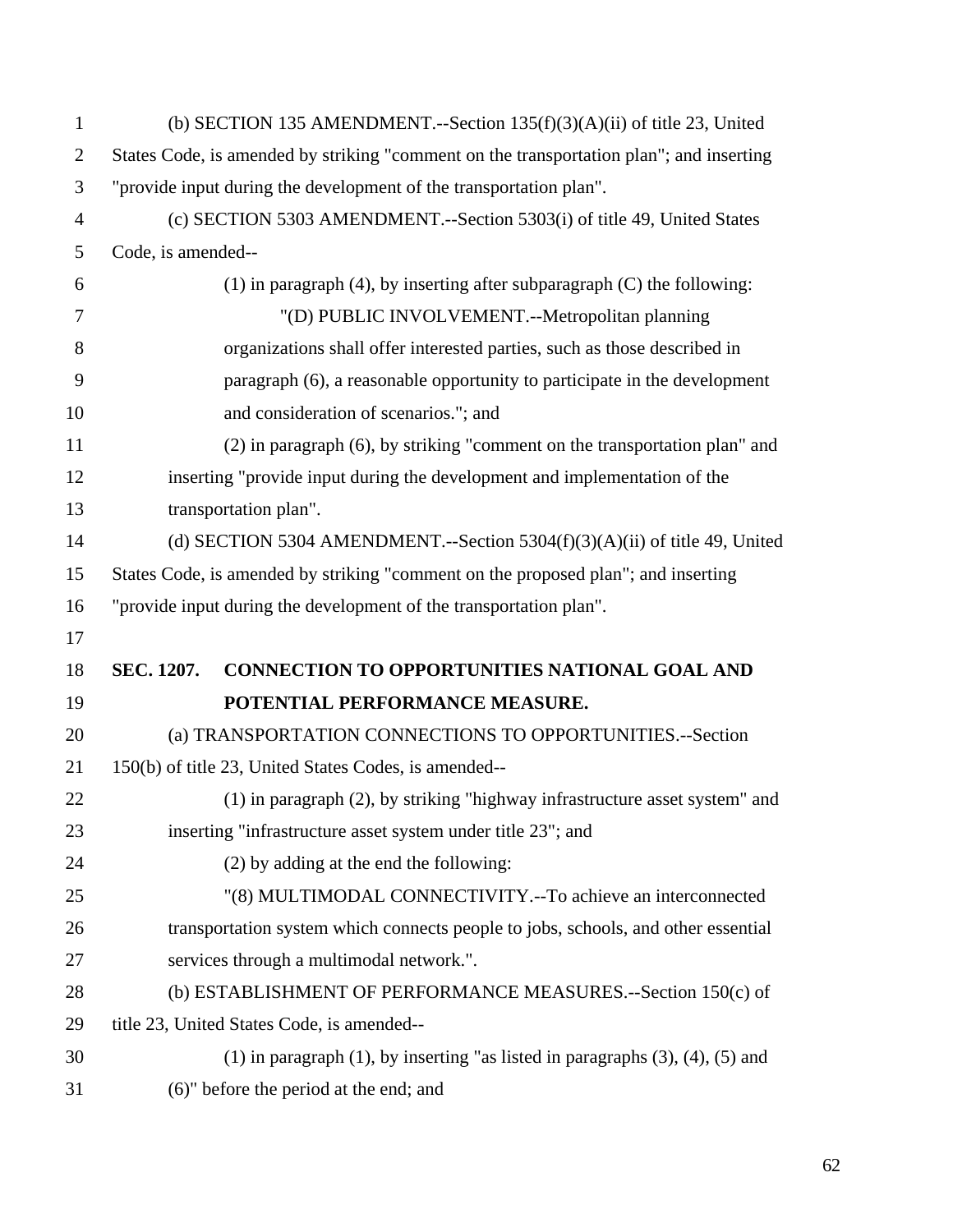| $\mathbf{1}$   | (2) by adding the following at the end:                                               |
|----------------|---------------------------------------------------------------------------------------|
| $\overline{2}$ | "(7) MULTIMODAL FREIGHT.--The Secretary may, in accordance with                       |
| 3              | the National Freight Strategic Plan, establish Performance Measures to assess the     |
| $\overline{4}$ | efficiency of the multimodal freight network.                                         |
| 5              | "(8) TRANSPORTATION CONNECTIVITY.--The Secretary may, in                              |
| 6              | accordance with the framework established in section 134 of this title (Measuring     |
| 7              | Transportation Connections to Opportunity), establish a Performance Measure to        |
| 8              | be used by MPOs to assess the degree to which the transportation system provides      |
| 9              | multimodal connections to economic opportunities, particularly for disadvantaged      |
| 10             | populations.".                                                                        |
| 11             | <b>WORKFORCE DEVELOPMENT.</b><br><b>SEC. 1208.</b>                                    |
| 12             | Section 140(b) of title 23, United States Code, is amended to read as follows:        |
| 13             | "(b) WORKFORCE TRAINING AND DEVELOPMENT.--                                            |
| 14             | "(1) IN GENERAL.--The Secretary, in cooperation with the Secretary                    |
| 15             | of Labor and any other department or agency of the Government, State agency,          |
| 16             | authority, association, institution, Indian tribal government, corporation (profit or |
| 17             | nonprofit), or any other organization or person, is authorized to develop, conduct,   |
| 18             | and administer surface transportation and technology training, including skill        |
| 19             | improvement programs, and to develop and fund summer transportation institutes.       |
| 20             | "(2) STATE DOT RESPONSIBILITIES.--A State department of                               |
| 21             | transportation participating in the program shall--                                   |
| 22             | "(A) develop a workforce plan that identifies immediate and                           |
| 23             | anticipated workforce gaps and underrepresentation of women and                       |
| 24             | minorities, and a detailed plan to fill gaps and address such                         |
| 25             | underrepresentation;                                                                  |
| 26             | "(B) establish a 'workforce development compact' with the State                       |
| 27             | workforce investment board and appropriate agencies to provide a                      |
| 28             | coordinated approach to workforce training, job placement, and                        |
| 29             | identification of training and skill development program needs, which                 |
| 30             | shall be coordinated to the extent practical with an institution or agency,           |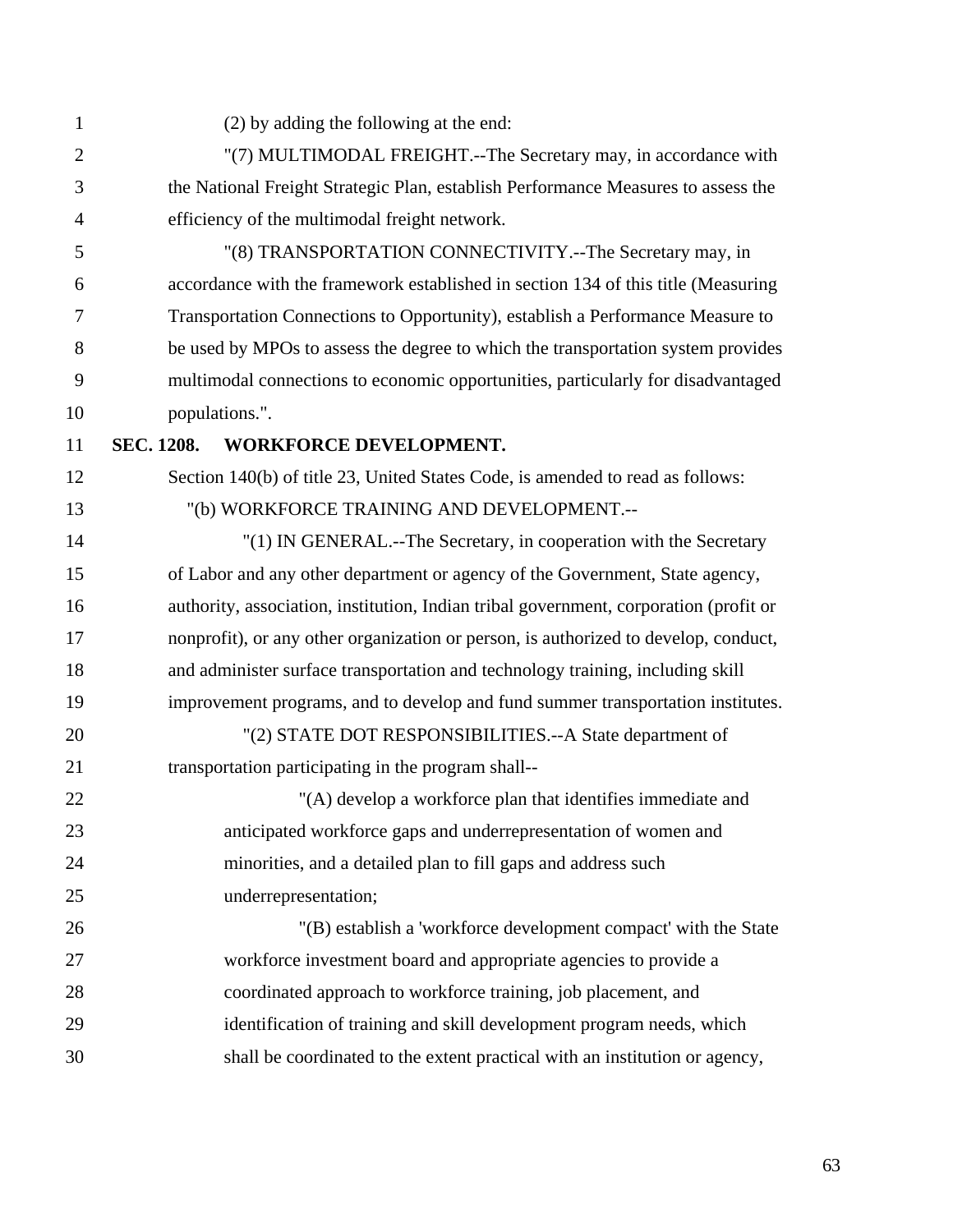| 1              | such as a State workforce investment board under 29 U.S.C. 2821, that has                  |
|----------------|--------------------------------------------------------------------------------------------|
| $\overline{2}$ | established skills training, recruitment, and placement resources; and                     |
| 3              | "(C) demonstrate program outcomes, including--                                             |
| $\overline{4}$ | "(i) impact on areas with transportation workforce                                         |
| 5              | shortages;                                                                                 |
| 6              | "(ii) diversity of training participants;                                                  |
| 7              | "(iii) number and percentage of participants obtaining                                     |
| 8              | certifications or credentials required for specific types of                               |
| 9              | employment;                                                                                |
| 10             | "(iv) employment outcome, including job placement and                                      |
| 11             | job retention rates and earnings, using performance metrics                                |
| 12             | established in consultation with the Secretary of Labor and                                |
| 13             | consistent with metrics used by programs under the Workforce                               |
| 14             | Investment Act of 1998 (29 U.S.C. 2801 et seq.); and                                       |
| 15             | " $(v)$ to the extent practical, evidence that the program did                             |
| 16             | not preclude workers that participate in training or registered                            |
| 17             | apprenticeship activities under the program from being referred to,                        |
| 18             | or hired on, projects funded under this chapter.                                           |
| 19             | "(3) FUNDING.--Funds authorized for the program under paragraph (1)                        |
| 20             | of this subsection shall remain available until expended.                                  |
| 21             | "(4) NONAPPLICABILITY OF TITLE 41.--The provisions of sections                             |
| 22             | 6101(b) through (d) of title 41 shall not be applicable to contracts and agreements        |
| 23             | made under the authority granted under this subsection to the Secretary.                   |
| 24             | "(5) USE OF SURFACE TRANSPORTATION AND NATIONAL                                            |
| 25             | HIGHWAY PERFORMANCE PROGRAM FUNDS.--Notwithstanding any other                              |
| 26             | provision of law, not to exceed $\frac{1}{2}$ of 1 percent of funds apportioned to a State |
| 27             | under section $104(b)(1)$ or (2) may be available to carry out this subsection upon        |
| 28             | request of the State transportation department to the Secretary.                           |
| 29             | "(6) JOB-DRIVEN SKILLS TRAINING INCENTIVE.--                                               |
| 30             | "(A) IN GENERAL.--In a fiscal year, the Secretary shall provide                            |
| 31             | incentive funding to States for transportation workforce development,                      |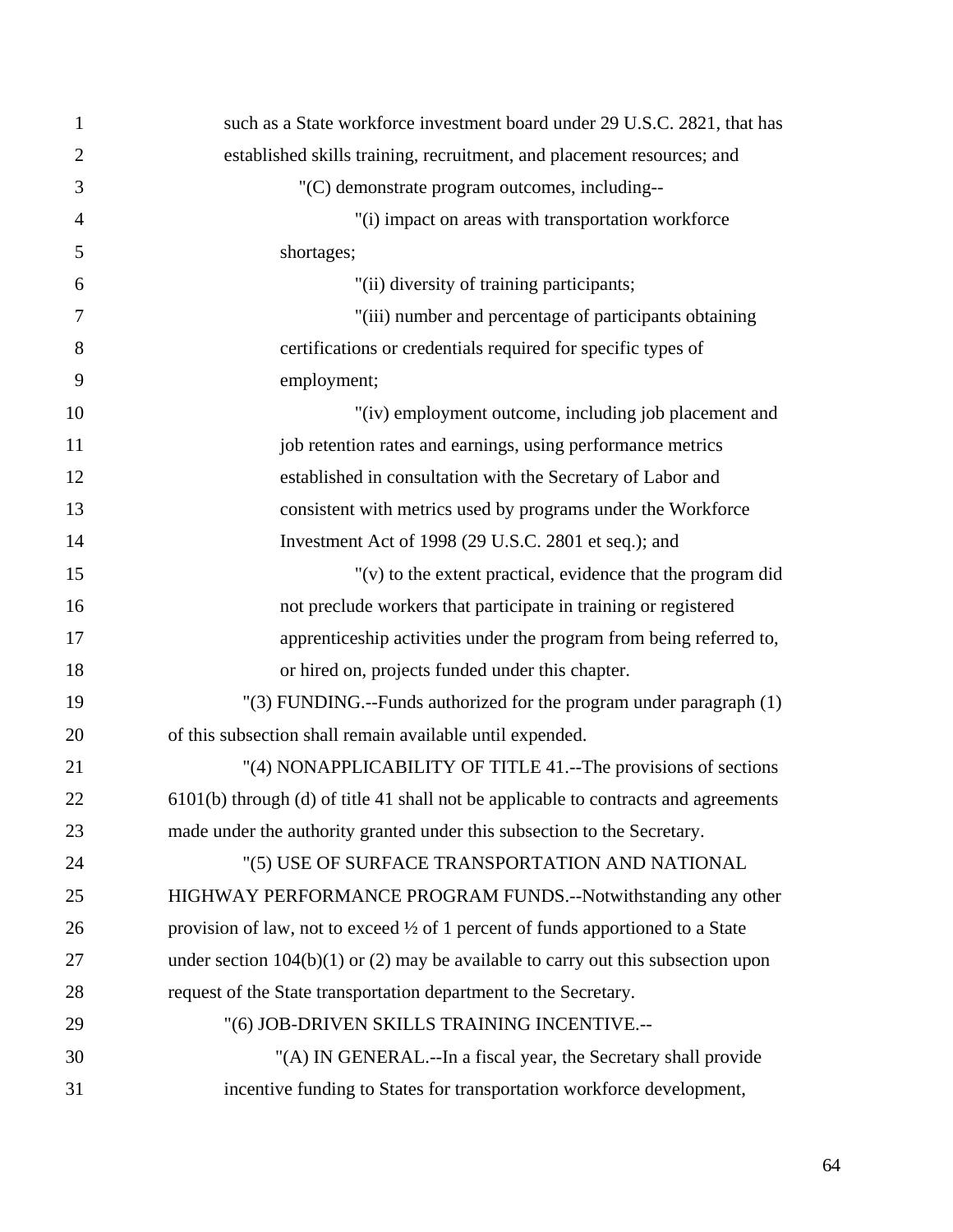| 1              | including transportation technology and skills training, registered    |
|----------------|------------------------------------------------------------------------|
| $\overline{2}$ | apprenticeship and other work-based training opportunities, and skill  |
| 3              | improvement programs leading to credential attainment, employment, and |
| $\overline{4}$ | career pathways for disadvantaged populations.                         |
| 5              | "(B) ELIGIBILITY.--                                                    |
| 6              | "(i) LEVERAGING EXISTING FUNDS.--If a State agrees                     |
| 7              | to obligate in a fiscal year funds apportioned to the State under      |
| 8              | section $104(b)(1)$ or (2) for the purposes authorized in paragraph    |
| 9              | (1), the Secretary may provide up to twice the amount the State has    |
| 10             | agreed to obligate for such purposes.                                  |
| 11             | "(ii) DEMONSTRATING SUCCESS IN SKILLS                                  |
| 12             | TRAINING, RECRUITMENT, AND JOB PLACEMENT.--The                         |
| 13             | Secretary may provide incentive funding to up to 20 States that        |
| 14             | demonstrate that their program under paragraph (2)--                   |
| 15             | "(I) operates in partnership with an institution or                    |
| 16             | agency, such as a State workforce investment board under               |
| 17             | 29 U.S.C. 2821, that has established skills training,                  |
| 18             | recruitment, and placement resources; and                              |
| 19             | "(II) successfully places individuals in permanent                     |
| 20             | jobs, as measured by a job placement, retention, and                   |
| 21             | earnings metrics established by the Secretary; and                     |
| 22             | "(III) establishes recruitment strategies that result in               |
| 23             | positive employment outcomes for minorities, women, and                |
| 24             | disadvantaged individuals.                                             |
| 25             | " $(C)$ GRANTS.--                                                      |
| 26             | "(i) IN GENERAL.--A State may provide incentive funds                  |
| 27             | received under this paragraph to an institution or agency, such as a   |
| 28             | State workforce investment board under 29 U.S.C. 2821, that has        |
| 29             | established skills training, recruitment, and placement resources      |
| 30             | for use consistent with subparagraph (A).                              |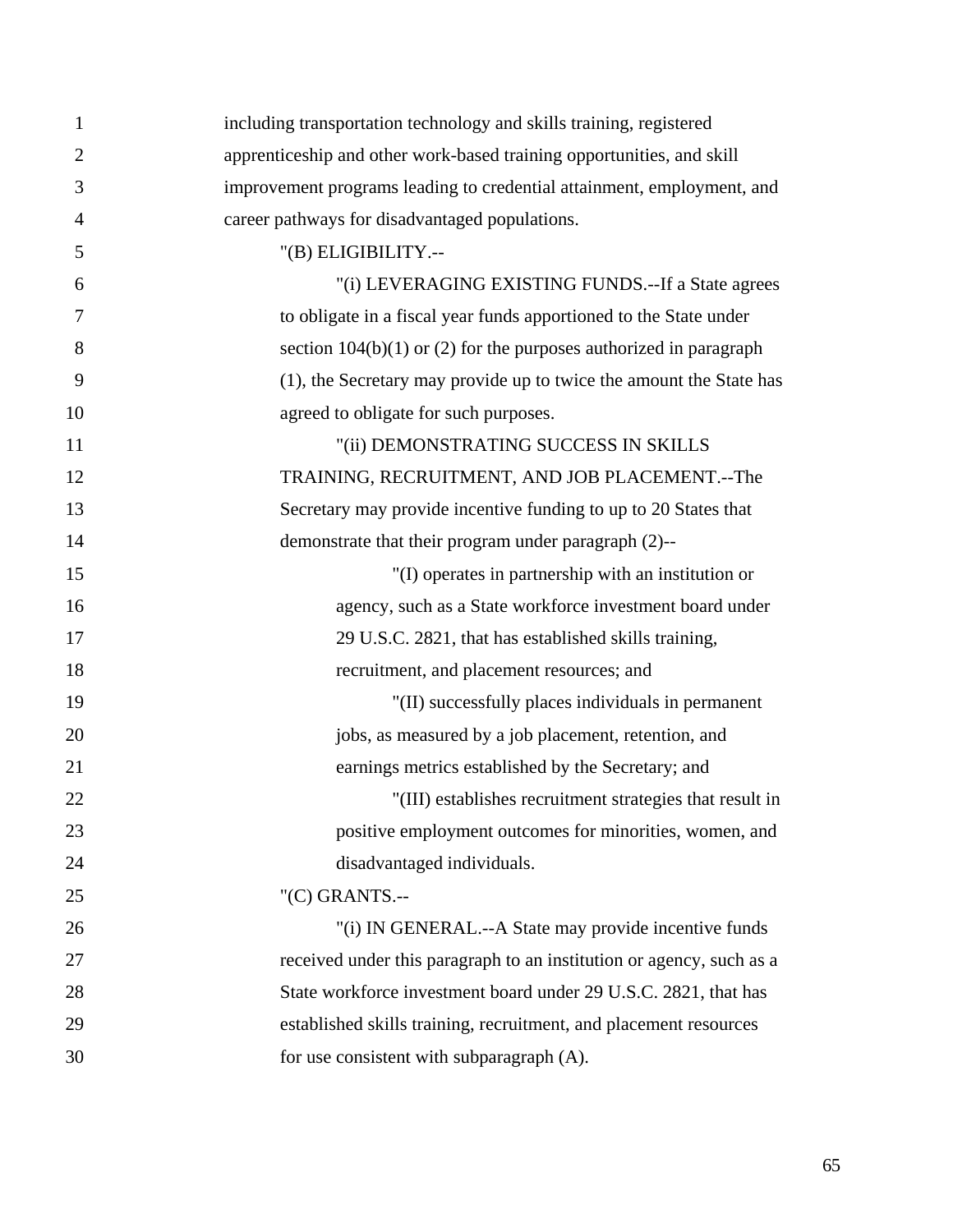| $\mathbf{1}$   |                | "(ii) COMPLIANCE.--A State that provides funds to an                                       |
|----------------|----------------|--------------------------------------------------------------------------------------------|
| $\overline{2}$ |                | entity under clause (i) shall establish measures to verify that                            |
| 3              |                | recipients of such funds comply with the requirements of this                              |
| $\overline{4}$ |                | subsection.                                                                                |
| 5              |                | "(D) FEDERAL SHARE.--The Federal share for incentive funding                               |
| 6              |                | under this paragraph may be up to 100 percent.".                                           |
| $\overline{7}$ | SEC. 1209.     | <b>MEASURING TRANSPORTATION CONNECTIVITY PILOT</b>                                         |
| 8              |                | <b>ACTIVITIES.</b>                                                                         |
| 9              |                | (a) TITLE 23.--Section 134 of title 23, United States Code, as amended by this             |
| 10             |                | Act, is further amended by inserting after subsection (p), as redesignated, the following: |
| 11             |                | "(q) MEASURING TRANSPORTATION CONNECTIONS TO                                               |
| 12             | OPPORTUNITY.-- |                                                                                            |
| 13             |                | "(1) CONNECTION TO OPPORTUNITY PILOT PROGRAM .--                                           |
| 14             |                | "(A) ESTABLISHMENT.--The Secretary shall establish a pilot                                 |
| 15             |                | program in which up to ten metropolitan planning organizations shall                       |
| 16             |                | develop and deploy one or more pilot measures and targets to improve                       |
| 17             |                | multimodal connectivity and increase connections for disadvantaged                         |
| 18             |                | Americans and neighborhoods with limited transportation options.                           |
| 19             |                | "(B) PILOT LOCATIONS.--The Secretary shall select up to ten                                |
| 20             |                | metropolitan planning organizations in up to ten locations, each of which                  |
| 21             |                | is the sole metropolitan planning organization serving an urbanized area of                |
| 22             |                | more than 1 million residents, which shall include--                                       |
| 23             |                | "(i) metropolitan planning organizations that can                                          |
| 24             |                | demonstrate previous successful use of performance measurements                            |
| 25             |                | and performance-based planning efforts, which the Secretary shall                          |
| 26             |                | designate as mentor grantees; and                                                          |
| 27             |                | "(ii) metropolitan planning organizations that have limited                                |
| 28             |                | or no successful previous experience in performance                                        |
| 29             |                | measurements and performance-based planning efforts, which the                             |
| 30             |                | Secretary shall designate as novice grantees.                                              |
| 31             |                | "(C) PILOT PROGRAM ACTIVITIES .--                                                          |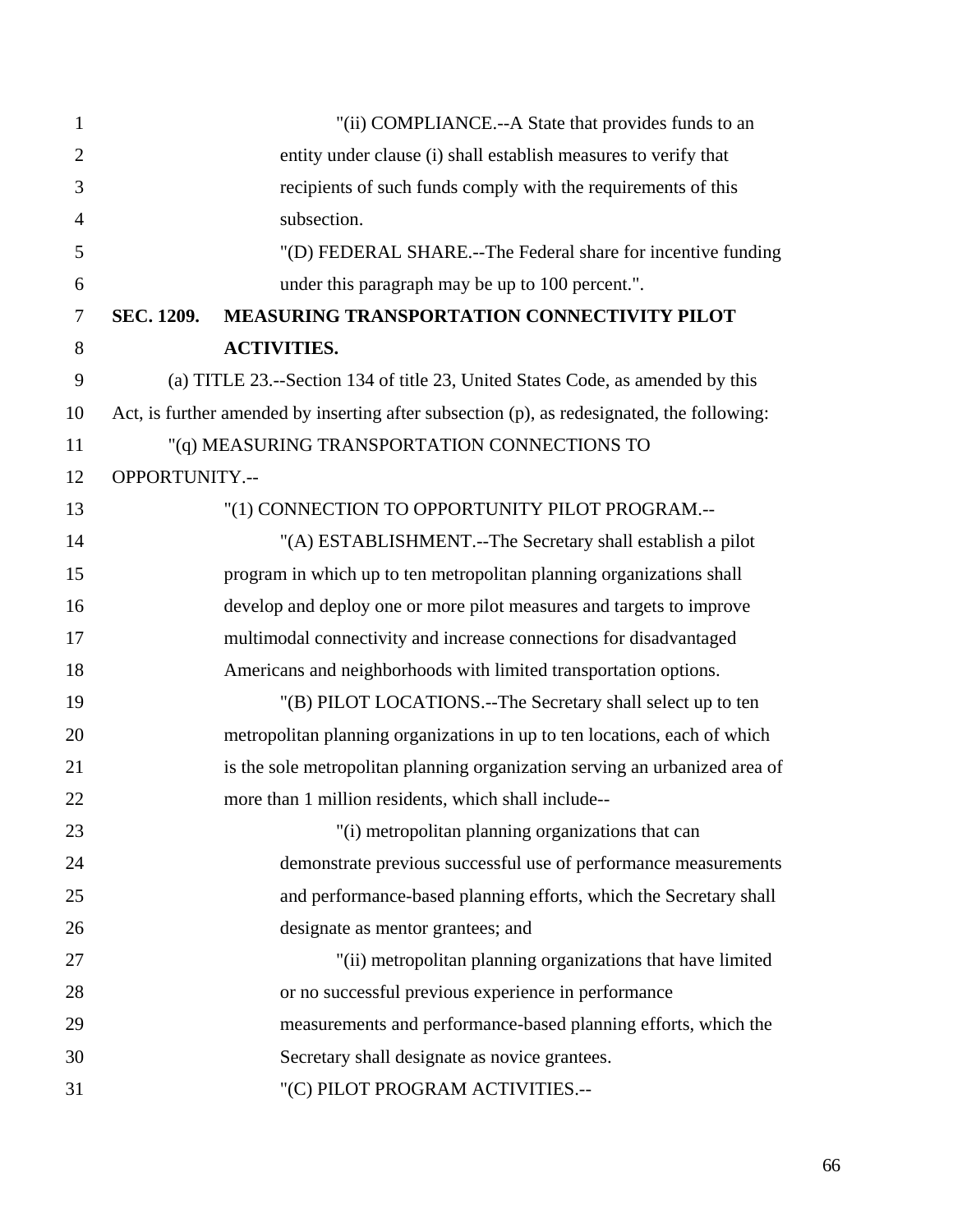| $\mathbf{1}$   | "(i) TRANSPORTATION CONNECTIVITY                                     |
|----------------|----------------------------------------------------------------------|
| $\overline{2}$ | INVENTORY.--Within 6 months of selection as a pilot location,        |
| 3              | and in consultation with appropriate States, transit agencies, and   |
| $\overline{4}$ | local governments, metropolitan planning organizations in pilot      |
| 5              | locations shall develop an inventory of transportation assets within |
| 6              | the urbanized planning area they represent, which will describe--    |
| 7              | "(I) the condition of key highway, transit, bicycle,                 |
| 8              | and pedestrian facilities;                                           |
| 9              | "(II) the degree to which these facilities provide                   |
| 10             | residents with connections to economic opportunities,                |
| 11             | including but not restricted to job centers and schools;             |
| 12             | "(III) the identity and location of disadvantaged                    |
| 13             | populations within the planning area; and                            |
| 14             | "(IV) local challenges to multimodal connectivity,                   |
| 15             | such as zoning or land use issues, availability of affordable        |
| 16             | housing, and physical barriers that obstruct access from             |
| 17             | residential areas to economic opportunities.                         |
| 18             | "(ii) PERFORMANCE INDICATORS.--Within one year                       |
| 19             | of selection, metropolitan planning organizations in pilot locations |
| 20             | shall apply the baseline data developed in the Transportation        |
| 21             | Connectivity Inventory to adopt one or more provisional indicators   |
| 22             | to measure multimodal connectivity improvements in the               |
| 23             | transportation system, including measurements of multimodal          |
| 24             | connectivity improvements available to populations identified in     |
| 25             | clause (i)(III), and appropriate to local assets and needs.          |
| 26             | "(iii) DATA COLLECTION AND REPORTING .--                             |
| 27             | Metropolitan planning organizations in pilot locations shall collect |
| 28             | and report baseline and annual performance data on multimodal        |
| 29             | transportation connectivity to opportunity, and shall report that    |
| 30             | data to the Secretary for the duration of the pilot project.         |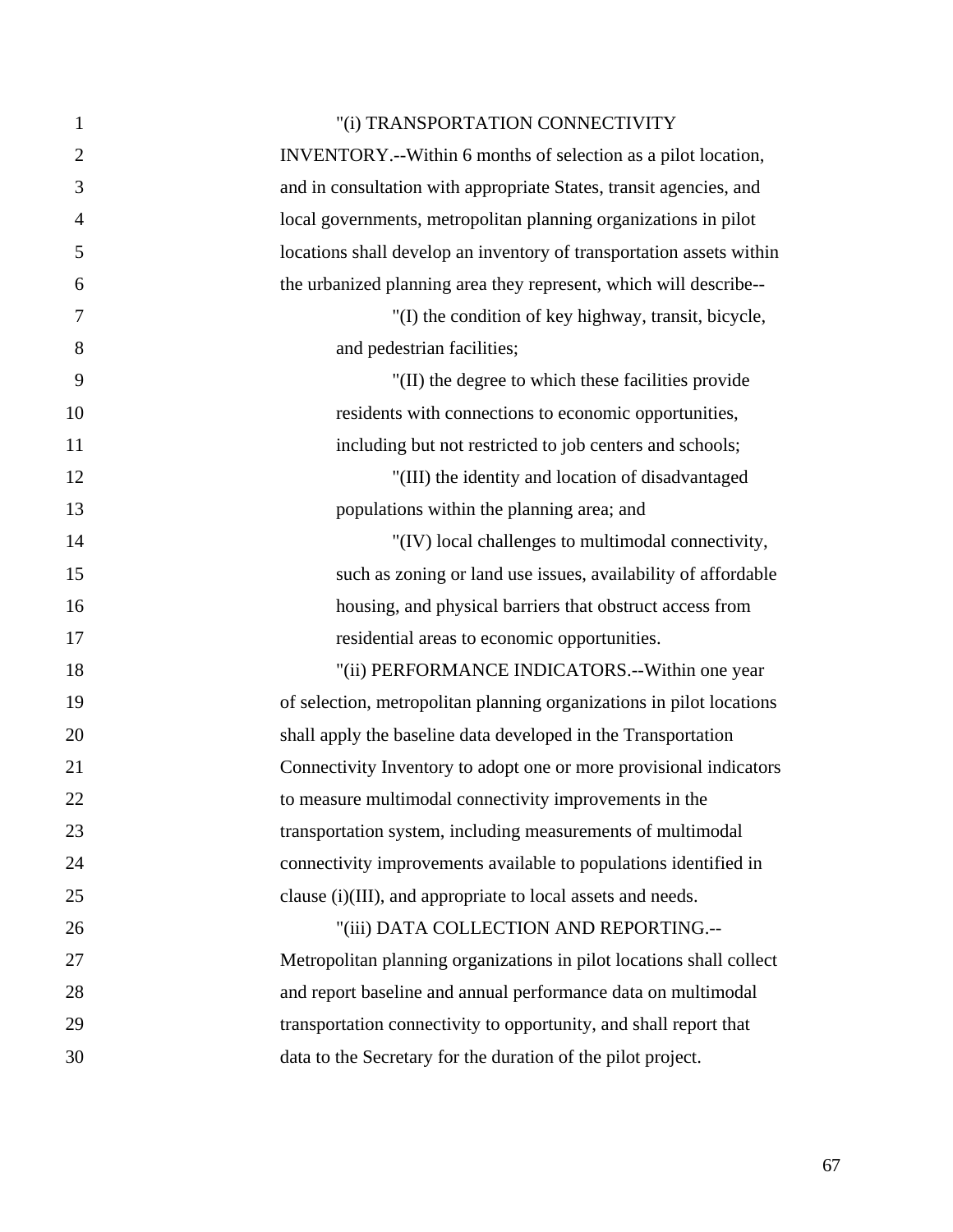| 1              | "(iv) KNOWLEDGE-SHARING.--Metropolitan planning                                    |
|----------------|------------------------------------------------------------------------------------|
| $\overline{2}$ | organizations designated as mentor grantees shall engage in                        |
| 3              | knowledge-sharing activities with novice grantees to the extent                    |
| $\overline{4}$ | feasible, which may include peer exchanges and technical                           |
| 5              | assistance, as appropriate to their existing level of performance                  |
| 6              | measurement capacity.                                                              |
| $\tau$         | "(v) PROJECT IMPLEMENTATION.--Notwithstanding                                      |
| 8              | section 120 of this title, a metropolitan planning organization may                |
| 9              | use funds remaining after the completion of the Transportation                     |
| 10             | Connectivity Inventory, provisional measure, and related tracking                  |
| 11             | activities for the non-Federal share to implement projects within                  |
| 12             | the metropolitan planning area that are reasonably anticipated to                  |
| 13             | address system gaps and improve performance according to the                       |
| 14             | locally-adopted provisional multimodal transportation connectivity                 |
| 15             | measures.                                                                          |
| 16             | "(2) NATIONAL PERFORMANCE MEASURE DEVELOPMENT                                      |
| 17             | ACTIVITIES.--The Secretary shall reserve up to a cumulative a maximum of           |
| 18             | \$9,000,000 of the amount authorized for this subsection over the period of fiscal |
| 19             | years 2015 through 2018 for use on evaluation of multimodal connectivity           |
| 20             | measures developed by metropolitan planning organizations in pilot locations, and  |
| 21             | to consider development of a national indicator to measure the multimodal          |
| 22             | connections to opportunities provided by the transportation network, including the |
| 23             | following activities:                                                              |
| 24             | "(A) NATIONAL TECHNICAL ASSISTANCE AND PEER                                        |
| 25             | EXCHANGE FORUMS.--The Secretary shall support the measure                          |
| 26             | development and data collection of metropolitan planning organizations in          |
| 27             | pilot locations through technical assistance and peer exchanges, and               |
| 28             | through workshops with States, transit agencies, and MPOs to discuss               |
| 29             | Pilot Program findings, and shall establish an online collaboration center         |
| 30             | for local jurisdictions to share ideas and challenges, and document lessons        |
| 31             | learned.                                                                           |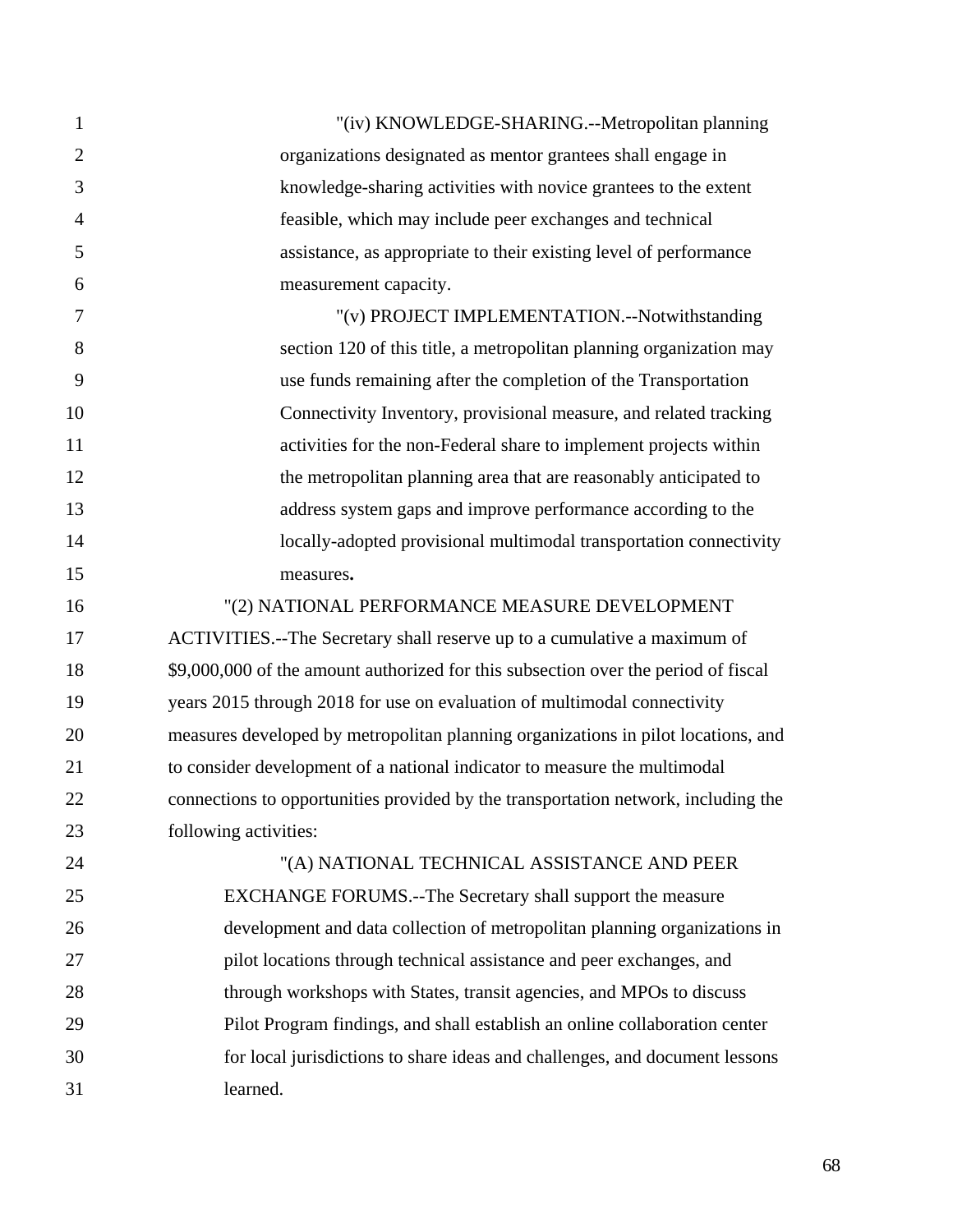| $\mathbf{1}$   | "(B) CONNECTION TO OPPORTUNITY FINAL REPORT--At                                      |
|----------------|--------------------------------------------------------------------------------------|
| $\overline{2}$ | the end of the Connection to Opportunity Pilot Program, the Department               |
| 3              | shall produce in consultation with the Secretary of the Department of                |
| $\overline{4}$ | Housing and Urban Development, the Secretary of the Department of                    |
| 5              | Commerce and the Administrator of the Environmental Protection                       |
| 6              | Agency, and seek public comment on a final report that documents the                 |
| 7              | outcomes of the Connection to Opportunity Pilot Program. The report                  |
| 8              | shall provide recommendations on the establishment of one or more                    |
| 9              | national multimodal connectivity measures, and shall include--                       |
| 10             | "(i) results of the pilot locations' efforts to measure and                          |
| 11             | improve multimodal connectivity;                                                     |
| 12             | "(ii) the Secretary's recommendations for one or more                                |
| 13             | national connectivity measures and integrating them into the                         |
| 14             | Federal transportation performance management framework, in                          |
| 15             | accordance with section 150 of this title; and                                       |
| 16             | "(iii) an assessment of social outcomes and impact that may                          |
| 17             | result from the pilot measures as well as estimated savings to                       |
| 18             | Federal, state and local social service subsidy programs, as well as                 |
| 19             | other costs avoided and new tax revenues attributable to increased                   |
| 20             | connectivity.                                                                        |
| 21             | "(C) POTENTIAL RULEMAKING.--Following publication of the                             |
| 22             | Connection to Opportunity Final Report, the Secretary, in consultation               |
| 23             | with State Departments of Transportation, metropolitan planning                      |
| 24             | organizations, and other stakeholders, may promulgate a rulemaking that              |
| 25             | establishes performance measures and standards as described in Section               |
| 26             | $150(c)(8)$ .".                                                                      |
| 27             | (b) CHAPTER 53.--Section 5303 of title 49, United States Code, as amended by         |
| 28             | this Act, is further amended by inserting after subsection (p), as redesignated, the |
| 29             | following:                                                                           |
| 30             | "(q) MEASURING TRANSPORTATION CONNECTIONS TO                                         |
| 31             | OPPORTUNITY.--                                                                       |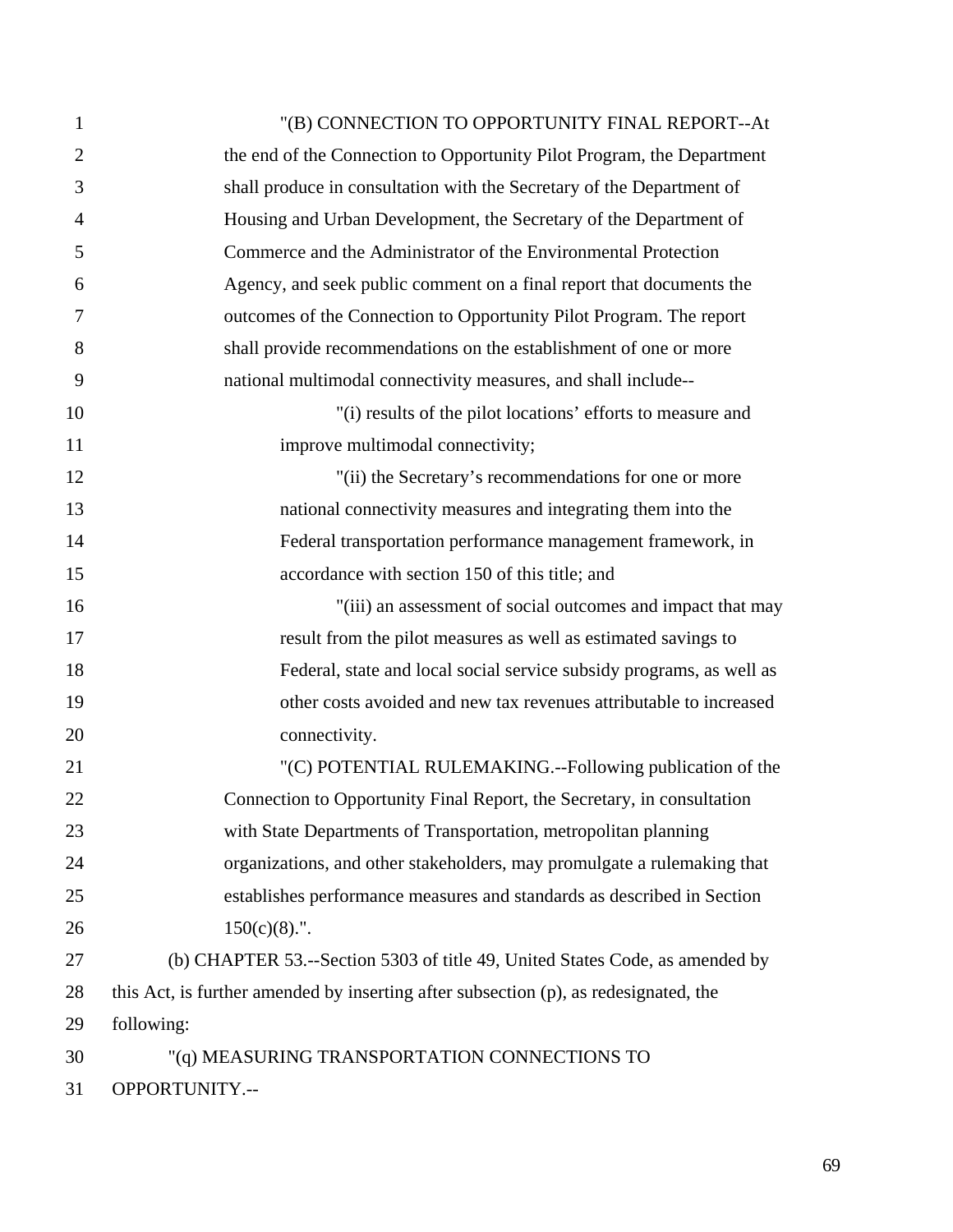| 1              | "(1) CONNECTION TO OPPORTUNITY PILOT PROGRAM.--                           |
|----------------|---------------------------------------------------------------------------|
| $\overline{2}$ | "(A) ESTABLISHMENT.--The Secretary shall establish a pilot                |
| 3              | program in which up to ten metropolitan planning organizations shall      |
| 4              | develop and deploy one or more pilot measures and targets to improve      |
| 5              | multimodal connectivity and increase connections for disadvantaged        |
| 6              | Americans and neighborhoods with limited transportation options.          |
| 7              | "(B) PILOT LOCATIONS.--The Secretary shall select up to ten               |
| 8              | metropolitan planning organizations, each of which is the sole            |
| 9              | metropolitan planning organization serving an urbanized area of more than |
| 10             | 1 million residents, which shall include--                                |
| 11             | "(i) metropolitan planning organizations that can                         |
| 12             | demonstrate previous successful use of performance measurements           |
| 13             | and performance-based planning efforts, which the Secretary shall         |
| 14             | designate as mentor grantees; and                                         |
| 15             | "(ii) metropolitan planning organizations that have limited               |
| 16             | or no successful previous experience in performance                       |
| 17             | measurements and performance-based planning efforts, which the            |
| 18             | Secretary shall designate as novice grantees.                             |
| 19             | "(C) PILOT PROGRAM ACTIVITIES.--                                          |
| 20             | "(i) TRANSPORTATION CONNECTIVITY                                          |
| 21             | INVENTORY.--Within 6 months of selection as a pilot location,             |
| 22             | and in consultation with appropriate States, transit agencies, and        |
| 23             | local governments, metropolitan planning organizations in pilot           |
| 24             | locations shall develop an inventory of transportation assets within      |
| 25             | the urbanized planning area they represent, which will describe--         |
| 26             | "(I) the condition of key highway, transit, bicycle,                      |
| 27             | and pedestrian facilities;                                                |
| 28             | "(II) the degree to which these facilities provide                        |
| 29             | residents with connections to economic opportunities,                     |
| 30             | including but not restricted to job centers and schools,;                 |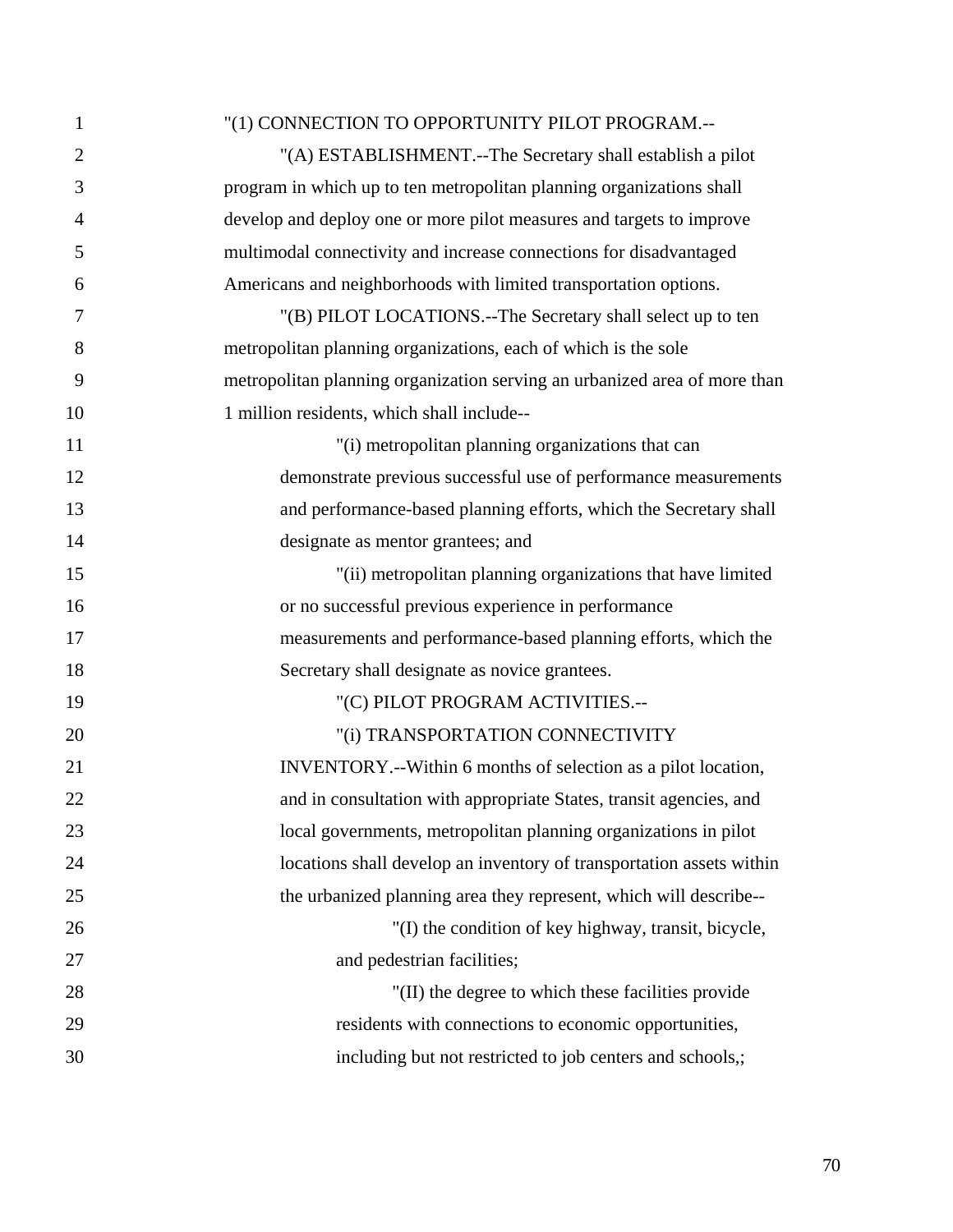| $\mathbf{1}$   | "(III) the identity and location of disadvantaged                    |
|----------------|----------------------------------------------------------------------|
| $\overline{2}$ | populations within the planning area; and                            |
| 3              | "(IV) local challenges to multimodal connectivity,                   |
| $\overline{4}$ | such as zoning or land use issues, availability of affordable        |
| 5              | housing, and physical barriers that obstruct access from             |
| 6              | residential areas to economic opportunities.                         |
| 7              | "(ii) PERFORMANCE INDICATORS.--Within one year                       |
| 8              | of selection, metropolitan planning organizations in pilot locations |
| 9              | shall apply the baseline data developed in the Transportation        |
| 10             | Connectivity Inventory to adopt one or more provisional indicators   |
| 11             | to measure multimodal connectivity improvements in the               |
| 12             | transportation system, including measurements of multimodal          |
| 13             | connectivity improvements available to populations identified in     |
| 14             | clause (i)(III), and appropriate to local assets and needs.          |
| 15             | "(iii) DATA COLLECTION AND REPORTING.--                              |
| 16             | Metropolitan planning organizations in pilot locations shall collect |
| 17             | and report baseline and annual performance data on multimodal        |
| 18             | transportation connectivity to opportunity, and shall report that    |
| 19             | data to the Secretary for the duration of the pilot project.         |
| 20             | "(iv) KNOWLEDGE-SHARING.--Metropolitan planning                      |
| 21             | organizations designated as mentor grantees shall engage in          |
| 22             | knowledge-sharing activities with novice grantees to the extent      |
| 23             | feasible, which may include peer exchanges and technical             |
| 24             | assistance, as appropriate to their existing level of performance    |
| 25             | measurement capacity.                                                |
| 26             | "(v) PROJECT IMPLEMENTATION.--Notwithstanding                        |
| 27             | section 120 of this title, a metropolitan planning organization may  |
| 28             | use funds remaining after the completion of the Transportation       |
| 29             | Connectivity Inventory, provisional measure, and related tracking    |
| 30             | activities for the non-Federal share to implement projects within    |
| 31             | the metropolitan planning area that are reasonably anticipated to    |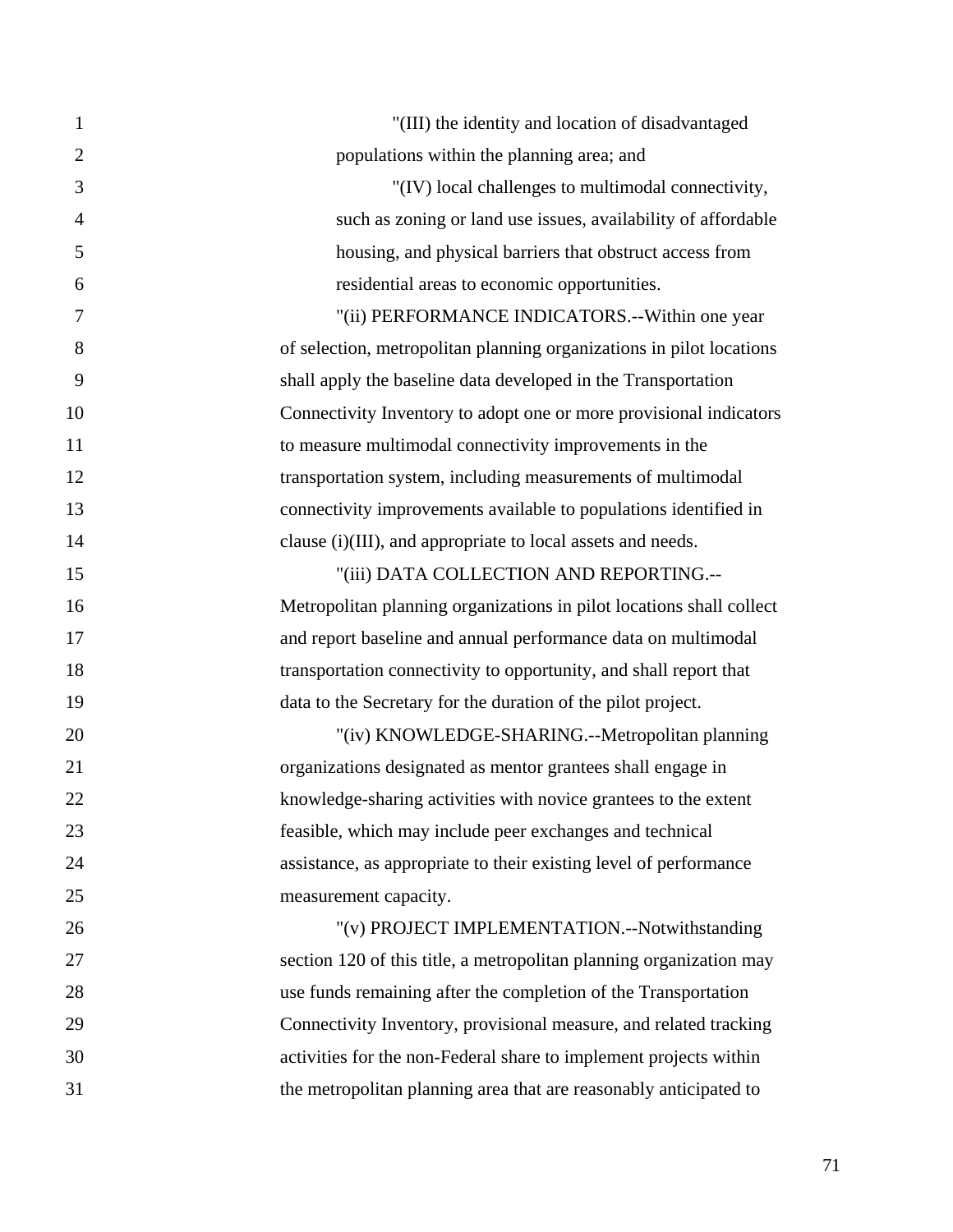1 address system gaps and improve performance according to the 2 locally-adopted provisional multimodal transportation connectivity 3 measures**.** 

4 "(2) NATIONAL PERFORMANCE MEASURE DEVELOPMENT 5 ACTIVITIES.--The Secretary shall reserve up to a cumulative \$9,000,000 of the 6 amount authorized for this subsection over the period of fiscal years 2015 through 7 2018 for use on evaluation of multimodal connectivity measures developed by 8 metropolitan planning organizations in pilot locations, and to consider 9 development of a national indicator to measure the multimodal connections to 10 opportunities provided by the transportation network, including the following 11 activities:

12 "(A) NATIONAL TECHNICAL ASSISTANCE AND PEER 13 EXCHANGE FORUMS.--The Secretary shall support the measure 14 development and data collection of metropolitan planning organizations in 15 pilot locations through technical assistance and peer exchanges, and 16 through workshops with States, transit agencies, and MPOs to discuss 17 Pilot Program findings, and shall establish an online collaboration center 18 for local jurisdictions to share ideas and challenges, and document lessons 19 learned.

20 "(B) CONNECTION TO OPPORTUNITY FINAL REPORT--At 21 the end of the Connection to Opportunity Pilot Program, the Department 22 shall produce and seek public comment on a final report that documents 23 the outcomes of the Connection to Opportunity Pilot Program. The report 24 shall provide recommendations on the establishment of one or more 25 national multimodal connectivity measures, and shall include--

26 "(i) results of the pilot locations' efforts to measure and 27 improve multimodal connectivity;

28 "(ii) the Secretary's recommendations for one or more 29 national connectivity measures and integrating them into the 30 Federal transportation performance management framework in 31 accordance with section 150 of this title; and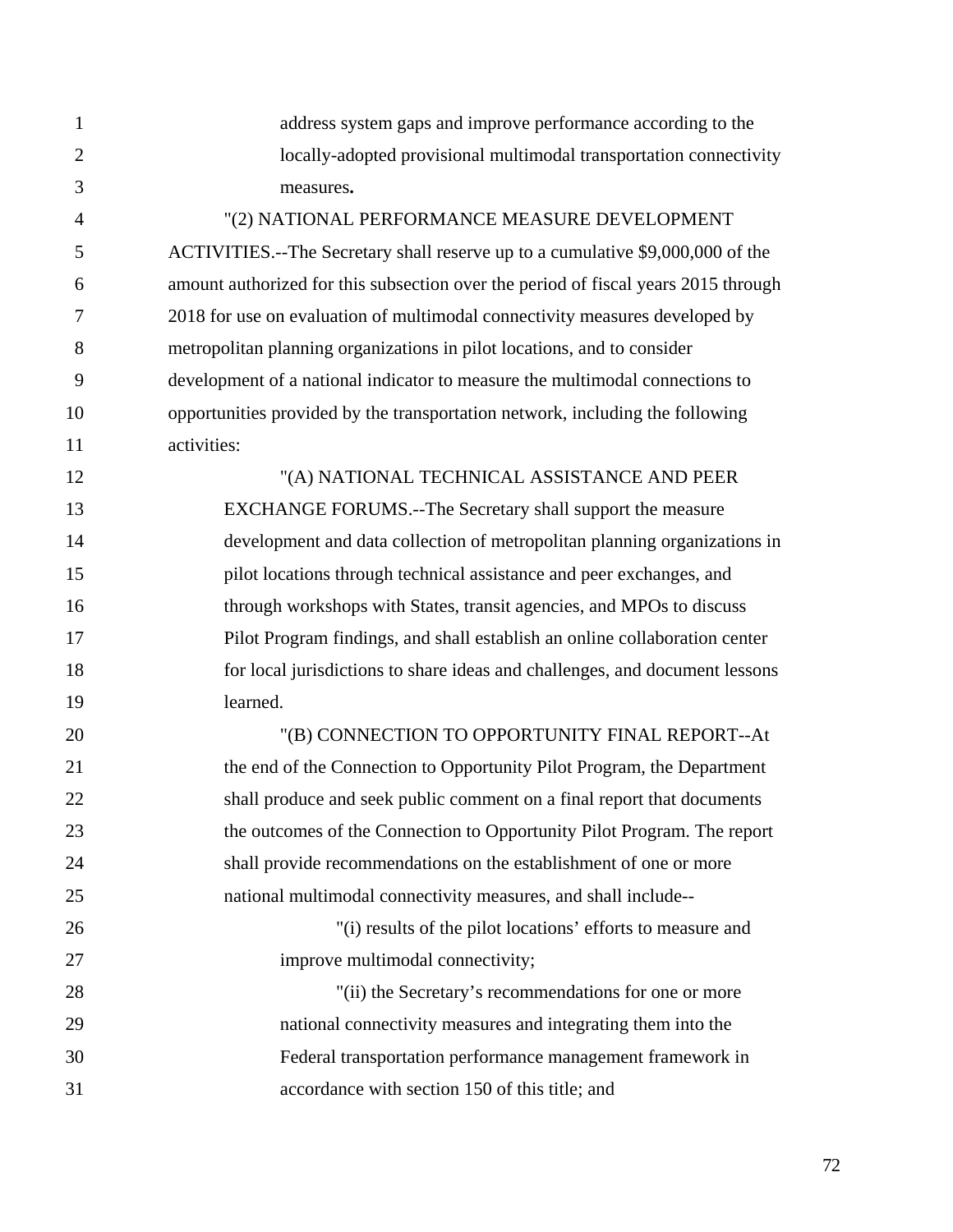| $\mathbf{1}$   |            | "(iii) an assessment of social outcomes and impact that may                   |
|----------------|------------|-------------------------------------------------------------------------------|
| $\overline{2}$ |            | result from the pilot measures as well as estimated savings to                |
| 3              |            | Federal, state and local social service subsidy programs, as well as          |
| $\overline{4}$ |            | other costs avoided and new tax revenues attributable to increased            |
| 5              |            | connectivity.                                                                 |
| 6              |            | "(C) POTENTIAL RULEMAKING.-- Within two years of the                          |
| 7              |            | publication of the Connection to Opportunity Final Report, the Secretary,     |
| 8              |            | in consultation with State Departments of Transportation, metropolitan        |
| 9              |            | planning organizations, and other stakeholders, may promulgate a              |
| 10             |            | rulemaking that establishes performance measures and standards.".             |
| 11             | SEC. 1210. | PERFORMANCE-BASED PROJECT SELECTION.                                          |
| 12             |            | (a) SECTION 134 AMENDMENT.--Section $134(j)(2)(D)$ of title 23, United        |
| 13             |            | States Code, is amended to read as follows:                                   |
| 14             |            | "(D) PERFORMANCE TARGET ACHIEVEMENT.--In adding                               |
| 15             |            | projects to a transportation improvement program, a metropolitan planning     |
| 16             |            | organization shall create a process to evaluate and select each project or    |
| 17             |            | collection of projects based on the project's (or collection of projects')    |
| 18             |            | inclusion of elements that are known to support, or will foreseeably          |
| 19             |            | support outcomes that will achieve the performance targets established in     |
| 20             |            | the metropolitan transportation plan by the metropolitan planning             |
| 21             |            | organization in accordance with subsection $(h)(2)(B)$ .".                    |
| 22             |            | (b) SECTION 135 AMENDMENT.--Section $135(g)(4)$ of title 23, United States    |
| 23             |            | Code, is amended to read as follows:                                          |
| 24             |            | "(4) PERFORMANCE TARGET ACHIEVEMENT.--In adding                               |
| 25             |            | projects to a state transportation improvement program, a State shall create  |
| 26             |            | a process to evaluate and select each project or collection of projects based |
| 27             |            | on the project's (or collection of projects') inclusion of elements that are  |
| 28             |            | known to support, or will foreseeably support, outcomes that will achieve     |
| 29             |            | the performance targets established in the long-range statewide               |
| 30             |            | transportation plan in accordance with subsection $(f)(7)(A)$ .".             |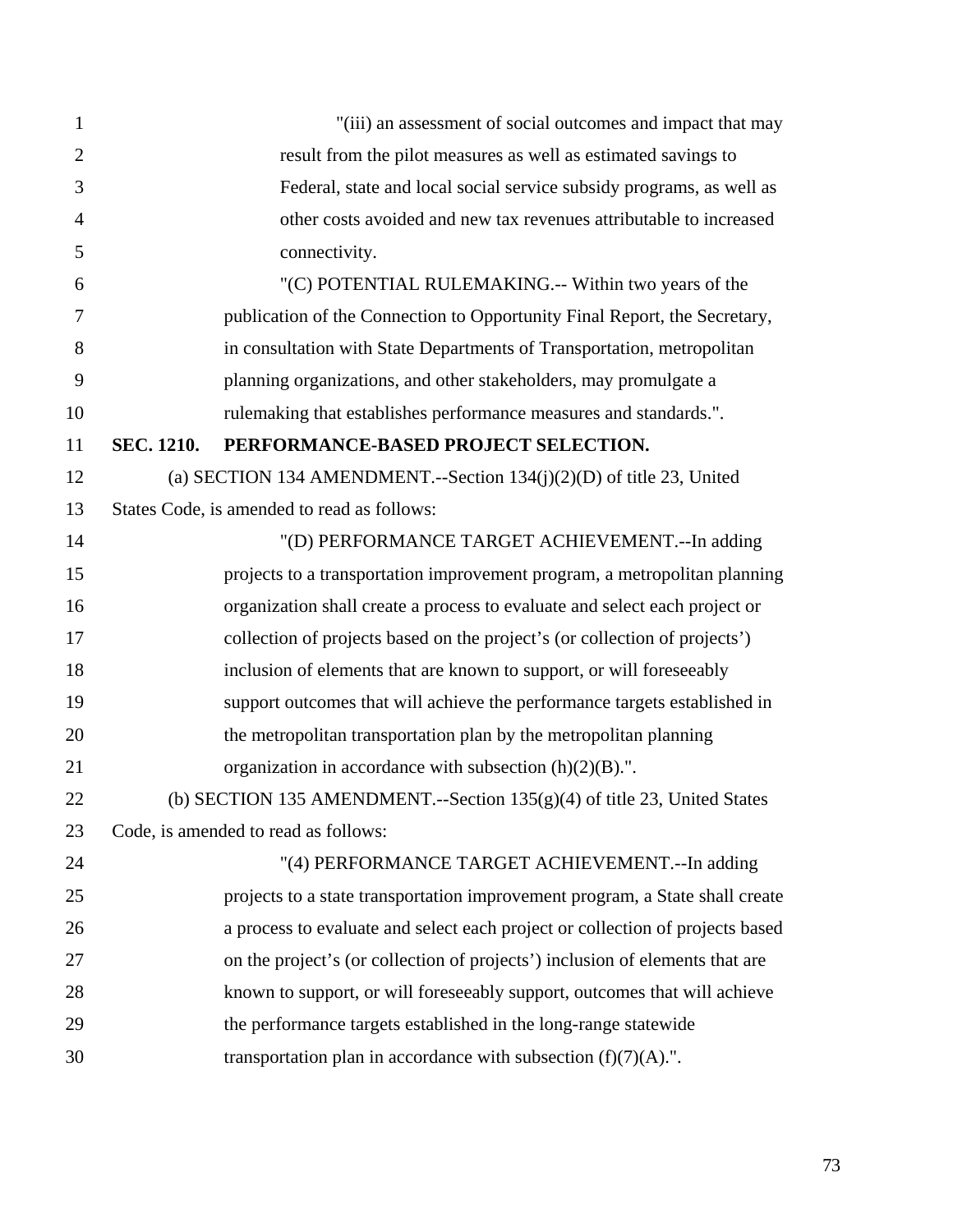| $\mathbf{1}$   |                    | (c) SECTION 5303 AMENDMENT.--Section $5303(j)(2)(D)$ of title 49, United     |
|----------------|--------------------|------------------------------------------------------------------------------|
| $\overline{2}$ |                    | States Code, is amended to read as follows:                                  |
| 3              |                    | "(D) PERFORMANCE TARGET ACHIEVEMENT.--In adding                              |
| $\overline{4}$ |                    | projects to a transportation improvement program, a metropolitan planning    |
| 5              |                    | organization shall create a process to evaluate and select each project or   |
| 6              |                    | collection of projects based on the project's (or collection of projects')   |
| 7              |                    | inclusion of elements that are known to support, or will foreseeably         |
| 8              |                    | support outcomes that will achieve the performance targets established in    |
| 9              |                    | the metropolitan transportation plan by the metropolitan planning            |
| 10             |                    | organization in accordance with section $134(h)(2)(B)$ of title 23.".        |
| 11             |                    | (d) SECTION 5304 AMENDMENT.--Section $5304(g)(4)$ of title 49, United        |
| 12             |                    | States Code, is amended to read as follows:                                  |
| 13             |                    | "(4) PERFORMANCE TARGET ACHIEVEMENT.--In adding                              |
| 14             |                    | projects to a State transportation improvement program, a State shall        |
| 15             |                    | create a process to evaluate and select each project or collection of        |
| 16             |                    | projects based on the project's (or collection of projects') inclusion of    |
| 17             |                    | elements that are known to support, or will foreseeably support, outcomes    |
| 18             |                    | that will achieve the performance targets established in the long-range      |
| 19             |                    | statewide transportation plan in accordance with section $135(f)(7)(A)$ of   |
| 20             |                    | title 23.".                                                                  |
| 21             | <b>SEC. 1211.</b>  | STORMWATER PLANNING.                                                         |
| 22             |                    | (a) SECTION 134 AMENDMENT.--Section 134(h)(1) of title 23, United States     |
| 23             | Code, is amended-- |                                                                              |
| 24             |                    | $(1)$ in subparagraph $(G)$ , by striking "; and" and inserting ";";         |
| 25             |                    | (2) in subparagraph (H), by striking the final period and inserting "; and"; |
| 26             | and                |                                                                              |
| 27             |                    | (3) by inserting the following at the end:                                   |
| 28             |                    | "(I) improve the resilience and reliability of the transportation            |
| 29             |                    | system and reduce or mitigate stormwater impacts of surface                  |
| 30             |                    | transportation.".                                                            |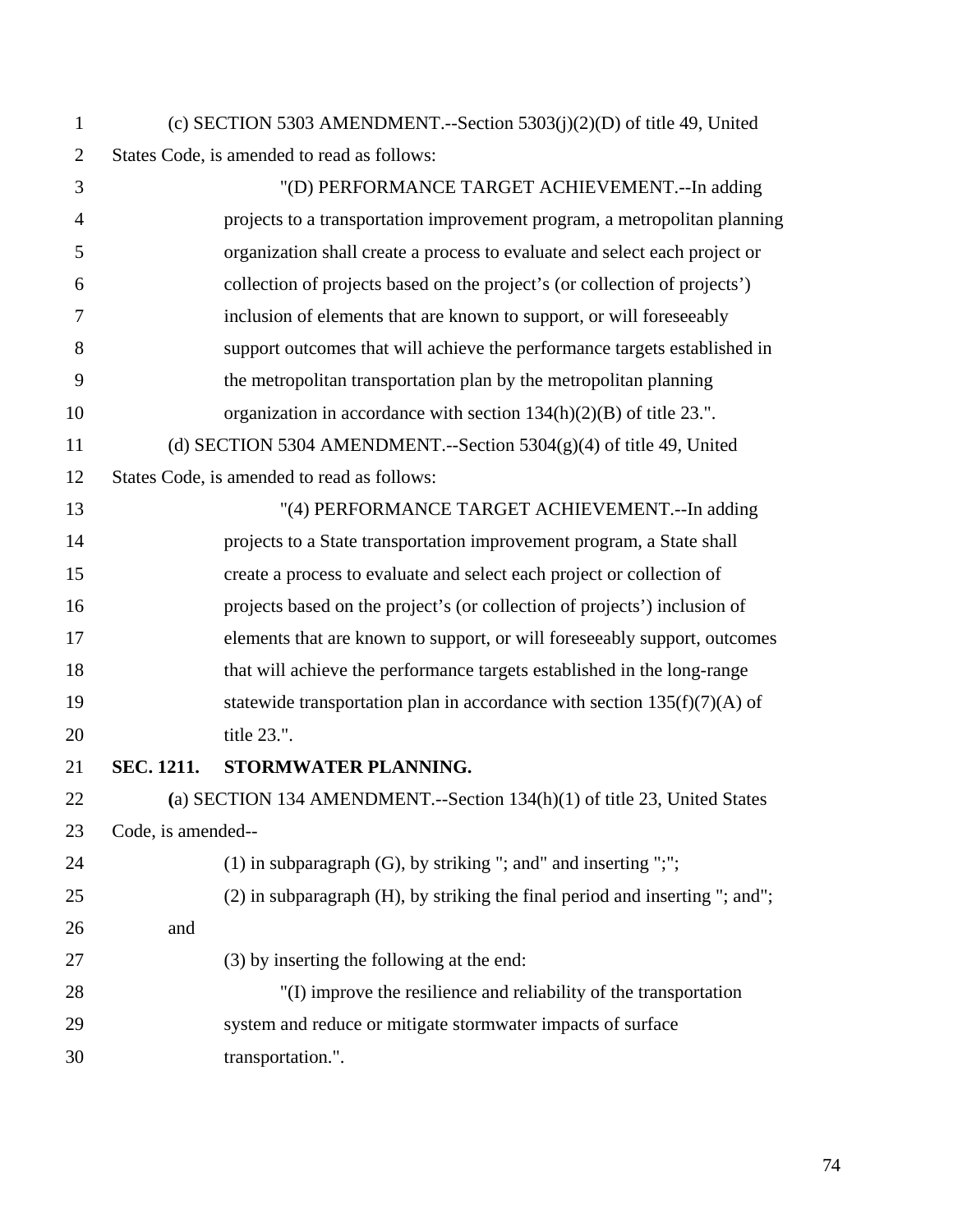| $\mathbf{1}$   |                           | (b) SECTION 135 AMENDMENT.-- Section $135(d)(1)$ of title 23, United States  |
|----------------|---------------------------|------------------------------------------------------------------------------|
| $\overline{2}$ | Code, is amended--        |                                                                              |
| 3              |                           | $(1)$ in subparagraph $(G)$ , by striking "; and" and inserting ";";         |
| $\overline{4}$ |                           | (2) in subparagraph (H), by striking the final period and inserting "; and"; |
| 5              | and                       |                                                                              |
| 6              |                           | (3) by inserting the following at the end:                                   |
| 7              |                           | "(I) improve the resilience and reliability of the transportation            |
| 8              |                           | system and reduce or mitigate stormwater impacts of surface                  |
| 9              |                           | transportation.".                                                            |
| 10             |                           | (c) SECTION 5303 AMENDMENT.--Section $5303(h)(1)$ of title 49, United        |
| 11             | States Code, is amended-- |                                                                              |
| 12             |                           | $(1)$ in subparagraph $(G)$ , by striking "; and" and inserting ";";         |
| 13             |                           | (2) in subparagraph (H), by striking the final period and inserting "; and"; |
| 14             | and                       |                                                                              |
| 15             |                           | (3) by inserting the following at the end:                                   |
| 16             |                           | "(I) improve the resilience and reliability of the transportation            |
| 17             |                           | system and reduce or mitigate stormwater impacts of surface                  |
| 18             |                           | transportation.".                                                            |
| 19             |                           | (d) SECTION 5304 AMENDMENT.--Section $5304(d)(1)$ of title 49, United        |
| 20             | States Code, is amended-- |                                                                              |
| 21             |                           | $(1)$ in subparagraph $(G)$ , by striking "; and" and inserting ";";         |
| 22             |                           | (2) in subparagraph (H), by striking the final period and inserting "; and"; |
| 23             | and                       |                                                                              |
| 24             |                           | (3) by inserting the following at the end:                                   |
| 25             |                           | "(I) improve the resilience and reliability of the transportation            |
| 26             |                           | system and reduce or mitigate stormwater impacts of surface                  |
| 27             |                           | transportation.".                                                            |
| 28             |                           | <b>Subtitle D--Congestion Mitigation and Air Quality Improvement</b>         |
| 29             | SEC. 1301.                | <b>ELIGIBLE PROJECTS.</b>                                                    |
| 30             |                           | Section 149(b) of title 23, United States Code, is amended--                 |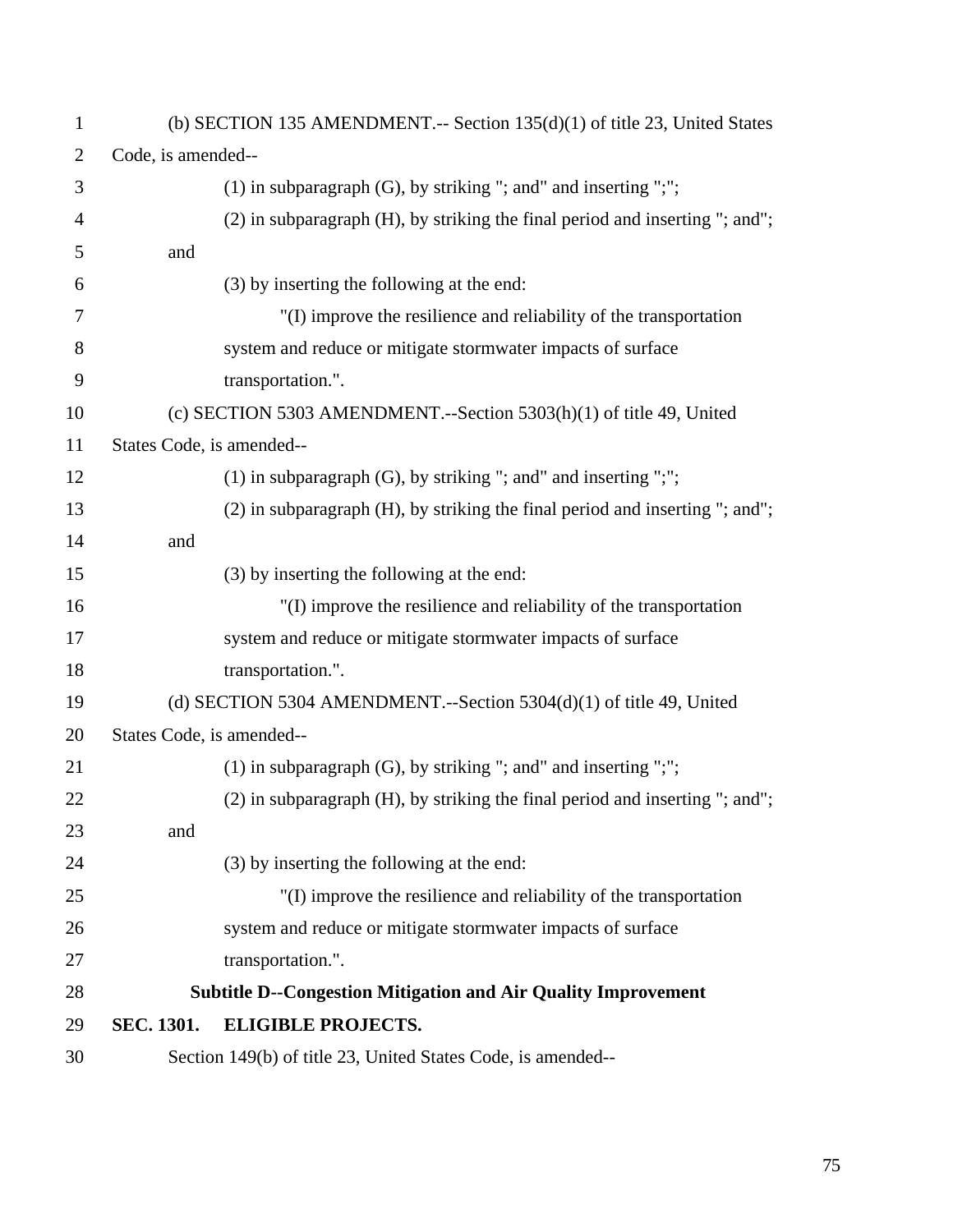1 (1) in paragraph  $(1)(A)(i)(I)$ , by inserting "in the designated 2 nonattainment area" after "standard"; 3 (2) in paragraph (3), by inserting "or maintenance" after "attainment,"; 4 (3) in paragraph (4), by striking "is likely to contribute to the attainment 5 of a national ambient air quality standard" and inserting "is likely to contribute to 6 the area's attainment or maintenance of a national ambient air quality standard"; 7 and 8 (4) in paragraph (5), by inserting "reduces air pollution and" after "if the 9 program or project". 10 **SEC. 1302. SPECIAL RULES.**  11 (a) TRANSFERABILITY OF CMAQ FUNDS.--Section 126(a) of title 23, United 12 States Code, is amended by inserting "(or, for an apportionment under section 104(b)(4), 13 25 percent of the amount apportioned for the fiscal year)" after "for the fiscal year". 14 (b) PM-10 NONATTAINMENT AND MAINTENANCE AREAS.--Section 15 149(c)(1) of title 23, United States Code, is amended by striking "for ozone or carbon 16 monoxide, or both, and for PM-10 resulting from transportation activities, without regard 17 to any limitation of the Department of Transportation relating to the type of ambient air 18 quality standard such project or program addresses" and inserting "or maintenance for 19 PM-10 resulting from transportation activities". 20 **SEC. 1303. PRIORITY CONSIDERATION.**  21 Section 149(g)(3) of title 23, United States Code, is amended to read as follows: 22 "(3) PRIORITY CONSIDERATION.--States and metropolitan planning 23 organizations shall give priority-- 24 "(A) in areas designated as nonattainment or maintenance for PM-25 2.5 under the Clean Air Act (42 U.S.C. 7401 et seq.) in distributing funds 26 received for congestion mitigation and air quality projects and programs 27 from apportionments under section 104(b)(4) to projects and programs 28 that are likely to reduce emissions or precursor emissions of PM-2.5, 29 including diesel retrofits; and 30 "(B) in areas designated as nonattainment or maintenance for 31 ozone under the Clean Air Act (42 U.S.C. 7401 et seq.) in distributing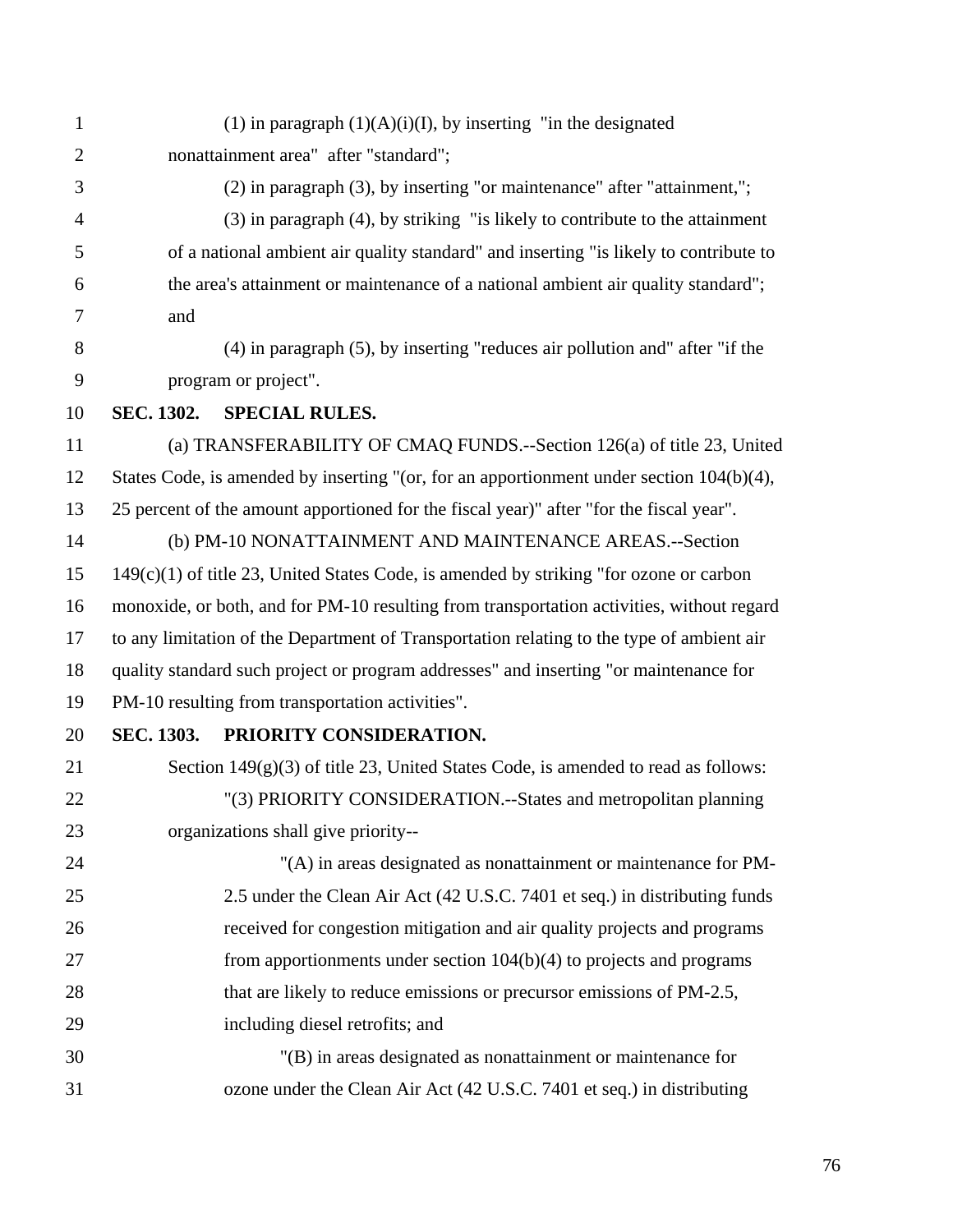| $\mathbf{1}$   |                   | funds received for congestion mitigation and air quality projects and                     |
|----------------|-------------------|-------------------------------------------------------------------------------------------|
| $\overline{2}$ |                   | programs from apportionments under section $104(b)(4)$ to projects and                    |
| 3              |                   | programs that are likely to reduce precursor emissions of ozone.".                        |
| $\overline{4}$ | <b>SEC. 1304.</b> | EVALUATION AND ASSESSMENT OF PROJECTS.                                                    |
| 5              |                   | Section $149(i)(1)(A)$ of title 23, United States Code, is amended by inserting "that     |
| 6              |                   | would contribute to attainment or maintenance of a national ambient air quality standard" |
| 7              |                   | before the period at the end.                                                             |
| 8              | <b>SEC. 1305.</b> | <b>ELECTRIC VEHICLE CHARGING STATIONS AND</b>                                             |
| 9              |                   | <b>COMMERCIAL MOTOR VEHICLE ANTI-IDLING FACILITIES</b>                                    |
| 10             |                   | IN REST AREAS.                                                                            |
| 11             |                   | (a) IN GENERAL.--Section 111 of title 23, United States Code, is amended by               |
| 12             |                   | inserting at the end the following:                                                       |
| 13             |                   | "(f) ELECTRIC VEHICLE CHARGING STATIONS AND COMMERCIAL                                    |
| 14             |                   | MOTOR VEHICLE ANTI-IDLING FACILITIES IN REST AREAS.--                                     |
| 15             |                   | "(1) IN GENERAL.--Notwithstanding subsection (a), a State may--                           |
| 16             |                   | "(A) permit electric vehicle charging stations and commercial                             |
| 17             |                   | motor vehicle anti-idling facilities in a rest area along a highway on the                |
| 18             |                   | Interstate System in the State, if such stations or facilities will not impair            |
| 19             |                   | the highway or interfere with the free and safe flow of traffic thereon; and              |
| 20             |                   | "(B) charge a fee, or permit the charging of a fee, for the use of                        |
| 21             |                   | such stations or facilities.                                                              |
| 22             |                   | "(2) LIMITATION ON USE OF REVENUES.--Notwithstanding                                      |
| 23             |                   | subsection (b)(4), a State shall use any revenues received from fees collected            |
| 24             |                   | under paragraph (1) for projects eligible under this title.".                             |
| 25             |                   | (b) CONFORMING AMENDMENTS.--                                                              |
| 26             |                   | (1) CONGESTION MITIGATION AND AIR QUALITY                                                 |
| 27             |                   | IMPROVEMENT PROGRAM.--Section 149(c)(2) of title 23, United States                        |
| 28             |                   | Code, is amended by striking "except that such stations may not be established or         |
| 29             |                   | supported where commercial establishments serving motor vehicle users are                 |
| 30             |                   | prohibited by section 111 of title 23, United States Code".                               |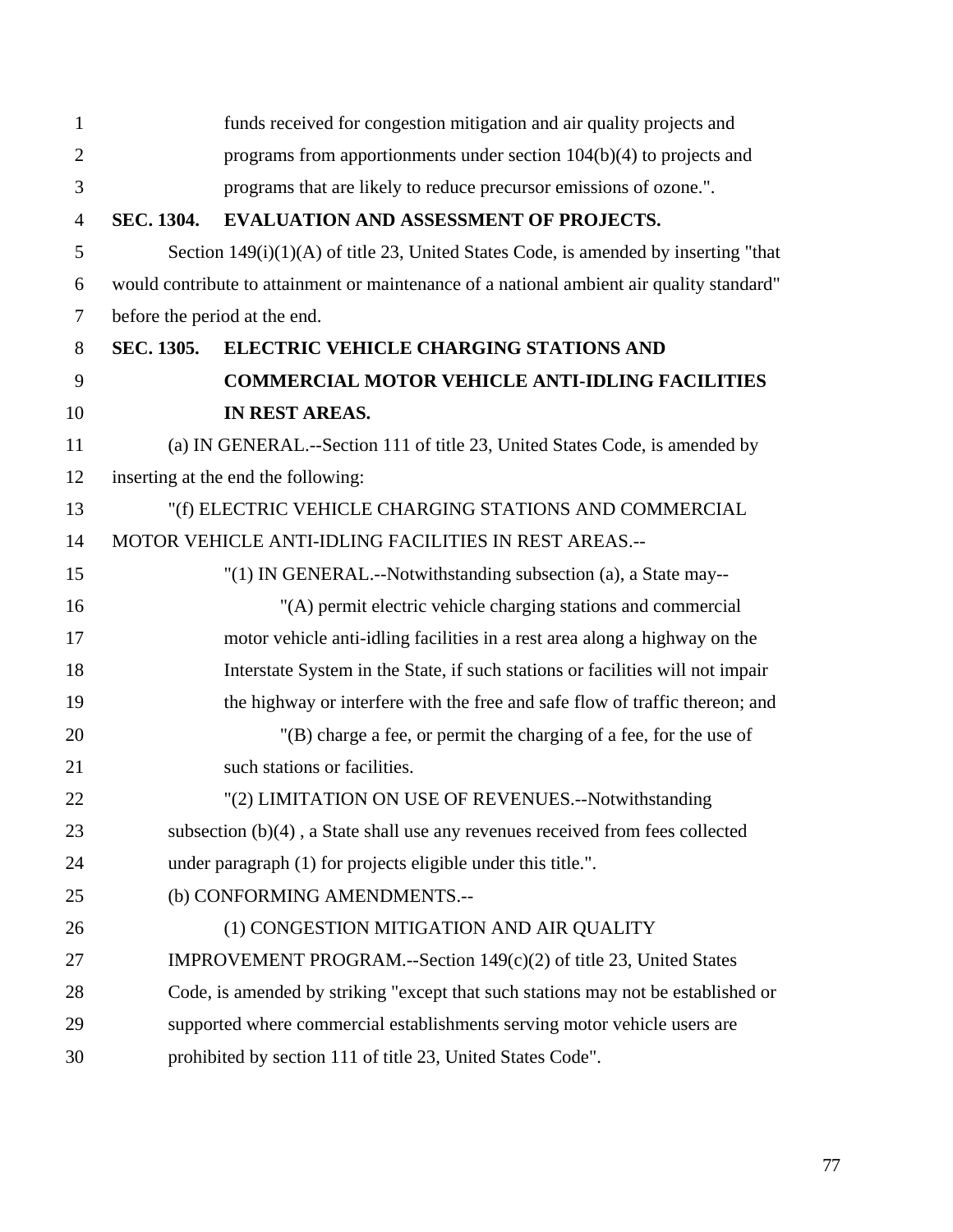| 1              |                             | (2) JASON'S LAW.--Section 1401(d) of the Moving Ahead for Progress                         |
|----------------|-----------------------------|--------------------------------------------------------------------------------------------|
| $\overline{2}$ |                             | in the 21st Century Act, (23 U.S.C. 137 note) is amended--                                 |
| 3              |                             | (A) in paragraph (1) by striking "Except as provided in paragraph                          |
| $\overline{4}$ |                             | $(2)$ , a" and inserting "A";                                                              |
| 5              |                             | $(B)$ by striking paragraph $(2)$ ; and                                                    |
| 6              |                             | $(C)$ by redesignating paragraph $(3)$ as paragraph $(2)$ .                                |
| $\overline{7}$ |                             | <b>Subtitle E--Innovative Finance and Tolling</b>                                          |
| 8              | SEC. 1401.                  | 21st CENTURY INFRASTRUCTURE INVESTMENTS.                                                   |
| 9              |                             | (a) IN GENERAL--Title 49, United States Code, is amended by inserting the                  |
| 10             | following after chapter 55: |                                                                                            |
| 11             |                             | "Chapter 56--21st Century Infrastructure Investments                                       |
| 12             | "Sec.                       |                                                                                            |
| 13             | "5601.                      | 'TIGER' infrastructure investment grants.                                                  |
| 14             | "5602.                      | Fixing and Accelerating Surface Transportation grants.                                     |
| 15             | "Sec. 5601.                 | 'TIGER' infrastructure investment grants                                                   |
| 16             |                             | "(a) ESTABLISHMENT.--There is established in the Department a discretionary                |
| 17             |                             | grant program, to be known as the 'TIGER Infrastructure Grant Program' and to be           |
| 18             |                             | administered by the Secretary.                                                             |
| 19             |                             | "(b) PURPOSE.--Funds authorized under this section shall be available for                  |
| 20             |                             | discretionary grants to be provided on a competitive basis for projects that will have a   |
| 21             |                             | significant impact on the Nation, a metropolitan area, or a region.                        |
| 22             |                             | "(c) ELIGIBLE APPLICANTS.--Applicants eligible for funding under this                      |
| 23             |                             | section include State, local, and Tribal governments, including U.S. territories, transit  |
| 24             |                             | agencies, port authorities, metropolitan planning organizations, other political           |
| 25             |                             | subdivisions of State or local governments, and multi-State or multi-jurisdictional groups |
| 26             |                             | applying through a single lead applicant.                                                  |
| 27             |                             | "(d) ELIGIBLE PROJECTS.--Projects eligible for funding under this section                  |
| 28             | include the following:      |                                                                                            |
| 29             |                             | "(1) Highway or bridge projects eligible under title 23, United States Code                |
| 30             |                             | (including bicycle and pedestrian related projects).                                       |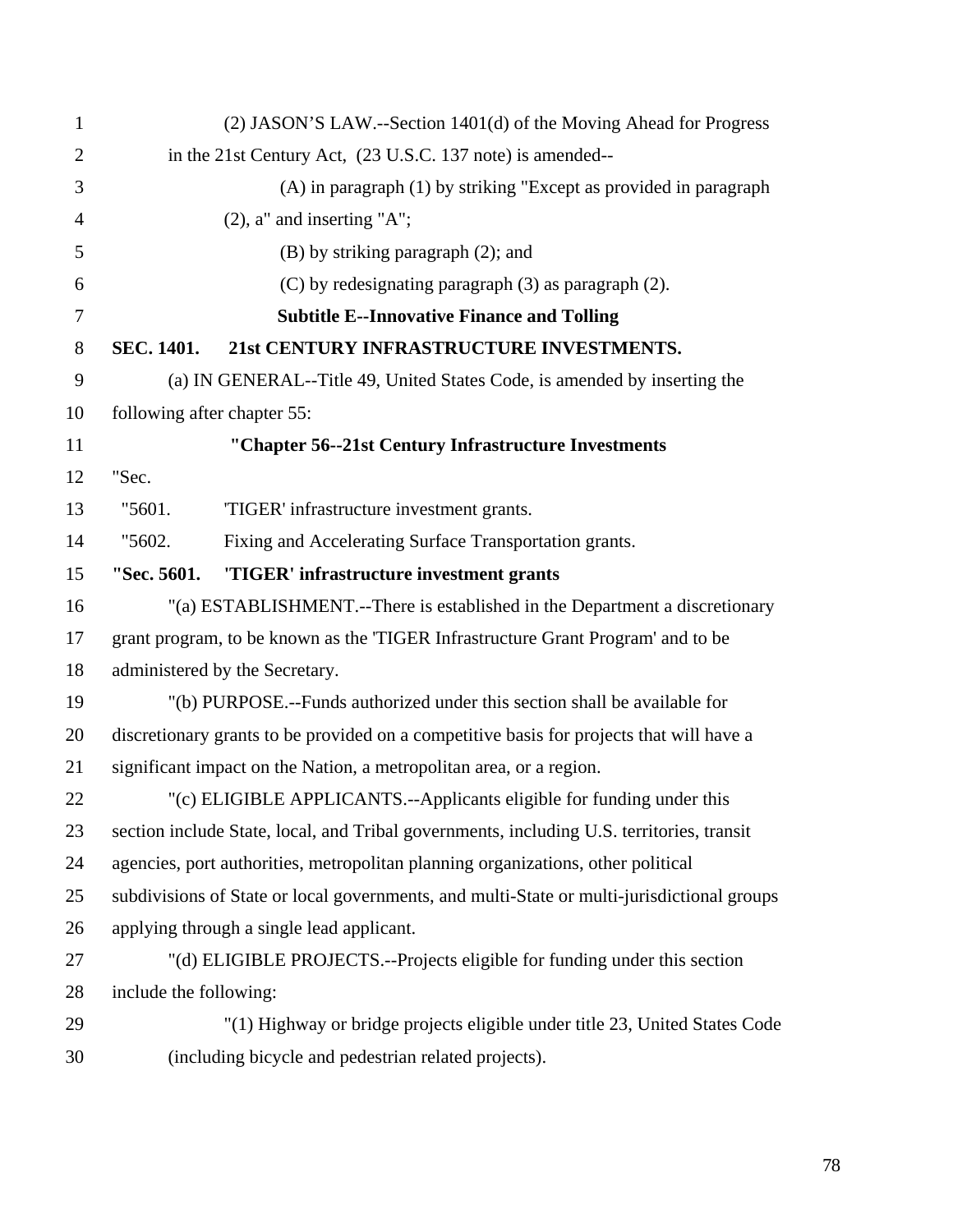| $\mathbf{1}$   | "(2) Public transportation projects eligible under chapter 53 of title 49,                 |
|----------------|--------------------------------------------------------------------------------------------|
| $\overline{2}$ | United States Code.                                                                        |
| 3              | "(3) Passenger and freight rail transportation projects.                                   |
| 4              | "(4) Port infrastructure investments.                                                      |
| 5              | "(5) Intermodal projects.                                                                  |
| 6              | "(6) Activities related to--                                                               |
| 7              | "(A) the planning, preparation, or design of a single surface                              |
| 8              | transportation project; or                                                                 |
| 9              | "(B) regional transportation investment planning, including                                |
| 10             | transportation planning that is coordinated with interdisciplinary factors                 |
| 11             | including housing development, economic competitiveness, network                           |
| 12             | connectivity, stormwater and other infrastructure investments, or that                     |
| 13             | addresses future risks and vulnerabilities, including extreme weather and                  |
| 14             | climate change.                                                                            |
| 15             | "(e) GEOGRAPHIC DISTRIBUTION .---                                                          |
| 16             | "(1) EQUITABLE DISTRIBUTION.--In awarding funds under this                                 |
| 17             | section, the Secretary shall take measures to ensure an equitable geographic               |
| 18             | distribution of funds and an appropriate balance in addressing the needs of urban          |
| 19             | and rural communities and the investment in a variety of transportation modes.             |
| 20             | "(2) RURAL PROJECTS.--Not less than 20 percent of the funds provided                       |
| 21             | under this section shall be for projects located in rural areas. For the purposes of       |
| 22             | the TIGER program, rural areas are those outside of an urbanized area as defined           |
| 23             | by the U.S. Census Bureau.                                                                 |
| 24             | "(3) LIMITATION BY STATE.--Not more than 25 percent of the funds                           |
| 25             | provided under this section may be awarded to projects in a single State.                  |
| 26             | "(f) GRANT PROGRAM CRITERIA, SOLICITATION AND AWARD.-- In                                  |
| 27             | administering the grant program under this section, the Secretary shall, within 90 days of |
| 28             | the enactment of this section, publish grant program criteria on which to base the         |
| 29             | competition for any grants awarded under this section.                                     |
| 30             | $'(g)$ PLANNING GRANTS.--The Secretary may use up to 10 percent of the funds               |
| 31             | authorized under this section to fund the activities specified in subsection $(d)(6)$ .    |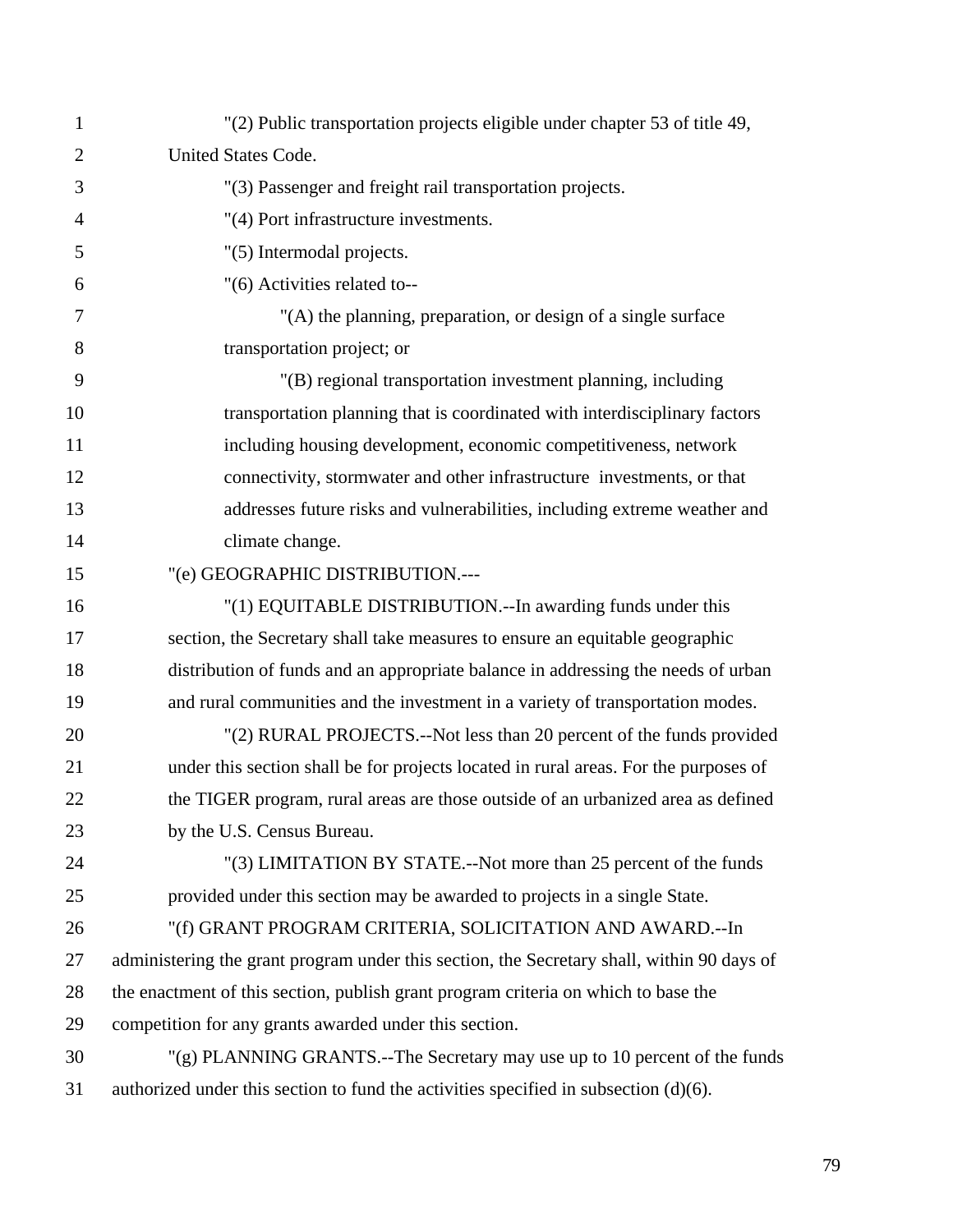1 "(h) FEDERAL SHARE.--

| $\overline{2}$ | "(1) IN GENERAL.--The Federal share of the costs for which an                                |
|----------------|----------------------------------------------------------------------------------------------|
| 3              | expenditure is made under this section shall be up to 80 percent.                            |
| $\overline{4}$ | "(2) RURAL AREAS.--The Secretary may provide a Federal share of up                           |
| 5              | to 100 percent for a project [in a rural area].                                              |
| 6              | "(3) PRIORITY.--In establishing grant program criteria pursuant to                           |
| 7              | subsection (g), the Secretary shall include priority for projects that request a             |
| 8              | smaller Federal share.                                                                       |
| 9              | "(i) DAVIS-BACON REQUIREMENT.--Projects conducted using funds                                |
| 10             | provided under this section shall comply with the requirements of the Davis-Bacon Act,       |
| 11             | subchapter IV of chapter 31 of title 40, United States Code.                                 |
| 12             | "(j) ADMINISTRATIVE EXPENSES.--                                                              |
| 13             | "(1) IN GENERAL.--The Secretary may use up to 1.5 percent of the funds                       |
| 14             | authorized under this section to administer--                                                |
| 15             | "(A) the grant program authorized under this section;                                        |
| 16             | "(B) the Supplemental Discretionary Grants for a National Surface                            |
| 17             | Transportation System provided for in Pub. L. 111-5; and                                     |
| 18             | "(C) the National Infrastructure Investments provided for in Public                          |
| 19             | Laws 111-117, 112-10, and 113-6.                                                             |
| 20             | "(2) AVAILABILITY.--The funds made available under paragraph (1)                             |
| 21             | shall remain available until expended.                                                       |
| 22             | "(k) TIFIA SUBSIDY AND ADMINISTRATIVE COSTS.--The Secretary may                              |
| $23\,$         | use up to 10 percent of the funds authorized under this section to pay the subsidy and       |
| 24             | administrative costs of projects eligible for Federal credit assistance under chapter 6 of   |
| 25             | title 23, United States Code, if the Secretary finds that the use of the funds would advance |
| 26             | the purposes of this section.                                                                |
| 27             | "(1) TRANSFER AUTHORITY.--Funds authorized under this section may be                         |
| 28             | transferred within the Department and administered in accordance with the requirements       |
| 29             | of title 23 or 49 of the United States Code applicable to the agency to which the funds are  |
| 30             | transferred and any other requirements applicable to the project.                            |
| 31             | "(m) INTERAGENCY COORDINATION AND COOPERATION.--                                             |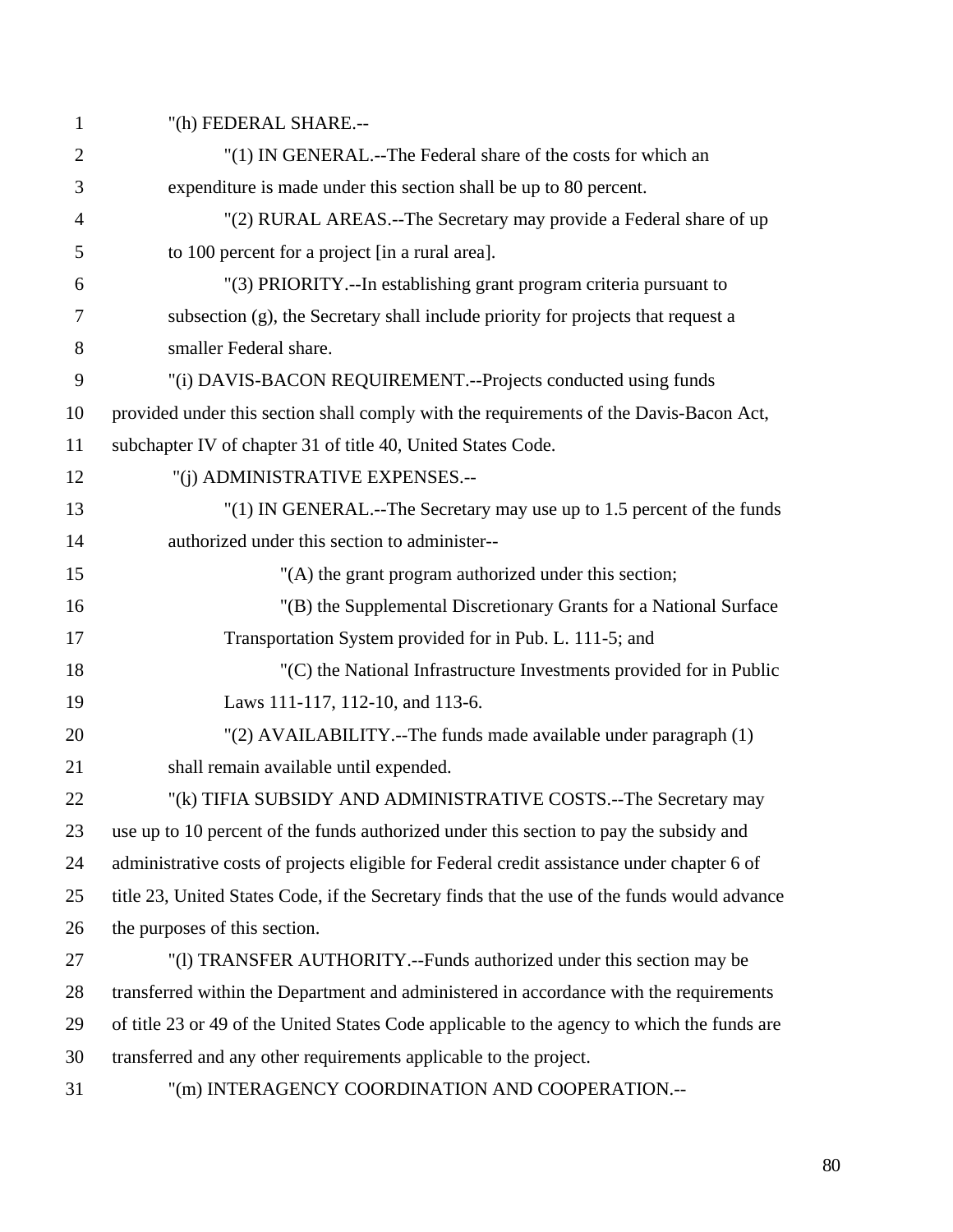| $\mathbf{1}$   | "(1) IN GENERAL.--The Secretary shall coordinate and cooperate with                   |
|----------------|---------------------------------------------------------------------------------------|
| $\overline{2}$ | other Federal agencies in carrying out the grant program authorized under this        |
| 3              | section if the Secretary finds that such coordination and cooperation would           |
| 4              | advance the purposes of this section.                                                 |
| 5              | "(2) INTERAGENCY AUTHORITY.--The Secretary may accept and                             |
| 6              | provide services from other Federal agencies with or without reimbursement in         |
| 7              | order to further the purposes of this section.                                        |
| 8              | "(3) INTERAGENCY DELEGATION OF AUTHORITY.--The Secretary                              |
| 9              | may delegate the authority to issue or administer grants pursuant to this section to  |
| 10             | other Federal agencies in the interest of administrative or programmatic efficiency   |
| 11             | if the Secretary finds that such delegation would advance the purposes of this        |
| 12             | section.                                                                              |
| 13             | "(n) AUTHORIZATIONS.--                                                                |
| 14             | "(1) IN GENERAL.--There is authorized to be appropriated from the                     |
| 15             | Multimodal Account of the Transportation Trust Fund to carry out this section--       |
| 16             | "(A) \$1,250,000,000 for fiscal year 2015;                                            |
| 17             | "(B) \$1,250,000,000 for fiscal year 2016;                                            |
| 18             | "(C) $$1,250,000,000$ for fiscal year 2017; and                                       |
| 19             | "(D) \$1,250,000,000 for fiscal year 2018.                                            |
| 20             | "(2) AVAILABILITY.--Funds authorized under this subsection--                          |
| 21             | "(A) shall be available for obligation on October 1 of the fiscal                     |
| 22             | year for which they are authorized; and                                               |
| 23             | $'(B)$ except as specified in subsection (j), shall remain available for              |
| 24             | obligation for a period of 2 years after the year for which they are                  |
| 25             | authorized.                                                                           |
| 26             | "Sec. 5602. Fixing and Accelerating Surface Transportation grants                     |
| 27             | "(a) ESTABLISHMENT.-- There is established in the Department a discretionary          |
| 28             | grant program, to be known as the 'FAST Grant Program'' and to be administered by the |
| 29             | Secretary. The program shall be a competitive program and designed to reform the way  |
| 30             | transportation investments and decisions are made, implemented, and funded to achieve |
| 31             | National transportation outcomes, by promoting the implementation of policies and     |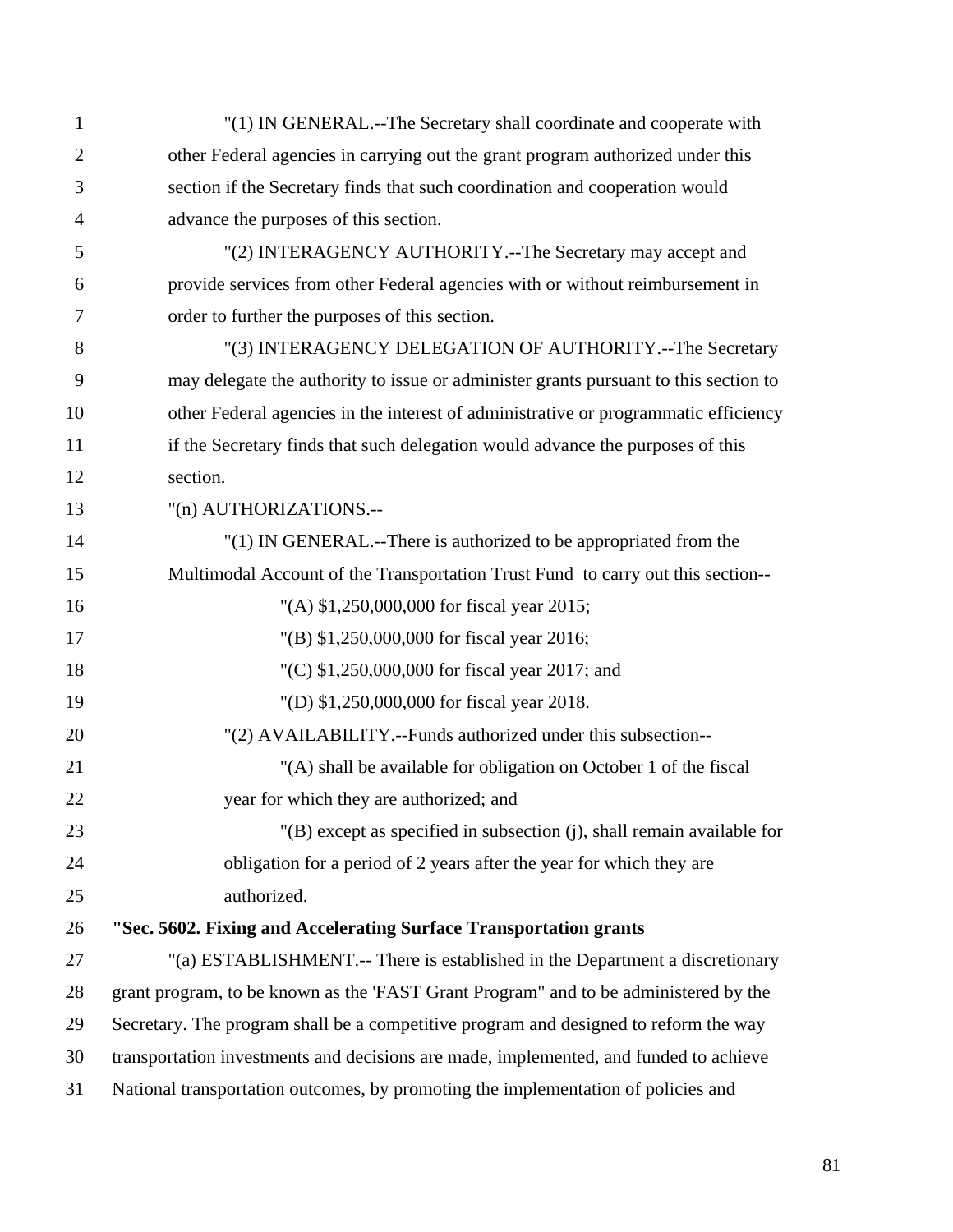1 procedures that generate long-term, institutionalized changes, and support performance-2 based management of the transportation system to improve transportation outcomes.

3 "(b) BEST PRACTICES.-- Evaluations of applications for funding under this 4 section shall be based in part on the extent to which the applicant has adopted or 5 implemented best practices, including--

6 "(1) commitment to sustainable and innovative non-Federal sources of 7 transportation funding, including value capture and authority for local 8 governments to raise funding for transportation, that provide flexibility to make 9 investments across all modes of transportation and convey the full social cost of 10 travel decisions to users;

11 "(2) development and incorporation of analytical tools in the investment 12 decision-making process, including benefit cost analysis; other economic 13 analyses; watershed-driven web-based geographic information systems; and use 14 of innovations in design, procurement and purchasing to improve project delivery 15 and efficiency and reduce costs;

16 "(3) use of operating practices and deployment of technologies that 17 increase the efficient use of transportation system capacity and reduce the need to 18 invest in new highway capacity;

19 "(4) adoption of laws, rules and regulations, and commitment of resources 20 toward practices that have been demonstrated to reduce transportation-related 21 fatalities and injuries;

22 "(5) integration of transportation planning and investment decisions with 23 other land-use and economic development decisions, including water 24 infrastructure and broadband deployment, to improve connectivity and 25 accessibility and to focus transportation investments near existing infrastructure;

26 "(6) adoption of laws, regulations, and practices that have been 27 demonstrated to reduce energy use, improve air and water quality, reduce or 28 mitigate stormwater impacts, promote long-term management of stormwater from 29 surface transportation assets, reduce greenhouse gas emissions, improve 30 community adaptability and resilience, enhance community health and quality of 31 life, and expand transportation choices; and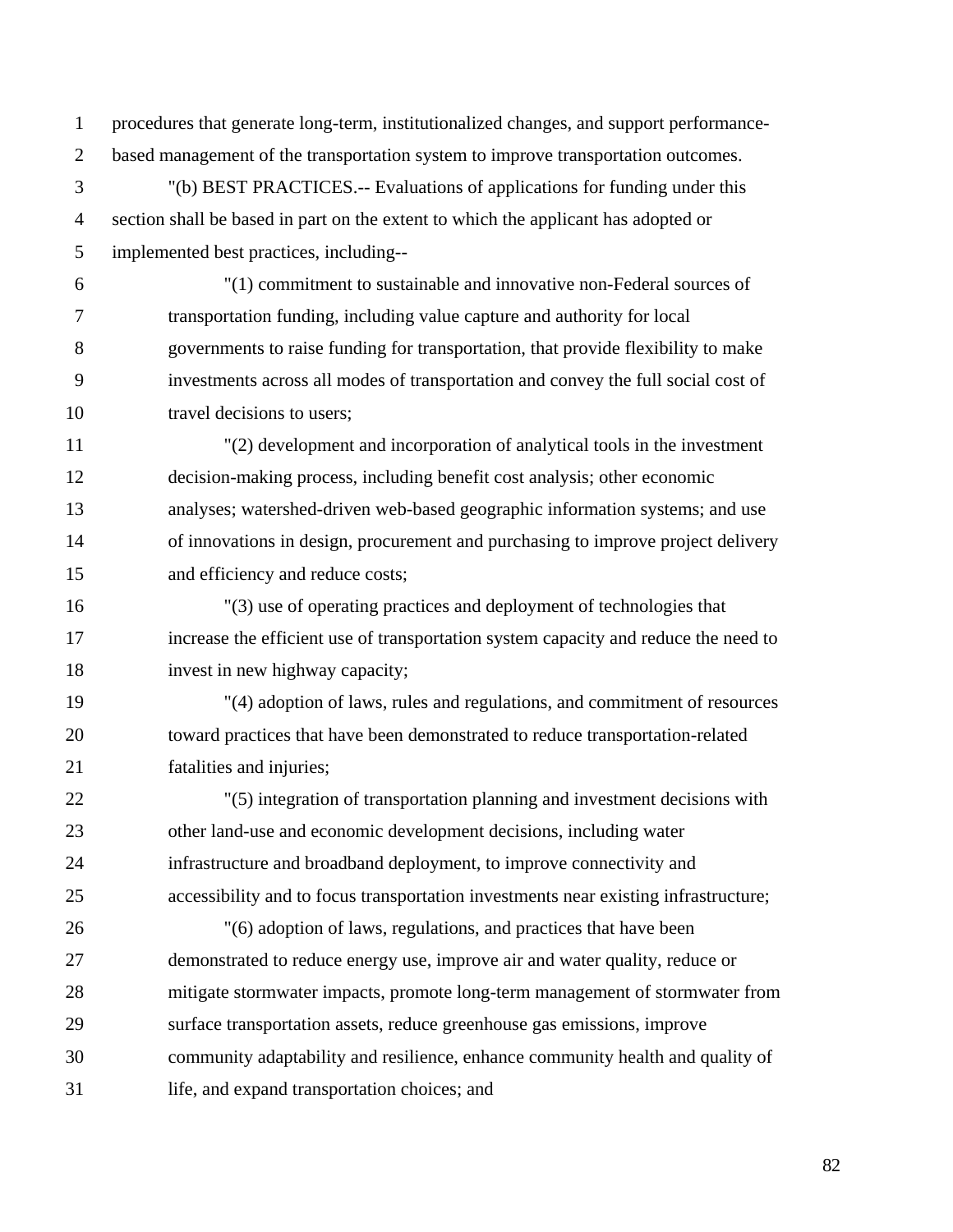| $\mathbf{1}$   | "(7) improvements to regional governance that increase metropolitan                         |
|----------------|---------------------------------------------------------------------------------------------|
| $\overline{2}$ | planning organization capacity and strengthens local and stakeholder input,                 |
| 3              | particularly traditionally underrepresented populations, into project selection.            |
| $\overline{4}$ | "(c) ELIGIBLE APPLICANTS.--States, the District of Columbia, Puerto Rico,                   |
| 5              | U.S. territories (as defined in section 165(c) of title 23, United States Code), Tribal     |
| 6              | governments, and metropolitan planning organizations are eligible applicants for funding    |
| $\overline{7}$ | under this section, provided that--                                                         |
| 8              | "(1) States, the District of Columbia, Puerto Rico, U.S. territories, and                   |
| 9              | Tribal applicants demonstrate meaningful participation of metropolitan planning             |
| 10             | organizations, local governments, or transit agencies within the applicant's                |
| 11             | jurisdiction in the development of the application;                                         |
| 12             | "(2) metropolitan planning organizations include, as partners in their                      |
| 13             | applications, the State (or the District of Columbia, as appropriate), local                |
| 14             | governments, or transit agencies required to carry out the best practices relied on         |
| 15             | in their application; and                                                                   |
| 16             | "(3) the applicant has experience in successfully and independently                         |
| 17             | administering Federal-aid highway or transit programs or projects.                          |
| 18             | "(d) LIST OF PROJECTS.--Applicants shall submit a program of transportation                 |
| 19             | projects that are related to the best practices identified in subsection (b) to demonstrate |
| 20             | how funds, if awarded under this section, will be spent. The list of projects shall--       |
| 21             | "(1) with regard to State applications, be developed with, and include                      |
| 22             | priorities of, metropolitan planning organizations within the applicant's                   |
| 23             | jurisdiction as identified in the metropolitan planning organization'                       |
| 24             | <b>Transportation Improvement Programs;</b>                                                 |
| 25             | "(2) demonstrate strong return on investment and competitive value for                      |
| 26             | taxpayer money by means of a benefit-cost analysis and consideration of                     |
| 27             | alternatives; and                                                                           |
| 28             | "(3) further the best practices and reform initiatives identified under                     |
| 29             | subsection (b) and relied upon in the application.                                          |
| 30             | "(e) AWARD OF FUNDS.--The Federal Highway Administrator and Federal                         |
| 31             | Transit Administrator shall--                                                               |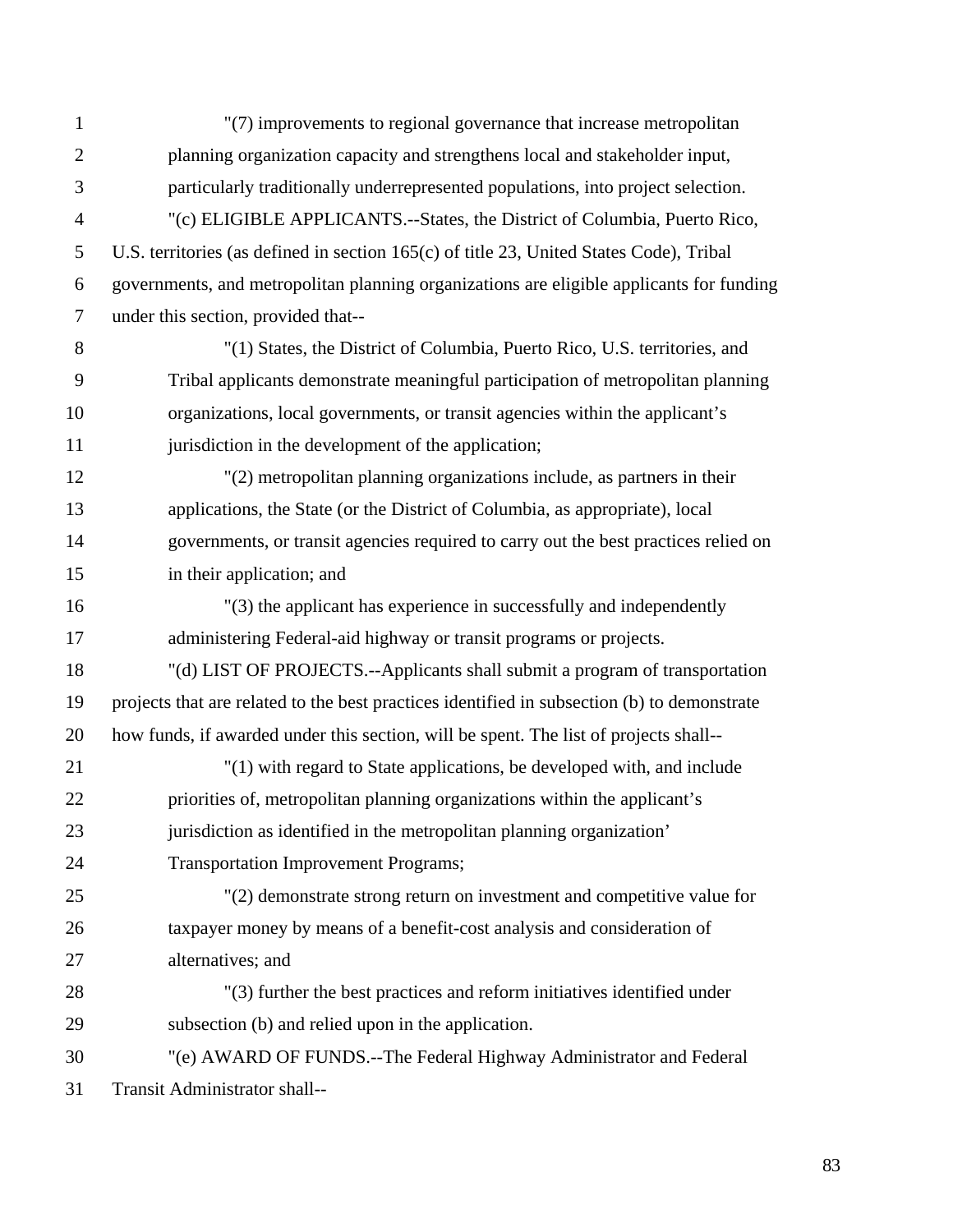| $\mathbf{1}$ | "(1) competitively award funds under this section in one fiscal year or             |
|--------------|-------------------------------------------------------------------------------------|
| $\mathbf{2}$ | over multiple fiscal years;                                                         |
| 3            | "(2) withhold a reasonable amount of funds under this section for                   |
| 4            | administration of the program, but not to exceed \$25,000,000 per year;             |
| 5            | "(3) devise a methodology for the size of awards under this program based           |
| 6            | on an applicant's share of the Federal transportation allocated or formula funding, |
| 7            | subject to the provision in paragraph $(4)$ ;                                       |
| 8            | $'(4)$ make awards of no less than \$50,000,000, except that this paragraph         |
| 9            | shall not apply to awards made to a Tribal government or a U.S. territory; and      |
| 10           | "(5) in awarding funds under this section (other than under subsection (j)),        |
| 11           | ensure an appropriate balance in addressing the needs of urban and rural            |
| 12           | communities.                                                                        |
| 13           | "(f) ELIGIBLE ACTIVITIES.--Funds provided under this program shall be used          |
| 14           | for capital or planning expenses for--                                              |
| 15           | "(1) highway or bridge projects eligible for funding under title 23, United         |
| 16           | States Code (including bicycle and pedestrian-related projects);                    |
| 17           | "(2) public transportation projects eligible for funding under chapter 53 of        |
| 18           | title 49, United States Code;                                                       |
| 19           | "(3) passenger and freight rail transportation projects;                            |
| 20           | "(4) maritime port infrastructure investments eligible for funding under            |
| 21           | chapter 503 of title 46;                                                            |
| 22           | "(5) domestic short sea shipping projects eligible for funding under                |
| 23           | chapter 556 of title 46; and                                                        |
| 24           | "(6) intermodal projects combining any of the above.                                |
| 25           | "(g) CRITERIA FOR GRANT SELECTION.--In awarding a grant under this                  |
| 26           | subsection, the Secretary shall consider the extent to which the application--      |
| 27           | "(1) demonstrates the greatest performance as well as applicants that have          |
| 28           | made the greatest progress in implementing the best practices listed in subsection  |
| 29           | (b);                                                                                |
| 30           | "(2) promotes National transportation priorities, including--                       |
| 31           | "(A) reducing transportation fatalities and serious injuries;                       |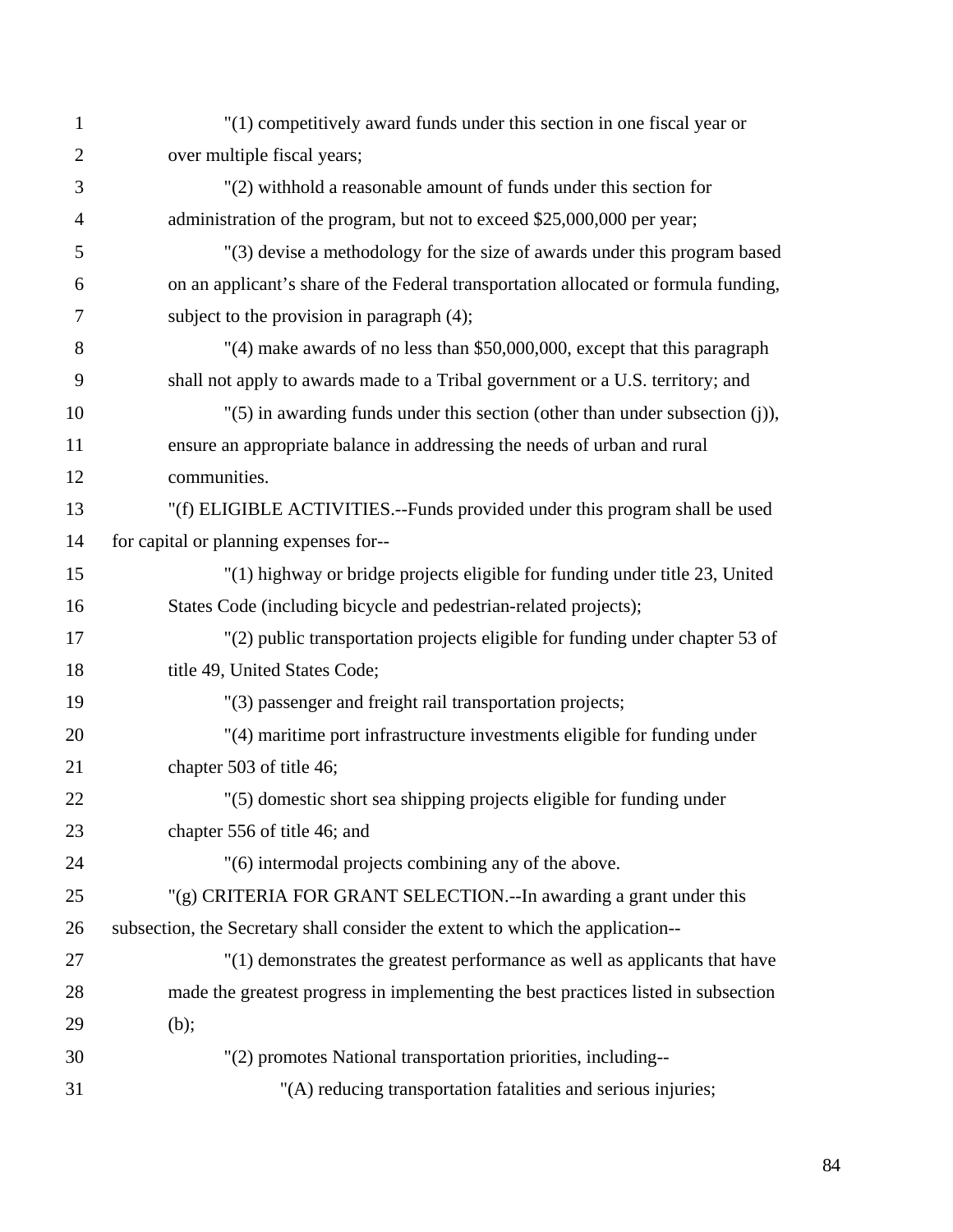| 1              | "(B) strengthening economic competitiveness, including                        |
|----------------|-------------------------------------------------------------------------------|
| $\overline{2}$ | multimodal goods movement and coordination of transportation and              |
| 3              | economic development investments;                                             |
| $\overline{4}$ | $(C)$ improving the state of repair of the transportation system and          |
| 5              | enhancing community adaptability and resilience;                              |
| 6              | "(D) enhancing community health and improving quality of life by              |
| $\overline{7}$ | increasing access to active transportation infrastructure, jobs and essential |
| 8              | services, particularly for under-served populations;                          |
| 9              | "(E) improving asset performance by reducing congestion through               |
| 10             | demand management strategies, particularly strategies that curb demand        |
| 11             | for single occupancy vehicle travel;                                          |
| 12             | "(F) improving the efficiency of project development and system               |
| 13             | performance and reducing the cost of projects and maintenance of the          |
| 14             | transportation system; and                                                    |
| 15             | "(G) adoption of laws, regulations, and practices that have been              |
| 16             | demonstrated to reduce energy use, improve air and water quality, reduce      |
| 17             | or mitigate stormwater impacts, promote long-term management of               |
| 18             | stormwater from surface transportation assets, reduce greenhouse gas          |
| 19             | emissions, improve community adaptability and resilience, encourage           |
| 20             | groundwater recharge, enhance community health and quality of life, and       |
| 21             | expand transportation choices; and                                            |
| 22             | "(3) meets other criteria the Secretary requires.                             |
| 23             | "(h) FUNDING.--                                                               |
| 24             | "(1) AUTHORIZED FUNDING--There is authorized to be appropriated               |
| 25             | for each of fiscal years 2015 through 2018 to carry out this section--        |
| 26             | "(A) \$500,000,000 from the Highway Account of the                            |
| 27             | Transportation Trust Fund; and                                                |
| 28             | "(B) \$500,000,000 from the Mass Transit Account of the                       |
| 29             | <b>Transportation Trust Fund.</b>                                             |
| 30             | "(2) OBLIGATION.--                                                            |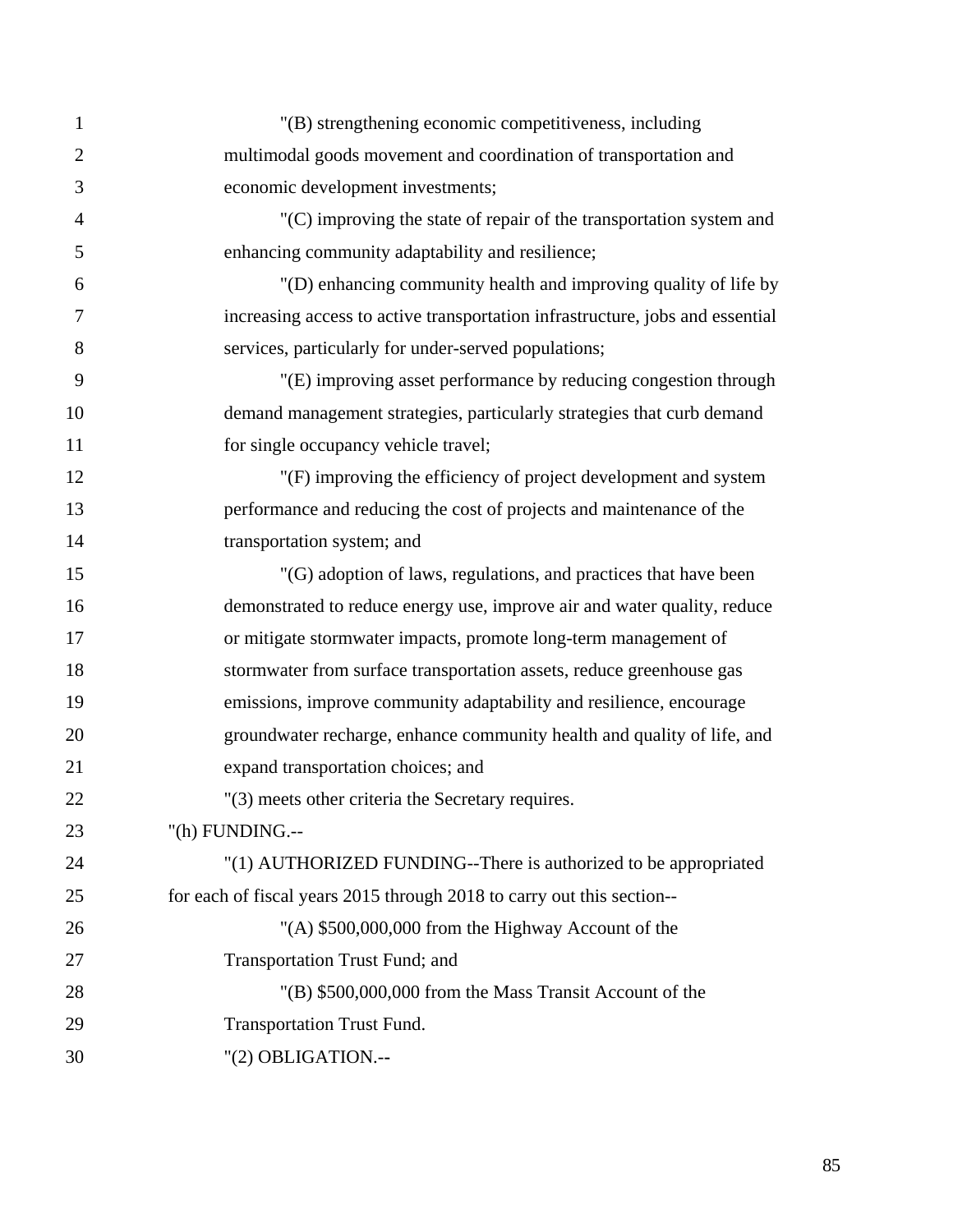| 1              | "(A) IN GENERAL.--The funds authorized by paragraph (1) shall                               |
|----------------|---------------------------------------------------------------------------------------------|
| $\overline{2}$ | be--                                                                                        |
| 3              | "(i) available for obligation on October 1 of the fiscal year                               |
| $\overline{4}$ | for which they are authorized;                                                              |
| 5              | "(ii) available for obligation for a period of 3 years after the                            |
| 6              | last day of the fiscal year for which the funds are authorized; and                         |
| $\tau$         | "(iii) subject to the limitation on obligations under                                       |
| 8              | subparagraph (B).                                                                           |
| 9              | "(B) OBLIGATION LIMITATION.--Notwithstanding any other                                      |
| 10             | provision of law, in each of fiscal years 2015 through 2018, obligations                    |
| 11             | for the program under this section shall not exceed--                                       |
| 12             | "(i) $$1,000,000,0000$ ; plus                                                               |
| 13             | "(ii) any amount remaining available for obligation under                                   |
| 14             | the program from prior fiscal years.                                                        |
| 15             | "(3) FEDERAL SHARE.--The Federal share for projects funded under                            |
| 16             | this section may be up to 100 percent.                                                      |
| 17             | "(i) TRANSFER AUTHORITY.--Funds authorized under this section may be                        |
| 18             | transferred within the Department and administered in accordance with the requirements      |
| 19             | of title 23 or 49 of the United States Code applicable to the agency to which the funds are |
| 20             | transferred and any other requirements applicable to the project.                           |
| 21             | "(j) METROPOLITAN MOBILITY PROGRAM.--                                                       |
| 22             | "(1) ESTABLISHMENT.--The Secretary shall establish a metropolitan                           |
| 23             | mobility program under this subsection.                                                     |
| 24             | "(2) RESERVATION OF FUNDS.--The Secretary shall reserve up to                               |
| 25             | \$1,000,000,000 made available under this section over the period of fiscal years           |
| 26             | 2015 through 2018 for the program under this subsection. Any funds reserved                 |
| 27             | under this paragraph and not allocated under paragraph (3) shall be available for           |
| 28             | the FAST Grant Program.                                                                     |
| 29             | "(3) ALLOCATION OF FUNDS.--                                                                 |
| 30             | "(A) AMOUNT AVAILABLE FOR ALLOCATION.--                                                     |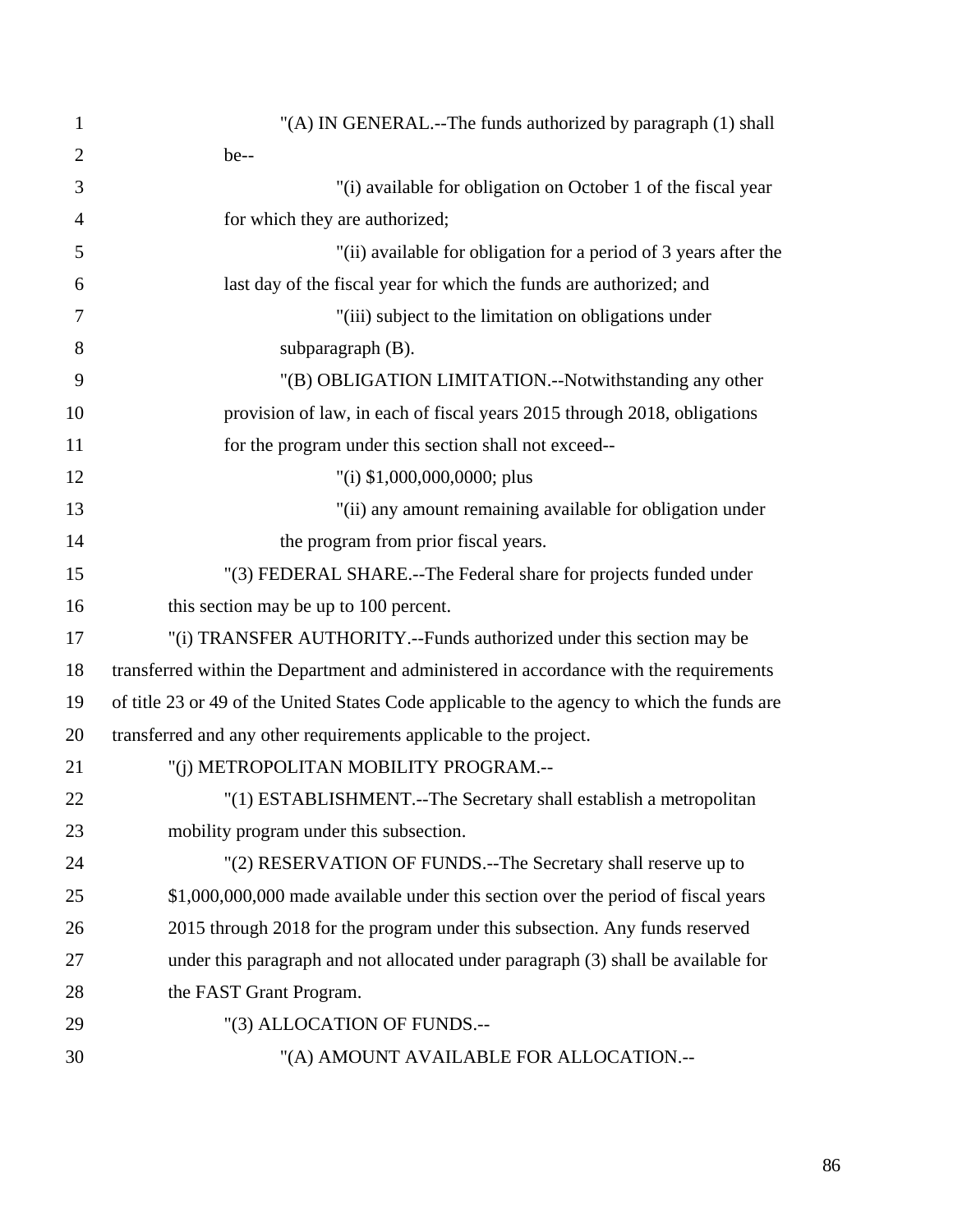| 1              | "(i) IN GENERAL.--The amount of funding available to be                   |
|----------------|---------------------------------------------------------------------------|
| $\overline{2}$ | allocated under this subsection for a fiscal year for use in an           |
| 3              | urbanized area with a population over 200,000 individuals shall           |
| $\overline{4}$ | be-                                                                       |
| 5              | "(I) $$250,000,000$ ; multiplied by                                       |
| 6              | "(II) the ratio that $-$                                                  |
| 7              | "(aa) the population of such urbanized area;                              |
| 8              | bears to                                                                  |
| 9              | "(bb) the total population of all urbanized                               |
| 10             | areas with populations of over 200,000 individuals.                       |
| 11             | "(ii) ADJUSTMENTS TO AMOUNTS--Notwithstanding                             |
| 12             | clause (i), the Secretary shall adjust the amounts determined under       |
| 13             | clause (i) as follows:                                                    |
| 14             | "(I) MINIMUM AMOUNT.--The amount available                                |
| 15             | to be allocated under this subsection for a fiscal year for               |
| 16             | use in an urbanized area with a population over 200,000                   |
| 17             | individuals shall not be less than \$1,000,000.                           |
| 18             | "(II) MAXIMUM AMOUNT.--The amount                                         |
| 19             | available to be allocated under this subsection for a fiscal              |
| 20             | year for use in an urbanized area with a population over                  |
| 21             | 200,000 individuals shall not be greater than \$3,000,000.                |
| 22             | "(B) AMOUNT TO ALLOCATE .-- In a fiscal year the Secretary                |
| 23             | shall make available to a State, for use in an urbanized area served by a |
| 24             | high performing metropolitan planning organization, an amount of funds    |
| 25             | under this subsection equal to $-$                                        |
| 26             | "(i) the amount available for allocation for that fiscal year             |
| 27             | in that urbanized area under subparagraph (A); plus                       |
| 28             | "(ii) any amounts available for allocation in that urbanized              |
| 29             | area under that subparagraph for any prior fiscal years--                 |
| 30             | "(I) beginning with fiscal year 2015; and                                 |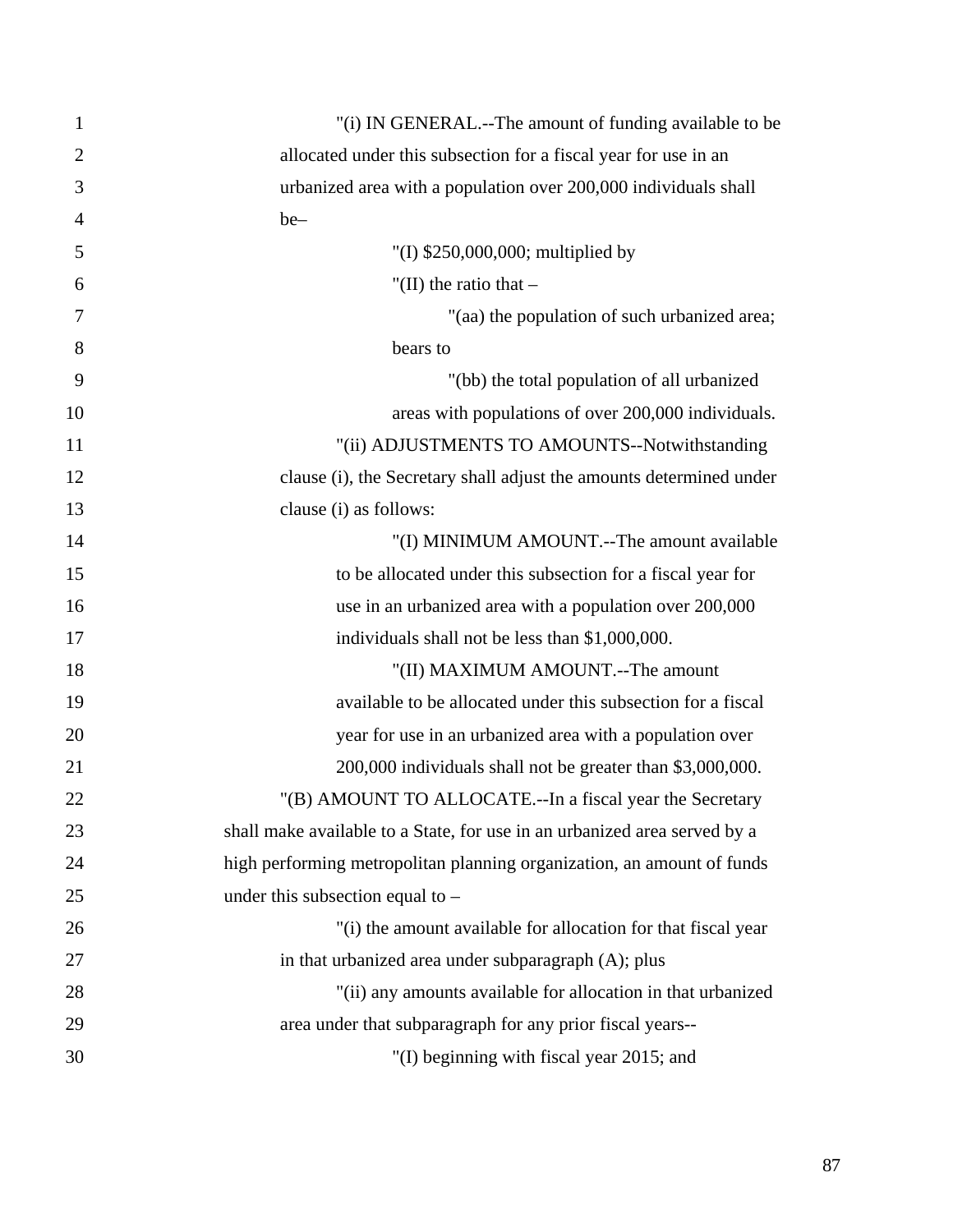| 1              |                   |                                                                                      | "(II) in which the urbanized area was not served by |
|----------------|-------------------|--------------------------------------------------------------------------------------|-----------------------------------------------------|
| $\overline{2}$ |                   | a high performing metropolitan planning organization.                                |                                                     |
| 3              |                   | "(4) ELIGIBLE USES OF FUNDS.--Funds provided under this subsection                   |                                                     |
| $\overline{4}$ |                   | may be used-                                                                         |                                                     |
| 5              |                   | "(A) for any project or activity eligible under title 23;                            |                                                     |
| 6              |                   | "(B) for any project or activity eligible under chapter 53, title 49;                |                                                     |
| 7              |                   | or                                                                                   |                                                     |
| 8              |                   | $C$ ) notwithstanding any other provision of law, to pay the non-                    |                                                     |
| 9              |                   | Federal share of the cost of any project or activity funded under chapter 53         |                                                     |
| 10             |                   | or 56 of this title or under title 23.                                               |                                                     |
| 11             |                   | "(5) HIGH PERFORMING METROPOLITAN PLANNING                                           |                                                     |
| 12             |                   | ORGANIZATION DEFINED.--In this subsection, the term 'high performing                 |                                                     |
| 13             |                   | metropolitan planning organization' means a metropolitan planning organization       |                                                     |
| 14             |                   | that the Secretary has designated as high performing under section 134(r) of title   |                                                     |
| 15             |                   | 23 or section $5303(r)$ of this title.".                                             |                                                     |
| 16             |                   | (b) CONFORMING AMENDMENT.--the analysis of subtitle III of title 49,                 |                                                     |
| 17             |                   | United States Code, is amended by inserting the following after the item relating to |                                                     |
| 18             | chapter 55:       |                                                                                      |                                                     |
| 19             |                   | "56. 21st Century Infrastructure Investments                                         | 5601.".                                             |
| 20             | <b>SEC. 1402.</b> | <b>TRANSPORTATION INFRASTRUCTURE FINANCE AND</b>                                     |                                                     |
| 21             |                   | <b>INNOVATION ACT OF 1998 AMENDMENTS.</b>                                            |                                                     |
| 22             |                   | (a) DEFINITIONS.--                                                                   |                                                     |
| 23             |                   | (1) MASTER CREDIT AGREEMENTS.--Section $601(a)(10)$ of title 23,                     |                                                     |
| 24             |                   | United States Code, is amended to read as follows:                                   |                                                     |
| 25             |                   | "(10) MASTER CREDIT AGREEMENT.--The term 'master credit                              |                                                     |
| 26             |                   | agreement' means a conditional agreement to extend credit assistance for a           |                                                     |
| 27             |                   | program of related projects secured by a common security pledge (which shall         |                                                     |
| 28             |                   | receive an investment grade rating from a rating agency) prior to the Secretary      |                                                     |
| 29             |                   | entering into such master credit agreement) under section $602(b)(2)(A)$ , or for a  |                                                     |
| 30             |                   | single project covered under section $602(b)(2)(B)$ that does not provide for a      |                                                     |
| 31             |                   | current obligation of Federal funds and that would--                                 |                                                     |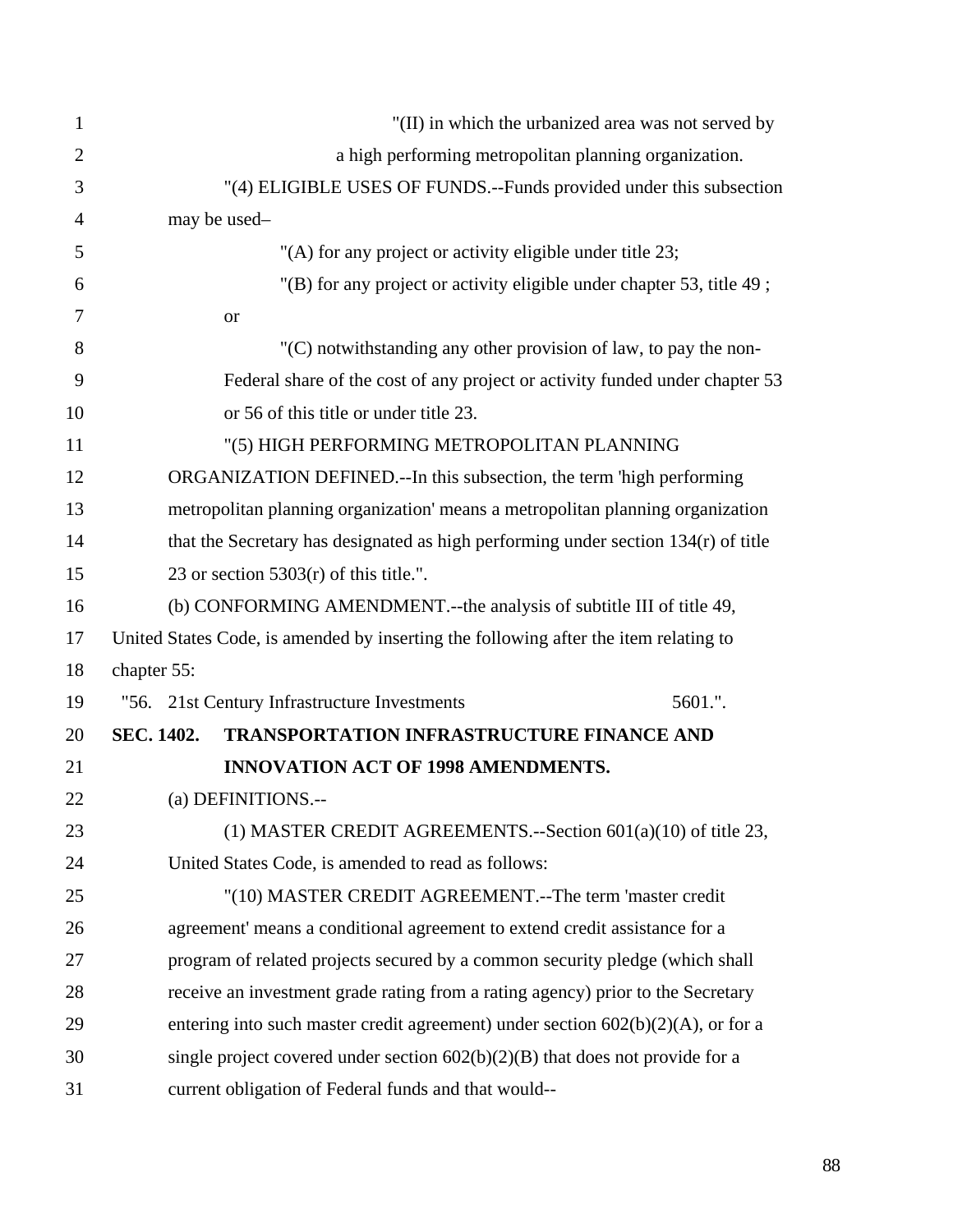| $\mathbf{1}$   | "(A) make contingent commitments of 1 or more secured loans or                      |
|----------------|-------------------------------------------------------------------------------------|
| $\overline{2}$ | other Federal credit instruments at future dates, subject to the availability       |
| 3              | of future funds being made available to carry out this chapter and subject          |
| $\overline{4}$ | to the satisfaction of all the conditions for the provision of credit               |
| 5              | assistance under this chapter, including section $603(b)(1)$ ;                      |
| 6              | "(B) establish the maximum amounts and general terms and                            |
| 7              | conditions of the secured loans or other Federal credit instruments;                |
| 8              | "(C) identify the 1 or more dedicated non-Federal revenue sources                   |
| 9              | that will secure the repayment of the secured loans or secured Federal              |
| 10             | credit instruments;                                                                 |
| 11             | "(D) provide for the obligation of funds for the secured loans or                   |
| 12             | secured Federal credit instruments after all requirements have been met for         |
| 13             | the projects subject to the master credit agreement, including--                    |
| 14             | "(i) completion of an environmental impact statement or                             |
| 15             | similar analysis required under the National Environmental Policy                   |
| 16             | Act of 1969 (42 U.S.C. 4321 et seq.);                                               |
| 17             | "(ii) compliance with such other requirements as are                                |
| 18             | specified in this chapter, including sections $602(c)$ and $603(b)(1)$ ;            |
| 19             | and                                                                                 |
| 20             | "(iii) the availability of funds to carry out this chapter; and                     |
| 21             | "(E) require that contingent commitments result in a financial close                |
| 22             | and obligation of credit assistance not later than 3 years after the date of        |
| 23             | entry into the master credit agreement, or release of the commitment,               |
| 24             | unless otherwise extended by the Secretary.".                                       |
| 25             | (2) RURAL INFRASTRUCTURE PROJECT.--Section 601(a)(15) of title                      |
| 26             | 23, United States Code, is amended to read as follows:                              |
| 27             | "(15) RURAL INFRASTRUCTURE PROJECT.--The term 'rural                                |
| 28             | infrastructure project' means a surface infrastructure project located outside of a |
| 29             | Census Bureau-defined urbanized area.".                                             |
| 30             | (b) MASTER CREDIT AGREEMENTS. Section 602(b)(2) of title 23, United                 |
| 31             | States Code is amended to read as follows:                                          |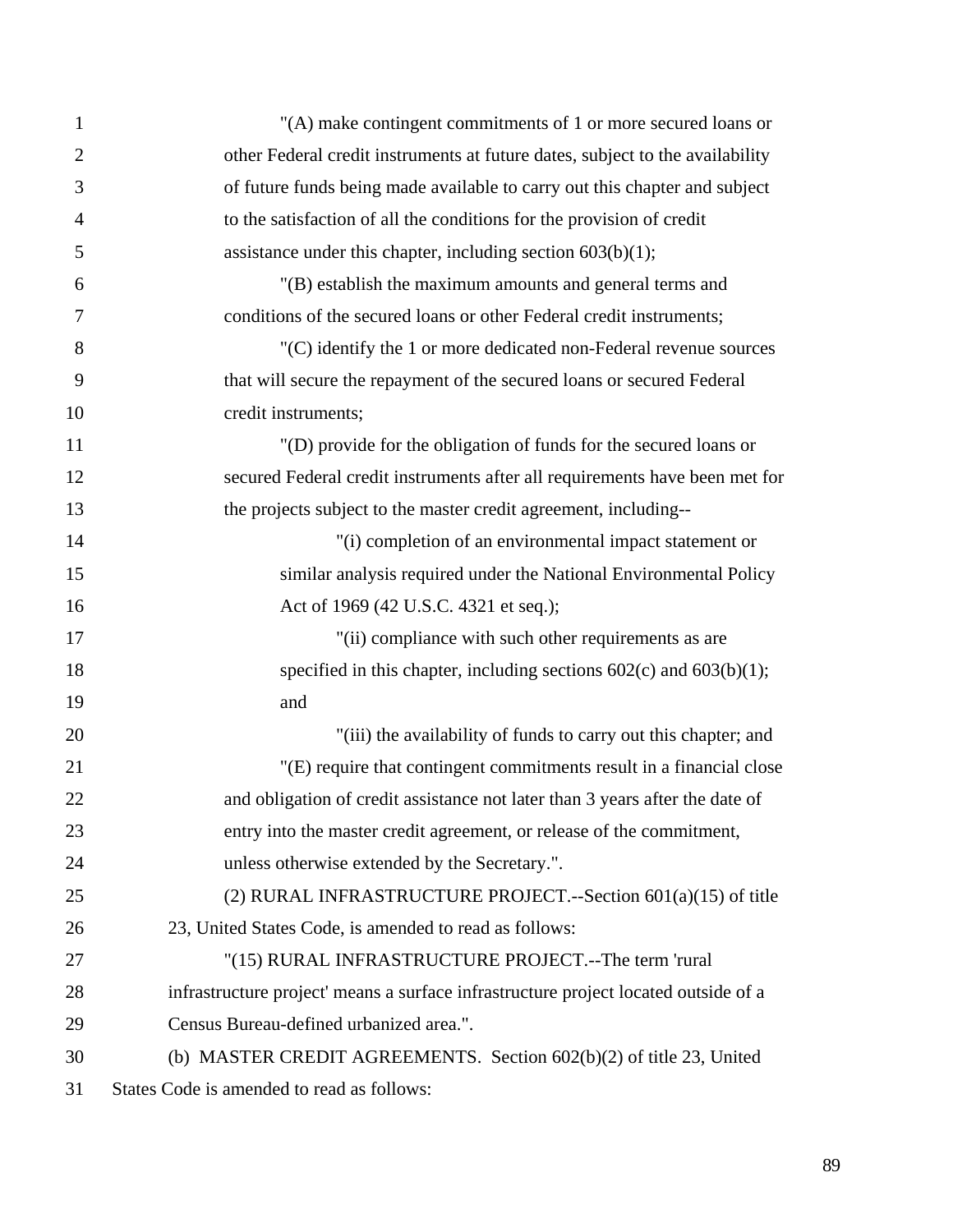| $\mathbf{1}$   | "(2) MASTER CREDIT AGREEMENTS.--                                                     |
|----------------|--------------------------------------------------------------------------------------|
| $\overline{2}$ | "(A) PROGRAM OF RELATED PROJECTS.--The Secretary may                                 |
| 3              | enter into a master credit agreement for a program of related projects               |
| $\overline{4}$ | secured by a common security pledge on terms acceptable to the                       |
| 5              | Secretary.                                                                           |
| 6              | "(B) ADEQUATE FUNDING NOT AVAILABLE.--If the                                         |
| $\tau$         | Secretary fully obligates funding to eligible projects in a fiscal year, and         |
| 8              | adequate funding is not available to fund a credit instrument, a project             |
| 9              | sponsor of an eligible project may elect to enter into a master credit               |
| 10             | agreement and wait to execute a credit instrument until the fiscal year              |
| 11             | during which additional funds are available to receive credit assistance.".          |
| 12             | (c) APPLICATION PROCESSING PROCEDURES. Section 602(d)(2) of title                    |
| 13             | 23, United States Code is amended to read as follows:                                |
| 14             | "(2) APPROVAL OR DENIAL OF APPLICATION.--Not later than 60                           |
| 15             | days after the date of issuance of the written notice of a complete application      |
| 16             | under paragraph (1), the Secretary shall provide to the applicant a written notice   |
| 17             | informing the applicant whether the Secretary has approved or disapproved the        |
| 18             | application.".                                                                       |
| 19             | (d) AGREEMENTS.--Section $603(a)(1)(D)$ of title 23, United States Code, is          |
| 20             | amended to read as follows:                                                          |
| 21             | "(D) to refinance long-term project obligations or Federal credit                    |
| 22             | instruments, if the refinancing provides additional demonstrated funding             |
| 23             | capacity for the completion, enhancement, or expansion of any project                |
| 24             | that--                                                                               |
| 25             | "(i) is selected under section 602; or                                               |
| 26             | "(ii) otherwise meets the requirements of section 602.".                             |
| 27             | (e) LIMITATION ON REFINANCING OF INTERIM CONSTRUCTION                                |
| 28             | FINANCING.--Section 603(a)(2) of title 23, United States Code, is amended to read as |
| 29             | follows:                                                                             |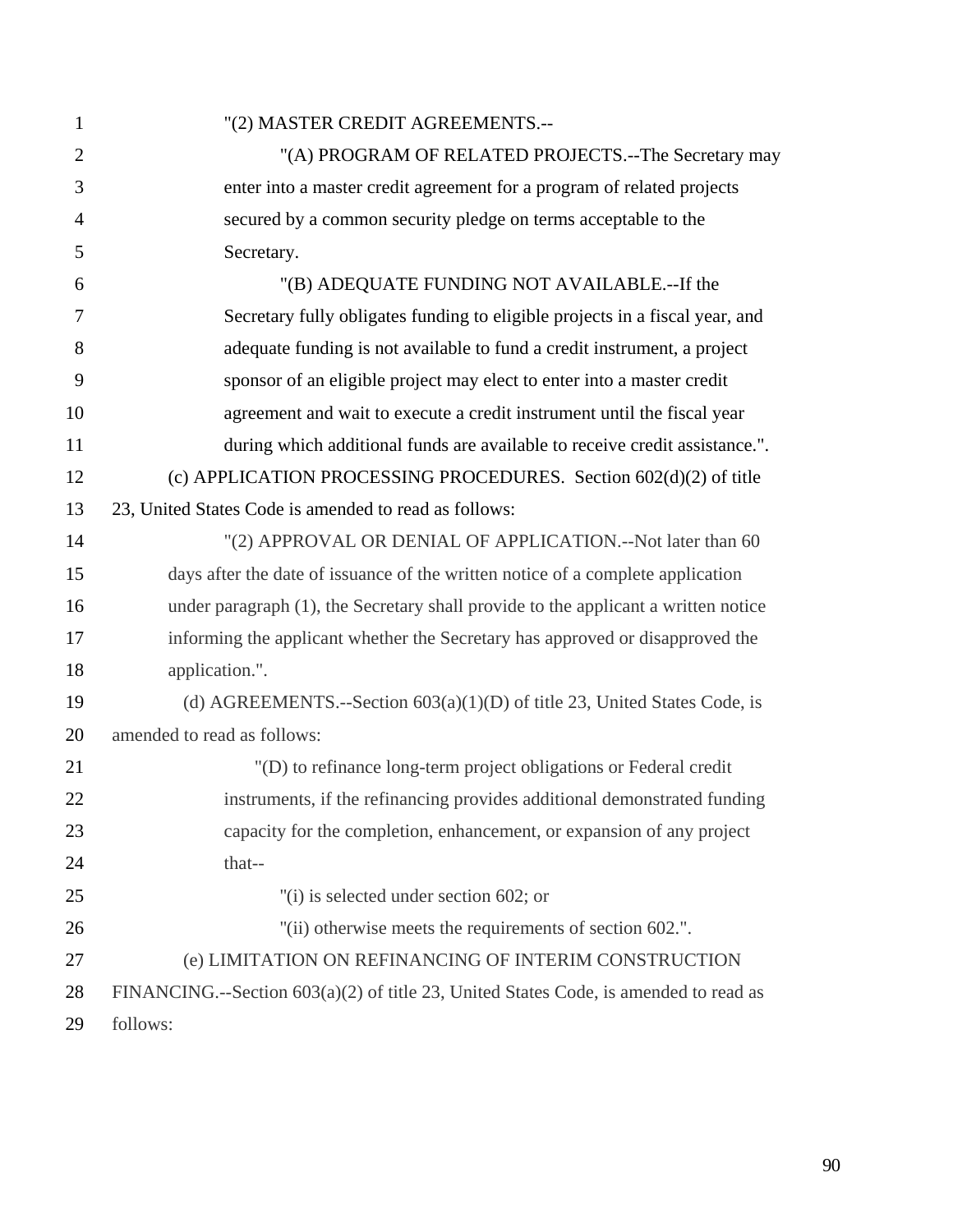| 1              | "(2) LIMITATION ON REFINANCING OF INTERIM                                                    |
|----------------|----------------------------------------------------------------------------------------------|
| $\overline{2}$ | CONSTRUCTION FINANCING.-A loan under paragraph (1) shall not                                 |
| 3              | refinance interim construction financing under paragraph $(1)(B)$ :                          |
| $\overline{4}$ | "(A) if the maturity of such interim construction financing is later than                    |
| 5              | one year after the substantial completion of the project, and                                |
| 6              | "(B) later than 1 year after the date of substantial completion of the                       |
| 7              | project.".                                                                                   |
| 8              | (f) PROGRAM ADMINISTRATION.--Section 605 of title 23, United States                          |
| 9              | Code, is amended by inserting at the end the following:                                      |
| 10             | "(f) REDUCING BURDEN ON SMALL PROJECTS.--The Secretary may use up                            |
| 11             | to \$5,000,000 of funds made available to carry out this chapter in a fiscal year in lieu of |
| 12             | fees collected under subsection (b) for projects under this chapter having eligible project  |
| 13             | costs that are reasonably anticipated not to equal or exceed \$75,000,000.".                 |
| 14             | $(g)$ FUNDING.--                                                                             |
| 15             | $(1)$ Section 608 $(a)$ of title 23, United States Code, is amended--                        |
| 16             | $(A)$ by striking paragraph $(4)$ ; and                                                      |
| 17             | (B) by renumbering paragraphs $(5)$ and $(6)$ as $(4)$ and $(5)$ ,                           |
| 18             | respectively.                                                                                |
| 19             | $(2)$ Section 608 $(a)(6)$ of title 23, United States Code, is amended to read as            |
| 20             | follows:                                                                                     |
| 21             | "(6) ADMINISTRATIVE COSTS.--Of the amounts made available to                                 |
| 22             | carry out this chapter, the Secretary may use not more than \$10,000,000 in fiscal           |
| 23             | year 2015, \$12,000,000 in fiscal year 2016, \$14,000,000 in fiscal year 2017, and           |
| 24             | \$15,000,000 in fiscal year 2018 for the administration of this chapter.".                   |
| 25             | SEC. 1403.<br>RAILROAD REHABILITATION AND IMPROVEMENT                                        |
| 26             | FINANCING.                                                                                   |
| 27             | (a) DEFINITIONS.--Section 501 of the Railroad Revitalization and Regulatory                  |
| 28             | Reform Act of 1976 (45 U.S.C. 821) is amended by inserting at the end the following:         |
| 29             | "(9) The term "railroad" means a railroad carrier as that term is defined in                 |
| 30             | section 20102 of title 49, United States Code.".                                             |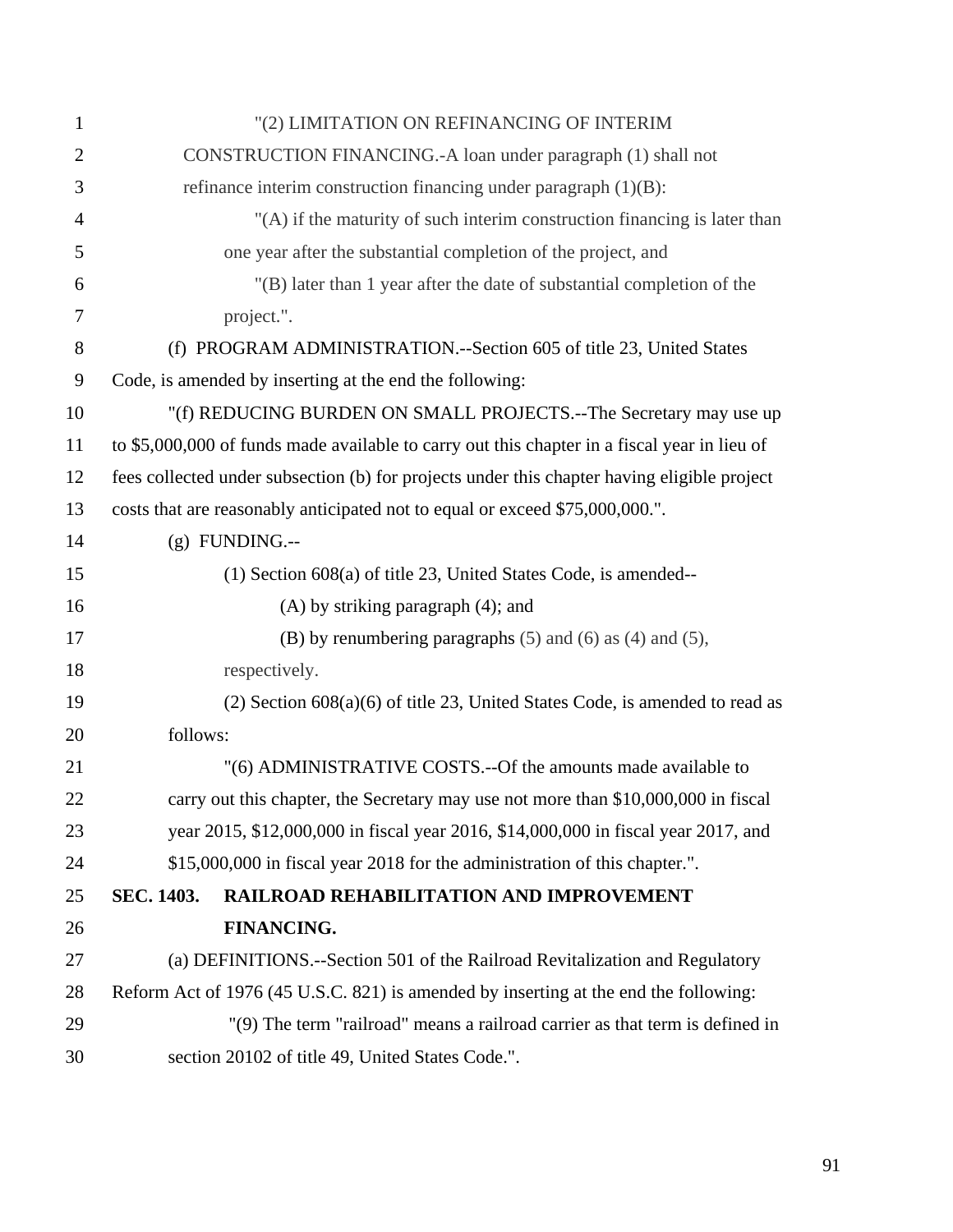| $\mathbf{1}$   | (b) GENERAL AUTHORITY.--Section 502(a) of the Railroad Revitalization and         |
|----------------|-----------------------------------------------------------------------------------|
| $\overline{2}$ | Regulatory Reform Act of 1976 (45 U.S.C. 822(a)) is amended--                     |
| 3              | $(1)$ by striking paragraph $(5)$ and inserting the following:                    |
| $\overline{4}$ | "(5) joint ventures that include at least one of the entities described in        |
| 5              | paragraphs $(1)$ through $(4)$ or paragraph $(6)$ of this section; and";          |
| 6              | (2) in paragraph (6), by striking "second" and "that is served by no more         |
| 7              | than a single railroad"; and                                                      |
| 8              | (3) in paragraph (6), by striking "limited option rail freight shippers" and      |
| 9              | inserting "limited option freight shippers".                                      |
| 10             | (c) ELIGIBLE PURPOSES.--Section 502(b) of the Railroad Revitalization and         |
| 11             | Regulatory Reform Act of 1976 (45 U.S.C. 822(b)) is amended--                     |
| 12             | $(1)$ in paragraph $(1)(A)$ , by striking "shops" and inserting "shops, inclusive |
| 13             | of costs related to these activities, but not operating expenses"; and            |
| 14             | (2) in paragraph $(1)(B)$ , by striking "subparagraph $(A)$ " and inserting       |
| 15             | "subparagraphs $(A)$ or $(C)$ ".                                                  |
| 16             | (d) INFRASTRUCTURE PARTNERS.--Section 502(f) of the Railroad                      |
| 17             | Revitalization and Regulatory Reform Act of 1976 (45 U.S.C. 822(f)) is amended--  |
| 18             | $(1)$ in paragraph $(1)$ --                                                       |
| 19             | (A) by inserting "including modifications thereto" after "1990";                  |
| 20             | (B) by inserting "and modification costs" after "premiums" in the                 |
| 21             | first sentence; and                                                               |
| 22             | (C) by inserting "or modification" after "application" at the end of              |
| 23             | the first sentence;                                                               |
| 24             | $(2)$ in paragraph $(3)$ , by inserting ", and in the case of a modification,     |
| 25             | before the modification is executed" after "amounts"; and                         |
| 26             | $(3)$ by striking paragraph $(4)$ .                                               |
| 27             | (e) CONDITIONS OF ASSISTANCE.--Section 502(h) of the Railroad                     |
| 28             | Revitalization and Regulatory Reform Act of 1976 (45 U.S.C. 822(h)) is amended--  |
| 29             | $(1)$ in paragraph $(2)$ --                                                       |
| 30             | (A) by striking "project" and inserting "project, if applicable";                 |
| 31             | (B) by striking " $(2)$ " and inserting " $(2)(A)$ "; and                         |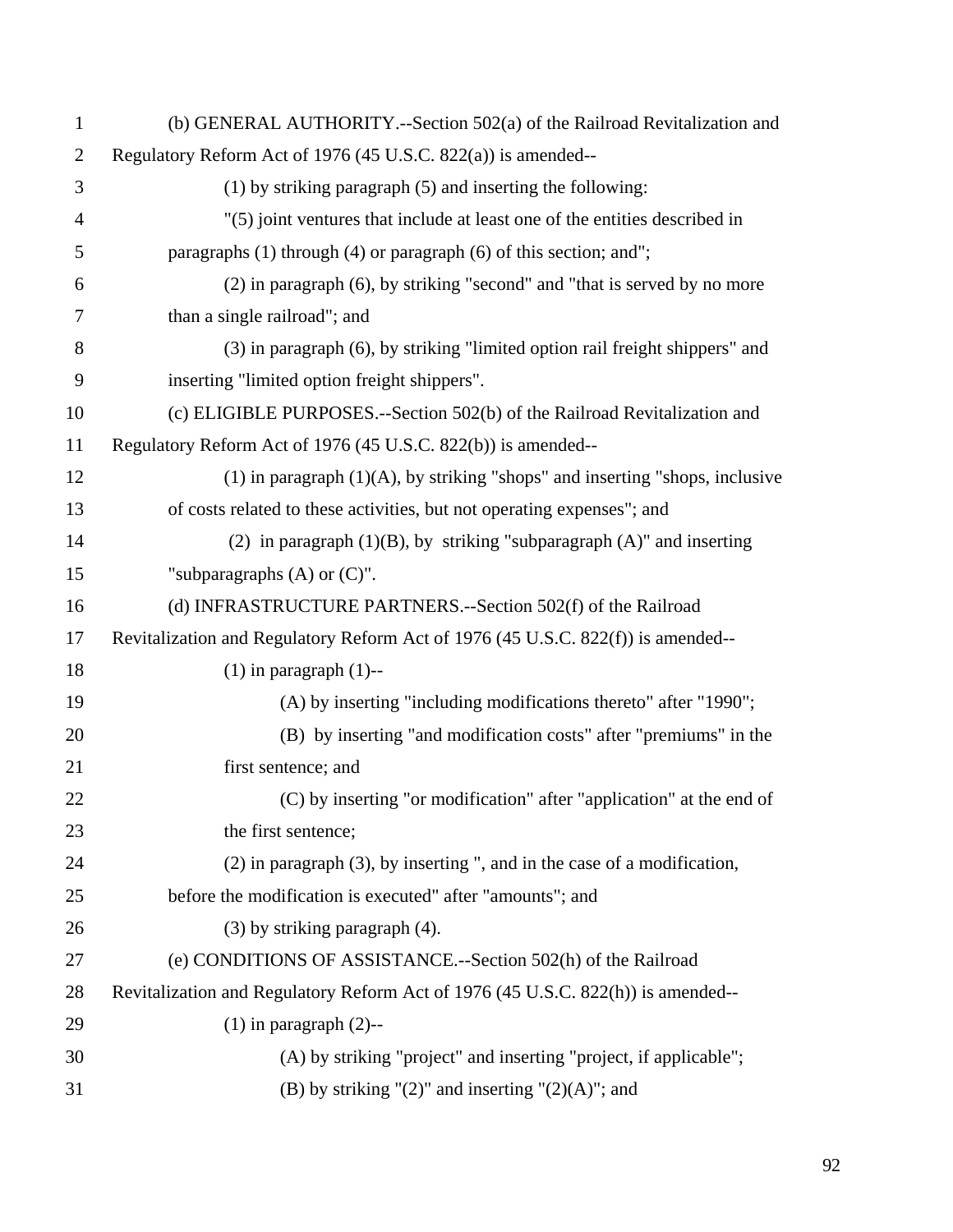| $\mathbf{1}$   | (C) by inserting at the end the following:                                       |
|----------------|----------------------------------------------------------------------------------|
| $\overline{2}$ | "(B) The Secretary may subordinate rights of the Secretary under                 |
| 3              | any provision of title 49 or title 23 of the United States Code, to the rights   |
| $\overline{4}$ | of the Secretary under this section and section 503 of this Act."; and           |
| 5              | (2) by inserting the following after subparagraph $(3)(B)$ :                     |
| 6              | "(4) The Secretary shall not provide assistance under this section               |
| 7              | exceeding 80 percent of the reasonably anticipated eligible project costs on     |
| 8              | projects--                                                                       |
| 9              | "(A) that receive a loan for which the Government pays the cost as               |
| 10             | defined by section 502 of the Federal Credit Reform Act; and                     |
| 11             | "(B) with total eligible project costs estimated to exceed                       |
| 12             | \$100,000,000.".                                                                 |
| 13             | (f) MODIFICATIONS.--Section 503(c) of the Railroad Revitalization and            |
| 14             | Regulatory Reform Act of 1976 (45 U.S.C. 823(c)) is amended--                    |
| 15             | $(1)$ in paragraph $(1)$ , by striking "and" from the end;                       |
| 16             | (2) in paragraph (2), by striking the period and inserting "; and"; and          |
| 17             | $(3)$ by adding the following after paragraph $(2)$ the following:               |
| 18             | $'(3)$ the modification cost has been covered pursuant to section 502(f).".      |
| 19             | (g) EVALUATION, AWARD AND OVERSIGHT CHARGES.--Section 503 of                     |
| 20             | the Railroad Revitalization and Regulatory Reform Act of 1976 (45 U.S.C. 823) is |
| 21             | amended by striking subsection (k) and inserting the following:                  |
| 22             | $''(k)$ CHARGES.--                                                               |
| 23             | "(1) PURPOSE.--The Secretary may collect from each applicant a                   |
| 24             | reasonable charge for--                                                          |
| 25             | "(A) the cost of evaluating the application, amendments,                         |
| 26             | modifications, and waivers including appraisal of the value of the               |
| 27             | equipment or facilities for which the direct loan or loan guarantee is           |
| 28             | sought, and for making necessary determinations and findings;                    |
| 29             | "(B) the cost of award and project management oversight;                         |
| 30             | $(C)$ the cost of services from expert firms, including counsel, in              |
| 31             | the field of railroad, municipal and project finance, to assist in the           |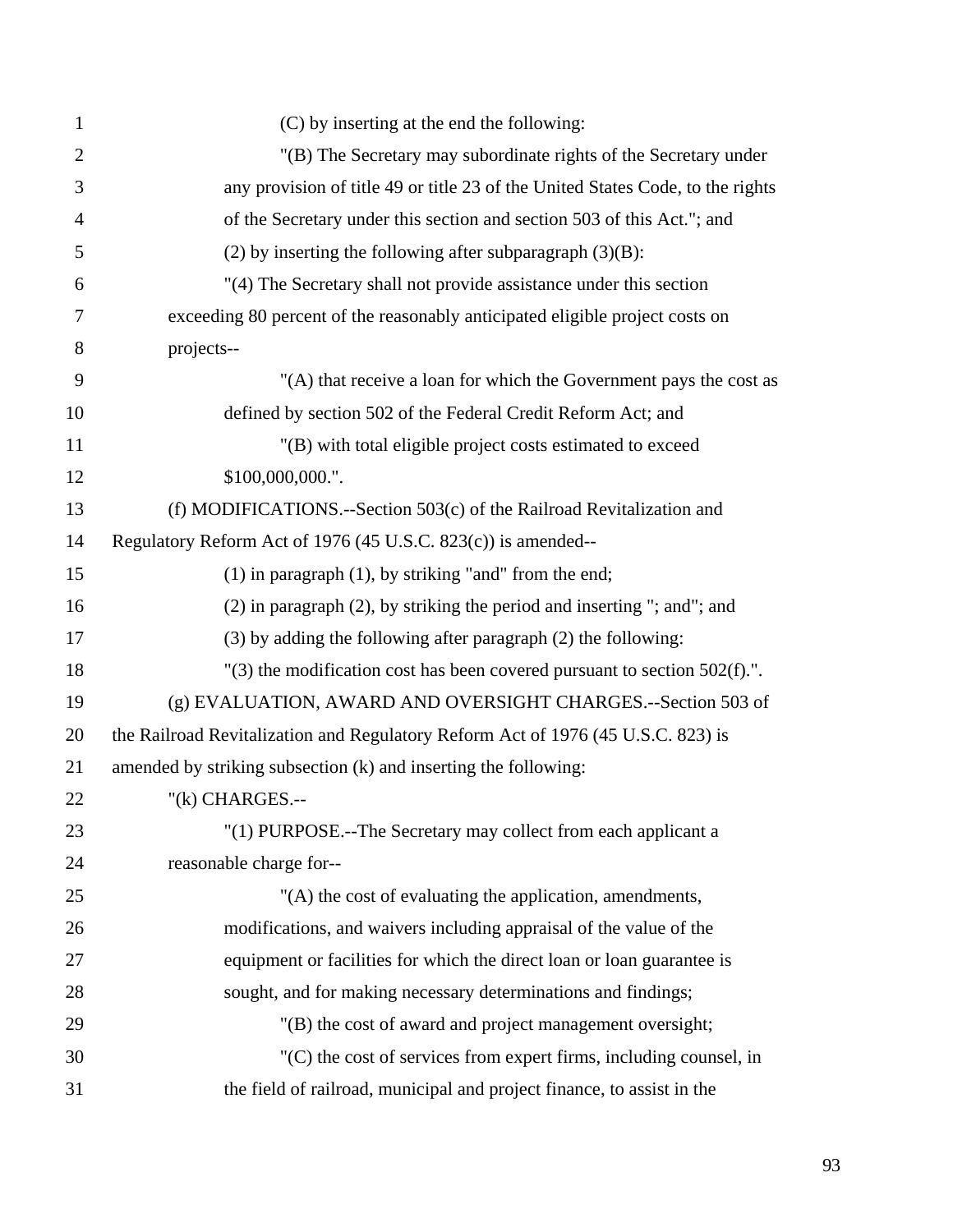| 1              | underwriting, auditing, servicing and exercise of rights with respect to                 |
|----------------|------------------------------------------------------------------------------------------|
| $\overline{2}$ | direct loans and loan guarantees; and                                                    |
| 3              | "(D) the cost of all other expenses incurred as a result of a breach                     |
| 4              | of any term or condition or any event of default on a direct loan.                       |
| 5              | "(2) AMOUNT.--A charge under this subsection shall not exceed one                        |
| 6              | percent of the principal amount requested in the application. The Secretary shall        |
| 7              | prescribe standards for applying the charges to ensure that it does not prevent a        |
| 8              | Class II or Class III railroad from having adequate access to direct loans and loan      |
| 9              | guarantees under this title.                                                             |
| 10             | "(3) FEES CREDITED TO SAFETY ACCOUNT.--Amounts collected                                 |
| 11             | under this subsection shall be credited directly to the Safety and Operations            |
| 12             | account of the Federal Railroad Administration, and shall remain available until         |
| 13             | expended to pay for the costs described in this subsection.".                            |
| 14             | (h) AUTHORIZATION OF APPROPRIATIONS.--There are authorized to be                         |
| 15             | appropriated to the Secretary such sums as may be necessary for the cost of direct loans |
| 16             | and loan guarantees pursuant to sections 502 through 504 of the Railroad Revitalization  |
| 17             | and Regulatory Reform Act of 1976 (Public Law 94-210).                                   |
| 18             | SEC. 1404. STATE INFRASTRUCTURE BANK PROGRAM.                                            |
| 19             | Section 610 of title 23, United States Code, is amended--                                |
| 20             | $(1)$ in subsection $(d)$ --                                                             |
| 21             | $(A)$ by striking paragraph $(1)(A)$ and inserting in its place the                      |
| 22             | following:                                                                               |
| 23             | "(A) 10 percent of the funds apportioned to the State for each fiscal                    |
| 24             | year under each of sections $104(b)(1)$ and $104(b)(2)$ ; and";                          |
| 25             | (B) in paragraph (2), by striking "of fiscal years 2005 through                          |
| 26             | 2009" and inserting "fiscal year"; and                                                   |
| 27             | (C) in paragraph (3), by striking "of fiscal years 2005 through                          |
| 28             | 2009" and inserting "fiscal year"; and                                                   |
| 29             | $(2)$ in subsection (k), by striking "of fiscal years 2005 through 2009" and             |
| 30             | inserting "fiscal year".                                                                 |
|                | $\alpha$ ra min'ny a $\alpha$ and re                                                     |

## 31 **SEC. 1405. TOLL ROADS, BRIDGES, TUNNELS, AND FERRIES.**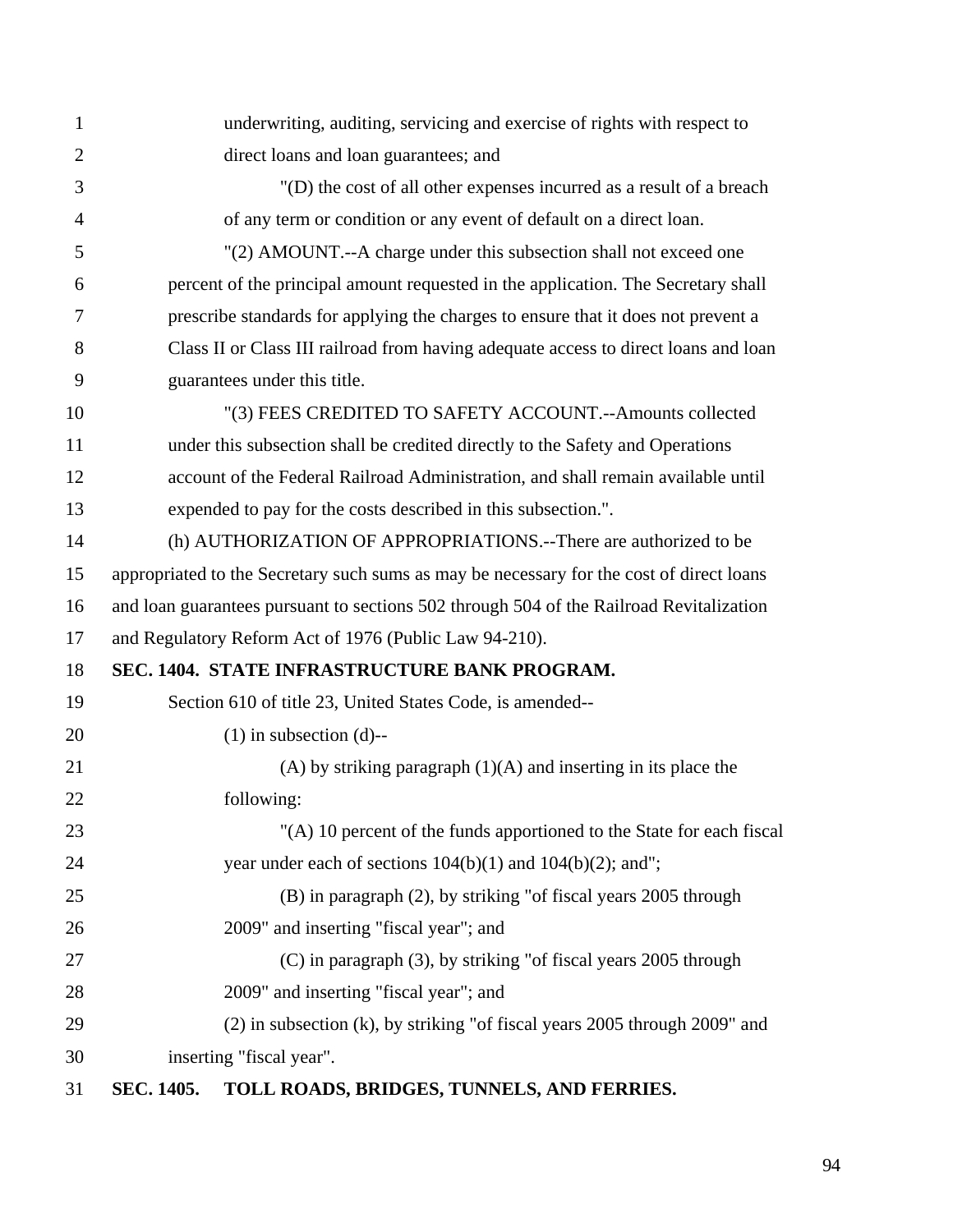| $\mathbf{1}$   | (a) TOLLING.--Section 129(a) of title 23, United States Code, is amended--   |
|----------------|------------------------------------------------------------------------------|
| $\overline{2}$ | $(1)$ in paragraph $(1)$ --                                                  |
| 3              | $(A)$ by striking subparagraphs $(B)$ , $(G)$ , and $(H)$ and redesignating- |
| $\overline{4}$ |                                                                              |
| 5              | $(i)$ subparagraphs $(C)$ through $(F)$ as subparagraphs $(B)$ through       |
| 6              | (E), respectively; and                                                       |
| 7              | (ii) subparagraph (I) as subparagraph (H);                                   |
| 8              | (B) in subparagraph (B), as redesignated, by--                               |
| 9              | (i) inserting ", including such facilities" after "tunnel" in the            |
| 10             | first place it appears; and                                                  |
| 11             | (ii) adding a comma after "Interstate System"; and                           |
| 12             | (C) by inserting after subparagraph (E), as redesignated, the                |
| 13             | following:                                                                   |
| 14             | "(F) reconstruction of a toll-free Federal-aid highway on the                |
| 15             | Interstate System and conversion of the highway to a toll facility, subject  |
| 16             | to the approval of the Secretary in accordance with paragraph (12);          |
| 17             | "(G) conversion of 1 or more lanes on a toll-free highway, bridge            |
| 18             | or tunnel (including highways, bridges or tunnels on the Interstate System)  |
| 19             | to a toll facility for the purpose of reducing or managing high levels of    |
| 20             | congestion, subject to the approval of the Secretary in accordance with      |
| 21             | paragraph (12); and";                                                        |
| 22             | $(2)$ in paragraph $(3)(A)$ , by--                                           |
| 23             | (A) striking "shall use" and inserting "shall ensure that";                  |
| 24             | (B) inserting "are used" after "toll facility" in the second place it        |
| 25             | appears;                                                                     |
| 26             | (C) redesignating clauses (iv) and (v) as clauses (vi) and (vii),            |
| 27             | respectively;                                                                |
| 28             | (D) inserting after clause (iii) the following:                              |
| 29             | "(iv) any costs necessary for the improvement and operation of               |
| 30             | public transportation service that--                                         |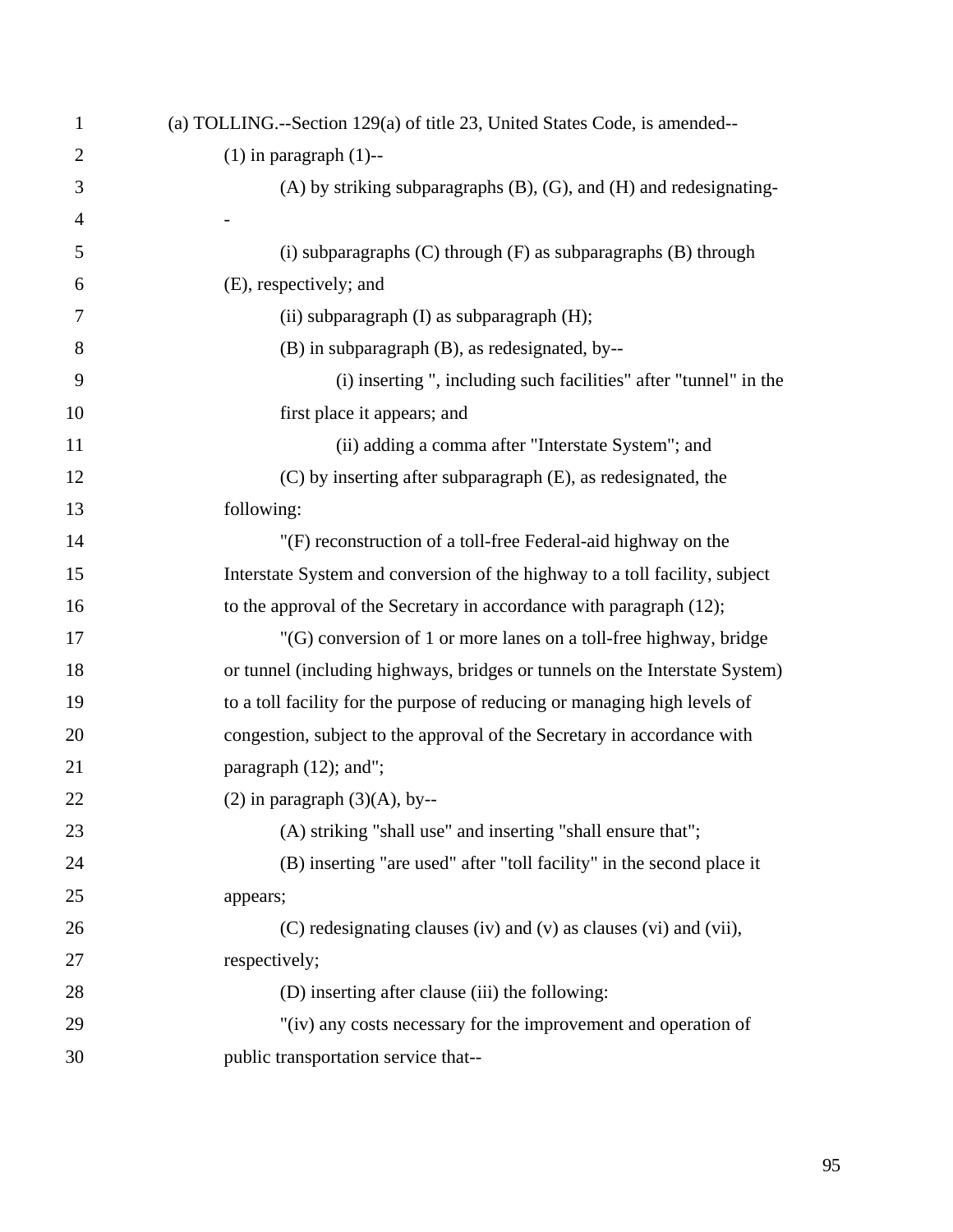| 1              | "(I) is provided within the transportation corridor in which                              |
|----------------|-------------------------------------------------------------------------------------------|
| $\overline{2}$ | the toll facility is located; or                                                          |
| 3              | "(II) contributes to the improved operation of the toll                                   |
| $\overline{4}$ | facility or the highway on which the toll facility is located;                            |
| 5              | "(v) any costs necessary for mitigating any adverse impacts                               |
| 6              | related to the tolling of the facility and identified under the                           |
| 7              | National Environmental Policy Act process as a priority by the                            |
| 8              | State or public authority imposing the tolls;" and                                        |
| 9              | (E) inserting "or chapter 53 of title 49" before the period at the end                    |
| 10             | of clause (vii), as redesignated;                                                         |
| 11             | (3) by amending paragraph (4) to read as follows:                                         |
| 12             | "(4) REQUIREMENTS FOR TOLLING FOR CONGESTION                                              |
| 13             | MANAGEMENT--                                                                              |
| 14             | "(A) IN GENERAL .-- A public authority with jurisdiction over a                           |
| 15             | toll-free highway, bridge, or tunnel that is converted to a toll facility that is         |
| 16             | tolled under paragraph $(1)(G)$ shall manage the demand to use the facility               |
| 17             | by varying the toll amount that is charged.                                               |
| 18             | "(B) HOV FACILITIES--A high occupancy vehicle facility                                    |
| 19             | converted to a toll facility under paragraph $(1)(G)$ shall be subject to the             |
| 20             | requirements of section 166 of this title.";                                              |
| 21             | $(4)$ by redesignating paragraph $(10)$ as paragraph $(11)$ ;                             |
| 22             | $(5)$ by inserting after paragraph $(9)$ the following:                                   |
| 23             | "(10) ELECTRONIC TOLL COLLECTION.--Fees collected from motorists                          |
| 24             | using a toll facility that is tolled pursuant to this section and opened to traffic on or |
| 25             | after October 1, 2015, shall be collected only through the use of noncash electronic      |
| 26             | technology that optimizes the free flow of traffic on the toll facility."; and            |
| 27             | (6) by inserting at the end the following:                                                |
| 28             | "(12) APPROVAL.--A facility tolled under paragraph $(1)(F)$ or $(1)(G)$ shall             |
| 29             | receive the approval of the Secretary according to criteria that the Secretary shall      |
| 30             | publish in the Federal Register.".                                                        |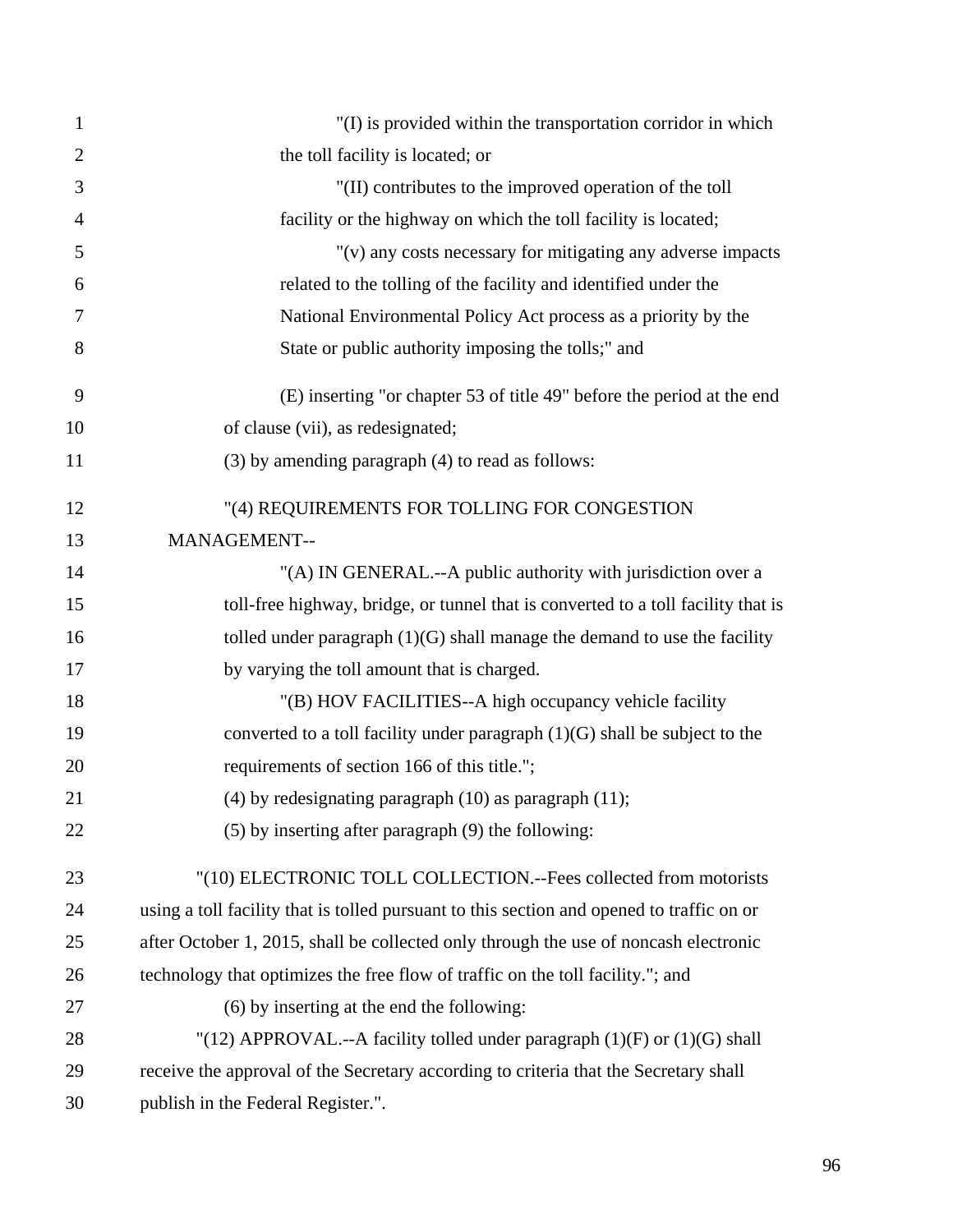| $\mathbf{1}$   | (b) FERRY BOATS.--Section $129(c)(2)$ of title 23, United States Code, is               |
|----------------|-----------------------------------------------------------------------------------------|
| $\overline{2}$ | amended by inserting ", ferry boats carrying commercial motor vehicles and passengers," |
| 3              | before the phrase "and ferry boats carrying passengers only.".                          |
| $\overline{4}$ | (c) INTERSTATE SYSTEM RECONSTRUCTION AND REHABILITATION                                 |
| 5              | PILOT PROGRAM.--Section 1216(b) of the Transportation Equity Act for the $21st$         |
| 6              | Century (Public Law 105-178) is repealed.                                               |
| $\tau$         | <b>SEC. 1406.</b><br>TAX-EXEMPT FINANCING FOR QUALIFIED SURFACE                         |
| 8              | <b>TRANSPORTATION PROJECTS.</b>                                                         |
| 9              | Section $142(m)(2)(A)$ of the Internal Revenue Code of 1986 (26 U.S.C)                  |
| 10             | $142(m)(2)(A)$ is amended by striking "\$15,000,000,000" and inserting                  |
| 11             | "\$19,000,000,000".                                                                     |
| 12             | SEC. 1407. PAY FOR SUCCESS.                                                             |
| 13             | To the extent practicable, the Secretary shall encourage the use of pay for success     |
| 14             | contracting in the implementation of the programs administered by the Department.       |
| 15             | TITLE II--FEDERAL-AID HIGHWAYS                                                          |
| 16             | <b>Subtitle A--Authorizations and Programs</b>                                          |
| 17             | <b>AUTHORIZATION OF APPROPRIATIONS.</b><br><b>SEC. 2001.</b>                            |
| 18             | (a) IN GENERAL.--The following sums are authorized to be appropriated out of            |
| 19             | the Highway Account of the Transportation Trust Fund:                                   |
| 20             | (1) FEDERAL-AID HIGHWAY PROGRAM.--For the national highway                              |
| 21             | performance program under section 119 of title 23, United States Code, the              |
| 22             | surface transportation program under section 133 of such title, the highway safety      |
| 23             | improvement program under section 148 of such title, the congestion mitigation          |
| 24             | and air quality improvement program under section 149 of such title, and to carry       |
| 25             | out section 134 of such title--                                                         |
| 26             | (A) \$38,540,000,000 for fiscal year 2015;                                              |
| 27             | (B) \$39,313,000,000 for fiscal year 2016;                                              |
| 28             | (C) \$40,102,000,000 for fiscal year 2017; and                                          |
| 29             | (D) \$40,904,000,000 for fiscal year 2018.                                              |
| 30             | (2) CRITICAL IMMEDIATE INVESTMENTS PROGRAM.--For the                                    |
| 31             | critical immediate investments program under section 2012 of this Act--                 |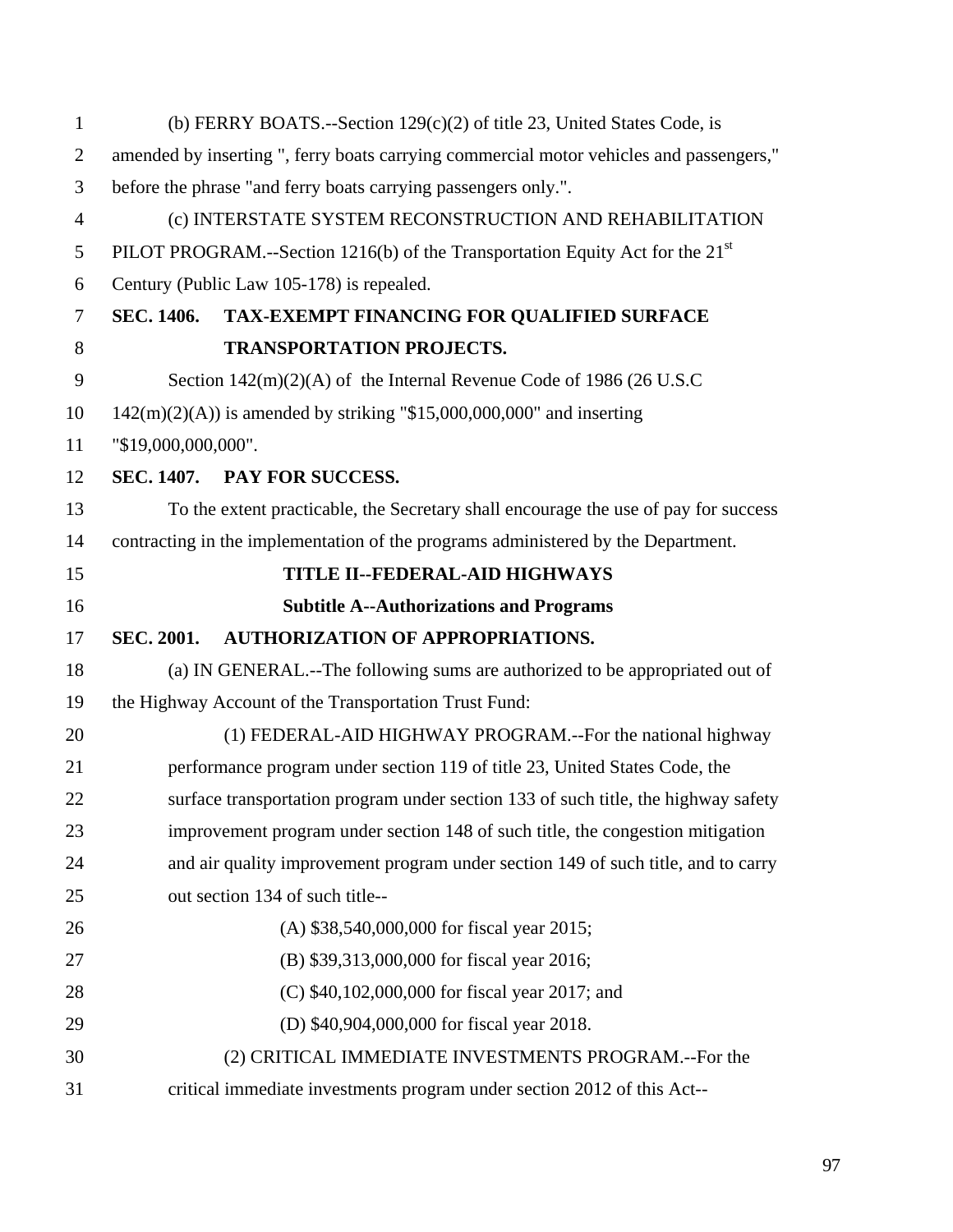| 1              | (A) \$4,850,000,000 for fiscal year 2015;                                  |
|----------------|----------------------------------------------------------------------------|
| $\overline{2}$ | (B) \$3,850,000,000 for fiscal year 2016;                                  |
| 3              | (C) \$2,850,000,000 for fiscal year 2017; and                              |
| 4              | (D) \$1,850,000,000 for fiscal year 2018.                                  |
| 5              | (3) FEDERAL LANDS AND TRIBAL TRANSPORTATION                                |
| 6              | PROGRAMS.--                                                                |
| 7              | (A) TRIBAL TRANSPORTATION PROGRAM.--For the Tribal                         |
| 8              | transportation program under section 202 of title 23, United States Code-- |
| 9              | (i) $$507,000,000$ for fiscal year 2015;                                   |
| 10             | (ii) \$517,000,000 for fiscal year 2016;                                   |
| 11             | (iii) \$527,000,000 for fiscal year 2017; and                              |
| 12             | (iv) \$538,000,000 for fiscal year 2018.                                   |
| 13             | (B) FEDERAL LANDS TRANSPORTATION PROGRAM.--For                             |
| 14             | the Federal lands transportation program under section 203 of such title-- |
| 15             | (i) $$370,000,000$ for fiscal year 2015;                                   |
| 16             | (ii) \$377,000,000 for fiscal year 2016;                                   |
| 17             | $(iii)$ \$385,000,000 for fiscal year 2017; and                            |
| 18             | (iv) \$393,000,000 for fiscal year 2018,                                   |
| 19             | of which 5 percent of the amount made available for each fiscal year shall |
| 20             | be for the United States Army Corps of Engineers; 15 percent of the        |
| 21             | amount made available for each fiscal year shall be for the United States  |
| 22             | Forest Service; and 80 percent of the amount made available for each       |
| 23             | fiscal year shall be for the Department of Interior and divided by the     |
| 24             | Secretary of Interior, with notification to the Secretary, among the       |
| 25             | National Park Service, the Fish and Wildlife Service, the Bureau of Land   |
| 26             | Management, and the Bureau of Reclamation.                                 |
| 27             | (C) FEDERAL LANDS ACCESS PROGRAM.--For the Federal                         |
| 28             | lands access program under section 204 of such title--                     |
| 29             | (i) $$250,000,000$ for fiscal year 2015;                                   |
| 30             | (ii) \$255,000,000 for fiscal year 2016;                                   |
| 31             | (iii) \$260,000,000 for fiscal year 2017; and                              |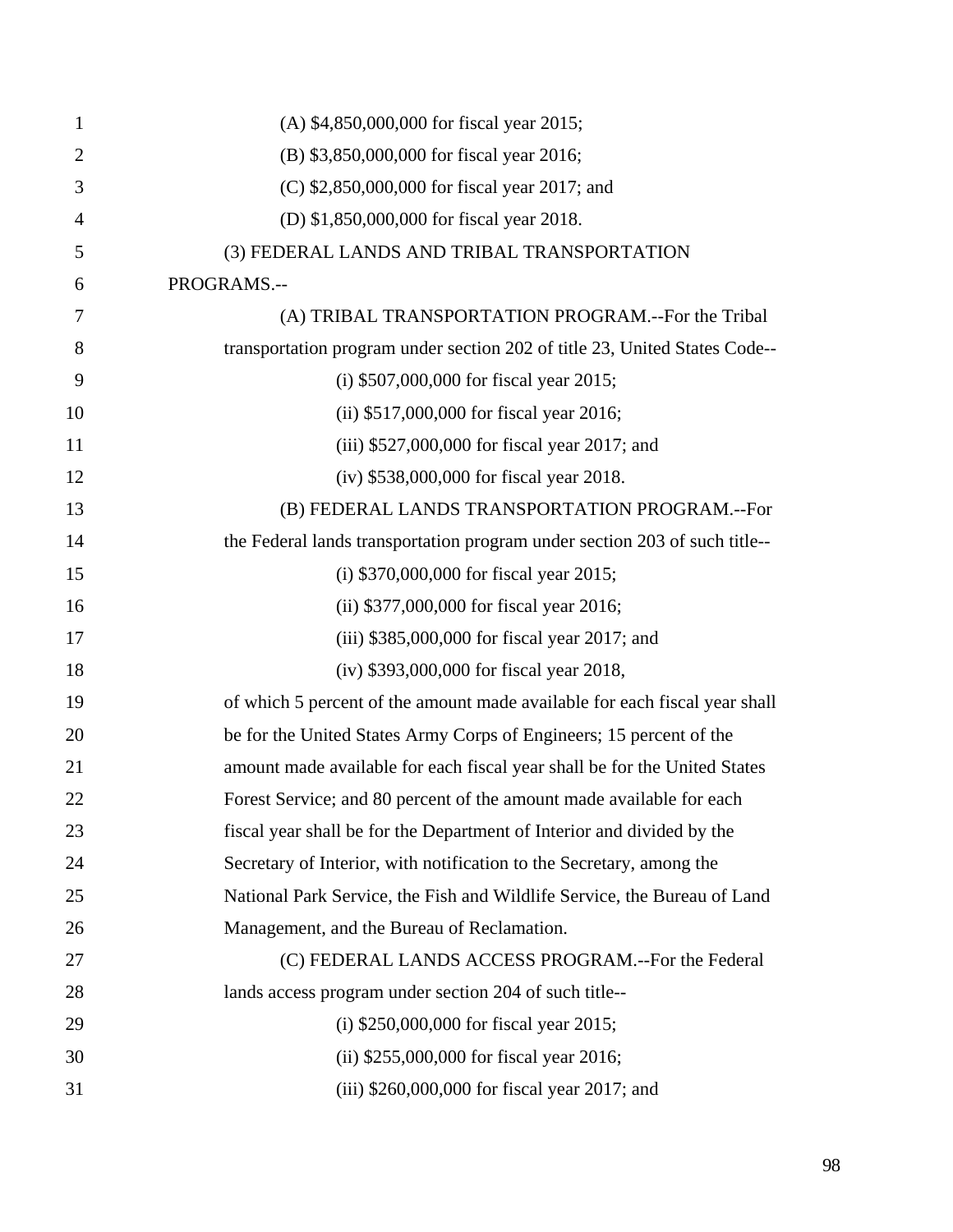| 1              | (iv) \$265,000,000 for fiscal year 2018.                                     |
|----------------|------------------------------------------------------------------------------|
| $\overline{2}$ | (D) NATIONALLY SIGNIFICANT FEDERAL LANDS AND                                 |
| 3              | TRIBAL PROJECTS PROGRAM.--For the nationally significant Federal             |
| 4              | lands and Tribal projects program under section 2008 of this Act,            |
| 5              | \$150,000,000 for each of fiscal years 2015 through 2018.                    |
| 6              | (4) TRANSPORTATION INFRASTRUCTURE FINANCE AND                                |
| 7              | INNOVATION PROGRAM.--For credit assistance under the transportation          |
| 8              | infrastructure finance and innovation program under chapter 6 of such title, |
| 9              | \$1,000,000,000 for each of fiscal years 2015 through 2018.                  |
| 10             | (5) FEDERAL ALLOCATION PROGRAMS.--                                           |
| 11             | (A) ON-THE-JOB TRAINING.--For surface transportation and                     |
| 12             | technology training and summer transportation institutes under section       |
| 13             | $140(b)$ of such title --                                                    |
| 14             | (i) $$11,000,000$ for fiscal year 2015;                                      |
| 15             | (ii) $$11,000,000$ for fiscal year 2016;                                     |
| 16             | $(iii)$ \$11,000,000 for fiscal year 2017; and                               |
| 17             | $(iv)$ \$12,000,000 for fiscal year 2018,                                    |
| 18             | (B) DISADVANTAGED BUSINESS ENTERPRISES.--For                                 |
| 19             | training programs and assistance programs under section $140(c)$ of such     |
| 20             | title--                                                                      |
| 21             | (i) $$11,000,000$ for fiscal year 2015;                                      |
| 22             | (ii) $$11,000,000$ for fiscal year 2016;                                     |
| 23             | $(iii)$ \$11,000,000 for fiscal year 2017; and                               |
| 24             | (iv) \$12,000,000 for fiscal year 2018.                                      |
| 25             | (C) HIGHWAY USE TAX EVASION PROJECTS.--For highway                           |
| 26             | use tax evasion projects under section 143 of such title, \$10,000,000 for   |
| 27             | each of fiscal years 2015 through 2018.                                      |
| 28             | (D) CONSTRUCTION OF FERRY BOATS AND FERRY                                    |
| 29             | TERMINAL FACILITIES.--For the construction of ferry boats and ferry          |
| 30             | terminal facilities under section 147 of such title--                        |
| 31             | (i) \$67,000,000 for fiscal year 2015;                                       |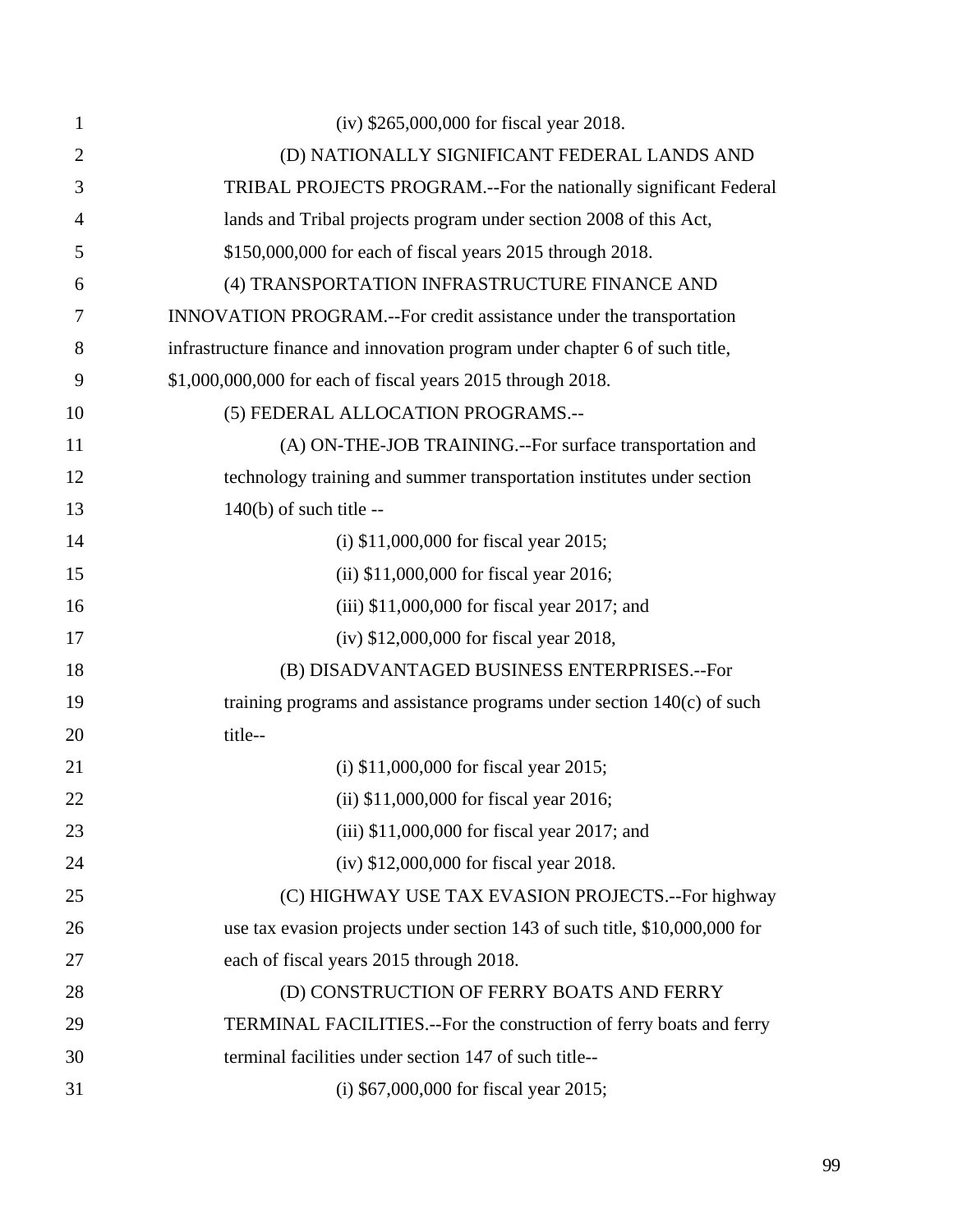| $\mathbf{1}$   | (ii) \$68,000,000 for fiscal year 2016;                                     |
|----------------|-----------------------------------------------------------------------------|
| $\overline{2}$ | $(iii)$ \$70,000,000 for fiscal year 2017; and                              |
| 3              | (iv) \$71,000,000 for fiscal year 2018.                                     |
| $\overline{4}$ | (E) PERFORMANCE MANAGEMENT DATA SUPPORT                                     |
| 5              | PROGRAM.--For the performance management data support program               |
| 6              | under section 150(f) of title 23, United States Code, \$10,000,000 for each |
| 7              | of fiscal years 2015 through 2018.                                          |
| 8              | (F) TERRITORIAL AND PUERTO RICO HIGHWAY                                     |
| 9              | PROGRAM.--For the territorial and Puerto Rico highway program under         |
| 10             | section 165 of such title--                                                 |
| 11             | (i) $$190,000,000$ for fiscal year 2015;                                    |
| 12             | (ii) $$194,000,000$ for fiscal year 2016;                                   |
| 13             | $(iii)$ \$198,000,000 for fiscal year 2017; and                             |
| 14             | (iv) \$202,000,000 for fiscal year 2018.                                    |
| 15             | (G) SAFETY OUTREACH, TRAINING, AND EDUCATION                                |
| 16             | ACTIVITIES.--\$3,000,000 for each of fiscal years 2015 through 2018 for     |
| 17             | safety outreach, training, and education activities.                        |
| 18             | (H) JOBS-DRIVEN SKILLS AND OPPORTUNITY                                      |
| 19             | PROGRAMS.--\$100,000,000 in each of fiscal years 2015 through 2018,         |
| 20             | of which--                                                                  |
| 21             | (i) \$30,000,000 for each such fiscal year shall be for the                 |
| 22             | jobs-driven skills training program under section 140(b) of such            |
| 23             | title (as added by section 1208 of this Act); and                           |
| 24             | (ii) \$70,000,000 for each such fiscal year shall be for the                |
| 25             | connection to opportunity pilot program under section $134(q)$ of           |
| 26             | such title and section $5303(q)$ of title 49, United States Code (as        |
| 27             | added by section 1209 of this Act).                                         |
| 28             | (b) DISADVANTAGED BUSINESS ENTERPRISES.--                                   |
| 29             | (1) DEFINITIONS.--In this subsection, the following definitions apply:      |
| 30             | (A) SMALL BUSINESS CONCERN .--                                              |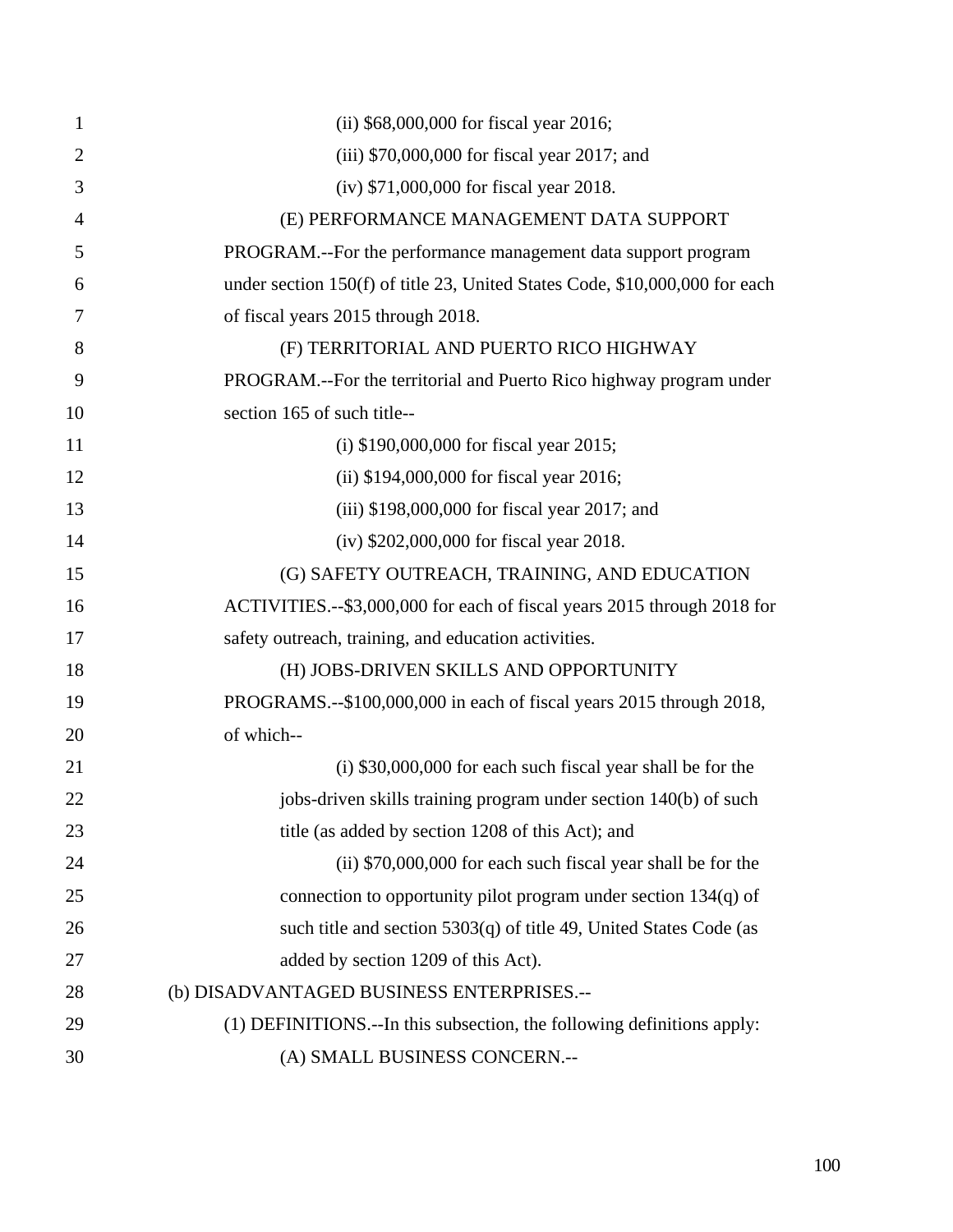| $\mathbf{1}$   | (i) IN GENERAL.--The term "small business concern"                                |
|----------------|-----------------------------------------------------------------------------------|
| $\mathbf{2}$   | means a small business concern as the term is used in section 3 of                |
| 3              | the Small Business Act (15 U.S.C. 632).                                           |
| $\overline{4}$ | (ii) EXCLUSIONS.--The term "small business concern"                               |
| 5              | does not include any concern or group of concerns controlled by                   |
| 6              | the same socially and economically disadvantaged individual or                    |
| 7              | individuals that have average annual gross receipts during the                    |
| 8              | preceding 3 fiscal years in excess of \$22,410,000, as adjusted                   |
| 9              | annually by the Secretary for inflation.                                          |
| 10             | (B) SOCIALLY AND ECONOMICALLY DISADVANTAGED                                       |
| 11             | INDIVIDUALS.--The term "socially and economically disadvantaged                   |
| 12             | individuals" has the meaning given the term in section 8(d) of the Small          |
| 13             | Business Act (15 U.S.C. 637(d)) and relevant subcontracting regulations           |
| 14             | issued pursuant to that Act, except that women shall be presumed to be            |
| 15             | socially and economically disadvantaged individuals for purposes of this          |
| 16             | subsection.                                                                       |
| 17             | (2) AMOUNTS FOR SMALL BUSINESS CONCERNS.--Except to the                           |
| 18             | extent that the Secretary determines otherwise, not less than 10 percent of the   |
| 19             | amounts made available for any program under Titles II and III of this Act and    |
| 20             | section 403 of title 23, United States Code, shall be expended through small      |
| 21             | business concerns owned and controlled by socially and economically               |
| 22             | disadvantaged individuals.                                                        |
| 23             | (3) ANNUAL LISTING OF DISADVANTAGED BUSINESS                                      |
| 24             | ENTERPRISES.--Each State that receives funds under Title II of this Act, Title    |
| 25             | III of this Act, or section 403 of title 23, United States Code, shall annually-- |
| 26             | (A) survey and compile a list of the small business concerns                      |
| 27             | referred to in paragraph (2) in the State, including the location of the small    |
| 28             | business concerns in the State; and                                               |
| 29             | (B) notify the Secretary, in writing, of the percentage of the small              |
| 30             | business concerns that are controlled by--                                        |
| 31             | $(i)$ women;                                                                      |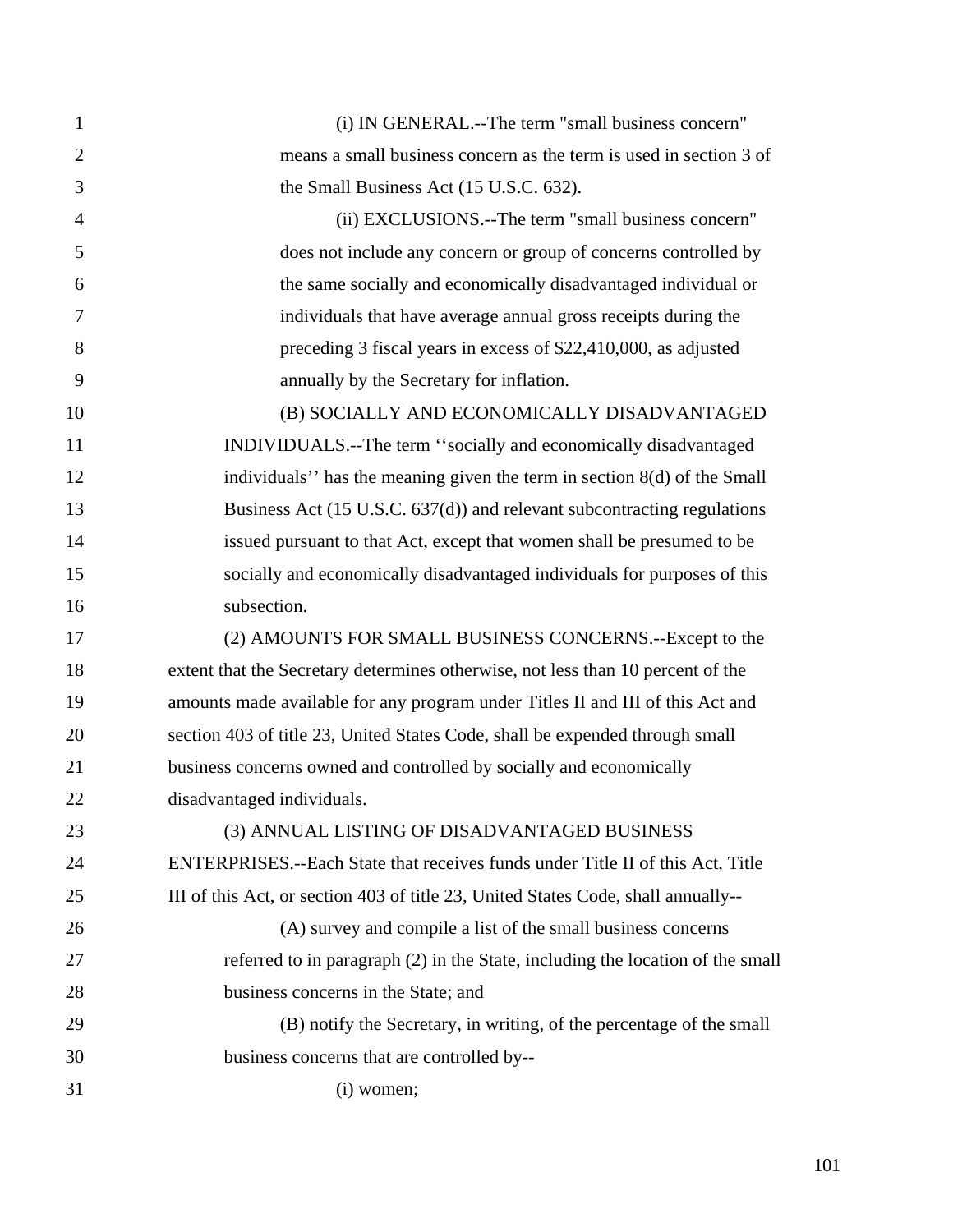| 1              | (ii) socially and economically disadvantaged individuals                          |
|----------------|-----------------------------------------------------------------------------------|
| $\overline{2}$ | (other than women); and                                                           |
| 3              | (iii) individuals who are women and are otherwise socially                        |
| 4              | and economically disadvantaged individuals.                                       |
| 5              | (4) UNIFORM CERTIFICATION.--                                                      |
| 6              | (A) IN GENERAL.--The Secretary shall establish minimum                            |
| 7              | uniform criteria for use by State governments in certifying whether a             |
| 8              | concern qualifies as a small business concern for the purpose of this             |
| 9              | subsection.                                                                       |
| 10             | (B) INCLUSIONS.--The minimum uniform criteria established                         |
| 11             | under subparagraph (A) shall include, with respect to a potential small           |
| 12             | business concern--                                                                |
| 13             | (i) on-site visits;                                                               |
| 14             | (ii) personal interviews with personnel;                                          |
| 15             | (iii) issuance or inspection of licenses;                                         |
| 16             | (iv) analyses of stock ownership;                                                 |
| 17             | (v) listings of equipment;                                                        |
| 18             | (vi) analyses of bonding capacity;                                                |
| 19             | (vii) listings of work completed;                                                 |
| 20             | (viii) examination of the resumes of principal owners;                            |
| 21             | (ix) analyses of financial capacity; and                                          |
| 22             | (x) analyses of the type of work preferred.                                       |
| 23             | (5) REPORTING.--The Secretary shall establish minimum requirements                |
| 24             | for use by State governments in reporting to the Secretary--                      |
| 25             | (A) information concerning disadvantaged business enterprise                      |
| 26             | awards, commitments, and achievements; and                                        |
| 27             | (B) such other information as the Secretary determines to be                      |
| 28             | appropriate for the proper monitoring of the disadvantaged business               |
| 29             | enterprise program.                                                               |
| 30             | (6) COMPLIANCE WITH COURT ORDERS.--Nothing in this subsection                     |
| 31             | limits the eligibility of an individual or entity to receive funds made available |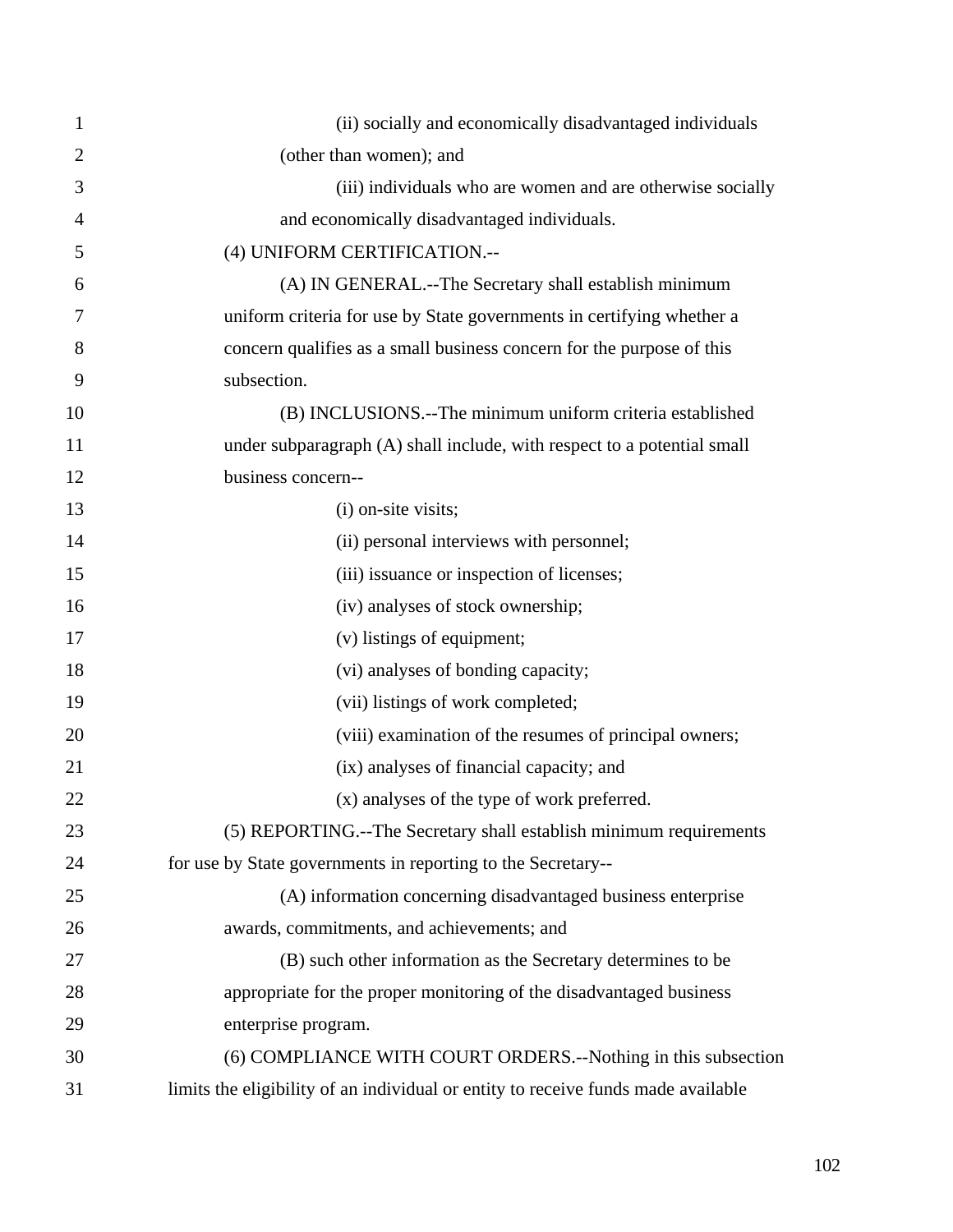| $\mathbf{1}$   | under Titles II and III of this Act and section 403 of title 23, United States Code, |
|----------------|--------------------------------------------------------------------------------------|
| $\overline{2}$ | if the entity or person is prevented, in whole or in part, from complying with       |
| 3              | paragraph (2) because a Federal court issues a final order in which the court finds  |
| $\overline{4}$ | that a requirement or the implementation of paragraph (2) is unconstitutional.       |
| 5              | (c) CONFORMING AMENDMENTS.--                                                         |
| 6              | (1) PUERTO RICO AND TERRITORIAL HIGHWAYS.--Section 165(a)                            |
| 7              | of title 23, United States Code, is amended to read as follows:                      |
| 8              | "(a) DIVISION OF FUNDS.--Of funds made available for the territorial and             |
| 9              | Puerto Rico highway program-                                                         |
| 10             | " $(1)$ for fiscal year 2015--                                                       |
| 11             | "(A) \$150,000,000 shall be for the Puerto Rico highway program                      |
| 12             | under subsection (b); and                                                            |
| 13             | "(B) \$40,000,000 shall be for the territorial highway program                       |
| 14             | under subsection (c);                                                                |
| 15             | " $(2)$ for fiscal year 2016-                                                        |
| 16             | "(A) \$153,000,000 shall be for the Puerto Rico highway program                      |
| 17             | under subsection (b); and                                                            |
| 18             | "(B) \$41,000,000 shall be for the territorial highway program                       |
| 19             | under subsection (c);                                                                |
| 20             | " $(3)$ for fiscal year 2017--                                                       |
| 21             | "(A) \$156,000,000 shall be for the Puerto Rico highway program                      |
| 22             | under subsection (b); and                                                            |
| 23             | "(B) \$42,000,000 shall be for the territorial highway program                       |
| 24             | under subsection (c);                                                                |
| 25             | " $(4)$ for fiscal year 2018--                                                       |
| 26             | "(A) \$159,000,000 shall be for the Puerto Rico highway program                      |
| 27             | under subsection (b); and                                                            |
| 28             | "(B) \$43,000,000 shall be for the territorial highway program                       |
| 29             | under subsection (c).".                                                              |
| 30             | (2) DISADVANTAGED BUSINESS ENTERPRISES.--Section 140(c) of                           |
| 31             | such title is amended by striking "From administrative funds made available          |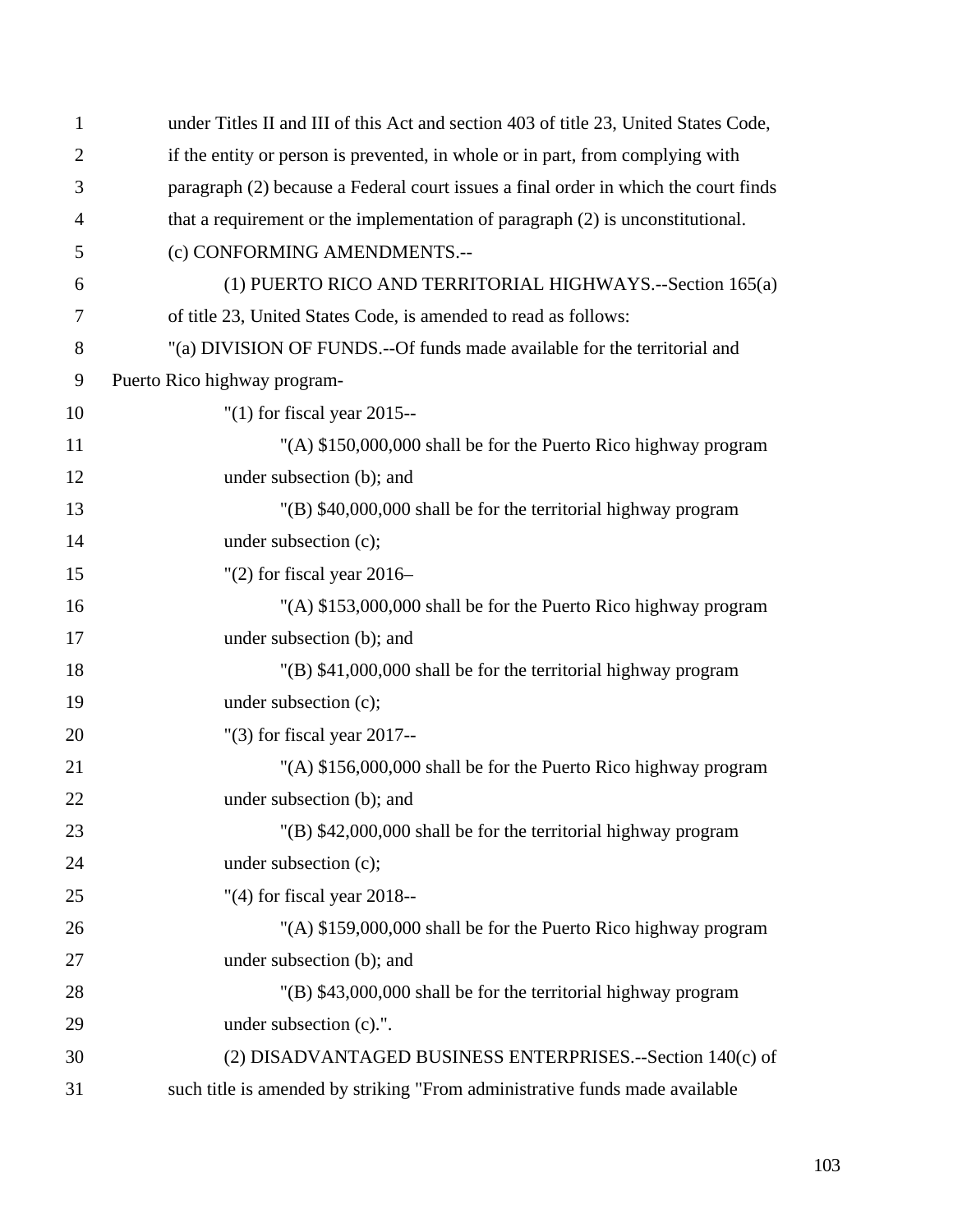| $\mathbf{1}$   | under section 104(a), the Secretary shall deduct such sums as necessary, not to        |
|----------------|----------------------------------------------------------------------------------------|
| $\overline{2}$ | exceed \$10,000,000 per fiscal year, for the administration of this subsection.".      |
| 3              | (3) HIGHWAY USE TAX EVASION PROJECTS.--Section 143(b)(2) of                            |
| $\overline{4}$ | such title is amended to read as follows:                                              |
| 5              | "(2) FUNDING.--Funds made available to carry out this section may be                   |
| 6              | allocated to the Internal Revenue Service and the States at the discretion of the      |
| 7              | Secretary, except that of funds so made available for each fiscal year, \$2,000,000    |
| 8              | shall be available only to carry out intergovernmental enforcement efforts,            |
| 9              | including research and training.".                                                     |
| 10             | (4) CONSTRUCTION OF FERRY BOATS AND FERRY TERMINAL                                     |
| 11             | FACILITIES.--Section 147 of such title is amended--                                    |
| 12             | $(A)$ by striking subsection (e); and                                                  |
| 13             | $(B)$ by redesignating subsections $(f)$ and $(g)$ as subsections $(e)$ and            |
| 14             | (f), respectively.                                                                     |
| 15             | SEC. 2002. OBLIGATION LIMITATION.                                                      |
| 16             | (a) GENERAL LIMITATION.--Subject to subsection (e), and notwithstanding                |
| 17             | any other provision of law, the obligations for Federal-aid highway and highway safety |
| 18             | construction programs shall not exceed--                                               |
| 19             | $(1)$ \$47,323,248,000 for fiscal year 2015; and                                       |
| 20             | (2) \$48,141,248,000 for fiscal year 2016;                                             |
| 21             | (3) \$48,977,248,000 for fiscal year 2017; and                                         |
| 22             | (4) \$49,829,248,000 for fiscal year 2018.                                             |
| 23             | (b) EXCEPTIONS.--The limitations under subsection (a) shall not apply to               |
| 24             | obligations under or for--                                                             |
| 25             | (1) section 125 of title 23, United States Code;                                       |
| 26             | (2) section 147 of the Surface Transportation Assistance Act of 1978 (23               |
| 27             | U.S.C. 144 note; 92 Stat. 2714);                                                       |
| 28             | (3) section 9 of the Federal-Aid Highway Act of 1981 (95 Stat. 1701);                  |
| 29             | $(4)$ subsections $(b)$ and $(i)$ of section 131 of the Surface Transportation         |
| 30             | Assistance Act of 1982 (96 Stat. 2119);                                                |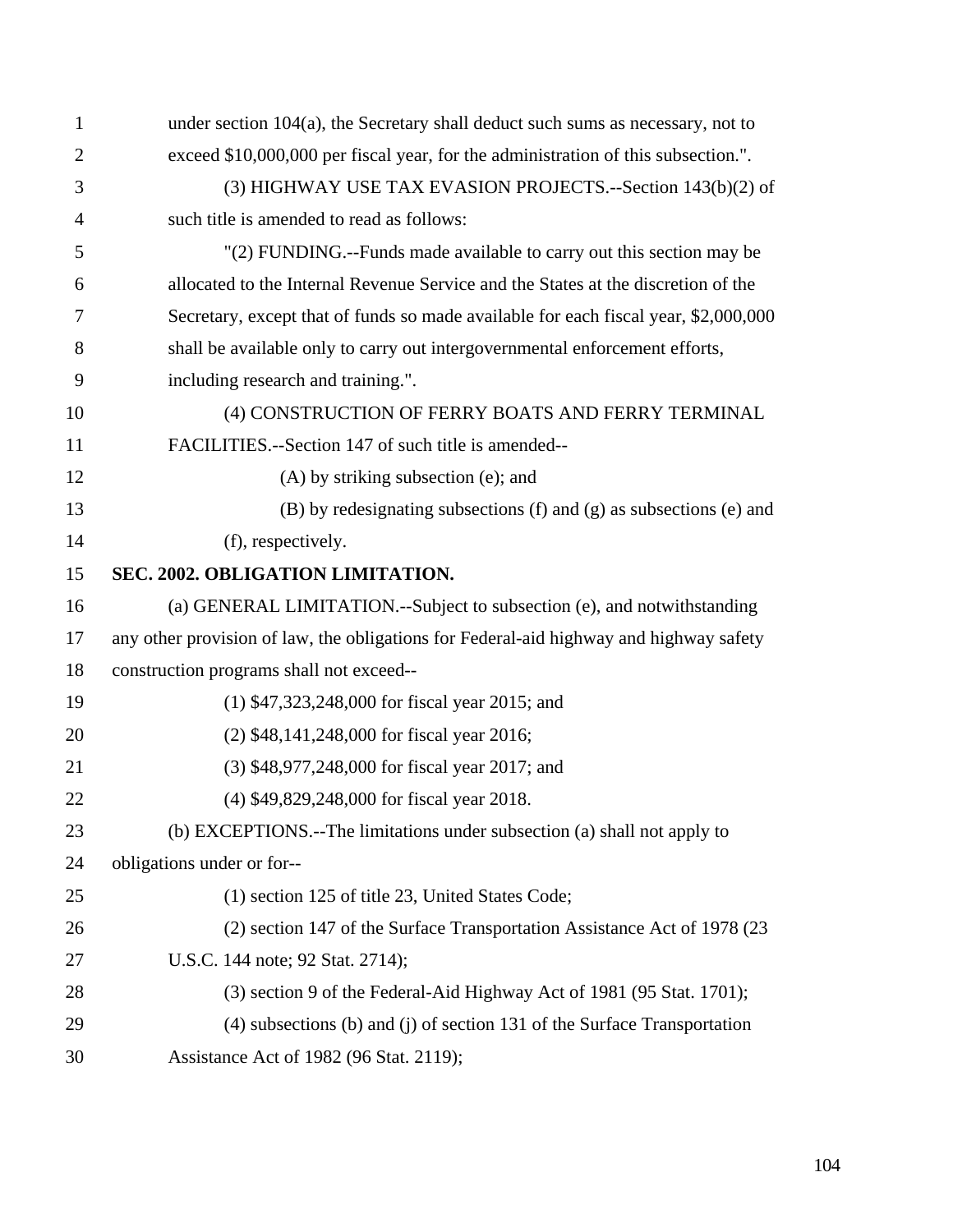| $\mathbf 1$    | (5) subsections (b) and (c) of section 149 of the Surface Transportation            |
|----------------|-------------------------------------------------------------------------------------|
| $\overline{2}$ | and Uniform Relocation Assistance Act of 1987 (101 Stat. 198);                      |
| 3              | (6) sections 1103 through 1108 of the Intermodal Surface Transportation             |
| $\overline{4}$ | Efficiency Act of 1991 (105 Stat. 2027);                                            |
| 5              | (7) section 157 of title 23, United States Code (as in effect on June 8,            |
| 6              | 1998);                                                                              |
| 7              | (8) section 105 of title 23, United States Code (as in effect for fiscal years      |
| 8              | 1998 through 2004, but only in an amount equal to \$639,000,000 for each of         |
| 9              | those fiscal years);                                                                |
| 10             | (9) Federal-aid highway programs for which obligation authority was                 |
| 11             | made available under the Transportation Equity Act for the 21st Century (112)       |
| 12             | Stat. 107) or subsequent Acts for multiple years or to remain available until       |
| 13             | expended, but only to the extent that the obligation authority has not lapsed or    |
| 14             | been used;                                                                          |
| 15             | (10) section 105 of title 23, United States Code (but, for each of fiscal           |
| 16             | years 2005 through 2012, only in an amount equal to \$639,000,000 for each of       |
| 17             | those fiscal years);                                                                |
| 18             | (11) section 1603 of SAFETEA-LU (23 U.S.C. 118 note; 119 Stat. 1248),               |
| 19             | to the extent that funds obligated in accordance with that section were not subject |
| 20             | to a limitation on obligations at the time at which the funds were initially made   |
| 21             | available for obligation; and                                                       |
| 22             | (12) section 119 of title 23, United States Code (but, for each of fiscal           |
| 23             | years 2013 through 2018, only in an amount equal to \$639,000,000 for each of       |
| 24             | those fiscal years).                                                                |
| 25             | (c) DISTRIBUTION OF OBLIGATION AUTHORITY.--For each of fiscal years                 |
| 26             | 2015 through 2018, the Secretary--                                                  |
| 27             | (1) shall not distribute obligation authority provided by subsection (a) for        |
| 28             | the fiscal year for--                                                               |
| 29             | (A) amounts authorized for administrative expenses and programs                     |
| 30             | by section 104(a) of title 23, United States Code; and                              |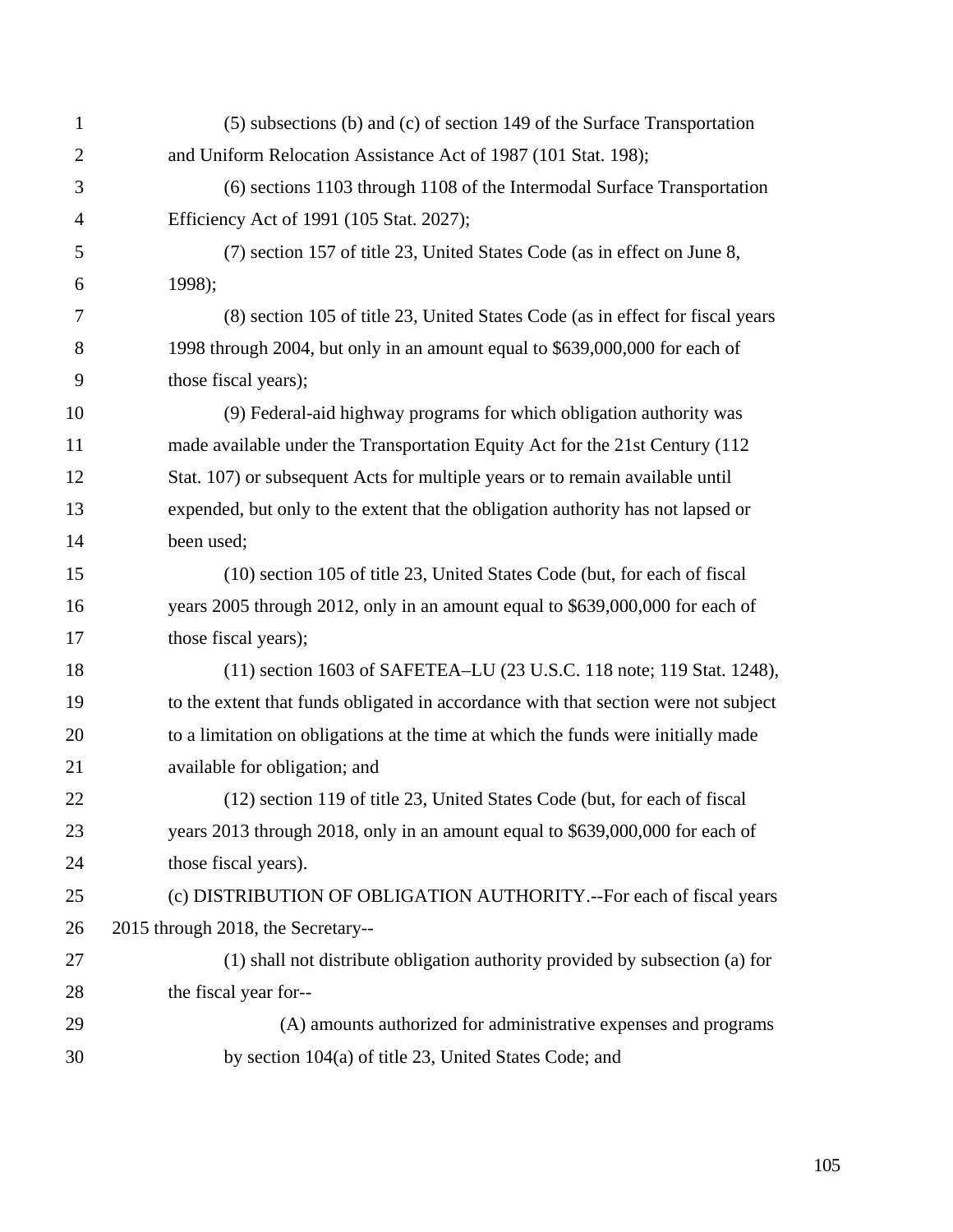| 1              | (B) amounts authorized for the Bureau of Transportation                         |
|----------------|---------------------------------------------------------------------------------|
| $\overline{2}$ | Statistics;                                                                     |
| 3              | (2) shall not distribute an amount of obligation authority provided by          |
| $\overline{4}$ | subsection (a) that is equal to the unobligated balance of amounts--            |
| 5              | (A) made available from the Highway Trust Fund (other than the                  |
| 6              | Mass Transit Account) or from the Highway Account of the                        |
| 7              | Transportation Trust Fund for Federal-aid highway and highway safety            |
| 8              | construction programs for previous fiscal years the funds for which are         |
| 9              | allocated by the Secretary (or apportioned by the Secretary under sections      |
| 10             | 202 or 204 of title 23, United States Code); and                                |
| 11             | (B) for which obligation authority was provided in a previous                   |
| 12             | fiscal year;                                                                    |
| 13             | (3) shall determine the proportion that--                                       |
| 14             | (A) the obligation authority provided by subsection (a) for the                 |
| 15             | fiscal year, less the aggregate of amounts not distributed under paragraphs     |
| 16             | $(1)$ and $(2)$ of this subsection; bears to                                    |
| 17             | (B) the total of the sums authorized to be appropriated for the                 |
| 18             | Federal-aid highway and highway safety construction programs (other             |
| 19             | than sums authorized to be appropriated for provisions of law described in      |
| 20             | paragraphs $(1)$ through $(11)$ of subsection $(b)$ and sums authorized to be   |
| 21             | appropriated for section 119 of title 23, United States Code, equal to the      |
| 22             | amount referred to in subsection $(b)(12)$ for the fiscal year), less the       |
| 23             | aggregate of the amounts not distributed under paragraphs (1) and (2) of        |
| 24             | this subsection;                                                                |
| 25             | (4) shall distribute the obligation authority provided by subsection (a), less  |
| 26             | the aggregate amounts not distributed under paragraphs (1) and (2), for each of |
| 27             | the programs (other than programs to which paragraph (1) applies) that are      |
| 28             | allocated by the Secretary under this Act and title 23, United States Code, or  |
| 29             | apportioned by the Secretary under sections 202 or 204 of that title, by        |
| 30             | multiplying--                                                                   |
| 31             | (A) the proportion determined under paragraph (3); by                           |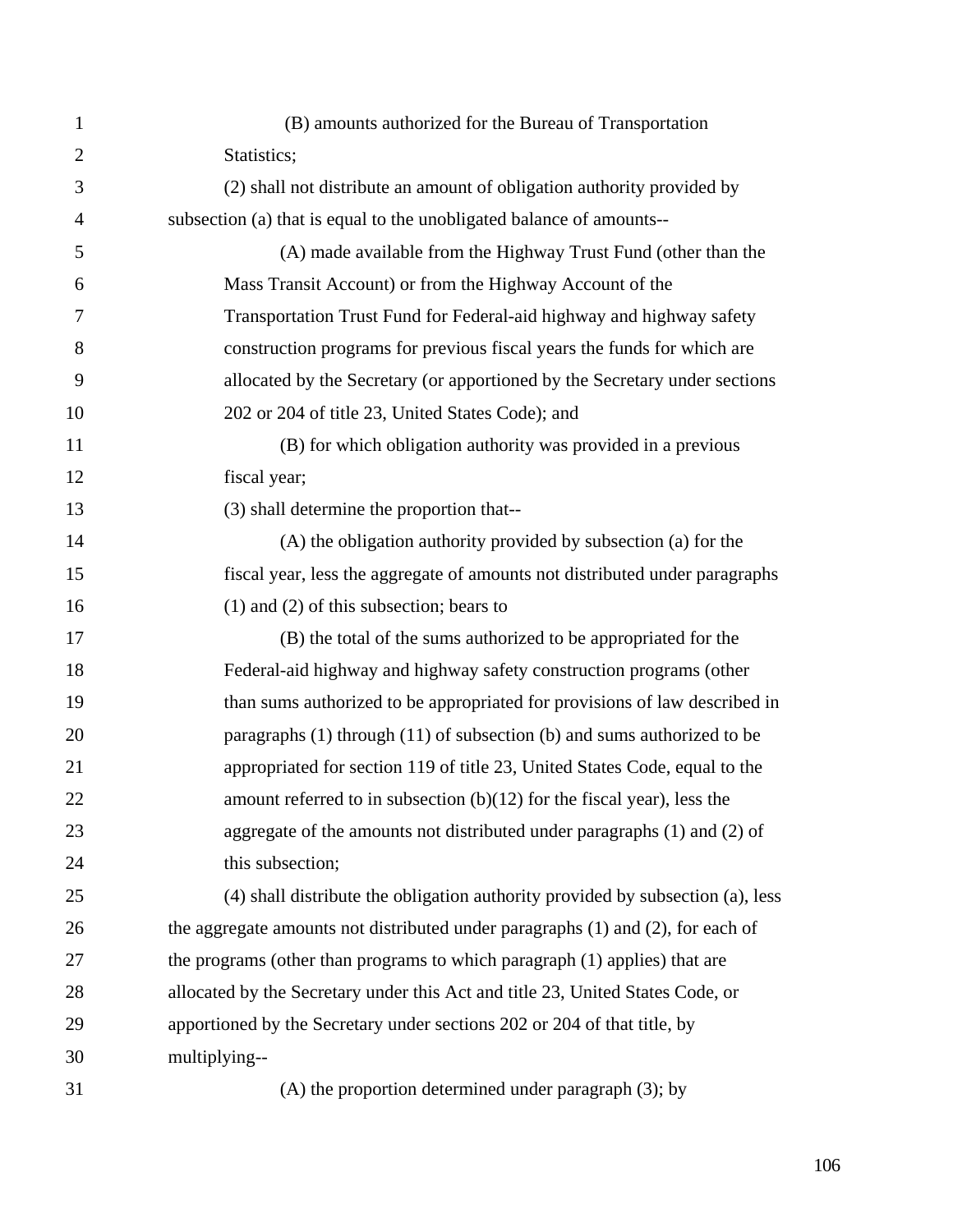| 1              | (B) the amounts authorized to be appropriated for each such                                 |
|----------------|---------------------------------------------------------------------------------------------|
| $\overline{2}$ | program for the fiscal year; and                                                            |
| 3              | (5) shall distribute the obligation authority provided by subsection (a), less              |
| $\overline{4}$ | the aggregate amounts not distributed under paragraphs (1) and (2) and the                  |
| 5              | amounts distributed under paragraph (4), for Federal-aid highway and highway                |
| 6              | safety construction programs that are apportioned by the Secretary under title 23,          |
| 7              | United States Code (other than the amounts apportioned for the national highway             |
| 8              | performance program in section 119 of title 23, United States Code, that are                |
| 9              | exempt from the limitation under subsection $(b)(12)$ and the amounts apportioned           |
| 10             | under sections 202 and 204 of that title) or under this Act in the proportion that--        |
| 11             | (A) amounts authorized to be appropriated for the programs that                             |
| 12             | are apportioned under title 23, United States Code, or under this Act to                    |
| 13             | each State for the fiscal year; bears to                                                    |
| 14             | (B) the total of the amounts authorized to be appropriated for the                          |
| 15             | programs that are apportioned under title 23, United States Code, or under                  |
| 16             | this Act to all States for the fiscal year.                                                 |
| 17             | (d) REDISTRIBUTION OF UNUSED OBLIGATION AUTHORITY.--                                        |
| 18             | Notwithstanding subsection (c), the Secretary shall, after August 1 of each of fiscal years |
| 19             | 2015 through 2018--                                                                         |
| 20             | (1) revise a distribution of the obligation authority made available under                  |
| 21             | subsection (c) if an amount distributed cannot be obligated during that fiscal year;        |
| 22             | and                                                                                         |
| 23             | (2) redistribute sufficient amounts to those States able to obligate amounts                |
| 24             | in addition to those previously distributed during that fiscal year, giving priority        |
| 25             | to those States having large unobligated balances of funds apportioned under                |
| 26             | sections 144 (as in effect on the day before the date of enactment of Public Law            |
| 27             | 112-141) and 104 of title 23, United States Code.                                           |
| 28             | (e) APPLICABILITY OF OBLIGATION LIMITATIONS TO                                              |
| 29             | TRANSPORTATION RESEARCH PROGRAMS.--                                                         |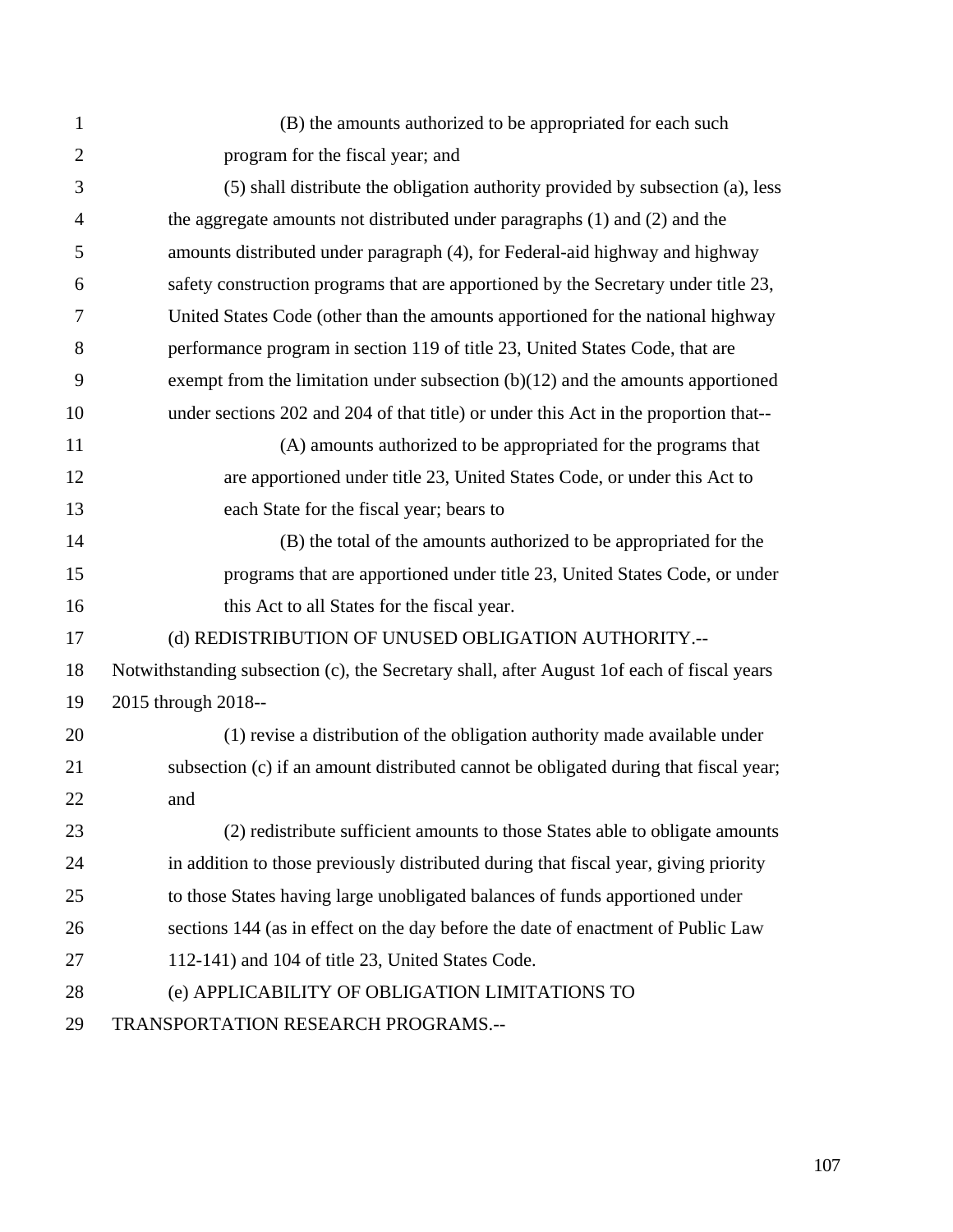| 1              | (1) IN GENERAL.--Except as provided in paragraph (2), obligation                   |
|----------------|------------------------------------------------------------------------------------|
| $\overline{2}$ | limitations imposed by subsection (a) shall apply to contract authority for        |
| 3              | transportation research programs carried out under--                               |
| 4              | (A) chapter 5 of title 23, United States Code; and                                 |
| 5              | (B) Title VIII of this Act.                                                        |
| 6              | (2) EXCEPTION.--Obligation authority made available under paragraph (1)            |
| 7              | shall-                                                                             |
| 8              | (A) remain available for a period of 4 fiscal years; and                           |
| 9              | (B) be in addition to the amount of any limitation imposed on                      |
| 10             | obligations for Federal-aid highway and highway safety construction                |
| 11             | programs for future fiscal years.                                                  |
| 12             | (f) REDISTRIBUTION OF CERTAIN AUTHORIZED FUNDS.--                                  |
| 13             | (1) IN GENERAL.--Not later than 30 days after the date of distribution of          |
| 14             | obligation authority under subsection (c) for each of fiscal years 2015 through    |
| 15             | 2018, the Secretary shall distribute to the States any funds (excluding funds      |
| 16             | authorized for the program under section 202 of title 23, United States Code)      |
| 17             | that-                                                                              |
| 18             | (A) are authorized to be appropriated for the fiscal year for                      |
| 19             | Federal-aid highway programs; and                                                  |
| 20             | (B) the Secretary determines will not be allocated to the States (or               |
| 21             | will not be apportioned to the States under section 204 of title 23, United        |
| 22             | States Code), and will not be available for obligation, for the fiscal year        |
| 23             | because of the imposition of any obligation limitation for the fiscal year.        |
| 24             | (2) RATIO.--Funds shall be distributed under paragraph (1) in the same             |
| 25             | proportion as the distribution of obligation authority under subsection $(c)(5)$ . |
| 26             | (3) AVAILABILITY.--Funds distributed to each State under paragraph (1)             |
| 27             | shall be available for any purpose described in section 133(b) of title 23, United |
| 28             | <b>States Code.</b>                                                                |
| 29             | SEC. 2003. APPORTIONMENT.                                                          |
| 30             | (a) SECTION 104 AMENDMENTS.--Section 104 of title 23, United States Code, is       |
| 31             | amended--                                                                          |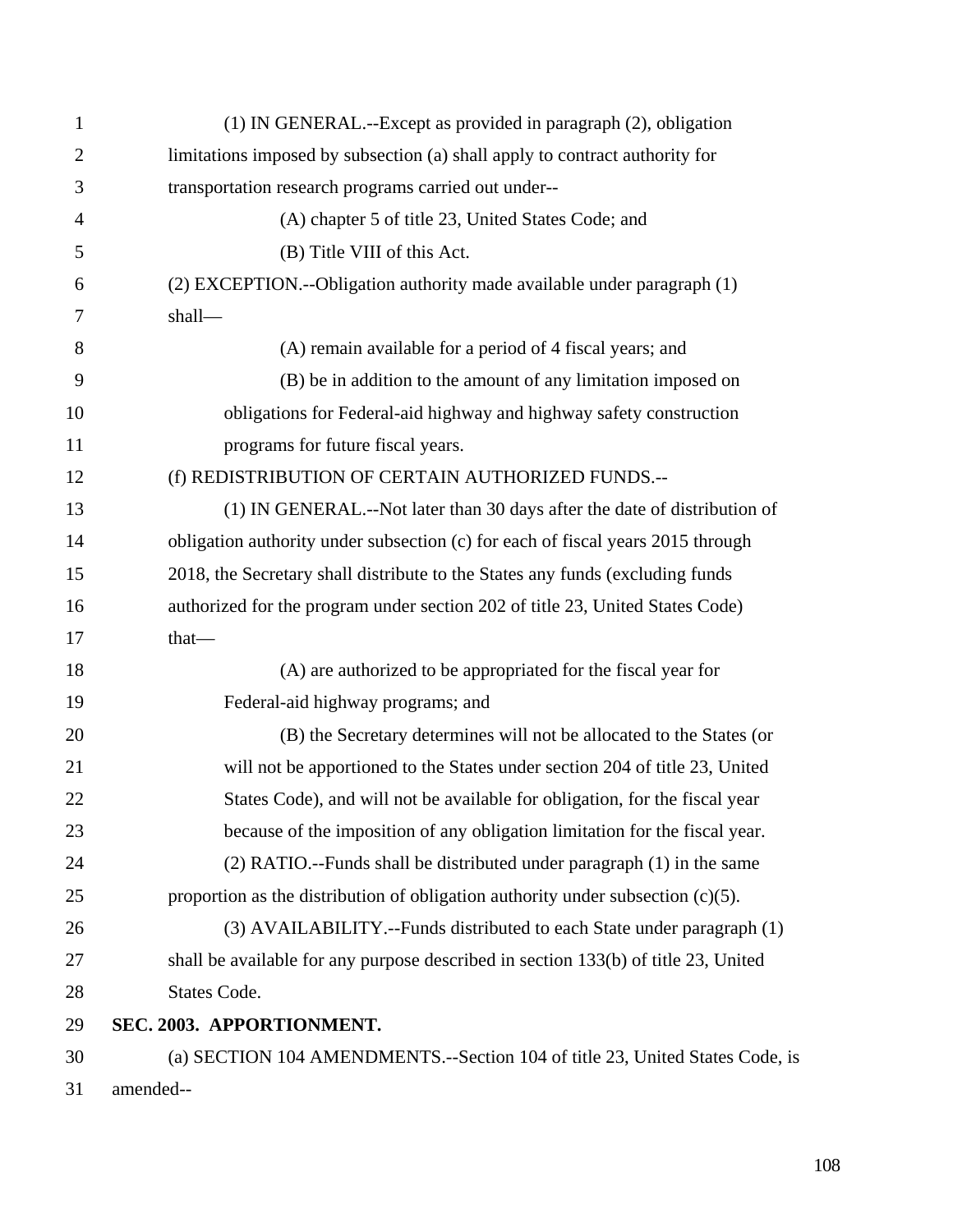| 1              | (1) by amending subsection $(a)(1)$ to read as follows:                                   |  |
|----------------|-------------------------------------------------------------------------------------------|--|
| $\overline{2}$ | "(1) IN GENERAL.--There are authorized to be appropriated from the Highway                |  |
| 3              | Account of the Transportation Trust Fund to be made available to the Secretary for        |  |
| 4              | administrative expenses of the Federal Highway Administration--                           |  |
| 5              | "(A) \$442,248,000 for fiscal year 2015;                                                  |  |
| 6              | "(B) \$451,248,000 for fiscal year 2016;                                                  |  |
| 7              | "(C) $$460,248,000$ for fiscal year 2017; and                                             |  |
| 8              | "(D) \$469,248,000 for fiscal year 2018.".                                                |  |
| 9              | $(2)$ in subsection $(c)(2)$ --                                                           |  |
| 10             | (A) by adding "and thereafter" after "2014" the first time it appears; and                |  |
| 11             | (B) in subparagraph (A) by adding "and each fiscal year thereafter" after                 |  |
| 12             | "2014"; and                                                                               |  |
| 13             | (3) by inserting at the end the following:                                                |  |
| 14             | "(h) IMPLEMENTATION OF FUTURE STRATEGIC HIGHWAY RESEARCH                                  |  |
| 15             | PROGRAM FINDINGS AND RESULTS.--Before making an apportionment under                       |  |
| 16             | subsection (c) for each of fiscal years 2015 through 2018, the Secretary may set aside up |  |
| 17             | to \$25,000,000 for each fiscal year to carry out the implementation of future strategic  |  |
| 18             | highway research program findings and results under section $503(c)(2)(C)$ . Funds        |  |
| 19             | expended under this subsection shall not be considered to be part of the extramural       |  |
| 20             | budget of the agency for the purpose of section 9 of the Small Business Act (15 U.S.C.    |  |
| 21             | $638)$ ".                                                                                 |  |
| 22             | (b) CONFORMING AMENDMENT.--Section 505 of title 23, United States                         |  |
| 23             | Code, is amended by striking subsection (c) and redesignating subsections (d) and (e) as  |  |
| 24             | (c) and (d), respectively.                                                                |  |
| 25             | FEDERAL LANDS TRANSPORTATION PROGRAM.<br><b>SEC. 2004.</b>                                |  |
| 26             | (a) DEFINITIONS.--Section 101(a) of title 23, United States Code, is amended--            |  |
| 27             | $(1)$ in paragraph $(8)$ by striking "is adjacent to,"; and                               |  |
| 28             | $(2)$ by striking paragraphs $(9)$ and $(10)$ and redesignating paragraphs $(11)$         |  |
| 29             | through $(34)$ as paragraphs $(9)$ through $(32)$ , respectively.                         |  |
| 30             | (b) OTHER AMENDMENTS.--Section 203 of title 23, United States Code, is                    |  |
| 31             | amended--                                                                                 |  |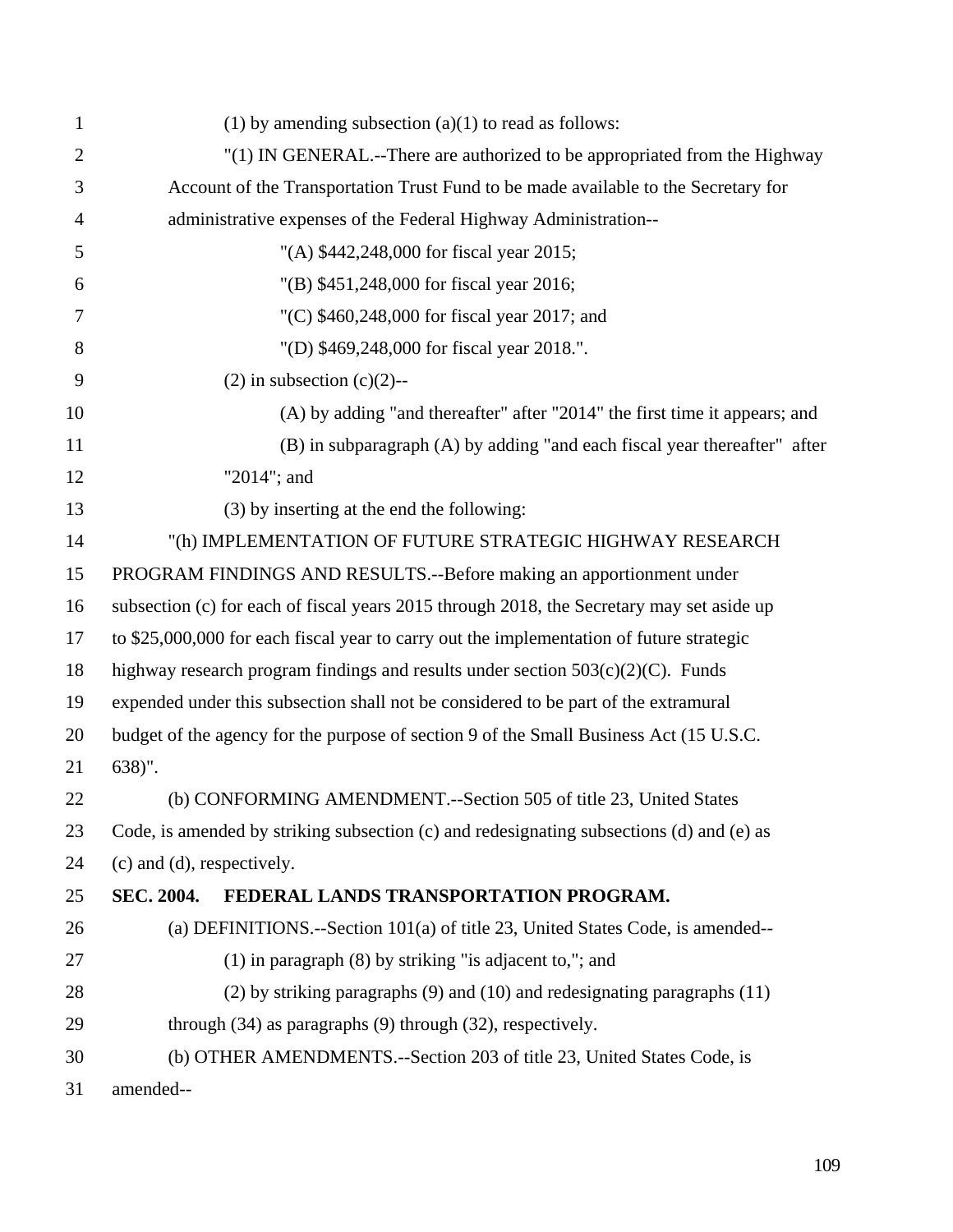| $\mathbf{1}$   | $(1)$ in subsection $(a)(1)$ , by--                                                        |
|----------------|--------------------------------------------------------------------------------------------|
| $\overline{2}$ | $(A)$ striking "; and" at the end of subparagraph $(C)$ and inserting a                    |
| 3              | period; and                                                                                |
| $\overline{4}$ | (B) striking subparagraph (D);                                                             |
| 5              | $(2)$ in subsection $(b)(1)$ --                                                            |
| 6              | $(A)$ in the matter preceding subparagraph $(A)$ , by striking "2011"                      |
| 7              | and inserting "2012"; and                                                                  |
| 8              | $(B)$ in subparagraph $(B)$ --                                                             |
| 9              | (i) by striking "; and" at the end of clause (iv) and inserting                            |
| 10             | a semicolon;                                                                               |
| 11             | (ii) by striking the period at the end of clause (v) and insert                            |
| 12             | "; and"; and                                                                               |
| 13             | (iii) by inserting at the end the following:                                               |
| 14             | "(vi) the Bureau of Reclamation.";                                                         |
| 15             | (3) at the end of subsection $(c)(2)(B)$ , by inserting the following:                     |
| 16             | "(vi) The Bureau of Reclamation."; and                                                     |
| 17             | $(4)$ by striking subsection $(d)$ .                                                       |
| 18             | (c) PERFORMANCE MANAGEMENT.--Section $203(b)(2)(B)$ of title 23, United                    |
| 19             | States Code, is amended by inserting "performance management, including" after             |
| 20             | "support".                                                                                 |
| 21             | <b>EMERGENCY RELIEF FOR FEDERALLY OWNED ROADS.</b><br>SEC. 2005.                           |
| 22             | (a) FEDERAL SHARE.--Section $120(e)(2)$ of title 23, United States Code, is                |
| 23             | amended by striking "Federal land access transportation facilities" and inserting "other   |
| 24             | federally owned roads that are open to public travel (as defined in section $125(e)(1)$ of |
| 25             | this title)".                                                                              |
| 26             | (b) ELIGIBILITY.--Section $125(d)(3)$ of title 23, United States Code, is                  |
| 27             | amended--                                                                                  |
| 28             | $(1)$ at the end of subparagraph $(A)$ by striking "or";                                   |
| 29             | (2) at the end of subparagraph (B) by striking the period and inserting";                  |
| 30             | or"; and                                                                                   |
| 31             | (3) by inserting at the end the following:                                                 |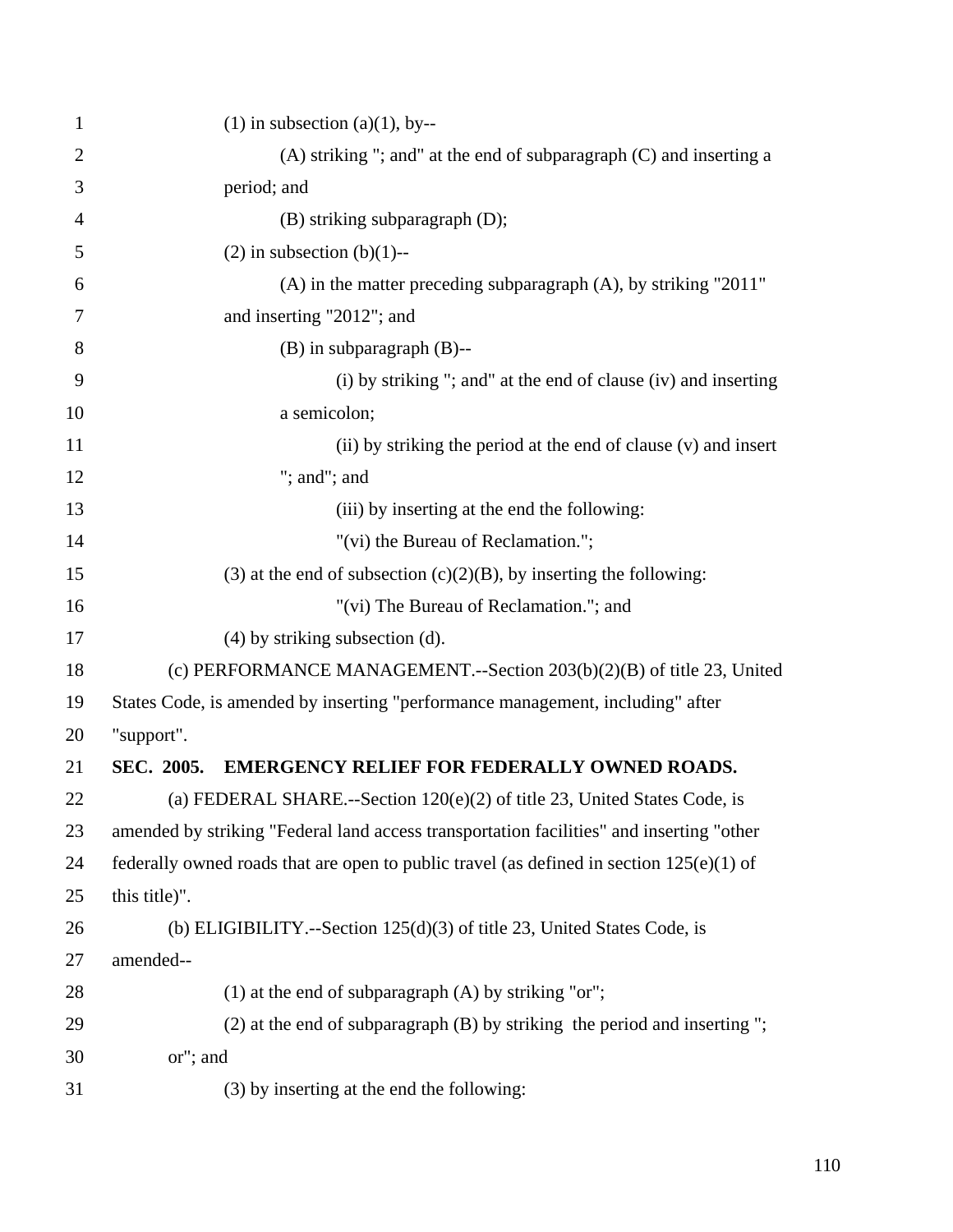| $\mathbf{1}$   |            | "(C) projects eligible for assistance under this section located on                 |
|----------------|------------|-------------------------------------------------------------------------------------|
| $\overline{2}$ |            | Tribal transportation facilities, Federal lands transportation facilities, or       |
| 3              |            | other federally owned roads that are open to public travel.".                       |
| $\overline{4}$ |            | (c) DEFINITION.--Section 125(e) of title 23, United States Code, is amended by      |
| 5              |            | striking paragraph (1) and inserting the following:                                 |
| 6              |            | "(1) DEFINITIONS.--In this subsection--                                             |
| 7              |            | "(A) 'open to public travel' means, with respect to a road, that,                   |
| 8              |            | except during scheduled periods, extreme weather conditions, or                     |
| 9              |            | emergencies, the road is maintained and open to the general public and              |
| 10             |            | can accommodate travel by a standard passenger vehicle, without                     |
| 11             |            | restrictive gates or prohibitive signs or regulations, other than for general       |
| 12             |            | traffic control or restrictions based on size, weight, or class of registration;    |
| 13             |            | and                                                                                 |
| 14             |            | "(B) 'standard passenger vehicle' means a vehicle with six inches                   |
| 15             |            | of clearance from the lowest point of the frame, body, suspension, or               |
| 16             |            | differential to the ground.".                                                       |
| 17             | SEC. 2006. | TRIBAL HIGH PRIORITY PROJECTS PROGRAM AND TRIBAL                                    |
| 18             |            | <b>TRANSPORTATION PROGRAM AMENDMENTS.</b>                                           |
| 19             |            | (a) IN GENERAL.--Section 202 of title 23, United States Code, is amended as         |
| 20             | follows:   |                                                                                     |
| 21             |            | $(1)$ In subsection $(a)(1)$ --                                                     |
| 22             |            | (A) in subparagraph (A), by striking the final semicolon and                        |
| 23             |            | inserting "; and";                                                                  |
| 24             |            | (B) in subparagraph (B), by striking "; and" and inserting a period;                |
| 25             |            | and                                                                                 |
| 26             |            | (C) by striking subparagraph (C).                                                   |
| 27             |            | (2) In subsection $(b)(3)(A)(i)$ , by striking "and subsections (c), (d), and       |
| 28             |            | (e)" and inserting "and subsections $(a)(6)$ , $(c)$ , $(d)$ , $(e)$ , and $(g)$ ". |
| 29             |            | $(3)$ In subsection $(c)(1)$ , by striking "2 percent" and inserting "3 percent".   |
| 30             |            | $(4)$ In subsection $(d)(2)$ , by striking "2 percent" and inserting "4 percent".   |
| 31             |            | (5) Inserting after subsection (f) the following:                                   |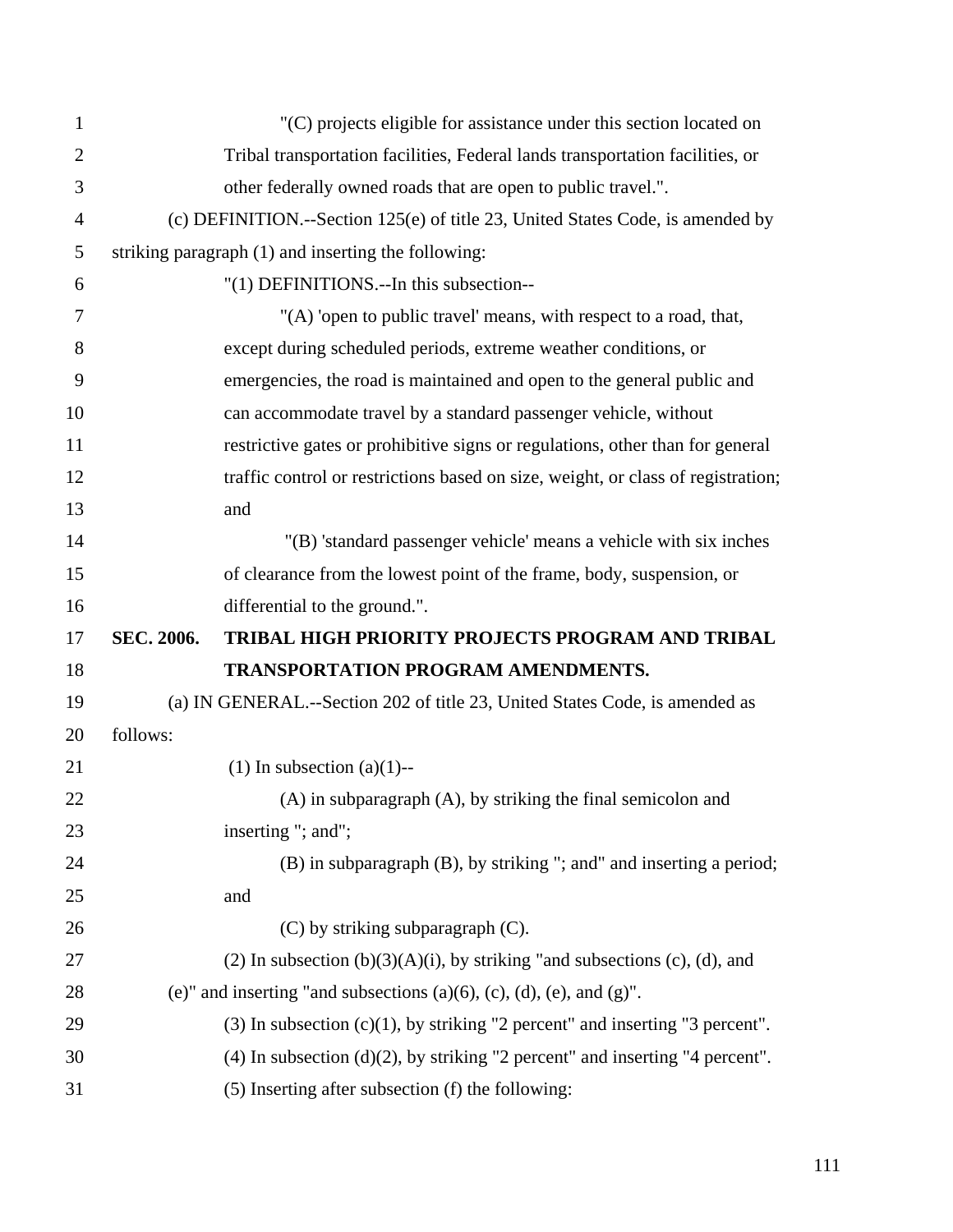| $\mathbf{1}$   | "(g) TRIBAL HIGH PRIORITY PROJECTS PROGRAM .--                                       |
|----------------|--------------------------------------------------------------------------------------|
| $\overline{2}$ | "(1) FUNDING.--Before making any distribution under subsection (b), the              |
| 3              | Secretary shall set aside not more than 7 percent of the funds made available for    |
| 4              | the Tribal transportation program for that fiscal year to carry out this subsection. |
| 5              | "(2) ELIGIBLE APPLICANTS.--Applicants eligible for program funds                     |
| 6              | under this subsection include--                                                      |
| 7              | "(A) an Indian tribe whose annual allocation of funding under                        |
| 8              | subsection (b) is insufficient to complete the highest priority project of the       |
| 9              | Indian tribe;                                                                        |
| 10             | "(B) a governmental subdivision of an Indian tribe--                                 |
| 11             | "(i) that is authorized to administer the funding of the                             |
| 12             | Indian tribe under this section; and                                                 |
| 13             | "(ii) for which the annual allocation under subsection (b) is                        |
| 14             | insufficient to complete the highest priority project of the Indian                  |
| 15             | tribe; or                                                                            |
| 16             | "(C) any Indian tribe or governmental subdivision of an Indian                       |
| 17             | tribe that has an emergency or disaster with respect to a transportation             |
| 18             | facility included on the national inventory of Tribal transportation                 |
| 19             | facilities under subsection $(b)(1)$ .                                               |
| 20             | "(3) ELIGIBLE FACILITIES AND ACTIVITIES.--To be funded under                         |
| 21             | this subsection, a project--                                                         |
| 22             | "(A) shall be on a Tribal transportation facility that is included in                |
| 23             | the national inventory of Tribal transportation facilities under subsection          |
| 24             | $(b)(1)$ ; and                                                                       |
| 25             | $'(B)$ except as specified in paragraph $(4)$ , shall be an activity                 |
| 26             | eligible under --                                                                    |
| 27             | "(i) subsection (a)(1); or                                                           |
| 28             | "(ii) the emergency relief program, authorized under                                 |
| 29             | section 125 of this title, but that does not meet the funding                        |
| 30             | thresholds under part 668 of title 23, Code of Federal Regulations.                  |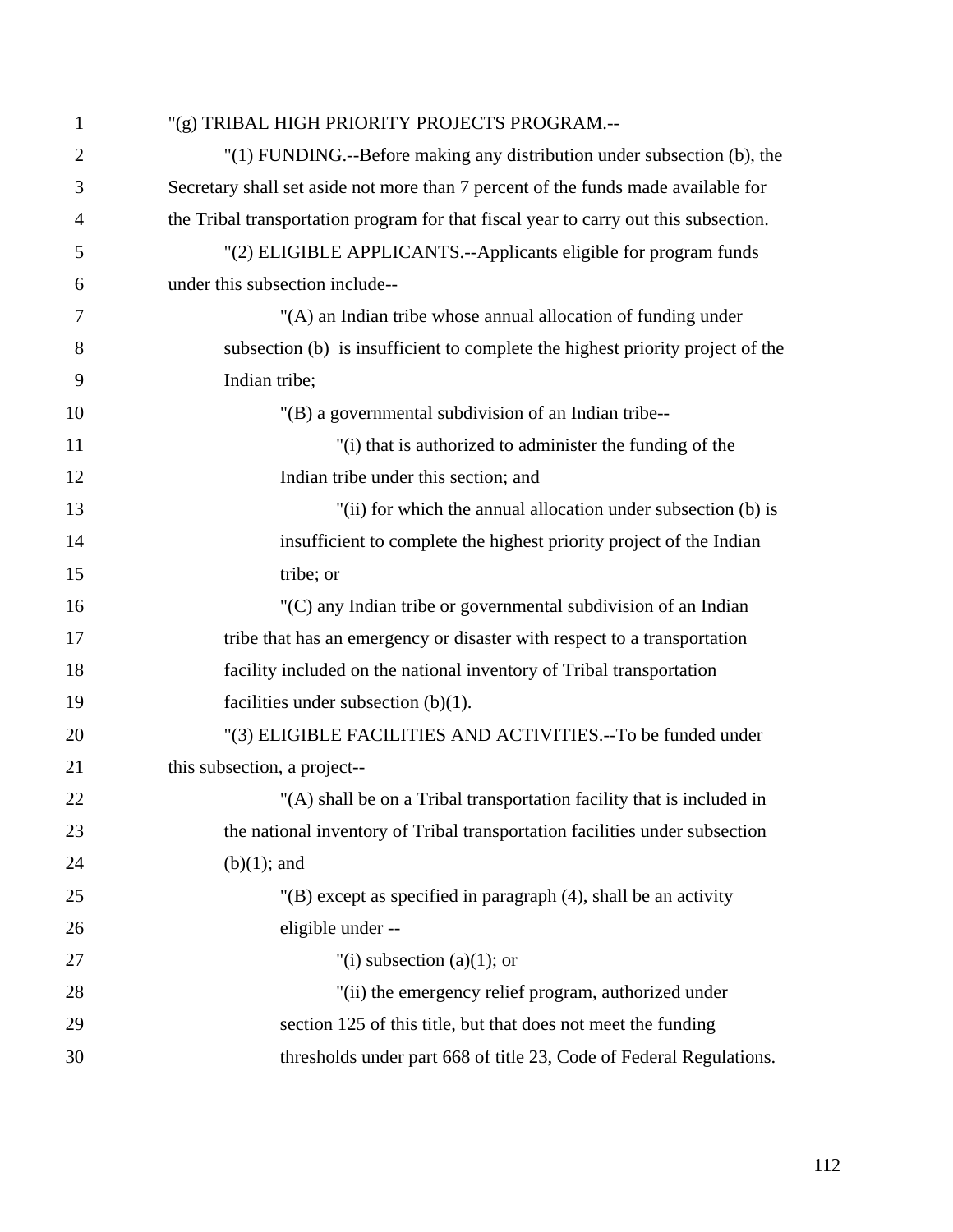| $\mathbf{1}$   | "(4) LIMITATION ON USE OF FUNDS.--Funds under this subsection             |
|----------------|---------------------------------------------------------------------------|
| $\overline{2}$ | shall not be used for--                                                   |
| 3              | "(A) transportation planning;                                             |
| $\overline{4}$ | $"$ (B) research;                                                         |
| 5              | "(C) routine maintenance activities;                                      |
| 6              | "(D) structures and erosion protection unrelated to transportation        |
| 7              | and roadways;                                                             |
| 8              | "(E) general reservation planning not involving transportation;           |
| 9              | "(F) landscaping and irrigation systems not involving a                   |
| 10             | transportation program or project;                                        |
| 11             | "(G) work performed on a project that is not included on a                |
| 12             | transportation improvement program approved by the Federal Highway        |
| 13             | Administration, unless otherwise authorized by the Secretary of the       |
| 14             | Interior and the Secretary;                                               |
| 15             | "(H) the purchase of equipment, unless otherwise authorized by            |
| 16             | Federal law; or                                                           |
| 17             | "(I) the condemnation of land for recreational trails.                    |
| 18             | "(5) PROJECT APPLICATIONS; FUNDING.--                                     |
| 19             | "(A) IN GENERAL.--To apply for funds under this subsection, an            |
| 20             | eligible applicant shall submit to the Department of the Interior or the  |
| 21             | Department of Transportation an application that includes--               |
| 22             | "(i) project scope of work, including deliverables, budget,               |
| 23             | and timeline;                                                             |
| 24             | "(ii) the amount of funds requested;                                      |
| 25             | "(iii) project information addressing--                                   |
| 26             | "(I) the ranking criteria identified in subparagraph                      |
| 27             | $(C)$ ; or                                                                |
| 28             | "(II) the nature of the emergency or disaster;                            |
| 29             | "(iv) documentation that the project meets the definition of              |
| 30             | a Tribal transportation facility and is included in the national          |
| 31             | inventory of Tribal transportation facilities under subsection $(b)(1)$ ; |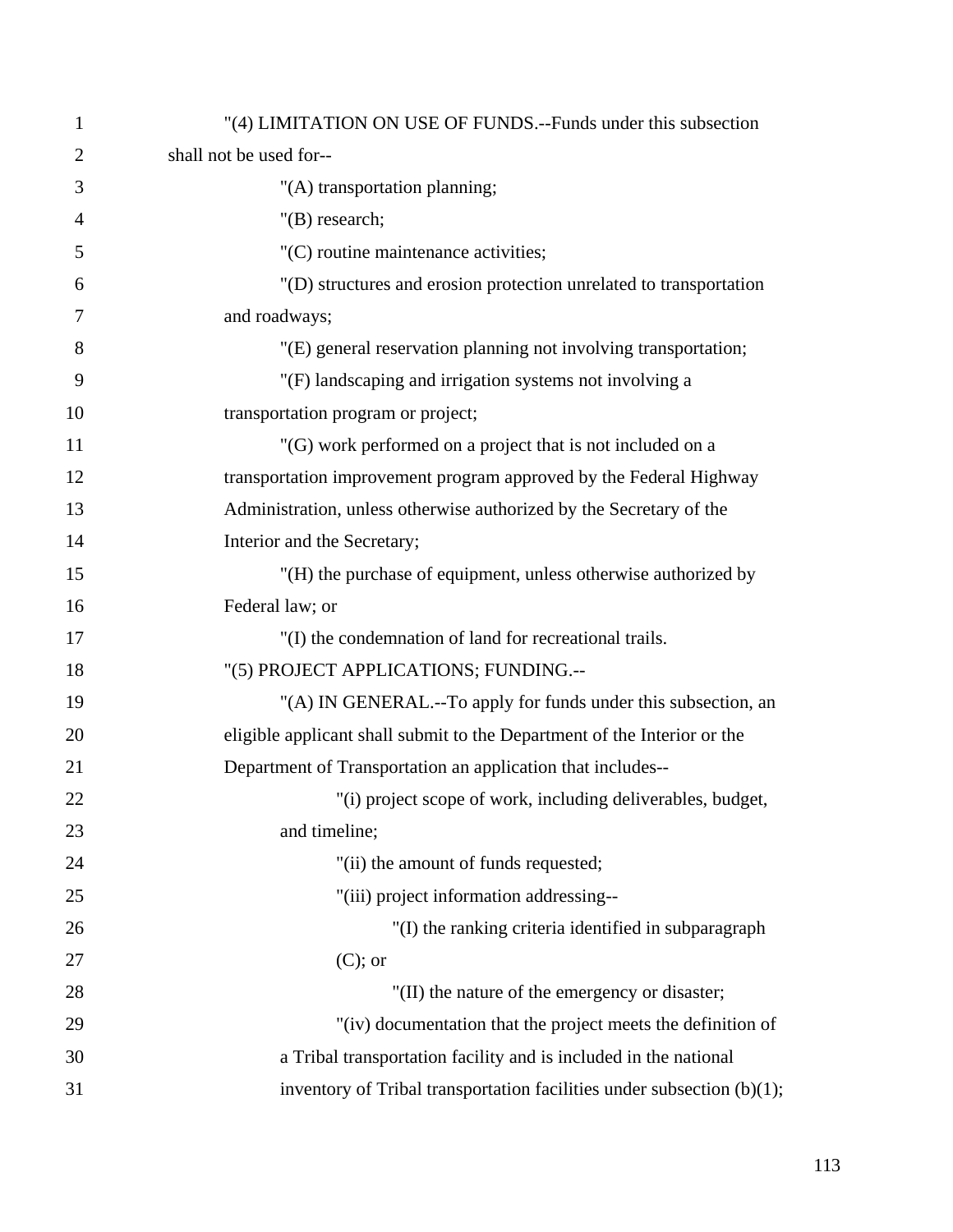| $\mathbf{1}$   | "(v) documentation of official Tribal action requesting the               |
|----------------|---------------------------------------------------------------------------|
| $\overline{2}$ | project;                                                                  |
| 3              | "(vi) documentation from the Indian tribe providing                       |
| $\overline{4}$ | authority for the Secretary of the Interior to place the project on a     |
| 5              | transportation improvement program if the project is selected and         |
| 6              | approved; and                                                             |
| 7              | "(vii) any other information the Secretary of the Interior or             |
| 8              | Secretary considers appropriate to make a determination.                  |
| 9              | "(B) LIMITATION ON APPLICATIONS.--An applicant for funds                  |
| 10             | under the program may only have one application for assistance under this |
| 11             | subsection pending at any one time, including any emergency or disaster   |
| 12             | project application under paragraph (6).                                  |
| 13             | "(C) APPLICATION RANKING.--                                               |
| 14             | "(i) IN GENERAL.--The Secretary of the Interior and the                   |
| 15             | Secretary shall determine the eligibility of, and fund, program           |
| 16             | applications, subject to the availability of funds.                       |
| 17             | "(ii) RANKING CRITERIA.---The project ranking criteria                    |
| 18             | for applications under this subsection shall include--                    |
| 19             | "(I) the existence of safety hazards with                                 |
| 20             | documented fatality and injury crashes;                                   |
| 21             | "(II) the number of years since the Indian tribe last                     |
| 22             | completed a construction project funded by the Indian                     |
| 23             | Reservation Roads program (as in effect the day before the                |
| 24             | date of enactment of MAP-21) or the Tribal Transportation                 |
| 25             | Program under section 202 of title 23, United States Code;                |
| 26             | "(III) the readiness of the Indian tribe to proceed to                    |
| 27             | construction or bridge design need;                                       |
| 28             | "(IV) the percentage of project costs matched by                          |
| 29             | funds that are not provided under this section, with projects             |
| 30             | with a greater percentage of other sources of matching                    |
| 31             | funds ranked ahead of lesser matches);                                    |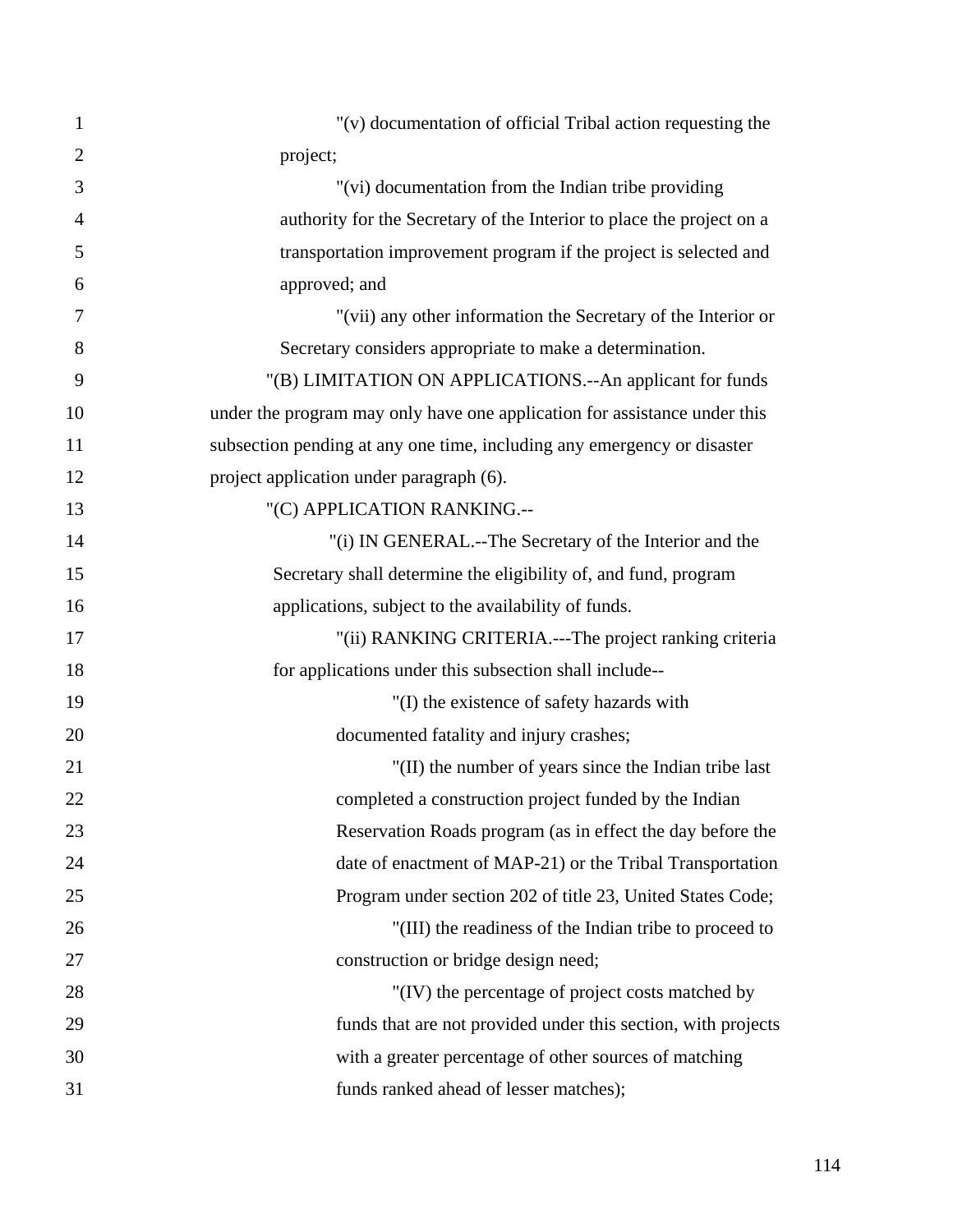| $\mathbf{1}$   | "(V) the amount of funds requested, with requests                      |
|----------------|------------------------------------------------------------------------|
| $\overline{2}$ | for lesser amounts given greater priority;                             |
| 3              | "(VI) the challenges caused by geographic isolation;                   |
| $\overline{4}$ | and                                                                    |
| 5              | "(VII) all-weather access for employment,                              |
| 6              | commerce, health, safety, educational resources, or                    |
| $\overline{7}$ | housing.                                                               |
| 8              | "(iii) PROJECT SCORING MATRIX.--The project scoring                    |
| 9              | matrix established in Subpart I of part 170 of title 25, Code of       |
| 10             | Federal Regulations (as in effect on July 19, 2004) shall be used to   |
| 11             | rank all applications accepted under this subsection.                  |
| 12             | "(D) FUNDING PRIORITY LIST.--                                          |
| 13             | "(i) IN GENERAL.--The Secretary of the Interior and the                |
| 14             | Secretary shall jointly produce a funding priority list that ranks the |
| 15             | projects approved for funding under the program.                       |
| 16             | "(ii) LIMITATION.--The number of projects on the list                  |
| 17             | shall be limited by the amount of funding set aside for this           |
| 18             | subsection.                                                            |
| 19             | "(E) TIMELINE.--The Secretary of the Interior and the Secretary        |
| 20             | shall--                                                                |
| 21             | "(i) establish deadlines for applications;                             |
| 22             | "(ii) notify all applicants and Regions in writing of                  |
| 23             | acceptance of applications;                                            |
| 24             | "(iii) rank all accepted applications in accordance with the           |
| 25             | project scoring matrix, develop the funding priority list, and return  |
| 26             | unaccepted applications to the applicant with an explanation of        |
| 27             | deficiencies;                                                          |
| 28             | "(iv) notify all accepted applicants of the projects included          |
| 29             | on the funding priority list; and                                      |
| 30             | "(v) distribute funds to successful applicants.                        |
| 31             | "(6) EMERGENCY OR DISASTER PROJECT APPLICATIONS .--                    |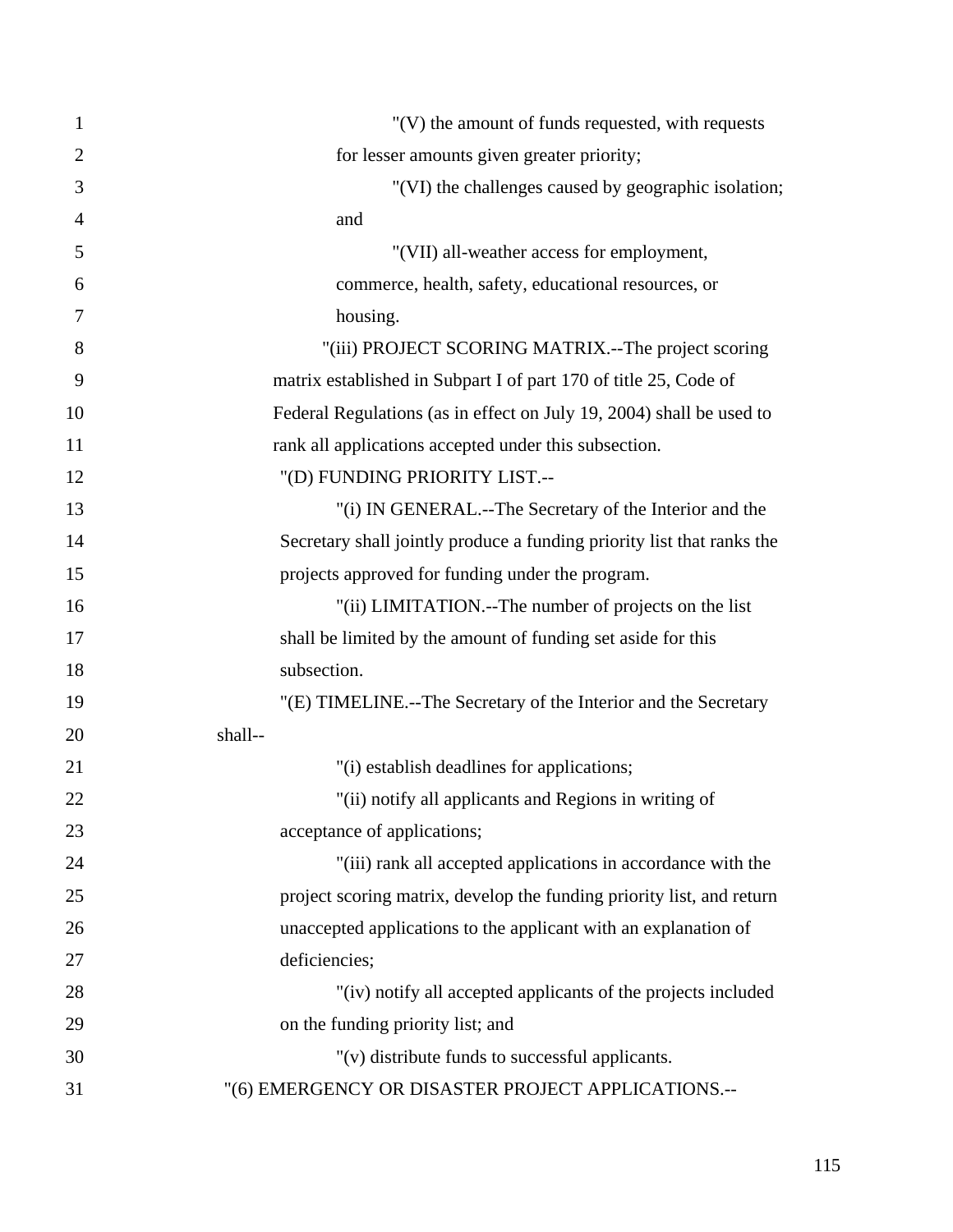| $\mathbf{1}$   | "(A) IN GENERAL.--Notwithstanding paragraph (5)(E), an                     |
|----------------|----------------------------------------------------------------------------|
| $\overline{2}$ | eligible applicant may submit an emergency or disaster project application |
| 3              | at any time.                                                               |
| $\overline{4}$ | "(B) CONSIDERATION AS PRIORITY.--The Secretary of the                      |
| 5              | Interior and the Secretary shall--                                         |
| 6              | "(i) consider project applications submitted under this                    |
| 7              | paragraph to be a priority project under this subsection; and              |
| 8              | "(ii) fund the project applications in accordance with                     |
| 9              | subparagraph (C).                                                          |
| 10             | "(C) FUNDING.--                                                            |
| 11             | "(i) IN GENERAL.--If an eligible applicant submits an                      |
| 12             | application for a project under this paragraph before the issuance         |
| 13             | of the list under paragraph $(5)(D)$ and the project is determined to      |
| 14             | be eligible for program funds, the Secretary of the Interior and the       |
| 15             | Secretary shall provide funding for the project before providing           |
| 16             | funding for other approved projects on the list.                           |
| 17             | "(ii) SUBMISSION AFTER ISSUANCE OF LIST.--If an                            |
| 18             | eligible applicant submits an application under this subsection after      |
| 19             | the issuance of the list under paragraph $(5)(D)$ and the distribution     |
| 20             | of program funds in accordance with the list, the Secretary of the         |
| 21             | Interior and the Secretary shall provide funding for the project on        |
| 22             | the date on which unobligated funds provided to projects on the list       |
| 23             | are returned to the respective Department.                                 |
| 24             | "(iii) EFFECT ON OTHER PROJECTS.--If the Secretary                         |
| 25             | of the Interior and the Secretary use funding previously designated        |
| 26             | for a project on the list under paragraph $(5)(D)$ to fund an              |
| 27             | emergency or disaster project under this paragraph, the project on         |
| 28             | the list that did not receive funding as a result of the redesignation     |
| 29             | of funds shall move to the top of the list the following year.             |
| 30             | "(D) EMERGENCY OR DISASTER PROJECT COST.--The cost                         |
| 31             | of a project submitted as an emergency or disaster under this paragraph    |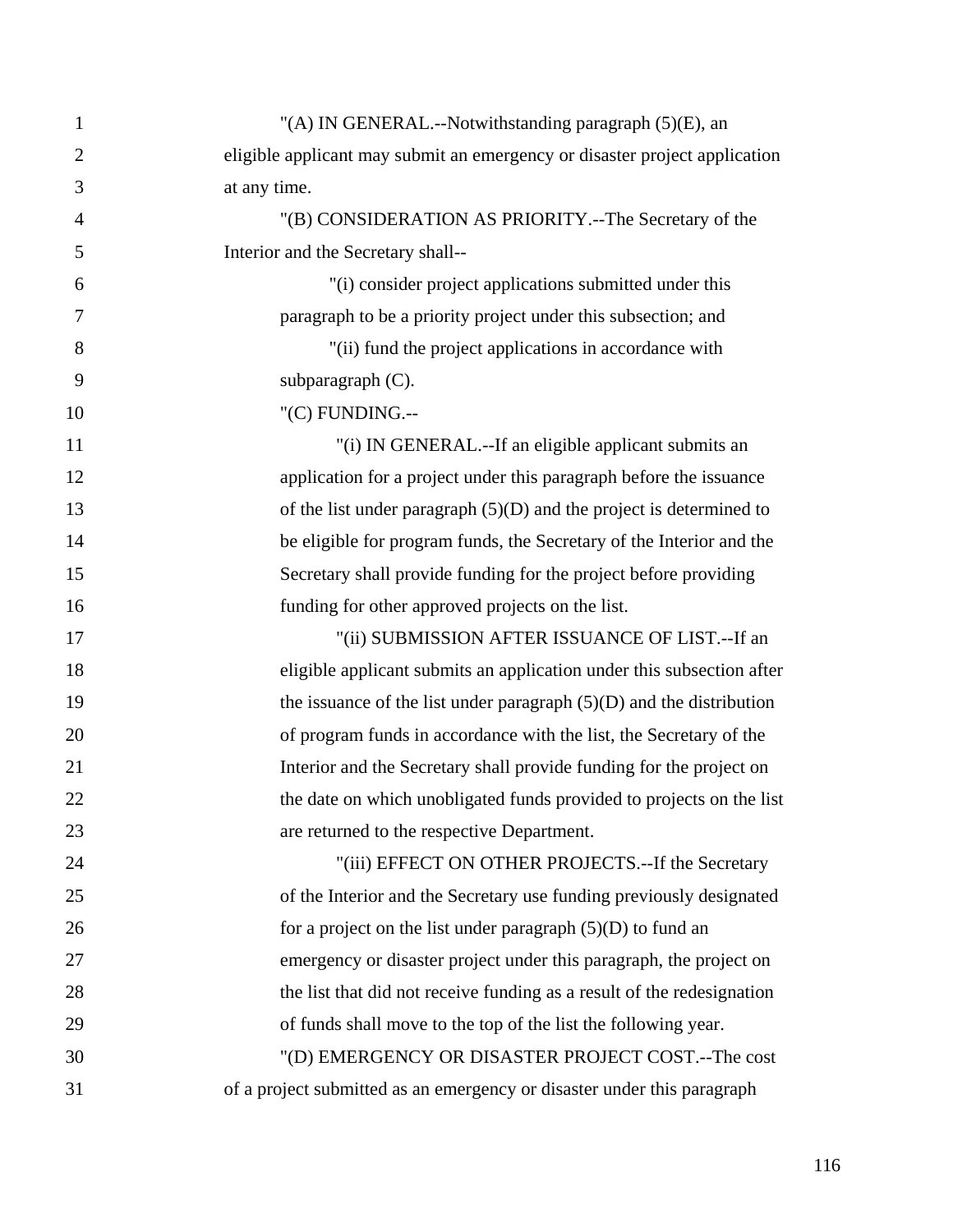| $\mathbf{1}$   |                                                                                           | shall equal at least 10 percent of the distribution of funds of the Indian           |  |
|----------------|-------------------------------------------------------------------------------------------|--------------------------------------------------------------------------------------|--|
| $\overline{2}$ | tribe under subsection (b).                                                               |                                                                                      |  |
| 3              | "(7) LIMITATION ON PROJECT AMOUNTS.--Project funding shall be                             |                                                                                      |  |
| $\overline{4}$ |                                                                                           | limited to a maximum of \$1,500,000 per application, except that funding for         |  |
| 5              |                                                                                           | disaster or emergency projects shall also be limited to the estimated cost of        |  |
| 6              |                                                                                           | repairing damage to the Tribal transportation facility.                              |  |
| 7              |                                                                                           | "(8) COST ESTIMATE CERTIFICATION.--All cost estimates prepared                       |  |
| 8              |                                                                                           | for a project shall be required to be submitted by the applicant to the Secretary of |  |
| 9              |                                                                                           | the Interior or the Secretary for certification and approval.".                      |  |
| 10             | (b) CONFORMING AMENDMENT.--Section 1123 of the Moving Ahead for                           |                                                                                      |  |
| 11             |                                                                                           | Progress in the 21st Century Act (P.L. 112-141) is repealed.                         |  |
| 12             | SEC. 2007.                                                                                | FEDERAL LANDS ACCESS PROGRAM FEDERAL SHARE.                                          |  |
| 13             |                                                                                           | Section 201(b)(7) of title 23, United States Code, is amended--                      |  |
| 14             |                                                                                           | $(1)$ in subparagraph $(A)$ , by striking "shall be 100 percent" and inserting       |  |
| 15             |                                                                                           | "may be up to 100 percent"; and                                                      |  |
| 16             |                                                                                           | (2) in subparagraph (B), by inserting before the final period ", except that         |  |
| 17             |                                                                                           | the Federal share for the cost of a project on a Federal lands access transportation |  |
| 18             |                                                                                           | facility owned by a county, town, township, municipal, Tribal, or local              |  |
| 19             |                                                                                           | government may be up to 95 percent".                                                 |  |
| 20             | <b>SEC. 2008.</b>                                                                         | NATIONALLY SIGNIFICANT FEDERAL LANDS AND TRIBAL                                      |  |
| 21             |                                                                                           | PROJECTS PROGRAM.                                                                    |  |
| 22             |                                                                                           | (a) IN GENERAL.--Chapter 2 of title 23, United States Code, is amended by            |  |
| 23             |                                                                                           | inserting after section 206 the following:                                           |  |
| 24             |                                                                                           | "Sec. 207. Nationally significant Federal lands and tribal projects program          |  |
| 25             | "(a) PURPOSE.---The Secretary shall establish a nationally significant Federal            |                                                                                      |  |
| 26             | lands and tribal projects program to provide funding needed to construct, reconstruct, or |                                                                                      |  |
| 27             | rehabilitate nationally significant Federal lands and Tribal transportation projects.     |                                                                                      |  |
| 28             |                                                                                           | "(b) APPLICANTS.--                                                                   |  |
| 29             |                                                                                           | "(1) IN GENERAL.--Except as specified in paragraph (2), entities eligible            |  |
| 30             |                                                                                           | to receive funds under sections 201, 202, 203 and 204 of this title may apply for    |  |
| 31             |                                                                                           | funding under this program.                                                          |  |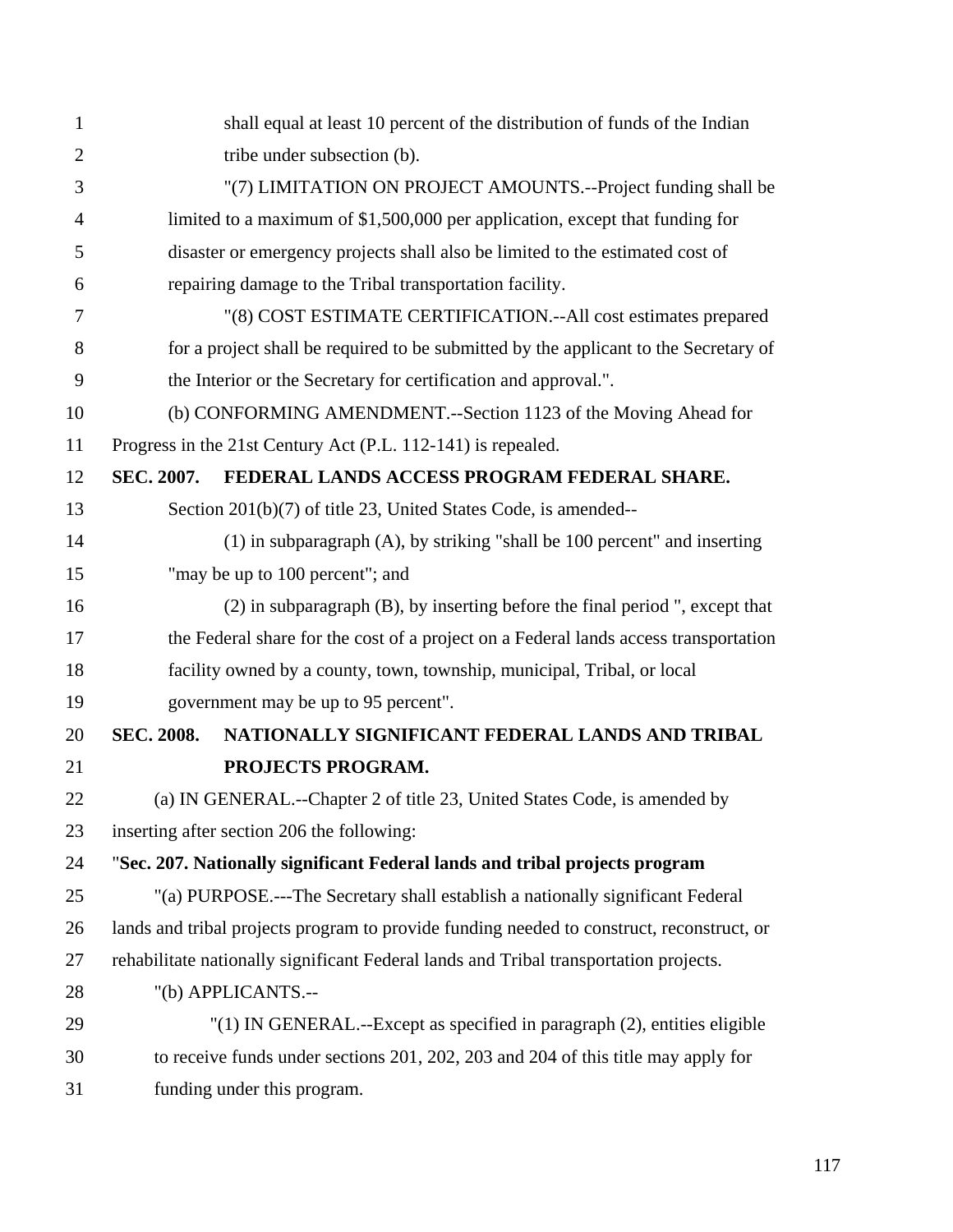| $\mathbf{1}$   | "(2) SPECIAL RULE.--A State, county or local governments may only                        |
|----------------|------------------------------------------------------------------------------------------|
| $\overline{2}$ | apply if sponsored by an eligible Federal Land Management Agency or Indian tribe.        |
| 3              | "(c) ELIGIBLE PROJECTS.--An eligible project under this section shall be a single        |
| $\overline{4}$ | continuous project--                                                                     |
| 5              | "(1) on a Federal lands transportation facility, a Federal lands access                  |
| 6              | transportation facility, or a Tribal transportation facility, as defined under section   |
| $\tau$         | 101 of this title, except that such facility is not required to be included on an        |
| 8              | inventory as described under sections 202 or 203 of title 23, United States Code;        |
| 9              | "(2) for which completion of activities required under the National                      |
| 10             | Environmental Policy Act of 1969 (42 U.S.C. 4321 et seq.), has been demonstrated         |
| 11             | through a record of decision with respect to the project, a finding that the project     |
| 12             | has no significant impact, or a determination that the project is categorically          |
| 13             | excluded; and                                                                            |
| 14             | "(3) having an estimated cost, based on the results of preliminary                       |
| 15             | engineering, equal to or exceeding \$25,000,0000, with priority consideration given      |
| 16             | to projects with an estimated cost equal to or exceeding \$50,000,000.                   |
| 17             | "(d) ELIGIBLE ACTIVITIES.--An applicant receiving funds under this section               |
| 18             | may only use such funds for construction, reconstruction, and rehabilitation activities, |
| 19             | except that activities related to project design are not eligible.                       |
| 20             | "(e) APPLICATIONS.--Applicants shall submit to the Secretary an application in           |
| 21             | such form and in accordance with such requirements as the Secretary shall establish.     |
| 22             | "(f) SELECTION CRITERIA.--In selecting a project to receive funds under this             |
| 23             | program the Secretary shall consider the extent to which the project--                   |
| 24             | "(1) furthers Departmental goals such as state of good repair, environmental             |
| 25             | sustainability, economic competitiveness, quality of life, or safety;                    |
| 26             | "(2) improves the condition of critical multimodal transportation facilities;            |
| 27             | "(3) needs construction, reconstruction, or rehabilitation;                              |
| 28             | "(4) is included in or eligible for inclusion in the National Register of                |
| 29             | Historic Places;                                                                         |
| 30             | "(5) enhances environmental ecosystems;                                                  |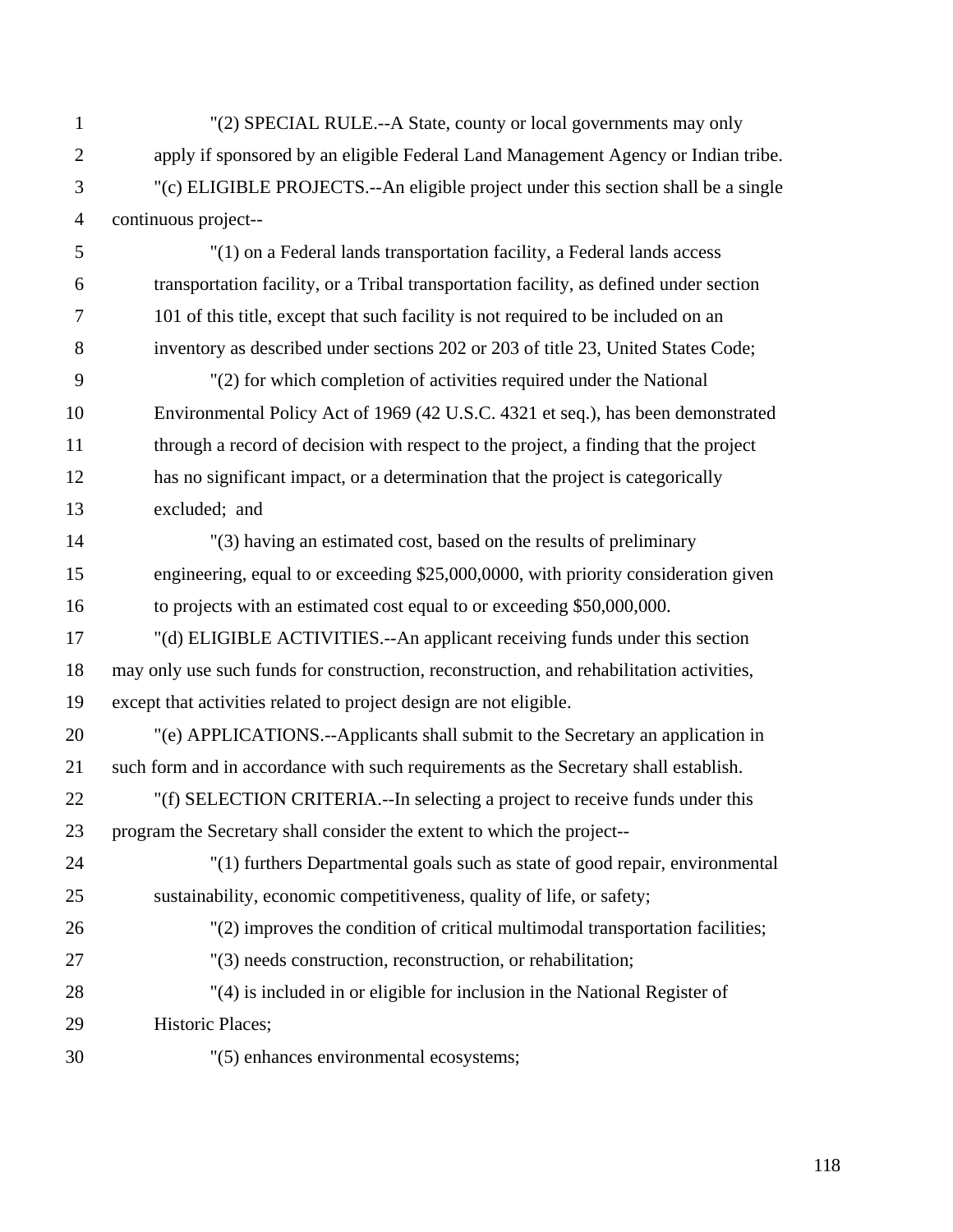| $\mathbf 1$    |                    | "(6) uses new technologies and innovations that enhance the efficiency of         |
|----------------|--------------------|-----------------------------------------------------------------------------------|
| $\overline{2}$ | the project;       |                                                                                   |
| 3              |                    | "(7) is supported by funds other than those received under this title to          |
| $\overline{4}$ |                    | construct, maintain, and operate the facility;                                    |
| 5              |                    | "(8) spans 2 or more States; and                                                  |
| 6              |                    | "(9) serves lands owned by multiple Federal agencies or Tribes.".                 |
| 7              |                    | (b) CONFORMING AMENDMENTS.--                                                      |
| 8              |                    | (1) AVAILABILITY OF FUNDS.--Section 201(b) of such title is                       |
| 9              | amended--          |                                                                                   |
| 10             |                    | (A) in paragraph (1), by inserting "nationally significant Federal                |
| 11             |                    | lands and tribal projects program," after "Federal lands transportation           |
| 12             |                    | program,";                                                                        |
| 13             |                    | $(B)$ in paragraph $(4)(A)$ , by inserting "nationally significant                |
| 14             |                    | Federal lands and tribal projects program," after "Federal lands                  |
| 15             |                    | transportation program,"; and                                                     |
| 16             |                    | $(C)$ by adding at the end of paragraph $(7)$ the following—                      |
| 17             |                    | "(C) NATIONALLY SIGNIFICANT FEDERAL LANDS AND                                     |
| 18             |                    | TRIBAL PROJECTS PROGRAM.--The Federal share of a the cost of a                    |
| 19             |                    | project carried out under the nationally significant Federal lands and tribal     |
| 20             |                    | projects program may be up to 100 percent.".                                      |
| 21             |                    | (2) PLANNING.--Section $201(c)(3)$ of such title is amended by inserting          |
| 22             |                    | "nationally significant Federal lands and tribal projects program" after "Federal |
| 23             |                    | lands transportation program," the first time it appears.                         |
| 24             |                    | (3) ANALYSIS--The analysis for chapter 2 of such title is amended by              |
| 25             |                    | inserting after the item related to 206 the following:                            |
| 26             |                    | "207. Nationally significant Federal lands and tribal projects program.".         |
| 27             | SEC. 2009.         | FEDERAL LANDS PROGRAMMATIC ACTIVITIES.                                            |
| 28             |                    | (a) TRANSPORTATION PLANNING.--Section 201(c) of title 23, United States           |
| 29             | Code, is amended-- |                                                                                   |
| 30             |                    | $(1)$ in paragraph $(6)(A)$ by--                                                  |
| 31             |                    | (A) inserting a period after "Tribal transportation program";                     |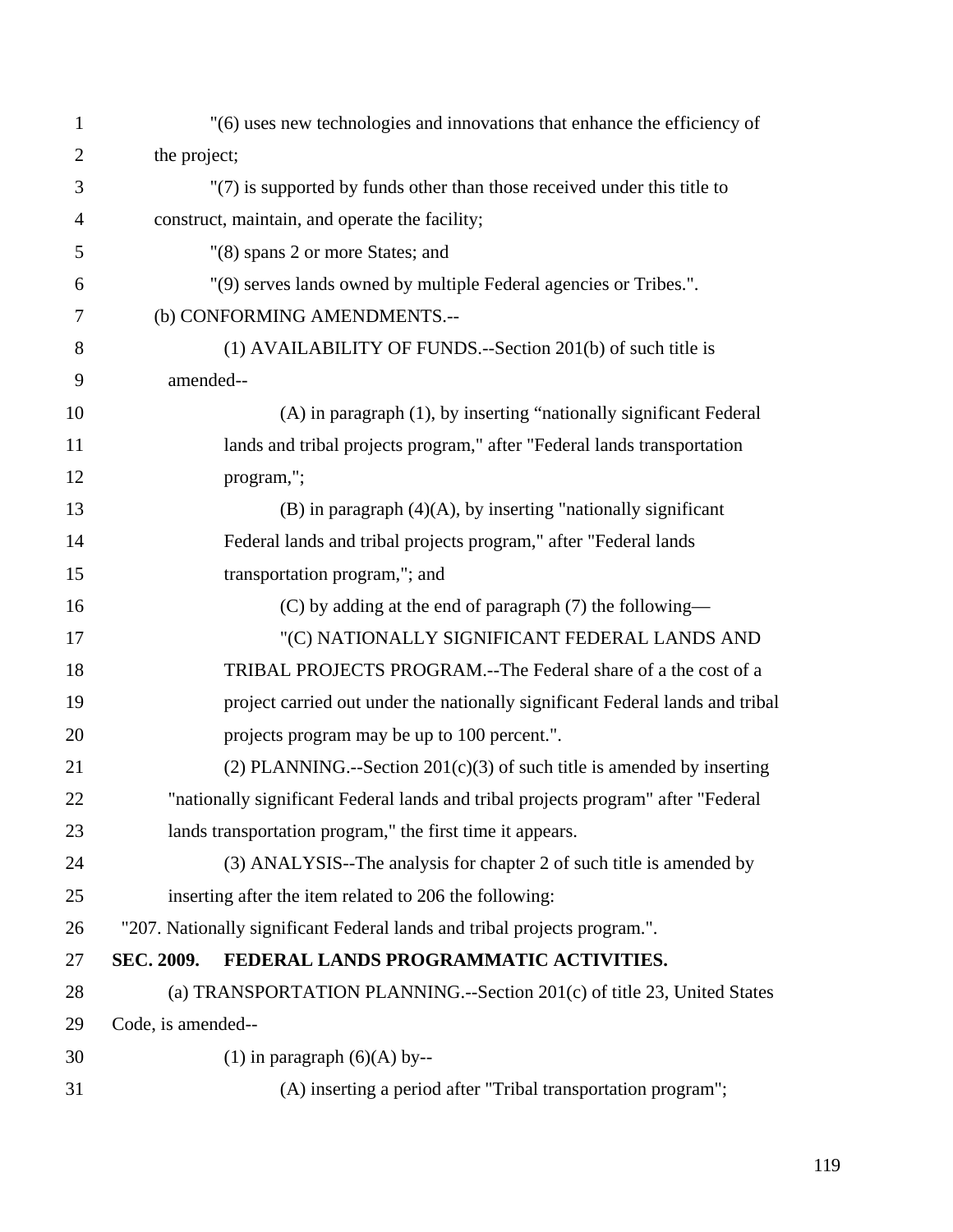| $\mathbf{1}$   | (B) inserting "Data collected to implement the Tribal                        |
|----------------|------------------------------------------------------------------------------|
| $\overline{2}$ | transportation program shall be" before "in accordance with"; and            |
| 3              | (C) striking ", including" and inserting ". Data collected under this        |
| $\overline{4}$ | paragraph includes"; and                                                     |
| 5              | (2) by striking paragraph (7) and inserting the following--                  |
| 6              | "(7) COOPERATIVE RESEARCH AND TECHNOLOGY                                     |
| 7              | DEPLOYMENT.--The Secretary may conduct cooperative research and              |
| 8              | technology deployment in coordination with Federal land management agencies, |
| 9              | as deemed appropriate by the Secretary.                                      |
| 10             | "(8) FUNDING.--                                                              |
| 11             | "(A) IN GENERAL.--To implement activities described in this                  |
| 12             | subsection for Federal lands transportation facilities, Federal lands access |
| 13             | transportation facilities, and other federally-owned roads open to public    |
| 14             | travel (as defined under section 125 of this title), the Secretary shall     |
| 15             | combine and use not more than 5 percent for each fiscal year of the funds    |
| 16             | authorized for programs under sections 203 and 204 of this title.            |
| 17             | "(B) OTHER ACTIVITIES.--In addition to the activities specified              |
| 18             | in subparagraph (A), funds described under such subparagraph may also        |
| 19             | be used for--                                                                |
| 20             | "(i) bridge inspections on any Federally owned bridge even                   |
| 21             | if such bridge is not included on the inventory, as described under          |
| 22             | section 203 of this title; and                                               |
| 23             | "(ii) transportation planning activities undertaken by any                   |
| 24             | Federal agency.                                                              |
| 25             | "(C) ELIGIBLE ENTITIES.--Funds described under subparagraph                  |
| 26             | (A) may be used by the following agencies:                                   |
| 27             | "(i) Bureau of Land Management;                                              |
| 28             | "(ii) Bureau of Reclamation;                                                 |
| 29             | "(iii) Military Surface Deployment and Distribution                          |
| 30             | Command;                                                                     |
| 31             | "(iv) National Park Service;                                                 |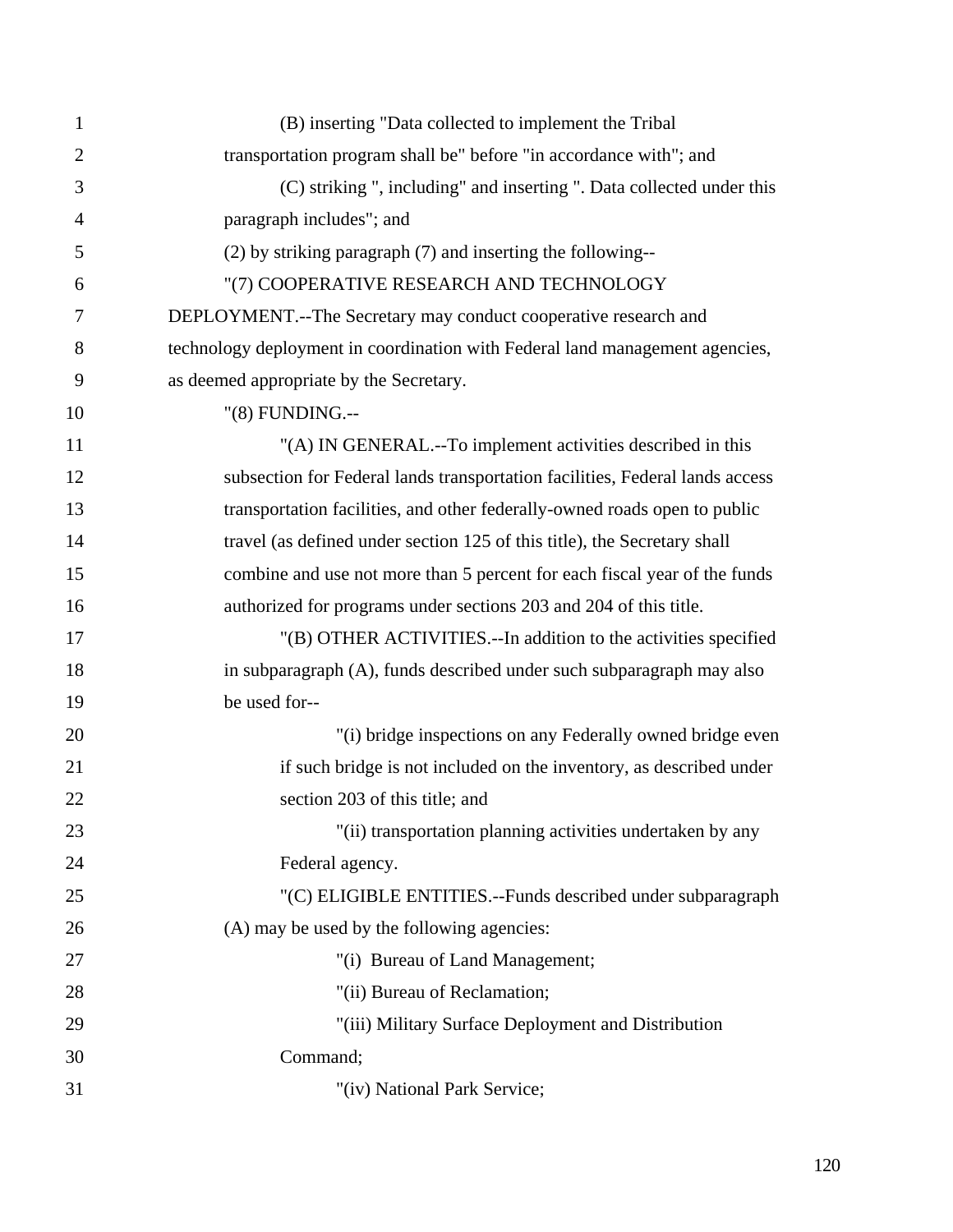| 1              | "(v)Tennessee Valley Authority;                                                         |
|----------------|-----------------------------------------------------------------------------------------|
| $\overline{2}$ | "(vi) United States Air Force;                                                          |
| 3              | "(vii) United States Army;                                                              |
| $\overline{4}$ | "(viii) United States Army Corps of Engineers;                                          |
| 5              | "(ix) United States Fish & Wildlife Service;                                            |
| 6              | "(x) United States Forest Service; and                                                  |
| 7              | "(xi) United States Navy.                                                               |
| 8              | "(D) SPECIAL RULE.--Notwithstanding subparagraphs (A)                                   |
| 9              | through (C), a Federal Land Management Agency receiving funds to carry                  |
| 10             | out section 203 of this title may use funds authorized for that section to              |
| 11             | meet the requirements of this subsection.".                                             |
| 12             | (b) COORDINATION.--Section 201 of such title is amended by adding at the end            |
| 13             | the following"                                                                          |
| 14             | "(f) FEDERAL LANDS TRANSPORTATION EXECUTIVE COUNCIL.--The                               |
| 15             | Secretary periodically shall convene and chair a Federal Lands Transportation Executive |
| 16             | Council, which shall be composed of Secretaries of the appropriate Federal Land         |
| 17             | Management Agencies or their designees, and chaired by the Secretary or the Secretary's |
| 18             | designee. The purpose of the Federal Lands Transportation Executive Council is to       |
| 19             | consult on interdepartmental data standardization, technology integration, and          |
| 20             | interdepartmental consistency.".                                                        |
| 21             | BRIDGES REQUIRING CLOSURE OR LOAD RESTRICTIONS.<br><b>SEC. 2010.</b>                    |
| 22             | Section 144(h) of title 23, United States Code, is amended by--                         |
| 23             | (1) redesignating paragraphs $(6)$ and $(7)$ as paragraphs $(7)$ and $(8)$ ,            |
| 24             | respectively;                                                                           |
| 25             | $(2)$ inserting after paragraph $(5)$ , the following new paragraph:                    |
| 26             | "(6) BRIDGES REQUIRING CLOSURE OR LOAD RESTRICTIONS.--                                  |
| 27             | "(A) BRIDGES OWNED BY FEDERAL AGENCIES OR                                               |
| 28             | TRIBAL GOVERNMENTS.--If a Federal agency or Tribal                                      |
| 29             | government fails to ensure that any highway bridge that is open to                      |
| 30             | public travel and is located within the jurisdiction of the Federal                     |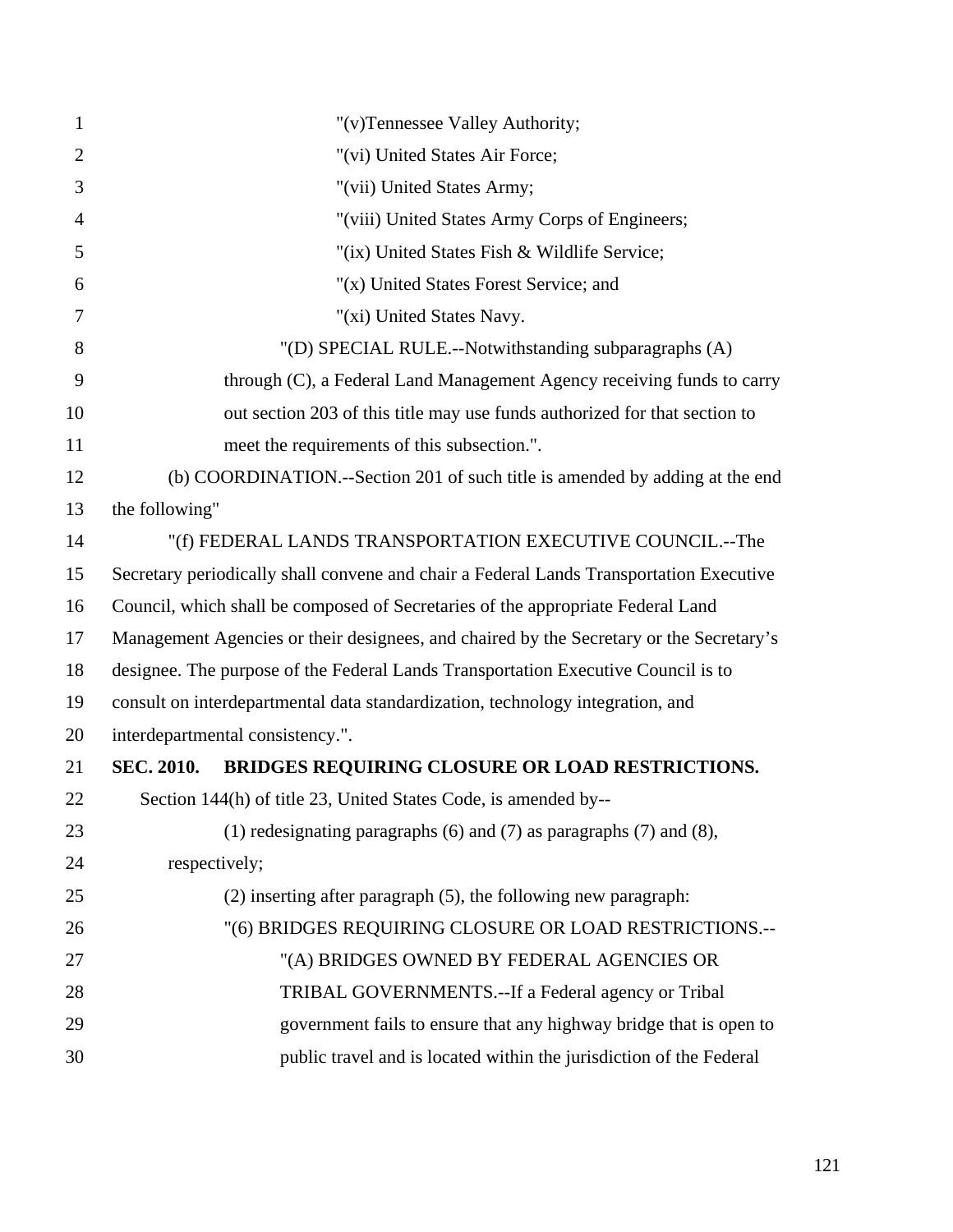| $\mathbf{1}$   | agency or Tribal government is properly closed or restricted to                            |
|----------------|--------------------------------------------------------------------------------------------|
| $\overline{2}$ | loads it can carry safely, the Secretary--                                                 |
| 3              | "(i) shall, upon learning of the need to close such bridge or                              |
| $\overline{4}$ | to restrict loads on it, require the Federal agency or Tribal                              |
| 5              | government to take action necessary to--                                                   |
| 6              | "(I) close the bridge within 48 hours; or                                                  |
| 7              | "(II) within 30 days, restrict public travel on the                                        |
| 8              | bridge to loads the bridge can carry safely; and                                           |
| 9              | "(ii) may, if the Federal agency or Tribal government fails                                |
| 10             | to take action necessary under clause (i), withhold all                                    |
| 11             | funding authorized under this title for the Federal agency or                              |
| 12             | Tribal government.                                                                         |
| 13             | "(B) OTHER BRIDGES.--If a State fails to ensure that any                                   |
| 14             | highway bridge (other than a bridge described in subparagraph                              |
| 15             | (A)) that is open to public travel and is located within the                               |
| 16             | boundaries of the State is properly closed or restricted to loads it                       |
| 17             | can carry safely, the Secretary--                                                          |
| 18             | "(i) shall, upon learning of the need to close such bridge or                              |
| 19             | to restrict loads on it, require the State to take action necessary to--                   |
| 20             | "(I) close the bridge within 48 hours; or                                                  |
| 21             | "(II) within 30 days, restrict public travel on the                                        |
| 22             | bridge to loads the bridge can carry safely; and                                           |
| 23             | "(ii) may, if the State fails to take action necessary under                               |
| 24             | clause (i), withhold approval for Federal-aid projects in such                             |
| 25             | State."; and                                                                               |
| 26             | $(3)$ in paragraph $(8)$ , as redesignated, by striking " $(6)$ " and inserting " $(7)$ ". |
| 27             | SEC. 2011. BROADBAND INFRASTRUCTURE DEPLOYMENT.                                            |
| 28             | (a) POLICY.--It is in the national interest for the Department of Transportation           |
| 29             | and State departments of transportation to expand the use of rights-of-way on Federal-aid  |
| 30             | highways to accommodate broadband infrastructure; to ensure the safe and efficient         |
| 31             | accommodation of broadband infrastructure in the public right-of-way; to identify areas    |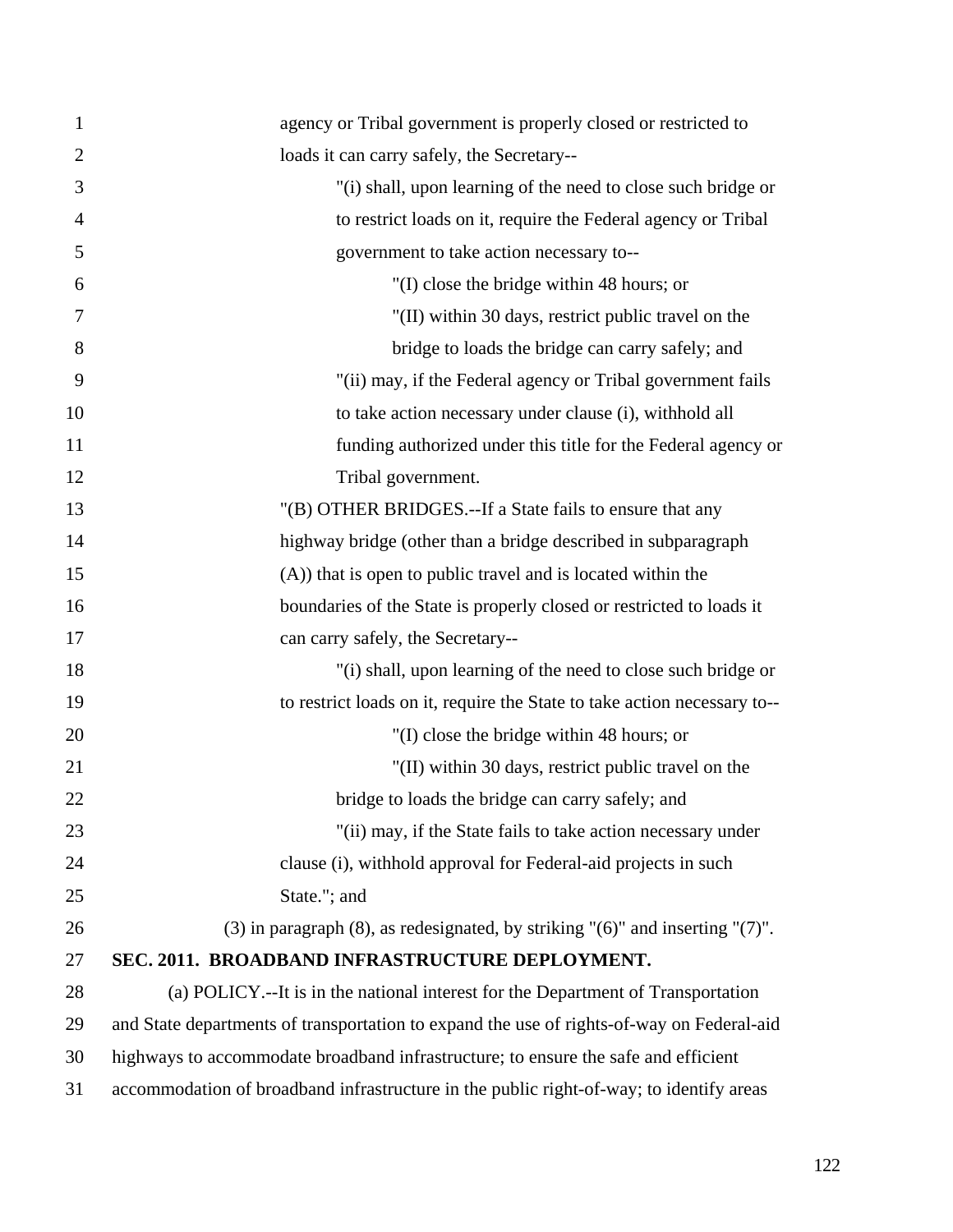| $\mathbf{1}$   | where additional broadband infrastructure is most needed; to include broadband          |
|----------------|-----------------------------------------------------------------------------------------|
| $\overline{2}$ | stakeholders in the transportation planning process; to coordinate highway construction |
| 3              | plans with other statewide telecommunications and broadband plans; and to improve       |
| $\overline{4}$ | broadband connectivity to rural communities and improve broadband services in urban     |
| 5              | areas.                                                                                  |
| 6              | (b) ESTABLISHMENT OF BROADBAND INFRASTRUCTURE                                           |
| 7              | DEPLOYMENT INITIATIVE .--                                                               |
| 8              | (1) IN GENERAL.--To advance the policy identified in subsection (a), the                |
| 9              | Secretary shall carry out a broadband infrastructure deployment initiative under        |
| 10             | this section.                                                                           |
| 11             | (2) ADVANCING THE USE OF BEST PRACTICES.--In order to expand                            |
| 12             | the installation of broadband infrastructure, the Secretary shall require each State    |
| 13             | that receives funds under Title II of this Act to meet the following requirements:      |
| 14             | (A) BROADBAND COORDINATION.--Each State department of                                   |
| 15             | transportation shall--                                                                  |
| 16             | (i) have a broadband utility coordinator responsible for                                |
| 17             | coordinating the broadband infrastructure needs of the State with                       |
| 18             | Federal-aid highway projects;                                                           |
| 19             | (ii) provide for online registration of broadband                                       |
| 20             | infrastructure entities that seek to be included in such broadband                      |
| 21             | infrastructure coordination efforts within the State;                                   |
| 22             | (iii) coordinate with other State and local agencies and                                |
| 23             | broadband infrastructure entities registered with the State                             |
| 24             | department of transportation under clause (ii) and the First                            |
| 25             | Responder Network Authority (FirstNet) as established in Section                        |
| 26             | 6204 of the Middle Class Tax Relief and Job Creation Act of 2012                        |
| 27             | (42 U.S.C. 1424), to review areas within the State that are                             |
| 28             | unserved or underserved by broadband; and                                               |
| 29             | (iv) include broadband infrastructure entities registered                               |
| 30             | with the State department of transportation under clause (ii) in the                    |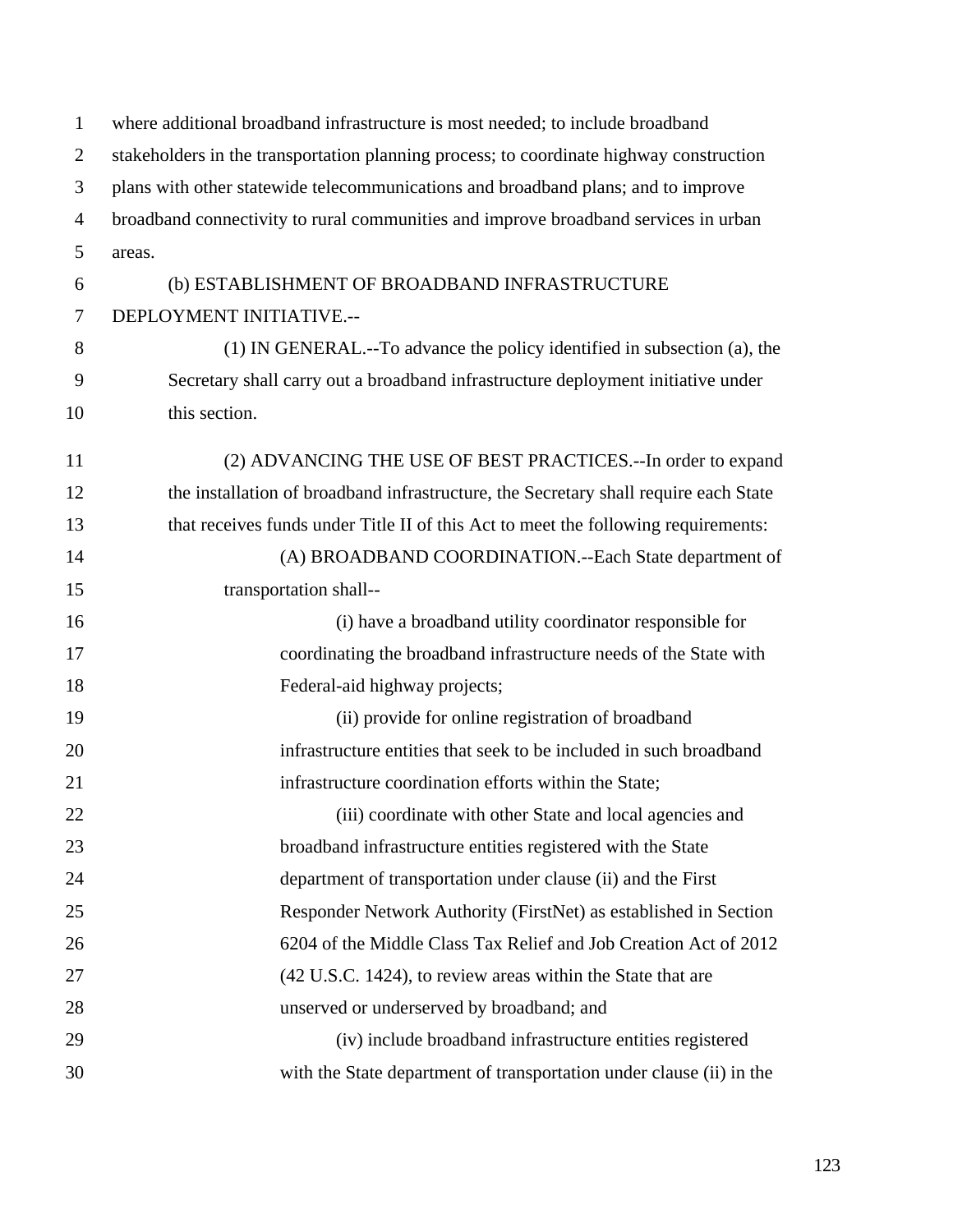| $\mathbf{1}$   | transportation planning processes under sections 134 and 135 of       |
|----------------|-----------------------------------------------------------------------|
| $\overline{2}$ | title 23, United States Code.                                         |
| 3              | (B) BROADBAND INFRASTRUCTURE COORDINATION                             |
| 4              | PLAN.--Each State department of transportation shall--                |
| 5              | (i) based on the coordination under subparagraph (A),                 |
| 6              | develop a comprehensive State broadband infrastructure                |
| 7              | coordination plan to expand the adoption and deployment of            |
| 8              | broadband infrastructure within the State through, at a minimum,      |
| 9              | the use of rights-of-way for Federal-aid highways and strategies to   |
| 10             | support increased availability and adoption in unserved and           |
| 11             | underserved areas in accordance with paragraph $(2)(A)(iii)$ ;        |
| 12             | (ii) to the extent practicable, coordinate the State broadband        |
| 13             | infrastructure coordination plan with other statewide                 |
| 14             | telecommunication or broadband plans, and with State and local        |
| 15             | transportation and land use plans;                                    |
| 16             | (iii) include in its State broadband infrastructure                   |
| 17             | coordination plan strategies to minimize repeated excavations that    |
| 18             | involve the installation of broadband infrastructure in the right-of- |
| 19             | way; and                                                              |
| 20             | (iv) include in its State broadband infrastructure                    |
| 21             | coordination plan strategies to support increased broadband           |
| 22             | availability and adoption in unserved and underserved areas in        |
| 23             | accordance with paragraph $(2)(A)(iii)$ .                             |
| 24             | (C) RIGHT-OF-WAY ACCESS.--Notwithstanding any other                   |
| 25             | provision of law--                                                    |
| 26             | (i) each State department of transportation shall--                   |
| 27             | (I) allow the installation of broadband infrastructure                |
| 28             | in the right-of-way of every Federal-aid highway to the               |
| 29             | extent the State holds sufficient ownership rights to                 |
| 30             | authorize such accommodation; and                                     |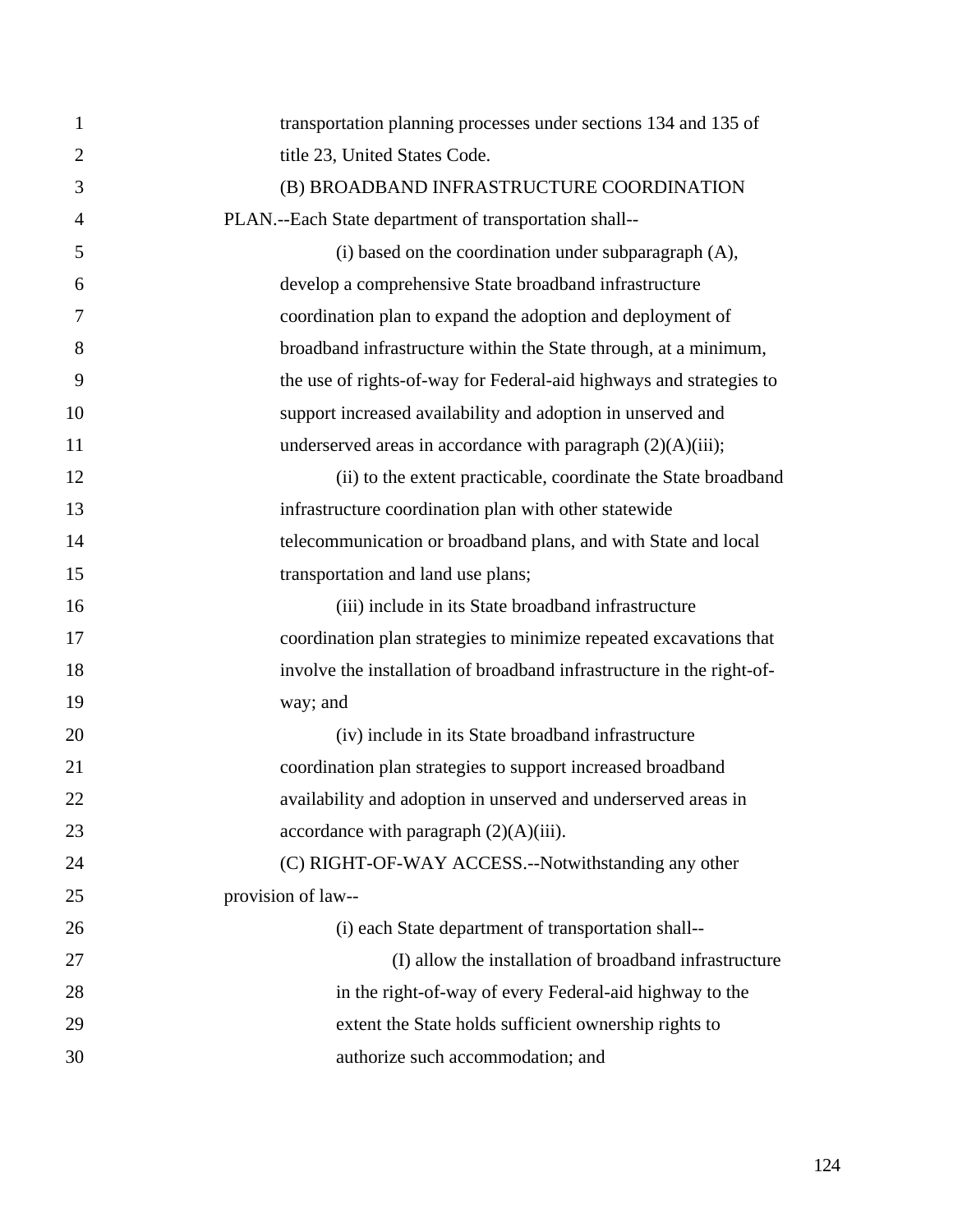| 1              | (II) establish reasonable conditions to provide right-                                   |
|----------------|------------------------------------------------------------------------------------------|
| $\overline{2}$ | of-way access to broadband infrastructure entities to                                    |
| 3              | construct, operate, and maintain broadband infrastructure,                               |
| $\overline{4}$ | and may prohibit such uses that would adversely affect                                   |
| 5              | highway or traffic safety. Such use and access shall be free                             |
| 6              | of charge to a broadband infrastructure entity requesting                                |
| 7              | access for the purposes of broadband infrastructure                                      |
| 8              | installation; and                                                                        |
| 9              | (ii) each State may--                                                                    |
| 10             | (I) designate one or more longitudinal areas within                                      |
| 11             | each right-of-way to accommodate broadband                                               |
| 12             | infrastructure; and                                                                      |
| 13             | (II) require all broadband infrastructure entities to                                    |
| 14             | locate their broadband infrastructure within such                                        |
| 15             | longitudinal areas.                                                                      |
| 16             | (D) INNOVATION.--Each State department of transportation                                 |
| 17             | shall consider new technology and construction practices that would allow                |
| 18             | for the safe and efficient accommodation of broadband infrastructure in                  |
| 19             | the right-of-way.                                                                        |
| 20             | (3) STATE FLEXIBILITY.--A State meeting the requirements under                           |
| 21             | paragraph (2) may use funds authorized for the surface transportation program            |
| 22             | under section 133 of title 23, United States Code, and the national highway              |
| 23             | performance program under section 119 of such title, to install broadband                |
| 24             | infrastructure as part of a Federal-aid highway project located in an area               |
| 25             | identified under paragraph $(2)(A)(iii)$ , and the broadband infrastructure may          |
| 26             | be utilized to support non-transportation purposes in addition to transportation         |
| 27             | purposes.                                                                                |
| 28             | (c) DEFINITIONS.--In this section, the following definitions apply:                      |
| 29             | (1) BROADBAND INFRASTRUCTURE.--The term "broadband infrastructure"                       |
| 30             | means buried or aerial facilities, wireless or wireline connection that enables users to |
| 31             | send and receive voice, video, data, graphics, or a combination thereof.                 |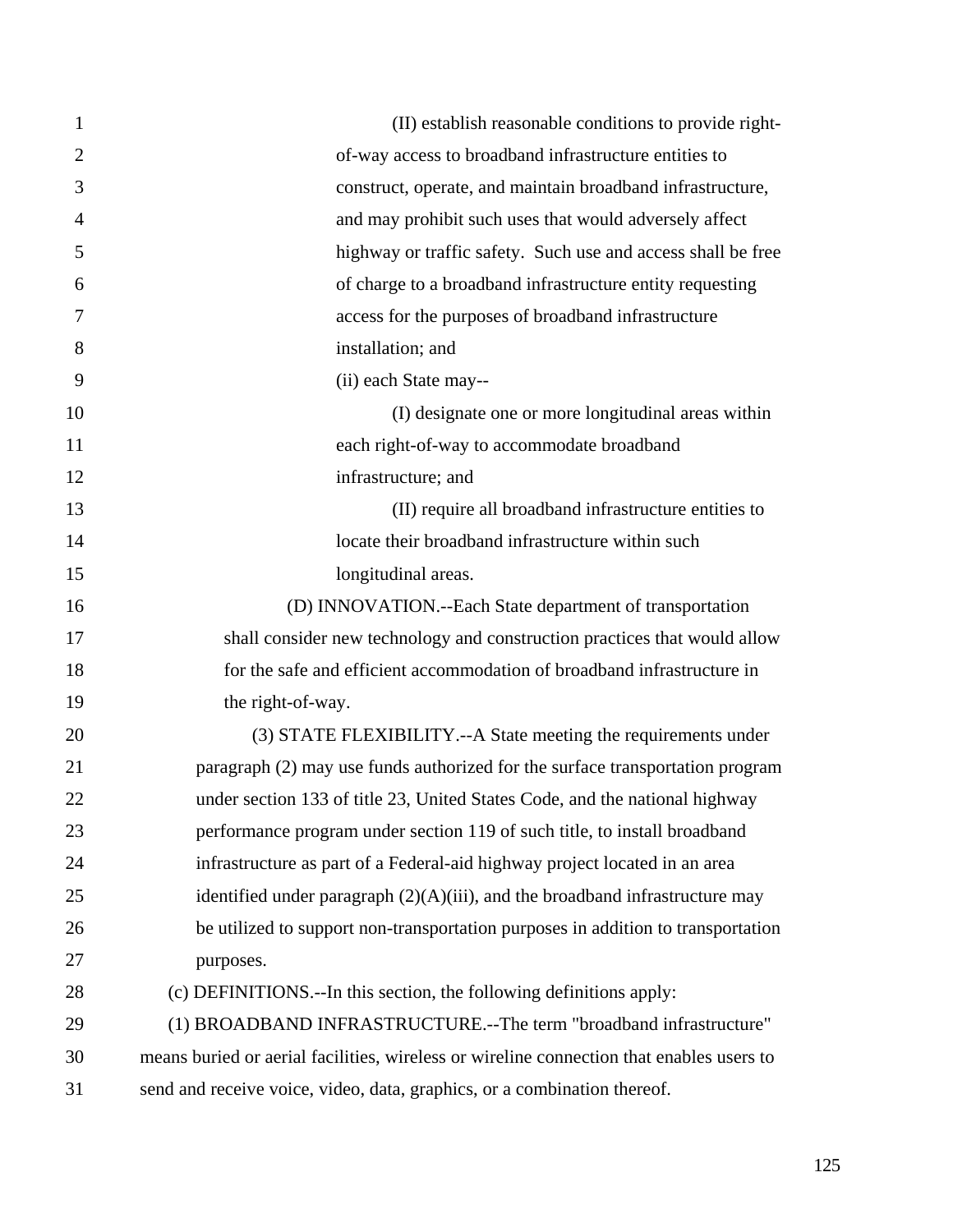| $\mathbf{1}$   |                                                                                    | (2) BROADBAND INFRASTRUCTURE ENTITY.--The term "broadband                               |
|----------------|------------------------------------------------------------------------------------|-----------------------------------------------------------------------------------------|
| $\overline{2}$ | infrastructure entity" means any entity that installs, owns, or operates broadband |                                                                                         |
| 3              | infrastructure and provides services to members of the public.                     |                                                                                         |
| $\overline{4}$ |                                                                                    | (3) RIGHT-OF-WAY.--The term "right-of-way" means any real property, or                  |
| 5              |                                                                                    | interest therein, acquired, dedicated, or reserved for the construction, operation, and |
| 6              |                                                                                    | maintenance of a Federal-aid highway.                                                   |
| 7              |                                                                                    | (4) STATE.--The term "State" means any of the 50 States, the District of                |
| $8\,$          |                                                                                    | Columbia, or Puerto Rico.                                                               |
| 9              | SEC. 2012.                                                                         | CRITICAL IMMEDIATE INVESTMENTS PROGRAM.                                                 |
| 10             |                                                                                    | (a) ESTABLISHMENT.--The Secretary shall establish a program under this                  |
| 11             |                                                                                    | section to make critical and immediate improvements to infrastructure and highway       |
| 12             |                                                                                    | safety. This program shall include--                                                    |
| 13             |                                                                                    | (1) the interstate bridge revitalization initiative under subsection (b);               |
| 14             |                                                                                    | $(2)$ the systemic safety initiative under subsection $(c)$ ; and                       |
| 15             |                                                                                    | (3) the state of good repair initiative under subsection (d).                           |
| 16             |                                                                                    | (b) INTERSTATE BRIDGE REVITALIZATION INITIATIVE.--                                      |
| 17             |                                                                                    | (1) APPORTIONMENT.--The Secretary shall apportion funds made                            |
| 18             |                                                                                    | available to carry out this subsection for a fiscal year among States in the ratio      |
| 19             | that--                                                                             |                                                                                         |
| 20             |                                                                                    | (A) the amount of funds that the Secretary apportions to the State                      |
| 21             |                                                                                    | for such fiscal year for the national highway performance program under                 |
| 22             |                                                                                    | section 104(b)(1) of title 23, United States Code; bears to                             |
| 23             |                                                                                    | (B) the amount of funds that the Secretary apportions to all States                     |
| 24             |                                                                                    | for such fiscal year for such program under such section.                               |
| 25             |                                                                                    | (2) USE OF FUNDS.--                                                                     |
| 26             |                                                                                    | (A) IF ABOVE THRESHOLD.--If the Secretary determines that                               |
| 27             |                                                                                    | more than 5 percent of the total deck area of bridges on the Interstate                 |
| 28             |                                                                                    | System in a State is located on bridges that the Secretary has classified as            |
| 29             |                                                                                    | structurally deficient, the State may use funds under this subsection to                |
| 30             |                                                                                    | repair, rehabilitate, or replace structurally deficient bridges on the                  |
| 31             |                                                                                    | Interstate System.                                                                      |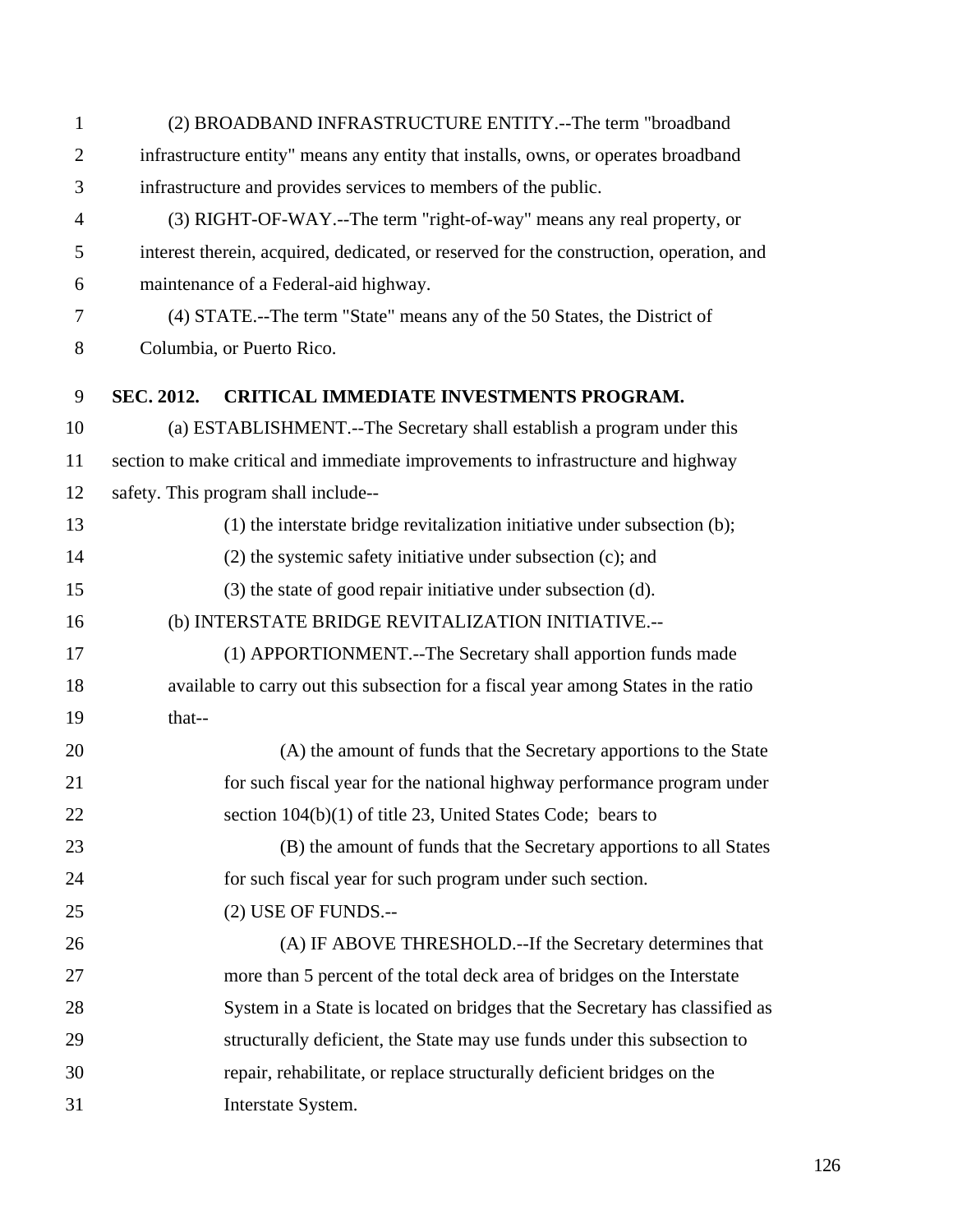| 1              | (B) IF BELOW THRESHOLD.--If the Secretary determines that                       |
|----------------|---------------------------------------------------------------------------------|
| $\overline{2}$ | less than 5 percent of the total deck area of bridges on the Interstate         |
| 3              | System in a State is located on bridges that the Secretary has classified as    |
| 4              | structurally deficient, the State may use funds under this subsection to        |
| 5              | repair, rehabilitate, or replace structurally deficient bridges on the National |
| 6              | Highway System.                                                                 |
| 7              | (C) EXCLUSION.--A State may not use funds under this                            |
| 8              | subsection to construct a new bridge except as a replacement for an             |
| 9              | eligible structurally deficient bridge.                                         |
| 10             | (c) SYSTEMIC SAFETY INITIATIVE.--                                               |
| 11             | (1) DISTRIBUTION OF FUNDS.--                                                    |
| 12             | (A) APPORTIONMENT.--Subject to subparagraph (B), the                            |
| 13             | Secretary shall apportion funds made available to carry out this subsection     |
| 14             | for a fiscal year among States in the ratio specified in subsection $(b)(1)$ .  |
| 15             | (B) RESERVATION OF FUNDS.--Before apportioning funds                            |
| 16             | under paragraph (1) in a fiscal year, the Secretary shall reserve               |
| 17             | \$75,000,000 under this subsection for use under paragraph (3).                 |
| 18             | (2) ELIGIBLE USES OF FUNDS.--                                                   |
| 19             | (A) IN GENERAL.--A State may use funds under this subsection                    |
| 20             | $on -$                                                                          |
| 21             | (i) systemic safety improvements that are--                                     |
| 22             | (I) eligible uses of funding under section 148 of title                         |
| 23             | 23, United States Code;                                                         |
| 24             | (II) consistent with the State's strategic highway                              |
| 25             | safety plan under such section; and                                             |
| 26             | (III) located on a highway that is not owned by the                             |
| 27             | State; and                                                                      |
| 28             | (ii) data improvement activities (or safety data systems)                       |
| 29             | related to highways described in clause (i)(III).                               |
| 30             | (B) SPECIAL RULE.--Notwithstanding subparagraph (A)(i)(III),                    |
| 31             | if a State, in the judgment of the Secretary, meets its infrastructure safety   |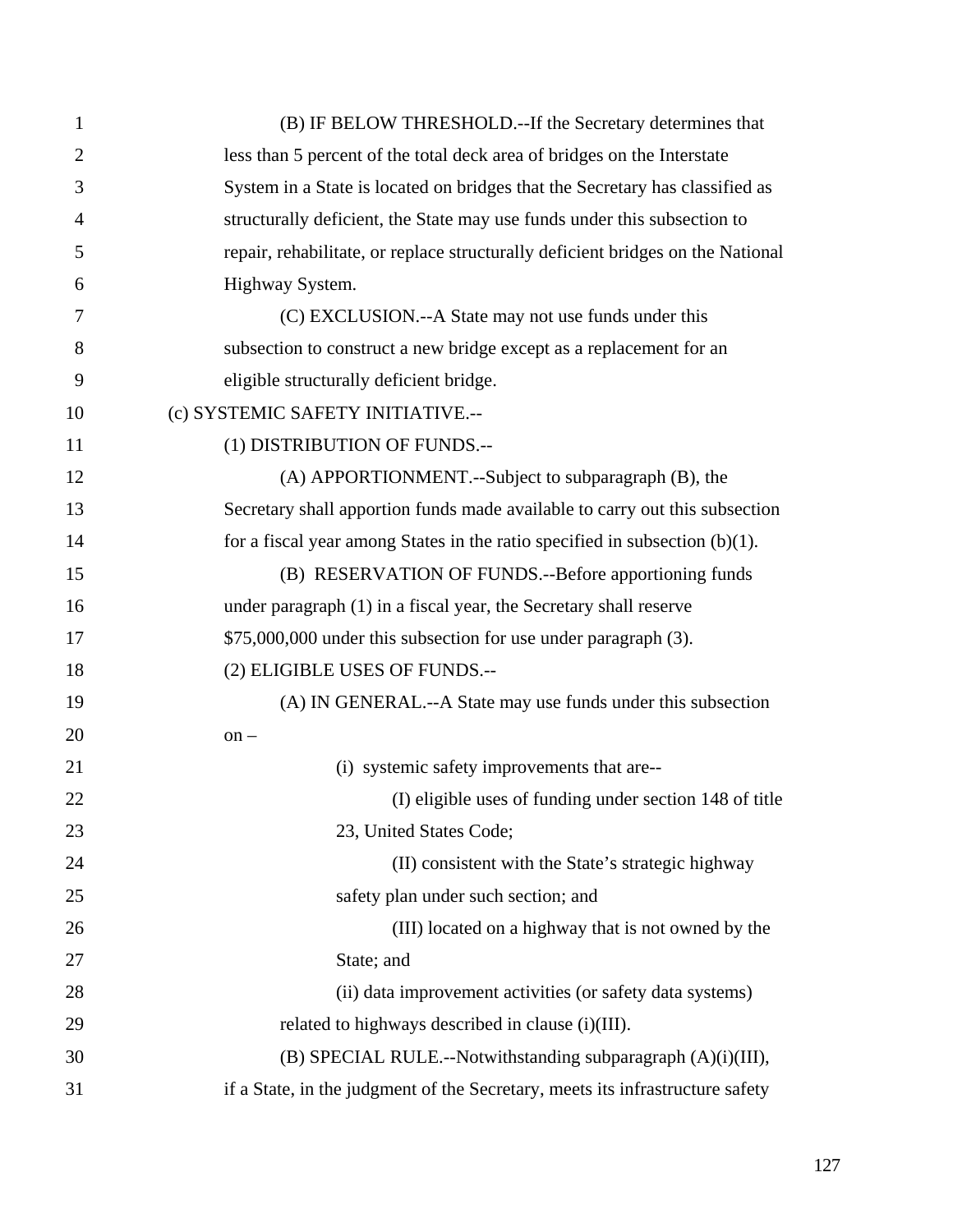| 1              | needs relating to systemic safety improvements on highways that are not            |
|----------------|------------------------------------------------------------------------------------|
| $\overline{2}$ | owned by the State, the State may use funds under this subsection on such          |
| 3              | an improvement--                                                                   |
| 4              | (i) that is located on a highway owned by the State; and                           |
| 5              | (ii) that meets the requirements of subparagraphs $(A)(i)(I)$                      |
| 6              | and $(A)(i)(II)$ .                                                                 |
| 7              | (3) BUILD TO EVALUATE.--                                                           |
| 8              | (A) IN GENERAL.--The Secretary shall provide grants under this                     |
| 9              | paragraph to--                                                                     |
| 10             | (i) allow local agencies to implement systemic safety                              |
| 11             | improvements; and                                                                  |
| 12             | (ii) enable the Secretary to evaluate the effectiveness of                         |
| 13             | such improvements.                                                                 |
| 14             | (B) ELIGIBLE APPLICANTS.--A local agency seeking to receive                        |
| 15             | a grant under this paragraph shall--                                               |
| 16             | (i) submit to the Secretary an application in such form and                        |
| 17             | in accordance with such requirements as the Secretary shall                        |
| 18             | establish; and                                                                     |
| 19             | (ii) agree to provide the Secretary with data sufficient, in                       |
| 20             | the judgment of the Secretary, to allow the Secretary to rigorously                |
| 21             | evaluate the effectiveness of the projects that the agency                         |
| 22             | implements with such a grant.                                                      |
| 23             | (4) DEFINITIONS.--In this subsection, the terms "data improvement                  |
| 24             | activities," "safety data system," "systemic safety improvement" and "strategic    |
| 25             | highway safety plan" have the same meaning as in section 148 of title 23, United   |
| 26             | States Code.                                                                       |
| 27             | (d) STATE OF GOOD REPAIR INITIATIVE.--                                             |
| 28             | (1) APPORTIONMENT.--The Secretary shall apportion funds made                       |
| 29             | available to carry out this subsection for a fiscal year among States in the ratio |
| 30             | specified in subsection $(b)(1)$ .                                                 |
| 31             | (2) ELIGIBLE USES OF FUNDS.--                                                      |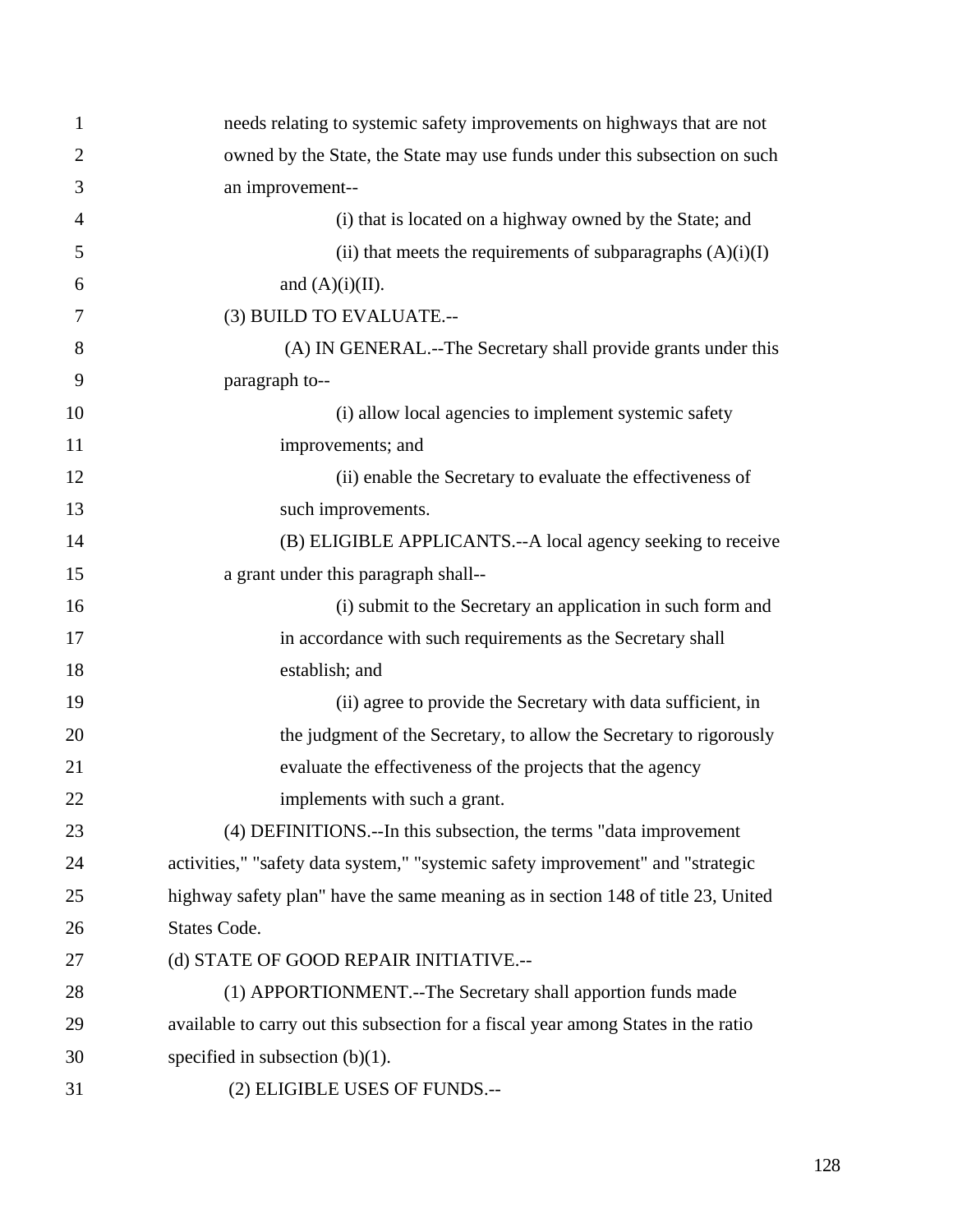| $\mathbf{1}$   | (A) IN GENERAL.--Subject to subparagraph (B), a State may use                      |
|----------------|------------------------------------------------------------------------------------|
| $\overline{2}$ | funds under this subsection to--                                                   |
| 3              | (i) reconstruct, resurface, restore, rehabilitate, or preserve a                   |
| $\overline{4}$ | highway on the National Highway System; or                                         |
| 5              | (ii) replace, rehabilitate, preserve, or protect a bridge or                       |
| 6              | tunnel on the National Highway System.                                             |
| 7              | (B) PRESERVATION PROJECTS.--A State may use 50 percent                             |
| 8              | of the funds that the Secretary apportions to the State under paragraph (1)        |
| 9              | only for preservation or rehabilitation projects under subparagraph (A)            |
| 10             | that would prevent or reduce the need for more costly future repair or             |
| 11             | replacement.                                                                       |
| 12             | (3) USE OF SYSTEMS.--In selecting projects to fund under this                      |
| 13             | subsection, a State shall use information from its pavement and bridge             |
| 14             | management systems to identify potential projects that need immediate action to    |
| 15             | preserve the asset and avoid further deterioration.                                |
| 16             | (e) TRANSFERS.--Notwithstanding subsection (d), a State may transfer up to 100     |
| 17             | percent of its apportionment under such subsection--                               |
| 18             | (1) to its apportionment under subsection (b) if, in the judgment of the           |
| 19             | Secretary, such transfer will help the State to meet the performance targets that  |
| 20             | the State has established under section 150(d) of title 23, United States Code, in |
| 21             | relation to the national highway performance program; or                           |
| 22             | $(2)$ to its apportionment under subsection $(c)$ if, in the judgment of the       |
| 23             | Secretary, such transfer will help the State to meet the performance targets that  |
| 24             | the State has established under section $150(d)$ of such title in relation to the  |
| 25             | highway safety improvement program.                                                |
| 26             | (f) ADMINISTRATION OF FUNDS.--                                                     |
| 27             | (1) AVAILABILITY OF FUNDS.--Of the funds authorized for each fiscal                |
| 28             | year for the Critical Immediate Investments Program--                              |
| 29             | (A) 25 percent shall be available for the Interstate Bridge                        |
| 30             | Revitalization Initiative under subsection (b);                                    |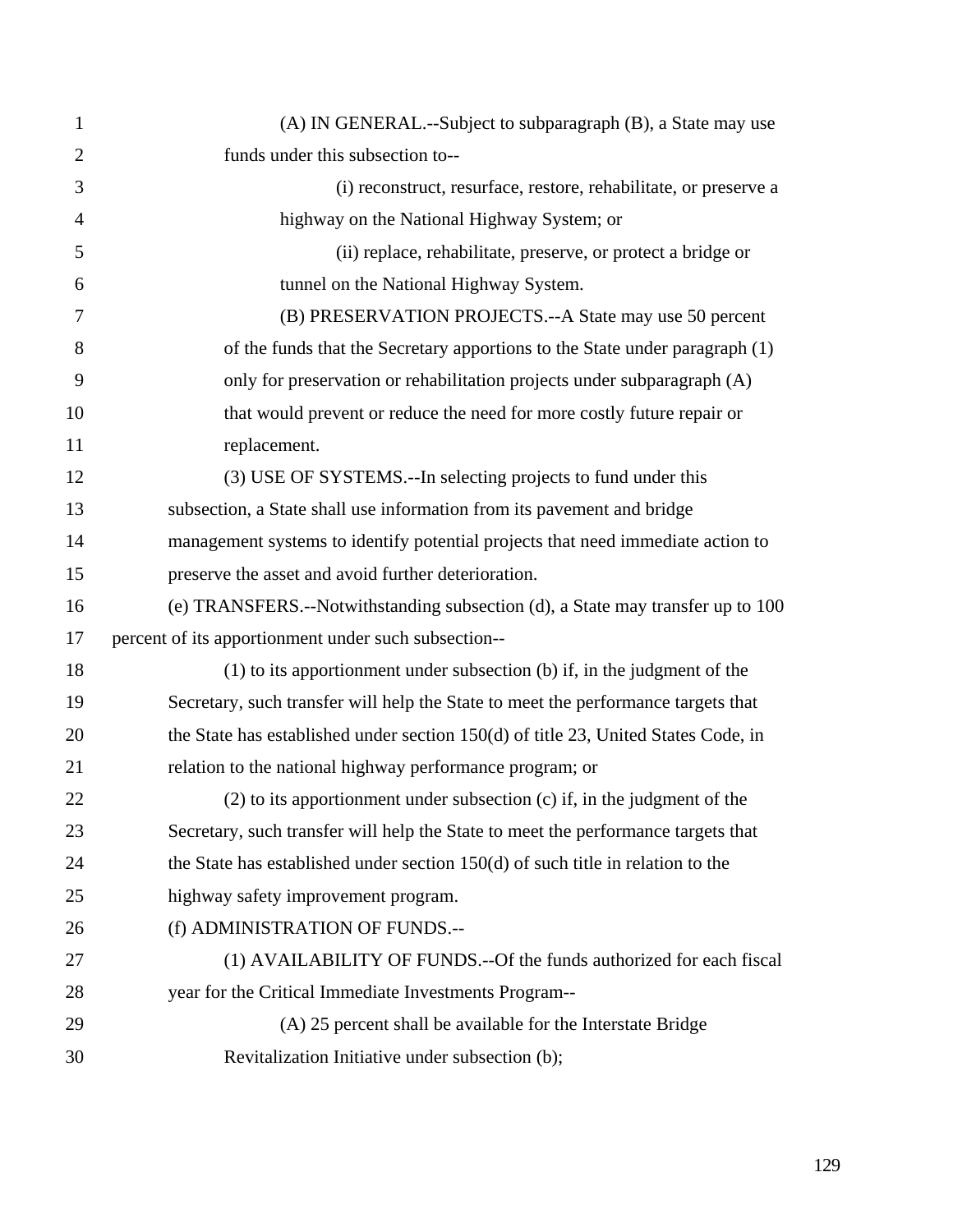| 1              | (B) 25 percent shall be available for the Systemic Safety Initiative                        |
|----------------|---------------------------------------------------------------------------------------------|
| $\overline{2}$ | under subsection (c); and                                                                   |
| 3              | (C) 50 percent shall be available for the State of Good Repair                              |
| 4              | Initiative under subsection (d).                                                            |
| 5              | (2) CONTRACT AUTHORITY.--Except as specified in paragraph (2),                              |
| 6              | funds made available for the program under this section shall be available for              |
| 7              | obligation and administered as if apportioned under chapter 1 of title 23, United           |
| 8              | States Code.                                                                                |
| 9              | (3) FEDERAL SHARE.--                                                                        |
| 10             | (A) IN GENERAL.--The Federal share of the cost of a project                                 |
| 11             | under this section may be up to 80 percent of the total project cost.                       |
| 12             | (B) USE OF OTHER FEDERAL FUNDS.--A State may use to                                         |
| 13             | pay the non-Federal share of a project under this section Federal funds                     |
| 14             | apportioned or allocated to the State under title 23, United States Code.                   |
| 15             | SEC. 2013. APPALACHIAN DEVELOPMENT HIGHWAY SYSTEM.                                          |
| 16             | Subsections (b) and (c) of section 1528 of the Moving Ahead for Progress in the             |
| 17             | 21st Century Act (Public Law 112-141; 126 Stat. 582) are amended by striking "shall be      |
| 18             | 100 percent" and inserting "shall be up to 100 percent" each place it appears.              |
| 19             | <b>Subtitle B--Performance Management</b>                                                   |
| 20             | PERFORMANCE MANAGEMENT DATA SUPPORT PROGRAM.<br><b>SEC. 2101.</b>                           |
| 21             | (a) PERFORMANCE MANAGEMENT DATA SUPPORT PROGRAM.---                                         |
| 22             | Section 150 of title 23, United States Code, is amended by inserting at the end the         |
| 23             | following:                                                                                  |
| 24             | "(f) PERFORMANCE MANAGEMENT DATA SUPPORT. -- To assist                                      |
| 25             | metropolitan planning organizations, States, and the Department in carrying out             |
| 26             | performance management analyses, including the performance management requirements          |
| 27             | of this chapter, the Secretary shall create and maintain data sets and data analysis tools. |
| 28             | Such activities may include--                                                               |
| 29             | "(1) collecting and distributing vehicle probe data describing traffic on the               |
| 30             | National Highway System;                                                                    |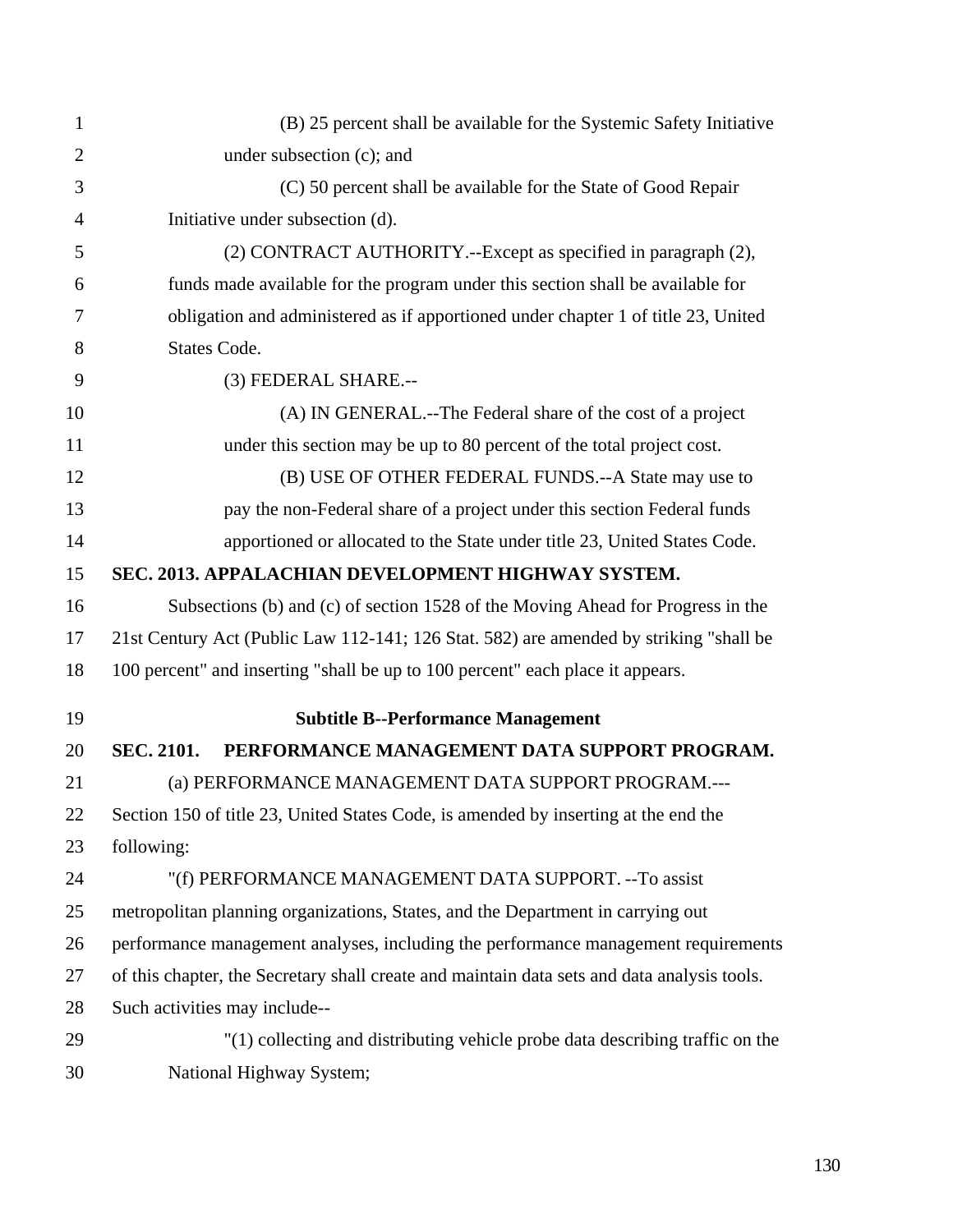| $\mathbf{1}$   | "(2) collecting household travel behavior data crossing local jurisdictional              |
|----------------|-------------------------------------------------------------------------------------------|
| $\mathbf{2}$   | boundaries to accommodate external and through travel;                                    |
| 3              | "(3) enhancing existing data collection and analysis tools to accommodate                 |
| $\overline{4}$ | performance measures, targets, and related data;                                          |
| 5              | "(4) enhancing existing data analysis tools to improve performance                        |
| 6              | predictions in reports described in subsection (e) or section 5405 of title 49; and       |
| 7              | "(5) developing tools to improve performance analysis and evaluate the                    |
| 8              | effects of project investments on performance.".                                          |
| 9              | (b) FEDERAL SHARE.--Section 120 of such title is amended by adding at the                 |
| 10             | end the following:                                                                        |
| 11             | "(1) PERFORMANCE MANAGEMENT DATA SUPPORT PROGRAM.--The                                    |
| 12             | Federal share payable on account of an activity under the performance management data     |
| 13             | support program under section 150(f) shall be 100 percent of the cost of the activity.".  |
| 14             | PERFORMANCE PERIOD ADJUSTMENT.<br><b>SEC. 2102.</b>                                       |
| 15             | (a) HIGHWAY SAFETY IMPROVEMENT PROGRAM.--Section 148(i) of title                          |
| 16             | 23, United States Code, is amended in the matter preceding paragraph (1), by striking "by |
| 17             | the date that is 2 years after the date of the establishment of the performance targets". |
| 18             | (b) NATIONAL HIGHWAY PERFORMANCE PROGRAM.--Section 119 of                                 |
| 19             | title 23, United States Code, is amended -                                                |
| 20             | $(1)$ in subsection (e)(7), by striking "for 2 consecutive reports submitted              |
| 21             | under this paragraph shall include in the next report submitted" and inserting            |
| 22             | "shall include as part of the performance target report"; and                             |
| 23             | (2) in subsection $(f)(1)(A)$ , by striking "If, during 2 consecutive reporting           |
| 24             | periods, the condition of the Interstate System, excluding bridges on the Interstate      |
| 25             | System, in a State falls" and inserting "If a State reports that the condition of the     |
| 26             | Interstate System, excluding bridges on the Interstate System, has fallen".               |
| 27             | SEC. 2103.<br>MULTIMODAL ACCOMMODATIONS.                                                  |
| 28             | (a) DESIGN STANDARDS.--Section 109 of title 23, United States Code, is                    |
| 29             | amended--                                                                                 |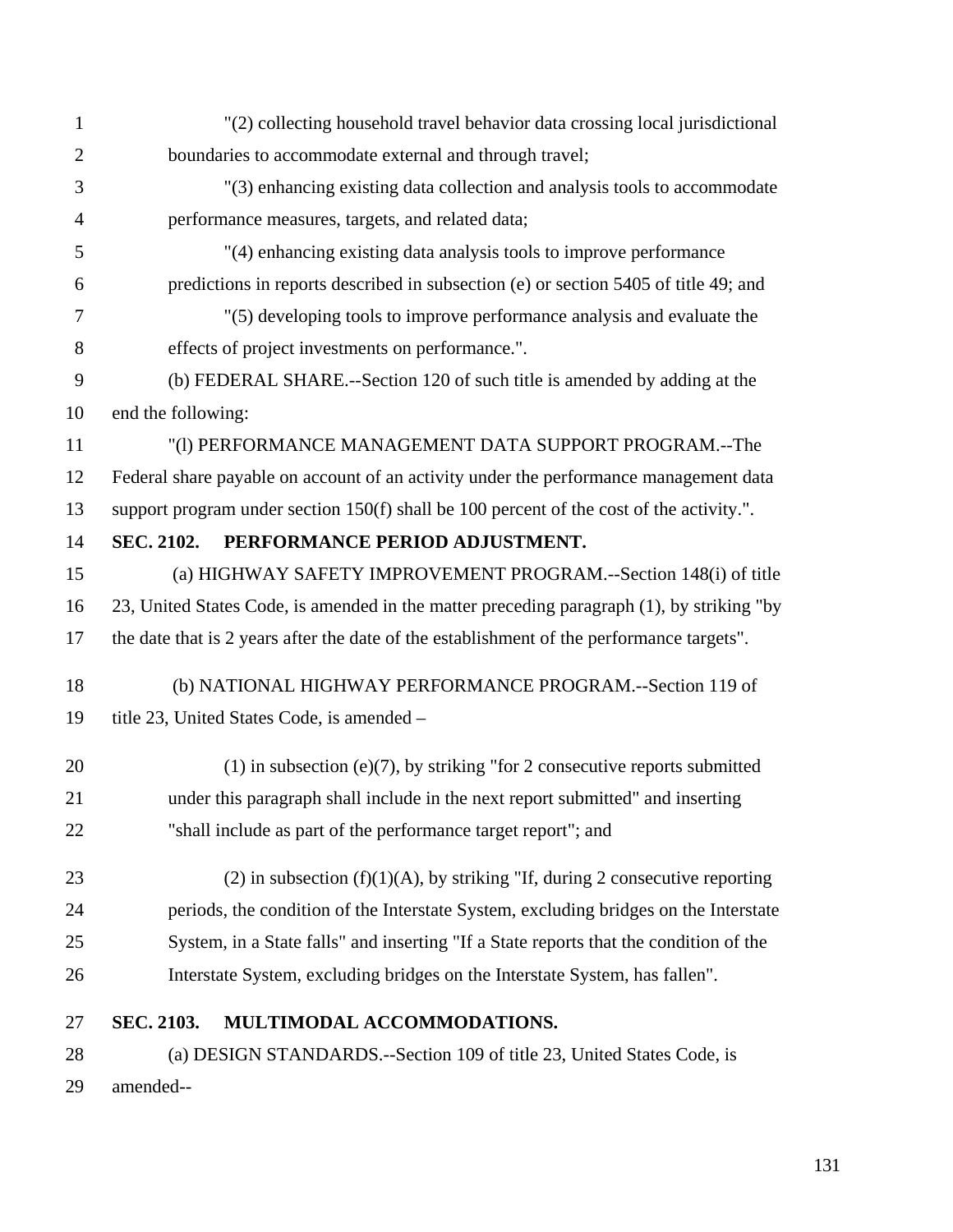| $\mathbf{1}$   | $(1)$ in subsection $(c)$ --                                                          |
|----------------|---------------------------------------------------------------------------------------|
| $\overline{2}$ | $(A)$ in paragraph $(1)$ --                                                           |
| 3              | (i) by striking "may take into account" and inserting "shall take                     |
| $\overline{4}$ | into account"; and                                                                    |
| 5              | (ii) by striking paragraph $(1)(C)$ and inserting the following:                      |
| 6              | "(C) access and safety for users of all foreseeable modes of                          |
| 7              | transportation."; and                                                                 |
| 8              | (B) in paragraph (2), by striking "may develop" and inserting                         |
| 9              | "shall develop"; and                                                                  |
| 10             | $(2)$ in subsection $(m)$ , by--                                                      |
| 11             | (A) striking "and light motorcycles"; and                                             |
| 12             | (B) inserting ", safe, convenient, and continuous" before "alternate                  |
| 13             | route".                                                                               |
| 14             | (b) TRANSPORTATION ALTERNATIVES.--                                                    |
| 15             | (1) FEDERAL SHARE.--Section 120 of title 23, United States Code, as                   |
| 16             | amended by this Act, is further amended by adding at the end the following:           |
| 17             | "(m) TRANSPORTATION ALTERNATIVES PROGRAM.--The Federal                                |
| 18             | share requirements under this section applicable to the transportation alternatives   |
| 19             | program under section 213 of this title may be met based on--                         |
| 20             | "(1) an individual project or activity under that section; or                         |
| 21             | "(2) a program of projects or activities approved under subsection                    |
| 22             | $(c)(6)(B)$ of that section.".                                                        |
| 23             | (2) RESERVATION OF FUNDS.--Section 213 of such title is amended in                    |
| 24             | subsection $(a)(1)$ by striking "of fiscal years 2013 and 2014" and inserting "fiscal |
| 25             | year".                                                                                |
| 26             | (3) ELIGIBLE ENTITIES.--Section $213(c)(4)(B)$ of such title is amended               |
| 27             | $by-$                                                                                 |
| 28             | $(A)$ redesignating clauses $(vi)$ and $(vii)$ as clauses $(viii)$ and $(ix)$ ;       |
| 29             | and                                                                                   |
| 30             | (B) inserting after clause (v) the following:                                         |
| 31             | "(vi) a nonprofit organization;                                                       |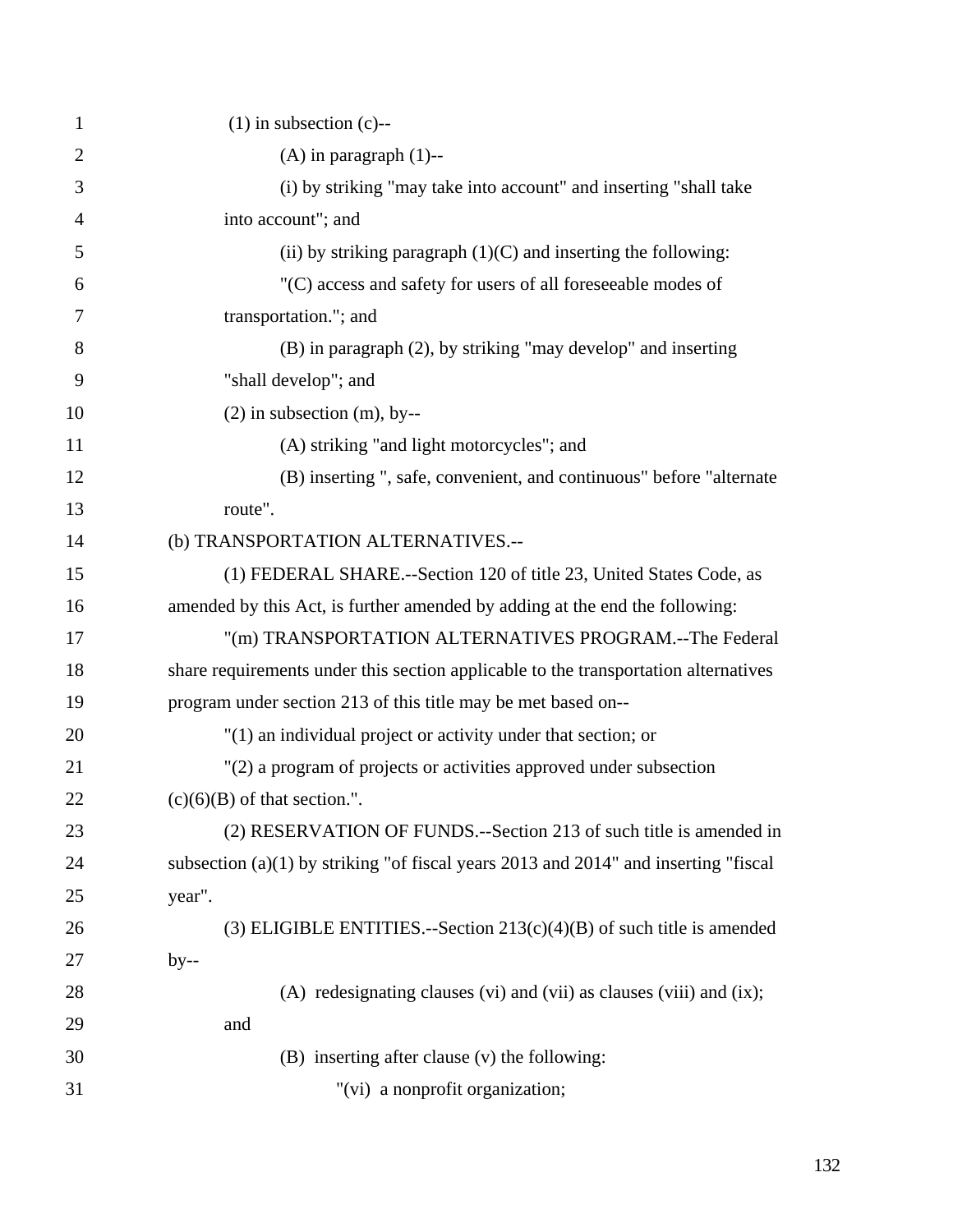| $\mathbf{1}$   | "(vii) a metropolitan planning organization that is not                                  |
|----------------|------------------------------------------------------------------------------------------|
| $\overline{2}$ | developing the competitive process for funding;".                                        |
| 3              | (4) PROGRAM OF PROJECTS.--Section 213(c) of such title is further                        |
| 4              | amended by adding at the end the following:                                              |
| 5              | "(6) PROGRAM OF PROJECTS.--Funds may be obligated under this                             |
| 6              | section for--                                                                            |
| 7              | "(A) a project or activity eligible under subsection (b); or                             |
| 8              | "(B) a program of projects or activities eligible under that                             |
| 9              | subsection.                                                                              |
| 10             | "(7) ADMINISTRATION.--                                                                   |
| 11             | "(A) SUBMISSION OF PROJECT AGREEMENT.--For each                                          |
| 12             | fiscal year, each State shall submit a project agreement that--                          |
| 13             | "(i) certifies that the State will meet all the requirements of this                     |
| 14             | section; and                                                                             |
| 15             | "(ii) notifies the Secretary of the amount of obligations needed to                      |
| 16             | carry out the program under this section.                                                |
| 17             | "(B) REQUEST FOR ADJUSTMENTS OF AMOUNTS.--Each                                           |
| 18             | State shall request from the Secretary such adjustments to the amount of                 |
| 19             | obligations referred to in subparagraph $(A)(ii)$ as the State determines to             |
| 20             | be necessary.                                                                            |
| 21             | "(C) EFFECT OF APPROVAL BY THE SECRETARY.--                                              |
| 22             | Approval by the Secretary of a project agreement under subparagraph (A)                  |
| 23             | shall be deemed a contractual obligation of the United States to pay funds               |
| 24             | made available under this title.".                                                       |
| 25             | <b>Subtitle C--Improved Federal Stewardship</b>                                          |
| 26             | SEC. 2201.<br>PROJECT APPROVAL AND OVERSIGHT.                                            |
| 27             | Section 106 $(g)(4)$ of title 23, United States Code, is amended by inserting at the end |
| 28             | the following:                                                                           |
| 29             | "(C) FUNDING.--                                                                          |
| 30             | "(i) IN GENERAL.--Subject to project approval by the Secretary,                          |
| 31             | and the limitation in clause (iv), a State may use funds made available to               |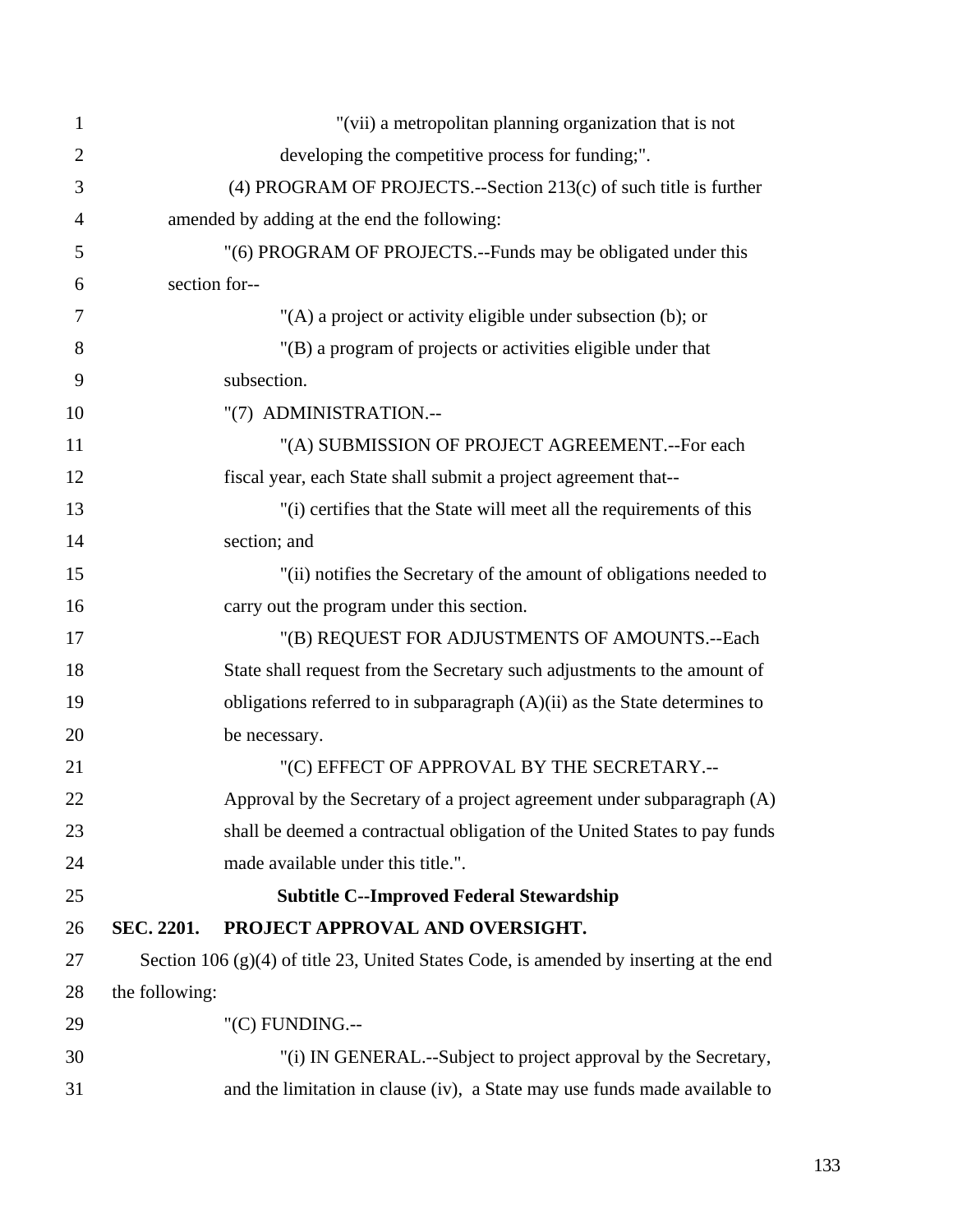| $\mathbf{1}$   |             | the State under section $133(d)(1)(B)$ to carry out its administration and         |
|----------------|-------------|------------------------------------------------------------------------------------|
| $\overline{2}$ |             | oversight responsibilities under subparagraph (A).                                 |
| 3              |             | "(ii) APPROVAL BY SECRETARY.--To obligate such funds                               |
| $\overline{4}$ |             | under this subparagraph, the State shall, prior to the beginning of the fiscal     |
| 5              |             | year, submit to the Secretary for review and approval an annual work plan          |
| 6              |             | identifying activities to be carried out during the fiscal year.                   |
| 7              |             | "(iii) FEDERAL SHARE.--The Federal share of the cost of                            |
| 8              |             | activities carried out in accordance with this subparagraph shall not exceed       |
| 9              |             | 80 percent.                                                                        |
| 10             |             | "(iv) LIMITATION.--A State's obligation of funds under this                        |
| 11             |             | subparagraph shall not exceed an amount equal to 3 percent of the State's          |
| 12             |             | apportioned funds available for obligation in a fiscal year as specified in        |
| 13             |             | section $133(d)(1)(B)$ .".                                                         |
| 14             |             | <b>Subtitle D--Other</b>                                                           |
| 15             | SEC. 2301.  | LETTING OF CONTRACTS.                                                              |
| 16             |             | Section 112 of title 23, United States Code, is amended by inserting the following |
| 17             | at the end: |                                                                                    |
| 18             |             | "(h) LOCAL HIRING.--                                                               |
| 19             |             | "(1) IN GENERAL.--The Secretary or recipient of assistance under the               |
| 20             |             | Federal-aid highway program may advertise, post job opportunities on State job     |
| 21             |             | banks and with One Stop centers established under the Workforce Investment         |
| 22             |             | Act, and award a contract for construction containing requirements for the         |
| 23             |             | employment of individuals residing in or adjacent to any of the areas in which the |
| 24             |             | work is to be performed under the contract, provided that--                        |
| 25             |             | "(A) all or part of the construction work performed under the                      |
| 26             |             | contract occurs in an area that has--                                              |
| 27             |             | "(i) a per capita income of 80 percent or less of the national                     |
| 28             |             | average; or                                                                        |
| 29             |             | "(ii) an unemployment rate that is, for the most recent 24-                        |
| 30             |             | month period for which data are available, at least 1 percent greater              |
| 31             |             | than the national average unemployment rate;                                       |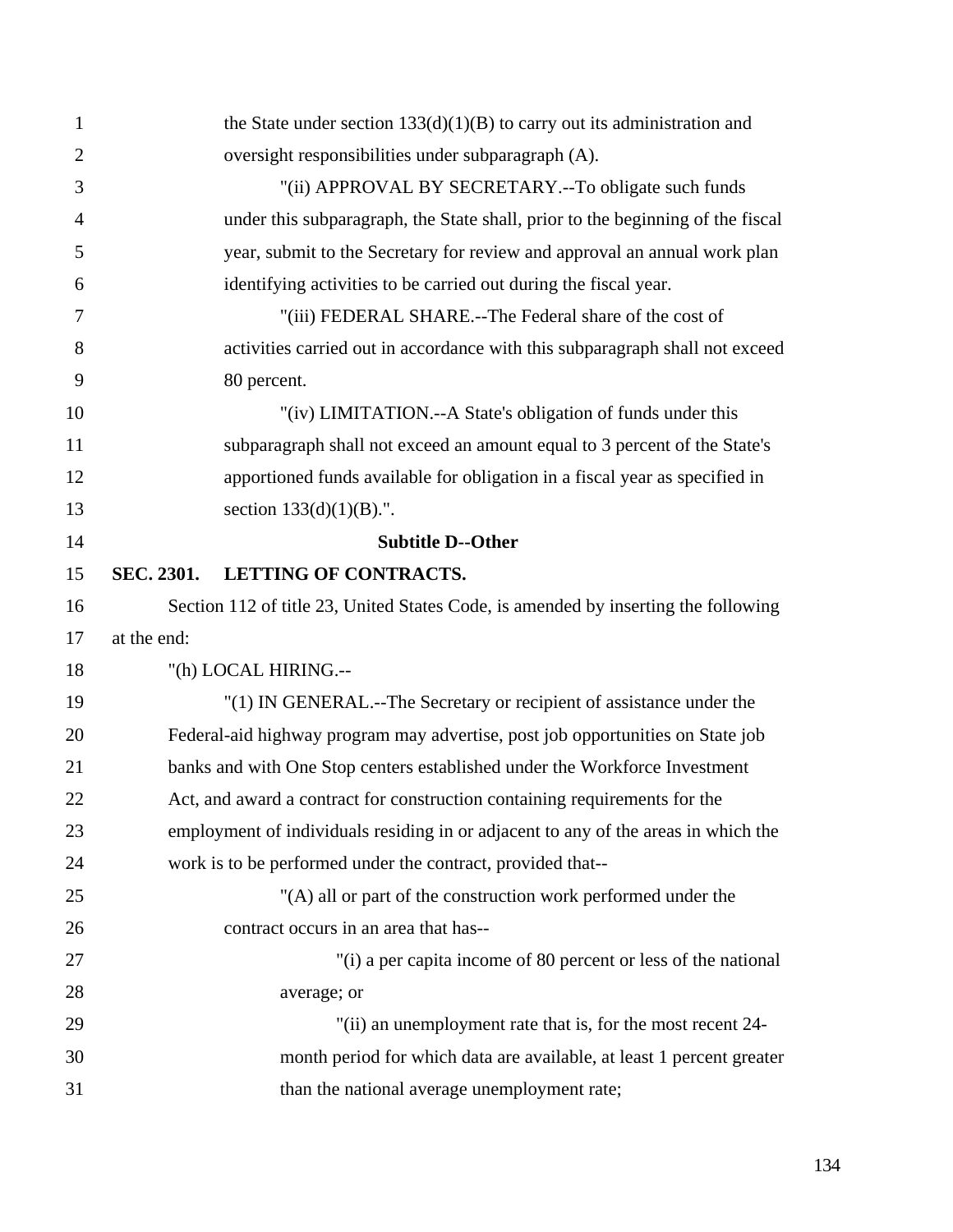| $\mathbf{1}$   | "(B) the estimated cost of the project of which the contract is a part                    |
|----------------|-------------------------------------------------------------------------------------------|
| $\overline{2}$ | is greater than \$10 million; and                                                         |
| 3              | $(C)$ the recipient may not require the hiring of individuals who do                      |
| $\overline{4}$ | not have the necessary skills to perform work in any craft or trade, except               |
| 5              | for individuals who are subject to an apprentice ship program or other                    |
| 6              | training program meeting the requirements of section 140 of this title; and               |
| 7              | "(2) ADVERTISEMENT.--In advertising and awarding a contract under                         |
| 8              | this subsection, the Secretary or recipient of assistance shall ensure that the           |
| 9              | requirements contained in the advertisement would not--                                   |
| 10             | "(A) compromise the quality of the project;                                               |
| 11             | "(B) unreasonably delay the completion of the project; or                                 |
| 12             | "(C) unreasonably increase the cost of the project.                                       |
| 13             | "(i) PERMISSIBLE RESTRICTIONS.--A State or local law governing                            |
| 14             | contracting practices that prohibits the awarding of contracts to businesses that have    |
| 15             | solicited or made contributions to political candidates, political parties and holders of |
| 16             | public office does not violate the requirements of this section.".                        |
| 17             | SEC. 2302.<br><b>CONSTRUCTION OF FERRY BOATS AND FERRY TERMINAL</b>                       |
| 18             | <b>FACILITIES.</b>                                                                        |
| 19             | Section 1801(e) of the SAFETEA--LU (23 U.S.C. 129 note; Public Law 109–59),               |
| 20             | as amended by Section 1121 of the MAP-21 (Public Law 112-141), is amended in              |
| 21             | paragraph (4)(D) by striking "2014" and inserting "2018".                                 |
| 22             | <b>GREEN STORMWATER INFRASTRUCTURE.</b><br>SEC. 2303.                                     |
| 23             | (a) ELIGIBILITY FOR ENVIRONMENTAL RESTORTATION AND                                        |
| 24             | POLLUTION ABATEMENT.--Section 328(a) of title 23 United States Code, is amended           |
| 25             | by striking "construction of stormwater treatment systems" and inserting "construction of |
| 26             | stormwater treatment systems or green stormwater infrastructure".                         |
| 27             | (b) ELIGIBIITY UNDER SURFACE TRANSPORTATION PROGRAM.--                                    |
| 28             | Section 133(b) of such title is amended--                                                 |
| 29             | $(1)$ in paragraph $(2)$ by inserting "and green infrastructure" after                    |
| 30             | "material"; and                                                                           |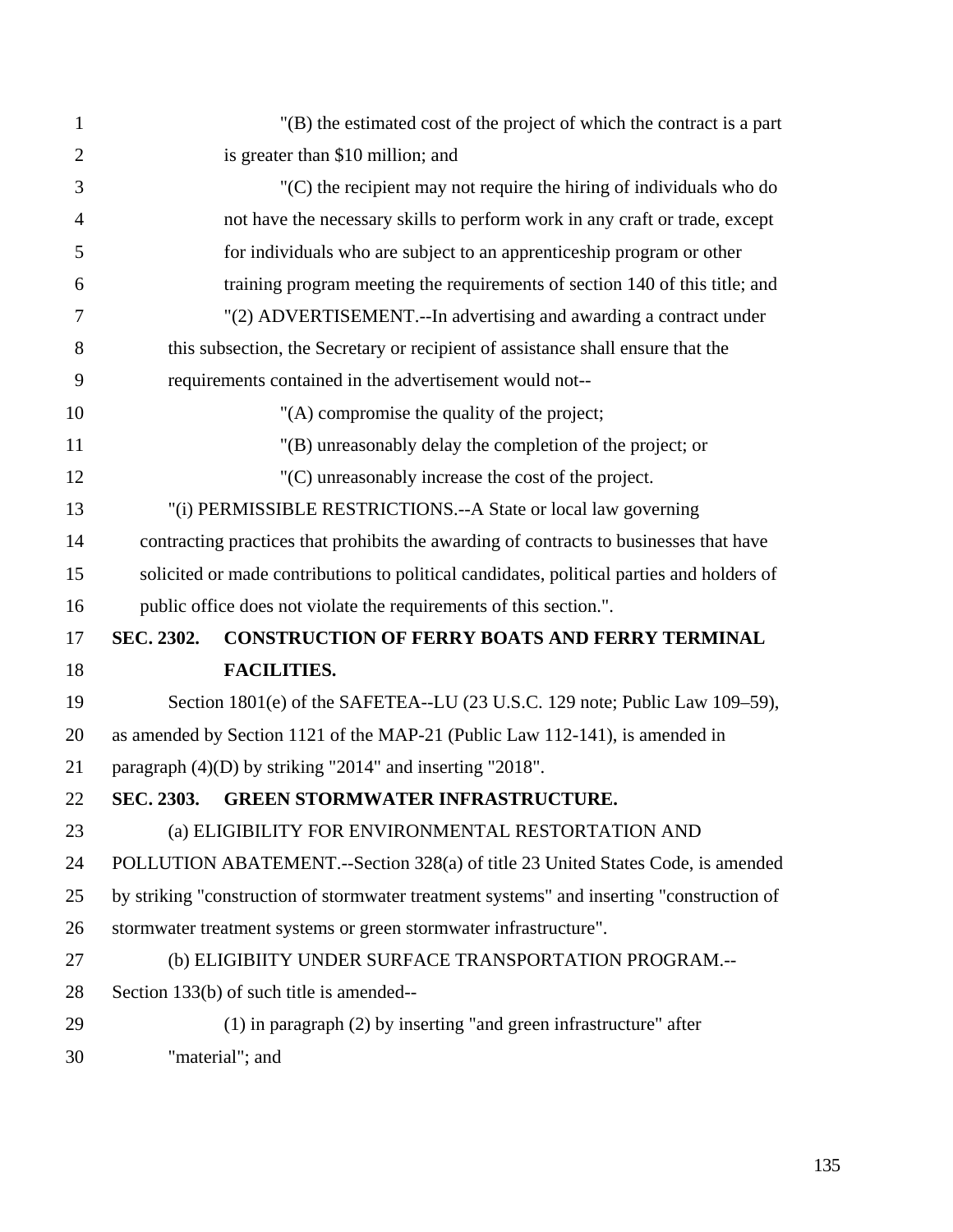| $\mathbf{1}$   | (2) in paragraph (7) by striking "wildlife," and inserting "wildlife or                           |  |
|----------------|---------------------------------------------------------------------------------------------------|--|
| $\overline{2}$ | stormwater,".                                                                                     |  |
| 3              | SEC. 2304. ELIMINATION OR MODIFICATION OF CERTAIN FHWA                                            |  |
| $\overline{4}$ | REPORTING REQUIREMENTS.                                                                           |  |
| 5              | (a) FUNDAMENTAL PROPERTIES OF ASPHALTS REPORT.--Section 6016                                      |  |
| 6              | of the Intermodal Surface Transportation Efficiency Act of 1991 (23 U.S.C. 307 note) is           |  |
| $\overline{7}$ | amended by striking subsection (g).                                                               |  |
| 8              | (b) PROJECTS OF REGIONAL AND NATIONAL SIGNIFICANCE ANNUAL                                         |  |
| 9              | REPORT.--Section 1301 of the Safe, Accountable, Flexible, Efficient Transportation                |  |
| 10             | Equity Act: A Legacy for Users (23 U.S.C. 101 note) is amended by striking subsection             |  |
| 11             | $(k)$ .                                                                                           |  |
| 12             | (c) EXPRESS LANE DEMONSTRATION PROGRAM REPORTS.--Section                                          |  |
| 13             | 1604 of the Safe, Accountable, Flexible, Efficient Transportation Equity Act: A Legacy            |  |
| 14             | for Users $(23 \text{ U.S.C. } 129 \text{ note})$ is amended by striking subsection $(b)(7)(B)$ . |  |
| 15             | (d) SURFACE TRANSPORTATION PROJECT DELIVERY PILOT                                                 |  |
| 16             | PROGRAM.--Section 327 of title 23, United States Code, is amended--                               |  |
| 17             | $(1)$ by striking subsection $(i)$ ; and                                                          |  |
| 18             | (2) by redesignating subsection (j) as subsection (i).                                            |  |
| 19             | (e) EXPEDIENT DECISIONS AND REVIEWS REPORT.--Section 139(h)(7)(B)                                 |  |
| 20             | of title 23, United States Code, is amended by striking "every 120 days" and inserting in         |  |
| 21             | its place "annually".                                                                             |  |
| 22             | <b>TITLE III--PUBLIC TRANSPORTATION</b>                                                           |  |
| 23             | <b>SEC. 3001.</b><br><b>SHORT TITLE; AMENDMENTS TO TITLE 49, UNITED STATES</b>                    |  |
| 24             | CODE.                                                                                             |  |
| 25             | (a) SHORT TITLE.--This Title may be cited as the "Federal Public                                  |  |
| 26             | Transportation Act of 2014".                                                                      |  |
| 27             | (b) AMENDMENT OF TITLE 49.--Except as otherwise expressly provided,                               |  |
| 28             | whenever in this Title an amendment or repeal is expressed in terms of an amendment to,           |  |
| 29             | or a repeal of, a section or other provision, the reference shall be considered to be made        |  |
| 30             | to a section or other provision of title 49, United States Code.                                  |  |
| 31             | DEFINITIONS.<br>SEC. 3002.                                                                        |  |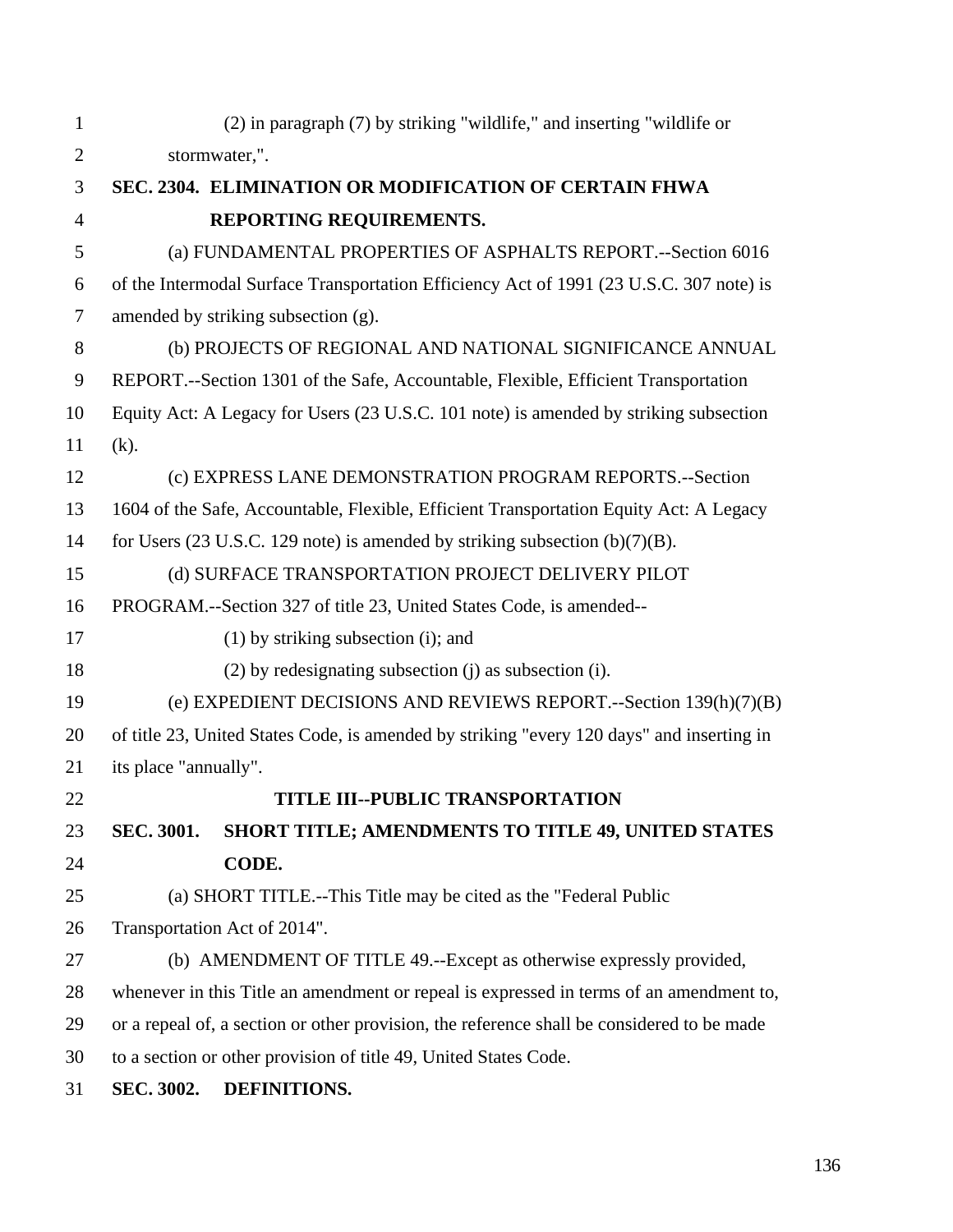| $\mathbf{1}$   | Section 5302 is amended--                                                          |
|----------------|------------------------------------------------------------------------------------|
| $\overline{2}$ | $(1)$ by redesignating paragraphs $(2)$ through $(23)$ as paragraphs $(3)$ through |
| 3              | (24), respectively;                                                                |
| 4              | (2) by inserting a new paragraph (2) to read as follows:                           |
| 5              | "(2) BASE-MODEL BUS.--The term 'base-model bus' means a heavy-                     |
| 6              | duty public transportation bus manufactured to meet, but not exceed, transit       |
| 7              | specific minimum performance criteria developed by the Secretary.";                |
| 8              | (3) by revising paragraph (5), redesignated, to read as follows:                   |
| 9              | "(5) DESIGNATED RECIPIENT.--The term 'designated recipient'                        |
| 10             | means-                                                                             |
| 11             | "(A) an entity designated, in accordance with the planning process                 |
| 12             | under sections 5303 and 5304 of this title, by the governor of a State,            |
| 13             | responsible local officials, and publicly owned operators of public                |
| 14             | transportation, to receive and apportion amounts under section 5336 of             |
| 15             | this title to urbanized areas of 200,000 or more in population;                    |
| 16             | $'(B)$ a State that receives and apportions amounts under sections 5310,           |
| 17             | 5336, 5337 and 5339 of this title to urbanized areas of less than 200,000 in       |
| 18             | population notwithstanding such an area's designated as a transportation           |
| 19             | management area to pursuant section 5303; or                                       |
| 20             | $(C)$ a State, or State authority, if the authority is responsible under           |
| 21             | the laws of a State for a capital project and for financing and directly           |
| 22             | providing public transportation."; and                                             |
| 23             | (4) by inserting a new paragraph at the end to read as follows:                    |
| 24             | "(25) VALUE CAPTURE.--The term 'value capture' means recovering the                |
| 25             | increased value to property located near public transportation resulting from      |
| 26             | investments in public transportation.".                                            |
| 27             | SEC. 3003. FORMULA GRANTS FOR ENHANCED MOBILITY                                    |
| 28             | Section $5310(a)(1)$ of title 49, United States Code, is amended by inserting ", a |
| 29             | local governmental entity," after "designated recipient".                          |
| 30             | SEC. 3004.<br><b>FORMULA GRANTS FOR PUBLIC TRANSPORTATION ON</b>                   |
| 31             | <b>INDIAN RESERVATIONS.</b>                                                        |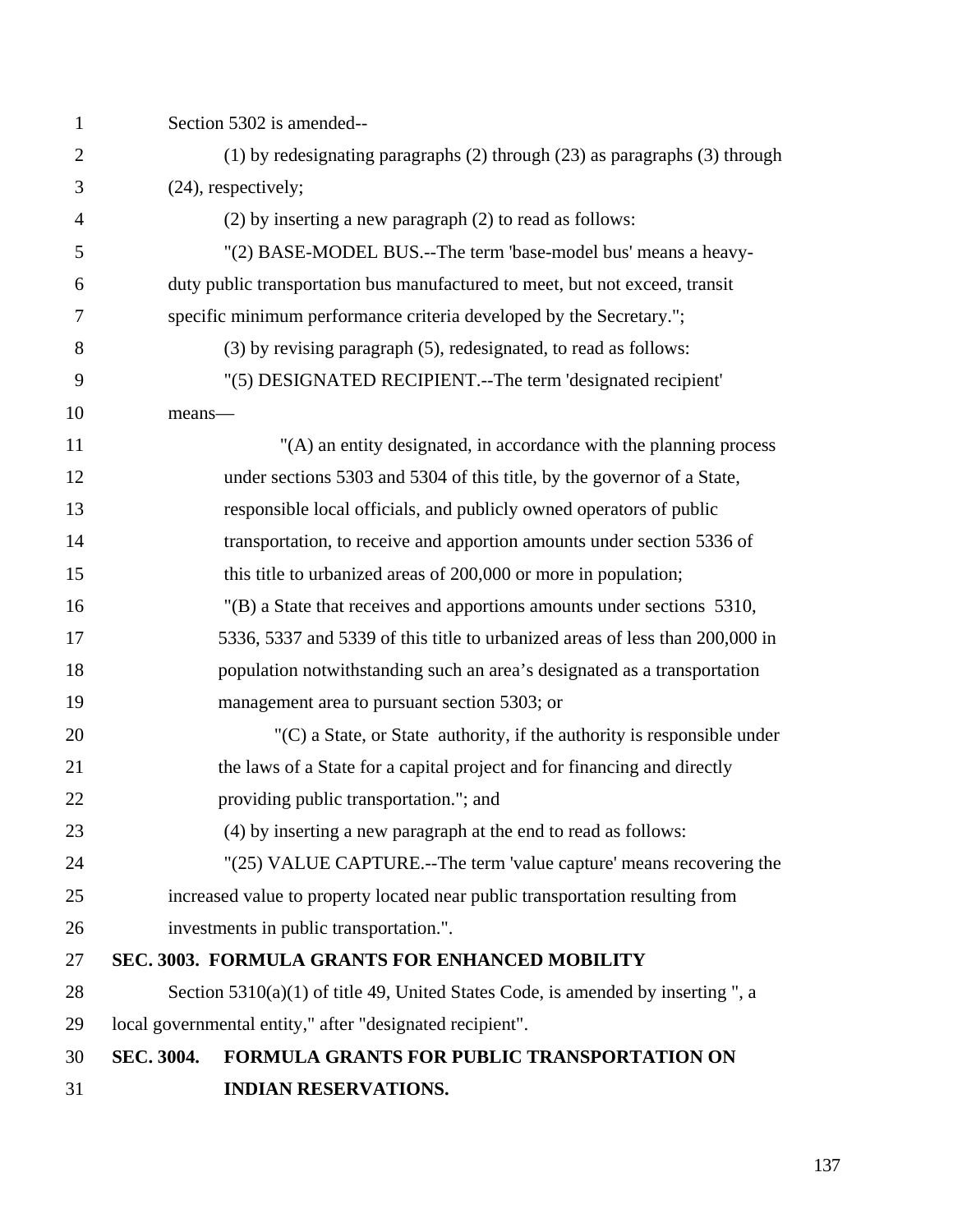| $\mathbf{1}$   | Section 5311 is amended--                                                              |
|----------------|----------------------------------------------------------------------------------------|
| $\overline{2}$ | (1) by revising subsection $(c)(1)(B)$ to read as follows:                             |
| 3              | "(B) \$30,000,000 in fiscal year 2015, \$30,871,500 in fiscal year                     |
| 4              | 2016, \$31,764,700 in fiscal year 2017, and \$32,680,141 in fiscal year                |
| 5              | 2018 shall be apportioned as formula grants, as provided in subsection                 |
| 6              | $(j).$ ";                                                                              |
| 7              | $(2)$ in subsection $(j)(1)(A)(iii)$ , by striking "Tribal lands (as defined by the    |
| 8              | Bureau of Census)" and inserting "American Indian Areas, Alaska Native Areas,          |
| 9              | and Hawaiian Home Lands, as defined by the Bureau of the Census,"; and                 |
| 10             | (3) by revising subsection $(j)(1)(B)$ to read as follows:                             |
| 11             | "(B) LIMITATION.--                                                                     |
| 12             | "(i) Notwithstanding subparagraph (A), no recipient shall                              |
| 13             | receive an apportionment under this subsection that is less than                       |
| 14             | \$20,000; and                                                                          |
| 15             | "(ii) No recipient shall receive more than \$300,000 of the                            |
| 16             | amounts apportioned under subparagraph $(A)(iii)$ in a fiscal year.".                  |
| 17             | SEC. 3005. WORKFORCE DEVELOPMENT PROGRAMS.                                             |
| 18             | (a) IN GENERAL.--Section 5322 is amended to read as follows:                           |
| 19             | "SEC. 5322. WORKFORCE DEVELOPMENT PROGRAMS                                             |
| 20             | "(a) IN GENERAL.--The Secretary, in consultation with the Secretary of Labor,          |
| 21             | may undertake, or make grants, cooperative agreements, other agreements, or enter into |
| 22             | contracts for programs that address human resource needs as they apply to public       |
| 23             | transportation. A program may include--                                                |
| 24             | $"(1)$ an employment training program;                                                 |
| 25             | "(2) an outreach program to increase employment of minorities, women,                  |
| 26             | and individuals with disabilities in public transportation activities;                 |
| 27             | "(3) research on public transportation personnel and training need; and                |
| 28             | "(4) training and assistance for minority business opportunities.                      |
| 29             | "(b) LADDERS OF OPPORTUNITY PUBLIC TRANSPORTATION GRANT                                |
| 30             | PROGRAM.--                                                                             |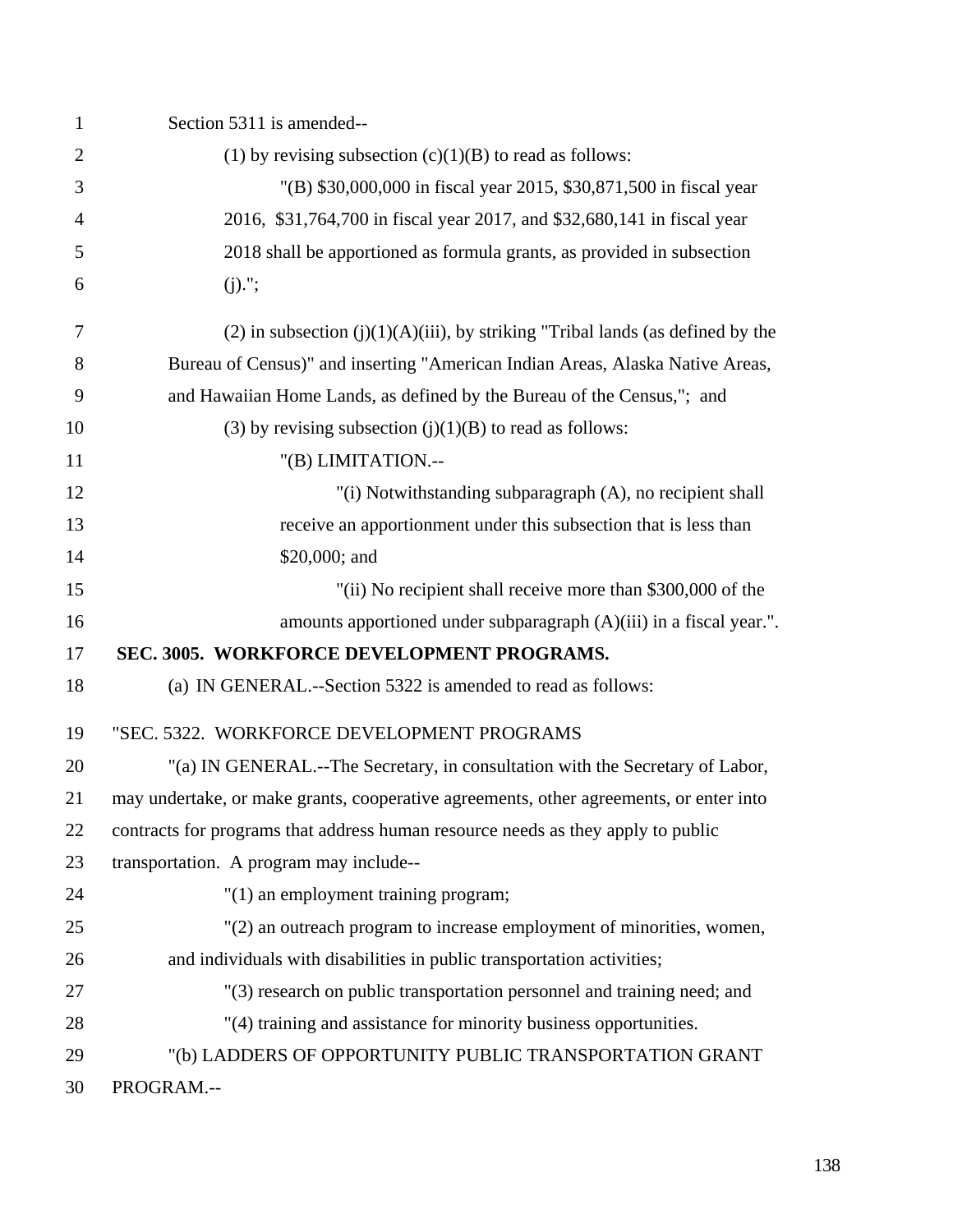| $\mathbf{1}$   | "(1) IN GENERAL.--The Secretary shall undertake, make grants or                     |
|----------------|-------------------------------------------------------------------------------------|
| $\overline{2}$ | cooperative agreements, or enter into contracts to establish, conduct and           |
| 3              | administer a public transportation workforce development program that addresses     |
| $\overline{4}$ | critical workforce issues and prepares individuals for employment and career        |
| 5              | pathways in public transportation, including in the area of public transportation   |
| 6              | technology.                                                                         |
| 7              | "(2) PROGRAMS.--Eligible public transportation workforce development                |
| 8              | programs under this subsection may include apprenticeship programs that are         |
| 9              | registered under the National Apprenticeship Act (29 U.S.C. 50 et seq.), non-       |
| 10             | registered apprenticeship programs, skill development programs, skill               |
| 11             | improvement programs, and on-the-job training programs, that--                      |
| 12             | "(A) are, to the extent possible, nationally or regionally significant              |
| 13             | in scope;                                                                           |
| 14             | "(B) replicate a successful workforce development model adopted                     |
| 15             | in multiple geographic locations;                                                   |
| 16             | "(C) target areas with high rates of unemployment;                                  |
| 17             | "(D) are designed to address current or projected workforce                         |
| 18             | shortages;                                                                          |
| 19             | "(E) give priority to minorities, women, individuals with                           |
| 20             | disabilities, veterans, low income populations and other underserved                |
| 21             | populations;                                                                        |
| $22\,$         | "(F) are designed to provide career pathways that support the                       |
| 23             | movement of targeted populations from initial or short-term employment              |
| 24             | opportunities to sustainable careers; and                                           |
| 25             | "(G) other critical activities as identified by the Secretary.                      |
| 26             | "(3) PROGRAM OUTCOMES.--Recipients of assistance pursuant to this                   |
| 27             | subsection shall require that apprenticeship, skill development, skill improvement, |
| 28             | and on-the-job training programs utilized to carry out this subsection              |
| 29             | demonstrate program outcomes including--                                            |
| 30             | "(A) impact on reducing public transportation workforce shortages                   |
| 31             | in the area served;                                                                 |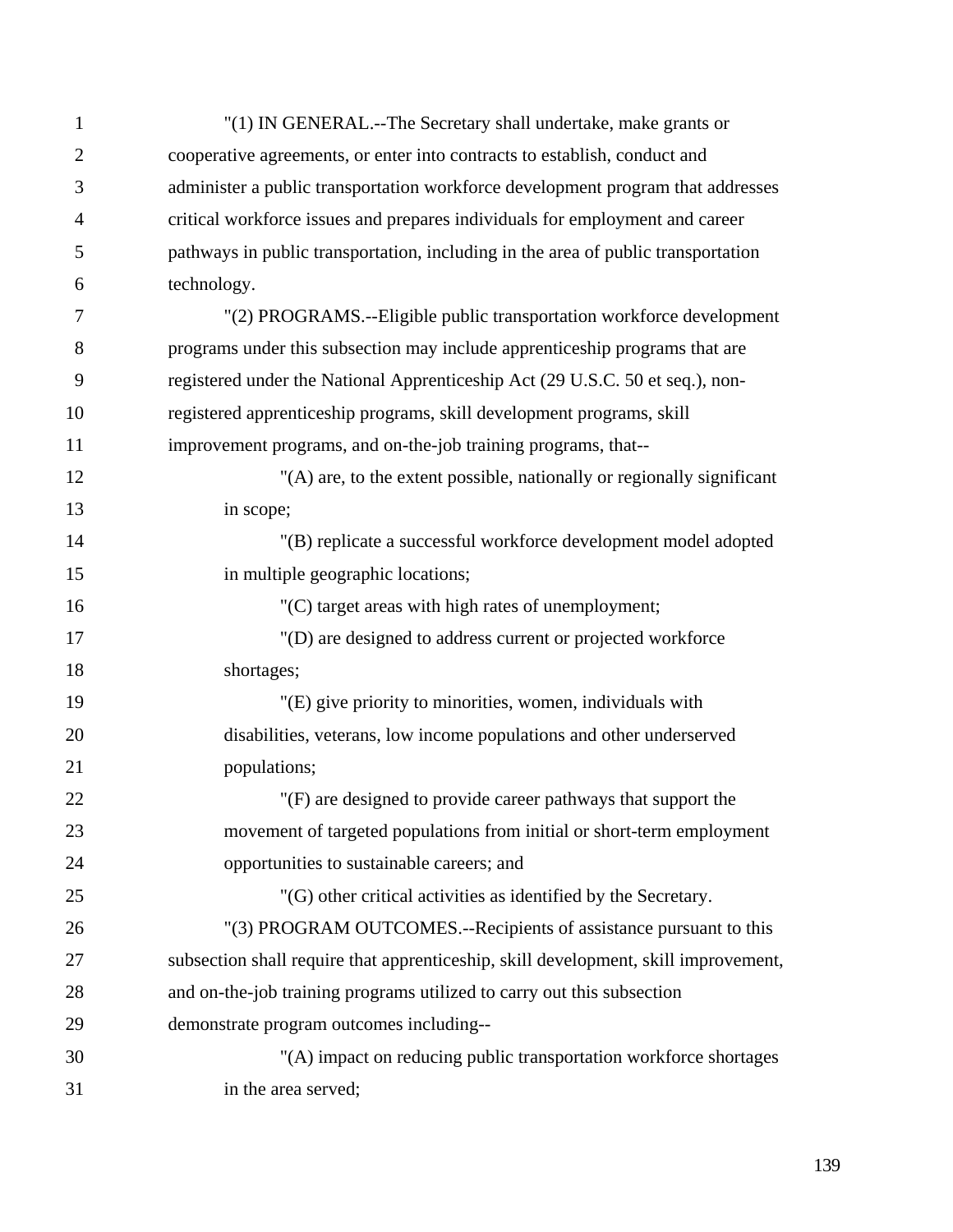| $\mathbf{1}$   | "(B) diversity of training participants;                                           |
|----------------|------------------------------------------------------------------------------------|
| $\overline{2}$ | "(C) number of participants obtaining certifications or credentials                |
| 3              | required for specific types of employment;                                         |
| $\overline{4}$ | "(D) employment outcome, including job placement, job retention,                   |
| 5              | and wages, using performance metrics established in consultation with the          |
| 6              | Secretary of Labor and consistent with metrics used by programs under              |
| 7              | the Workforce Investment Act; and                                                  |
| 8              | "(E) to the extent practical, evidence that the program did not                    |
| 9              | preclude workers that are participating in training or apprenticeship              |
| 10             | activities from being referred to, or hired on, projects funded under this         |
| 11             | chapter without regard to the length of time of their participation in such        |
| 12             | program.                                                                           |
| 13             | "(4) COORDINATION.--Recipients of assistance under this subsection                 |
| 14             | shall-                                                                             |
| 15             | "(A) identify the training needs, apprenticeship, skill development                |
| 16             | programs, and on-the-job training to be implemented at the local level in          |
| 17             | coordination with entities such as local employers, local transit operators,       |
| 18             | labor union organizations, Workforce Investment Boards, State workforce            |
| 19             | agencies, State Apprenticeship Agencies (where applicable), University             |
| 20             | Transportation Centers, Community Colleges, and community-based                    |
| 21             | organizations representing minority, disability, and low income                    |
| 22             | populations; and                                                                   |
| 23             | "(B) to the extent practicable, conduct local training programs in                 |
| 24             | coordination with existing local training programs supported by the U.S.           |
| 25             | Department of Transportation, the U.S. Department of Labor (including              |
| 26             | registered apprenticeship programs), the U.S. Department of Education.             |
| 27             | "(5) RESEARCH AND PROGRAM EVALUATION.--The Secretary                               |
| 28             | shall conduct research and an impact evaluation based on measurable outcomes of    |
| 29             | the training, apprenticeship, skill development and skill improvement programs,    |
| 30             | and on-the-job training funded under this subsection. In the second, fourth and    |
| 31             | sixth year following the enactment of this subsection, the Secretary shall conduct |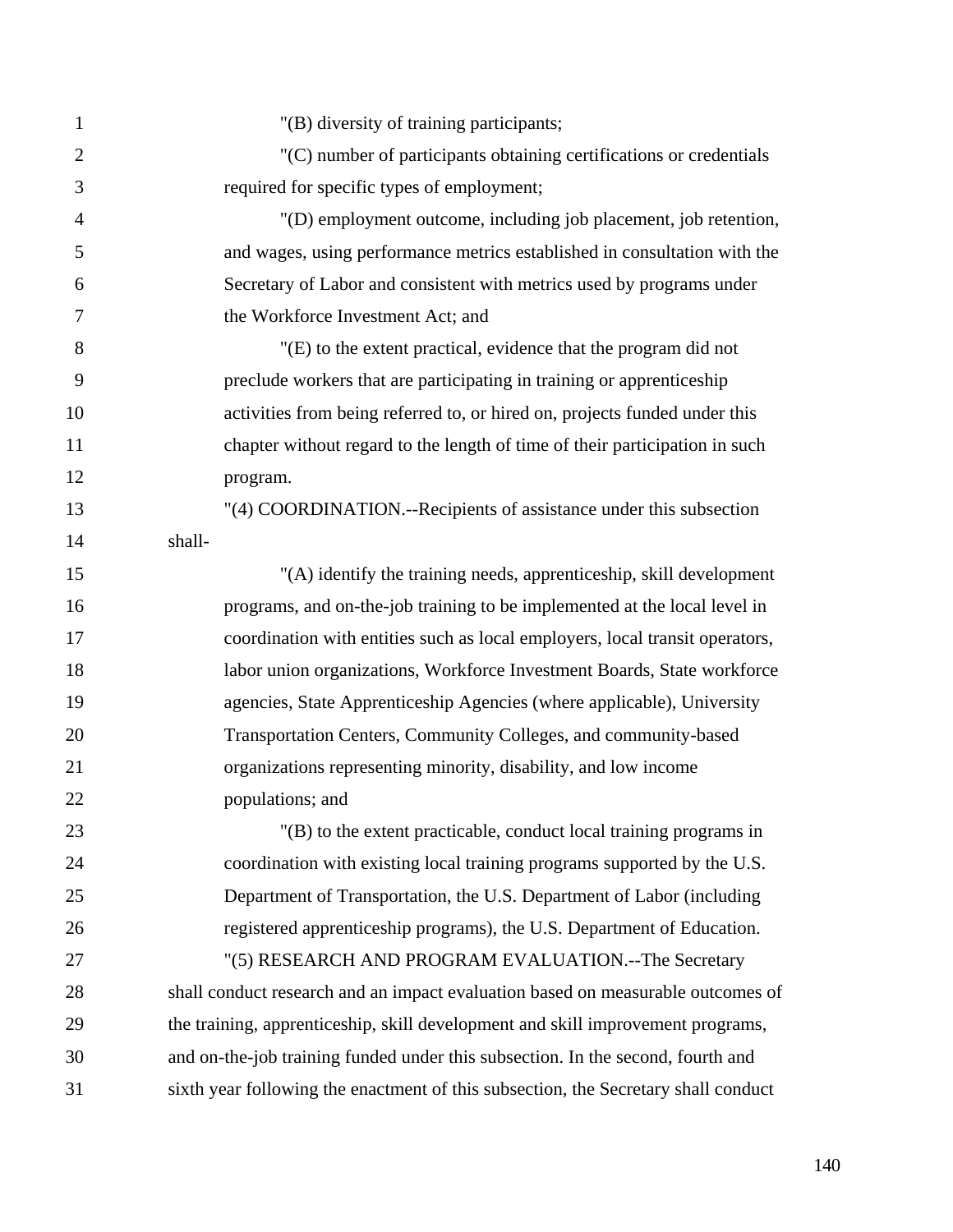1 an aggregate analysis of the national impact related to workforce shortage, 2 diversity, and job placement.

3 "(c) NATIONAL PUBLIC TRANSPORTATION INSTITUTE--

4 "(1) IN GENERAL--The Secretary may enter into grants, contracts or 5 cooperative agreements, and other agreements, awarded on a competitive basis, to 6 conduct a national public transportation institute to develop and conduct training 7 and educational programs for Federal, State, and local transportation employees, 8 United States citizens, and foreign nationals engaged or to be engaged in 9 Government-aid public transportation work.

10 "(2) COOPERATIVE EFFORT-- In cooperation with the Secretary, State 11 transportation departments, public transportation authorities, State workforce 12 agencies, and national and international entities, the institute under paragraph (1) 13 shall develop and conduct training and educational programs for Federal, State, 14 and local transportation employees, United States citizens, and foreign nationals 15 engaged or to be engaged in public transportation work.

16 "(3) TRAINING AND EDUCATIONAL PROGRAMS.--The training and 17 educational programs developed under paragraph (2) may include courses in 18 recent developments, techniques, and procedures related to--

| 19 | "(A) intermodal and public transportation planning;               |
|----|-------------------------------------------------------------------|
| 20 | $"$ (B) management;                                               |
| 21 | "(C) environmental factors;                                       |
| 22 | "(D) acquisition and joint use rights-of-way;                     |
| 23 | "(E) engineering and architectural design;                        |
| 24 | "(F) procurement strategies for public transportation systems;    |
| 25 | "(G) turnkey approaches to delivering public transportation       |
| 26 | systems;                                                          |
| 27 | "(H) new technologies;                                            |
| 28 | "(I) emission reduction technologies;                             |
| 29 | "(J) ways to make public transportation accessible to individuals |
| 30 | with disabilities;                                                |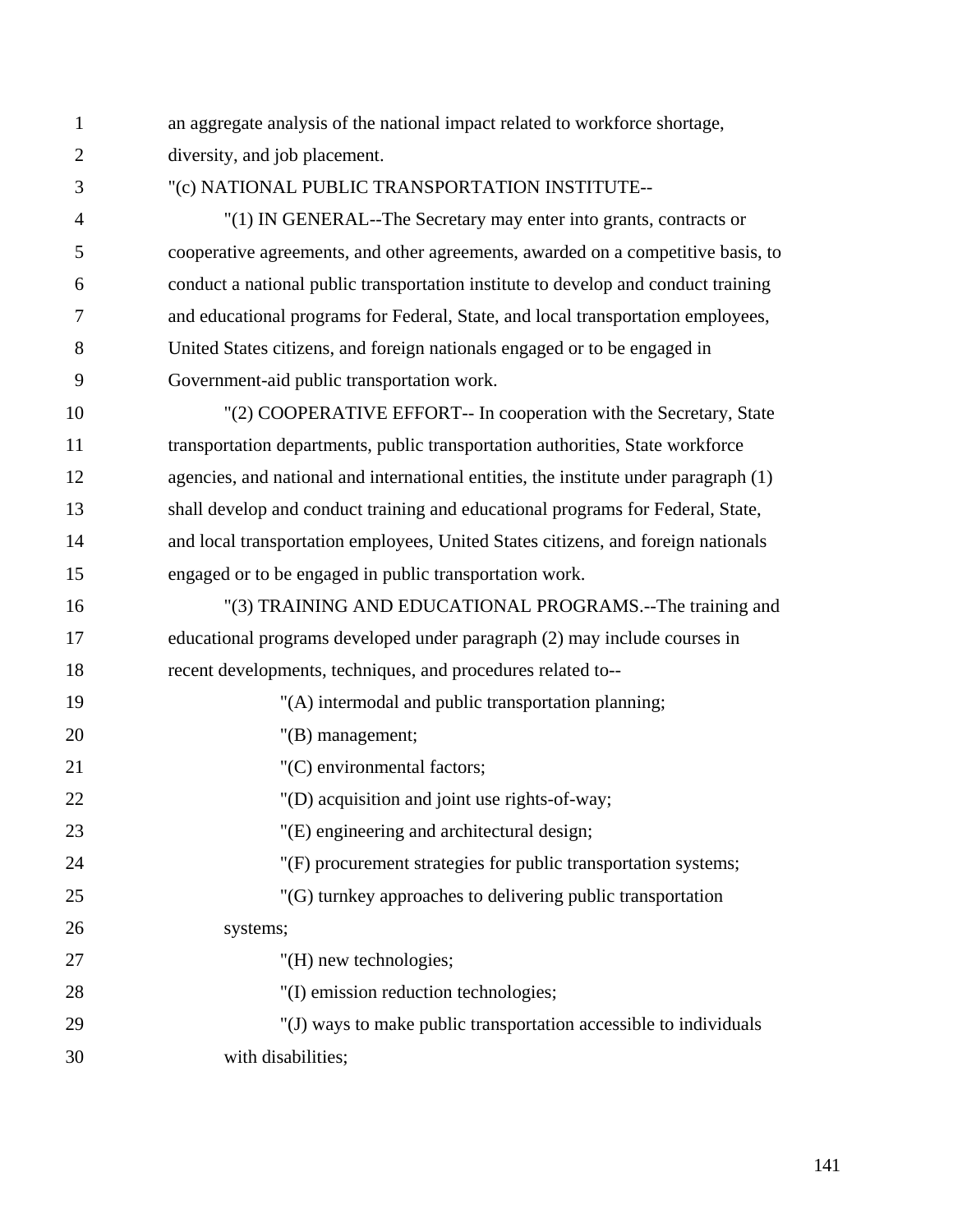| 1              | "(K) construction, construction management, insurance, and risk                             |
|----------------|---------------------------------------------------------------------------------------------|
| $\overline{2}$ | management;                                                                                 |
| 3              | "(L) maintenance;                                                                           |
| $\overline{4}$ | "(M) contract administration;                                                               |
| 5              | $"$ (N) inspection;                                                                         |
| 6              | "(O) innovative finance;                                                                    |
| 7              | "(P) workplace safety; and                                                                  |
| 8              | "(Q) public transportation security.                                                        |
| 9              | "(4) PROVIDING EDUCATION AND TRAINING.--Education and                                       |
| 10             | training of Federal, State, and local public transportation employees under this            |
| 11             | subsection shall be provided--                                                              |
| 12             | "(A) by the Secretary at no cost to the States and local                                    |
| 13             | governments for subjects that are a Government program responsibility; or                   |
| 14             | $'(B)$ when the education and training are paid under paragraph $(5)$                       |
| 15             | of this subsection, by the State, with the approval of the Secretary, through               |
| 16             | grants and contracts with public and private agencies, other institutions,                  |
| 17             | individuals, and the institute.                                                             |
| 18             | "(d) USE FOR ADMINISTRATION AND TECHNICAL ASSISTANCE.--The                                  |
| 19             | Secretary may use up to 1 percent of the amounts made available to carry out this section   |
| 20             | to administer, oversee, and provide technical assistance for the activities and programs    |
| 21             | developed and conducted with this section.                                                  |
| 22             | "(e) GOVERNMENT'S SHARE OF COSTS.--A grant, cooperative agreement,                          |
| 23             | other agreement, or contract awarded under this section may be up to 100 percent of the     |
| 24             | cost of the project.                                                                        |
| 25             | "(f) AVAILABILITY OF AMOUNTS .--                                                            |
| 26             | $'(1)$ Up to 0.5 percent of the amounts made available to a recipient under                 |
| 27             | sections 5307, 5337 and 5339 is available for expenditure by the recipient, with the        |
| 28             | approval of the Secretary, to pay up to 80 percent of the cost of eligible activities under |
| 29             | this section; and                                                                           |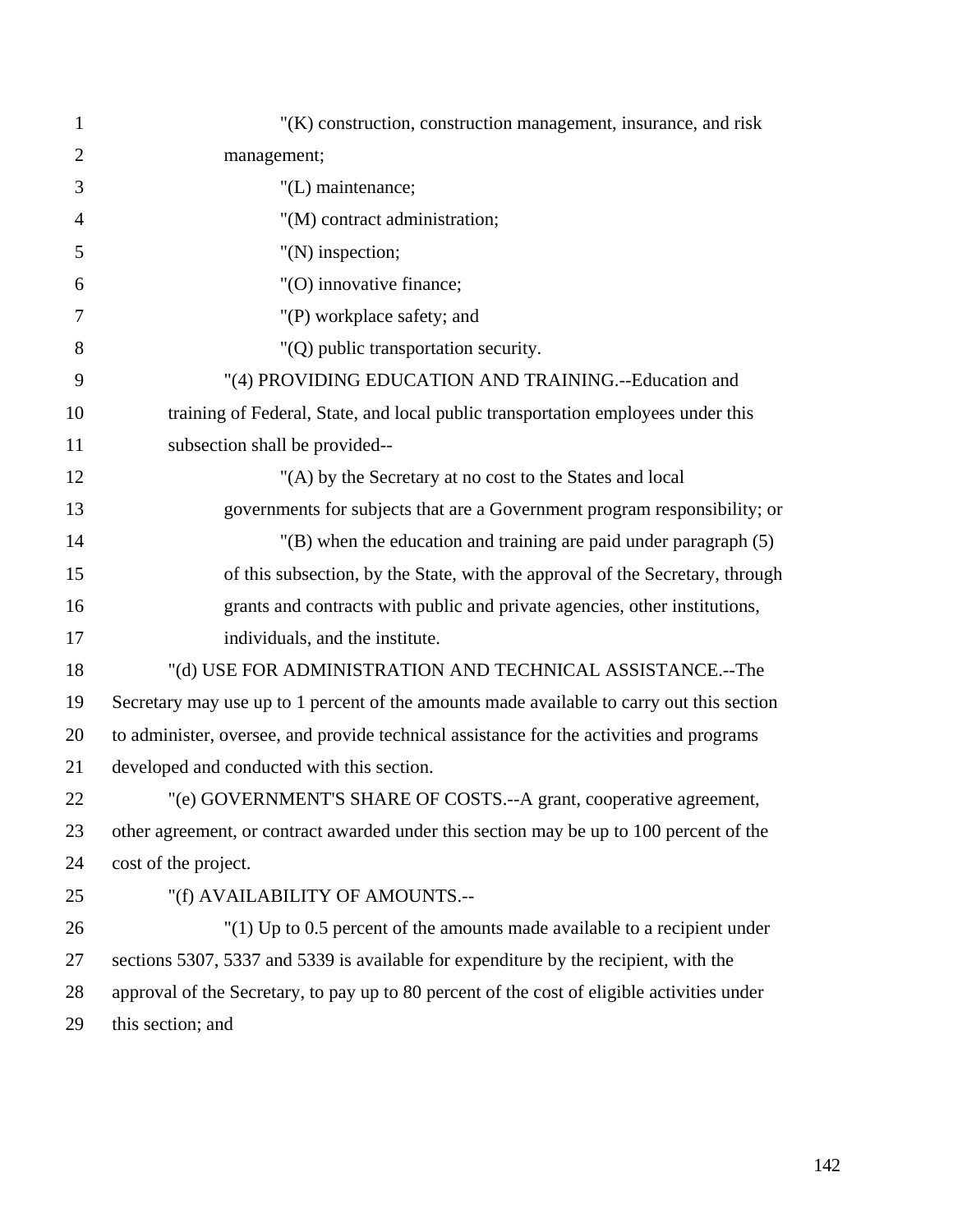| $\mathbf{1}$   |                   | "(2) A recipient may transfer amounts under paragraph (1) to existing                 |
|----------------|-------------------|---------------------------------------------------------------------------------------|
| $\overline{2}$ |                   | local training programs supported by the Secretary, the U.S. Department of Labor, and |
| 3              |                   | the U.S. Department of Education.".                                                   |
| $\overline{4}$ |                   | (b) CONFORMING AMENDMENT.--The analysis for chapter 53 is amended by                  |
| 5              |                   | striking the item relating to section 5322 and inserting the following:               |
| 6              |                   | "5322. Workforce development programs.".                                              |
| 7              | <b>SEC. 3006.</b> | <b>GENERAL PROVISIONS.</b>                                                            |
| 8              |                   | Section 5323 is amended--                                                             |
| 9              |                   | (1) In subsection (i), by redesignating paragraphs (1) and (2) as (2) and             |
| 10             |                   | (3), respectively and inserting a new paragraph (1) to read as follows:               |
| 11             |                   | "(1) ACQUISITION OF BASE-MODEL BUSES.--A grant for the                                |
| 12             |                   | acquisition of a base-model bus for use in public transportation may be up to 85      |
| 13             |                   | percent of the net project cost.";                                                    |
| 14             |                   | $(2)$ in subsection $(i)$ ,                                                           |
| 15             |                   | (A) by revising paragraph $(2)(C)$ to read as follows:                                |
| 16             |                   | "(C) ROLLING STOCK PROCUREMENT.--When procuring                                       |
| 17             |                   | rolling stock (including train control, communication, traction power                 |
| 18             |                   | equipment, and rolling stock prototypes) under this chapter--                         |
| 19             |                   | "(i) the cost of components and subcomponents produced in the                         |
| 20             |                   | <b>United States--</b>                                                                |
| 21             |                   | "(I) for fiscal year 2015 is more than 60 percent of the cost of all                  |
| 22             |                   | components of the rolling stock;                                                      |
| 23             |                   | "(II) for fiscal year 2016 is more than 70 percent of the cost of all                 |
| 24             |                   | components of the rolling stock;                                                      |
| 25             |                   | "(III) for fiscal year 2017 is more than 80 percent of the cost of all                |
| 26             |                   | components of the rolling stock; and                                                  |
| 27             |                   | "(IV) for fiscal year 2018 is more than 90 percent of the cost of all                 |
| 28             |                   | components of the rolling stock;" and                                                 |
| 29             |                   | "(ii) final assembly of the rolling stock, including rolling stock                    |
| 30             |                   | prototypes, has occurred in the United States; or ";                                  |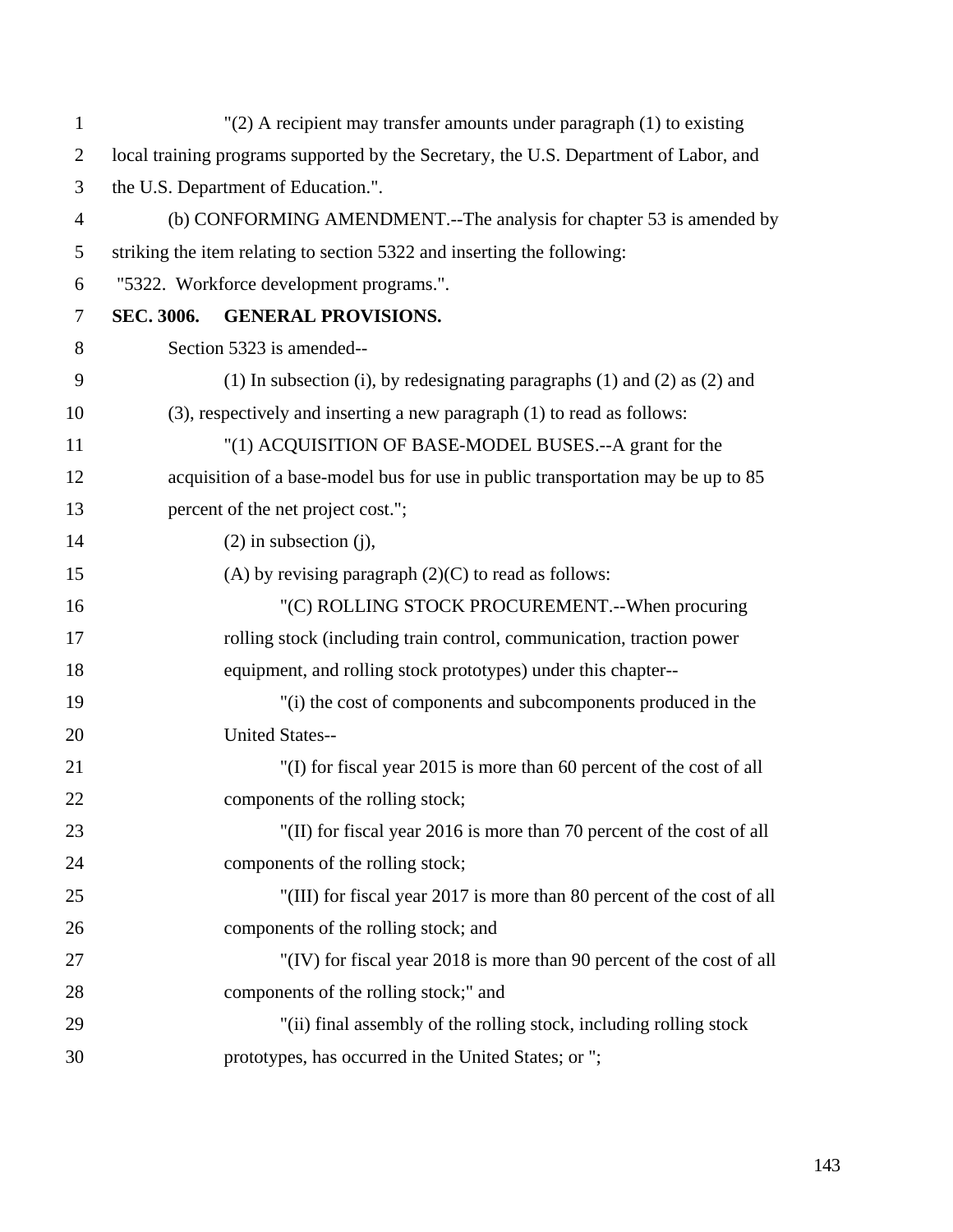| $\mathbf{1}$   | (B) by redesignating paragraphs (3) through (9) as paragraphs (4) through                |
|----------------|------------------------------------------------------------------------------------------|
| $\mathfrak{2}$ | $(10)$ , respectively; and                                                               |
| 3              | (C) by inserting a new paragraph (3) following paragraph (2), to read as                 |
| $\overline{4}$ | follows:                                                                                 |
| 5              | "(3) ROLLING STOCK COST AND ASSEMBLY.--Beginning in fiscal                               |
| 6              | year 2019, when procuring rolling stock, including rolling stock prototypes, the         |
| $\overline{7}$ | cost of the components and subcomponents produced in the United States shall be          |
| 8              | 100 percent and final assembly shall occur in the United States."; and                   |
| 9              | (3) by inserting a new subsection at the end to read as follows:                         |
| 10             | "(s) VALUE CAPTURE REVENUE ELIGIBLE FOR LOCAL SHARE. --                                  |
| 11             | Notwithstanding any other provision of law, a recipient of assistance under this chapter |
| 12             | may use the revenue generated from value capture financing mechanisms as local           |
| 13             | matching funds for capital projects and operating costs eligible under this chapter.".   |
| 14             | SEC. 3007. PUBLIC TRANSPORTATION LOCAL HIRING.                                           |
| 15             | (a) CONTRACT REQUIREMENTS.--Section 5325 is amended--                                    |
| 16             | (1) in subsection (a) by striking "Recipients of assistance" and inserting               |
| 17             | "Except as provided in subsections (k) and (l), recipients of assistance";               |
| 18             | (2) in subsection (h), by striking "A grant awarded" and inserting "Except"              |
| 19             | as provided in subsections $(k)$ and $(l)$ , a grant awarded"; and                       |
| 20             | (3) by inserting a new subsection (1) at the end to read as follows:                     |
| 21             | "(1) LOCAL HIRING.--                                                                     |
| 22             | "(1) IN GENERAL.--A recipient of assistance may post job opportunities                   |
| 23             | on State job banks and with One Stop Centers established under the Workforce             |
| 24             | Investment Act, and may advertise and award a contract for construction                  |
| 25             | containing requirements for the employment of individuals residing in or adjacent        |
| 26             | to any of the areas in which the work to be performed is for construction work           |
| 27             | required under the contract, provided that--                                             |
| 28             | "(A) all or part of the construction work performed under the                            |
| 29             | contract occurs in an area that has                                                      |
| 30             | "(i) a per capita income of 80 percent or less of the national                           |
| 31             | average; or                                                                              |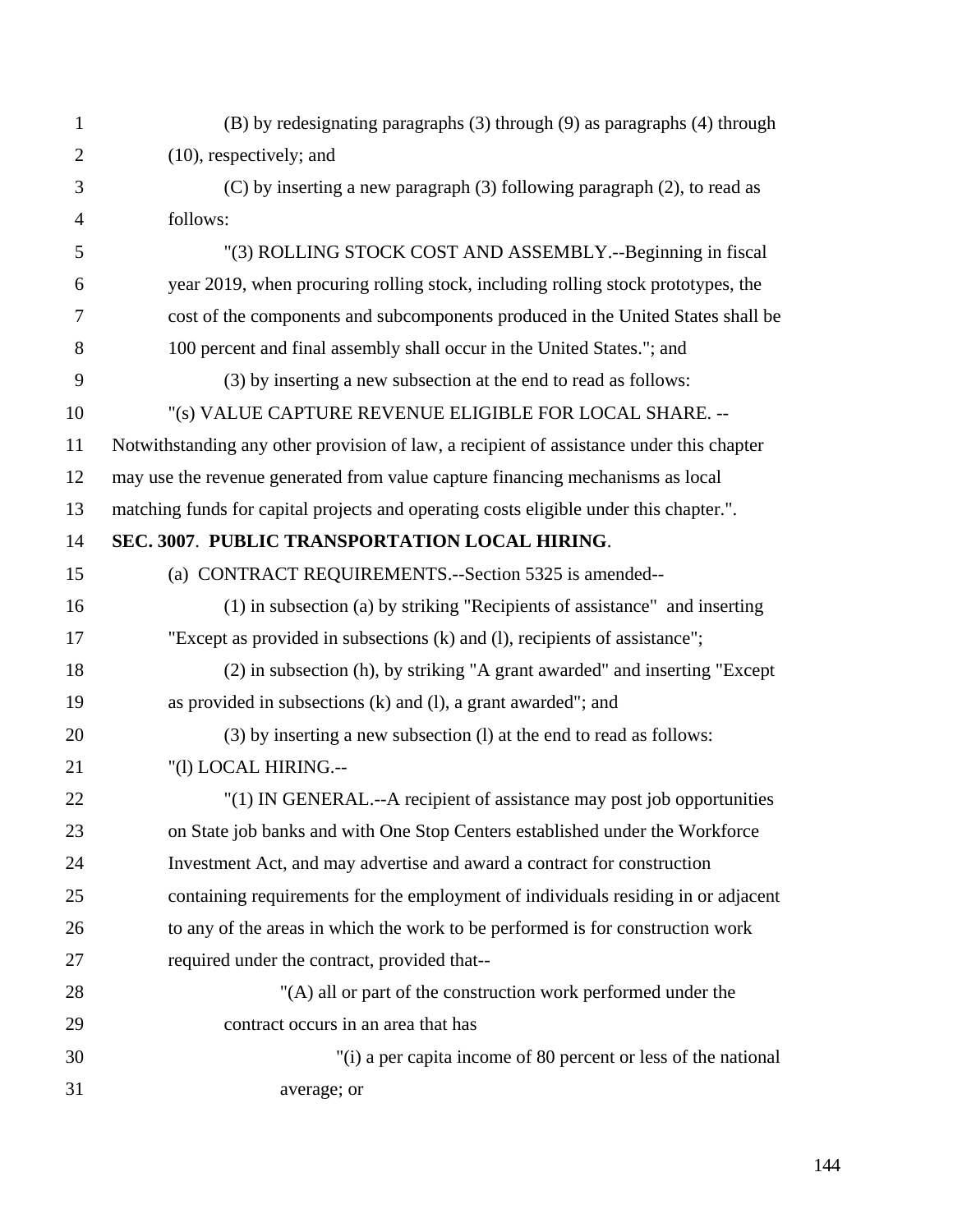| $\mathbf{1}$   | "(ii) an unemployment rate that is for the most recent 24-                          |
|----------------|-------------------------------------------------------------------------------------|
| $\overline{2}$ | month period for which data are available at least 1 percent greater                |
| 3              | than the national average unemployment rate;                                        |
| $\overline{4}$ | "(B) the estimated cost of the project of which the contract is a part              |
| 5              | is greater than $$10,000,000$ ; and                                                 |
| 6              | $(C)$ the recipient may not require the hiring of individuals who do                |
| 7              | not have the necessary skills to perform work in any craft or trade, except         |
| 8              | for individuals who are subject to an apprentice ship program or other              |
| 9              | training program meeting the requirements of section 5332 of this title;            |
| 10             | and                                                                                 |
| 11             | "(2) ADVERTISEMENT.--In advertising and awarding a contract under                   |
| 12             | this subsection, the Secretary or a recipient of assistance shall ensure that the   |
| 13             | requirements contained in the advertisement would not--                             |
| 14             | "(A) compromise the quality of the project;                                         |
| 15             | "(B) unreasonably delay the completion of the project; or                           |
| 16             | "(C) unreasonably increase the cost of the project.".                               |
| 17             | PUBLIC TRANSPORTATION SAFETY PROGRAM.<br>SEC. 3008.                                 |
| 18             | (a) IN GENERAL.--Section 5329(e) is amended--                                       |
| 19             | (1) by redesignating paragraphs (3) through (9) as paragraphs (4) through           |
| 20             | $(10)$ , respectively;                                                              |
| 21             | $(2)$ by adding the following after paragraph $(2)$ :                               |
| 22             | "(3) STATE PARTICIPATION.--(A) An eligible State having within its                  |
| 23             | jurisdiction 1 or more rail fixed guideway public transportation systems in         |
| 24             | revenue service, design or construction that have fewer than 1,000,000 combined     |
| 25             | actual and projected rail fixed guideway revenue miles per year or which provide    |
| 26             | fewer than 10,000,000 combined actual and projected unlinked passenger trips per    |
| 27             | year may request, in writing, that the Secretary oversee the safety of such         |
| 28             | systems consistent with the oversight and enforcement authority under this          |
| 29             | section.                                                                            |
| 30             | "(B) Should a State be granted an exemption under this subparagraph $(C)$ ,         |
| 31             | the State will not be subject to the state safety oversight requirements under this |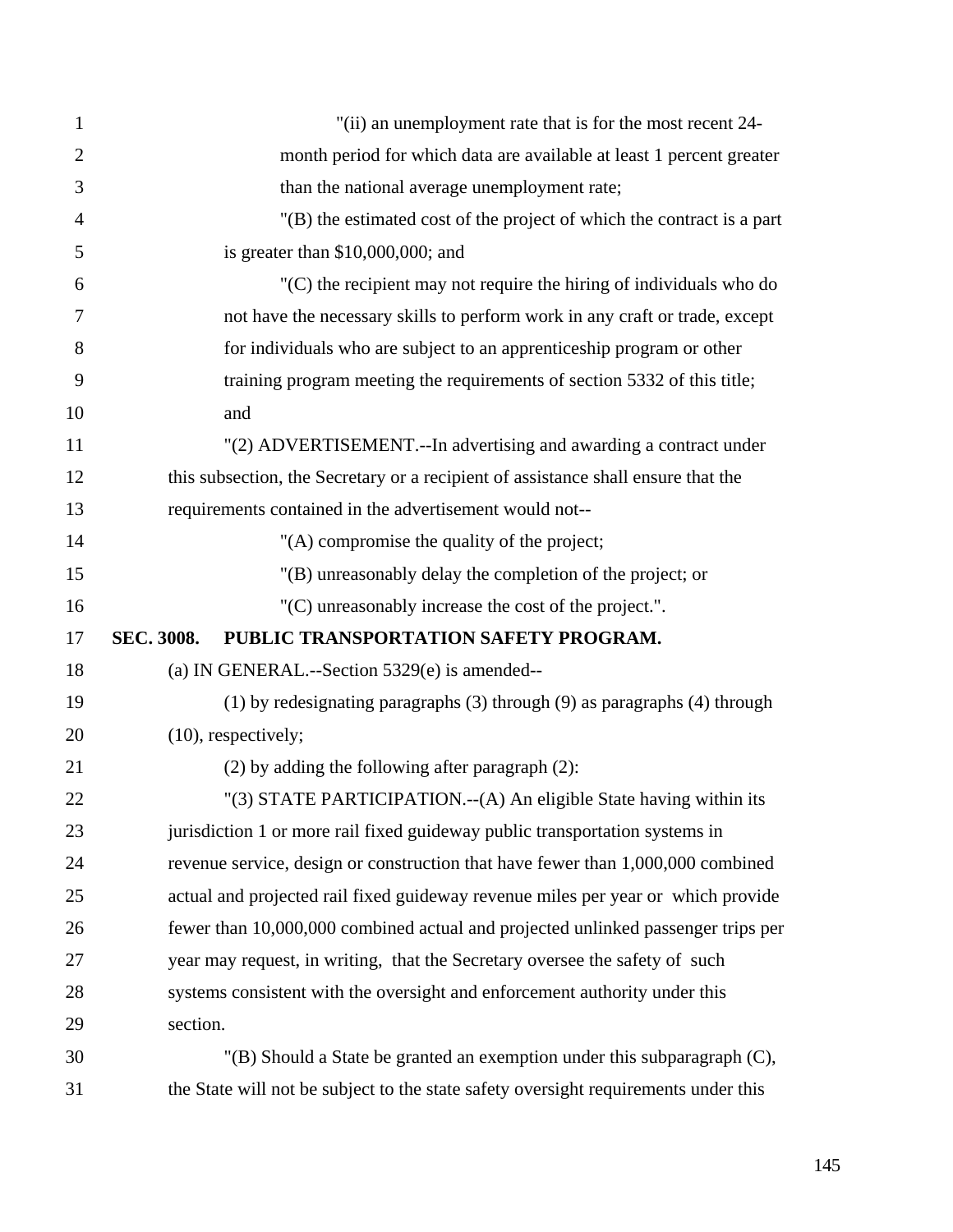| $\mathbf{1}$   | subsection and shall not be eligible to receive a State Safety Oversight grant      |
|----------------|-------------------------------------------------------------------------------------|
| $\overline{2}$ | authorized under paragraph (6) of this subsection.                                  |
| 3              | "(C) The Secretary shall provide an exemption to a State that meets the             |
| $\overline{4}$ | criteria under subparagraph (A) within 30 days of the Secretary's receipt of the    |
| 5              | State's request or inform the State of the reason an exemption cannot be granted."; |
| 6              | and                                                                                 |
| 7              | (3) In paragraph (7), as redesignated,                                              |
| 8              | (i) by striking "shall be 80" and insert "may be up to 100"; and                    |
| 9              | (ii) by striking clauses (ii) and (iii) and redesignating clause (iv) as            |
| 10             | clause (ii).                                                                        |
| 11             | (b) PUBLIC TRANSPORTATION SAFETY ENFORCEMENT.--Section                              |
| 12             | $5329(g)$ is amended to read as follows:                                            |
| 13             | $"$ (g) ENFORCEMENT.--                                                              |
| 14             | "(1) TYPES OF ENFORCEMENT ACTIONS.--The Secretary may take                          |
| 15             | enforcement action against recipient that does not comply with Federal law with     |
| 16             | respect to the safety of the public transportation system, including--              |
| 17             | "(A) issuing directives;                                                            |
| 18             | "(B) requiring more frequent oversight of the recipient by a State                  |
| 19             | safety oversight agency or the Secretary;                                           |
| 20             | "(C) imposing more frequent reporting requirements;                                 |
| 21             | "(D) requiring that any Federal financial assistance provided under                 |
| 22             | this chapter be spent on correcting safety deficiencies identified by the           |
| 23             | Secretary or the State safety oversight agency before such funds are spent          |
| 24             | on other projects; a                                                                |
| 25             | "(E) withholding financial assistance under this chapter in an                      |
| 26             | amount to be determined by the Secretary;                                           |
| 27             | " $(F)$ issuing penalties pursuant to paragraph $(2)$ ;                             |
| 28             | $'(G)$ instituting a civil action pursuant to paragraph (4); and                    |
| 29             | "(H) issuing orders, including orders issued pursuant to paragraph                  |
| 30             | (7).                                                                                |
| 31             | "(2) PENALTIES.--The Secretary has the authority--                                  |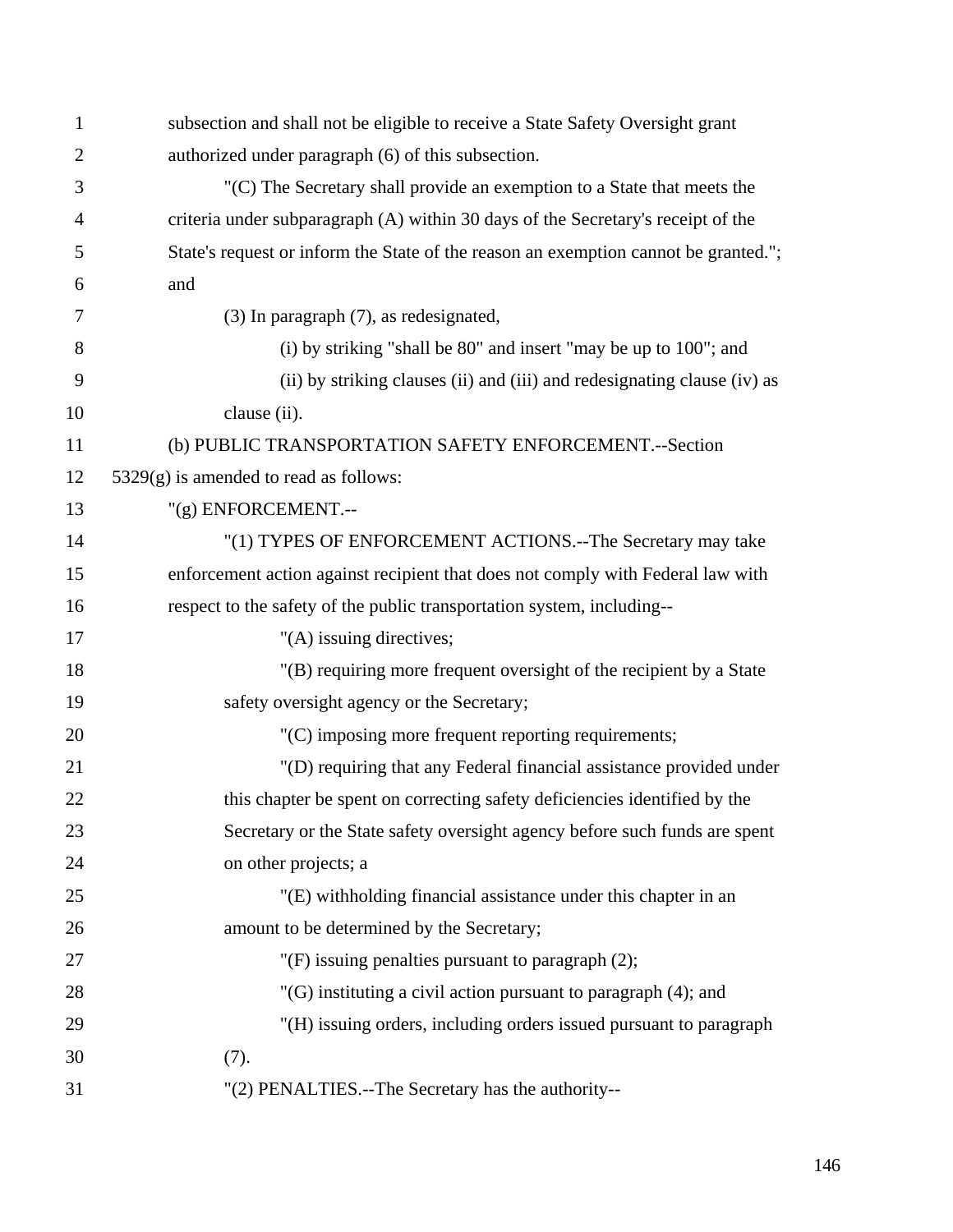| $\mathbf{1}$   | "(A) to establish, impose and compromise a civil penalty for a                     |
|----------------|------------------------------------------------------------------------------------|
| $\overline{2}$ | violation of a public transportation safety regulation promulgated or order        |
| 3              | issued under this section;                                                         |
| $\overline{4}$ | "(B) to establish, impose and compromise a civil penalty for                       |
| 5              | violation of the alcohol and controlled substances testing provisions under        |
| 6              | section 5331 of this chapter;                                                      |
| 7              | "(C) to request an injunction for a violation of a public                          |
| 8              | transportation safety regulation promulgated or order issued under this            |
| 9              | section; and                                                                       |
| 10             | "(D) to notify the Attorney General when the Secretary receives                    |
| 11             | evidence of a possible criminal violation under paragraph (6).                     |
| 12             | "(3) DEPOSIT OF CIVIL PENALTIES.--An amount collected by the                       |
| 13             | Secretary under this section shall be credited to the Federal Transit              |
| 14             | Administration's formula and bus appropriations account to carry out subsection    |
| 15             | (e).                                                                               |
| 16             | "(4) ENFORCEMENT BY THE ATTORNEY GENERAL.--At the                                  |
| 17             | request of the Secretary, the Attorney General shall bring a civil action--        |
| 18             | "(A) for appropriate injunctive relief to ensure compliance                        |
| 19             | with this section;                                                                 |
| 20             | "(B) to collect a civil penalty imposed or an amount agreed                        |
| 21             | upon in a compromise under paragraph $(1)$ of this subsection; or                  |
| 22             | $C(C)$ to enforce a subpoena, request for admissions, request                      |
| 23             | for production of documents or other tangible things, or request for               |
| 24             | testimony by deposition issued by the Secretary under this section.                |
| 25             | "(5) JURISDICTION.--An action under paragraph (3) of this subsection               |
| 26             | may be brought in a district court of the United States in any State in which the  |
| 27             | relief is required. On a proper showing, the court shall issue a temporary         |
| 28             | restraining order or preliminary or permanent injunction. An injunction under this |
| 29             | section may order a public transportation agency receiving assistance under this   |
| 30             | chapter to comply with this section, or a regulation promulgated under this        |
| 31             | section.                                                                           |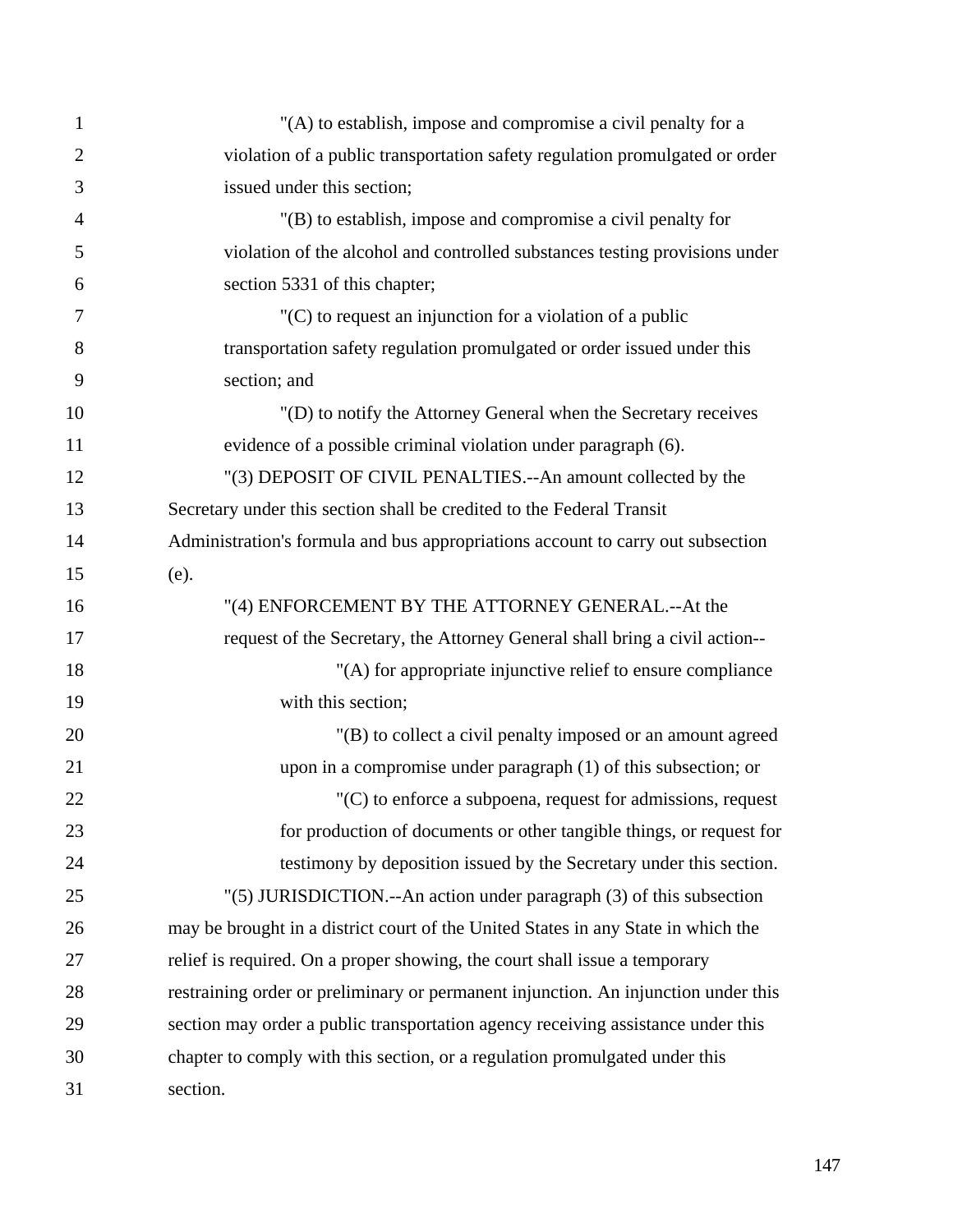| $\mathbf{1}$   | "(6) CRIMINAL PENALTY.--A person who knowingly violates this                         |
|----------------|--------------------------------------------------------------------------------------|
| $\overline{2}$ | section or a public transportation safety regulation or order issued under this      |
| 3              | section shall be fined under title 18, United States Code, imprisoned for not more   |
| $\overline{4}$ | than 5 years, or both; except that the maximum amount of imprisonment shall be       |
| 5              | 10 years in any case in which the violation results in death or bodily injury to any |
| 6              | person. For purposes of this paragraph--                                             |
| 7              | "(A) a person acts knowingly when the person has actual                              |
| 8              | knowledge of the facts giving rise to the violation; and                             |
| 9              | "(B) actual knowledge of the existence of a statutory provision, or                  |
| 10             | a regulation or a requirement imposed by the Secretary is not an element             |
| 11             | of an offense under this paragraph.                                                  |
| 12             | "(7) EMERGENCY AUTHORITY.--                                                          |
| 13             | "(A) ORDERING RESTRICTIONS AND PROHIBITIONS.--If,                                    |
| 14             | through testing, inspection, investigation, or research carried out under this       |
| 15             | section, the Secretary decides that an unsafe condition or practice, or a            |
| 16             | combination of unsafe conditions and practices, causes an emergency                  |
| 17             | situation involving a hazard of death, personal injury, or significant harm          |
| 18             | to the environment, the Secretary immediately may order restrictions and             |
| 19             | prohibitions, without regard to section 553 and section 554 of title 5,              |
| 20             | United States Code, that may be necessary to abate the emergency                     |
| 21             | situation.                                                                           |
| 22             | "(B) EMERGENCY CONDITION OR PRACTICE.--The order                                     |
| 23             | shall describe the condition or practice, or a combination of conditions and         |
| 24             | practices, that causes the emergency situation and promulgate standards              |
| 25             | and procedures for obtaining relief from the order. This paragraph does              |
| 26             | not affect the Secretary's discretion under this subsection to maintain the          |
| 27             | order in effect for as long as the emergency situation exists.                       |
| 28             | "(C) REVIEW OF ORDERS.--After issuing an order under this                            |
| 29             | subsection, the Secretary shall provide an opportunity for review of the             |
| 30             | order under section 554 of title 5, United States Code. If a petition for            |
| 31             | review is filed and the review is not completed by the end of the 30-day             |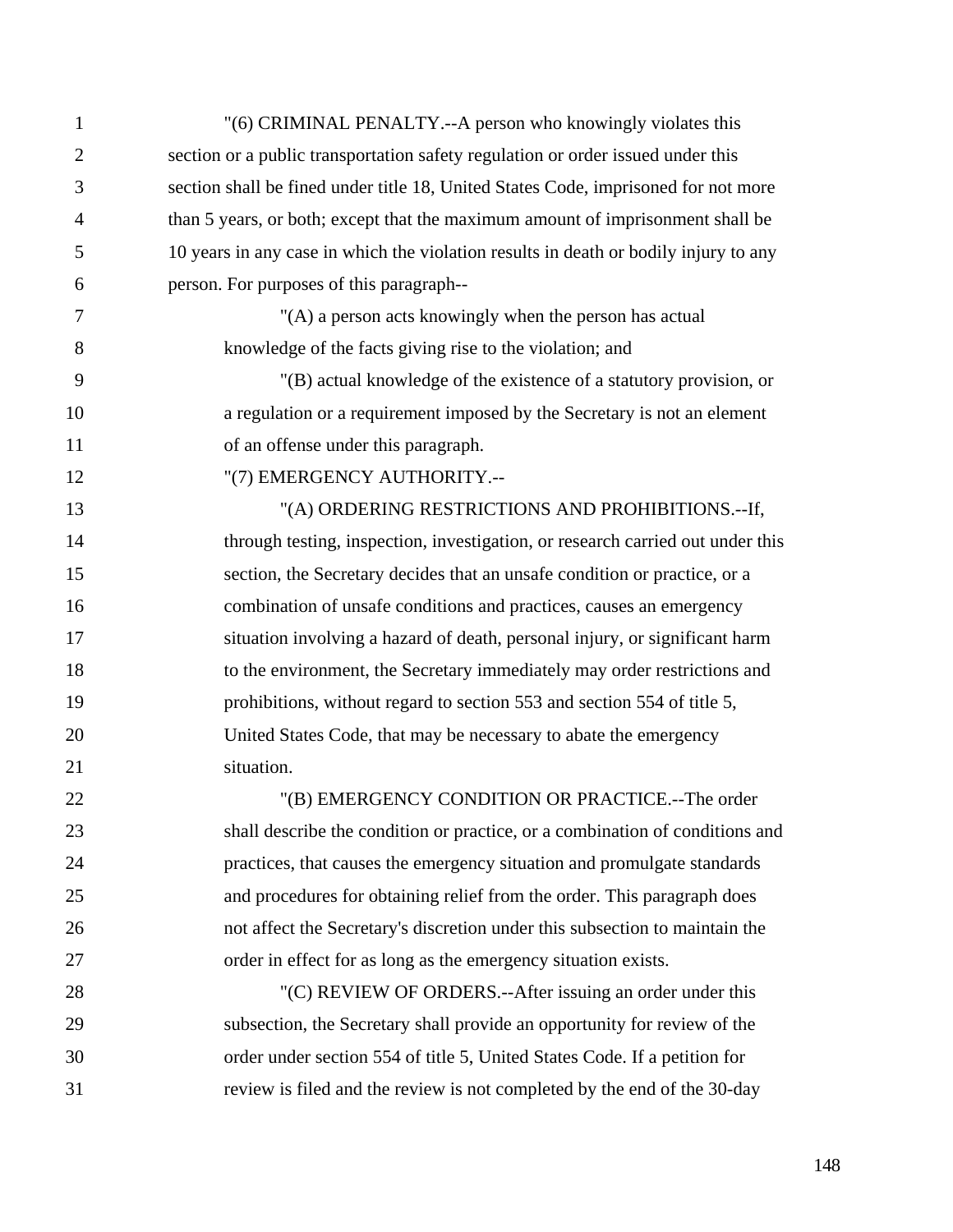| 1              | period beginning on the date the order was issued, the order stops being             |
|----------------|--------------------------------------------------------------------------------------|
| $\overline{2}$ | effective at the end of that period unless the Secretary decides in writing          |
| 3              | that the emergency situation still exists.                                           |
| $\overline{4}$ | "(D) CIVIL ACTIONS TO COMPEL ISSUANCE OF ORDERS.--                                   |
| 5              | An employee of a rail fixed guideway public transportation system                    |
| 6              | provider who may be exposed to imminent physical injury during that                  |
| 7              | employment because of the Secretary's failure, without any reasonable                |
| 8              | basis, to issue an order under paragraph $(1)$ of this subsection, or the            |
| 9              | employee's authorized representative, may bring a civil action against the           |
| 10             | Secretary in a district court of the United States to compel the Secretary to        |
| 11             | issue an order. The action shall be brought in the judicial district in which        |
| 12             | the emergency situation is alleged to exist, in which the employing                  |
| 13             | provider has its principal executive office, or in the District of Columbia.         |
| 14             | The Secretary's failure to issue an order under paragraph (1) of this                |
| 15             | subsection may be reviewed only under section 706 of title 5, United                 |
| 16             | States Code.".                                                                       |
| 17             | (c) DISCLOSURE OF SAFETY INFORMATION.--Section 5329 is amended by                    |
| 18             | inserting the following at the end:                                                  |
| 19             | "(1) LIMITATION ON PUBLIC DISCLOSURE OF SAFETY INFORMATION.                          |
| 20             | "(1) IN GENERAL.-- A report, data, investigation, or other information,              |
| 21             | or any portion thereof, submitted to, developed, produced, collected, or obtained    |
| 22             | by the Secretary or his representative for purposes of enhancing public              |
| 23             | transportation safety, including information related to a transit provider's safety  |
| 24             | plan, safety risks, and mitigation measures, shall not be disclosed to the public    |
| 25             | pursuant to section $522(b)(3)(B)$ of title 5 if the Secretary or his representative |
| 26             | determines--                                                                         |
| 27             | "(A) the receipt of the information aids in fulfilling the Secretary's               |
| 28             | safety responsibilities; and                                                         |
| 29             | "(B) with holding such information from disclosure is necessary to                   |
| 30             | the safety or security of public transportation systems.                             |
| 31             | "(2) EXCEPTION FOR DE-IDENTIFIED INFORMATION.                                        |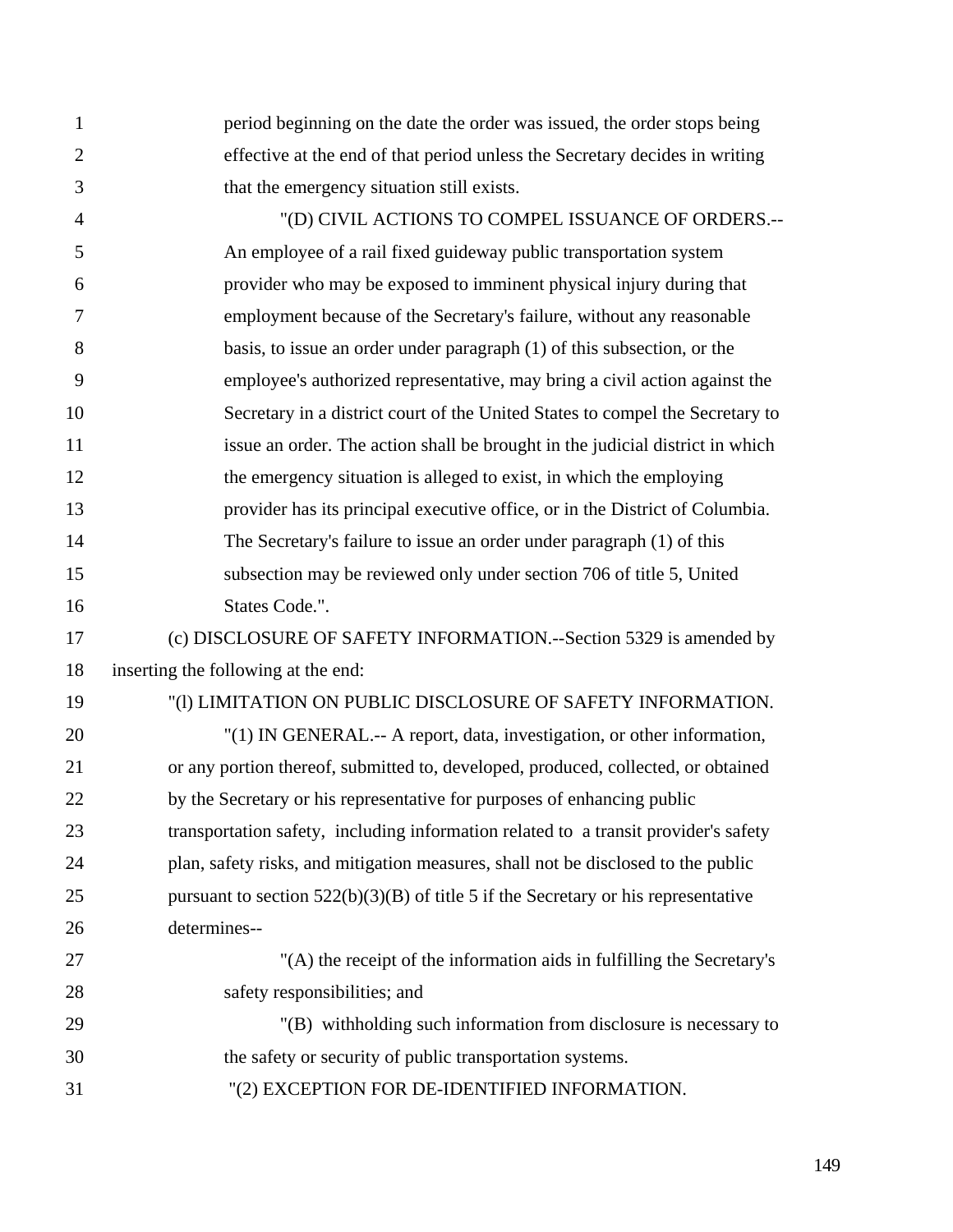| $\mathbf{1}$   |            | "(A) IN GENERAL.--Paragraph (1) shall not apply to a report,                       |
|----------------|------------|------------------------------------------------------------------------------------|
| $\overline{2}$ |            | data, investigation or other information if the information contained in the       |
| 3              |            | report, data, investigation or other information collected or obtained by the      |
| 4              |            | Secretary or his representative has been de-identified.                            |
| 5              |            | "(B) DE-IDENTIFIED DEFINED.--In this subsection, the term                          |
| 6              |            | "de-identified" means the process by which all information that is likely to       |
| 7              |            | establish the identity of specific persons or entities submitting reports,         |
| 8              |            | data, investigation or other information is removed from the reports, data,        |
| 9              |            | or investigation, or other information.".                                          |
| 10             | SEC. 3009. | <b>AUTHORIZATIONS.</b>                                                             |
| 11             |            | Section 5338 is amended to read as follows:                                        |
| 12             |            | "(a) TRANSIT FORMULA GRANTS .--                                                    |
| 13             |            | "(1) IN GENERAL.--There shall be available from the Mass Transit                   |
| 14             |            | Account of the Transportation Trust Fund to carry out Federal public               |
| 15             |            | transportation assistance program under sections 5305, 5307, 5310, 5311, 5318,     |
| 16             |            | 5322(d), 5334, 5335, 5337, 5339, and 5340 of this title, and section 20005(b) of   |
| 17             |            | the Federal Public Transportation Act of 2012, as amended, \$13,914,400,000 in     |
| 18             |            | fiscal year 2015, \$14,140,000,000 in fiscal year 2016, \$14,372,000,000 in fiscal |
| 19             |            | year 2017, and \$14,610,000,000 in fiscal year 2018.                               |
| 20             |            | "(2) ALLOCATION OF FUNDS.--Of the amounts made available under                     |
| 21             |            | paragraph $(1)$ --                                                                 |
| 22             |            | "(A) \$131,819,706 shall be available for fiscal year 2015.                        |
| 23             |            | \$135,103,394 for fiscal year 2016, \$138,494,393 for fiscal year 2017, and        |
| 24             |            | \$141,992,702 for fiscal year 2018, to provide financial assistance for            |
| 25             |            | planning under section 5305;                                                       |
| 26             |            | $'(B)$ \$10,234,449 shall be available for fiscal year 2015,                       |
| 27             |            | \$10,489,394 for fiscal year 2016, \$10,752,670 for fiscal year 2017, and          |
| 28             |            | \$11,024,278 for fiscal year 2018, to carry out the pilot program for transit-     |
| 29             |            | -oriented development planning under section 20005(b) of Public Law                |
| 30             |            | $112-114$ , as amended;                                                            |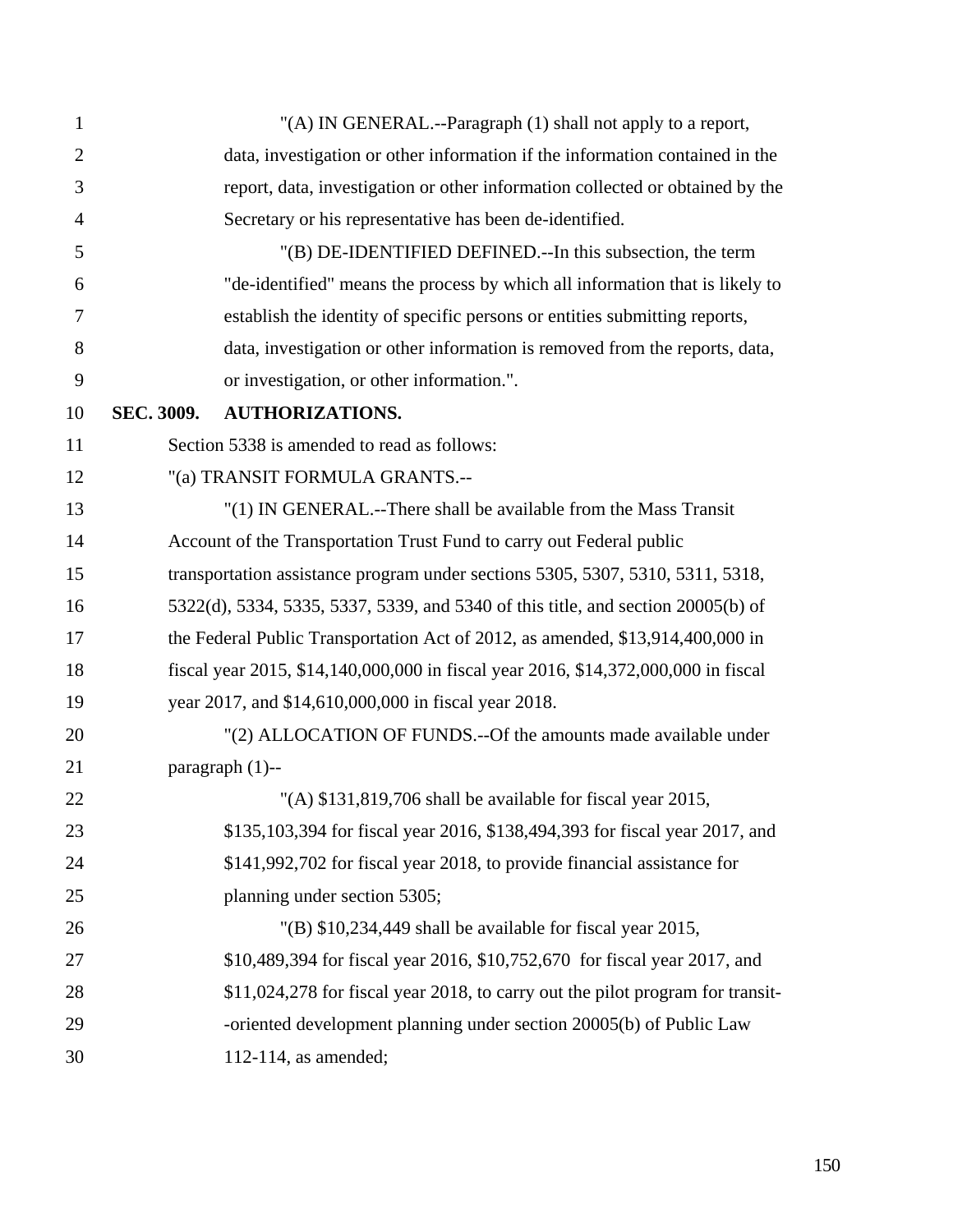| $\mathbf{1}$   | "(C) $$4,563,182,694$ shall be available for fiscal year 2015,                |
|----------------|-------------------------------------------------------------------------------|
| $\overline{2}$ | \$4,676,853,640 for fiscal year 2016, \$4,794,239,323 for fiscal year 2017,   |
| 3              | and \$4,915,339,743 for fiscal year 2018, to provide financial assistance     |
| $\overline{4}$ | under the section 5307 urbanized area formula grant program pursuant to       |
| 5              | section 5336;                                                                 |
| 6              | "(D) $$264,355,823$ shall be available for fiscal year 2015,                  |
| 7              | \$270,941,046 for fiscal year 2016, \$277,741,473 for fiscal year 2017, and   |
| 8              | \$284,757,103 for fiscal year 2018, to provide financial assistance for       |
| 9              | services for the enhanced mobility of seniors and individuals with            |
| 10             | disabilities under section 5310;                                              |
| 11             | "(E) $$622,049,823$ shall be available for fiscal year 2015,                  |
| 12             | \$637,545,365 for fiscal year 2016, \$653,547,298 for fiscal year 2017, and   |
| 13             | \$670,055,621 for fiscal year 2018, to provide financial assistance for rural |
| 14             | areas under section 5311;                                                     |
| 15             | "(F) \$3,070,335 shall be available for fiscal year 2015, \$3,146,818         |
| 16             | for fiscal year 2016, \$3,225,801 for fiscal year 2017, and \$3,307,283 for   |
| 17             | fiscal year 2018, to provide financial assistance for bus testing under       |
| 18             | section 5318;                                                                 |
| 19             | "(G) $$5,117,225$ shall be available for fiscal year 2015, $$5,244,697$       |
| 20             | for fiscal year 2016, \$5,376,335 for fiscal year 2017, and \$5,512,139 for   |
| 21             | fiscal year 2018, to provide financial assistance to the national transit     |
| 22             | institute under section $5322(d)$ ;                                           |
| 23             | "(H) $$114,400,000$ shall be available for fiscal year 2015,                  |
| 24             | \$120,000,000 for fiscal year 2016, \$126,000,000 for fiscal year 2017, and   |
| 25             | \$132,000,000 for fiscal year 2018, for administrative expenses to carry out  |
| 26             | Federal transit assistance programs under this chapter;                       |
| 27             | "(I) $$3,940,263$ shall be available for fiscal year 2015, $$4,038,417$       |
| 28             | for fiscal year 2016, \$4,139,778 for fiscal year 2017, and \$4,244,347 for   |
| 29             | fiscal year 2018, to carry out National Transit Database activities under     |
| 30             | section 5335;                                                                 |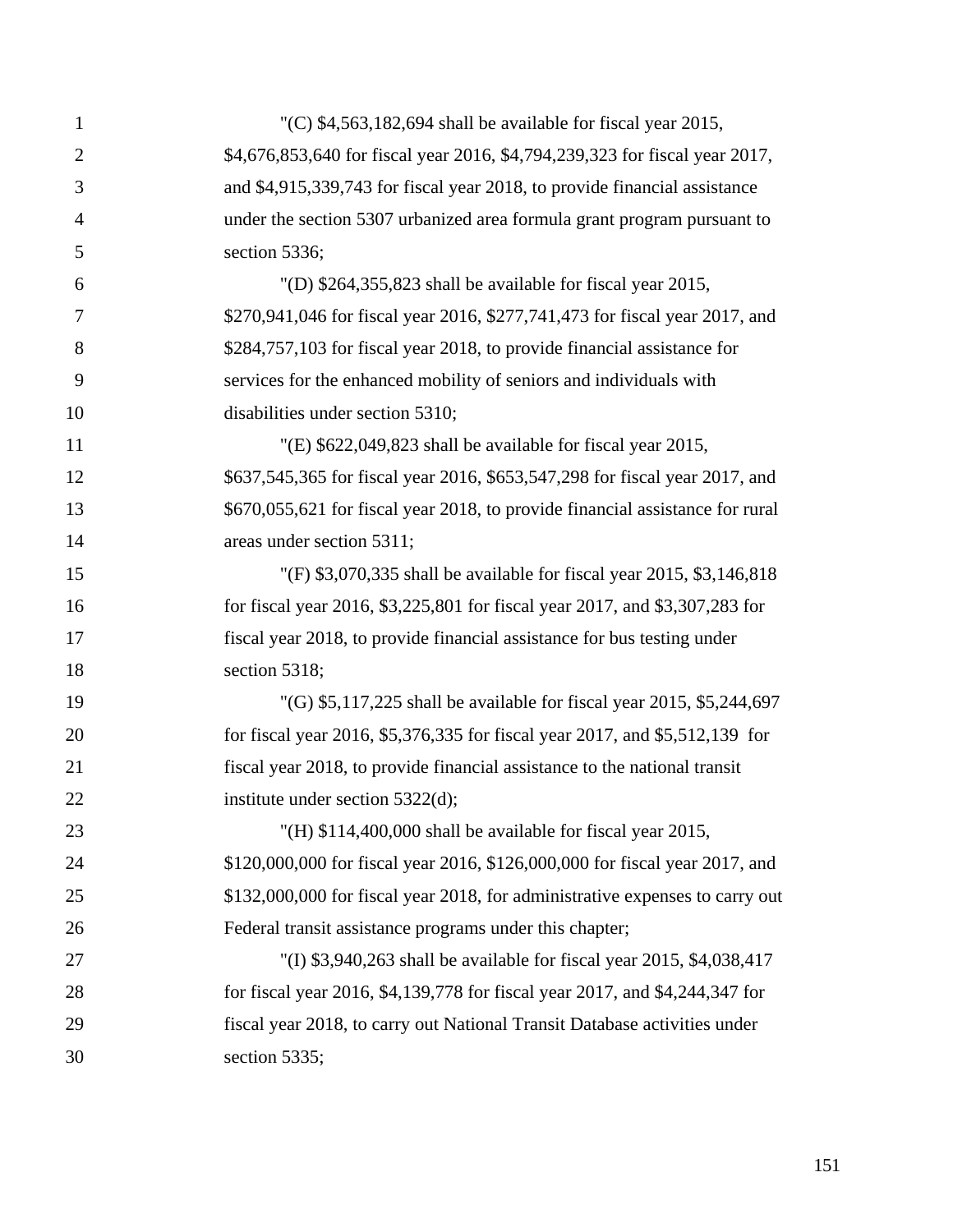| $\mathbf{1}$   | "(J) $$5,719,000,000$ shall be available for fiscal year 2015,                            |
|----------------|-------------------------------------------------------------------------------------------|
| $\overline{2}$ | \$5,775,000,000 for fiscal year 2016, \$5,832,000,000 for fiscal year 2017,               |
| 3              | and \$5,890,000,000 for fiscal year 2018, to provide financial assistance for             |
| $\overline{4}$ | state of good repair activities under section 5337;                                       |
| 5              | "(K) $$1,939,000,000$ shall be available for fiscal year 2015,                            |
| 6              | \$1,950,000,000 for fiscal year 2016, \$1,961,000,000 for fiscal year 2017,               |
| 7              | and \$1,972,000,000 for fiscal year 2018, to provide financial assistance                 |
| 8              | the bus and bus facilities program under section 5339; and                                |
| 9              | "(L) $$538,229,684$ shall be available for fiscal year 2015,                              |
| 10             | \$551,637,229 for fiscal year 2016, \$565,482,929 for fiscal year 2017, and               |
| 11             | \$579,766,784 for fiscal year 2018, and shall be allocated in accordance                  |
| 12             | with section 5340 to provide financial assistance for urbanized areas under               |
| 13             | section 5307 and rural areas under section 5311.                                          |
| 14             | "(b) CAPITAL INVESTMENT GRANTS.--There shall be available from the                        |
| 15             | Mass Transit Account of the Transportation Trust Fund to carry out section 5309,          |
| 16             | \$2,500,000,000 in fiscal year 2015, \$2,625,000,000 in fiscal year 2016, \$2,756,000,000 |
| 17             | in fiscal year 2017, and \$2,894,000,000 in fiscal year 2018.                             |
| 18             | "(c) TRANSIT RESEARCH AND TRAINING.--                                                     |
| 19             | ''(1) IN GENERAL.--There shall be available from the Mass Transit                         |
| 20             | Account of the Transportation Trust Fund to carry out Federal public                      |
| 21             | transportation research and training programs under sections 5312, 5313, 5314,            |
| 22             | and 5322(a), (b), (c) and (e), \$60,000,000 for fiscal year 2015, \$61,000,000 for        |
| 23             | fiscal year 2016, \$63,000,000 for fiscal year 2017, and \$67,000,000 for fiscal year     |
| 24             | 2018.                                                                                     |
| 25             | "(2) ALLOCATION OF FUNDS.--Of the amounts made available under                            |
| 26             | paragraph $(1)$ --                                                                        |
| 27             | "(A) $$26,000,000$ shall be available for fiscal year 2015,                               |
| 28             | \$27,000,000 for fiscal year 2016, \$29,000,000 for fiscal year 2017, and                 |
| 29             | \$31,000,000 for fiscal year 2018, to carry out research under section 5312;              |
| 30             | "(B) \$7,000,000 shall be available in each fiscal year 2015 through                      |
| 31             | 2018 to carry out transit cooperative research under section 5313;                        |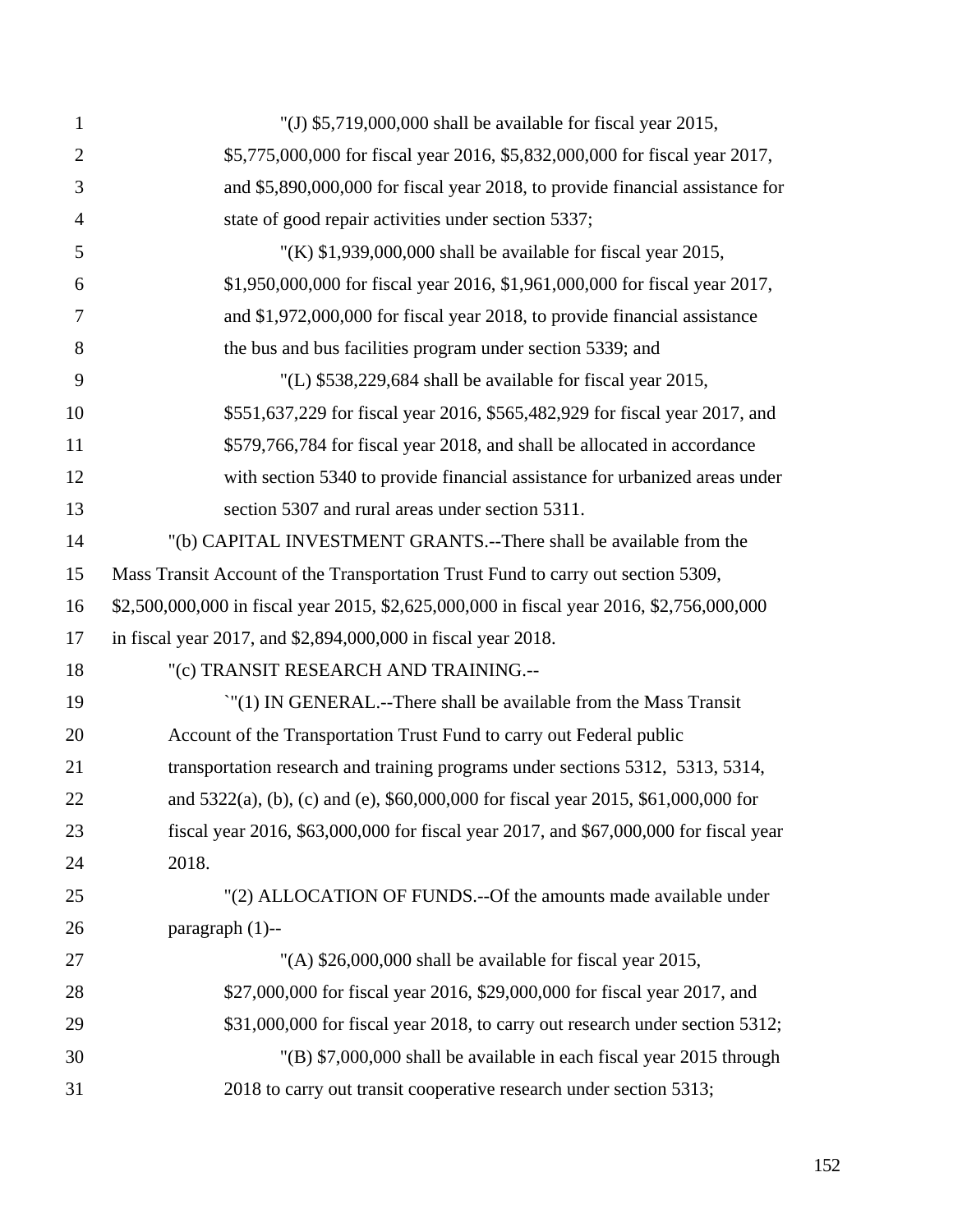| $\mathbf{1}$   | "(C) $$7,000,000$ shall be available for each fiscal year 2015                              |
|----------------|---------------------------------------------------------------------------------------------|
| $\overline{2}$ | through 2017, and \$9,000,000 for fiscal year 2018, to carry out technical                  |
| 3              | assistance and standards development under section 5314; and                                |
| $\overline{4}$ | "(D) \$20,000,000 shall be available for each fiscal year 2015                              |
| 5              | through 2018 to carry out human resources and training under section                        |
| 6              | $5322(a)$ , (b), (c) and (e).                                                               |
| $\overline{7}$ | "(d) EMERGENCY RELIEF.--There shall be available from the Mass Transit                      |
| $8\,$          | Account of the Transportation Trust Fund to carry out section 5324 of this title,           |
| 9              | \$25,000,000 for each fiscal year 2015 through 2018.                                        |
| 10             | "(e) RAPID GROWTH AREA TRANSIT PROGRAM.--There shall be available                           |
| 11             | from the Mass Transit Account of the Transportation Trust Fund to carry out section         |
| 12             | 5341 of this title, \$500,000,000 for fiscal year 2015, \$525,000,000 for fiscal year 2016, |
| 13             | \$550,000,000 for fiscal year 2017, and \$600,000,000 for fiscal year 2018.                 |
| 14             | "(f) OVERSIGHT.--                                                                           |
| 15             | "(1) IN GENERAL.--Of the amounts made available to carry out this                           |
| 16             | chapter for a fiscal year, the Secretary may use not more than the following                |
| 17             | amounts for the activities described in paragraph (2):                                      |
| 18             | "(A) 0.5 percent of amounts made available to carry out section                             |
| 19             | 5305.                                                                                       |
| 20             | "(B) 0.75 percent of amounts made available to carry out section                            |
| 21             | 5307.                                                                                       |
| 22             | $(C)$ 1.5 percent of amounts made available to carry out section                            |
| 23             | 5309.                                                                                       |
| 24             | "(D) 1 percent of amounts made available to carry out section 601                           |
| 25             | of the Passenger Rail Investment and Improvement Act of 2008 (P.L. 110-                     |
| 26             | 432; 126 stat. 4968).                                                                       |
| 27             | "(E) 0.5 percent of amounts made available to carry out section                             |
| 28             | 5310.                                                                                       |
| 29             | "(F) 0.5 percent of amounts made available to carry out section                             |
| 30             | 5311.                                                                                       |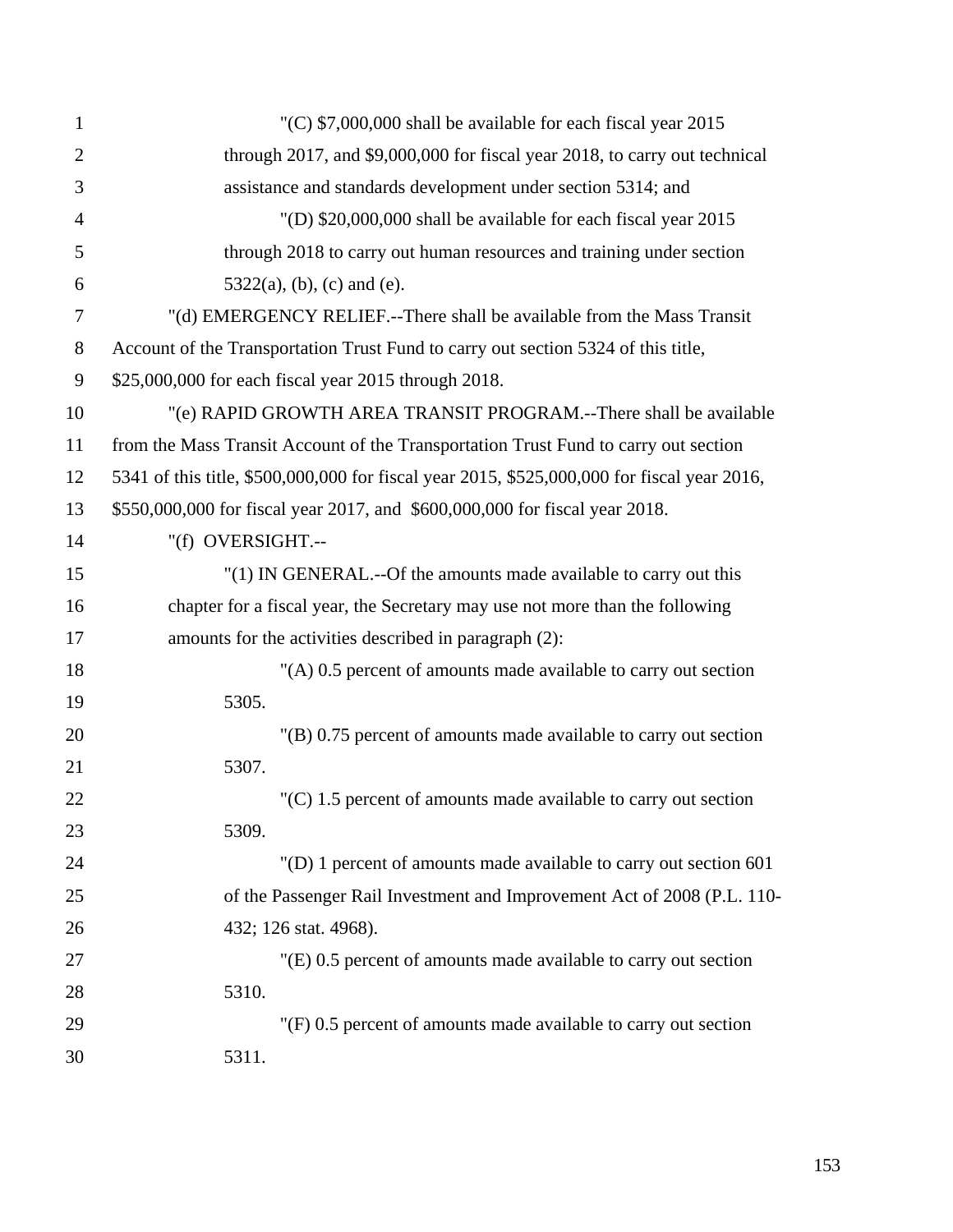| $\mathbf{1}$   |            | $'(G)$ 0.75 percent of amounts made available to carry out section                   |
|----------------|------------|--------------------------------------------------------------------------------------|
| $\overline{2}$ |            | 5337.                                                                                |
| 3              |            | "(H) 0.75 percent of amounts made available to carry out section                     |
| $\overline{4}$ |            | 5339.                                                                                |
| 5              |            | "(2) ACTIVITIES.--The activities described in this paragraph are as                  |
| 6              | follows:   |                                                                                      |
| 7              |            | "(A) Activities to oversee the construction of a major capital                       |
| 8              |            | project.                                                                             |
| 9              |            | "(B) Activities to review and audit the safety and security,                         |
| 10             |            | procurement, management, and financial compliance of a recipient or                  |
| 11             |            | subrecipient of funds under this chapter.                                            |
| 12             |            | "(C) Activities to provide technical assistance generally, and to                    |
| 13             |            | provide technical assistance to correct deficiencies identified in                   |
| 14             |            | compliance reviews and audits carried out under this section.                        |
| 15             |            | "(3) GOVERNMENT SHARE OF COSTS.--The Government shall pay                            |
| 16             |            | the entire cost of carrying out a contract under this subsection.                    |
| 17             |            | "(4) AVAILABILITY OF CERTAIN FUNDS.--Funds made available                            |
| 18             |            | under paragraph $(1)(C)$ shall be made available to the Secretary before allocating  |
| 19             |            | the funds appropriated to carry out any project under a full funding grant           |
| 20             | agreement. |                                                                                      |
| 21             |            | "(g) GRANTS AS CONTRACTUAL OBLIGATIONS.--A grant or contract that                    |
| 22             |            | is approved by the Secretary and financed with amounts made available from the Mass  |
| 23             |            | Transit Account of the Highway Trust Fund pursuant to this section is a contractual  |
| 24             |            | obligation of the Government to pay the Government share of the cost of the project. |
| 25             |            | "(h) AVAILABILITY OF AMOUNTS.--Amounts made available by or                          |
| 26             |            | appropriated under this section shall remain available until expended.".             |
| 27             | SEC. 3010. | BUS AND BUS FACILITIES PROGRAM.                                                      |
| 28             |            | (a) IN GENERAL.--Section 5339 is amended as follows:                                 |
| 29             |            | (1) The section heading is amended by striking "Formula".                            |
| 30             |            | $(2)$ Subsection $(c)$ is amended--                                                  |
| 31             |            | $(A)$ by revising paragraph $(1)$ to read as follows:                                |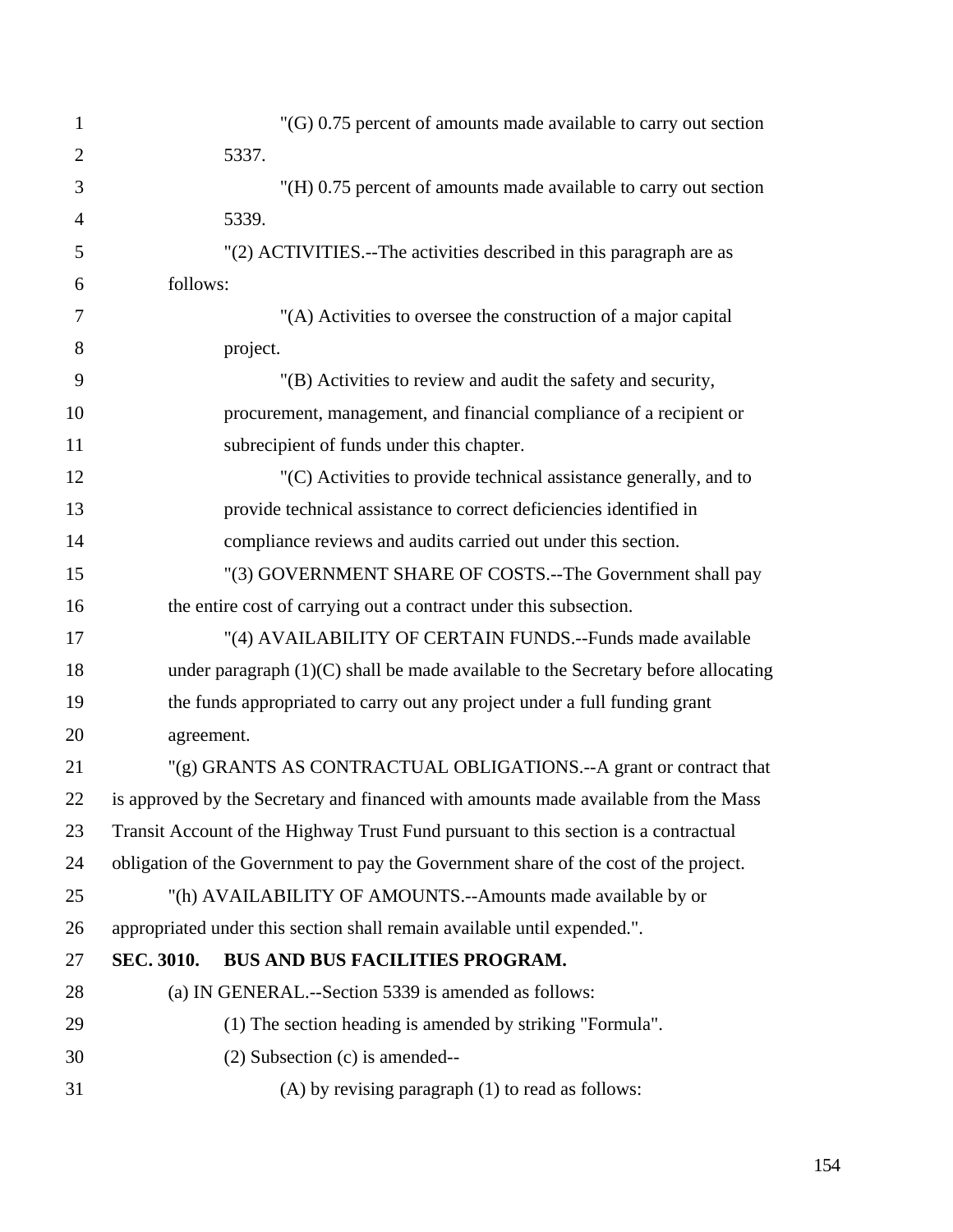| $\mathbf{1}$   | "(1) RECIPIENTS.--Eligible recipients under this section are States and local            |
|----------------|------------------------------------------------------------------------------------------|
| $\overline{2}$ | governmental entities that operate fixed route bus service or designated recipients that |
| 3              | allocate funding to fixed route bus operators."; and                                     |
| $\overline{4}$ | (B) in paragraph (2), by striking "designated".                                          |
| 5              | (3) Subsection (d) is amended--                                                          |
| 6              | (A) by striking the matter preceding paragraph (1) and inserting:                        |
| $\tau$         | "(d) DISTRIBUTION OF GRANTS FUNDS.--Funds made available under                           |
| 8              | section 5338 to carry out this section shall be allocated as follows:";                  |
| 9              | $(B)$ by redesignating paragraphs $(1)$ and $(2)$ as paragraphs $(2)$ and                |
| 10             | (3), respectively; and                                                                   |
| 11             | (C) by inserting a new paragraph (1) to read as follows:                                 |
| 12             | "(1) COMPETITIVE ALLOCATION.--Thirty percent shall be distributed on a                   |
| 13             | competitive basis by the Secretary.".                                                    |
| 14             | $(4)$ Subsection $(e)$ is amended--                                                      |
| 15             | (A) in paragraph (1) by striking "subsection $(d)(1)$ " and inserting                    |
| 16             | "subsection $(d)(2)$ "; and                                                              |
| 17             | $(B)$ in paragraph $(2)$ by striking "subsection $(d)(2)$ " and inserting                |
| 18             | "subsection $(d)(3)$ ".                                                                  |
| 19             | $(5)$ Subsection $(g)$ is amended--                                                      |
| 20             | (A) by inserting at the end of the first sentence "under subsections"                    |
| 21             | $(d)(2)$ and $(d)(3)$ or three years after the fiscal year in which the project          |
| 22             | competitively selected under subsection $(d)(1)$ is announced"; and                      |
| 23             | (B) by revising the second sentence to read as follows:                                  |
| 24             | "Not later than 30 days after the end of the 3-year period described in the preceding    |
| 25             | sentence--                                                                               |
| 26             | $''(1)$ any amount allocated under subsection (d)(1) that is not obligated on            |
| 27             | the last day of that period shall be added to the amount that may be available           |
| 28             | under such subsection in the next fiscal year; and                                       |
| 29             | "(2) any amount apportioned under subsection (d)(2) and (d)(3) that is not               |
| 30             | obligated on the last day of that period shall be added to the amount that may be        |
| 31             | apportioned under such subsections in the next fiscal year.".                            |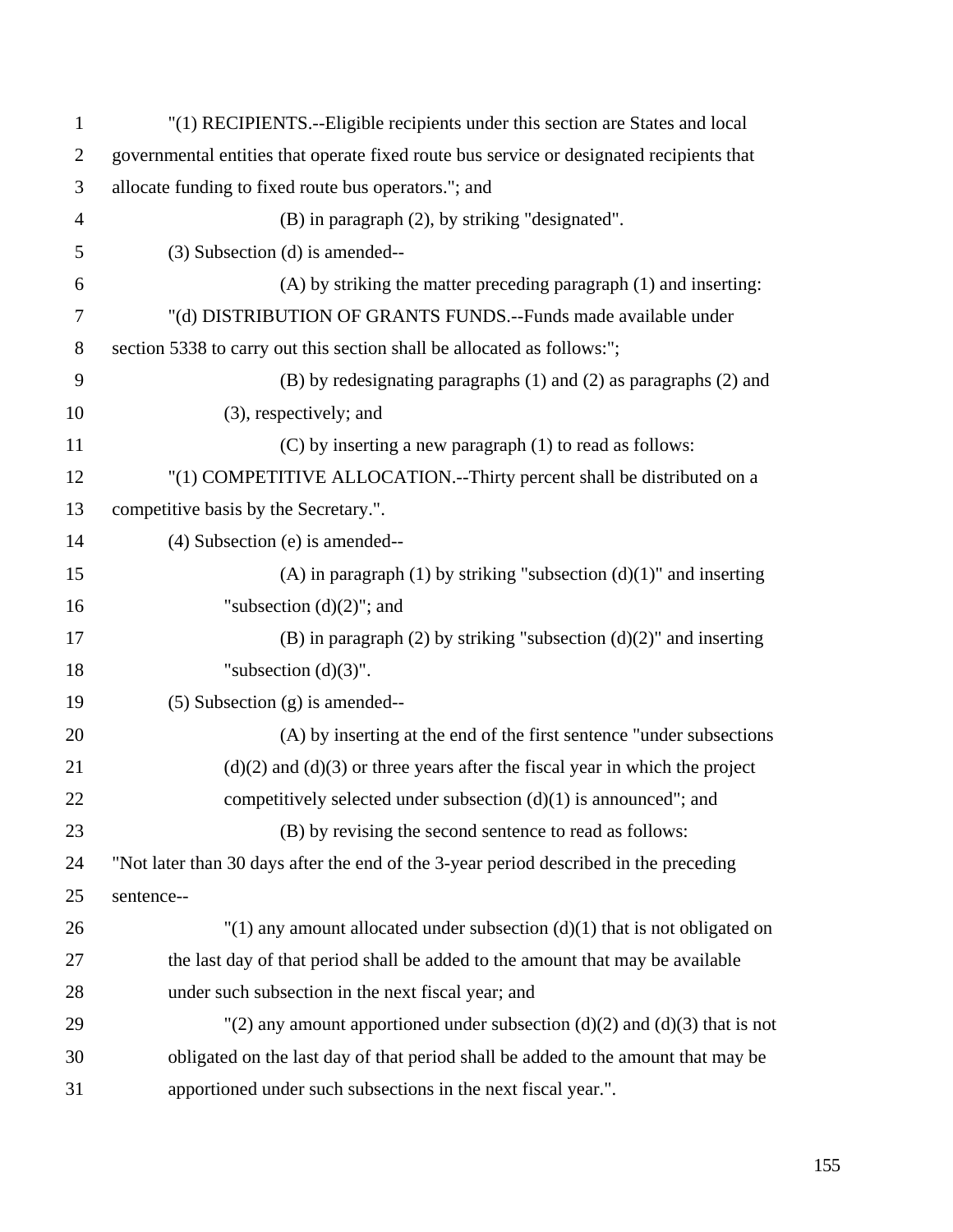| $\mathbf{1}$   | (b) CHAPTER ANALYSIS.--The analysis for chapter 53 is amended by striking               |
|----------------|-----------------------------------------------------------------------------------------|
| $\overline{2}$ | the item relating to section 5339 and inserting the following:                          |
| 3              | "5339. Bus and Bus Facilities Program."                                                 |
| $\overline{4}$ | <b>SEC. 3011.</b><br>RAPID GROWTH AREA TRANSIT PROGRAM.                                 |
| 5              | (a) IN GENERAL.--Chapter 53 of title 49, United States Code, is amended by              |
| 6              | inserting at the end the following:                                                     |
| $\overline{7}$ | "Sec. 5341. Rapid Growth Area Transit Program.                                          |
| 8              | "(a) IN GENERAL.--The Secretary may make grants on a competitive basis to               |
| 9              | State and local governmental entities for bus rapid transit projects, which may include |
| 10             | acquisition of right-of-way or land for purposes of future enhancements to public       |
| 11             | transportation in the project corridor. Such projects shall serve a high-traffic        |
| 12             | transportation artery located in an urbanized or rural area that--                      |
| 13             | "(1) has experienced moderate to significant population growth between                  |
| 14             | the 2000 and 2010 decennial census of population; and                                   |
| 15             | $"(2)$ has a transit system in revenue service that--                                   |
| 16             | "(A) has experienced a moderate to significant increase in                              |
| 17             | ridership; and                                                                          |
| 18             | "(B) has the financial capacity to pay operating expenses for the                       |
| 19             | existing system and an expanded system.                                                 |
| 20             | "(b) GOVERNMENT'S SHARE OF COSTS .--                                                    |
| 21             | "(1) FEDERAL TRANSIT ASSISTANCE.--A grant for a bus rapid transit                       |
| 22             | project financed from amounts made available to carry out this section shall be for     |
| 23             | up to 50 percent of the net capital costs of the project.                               |
| 24             | "(2) FEDERAL-AID HIGHWAY ASSISTANCE.--Up to 30 percent of                               |
| 25             | the net project costs may be derived from the Surface Transportation Program and        |
| 26             | the Congestion Mitigation and Air Quality Improvement Program.                          |
| 27             | "(3) REMAINDER OF NET CAPITAL PROJECT COST.--The                                        |
| 28             | remainder of the net capital project cost shall be provided from an undistributed       |
| 29             | cash surplus, a replacement or depreciation cash fund or reserve, or new capital.".     |
| 30             | (b) CHAPTER ANALYSIS.--The analysis for chapter 53 is amended by inserting              |
| 31             | at the end the following:                                                               |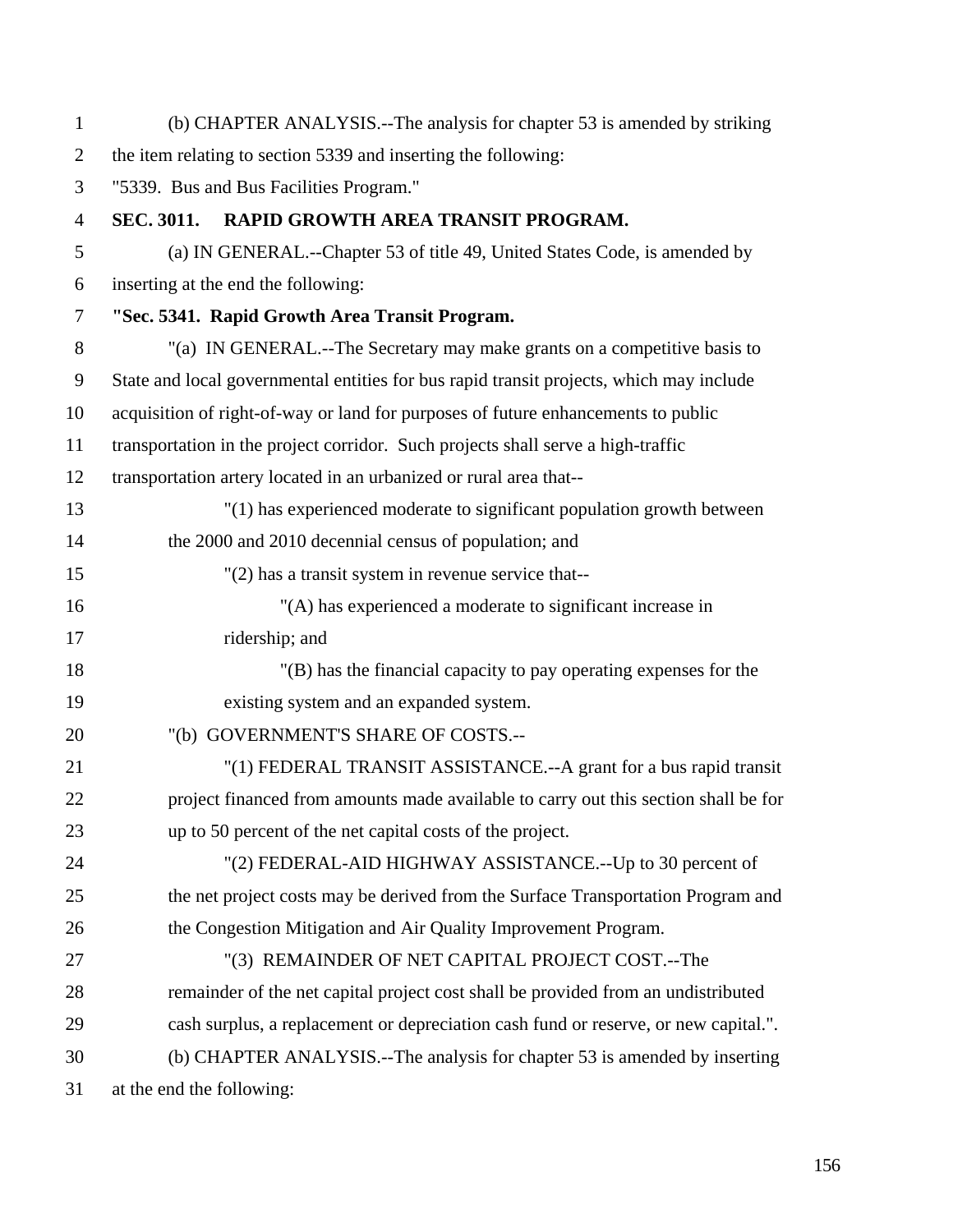| $\mathbf{1}$   |            | "5341. Rapid Growth Area Transit Program.".                                               |
|----------------|------------|-------------------------------------------------------------------------------------------|
| $\overline{2}$ | SEC. 3012. | TECHNICAL CORRECTIONS.                                                                    |
| 3              |            | (a) STATEWIDE AND NONMETROPOLITAN TRANSPORTATION                                          |
| $\overline{4}$ |            | PLANNING.--Section 5304 is amended--                                                      |
| 5              |            | (1) In subsection $(d)(2)(B)(ii)$ --                                                      |
| 6              |            | (A) by striking "urbanized"; and                                                          |
| 7              |            | (B) by striking "with a population of fewer than 200,000, as                              |
| 8              |            | calculated according to the most recent decennial census, and"; and                       |
| 9              |            | $(2)$ In subsection $(d)(2)(C)$ --                                                        |
| 10             |            | (A) by striking "title 23" and by inserting "this Chapter";                               |
| 11             |            | (B) by striking "urbanized"; and                                                          |
| 12             |            | (C) by striking "with a population of fewer than 200,000, as                              |
| 13             |            | calculated according to the most recent decennial census, and".                           |
| 14             |            | (b) URBANIZED AREA FORMULA GRANT PROGRAM.--Section 5307 is                                |
| 15             |            | amended in subsections $(a)(2)(A)$ and $(B)$ , by inserting before "during" each place it |
| 16             |            | appears the following: "or general demand response service".                              |
| 17             |            | (c) FIXED GUIDEWAY CAPITAL INVESTMENT GRANTS.--Section 5309 is                            |
| 18             | amended--  |                                                                                           |
| 19             |            | (1) in subsections $(d)(1)(B)$ and $(g)(2)(A)(i)$ , by striking "policies and land        |
| 20             |            | use patterns that promote public transportation," in each place it appears;               |
| 21             |            | (2) in subsection $5309(d)(2)(A)$ --                                                      |
| 22             |            | (A) in clause (iii) by inserting "and" after the semicolon preceding                      |
| 23             |            | the matter in subparagraph (iv);                                                          |
| 24             |            | (B) by striking clause (iv); and                                                          |
| 25             |            | (C) by redesignating clause (v) as clause (iv).                                           |
| 26             |            | (d) RESEARCH, DEVELOPMENT, DEMONSTRATION, AND                                             |
| 27             |            | DEPLOYMENT PROJECTS.--Section 5312 is amended--                                           |
| 28             |            | $(1)$ in subsection(d)(5)(A)--                                                            |
| 29             |            | $(A)$ in clause (i)(II), by striking "section 5303" and inserting "23                     |
| 30             |            | U.S.C. $101(a)(14)$ ; and                                                                 |
| 31             |            | (B) by striking clause (vi), and inserting the following:                                 |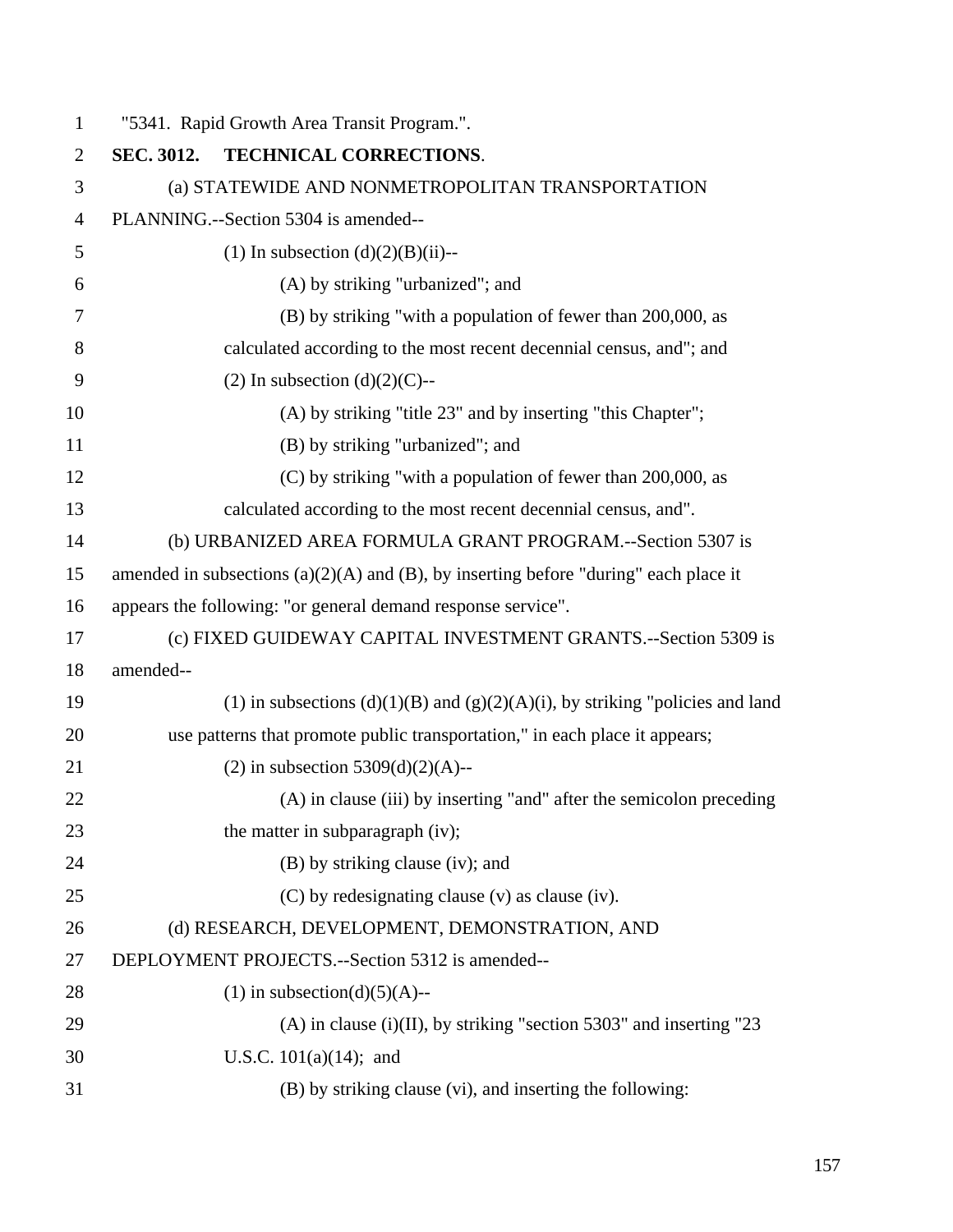| $\mathbf{1}$   | "(vi) RECIPIENT.--The term 'recipient' means a                                    |
|----------------|-----------------------------------------------------------------------------------|
| $\overline{2}$ | designated recipient, a local governmental entity, or a State that                |
| 3              | receives a Federal low or no emissions vehicle grant for an                       |
| 4              | urbanized area eligible under clause (i) of this paragraph directly               |
| 5              | from the Government.";                                                            |
| 6              | (2) in subsection(d)(5)(C)(ii), by striking "5323(j)" and inserting               |
| 7              | " $5323(i)$ "; and                                                                |
| 8              | $(3)$ in subsection(d)(5)(D), by revising the matter preceding clause (i) to      |
| 9              | read as follows:                                                                  |
| 10             | "(D) ALLOCATIONS.--Of the amounts made available to carry                         |
| 11             | out this section in each fiscal year, a sum, in an amount to be determined        |
| 12             | by the Secretary, shall be available to carry out this paragraph, of which--      |
| 13             |                                                                                   |
| 14             | (e) BICYCLE FACILITIES.--Section 5319 is amended--                                |
| 15             | $(1)$ in the first sentence, after "5307" by striking ", 5309,";                  |
| 16             | (2) by striking "Notwithstanding sections $5307(d)$ , $5309(l)$ , and $5311(g)$ , |
| 17             | a" and inserting "A"; and                                                         |
| 18             | (3) by striking "5307(d)(1)(K) and inserting "5307(c)(1)(K)".                     |
| 19             | (f) HUMAN RESOURCES AND TRAINING `.-- Section $5322(d)(4)$ is amended             |
| 20             | by striking "subsection" and inserting "section.".                                |
| 21             | (g) APPORTIONMENTS OF APPROPRIATIONS FOR FORMULA GRANTS.-                         |
| 22             | -Section 5336(a) is amended by striking "(h)(4)" and inserting "(h)(5)".          |
| 23             | (h) STATE OF GOOD REPAIR PROGRAM.--Section 5337 is amended--                      |
| 24             | (1) in subsection $(c)(2)(B)$ by striking "5336(b)(1)" and inserting              |
| 25             | "5336(b)(2)";                                                                     |
| 26             | $(2)$ in subsection $(d)(1)$ by striking "a facility with access for other high-  |
| 27             | occupancy vehicles" and inserting "high occupancy vehicle lanes during peak       |
| 28             | hours";                                                                           |
| 29             | $(3)$ in subsection $(d)(2)$ by inserting "vehicle" after "motorbus"; and         |
| 30             | (4) by inserting the following at the end:                                        |
| 31             | "(e) GOVERNMENT SHARE OF COSTS .--                                                |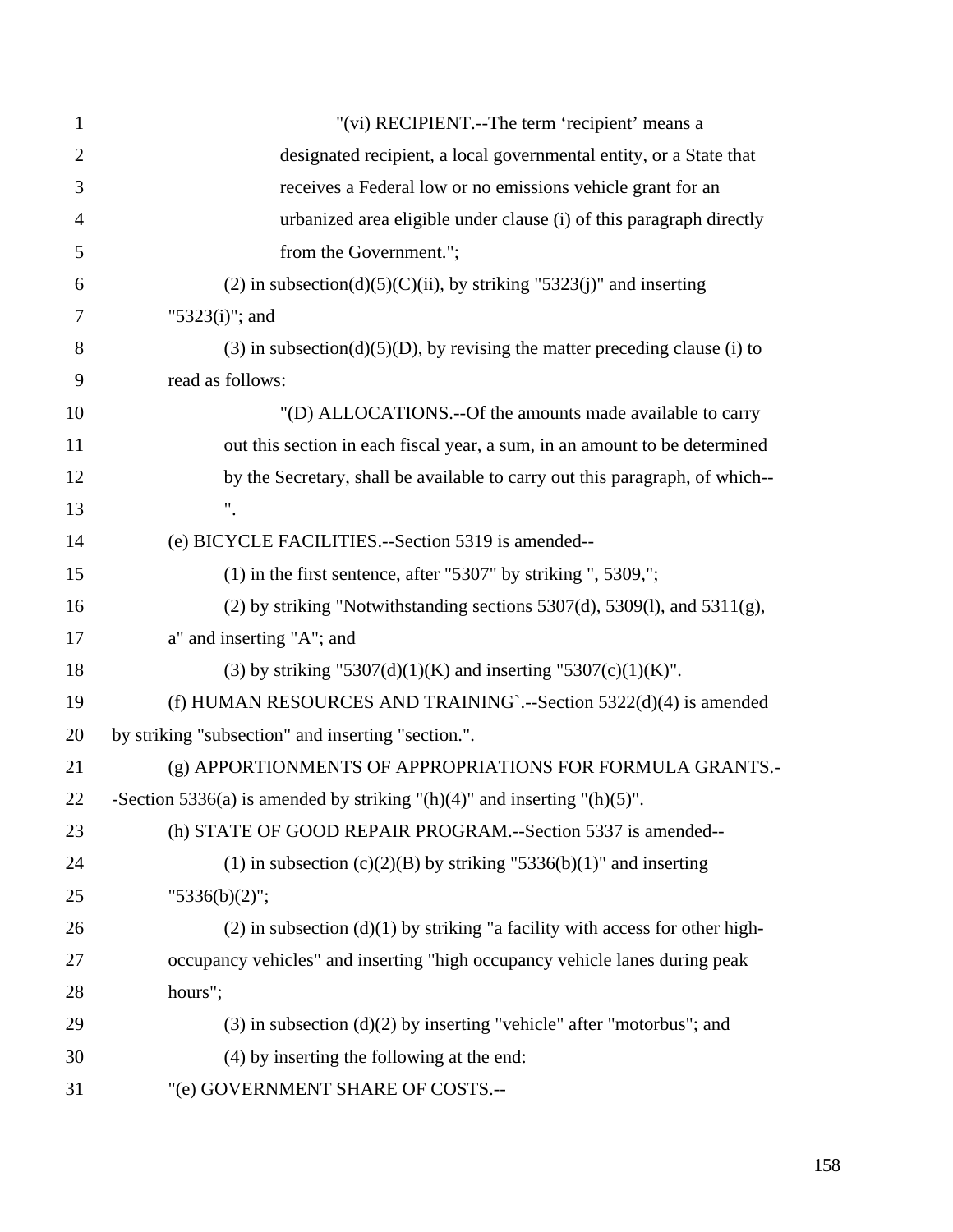| $\mathbf{1}$   | "(1) CAPITAL PROJECTS.--A grant for a capital project under this                      |
|----------------|---------------------------------------------------------------------------------------|
| $\overline{2}$ | section shall be for 80 percent of the net project cost of the project. The recipient |
| 3              | may provide additional local matching amounts.                                        |
| $\overline{4}$ | "(2) REMAINING COSTS.--The remainder of the net project costs shall                   |
| 5              | be provided from an undistributed cash surplus, a replacement or depreciation         |
| 6              | cash fund or reserve, or new capital.".                                               |
| 7              | $(i)$ OVERSIGHT.--Section 5338 $(i)(1)$ is amended--                                  |
| 8              | $(1)$ in subparagraph $(G)$ , by striking "section 5337 $(c)$ " and inserting         |
| 9              | "section 5337"; and                                                                   |
| 10             | (2) by adding the following at the end:                                               |
| 11             | "(H) 0.75 percent of the amounts made available to carry out                          |
| 12             | section 5339.".                                                                       |
| 13             | (j) BUS AND BUS FACILITIES FORMULA PROGRAM.--Section 5339 is                          |
| 14             | amended--                                                                             |
| 15             | $(1)$ in subsection $(a)$ --                                                          |
| 16             | (A) by inserting before "financing" the following: "only for the                      |
| 17             | purposes of"; and                                                                     |
| 18             | (B) by striking "rehabilitate" and inserting "rebuild".                               |
| 19             | (2) by revising subsection (c) to read as follows:                                    |
| 20             | "(c) ELIGIBLE RECIPIENTS AND SUBRECIPIENTS .--                                        |
| 21             | "(1) RECIPIENTS.--Eligible recipients under this section are designated               |
| 22             | recipients that allocate funds to fixed route bus operators or State or local         |
| 23             | governmental entities that operate fixed route bus service.                           |
| 24             | "(2) SUBRECIPIENTS.--A recipient that receives a grant under this                     |
| 25             | section may allocate amounts of the grant to subrecipients that are public agencies   |
| 26             | or private nonprofit organizations engaged in public transportation.".                |
| 27             | (k) GROWING STATES AND HIGH DENSITY STATES.--Section                                  |
| 28             | 5340(b) is amended by striking "5338(b)(2)(M)" and inserting "5338(a)(2)(K)".         |
| 29             | (1) TECHNICAL CORRECTIONS TO SURFACE TRANSPORTATION                                   |
| 30             | BOARD JURISDICTION.--Section 10501(c) is amended--                                    |
| 31             | (1) in clause $(1)(A)(i)$ , by striking "5302(a)" and inserting "5302";               |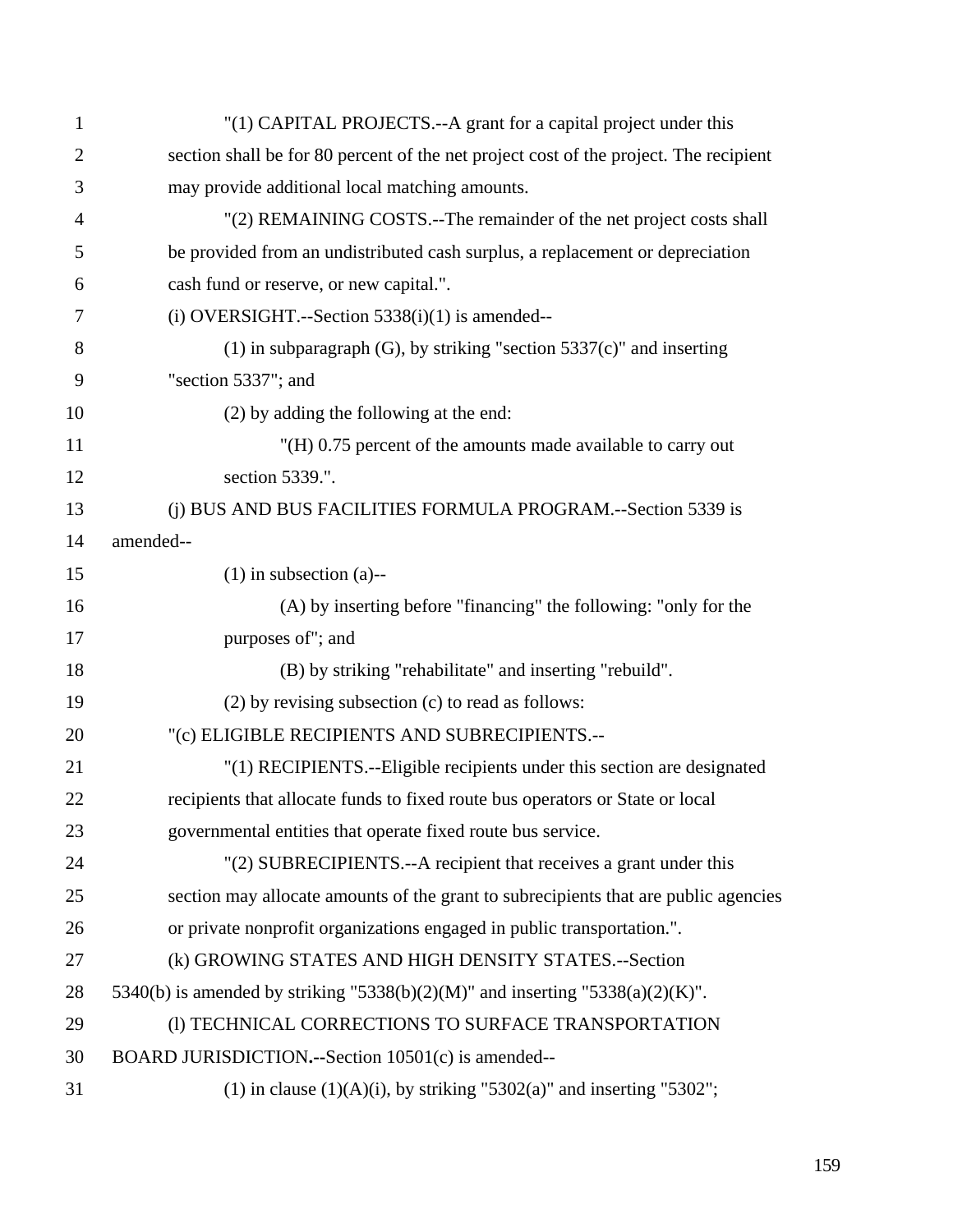| $\mathbf{1}$   |                                                                             | $(2)$ in subparagraph $(1)(B)$ , by striking "mass transportation" and inserting |  |
|----------------|-----------------------------------------------------------------------------|----------------------------------------------------------------------------------|--|
| $\overline{2}$ | "public transportation" and by striking '5302(a)" and inserting "5302"; and |                                                                                  |  |
| 3              |                                                                             | $(3)$ in subparagraph $(2)(A)$ , by striking "mass transportation" and inserting |  |
| 4              |                                                                             | "public transportation".                                                         |  |
| 5              | <b>SEC. 3013.</b>                                                           | TECHNICAL CORRECTIONS OF TITLE II, DIVISION B, OF                                |  |
| 6              |                                                                             | <b>MAP-21.</b>                                                                   |  |
| $\overline{7}$ |                                                                             | Section 20013(d) of Public Law 112-141 is amended by striking "5307(c)" and      |  |
| 8              | inserting $"5307(b)$ ".                                                     |                                                                                  |  |
| 9              | <b>SEC. 3014.</b>                                                           | <b>ELIMINATION OF FTA ANNUAL RESEARCH REPORTING</b>                              |  |
| 10             |                                                                             | REQUIREMENT.                                                                     |  |
| 11             |                                                                             | Section 5312 is amended--                                                        |  |
| 12             |                                                                             | $(1)$ by striking subsection (e); and                                            |  |
| 13             |                                                                             | $(2)$ by redesignating subsection $(f)$ as subsection $(e)$ .                    |  |
| 14             |                                                                             | TITLE IV--HIGHWAY AND MOTOR VEHICLE SAFETY                                       |  |
| 15             |                                                                             | <b>Subtitle A--Traffic Safety</b>                                                |  |
|                |                                                                             |                                                                                  |  |
| 16             | <b>SEC. 4001.</b>                                                           | <b>AUTHORIZATION OF APPROPRIATIONS.</b>                                          |  |
| 17             |                                                                             | (a) IN GENERAL.--The following sums are authorized to be appropriated out of     |  |
| 18             |                                                                             | the Highway Account of the Transportation Trust Fund:                            |  |
| 19             |                                                                             | (1) HIGHWAY SAFETY PROGRAMS.---For carrying out section 402 of title             |  |
| 20             |                                                                             | 23, United States Code---                                                        |  |
| 21             |                                                                             | (A) \$241,146,351 for fiscal year 2015;                                          |  |
| 22             |                                                                             | (B) \$253,203,669 for fiscal year 2016;                                          |  |
| 23             |                                                                             | (C) \$265,863,852 for fiscal year 2017; and                                      |  |
| 24             |                                                                             | (D) \$279,157,045 for fiscal year 2018.                                          |  |
| 25             |                                                                             | (2) HIGHWAY SAFETY RESEARCH AND DEVELOPMENT. --- For carrying                    |  |
| 26             |                                                                             | out section 403 of title 23, United States Code---                               |  |
| 27             |                                                                             | (A) \$117,000,000 for fiscal year 2015;                                          |  |
| 28             |                                                                             | (B) \$122,850,000 for fiscal year 2016;                                          |  |
| 29             |                                                                             | (C) \$128,992,500 for fiscal year 2017; and                                      |  |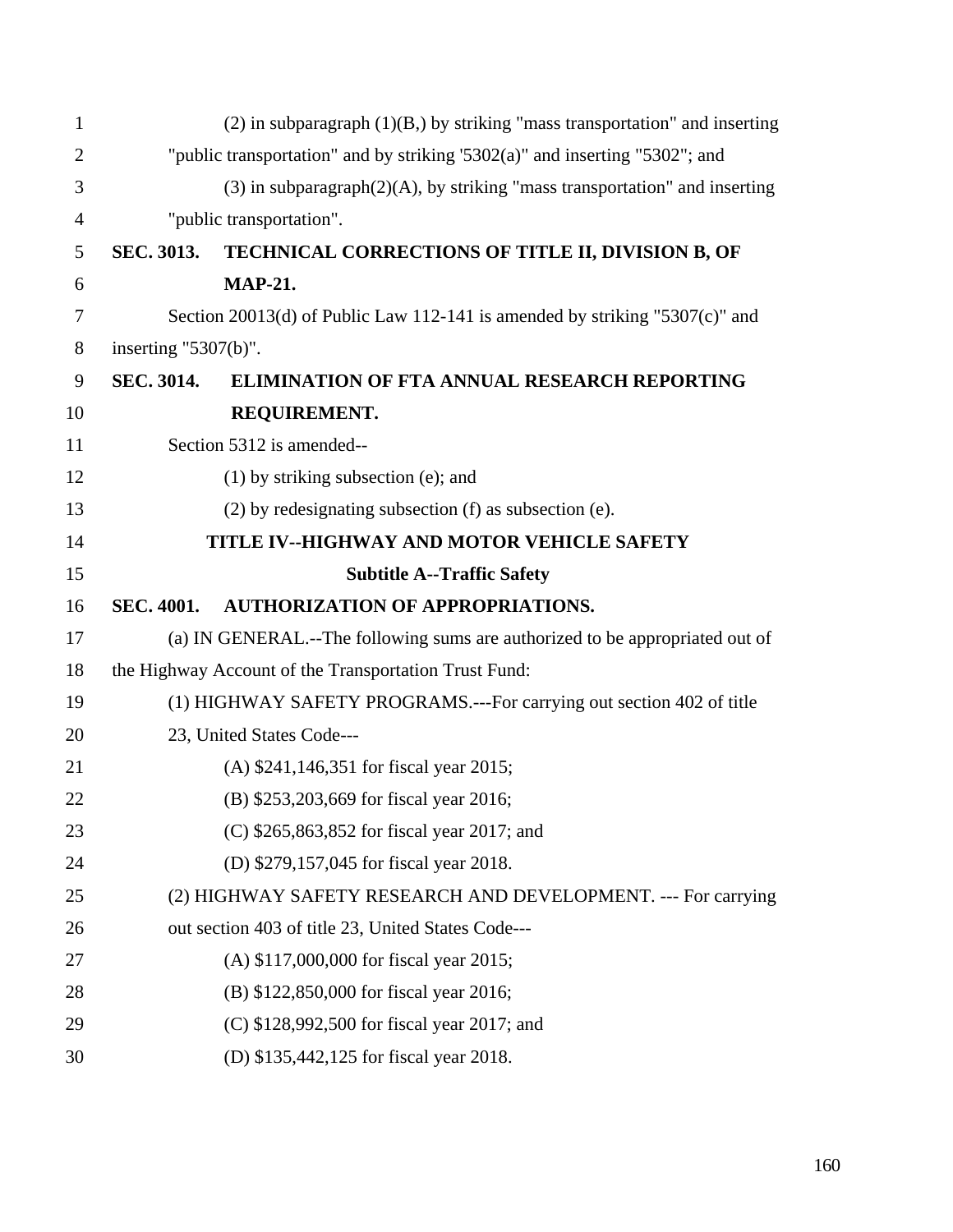| $\mathbf{1}$ | (3) NATIONAL PRIORITY SAFETY PROGRAMS. --- For carrying out section                    |
|--------------|----------------------------------------------------------------------------------------|
| 2            | 405 of title 23, United States Code---                                                 |
| 3            | (A) \$278,705,019 for fiscal year 2015;                                                |
| 4            | (B) \$292,640,270 for fiscal year 2016;                                                |
| 5            | (C) \$307,272,283 for fiscal year 2017; and                                            |
| 6            | (D) \$322,635,898 for fiscal year 2018.                                                |
| 7            | (4) NATIONAL DRIVER REGISTER.--For carrying out section 303 of title 49,               |
| 8            | <b>United States Code---</b>                                                           |
| 9            | (A) \$5,000,000 for fiscal year 2015;                                                  |
| 10           | (B) \$5,250,000 for fiscal year 2016;                                                  |
| 11           | (C) \$5,512,500 for fiscal year 2017; and                                              |
| 12           | (D) \$5,788,125 for fiscal year 2018.                                                  |
| 13           | (5) HIGH VISIBILITY ENFORCEMENT PROGRAM. --- For carrying out                          |
| 14           | section 2009 of SAFETEA-LU (23 U.S.C. 402 note)---                                     |
| 15           | (A) \$29,000,000 for fiscal year 2015;                                                 |
| 16           | (B) \$30,450,000 for fiscal year 2016;                                                 |
| 17           | (C) \$31,972,500 for fiscal year 2017; and                                             |
| 18           | (D) \$33,571,125 for fiscal year 2018.                                                 |
| 19           | (6) ADMINISTRATIVE EXPENSES. --- For administrative and related operating              |
| 20           | expenses of the National Highway Traffic Safety Administration in carrying out         |
| 21           | chapter 4 of title 23, United States Code, and this subtitle---                        |
| 22           | (A) \$28,148,630 for fiscal year 2015;                                                 |
| 23           | (B) \$29,556,062 for fiscal year 2016;                                                 |
| 24           | (C) \$31,033,865 for fiscal year 2017; and                                             |
| 25           | (D) \$32,585,558 for fiscal year 2018.                                                 |
| 26           | (b) PROHIBITION ON OTHER USES.--Except as otherwise provided in chapter                |
| 27           | 4 of title 23, United States Code, in this subtitle and in the amendments made by this |
| 28           | subtitle, the amounts made available from the Highway Account of the Transportation    |
| 29           | Trust Fund for a program under such chapter--                                          |
| 30           | (1) shall only be used to carry out such program; and                                  |
| 31           | (2) may not be used by States or local governments for construction purposes.          |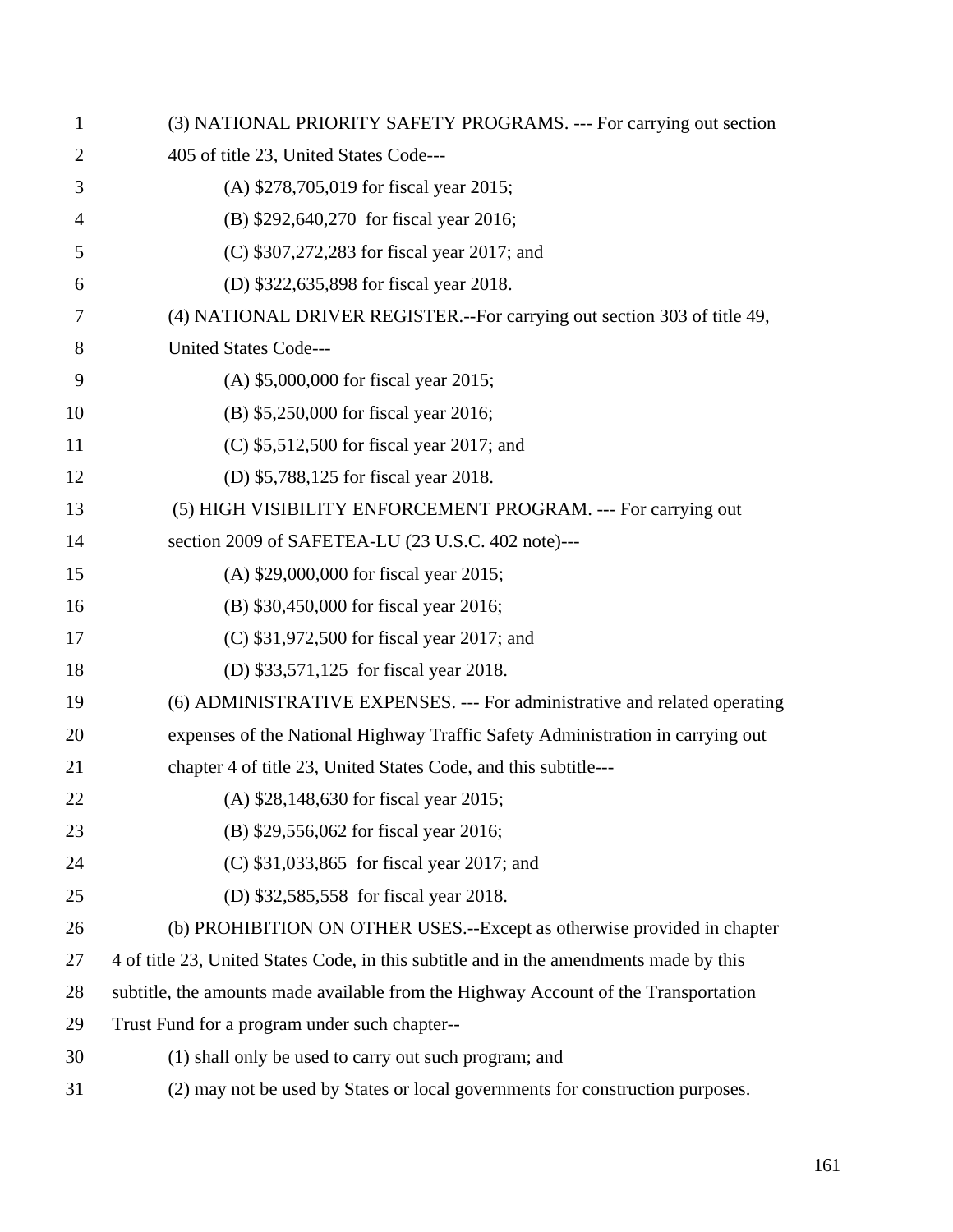1 (c) APPLICABILITY OF TITLE 23.--Except as otherwise provided in chapter 4 2 of title 23, United States Code, and in this subtitle, amounts made available under 3 subsection (a) for fiscal years 2015 through 2018 shall be available for obligation in the 4 same manner as if such funds were apportioned or allocated under chapter 1 of title 23, 5 United States Code. 6 (d) REGULATORY AUTHORITY.--Grants awarded under this subtitle shall be 7 in accordance with regulations issued by the Secretary.

8 (e) STATE MATCHING REQUIREMENTS.--If a grant awarded under this 9 subtitle requires a State to share in the cost, the aggregate of all expenditures for highway 10 safety activities made during any fiscal year by the State and its political subdivisions 11 (exclusive of Federal funds) for carrying out the grant (other than planning and 12 administration) shall be available for the purpose of crediting the State during such fiscal 13 year for the non-Federal share of the cost of any project under this subtitle (other than 14 planning or administration) without regard to whether such expenditures were actually 15 made in connection with such project.

16 (f) GRANT APPLICATION AND DEADLINE.--To receive a grant under this 17 subtitle, a State shall submit an application, and the Secretary shall establish a single 18 deadline for such applications to enable the award of grants early in the next fiscal year.

19 **SEC. 4002. HIGHWAY SAFETY PROGRAMS.** 

20 (a) SECTION 402(a) AMENDMENTS.--Section 402(a)(2)(A) of title 23, United 21 States Code, is amended by --

22 (1) striking "and" at the end of clause (vi);

- 23 (2) redesignating clause (vii) as clause (ix), and
- 24 (3) inserting after clause (vi) the following:
- 25 "(vii) to reduce injuries and deaths to older drivers;

26 "(viii) to improve emergency medical services response to 27 crash sites; and".

28 (b) SECTION 402(b) AMENDMENTS.-- Section 402(b)(1)(F) of title 23, United 29 States Code, is amended--

30 (1) by redesignating clauses (iii) through (v) as clauses (iv) through (vi), 31 respectively, and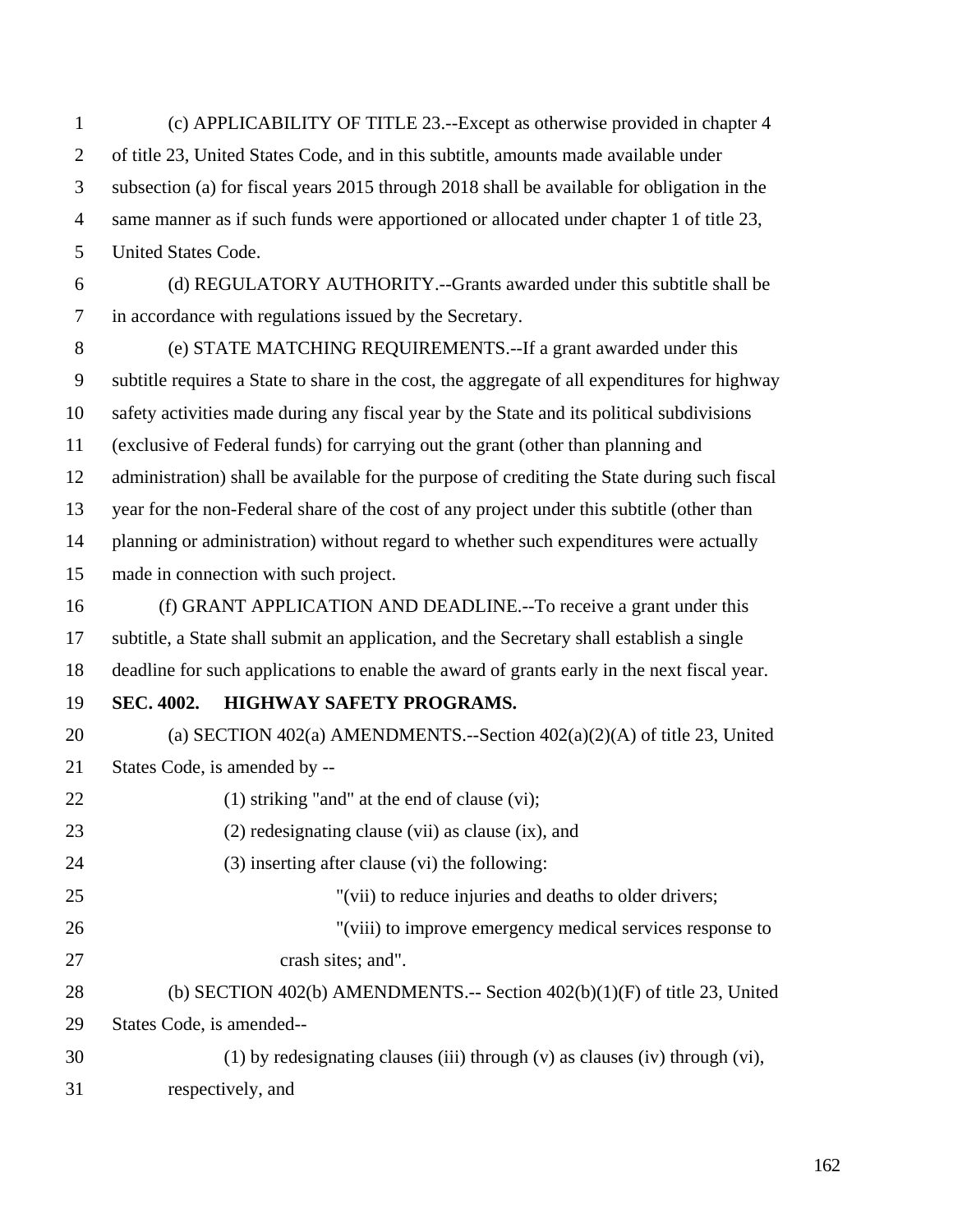| 1              | (2) by inserting after clause (ii) the following:                                 |
|----------------|-----------------------------------------------------------------------------------|
| $\overline{2}$ | "(iii) countermeasures designed to decrease deaths and                            |
| 3              | injuries to pedestrians and bicyclists traveling in the roadways;".               |
| 4              | (c) SECTION 402(c) AMENDMENTS.--Section 402(c) of title 23, United States         |
| 5              | Code, is amended--                                                                |
| 6              | $(1)$ in paragraph $(2)$ by striking "Funds apportioned under this section to     |
| 7              | any State," and all that follows;                                                 |
| 8              | $(2)$ by redesignating paragraphs $(3)$ and $(4)$ as paragraphs $(4)$ and $(5)$ , |
| 9              | respectively;                                                                     |
| 10             | $(3)$ by inserting after paragraph $(2)$ the following:                           |
| 11             | "(3) REDUCTION IN APPORTIONMENT. --                                               |
| 12             | "(A) NON-APPROVED PROGRAMS.--Funds apportioned under                              |
| 13             | this section to any State, that does not have a highway safety program            |
| 14             | approved by the Secretary or that is not implementing an approved                 |
| 15             | program, shall be reduced by amounts equal to not less than 20 percent of         |
| 16             | the amounts that would otherwise be apportioned to the State under this           |
| 17             | section, until such time as the Secretary approves such program or                |
| 18             | determines that the State is implementing an approved program, as                 |
| 19             | appropriate. The Secretary shall consider the gravity of the State's failure      |
| 20             | to have or implement an approved program in determining the amount of             |
| 21             | the reduction.                                                                    |
| 22             | "(B) HIGH RISK.--In consultation with the State, the Secretary                    |
| 23             | shall take appropriate steps to address any deficiencies if a State is            |
| 24             | determined to be "high-risk" under regulations or procedures of the               |
| 25             | Secretary, taking into consideration responsibility, financial stability, and     |
| 26             | management and staffing capabilities. In the fiscal year in which a State         |
| 27             | has been determined "high-risk", the Secretary shall redirect funds               |
| 28             | sufficient to address the deficiency. If the State fails to take adequate         |
| 29             | steps to address the deficiency within 12 months after a "high-risk"              |
| 30             | designation, in the next fiscal year the Secretary shall reduce funds under       |
| 31             | this section by not less than 20 percent of the amounts that would                |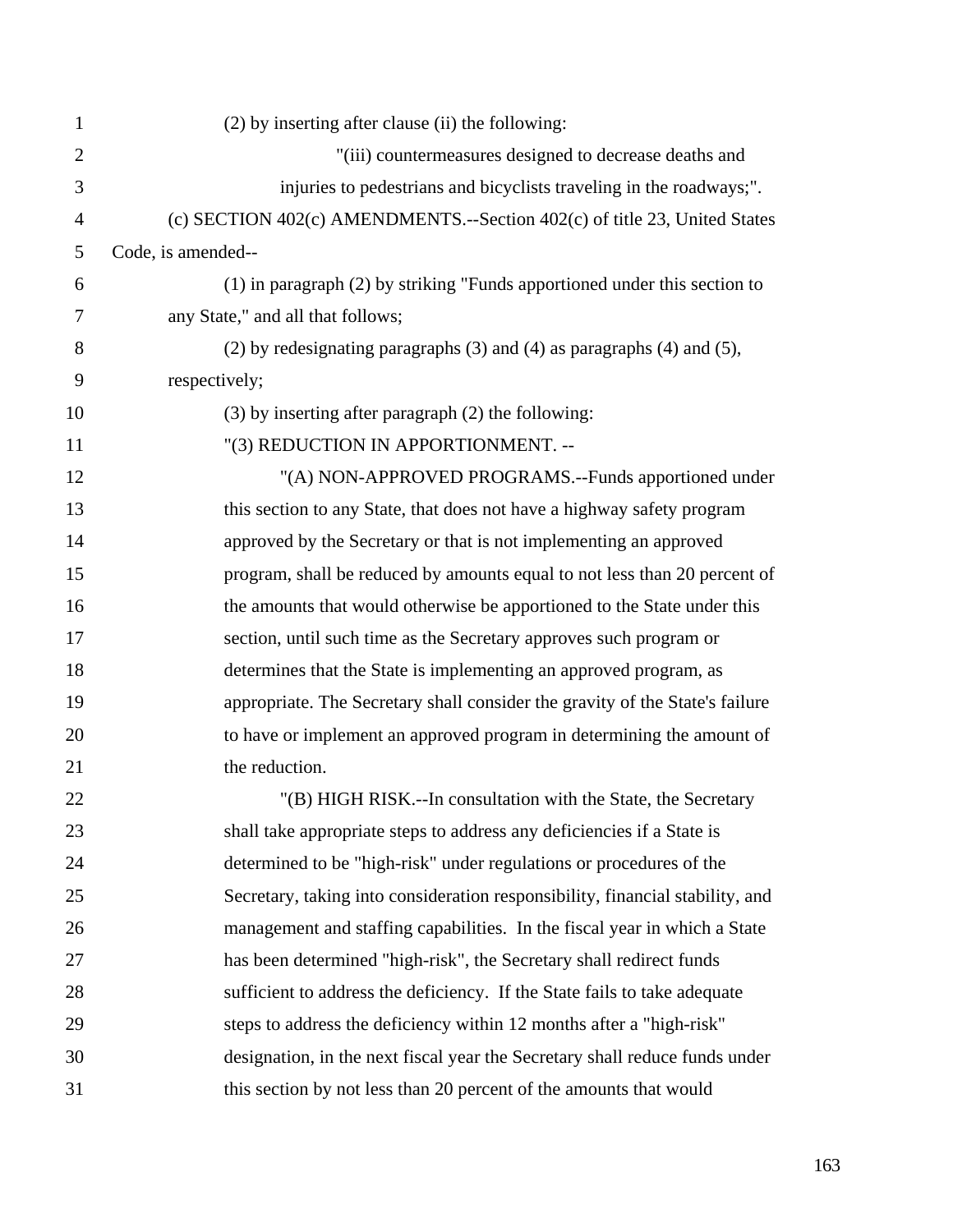| $\mathbf{1}$   | otherwise be apportioned to the State under this section. The Secretary                      |  |
|----------------|----------------------------------------------------------------------------------------------|--|
| $\overline{2}$ | shall consider the gravity of the State's failure to address the deficiency in               |  |
| 3              | determining the amount of the reduction. The Secretary shall increase the                    |  |
| $\overline{4}$ | amount of the reduction in each subsequent fiscal year in which the State                    |  |
| 5              | fails to take adequate steps to address the deficiency."; and                                |  |
| 6              | $(4)$ in paragraph $(4)$ , as redesignated--                                                 |  |
| $\overline{7}$ | (A) by striking "or" after "highway safety program" and inserting a                          |  |
| 8              | comma; and                                                                                   |  |
| 9              | (B) by inserting "or determines that the State has taken adequate                            |  |
| 10             | steps to address a deficiency" after "approved program".                                     |  |
| 11             | (d) SECTION 402(g) AMENDMENT.--Section 402 of title 23, United States                        |  |
| 12             | Code, is amended by striking subsection (g) and inserting after subsection (f) the           |  |
| 13             | following:                                                                                   |  |
| 14             | $'(g)$ RESTRICTION.--Nothing in this section may be construed to authorize the               |  |
| 15             | appropriation or expenditure of funds for highway construction, maintenance, or design       |  |
| 16             | (other than design of safety features of highways to be incorporated into guidelines).".     |  |
| 17             | AMENDMENT TO SECTION 405 NATIONAL PRIORITY<br><b>SEC. 4003.</b>                              |  |
| 18             | SAFETY PROGRAMS TRANSFER AUTHORITY.                                                          |  |
| 19             | Section $405(a)(1)(G)$ of title 23, United States Code, is amended by adding after           |  |
| 20             | the last sentence the following:                                                             |  |
| 21             | "If the Secretary reallocates any amounts to increase the amount made available under        |  |
| 22             | section 402, the State shall use not less than 30 percent for the purposes of pedestrian and |  |
| 23             | bicycle safety if the State's combined pedestrian and bicycle fatalities exceed 5 percent of |  |
| 24             | the State's total crash fatalities, based on the most recently reported final data from the  |  |
| 25             | Fatality Analysis Reporting System.".                                                        |  |
| 26             | <b>SEC. 4004.</b><br>AMENDMENT TO MOTORCYCLIST SAFETY GRANT                                  |  |
| 27             | <b>CRITERIA.</b>                                                                             |  |
| 28             | Section 405(f) of title 23, United States Code, is amended by inserting the                  |  |
| $\Omega$       |                                                                                              |  |

29 following after paragraph (5):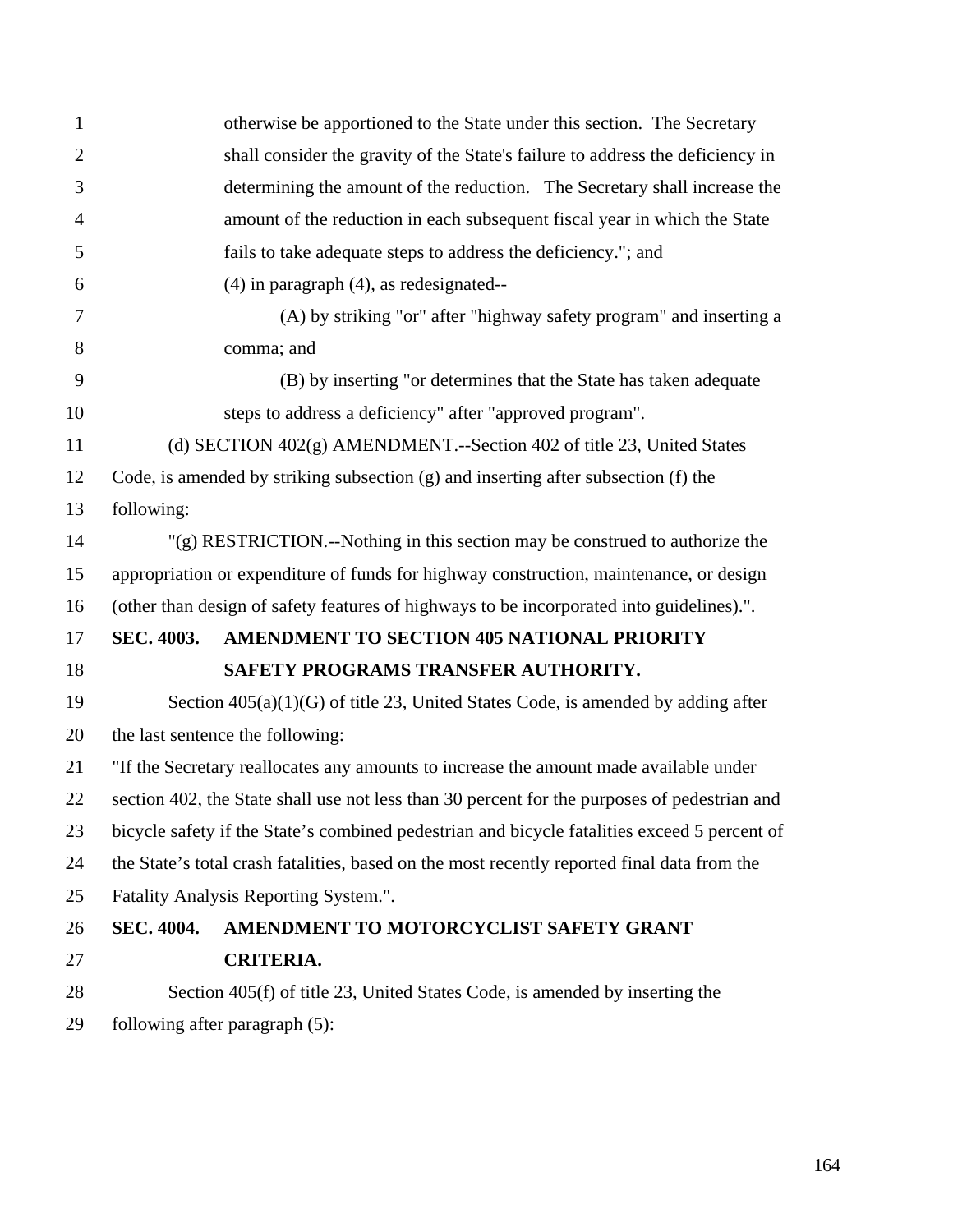| $\mathbf{1}$   |                                                                                  | "(6) SUPPORT ACTIVITY.--The Secretary or the Secretary's designee                  |  |
|----------------|----------------------------------------------------------------------------------|------------------------------------------------------------------------------------|--|
| $\overline{2}$ | may engage in activities with States and State legislators to consider proposals |                                                                                    |  |
| 3              | related to motorcycle helmet use laws.".                                         |                                                                                    |  |
| $\overline{4}$ | SEC. 4005.                                                                       | AMENDMENT TO GRADUATED DRIVER LICENSING                                            |  |
| 5              |                                                                                  | <b>INCENTIVE GRANT CRITERIA.</b>                                                   |  |
| 6              |                                                                                  | Section 405 of title 23, United States Code, is amended by striking subsection (g) |  |
| 7              |                                                                                  | and inserting the following:                                                       |  |
| 8              |                                                                                  | "(g) STATE GRADUATED DRIVER LICENSING INCENTIVE GRANT.--                           |  |
| 9              |                                                                                  | "(1) GRANTS AUTHORIZED.--The Secretary shall award grants to                       |  |
| 10             |                                                                                  | States that adopt and implement graduated driver licensing laws that require       |  |
| 11             |                                                                                  | novice drivers younger than 18 years of age to comply with the 2-stage licensing   |  |
| 12             |                                                                                  | process described in paragraph (2) before receiving an unrestricted driver's       |  |
| 13             | license.                                                                         |                                                                                    |  |
| 14             |                                                                                  | "(2) MINIMUM REQUIREMENTS.--A State's driver's license laws shall                  |  |
| 15             | include--                                                                        |                                                                                    |  |
| 16             |                                                                                  | "(A) a learner's permit stage that--                                               |  |
| 17             |                                                                                  | "(i) is at least 6 months in duration, but must remain in                          |  |
| 18             |                                                                                  | effect until the driver reaches 16 years of age;                                   |  |
| 19             |                                                                                  | "(ii) requires that the driver be accompanied and supervised                       |  |
| 20             |                                                                                  | at all times while such driver is operating a motor vehicle by a                   |  |
| 21             |                                                                                  | licensed driver who is at least 21 years of age, is the driver's parent            |  |
| 22             |                                                                                  | or guardian, or is a State-certified driving instructor; and                       |  |
| 23             |                                                                                  | "(iii) has at least two of the following criteria:                                 |  |
| 24             |                                                                                  | "(I) a prohibition on the driver using a personal                                  |  |
| 25             |                                                                                  | wireless communications device, as defined in subsection                           |  |
| 26             |                                                                                  | $(e)(9)(B)$ , while driving except under an exception                              |  |
| 27             |                                                                                  | permitted in subsection (e)(4), and violation of which is a                        |  |
| 28             |                                                                                  | primary offense;                                                                   |  |
| 29             |                                                                                  | "(II) a requirement that the driver obtain at least 40                             |  |
| 30             |                                                                                  | hours of behind-the-wheel training with a licensed driver                          |  |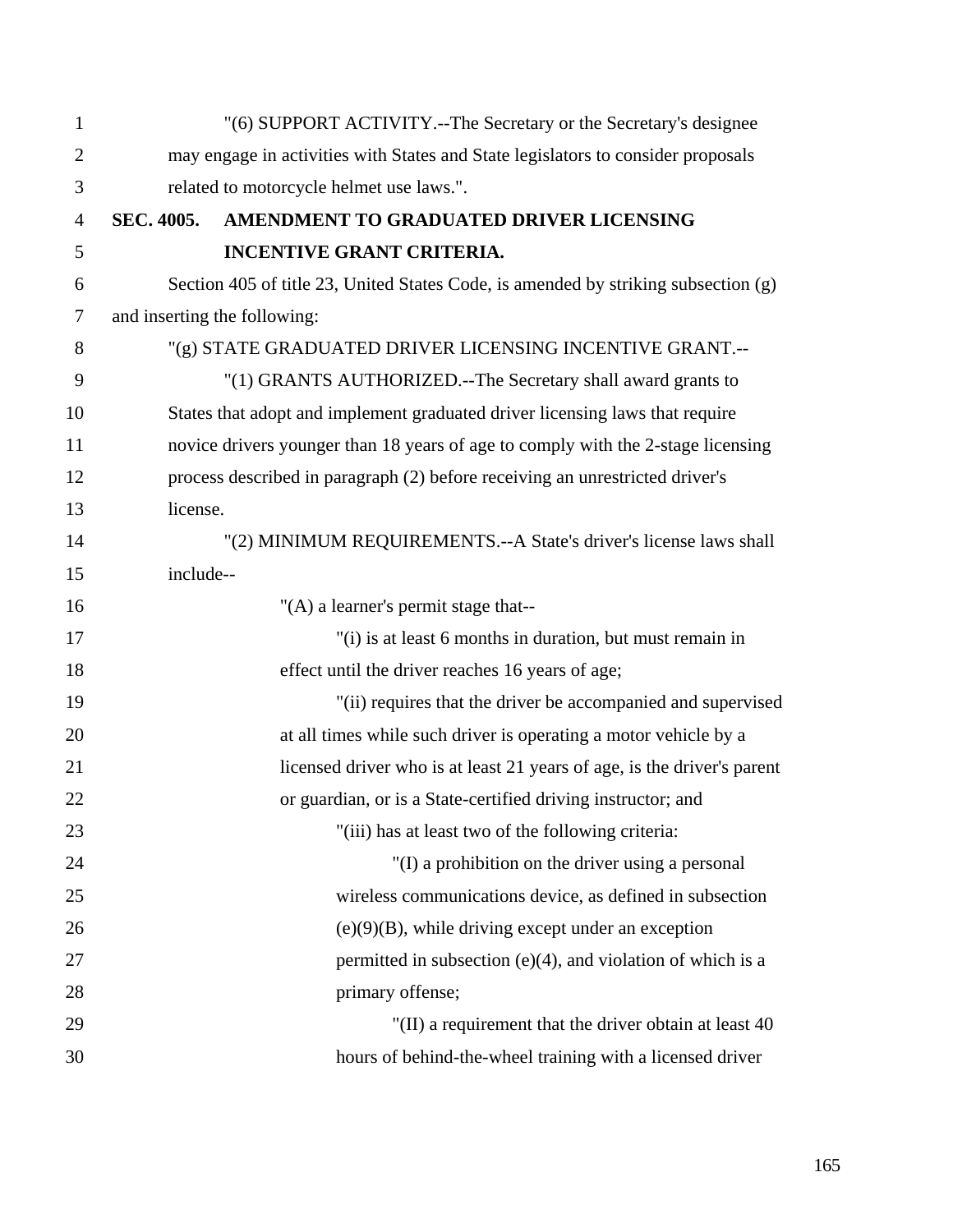| 1              | who is at least 21 years of age, is the driver's parent or              |
|----------------|-------------------------------------------------------------------------|
| $\overline{2}$ | guardian, or is a State-certified driving instructor;                   |
| 3              | "(III) a requirement that the driver attend a driver                    |
| $\overline{4}$ | training course; or                                                     |
| 5              | "(IV) a requirement that the driver not be convicted,                   |
| 6              | for a period of six consecutive months immediately prior to             |
| 7              | entering the intermediate stage or receiving an unrestricted            |
| 8              | driver's license, of any offense under State or local law               |
| 9              | relating to the use or operation of a motor vehicle;                    |
| 10             | "(B) an intermediate stage that--                                       |
| 11             | "(i) is at least 6 months in duration;                                  |
| 12             | "(ii) restricts driving at night;                                       |
| 13             | "(iii) for a period of not less than six months, prohibits the          |
| 14             | driver from operating a motor vehicle with more than 1 nonfamilial      |
| 15             | passenger younger than 21 years of age unless a licensed driver         |
| 16             | who is at least 21 years of age, is the driver's parent or guardian, or |
| 17             | is a State-certified driving instructor is in the motor vehicle; and    |
| 18             | "(iv) has at least one of the following criteria:                       |
| 19             | "(I) a requirement that the intermediate stage remain                   |
| 20             | in effect until the driver reaches 18 years of age;                     |
| 21             | "(II) a prohibition on the driver using a personal                      |
| 22             | wireless communications device, as defined in subsection                |
| 23             | $(e)(9)(B)$ , while driving except under an exception                   |
| 24             | permitted in subsection $(e)(4)$ , and violation of which is a          |
| 25             | primary offense; or                                                     |
| 26             | "(III) a requirement that the driver not be convicted,                  |
| 27             | for a period of six consecutive months immediately prior to             |
| 28             | receiving an unrestricted driver's license, of any offense              |
| 29             | under State or local law relating to the use or operation of a          |
| 30             | motor vehicle; and                                                      |
| 31             | "(C) any other requirement prescribed by the Secretary.                 |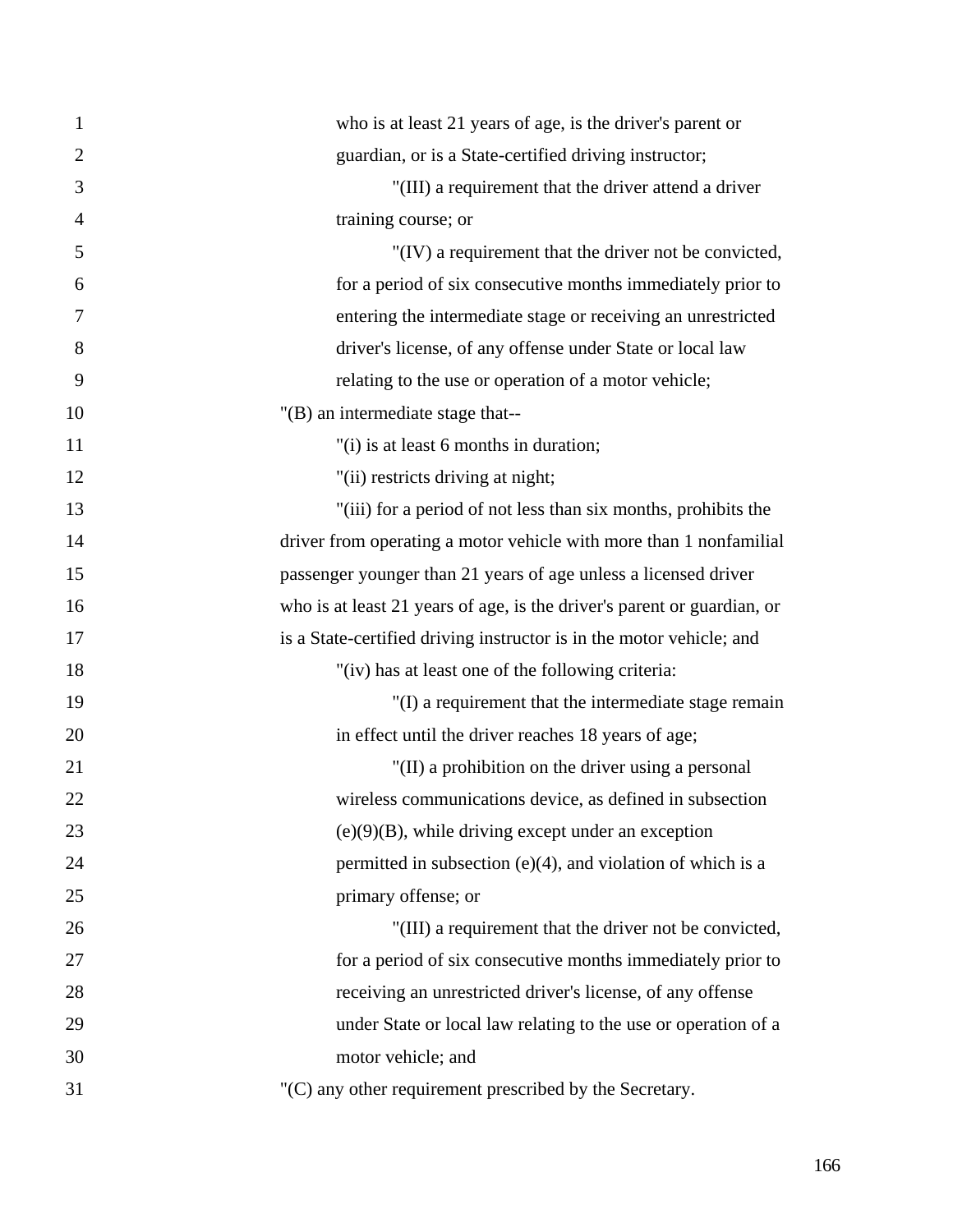| $\mathbf{1}$   | "(3) EXCEPTION.--A State that otherwise meets the minimum                          |
|----------------|------------------------------------------------------------------------------------|
| $\overline{2}$ | requirements set forth in paragraph (2) shall be deemed by the Secretary to be in  |
| 3              | compliance with the requirement set forth in paragraph (2) if the State enacted a  |
| 4              | law before January 1, 2011, establishing a class of license that permits licensees |
| 5              | or applicants younger than 18 years of age to drive a motor vehicle--              |
| 6              | "(A) in connection with work performed on, or for the operation                    |
| 7              | of, a farm owned by family members who are directly related to the                 |
| 8              | applicant or licensee; or                                                          |
| 9              | "(B) if demonstrable hardship would result from the denial of a                    |
| 10             | license to the licensees or applicants.                                            |
| 11             | "(4) GRANTS TO STATES THAT IMPLEMENT NATIONAL DRIVER                               |
| 12             | EDUCATION STANDARDS AND ENHANCED INTERMEDIATE STAGE                                |
| 13             | <b>RESTRICTIONS.--</b>                                                             |
| 14             | "(A) IN GENERAL.--The Secretary shall make a separate grant                        |
| 15             | under this paragraph, in accordance with subparagraphs $(B)$ and $(C)$ , to        |
| 16             | each State that implements national driver education and training                  |
| 17             | standards prescribed by the National Highway Traffic Safety                        |
| 18             | Administration and enhanced intermediate stage restrictions.                       |
| 19             | "(B) FIRST YEAR.--A State is eligible for the grant described in                   |
| 20             | this paragraph if the State--                                                      |
| 21             | "(i) has not received a grant under this paragraph in a prior                      |
| 22             | fiscal year:                                                                       |
| 23             | "(ii) receives a grant in the same fiscal year pursuant to                         |
| 24             | paragraph $(1)$ ;                                                                  |
| 25             | "(iii) has satisfied the criterion described in paragraph                          |
| 26             | $(2)(A)(iii)(III)$ for the same fiscal year; and                                   |
| 27             | "(iv) submits a plan, approved by the Secretary, to                                |
| 28             | implement national driver education and training standards                         |
| 29             | prescribed by the National Highway Traffic Safety Administration.                  |
| 30             | "(C) SUCCESSIVE YEARS.--A State is eligible for the grant                          |
| 31             | described in this paragraph if the State--                                         |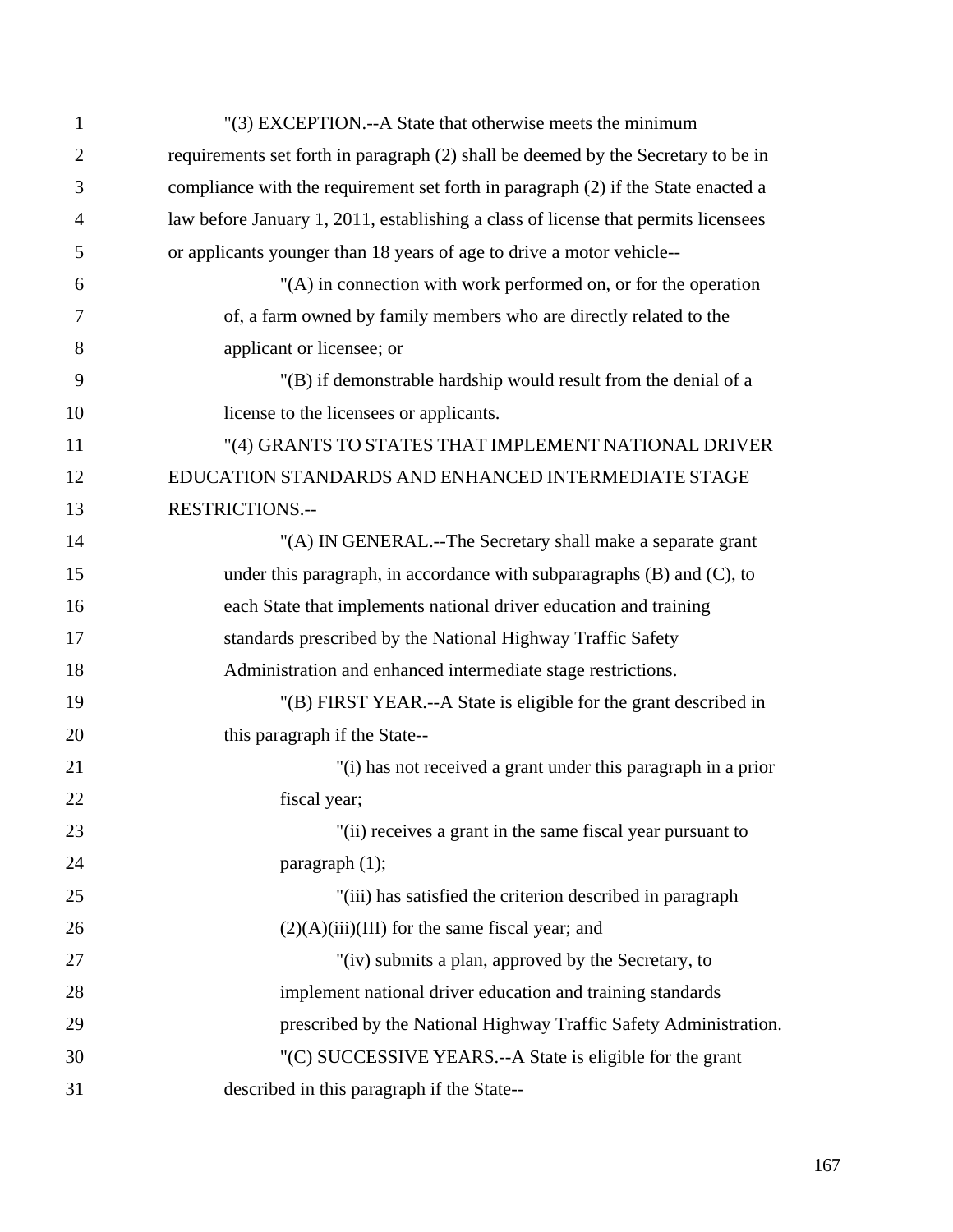| $\mathbf{1}$   | "(i) has received a grant under this paragraph in a prior                             |
|----------------|---------------------------------------------------------------------------------------|
| $\overline{2}$ | fiscal year;                                                                          |
| 3              | "(ii) receives a grant in the same fiscal year pursuant to                            |
| $\overline{4}$ | paragraph $(1)$ ;                                                                     |
| 5              | "(iii) has satisfied the criterion described in paragraph                             |
| 6              | $(2)(A)(iii)(III)$ for the same fiscal year;                                          |
| 7              | "(iv) demonstrates, to the satisfaction of the Secretary, that                        |
| 8              | it is implementing the plan described in subparagraph $(B)(iv)$ ;                     |
| 9              | $"$ (v) imposes the restrictions described in paragraph                               |
| 10             | $(2)(B)(ii)$ beginning no later than 10:00 pm; and                                    |
| 11             | "(vi) imposes the restrictions described in paragraph                                 |
| 12             | $(2)(B)(iii)$ for the entire intermediate stage.                                      |
| 13             | "(D) FUNDING.--Not more than 33 percent of the amounts made                           |
| 14             | available to carry out this subsection in a fiscal year shall be made                 |
| 15             | available by the Secretary for making grants under this paragraph.                    |
| 16             | "(5) GRANT AMOUNT.--The allocation of grant funds to a State under                    |
| 17             | this subsection for a fiscal year shall be in proportion to the State's apportionment |
| 18             | under section 402 for fiscal year 2009.                                               |
| 19             | "(6) USE OF GRANT AMOUNTS.--Of the grant funds received by a                          |
| 20             | State under this subsection--                                                         |
| 21             | "(A) at least 25 percent shall be used for--                                          |
| 22             | "(i) enforcing a 2-stage licensing process that complies                              |
| 23             | with paragraph $(2)$ ;                                                                |
| 24             | "(ii) training for law enforcement personnel and other                                |
| 25             | relevant State agency personnel relating to the enforcement                           |
| 26             | described in clause (i);                                                              |
| 27             | "(iii) publishing relevant educational materials that pertain                         |
| 28             | directly or indirectly to the State graduated driver licensing law;                   |
| 29             | "(iv) carrying out other administrative activities that the                           |
| 30             | Secretary considers relevant to the State's 2-stage licensing                         |
| 31             | process; or                                                                           |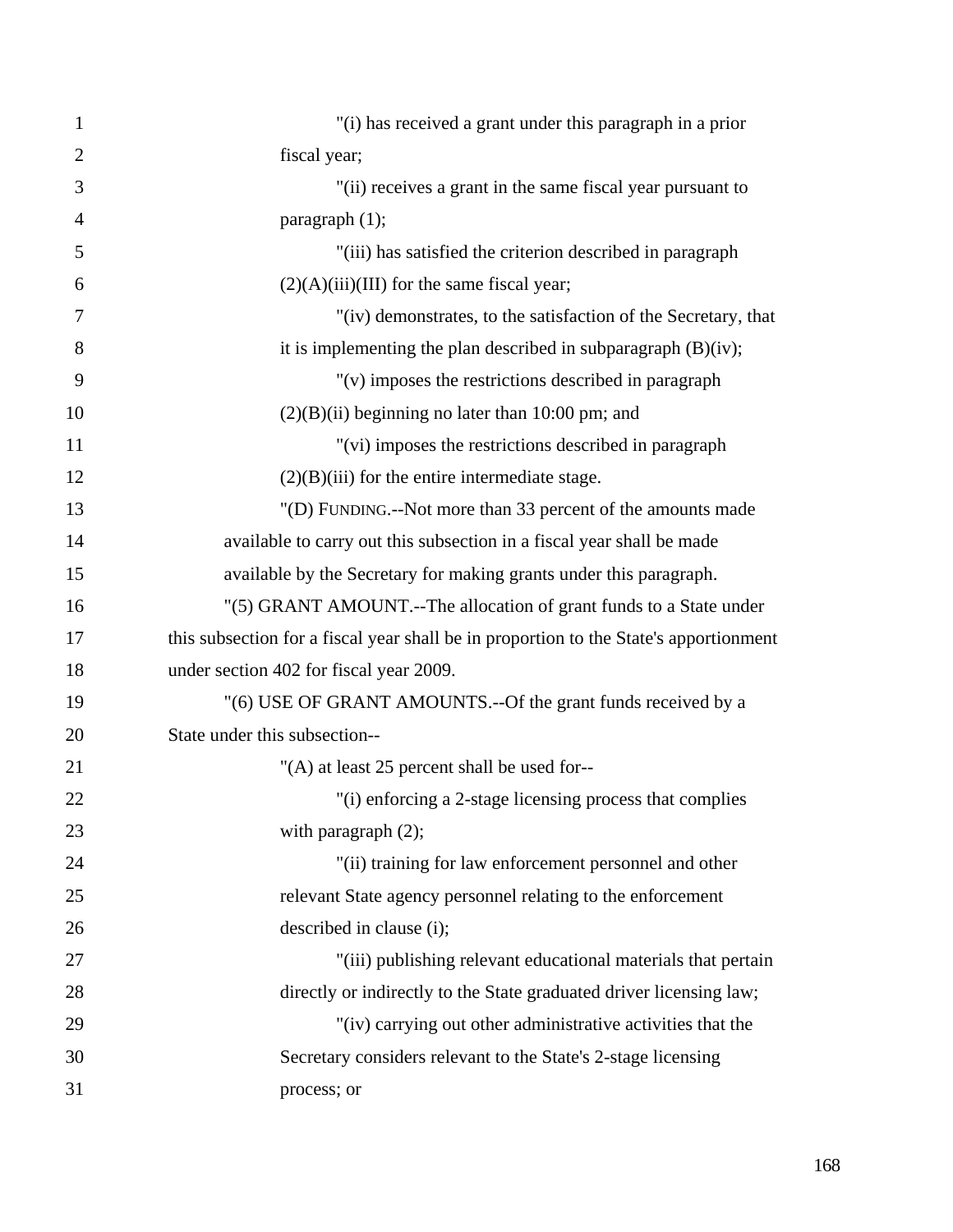| 1              |                                                               | "(v) carrying out a teen traffic safety program described in                      |
|----------------|---------------------------------------------------------------|-----------------------------------------------------------------------------------|
| $\overline{2}$ |                                                               | section $402(m)$ ; and                                                            |
| 3              | "(B) up to 75 percent may be used for any eligible project or |                                                                                   |
| $\overline{4}$ | activity under section 402.".                                 |                                                                                   |
| 5              | SEC. 4006.                                                    | AMENDMENT TO IGNITION INTERLOCK GRANT CRITERIA.                                   |
| 6              |                                                               | Section $405(d)(6)$ of title 23, United States Code, is amended by striking       |
| $\tau$         |                                                               | subparagraph (A) and inserting the following:                                     |
| 8              |                                                               | "(A) IN GENERAL.-- The Secretary shall make a separate grant                      |
| 9              |                                                               | under this subsection to each State that adopts and is enforcing a law that       |
| 10             |                                                               | requires all individuals convicted of driving under the influence of alcohol      |
| 11             |                                                               | or of driving while intoxicated to receive--                                      |
| 12             |                                                               | "(i) a restriction on driving privileges that limits the                          |
| 13             |                                                               | individual to operating only motor vehicles with an ignition                      |
| 14             |                                                               | interlock installed; or                                                           |
| 15             |                                                               | "(ii) a requirement to participate in a 24-7 sobriety                             |
| 16             |                                                               | program, if--                                                                     |
| 17             |                                                               | "(I) a State-certified ignition interlock provider is                             |
| 18             |                                                               | not available within 100 miles of the individual's residence;                     |
| 19             |                                                               | <b>or</b>                                                                         |
| 20             |                                                               | "(II) the individual is required to operate an                                    |
| 21             |                                                               | employer's motor vehicle in the course and scope of                               |
| 22             |                                                               | employment and the business entity that owns the vehicle is                       |
| 23             |                                                               | not owned or controlled by the individual.".                                      |
| 24             | SEC. 4007.                                                    | AMENDMENT TO REPEAT OFFENDER AND OPEN                                             |
| 25             |                                                               | <b>CONTAINER CRITERIA.</b>                                                        |
| 26             |                                                               | (a) DEFINITIONS.--Section 164(a) of title 23, United States Code, is amended--    |
| 27             |                                                               | $(1)$ by redesignating paragraphs $(1)$ through $(4)$ as paragraphs $(2)$ through |
| 28             |                                                               | (5), respectively; and                                                            |
| 29             |                                                               | (2) by inserting before paragraph (2), as redesignated, the following:            |
| 30             |                                                               | "(1) 24-7 SOBRIETY PROGRAM.--The term "24-7 sobriety program"                     |
| 31             |                                                               | means a State law or program that authorizes a State court or a State agency to-- |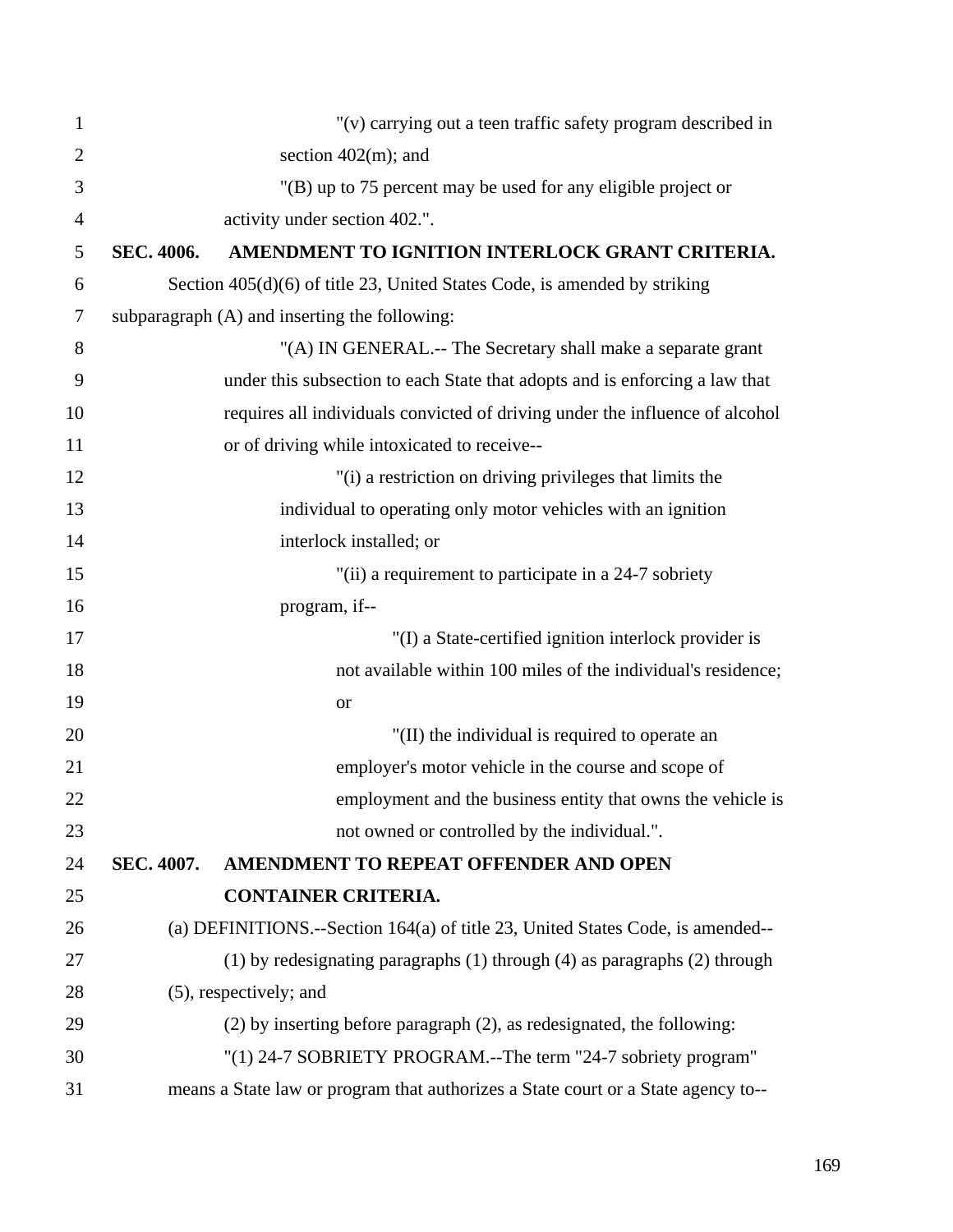| 1              | "(A) require an individual who plead guilty or was convicted of                  |
|----------------|----------------------------------------------------------------------------------|
| $\overline{2}$ | driving under the influence of alcohol to totally abstain from alcohol for a     |
| 3              | period of time; and                                                              |
| $\overline{4}$ | "(B) require the individual to be subject to testing for alcohol--               |
| 5              | "(i) at least twice per day; or                                                  |
| 6              | "(ii) by continuous transdermal alcohol monitoring via an                        |
| 7              | electronic monitoring device.";                                                  |
| 8              | (3) in paragraph (5), as redesignated, by striking subparagraph (A) and          |
| 9              | inserting the following:                                                         |
| 10             | "(A) receive, for a period of not less than 1 year, one or more of               |
| 11             | the following penalties--                                                        |
| 12             | "(i) a suspension of all driving privileges;                                     |
| 13             | "(ii) a restriction on driving privileges that limits the                        |
| 14             | individual to operating only motor vehicles with an ignition                     |
| 15             | interlock device installed;                                                      |
| 16             | "(iii) a requirement to participate in a 24-7 sobriety                           |
| 17             | program, if--                                                                    |
| 18             | "(I) a State-certified ignition interlock provider is                            |
| 19             | not available within 100 miles of the individual's residence;                    |
| 20             | <b>or</b>                                                                        |
| 21             | "(II) the individual is required to operate an                                   |
| 22             | employer's motor vehicle in the course and scope of                              |
| 23             | employment and the business entity that owns the vehicle is                      |
| 24             | not owned or controlled by the individual; or                                    |
| 25             | "(iv) any other restriction established by regulations                           |
| 26             | promulgated by the Secretary;";                                                  |
| 27             | $(4)$ in paragraph $(5)$ , as redesignated, by striking subparagraph $(B)$ ; and |
| 28             | $(5)$ in paragraph $(5)$ , as redesignated, by redesignating subparagraphs $(C)$ |
| 29             | and $(D)$ as subparagraphs $(B)$ and $(C)$ , respectively.                       |
| 30             | (b) TRANSFER OF FUNDS.--Section 164(b) of title 23, United States Code, is       |
| 31             | amended--                                                                        |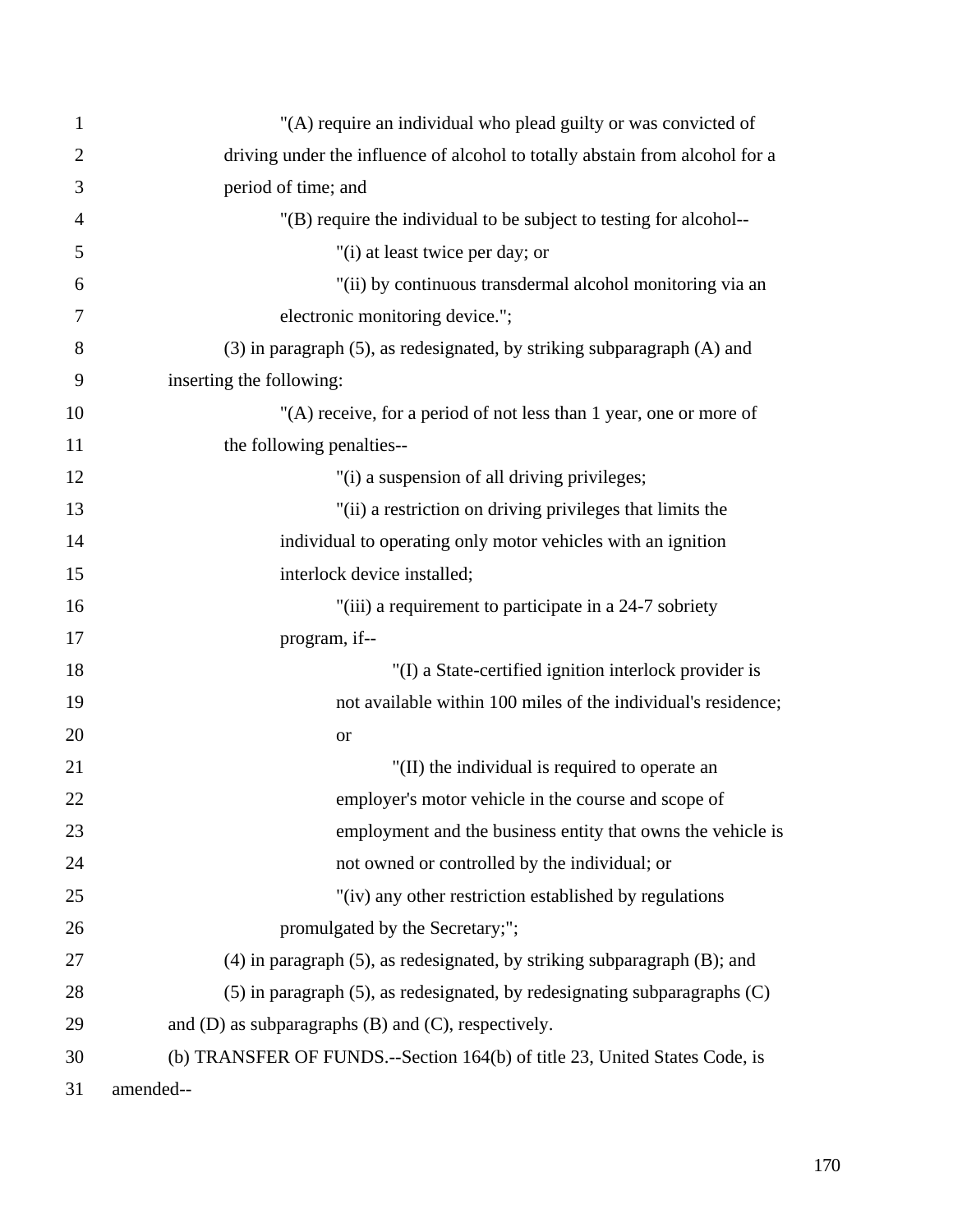| $\mathbf{1}$   | $(1)$ in paragraph $(2)(A)$ , by striking "among the uses authorized under              |
|----------------|-----------------------------------------------------------------------------------------|
| $\overline{2}$ | subparagraphs $(A)$ and $(B)$ of paragraph $(1)$ , and paragraph $(3)$ ." and inserting |
| 3              | "among the uses authorized under subparagraphs (A) and (B) of paragraph (1),            |
| $\overline{4}$ | paragraph (3), and, beginning in fiscal year 2015, subparagraph (C)."; and              |
| 5              | (2) by inserting the following after paragraph $(2)(B)$ :                               |
| 6              | "(C) ADDITIONAL USES OF FUNDS.--Beginning in fiscal year                                |
| 7              | 2015, of the funds transferred under subparagraph $(B)(i)$ --                           |
| 8              | "(i) not less than 5 percent shall be expended for pedestrian                           |
| 9              | and bicycle safety activities if the State's combined pedestrian and                    |
| 10             | bicycle fatalities exceed 5 percent of the State's total crash                          |
| 11             | fatalities, based on the most recently reported final data from the                     |
| 12             | Fatality Analysis Reporting System; and                                                 |
| 13             | "(ii) not more than 60 percent may be directed to State and                             |
| 14             | local law enforcement agencies for enforcement of laws that can                         |
| 15             | lead to the detection of impaired drivers, including the purchase of                    |
| 16             | equipment, the training of officers, and the use of additional                          |
| 17             | personnel dedicated to enforcement.".                                                   |
| 18             | (c) TRANSFER OF FUNDS.--Section 154(c) of title 23, United States Code, is              |
| 19             | amended--                                                                               |
| 20             | (1) in paragraph $(2)(A)$ , by striking "use those reserved funds in                    |
| 21             | accordance with subparagraphs (A) and (B) of paragraph (1) and paragraph (3)."          |
| 22             | and inserting "use those reserved funds in accordance with subparagraphs (A) and        |
| 23             | (B) of paragraph (1), paragraph (3), and, beginning in fiscal year 2015,                |
| 24             | subparagraph $(C)$ . "; and                                                             |
| 25             | (2) by inserting the following after paragraph $(2)(B)$ :                               |
| 26             | "(C) ADDITIONAL USES OF FUNDS.--Beginning in fiscal year                                |
| 27             | 2015, of the funds transferred under subparagraph $(B)(i)$ --                           |
| 28             | "(i) not less than 5 percent shall be expended for pedestrian                           |
| 29             | and bicycle safety activities if the State's combined pedestrian and                    |
| 30             | bicycle fatalities exceed 5 percent of the State's total crash                          |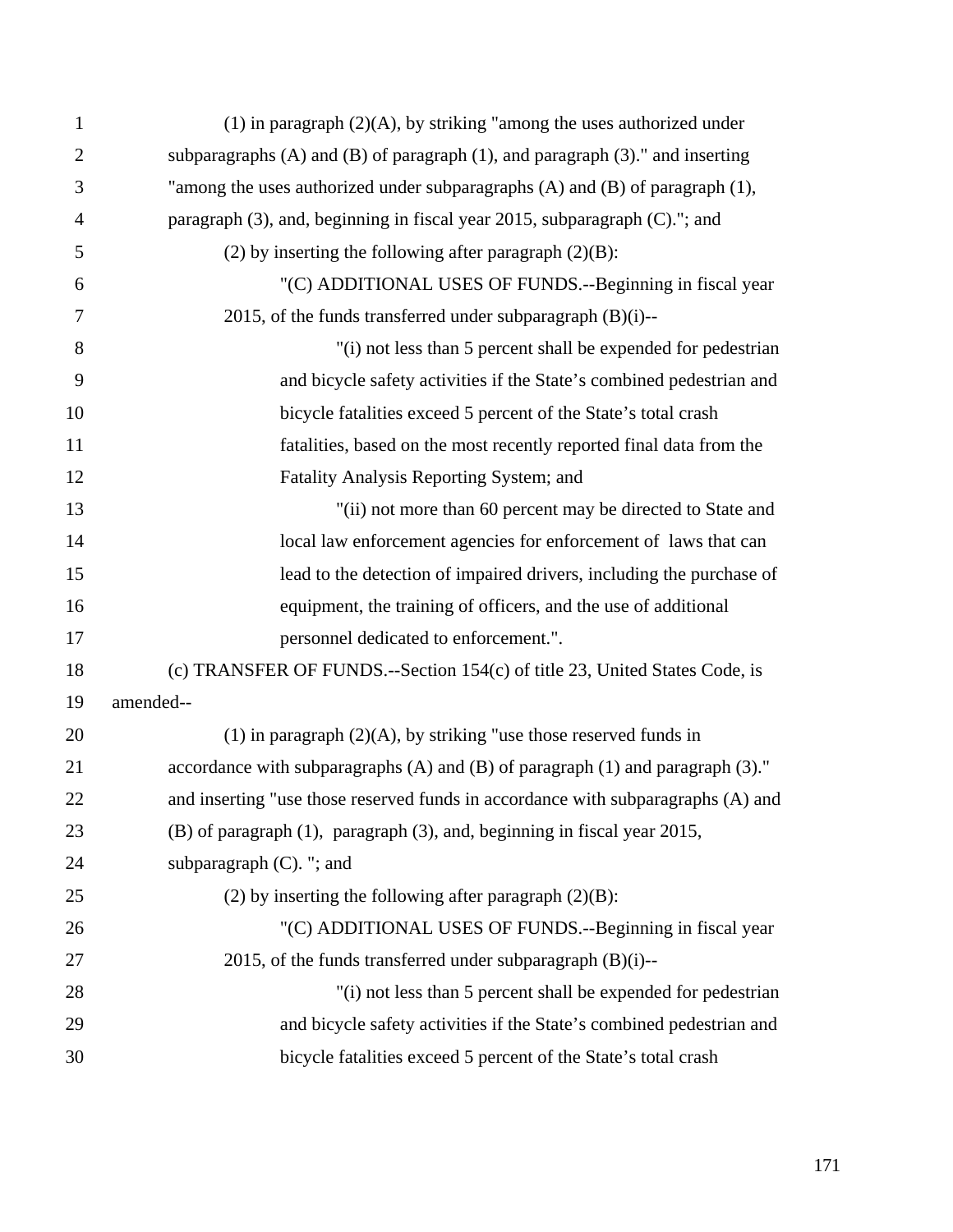| $\mathbf{1}$   |            | fatalities, based on the most recently reported final data from the              |
|----------------|------------|----------------------------------------------------------------------------------|
| $\overline{2}$ |            | Fatality Analysis Reporting System; and                                          |
| 3              |            | "(ii) not more than 60 percent may be directed to State and                      |
| $\overline{4}$ |            | local law enforcement agencies for enforcement of laws that can                  |
| 5              |            | lead to the detection of impaired drivers, including the purchase of             |
| 6              |            | equipment, the training of officers, and the use of additional                   |
| 7              |            | personnel dedicated to enforcement.".                                            |
| 8              | SEC. 4008. | AMENDMENT TO DISTRACTED DRIVING GRANT CRITERIA.                                  |
| 9              |            | Section 405(e) of title 23, United States Code, is amended--                     |
| 10             |            | $(1)$ in paragraph $(3)$ --                                                      |
| 11             |            | (i) by inserting "and" at the end of subparagraph (B); and                       |
| 12             |            | (ii) by striking subparagraph (C) and redesignating subparagraph                 |
| 13             |            | (D) as subparagraph $(C)$ ;                                                      |
| 14             |            | $(2)$ in paragraph $(4)(C)$ , by striking "section 31152" and inserting "section |
| 15             | 31136";    |                                                                                  |
| 16             |            | (3) in paragraph (5), by striking "Of" and inserting "Except as provided in      |
| 17             |            | paragraph $(6)(B)$ , of";                                                        |
| 18             |            | (4) by striking paragraph (6) and inserting after paragraph (5) the              |
| 19             | following: |                                                                                  |
| 20             |            | "(6) DISTRACTED DRIVING ENFORCEMENT GRANTS .--                                   |
| 21             |            | "(A) IN GENERAL.--The Secretary may use up to 50 percent of                      |
| 22             |            | the amounts available for grants under this subsection to award grants to a      |
| 23             |            | State that--                                                                     |
| 24             |            | "(i) in fiscal year $2015$ --                                                    |
| 25             |            | "(I) has a basic text messaging statute, as                                      |
| 26             |            | determined by the Secretary, that is applicable to drivers of                    |
| 27             |            | all ages;                                                                        |
| 28             |            | "(II) makes violation of the statute a primary                                   |
| 29             |            | offense;                                                                         |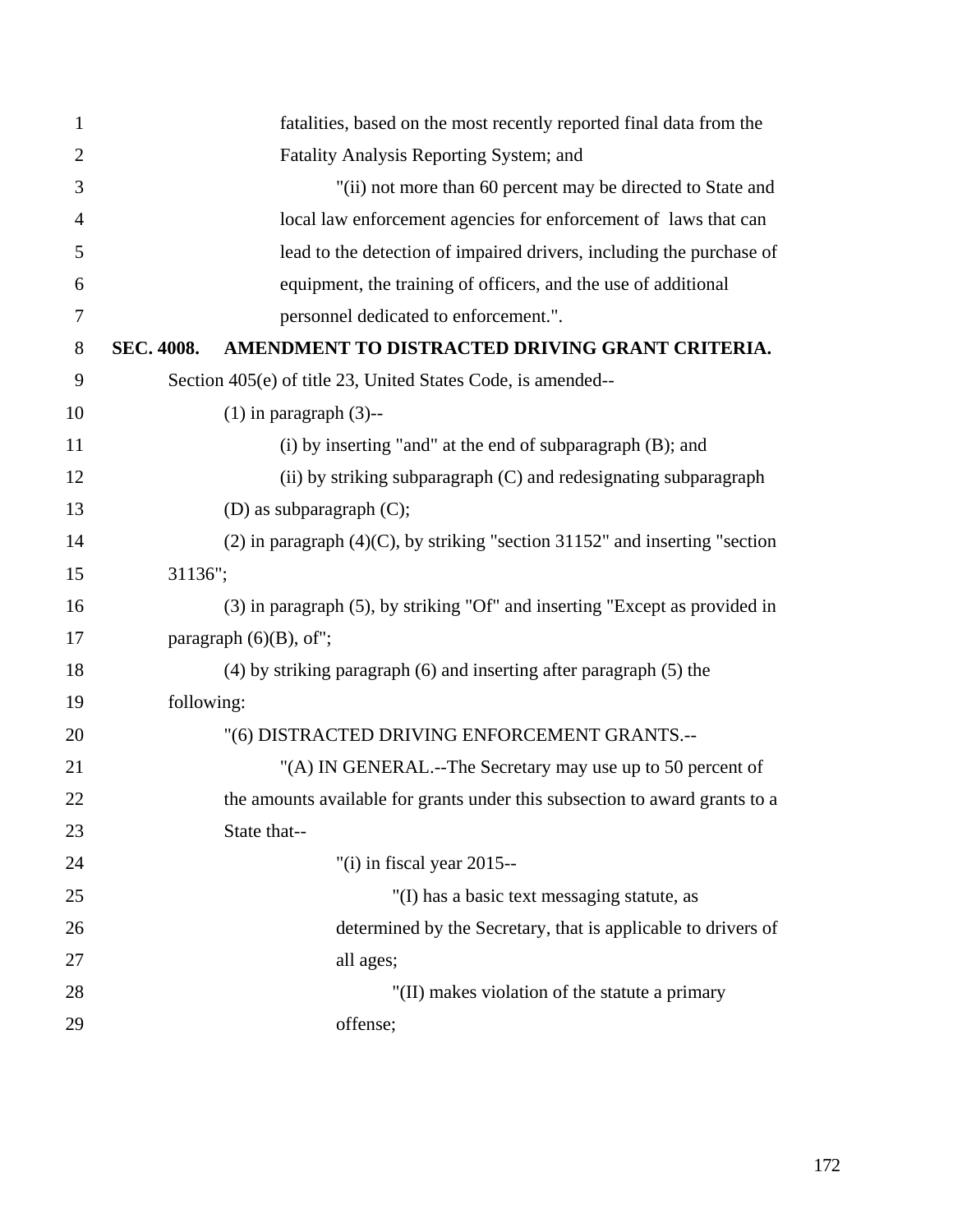| 1              | "(III) participates in the annual distracted driving                              |
|----------------|-----------------------------------------------------------------------------------|
| $\overline{2}$ | law enforcement mobilization coordinated by the Secretary;                        |
| 3              | and                                                                               |
| $\overline{4}$ | "(IV) is otherwise ineligible for a grant under this                              |
| 5              | subsection;                                                                       |
| 6              | "(ii) in fiscal year 2016--                                                       |
| 7              | "(I) meets the requirements of subparagraph $(A)(i)$ ;                            |
| 8              | and                                                                               |
| 9              | "(II) has a statute that establishes a minimum fine                               |
| 10             | for a first violation and increased fines for repeat violations                   |
| 11             | of the statute; and                                                               |
| 12             | "(iii) in fiscal year 2017--                                                      |
| 13             | "(I) meets the requirements of subparagraphs $(A)(i)$                             |
| 14             | and $(A)(ii)$ ; and                                                               |
| 15             | "(II) has a statute that prohibits a driver who is                                |
| 16             | younger than 18 years of age from using a personal                                |
| 17             | wireless communications device while driving.                                     |
| 18             | "(B) USE OF GRANT FUNDS; ENFORCEMENT GRANTS.--                                    |
| 19             | "(i) Subject to subparagraphs $(B)(ii)$ and $(B)(iii)$ , amounts                  |
| 20             | received by a State under subparagraph (A) may be used for                        |
| 21             | activities related to the enforcement of distracted driving laws as               |
| 22             | follows:                                                                          |
| 23             | "(ii) In fiscal year 2016, up to 15 percent for any eligible                      |
| 24             | project or activity under section 402.                                            |
| 25             | "(iii) In fiscal year 2017, up to 25 percent for any eligible                     |
| 26             | project or activity under section 402."; and                                      |
| 27             | (5) by striking paragraph (8), redesignating paragraph (7) as paragraph (8),      |
| 28             | and inserting after paragraph (6), as amended by this Act, the following:         |
| 29             | "(7) GRANT AMOUNT.--The allocation of grant funds to a State under                |
| 30             | this subsection shall be in proportion to the State's apportionment under section |
| 31             | 402 for fiscal year 2009.".                                                       |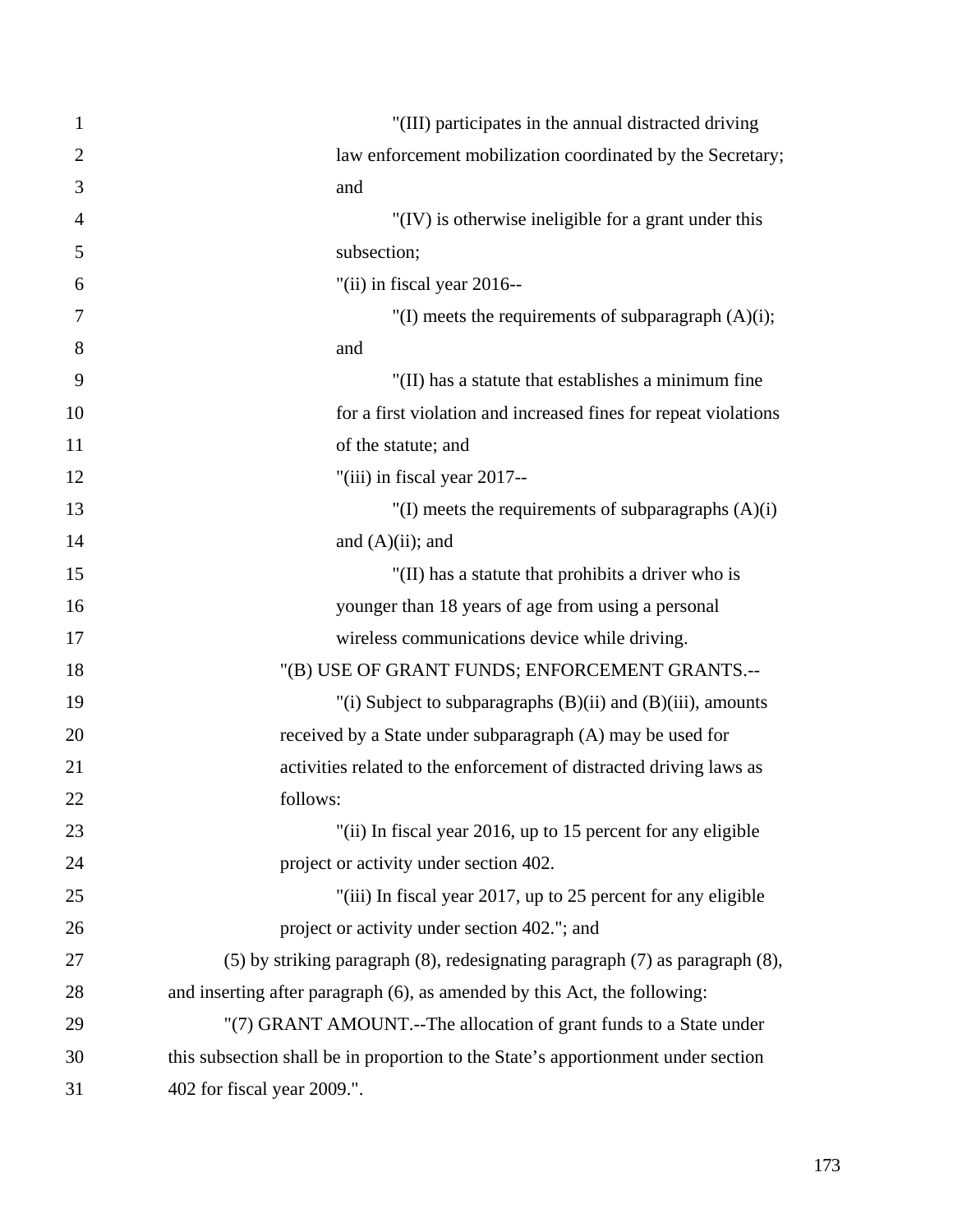| $\mathbf{1}$   | SEC. 4009.                                                                             | STREAMLINING OF NATIONAL PRIORITY SAFETY                                                    |  |
|----------------|----------------------------------------------------------------------------------------|---------------------------------------------------------------------------------------------|--|
| $\overline{2}$ |                                                                                        | PROGRAMS.                                                                                   |  |
| 3              | Section $405(a)(1)$ of title 23, United States Code, is amended by striking            |                                                                                             |  |
| $\overline{4}$ | subparagraph (H).                                                                      |                                                                                             |  |
| 5              | <b>SEC. 4010.</b>                                                                      | AMENDMENT TO HIGHWAY RESEARCH AND                                                           |  |
| 6              |                                                                                        | DEVELOPMENT.                                                                                |  |
| $\tau$         | Section 403 of title 23, United States Code, is amended by inserting at the end the    |                                                                                             |  |
| 8              | following:                                                                             |                                                                                             |  |
| 9              | "(i) FEDERAL SHARE.--The Federal share of the cost of any project or activity          |                                                                                             |  |
| 10             | carried out under this section may be up to 100 percent if so specified in the project |                                                                                             |  |
| 11             | agreement.".                                                                           |                                                                                             |  |
| 12             |                                                                                        | <b>Subtitle B--Motor Vehicle Safety</b>                                                     |  |
| 13             | <b>SEC. 4101.</b>                                                                      | <b>AUTHORIZATION OF APPROPRIATIONS.</b>                                                     |  |
| 14             |                                                                                        | (a) IN GENERAL.-- The following sums are authorized to be appropriated out of               |  |
| 15             |                                                                                        | the Highway Account of the Transportation Trust Fund to carry out chapter 301 of title      |  |
| 16             |                                                                                        | 49, United States Code, and part C of subtitle VI of title 49, United States Code:          |  |
| 17             |                                                                                        | $(1)$ \$152,000,000 for fiscal year 2015;                                                   |  |
| 18             |                                                                                        | (2) \$159,600,000 for fiscal year 2016;                                                     |  |
| 19             |                                                                                        | (3) \$167,580,000 for fiscal year 2017; and                                                 |  |
| 20             |                                                                                        | (4) \$175,959,000 for fiscal year 2018.                                                     |  |
| 21             |                                                                                        | (b) CONTRACT AUTHORITY-- The amounts made available under subsection                        |  |
| 22             |                                                                                        | (a) shall be available for obligation in the same manner as if such funds were apportioned  |  |
| 23             |                                                                                        | or allocated under chapter 1 of title 23, United States Code, except that the Federal share |  |
| 24             |                                                                                        | of the cost of any project or activity carried out under chapter 301 of title 49, United    |  |
| 25             |                                                                                        | States Code, or part C of subtitle VI of title 49, United States Code, shall be 100 percent |  |
| 26             |                                                                                        | or as otherwise provided in the project agreement.                                          |  |
| 27             | <b>SEC. 4102.</b>                                                                      | RECALL OBLIGATIONS UNDER BANKRUPTCY.                                                        |  |
| 28             |                                                                                        | Section 30120A of title 49, United States Code is amended by striking "chapter"             |  |
| 29             |                                                                                        | 11 of title 11," and inserting "chapter 7 or chapter 11 of title 11".                       |  |
| 30             | SEC. 4103.                                                                             | PROHIBITION ON RENDERING SAFETY ELEMENTS                                                    |  |
| 31             |                                                                                        | <b>INOPERATIVE.</b>                                                                         |  |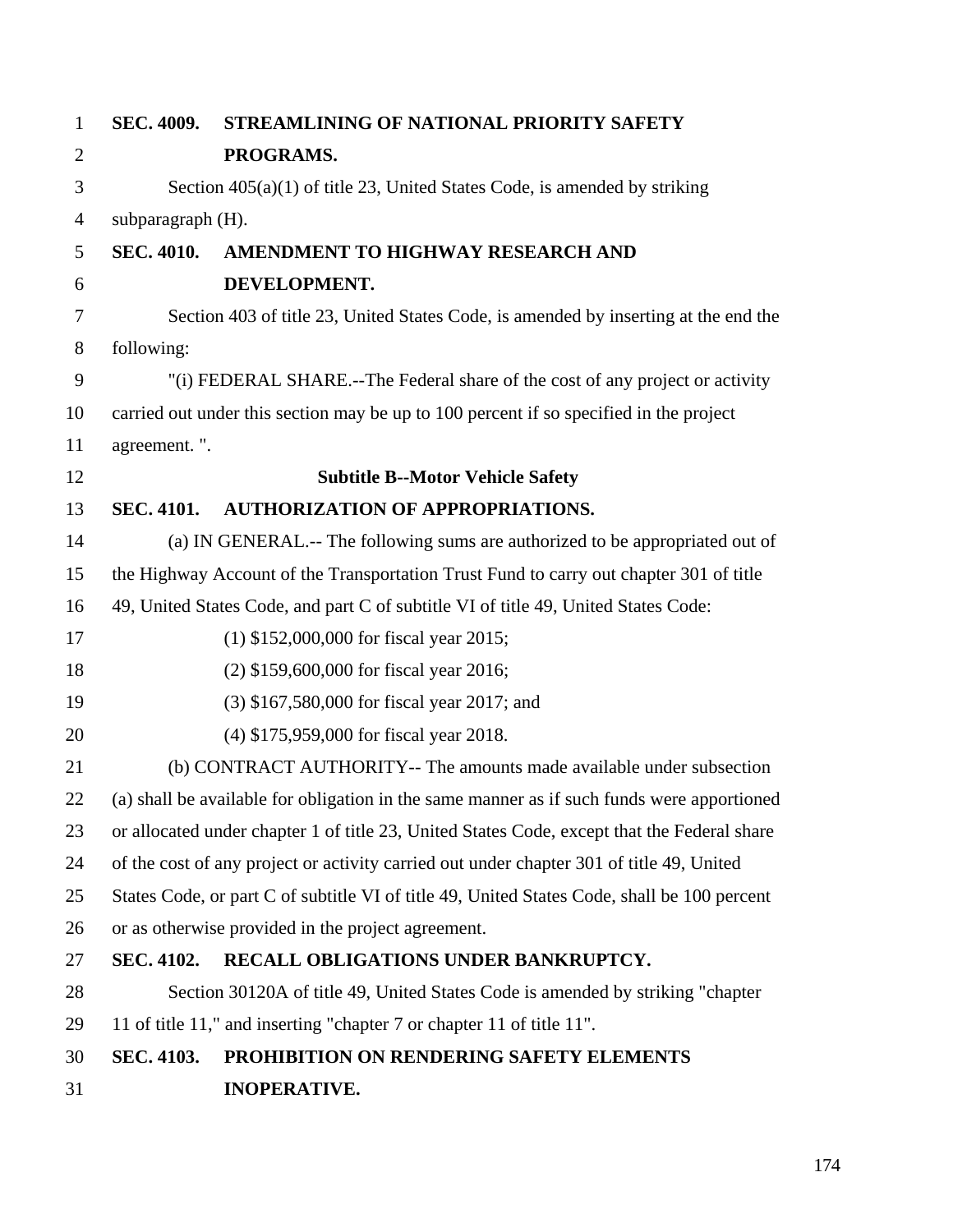1 Section 30122 of title 49, United States Code, is amended by revising subsection 2 (b) to read as follows:

3 "(b) PROHIBITION.--(1) Except as provided in paragraph (2) of this subsection, 4 a person may not knowingly make inoperative any part of a device or element of design 5 installed on or in a motor vehicle or motor vehicle equipment in compliance with an 6 applicable motor vehicle safety standard prescribed under this chapter unless the person 7 reasonably believes the vehicle or equipment will not be used (except for testing or a 8 similar purpose during maintenance or repair) when the device or element is inoperative. 9 "(2) The prohibition in paragraph (1) does not apply to modifications made by an 10 individual to a motor vehicle or item of equipment owned or leased by that individual.". 11 **SEC. 4104. COOPERATION WITH FOREIGN GOVERNMENTS.** 12 (a) TITLE 49 AMENDMENT.--Section 30182(b) of title 49, United States Code, 13 is amended by inserting after paragraph (5) the following: 14 "(6) enter into cooperative agreements (in coordination with the 15 Department of State) and collaborative research and development agreements 16 with foreign governments.". 17 (b) TITLE 23 AMENDMENT.--Section 403 of title 23, United States Code, is 18 amended-19 (1) in subsection  $(b)(2)(C)$ , by inserting "foreign government (in 20 coordination with the Department of State)" after "institution,"; and 21 (2) in subsection  $(c)(1)(A)$ , by inserting "foreign governments," after 22 "local governments,". 23 **SEC. 4105. FUNCTIONAL SAFETY PROCESS.**  24 (a) STANDARDS.--Section 30111 of title 49, United States Code, is amended-- 25 (1) by revising the heading of the section to read as follows: 26 "Sec. 30111. Standards and functional safety process"; and 27 (2) by inserting the following after subsection (e): 28 "(f) FUNCTIONAL SAFETY PROCESS.--The Secretary shall prescribe 29 requirements or guidelines for the design, functional safety process, verification and 30 validation, and development of safety-related electronics or software used in motor 31 vehicles and motor vehicle equipment to ensure that they are likely to function as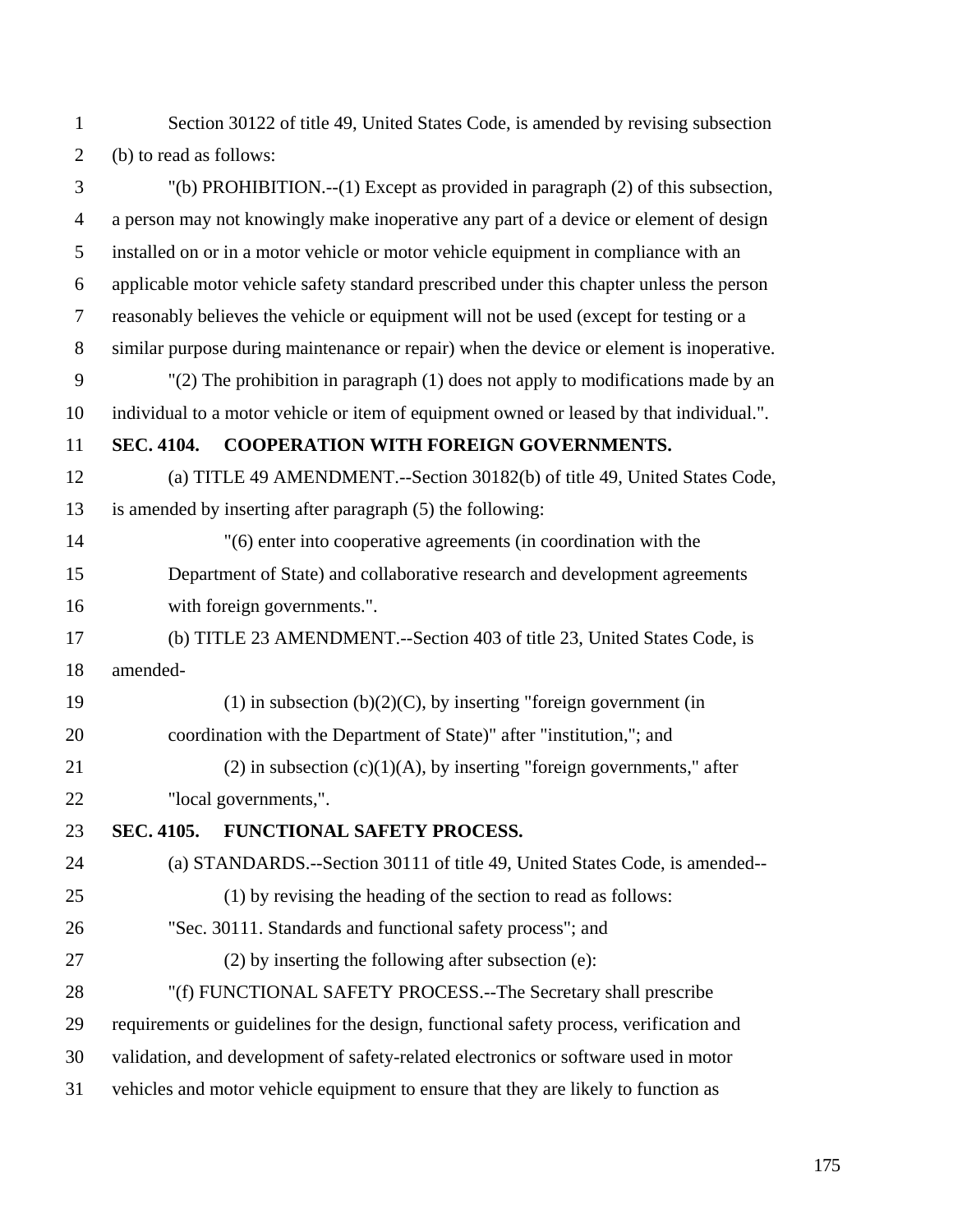| $\mathbf{1}$   | intended and contain fail safe features. The requirements shall be in the form of          |                                                                                             |  |
|----------------|--------------------------------------------------------------------------------------------|---------------------------------------------------------------------------------------------|--|
| $\overline{2}$ | regulations or guidelines. In prescribing regulations or guidelines under this subsection, |                                                                                             |  |
| 3              | the Secretary shall consider existing relevant safety information and motor vehicle safety |                                                                                             |  |
| $\overline{4}$ | standards.".                                                                               |                                                                                             |  |
| 5              | (b) Section $30165(1)$ of title 49, United States Code, is amended by inserting            |                                                                                             |  |
| 6              | " $30111(f)$ ," after "section".                                                           |                                                                                             |  |
| 7              | (c) CONFORMING AMENDMENT.--The analysis for chapter 301 is amended                         |                                                                                             |  |
| 8              | by striking the item relating to section 30111 and inserting the following:                |                                                                                             |  |
| 9              |                                                                                            | "30111. Standards and functional safety process."                                           |  |
| 10             | <b>SEC. 4106.</b>                                                                          | NOTIFICATION OF DEFECT OR NONCOMPLIANCE AND                                                 |  |
| 11             |                                                                                            | IMMINENT HAZARD AUTHORITY.                                                                  |  |
| 12             |                                                                                            | (a) IN GENERAL.--Section 30118 of title 49, United States Code, is amended--                |  |
| 13             |                                                                                            | $(1)$ in subsection $(c)$ , by inserting "or electronic mail" after "certified              |  |
| 14             | mail"; and                                                                                 |                                                                                             |  |
| 15             |                                                                                            | $(2)$ by inserting after subsection (e) the following:                                      |  |
| 16             |                                                                                            | "(f) IMMINENT HAZARD.--(1) If the Secretary makes an initial decision that a                |  |
| 17             |                                                                                            | defect or noncompliance presents an immediate likelihood of death or serious injury to      |  |
| 18             | the public, the Secretary may determine that an imminent hazard exists. In such case, the  |                                                                                             |  |
| 19             | Secretary shall--                                                                          |                                                                                             |  |
| 20             |                                                                                            | (A) immediately notify the manufacturer;                                                    |  |
| 21             |                                                                                            | (B) make the initial decision available for public inspection; and                          |  |
| 22             |                                                                                            | (C) provide the opportunity for the manufacturer to present, not later than                 |  |
| 23             |                                                                                            | 10 calendar days after the initial decision under this subsection,                          |  |
| 24             |                                                                                            | information, views, and arguments.                                                          |  |
| 25             |                                                                                            | (2) As soon as practicable after following the procedures under paragraph (1), the          |  |
| 26             |                                                                                            | Secretary shall make a final decision and shall, as appropriate, require the manufacturer   |  |
| 27             | to take corrective action.".                                                               |                                                                                             |  |
| 28             |                                                                                            | (b) PROCEDURES.--Not later than 2 years after the date of enactment of this                 |  |
| 29             |                                                                                            | Act, the Secretary shall issue procedures to implement section 30118(f) of title 49, United |  |
| 30             | States Code, consistent with the provisions of chapter 301 of title 49 and the             |                                                                                             |  |
| 31             | Administrative Procedure Act.                                                              |                                                                                             |  |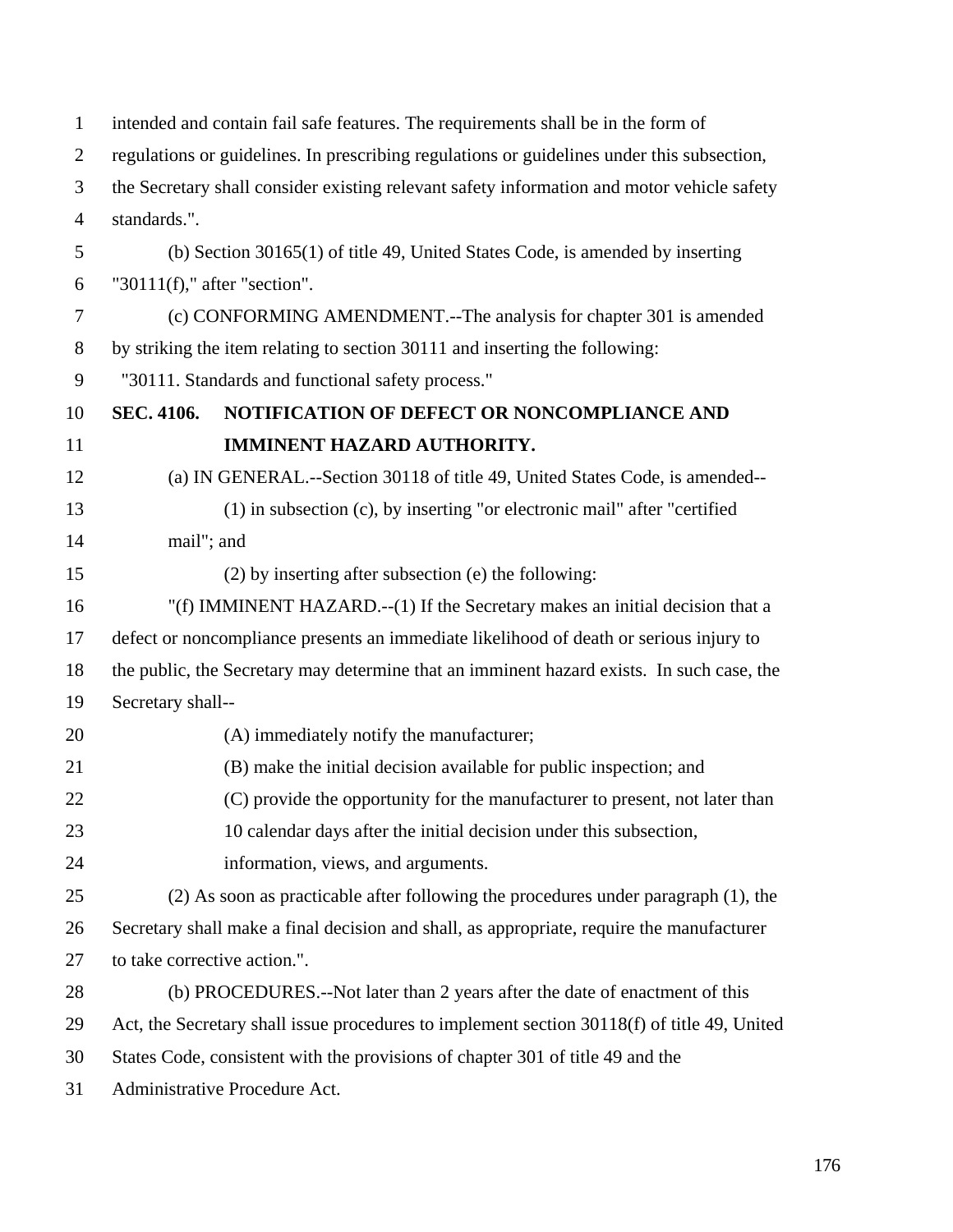## 1 **SEC. 4107. AMENDMENT TO JUDICIAL REVIEW PROVISIONS.**

- 2 (a) IN GENERAL.--Section 30161 of title 49, United States Code, is amended-- 3 (1) by revising the heading of the section to read as follows: 4 "Sec. 30161. Judicial review of orders and standards"; and
- 

5 (2) by striking the first sentence of subsection (a), and inserting the 6 following:

7 "Except for an order to issue provisional notification under section 30121 of this title, 8 which may not be reviewed, a person adversely affected by an order issued under this 9 chapter, a rule prescribing a motor vehicle safety standard under this chapter, or any other 10 final agency action taken under this chapter may apply for review of the order, rule, or 11 action by filing a petition for review in the Court of Appeals of the United States for the 12 circuit in which the person resides or has its principal place of business or the District of 13 Columbia Circuit.".

## 14 (b) RECALLS ENFORCEMENT.--Section 30163 of title 49, United States Code, 15 is amended by adding the following at the end:

16 "(f) ACTIONS TO ENFORCE RECALL ORDERS.--In an action brought under 17 subsection (a) of this section concerning an order issued under section 30118(b) of this 18 title, the Attorney General need only prove that the Secretary provided appropriate 19 notification to the manufacturer under section 30118 and need not establish the 20 substantive validity of the order, which may only be challenged by the manufacturer 21 through the timely filing of a petition under section 30161 of this title. If an action is 22 brought under subsection (a) of this section prior to the expiration of the time available 23 for the filing of a petition under section 30161, the manufacturer may seek a stay of the 24 district court action until the resolution of any petition for review under section 30161. 25 "(g) ACTIONS TO COLLECT A CIVIL PENALTY.--The Attorney General may

26 bring a civil action in a United States District Court to collect a civil penalty or to collect 27 an amount agreed upon in compromise by the Secretary under section 30165 of this 28 title.".

29 (c) CONFORMING AMENDMENT.--The analysis for chapter 301 is amended 30 by striking the item relating to section 30161 and inserting the following:

31 "30161. Judicial review of orders and standards.".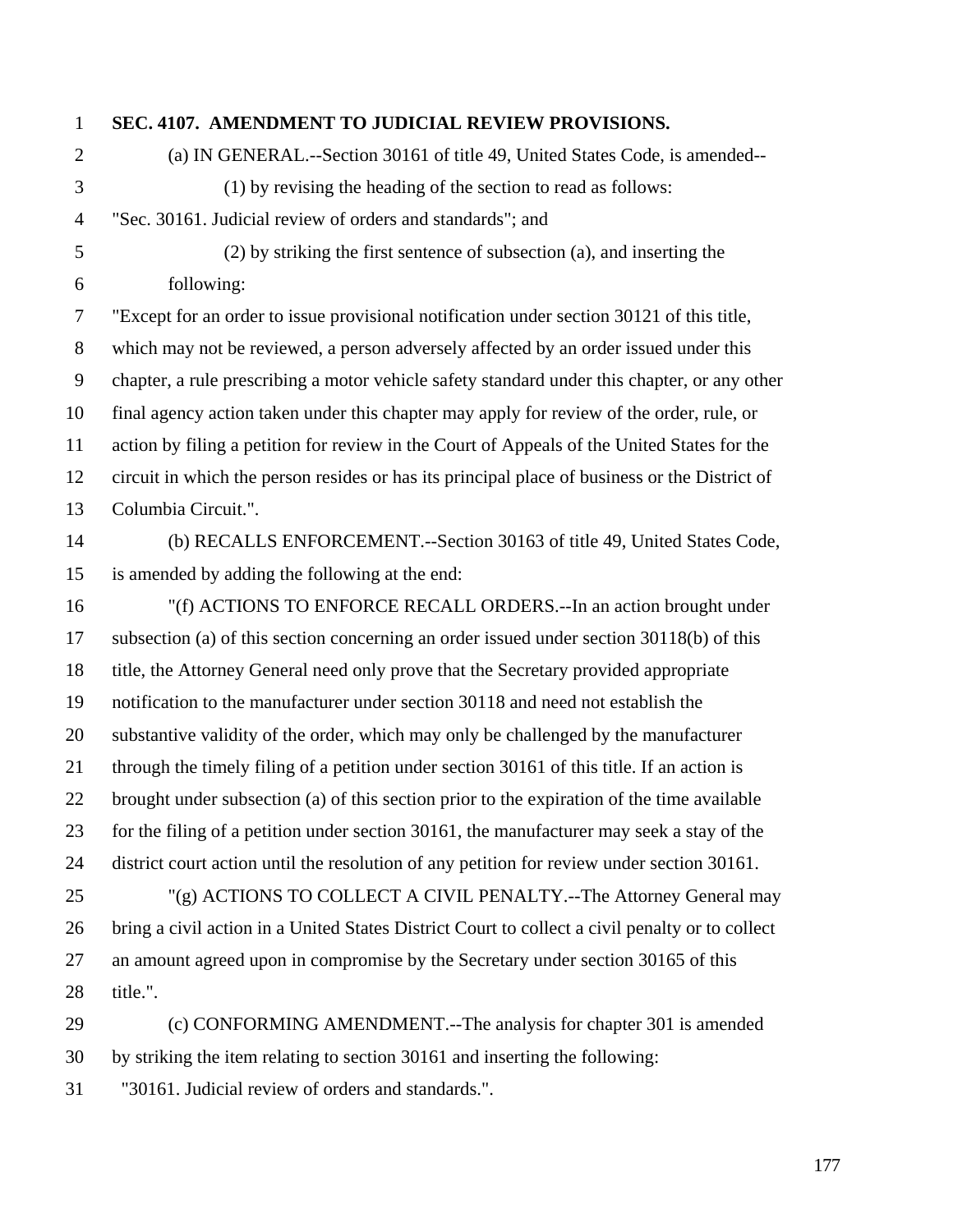| $\mathbf{1}$   | SEC. 4108.                                                               | <b>INSPECTION AUTHORITY UNDER AUTOMOBILE FUEL</b>                                  |  |
|----------------|--------------------------------------------------------------------------|------------------------------------------------------------------------------------|--|
| $\overline{2}$ |                                                                          | ECONOMY STATUTE.                                                                   |  |
| 3              |                                                                          | Section 32910 of title 49, United States Code, is amended--                        |  |
| $\overline{4}$ |                                                                          | $(1)$ in subsection $(a)(1)(A)$ , striking "inspect and copy records of any        |  |
| 5              |                                                                          | person at reasonable times", and inserting "conduct an inspection or investigation |  |
| 6              |                                                                          | that may be necessary to enforce this chapter or a regulation prescribed or order  |  |
| 7              |                                                                          | issued under this chapter"; and                                                    |  |
| 8              | $(2)$ by redesignating subsections (b), (c) and (d) as (c), (d) and (e), |                                                                                    |  |
| 9              | respectively, and inserting after subsection (a) the following:          |                                                                                    |  |
| 10             | "(b) MATTERS THAT CAN BE INSPECTED AND IMPOUNDMENT.--In                  |                                                                                    |  |
| 11             |                                                                          | carrying out this chapter, an officer or employee designated by the Secretary of   |  |
| 12             | Transportation--                                                         |                                                                                    |  |
| 13             |                                                                          | "(1) at reasonable times, may inspect and copy any record related to this          |  |
| 14             | chapter;                                                                 |                                                                                    |  |
| 15             |                                                                          | "(2) on request, may inspect records of a manufacturer, distributor, or            |  |
| 16             |                                                                          | dealer to decide whether the manufacturer, distributor, or dealer has complied or  |  |
| 17             |                                                                          | is complying with this chapter or a regulation prescribed or order issued under    |  |
| 18             |                                                                          | this chapter; and                                                                  |  |
| 19             |                                                                          | "(3) at reasonable times, in a reasonable way, and on display of proper            |  |
| 20             |                                                                          | credentials and written notice to an owner, operator, or agent in charge, may--    |  |
| 21             |                                                                          | "(A) enter and inspect with reasonable promptness premises in                      |  |
| 22             |                                                                          | which a motor vehicle or motor vehicle equipment is manufactured, held             |  |
| 23             |                                                                          | for introduction in interstate commerce, or held for sale after introduction       |  |
| 24             |                                                                          | in interstate commerce;                                                            |  |
| 25             |                                                                          | "(B) inspect with reasonable promptness that vehicle or                            |  |
| 26             |                                                                          | equipment; and                                                                     |  |
| 27             |                                                                          | $(C)$ impound for not more than 72 hours that vehicle or                           |  |
| 28             |                                                                          | equipment.".                                                                       |  |
| 29             | SEC. 4109.                                                               | RECALL AUTHORITY OVER RENTAL CAR COMPANIES AND                                     |  |
| 30             |                                                                          | <b>USED CAR DEALERS.</b>                                                           |  |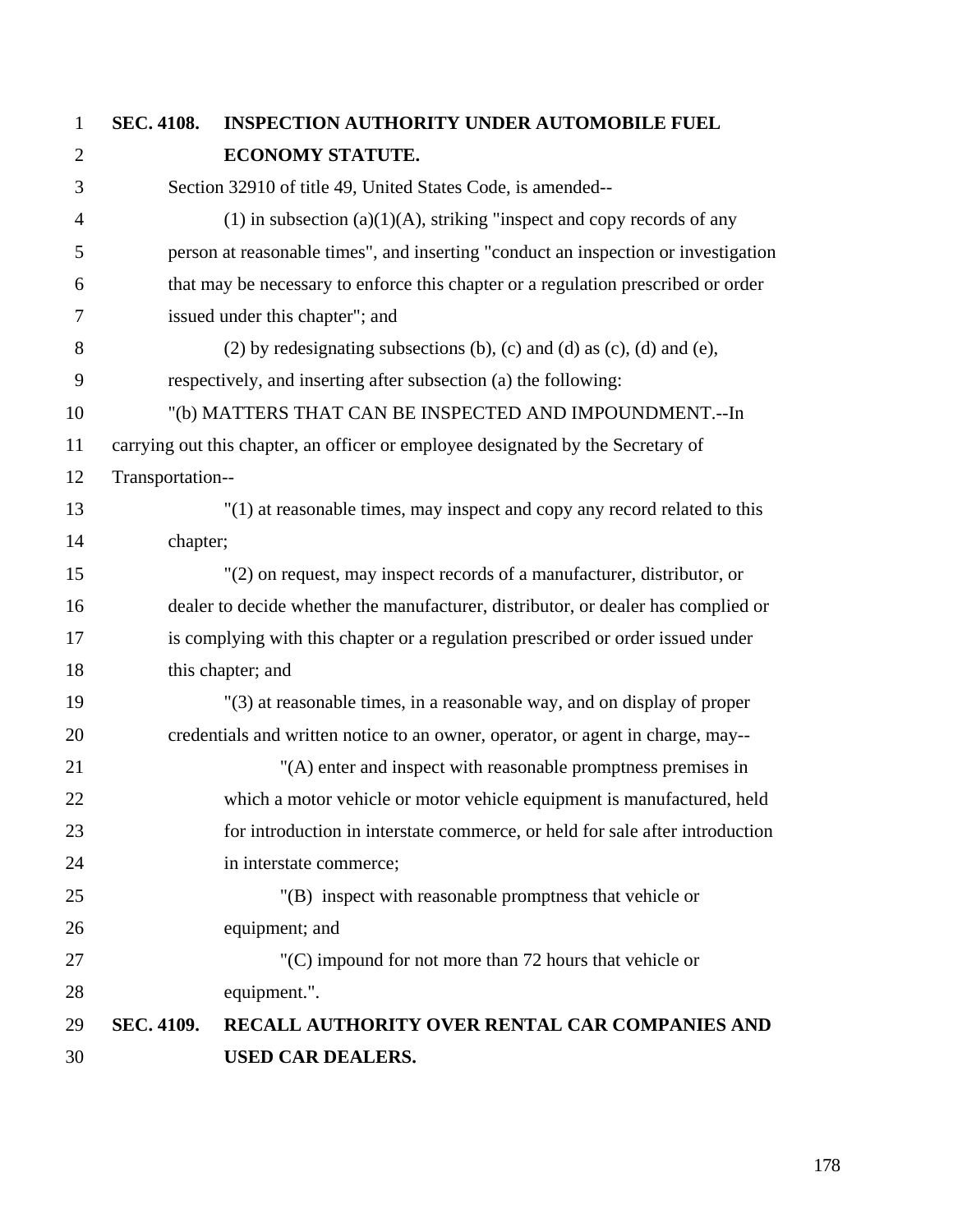1 (a) SALE, LEASE OR RENTAL RESTRICTIONS.--Section 30120(i) of title 49, 2 United States Code, is amended to read as follows:

3 "(i)LIMITATION ON SALE, LEASE OR RENTAL OF VEHICLES OR 4 EQUIPMENT.--(1) After receipt of a notification of a defect or noncompliance about a 5 motor vehicle or new item of replacement equipment under section 30119 of this title, a 6 dealer may sell or lease that motor vehicle or new item of replacement equipment, and a 7 rental company may rent that vehicle, only if--

8 "(A) the defect or noncompliance is remedied as required by this section 9 before delivery under the sale, lease or rental agreement; or

10 "(B) when the notification is required by an order under section 30118(b) 11 of this title, enforcement of the order is restrained or the order is set aside in a 12 civil action to which section 30121(d) of this title applies.

13 "(2) This subsection does not prohibit a dealer from offering for sale or lease the 14 vehicle or equipment.

15 "(3) As used in this subsection, the term "rental company" means a person who is 16 engaged in the business of renting a motor vehicle that has a gross vehicle weight rating 17 of 10,000 pounds or less, is rented without a driver for an initial term of less than 4 18 months and is part of a motor vehicle fleet of 5 or more motor vehicles that are used for 19 rental purposes.''.

20 (b) SALE OR LEASE OF USED MOTOR VEHICLES.--Section 30120 of title 21 49, United States Code, is amended by adding at the end the following:

22

23 "(k) LIMITATION ON SALE OR LEASE OF USED MOTOR VEHICLES.--(1) 24 A person who sold at least 10 motor vehicles during the prior 12 months to purchasers 25 that in good faith purchase the vehicles other than for resale, may not sell or lease a used 26 motor vehicle until any defect or noncompliance determined under section 30118 of this 27 title with respect to the vehicle has been remedied.

28 "(2) Paragraph (1) shall not apply if--

29 "(A) notification of the defect or noncompliance with respect to the 30 vehicle is required under section 30118(b) but enforcement of the order is set 31 aside in a civil action to which section 30121(b) applies; or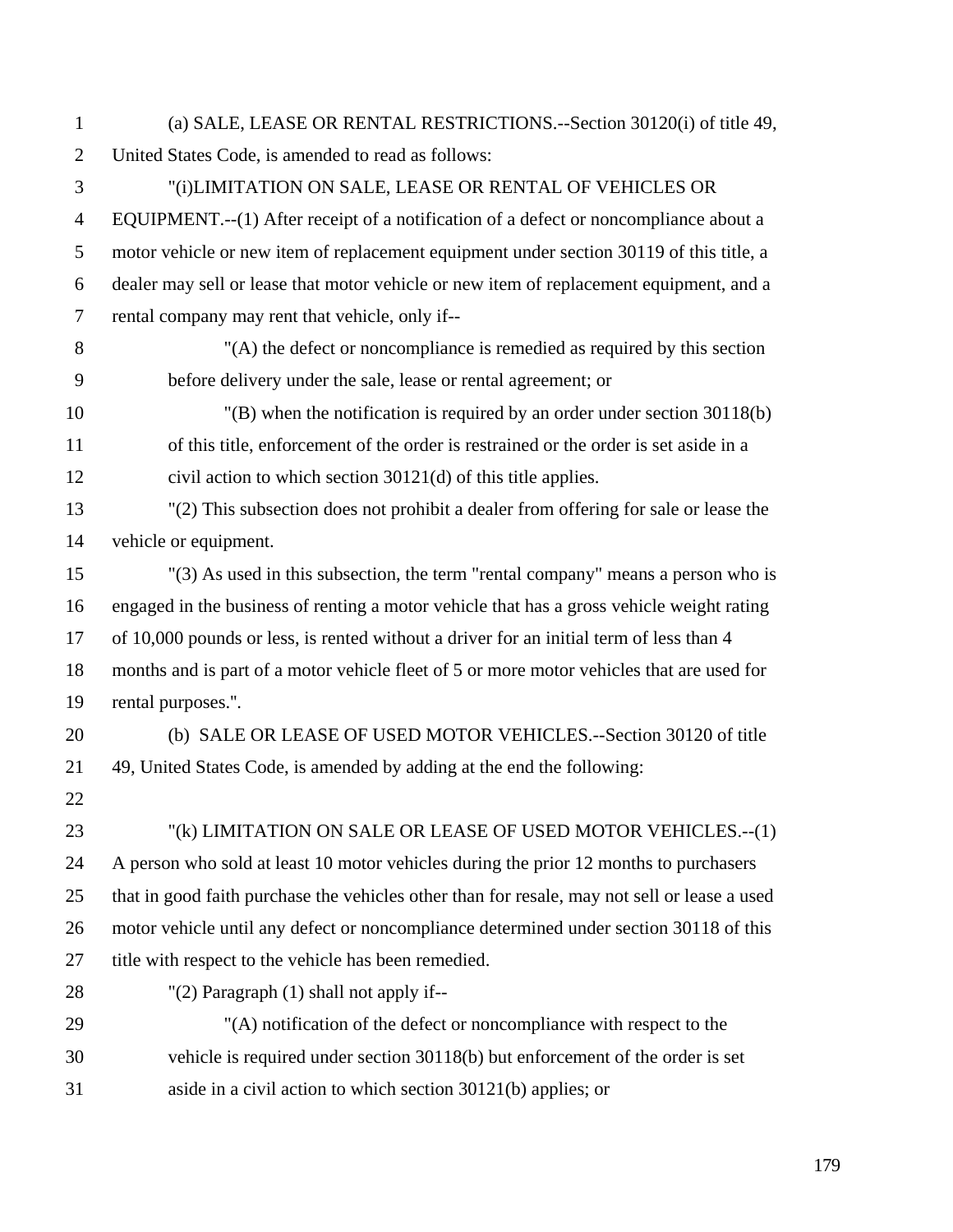| $\mathbf{1}$   | "(B) if at the time of sale or lease--                                              |  |
|----------------|-------------------------------------------------------------------------------------|--|
| $\overline{2}$ | "(i) the recall information regarding a used motor vehicle was not                  |  |
| 3              | available using the means established by the Secretary under section                |  |
| 4              | 31301 of Public Law 112-141; and                                                    |  |
| 5              | "(ii) notification under section 30119 was not received by the seller               |  |
| 6              | or lessor.                                                                          |  |
| $\tau$         | "(3) As used in this subsection, the term 'used motor vehicle' means a motor        |  |
| 8              | vehicle that has been purchased previously other than for resale.".                 |  |
| 9              | <b>SEC. 4110.</b><br><b>CIVIL PENALTIES.</b>                                        |  |
| 10             | Section 30165(a) of title 49, United States Code, is amended--                      |  |
| 11             | $(1)$ in paragraph $(1)$ --                                                         |  |
| 12             | (A) by inserting "or causes the violation of" after "violates" in the               |  |
| 13             | first sentence;                                                                     |  |
| 14             | (B) by striking "\$5,000" and inserting "\$25,000";                                 |  |
| 15             | (C) by striking "\$35,000,000" and inserting "\$300,000,000"; and                   |  |
| 16             | (D) by inserting at the end of the paragraph the following:                         |  |
| 17             | "An individual is liable under this section only for willfully causing or           |  |
| 18             | committing a violation. An individual who has been instructed to commit a           |  |
| 19             | violation by a person of greater authority in the entity in which the individual is |  |
| 20             | employed has not acted willfully.";                                                 |  |
| 21             | $(2)$ in paragraph $(2)$ --                                                         |  |
| 22             | $(A)$ by striking "\$10,000" in subparagraph $(A)$ and inserting                    |  |
| 23             | "\$100,000"; and                                                                    |  |
| 24             | $(B)$ by striking "\$15,000,000" in subparagraph $(B)$ and inserting                |  |
| 25             | "\$300,000,000"; and                                                                |  |
| 26             | $(3)$ in paragraph $(3)$ --                                                         |  |
| 27             | $(A)$ by striking "\$5,000" and inserting "\$25,000"; and                           |  |
| 28             | (B) by striking "\$35,000,000" and inserting "\$300,000,000".                       |  |
| 29             | TECHNICAL CORRECTIONS TO THE MOTOR VEHICLE AND<br><b>SEC. 4111.</b>                 |  |
| 30             | HIGHWAY SAFETY IMPROVEMENT ACT OF 2012.                                             |  |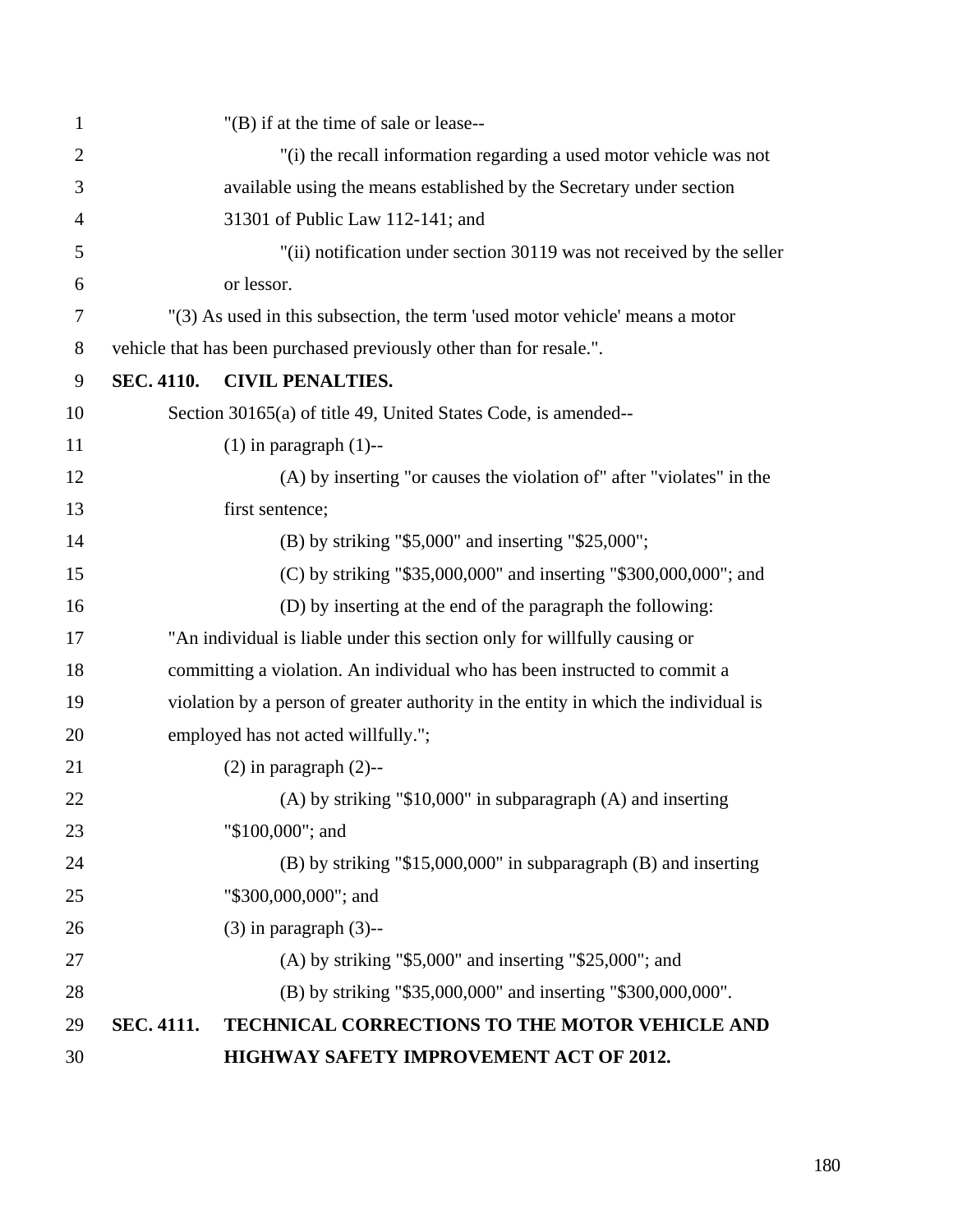| $\mathbf{1}$   | (a) HIGHWAY SAFETY PROGRAMS. -- Section 402 of title 23, United States                      |
|----------------|---------------------------------------------------------------------------------------------|
| $\overline{2}$ | Code is amended--                                                                           |
| 3              | $(1)$ in subsection $(b)(1)(C)$ , by striking "except as provided in paragraph"             |
| $\overline{4}$ | $(3),$ ";                                                                                   |
| 5              | $(2)$ in subsection $(b)(1)(E)$ ,                                                           |
| 6              | (A) by striking "in which a State" and inserting "for which a                               |
| $\tau$         | State"; and                                                                                 |
| 8              | $(B)$ by striking "subsection $(f)$ " and inserting "subsection $(k)$ "; and                |
| 9              | (3) in subsection (k)(4), by striking "paragraph $(2)(A)$ " and inserting                   |
| 10             | "paragraph $(3)(A)$ ".                                                                      |
| 11             | (b) HIGHWAY SAFETY RESEARCH AND DEVELOPMENT.--Section 403(e)                                |
| 12             | of title 23, United States Code is amended by inserting "of title 49, United States Code"   |
| 13             | after "chapter 301".                                                                        |
| 14             | (c) NATIONAL PRIORITY SAFETY PROGRAMS.--Section 405 of title 23,                            |
| 15             | United States Code is amended--                                                             |
| 16             | (1) in subsection (d)(5), by striking "section $402(c)$ " and inserting "section            |
| 17             | 402";                                                                                       |
| 18             | $(2)$ by striking subsection $(f)(2)$ , and inserting the following:                        |
| 19             | "(2) GRANT AMOUNT.--The allocation of grant funds to a State under                          |
| 20             | this subsection for a fiscal year shall be in proportion to the State's apportionment under |
| 21             | section 402 for fiscal year 2009, provided that the amount of a grant awarded to a State    |
| 22             | for a fiscal year may not exceed 25 percent of the amount apportioned to the State under    |
| 23             | section 402 for fiscal year 2009."; and                                                     |
| 24             | (3) in subsection $(f)(4)(A)(iv)$ , by striking "under subsection (g)".                     |
| 25             | (d) OPEN CONTAINER REQUIREMENTS.--Section 154 of title 23, United                           |
| 26             | States Code is amended --                                                                   |
| 27             | $(1)$ in subsection $(c)(3)(A)$ , by striking "transferred" and inserting                   |
| 28             | "reserved"; and                                                                             |
| 29             | $(2)$ in subsection $(c)(5)$ , by inserting "or released" after "transferred".              |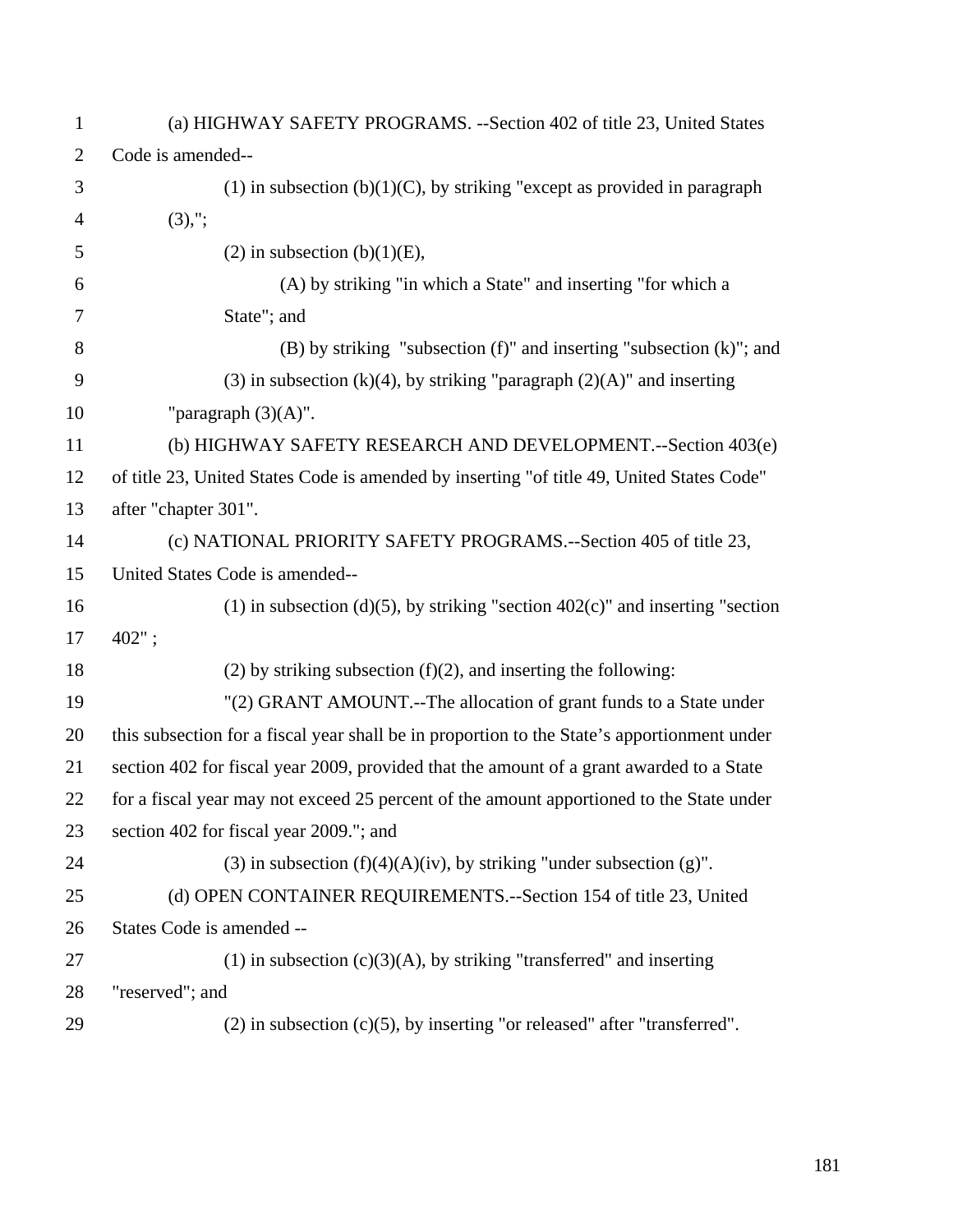| 1              |                                                                     | (e) MINIMUM PENALTIES FOR REPEAT OFFENDERS FOR DRIVING                                     |  |
|----------------|---------------------------------------------------------------------|--------------------------------------------------------------------------------------------|--|
| $\overline{2}$ | WHILE INTOXICATED OR DRIVING UNDER THE INFLUENCE. -- Section 164 of |                                                                                            |  |
| 3              |                                                                     | title 23, United States Code is amended --                                                 |  |
| $\overline{4}$ |                                                                     | $(1)$ in subsection $(b)(3)(A)$ , by striking "transferred" and inserting                  |  |
| 5              | "reserved"; and                                                     |                                                                                            |  |
| 6              |                                                                     | $(2)$ in subsection $(b)(5)$ , by inserting "or released" after "transferred".             |  |
| 7              |                                                                     | <b>TITLE V--MOTOR CARRIER SAFETY PROGRAM</b>                                               |  |
| 8              | <b>SEC. 5001.</b>                                                   | AMENDMENT OF TITLE 49, UNITED STATES CODE.                                                 |  |
| 9              |                                                                     | Except as otherwise expressly provided, whenever in this title an amendment or             |  |
| 10             |                                                                     | repeal is expressed in terms of an amendment to, or a repeal of, a section or other        |  |
| 11             |                                                                     | provision, the reference shall be considered to be made to a section or other provision of |  |
| 12             |                                                                     | title 49, United States Code.                                                              |  |
| 13             |                                                                     | <b>Subtitle A--Commercial Motor Vehicle Safety</b>                                         |  |
| 14             | <b>SEC. 5101.</b>                                                   | <b>COMMERCIAL MOTOR VEHICLE DEFINED.</b>                                                   |  |
| 15             |                                                                     | Section 31101(1) is amended to read as follows:                                            |  |
| 16             |                                                                     | $'(1)$ 'commercial motor vehicle' means (except in section 31106 of this                   |  |
| 17             |                                                                     | title) a self-propelled or towed vehicle used on the highways in commerce to               |  |
| 18             |                                                                     | transport passengers or property, if the vehicle--                                         |  |
| 19             |                                                                     | "(A) has a gross vehicle weight rating or gross vehicle weight of at                       |  |
| 20             |                                                                     | least 10,001 pounds, whichever is greater;                                                 |  |
| 21             |                                                                     | "(B) is designed or used to transport more than 8 passengers                               |  |
| 22             |                                                                     | (including the driver) for compensation;                                                   |  |
| 23             |                                                                     | $(C)$ is designed or used to transport more than 15 passengers,                            |  |
| 24             |                                                                     | including the driver, and is not used to transport passengers for                          |  |
| 25             |                                                                     | compensation; or                                                                           |  |
| 26             |                                                                     | "(D) is used in transporting material found by the Secretary of                            |  |
| 27             |                                                                     | Transportation to be hazardous under section 5103 of this title and                        |  |
| 28             |                                                                     | transported in a quantity requiring placarding under regulations prescribed                |  |
| 29             |                                                                     | by the Secretary under section 5103 of this title.".                                       |  |
| 30             | <b>SEC. 5102.</b>                                                   | MOTOR CARRIER OPERATIONS AFFECTING INTERSTATE                                              |  |
| 31             |                                                                     | <b>COMMERCE.</b>                                                                           |  |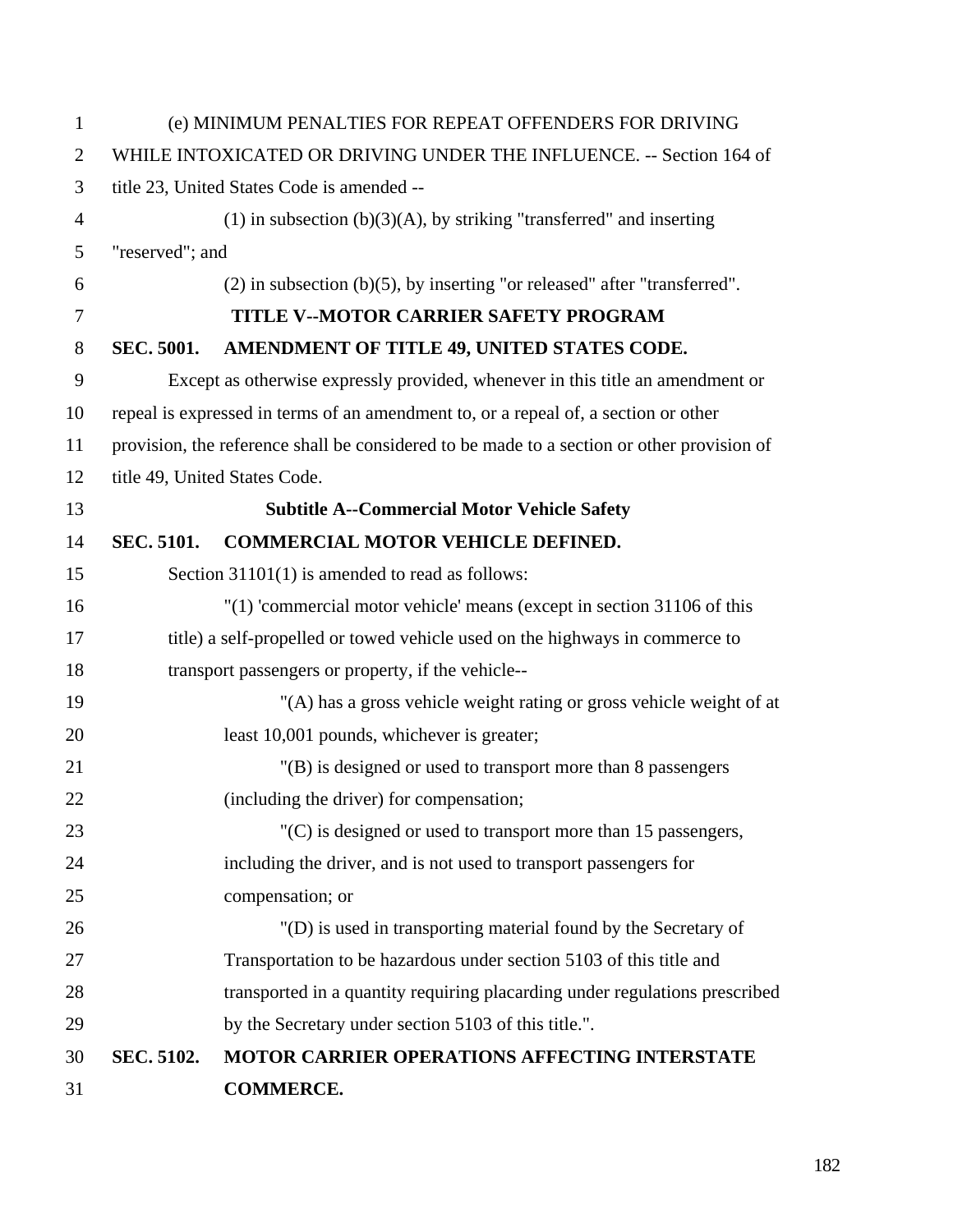| $\mathbf{1}$   |            | (a) PROHIBITED TRANSPORTATION.--Section $521(b)(5)$ is amended by                  |
|----------------|------------|------------------------------------------------------------------------------------|
| $\overline{2}$ |            | inserting after paragraph (B) the following:                                       |
| 3              |            | "(C) If an employee, vehicle, or all or part of an employer's                      |
| $\overline{4}$ |            | commercial motor vehicle operations has been ordered out of service                |
| 5              |            | pursuant to paragraph $(5)(A)$ , the commercial motor vehicle operations of        |
| 6              |            | the employee, vehicle or employer that affect interstate commerce are also         |
| 7              |            | prohibited.".                                                                      |
| 8              |            | (b) PROHIBITION ON OPERATION IN INTERSTATE COMMERCE AFTER                          |
| 9              |            | NONPAYMENT OF PENALTIES.--Section 521(b)(8) is amended--                           |
| 10             |            | (1) by striking "An owner or operator of a commercial motor vehicle"               |
| 11             |            | and inserting "A person" in subparagraph (A);                                      |
| 12             |            | $(2)$ by redesignating subparagraph $(B)$ as subparagraph $(C)$ ;                  |
| 13             |            | (3) by inserting after subparagraph (A) the following:                             |
| 14             |            | "(B) A person prohibited from operating in interstate commerce                     |
| 15             |            | pursuant to paragraph $(8)(A)$ may not operate any commercial motor                |
| 16             |            | vehicle where such operation affects interstate commerce."; and                    |
| 17             |            | (4) by striking "commercial motor vehicle owners and operators" in                 |
| 18             |            | subparagraph $(C)$ (as redesignated by paragraph $(2)$ ) and inserting "a person". |
| 19             | SEC. 5103. | BUS RENTALS AND DEFINITION OF EMPLOYER.                                            |
| 20             |            | Paragraph (3) of section 31132 is amended to read as follows:                      |
| 21             |            | $"(3) 'employee'--$                                                                |
| 22             |            | "(A) means a person engaged in a business affecting interstate                     |
| 23             |            | commerce that--                                                                    |
| 24             |            | "(i) owns or leases a commercial motor vehicle in                                  |
| 25             |            | connection with that business, or assigns an employee to operate                   |
| 26             |            | the commercial motor vehicle; or                                                   |
| 27             |            | "(ii) offers for rent or lease a motor vehicle designed or                         |
| 28             |            | used to transport more than 8 passengers, including the driver, and                |
| 29             |            | from the same location or as part of the same business provides                    |
| 30             |            | names or contact information of drivers, or holds itself out to the                |
| 31             |            | public as a charter bus company; but                                               |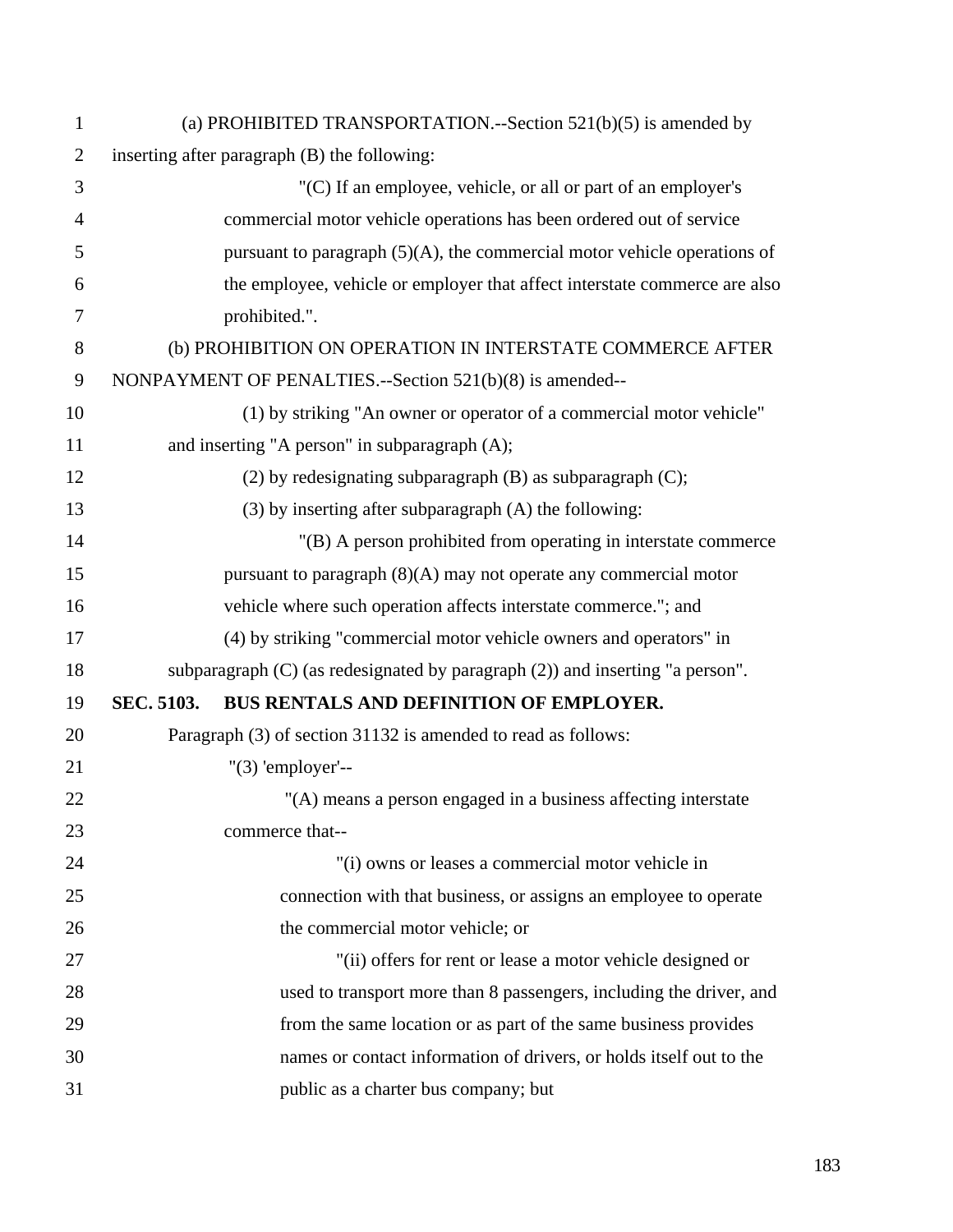| 1              |                   | "(B) does not include the Government, a State, or a political                              |
|----------------|-------------------|--------------------------------------------------------------------------------------------|
| $\overline{2}$ |                   | subdivision of a State.".                                                                  |
| 3              | <b>SEC. 5104.</b> | HIGH-RISK CARRIER REVIEWS.                                                                 |
| $\overline{4}$ |                   | (a) HIGH-RISK CARRIER REVIEWS.--Section 31104(b) (as amended by                            |
| 5              |                   | section 5401) is amended by adding at the end of paragraph (2) the following:              |
| 6              |                   | "From the funds authorized by this subsection, the Secretary shall ensure that a review is |
| $\overline{7}$ |                   | completed on each motor carrier that demonstrates through performance data that it poses   |
| $8\,$          |                   | the highest safety risk. At a minimum, a review shall be conducted whenever a motor        |
| 9              |                   | carrier is among the highest risk carriers for 2 consecutive months.".                     |
| 10             |                   | (b) CONFORMING AMENDMENT.--Section 4138 of the Safe, Accountable,                          |
| 11             |                   | Flexible, Efficient Transportation Equity Act: A Legacy for Users (49 U.S.C. 31144 note)   |
| 12             | is repealed.      |                                                                                            |
| 13             | SEC. 5105.        | NEW ENTRANT SAFETY AUDITS.                                                                 |
| 14             |                   | Section $31144(g)$ is amended--                                                            |
| 15             |                   | $(1)$ in paragraph $(1)(A)$ --                                                             |
| 16             |                   | (A) by striking "shall" and inserting "may"; and                                           |
| 17             |                   | (B) by striking "each owner and each operator" and inserting "an                           |
| 18             |                   | owner or operator";                                                                        |
| 19             |                   | $(2)$ in paragraph $(1)(B)$ --                                                             |
| 20             |                   | (A) by striking "shall" and inserting "may"; and                                           |
| 21             |                   | (B) by striking "each owner and each operator" and inserting "an                           |
| 22             |                   | owner or operator";                                                                        |
| 23             |                   | $(3)$ by striking paragraph $(3)$ ;                                                        |
| 24             |                   | (4) by redesignating paragraphs $(4)$ and $(5)$ as paragraphs $(3)$ and $(4)$ ,            |
| 25             |                   | respectively; and                                                                          |
| 26             |                   | (5) in paragraph (3), as redesignated, by striking "after the date on which                |
| 27             |                   | section 31148(b) is first implemented shall" and inserting "may".                          |
| 28             | SEC. 5106.        | <b>IMMINENT HAZARD ACTIONS.</b>                                                            |
| 29             |                   | Section $521(b)(5)(A)$ is amended--                                                        |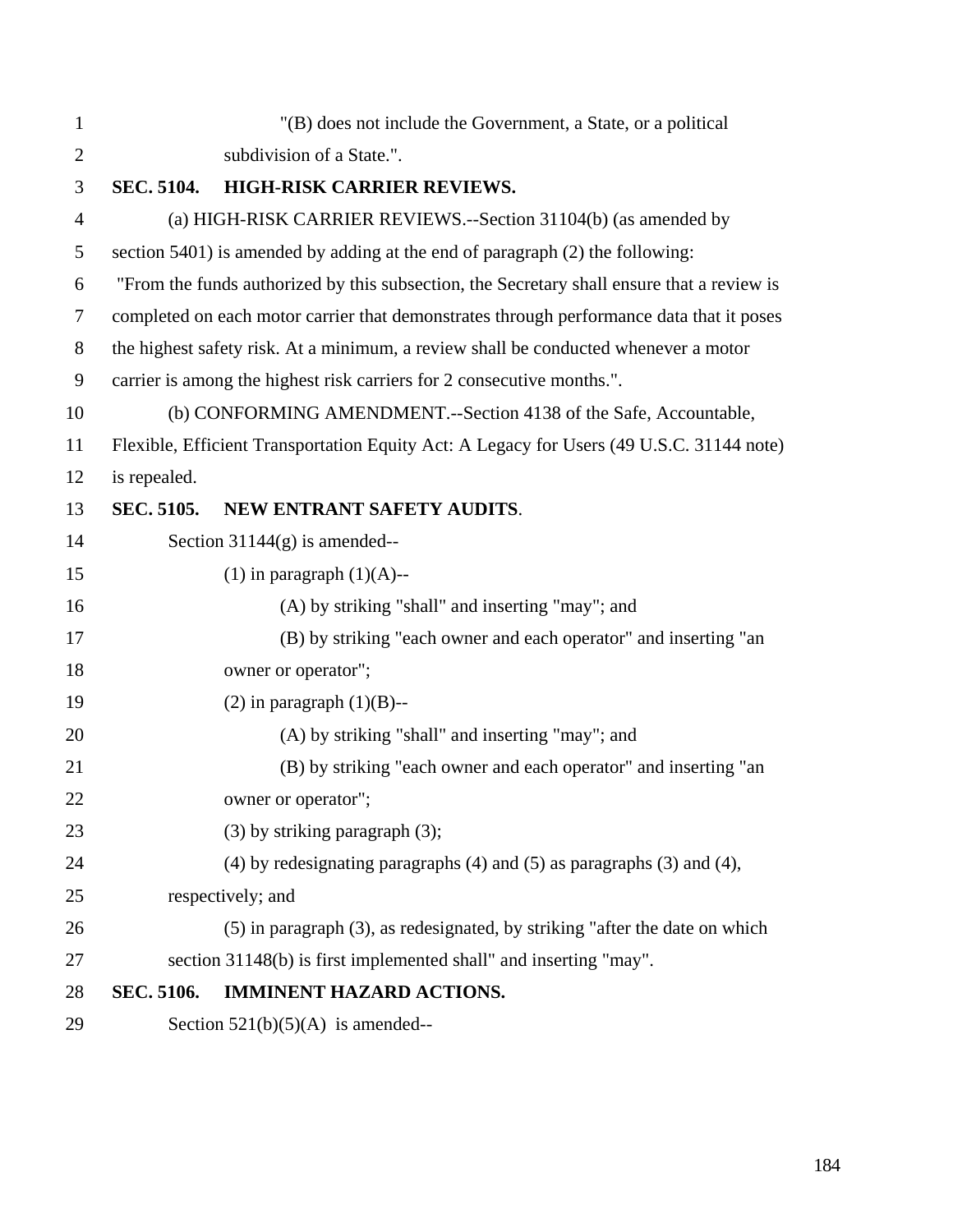| 1              |                                                                           | (1) by striking "that such" and inserting "that a request for review must be   |  |
|----------------|---------------------------------------------------------------------------|--------------------------------------------------------------------------------|--|
| $\overline{2}$ | made in writing within 15 days after issuance of the order, and if timely |                                                                                |  |
| 3              | requested, the";                                                          |                                                                                |  |
| $\overline{4}$ |                                                                           | (2) by striking "occur" and inserting "commence"; and                          |  |
| 5              |                                                                           | (3) by striking "issuance of such order" and inserting "receipt of the         |  |
| 6              |                                                                           | request for review".                                                           |  |
| $\tau$         | SEC. 5107.                                                                | <b>INTERNATIONAL COMMERCE TRANSPORTED ON</b>                                   |  |
| 8              |                                                                           | HIGHWAYS THROUGH THE UNITED STATES.                                            |  |
| 9              |                                                                           | (a) Section $13501(1)$ is amended by--                                         |  |
| 10             |                                                                           | $(1)$ in subparagraph $(D)$ , striking "or";                                   |  |
| 11             |                                                                           | (2) in subparagraph (E), striking "and" at the end and inserting "or"; and     |  |
| 12             |                                                                           | (3) inserting the following:                                                   |  |
| 13             |                                                                           | "(F) a foreign county and another foreign county, or between two               |  |
| 14             |                                                                           | places in the same foreign country, to the extent the transportation is in the |  |
| 15             |                                                                           | United States; and".                                                           |  |
| 16             |                                                                           | (b) Section $31132(4)$ is amended by--                                         |  |
| 17             |                                                                           | (1) striking "a place in a State and";                                         |  |
| 18             |                                                                           | $(2)$ in subparagraph $(A)$ --                                                 |  |
| 19             |                                                                           | (A) inserting "a place in a State and" before "a place outside that            |  |
| 20             |                                                                           | State";                                                                        |  |
| 21             |                                                                           | (B) striking "or"; and                                                         |  |
| 22             |                                                                           | $(3)$ in subparagraph $(B)$ --                                                 |  |
| 23             |                                                                           | (A) inserting "a place in a State and" before "another place";                 |  |
| 24             |                                                                           | (B) striking the period and inserting "and"; and                               |  |
| 25             |                                                                           | (C) inserting at the end the following:                                        |  |
| 26             |                                                                           | $(C)$ a foreign county and another foreign county, or between two              |  |
| 27             |                                                                           | places in the same foreign country, to the extent the trade, traffic, or       |  |
| 28             |                                                                           | transportation is in the United States.".                                      |  |
| 29             |                                                                           | <b>Subtitle B--Driver Safety Provisions</b>                                    |  |
| 30             | SEC. 5201.                                                                | COMMERCIAL DRIVER'S LICENSE REQUIREMENTS.                                      |  |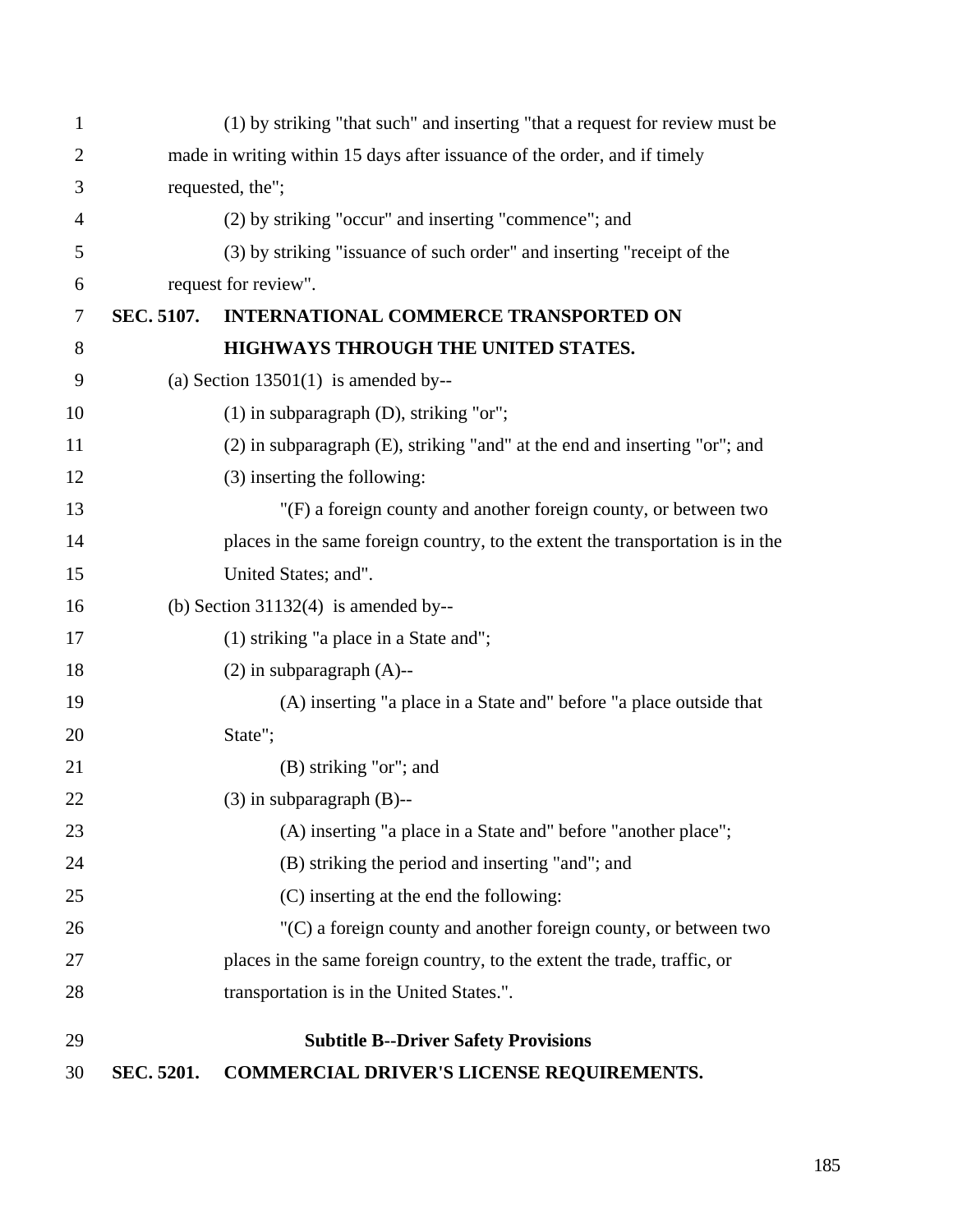| $\mathbf{1}$   |                     | (a) LICENSING STANDARDS.--Section $31305(a)(7)$ is amended by inserting                       |
|----------------|---------------------|-----------------------------------------------------------------------------------------------|
| $\overline{2}$ |                     | "would not be subject to a disqualification under section $31310(g)$ of this title and" after |
| 3              | "taking the tests". |                                                                                               |
| $\overline{4}$ |                     | (b) DISQUALIFICATIONS.--Section $31310(g)(1)$ is amended by deleting "who                     |
| 5              |                     | holds a commercial driver's license and".                                                     |
| 6              | <b>SEC. 5202.</b>   | DISQUALIFICATIONS BASED ON NON-COMMERCIAL                                                     |
| 7              |                     | <b>MOTOR VEHICLE OPERATIONS.</b>                                                              |
| 8              |                     | (a) FIRST OFFENSE.--Section $31310(b)(1)(D)$ is amended by deleting                           |
| 9              |                     | "commercial" twice, after "revoked, suspended, or canceled based on the individual's          |
| 10             |                     | operation of a" and again after "disqualified from operating a commercial motor vehicle       |
| 11             |                     | based on the individual's operation of a".                                                    |
| 12             |                     | (b) SECOND OFFENSE.--Section $31310(c)(1)(D)$ is amended by striking                          |
| 13             |                     | "commercial" twice, after "revoked, suspended, or canceled based on the individual's          |
| 14             |                     | operation of a" and again after "disqualified from operating a commercial motor vehicle       |
| 15             |                     | based on the individual's operation of a".                                                    |
| 16             | SEC. 5203.          | RECORDING OF FEDERAL DISQUALIFICATIONS ON CDLIS.                                              |
| 17             |                     | Section $31311(a)(15)$ is amended by--                                                        |
| 18             |                     | $(1)$ inserting " $(A)$ " after " $(15)$ ; and                                                |
| 19             |                     | $(2)$ inserting after clause $(A)$ , as redesignated, the following:                          |
| 20             |                     | "(B) Not later than 10 days after receiving notice from the                                   |
| 21             |                     | Secretary that an individual has been disqualified by the Secretary from                      |
| 22             |                     | operating a commercial motor vehicle, the State shall--                                       |
| 23             |                     | "(i) disqualify the individual from operating a commercial                                    |
| 24             |                     | motor vehicle for the period of the Federal disqualification; and                             |
| 25             |                     | "(ii) notify the operator of the information system under                                     |
| 26             |                     | section 31309 of this title to record the disqualification and the                            |
| 27             |                     | violation that resulted in the disqualification.".                                            |
| 28             | SEC. 5204.          | FAILURE TO PAY CIVIL PENALTY AS A DISQUALIFYING                                               |
| 29             |                     | <b>OFFENSE.</b>                                                                               |
| 30             |                     | (a) IN GENERAL.--Chapter 311 is amended by inserting after section 31151 the                  |
| 31             | following:          |                                                                                               |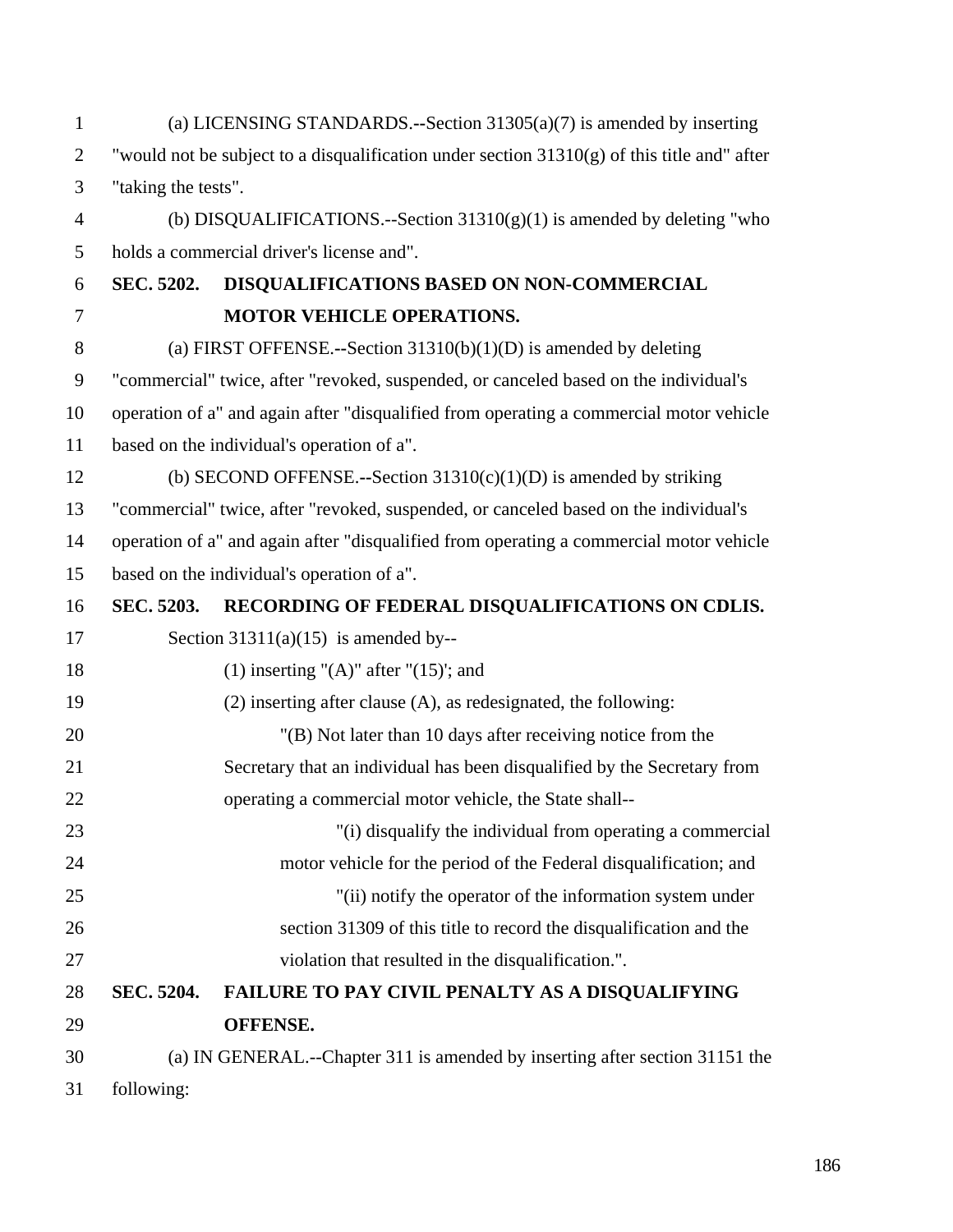## 1 "**Sec. 31152. Disqualification for failure to pay**

| $\overline{2}$ | "An individual assessed a civil penalty under this chapter, or chapters 5, 51, or             |
|----------------|-----------------------------------------------------------------------------------------------|
| 3              | 149 of this title, or a regulation issued under any of those provisions, who fails to pay the |
| $\overline{4}$ | penalty or fails to comply with the terms of a settlement with the Secretary, shall be        |
| 5              | disqualified from operating a commercial motor vehicle. The disqualification shall            |
| 6              | continue until the penalty has been paid, or the individual complies with the terms of the    |
| $\tau$         | settlement, unless such nonpayment is because the individual is a debtor in a case under      |
| 8              | chapter 11 of title 11, United States Code.".                                                 |
| 9              | (b) TECHNICAL AMENDMENTS.--Section 31310 is amended--                                         |
| 10             | (1) by redesignating subsections (h) through (k) as subsections (i) through                   |
| 11             | (l), respectively; and                                                                        |
| 12             | $(2)$ by inserting after subsection $(g)$ the following:                                      |
| 13             | "(h) DISQUALIFICATION FOR FAILURE TO PAY.--The Secretary shall                                |
| 14             | disqualify from operating a commercial motor vehicle any individual failing to pay a civil    |
| 15             | penalty within the prescribed period, or failing to conform to the terms of any settlement    |
| 16             | with the Secretary. The disqualification shall continue until the penalty has been paid, or   |
| 17             | the individual conforms to the terms of the settlement, unless the nonpayment is because      |
| 18             | the individual is a debtor in a case under chapter 11 of title 11, United States Code."; and  |
| 19             | $(3)$ in subsection (i) (as redesignated by paragraph $(1)$ of this subsection)               |
| 20             | by striking "Notwithstanding subsections (b) through (g)" and inserting                       |
| 21             | "Notwithstanding subsections (b) through (h)".                                                |
| 22             | (c) CONFORMING AMENDMENT.--The analysis of chapter 311 is amended by                          |
| 23             | inserting after the item relating to section 31151 the following:                             |
| 24             | "31152. Disqualification for failure to pay.".                                                |
| 25             | SEC. 5205.<br>CONTROLLED SUBSTANCE VIOLATIONS.                                                |
| 26             | Section 31310(d) is amended by--                                                              |
| 27             | (1) inserting after "CONTROLLED SUBSTANCE VIOLATIONS. --" the                                 |
| 28             | following:                                                                                    |
| 29             | "(1) An individual who receives a verified positive DOT drug test is                          |
| 30             | disqualified from operating a commercial motor vehicle and remains disqualified               |
| 31             | until the individual completes the substance abuse professional evaluation and                |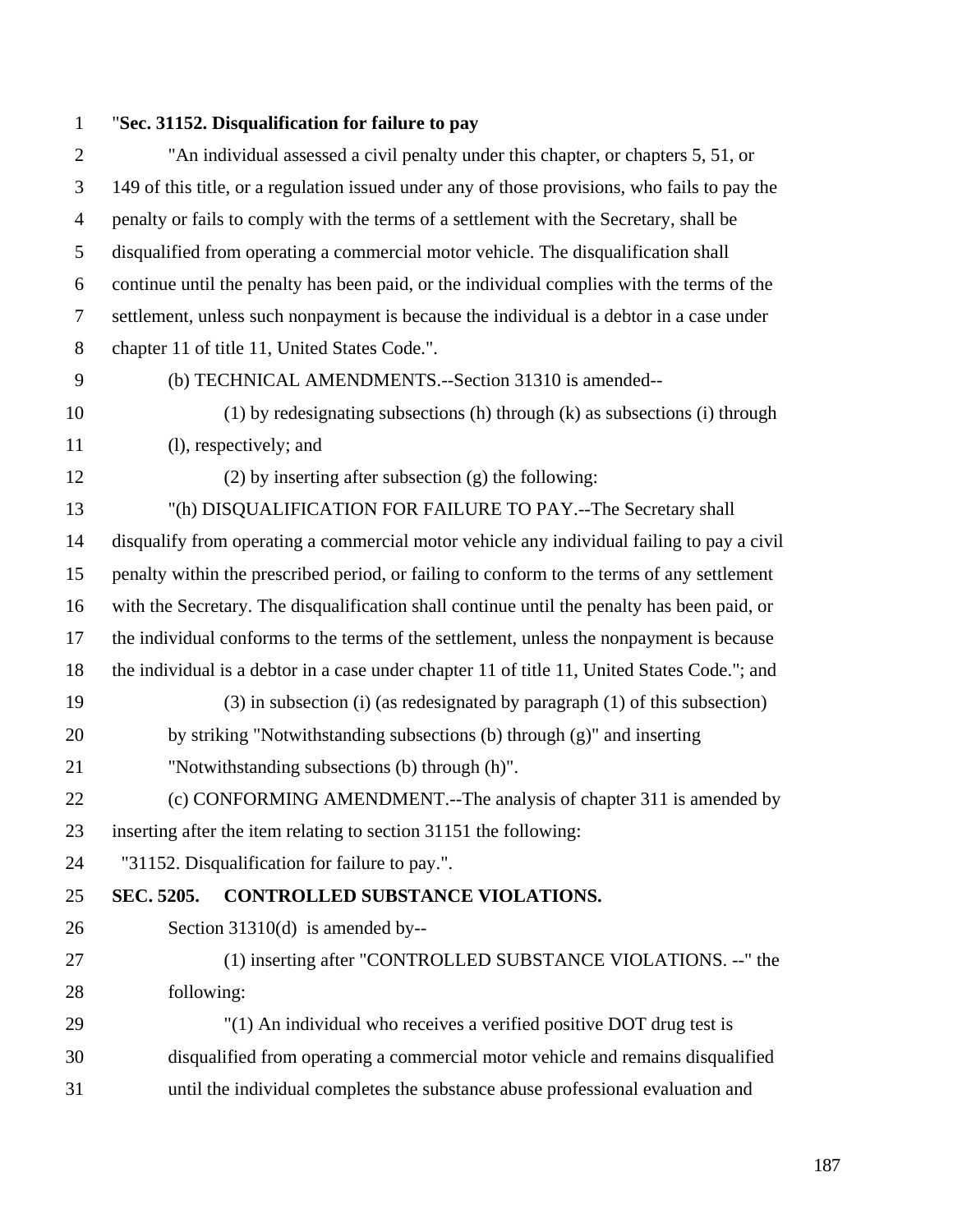| $\mathbf{1}$   |                   | treatment and return to duty process under part 40, subpart O of title 49, Code of |
|----------------|-------------------|------------------------------------------------------------------------------------|
| $\overline{2}$ |                   | Federal Regulations."; and                                                         |
| 3              |                   | $(2)$ inserting " $(2)$ " before "The Secretary".                                  |
| $\overline{4}$ |                   | <b>Subtitle C--Medical and Registration Provisions</b>                             |
| 5              | SEC. 5301.        | <b>EFFECT OF DRIVING ON COMMERCIAL MOTOR VEHICLE</b>                               |
| 6              |                   | <b>OPERATORS.</b>                                                                  |
| 7              |                   | Section $31136(a)(4)$ is amended to read as follows:                               |
| 8              |                   | "(4) the operation of commercial motor vehicles does not have a                    |
| 9              |                   | significantly adverse effect on the physical condition of the operators; and".     |
| 10             | SEC. 5302.        | <b>JURISDICTION OVER BROKERS OF MOTOR CARRIERS OF</b>                              |
| 11             |                   | PASSENGERS.                                                                        |
| 12             |                   | Section 13506(a) is amended by deleting paragraph $(14)$ and redesignating         |
| 13             |                   | paragraph $(15)$ as paragraph $(14)$ .                                             |
| 14             | <b>SEC. 5303.</b> | REVOCATION OR SUSPENSION OF REGISTRATION.                                          |
| 15             |                   | Section $31134(c)$ is amended--                                                    |
| 16             |                   | (1) by striking "The Secretary" and inserting "(1) IN GENERAL.--The                |
| 17             | Secretary";       |                                                                                    |
| 18             |                   | $(2)$ by redesignating paragraphs $(1)$ through $(4)$ as subparagraphs $(A)$       |
| 19             |                   | through (D), respectively;                                                         |
| 20             |                   | $(3)$ in subparagraph $(1)(B)$ (as redesignated), by striking "knowingly failed    |
| 21             |                   | to comply with the requirements listed in subsection $(b)(1)$ " and inserting      |
| 22             |                   | "willfully failed to comply with--                                                 |
| 23             |                   | "(i) this part;                                                                    |
| 24             |                   | "(ii) an applicable regulation or order of the Secretary; or                       |
| 25             |                   | "(iii) a condition of the registration.";                                          |
| 26             |                   | $(4)$ in subparagraph $(1)(C)$ (as redesignated)--                                 |
| 27             |                   | (A) by striking "has not disclosed" and inserting "has--                           |
| 28             |                   | "(i) failed to disclose"; and                                                      |
| 29             |                   | (B) after the semicolon, inserting "or                                             |
| 30             |                   | "(ii) operated under a new identity or as an affiliate to avoid--                  |
| 31             |                   | "(I) an order of the Secretary;                                                    |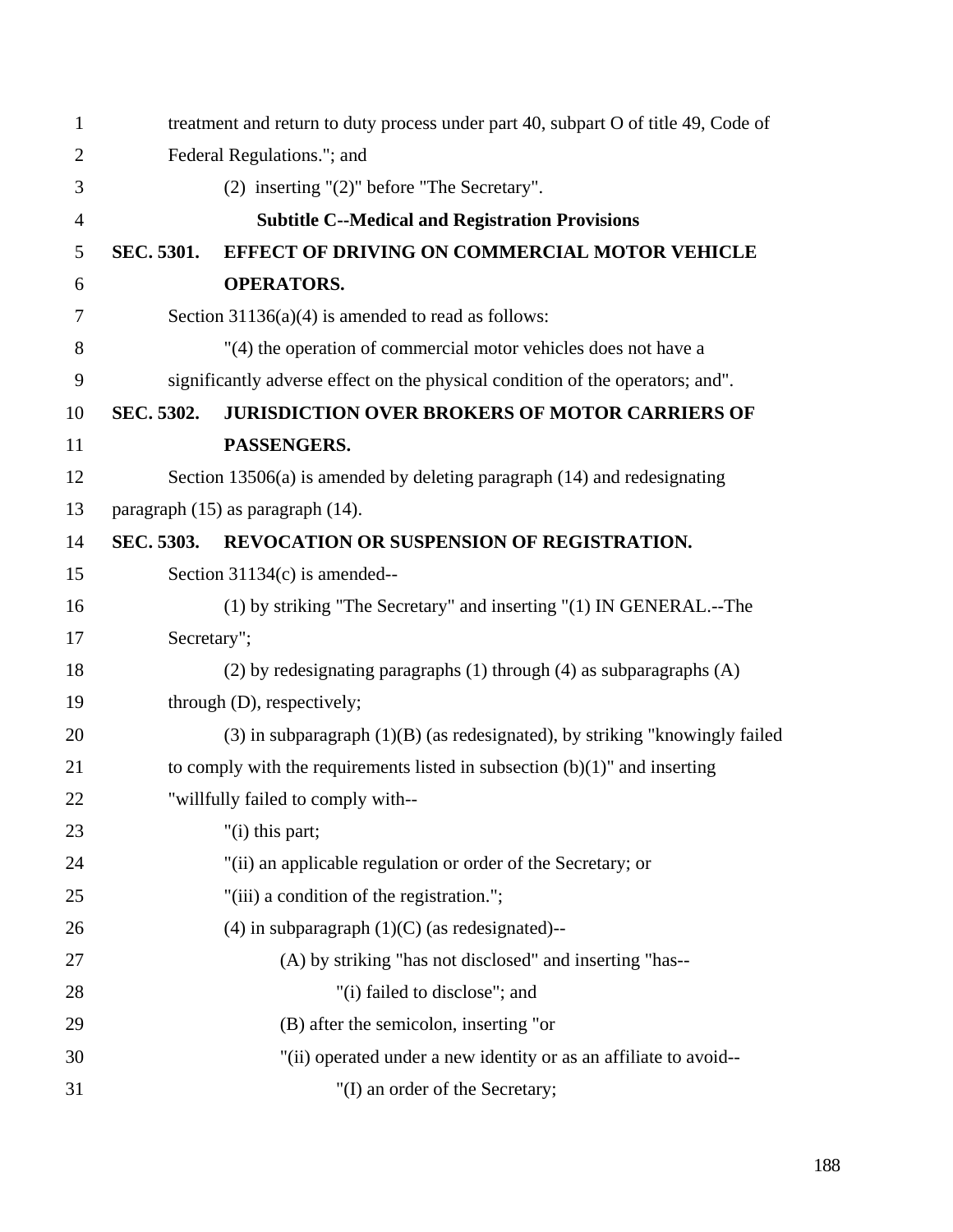| 1              | "(II) a statutory or regulatory requirement;                                  |
|----------------|-------------------------------------------------------------------------------|
| $\overline{2}$ | "(III) a civil penalty imposed under chapter 5, 51, 149, or                   |
| 3              | 311;                                                                          |
| $\overline{4}$ | "(IV) an enforcement action initiated by the Secretary;                       |
| 5              | "(V) a final, proposed or potential adverse safety fitness                    |
| 6              | determination; or                                                             |
| 7              | "(VI) a negative compliance history;";                                        |
| 8              | $(5)$ in subparagraph $(1)(D)$ (as redesignated), by striking the period and  |
| 9              | inserting a semicolon; and                                                    |
| 10             | (6) by adding at the end the following:                                       |
| 11             | $"$ (E) subject to paragraph (3) of this subsection, the employer or          |
| 12             | person failed--                                                               |
| 13             | "(i) to pay a civil penalty imposed under chapter 5, 51, 149,                 |
| 14             | or 311 of this title;                                                         |
| 15             | "(ii) to arrange and abide by an acceptable payment plan                      |
| 16             | for such civil penalty, not later than 90 days after the date specified       |
| 17             | by order of the Secretary for the payment of such penalty; or                 |
| 18             | "(iii) to obey a subpoena issued by the Secretary; or                         |
| 19             | "(F) the employer or person failed to disclose, in its application for        |
| 20             | registration, a material fact relevant to its willingness and ability to      |
| 21             | comply with--                                                                 |
| 22             | "(i) this part;                                                               |
| 23             | "(ii) an applicable regulation or order of the Secretary; or                  |
| 24             | "(iii) a condition of its registration.                                       |
| 25             | "(2) SAFETY FITNESS; IMMINENT HAZARD.--                                       |
| 26             | "(A) EXPEDITED PROCEDURE.--Notwithstanding subchapter II                      |
| 27             | of chapter 5 of title 5, and subject to section $31144(c)$ of this title, the |
| 28             | Secretary shall revoke the registration of an employer or person if the       |
| 29             | employer or person --                                                         |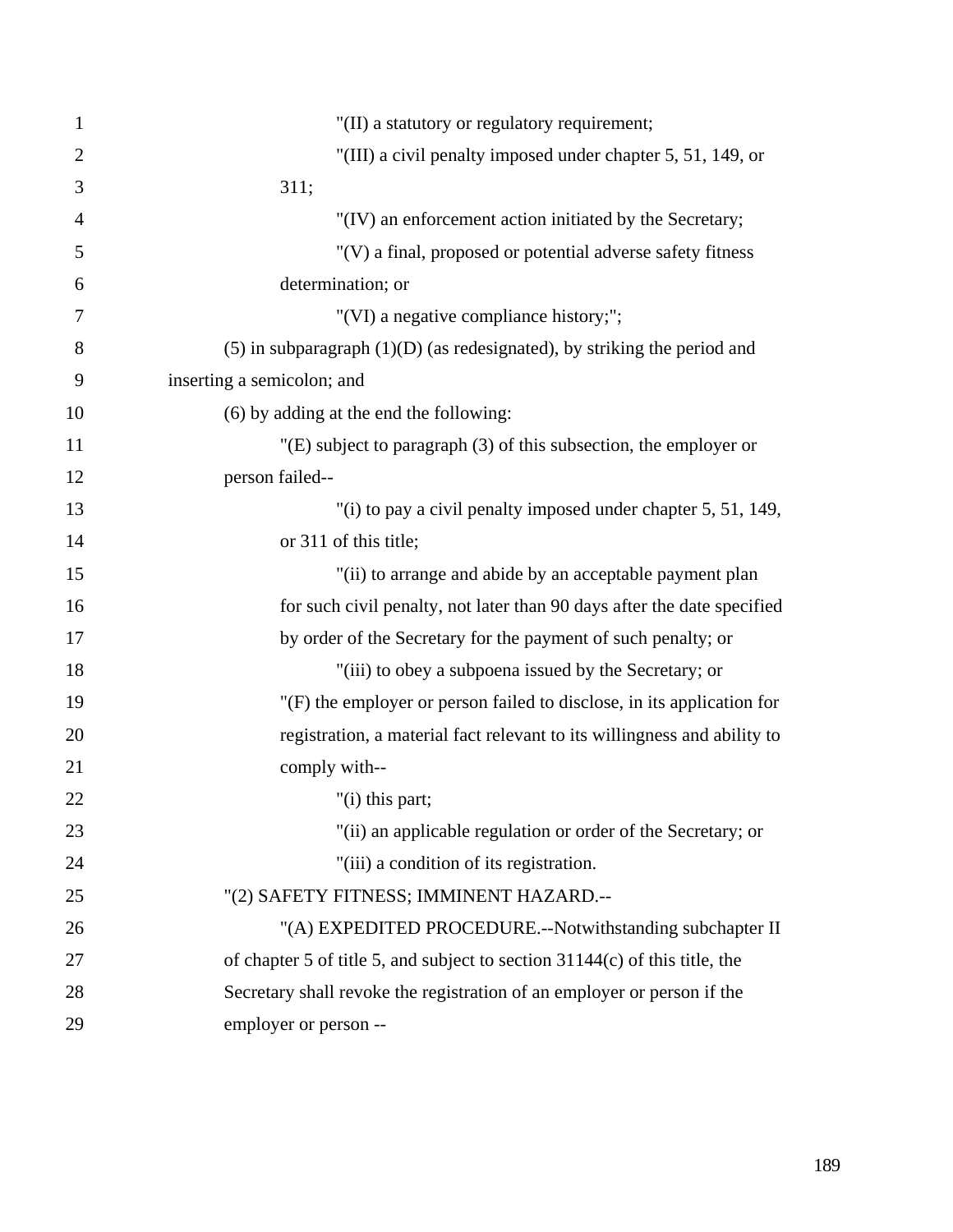| $\mathbf{1}$   |                | "(i) has been prohibited from operating a commercial motor                      |
|----------------|----------------|---------------------------------------------------------------------------------|
| $\overline{2}$ |                | vehicle in interstate commerce for failure to comply with the safety            |
| 3              |                | fitness requirements of section 31144 of this title; or                         |
| 4              |                | "(ii) is or was conducting unsafe operations that are or were an                |
| 5              |                | imminent hazard (as defined in section $521(b)(5)(B)$ of this title) to         |
| 6              |                | public health or property.                                                      |
| 7              |                | "(B) NOTICE OF REVOCATION.--The Secretary may revoke a                          |
| 8              |                | registration under this paragraph only after giving notice of the revocation    |
| 9              |                | to the registrant.                                                              |
| 10             |                | "(3) LIMITATION.--Paragraph $(1)(E)(i)$ and $(ii)$ shall not apply to a         |
| 11             |                | person who is unable to pay a civil penalty because the person is a debtor in a |
| 12             |                | case under chapter 11 of title 11.".                                            |
| 13             | SEC. 5304.     | <b>REVOCATION OF REGISTRATION FOR FAILURE TO</b>                                |
| 14             |                | RESPOND TO SUBPOENA.                                                            |
| 15             |                | Section 525 is amended by inserting "subchapter III of chapter 311 or" before   |
| 16             | "chapter 139". |                                                                                 |
| 17             |                |                                                                                 |
| 18             | SEC. 5305.     | LAPSE OF REQUIRED FINANCIAL SECURITY; SUSPENSION                                |
| 19             |                | OF REGISTRATION.                                                                |
| 20             |                | Section 13906(e) is amended by inserting "or suspend" after "revoke".           |
| 21             |                | <b>Subtitle D--Grants and Authorizations</b>                                    |
| 22             | SEC. 5401.     | FMCSA FINANCIAL ASSISTANCE PROGRAMS.                                            |
| 23             |                | (a) DEFINITION.--Section 31101 is amended--                                     |
| 24             |                | $(1)$ by redesignating paragraph $(4)$ as paragraph $(5)$ ; and                 |
| 25             |                | $(2)$ by inserting after paragraph $(3)$ the following:                         |
| 26             |                | "(4) 'Secretary' means the Secretary of Transportation."                        |
| 27             |                | (b) MCSAP AND HIGH PRIORITY PROGRAMS; FMCSA                                     |
| 28             |                | AUTHORIZATIONS.--Sections 31102 through 31104 are amended to read as follows:   |
| 29             |                | "Sec. 31102. Motor Carrier Safety Assistance Program                            |
| 30             |                | "(a) IN GENERAL.--                                                              |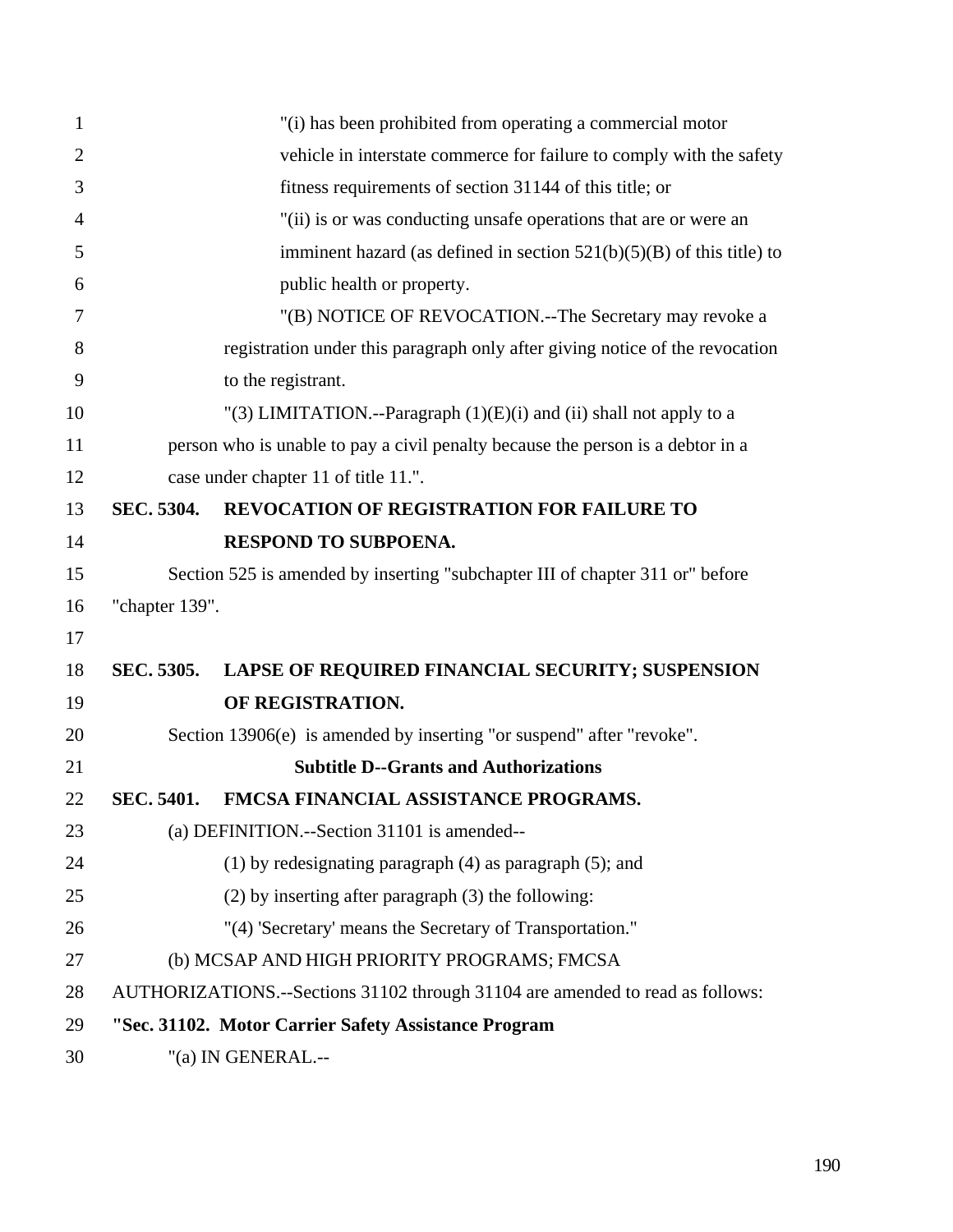1 "(1) The Secretary shall administer a Motor Carrier Safety Assistance 2 Program funded under section 31104 of this title. 3 "(2) The goal of the program is to ensure that the Secretary, States, local 4 governments, other political jurisdictions, Federally recognized Indian Tribes, and 5 other persons work in partnership to establish programs to improve motor carrier, 6 commercial motor vehicle, and driver safety to support a safe and efficient surface 7 transportation system by-- 8 "(A) making targeted investments to promote safe commercial 9 motor vehicle transportation, including the transportation of passengers 10 and hazardous materials; 11 "(B) investing in activities likely to generate maximum reductions 12 in the number and severity of commercial motor vehicle crashes and 13 fatalities resulting from such crashes; 14 "(C) adopting and enforcing effective motor carrier, commercial 15 motor vehicle, and driver safety regulations and practices consistent with 16 Federal requirements; and 17 "(D) assessing and improving statewide performance by setting 18 program goals and meeting performance standards, measures, and 19 benchmarks. 20 "(b) STATE PLANS.--The Secretary shall prescribe procedures for a State to 21 submit a plan under which the State agrees to assume responsibility for improving motor 22 carrier safety, adopting and enforcing regulations, standards, and orders of the 23 Government on commercial motor vehicle and hazardous materials transportation safety, 24 and adopting and enforcing compatible State regulations, standards, and orders. The 25 Secretary shall approve a plan if the Secretary decides that the plan is adequate to 26 promote the objectives of this section, and the plan-- 27 "(1) implements performance-based activities, including deployment of 28 technology to enhance the efficiency and effectiveness of commercial motor 29 vehicle safety programs; 30 "(2) designates a lead State motor vehicle safety agency responsible for 31 administering the plan throughout the State;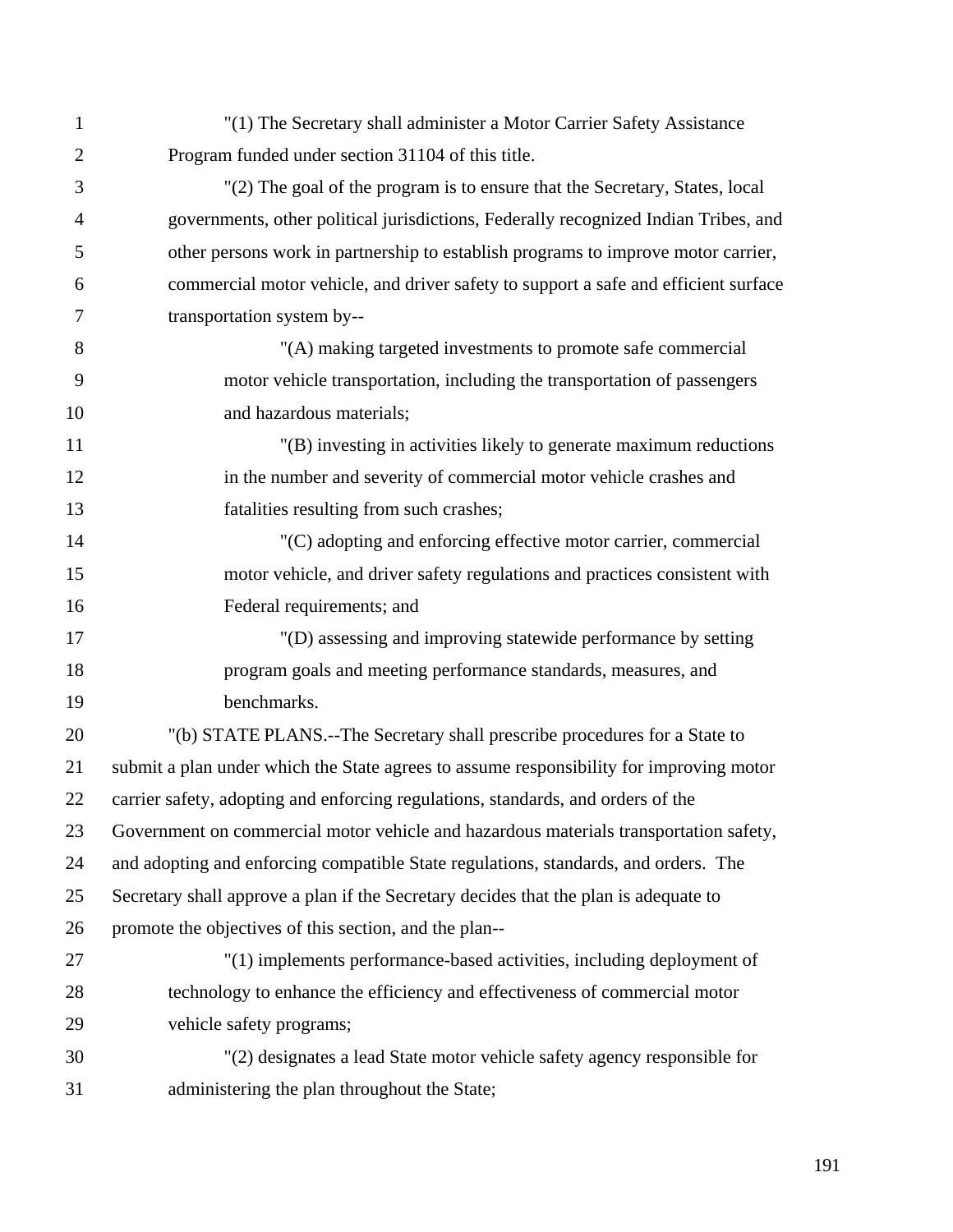| $\mathbf{1}$   | "(3) contains satisfactory assurances that the lead State agency has or will       |
|----------------|------------------------------------------------------------------------------------|
| $\overline{2}$ | have the legal authority, resources, and qualified personnel necessary to enforce  |
| 3              | the regulations, standards, and orders;                                            |
| $\overline{4}$ | "(4) contains satisfactory assurances that the State will devote adequate          |
| 5              | resources to the administration of the plan and enforcement of the regulations,    |
| 6              | standards, and orders;                                                             |
| 7              | "(5) provides a right of entry and inspection to carry out the plan;               |
| 8              | "(6) provides that all reports required under this section be available to the     |
| 9              | Secretary on request;                                                              |
| 10             | "(7) provides that the lead State agency will adopt the reporting                  |
| 11             | requirements and use the forms for recordkeeping, inspections, and investigations  |
| 12             | that the Secretary prescribes;                                                     |
| 13             | "(8) requires registrants of commercial motor vehicles to demonstrate              |
| 14             | knowledge of applicable safety regulations, standards, and orders of the           |
| 15             | Government and the State;                                                          |
| 16             | "(9) provides that the State will grant maximum reciprocity for inspections        |
| 17             | conducted under the North American Inspection Standards through the use of a       |
| 18             | nationally accepted system that allows ready identification of previously          |
| 19             | inspected commercial motor vehicles;                                               |
| 20             | $'(10)$ ensures that activities described in subsection (g) of this section, if    |
| 21             | financed through grants made under this section, will not diminish the             |
| 22             | effectiveness of the development and implementation of commercial motor            |
| 23             | vehicle safety programs described in subsection (a) of this section;               |
| 24             | "(11) ensures that the lead State agency will coordinate the plan, data            |
| 25             | collection, and information systems with the State highway safety improvement      |
| 26             | program required under section 148(c) of title 23;                                 |
| 27             | "(12) ensures participation in appropriate Federal Motor Carrier Safety            |
| 28             | Administration information technology and data systems and other information       |
| 29             | systems by all appropriate jurisdictions receiving Motor Carrier Safety Assistance |
| 30             | Program funding;                                                                   |
|                |                                                                                    |

192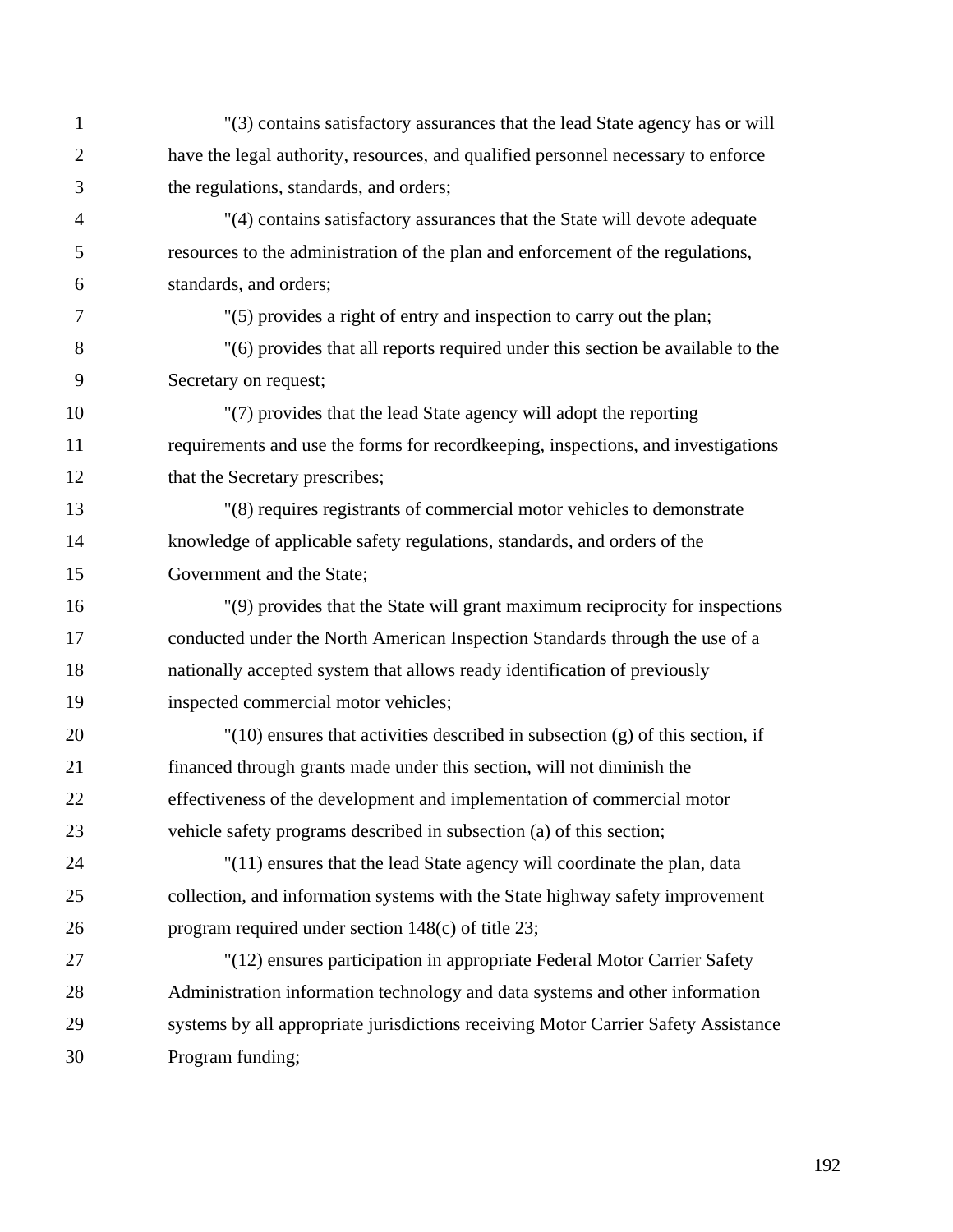- 1 "(13) ensures that information is exchanged among the States in a timely 2 manner;
- 3 "(14) provides satisfactory assurances that the State will undertake efforts 4 that will emphasize and improve enforcement of State and local traffic safety laws 5 and regulations related to commercial motor vehicle safety;
- 6 "(15) provides satisfactory assurances that the State will promote activities 7 in support of national priorities and performance goals, including--
- 8 "(A) activities aimed at removing impaired commercial motor 9 vehicle drivers from the highways of the United States through adequate 10 enforcement of regulations on the use of alcohol and controlled substances 11 and by ensuring ready roadside access to alcohol detection and measuring 12 equipment;
- 13 "(B) activities aimed at providing an appropriate level of training 14 to State Motor Carrier Safety Assistance Program officers and employees 15 on recognizing drivers impaired by alcohol or controlled substances; and
- 16 "(C) when conducted with an appropriate commercial motor 17 vehicle inspection, interdiction activities, and appropriate strategies for 18 carrying out those activities, including activities that affect the 19 transportation of controlled substances, as defined under section 102 of the 20 Comprehensive Drug Abuse Prevention and Control Act of 1970 (21 21 U.S.C. 802) and listed in part 1308 of title 21, Code of Federal 22 Regulations, as updated and republished from time to time, by any 23 occupant of a commercial motor vehicle; 24 "(16) provides that the State has established and dedicated sufficient
- 25 resources to a program to ensure that--
- 26 "(A) the State collects and reports to the Secretary accurate, 27 complete, and timely motor carrier safety data; and
- 28 "(B) the State participates in a national motor carrier safety data 29 correction system prescribed by the Secretary;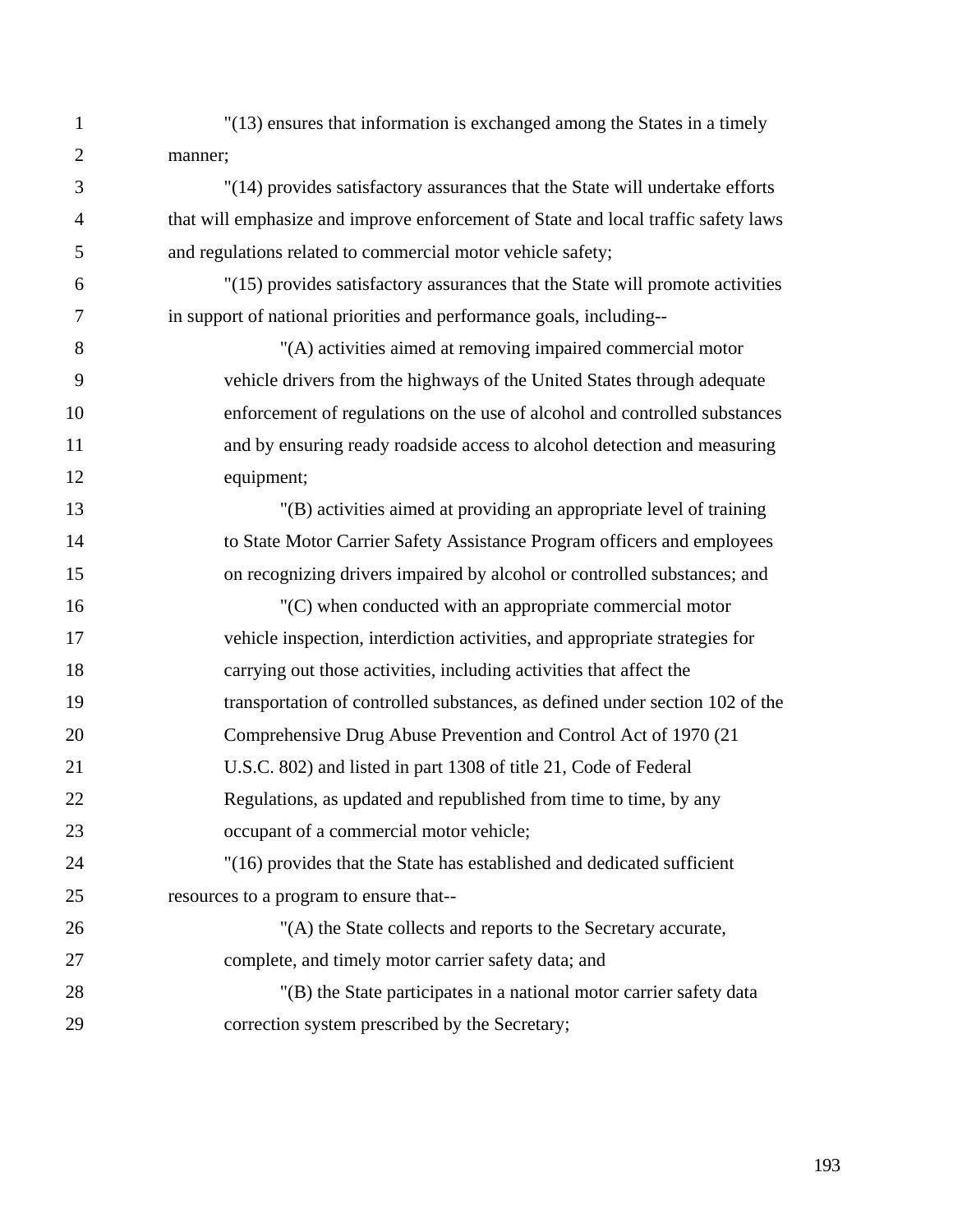1 "(17) ensures that the State will cooperate in the enforcement of financial 2 responsibility requirements under sections 13906, 31138, and 31139 of this title, 3 and regulations issued under these sections; 4 "(18) ensures consistent, effective, and reasonable sanctions; 5 "(19) ensures that roadside inspections will be conducted at locations that 6 are adequate to protect the safety of drivers and enforcement personnel; 7 "(20) provides that the State will include in the training manuals for the 8 licensing examination to drive both noncommercial motor vehicles and 9 commercial motor vehicles information on best practices for driving safely in the 10 vicinity of noncommercial and commercial motor vehicles; 11 "(21) provides that the State will enforce the registration requirements of 12 sections 13902 and 31134 of this title by prohibiting the operation of any vehicle 13 discovered to be operated by a motor carrier without a registration issued under 14 these sections or to be operated beyond the scope of the motor carrier's 15 registration; 16 "(22) provides that the State will conduct comprehensive and highly 17 visible traffic enforcement and commercial motor vehicle safety inspection 18 programs in high-risk locations and corridors; 19 "(23) except in the case of an imminent hazard or obvious safety hazard, 20 ensures that an inspection of a vehicle transporting passengers for a motor carrier 21 of passengers is conducted at a station, terminal, border crossing, maintenance 22 facility, destination, or other location where adequate food, shelter, and sanitation 23 facilities are available for passengers, and reasonable accommodations are 24 available for passengers with disabilities; 25 "(24) ensures that the State will transmit to its roadside inspectors the 26 notice of each Federal exemption granted pursuant to section 31315(b) of this title 27 and 49 C.F.R. 390.23 and 390.25 and provided to the State by the Secretary,

28 including the name of the person granted the exemption and any terms and

29 conditions that apply to the exemption;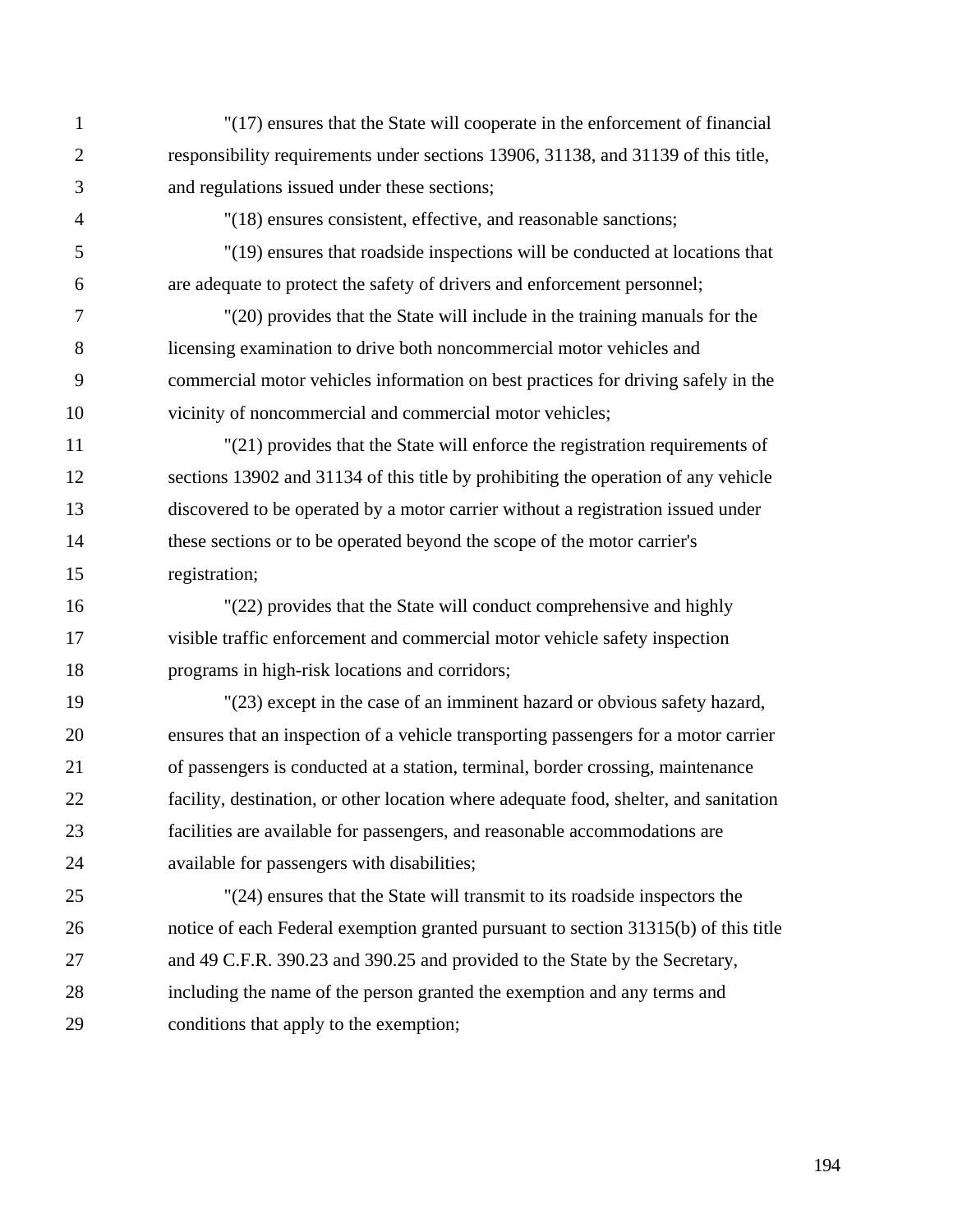| $\mathbf{1}$   | $'(25)$ except as provided in subsection (c) of this section, provides that the              |
|----------------|----------------------------------------------------------------------------------------------|
| $\overline{2}$ | State will conduct safety audits of new entrant motor carriers pursuant to section           |
| 3              | $31144(g)$ of this title;                                                                    |
| $\overline{4}$ | "(26) provides that the State agrees to fully participate in the Performance                 |
| 5              | and Registration Information System Management under section 31106(b) of this                |
| 6              | title no later than 3 years from the date of enactment of this provision by                  |
| $\overline{7}$ | complying with the program participation requirements established in section                 |
| 8              | $31106(b)(3)$ of this title; and                                                             |
| 9              | "(27) for a State that shares a land border with another country, provides                   |
| 10             | that the State--                                                                             |
| 11             | "(A) will conduct a border commercial motor vehicle safety                                   |
| 12             | program that includes enforcement and related projects; or                                   |
| 13             | "(B) if it declines to include appropriate border related activities in                      |
| 14             | its plan, will forfeit a proportionate level of funding as determined by the                 |
| 15             | Secretary.                                                                                   |
| 16             | "(c) EXCLUSION OF U.S. TERRITORIES.--The requirement that a State                            |
| 17             | conduct safety audits of new entrant motor carriers under subsection $(b)(25)$ of this       |
| 18             | section does not apply to a territory of the United States unless required by the Secretary. |
| 19             | "(d) INTRASTATE COMPATIBILITY.--The Secretary shall prescribe                                |
| 20             | regulations specifying tolerance guidelines and standards for ensuring compatibility of      |
| 21             | intrastate commercial motor vehicle safety laws and regulations with Government motor        |
| 22             | carrier safety regulations to be enforced under subsection (a) of this section. To the       |
| 23             | extent practicable, the guidelines and standards shall allow for maximum flexibility while   |
| 24             | ensuring a degree of uniformity that will not diminish transportation safety.                |
| 25             | "(e) MAINTENANCE OF EFFORT.--                                                                |
| 26             | "(1) IN GENERAL.--A plan submitted by a State under subsection (b) of                        |
| 27             | this section shall provide that the total expenditure of amounts of the lead State           |
| 28             | agency responsible for administering the plan will be maintained at a level each             |
| 29             | fiscal year at least equal to the average level of that expenditure for fiscal years         |
| 30             | 2004 and 2005.                                                                               |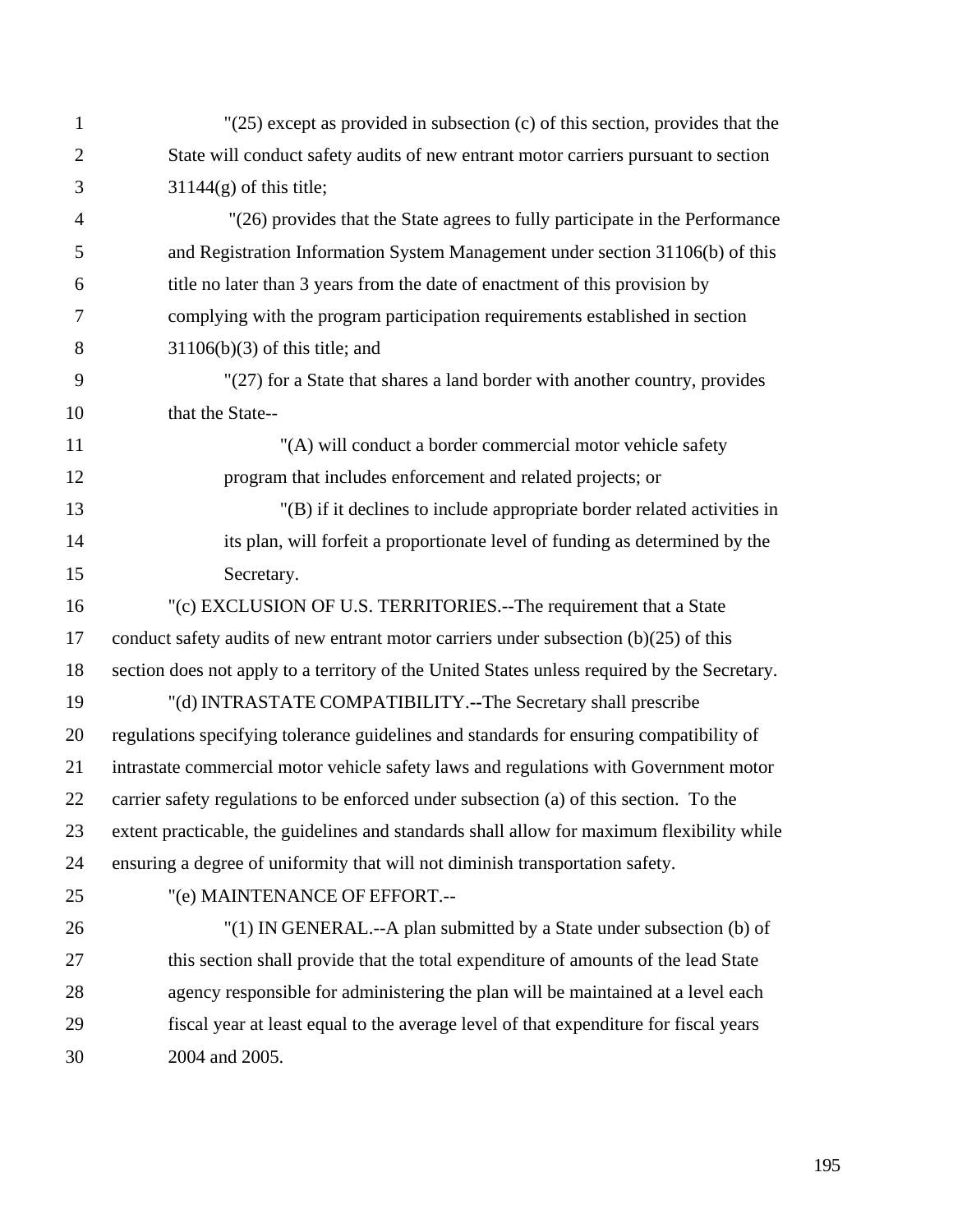| 1              | "(2) AVERAGE LEVEL OF STATE EXPENDITURES.--In estimating                                  |
|----------------|-------------------------------------------------------------------------------------------|
| $\overline{2}$ | the average level of State expenditure under paragraph (1) of this subsection, the        |
| 3              | Secretary--                                                                               |
| $\overline{4}$ | "(A) may allow the State to exclude State expenditures for                                |
| 5              | Government-sponsored demonstration and pilot programs and strike                          |
| 6              | forces; and                                                                               |
| 7              | "(B) may allow the State to exclude expenditures for activities                           |
| 8              | related to border enforcement and new entrant safety audits; and                          |
| 9              | "(C) shall require the State to exclude State matching amounts                            |
| 10             | used to receive Government financing under this section.                                  |
| 11             | "(3) WAIVERS.--Upon the request of a State, the Secretary may waive or                    |
| 12             | modify the requirements of this subsection for the period of the plan, if the             |
| 13             | Secretary determines that a waiver is equitable due to exceptional or                     |
| 14             | uncontrollable circumstances.                                                             |
| 15             | "(f) USE OF UNIFIED CARRIER REGISTRATION FEES AGREEMENT--                                 |
| 16             | Amounts generated under section 14504a of this title and received by a State and used for |
| 17             | motor carrier safety purposes may be included as part of the State's share of the Motor   |
| 18             | Carrier Safety Assistance Program not provided by the Government.                         |
| 19             | "(g) USE OF GRANTS TO ENFORCE OTHER LAWS.--A State may use                                |
| 20             | amounts received under a grant under this section--                                       |
| 21             | $''(1)$ if the activities are carried out in conjunction with an                          |
| 22             | appropriate inspection of a commercial motor vehicle to enforce Federal                   |
| 23             | or State commercial motor vehicle safety regulations, for the--                           |
| 24             | "(A) enforcement of commercial motor vehicle size and                                     |
| 25             | weight limitations at locations (excluding fixed weight facilities)                       |
| 26             | such as near steep grades or mountainous terrains, where the                              |
| 27             | weight of a commercial motor vehicle can significantly affect the                         |
| 28             | safe operation of the vehicle, or at ports where intermodal shipping                      |
| 29             | containers enter and leave the United States; and                                         |
| 30             | "(B) detection of and enforcement actions taken as a result                               |
| 31             | of criminal activity, including the trafficking of human beings, in a                     |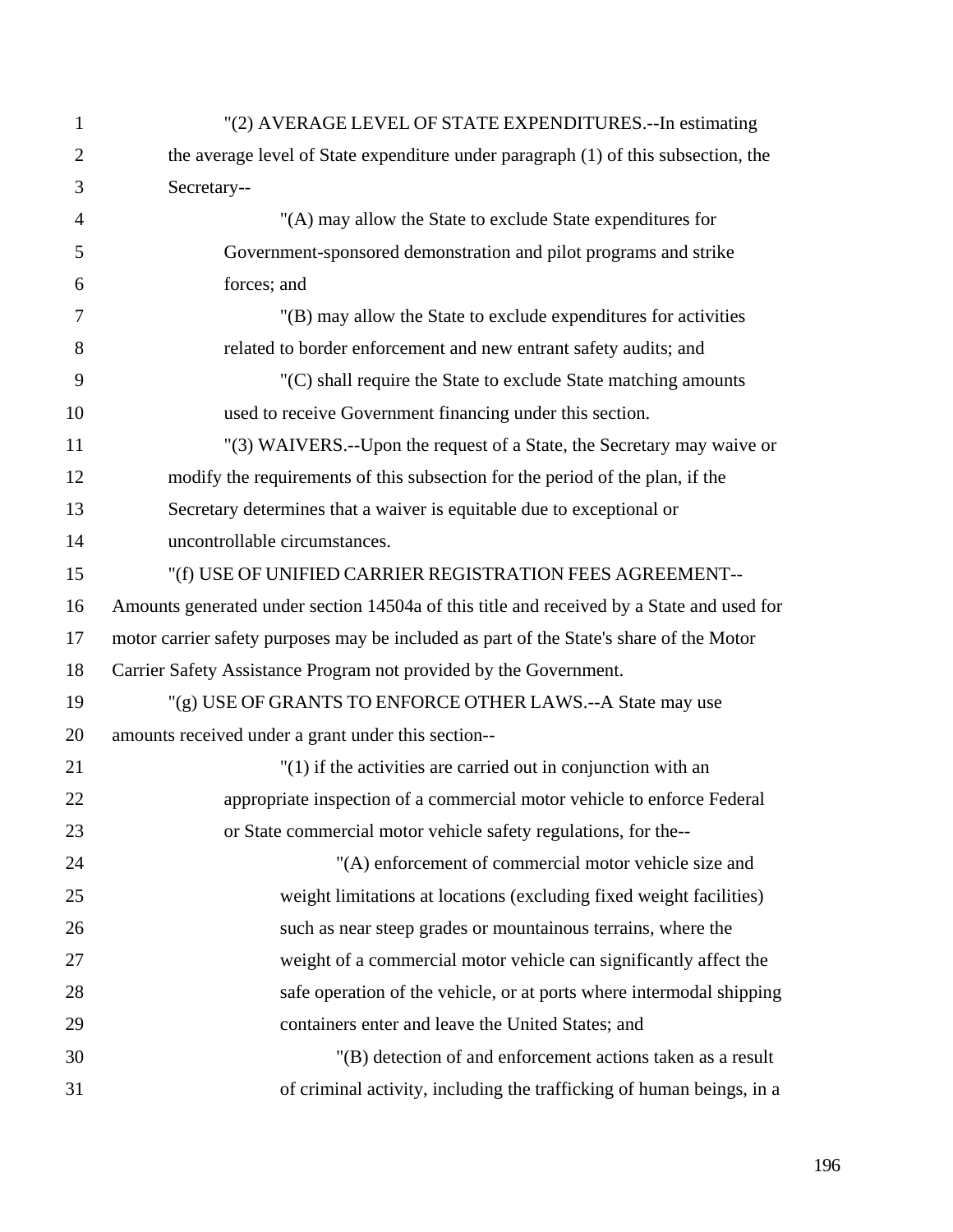| $\mathbf{1}$   | commercial motor vehicle or by any occupant, including the                          |
|----------------|-------------------------------------------------------------------------------------|
| $\overline{2}$ | operator, of the vehicle;                                                           |
| 3              | "(2) for documented enforcement of State traffic laws and                           |
| $\overline{4}$ | regulations designed to promote the safe operation of commercial motor              |
| 5              | vehicles, including documented enforcement of such laws and regulations             |
| 6              | relating to noncommercial motor vehicles when necessary to promote the              |
| 7              | safe operation of commercial motor vehicles, provided:                              |
| 8              | "(A) the number of motor carrier safety activities                                  |
| 9              | (including roadside safety inspections) conducted in the State is                   |
| 10             | maintained at a level at least equal to the average level of such                   |
| 11             | activities conducted in the State in fiscal years 2004 and 2005; and                |
| 12             | "(B) the State does not use more than 5 percent of the basic                        |
| 13             | amount the State receives under a grant under this section for                      |
| 14             | enforcement activities relating to noncommercial motor vehicles                     |
| 15             | unless the Secretary determines that a higher percentage will result                |
| 16             | in significant increases in commercial motor vehicle safety; and                    |
| 17             | "(3) for the enforcement of household goods regulations on                          |
| 18             | intrastate and interstate carriers, provided that the State has adopted laws        |
| 19             | or regulations compatible with the Federal household goods regulations.             |
| 20             | "(h) EVALUATION OF PLAN AND AWARD OF GRANT.--                                       |
| 21             | "(1) AWARD.--The Secretary may allocate the amounts appropriated                    |
| 22             | among the States whose plans have been approved under criteria that the             |
| 23             | Secretary establishes.                                                              |
| 24             | "(2) OPPORTUNITY TO CURE.--If the Secretary disapproves a plan                      |
| 25             | under this section, the Secretary shall give the State a written explanation of the |
| 26             | reasons for disapproval and allow the State to modify and resubmit the plan for     |
| 27             | approval.                                                                           |
| 28             | "(i) PLAN MONITORING.--                                                             |
| 29             | "(1) IN GENERAL.--On the basis of reports submitted by the lead State               |
| 30             | agency responsible for administering a plan approved under this section and the     |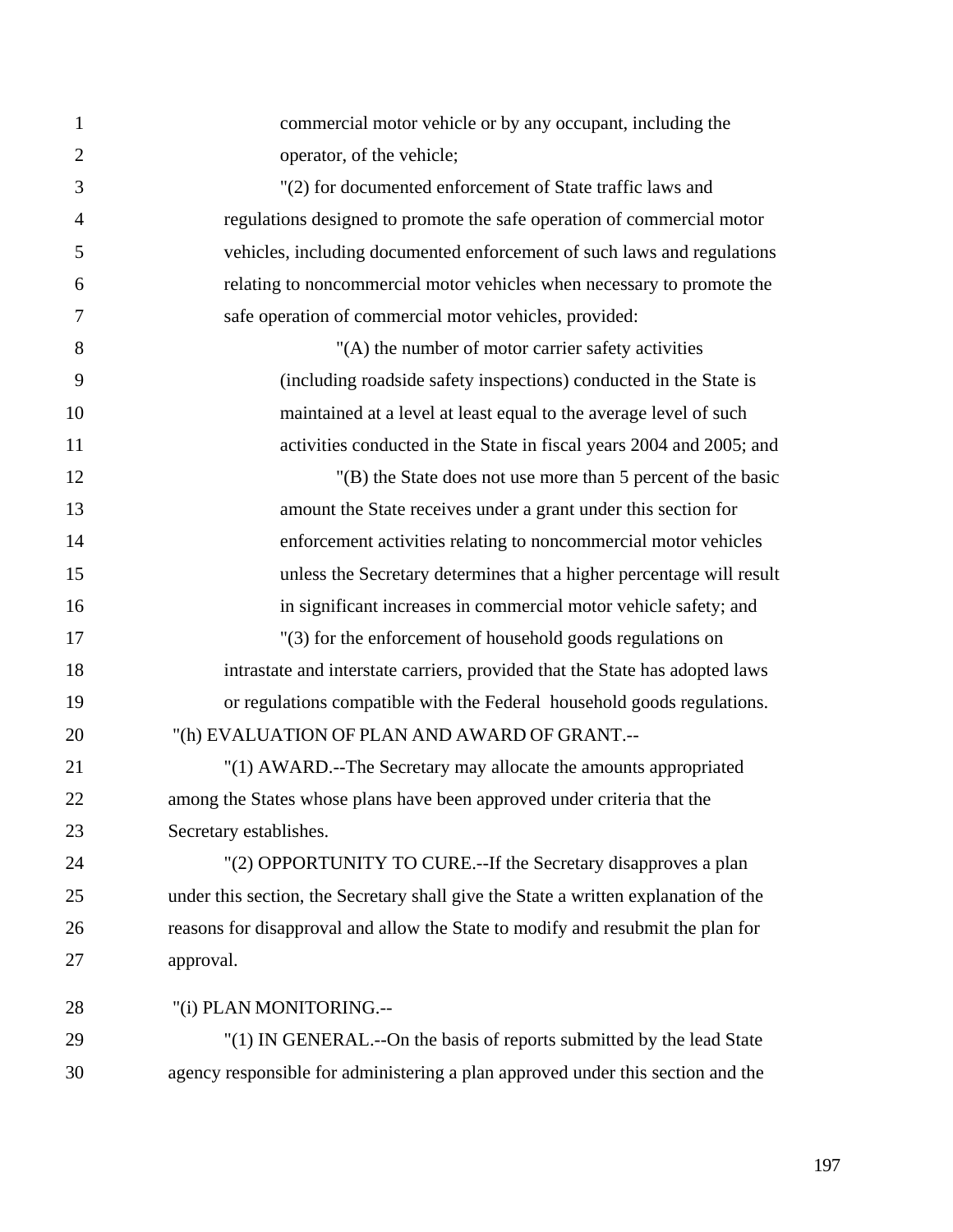1 Secretary's own investigations, the Secretary shall make a continuing evaluation 2 of the way the State is carrying out the plan.

3 "(2) WITHHOLDING OF FUNDS.--If, after notice and an opportunity to 4 be heard, the Secretary finds that the State plan previously approved is not being 5 followed or has become inadequate to ensure enforcement of the regulations, 6 standards, or orders, the Secretary may withdraw approval of the plan and notify 7 the State. The plan is no longer in effect once the notice is received. In lieu of 8 withdrawing approval of the plan, the Secretary may withhold funding from the 9 State to which the State would otherwise be entitled under this section for the 10 period of the State's noncompliance. In exercising this option, the Secretary may 11 withhold up to 10 percent of funds for the year that the Secretary notifies the State 12 of its noncompliance, up to 10 percent of funds for the first full year of 13 noncompliance, up to 25 percent of funds for the second full year of 14 noncompliance, and not less than 50 percent of funds for the third and subsequent 15 full years of noncompliance.

16 "(3) JUDICIAL REVIEW.--A State adversely affected by the Secretary's 17 action under paragraph (2) of this subsection may seek judicial review under 18 chapter 7 of title 5. Notwithstanding withdrawal of a plan approval, the State may 19 retain jurisdiction in administrative or judicial proceedings begun before the 20 withdrawal if the issues involved are not related directly to the reasons for the 21 withdrawal.

22 "(j) ALLOCATION OF MCSAP FUNDS.**--**On October 1 of each fiscal year, or as 23 soon as practicable after that date, and after making a deduction under section  $24$  31104(a)(3) of this title, the Secretary shall allocate amounts made available to carry out 25 this section for the fiscal year among the States with plans approved under this section. 26 The allocation shall be made under criteria prescribed by the Secretary.

27 "**Sec. 31103. High Priority Program** 

28 "(a) IN GENERAL.--The Secretary shall administer a High Priority Program 29 funded under section 31104 of this title.

30 "(b) PURPOSE.--The purpose of the program is to make grants to and cooperative 31 agreements with States, local governments, other political jurisdictions, Federally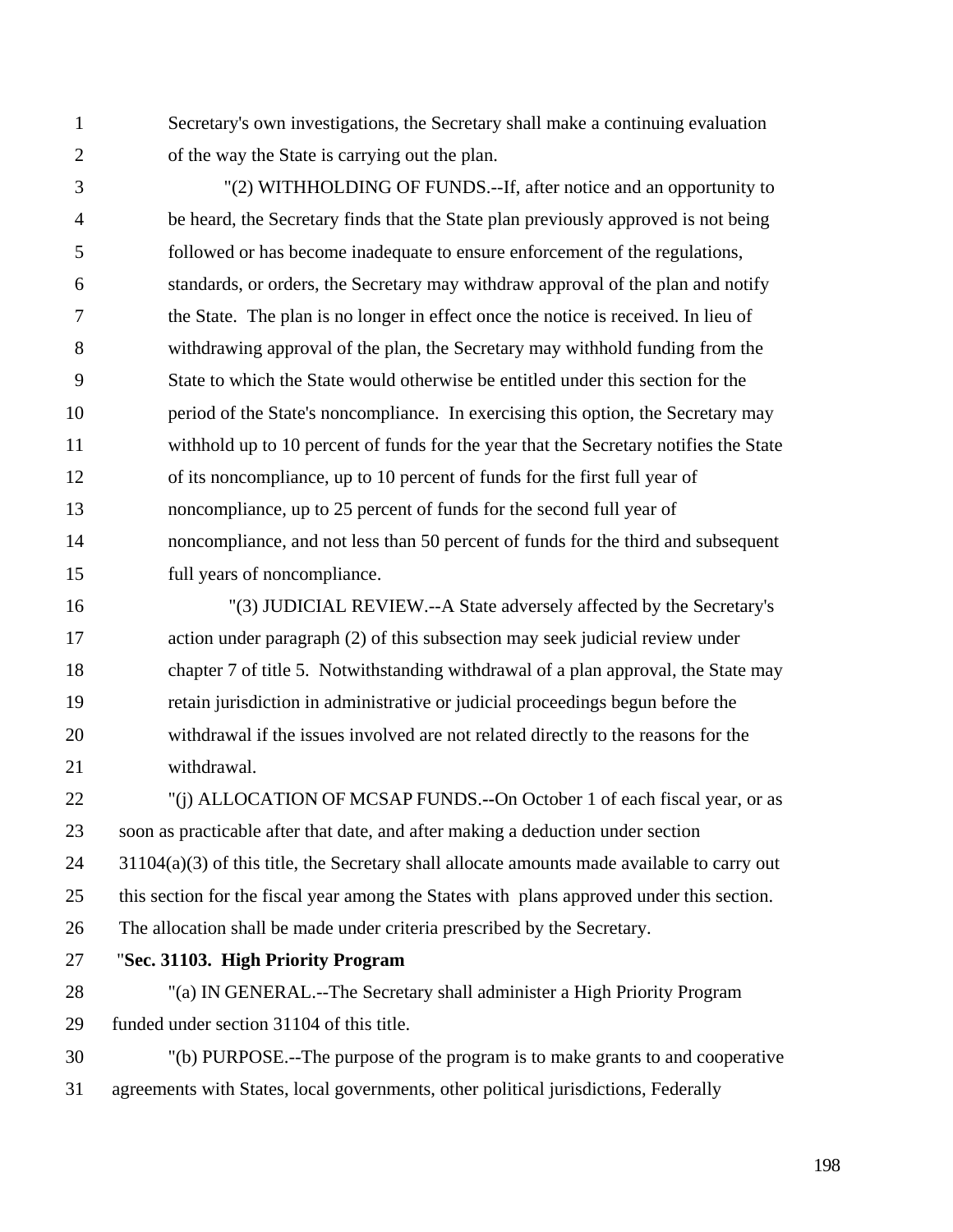| $\mathbf{1}$   | recognized Indian Tribes, and any person to carry out high priority activities and projects, |
|----------------|----------------------------------------------------------------------------------------------|
| $\overline{2}$ | including activities and projects that--                                                     |
| 3              | $"(1)$ increase public awareness and education on commercial motor                           |
| $\overline{4}$ | vehicle safety;                                                                              |
| 5              | "(2) target unsafe driving of commercial motor vehicles and non-                             |
| 6              | commercial motor vehicles in areas identified as high risk crash corridors;                  |
| 7              | "(3) support the enforcement of household goods regulations on intrastate                    |
| 8              | and interstate carriers, provided that the State has adopted laws or regulations             |
| 9              | compatible with the Federal household good regulations;                                      |
| 10             | "(4) improve the safe and secure movement of hazardous materials and the                     |
| 11             | transportation of goods and persons in foreign commerce;                                     |
| 12             | "(5) demonstrate new technologies to improve commercial motor vehicle                        |
| 13             | safety;                                                                                      |
| 14             | "(6) otherwise improve commercial motor vehicle safety and compliance                        |
| 15             | with commercial motor vehicle safety regulations; or                                         |
| 16             | "(7) support participation in the Performance and Registration Information                   |
| 17             | System Management under section 31106(b) of this title.                                      |
| 18             | "(c) SAFETY DATA IMPROVEMENT.--                                                              |
| 19             | "(1) IN GENERAL.--In addition to the activities and projects under                           |
| 20             | subsection (b) of this section and subject to paragraph (2) of this subsection, the          |
| 21             | Secretary may make a grant to or cooperative agreement with a State under this               |
| 22             | section to improve the accuracy, timeliness, and completeness of commercial                  |
| 23             | motor vehicle safety data reported to the Secretary.                                         |
| 24             | "(2) ELIGIBILITY.--A State shall be eligible for funding under this                          |
| 25             | subsection in a fiscal year if the Secretary determines that the State has--                 |
| 26             | "(A) conducted a comprehensive audit of its commercial motor                                 |
| 27             | vehicle safety data system within the preceding 2 years;                                     |
| 28             | "(B) developed a plan that identifies and prioritizes its commercial                         |
| 29             | motor vehicle safety data needs and goals; and                                               |
| 30             | "(C) identified performance-based measures to determine progress                             |
| 31             | toward those goals.                                                                          |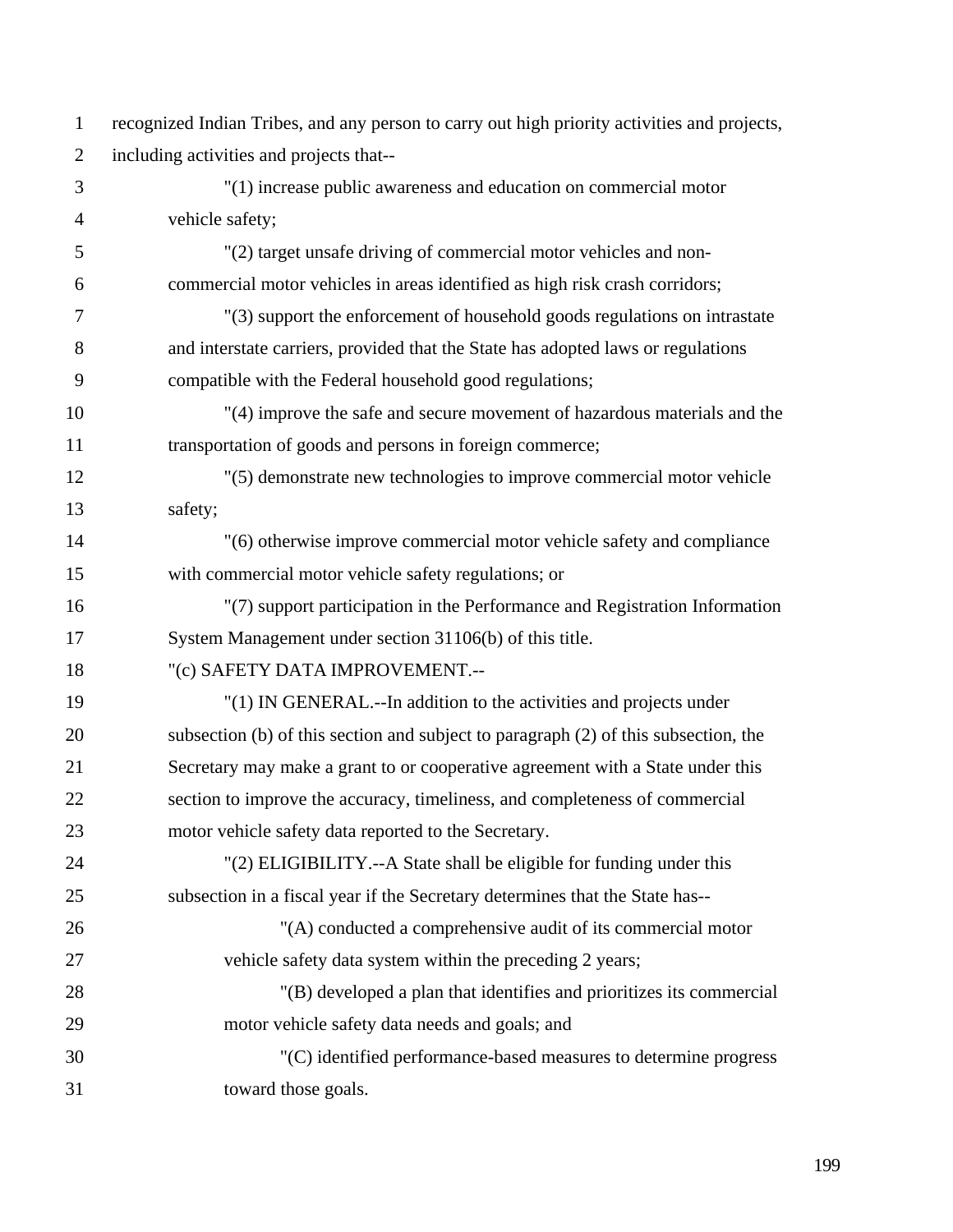| 1              | "Sec. 31104. Availability of Amounts                                           |
|----------------|--------------------------------------------------------------------------------|
| $\overline{2}$ | "(a) FINANCIAL ASSISTANCE PROGRAMS .--                                         |
| 3              | "(1) IN GENERAL.--The following sums are authorized to be                      |
| $\overline{4}$ | appropriated from the Highway Account of the Transportation Trust Fund for the |
| 5              | following Federal Motor Carrier Safety Administration programs:                |
| 6              | "(A) GRANT PROGRAM FOR THE MOTOR CARRIER                                       |
| 7              | SAFETY ASSISTANCE PROGRAM.--Subject to paragraph 3 of this                     |
| 8              | subsection, to carry out sections 31102 and 31103 of this title--              |
| 9              | "(i) \$288,173,000 for fiscal year 2015;                                       |
| 10             | "(ii) \$309,081,000 for fiscal year 2016;                                      |
| 11             | "(iii) $$330,638,000$ for fiscal year 2017; and                                |
| 12             | "(iv) \$352,863,000 for fiscal year 2018.                                      |
| 13             | "(B) FINANCIAL ASSISTANCE PROGRAM FOR HIGH                                     |
| 14             | PRIORITY ACTIVITIES.--To make grants and cooperative agreements                |
| 15             | under section 31103 of this title, the Secretary may set aside from amounts    |
| 16             | made available under subparagraph (A) of this paragraph up to--                |
| 17             | "(i) \$21,178,000 for fiscal year 2015;                                        |
| 18             | "(ii) \$23,526,000 for fiscal year 2016;                                       |
| 19             | "(iii) \$25,947,000 for fiscal year 2017; and                                  |
| 20             | "(iv) \$28,443,000 for fiscal year 2018.                                       |
| 21             | "(C) GRANT PROGRAM FOR INNOVATIVE TECHNOLOGY.-                                 |
| 22             | -To carry out section 31109 of this title--                                    |
| 23             | "(i) \$25,000,000 for fiscal year 2015;                                        |
| 24             | "(ii) \$25,000,000 for fiscal year 2016;                                       |
| 25             | "(iii) $$25,000,000$ for fiscal year 2017; and                                 |
| 26             | "(iv) $$25,000,000$ for fiscal year 2018.                                      |
| 27             | "(D) FINANCIAL ASSISTANCE PROGRAM FOR                                          |
| 28             | COMMERCIAL DRIVER'S LICENSE PROGRAM                                            |
| 29             | IMPLEMENTATION.--To carry out section 31313 of this title--                    |
| 30             | "(i) \$38,580,000 for fiscal year 2015;                                        |
| 31             | "(ii) \$39,776,000 for fiscal year 2016;                                       |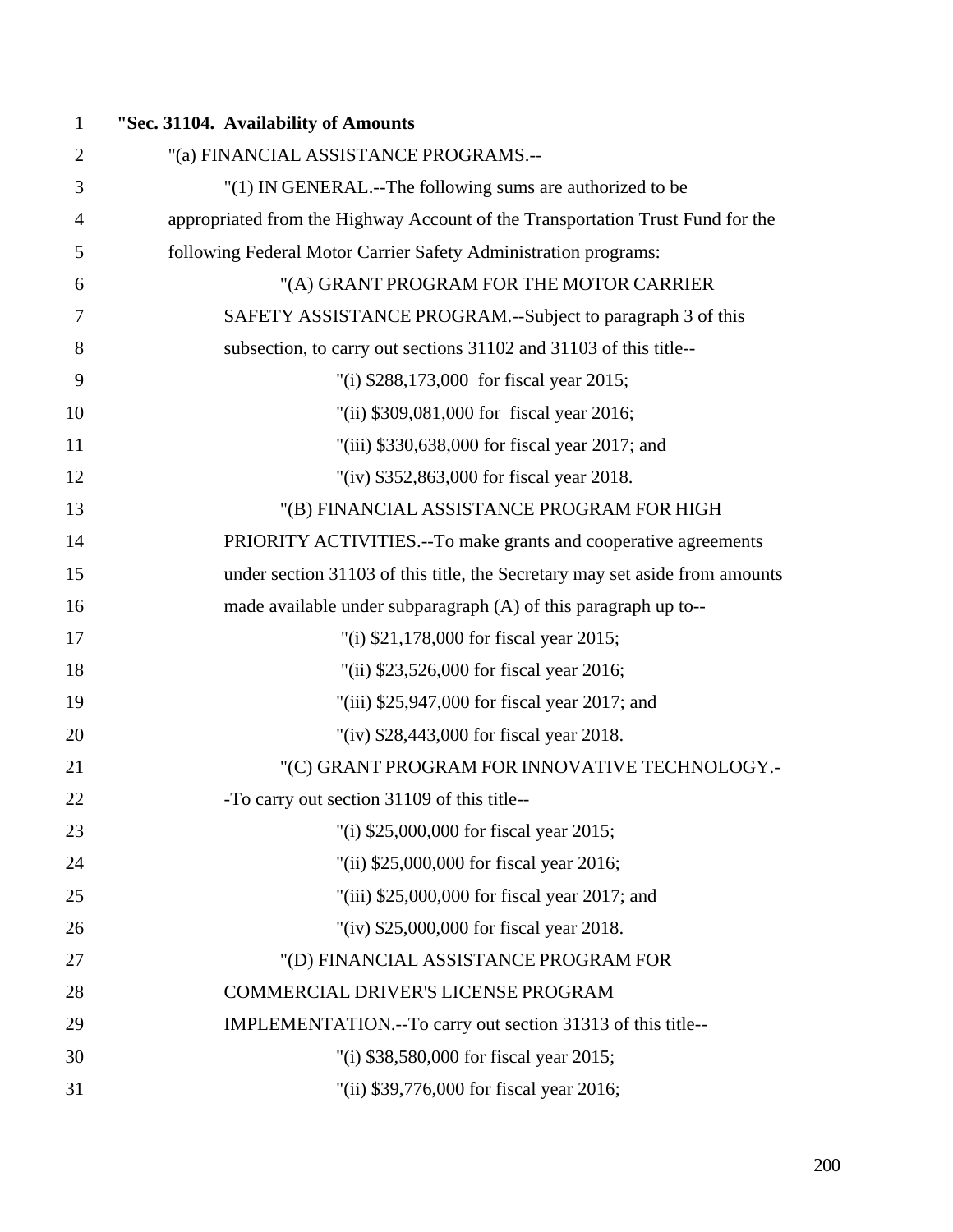| $\mathbf{1}$   | "(iii) \$41,009,000 for fiscal year 2017; and                                             |
|----------------|-------------------------------------------------------------------------------------------|
| $\overline{2}$ | "(iv) \$42,280,000 for fiscal year 2018.                                                  |
| 3              | "(E) GRANT PROGRAM FOR COMMERCIAL MOTOR                                                   |
| $\overline{4}$ | VEHICLE OPERATORS. -- To carry out section 31110 of this title,                           |
| 5              | \$1,000,000 for each fiscal year, 2015 through 2018.                                      |
| 6              | "(2) REIMBURSEMENT FOR GOVERNMENT'S SHARE OF COSTS.--                                     |
| 7              | Amounts made available under this section shall be used to reimburse financial            |
| 8              | assistance recipients proportionally for the United States Government's share of          |
| 9              | the costs incurred.                                                                       |
| 10             | "(3) DEDUCTION FOR PARTNER TRAINING AND PROGRAM                                           |
| 11             | SUPPORT.--On October 1 of each fiscal year or as soon after that date as                  |
| 12             | practicable, the Secretary may deduct, from amounts made available under                  |
| 13             | subparagraphs $(A)$ , $(C)$ , and $(D)$ of paragraph 1 of this subsection for that fiscal |
| 14             | year, not more than 1.50 percent of those amounts for partner training and                |
| 15             | program support in that fiscal year. The Secretary shall use at least 75 percent of       |
| 16             | those deducted amounts to train non-Government employees and to develop                   |
| 17             | related training materials in carrying out these programs.                                |
| 18             | "(4) GRANTS AND COOPERATIVE AGREEMENTS AS                                                 |
| 19             | CONTRACTUAL OBLIGATIONS.--The approval of a grant or cooperative                          |
| 20             | agreement by the Secretary under section 31102, 31103, 31109, 31110, or 31313             |
| 21             | of this title is a contractual obligation of the Government for payment of the            |
| 22             | Government's share of costs in carrying out the provisions of the grant or                |
| 23             | cooperative agreement.                                                                    |
| 24             | "(5) ELIGIBLE ACTIVITIES.--The Secretary shall establish criteria for                     |
| 25             | eligible activities to be funded with grants or cooperative agreements under this         |
| 26             | section and publish those criteria in a notice of funding availability before the         |
| 27             | program application period.                                                               |
| 28             | "(6) REIMBURSEMENT. -- The Secretary shall reimburse a recipient,                         |
| 29             | from a grant or cooperative agreement made under section 31102, 31103, 31109,             |
| 30             | 31110, or 31313 of this title, an amount that is at least 85 percent of the costs         |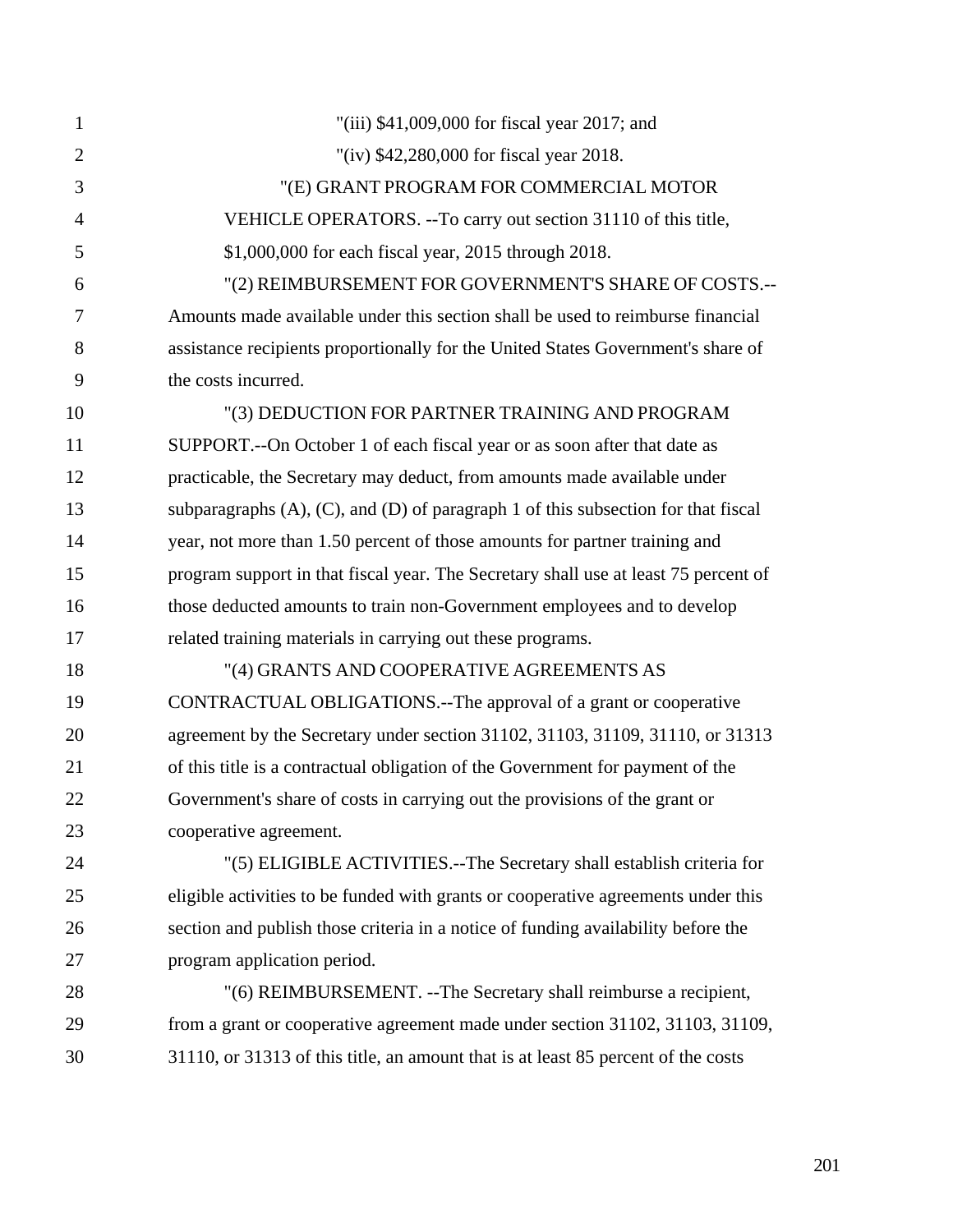1 incurred by the recipient in a fiscal year in developing and implementing 2 programs under these sections.

3 "(7) PAYMENT TO RECIPIENTS FOR COSTS.--Each recipient shall 4 submit vouchers at least quarterly for costs the recipient incurs in developing and 5 implementing programs under section 31102, 31103, 31109, 31110, or 31313 of 6 this title. The Secretary shall pay the recipient an amount not more than the 7 Government share of the costs incurred as of the date of the vouchers. The 8 Secretary shall include a recipient's in-kind contributions in determining the 9 reimbursement.

10 "(8) AVAILABILITY OF ALLOCATIONS.--Grants or cooperative 11 agreements to carry out section 31102, 31103, 31109, 31110, or 31313 of this title 12 remain available for expenditure by the recipient for the fiscal year in which they 13 are allocated and for the next two fiscal years. Amounts not expended during the 14 time permitted are released to the Secretary for reallocation.

15 "(b) ADMINISTRATIVE EXPENSES.--

16 "(1) AUTHORIZATION OF APPROPRIATIONS.--The following sums 17 are authorized to be appropriated from the Highway Account of the 18 Transportation Trust Fund for the Secretary of Transportation to pay 19 administrative expenses of the Federal Motor Carrier Safety Administration-- 20 "(A) \$315,770,000 for fiscal year 2015; 21 "(B) \$372,743,000 for fiscal year 2016; 22 "(C) \$398,953,000 for fiscal year 2017; and 23 "(D) \$378,106,000 for fiscal year 2018. 24 (2) USE OF FUNDS.--The funds authorized by this subsection shall be 25 used for personnel costs; administrative infrastructure; rent; information 26 technology; programs for research and technology, information management, 27 regulatory development, the administration of the performance and registration 28 information system management, and outreach and education; to fund the 29 facilities working capital fund; other operating expenses; and such other expenses 30 as may from time to time become necessary to implement statutory mandates of 31 the Federal Motor Carrier Safety Administration not funded from other sources.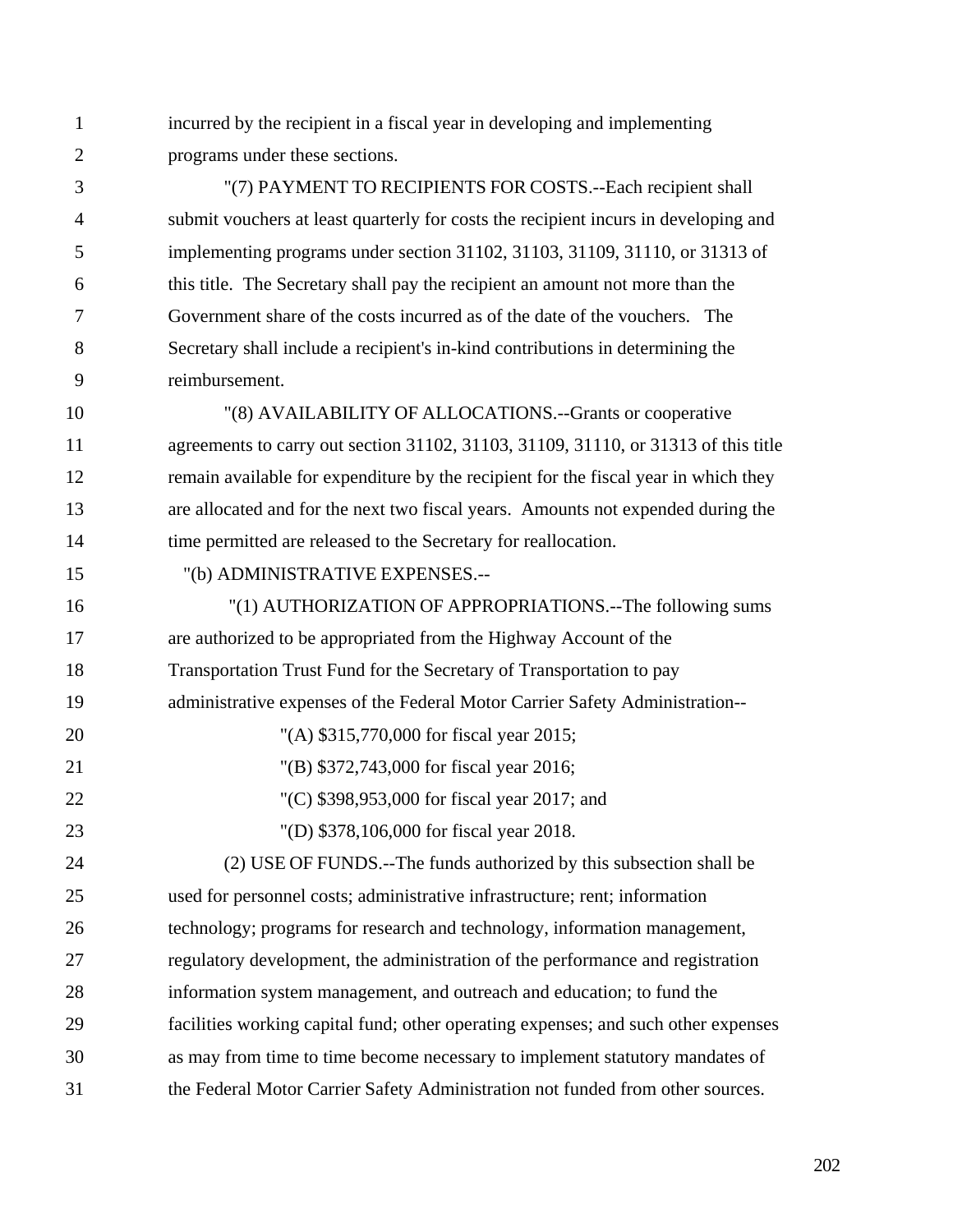| 1              | "(3) OUTREACH AND EDUCATION.--                                                  |
|----------------|---------------------------------------------------------------------------------|
| $\overline{2}$ | "(A) IN GENERAL.--The Secretary shall conduct, through any                      |
| 3              | combination of grants, contracts, or cooperative agreements, an outreach and    |
| $\overline{4}$ | education program to be administered by the Federal Motor Carrier Safety        |
| 5              | Administration.                                                                 |
| 6              | "(B) PROGRAM ELEMENTS.--The program shall include, at a                         |
| 7              | minimum--                                                                       |
| 8              | "(i) a program to promote a more comprehensive and                              |
| 9              | national effort to educate commercial motor vehicle drivers and                 |
| 10             | passenger vehicle drivers about how commercial motor vehicle drivers            |
| 11             | and passenger vehicle drivers can more safely share the road with each          |
| 12             | other;                                                                          |
| 13             | "(ii) a program to promote enhanced traffic enforcement                         |
| 14             | efforts aimed at reducing the incidence of the most common unsafe               |
| 15             | driving behaviors that cause or contribute to crashes involving                 |
| 16             | commercial motor vehicles and passenger vehicles; and                           |
| 17             | "(iii) a program to establish a public-private partnership to                   |
| 18             | provide resources and expertise for the development and                         |
| 19             | dissemination of information relating to sharing the road referred to in        |
| 20             | clauses (i) and (ii) of this subparagraph to each partner's constituents        |
| 21             | and to the general public through the use of brochures, videos, paid            |
| 22             | and public advertisements, the Internet, and other media.                       |
| 23             | "(C) FUNDING.--From amounts made available in paragraph (1) of                  |
| 24             | this subsection, the Secretary shall make available in support of the office of |
| 25             | Outreach and Education--                                                        |
| 26             | "(i) \$4,905,988 for fiscal year 2015;                                          |
| 27             | "(ii) \$5,031,988 for fiscal year 2016;                                         |
| 28             | "(iii) $$5,294,988$ for fiscal year 2017; and                                   |
| 29             | "(iv) \$5,294,988 for fiscal year 2018.                                         |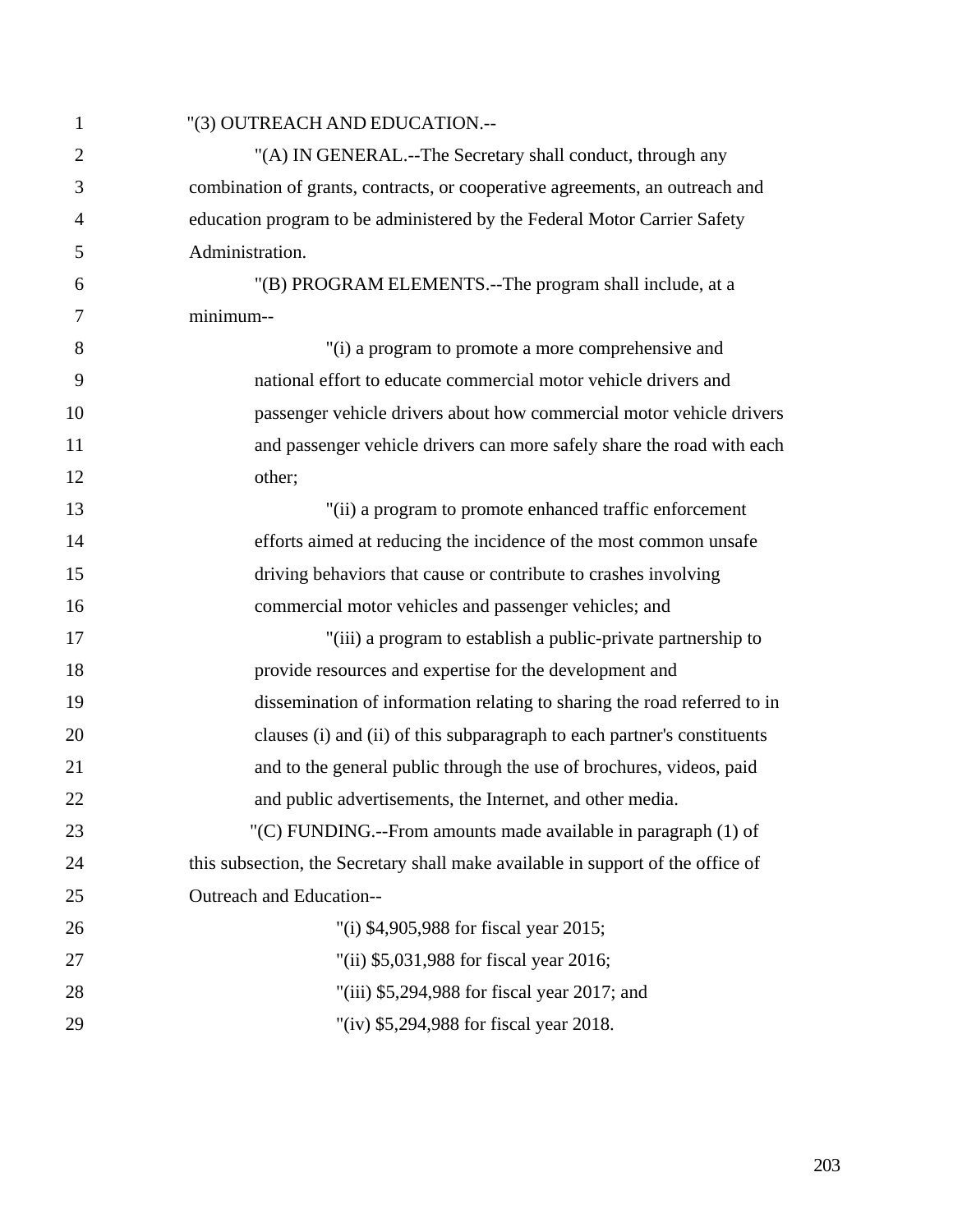| $\mathbf{1}$   | "(D) FEDERAL SHARE.--The Federal share of a program or activity                               |
|----------------|-----------------------------------------------------------------------------------------------|
| $\overline{2}$ | for which a grant or cooperative agreement is made under this paragraph shall                 |
| 3              | be at least 85% percent of the cost of such program or activity.                              |
| $\overline{4}$ | "(4) MOTOR CARRIER SAFETY FACILITY WORKING CAPITAL                                            |
| 5              | FUND.--                                                                                       |
| 6              | "(A) IN GENERAL.--The Secretary may establish a motor carrier                                 |
| 7              | safety facility working capital fund.                                                         |
| 8              | "(B) PURPOSE.--Amounts in the fund shall be available for                                     |
| 9              | modernization, construction, leases and expenses related to vacating,                         |
| 10             | occupying, maintaining and expanding motor carrier safety facilities.                         |
| 11             | "(C) AVAILABILITY.--Amounts in the fund shall be available                                    |
| 12             | without regard to fiscal year limitation.                                                     |
| 13             | "(D) FUNDING.--Amounts may be appropriated to the fund from                                   |
| 14             | the amounts made available paragraph $(1)$ of this subsection.                                |
| 15             | "(E) FUND TRANSFERS.--The Agency may transfer funds to the                                    |
| 16             | working capital fund from the amounts made available in paragraph (1) of                      |
| 17             | this subsection.                                                                              |
| 18             | "(c) CONTRACT AUTHORITY; INITIAL DATE OF AVAILABILITY .--                                     |
| 19             | Amounts authorized from the Highway Account of the Transportation Trust Fund by this          |
| 20             | section shall be available for obligation on the date of their apportionment or allocation or |
| 21             | on October 1 of the fiscal year for which they are authorized, whichever occurs first.        |
| 22             | "(d) FUNDING AVAILABILITY.--Amounts made available under this section                         |
| 23             | remain available until expended.".                                                            |
| 24             | (c) INNOVATIVE TECHNOLOGY DEPLOYMENT GRANTS.--Section 31109                                   |
| 25             | is amended to read as follows:                                                                |
| 26             | "Sec. 31109. Innovative Technology Deployment Grants                                          |
| 27             | "(a) IN GENERAL.--                                                                            |
| 28             | "(1) PROGRAM.--The Secretary shall administer an innovative                                   |
| 29             | technology program funded under section 31104 of this title.                                  |
| 30             | "(2) GOAL.--The goal of the program is to support and maintain a                              |
| 31             | commercial motor vehicle information systems and networks program to--                        |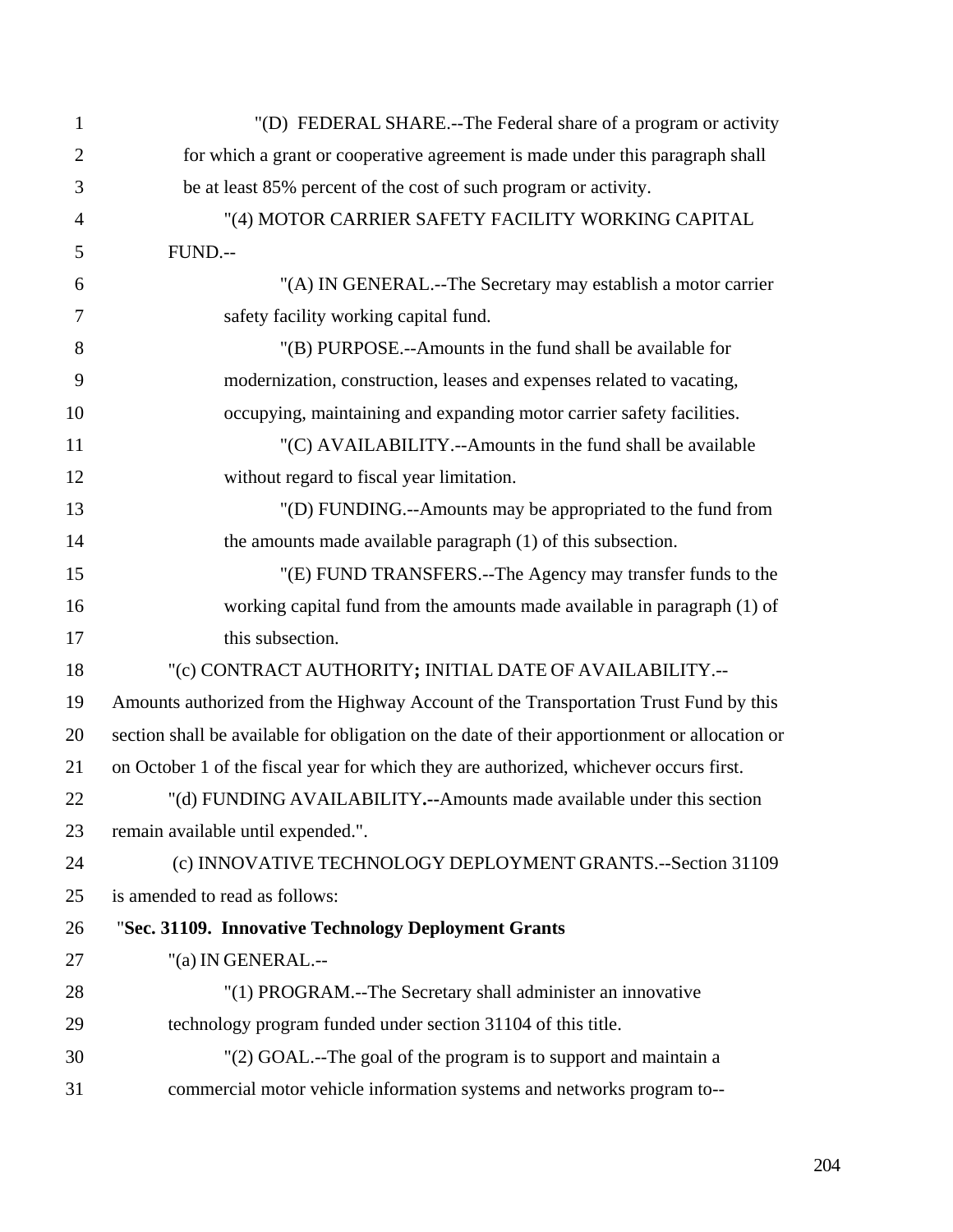| $\mathbf{1}$   | "(A) link Federal motor carrier safety information systems with                         |
|----------------|-----------------------------------------------------------------------------------------|
| $\overline{2}$ | State commercial motor vehicle systems;                                                 |
| 3              | "(B) improve the safety and productivity of commercial motor                            |
| $\overline{4}$ | vehicles and drivers; and                                                               |
| 5              | "(C) reduce costs associated with commercial motor vehicle                              |
| 6              | operations and Federal and State commercial vehicle regulatory                          |
| 7              | requirements.                                                                           |
| 8              | "(b) PURPOSE.--The program shall advance the technological capability and               |
| 9              | promote the deployment of intelligent transportation system applications for commercial |
| 10             | motor vehicle operations, including commercial motor vehicle, commercial driver, and    |
| 11             | carrier-specific information systems and networks.                                      |
| 12             | "(c) DEPLOYMENT GRANTS.--                                                               |
| 13             | "(1) IN GENERAL.--The Secretary shall make grants to eligible States                    |
| 14             | for the deployment of commercial motor vehicle information systems and                  |
| 15             | networks.                                                                               |
| 16             | "(2) USE OF FUNDS.--Funds from a grant under this section may be                        |
| 17             | used for deployment activities and activities to develop new and innovative             |
| 18             | advanced technology solutions that support commercial motor vehicle                     |
| 19             | information systems and networks.                                                       |
| 20             | "(d) ELIGIBILITY.--To be eligible for a grant under this section, a State--             |
| 21             | "(1) shall have a commercial motor vehicle information systems and                      |
| 22             | networks program plan approved by the Secretary that describes the various              |
| 23             | systems and networks at the State level that need to be refined, revised, upgraded,     |
| 24             | or built to accomplish deployment of commercial motor vehicle information               |
| 25             | systems and networks capabilities;                                                      |
| 26             | "(2) shall certify to the Secretary that its commercial motor vehicle                   |
| 27             | information systems and networks deployment activities, including hardware              |
| 28             | procurement, software and system development, and infrastructure modifications-         |
| 29             |                                                                                         |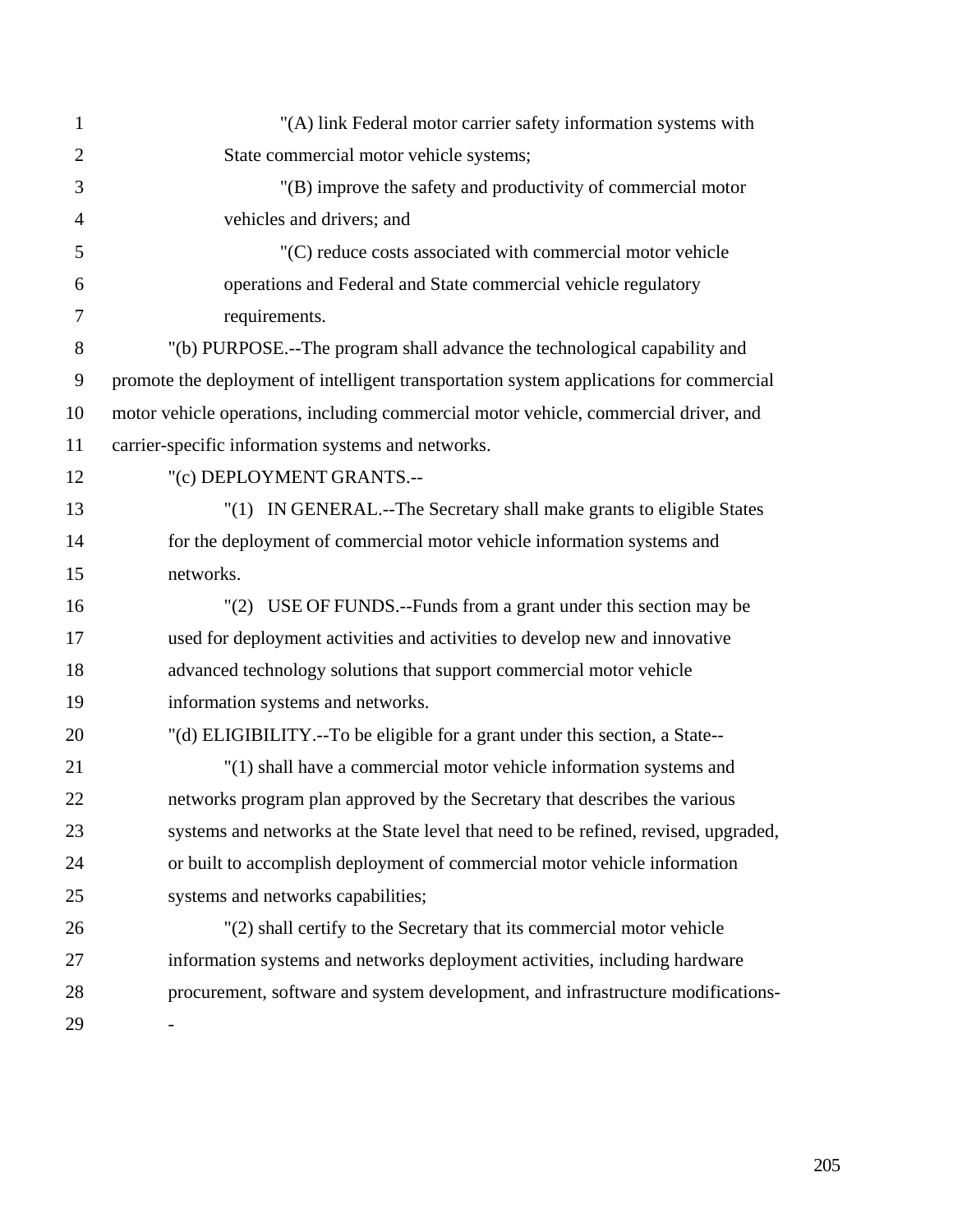| $\mathbf{1}$   | "(A) are consistent with the national intelligent transportation                    |
|----------------|-------------------------------------------------------------------------------------|
| $\overline{2}$ | systems and commercial motor vehicle information systems and networks               |
| 3              | architectures and available standards; and                                          |
| $\overline{4}$ | "(B) promote interoperability and efficiency to the extent                          |
| 5              | practicable; and                                                                    |
| 6              | "(3) shall agree to execute interoperability tests developed by the Federal         |
| 7              | Motor Carrier Safety Administration to verify that its systems conform with the     |
| 8              | national intelligent transportation systems architecture, applicable standards, and |
| 9              | protocols for commercial motor vehicle information systems and networks.            |
| 10             | "(e) DEFINITIONS.--In this section:                                                 |
| 11             | "(1) 'Commercial motor vehicle information systems and networks' means              |
| 12             | the information systems and communications networks that provide the capability     |
| 13             | $to--$                                                                              |
| 14             | "(A) improve the safety of commercial motor vehicle operations;                     |
| 15             | "(B) increase the efficiency of regulatory inspection processes to                  |
| 16             | reduce administrative burdens by advancing technology to facilitate                 |
| 17             | inspections and increase the effectiveness of enforcement efforts;                  |
| 18             | "(C) advance electronic processing of registration information,                     |
| 19             | driver licensing information, fuel tax information, inspection and crash            |
| 20             | data, and other safety information;                                                 |
| 21             | "(D) enhance the safe passage of commercial motor vehicles across                   |
| 22             | the United States and across international borders; and                             |
| 23             | "(E) promote the communication of information among the States                      |
| 24             | and encourage multistate cooperation and corridor development.                      |
| 25             | "(2) 'Commercial motor vehicle operations'--                                        |
| 26             | "(A) means motor carrier operations and commercial motor vehicle                    |
| 27             | regulatory activities associated with the commercial motor vehicle                  |
| 28             | movement of goods, including property, hazardous materials, and                     |
| 29             | passengers; and                                                                     |
| 30             | "(B) with respect to the public sector, includes the issuance of                    |
| 31             | operating credentials, the administration of commercial motor vehicle               |

206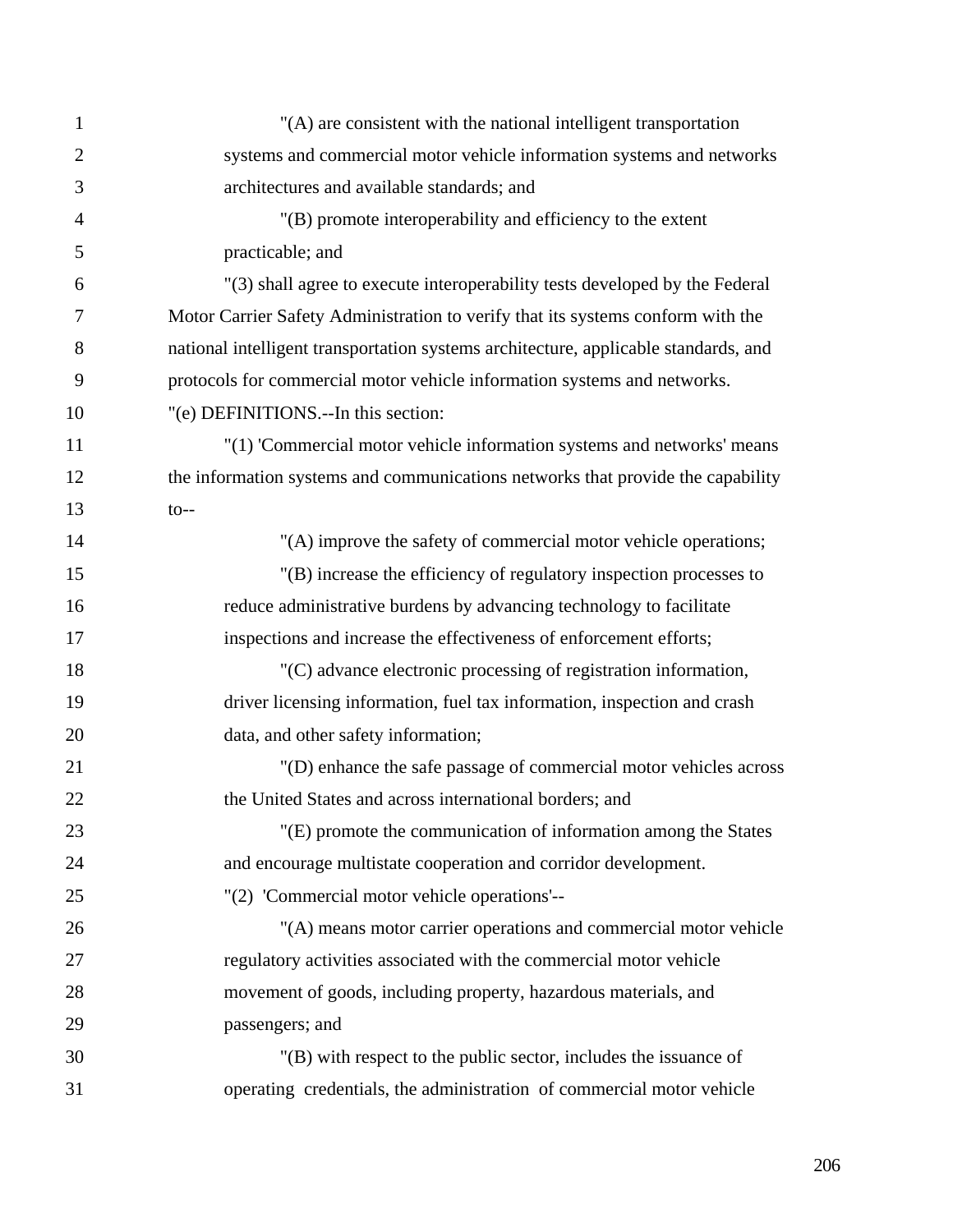| 1              | and fuel taxes, and roadside safety and border crossing inspection and                      |
|----------------|---------------------------------------------------------------------------------------------|
| $\overline{2}$ | regulatory compliance operations.                                                           |
| 3              | "(3) 'Deployment' means, at a minimum, the implementation of systems                        |
| 4              | in a State necessary to provide the State with the following capabilities:                  |
| 5              | "(A) A safety information exchange to--                                                     |
| 6              | "(i) electronically collect and transmit commercial motor                                   |
| 7              | vehicle and driver inspection data at a majority of inspection sites                        |
| 8              | in the State;                                                                               |
| 9              | "(ii) connect to the safety and fitness electronic records                                  |
| 10             | system for access to interstate carrier and commercial motor                                |
| 11             | vehicle data, summaries of past safety performance, and                                     |
| 12             | commercial motor vehicle credentials information; and                                       |
| 13             | "(iii) exchange carrier data and commercial motor vehicle                                   |
| 14             | safety and credentials information within the State and connect to                          |
| 15             | such system for access to interstate carrier, commercial motor                              |
| 16             | vehicle, and commercial driver data.                                                        |
| 17             | "(B) Interstate credentials administration to--                                             |
| 18             | "(i) perform end-to-end processing, including carrier                                       |
| 19             | application, jurisdiction application processing, and credential                            |
| 20             | issuance, of at least the international registration plan and                               |
| 21             | international fuel tax agreement credentials and extend this                                |
| 22             | processing to other credentials, including intrastate registration,                         |
| 23             | vehicle titling, oversize vehicle permits, overweight vehicle                               |
| 24             | permits, carrier registration, and hazardous materials permits; and                         |
| 25             | "(ii) connect to such plan and agreement clearinghouses.                                    |
| 26             | "(C) Roadside electronic screening to electronically screen                                 |
| 27             | commercial vehicles at a minimum of one fixed or mobile inspection site                     |
| 28             | in the State.".                                                                             |
| 29             | (d) DRIVER TRAINING GRANT PROGRAM.--Chapter 311 is amended by                               |
| 30             | inserting after section 31109 (as amended by subsection (c) of this section) the following: |
| 31             | "Sec. 31110. Commercial Motor Vehicle Operators Grant Program                               |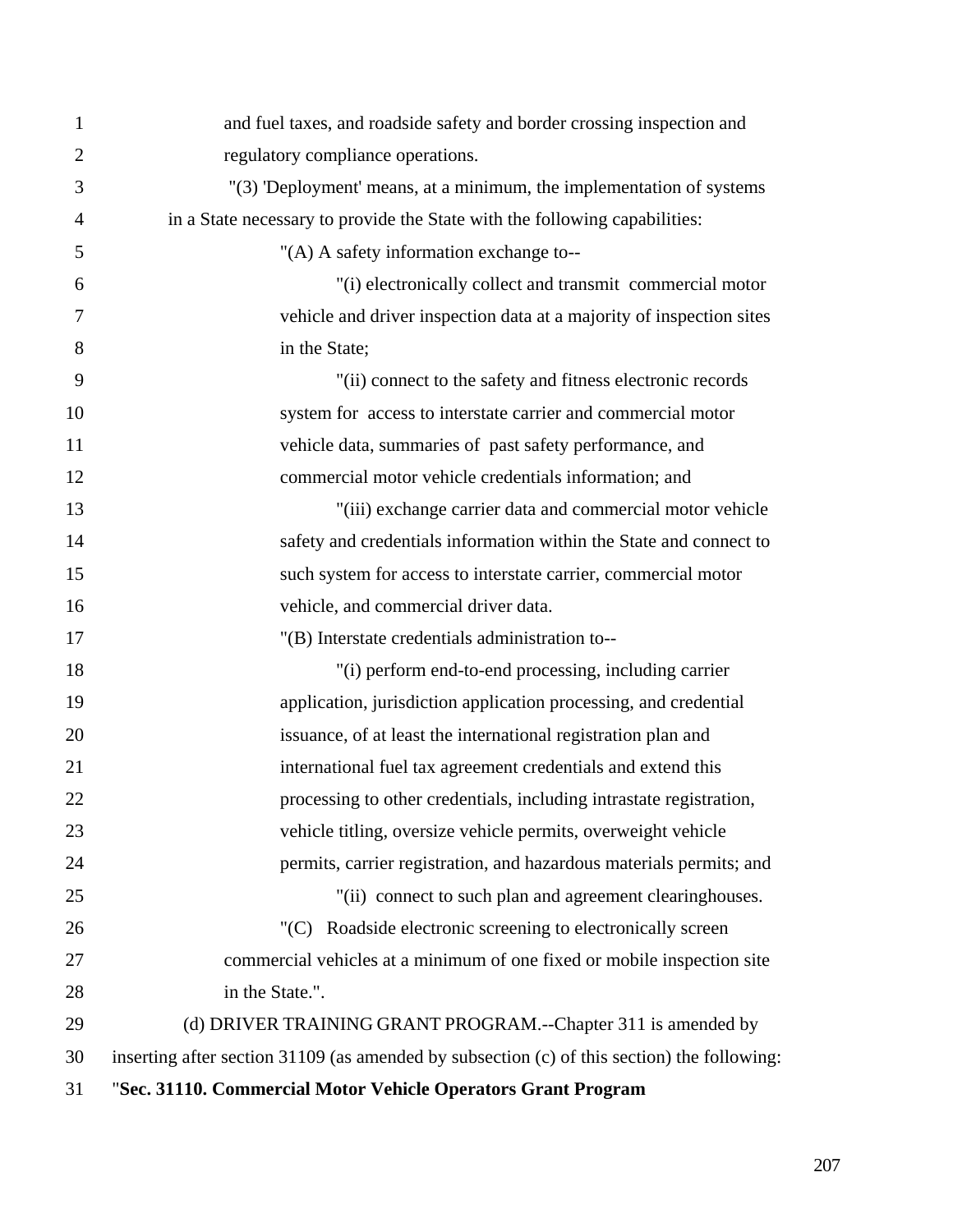| $\mathbf{1}$   | "(a) IN GENERAL.--The Secretary shall administer a Commercial Motor                    |
|----------------|----------------------------------------------------------------------------------------|
| $\overline{2}$ | Vehicle Operators Grant Program funded under section 31104 of this title.              |
| 3              | "(b) PURPOSE.--The purpose of the program is to train individuals in the safe          |
| 4              | operation of commercial motor vehicles as defined under section 31301 of this title.". |
| 5              | (e) Section 31313 is amended to read as follows:                                       |
| 6              | "Sec. 31313. Financial assistance program for commercial driver's license program      |
| 7              | implementation                                                                         |
| 8              | "(a) IN GENERAL.--                                                                     |
| 9              | "(1) PURPOSE.--The Secretary of Transportation may make a grant to a                   |
| 10             | State agency in a fiscal year--                                                        |
| 11             | "(A) to comply with the requirements of section 31311 of                               |
| 12             | this title;                                                                            |
| 13             | "(B) in the case of a State that is making a good faith effort                         |
| 14             | toward substantial compliance with the requirements of section                         |
| 15             | 31311 of this title, to improve its implementation of its commercial                   |
| 16             | driver's license program, including expenses:                                          |
| 17             | "(i) for computer hardware and software;                                               |
| 18             | "(ii) for publications, testing, personnel, training,                                  |
| 19             | and quality control;                                                                   |
| 20             | "(iii) for commercial driver's license program                                         |
| 21             | coordinators;                                                                          |
| 22             | "(iv) to implement or maintain a system to notify an                                   |
| 23             | employer of an operator of a commercial motor vehicle of                               |
| 24             | the suspension or revocation of the operator's commercial                              |
| 25             | driver's license consistent with the standards developed                               |
| 26             | under section 32303(b) of the Commercial Motor Vehicle                                 |
| 27             | Safety Enhancement Act of 2012 (49 U.S.C. 31304 note).                                 |
| 28             | "(2) PRIORITY ACTIVITIES.--The Secretary may make a grant                              |
| 29             | or cooperative agreement in a fiscal year to a State agency, local                     |
| 30             | government, or any person for research, development or testing,                        |
| 31             | demonstration projects, public education, or other special activities and              |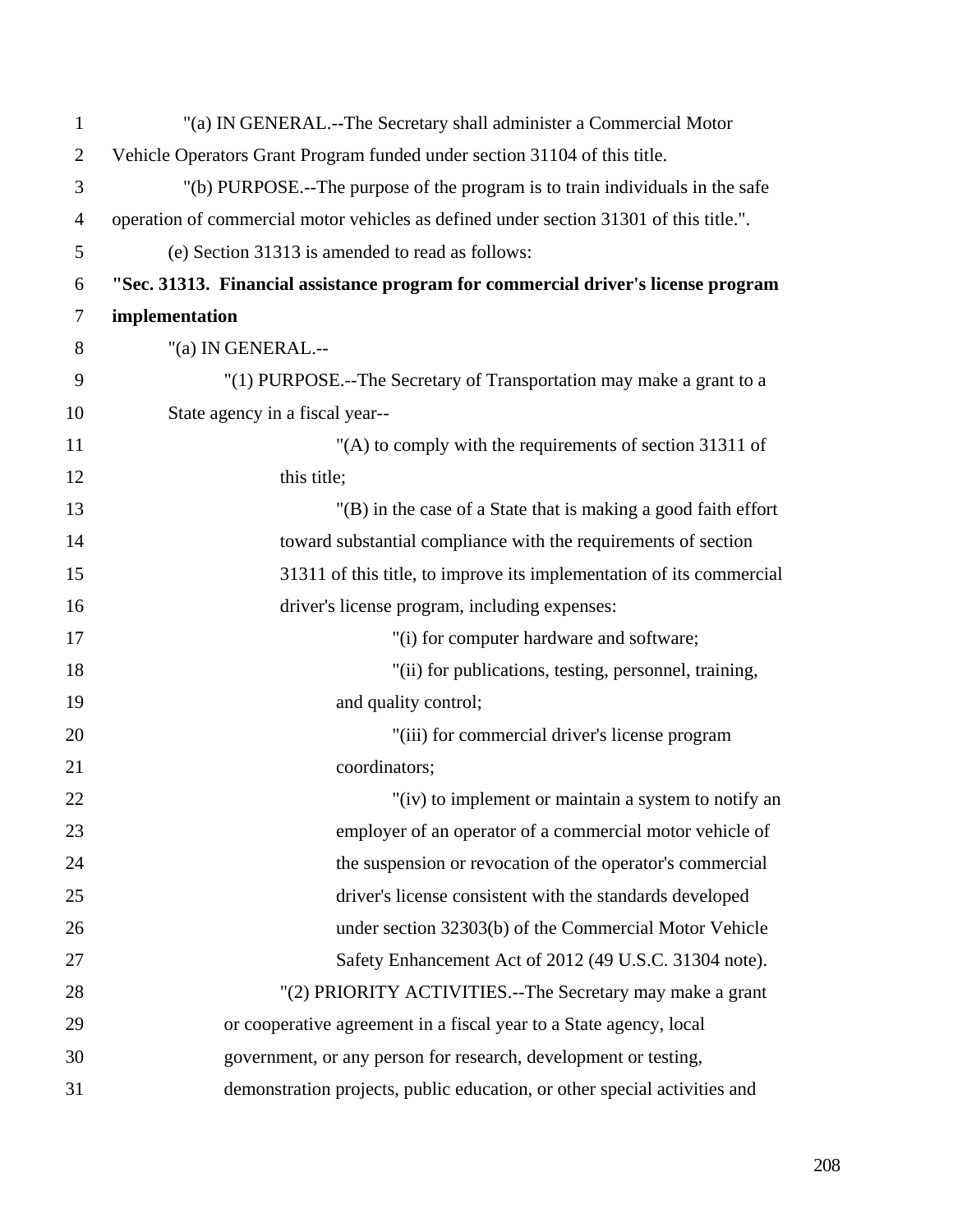| $\mathbf{1}$   | projects relating to commercial driver's licensing and motor vehicle safety                 |
|----------------|---------------------------------------------------------------------------------------------|
| $\overline{2}$ | that--                                                                                      |
| 3              | "(A) are of benefit to all jurisdictions of the United States;                              |
| $\overline{4}$ | "(B) are designed to address national safety concerns and                                   |
| 5              | circumstances;                                                                              |
| 6              | $(C)$ are designed to address emerging issues relating to                                   |
| 7              | commercial driver's license improvements; or                                                |
| 8              | "(D) support innovative ideas and solutions to commercial driver's                          |
| 9              | license program issues.                                                                     |
| 10             | "(b) PROHIBITIONS.--A recipient may not use financial assistance funds                      |
| 11             | awarded under this section to rent, lease, or buy land or buildings.                        |
| 12             | "(c) APPORTIONMENT.--All amounts made available to carry out this section                   |
| 13             | for a fiscal year shall be apportioned according to criteria prescribed by the Secretary of |
| 14             | Transportation.".                                                                           |
| 15             |                                                                                             |
| 16             | (f) MISCELLANEOUS REPEALS.--                                                                |
| 17             | (1) Subsection (b) of section 31106 is amended by striking paragraph (4).                   |
| 18             | $(2)$ Section 31107 is repealed.                                                            |
| 19             | (3) Subsection (g) of section 31144 is amended by striking paragraph $(4)$ ,                |
| 20             | as redesignated by section 5105 of this Act.                                                |
| 21             | (g)TECHNICAL AND CONFORMING AMENDMENT.--                                                    |
| 22             | (1) The analysis for chapter 311 is amended by--                                            |
| 23             | (A) striking the item relating to section 31102 and inserting                               |
| 24             | "31102. Motor Carrier Safety Assistance Program.";                                          |
| 25             | (B) striking the item relating to section 31103 and inserting                               |
| 26             | "31103. High Priority Grant Program.";                                                      |
| 27             | (C) striking the item relating to section 31107;                                            |
| 28             | (D) striking the item relating to section 31109 and inserting                               |
| 29             | "Innovative Technology Deployment Grants."; and                                             |
| 30             | (E) by adding at the end of Subchapter I the following:                                     |
| 31             | "31110. Commercial Motor Vehicle Operators Grant Program."                                  |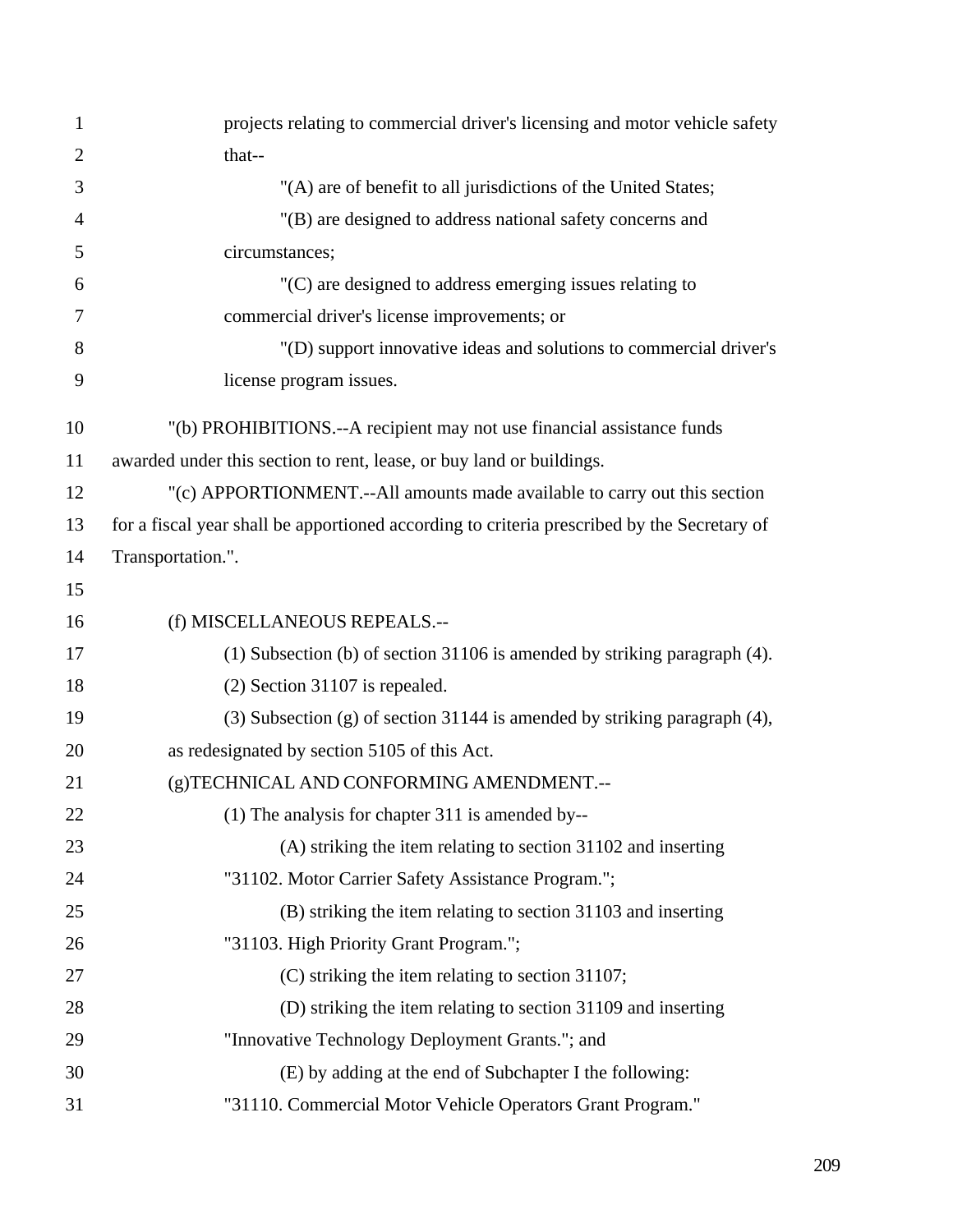| 1              | $(2)$ The subsection heading for section 31106(b) is amended by striking               |  |  |
|----------------|----------------------------------------------------------------------------------------|--|--|
| $\overline{2}$ | "program" and inserting "system management".                                           |  |  |
| 3              | $(3)$ Section 31161 is amended by striking "31104(i) and inserting                     |  |  |
| $\overline{4}$ | "31104(b)".                                                                            |  |  |
| 5              | (4) The analysis for chapter 313 is amended by striking the item relating to           |  |  |
| 6              | section 31313 and inserting "31313. Financial assistance program for commercial        |  |  |
| 7              | driver's license program implementation.".                                             |  |  |
| 8              | <b>Subtitle E--Miscellaneous</b>                                                       |  |  |
| 9              | <b>SEC. 5501.</b><br>MOTOR CARRIER SAFETY ADVISORY COMMITTEE.                          |  |  |
| 10             | (a) MOTOR CARRIER SAFETY ADVISORY COMMITTEE.--Subchapter III of                        |  |  |
| 11             | Chapter 311 is amended by inserting after section 31152 (as added by section 5204) the |  |  |
| 12             | following:                                                                             |  |  |
| 13             | "Sec. 31153. Motor Carrier Safety Advisory Committee                                   |  |  |
| 14             | "(a) ESTABLISHMENT AND DUTIES.--The Secretary shall maintain for the                   |  |  |
| 15             | Federal Motor Carrier Safety Administration a motor carrier safety advisory committee. |  |  |
| 16             | The committee shall--                                                                  |  |  |
| 17             | "(1) provide advice and recommendations to the Administrator of the                    |  |  |
| 18             | Federal Motor Carrier Safety Administration about needs, objectives, plans,            |  |  |
| 19             | approaches, content, and accomplishments of the motor carrier safety programs          |  |  |
| 20             | carried out by the Administration; and                                                 |  |  |
| 21             | "(2) provide advice and recommendations to the Administrator on motor                  |  |  |
| 22             | carrier safety regulations.                                                            |  |  |
| 23             | "(b) MEMBERS, CHAIRMAN, PAY, AND EXPENSES.--                                           |  |  |
| 24             | "(1) IN GENERAL.--The committee shall be composed of not more than                     |  |  |
| 25             | 20 members appointed by the Administrator from among individuals who are not           |  |  |
| 26             | employees of the Administration and who are specially qualified to serve on the        |  |  |
| 27             | committee because of their education, training, or experience. The members shall       |  |  |
| 28             | consist of representatives of the motor carrier industry, nonprofit employee labor     |  |  |
| 29             | organizations representing commercial vehicle drivers, safety advocates, and           |  |  |
| 30             | safety enforcement officials. Representatives of a single enumerated interest          |  |  |
| 31             | group may not constitute a majority of the members of the advisory committee. A        |  |  |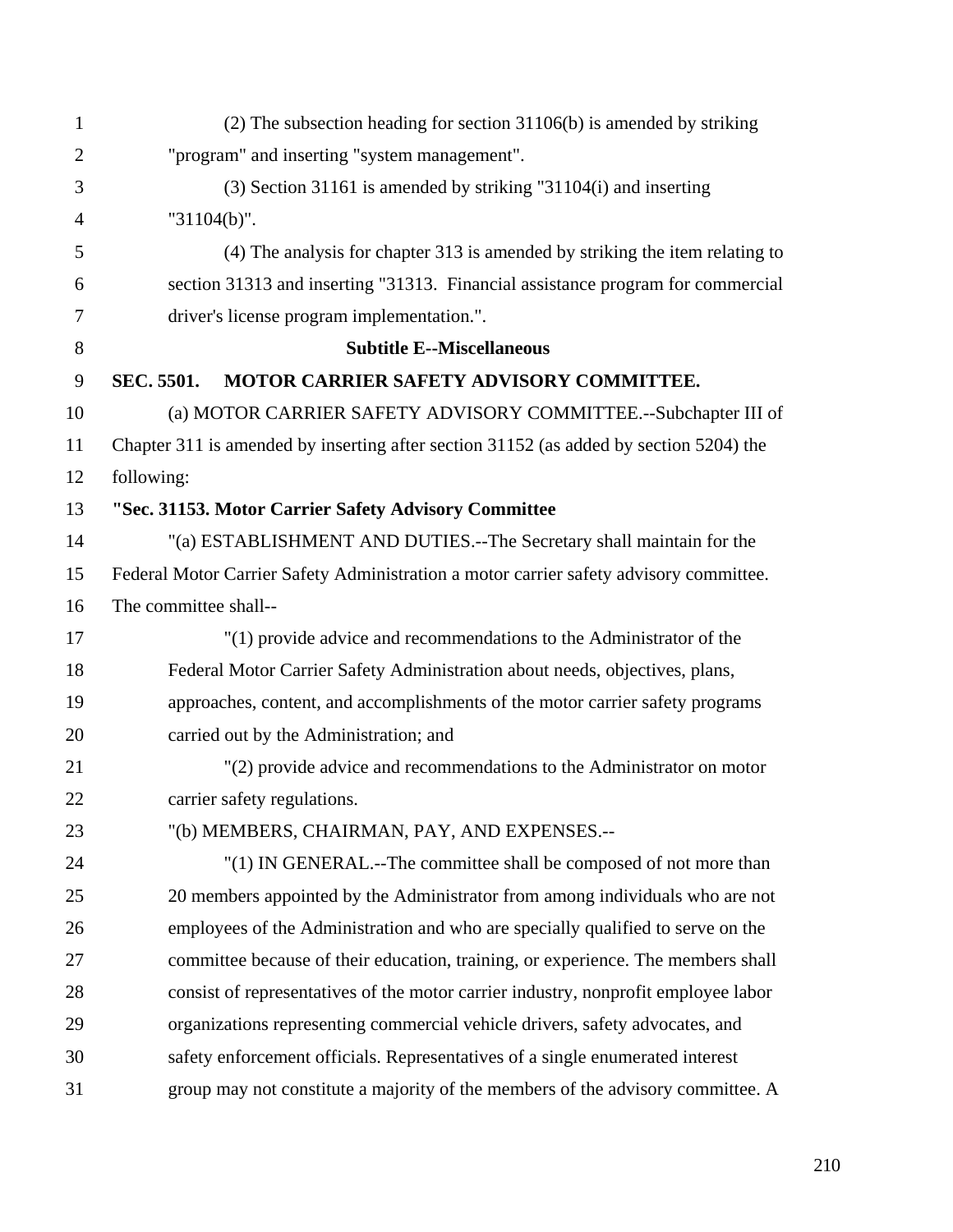1 person appointed under this section shall not be considered an employee of the 2 Federal Government by reason of the appointment. 3 "(2) CHAIRMAN.--The Administrator shall designate the chairman of the 4 committee. 5 "(3) PAY.--A member of the committee shall serve without pay; except 6 that the Administrator may allow a member, when attending meetings of the 7 committee or a subcommittee of the committee, expenses authorized under 8 section 5703 of title 5, relating to per diem, travel, and transportation expenses. 9 "(c) SUPPORT STAFF, INFORMATION, AND SERVICES.--The Administrator 10 shall provide staff for the committee. On request of the committee, and subject to the 11 availability of funding, the Administrator shall provide information, administrative 12 services, and supplies that the Administrator considers necessary for the committee to 13 carry out its duties and powers.". 14 (b) CONFORMING AMENDMENTS.-- 15 (1) The analysis for Chapter 311 is amended by inserting after the item 16 relating to 31152 (as added by section 5204 of this Act) the following: 17 "31153. Motor Carrier Safety Advisory Committee." 18 (2) Section 4144 of the Safe, Accountable, Flexible, Efficient 19 Transportation Equity Act: A Legacy for Users (49 U.S.C. 31100 note) is 20 repealed. 21 **SEC. 5502. UNIFIED CARRIER REGISTRATION PLAN.**  22 Section 14504a is amended-- 23 (1) in subsection (a)(5)(A)(ii)(II), by striking "subsection (d)(4)(C)" and 24 inserting "subsection  $(d)(5)(C)$ "; 25 (2) in subsection  $(d)(1)(B)$ , by striking "appointed by the Secretary as 26 follows" and inserting ". In making appointments of directors, the Secretary 27 should seek to achieve the following distribution"; 28 (3) in subsection  $(d)(1)(B)(iii)$ , by striking "Five" and inserting "Six" and 29 inserting the following before the last sentence: "At least one of the appointees 30 under this clause shall be a representative of the passenger motorcoach industry."; 31 (4) in subsection (d)(1)(B), by striking clause (iv);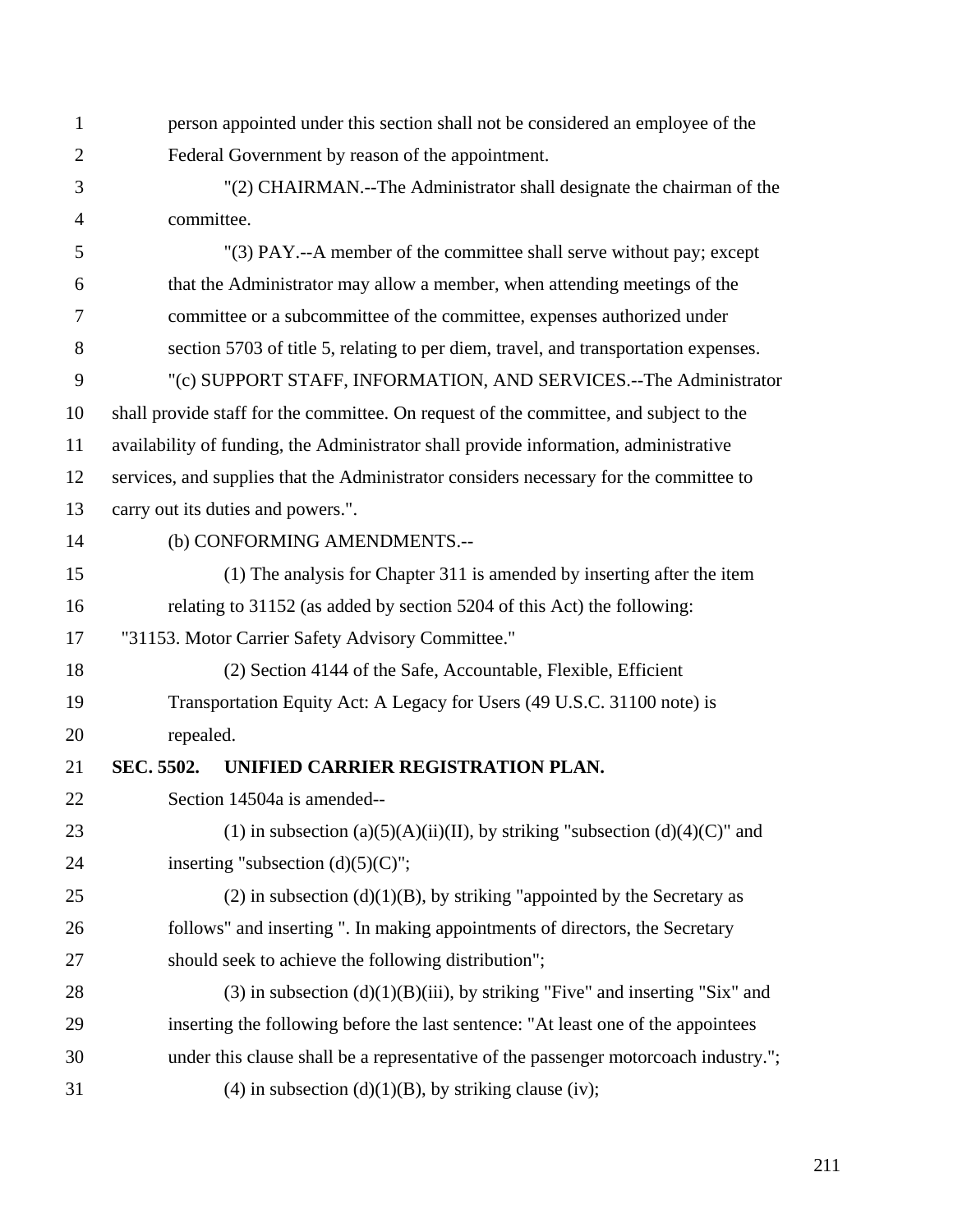| $\mathbf{1}$   | $(5)$ in subsection $(d)(1)(C)$ , by striking "Secretary" and inserting "board of      |
|----------------|----------------------------------------------------------------------------------------|
| $\overline{2}$ | directors";                                                                            |
| 3              | (6) in subsection (d)(1)(D)--                                                          |
| 4              | (A) by striking clause (i) and redesignating clauses (ii) through (iv)                 |
| 5              | as clauses (i) through (iii), respectively; and                                        |
| 6              | (B) by amending clause (i), (as so redesignated) to read as follows:                   |
| 7              | "(i) TERMS.--All directors shall be appointed for terms of                             |
| 8              | 3 years.";                                                                             |
| 9              | (7) in subsection $(d)(2)(C)$ , by striking "and";                                     |
| 10             | $(8)$ in subsection $(d)(2)(D)$ , by striking the period and inserting "; and" at      |
| 11             | the end;                                                                               |
| 12             | $(9)$ in subsection $(d)(2)$ , by inserting after subparagraph $(D)$ the following:    |
| 13             | "(E) require the board to conduct an audit of the UCR plan's use of                    |
| 14             | administrative fees no less frequently than once every two years.";                    |
| 15             | $(10)$ in subsection $(d)(3)(A)$ --                                                    |
| 16             | (A) by striking "Except for the representative of the Department                       |
| 17             | appointed under paragraph $(1)(B)(iv)$ , no"; and                                      |
| 18             | (B) by inserting "No" before "director shall receive";                                 |
| 19             | $(11)$ in subsection $(d)(4)(A)$ , by striking "of the board," and inserting "of       |
| 20             | the board or" and striking ", or the Secretary";                                       |
| 21             | $(12)$ in subsection $(d)(6)$ , by inserting "or the United States Government"         |
| 22             | after "agency of a State";                                                             |
| 23             | (13) by redesignating section $14504a(d)(7)(A)$ as section $14504a(d)(7)$ and          |
| 24             | amending paragraph (7) (as so redesignated) to read as follows:                        |
| 25             | "(7) SETTING FEES.--The board shall set the initial annual fees to be                  |
| 26             | assessed carriers, leasing companies, brokers, and freight forwarders under the        |
| 27             | unified carrier registration agreement. In setting the level of fees to be assessed in |
| 28             | any agreement year, and in setting the fee level, the board shall consider--           |
| 29             | "(A) the administrative costs associated with the unified carrier                      |
| 30             | registration plan and the agreement;                                                   |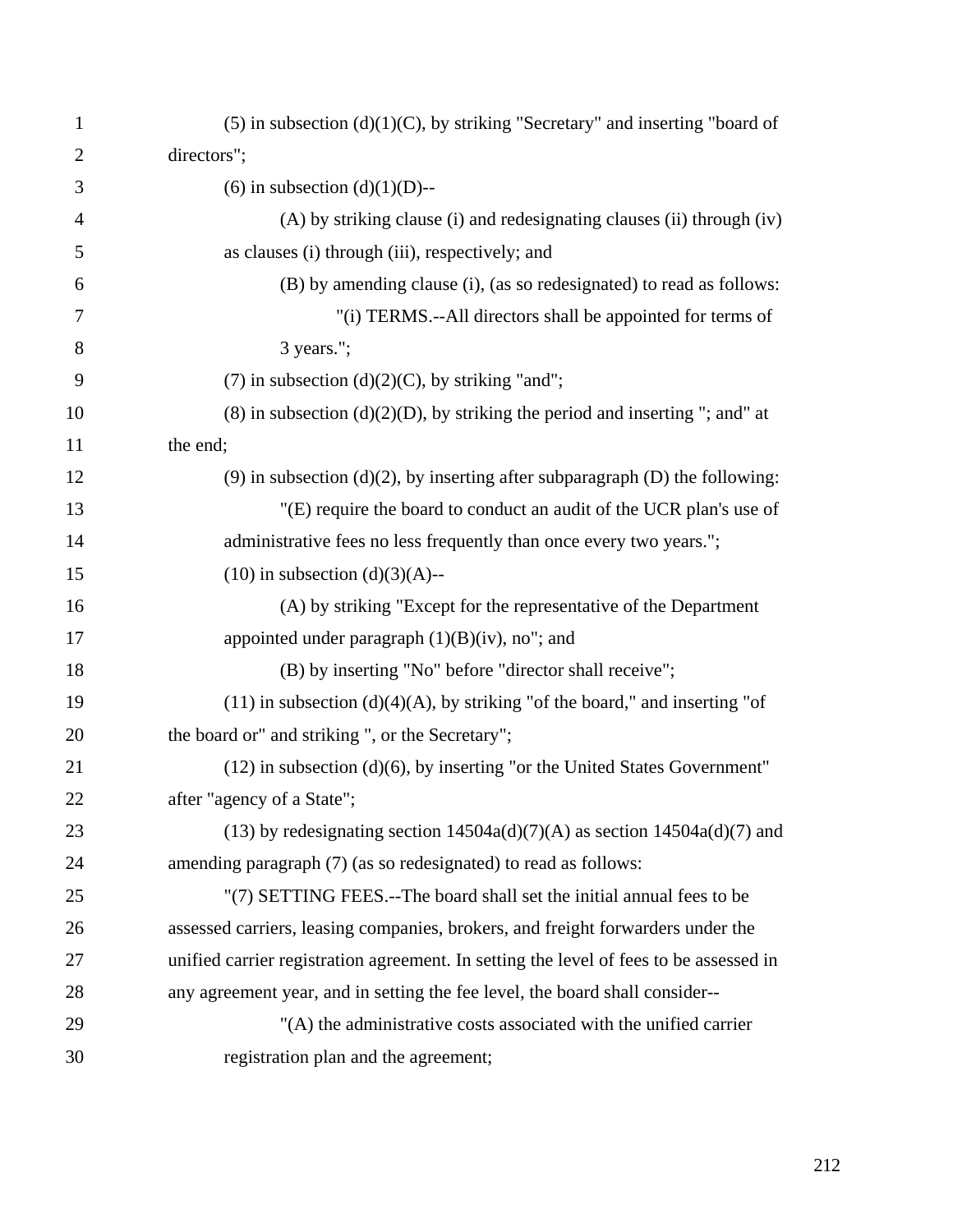| $\mathbf{1}$   | "(B) whether the revenues generated in the previous year and any                 |
|----------------|----------------------------------------------------------------------------------|
| $\overline{2}$ | surplus or shortage from that year or prior years enable the participating       |
| 3              | States to achieve the revenue levels set by the board; and                       |
| $\overline{4}$ | "(C) the provisions governing fees under subsection $(f)(1)$ .";                 |
| 5              | $(14)$ by striking subsection $(d)(7)(B)$ ;                                      |
| 6              | $(15)$ by amending subsection $(d)(9)$ to read as follows:                       |
| 7              | "(9) INAPPLICABILITY.--Neither the Federal Advisory Committee Act (5             |
| 8              | U.S.C. App.) nor the Administrative Procedure Act (5 U.S.C. 551 et seq.) shall   |
| 9              | apply to the unified carrier registration plan, the board, or its committees.";  |
| 10             | (16) by redesignating subsections (d)(1) through (10) as (d)(2) through          |
| 11             | $(11)$ , respectively;                                                           |
| 12             | (17) by inserting a new subsection $(d)(1)$ before subsection $(d)(2)$ (as       |
| 13             | redesignated in paragraph) to read as follows:                                   |
| 14             | "(1) STATUS.--The unified carrier registration plan--                            |
| 15             | "(A) is an interstate agreement established under this section;                  |
| 16             | "(B) shall be operated as a not-for-profit corporation; and                      |
| 17             | "(C) is not a department, agency or instrumentality of the United                |
| 18             | States Government.";                                                             |
| 19             | $(18)$ in subsection (e), by striking subparagraph $(5)$ ;                       |
| 20             | $(19)$ in subsection $(e)(2)$ , by striking "the Secretary and";                 |
| 21             | $(20)$ in subsection $(e)(3)$ --                                                 |
| 22             | (A) by striking "Secretary" the first place it appears;                          |
| 23             | (B) by inserting "chairperson of the board of directors"; and                    |
| 24             | (C) by striking the last sentence;                                               |
| 25             | $(21)$ in subsection (e)(4), by striking "Secretary" and inserting               |
| 26             | "chairperson of the board of directors";                                         |
| 27             | $(22)$ in subsection $(f)(1)(E)$ , by striking "ask the Secretary to";           |
| 28             | $(23)$ by striking subsection $(f)(1)(B)$ and redesignating subsections          |
| 29             | $(f)(1)(C)$ through $(f)(1)(E)$ as subsections $(f)(1)(B)$ through $(f)(1)(D)$ , |
| 30             | respectively;                                                                    |
| 31             | $(24)$ in subsection $(h)(2)$ --                                                 |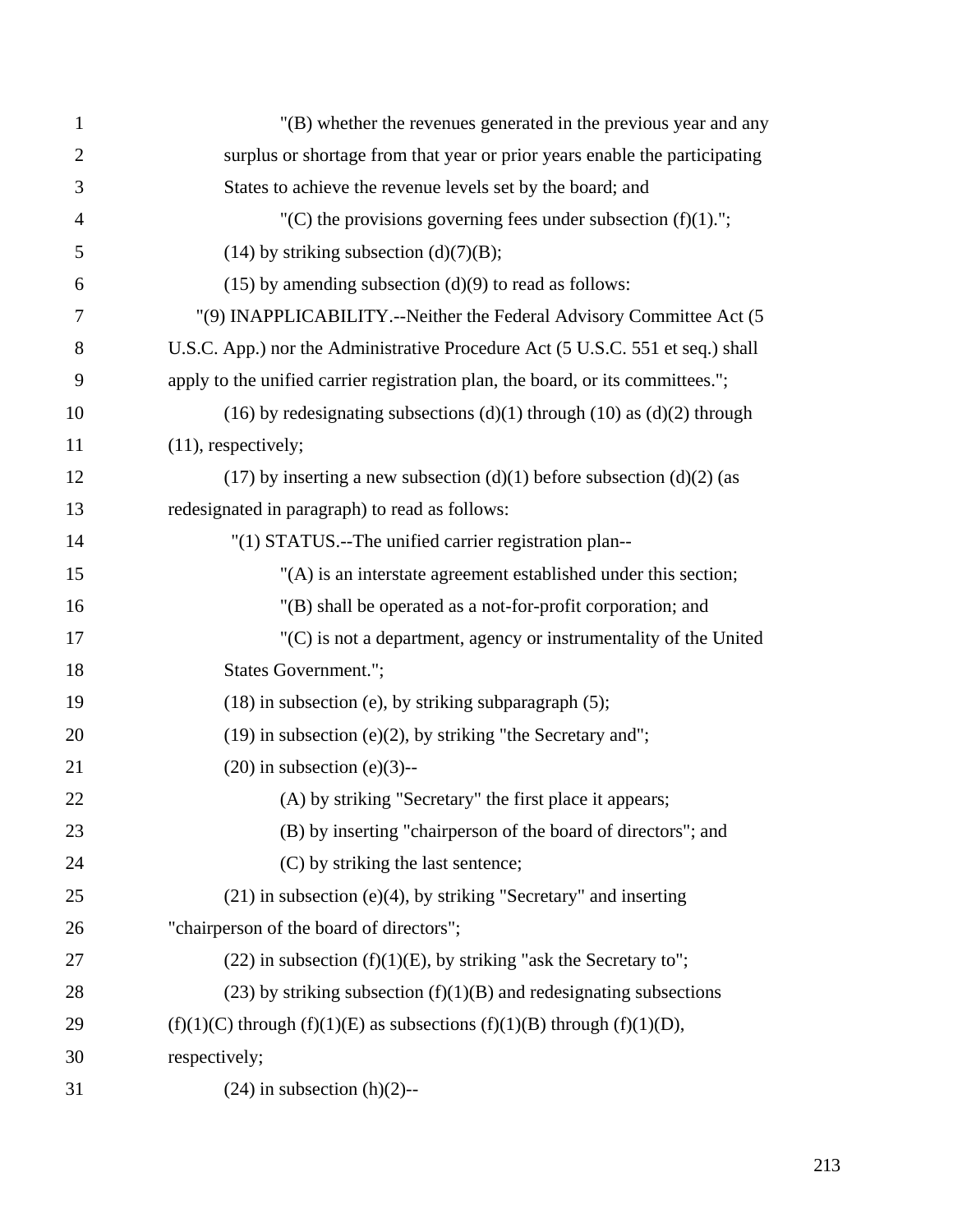| $\mathbf{1}$   | (A) by striking "participating"; and                                                 |                                                                                   |  |  |  |
|----------------|--------------------------------------------------------------------------------------|-----------------------------------------------------------------------------------|--|--|--|
| $\overline{2}$ | (B) by striking "subsection $(d)(2)(D)$ " and inserting "subsection                  |                                                                                   |  |  |  |
| 3              | $(d)(3)(D)$ ", as redesignated;                                                      |                                                                                   |  |  |  |
| 4              | $(25)$ by amending subsection $(h)(3)(B)$ to read as follows:                        |                                                                                   |  |  |  |
| 5              | "(B) To pay the administrative costs of the UCR plan and the UCR                     |                                                                                   |  |  |  |
| 6              | agreement. Payments for administrative costs may be made prior to                    |                                                                                   |  |  |  |
| 7              | making distributions under subparagraph (A).";                                       |                                                                                   |  |  |  |
| 8              | $(26)$ in subsection $(h)(4)$ , by striking "Secretary" and inserting "board";       |                                                                                   |  |  |  |
| 9              | and                                                                                  |                                                                                   |  |  |  |
| 10             |                                                                                      | (27) by amending subsection (i) to read as follows:                               |  |  |  |
| 11             | "(i) ENFORCEMENT.--Nothing in this section--                                         |                                                                                   |  |  |  |
| 12             | "(1) prohibits a participating State from issuing citations and imposing             |                                                                                   |  |  |  |
| 13             | reasonable fines and penalties pursuant to the applicable laws and regulations of    |                                                                                   |  |  |  |
| 14             | the State on any motor carrier, motor private carrier, freight forwarder, broker, or |                                                                                   |  |  |  |
| 15             | leasing company for failure to--                                                     |                                                                                   |  |  |  |
| 16             |                                                                                      | "(A) submit information documents as required under subsection                    |  |  |  |
| 17             | $(d)(3)$ ; or                                                                        |                                                                                   |  |  |  |
| 18             | $"$ (B) pay the fees required under subsection (f); or                               |                                                                                   |  |  |  |
| 19             | "(2) authorizes a State to require a motor carrier, motor private carrier, or        |                                                                                   |  |  |  |
| 20             |                                                                                      | freight forwarder to display as evidence of compliance any form of identification |  |  |  |
| 21             | in excess of those permitted under section 14506 of this title on or in a            |                                                                                   |  |  |  |
| 22             | commercial motor vehicle.".                                                          |                                                                                   |  |  |  |
| 23             | SEC. 5503.                                                                           | SELF-INSURANCE FOR MOTOR CARRIERS REPEALED.                                       |  |  |  |
| 24             |                                                                                      | Section 13906(d) is amended by striking the second, third and last sentences.     |  |  |  |
| 25             | SEC. 5504.                                                                           | ELECTRONIC LOGGING DEVICE RECALL AUTHORITY.                                       |  |  |  |
| 26             |                                                                                      | Section 31137 is amended--                                                        |  |  |  |
| 27             | (1) by redesignating subsections (f) and (g) as subsections (h) and (i),             |                                                                                   |  |  |  |
| 28             |                                                                                      | respectively; and                                                                 |  |  |  |
| 29             |                                                                                      | (2) by inserting before subsection (h), as redesignated, the following:           |  |  |  |
| 30             | "(f) NOTICE AND RECORD REQUIREMENTS.--The Secretary may require an                   |                                                                                   |  |  |  |
| 31             | electronic logging device provider to--                                              |                                                                                   |  |  |  |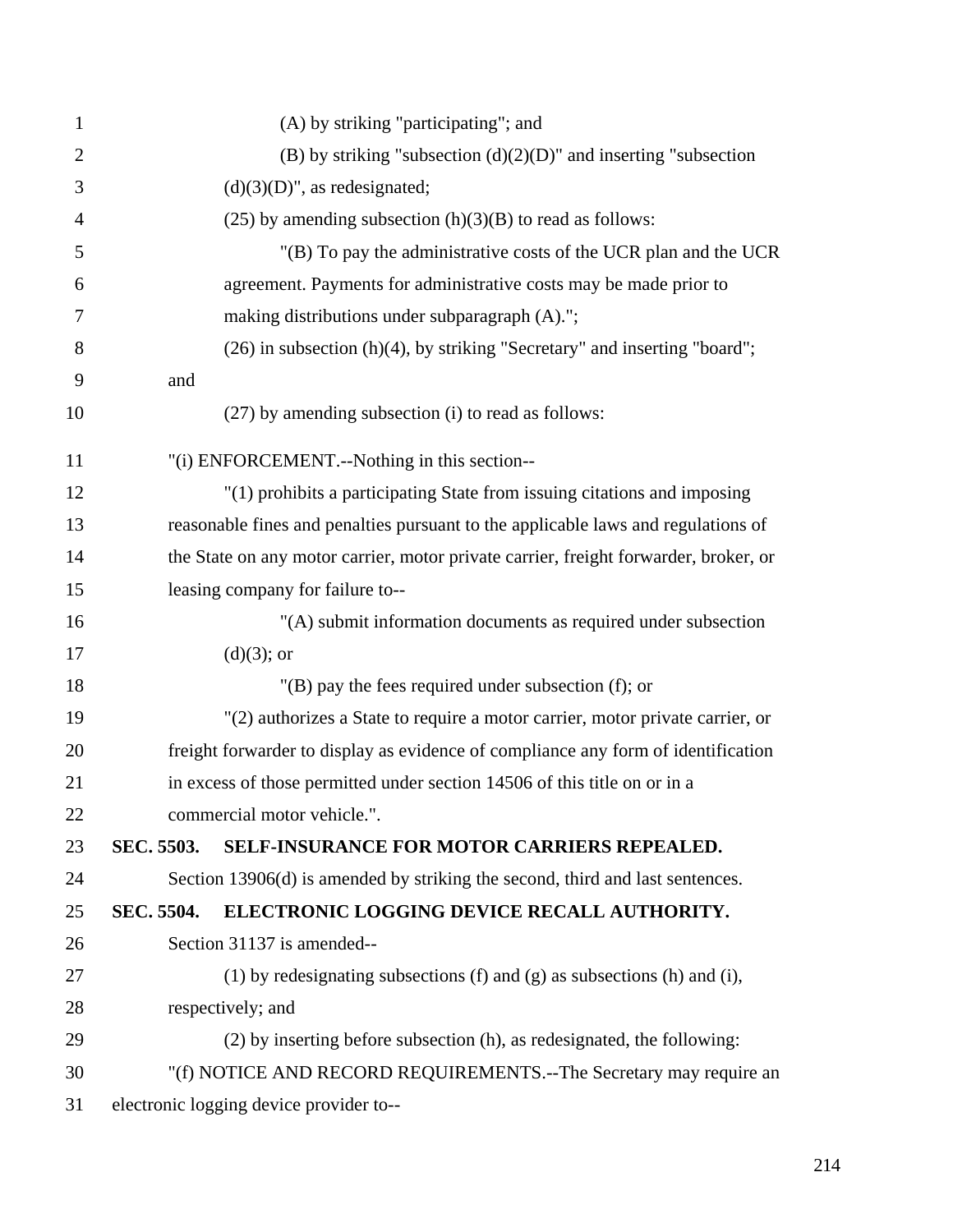| $\mathbf{1}$   | "(1) provide the purchaser or lessee of an electronic logging device, in a            |
|----------------|---------------------------------------------------------------------------------------|
| $\mathbf{2}$   | manner the Secretary considers appropriate, any information or notice that the        |
| 3              | Secretary considers necessary; and                                                    |
| $\overline{4}$ | "(2) maintain records of electronic logging device purchasers and lessees             |
| 5              | in order to provide any information or notice required under paragraph (1) of this    |
| 6              | subsection.                                                                           |
| 7              | "(g) NONCOMPLIANT DEVICES.--                                                          |
| 8              | "(1) The Secretary shall notify an electronic logging device provider after           |
| 9              | making a preliminary decision that an electronic logging device does not comply       |
| 10             | with the standards established through the regulations prescribed under subsection    |
| 11             | (a) in effect at the time of certification.                                           |
| 12             | "(2) The Secretary shall publish notice of each preliminary decision in the           |
| 13             | Federal Register.                                                                     |
| 14             | "(3) The Secretary may make a final decision that an electronic logging               |
| 15             | device does not comply with the standards only after--                                |
| 16             | "(A) giving the electronic logging device provider an opportunity                     |
| 17             | $to--$                                                                                |
| 18             | "(i) correct the deficiency in order that the electronic                              |
| 19             | logging device complies with the standards; or                                        |
| 20             | "(ii) present information to show that the electronic logging                         |
| 21             | device complies with the standards; and                                               |
| 22             | "(B) giving any other interested person an opportunity to present                     |
| 23             | information as to the electronic logging device's noncompliance.                      |
| 24             | "(4) If the Secretary makes a final decision that an electronic logging               |
| 25             | device does not comply with the standards in effect at the time of certification, the |
| 26             | Secretary shall order the electronic logging device provider to give notice under     |
| 27             | subsection (f) of this section to each purchaser or lessee of the electronic logging  |
| 28             | device that the electronic logging device provider has been required to--             |
| 29             | "(A) recall the electronic logging device; and                                        |
| 30             | "(B) remedy the defect so that the purchaser or lessee of the                         |
| 31             | electronic logging device obtains a compliant electronic logging device               |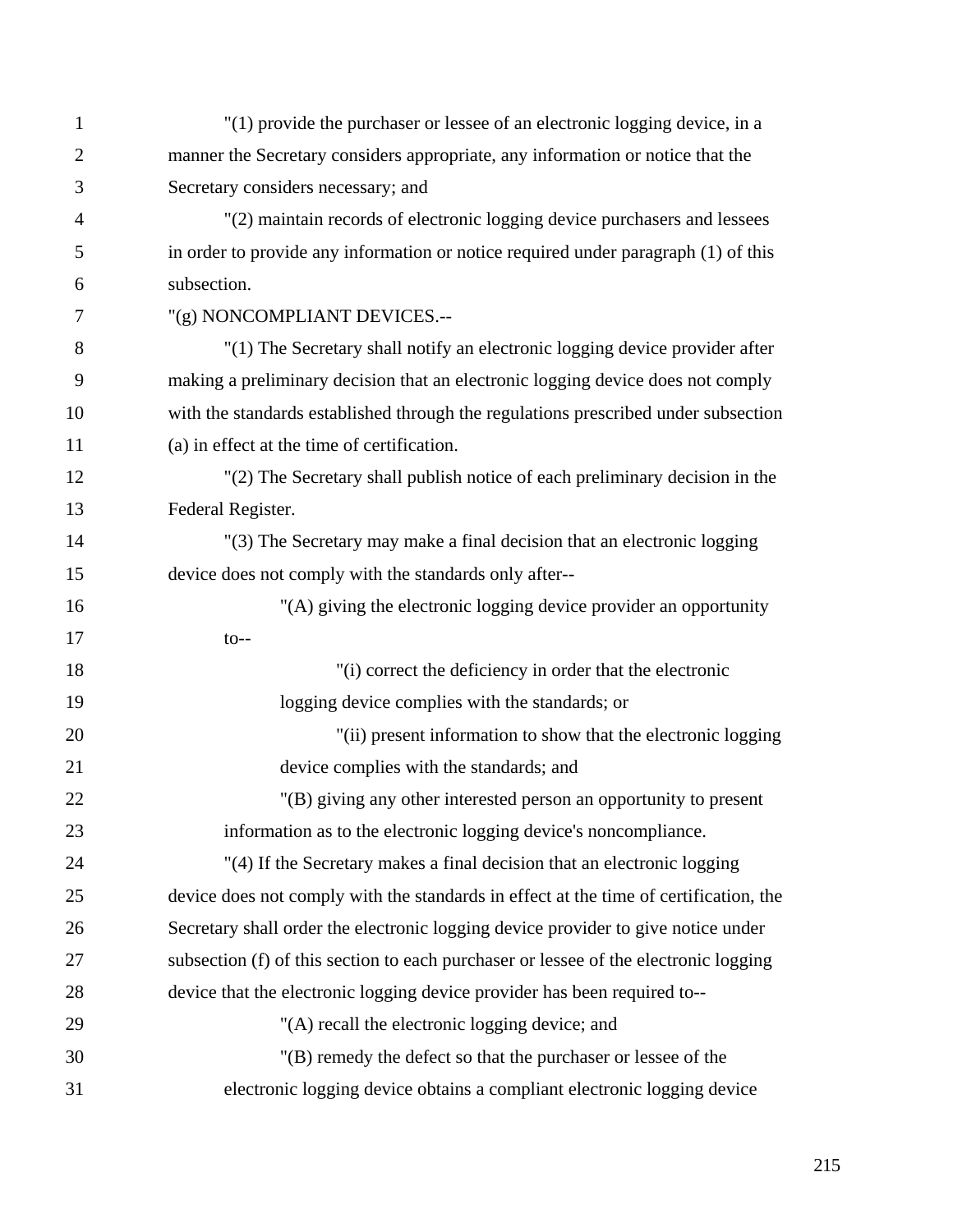| $\mathbf{1}$   |                                                                                       | within a reasonable time and in accordance with the terms prescribed by      |  |  |
|----------------|---------------------------------------------------------------------------------------|------------------------------------------------------------------------------|--|--|
| $\overline{2}$ |                                                                                       | the Secretary.".                                                             |  |  |
| 3              | <b>SEC. 5505.</b>                                                                     | REPEAL OF MOTOR CARRIER FINANCIAL REPORTING                                  |  |  |
| $\overline{4}$ |                                                                                       | REQUIREMENT.                                                                 |  |  |
| 5              | Section 14123 and the item relating to that section in the analysis for chapter 141   |                                                                              |  |  |
| 6              | are repealed.                                                                         |                                                                              |  |  |
| 7              | SEC. 5506.                                                                            | <b>CONTRACTORS EXERCISING OPERATIONAL CONTROL</b>                            |  |  |
| 8              |                                                                                       | <b>OVER MOTOR CARRIER OPERATIONS.</b>                                        |  |  |
| 9              | (a) CONTRACTORS EXERCISING OPERATIONAL CONTROL OVER                                   |                                                                              |  |  |
| 10             | MOTOR CARRIER OPERATIONS.--Chapter 311 is amended by inserting after section          |                                                                              |  |  |
| 11             | 31139 the following:                                                                  |                                                                              |  |  |
| 12             | "Sec. 31139a Contractors exercising operational control over motor carrier            |                                                                              |  |  |
| 13             | operations                                                                            |                                                                              |  |  |
| 14             | "(a) IN GENERAL.--The Secretary of Transportation may issue regulations               |                                                                              |  |  |
| 15             | governing contractors that exercise control over motor carrier operations.            |                                                                              |  |  |
| 16             | "(b) CONTENTS.--The regulations issued under this section shall include, at a         |                                                                              |  |  |
| 17             | minimum--                                                                             |                                                                              |  |  |
| 18             | $''(1)$ a requirement that contractors register with the Secretary under this         |                                                                              |  |  |
| 19             | chapter;                                                                              |                                                                              |  |  |
| 20             | "(2) a requirement that contractors create and maintain records applicable            |                                                                              |  |  |
| 21             | to regulatory provisions over which they exercise control or which they conduct       |                                                                              |  |  |
| 22             | directly;                                                                             |                                                                              |  |  |
| 23             |                                                                                       | "(3) a program for the evaluation and audit of compliance by contractors     |  |  |
| 24             |                                                                                       | with applicable Federal motor carrier safety regulations;                    |  |  |
| 25             | "(4) a civil penalty structure consistent with section $521(b)$ of this title, for    |                                                                              |  |  |
| 26             |                                                                                       | contractors that fail to comply with applicable Federal motor carrier safety |  |  |
| 27             | regulations;                                                                          |                                                                              |  |  |
| 28             |                                                                                       | "(5) a prohibition on contractors from placing commercial motor vehicles     |  |  |
| 29             | or drivers in service on the public highways to the extent that such drivers or their |                                                                              |  |  |
| 30             | equipment are found to pose an imminent hazard;                                       |                                                                              |  |  |

216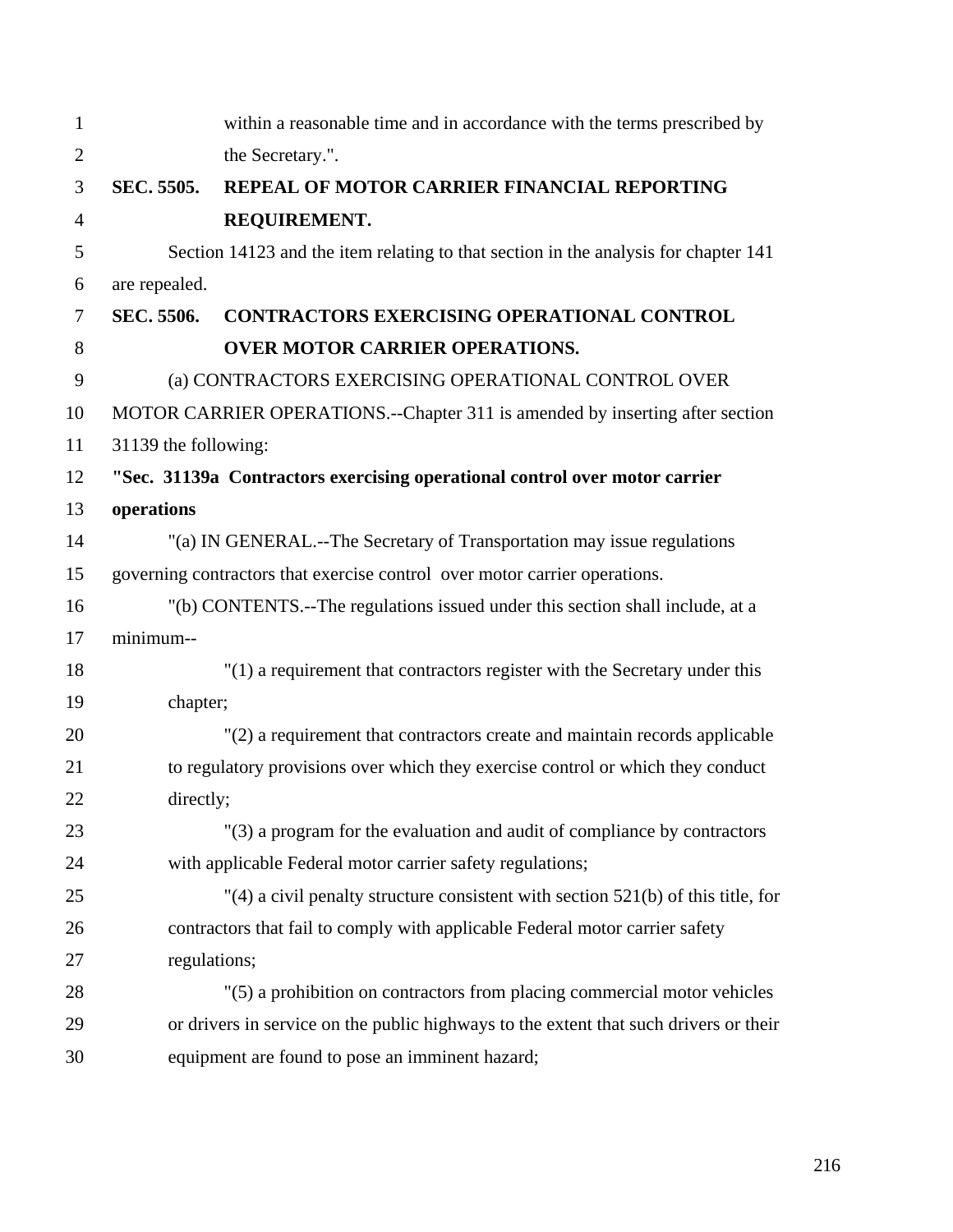1 "(6) a process by which motor carriers and agents of motor carriers shall 2 be able to request the Federal Motor Carrier Safety Administration to undertake 3 an investigation of a contractor identified that is alleged to be not in compliance 4 with the regulations under this section; and

5 "(7) a procedure under which motor carriers, drivers, and contractors may 6 seek correction of their safety records through the deletion from those records of 7 violations of safety regulations attributable to deficiencies in operation or driver 8 performance for which they should not have been held responsible.

9 "(c) INSPECTIONS.--The Secretary or an employee of the Department of 10 Transportation designated by the Secretary or a contractor or an employee of the recipient 11 of a grant issued under section 31102 of this title may inspect records for operations 12 controlled by or drivers provided by the contractor, upon demand and display of proper 13 credentials in person or in writing.

14 "(d) OUT-OF-SERVICE.--Any contractor that is determined under this section to 15 fail to comply with applicable Federal safety regulations may be placed out of service by 16 the Secretary or a Federal, State, or government official designated by the Secretary and 17 may not exercise operational control over a motor carrier's drivers and commercial motor 18 vehicles and may not provide drivers or commercial motor vehicles to a motor carrier 19 until the contractor takes actions necessary to come into compliance.

20 "(e) DEFINITION OF CONTRACTOR.--For purposes of this section, exclusive 21 of the first use of term in subsection (c), the term "contractor" means a person, other than 22 a motor carrier, that does one or more of the following:

23 "(1) Enters into a contract with a motor carrier under which the motor 24 carrier provides commercial motor vehicles and drivers dedicated to transporting 25 property or passengers for the person over multiple trips where the person 26 exercises direct operational control, such as setting schedules, routes, pick-up and 27 delivery points, and dispatching drivers and commercial motor vehicles.

28 "(2) Enters into a contract with a motor carrier to provide drivers to the 29 carrier and represents that it is responsible for ensuring that the drivers meet the 30 qualifications required by this part and regulations promulgated under this part.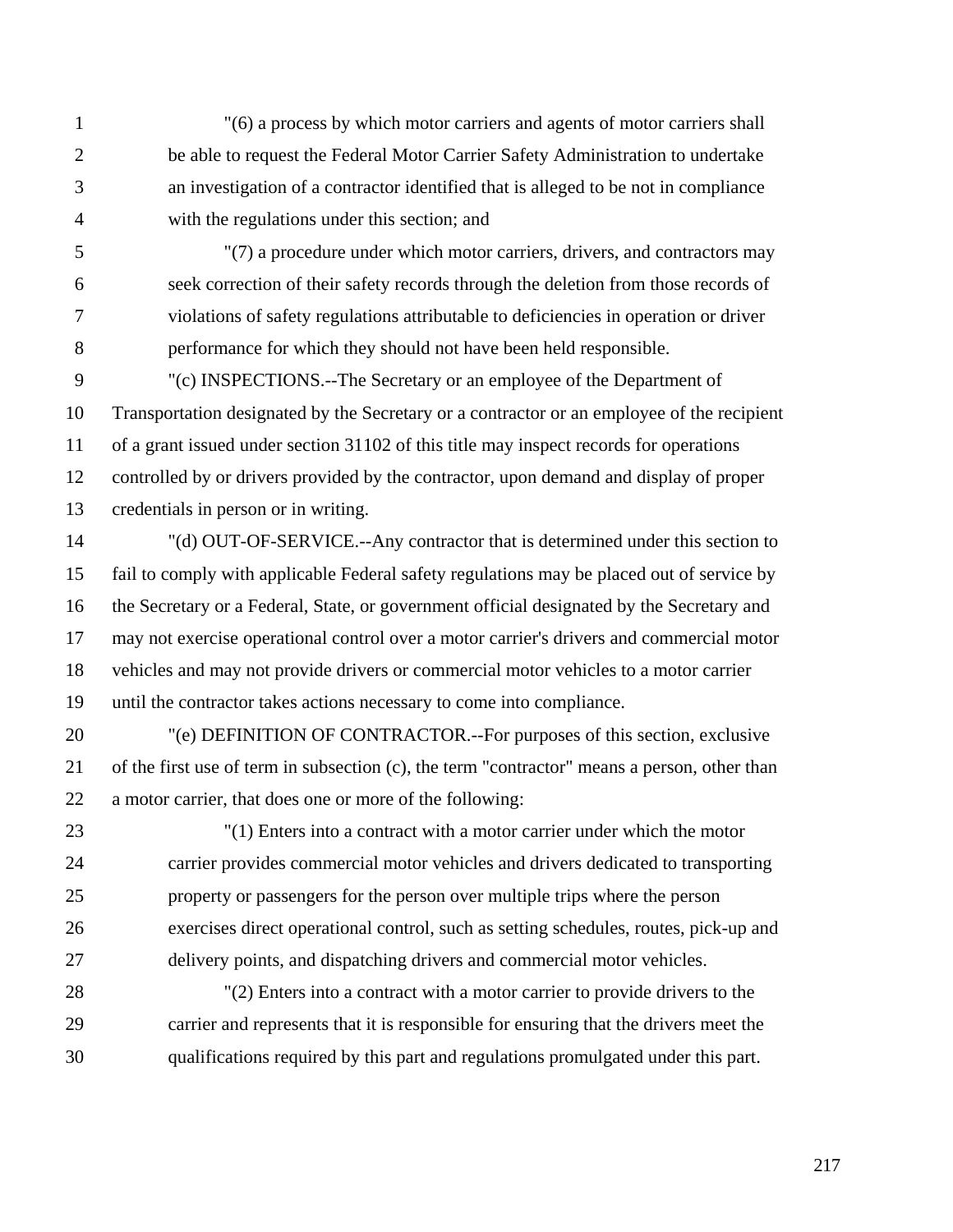| $\mathbf{1}$   | "(3) Enters into a contract with a motor carrier to provide commercial                   |  |  |
|----------------|------------------------------------------------------------------------------------------|--|--|
| $\overline{2}$ | motor vehicles to the motor carrier (other than for purchase or lease to purchase)       |  |  |
| 3              | and represents that it is responsible under the contract for ensuring that the           |  |  |
| $\overline{4}$ | vehicles meet the requirements of this part and regulations promulgated under it.".      |  |  |
| 5              | (b) CONFORMING AMENDMENT.--The analysis for Chapter 311 is amended                       |  |  |
| 6              | by inserting after the item relating to section 31139 the following:                     |  |  |
| $\overline{7}$ | "31139a. Contractors exercising operational control over motor carrier operations.".     |  |  |
| 8              | SEC. 5507.<br>DRIVER COMPENSATION.                                                       |  |  |
| 9              | (a) IN GENERAL.--Chapter 311 is amended by inserting after section 31139a (as            |  |  |
| 10             | added by section 5506 of this Act) the following:                                        |  |  |
| 11             | "Sec. 31140. Driver compensation                                                         |  |  |
| 12             | "(a) ON-DUTY, NOT-DRIVING TIME.-- The Secretary of Transportation may                    |  |  |
| 13             | by regulation require that a motor carrier employer--                                    |  |  |
| 14             | "(1) track the on-duty (not driving) time of an employee whose base                      |  |  |
| 15             | compensation is calculated in a manner other than an hourly wage and who is              |  |  |
| 16             | required to keep a record of duty status under the hours of service regulations          |  |  |
| 17             | prescribed by the Secretary; and                                                         |  |  |
| 18             | "(2) separately compensate the employee for any on-duty, not-driving                     |  |  |
| 19             | period at an hourly rate not less than the Federal minimum wage rate under section 6     |  |  |
| 20             | of the Fair Labor Standards Act (29 U.S.C. 206).                                         |  |  |
| 21             | "(b) SCOPE.--This section does not apply to an employee whose employment is              |  |  |
| 22             | governed by a collective bargaining agreement, negotiated by employee representatives    |  |  |
| 23             | certified as bona fide by the National Labor Relations Board, if the agreement governs   |  |  |
| 24             | compensation of the employee for on-duty, not driving time.                              |  |  |
| 25             | "(c) OTHER LAW.--Nothing in this section or regulations adopted under this               |  |  |
| 26             | section shall alter an employer's obligations under the Fair Labor Standards Act of 1938 |  |  |
| 27             | (29 U.S.C. 201 et seq.). Compensation of employees under this section and regulations    |  |  |
| 28             | adopted under this section shall be in addition to other compensation calculated for     |  |  |
| 29             | purposes of determining compliance with the Fair Labor Standards Act.".                  |  |  |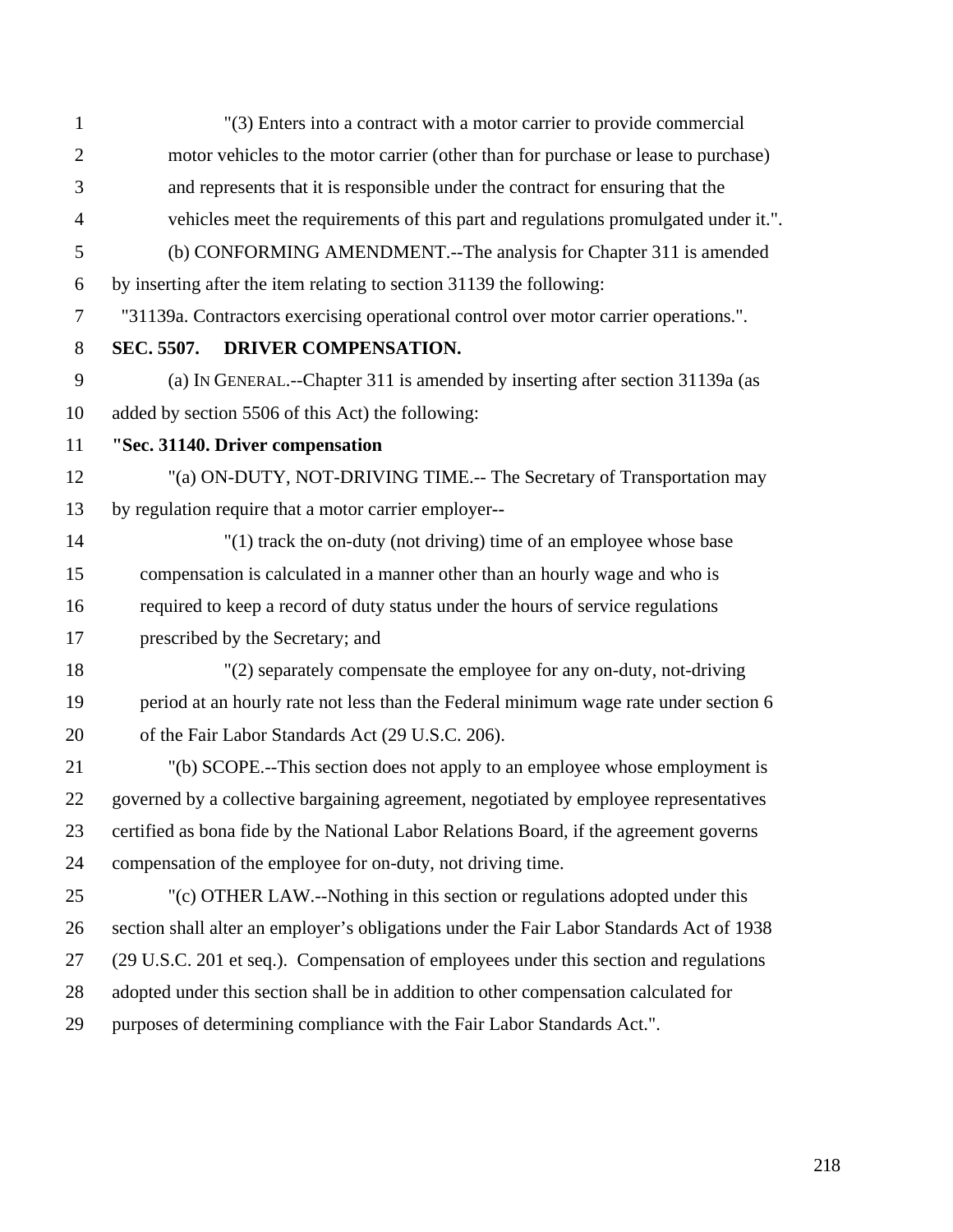| $\mathbf{1}$   | (b) CONFORMING AMENDMENT.--The analysis of chapter 311 is amended by                       |                                                                                   |  |
|----------------|--------------------------------------------------------------------------------------------|-----------------------------------------------------------------------------------|--|
| $\overline{2}$ | inserting after the item relating to section 31139a (as added by section 5506 of this Act) |                                                                                   |  |
| 3              | the following:                                                                             |                                                                                   |  |
| $\overline{4}$ | "31140. Driver compensation.".                                                             |                                                                                   |  |
| 5              | <b>SEC. 5508.</b>                                                                          | CIVIL ENFORCEMENT AUTHORITY.                                                      |  |
| 6              |                                                                                            | Section 507 is amended--                                                          |  |
| 7              |                                                                                            | $(1)$ in subsection $(b)$ --                                                      |  |
| 8              |                                                                                            | (A) by inserting ", subchapter III of chapter 311, chapter 313, or                |  |
| 9              |                                                                                            | chapter 315" after the first "this chapter";                                      |  |
| 10             |                                                                                            | (B) by striking the second "this chapter" and inserting "these                    |  |
| 11             |                                                                                            | provisions"; and                                                                  |  |
| 12             |                                                                                            | (C) by striking "violating this chapter or a regulation or order of               |  |
| 13             |                                                                                            | the Secretary" and inserting "for a violation"; and                               |  |
| 14             |                                                                                            | $(2)$ in subsection $(c)$ --                                                      |  |
| 15             |                                                                                            | (A) by striking ", at the request of the Secretary, may" and                      |  |
| 16             |                                                                                            | inserting "may, and at the request of the Secretary, shall; and                   |  |
| 17             |                                                                                            | (B) by striking "(except sections 31138 and 31139) or section                     |  |
| 18             |                                                                                            | 31502" and inserting ", chapter 313, and chapter 315".                            |  |
| 19             | SEC. 5509.                                                                                 | <b>CRIMINAL PENALTIES.</b>                                                        |  |
| 20             |                                                                                            | Section $521(b)(6)(A)$ is amended by--                                            |  |
| 21             |                                                                                            | (1) striking "and willfully";                                                     |  |
| 22             |                                                                                            | (2) striking the second "or";                                                     |  |
| 23             |                                                                                            | (3) inserting "or order" after "regulation";                                      |  |
| 24             |                                                                                            | (4) inserting ", or an imminent hazard out-of-service order issued under          |  |
| 25             |                                                                                            | this section" after "those provisions";                                           |  |
| 26             |                                                                                            | $(5)$ striking "to a fine not to exceed \$25,000" and inserting "to a fine as set |  |
| 27             |                                                                                            | forth in section 3571 of title 18";                                               |  |
| 28             |                                                                                            | (6) striking ", except that, if" and inserting ". If"; and                        |  |
| 29             |                                                                                            | (7) striking "to a fine not to exceed \$2,500" and inserting "to a fine as set    |  |
| 30             |                                                                                            | forth in section 3571 of title 18 or imprisonment for a term not to exceed one    |  |
| 31             |                                                                                            | year, or both".                                                                   |  |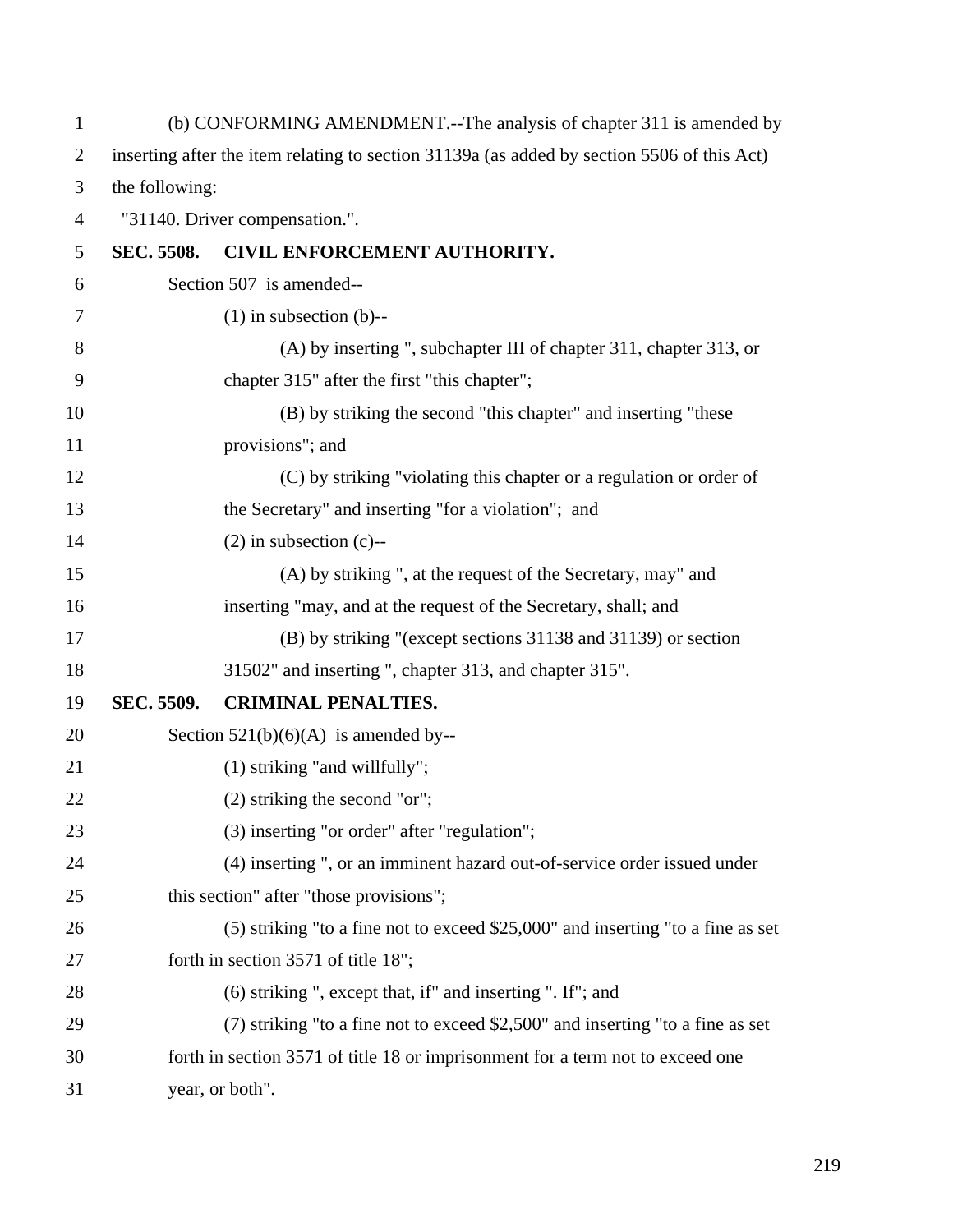| $\mathbf{1}$   |                   | SEC. 5510. PENALTIES FOR VIOLATIONS OF OUT-OF-SERVICE ORDERS.                          |
|----------------|-------------------|----------------------------------------------------------------------------------------|
| $\overline{2}$ |                   | Section $521(b)(2)(F)$ is amended by inserting the end the following: "Each day of     |
| 3              |                   | operation after the effective date of the out-of-service order is a separate offense." |
| $\overline{4}$ | <b>SEC. 5511.</b> | <b>TECHNICAL CORRECTIONS.</b>                                                          |
| 5              |                   | (a) FLEETWIDE OUT OF SERVICE ORDER FOR OPERATING WITHOUT                               |
| 6              |                   | REQUIRED REGISTRATION.--Section 13902(e)(1) is amended--                               |
| $\overline{7}$ |                   | (1) by inserting "motor vehicle or" before "motor carrier providing"; and              |
| 8              |                   | (2) by inserting "motor vehicle or" before "motor carrier operations".                 |
| 9              |                   | (b) SETTLEMENT OF GENERAL CIVIL PENALTIES.--Section 14901(h) is                        |
| 10             |                   | amended by striking "HOUSEHOLD GOODS" in the subsection heading.                       |
| 11             |                   | (c) HOURS OF SERVICE STUDY AND ELECTRONIC LOGGING                                      |
| 12             |                   | DEVICES.--Section 30165(a)(1) is amended by striking "30141 through 30147, or          |
| 13             |                   | 31137" and inserting "or 30141 through 30147".                                         |
| 14             |                   | (d) MEDICAL STANDARDS AND REQUIREMENTS.--Section 31149(c)(1)(E)                        |
| 15             |                   | is amended by striking "on a monthly basis".                                           |
| 16             |                   | (e) National Clearinghouse for Controlled Substance and Alcohol Test Results.--        |
| 17             |                   | $(1)$ Section 521 is amended--                                                         |
| 18             |                   | $(A)$ by inserting ", section 31306(b)," before "or section 31502" in                  |
| 19             |                   | subparagraph $(b)(2)(A);$                                                              |
| 20             |                   | (B) by amending the subparagraph headings for subparagraphs                            |
| 21             |                   | $(b)(2)(C)$ and $(b)(6)(B)$ , by inserting after "CDLS", each place it appears,        |
| 22             |                   | "AND ALCOHOL AND CONTROLLED SUBSTANCE TESTING"; and                                    |
| 23             |                   | (C) by inserting in subparagraph $(b)(2)(C)$ and clause $(b)(6)(B)(i)$ ,               |
| 24             |                   | after "31305(b)," each place it appears, "31306, 31306a,".                             |
| 25             |                   | (2) Section 31306a(f) is amended by inserting "AND SERVICE AGENT"                      |
| 26             |                   | before "REQUIREMENTS." in the subsection heading.                                      |
| 27             |                   | (f) EXEMPTIONS FROM REQUIREMENTS FOR COVERED FARM                                      |
| 28             |                   | VEHICLES.--Subsection 32934(c)(1)(B) of the Moving Ahead for Progress in the $21^{st}$ |
| 29             |                   | Century Act (P.L. 112-141) is amended by striking "26,001 pounds" in both places it    |
| 30             |                   | occurs and inserting "26,000 pounds".                                                  |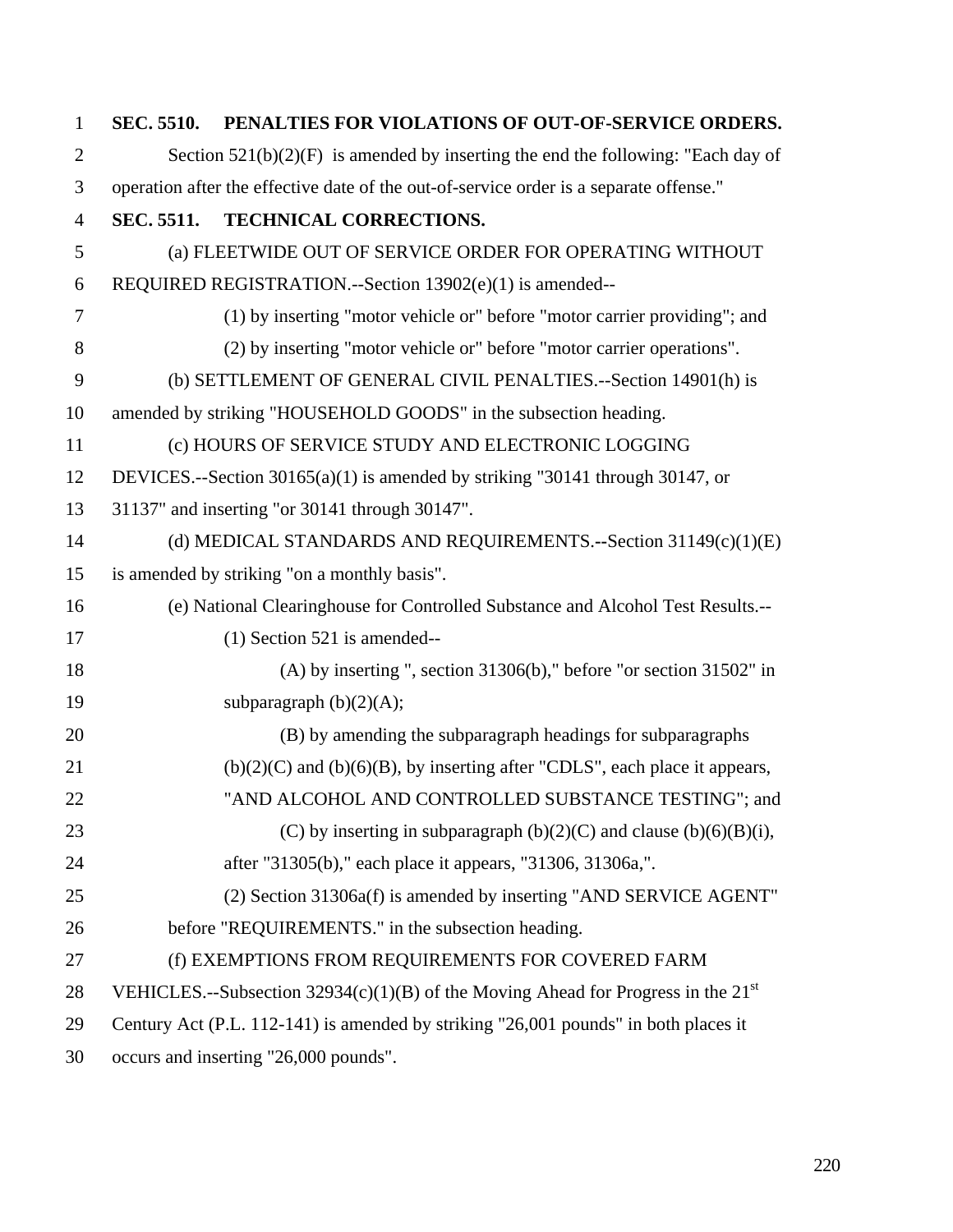1 (g) CORRECTING REFERENCE TO FMCSA IN STATUTE.--Section 2 30305(b)(1) is amended by striking "Federal Highway Administration" and inserting 3 "Federal Motor Carrier Safety Administration". 4 **SEC. 5512. AUDITS AND COMPLIANCE INVESTIGATIONS OF MEXICO-**5 **DOMICILED MOTOR CARRIERS.**  6 Section 130 of division L of Public Law 113-76 is amended by inserting after 7 "110-28" the following: ", except to the extent that a term or condition in either section 8 350 or section 6901 requires that safety examinations of Mexico-domiciled motor carriers 9 be conducted on-site; nothing in section 350 or section 6901 shall be construed as 10 limiting the ability of the Federal Motor Carrier Safety Administration to conduct any 11 compliance review, new entrant safety audit, or other inspection or investigation of a 12 Mexico-domiciled motor carrier at any location prescribed by the Administrator of the 13 Federal Motor Carrier Safety Administration". 14 **SEC. 5513. ADMINISTRATIVE ADJUDICATION OF VIOLATIONS OF**  15 **COMMERCIAL REGULATIONS AND STATUTES.**  16 Section 14702 is amended by adding at the end the following: 17 "(d) ADMINISTRATIVE ADJUDICATIONS.--In addition to civil actions under 18 subsection (a) of this section, the authority of the Secretary includes authority to maintain 19 by regulation procedures for the administrative adjudication of violations of this part.". 20 **SEC. 5514. ACCESS TO NATIONAL DRIVER REGISTER.**  21 Section 30305(b) is amended by inserting at the end the following: 22 "(13) The Administrator of the Federal Motor Carrier Safety 23 Administration may request the chief driver licensing official of a State to provide 24 information under subsection (a) of this section about an individual in connection 25 with a safety investigation under the Administrator's jurisdiction.". 26 **SEC. 5515. ELIMINATION OF CERTAIN FMCSA REPORTING**  27 **REQUIREMENTS.**  28 (a) MOTOR CARRIER EFFICIENCY STUDY ANNUAL REPORT.--Section 29 5503 of the Safe, Accountable, Flexible, Efficient Transportation Equity Act: A Legacy 30 for Users (Public Law 109-59) is amended by-- 31 (1) by striking subsection (d); and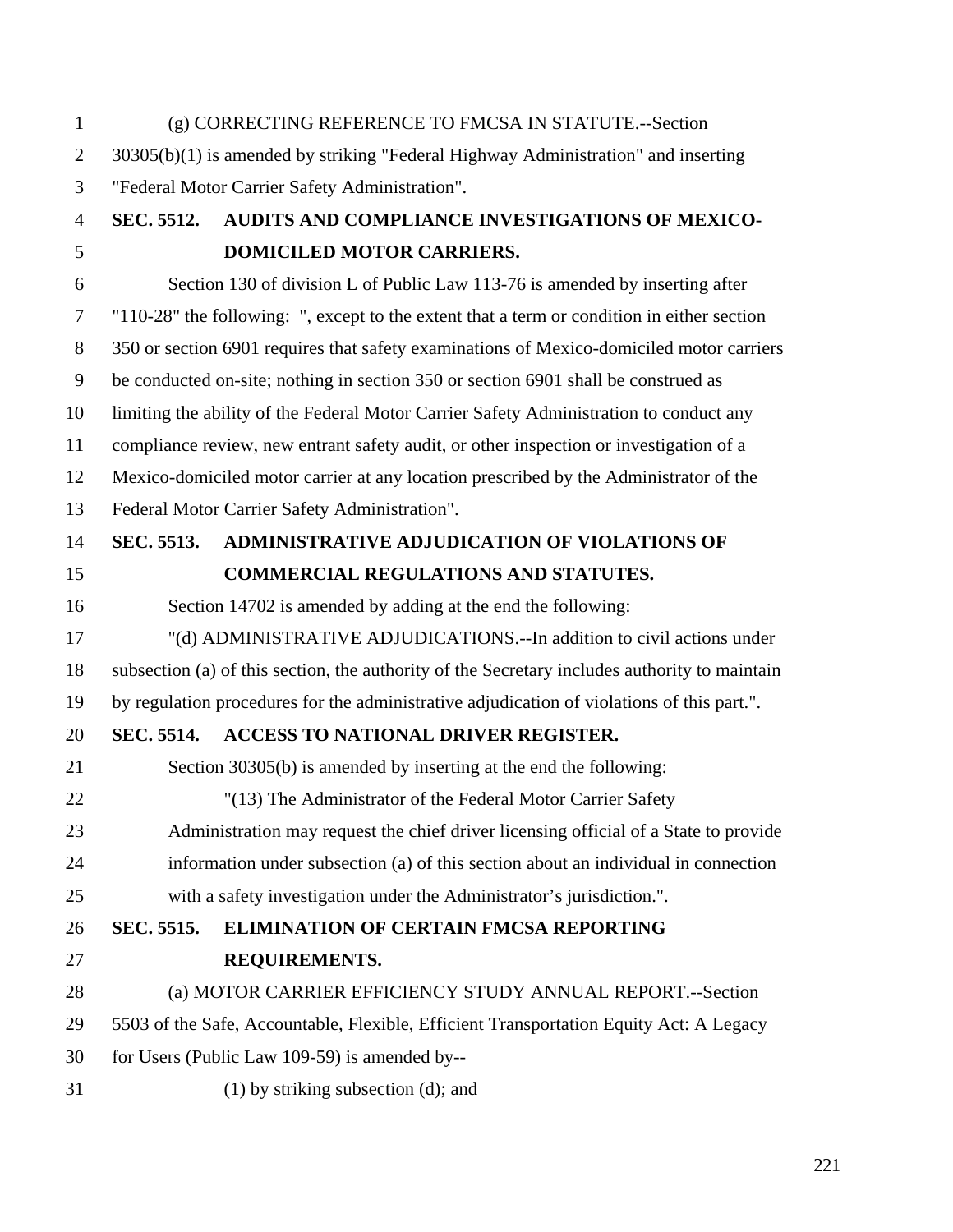| $\mathbf{1}$   | $(2)$ redesignating subsection (e) as subsection (d).                                      |
|----------------|--------------------------------------------------------------------------------------------|
| $\mathbf{2}$   | (b) SAFETY DATA IMPROVEMENT PROGRAM REPORT.--Section 4128 of                               |
| 3              | the Safe, Accountable, Flexible, Efficient Transportation Equity Act: A Legacy for Users   |
| $\overline{4}$ | (Public Law 109-59) is amended by striking subsection (d).                                 |
| 5              | TITLE VI--HAZARDOUS MATERIAL TRANSPORTATION SAFETY                                         |
| 6              | AMENDMENT OF TITLE 49, UNITED STATES CODE.<br><b>SEC. 6001.</b>                            |
| $\tau$         | Except as otherwise expressly provided, whenever in this Title an amendment or             |
| $8\,$          | repeal is expressed in terms of an amendment to, or a repeal of, a section or other        |
| 9              | provision, the reference shall be considered to be made to a section or other provision of |
| 10             | title 49, United States Code.                                                              |
| 11             | <b>SEC. 6002.</b><br>EMERGENCY OPERATIONAL CONTROLS.                                       |
| 12             | (a) IN GENERAL.--Chapter 51 is amended by inserting after section 5128 the                 |
| 13             | following:                                                                                 |
| 14             | "Sec. 5129. Emergency operational controls                                                 |
| 15             | "(a) ORDERING OPERATIONAL CONTROLS, RESTRICTIONS, AND                                      |
| 16             | PROHIBITIONS.--                                                                            |
| 17             | "(1) IN GENERAL.--If, upon inspection, investigation, testing, or                          |
| 18             | research carried out under this chapter, the Secretary determines that an unsafe           |
| 19             | condition or practice, or a combination of unsafe conditions and practices, or an          |
| 20             | activity existing within a regulated entity or industry, related to the transportation     |
| 21             | of hazardous materials in commerce, causes an emergency situation involving a              |
| 22             | hazard of death, personal injury, or significant harm to property or the                   |
| 23             | environment, the Secretary immediately may order such operational controls,                |
| 24             | restrictions, and prohibitions, without prior notice or an opportunity for a hearing,      |
| 25             | as may be necessary to abate the situation.                                                |
| 26             | "(2) WRITTEN ORDERS.--The order shall be in writing, and describe--                        |
| 27             | "(A) the condition, practice, or activity that causes the emergency                        |
| 28             | situation;                                                                                 |
| 29             | "(B) the operational controls, restrictions, and prohibitions issued                       |
| 30             | or imposed; and                                                                            |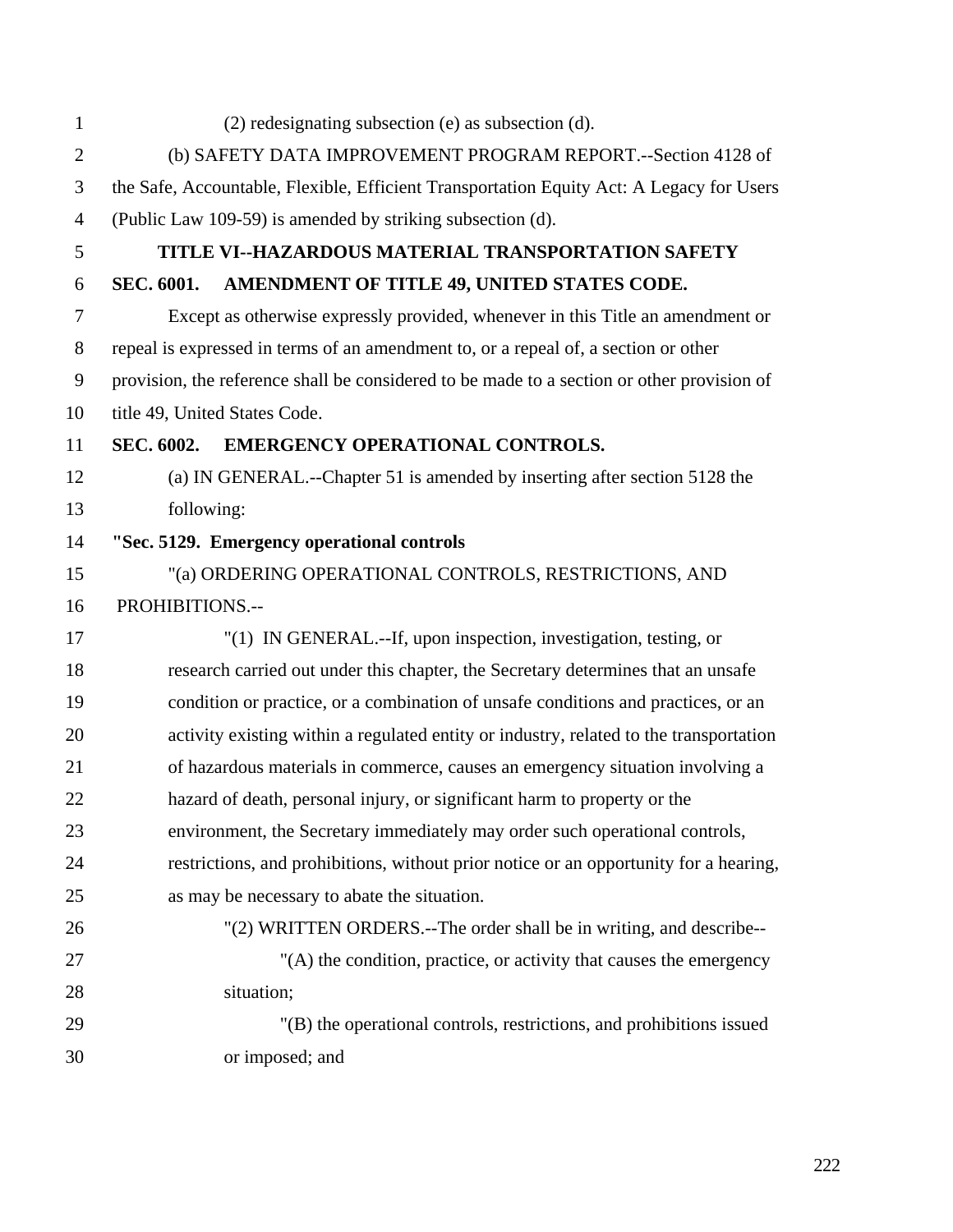| $\mathbf{1}$   |                   | $(C)$ the standards and procedures for obtaining relief from the                             |
|----------------|-------------------|----------------------------------------------------------------------------------------------|
| $\overline{2}$ |                   | order. This paragraph does not affect the Secretary's discretion under this                  |
| 3              |                   | section to maintain the order in effect for as long as the emergency                         |
| 4              |                   | situation exists.                                                                            |
| 5              |                   | "(3) EMERGENCY VARIANCE.--Notwithstanding section 5117(e) of                                 |
| 6              |                   | this title, such orders may provide for an emergency variance from this chapter or           |
| 7              |                   | a regulation prescribed thereunder.                                                          |
| 8              |                   | "(b) REVIEW OF ORDERS.--After issuing an order under this section, the                       |
| 9              |                   | Secretary shall provide an opportunity for review of the order under section 554 of title 5. |
| 10             |                   | If a petition for review is filed and the review is not completed by the end of the 30-day   |
| 11             |                   | period beginning on the date the order was issued, the order stops being effective at the    |
| 12             |                   | end of that period unless the Secretary decides in writing that the emergency situation      |
| 13             | still exists.".   |                                                                                              |
| 14             |                   | (b) CONFORMING AMENDMENT.--The analysis for chapter 51 is amended by                         |
| 15             |                   | inserting after the item relating to section 5128 the following:                             |
| 16             |                   | "5129. Emergency operational controls.".                                                     |
| 17             | <b>SEC. 6003.</b> | ENHANCED REGISTRATION REQUIREMENTS.                                                          |
| 18             |                   | Section 5108 is amended by--                                                                 |
| 19             |                   | (1) inserting the following after subsection $(a)(2)(B)$ :                                   |
| 20             |                   | $(C)$ a person who performs, or is responsible for performing, a                             |
| 21             |                   | function specified by regulation prescribed under this chapter that is                       |
| 22             |                   | required to assure the safe transportation of hazardous material, in                         |
| 23             |                   | commerce, and is subject to the training requirements of section 5107.";                     |
| 24             |                   | $(2)$ in subsection $(a)(3)$ , inserting after "material," the following:                    |
| 25             |                   | "or perform or be responsible for performing a function specified by regulation              |
| 26             |                   | prescribed under this chapter that is required to assure the safe transportation of          |
| 27             |                   | hazardous material, in commerce, and is subject to the training requirements of              |
| 28             |                   | section 5107,";                                                                              |
| 29             |                   | (3) in subparagraph $(g)(2)(A)$ , by striking "and impose by regulation"; and                |
| 30             |                   | (4) in subparagraphs $(g)(2)(B)$ and $(g)(2)(C)$ , replacing "(i)" with "(h)".               |
| 31             | SEC. 6004.        | USER FEES FOR SPECIAL PERMITS.                                                               |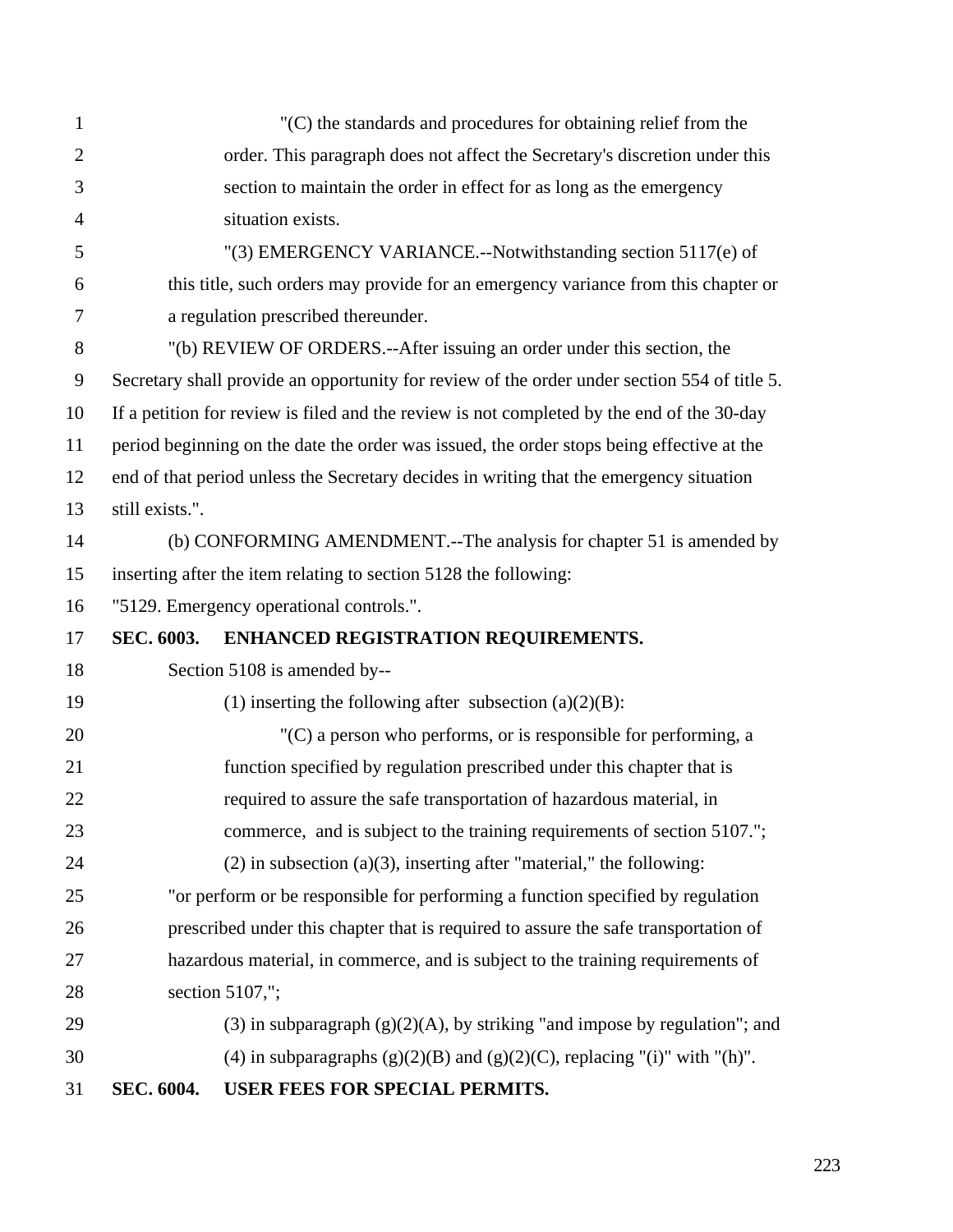- 1 Section 5117 is amended by inserting the following at the end:
- 2  $"({\rm g})$  FEES.--

3 "(1) AUTHORIZATION.--The Secretary is authorized to collect a reasonable fee, 4 to the extent and in such amounts as provided in advance in appropriations acts, for the 5 administration of the special permits and approvals programs. The fees shall be deposited 6 into a Hazardous Materials Approvals and Permits Fund, which shall remain available 7 until expended.

- 8 "(2) ESTABLISHMENT AND USE OF FEES.--There is established a Hazardous 9 Materials Approvals and Permits Fund in the Department of the Treasury of the United 10 States. Amounts collected from fees under paragraph (1) shall be available for
- 11 administration of the special permits and approvals programs.
- 12 "(3) FEES CREDITED AS OFFSETTING RECEIPTS.--Notwithstanding section 13 3302 of title 31, any fee authorized to be collected under this subsection shall be credited 14 as offsetting receipts, and remain available until expended.
- 15 "(4) REGULATIONS.--The Secretary, after providing notice and an opportunity 16 for public comment, shall issue regulations to implement this subsection.".

## 17 **SEC. 6005. NATIONAL EMERGENCY AND DISASTER RESPONSE.**

- 18 (a) PURPOSE.--Section 5101 is amended by inserting "and to facilitate the safe 19 movement of hazardous materials during national emergencies" after "commerce".
- 20 (b) STANDARDS.--Section 5103 is amended by redesignating subsections (c)
- 21 and (d) as (d) and (e) and inserting new subsection (c) to read as follows:

22 "(c) FEDERALLY DECLARED DISASTER AND EMERGENCY AREAS**.**--

23 The Secretary, in consultation with the Secretary of Homeland Security, may prescribe

- 24 standards to facilitate the movement of hazardous materials into, from and within
- 25 federally declared disaster and emergency areas."."
- 26 **SEC. 6006. ENHANCED REPORTING.**
- 27 Section 5121(h) is amended by--
- 28 (1) striking "transmit to the Committee on Transportation and
- 29 Infrastructure of the House of Representatives and the Committee on Commerce,
- 30 Science, and Transportation of the Senate"; and
- 31 (2) inserting "make public" after "and".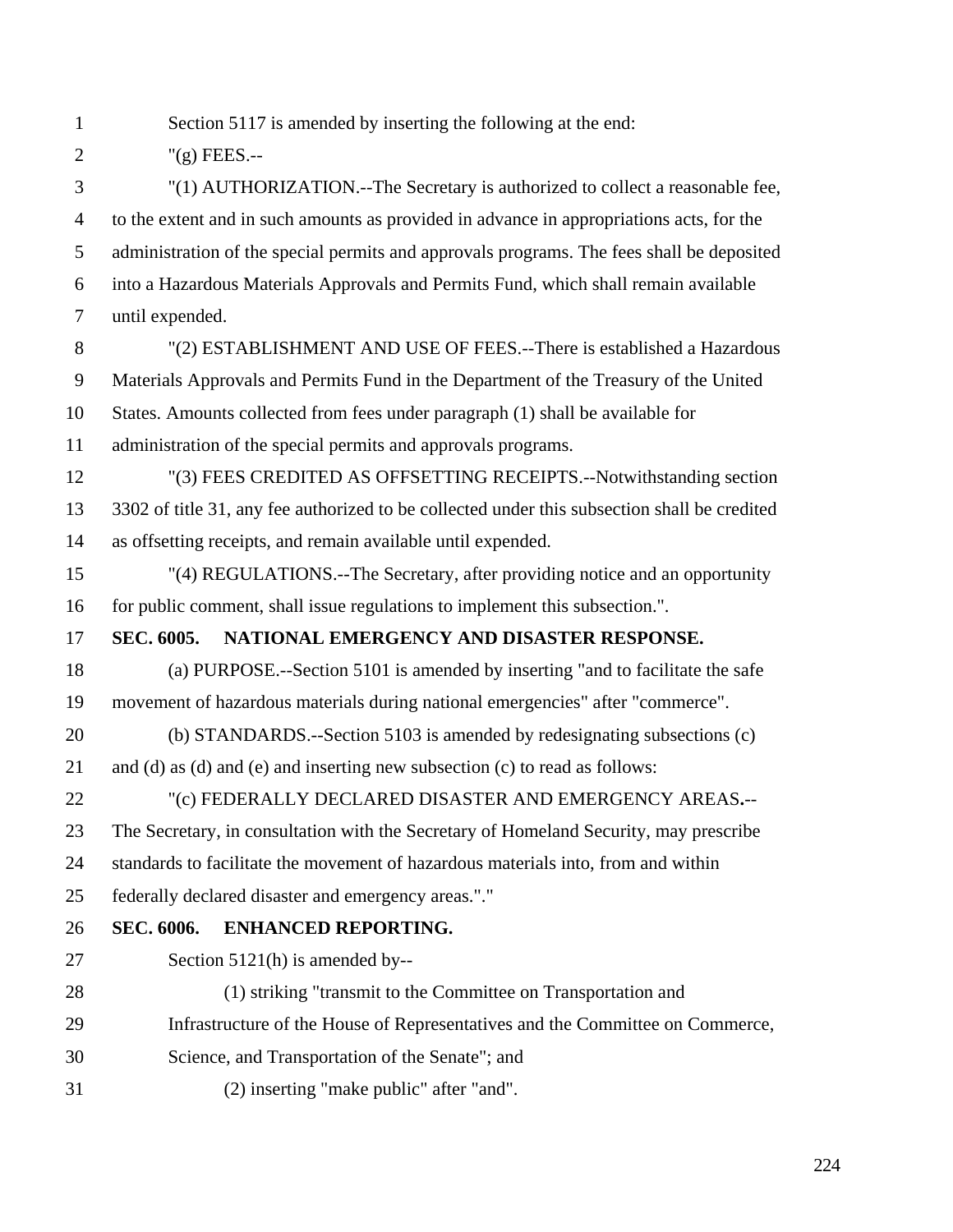## 1 **SEC. 6007. IMPROVING PUBLICATION OF SPECIAL PERMITS.**  2 Section 5117 is amended-- 3 (1) in subsection (b), by striking "publish in the Federal Register" and 4 inserting "make public through" after "shall"; and 5 (2) in subsection (c), by striking "publish" and "in the Federal Register" 6 and inserting "make public" after "shall". 7 **SEC. 6008. HAZARD ABATEMENT AUTHORITY.**  8 (a) IN GENERAL.--Chapter 51 is amended by inserting after section 5129 the 9 following: 10 **"Sec. 5130. Hazard abatement authority**  11 "(a) ORDERING REMOVAL, REMEDIATION, OR DISPOSAL.--If, upon 12 inspection, investigation, testing, or research, the Secretary determines that an unsafe 13 condition, practice, or activity, related to the transportation of hazardous materials in 14 commerce or other items subject to this chapter, causes unreasonable risk of death, 15 personal injury, or significant harm to the property or the environment, the Secretary may 16 order removal, remediation, or disposal of such hazardous materials or other items 17 subject to this chapter, as may be necessary to abate the unreasonable risk. 18 "(b) WRITTEN ORDERS.--The order shall be in writing, and describe: 19 "(1) the condition, practice, or activity that causes the unreasonable risk; 20 "(2) the actions that must be taken to abate the unreasonable risk; and 21 "(3) the standards and procedures for obtaining relief from the order. 22 "(c) DURATION OF ORDER.--Subsection (b) does not affect the Secretary's 23 discretion under this section to maintain the order in effect for as long as the emergency 24 situation exists. 25 "(d) FAILURE TO COMPLY.--If the Secretary determines that a person has 26 failed to comply with an order for removal, remediation, or disposal, the Secretary may 27 take such action to arrange for the removal, remediation, or disposal of such hazardous 28 materials as necessary to abate the unreasonable risk. 29 "(e) LIABILITY FOR NONCOMPLIANCE.--Upon a determination by the 30 Secretary that a person has failed to comply with an order for removal, remediation, or

31 disposal of a hazardous material, such person shall be liable for all costs incurred by the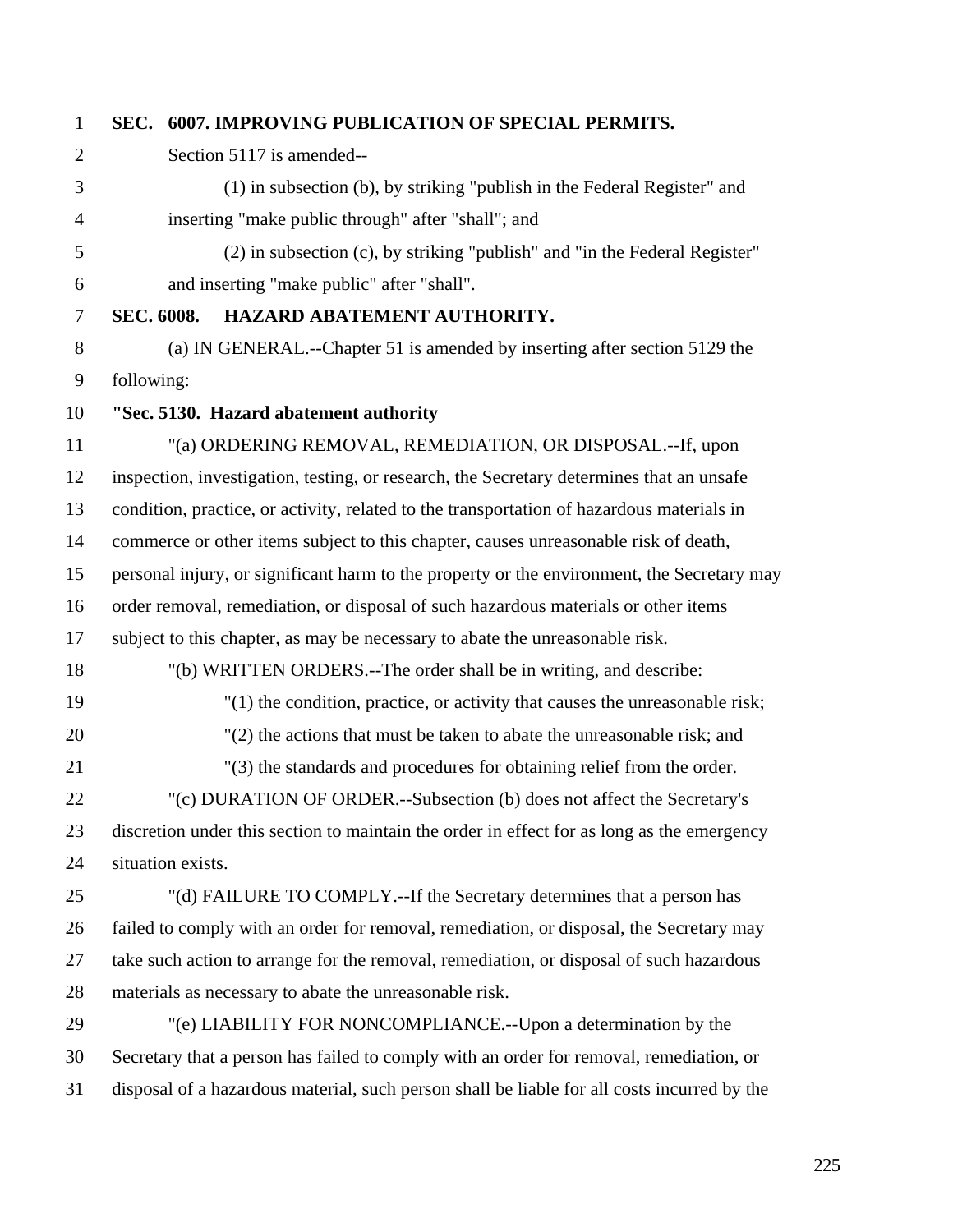1 United States Government in removing, remediating, or disposing of such hazardous 2 materials.".

3 (b) CONFORMING AMENDMENT.--The analysis for chapter 51 is amended by 4 inserting after the item relating to section 5129 the following: 5 "5130. Hazard abatement authority.". 6 **SEC. 6009. INSPECTION OF NON-DOMESTIC ENTITIES.**  7 Section 5121 is amended by inserting the following after subsection (c)(3): 8 "(4) INSPECTION OF NON-DOMESTIC ENTITIES.-- In instances 9 when a person seeks to manufacture, requalify, or inspect a DOT specification 10 packaging or special permit cylinders or certify compliance with title 49 of the 11 Code of Federal Regulations outside the United States, that person must seek an 12 approval from the Secretary to perform that function outside the United States. 13 Upon the request of the Secretary, the applicant must allow the Secretary or the 14 Secretary's designee to inspect the applicant's process and procedures. The 15 applicant must bear the cost of the initial and subsequent inspections.". 16 **SEC. 6010. IMPROVING THE EFFECTIVENESS OF THE HMEP GRANT**  17 **PROGRAM.**  18 (a) PLANNING AND TRAINING GRANTS.--Section 5116 is amended to read 19 as follows: 20 **"Sec. 5116. Planning and training grants, monitoring, and review**  21 "(a) PLANNING AND TRAINING GRANTS.--(1) The Secretary shall make 22 grants to States and Indian tribes-- 23 "(A) to develop, improve, and carry out emergency plans under the 24 Emergency Planning and Community Right-To-Know Act of 1986 (42 U.S.C. 25 11001 et seq.), including ascertaining flow patterns of hazardous material on 26 lands under the jurisdiction of a State or Indian tribe, and between lands under the 27 jurisdiction of a State or Indian tribe and lands of another State or Indian tribe; 28 "(B) to decide on the need for a regional hazardous material emergency 29 response team; and 30 "(C) to train public sector employees to respond to accidents and incidents

31 involving hazardous material. To the extent that a grant is used to train emergency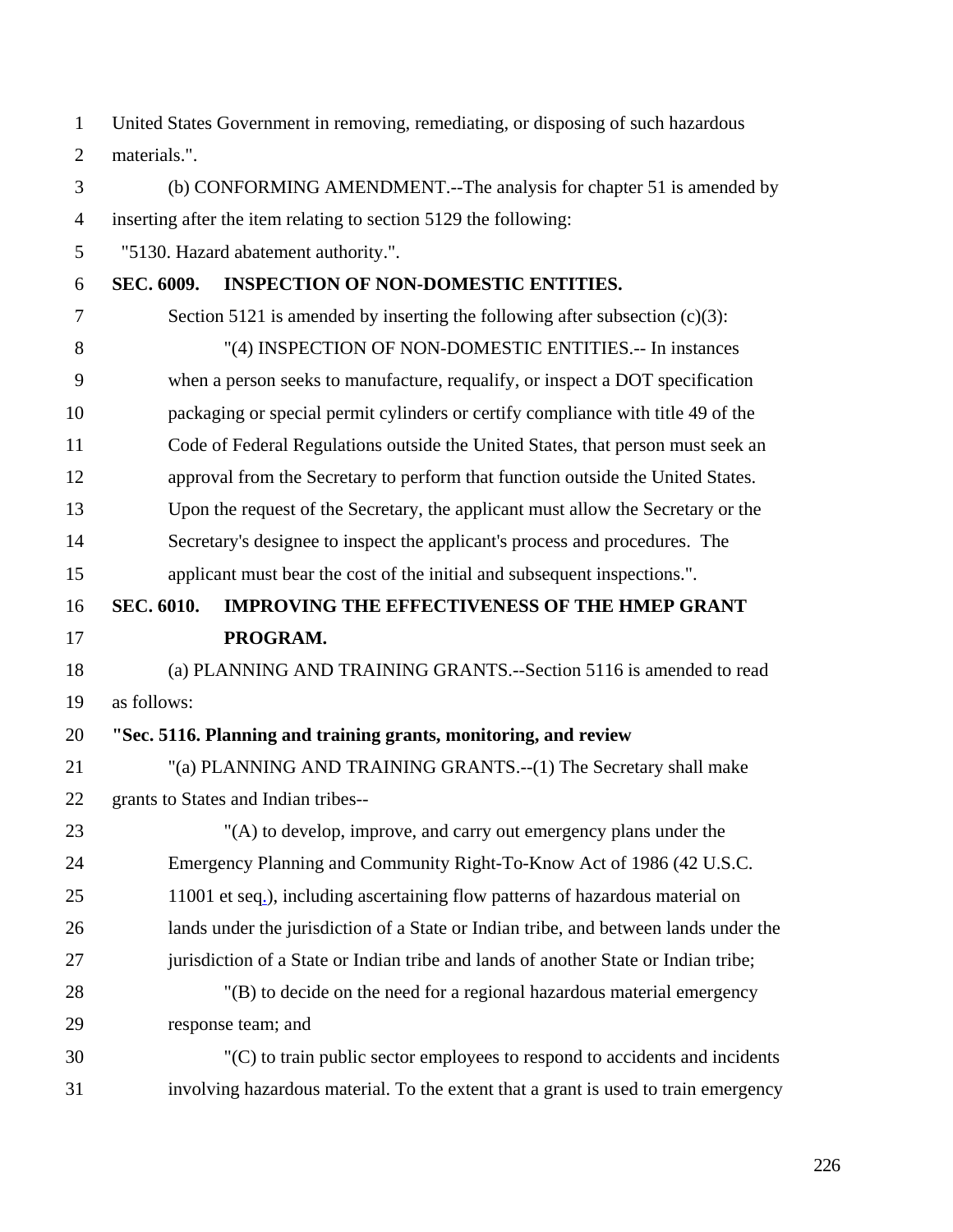| $\mathbf{1}$   | responders, the State or Indian tribe shall provide written certification to the       |
|----------------|----------------------------------------------------------------------------------------|
| $\overline{2}$ | Secretary that the emergency responders who receive training under the grant will      |
| 3              | have the ability to protect nearby persons, property, and the environment from the     |
| $\overline{4}$ | effects of accidents or incidents involving the transportation of hazardous material   |
| 5              | in accordance with existing regulations or National Fire Protection Association        |
| 6              | standards for competence of responders to accidents and incidents involving            |
| 7              | hazardous materials.                                                                   |
| 8              | "(2) The Secretary may make a grant to a State or Indian tribe under paragraph (1)     |
| 9              | of this subsection only if--                                                           |
| 10             | "(A) the State or Indian tribe certifies that the total amount the State or            |
| 11             | Indian tribe expends (except amounts of the United States Government) for the          |
| 12             | purpose of the grant will at least equal the average level of expenditure for the last |
| 13             | 5 years; and                                                                           |
| 14             | "(B) any emergency response training provided under the grant shall                    |
| 15             | consist of:                                                                            |
| 16             | "(i) a course developed or identified under section 5115 of this                       |
| 17             | title; or                                                                              |
| 18             | "(ii) another course the Secretary decides is consistent with the                      |
| 19             | objectives of this section.                                                            |
| 20             | "(3) A State or Indian tribe receiving a grant under this subsection shall ensure      |
| 21             | that planning and emergency response training under the grant is coordinated with      |
| 22             | adjacent States and Indian tribes.                                                     |
| 23             | "(4) A training grant under this subsection may be used--                              |
| 24             | "(A) to pay--                                                                          |
| 25             | "(i) the tuition costs of public sector employees being trained;                       |
| 26             | "(ii) travel expenses of those employees to and from the training                      |
| 27             | facility;                                                                              |
| 28             | "(iii) room and board of those employees when at the training                          |
| 29             | facility; and                                                                          |
| 30             | "(iv) travel expenses of individuals providing the training;                           |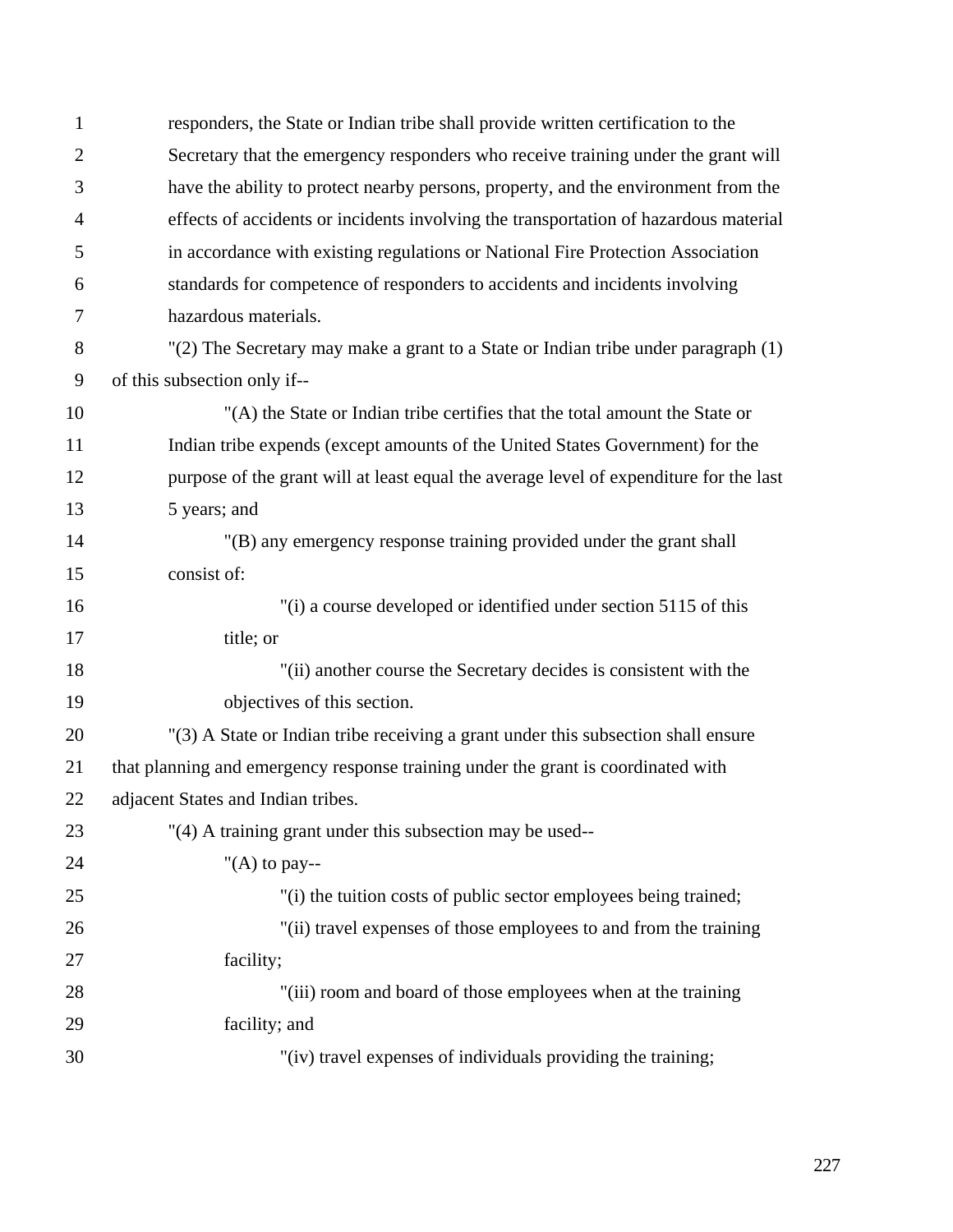| $\mathbf{1}$   | "(B) by the State, political subdivision, or Indian tribe to provide the                        |
|----------------|-------------------------------------------------------------------------------------------------|
| $\overline{2}$ | training; and                                                                                   |
| 3              | $C(C)$ to make an agreement with a person (including an authority of a                          |
| $\overline{4}$ | State, a political subdivision of a State or Indian tribe, or a local jurisdiction),            |
| 5              | subject to approval by the Secretary, to provide the training--                                 |
| 6              | "(i) if the agreement allows the Secretary and the State or Indian                              |
| 7              | tribe to conduct random examinations, inspections, and audits of the                            |
| 8              | training without prior notice;                                                                  |
| 9              | "(ii) the person agrees to have an auditable accounting system; and                             |
| 10             | "(iii) if the State or Indian tribe conducts at least one on-site                               |
| 11             | observation of the training each year.                                                          |
| 12             | "(5) The Secretary shall allocate amounts made available for grants under this                  |
| 13             | subsection among eligible States and Indian tribes based on the needs of the States and         |
| 14             | Indian tribes for emergency response training. In making a decision about those needs,          |
| 15             | the Secretary shall consider--                                                                  |
| 16             | "(A) the number of hazardous material facilities in the State or on land                        |
| 17             | under the jurisdiction of the Indian tribe;                                                     |
| 18             | "(B) the types and amounts of hazardous material transported in the State                       |
| 19             | or on such land;                                                                                |
| 20             | "(C) whether the State or Indian tribe imposes and collects a fee on                            |
| 21             | transporting hazardous material;                                                                |
| 22             | "(D) whether such fee is used only to carry out a purpose related to                            |
| 23             | transporting hazardous material;                                                                |
| 24             | "(E) the past record of the State or Indian tribe in effectively managing                       |
| 25             | planning and training grants; and                                                               |
| 26             | "(F) other factors the Secretary decides are appropriate to carry out this                      |
| 27             | subsection.                                                                                     |
| 28             | "(b) COMPLIANCE WITH CERTAIN LAW.--The Secretary may make a grant                               |
| 29             | to a State under this section only if the State certifies that the State complies with sections |
| 30             | 301 and 303 of the Emergency Planning and Community Right-To-Know Act of 1986                   |
| 31             | (42 U.S.C. 11001, 11003).                                                                       |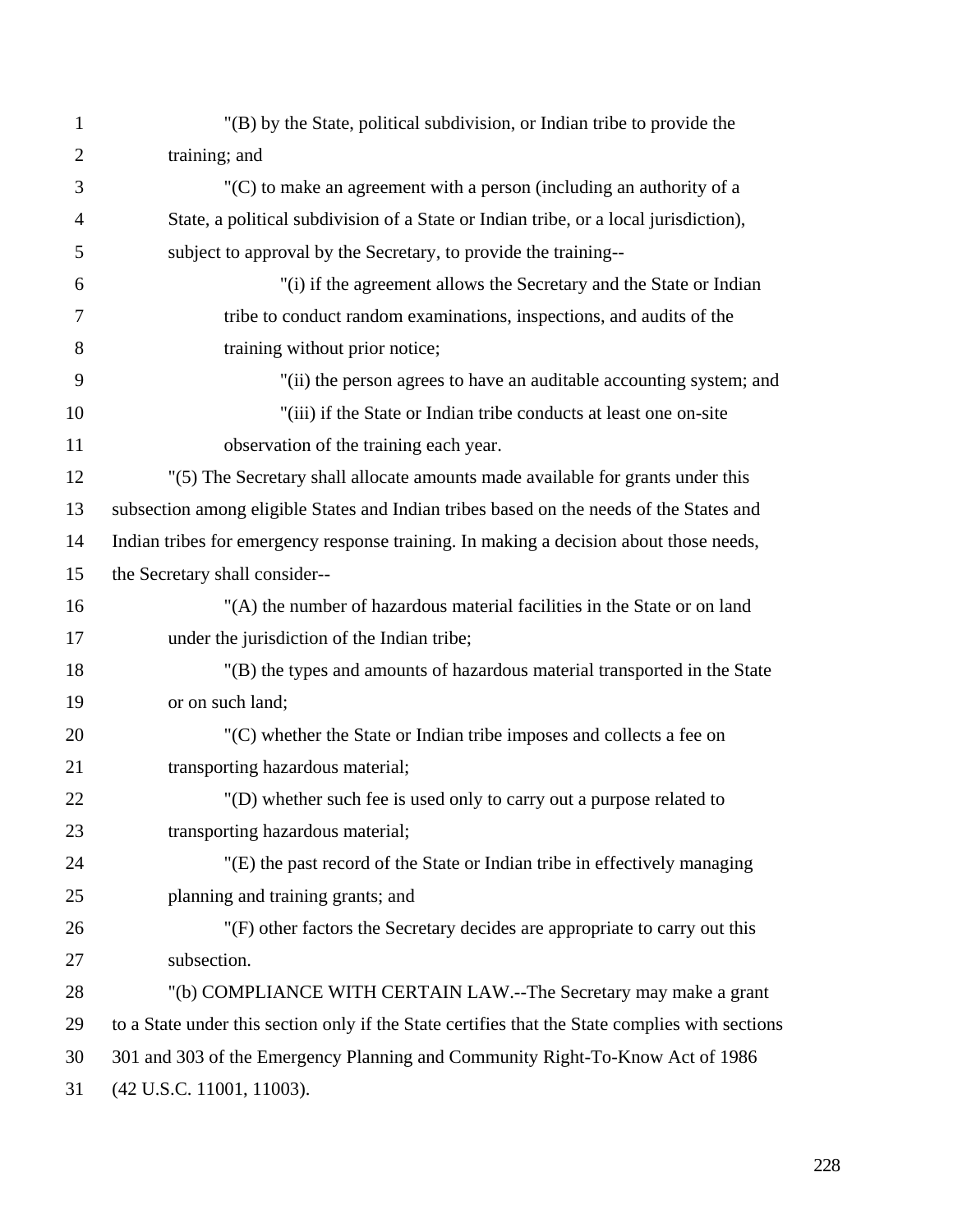1 "(c) APPLICATIONS.--A State or Indian tribe interested in receiving a grant 2 under this section shall submit an application to the Secretary. The application must be 3 submitted at the time, and contain information, the Secretary requires by regulation to 4 carry out the objectives of this section.

5 "(d) GOVERNMENT'S SHARE OF COSTS.--A grant under this section is for 80 6 percent of the cost the State or Indian tribe incurs to carry out the activity for which the 7 grant is made. Amounts of the State or tribe under subsections (a)(2)(A) and (b)(2)(A) of 8 this section are not part of the non-Government share under this subsection.

9 "(e) MONITORING AND TECHNICAL ASSISTANCE.--In coordination with 10 the Secretaries of Transportation and Energy, Administrator of the Environmental 11 Protection Agency, and Director of the National Institute of Environmental Health 12 Sciences, the Administrator of the Federal Emergency Management Agency shall 13 monitor public sector emergency response planning and training for an accident or 14 incident involving hazardous material. Considering the results of the monitoring, the 15 Secretaries, Administrator, and Directors each shall provide technical assistance to a 16 State, political subdivision of a State, or Indian tribe for carrying out emergency response 17 training and planning for an accident or incident involving hazardous material and shall 18 coordinate the assistance using the existing coordinating mechanisms of the National 19 Response Team and, for radioactive material, the Federal Radiological Preparedness 20 Coordinating Committee.

21 "(f) DELEGATION OF AUTHORITY.--To minimize administrative costs and to 22 coordinate Federal financial assistance for emergency response training and planning, the 23 Secretary may delegate to the Administrator of the Federal Emergency Management 24 Agency and Director of the National Institute of Environmental Health Sciences, 25 Chairman of the Nuclear Regulatory Commission, Administrator of the Environmental 26 Protection Agency, and Secretaries of Labor and Energy any of the following: 27 "(1) authority to receive applications for grants under this section.

- 28 "(2) authority to review applications for technical compliance with this section.
- 29 "(3) authority to review applications to recommend approval or disapproval.
- 30 "(4) any other ministerial duty associated with grants under this section.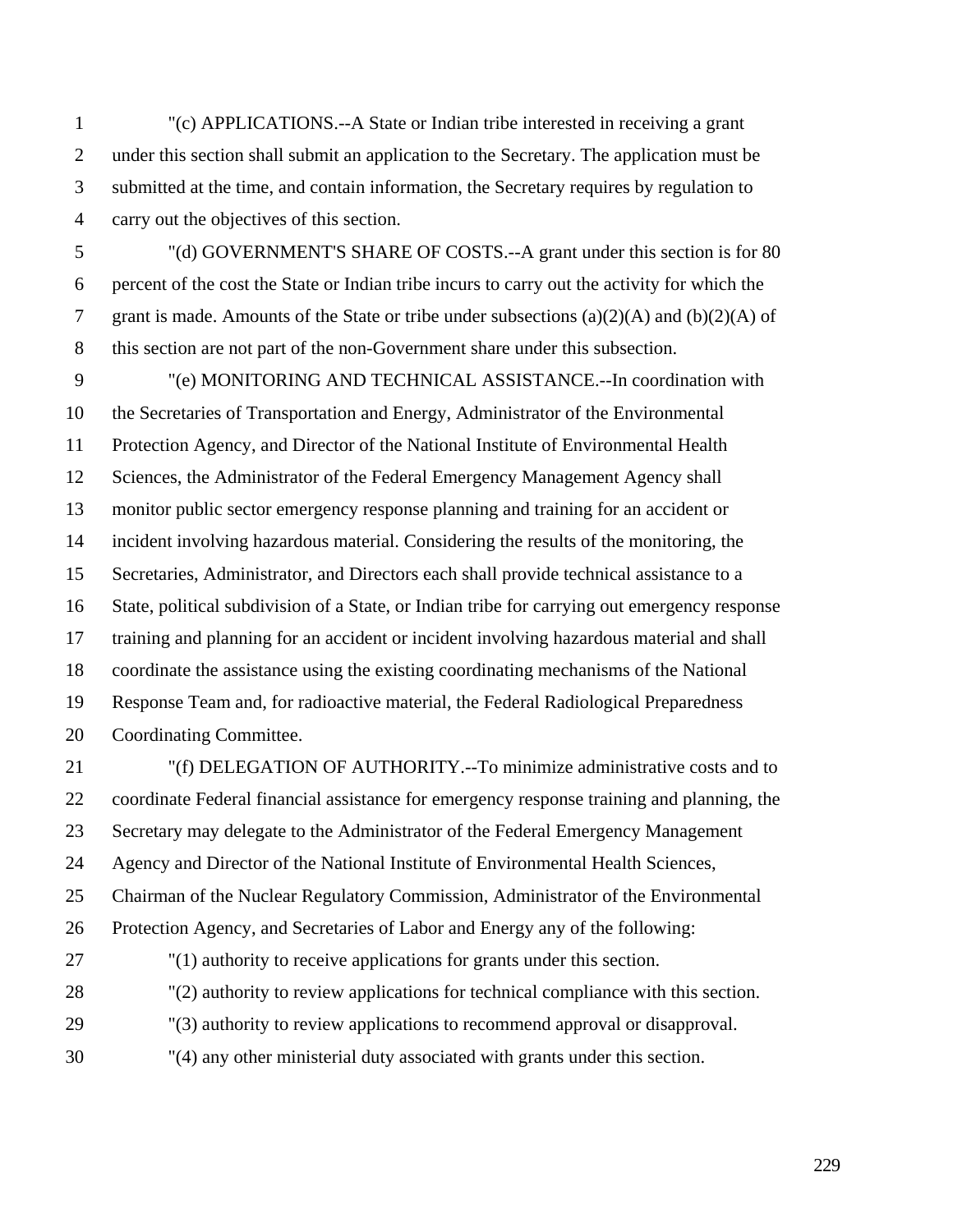| $\mathbf{1}$   | "(g) MINIMIZING DUPLICATION OF EFFORT AND EXPENSES.--The                                    |
|----------------|---------------------------------------------------------------------------------------------|
| $\overline{2}$ | Secretaries of Transportation, Labor, and Energy, Administrator of the Federal              |
| 3              | Emergency Management Agency and Director of the National Institute of Environmental         |
| $\overline{4}$ | Health Sciences, Chairman of the Nuclear Regulatory Commission, and Administrator of        |
| 5              | the Environmental Protection Agency shall review periodically, with the head of each        |
| 6              | department, agency, or instrumentality of the Government, all emergency response and        |
| $\overline{7}$ | preparedness training programs of that department, agency, or instrumentality to            |
| 8              | minimize duplication of effort and expense of the department, agency, or instrumentality    |
| 9              | in carrying out the programs and shall take necessary action to minimize duplication.       |
| 10             | "(h) ANNUAL REGISTRATION FEE ACCOUNT AND ITS USES.--The                                     |
| 11             | Secretary of the Treasury shall establish an account in the Treasury (to be known as the    |
| 12             | "Hazardous Materials Emergency Preparedness Fund") into which the Secretary of the          |
| 13             | Treasury shall deposit amounts the Secretary of Transportation transfers to the Secretary   |
| 14             | of the Treasury under section $5108(g)(2)(C)$ of this title. Without further appropriation, |
| 15             | amounts in the account are available--                                                      |
| 16             | $"(1)$ to make grants under this section;                                                   |
| 17             | $'(2)$ to monitor and provide technical assistance under subsection (e) of                  |
| 18             | this section;                                                                               |
| 19             | "(3) to publish and distribute an emergency response guide; and                             |
| 20             | "(4) to pay administrative costs of carrying out this section and sections                  |
| 21             | $5108(g)(2)$ and $5115$ of this title, except that up to 4 percent of the amounts made      |
| 22             | available from the account in a fiscal year may be used to pay those costs.                 |
| 23             | "(i) INSTRUCTOR TRAINING GRANTS FOR EMERGENCY RESPONDERS                                    |
| 24             | AND HAZARDOUS MATERIALS EMPLOYEES .--                                                       |
| 25             | "(1) IN GENERAL.--The Secretary shall make grants under this                                |
| 26             | subsection--                                                                                |
| 27             | "(A) for training instructors to conduct hazardous materials                                |
| 28             | response training programs for individuals with statutory responsibility to                 |
| 29             | respond to hazardous materials accidents and incidents;                                     |
| 30             | "(B) for training instructors to train hazmat employees; and                                |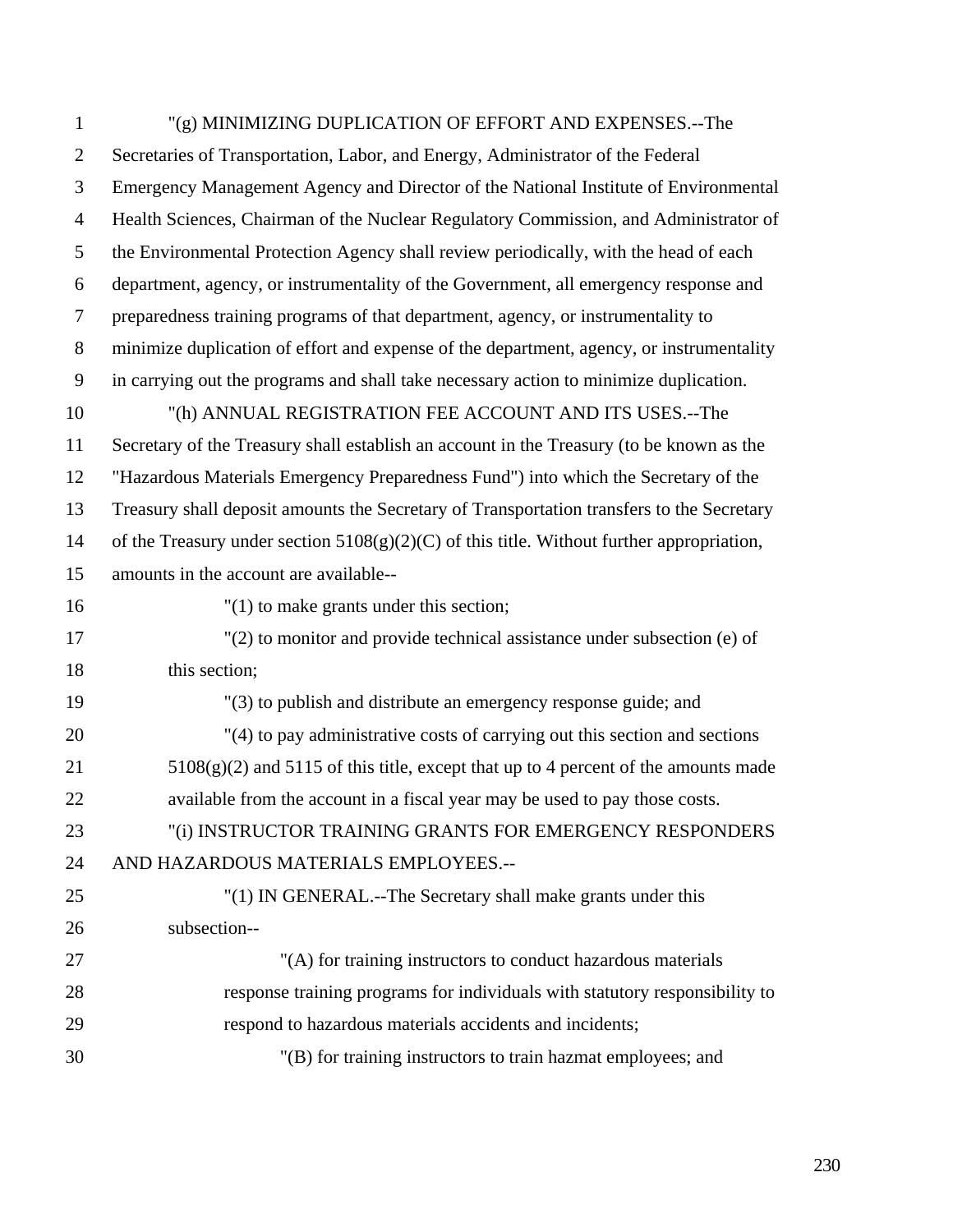| $\mathbf{1}$   | "(C) to the extent determined appropriate by the Secretary, for such               |
|----------------|------------------------------------------------------------------------------------|
| $\overline{2}$ | instructors to train hazmat employees.                                             |
| 3              | "(2) ELIGIBILITY FOR EMERGENCY RESPONDER TRAINING                                  |
| 4              | GRANTS. --A grant under $(1)(A)$ of this subsection shall be made through a        |
| 5              | competitive process to a nonprofit organization that--                             |
| 6              | "(A) demonstrates expertise in conducting a training program for                   |
| 7              | hazmat emergency responders;                                                       |
| 8              | "(B) has the ability to reach and involve in a training program a                  |
| 9              | target population of hazmat emergency responders;                                  |
| 10             | "(C) agrees to use a course or courses developed or identified                     |
| 11             | under section 5115 of this title or otherwise approved by the Secretary;           |
| 12             | "(D) provides training courses that comply with Federal                            |
| 13             | regulations and national consensus standards for hazardous materials               |
| 14             | response and are offered on a nondiscriminatory basis; and                         |
| 15             | "(E) ensures that emergency responders who receive training under                  |
| 16             | the grant will have the ability to protect nearby persons, property, and the       |
| 17             | environment from the effects of accidents or incidents involving the               |
| 18             | transportation of hazardous material in accordance with existing                   |
| 19             | regulations or National Fire Protection Association standards for                  |
| 20             | competence of responders to accidents and incidents involving hazardous            |
| 21             | materials.                                                                         |
| 22             | "(3) ELIGIBILITY FOR HAZARDOUS MATERIALS EMPLOYEE                                  |
| 23             | TRAINING GRANTS.--A grant under $(1)(B)$ and $(1)(C)$ of this subsection shall     |
| 24             | be made on a competitive basis to a nonprofit organization that demonstrates       |
| 25             | expertise in providing training, research, technological development, or a similar |
| 26             | service intended to enhance the capabilities of hazardous materials employees.     |
| 27             | "(4) TRAINING OF CERTAIN EMPLOYEES.--The Secretary shall                           |
| 28             | ensure that maintenance-of-way employees and railroad signalmen receive            |
| 29             | general awareness and familiarization training and safety training pursuant to     |
| 30             | section 172.704 of title 49, Code of Federal Regulations.                          |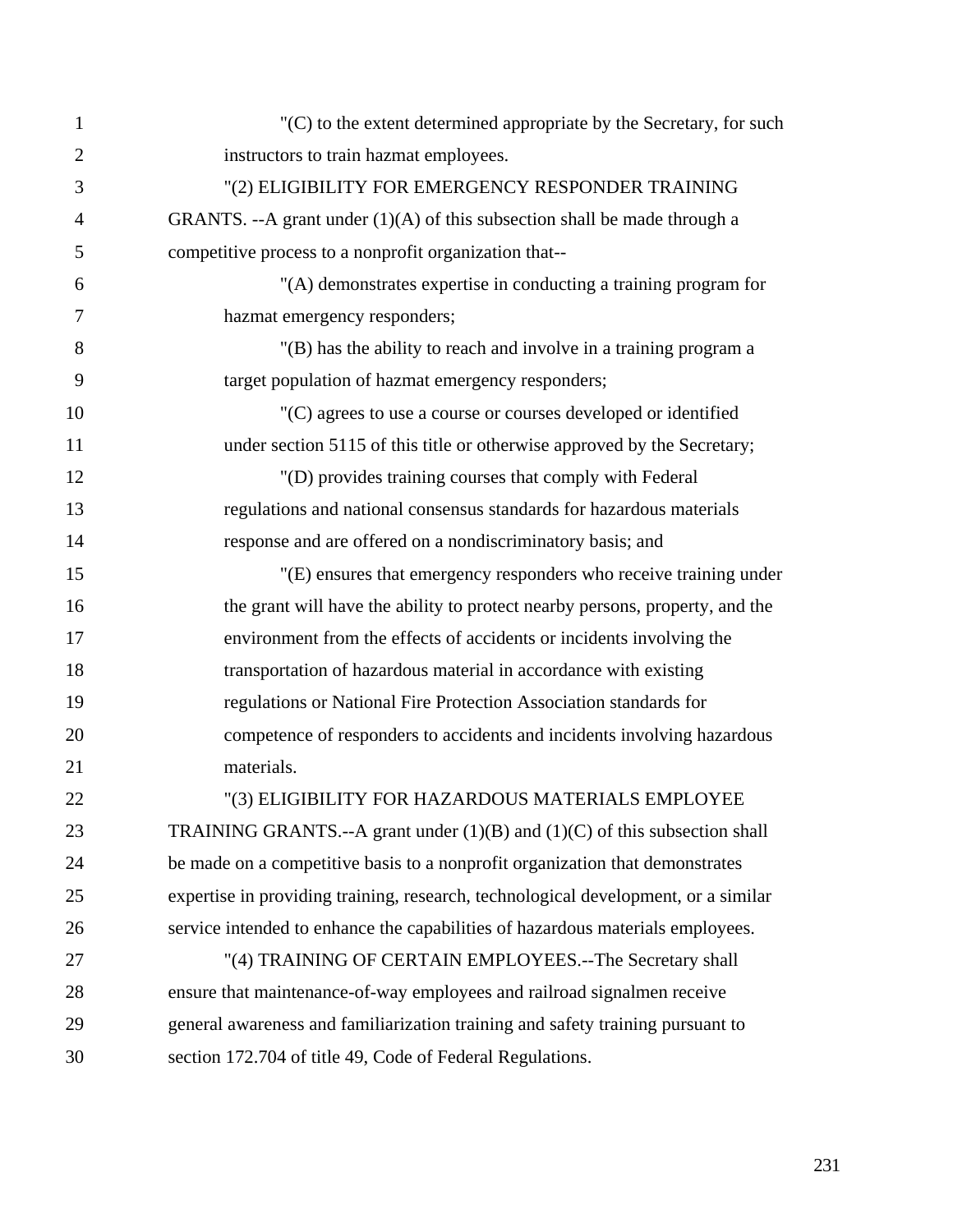| $\mathbf{1}$   | "(5) EXISTING EFFORT.--No grant under this subsection shall supplant                        |
|----------------|---------------------------------------------------------------------------------------------|
| $\overline{2}$ | or replace existing employer-provided hazardous materials training efforts or               |
| 3              | obligations.                                                                                |
| $\overline{4}$ | "(6) USE OF FUNDS.--Funds granted to an organization under this                             |
| 5              | subsection shall only be used--                                                             |
| 6              | "(A) to provide training, including portable training, for instructors                      |
| 7              | to conduct hazardous materials and hazardous materials response training                    |
| 8              | programs;                                                                                   |
| 9              | "(B) to purchase training equipment used exclusively to train                               |
| 10             | instructors to conduct such training programs; and                                          |
| 11             | $C(C)$ to disseminate such information and materials as are                                 |
| 12             | necessary for the conduct of such training programs.                                        |
| 13             | "(7) PORTABLE TRAINING.--In this subsection, the term `portable                             |
| 14             | training' means live, instructor-led training provided by certified instructors that        |
| 15             | can be offered in any suitable setting, rather than specific designated facilities.         |
| 16             | Under this training delivery model, instructors travel to locations convenient to           |
| 17             | students and utilize local facilities and resources.                                        |
| 18             | "(8) TERMS AND CONDITIONS.--The Secretary may impose such                                   |
| 19             | additional terms and conditions on grants to be made under this subsection as the           |
| 20             | Secretary determines are necessary to protect the interests of the United States and        |
| 21             | to carry out the objectives of this subsection.                                             |
| 22             | "(i) REPORTS.--The Secretary shall make an annual report available to the public            |
| 23             | (in an electronically-accessible format). The report submitted under this subsection shall  |
| 24             | include information on the allocation and uses of the planning and training grants          |
| 25             | allocated under subsection (a), and grants under subsection (i) of this section. The report |
| 26             | submitted under this subsection shall identify the ultimate recipients of such grants and   |
| 27             | include--                                                                                   |
| 28             | "(1) a detailed accounting and description of each grant expenditure by                     |
| 29             | each grant recipient, including the amount of, and purpose for, each expenditure;           |
| 30             | "(2) the number of persons trained under the grant program, by training                     |
| 31             | level;                                                                                      |
|                |                                                                                             |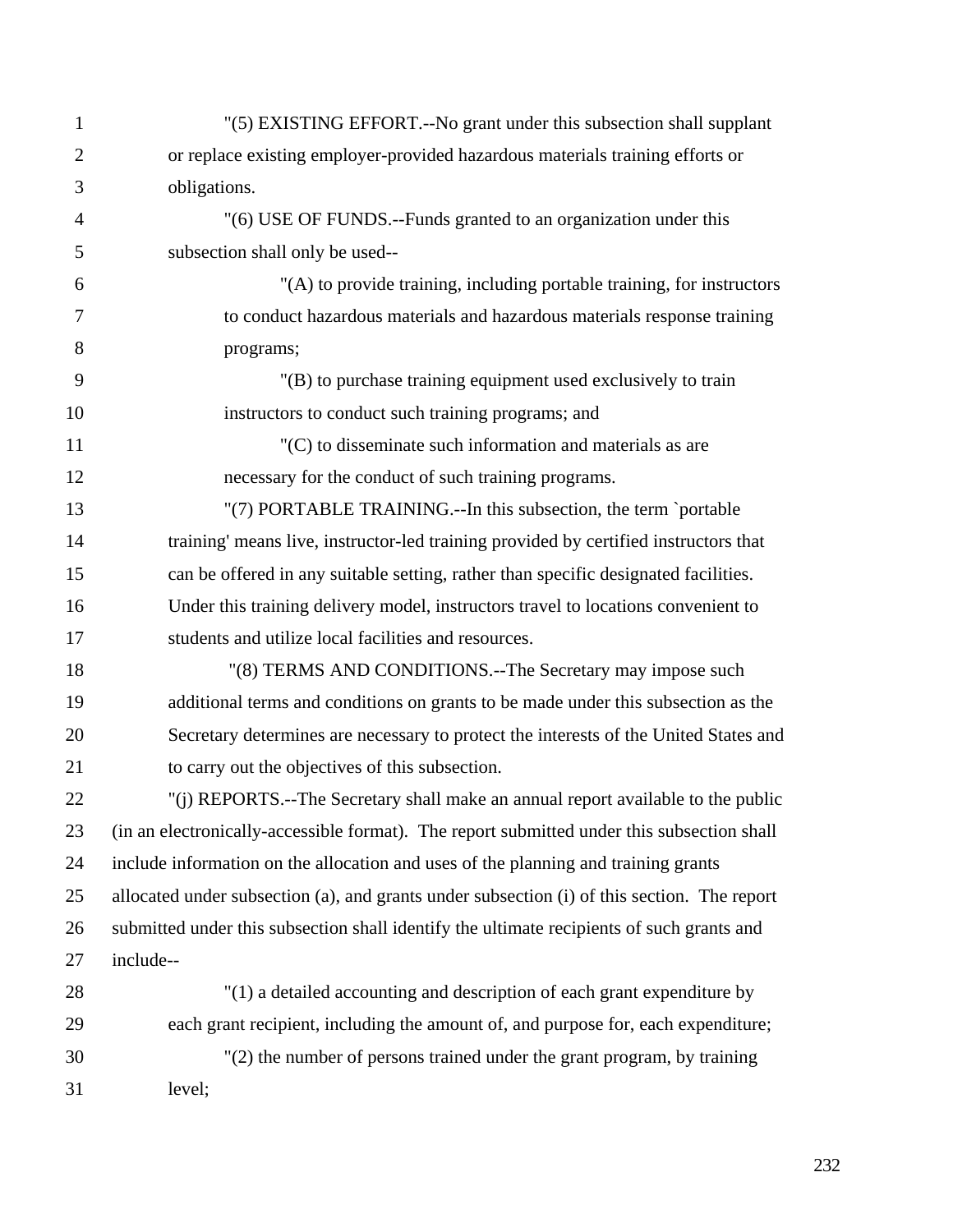| 1              | "(3) an evaluation of the efficacy of such planning and training programs;        |
|----------------|-----------------------------------------------------------------------------------|
| $\overline{2}$ | and                                                                               |
| 3              | "(4) any recommendations the Secretary may have for improving such                |
| $\overline{4}$ | grant programs.".                                                                 |
| 5              | (b) CONFORMING AMENDMENT.--The analysis for chapter 51 is amended by              |
| 6              | striking the item relating to section 5116 and inserting the following:           |
| 7              | "5116. Planning and training grants, monitoring, and review.".                    |
| 8              | (c) TRAINING REQUIREMENTS.--Section 5107 is amended by--                          |
| 9              | (1) striking "and grants" from the section heading;                               |
| 10             | $(2)$ deleting subsections $(e)$ , $(f)$ , and $(h)$ ; and                        |
| 11             | $(3)$ redesignating subsection $(g)$ as subsection $(e)$ .                        |
| 12             | (d) CONFORMING AMENDMENT.--The analysis for chapter 51 is amended by              |
| 13             | striking the item relating to section 5107 and inserting the following:           |
| 14             | "5107. Hazmat employee training requirements.".                                   |
| 15             | SEC. 6011. CIVIL PENALTY.                                                         |
| 16             | Section 5123 is amended--                                                         |
| 17             | (1) in subsection (a)(1), by striking "\$75,000" and inserting "\$250,000";       |
| 18             | and                                                                               |
| 19             | $(2)$ in subsection $(a)(2)$ , by striking "\$175,000" and inserting "\$500,000"; |
| 20             | SEC. 6012. GENERAL DUTY.                                                          |
| 21             | Section 5103, as amended by this Act, is amended by--                             |
| 22             | (1) redesignating subsections (d) and (e) as (e) and (f), respectively; and       |
| 23             | $(2)$ inserting the following after subsection $(c)$ :                            |
| 24             | "(d) Duty for safe transportation.--A person shall--                              |
| 25             | "(1) take all reasonable measures and precautions to properly                     |
| 26             | classify, describe, package, mark and label, and ensure proper condition          |
| 27             | for transportation of a hazardous material; and                                   |
| 28             | "(2) comply with this chapter, or a regulation prescribed, or an                  |
| 29             | order, special permit or approval issued under this chapter.".                    |
| 30             | <b>AUTHORIZATION OF APPROPRIATIONS.</b><br>SEC. 6013.                             |
| 31             | The text of section 5128 is amended to read as follows:                           |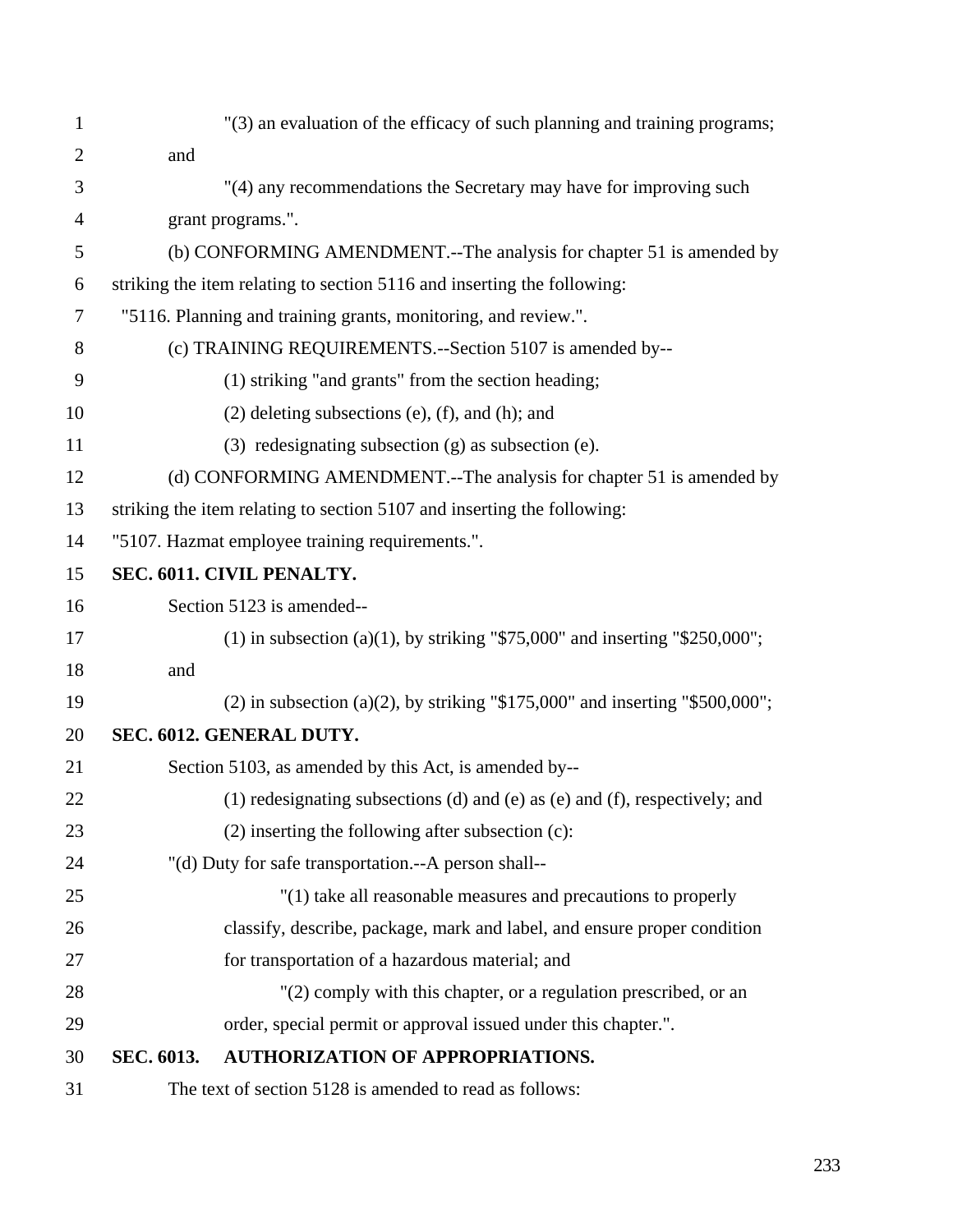| $\mathbf{1}$   |            | "(a) IN GENERAL.--There are authorized to be appropriated to the Secretary to                        |
|----------------|------------|------------------------------------------------------------------------------------------------------|
| $\overline{2}$ |            | carry out this chapter (except sections $5108(g)(2)$ , $5113$ , $5115$ , $5116$ , and $5119$ of this |
| 3              |            | title), \$52,000,000 for fiscal year 2015 and such sums as may be necessary for fiscal               |
| $\overline{4}$ |            | years 2016, 2017, and 2018.                                                                          |
| 5              |            | "(b) HAZARDOUS MATERIALS EMERGENCY PREPAREDNESS FUND.--                                              |
| 6              |            | From the Hazardous Materials Emergency Preparedness Fund established under section                   |
| 7              |            | 5116(h) of this title, the Secretary may expend, for each of fiscal years 2015 through               |
| 8              | $2018 -$   |                                                                                                      |
| 9              |            | $''(1)$ \$188,000 to carry out section 5115;                                                         |
| 10             |            | $'(2)$ \$21,800,000 to carry out subsection (a) of section 5116;                                     |
| 11             |            | "(3) $$150,000$ to carry out section $5116(e)$ ;                                                     |
| 12             |            | "(4) \$625,000 to publish and distribute the Emergency Response                                      |
| 13             |            | Guidebook under section $5116(h)(3)$ ; and                                                           |
| 14             |            | $'(5)$ \$5,000,000 to carry out section 5116(i).                                                     |
| 15             |            | "(c) CREDITS TO APPROPRIATIONS.--                                                                    |
| 16             |            | "(1) EXPENSES- In addition to amounts otherwise made available to                                    |
| 17             |            | carry out this chapter, the Secretary may credit amounts received from a State,                      |
| 18             |            | Indian tribe, or other public authority or private entity for expenses the Secretary                 |
| 19             |            | incurs in providing training to the State, authority, or entity.                                     |
| 20             |            | "(2) AVAILABILITY OF AMOUNTS- Amounts made available under                                           |
| 21             |            | this section shall remain available until expended.".                                                |
| 22             |            | SEC. 6014. ELIMINATION OF CERTAIN PHMSA REPORTING                                                    |
| 23             |            | REQUIREMENTS.                                                                                        |
| 24             |            | Section 6 of the Norman Y. Mineta Research and Special Programs Improvement                          |
| 25             |            | Act (49 U.S.C. 108 note) is amended--                                                                |
| 26             |            | (1) by striking subsection (b)(1); and                                                               |
| 27             |            | (2) by striking the heading for subsection (b) and redesignating subsection                          |
| 28             |            | $(b)(2)$ as subsection $(b)$ .                                                                       |
| 29             |            | <b>TITLE VII--AMENDMENTS TO THE INTERNAL REVENUE CODE</b>                                            |
| 30             | SEC. 7001. | <b>AMENDMENT OF 1986 CODE.</b>                                                                       |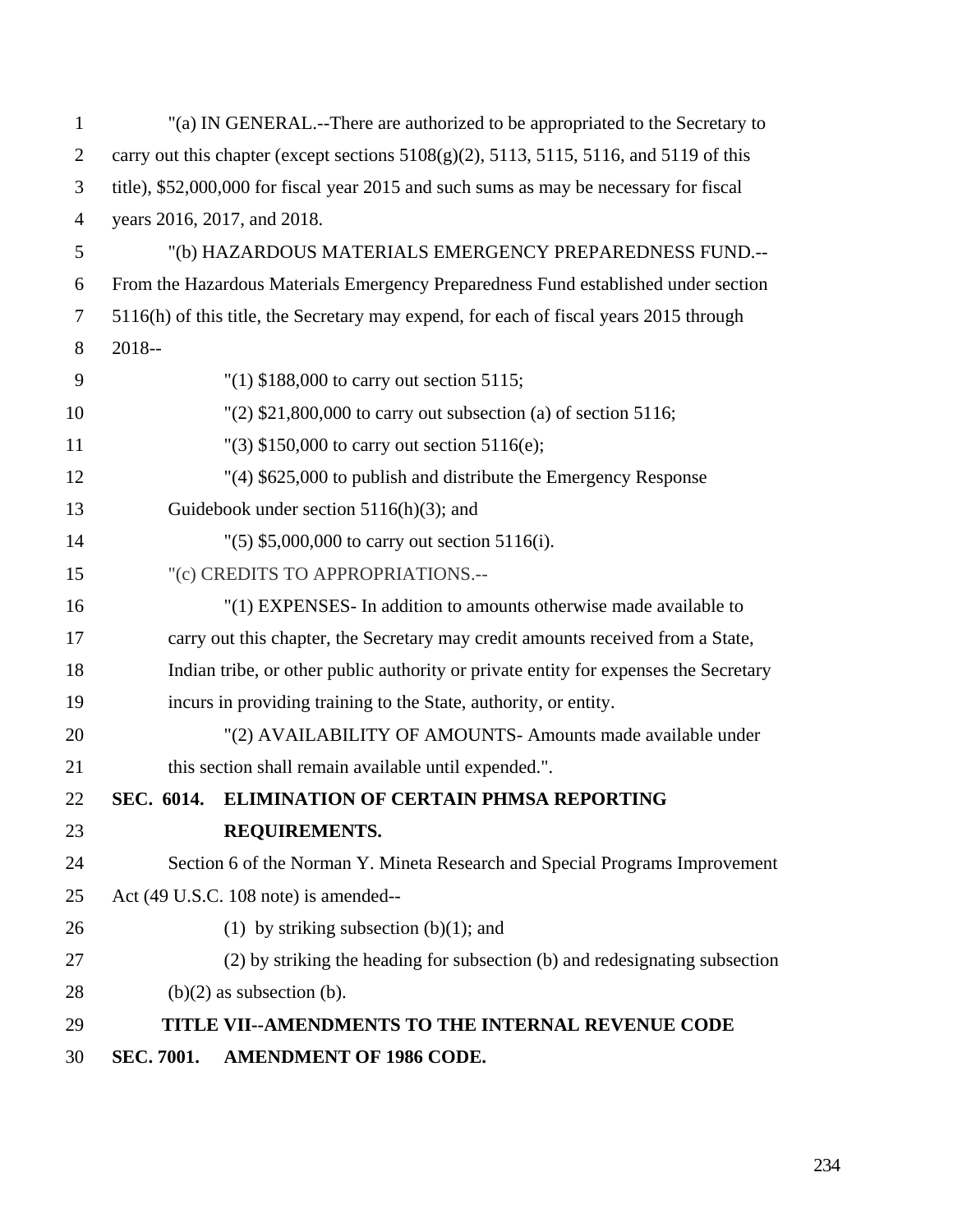| $\mathbf 1$    |                   | Except as otherwise expressly provided, whenever in this title an amendment or             |
|----------------|-------------------|--------------------------------------------------------------------------------------------|
| $\overline{2}$ |                   | repeal is expressed in terms of an amendment to, or repeal of, a section or other          |
| 3              |                   | provision, the reference shall be considered to be made to a section or other provision of |
| $\overline{4}$ |                   | the Internal Revenue Code of 1986.                                                         |
| 5              | <b>SEC. 7002.</b> | EXTENSION OF HIGHWAY-RELATED TAXES.                                                        |
| 6              |                   | (a) EXTENSION OF TAXES.--                                                                  |
| 7              |                   | (1) IN GENERAL.--The following provisions are each amended by                              |
| 8              |                   | striking "2016" each place it appears and inserting "2020":                                |
| 9              |                   | (A) Section $4041(a)(1)(C)(iii)(I)$ (relating to rate of tax on certain                    |
| 10             |                   | buses).                                                                                    |
| 11             |                   | (B) Section $4041(m)(1)$ (relating to certain alcohol fuels).                              |
| 12             |                   | $(C)$ Section 4051 $(c)$ (relating to termination of tax on heavy trucks                   |
| 13             |                   | and trailers).                                                                             |
| 14             |                   | (D) Section 4071(d) (relating to termination of tax on tires).                             |
| 15             |                   | $(E)$ Section 4081(d)(1) (relating to termination of tax on gasoline,                      |
| 16             |                   | diesel fuel, and kerosene).                                                                |
| 17             |                   | $(F)$ Section 4081(d)(3) (relating to the Leaking Underground                              |
| 18             |                   | Storage Tank Financing rate).                                                              |
| 19             |                   | (2) EXTENSION OF TAX, ETC., ON USE OF CERTAIN HEAVY                                        |
| 20             |                   | VEHICLES.--The following provisions are each amended by striking "2017" each               |
| 21             |                   | place it appears and inserting "2020":                                                     |
| 22             |                   | $(A)$ Section 4481(f) (relating to period tax in effect).                                  |
| 23             |                   | (B) Section $4482(c)(4)$ (relating to taxable period).                                     |
| 24             |                   | (C) Section 4482(d) (relating to special rule for taxable period in                        |
| 25             |                   | which termination date occurs).                                                            |
| 26             |                   | (3) FLOOR STOCKS REFUNDS.--Section $6412(a)(1)$ (relating to floor                         |
| 27             |                   | stocks refunds) is amended--                                                               |
| 28             |                   | (A) by striking "2016" each place it appears and inserting "2020";                         |
| 29             |                   | and                                                                                        |
| 30             |                   | (B) by striking "2017" each place it appears and inserting "2021".                         |
| 31             |                   | (b) EXTENSION OF CERTAIN EXEMPTIONS.--                                                     |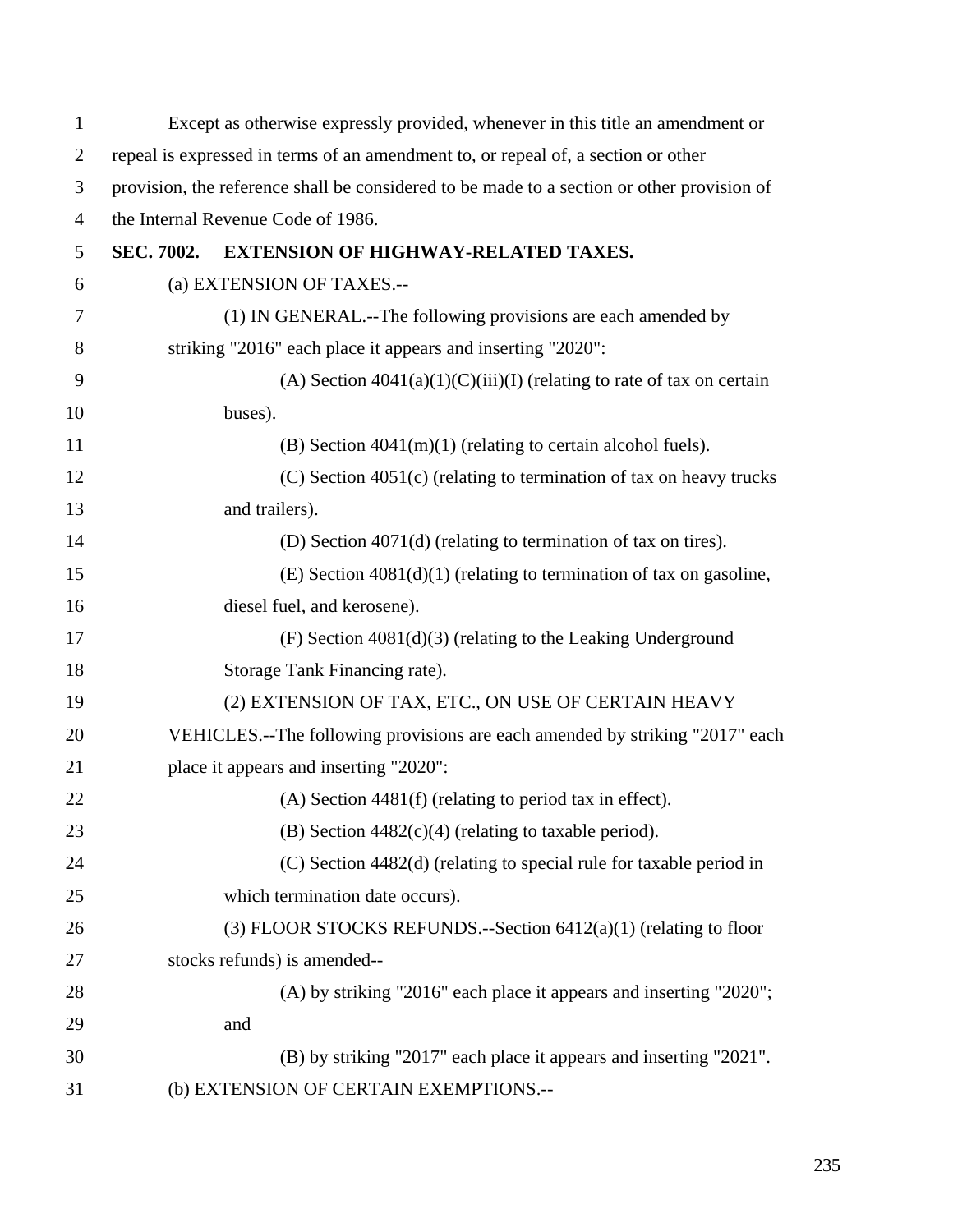| $\mathbf{1}$   | $(1)$ CERTAIN TAX-FREE SALES.--Section 4221 $(a)$ (relating to certain                    |
|----------------|-------------------------------------------------------------------------------------------|
| $\overline{2}$ | tax-free sales) is amended by striking "2016" and inserting "2020".                       |
| 3              | (2) TERMINATION OF EXEMPTIONS FOR HIGHWAY USE TAX .--                                     |
| $\overline{4}$ | Section 4483(i) (relating to termination of exemptions for highway use tax) is            |
| 5              | amended by striking "2017" and inserting "2021".                                          |
| 6              | <b>EXTENSION OF PROVISIONS RELATED TO THE SPORT FISH</b><br><b>SEC. 7003.</b>             |
| 7              | RESTORATION AND BOATING TRUST FUND.                                                       |
| 8              | (a) EXTENSION OF EXPENDITURES FROM THE TRUST FUND.--                                      |
| $\mathbf{9}$   | Subparagraphs (A) through (C) of paragraph (2) of section 9504(b) of such Code are        |
| 10             | amended to read as follows:                                                               |
| 11             | "(A) to carry out the purposes of the Dingell-Johnson Sport Fish                          |
| 12             | Restoration Act (as in effect on the date of the enactment of the GROW                    |
| 13             | AMERICA Act,                                                                              |
| 14             | $'(B)$ to carry out the purposes of section 7404(d) of the Transportation                 |
| 15             | Equity Act for the 21st Century (as in effect on the date of the enactment of the         |
| 16             | GROW AMERICA Act), and                                                                    |
| 17             | $C(C)$ to carry out the purposes of the Coastal Wetlands Planning,                        |
| 18             | Protection and Restoration Act (as in effect on the date of the enactment of the          |
| 19             | GROW AMERICA Act).".                                                                      |
| 20             | (b) EXCEPTION TO LIMITATION ON TRANSFERS.--Paragraph (2) of section                       |
| 21             | 9504(d) is amended by striking "October 1, 2014," and inserting "October 1, 2018,".       |
| 22             | <b>SEC. 7004.</b><br><b>TRANSPORTATION TRUST FUND.</b>                                    |
| 23             | (a) CREATION OF TRANSPORTATION TRUST FUND.--Section 9503 is                               |
| 24             | amended to read as follows:                                                               |
| 25             | "Sec. 9503. Transportation Trust Fund                                                     |
| 26             | "(a) CREATION OF TRUST FUND.--There is established in the Treasury of the                 |
| 27             | United States a trust fund to be known as the 'Transportation Trust Fund', consisting of  |
| 28             | such amounts as may be appropriated or credited to the Transportation Trust Fund as       |
| 29             | provided in this section or section 9602(b). The Transportation Trust Fund is a successor |
| 30             | to the Highway Trust Fund established under this section as in effect prior to the        |
| 31             | enactment of the Transportation Jobs Act for the 21st Century. All references to the Mass |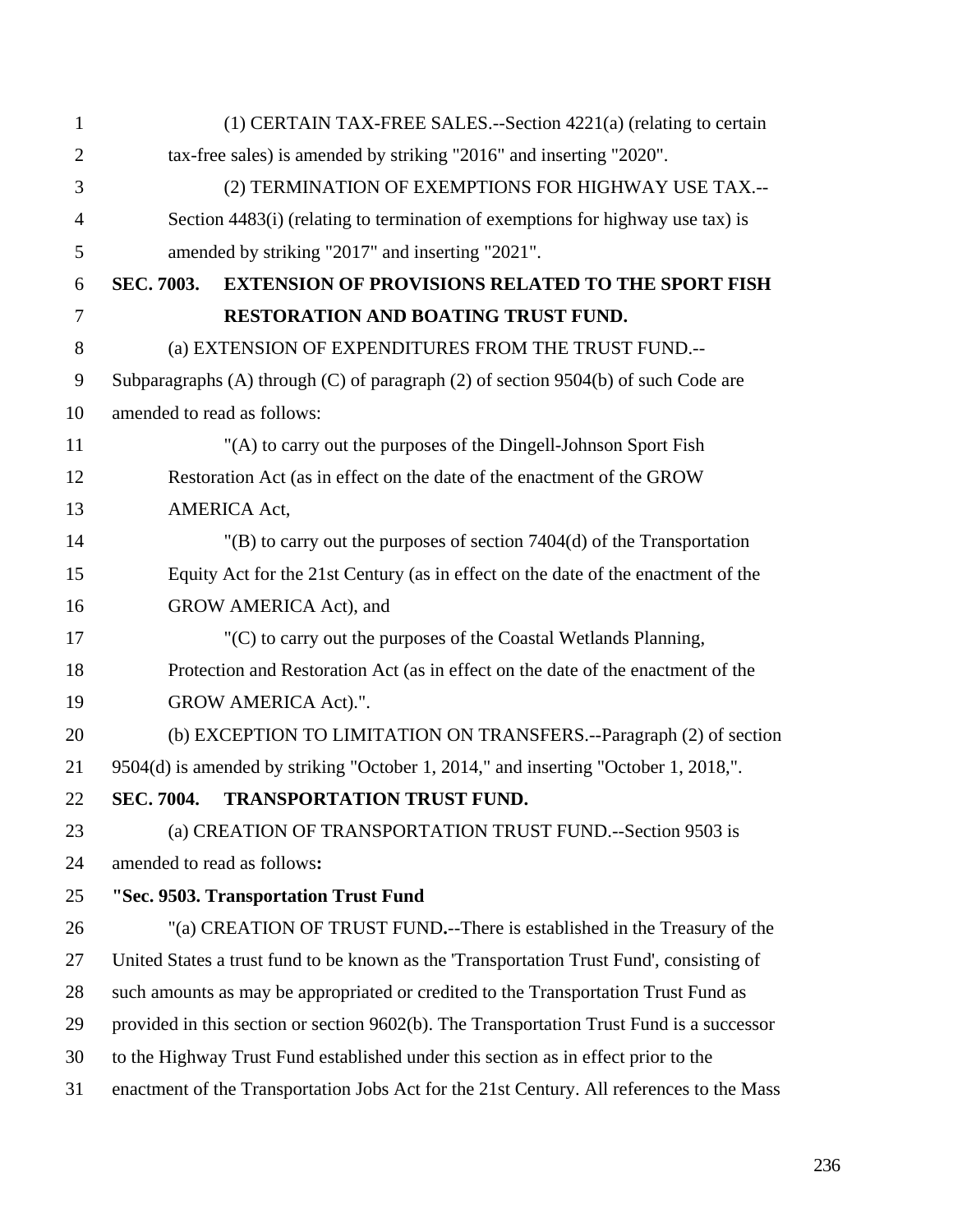| $\mathbf{1}$   | Transit Account of the Highway Trust Fund are deemed to be references to the Mass        |
|----------------|------------------------------------------------------------------------------------------|
| $\overline{2}$ | Transit Account of the Transportation Trust Fund under subsection (e). All references to |
| 3              | the Highway Trust Fund (other than the Mass Transit Account) or to the Highway           |
| $\overline{4}$ | Account of the Highway Trust Fund are deemed to be references to the Highway Account     |
| 5              | of the Transportation Trust Fund under subsection (f).                                   |
| 6              | "(b) APPROPRIATION TO THE TRANSPORTATION TRUST FUND OF                                   |
| $\tau$         | AMOUNTS EQUIVALENT TO CERTAIN TAXES AND PENALTIES.--                                     |
| 8              | "(1) CERTAIN TAXES.--There are hereby appropriated to the                                |
| 9              | Transportation Trust Fund amounts equivalent to the taxes received in the                |
| 10             | Treasury before October 1, 2020, under the following provisions--                        |
| 11             | "(A) section 4041 (relating to taxes on diesel fuels and special                         |
| 12             | motor fuels),                                                                            |
| 13             | "(B) section 4051 (relating to retail tax on heavy trucks and                            |
| 14             | trailers),                                                                               |
| 15             | $(C)$ section 4071 (relating to tax on tires),                                           |
| 16             | "(D) section 4081 (relating to tax on gasoline, diesel fuel, and                         |
| 17             | kerosene), and                                                                           |
| 18             | "(E) section 4481 (relating to tax on use of certain vehicles).                          |
| 19             | "For purposes of this paragraph, taxes received under sections 4041 and 4081             |
| 20             | shall be determined without reduction for credits under section 6426.                    |
| 21             | "(2) LIABILITIES INCURRED BEFORE OCTOBER 1, 2020.--There are                             |
| 22             | hereby appropriated to the Transportation Trust Fund amounts equivalent to the           |
| 23             | taxes which are received in the Treasury after September 30, 2020, and before            |
| 24             | July 1, 2021, and which are attributable to liability for tax incurred before October    |
| 25             | 1, 2020, under the provisions described in paragraph (1).                                |
| 26             | "(3) CERTAIN TAXES NOT TRANSFERRED TO                                                    |
| 27             | TRANSPORTATION TRUST FUND.--For purposes of paragraphs (1) and (2),                      |
| 28             | there shall not be taken into account the taxes imposed by--                             |
| 29             | "(A) section $4041(d)$ ,                                                                 |
| 30             | $'(B)$ section 4081 to the extent attributable to the rate specified in                  |
| 31             | section $4081(a)(2)(B)$ ,                                                                |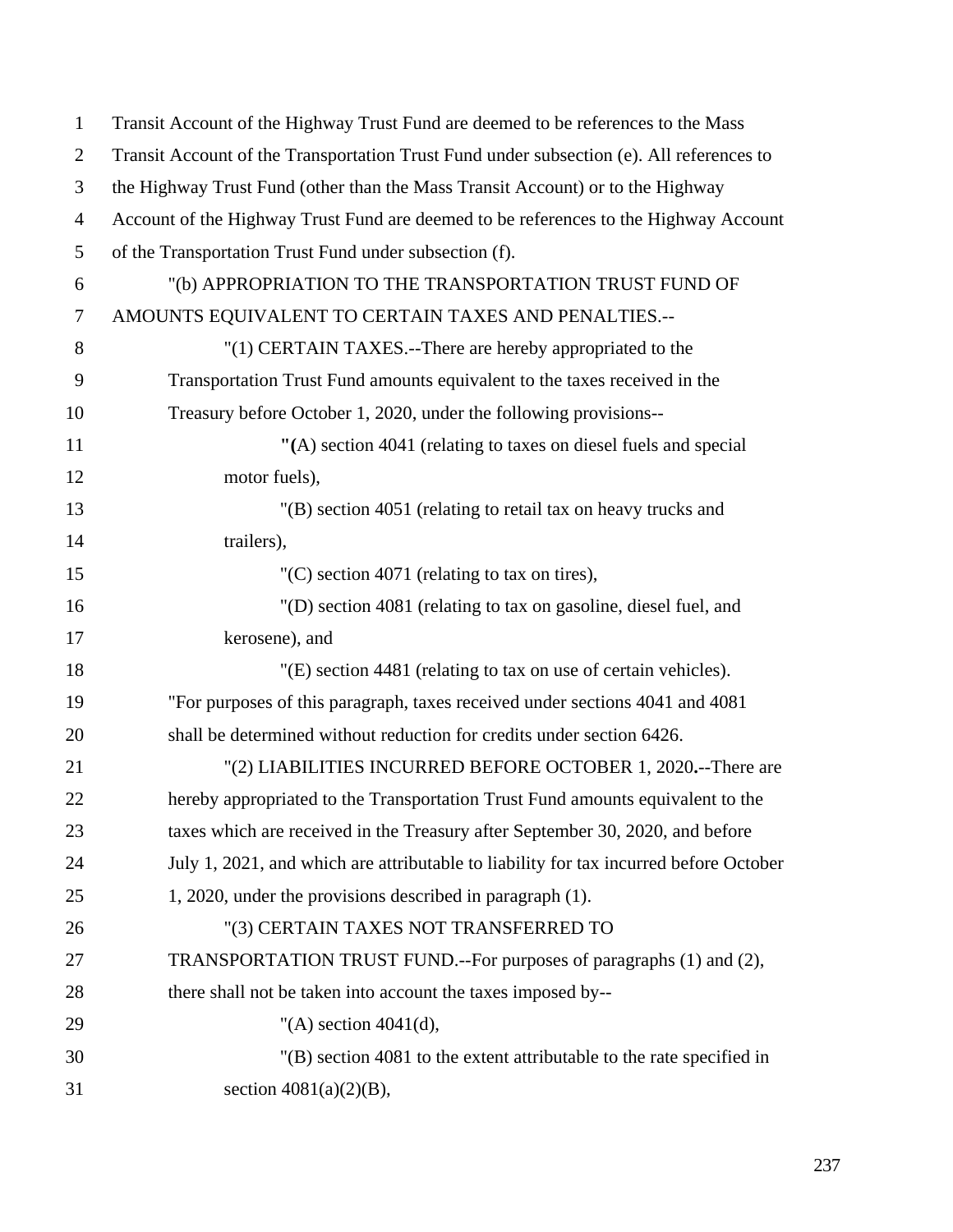| $(C)$ section 4041 or 4081 to the extent attributable to fuel used in                   |
|-----------------------------------------------------------------------------------------|
| a train, or                                                                             |
| "(D) in the case of gasoline and special motor fuels used as                            |
| described in paragraph $(3)(D)$ or $(4)(B)$ of subsection (c), section 4041 or          |
| 4081 with respect to so much of the rate of tax as exceeds--                            |
| "(i) 11.5 cents per gallon with respect to taxes imposed                                |
| before October 1, 2001,                                                                 |
| "(ii) 13 cents per gallon with respect to taxes imposed after                           |
| September 30, 2001, and before October 1, 2003, and                                     |
| "(iii) 13.5 cents per gallon with respect to taxes imposed                              |
| after September 30, 2003, and before October 1, 2005.                                   |
| "(4) CERTAIN PENALTIES.--There are hereby appropriated to the                           |
| Transportation Trust Fund amounts equivalent to the penalties paid under sections       |
| 6715, 6715A, 6717, 6718, 6719, 6720A, 6725, 7232, and 7272 (but only with               |
| regard to penalties under each such section related to failure to register under        |
| section 4101).                                                                          |
| "(c) FLOOR STOCKS REFUNDS.--The Secretary shall pay from time to time                   |
| from the Transportation Trust Fund into the general fund of the Treasury amounts        |
| equivalent to the floor stocks refunds made before July 1, 2021, under section 6412(a). |
| The amounts payable from the each account in the Transportation Trust Fund under the    |
| preceding sentence shall be determined by taking into account only the portion of the   |
| taxes which are deposited into the Transportation Trust Fund and into each account of   |
| such Fund.                                                                              |
| "(d) TRANSFERS FROM THE TRUST FUND FOR TAXES ON CERTAIN                                 |
| <b>USES OF FUEL.--</b>                                                                  |
| "(1) MOTORBOAT FUEL TAXES .--                                                           |
| "(A) TRANSFER TO LAND AND WATER CONSERVATION                                            |
| FUND.--                                                                                 |
| "(i) IN GENERAL.--The Secretary shall pay from time to                                  |
| time from the Transportation Trust Fund into the land and water                         |
| conservation fund provided for in title I of the Land and Water                         |
|                                                                                         |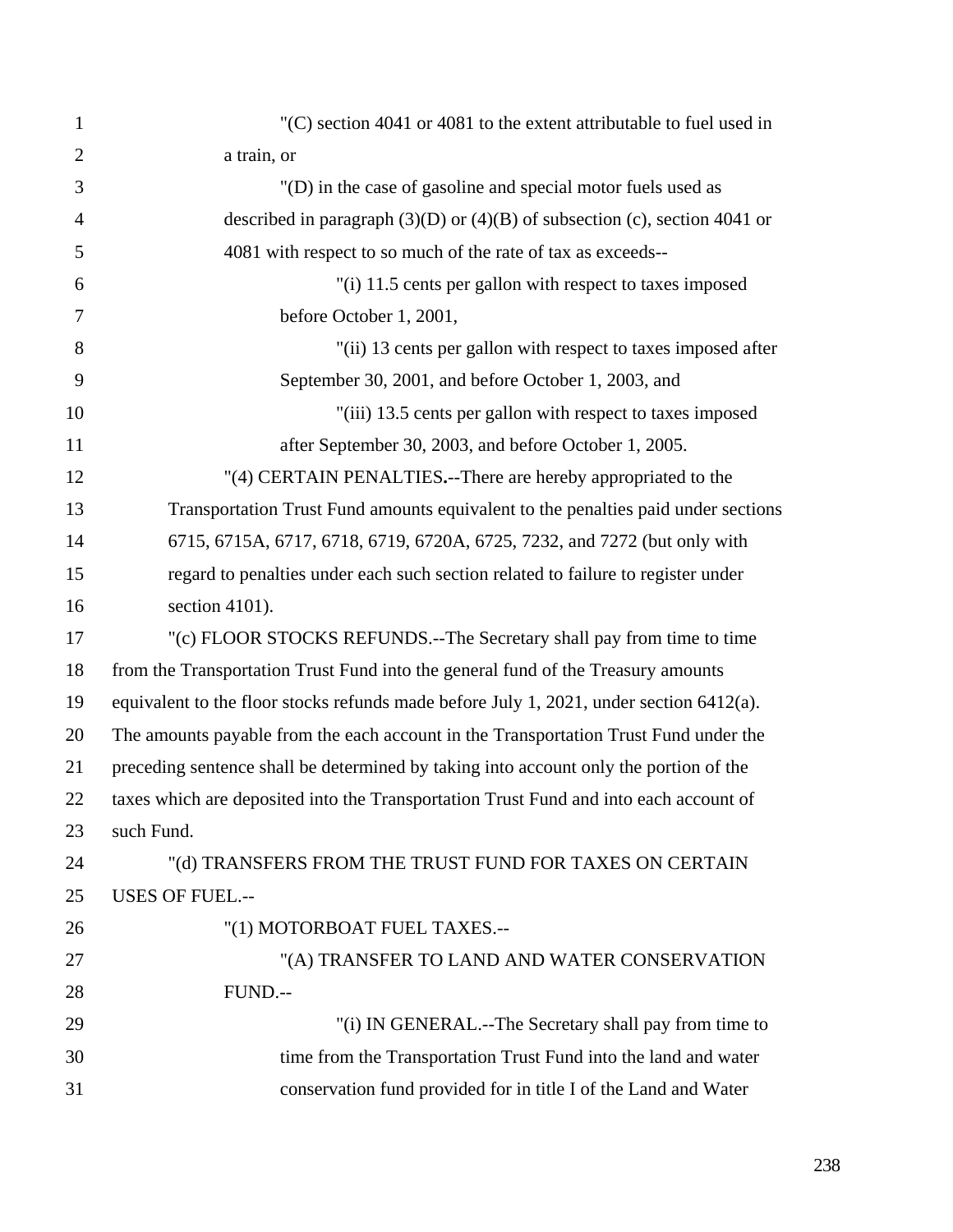| $\mathbf{1}$   | Conservation Fund Act of 1965 amounts (as determined by the                        |
|----------------|------------------------------------------------------------------------------------|
| $\overline{2}$ | Secretary) equivalent to the motorboat fuel taxes received on or                   |
| 3              | after October 1, 2005, and before October 1, 2020.                                 |
| $\overline{4}$ | "(ii) LIMITATION.--The aggregate amount transferred                                |
| 5              | under this subparagraph during any fiscal year shall not exceed                    |
| 6              | \$1,000,000.                                                                       |
| 7              | "(2) EXCESS FUNDS TRANSFERRED TO SPORT FISH                                        |
| 8              | RESTORATION AND BOATING TRUST FUND.--Any amounts in the                            |
| 9              | <b>Transportation Trust Fund--</b>                                                 |
| 10             | "(A) which are attributable to motorboat fuel taxes, and                           |
| 11             | "(B) which are not transferred from the Transportation Trust Fund                  |
| 12             | under paragraph $(1)(A)$ ,                                                         |
| 13             | "shall be transferred by the Secretary from the Transportation Trust Fund into the |
| 14             | Sport Fish Restoration and Boating Trust Fund.                                     |
| 15             | "(C) MOTORBOAT FUEL TAXES.--For purposes of this                                   |
| 16             | paragraph, the term "motorboat fuel taxes" means the taxes under section           |
| 17             | $4041(a)(2)$ with respect to special motor fuels used as fuel in motorboats        |
| 18             | and under section 4081 with respect to gasoline used as fuel in                    |
| 19             | motorboats, but only to the extent such taxes are deposited into the               |
| 20             | <b>Transportation Trust Fund.</b>                                                  |
| 21             | "(D) DETERMINATION.--The amount of transfers made under                            |
| 22             | this paragraph after October 1, 1986 shall be determined by the Secretary          |
| 23             | in accordance with the methodology described in the Treasury                       |
| 24             | Department's Report to Congress of June 1986 entitled 'Gasoline Excise             |
| 25             | Tax Revenues Attributable to Fuel Used in Recreational Motorboats'.                |
| 26             | "(2) TRANSFERS FROM THE TRUST FUND FOR SMALL-ENGINE                                |
| 27             | <b>FUEL TAXES.--</b>                                                               |
| 28             | "(A) IN GENERAL.--The Secretary shall pay from time to time                        |
| 29             | from the Transportation Trust Fund into the Sport Fish Restoration and             |
| 30             | Boating Trust Fund amounts (as determined by him) equivalent to the                |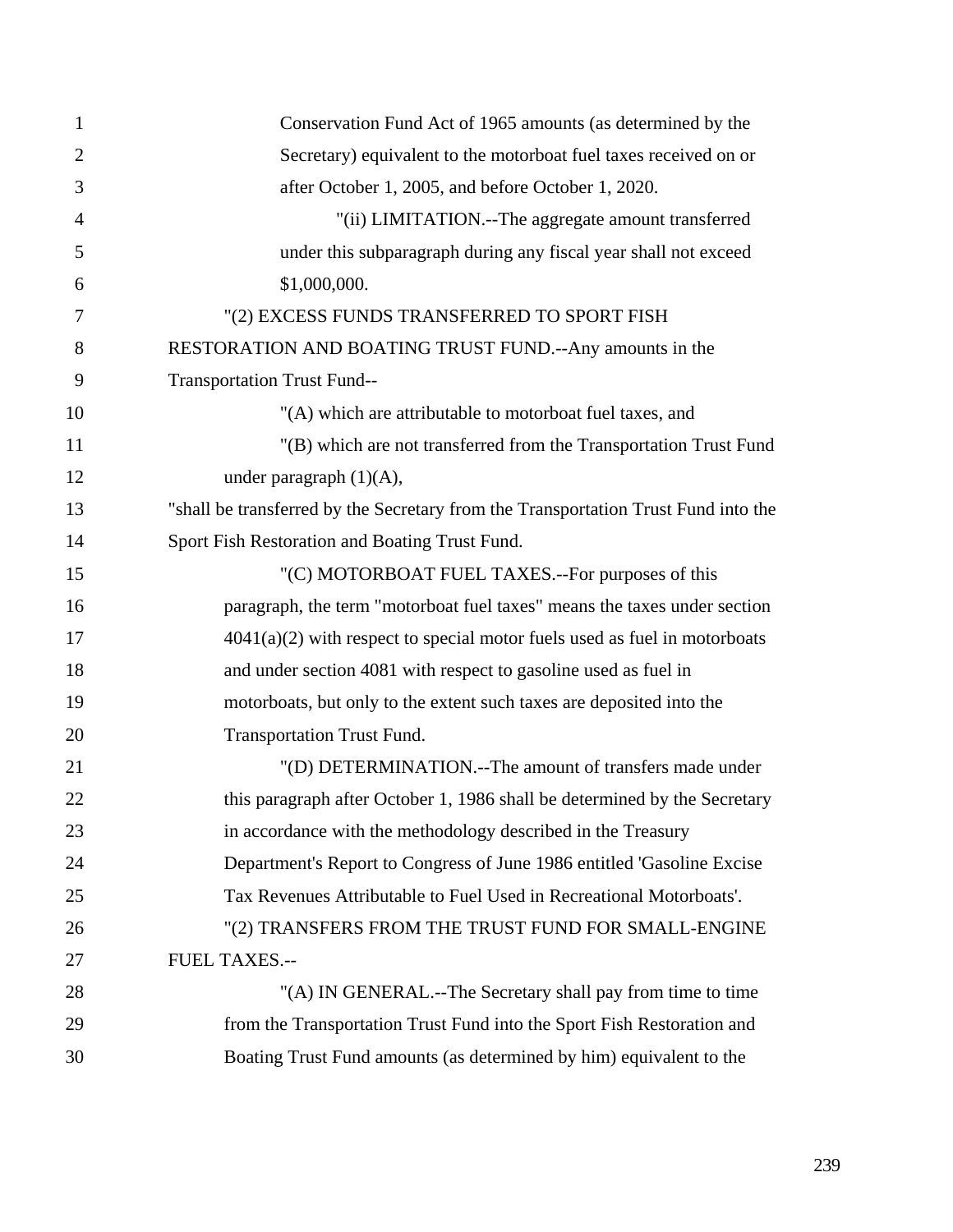| $\mathbf{1}$   | small-engine fuel taxes received on or after December 1, 1990, and before         |
|----------------|-----------------------------------------------------------------------------------|
| $\overline{2}$ | October 1, 2020.                                                                  |
| 3              | "(B) SMALL-ENGINE FUEL TAXES.--For purposes of this                               |
| $\overline{4}$ | paragraph, the term "small-engine fuel taxes" means the taxes under               |
| 5              | section 4081 with respect to gasoline used as a fuel in the nonbusiness use       |
| 6              | of small-engine outdoor power equipment, but only to the extent such              |
| 7              | taxes are deposited into the Transportation Trust Fund and into each              |
| 8              | account of such Fund.                                                             |
| 9              | "(3) TRANSFERS FROM THE TRUST FUND FOR CERTAIN                                    |
| 10             | AVIATION FUEL TAXES.--The Secretary shall pay at least monthly from the           |
| 11             | Transportation Trust Fund into the Airport and Airway Trust Fund amounts (as      |
| 12             | determined by the Secretary) equivalent to the taxes received on or after October |
| 13             | 1, 2005, and before October 1, 2020, under section 4081 with respect to so much   |
| 14             | of the rate of tax as does not exceed.                                            |
| 15             | "(i) 4.3 cents per gallon of kerosene subject to section                          |
| 16             | $6427(l)(4)(A)$ with respect to which a payment has been made by the              |
| 17             | Secretary under section 6427(1), and                                              |
| 18             | "(ii) 21.8 cents per gallon of kerosene subject to section                        |
| 19             | $6427(l)(4)(B)$ with respect to which a payment has been made by the              |
| 20             | Secretary under section 6427(1).                                                  |
| 21             | "Transfers under the preceding sentence shall be made on the basis of estimates   |
| 22             | by the Secretary, and proper adjustments shall be made in the amounts             |
| 23             | subsequently transferred to the extent prior estimates were in excess of or less  |
| 24             | than the amounts required to be transferred. Any amount allowed as a credit under |
| 25             | section 34 by reason of paragraph (4) of section 6427(1) shall be treated for     |
| 26             | purposes of subparagraphs (A) and (B) as a payment made by the Secretary under    |
| 27             | such paragraph.                                                                   |
| 28             | "(e) ESTABLISHMENT OF MASS TRANSIT ACCOUNT.--                                     |
| 29             | "(1) CREATION OF ACCOUNT.--There is established in the                            |
| 30             | Transportation Trust Fund a separate account to be known as the 'Mass Transit     |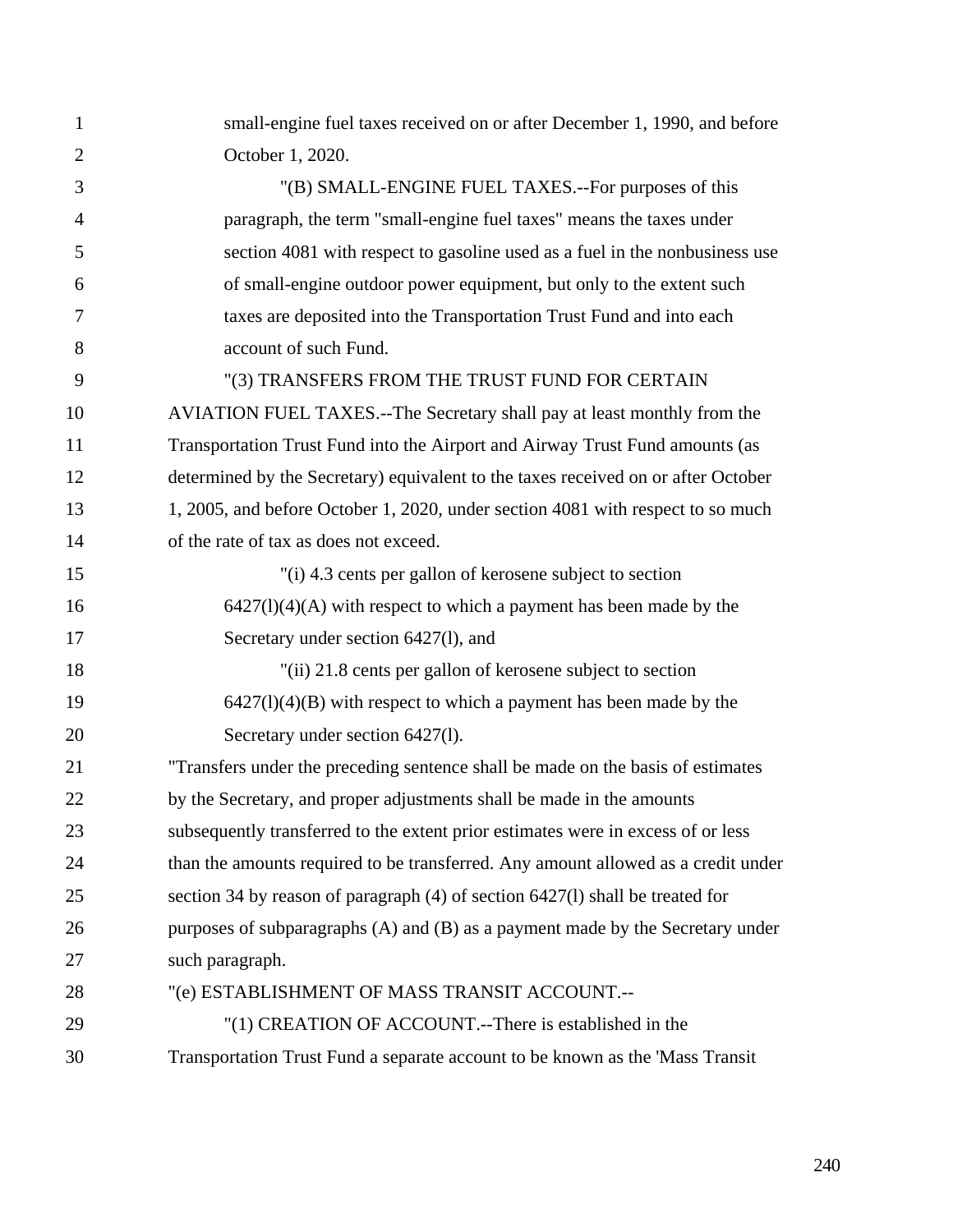| 1              | Account' consisting of such amounts as may be transferred or credited to the Mass |
|----------------|-----------------------------------------------------------------------------------|
| $\overline{2}$ | Transit Account as provided in this section or section 9602(b).                   |
| 3              | "(2) TRANSFERS TO MASS TRANSIT ACCOUNT.--The Secretary of                         |
| $\overline{4}$ | the Treasury shall transfer to the Mass Transit Account--                         |
| 5              | "(A) the mass transit portion of the amounts appropriated to the                  |
| 6              | Transportation Trust Fund under subsection (b) which are attributable to          |
| 7              | taxes under sections 4041 and 4081 imposed after March 31, 1983. For              |
| 8              | purposes of the preceding sentence, the term 'mass transit portion' means,        |
| 9              | for any fuel with respect to which tax was imposed under section 4041 or          |
| 10             | 4081 and otherwise deposited into the Transportation Trust Fund, the              |
| 11             | amount determined at the rate of--                                                |
| 12             | "(i) except as otherwise provided in this sentence, 2.86                          |
| 13             | cents per gallon,                                                                 |
| 14             | "(ii) 1.43 cents per gallon in the case of any partially                          |
| 15             | exempt methanol or ethanol fuel (as defined in section $4041(m)$ )                |
| 16             | none of the alcohol in which consists of ethanol,                                 |
| 17             | "(iii) 1.86 cents per gallon in the case of liquefied natural                     |
| 18             | gas,                                                                              |
| 19             | "(iv) 2.13 cents per gallon in the case of liquefied                              |
| 20             | petroleum gas,                                                                    |
| 21             | "(v) 1.23 cents per energy equivalent of a gallon of gasoline                     |
| 22             | in the case of compressed natural gas, and                                        |
| 23             | "(B) additional amounts appropriated to the Mass Transit Account                  |
| 24             | by subsection $(h)(1)(B)$ .                                                       |
| 25             | "(3) EXPENDITURES FROM ACCOUNT.--Amounts in the Mass Transit                      |
| 26             | Account shall be available, as provided by appropriation Acts, for making capital |
| 27             | or capital related expenditures (including capital expenditures for new projects) |
| 28             | before October 1, 2018, in accordance with the GROW AMERICA Act or any            |
| 29             | other provision of law which was referred to in this paragraph before the date of |
| 30             | the enactment of such Act (as such Act and provisions of law are in effect on the |
| 31             | date of the enactment of such Act).                                               |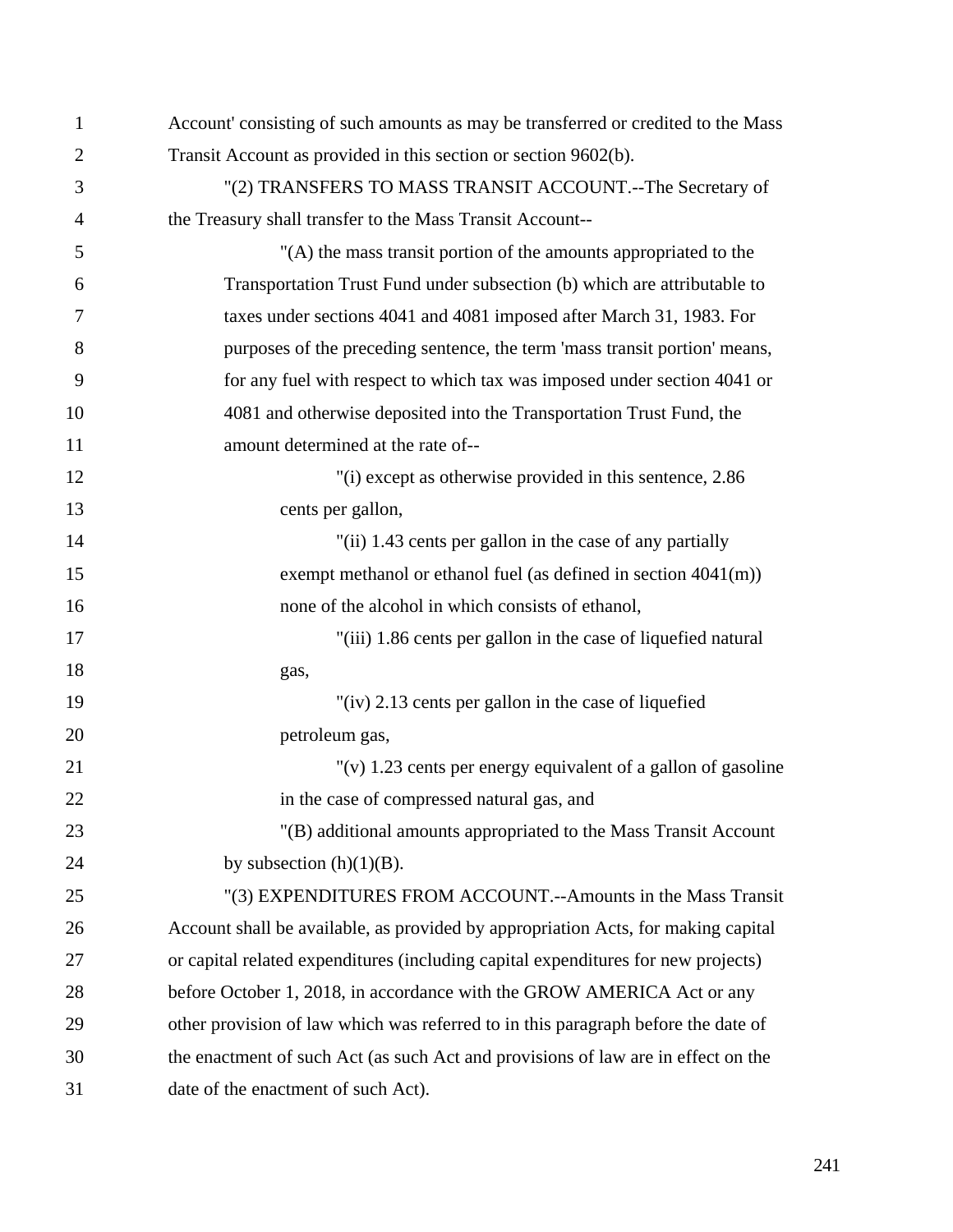| 1              | "(4) LIMITATION ON TRANSFERS TO THE ACCOUNT.--                               |
|----------------|------------------------------------------------------------------------------|
| $\overline{2}$ | "(A) IN GENERAL.--Except as provided in subparagraph (B), no                 |
| 3              | amount may be transferred to the Mass Transit Account on and after the       |
| $\overline{4}$ | date of any expenditure from the Mass Transit Account which is not           |
| 5              | permitted by this subsection. The determination of whether an expenditure    |
| 6              | is so permitted shall be made without regard to--                            |
| 7              | "(i) any provision of law which is not contained or                          |
| 8              | referenced in this title or in a revenue Act, and                            |
| 9              | "(ii) whether such provision of law is a subsequently                        |
| 10             | enacted provision or directly or indirectly seeks to waive the               |
| 11             | application of this paragraph.                                               |
| 12             | "(B) EXCEPTION FOR PRIOR OBLIGATIONS.--Subparagraph                          |
| 13             | (A) shall not apply to any expenditure to liquidate any contract entered     |
| 14             | into (or for any amount otherwise obligated) before October 1, 2018, in      |
| 15             | accordance with the provisions of this section.                              |
| 16             | "(f) ESTABLISHMENT OF HIGHWAY ACCOUNT.--                                     |
| 17             | "(1) CREATION OF ACCOUNT--.There is established in the                       |
| 18             | Transportation Trust Fund a separate account to be known as the 'Highway     |
| 19             | Account' consisting of such amounts as may be transferred or credited to the |
| 20             | Highway Account as provided in this section or section 9602(b).              |
| 21             | "(2) TRANSFERS TO THE HIGHWAY ACCOUNT.--The Secretary of                     |
| 22             | the Treasury shall transfer to the Highway Account--                         |
| 23             | "(A) the portion of the taxes appropriated to the Transportation             |
| 24             | Trust Fund by--                                                              |
| 25             | "(i) subparagraphs (B), (C), and (E) of subsection (b)(1),                   |
| 26             | "(ii) subparagraphs (A) and (D) of subsection $(b)(1)$ , but                 |
| 27             | only to the extent that such taxes are not required to be transferred        |
| 28             | to the Mass Transit Account under subsection (e),                            |
| 29             | "(B) additional amounts appropriated to the Highway Account by               |
| 30             | subsection $(h)(1)(A)$ ; and                                                 |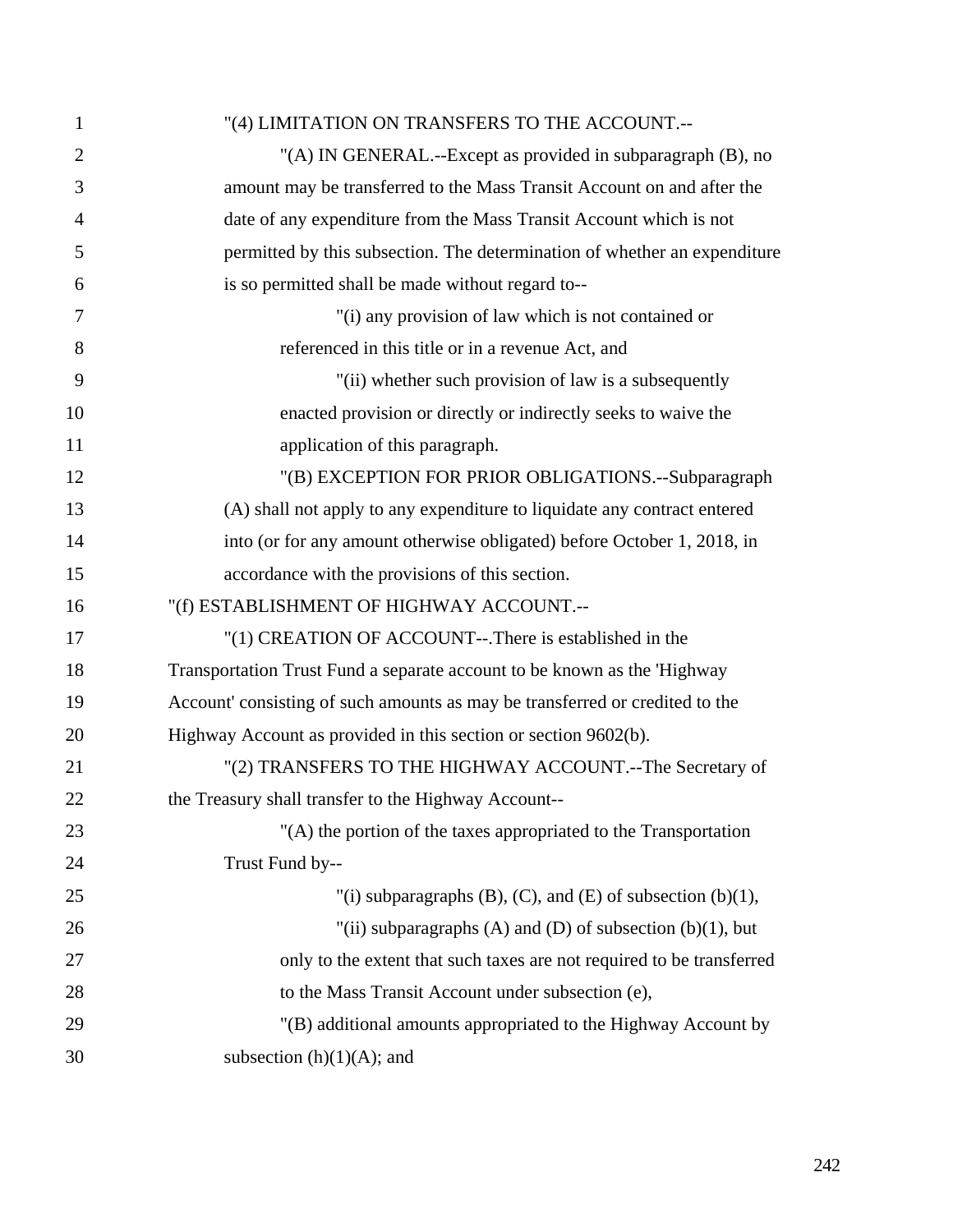| $\mathbf{1}$   | "(C) fines and penalties appropriated to the Transportation Trust                    |
|----------------|--------------------------------------------------------------------------------------|
| $\overline{2}$ | Fund by subsection $(b)(4)$ and by section $521(b)(10)$ of title 49, United          |
| 3              | States Code.                                                                         |
| $\overline{4}$ | "(3) LIMITATION ON TRANSFERS TO THE ACCOUNT.--                                       |
| 5              | "(A) IN GENERAL.--Except as provided in subparagraph (B), no                         |
| 6              | amount may be transferred to the Highway Account on and after the date               |
| 7              | of any expenditure from the Highway Account which is not permitted by                |
| 8              | this subsection. The determination of whether an expenditure is so                   |
| 9              | permitted shall be made without regard to--                                          |
| 10             | "(i) any provision of law which is not contained or                                  |
| 11             | referenced in this title or in a revenue Act, and                                    |
| 12             | "(ii) whether such provision of law is a subsequently                                |
| 13             | enacted provision or directly or indirectly seeks to waive the                       |
| 14             | application of this paragraph.                                                       |
| 15             | "(B) EXCEPTION FOR PRIOR OBLIGATIONS.--Subparagraph                                  |
| 16             | (A) shall not apply to any expenditure to liquidate any contract entered             |
| 17             | into (or for any amount otherwise obligated) before October 1, 2018, in              |
| 18             | accordance with the provisions of this section.                                      |
| 19             | "(4) EXPENDITURES FROM ACCOUNT.--Amounts in the Highway                              |
| 20             | Account of the Transportation Trust Fund shall be available, as provided by          |
| 21             | appropriation acts, for making expenditures before October 1, 2018, to meet those    |
| 22             | obligations of the United States heretofore or hereafter incurred which are          |
| 23             | authorized to be paid out of the Highway Account under the GROW AMERICA              |
| 24             | Act or any other provision of law which was referred to in paragraph $(c)(1)$ (as in |
| 25             | effect on the day before enactment of such Act) before the date of the enactment     |
| 26             | of such Act (as such Act and provisions of law are in effect on the date of the      |
| 27             | enactment of such Act).                                                              |
| 28             | "(g) ESTABLISHMENT OF RAIL ACCOUNT.--                                                |
| 29             | "(1) CREATION OF ACCOUNT--.There is established in the                               |
| 30             | Transportation Trust Fund a separate account to be known as the 'Rail Account'       |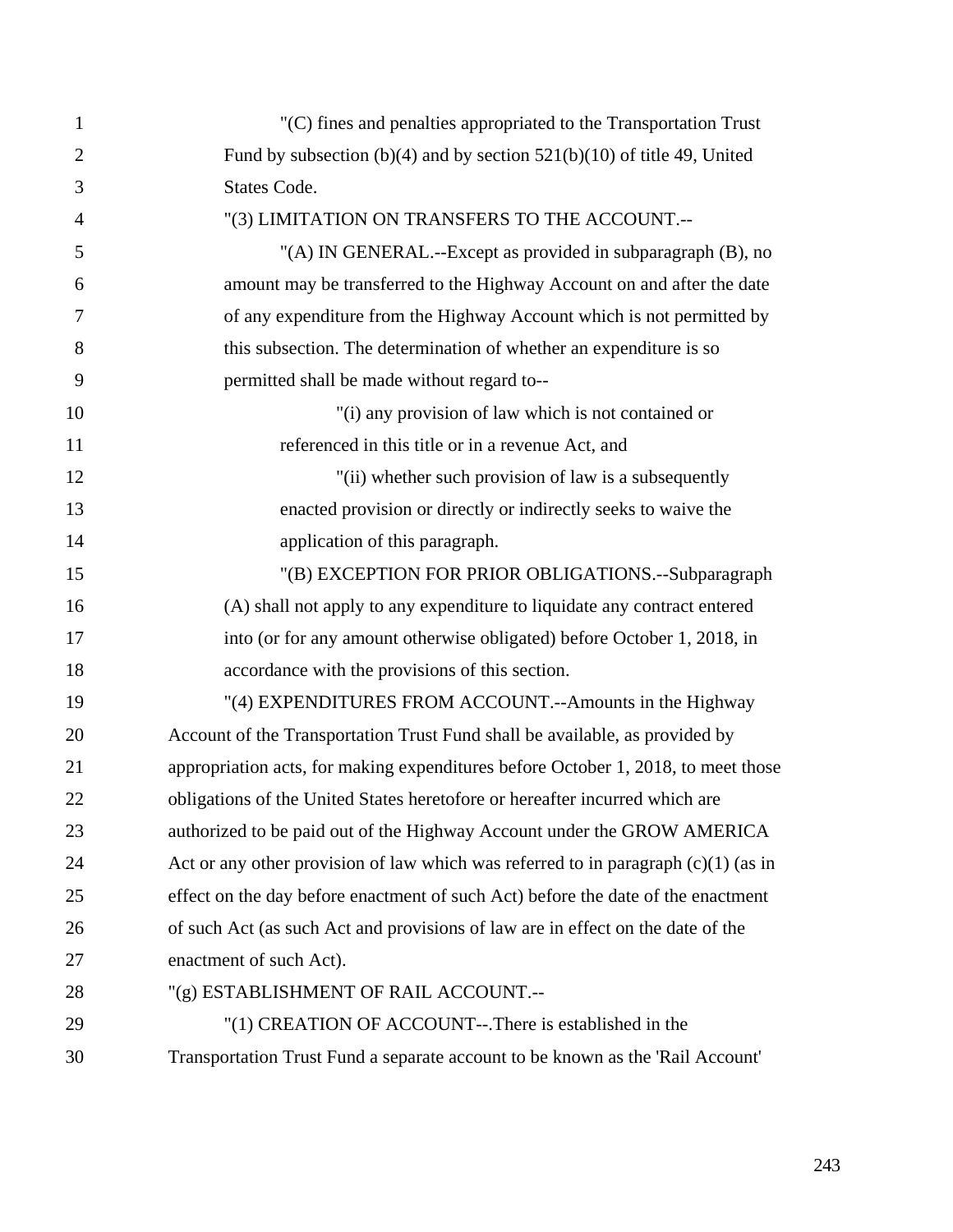| 1              | consisting of such amounts as may be transferred or credited to the Rail Account  |
|----------------|-----------------------------------------------------------------------------------|
| $\overline{2}$ | as provided in this section or section 9602(b).                                   |
| 3              | "(2) TRANSFERS TO THE RAIL ACCOUNT.--The Secretary of the                         |
| 4              | Treasury shall transfer to the Rail Account amounts appropriated to the Rail      |
| 5              | Account by subsection $(h)(1)(C)$ .                                               |
| 6              | "(3) LIMITATION ON TRANSFERS TO THE ACCOUNT.--                                    |
| 7              | "(A) IN GENERAL.--Except as provided in subparagraph (B), no                      |
| 8              | amount may be transferred to the Rail Account on and after the date of any        |
| 9              | expenditure from the Rail Account which is not permitted by this                  |
| 10             | subsection. The determination of whether an expenditure is so permitted           |
| 11             | shall be made without regard to--                                                 |
| 12             | "(i) any provision of law which is not contained or                               |
| 13             | referenced in this title or in a revenue Act, and                                 |
| 14             | "(ii) whether such provision of law is a subsequently                             |
| 15             | enacted provision or directly or indirectly seeks to waive the                    |
| 16             | application of this paragraph.                                                    |
| 17             | "(B) EXCEPTION FOR PRIOR OBLIGATIONS.--Subparagraph                               |
| 18             | (A) shall not apply to any expenditure to liquidate any contract entered          |
| 19             | into (or for any amount otherwise obligated) before October 1, 2018, in           |
| 20             | accordance with the provisions of this section.                                   |
| 21             | "(4) EXPENDITURES FROM ACCOUNT.--Amounts in the Rail                              |
| 22             | Account of the Transportation Trust Fund shall be available, as provided by       |
| 23             | appropriation acts, for making expenditures before October 1, 2018, to meet those |
| 24             | obligations of the United States heretofore or hereafter incurred which are       |
| 25             | authorized to be paid out of the Rail Account under the GROW AMERICA Act.         |
| 26             | "(h) ADDITIONAL APPROPRIATIONS.--                                                 |
| 27             | "(1) ADDITIONAL APPROPRIATIONS TO TRUST FUND.--Out of                             |
| 28             | money in the Treasury not otherwise appropriated, there is hereby appropriated    |
| 29             | $to --$                                                                           |
| 30             | "(A) the Highway Account in the Transportation Trust Fund--                       |
| 31             | "(i) for fiscal year 2015, \$25,000,000,000,                                      |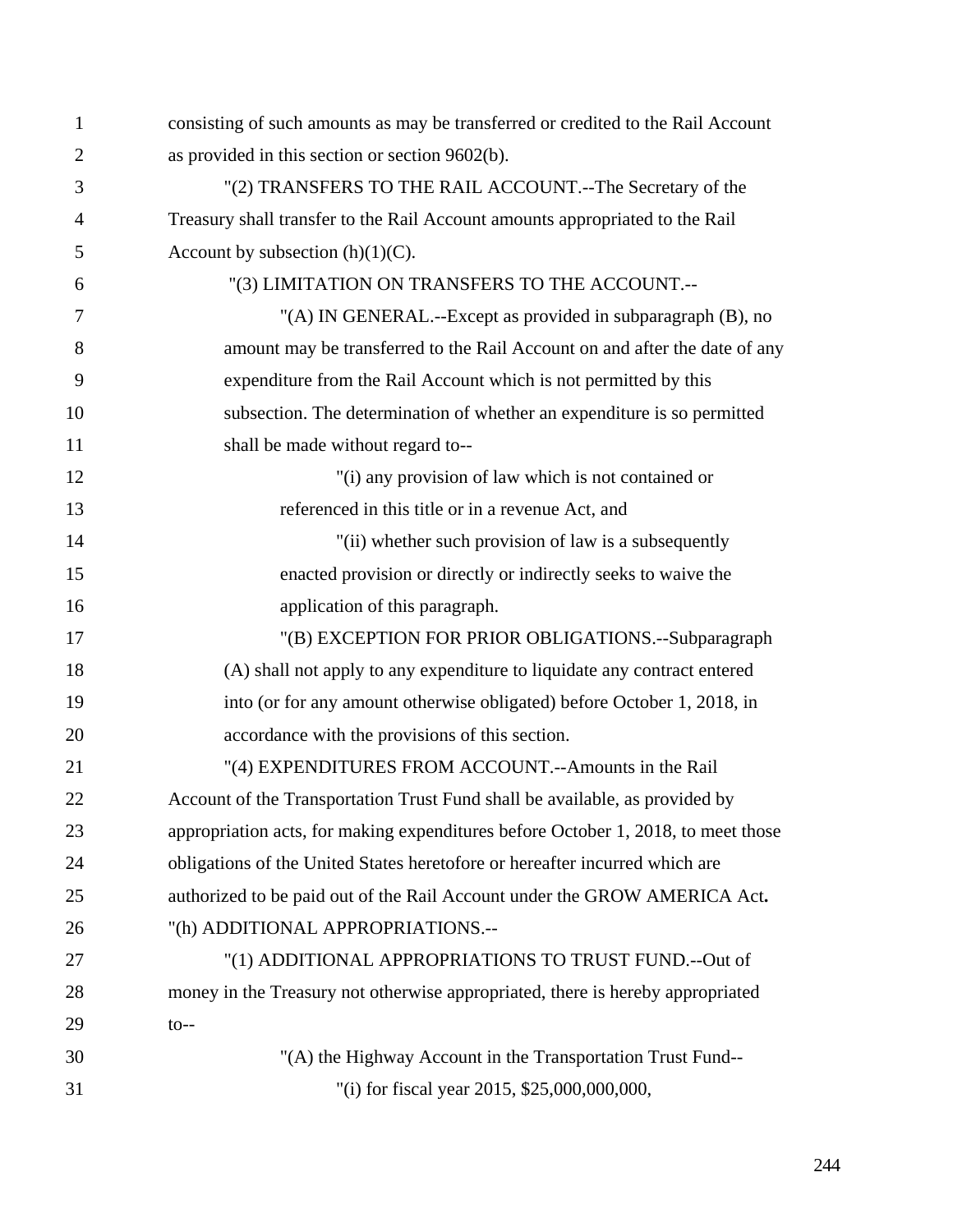| $\mathbf{1}$   | "(ii) for fiscal year 2016, \$24,000,000,000,                                        |
|----------------|--------------------------------------------------------------------------------------|
| $\overline{2}$ | "(iii) for fiscal year 2017, \$16,700,000,000, and                                   |
| 3              | "(iv) for fiscal year 2018, \$8,700,000,000, and                                     |
| $\overline{4}$ | "(B) the Mass Transit Account in the Transportation Trust Fund--                     |
| 5              | "(i) for fiscal year 2015, \$9,000,000,000,                                          |
| 6              | "(ii) for fiscal year 2016, \$10,000,000,000,                                        |
| 7              | "(iii) for fiscal year 2017, \$10,000,000,000, and                                   |
| 8              | "(iv) for fiscal year 2018, \$22,550,000,000,                                        |
| 9              | "(C) the Rail Account in the Transportation Trust Fund--                             |
| 10             | "(i) for fiscal year 2015, \$3,000,000,000,                                          |
| 11             | "(ii) for fiscal year 2016, \$3,000,000,000,                                         |
| 12             | "(iii) for fiscal year 2017, \$8,000,000,000, and                                    |
| 13             | "(iv) for fiscal year 2018, $$5,050,000,000$ ; and                                   |
| 14             | "(D) the Multimodal Account in the Transportation Trust Fund--                       |
| 15             | "(i) for fiscal year 2015, \$500,000,000,                                            |
| 16             | "(ii) for fiscal year 2016, \$500,000,000,                                           |
| 17             | "(iii) for fiscal year 2017, \$2,800,000,000, and                                    |
| 18             | "(iv) for fiscal year 2018, \$1,200,000,000.                                         |
| 19             | "(2) TREATMENT OF APPROPRIATED AMOUNTS.--Any amount                                  |
| 20             | appropriated under this subsection shall remain available without fiscal year        |
| 21             | limitation.                                                                          |
| 22             | "(i) ADJUSTMENTS OF APPORTIONMENTS FOR HIGHWAY AND MASS                              |
| 23             | TRANSIT ACCOUNT PROGRAMS.--The Secretary of the Treasury and where so                |
| 24             | indicated, the Secretary of Transportation, shall take the following actions for the |
| 25             | Highway Account and separately for the Mass Transit Account--                        |
| 26             | "(1) ESTIMATES OF UNFUNDED AUTHORIZATIONS AND NET                                    |
| 27             | RECEIPTS FOR ACCOUNT.--The Secretary of the Treasury, not less frequently            |
| 28             | than once in each calendar quarter, after consultation with the Secretary of         |
| 29             | Transportation, shall estimate for the Account--                                     |
| 30             | "(A) the amount which would (but for this subsection) be the                         |
| 31             | unfunded authorizations at the close of the next fiscal year, and                    |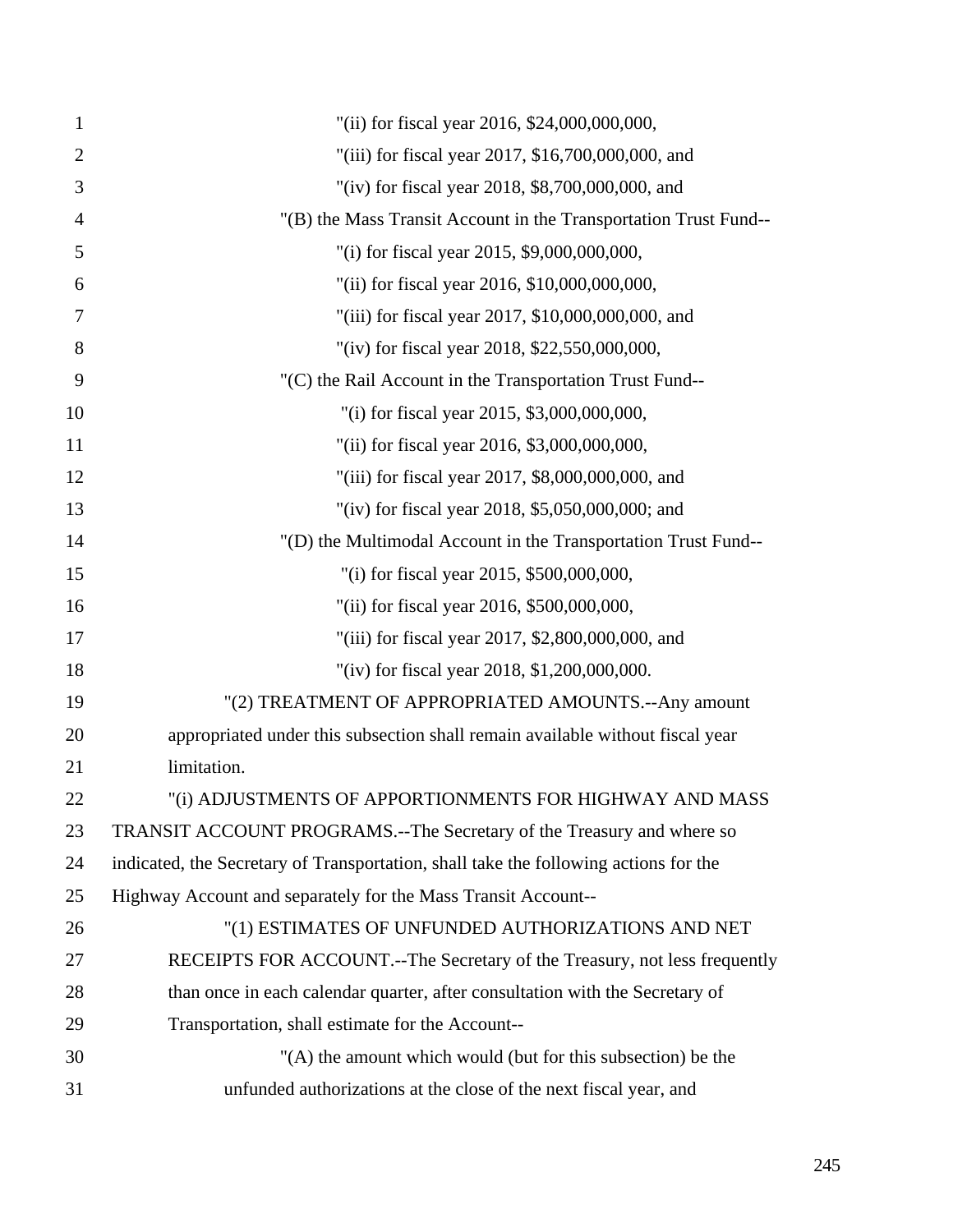| 1              | $'(B)$ the net receipts for the 48-month period beginning at the close           |
|----------------|----------------------------------------------------------------------------------|
| $\overline{2}$ | of such fiscal year.                                                             |
| 3              | "(2) PROCEDURE WHERE THERE ARE EXCESS UNFUNDED                                   |
| 4              | AUTHORIZATIONS.--If the Secretary of the Treasury determines for any fiscal      |
| 5              | year that the amount described in paragraph $(1)(A)$ for the Account exceeds the |
| 6              | amount described in paragraph $(1)(B)$ for such Account--                        |
| 7              | "(A) the Secretary shall so advise the Secretary of Transportation,              |
| 8              | and                                                                              |
| 9              | "(B) the Secretary shall further advise the Secretary of                         |
| 10             | Transportation as to the amount of such excess.                                  |
| 11             | "(3) ADJUSTMENT OF APPORTIONMENTS WHERE UNFUNDED                                 |
| 12             | AUTHORIZATIONS EXCEED 4 YEARS' RECEIPTS.--                                       |
| 13             | "(A) DETERMINATION OF PERCENTAGE.--If, before any                                |
| 14             | apportionment to the States is made of funds authorized to be appropriated       |
| 15             | from the Account in the most recent estimate made by the Secretary of the        |
| 16             | Treasury there is an excess referred to in paragraph $(2)(B)$ for the            |
| 17             | Account, the Secretary of Transportation shall determine the percentage          |
| 18             | which--                                                                          |
| 19             | "(i) the excess referred to in paragraph $(2)(B)$ for the                        |
| 20             | Account, is of                                                                   |
| 21             | "(ii) the amount authorized to be appropriated from that                         |
| 22             | Account of the Trust Fund for the fiscal year for apportionment to               |
| 23             | the States.                                                                      |
| 24             | "If, but for this sentence, the most recent estimate would be one                |
| 25             | which was made on a date which will be more than 3 months                        |
| 26             | before the date of the apportionment, the Secretary of the Treasury              |
| 27             | shall make a new estimate under paragraph (1) for the appropriate                |
| 28             | fiscal year.                                                                     |
| 29             | "(B) ADJUSTMENT OF APPORTIONMENTS.--If the Secretary                             |
| 30             | of Transportation determines a percentage for the Account under                  |
| 31             | subparagraph (A) for purposes of any apportionment, notwithstanding any          |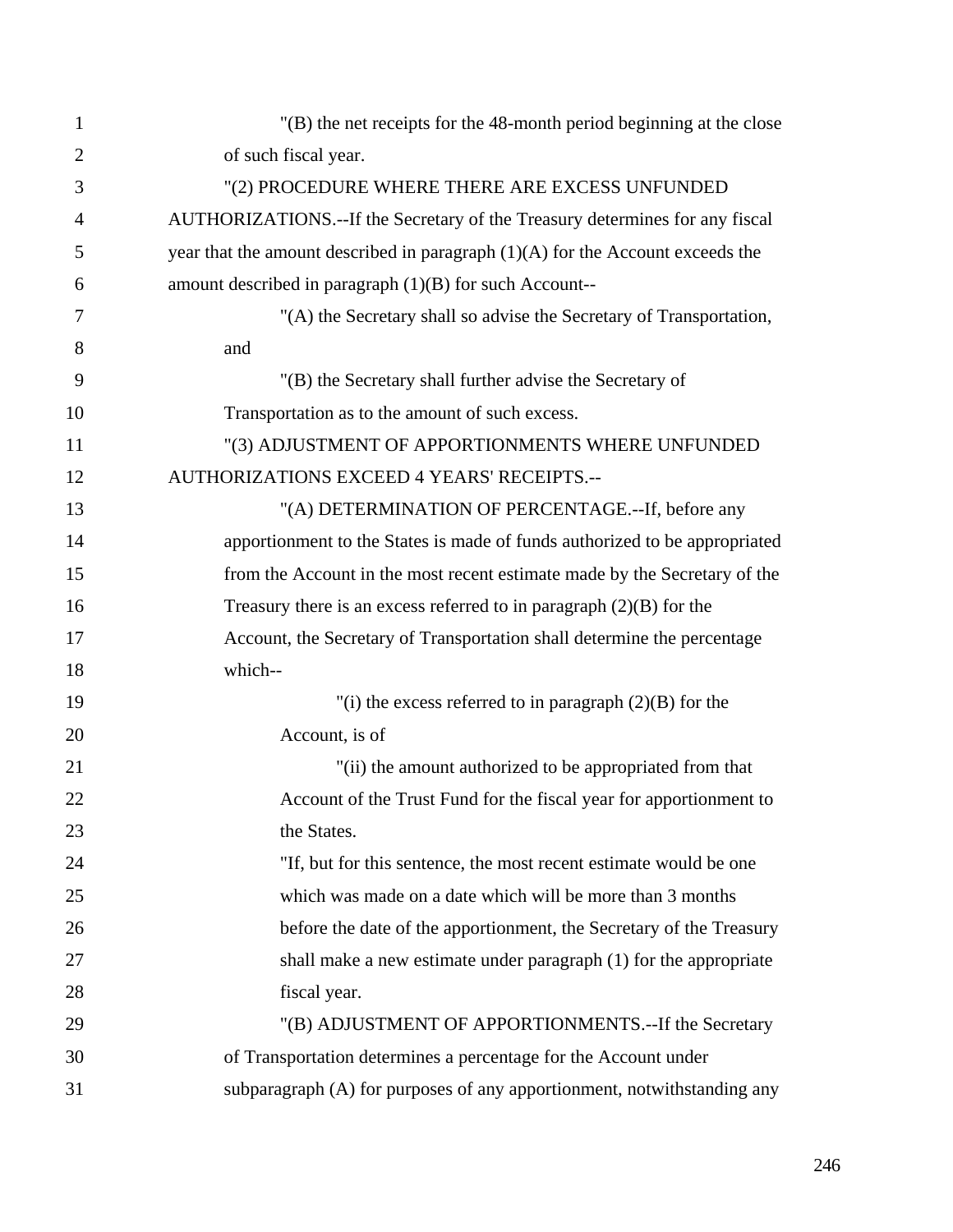| $\mathbf{1}$   | other provision of law, the Secretary of Transportation shall apportion to            |
|----------------|---------------------------------------------------------------------------------------|
| $\overline{2}$ | the States (in lieu of the amount which, but for the provisions of this               |
| 3              | subsection, would be so apportioned) the amount obtained by reducing the              |
| 4              | amount authorized to be so apportioned by such percentage.                            |
| 5              | "(4) APPORTIONMENT OF AMOUNTS PREVIOUSLY WITHHELD                                     |
| 6              | FROM APPORTIONMENT.--If, after funds have been withheld from                          |
| 7              | apportionment under paragraph $(3)(B)$ , the Secretary of the Treasury determines     |
| 8              | that the amount described in paragraph $(1)(A)$ does not exceed the amount            |
| 9              | described in paragraph $(1)(B)$ or that the excess described in paragraph $(1)(B)$ is |
| 10             | less than the amount previously determined, he shall so advise the Secretary of       |
| 11             | Transportation. The Secretary of Transportation shall apportion to the States such    |
| 12             | portion of the funds so withheld from apportionment as the Secretary of the           |
| 13             | Treasury has advised him may be so apportioned without causing the amount             |
| 14             | described in paragraph $(1)(A)$ to exceed the amount described in paragraph           |
| 15             | $(1)(B)$ . Any funds apportioned pursuant to the preceding sentence shall remain      |
| 16             | available for the period for which they would be available if such apportionment      |
| 17             | took effect with the fiscal year in which they are apportioned pursuant to the        |
| 18             | preceding sentence.                                                                   |
| 19             | "(5) DEFINITIONS.--For purposes of this subsection--                                  |
| 20             | "(A) UNFUNDED AUTHORIZATIONS.--The term "unfunded                                     |
| 21             | authorizations" means, at any time, the excess (if any) of--                          |
| 22             | "(i) the total potential unpaid commitments at such time as                           |
| 23             | a result of the apportionment to the States of the amounts                            |
| 24             | authorized to be appropriated from the Account, over                                  |
| 25             | "(ii) the amount available in the that Account at such time                           |
| 26             | to defray such commitments (after all other unpaid commitments at                     |
| 27             | such time which are payable from that Account have been                               |
| 28             | defrayed).                                                                            |
| 29             | "(B) NET RECEIPTS.--The term "net receipts" means, with                               |
| 30             | respect to any period, the excess of--                                                |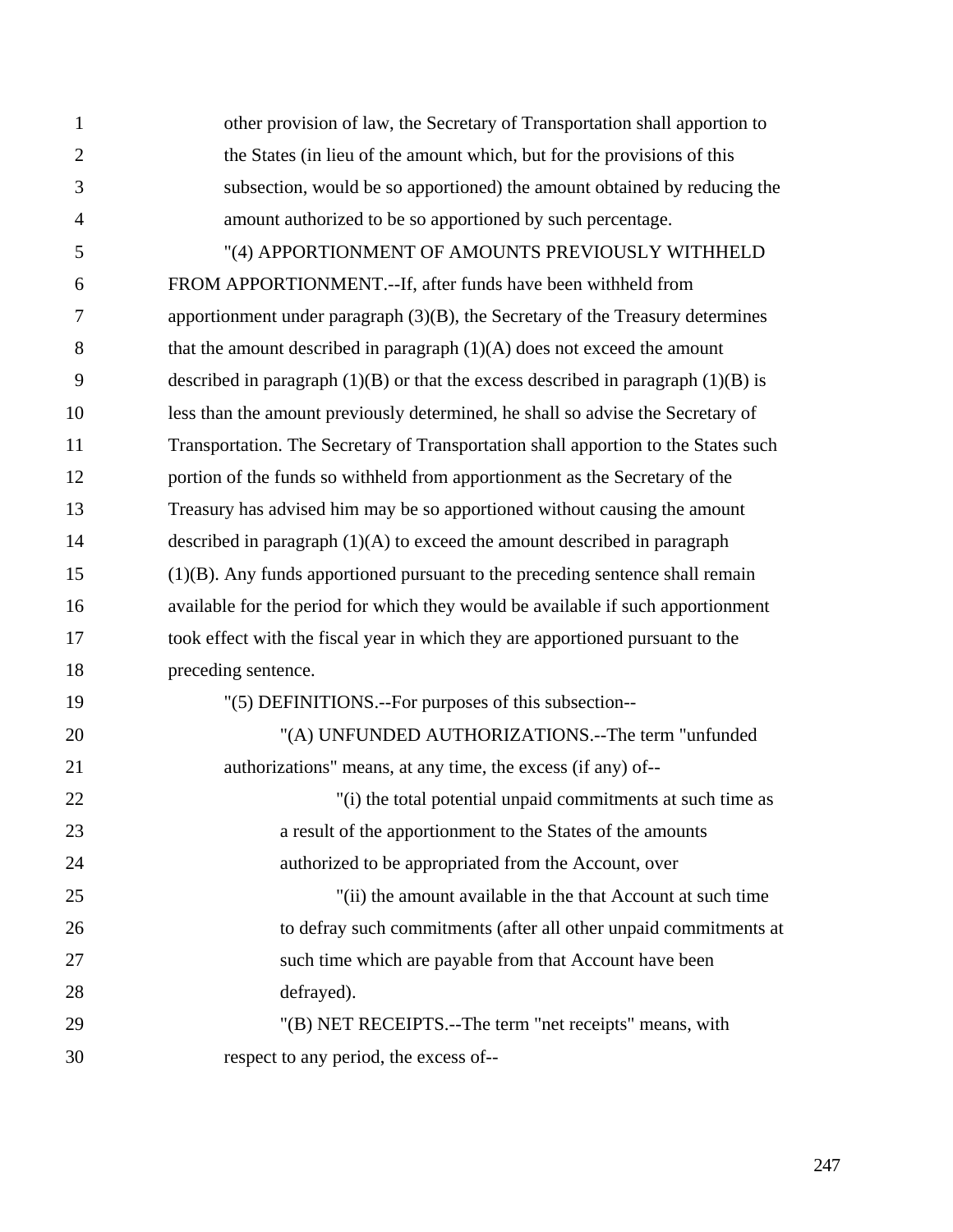| $\mathbf{1}$   | "(i) the receipts (including interest) of the Account during                       |
|----------------|------------------------------------------------------------------------------------|
| $\overline{2}$ | such period, over                                                                  |
| 3              | "(ii) the amounts to be transferred during such period from                        |
| $\overline{4}$ | such Account under subsection (d).                                                 |
| 5              | "(6) MEASUREMENT OF NET RECEIPTS.--For purposes of making                          |
| 6              | any estimate under paragraph (1) of net receipts for periods ending after the date |
| $\overline{7}$ | specified in subsection $(b)(1)$ , the Secretary of the Treasury shall treat--     |
| 8              | "(A) each expiring provision of subsection (b) which is related to                 |
| 9              | appropriations or transfers to the Highway Account or the Mass Transit             |
| 10             | Account of the Transportation Trust Fund to have been extended through             |
| 11             | the end of the 48-month period referred to in paragraph (1)(B), and                |
| 12             | "(B) with respect to each tax imposed under the sections referred to               |
| 13             | in subsection $(b)(1)$ , the rate of such tax during the 48-month period           |
| 14             | referred to in paragraph $(1)(B)$ to be the same as the rate of such tax as in     |
| 15             | effect on the date of such estimate.                                               |
| 16             | "(7) REPORTS.--Any estimate under paragraph (1) and any determination              |
| 17             | under paragraph (2) shall be reported by the Secretary of the Treasury to the      |
| 18             | Committee on Ways and Means of the House of Representatives, the Committee         |
| 19             | on Finance of the Senate, the Committees on the Budget of both Houses, the         |
| 20             | Committee on Transportation and Infrastructure of the House of Representatives,    |
| 21             | and the Committee on Commerce, Science, and Transportation, the Committee on       |
| 22             | Banking, and the Committee on Environment and Public Works of the Senate."         |
| 23             | "(i) ESTABLISHMENT OF MULTIMODAL ACCOUNT.--                                        |
| 24             | "(1) CREATION OF ACCOUNT--.There is established in the                             |
| 25             | Transportation Trust Fund a separate account to be known as the 'Multimodal        |
| 26             | Account' consisting of such amounts as may be transferred or credited to the       |
| 27             | Multimodal Account as provided in this section or section 9602(b).                 |
| 28             | "(2) TRANSFERS TO THE MULTIMODAL ACCOUNT--The Secretary                            |
| 29             | of the Treasury shall transfer to the Multimodal Account amounts appropriated to   |
| 30             | the Multimodal Account by subsection $(h)(1)(D)$ .                                 |
| 31             | "(3) LIMITATION ON TRANSFERS TO THE ACCOUNT.--                                     |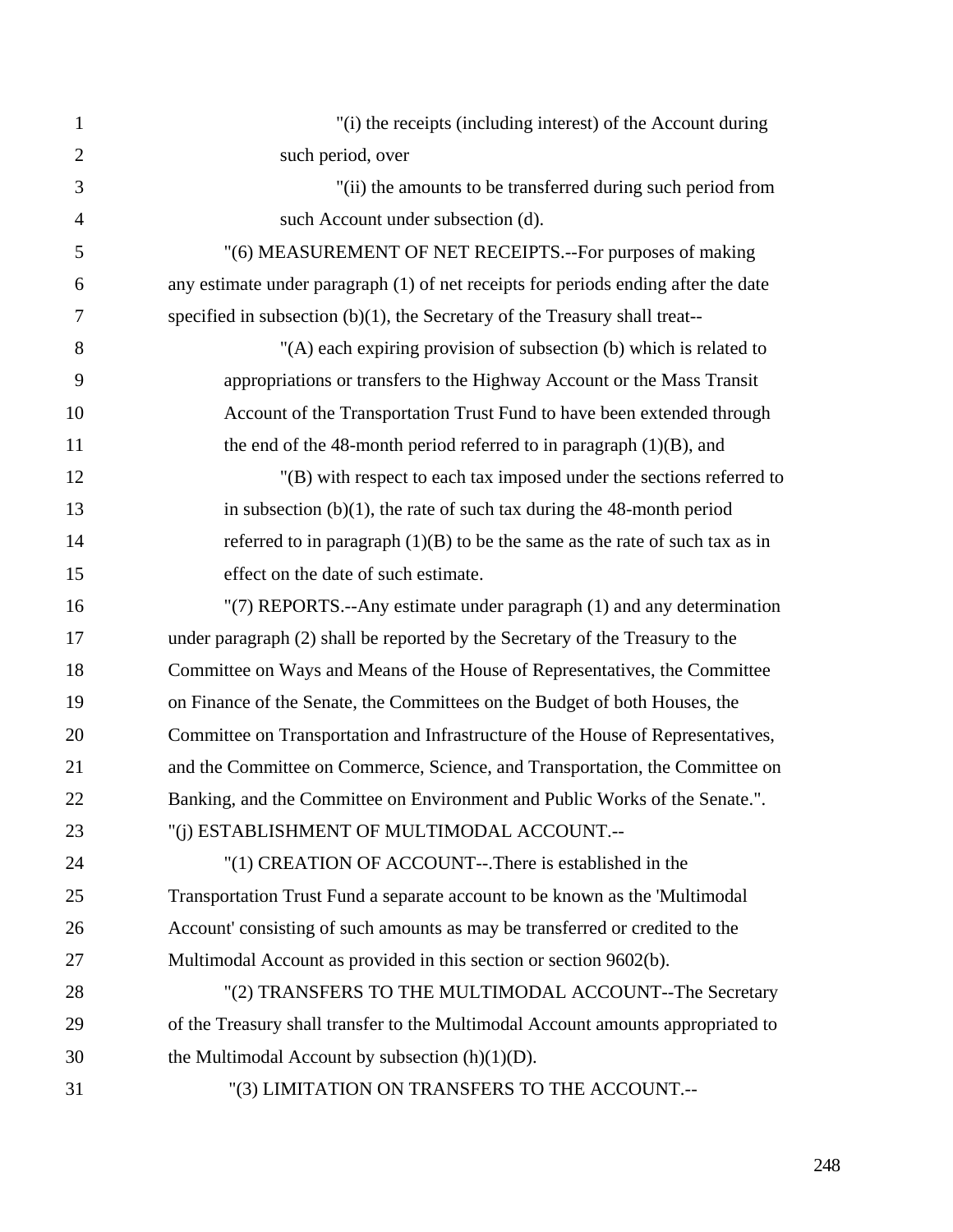| $\mathbf{1}$   | "(A) IN GENERAL.--Except as provided in subparagraph (B), no                      |
|----------------|-----------------------------------------------------------------------------------|
| $\overline{2}$ | amount may be transferred to the Multimodal Account on and after the              |
| 3              | date of any expenditure from the Multimodal Account which is not                  |
| $\overline{4}$ | permitted by this subsection. The determination of whether an expenditure         |
| 5              | is so permitted shall be made without regard to--                                 |
| 6              | "(i) any provision of law which is not contained or                               |
| 7              | referenced in this title or in a revenue Act, and                                 |
| 8              | "(ii) whether such provision of law is a subsequently                             |
| 9              | enacted provision or directly or indirectly seeks to waive the                    |
| 10             | application of this paragraph.                                                    |
| 11             | "(B) EXCEPTION FOR PRIOR OBLIGATIONS.--Subparagraph                               |
| 12             | (A) shall not apply to any expenditure to liquidate any contract entered          |
| 13             | into (or for any amount otherwise obligated) before October 1, 2018, in           |
| 14             | accordance with the provisions of this section.                                   |
| 15             | "(4) EXPENDITURES FROM ACCOUNT.--Amounts in the Multimodal                        |
| 16             | Account of the Transportation Trust Fund shall be available, as provided by       |
| 17             | appropriation acts, for making expenditures before October 1, 2018, to meet those |
| 18             | obligations of the United States heretofore or hereafter incurred which are       |
| 19             | authorized to be paid out of the Multimodal Account under the GROW                |
| 20             | AMERICA Act.".                                                                    |
| 21             | (b) CONFORMING AMENDMENTS.--                                                      |
| 22             | (1) The item relating to section 9503 in the analysis of chapter 98 of the        |
| 23             | Internal Revenue Code of 1986 is amended by striking "Highway" and inserting      |
| 24             | "Transportation".                                                                 |
| 25             | (2) Section 201(b) of the Land and Water Conservation Fund Act of 1965            |
| 26             | $(16$ U.S.C. 4601-11(b) is amended--                                              |
| 27             | $(A)$ by striking "2017" and inserting "2020", and                                |
| 28             | (B) by striking "2016" each place it appears and inserting "2021".                |
| 29             | $(3)$ Section 521(b)(10) of title 49, United States Code, is amended by           |
| 30             | striking "Highway Trust Fund (other than the Mass Transit Account)" and           |
| 31             | inserting "Highway Account of the Transportation Trust Fund".                     |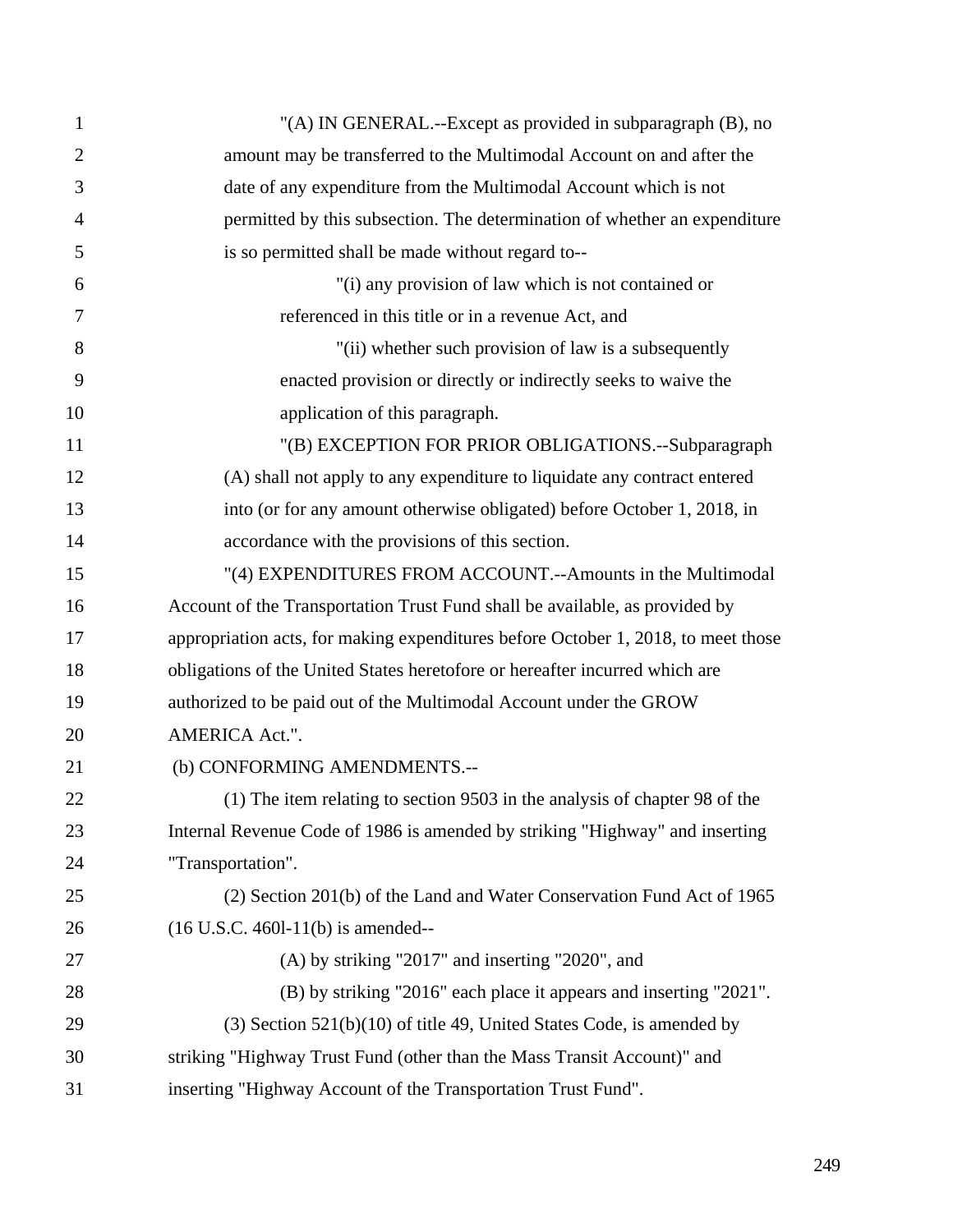| $\mathbf{1}$   | SEC. 7005.   | <b>EFFECTIVE DATE.</b>                                                           |
|----------------|--------------|----------------------------------------------------------------------------------|
| 2              |              | The amendments made by this Title shall take effect on the date of the enactment |
| 3              | of this Act. |                                                                                  |
| $\overline{4}$ |              | <b>TITLE VIII--RESEARCH</b>                                                      |
| 5              |              | <b>Subtitle A--Funding</b>                                                       |
| 6              |              | SEC. 8001. AUTHORIZATION OF APPROPRIATIONS.                                      |
| 7              |              | (a) IN GENERAL.--The following amounts are authorized to be appropriated out     |
| 8              |              | of the Highway Account of the Transportation Trust Fund:                         |
| 9              |              | (1) HIGHWAY RESEARCH AND DEVELOPMENT PROGRAM.--To                                |
| 10             |              | carry out section 503(b) of title 23, United States Code--                       |
| 11             |              | (A) \$130,000,000 for fiscal year 2015;                                          |
| 12             |              | (B) \$132,594,234 for fiscal year 2016;                                          |
| 13             |              | (C) \$135,188,470 for fiscal year 2017; and                                      |
| 14             |              | (D) \$138,070,953 for fiscal year 2018.                                          |
| 15             |              | (2) TECHNOLOGY AND INNOVATION DEPLOYMENT                                         |
| 16             |              | PROGRAM.--To carry out section 503(c) of title 23, United States Code--          |
| 17             |              | (A) \$70,000,000 for fiscal year 2015;                                           |
| 18             |              | (B) \$71,396,896 for fiscal year 2016;                                           |
| 19             |              | (C) \$72,793,792 for fiscal year 2017; and                                       |
| 20             |              | (D) \$74,345,898 for fiscal year 2018.                                           |
| 21             |              | (3) TRAINING AND EDUCATION.--To carry out section 504 of title 23,               |
| 22             |              | <b>United States Code--</b>                                                      |
| 23             |              | (A) \$27,000,000 for fiscal year 2015;                                           |
| 24             |              | (B) \$27,538,803 for fiscal year 2016;                                           |
| 25             |              | (C) \$28,077,605 for fiscal year 2017; and                                       |
| 26             |              | (D) \$28,676,275 for fiscal year 2018.                                           |
| 27             |              | (4) INTELLIGENT TRANSPORTATION SYSTEMS PROGRAM.--To                              |
| 28             |              | carry out sections 512 through 519 of title 23, United States Code--             |
| 29             |              | (A) \$113,000,000 for fiscal year 2015;                                          |
| 30             |              | (B) \$115,254,989 for fiscal year 2016;                                          |
| 31             |              | (C) \$117,509,978 for fiscal year 2017; and                                      |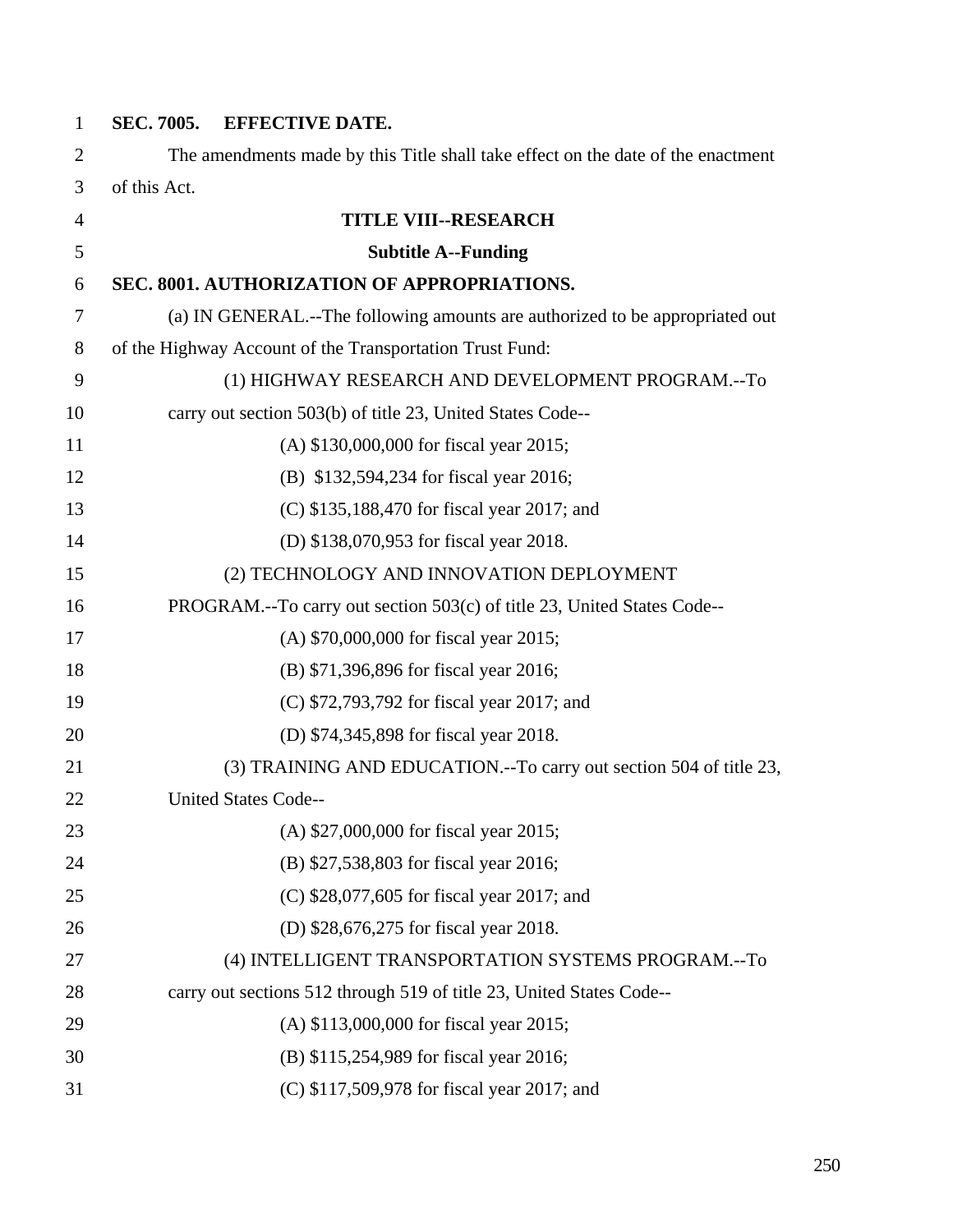| $\mathbf{1}$   | (D) \$120,015,521 for fiscal year 2018.                                                |
|----------------|----------------------------------------------------------------------------------------|
| $\overline{2}$ | (5) UNIVERSITY TRANSPORTATION CENTERS PROGRAM.--To                                     |
| 3              | carry out section 5505 of title 49, United States Code--                               |
| 4              | (A) \$82,000,000 for fiscal year 2015;                                                 |
| 5              | (B) \$83,636,364 for fiscal year 2016;                                                 |
| 6              | (C) \$85,272,727 for fiscal year 2017; and                                             |
| 7              | (D) \$87,090,909 for fiscal year 2018.                                                 |
| 8              | (6) BUREAU OF TRANSPORTATION STATISTICS.--To carry out                                 |
| 9              | chapter 63 of title 49, United States Code--                                           |
| 10             | (A) \$29,000,000 for fiscal year 2015;                                                 |
| 11             | (B) \$29,578,714 for fiscal year 2016;                                                 |
| 12             | (C) \$30,157,428 for fiscal year 2017; and                                             |
| 13             | (D) \$30,800,444 for fiscal year 2018.                                                 |
| 14             | (b) APPLICABILITY OF TITLE 23, UNITED STATES CODE.--Funds                              |
| 15             | authorized to be appropriated by subsection (a) shall--                                |
| 16             | (1) be available for obligation in the same manner as if those funds were              |
| 17             | apportioned under chapter 1 of title 23, United States Code, except that the           |
| 18             | Federal share of the cost of a project or activity carried out using those funds shall |
| 19             | be 80 percent, unless otherwise expressly provided by this Act (including the          |
| 20             | amendments by this Act) or otherwise determined by the Secretary; and                  |
| 21             | (2) remain available until expended and not be transferable.                           |
| 22             | <b>Subtitle B--Research, Technology, and Education</b>                                 |
| 23             | SEC. 8101. NATIONAL COOPERATIVE FREIGHT TRANSPORTATION                                 |
| 24             | <b>RESEARCH PROGRAM.</b>                                                               |
| 25             | (a) IN GENERAL.--Chapter 5 of title 23, United States Code, is amended by              |
| 26             | inserting the following at the end:                                                    |
| 27             | "Sec. 550. National cooperative freight transportation research program                |
| 28             | "(a) ESTABLISHMENT.--The Secretary shall establish and support a national              |
| 29             | cooperative freight transportation research program.                                   |
| 30             | "(b) AGREEMENT.--The Secretary shall enter into an agreement with the                  |
| 31             | Transportation Research Board of the National Research Council of the National         |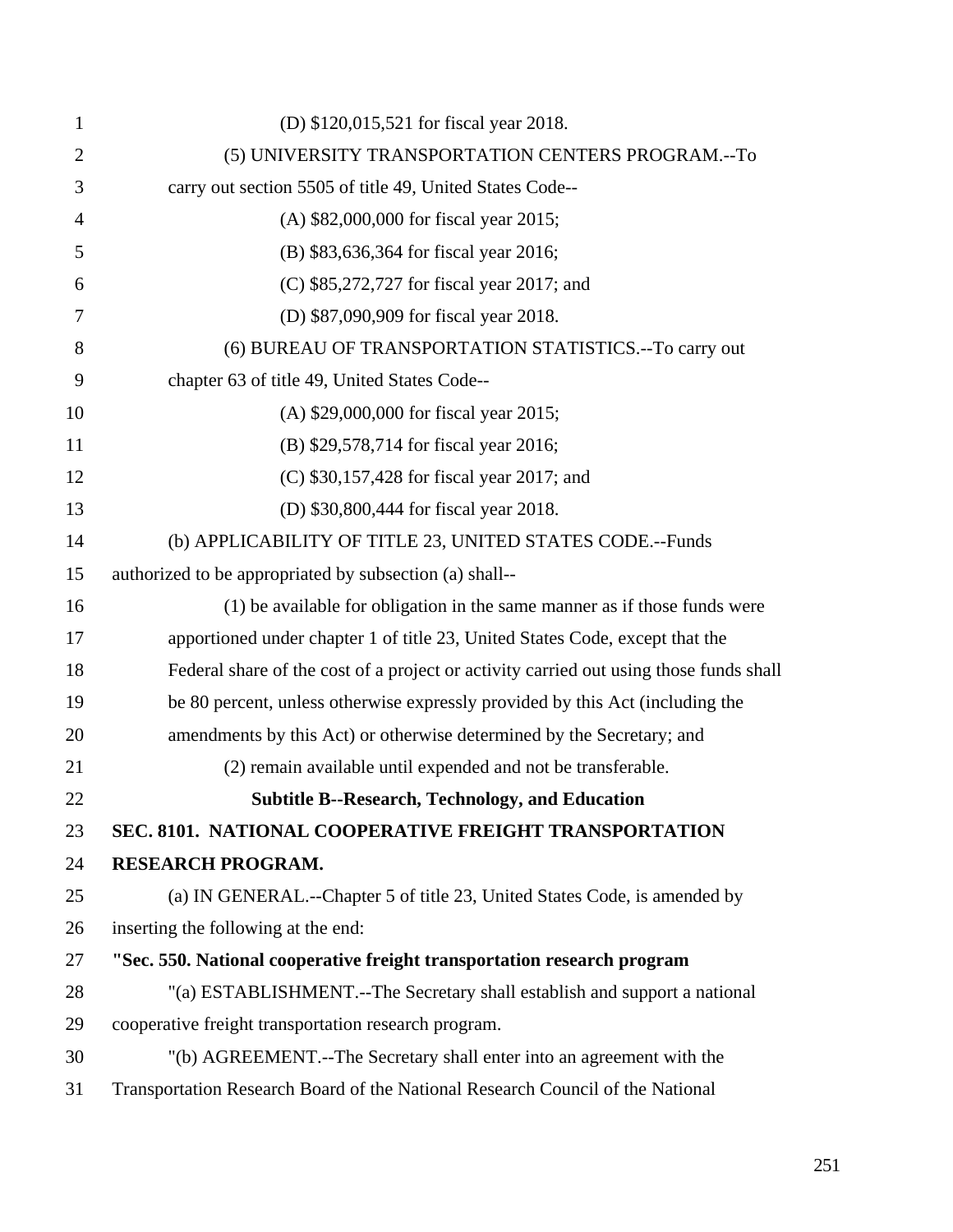| $\mathbf{1}$   | Academies to support and carry out administrative and management activities relating to   |
|----------------|-------------------------------------------------------------------------------------------|
| $\overline{2}$ | the governance of the national cooperative freight transportation research program.       |
| 3              | "(c) ADVISORY COMMITTEE.--The National Academies shall select an                          |
| $\overline{4}$ | advisory committee consisting of a representative cross-section of freight stakeholders,  |
| 5              | including the Department of Transportation, other Federal agencies, State transportation  |
| 6              | departments, local governments, nonprofit entities, academia, private sector carriers and |
| $\tau$         | shippers, and other interested parties.                                                   |
| 8              | "(d) GOVERNANCE.--The national cooperative freight transportation research                |
| 9              | program established under this section shall include the following administrative and     |
| 10             | management elements:                                                                      |
| 11             | "(1) NATIONAL RESEARCH AGENDA.--The advisory committee, in                                |
| 12             | consultation with interested parties, shall recommend a national research agenda          |
| 13             | for the program. The agenda shall:                                                        |
| 14             | "(A) include an emphasis on the safe and efficient transportation                         |
| 15             | and handling of hazardous materials by all modes of transportation;                       |
| 16             | "(B) include a multiyear strategic plan;                                                  |
| 17             | $(C)$ be fully coordinated with the activities, plans and reports                         |
| 18             | required by sections 5304 and 5305 of title 49; and                                       |
| 19             | "(D) be fully coordinated with the activities, plans and reports                          |
| 20             | required by section 508 of title 23, United States Code.                                  |
| 21             | "(2) INVOLVEMENT.--Interested parties may--                                               |
| 22             | "(A) submit research proposals to the advisory committee;                                 |
| 23             | "(B) participate in merit reviews of research proposals and peer                          |
| 24             | reviews of research products; and                                                         |
| 25             | "(C) receive research results.                                                            |
| 26             | "(3) OPEN COMPETITION AND PEER REVIEW OF RESEARCH                                         |
| 27             | PROPOSALS.--The National Academies may award research contracts and                       |
| 28             | grants under the program through open competition and merit review conducted              |
| 29             | on a regular basis.                                                                       |
| 30             | "(4) RESEARCH COORDINATION.--The National Academies shall                                 |
| 31             | ensure that research contracts and grants awarded under this section are not              |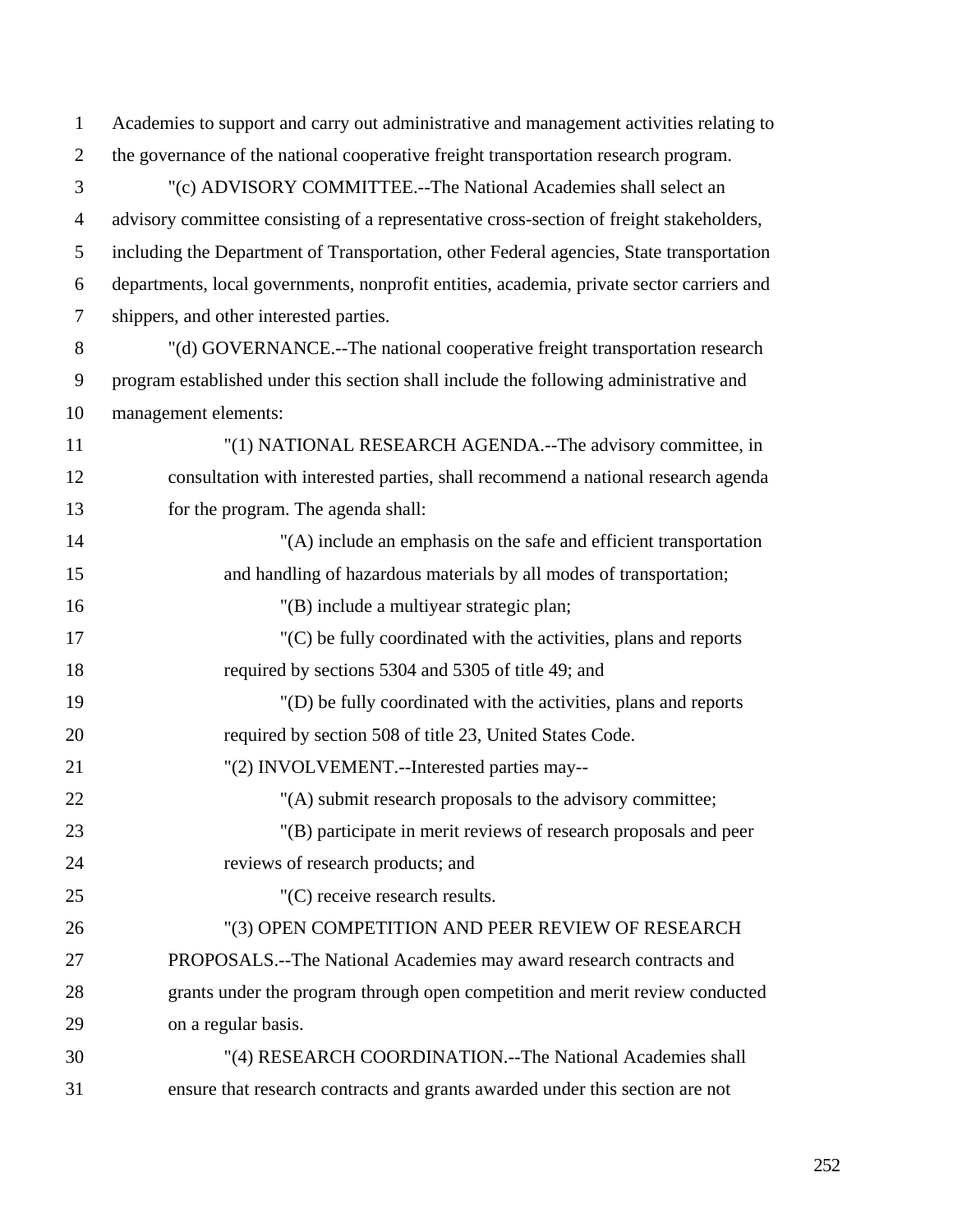| 1              | duplicative with research conducted under other cooperative transportation         |
|----------------|------------------------------------------------------------------------------------|
| $\overline{2}$ | research programs governed by the National Academies; nor with research            |
| 3              | conducted by the Department of Transportation or any other Federal, state or local |
| $\overline{4}$ | agency.                                                                            |
| 5              | "(5) EVALUATION OF RESEARCH.--                                                     |
| 6              | "(A) PEER REVIEW.--Research contracts and grants under the                         |
| 7              | program may allow peer review of the research results.                             |
| 8              | "(B) PROGRAMMATIC EVALUATIONS.--The National                                       |
| 9              | Academies may conduct periodic programmatic evaluations on a regular               |
| 10             | basis of research contracts and grants.                                            |
| 11             | "(6) DISSEMINATION OF RESEARCH FINDINGS.--The National                             |
| 12             | Academies shall disseminate research findings to researchers, practitioners, and   |
| 13             | decision makers, through conferences and seminars, field demonstrations,           |
| 14             | workshops, training programs, presentations, testimony to government officials,    |
| 15             | the World Wide Web, publications for the general public, collaboration with the    |
| 16             | National Transportation Library, and other appropriate means.                      |
| 17             | "(e) CONTENTS.--The national research agenda required under subsection $(d)(1)$    |
| 18             | shall at a minimum include research in the following areas:                        |
| 19             | "(1) Techniques for estimating and quantifying public benefits derived             |
| 20             | from freight transportation projects.                                              |
| 21             | "(2) Alternative approaches to calculating the contribution of truck and           |
| 22             | rail traffic to congestion on specific highway segments.                           |
| 23             | "(3) The feasibility of consolidating origins and destinations for freight         |
| 24             | movement.                                                                          |
| 25             | "(4) Methods for incorporating estimates of domestic and international             |
| 26             | trade into landside transportation planning.                                       |
| 27             | "(5) Means of synchronizing infrastructure improvements with freight               |
| 28             | transportation demand.                                                             |
| 29             | "(6) The effect of changing patterns of freight movement on transportation         |
| 30             | planning decisions.                                                                |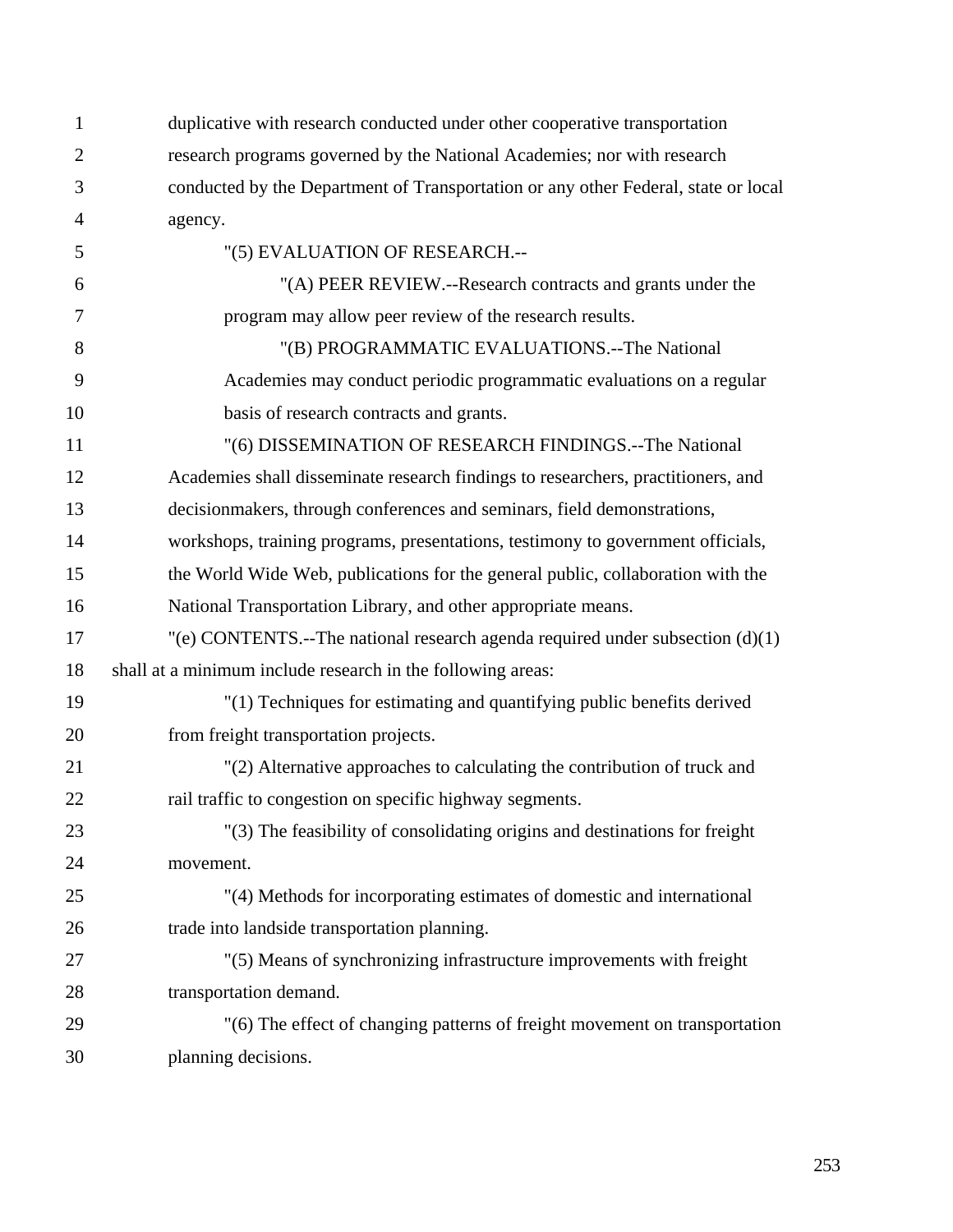| $\mathbf{1}$   |                   | "(7) Other research areas to identify and address emerging and future                  |
|----------------|-------------------|----------------------------------------------------------------------------------------|
| $\overline{2}$ |                   | research needs related to freight transportation by all modes.                         |
| 3              |                   | "(f) FUNDING.--                                                                        |
| $\overline{4}$ |                   | "(1) FEDERAL SHARE.--The Federal share of the cost of an activity                      |
| 5              |                   | carried out under this section shall be up to 100 percent.                             |
| 6              |                   | "(2) USE OF NON-FEDERAL FUNDS.--In addition to using funds                             |
| 7              |                   | authorized for this section, the National Academies may seek and accept                |
| 8              |                   | additional funding sources from public and private entities capable of accepting       |
| 9              |                   | funding from the Department of Transportation, States, local governments,              |
| 10             |                   | nonprofit foundations, and the private sector.".                                       |
| 11             |                   | (b) AUTHORIZATION OF APPROPRIATIONS.-- There is authorized to be                       |
| 12             |                   | appropriated to the Secretary of Transportation such sums as may be necessary to carry |
| 13             |                   | out section 550 of such title.                                                         |
| 14             |                   | (c) CONFORMING AMENDMENT.--The analysis for chapter 501 is amended                     |
| 15             |                   | by adding the following at the end:                                                    |
| 16             |                   | "550. National cooperative freight transportation research program.".                  |
| 17             | <b>SEC. 8102.</b> | <b>COMPETITIVE UNIVERSITY TRANSPORTATION CENTERS</b>                                   |
| 18             |                   | <b>CONSORTIA PROGRAM.</b>                                                              |
| 19             |                   | (a) IN GENERAL.--Section 5505 of title 49, United States Code, is amended as           |
| 20             |                   |                                                                                        |
| 21             | follows:          |                                                                                        |
|                |                   | (1) Subsection $(a)(2)(A)$ is amended to read:                                         |
| 22             |                   | "(A) to advance multimodal and cross-modal transportation                              |
| 23             |                   | expertise and technology in the varied disciplines that comprise the field             |
| 24             |                   | of transportation through education, research, and technology transfer                 |
| 25             |                   | activities;".                                                                          |
| 26             |                   | (2) Subsection (a) $(2)(C)$ of title 49 is amended to read:                            |
| 27             |                   | "(C) to address critical workforce needs and educate the next                          |
| 28             |                   | generation of transportation leaders in a multidisciplinary fashion."                  |
| 29             |                   | (3) Subsection (b) is amended to read as follows:                                      |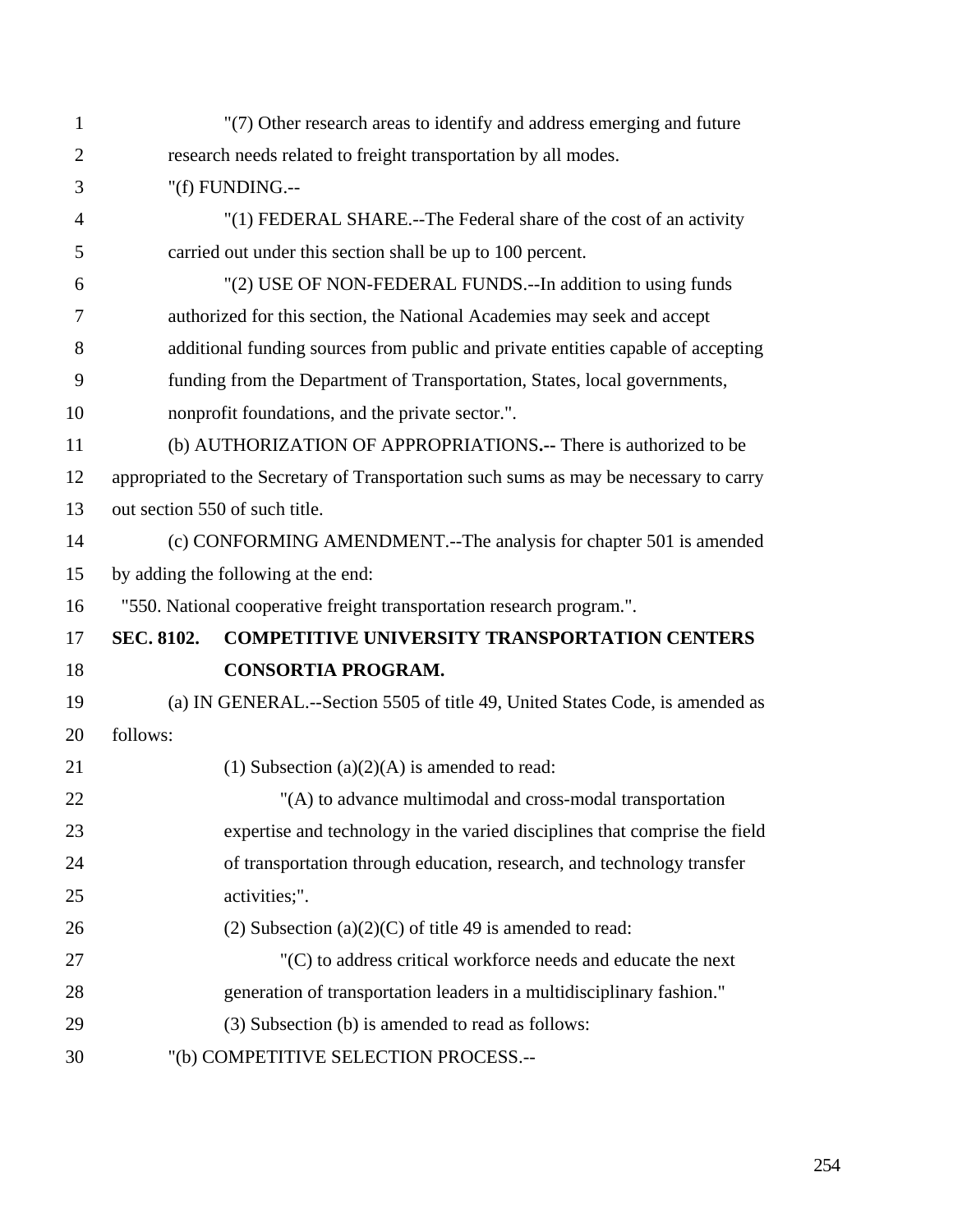- 1 "(1) APPLICATIONS.--To receive a grant under this section, a 2 consortium of nonprofit institutions of higher education shall submit to the 3 Secretary an application that is in such form and contains such information as the 4 Secretary may require.
- 5 "(2) RESTRICTION.--The lead institution of a consortium of nonprofit 6 institutions of higher education that receives a direct grant award under this 7 section for a national transportation center or a regional transportation center in a 8 fiscal year shall not be eligible to receive funding, direct or indirectly, from an 9 additional grant in that fiscal year as the lead institution or member of a 10 consortium, for a national transportation center or a regional transportation center.

11 "(3) COORDINATION.--The Secretary shall solicit grant applications for 12 national transportation centers, regional transportation centers, and Tier 1 13 university transportation centers with identical advertisement schedules and 14 deadlines.

15 "(4) GENERAL SELECTION CRITERIA.--

16 "(A) IN GENERAL.--Except as otherwise provided by this 17 section, the Secretary shall award grants under this section in nonexclusive 18 candidate topic areas established by the Secretary that address the research 19 priorities identified in the plans developed under section 508 of title 23.

20 "(B) CRITERIA.--The Secretary, in consultation with the Assistant 21 Secretary for Research and Technology and the Administrators of the 22 Federal Highway Administration and Federal Railroad Administration, 23 shall select each recipient of a grant under this section through a 24 competitive process based on the assessment of the Secretary relating to-25 "(i) the demonstrated ability of the recipient to address each

26 specific topic area described in the research and strategic plans of 27 the recipient;

28 "(ii) the demonstrated research, technology transfer, and 29 education resources available to the recipient to carry out this 30 section;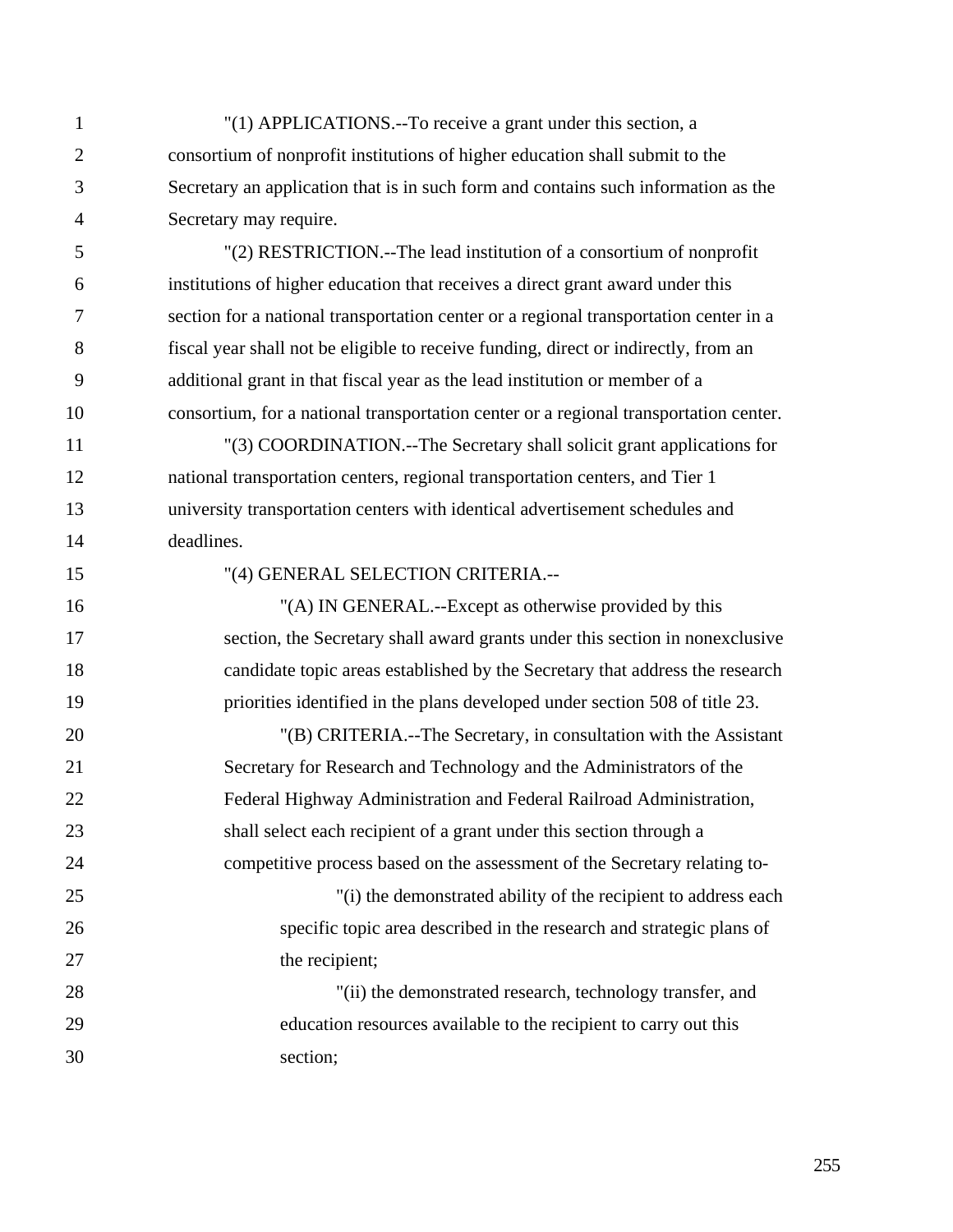| $\mathbf{1}$   | "(iii) the ability of the recipient to provide leadership in        |
|----------------|---------------------------------------------------------------------|
| $\overline{2}$ | solving immediate and long-range national and regional              |
| $\mathfrak{Z}$ | transportation problems;                                            |
| $\overline{4}$ | "(iv) the ability of the recipient to carry out research,           |
| 5              | education, and technology transfer activities that are multimodal   |
| 6              | and multidisciplinary in scope;                                     |
| 7              | "(v) the demonstrated commitment of the recipient to carry          |
| 8              | out transportation workforce development programs through--         |
| 9              | "(I) degree-granting programs or programs that                      |
| 10             | provide other industry-recognized credentials; and                  |
| 11             | "(II) outreach activities to attract new entrants into              |
| 12             | the transportation field, including minorities, women,              |
| 13             | individuals with disabilities, veterans, low income                 |
| 14             | populations, and others who may not have considered                 |
| 15             | pursuing careers in transportation previously;                      |
| 16             | "(vi) the demonstrated ability of the recipient to                  |
| 17             | disseminate results and spur the implementation of transportation   |
| 18             | research and education programs through national or statewide       |
| 19             | continuing education programs;                                      |
| 20             | "(vii) the demonstrated commitment of the recipient to the          |
| 21             | use of peer review principles and other research best practices in  |
| 22             | the selection, management, and dissemination of research projects;  |
| 23             | "(viii) the strategic plan submitted by the recipient               |
| 24             | describing the proposed research to be carried out by the recipient |
| 25             | and the performance metrics to be used in assessing the             |
| 26             | performance of the recipient in meeting the stated research,        |
| 27             | technology transfer, education, and outreach goals; and             |
| 28             | "(ix) the ability of the recipient to implement the proposed        |
| 29             | program in a cost-efficient manner, such as through cost sharing    |
| 30             | and overall reduced overhead, facilities, and administrative costs. |
| 31             | "(5) TRANSPARENCY.--                                                |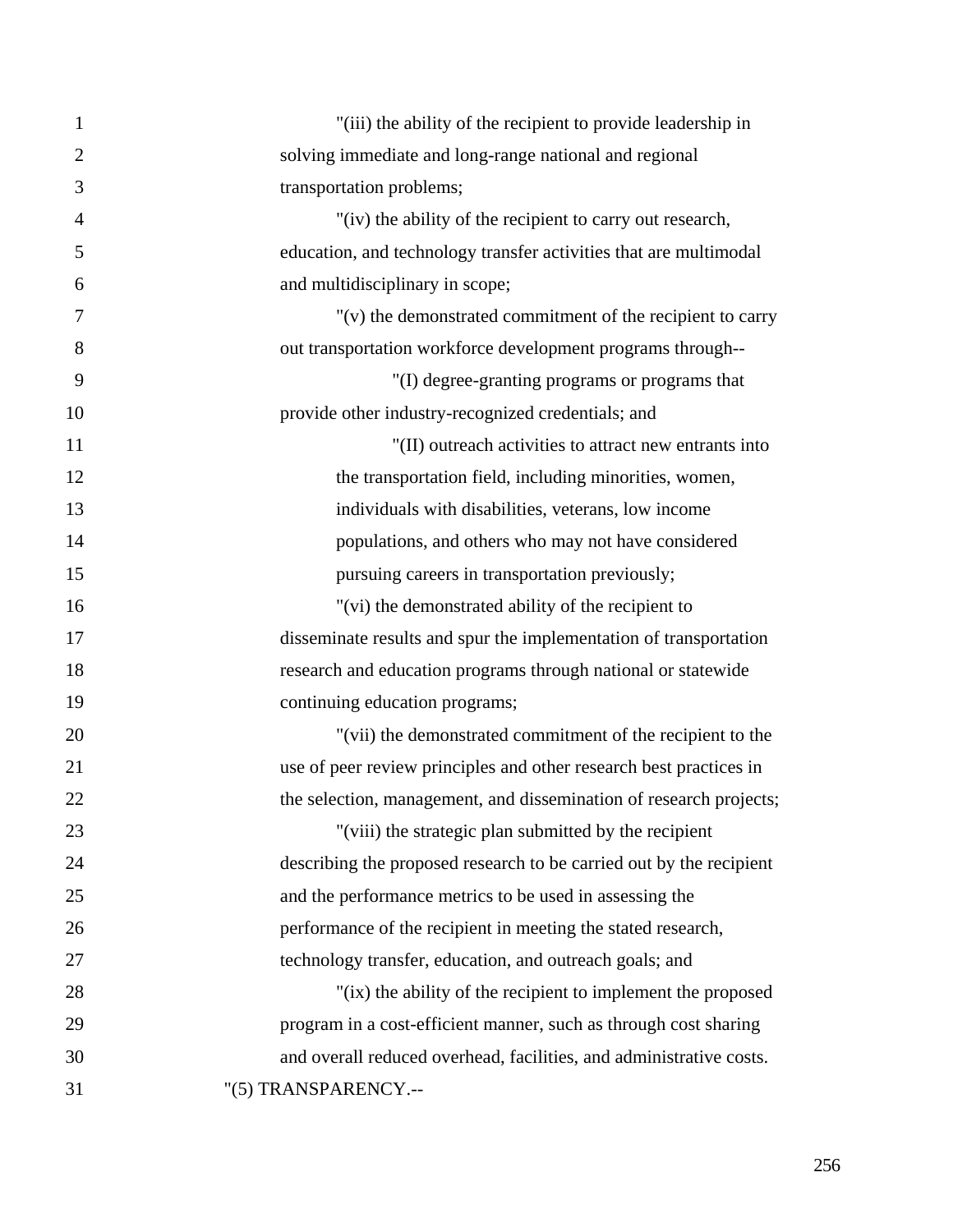| $\mathbf{1}$   | "(A) IN GENERAL.--The Secretary shall provide to each                               |
|----------------|-------------------------------------------------------------------------------------|
| $\overline{2}$ | applicant, upon request, any materials, including copies of reviews (with           |
| 3              | any information that would identify a reviewer redacted), used in the               |
| $\overline{4}$ | evaluation process of the proposal of the applicant.                                |
| 5              | "(B) REPORTS.--The Secretary shall make available to the public                     |
| 6              | on a Department of Transportation web site a report describing the overall          |
| 7              | review process under paragraph (3) that includes--                                  |
| 8              | "(i) specific criteria of evaluation used in the review;                            |
| 9              | "(ii) descriptions of the review process; and                                       |
| 10             | "(iii) explanations of the selected awards.                                         |
| 11             | "(6) OUTSIDE STAKEHOLDERS.--The Secretary shall, to the maximum                     |
| 12             | extent practicable, consult external stakeholders such as the Transportation        |
| 13             | Research Board of the National Research Council of the National Academies to        |
| 14             | evaluate and competitively review all proposals."; and                              |
| 15             | (4) Subsection (c) is amended to read as follows:                                   |
| 16             | " $(c)$ GRANTS.--                                                                   |
| 17             | "(1) IN GENERAL.--Not later than 1 year after the date of enactment of              |
| 18             | the GROW AMERICA Act, the Secretary, in consultation with the Assistant             |
| 19             | Secretary for Research and Technology and the Administrators of the Federal         |
| 20             | Highway Administration and Federal Railroad Administration, shall select grant      |
| 21             | recipients under subsection (b) and make grant amounts available to the selected    |
| 22             | recipients.                                                                         |
| 23             | "(2) FOCUSED RESEARCH.--In awarding grants under this paragraph,                    |
| 24             | consideration shall be given to minority institutions, as defined by section 365 of |
| 25             | the Higher Education Act of 1965 (20 U.S.C. 1067k), or consortia that include       |
| 26             | such institutions that have demonstrated an ability in transportation-related       |
| 27             | research and education.                                                             |
| 28             | "(3) NATIONAL TRANSPORTATION CENTERS.--                                             |
| 29             | "(A) IN GENERAL.--Subject to subparagraph (B), the Secretary                        |
| 30             | shall provide grants to 5 consortia that the Secretary determines best meet         |
| 31             | the criteria described in subsection $(b)(4)$ .                                     |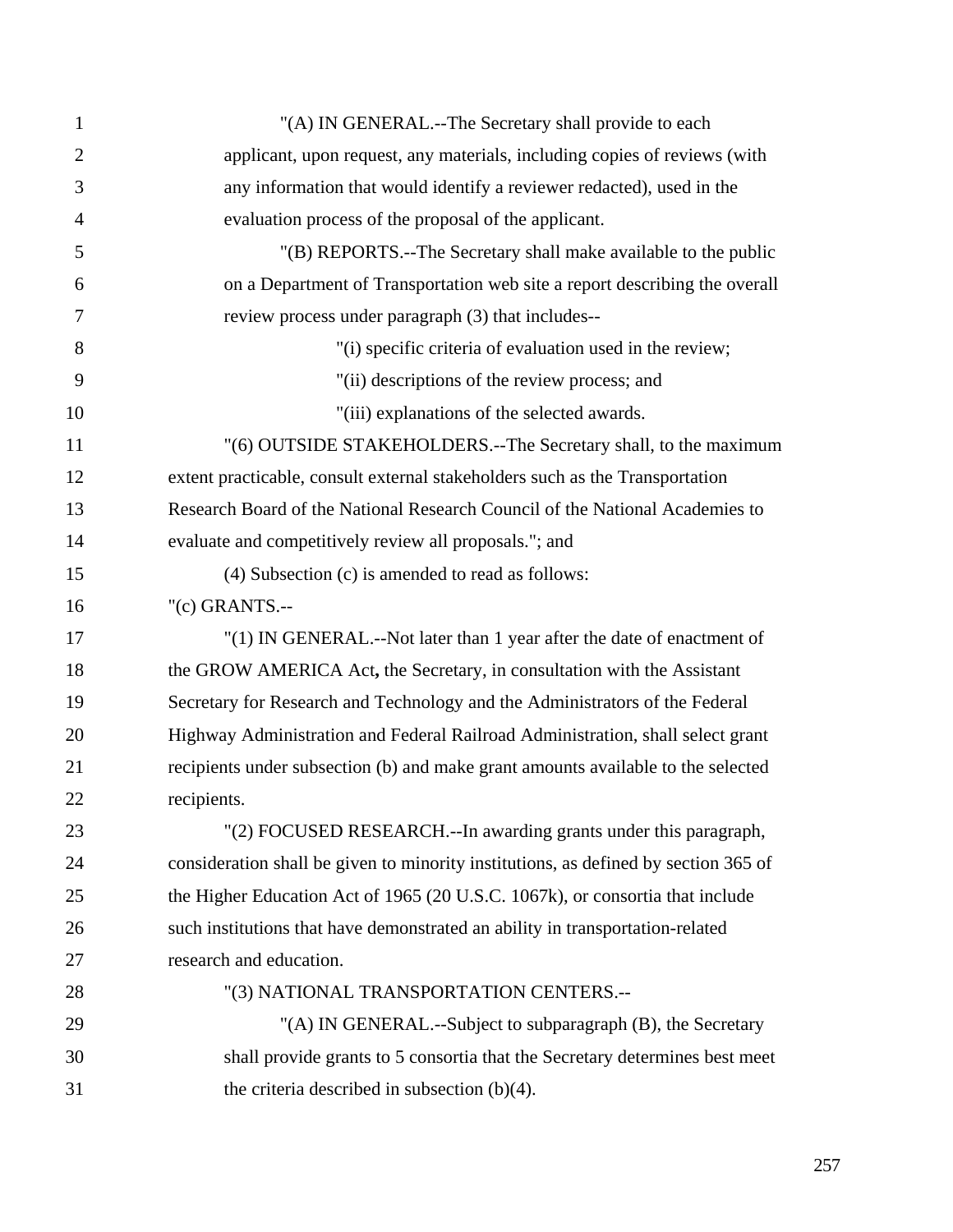| $\mathbf{1}$   | "(B) RESTRICTION.--For each fiscal year, a grant made                       |
|----------------|-----------------------------------------------------------------------------|
| $\overline{2}$ | available under this paragraph shall be \$3,200,000 per recipient.          |
| 3              | "(C) MATCHING REQUIREMENT.--                                                |
| $\overline{4}$ | "(i) IN GENERAL.--As a condition of receiving a grant                       |
| 5              | under this paragraph, a grant recipient shall match 100 percent of          |
| 6              | the amounts made available under the grant.                                 |
| 7              | "(ii) SOURCES.--The matching amounts referred to in                         |
| 8              | clause (i) may include:                                                     |
| 9              | "(I) amounts made available to the recipient under Title I of               |
| 10             | this Act;                                                                   |
| 11             | "(II) amounts made available to the recipient by the several                |
| 12             | administrations of the Department of Transportation; and                    |
| 13             | "(III) amounts made available to the recipient by other                     |
| 14             | Federal Departments, Agencies, Independent Agencies, Boards                 |
| 15             | and other Federal elements with interests in transportation.                |
| 16             | "(4) REGIONAL UNIVERSITY TRANSPORTATION CENTERS.--                          |
| 17             | "(A) LOCATION OF REGIONAL CENTERS.--One regional                            |
| 18             | university transportation center shall be located in each of the 10 Federal |
| 19             | regions that comprise the Standard Federal Regions established by the       |
| 20             | Office of Management and Budget in the document entitled 'Standard          |
| 21             | Federal Regions' and dated April, 1974 (circular A-105).                    |
| 22             | "(B) SELECTION CRITERIA.--In conducting a competition under                 |
| 23             | subsection (b), the Secretary shall provide grants to 10 consortia on the   |
| 24             | basis of--                                                                  |
| 25             | "(i) the criteria described in subsection $(b)(3)$ ;                        |
| 26             | "(ii) the location of the center within the Federal region to               |
| 27             | be served; and                                                              |
| 28             | "(iii) whether the consortium of institutions demonstrates                  |
| 29             | that the consortium has well-established, nationally recognized             |
| 30             | multimodal and multidisciplinary programs in transportation                 |
| 31             | research and education, as evidenced by--                                   |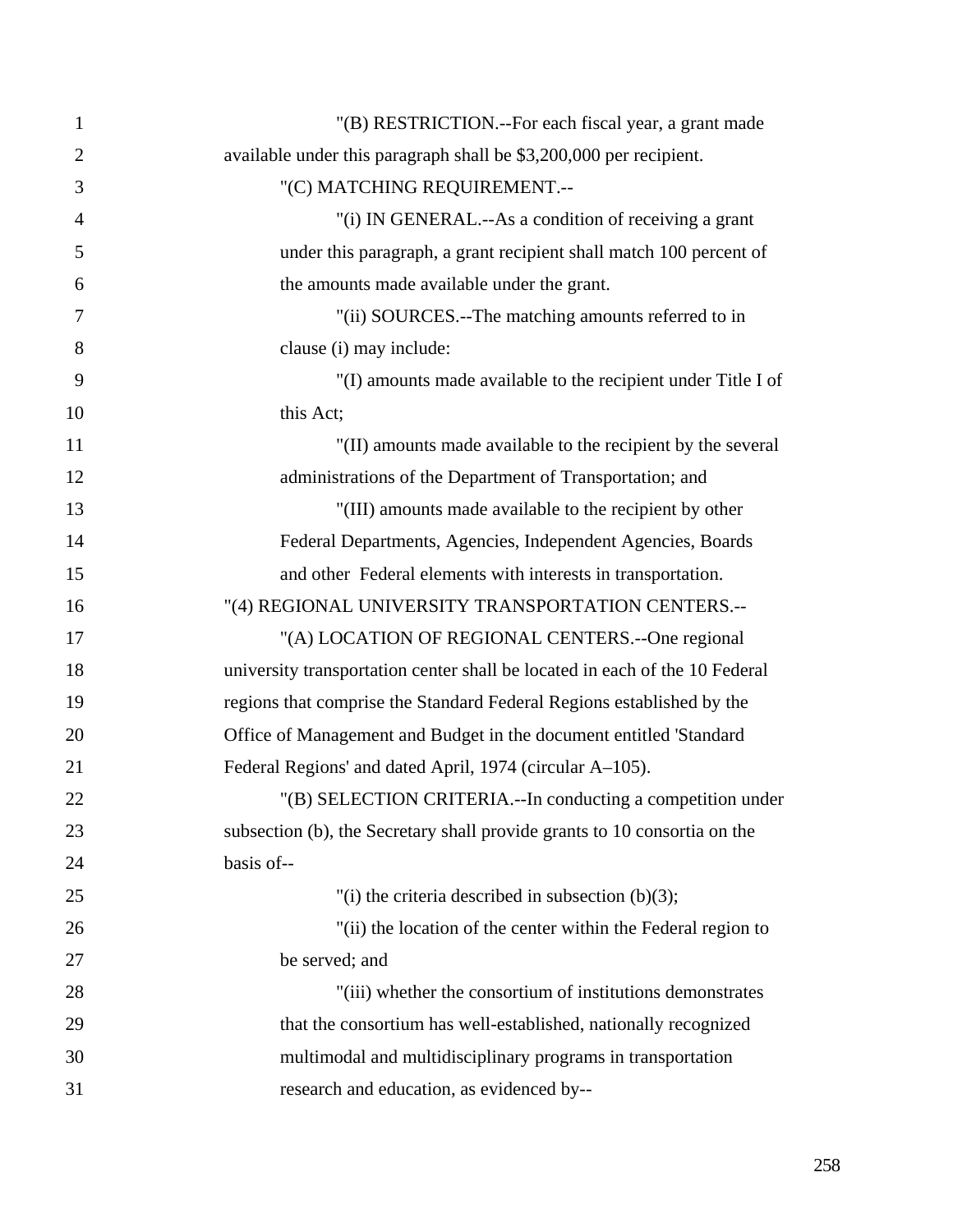| $\mathbf{1}$   | "(I) recent expenditures by the institution in surface                         |
|----------------|--------------------------------------------------------------------------------|
| $\overline{2}$ | transportation research;                                                       |
| 3              | "(II) a historical track record of awarding graduate                           |
| $\overline{4}$ | degrees in professional fields closely related to surface                      |
| 5              | transportation; and                                                            |
| 6              | "(III) an experienced faculty who specialize in                                |
| 7              | professional fields closely related to surface transportation.                 |
| 8              | "(C) RESTRICTIONS.--For each fiscal year, a grant made                         |
| 9              | available under this paragraph shall be \$3,000,000 for each recipient.        |
| 10             | "(D) MATCHING REQUIREMENT.--                                                   |
| 11             | "(i) IN GENERAL.--As a condition of receiving a grant                          |
| 12             | under this paragraph, a grant recipient shall match 100 percent of             |
| 13             | the amounts made available under the grant.                                    |
| 14             | "(ii) SOURCES.--The matching amounts referred to in                            |
| 15             | clause (i) may include:                                                        |
| 16             | "(I) amounts made available to the recipient under Title I of                  |
| 17             | this Act;                                                                      |
| 18             | "(II) amounts made available to the recipient by the several                   |
| 19             | administrations of the Department of Transportation; and                       |
| 20             | "(III) amounts made available to the recipient by other                        |
| 21             | Federal Departments, Agencies, Independent Agencies, Boards                    |
| 22             | and other elements with interests in transportation."                          |
| 23             | "(5) TIER 1 UNIVERSITY TRANSPORTATION CENTERS.--                               |
| 24             | "(A) IN GENERAL.--The Secretary shall provide grants of                        |
| 25             | \$1,800,000 each to not more than 20 recipients to carry out this paragraph.   |
| 26             | "(B) RESTRICTION.-- The lead institution of a consortium of                    |
| 27             | nonprofit institutions of higher education that receives a direct grant award  |
| 28             | under paragraph $(3)$ or $(4)$ shall not be eligible to receive a direct grant |
| 29             | award under this paragraph.                                                    |
| 30             | "(C) MATCHING REQUIREMENT.--                                                   |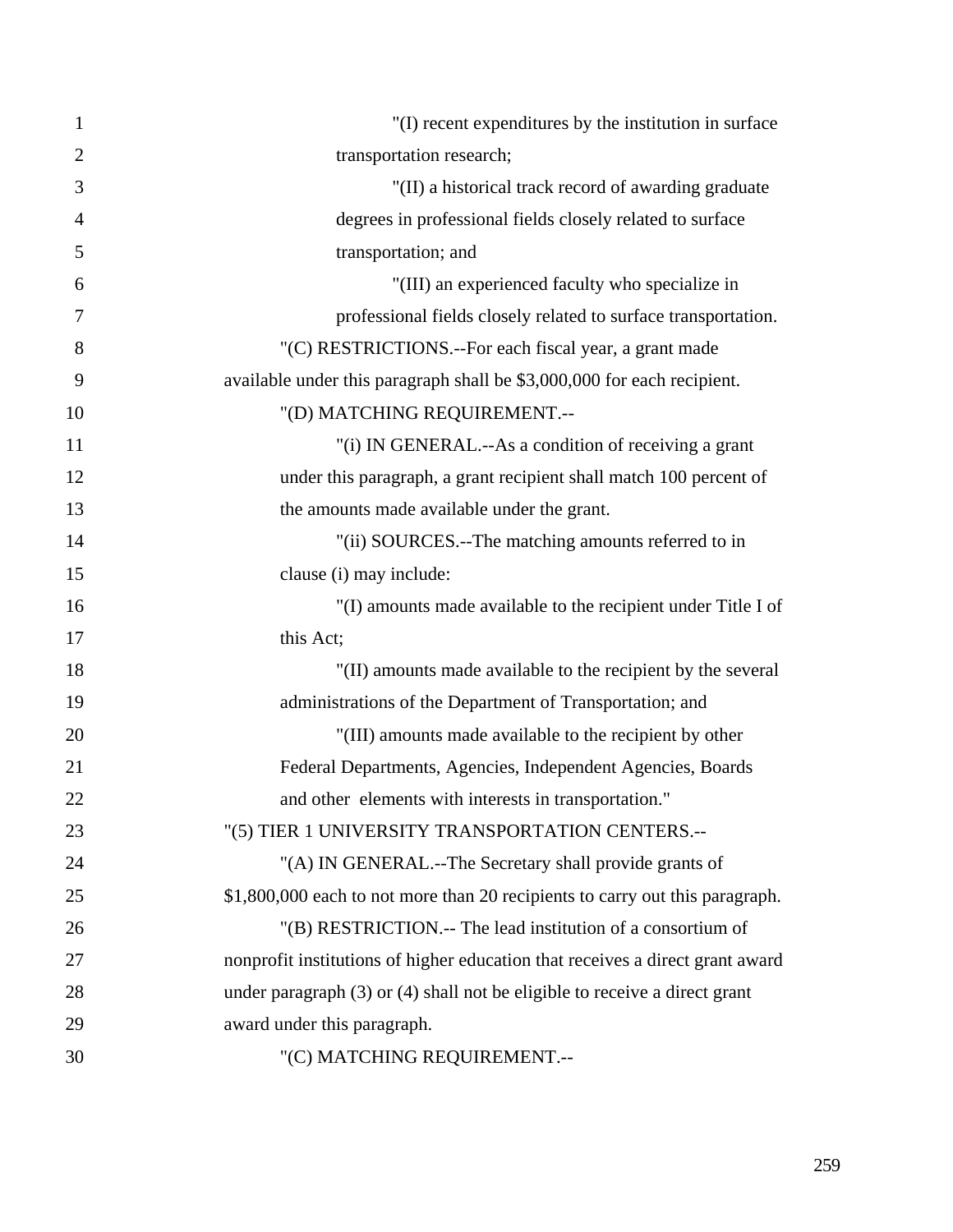| $\mathbf{1}$   | "(i) IN GENERAL.--Subject to clause (iii), as a condition                            |
|----------------|--------------------------------------------------------------------------------------|
| $\overline{2}$ | of receiving a grant under this paragraph, a grant recipient shall                   |
| 3              | match 50 percent of the amounts made available under the grant.                      |
| $\overline{4}$ | "(ii) SOURCES.--The matching amounts referred to in                                  |
| 5              | clause (i) may include:                                                              |
| 6              | "(I) amounts made available to the recipient under Title I of                        |
| 7              | this Act;                                                                            |
| 8              | "(II) amounts made available to the recipient by the several                         |
| 9              | administrations of the Department of Transportation; and                             |
| 10             | "(III) amounts made available to the recipient by other                              |
| 11             | Federal Departments, Agencies, Independent Agencies, Boards                          |
| 12             | and other elements with interests in transportation.".                               |
| 13             | (b) RESEARCH EFFICIENCY.--Section 5505 of title 49, United States Code is            |
| 14             | further amended by inserting after subsection (f) the following:                     |
| 15             | "(g) RESEARCH EFFICIENCY.--                                                          |
| 16             | "(1) ADDITIONAL SPONSORED GRANTS.--To enable access more                             |
| 17             | broadly to the specialized skills and multidisciplinary research capabilities of the |
| 18             | transportation university research community by the several administrations of the   |
| 19             | Department of Transportation, and by other Federal Departments, Agencies,            |
| 20             | Independent Agencies, Boards and other elements with interests in transportation,    |
| 21             | these organizations may sponsor competitive grants to consortia on specific          |
| 22             | research topics.                                                                     |
| 23             | "(2) GRANTS .--                                                                      |
| 24             | "(A) The grants shall conform to the selection criteria and                          |
| 25             | requirements of either National Transportation Centers or Tier 1                     |
| 26             | University Transportation Centers; and be of an equivalent grant value of            |
| 27             | the type of Center selected.                                                         |
| 28             | "(B) The grants shall conform to all other requirements and                          |
| 29             | restrictions under this section.                                                     |
| 30             | "(C) The grants shall be competed, selected and awarded on the                       |
| 31             | same schedule as all grants competed under this section.                             |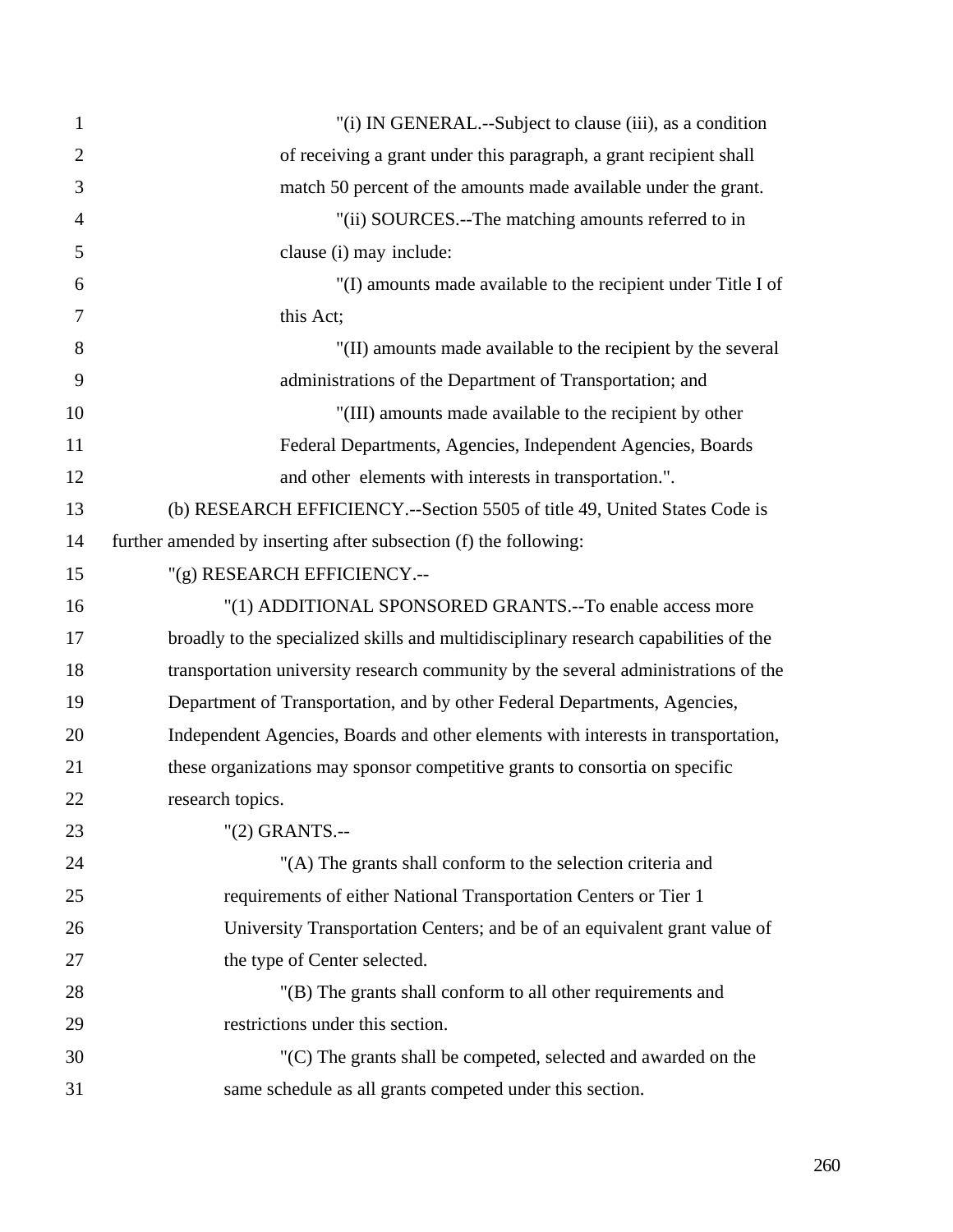| $\mathbf{1}$   | "(3) MATCHING REQUIREMENT.--Such grants shall require identical                   |
|----------------|-----------------------------------------------------------------------------------|
| $\overline{2}$ | matching requirements of the type of Center selected; except that sources of      |
| 3              | matching funds may not be the same funding source as the Federal entity funding   |
| $\overline{4}$ | the specialized grant.".                                                          |
| 5              | SEC. 8103. PRIORITY MULTIMODAL RESEARCH PROGRAM.                                  |
| 6              | (a) IN GENERAL.--Section 5506 of title 49, United States Code, is amended to      |
| $\overline{7}$ | read as follows:                                                                  |
| 8              | "Sec. 5506. Priority Multimodal Research Program                                  |
| 9              | "(a) ESTABLISHMENT.--The Secretary shall establish and support a Priority         |
| 10             | Multimodal Research Program.                                                      |
| 11             | "(b) FOCUSED RESEARCH.--The Secretary shall enter into research agreements        |
| 12             | to carry out priority multimodal research in the following topics:                |
| 13             | "(1) Conduct research and standards/guideline development for surface             |
| 14             | transportation infrastructure owners and services providers on systems resilience |
| 15             | and recovery.                                                                     |
| 16             | "(2) Enable advanced research towards a Zero Emissions Transportation             |
| 17             | System, to--                                                                      |
| 18             | "(A) accelerate the goal of 80 percent greenhouse gas emission                    |
| 19             | reduction by 2050, to a goal of 100 percent greenhouse gas emission               |
| 20             | reduction by the same date; and                                                   |
| 21             | "(B) conduct advanced or long term research on emissions in the                   |
| 22             | transportation sector, both in vehicle emissions and in infrastructure            |
| 23             | construction and maintenance.                                                     |
| 24             | "(3) Conduct a coordinated, multimodal STEM Education and Workforce               |
| 25             | Development program to support the transportation sector's needs over the next    |
| 26             | decade for a new workforce trained in the latest technologies.                    |
| 27             | "(c) FUNDING.--                                                                   |
| 28             | "(1) FEDERAL SHARE.--The Federal share of the cost of an activity                 |
| 29             | carried out under this section shall be up to 100 percent.                        |
| 30             | "(2) USE OF NON-FEDERAL FUNDS.--In addition to using funds                        |
| 31             | authorized for this section, the Secretary may seek and accept additional funding |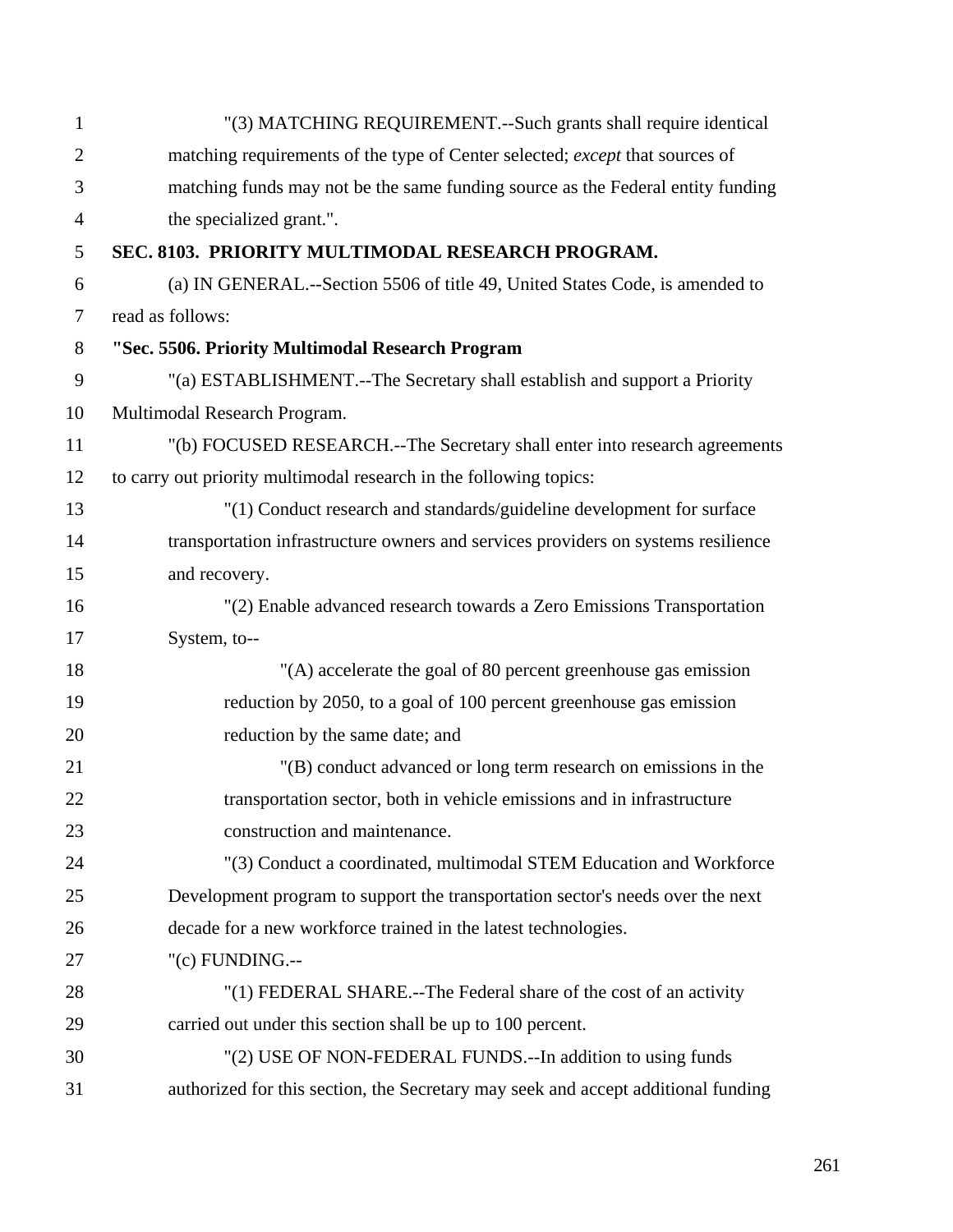| 1              | sources from public and private entities capable of accepting funding from the             |
|----------------|--------------------------------------------------------------------------------------------|
| $\overline{2}$ | Department of Transportation, States, local governments, nonprofit foundations,            |
| 3              | and the private sector.                                                                    |
| 4              | (3) PERIOD OF AVAILABILITY.--Amounts made available to carry out                           |
| 5              | this section shall remain available until expended.".                                      |
| 6              | (b) AUTHORIZATION OF APPROPRIATIONS.--There are authorized to be                           |
| 7              | appropriated to the Secretary of Transportation such sums as may be necessary to carry     |
| 8              | out section 5506 of title 49, United States Code.                                          |
| 9              | (c) CONFORMING AMENDMENT.--The analysis for chapter 55 of title 49 is                      |
| 10             | amended by inserting the following at the end:                                             |
| 11             | "5506. Priority Multimodal Research Program.".                                             |
| 12             | SEC. 8104. BUREAU OF TRANSPORTATION STATISTICS.                                            |
| 13             | (a) SECTION 6302 AMENDMENTS.--Section 6302 of title 49, United States                      |
| 14             | Code, is amended as follows:                                                               |
| 15             | (1) Subsection $6302(b)(3)(B)(vi)(III)$ of title 49, United States Code, is                |
| 16             | amended by striking "section 6310" and inserting "section 6309".                           |
| 17             | (2) Subparagraphs (vii), (viii), (ix) and (x) of subsection $6302(b)(3)(B)$ of             |
| 18             | title 49, United States Code are redesignated as subparagraphs (viii), (ix), (x) and       |
| 19             | (xi), respectively.                                                                        |
| 20             | (3) The following is inserted after subsection $6302(b)(3)(B)(vi)$ :                       |
| 21             | "(vii) develop and improve transportation economic accounts, to                            |
| 22             | meet demand for methods for estimating the economic value of                               |
| 23             | transportation infrastructure, investment and services;".                                  |
| 24             | (b) INTERMODAL TRANSPORTATION DATA PROGRAM.--Section 6303 of                               |
| 25             | title 49, United States Code is amended by adding after subsection (c) the following:      |
| 26             | "(d) INTERMODAL TRANSPORTATION DATA COLLECTION.--To provide                                |
| 27             | content for the database described in this section, the Director shall create and maintain |
| 28             | data sets and data analysis tools. Activities may include--                                |
| 29             | "(1) conducting national surveys of goods movement, intercity passenger                    |
| 30             | flows, household and business logistics, the domestic transportation of                    |
| 31             | international trade, and vehicle inventory and use;                                        |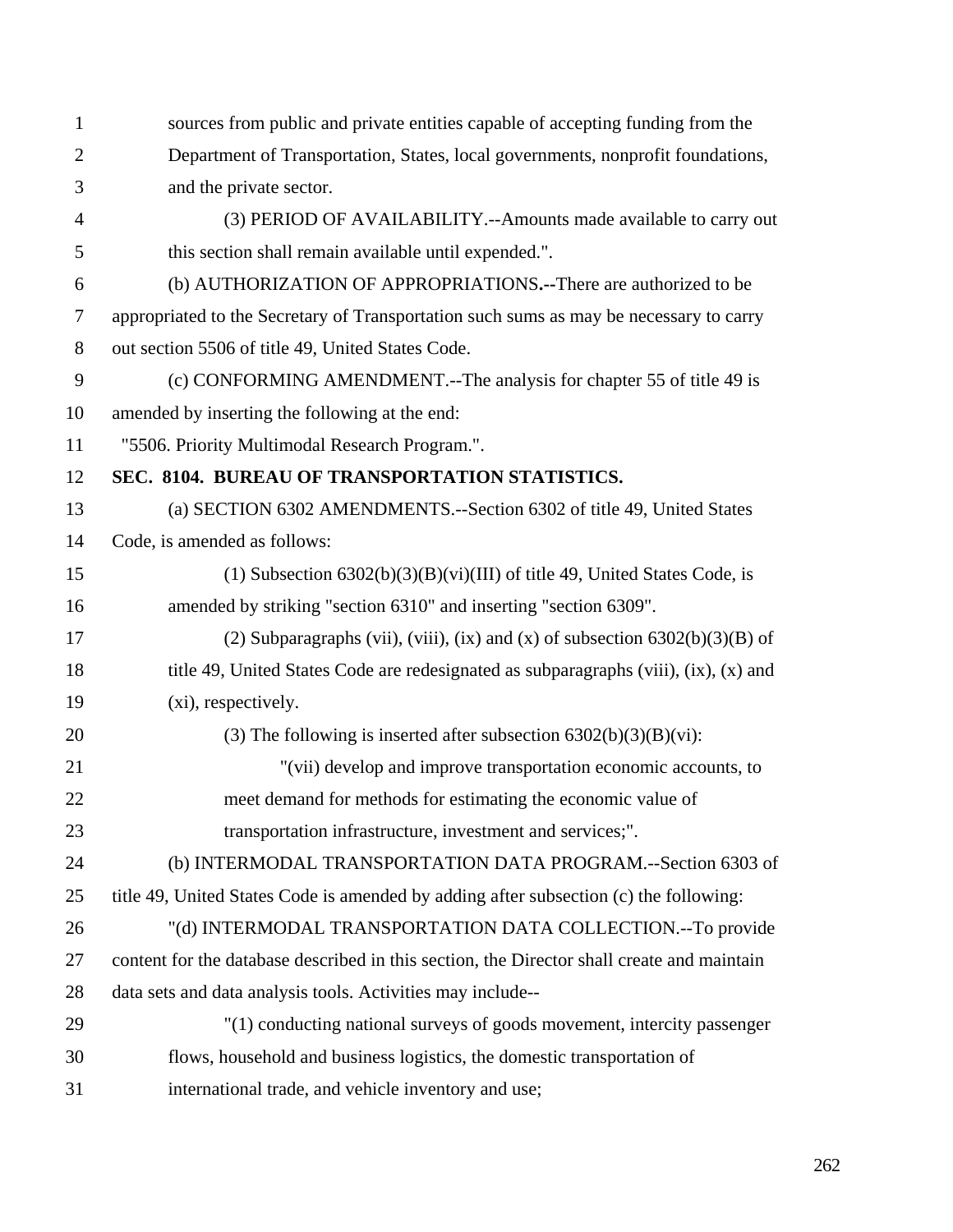| $\mathbf{1}$   | "(2) collecting household travel behavior data and business logistics data            |
|----------------|---------------------------------------------------------------------------------------|
| $\overline{2}$ | crossing local jurisdictional boundaries to accommodate external and through          |
| 3              | travel;                                                                               |
| $\overline{4}$ | "(3) collecting and analyzing administrative records to identify travel               |
| 5              | patterns, goods movement, and the economic value of transportation                    |
| 6              | infrastructure serving travel and freight;                                            |
| 7              | "(4) developing methods for establishing the economic value of                        |
| 8              | transportation capital stocks and services;                                           |
| 9              | "(5) enhancing and deploying analysis tools to integrate data collected               |
| 10             | under this section into the National Commodity Origin Destination Accounts,           |
| 11             | National Passenger Travel Origin Destination Accounts, and Transportation             |
| 12             | Economic Accounts of the Intermodal Transportation Database; and                      |
| 13             | "(6) developing tools to enhance public access to the Intermodal                      |
| 14             | Transportation Database in conjunction with development, application and              |
| 15             | reporting of performance measures."                                                   |
| 16             | (c) NATIONAL TRANSPORTATION ATLAS DATABASE.--Section 6311(5)                          |
| 17             | of title 49, United States Code, is amended by replacing "section 6310" with "section |
| 18             | 6309."                                                                                |
| 19             | (d) INTERMODAL TRANSPORTATION DATA PROGRAM.--Section                                  |
| 20             | $6303(c)(1)$ is amended to read as follows:                                           |
| 21             | "(1) information on the items referred to in subsection $6302(b)(3)(B)(vi)$ .".       |
| 22             | (e) MANDATORY RESPONSE AUTHORITY FOR FREIGHT DATA                                     |
| 23             | COLLECTION. -- Section 6313(a) of title 49, United States Code, is amended by--       |
| 24             | $(1)$ striking paragraph $(2)$ ;                                                      |
| 25             | $(2)$ striking the designation and heading of paragraph $(1)$ ;                       |
| 26             | (3) redesignating subparagraphs (A) and (B) as paragraphs (1) and (2),                |
| 27             | respectively; and                                                                     |
| 28             | $(4)$ striking "described in paragraph $(2)$ " and inserting "of any nature           |
| 29             | whatsoever"."                                                                         |
| 30             | (f) NATIONAL TRANSPORTATION LIBRARY. --Section 6304 of title 49,                      |
| 31             | United States Code, is amended to read as follows:                                    |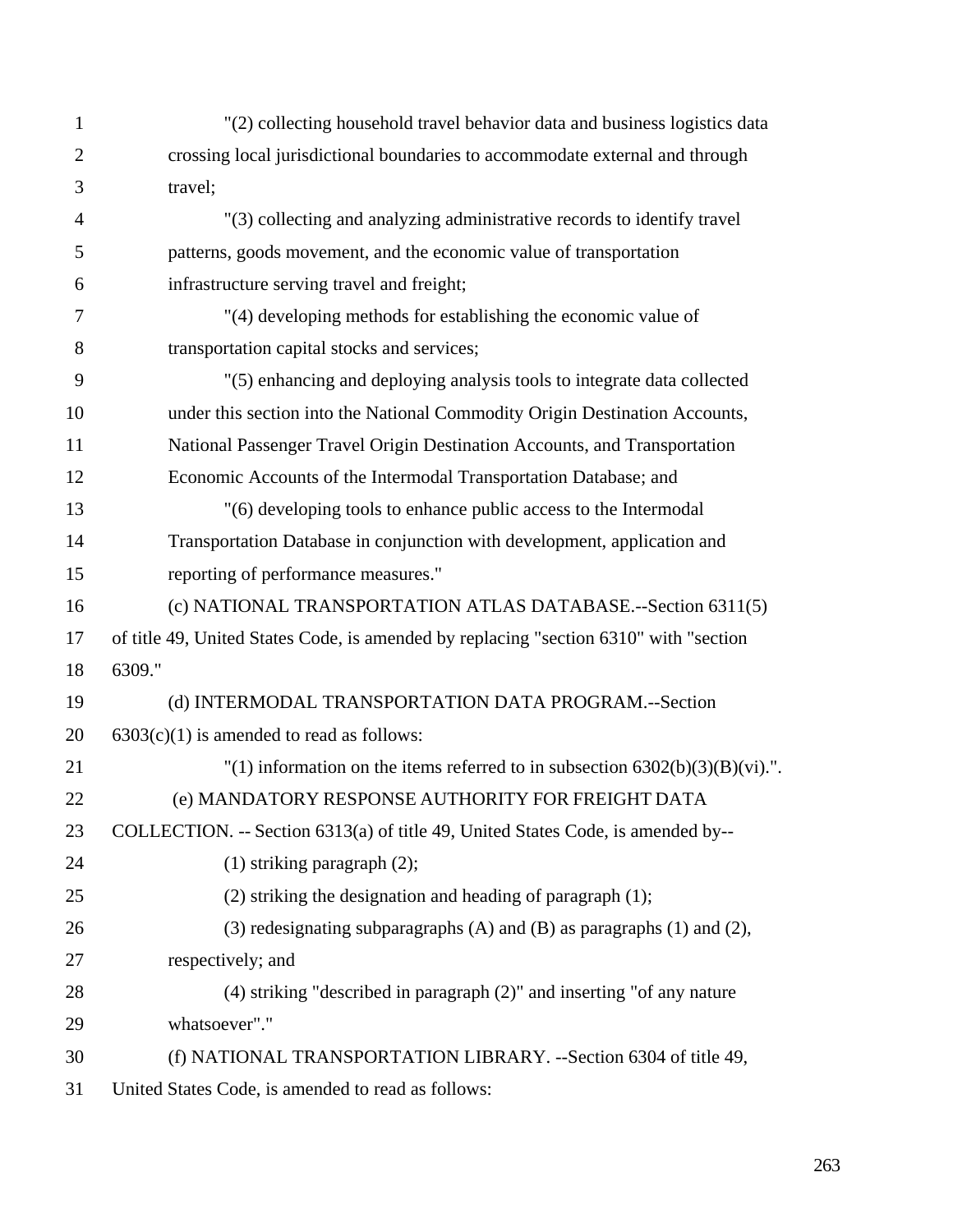## 1 **"Sec. 6304. National Transportation Library**

| $\overline{2}$ | "(a) PURPOSE AND ESTABLISHMENT.--To support the information                             |
|----------------|-----------------------------------------------------------------------------------------|
| 3              | management and decisionmaking needs of transportation officials at the Federal, State,  |
| $\overline{4}$ | and local levels, there shall be in the Bureau a National Transportation Library, which |
| 5              | shall--                                                                                 |
| 6              | "(1) be headed by an individual who is highly qualified in library and                  |
| 7              | information science;                                                                    |
| 8              | "(2) acquire, preserve, and manage transportation information and                       |
| 9              | information products and services for use by the Department, other Federal              |
| 10             | agencies, and the general public;                                                       |
| 11             | "(3) provide reference and research assistance;                                         |
| 12             | "(4) serve as a central depository for research results and technical                   |
| 13             | publications of the Department;                                                         |
| 14             | "(5) provide a central clearinghouse for transportation data and                        |
| 15             | information of the Federal Government;                                                  |
| 16             | "(6) plan for, coordinate and evaluate information sciences and library                 |
| 17             | needs related to transportation research, education and training;                       |
| 18             | "(7) serve as coordinator and policy lead for transportation information                |
| 19             | access;                                                                                 |
| 20             | "(8) provide transportation information and information products and                    |
| 21             | services to--                                                                           |
| 22             | "(A) the Department;                                                                    |
| 23             | "(B) other Federal agencies;                                                            |
| 24             | "(C) public and private organizations; and                                              |
| 25             | "(D) individuals, within the United States and internationally;                         |
| 26             | "(9) coordinate efforts among, and cooperate with, transportation libraries,            |
| 27             | information providers, and technical assistance centers, in conjunction with            |
| 28             | private industry and other transportation library and information centers, with the     |
| 29             | goal of developing a comprehensive transportation information and knowledge             |
| 30             | network that supports the activities described in section 6302(b)(3)(B)(vi); and        |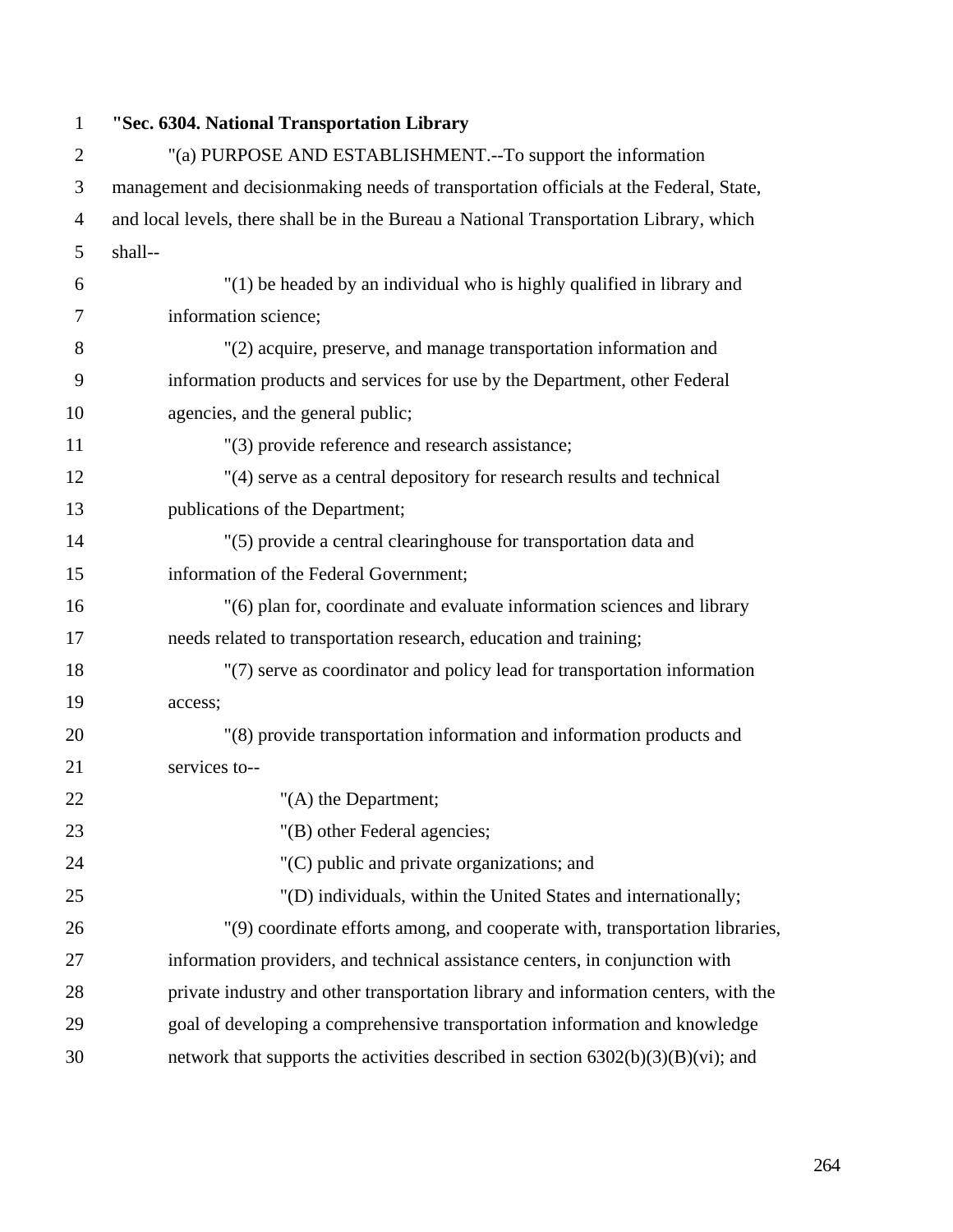| 1              | "(10) engage in other activities the Director determines to be necessary             |
|----------------|--------------------------------------------------------------------------------------|
| $\overline{2}$ | and as the resources of the Library permit.                                          |
| 3              | $"$ (b) ACCESS.--                                                                    |
| $\overline{4}$ | "(1) IN GENERAL.--The Director shall publicize, facilitate, and promote              |
| 5              | access to the information products and services described in subsection (a), to      |
| 6              | improve the ability of the transportation community to share information and the     |
| 7              | ability of the Director to make statistics and other information readily accessible  |
| 8              | as required under section $6302(b)(3)(B)(x)$ of this title.                          |
| 9              | "(2) AVAILABILITY OF PUBLICATIONS, MATERIALS,                                        |
| 10             | FACILITIES, OR SERVICES; PRESCRIPTION OF RULES.-- The Director                       |
| 11             | shall--                                                                              |
| 12             | "(A) make available publications or materials according to library                   |
| 13             | and information science best practices;                                              |
| 14             | "(B) make available its facilities for research; and                                 |
| 15             | "(C) make available its bibliographic, basic reference, or other                     |
| 16             | services to public and private entities and individuals.                             |
| 17             | "(3) RULES.--Rules described in section $6304(b)(1)$ of this title may               |
| 18             | provide for making available such publications, materials, facilities, or services-- |
| 19             | "(A) without charge as a public service;                                             |
| 20             | "(B) upon a loan, exchange, or charge basis; or                                      |
| 21             | "(C) in appropriate circumstances, under contract arrangements                       |
| 22             | made with public or other nonprofit entity."                                         |
| 23             | "(c) AGREEMENTS.--                                                                   |
| 24             | "(1) IN GENERAL.--To carry out this section, the Director may enter into             |
| 25             | agreements with, award grants to, and receive amounts from, any--                    |
| 26             | "(A) State or local government;                                                      |
| 27             | "(B) organization;                                                                   |
| 28             | $C$ ) business; or                                                                   |
| 29             | "(D) individual.                                                                     |
| 30             | "(2) CONTRACTS, GRANTS, AND AGREEMENTS.--The Library may                             |
| 31             | initiate and support specific information and data management, access, and           |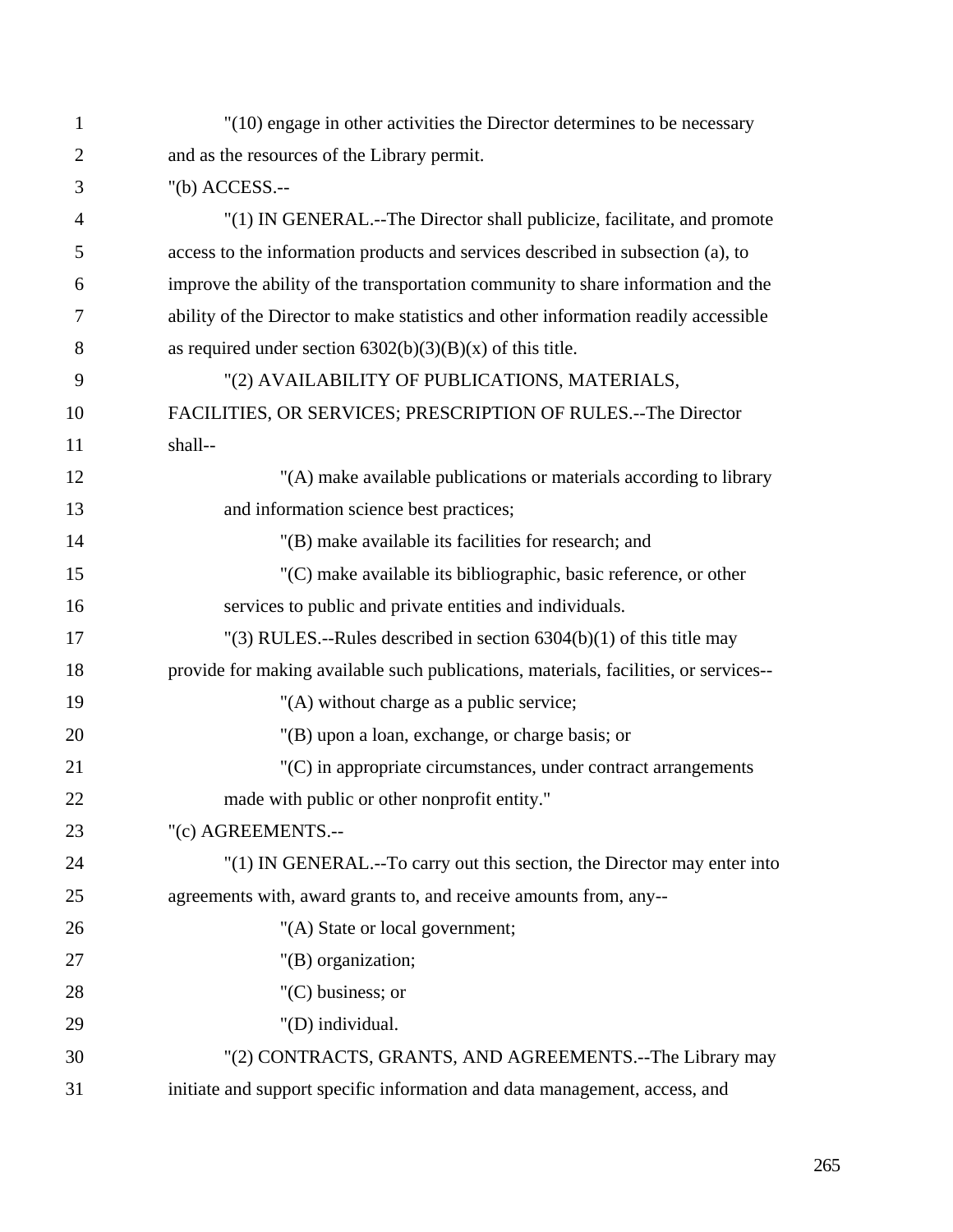1 exchange activities in connection with matters relating to the Department's 2 strategic goals, knowledge networking, and national and international 3 cooperation, by entering into contracts or other agreements or awarding grants for 4 the conduct of such activities.

5 "(3) AMOUNTS.--Any amounts received by the Library as payment for 6 library products and services or other activities shall be made available to the 7 Director to carry out this section, deposited in the Office of the Assistant 8 Secretary for Research and Technology's general fund account, and remain 9 available until expended.".

10 (g) PORT PERFORMANCE STATISTICS PROGRAM.--Chapter 63 of title 49, 11 United States Code, is amended by adding after section 6313 the following:

12 **"Sec. 6314. Port performance statistics program** 

13 "(a) IN GENERAL--The Director may establish a port performance statistics 14 program to provide nationally consistent measures of performance of the nation's 15 maritime ports.

16 "(b) ANNUAL REPORTS--The Director is authorized to require annual reports 17 from all ports that receive Federal assistance or are subject to Federal regulation, 18 including statistics on capacity, throughput, and other measures of performance required 19 for implementation of the National Freight Policy required by section 167 of title 23. 20 "(c) RECOMMENDATIONS--The Director shall obtain recommendations for 21 specifications for port performance measures from the United States Army Corps of 22 Engineers, the Maritime Administration, the Saint Lawrence Seaway Development 23 Corporation, the United States Coast Guard, the Marine Transportation System National 24 Advisory Council, and the Department of Commerce Advisory Council on Supply Chain 25 Competitiveness to identify standard data elements for measuring port performance.". 26 (d) CONFORMING AMENDMENT.--The analysis for chapter 63 of title 49 is 27 amended by inserting the following at the end: 28 " Sec. 6314. Port performance statistics program.". 29 **SEC. 8105. ITS GOALS AND PURPOSES.** 

30 (a) TECHNICAL CORRECTION.--Section 514(a)(5) of title 23, United States 31 Code, is amended to read as follows: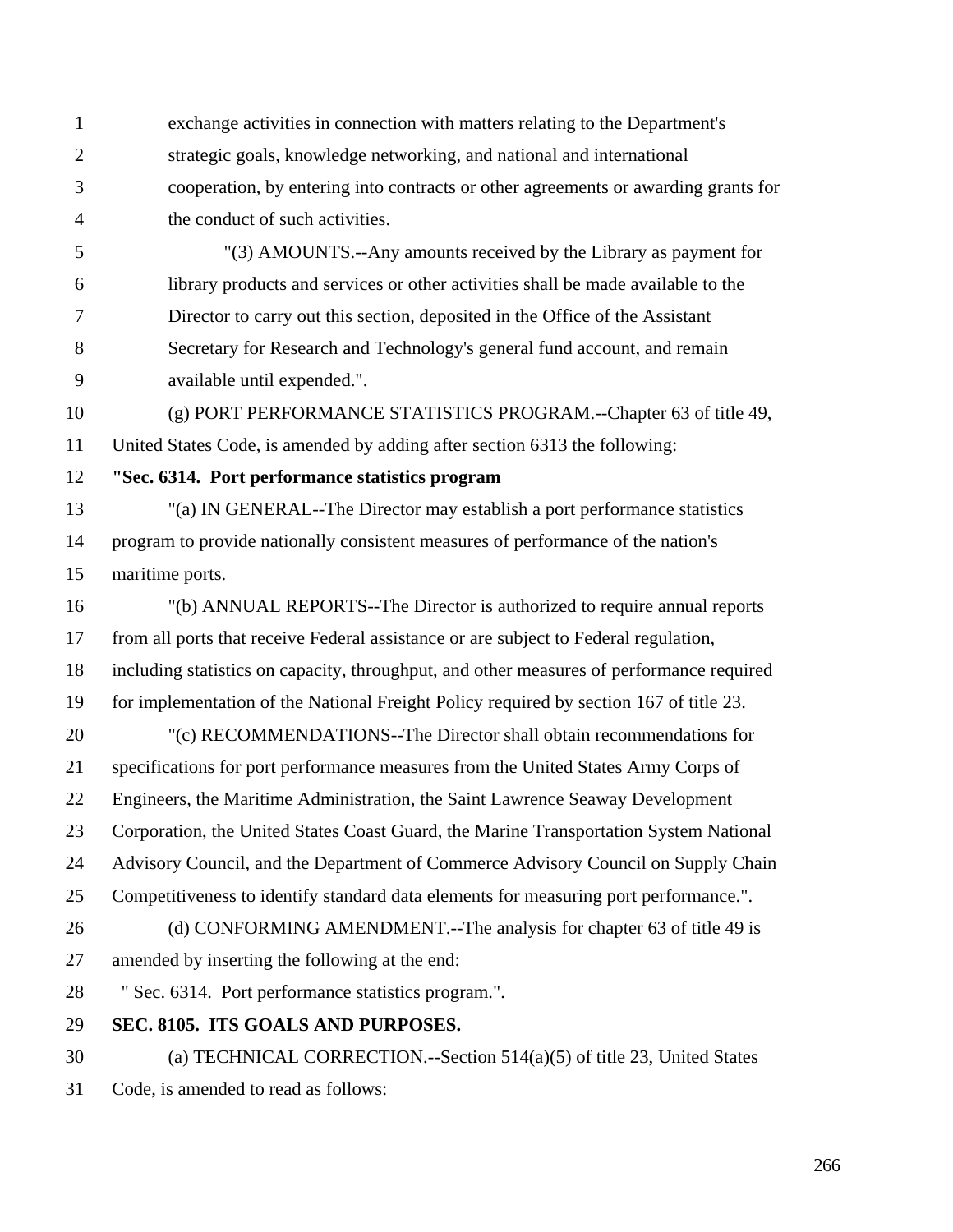| $\mathbf{1}$   | "(5) improvement of the ability of the United States to respond to security               |
|----------------|-------------------------------------------------------------------------------------------|
| $\overline{2}$ | related or other manmade emergencies and natural disasters; and"                          |
| 3              | (b) FREIGHT GOALS.--Section 514(a) of title 23, United States Code, is                    |
| $\overline{4}$ | amended by inserting the following at the end:                                            |
| 5              | "(6) enhancement of the nation's freight system and support to freight                    |
| 6              | policy goals by conducting heavy duty vehicle demonstration activities, and               |
| 7              | accelerating adoption of ITS applications in freight operations.".                        |
| 8              | SEC. 8106. ITS GENERAL AUTHORITIES AND REQUIREMENTS.                                      |
| 9              | Section 515(h)(4) of title 23, United States Code, is amended--                           |
| 10             | (1) by striking "February 1 of each year after the date of enactment of the               |
| 11             | Transportation Research and Innovative Technology Act of 2012" and inserting              |
| 12             | "May 1 each year"; and                                                                    |
| 13             | (2) by striking "submit to Congress" and insert "make available to the                    |
| 14             | public on a Department of Transportation web site".                                       |
| 15             | SEC. 8107. ITS NATIONAL ARCHITECTURE AND STANDARDS.                                       |
| 16             | (a) IN GENERAL.--Section $517(a)(3)$ of title 23, United States Code, is amended          |
| 17             | to read as follows:                                                                       |
| 18             | "(3) USE OF STANDARDS DEVELOPMENT ORGANIZATIONS.-- In                                     |
| 19             | carrying out this section, the Secretary shall support the development and                |
| 20             | maintenance of standards and protocols using the services of such standards               |
| 21             | development organizations as the Secretary determines to be necessary and whose           |
| 22             | memberships represent, but are not limited to, the surface transportation and             |
| 23             | intelligent transportation systems industries.".                                          |
| 24             | (b) TECHNICAL CORRECTION.--Section 517(b) of title 23, United States                      |
| 25             | Code, is amended to read as follows:                                                      |
| 26             | "(b) STANDARDS FOR NATIONAL POLICY IMPLEMENTATION.--If the                                |
| 27             | Secretary finds that a standard is necessary for implementation of a nationwide policy or |
| 28             | other capability requiring nationwide uniformity, the Secretary, after consultation with  |
| 29             | stakeholders and in accordance with the requirements of section 553 of title 5 may        |
| 30             | establish and require the use of that standard.".                                         |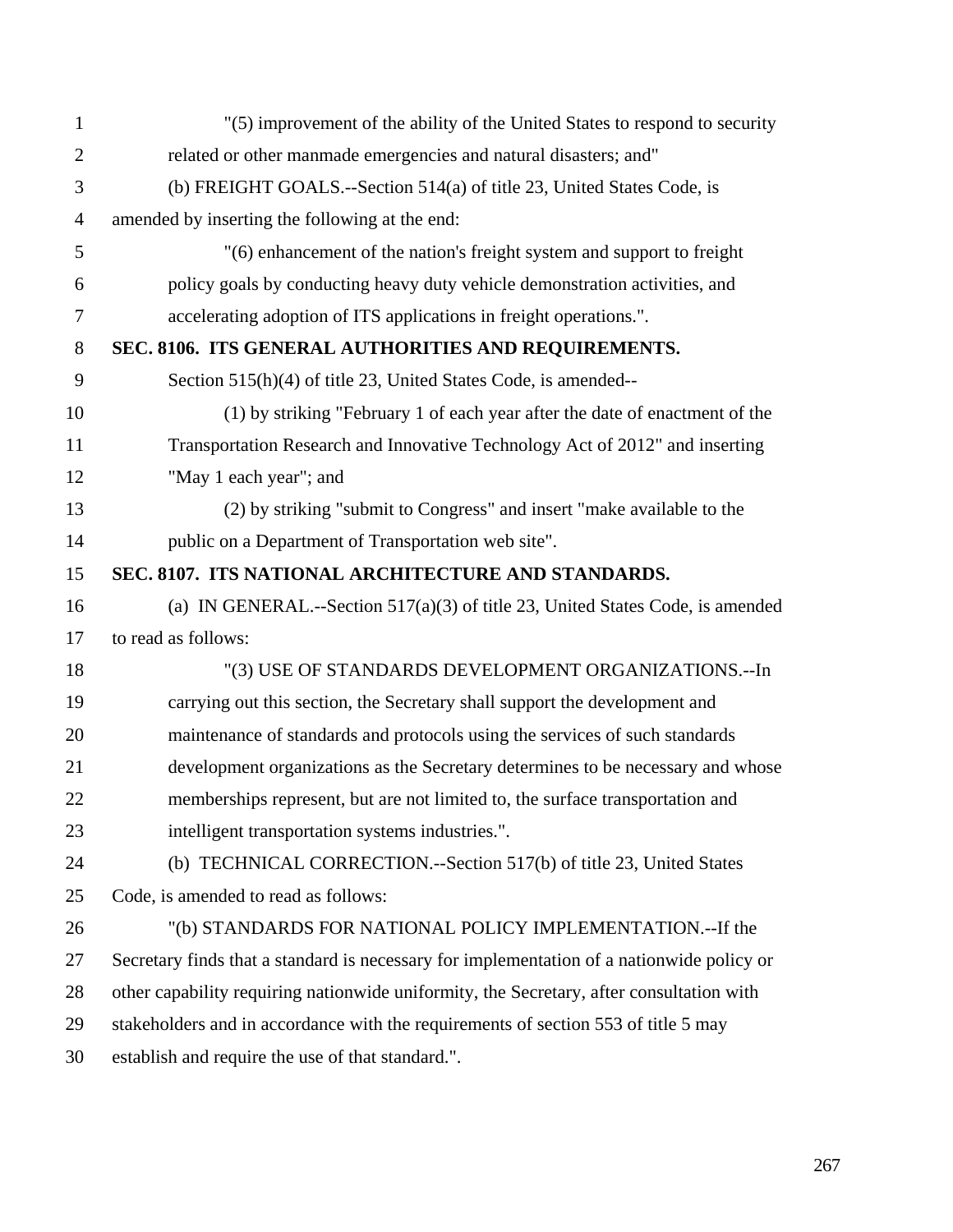| $\mathbf{1}$   | <b>SEC. 8108.</b> | <b>VEHICLE-TO-VEHICLE AND VEHICLE-TO-</b>                                           |
|----------------|-------------------|-------------------------------------------------------------------------------------|
| $\overline{2}$ |                   | <b>INFRASTRUCTURE COMMUNICATIONS SYSTEMS</b>                                        |
| 3              |                   | DEPLOYMENT.                                                                         |
| $\overline{4}$ |                   | Section 518(a) of title 23, United States Code, is amended by striking all of the   |
| 5              |                   | text that follows the heading and precedes "that--" and inserting the following:    |
| 6              |                   | "Not later than July 6, 2015, the Secretary shall make available to the public on a |
| $\overline{7}$ |                   | Department of Transportation web site a report".                                    |
| 8              |                   | SEC. 8109. INFRASTRUCTURE DEVELOPMENT.                                              |
| 9              |                   | (a) IN GENERAL.--Chapter 5 of title 23, United States Code, is amended by           |
| 10             |                   | adding after section 518 the following:                                             |
| 11             |                   | "Sec. 519. Infrastructure development                                               |
| 12             |                   | Funds made available to carry out this subtitle for operational tests--             |
| 13             |                   | "(1) shall be used primarily for the development of intelligent                     |
| 14             |                   | transportation system infrastructure, equipment and systems; and                    |
| 15             |                   | $'(2)$ to the maximum extent practicable, shall not be used for the                 |
| 16             |                   | construction of physical surface transportation infrastructure unless the           |
| 17             |                   | construction is incidental and critically necessary to the implementation of an     |
| 18             |                   | intelligent transportation system project."                                         |
| 19             |                   | (b) CONFORMING AMENDMENT.--The analysis for chapter 5 of title 23,                  |
| 20             |                   | United States Code, is amended by adding after section 518 the following:           |
| 21             |                   | "519. Infrastructure development.".                                                 |
| 22             | <b>SEC. 8110.</b> | DEPARTMENTAL RESEARCH PROGRAMS; CONFORMING                                          |
| 23             |                   | <b>AMENDMENTS.</b>                                                                  |
| 24             |                   | (a) TITLE 49 AMENDMENTS.--Title 49, United States Code, is amended as               |
| 25             | follows:          |                                                                                     |
| 26             |                   | $(1)$ Section 102 $(e)$ is amended--                                                |
| 27             |                   | $(A)$ in paragraph $(1)$ , by striking "5" and inserting "6"; and                   |
| 28             |                   | (B) in paragraph (2), by inserting "an Assistant Secretary for                      |
| 29             |                   | Research and Technology," before "and an Assistant Secretary".                      |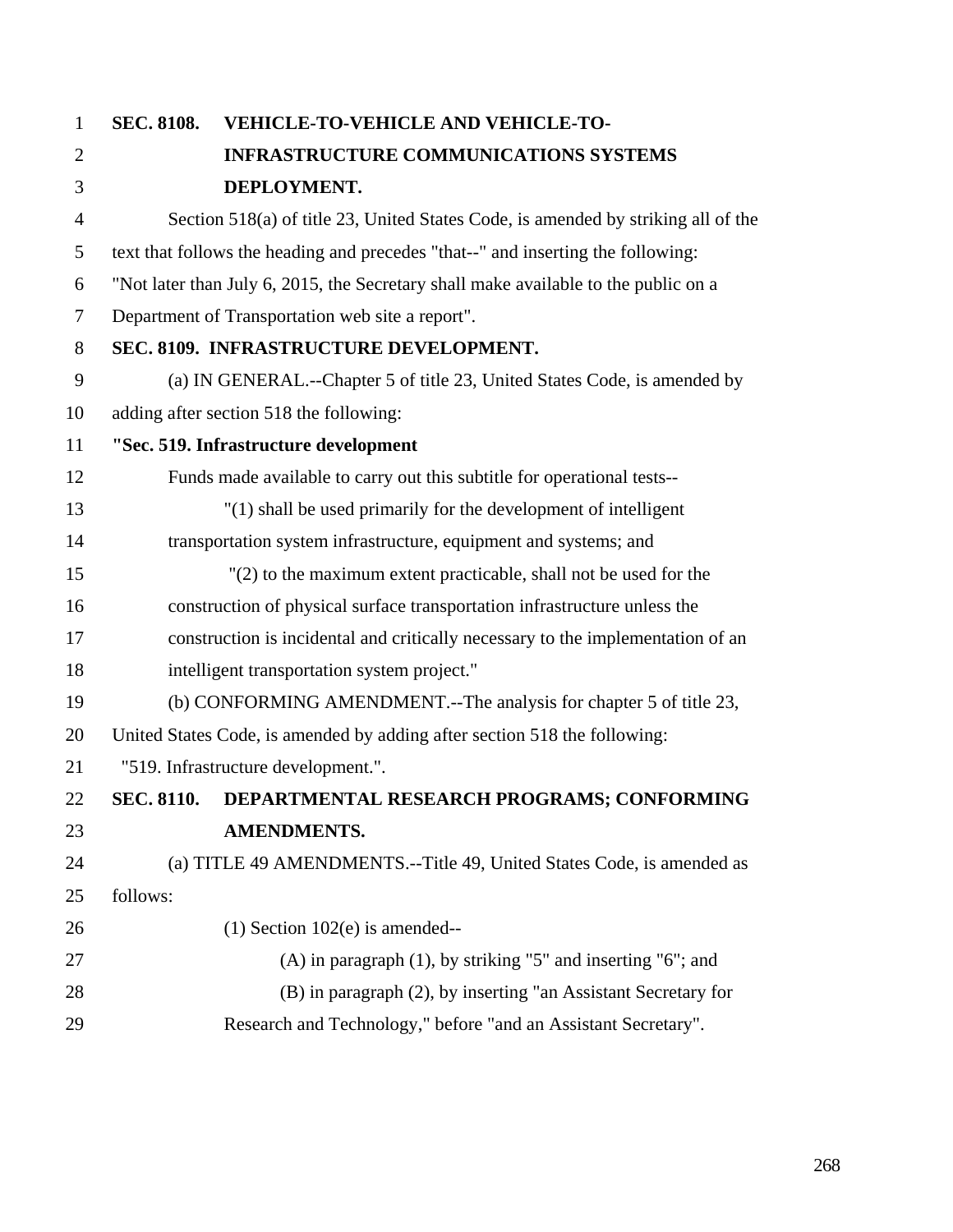| $\mathbf{1}$   | (2) Chapter 1 is amended by striking Section 112, and the analysis of              |
|----------------|------------------------------------------------------------------------------------|
| $\overline{2}$ | Chapter 1 is amended by striking the item relating to the "Research and            |
| 3              | Innovative Technology Administration".                                             |
| $\overline{4}$ | (3) Section 330 is amended--                                                       |
| 5              | (A) by striking "contracts" in the section heading and inserting                   |
| 6              | "activities"; and                                                                  |
| 7              | (B) by inserting at the end the following:                                         |
| 8              | "(d) DUTIES.--The Secretary shall provide for the following:                       |
| 9              | "(1) Coordination, facilitation, and review of the Department's research           |
| 10             | and development programs and activities.                                           |
| 11             | "(2) Advancement, and research and development, of innovative                      |
| 12             | technologies, including intelligent transportation systems.                        |
| 13             | "(3) Comprehensive transportation statistics research, analysis, and               |
| 14             | reporting.                                                                         |
| 15             | "(4) Education and training in transportation and transportation-related           |
| 16             | fields.                                                                            |
| 17             | "(5) Activities of the Volpe National Transportation Systems Center.               |
| 18             | "(e) ADDITIONAL AUTHORITIES.--The Secretary may--                                  |
| 19             | "(1) enter into grants and cooperative agreements with Federal agencies,           |
| 20             | State and local government agencies, other public entities, private organizations, |
| 21             | and other persons to conduct research into transportation service and              |
| 22             | infrastructure assurance; and to carry out other research activities of the        |
| 23             | Department;                                                                        |
| 24             | "(2) carry out, on a cost-shared basis, collaborative research and                 |
| 25             | development to encourage innovative solutions to multimodal transportation         |
| 26             | problems and stimulate the deployment of new technology with--                     |
| 27             | "(A) non-Federal entities, including State and local governments,                  |
| 28             | foreign governments, institutions of higher education, corporations,               |
| 29             | institutions, partnerships, sole proprietorships, and trade associations that      |
| 30             | are incorporated or established under the laws of any State;                       |
| 31             | "(B) Federal laboratories; and                                                     |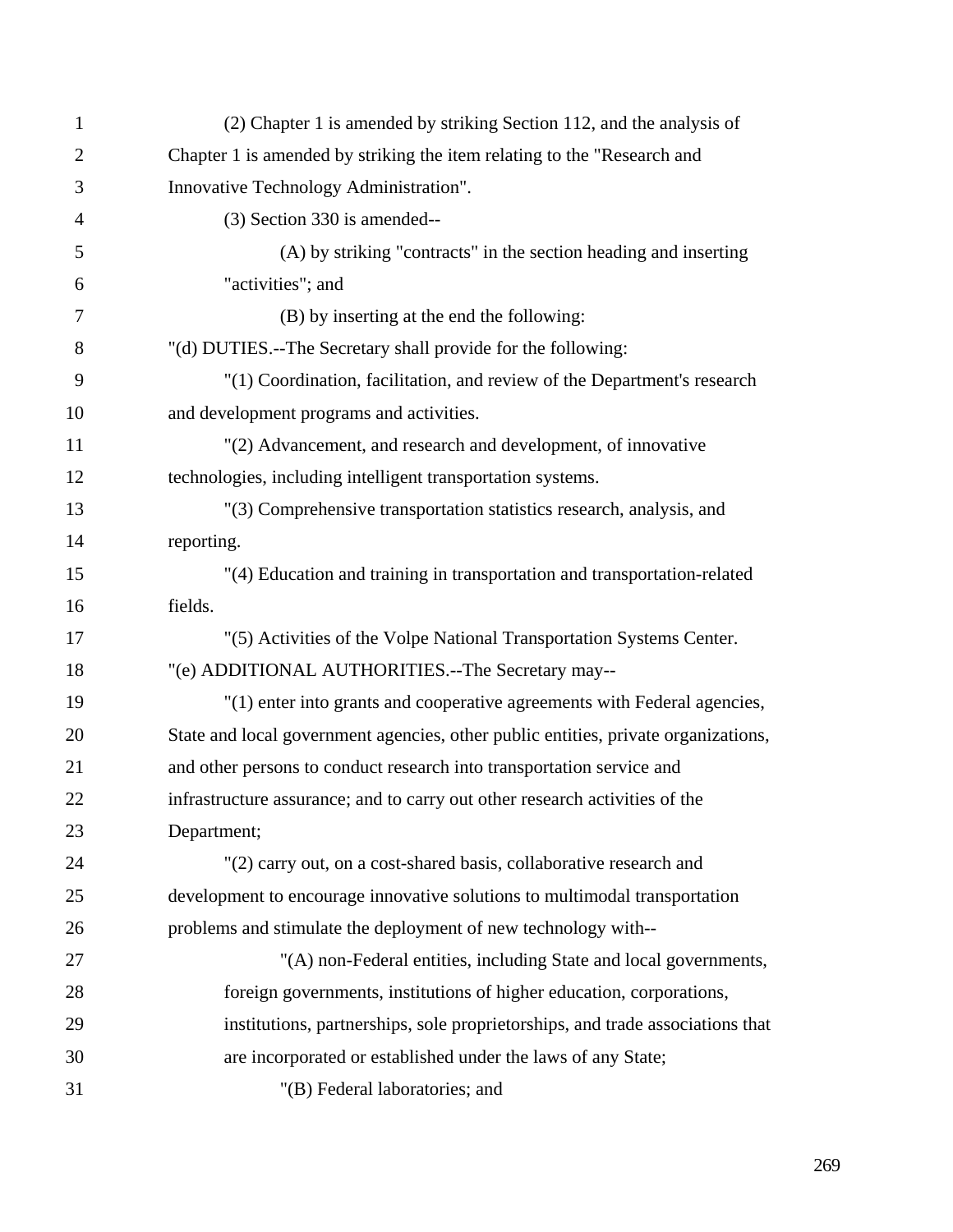| $\mathbf{1}$   | "(iii) other Federal agencies; and                                                        |
|----------------|-------------------------------------------------------------------------------------------|
| $\overline{2}$ | "(3) directly initiate contracts, grants, cooperative research and                        |
| 3              | development agreements (as defined in section 12 of the Stevenson-Wydler                  |
| $\overline{4}$ | Technology Innovation Act of 1980 (15 U.S.C. 3710a)), and other agreements to             |
| 5              | fund, and accept funds from, the Transportation Research Board of the National            |
| 6              | Research Council of the National Academy of Sciences, State departments of                |
| 7              | transportation, cities, counties, institutions of higher education, associations, and     |
| 8              | the agents of those entities to carry out joint transportation research and               |
| 9              | technology efforts.                                                                       |
| 10             | "(f) FEDERAL SHARE.--                                                                     |
| 11             | "(1) IN GENERAL.--Subject to paragraph (2), the Federal share of the                      |
| 12             | cost of an activity carried out under subsection (e)(3) shall not exceed 50 percent.      |
| 13             | "(2) EXCEPTION.--If the Secretary determines that the activity is of                      |
| 14             | substantial public interest or benefit, the Secretary may approve a greater Federal       |
| 15             | share.                                                                                    |
| 16             | "(3) NON-FEDERAL SHARE.--All costs directly incurred by the non-                          |
| 17             | Federal partners, including personnel, travel, facility, and hardware development         |
| 18             | costs, shall be credited toward the non-Federal share of the cost of an activity          |
| 19             | described in paragraph (1).                                                               |
| 20             | "(g) PROGRAM EVALUATION AND OVERSIGHT.--For fiscal years 2013                             |
| 21             | through 2018, the Secretary is authorized to expend not more than 1 and a half percent of |
| 22             | the amounts authorized to be appropriated for necessary expenses for administration and   |
| 23             | operations of the Office of the Assistant Secretary for Research and Technology for the   |
| 24             | coordination, evaluation, and oversight of the programs administered by the Office.       |
| 25             | "(h) USE OF TECHNOLOGY.--The research, development, or use of a                           |
| 26             | technology under a contract, grant, cooperative research and development agreement, or    |
| 27             | other agreement entered into under this subsection, including the terms under which the   |
| 28             | technology may be licensed and the resulting royalties may be distributed, shall be       |
| 29             | subject to the Stevenson-Wydler Technology Innovation Act of 1980 (15 U.S.C. 3701 et      |
| 30             | seq.).                                                                                    |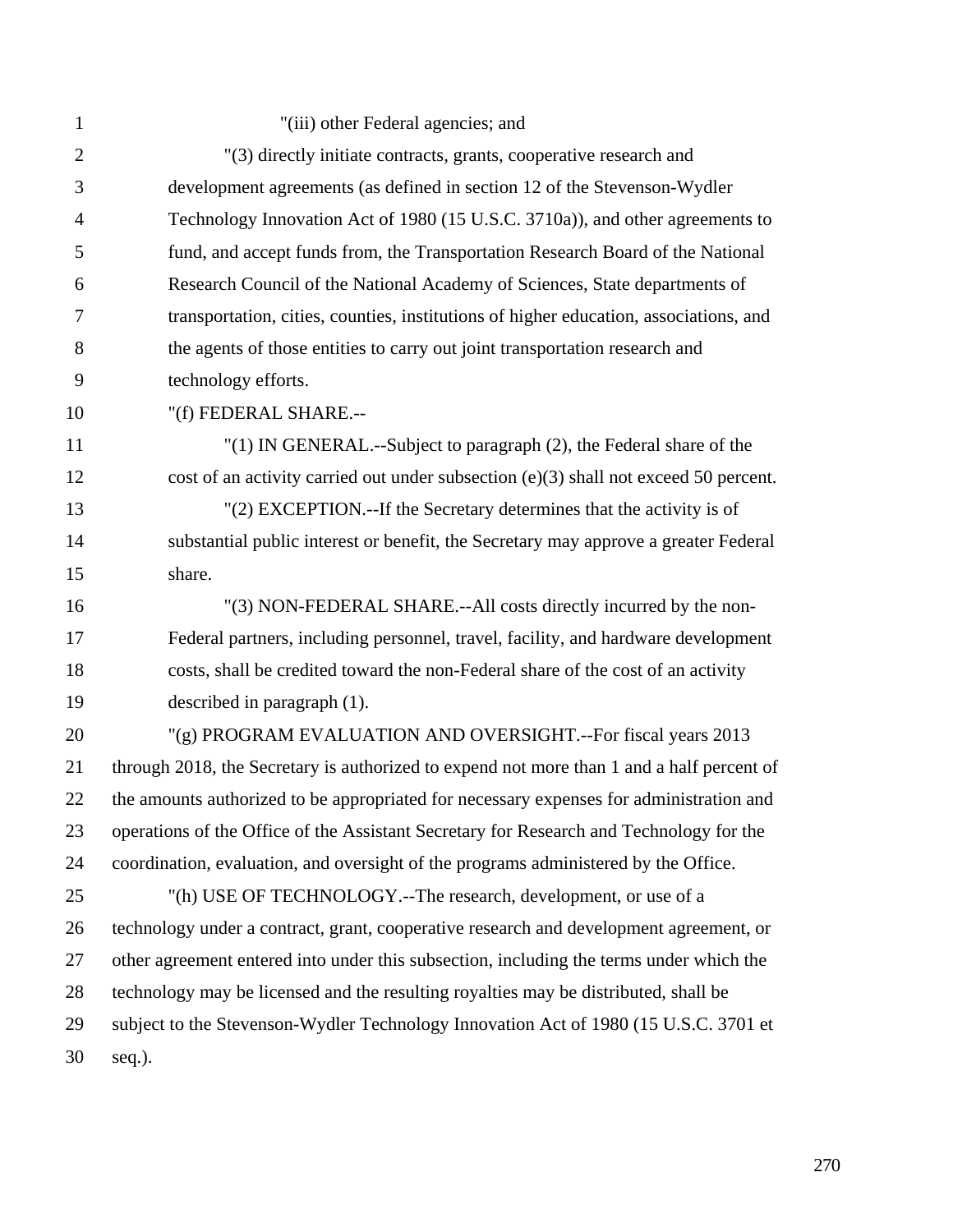| $\mathbf{1}$   | "(i) WAIVER OF ADVERTISING REQUIREMENTS.--Section 6101 of title 41                          |
|----------------|---------------------------------------------------------------------------------------------|
| $\overline{2}$ | shall not apply to a contract, grant, or other agreement entered into under this section."; |
| 3              | (4) The item relating to section 330 in the analysis of chapter 3 is amended                |
| $\overline{4}$ | by striking "Contracts" and inserting "Activities".                                         |
| 5              | $(5)$ Section 6302(a) is amended to read as follows:                                        |
| 6              | "(a) In General.--There shall be within the Department the Bureau of                        |
| $\overline{7}$ | Transportation Statistics.".                                                                |
| 8              | (b) TITLE 5 AMENDMENTS.--Title 5, United States Code, is amended as                         |
| 9              | follows:                                                                                    |
| 10             | (1) Section 5313 is amended by deleting "The Under Secretary of                             |
| 11             | Transportation for Security.".                                                              |
| 12             | (2) Section 5314 is amended by deleting "Administrator, Research and                        |
| 13             | Innovative Technology Administration.".                                                     |
| 14             | $(3)$ Section 5315 is amended by striking " $(4)$ " in the undesignated item                |
| 15             | relating to Assistant Secretaries of Transportation and inserting "(5)".                    |
| 16             | (4) Section 5316 is amended by deleting "Associate Deputy Secretary,                        |
| 17             | Department of Transportation.".                                                             |
| 18             | (c) CONFORMING AMENDMENT.--The analysis for chapter 3 of title 49,                          |
| 19             | United States Code, is amended by revising the entry relating to section 330 to read as     |
| 20             | follows:                                                                                    |
| 21             | "330. Research activities.".                                                                |
| 22             | SEC. 8111. OFFICE OF INTERMODALISM.                                                         |
| 23             | (a) IN GENERAL.--Section 5503 of title 49, United States Code, is repealed.                 |
| 24             | (b) CONFORMING AMENDMENT.--The analysis for chapter 55 of title 49,                         |
| 25             | United States Code, is amended by striking the item relating to section 5503.               |
| 26             | SEC. 8112. COOPERATION WITH FEDERAL AND STATE AGENCIES AND                                  |
| 27             | <b>FOREIGN COUNTRIES.</b>                                                                   |
| 28             | (a) AUTHORIZED ACTIVITIES.--                                                                |
| 29             | (1) SECTION 308 AMENDMENT.--Section 308(a) of title 23, United                              |
| 30             | States Code, is amended by inserting "cooperating international entities," after            |
| 31             | "countries".                                                                                |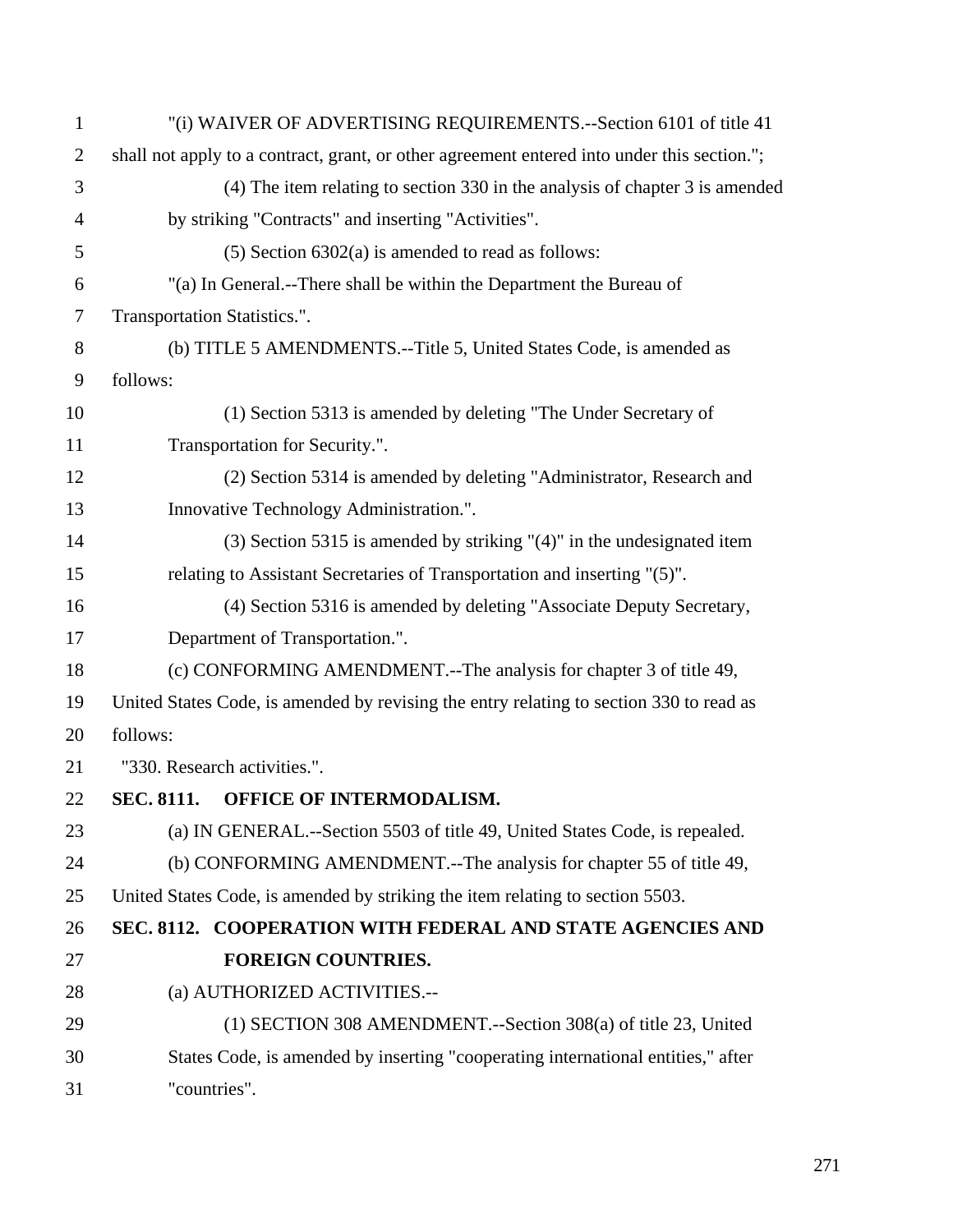| $\mathbf{1}$   | (2) SECTION 502 AMENDMENT.--Section $502(b)(3)(C)$ of title 23,                            |
|----------------|--------------------------------------------------------------------------------------------|
| $\overline{2}$ | United States Code, is amended by inserting "international entities," after                |
| 3              | "country,".                                                                                |
| 4              | (b) USE OF FUNDS.--Section $502(b)(5)(B)$ is amended to read as follows:                   |
| 5              | "(B) USE OF FUNDS.--The Secretary shall use funds made                                     |
| 6              | available to carry out this chapter to--                                                   |
| 7              | "(i) develop, administer, communicate, and promote the use                                 |
| 8              | of products of research, development, and technology transfer                              |
| 9              | programs under this chapter;                                                               |
| 10             | "(ii) promote United States highway transportation                                         |
| 11             | expertise, goods, and services in foreign countries; or                                    |
| 12             | "(iii) conduct studies to assess the need for or feasibility of                            |
| 13             | highway transportation improvements in foreign countries.".                                |
| 14             | TITLE IX--RAIL SAFETY, RELIABILITY, AND EFFICIENCY                                         |
| 15             | SEC. 9001.<br>SHORT TITLE; AMENDMENT OF TITLE 49, UNITED STATES                            |
| 16             | CODE.                                                                                      |
| 17             | (a) SHORT TITLE.--This Title may be cited as the "Rail for America Act".                   |
| 18             | (b) AMENDMENT OF TITLE 49.--Except as otherwise expressly provided,                        |
| 19             | whenever in this Title an amendment or repeal is expressed in terms of an amendment to,    |
| 20             | or a repeal of, a section or other provision, the reference shall be considered to be made |
| 21             | to a section or other provision of title 49, United States Code.                           |
| 22             | <b>Subtitle A--National High-Performance Rail System</b>                                   |
| 23             | SEC. 9101. PURPOSE AND OBJECTIVES.                                                         |
| 24             | (a) PURPOSE.--The purpose of this subtitle is to promote and facilitate the                |
| 25             | development of the National High-Performance Rail System, a comprehensive national         |
| 26             | network of integrated passenger and freight rail services, and to authorize funds for the  |
| 27             | planning, development, construction, and implementation of rail corridors and related      |
| 28             | infrastructure improvements.                                                               |
| 29             | (b) OBJECTIVES.--                                                                          |
|                |                                                                                            |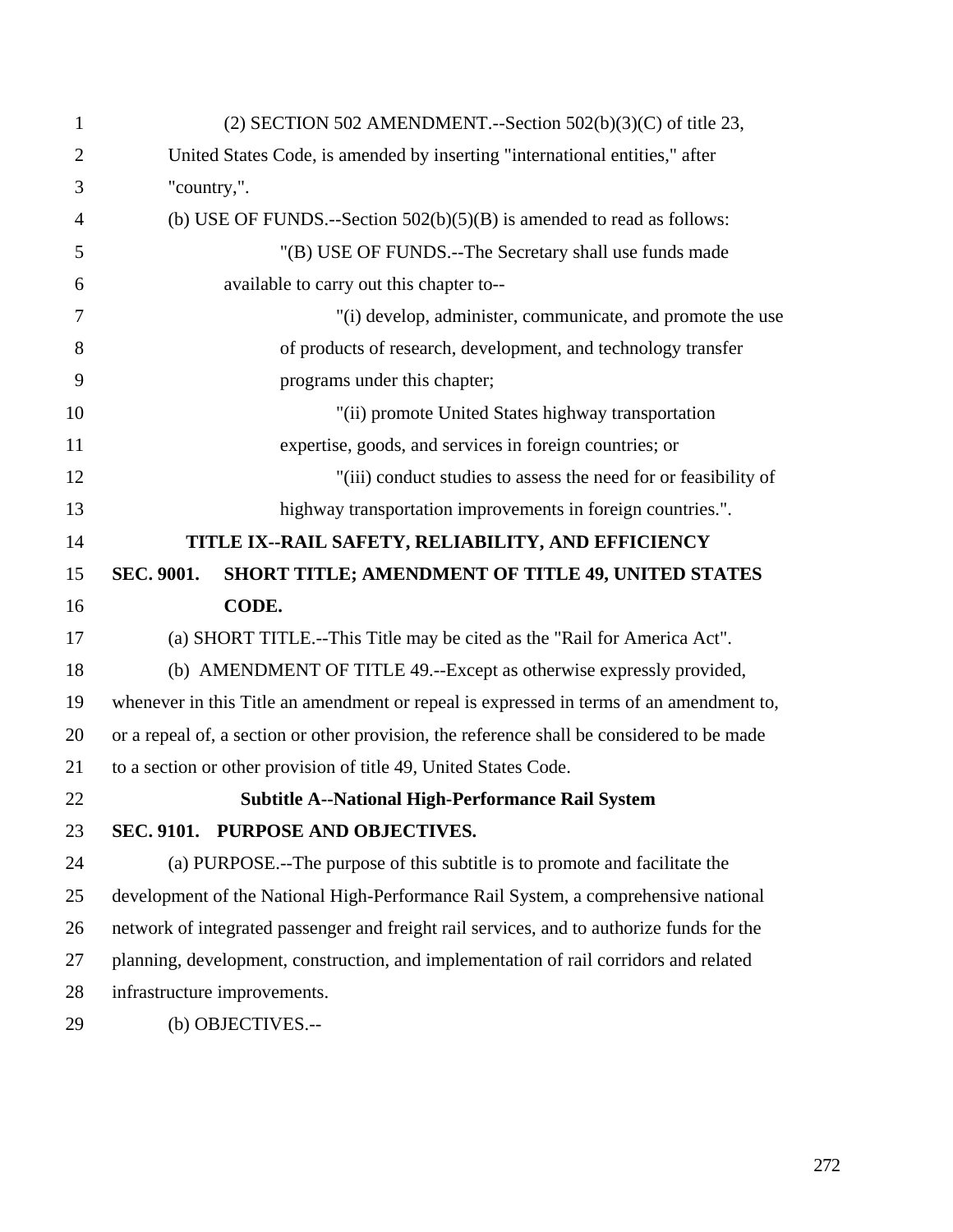1 (1) SAFETY.--The National High-Performance Rail System shall 2 contribute to reducing fatalities, injuries, and incidents on the nation's 3 transportation system. 4 (2) MOBILITY.--The National High-Performance Rail System shall 5 increase the efficient and reliable movement of both goods and people through 6 targeted market-based investments and policies. 7 (3) ENVIRONMENTAL SUSTAINABILITY.--The National High-8 Performance Rail System shall strive to advance environmentally sustainable 9 policies and projects that reduce emissions of criteria air pollutants, air toxins, and 10 greenhouse gases from transportation sources while protecting communities and 11 natural resources. 12 (4) ENERGY EFFICIENCY.--The National High-Performance Rail 13 System shall enhance energy efficient transportation options and expand use of 14 renewable and clean energy sources. 15 (5) QUALITY OF LIFE.--The National High-Performance Rail System 16 shall promote quality of life and communities, including enhanced safety in areas 17 adjacent to transportation facilities and safety at highway-rail grade crossing and 18 efficient land-use development, and protecting public health. 19 (6) INFRASTRUCTURE CONDITION.--The National High-Performance 20 Rail System shall ensure that the current passenger rail network achieves and 21 maintains a state of good repair and is resilient and reliable in the face of extreme 22 events and changing climatic conditions. 23 (7) OPTIMIZATION OF FREIGHT RAIL NETWORK.--The National 24 High-Performance Rail System shall ensure that America's world-class freight rail 25 system is preserved and improved while balancing and protecting both private and 26 public interests, strengthening the ability of rural communities to access national 27 and international trade markets, and supporting regional economic development. 28 **SEC. 9102. GRANT PROGRAMS.**  29 (a) IN GENERAL.--Part C of subtitle V is amended by inserting the following 30 after chapter 244: 31 **"CHAPTER 246--NATIONAL HIGH-PERFORMANCE RAIL SYSTEM**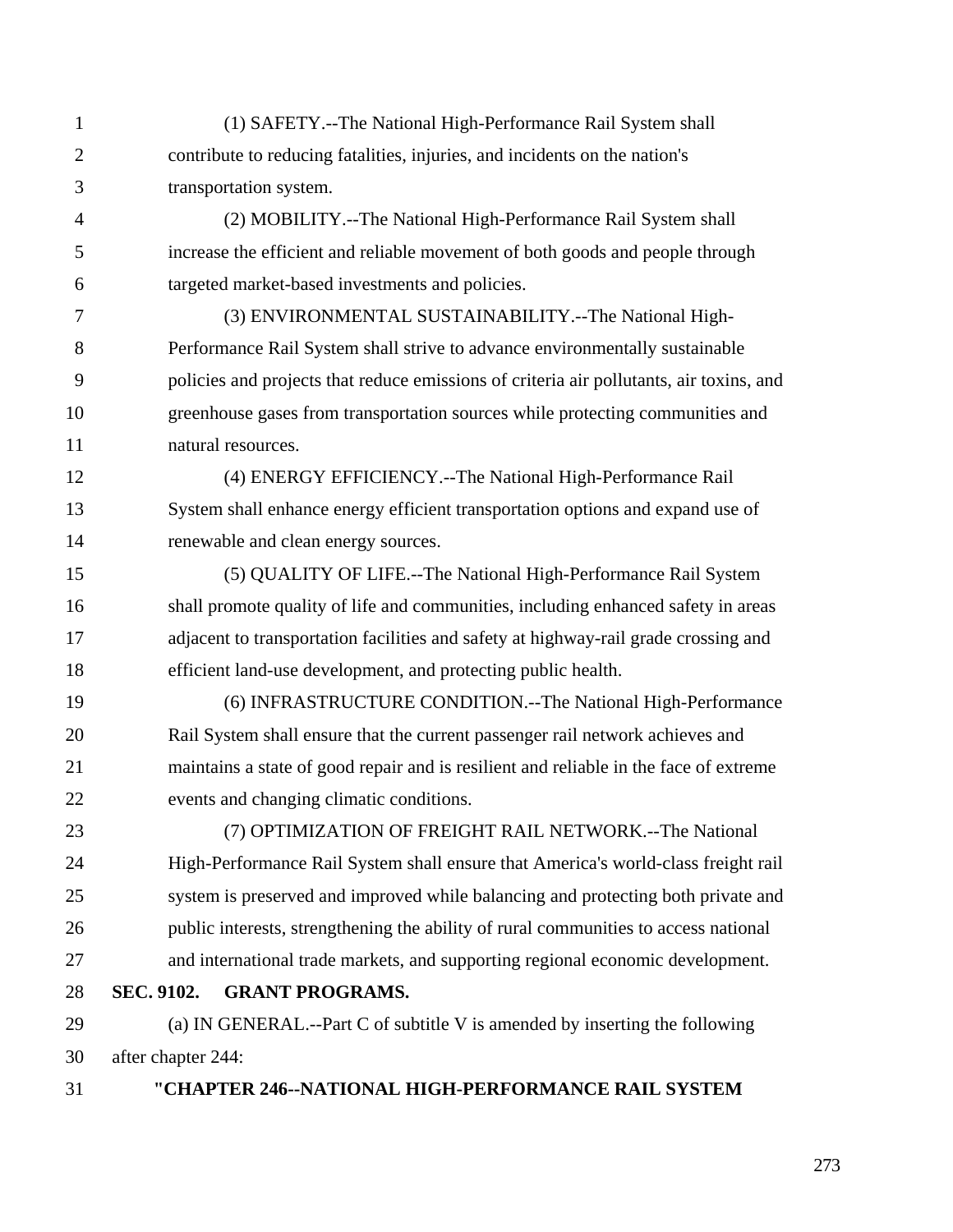| $\mathbf{1}$   | "Sec.                                                                                |
|----------------|--------------------------------------------------------------------------------------|
| $\overline{2}$ | "24601. Definitions.                                                                 |
| 3              | "24602. Authorization of appropriations.                                             |
| $\overline{4}$ | "24603. National high-performance passenger rail system.                             |
| 5              | "24604. Current passenger rail service program.                                      |
| 6              | "24605. Rail service improvement program.                                            |
| 7              | "24606. Oversight.                                                                   |
| 8              | "24607. Financial assistance conditions.                                             |
| 9              | "Sec. 24601. Definitions                                                             |
| 10             | "In this chapter:                                                                    |
| 11             | "(1) Three types of passenger rail corridors are defined as follows:                 |
| 12             | "(A) CORE EXPRESS CORRIDOR.--The term 'Core Express                                  |
| 13             | Corridor' means a passenger rail corridor with trains operating primarily            |
| 14             | on dedicated passenger track at peak speeds of 125 to 250 miles per hour             |
| 15             | or greater, and that primarily connects major metropolitan centers in the            |
| 16             | United States that are generally up to 500 miles apart.                              |
| 17             | "(B) REGIONAL CORRIDOR.--The term 'Regional Corridor'                                |
| 18             | means a passenger rail corridor with trains operating on either dedicated            |
| 19             | and shared use track at peak speeds of 90 to 124 miles per hour, and that            |
| 20             | primarily connects mid-size urban areas to larger and smaller communities            |
| 21             | that are generally up to 500 miles apart.                                            |
| 22             | "(C) FEEDER CORRIDOR.--The term 'Feeder Corridor' means a                            |
| 23             | State- or regionally-designated passenger rail corridor with trains                  |
| 24             | operating on shared use track at peak speeds of up to 90 miles per hour              |
| 25             | and that connects large, mid-sized, and small urban areas generally less             |
| 26             | than 750 miles apart.                                                                |
| 27             | "(2) CAPITAL PROJECT.--The term 'capital project' means a project or                 |
| 28             | program for use in or for the primary benefit of intercity passenger rail service or |
| 29             | freight rail service, including:                                                     |
| 30             | "(A) Acquiring, constructing, improving, or inspecting equipment,                    |
| 31             | track and track structures, or a facility.                                           |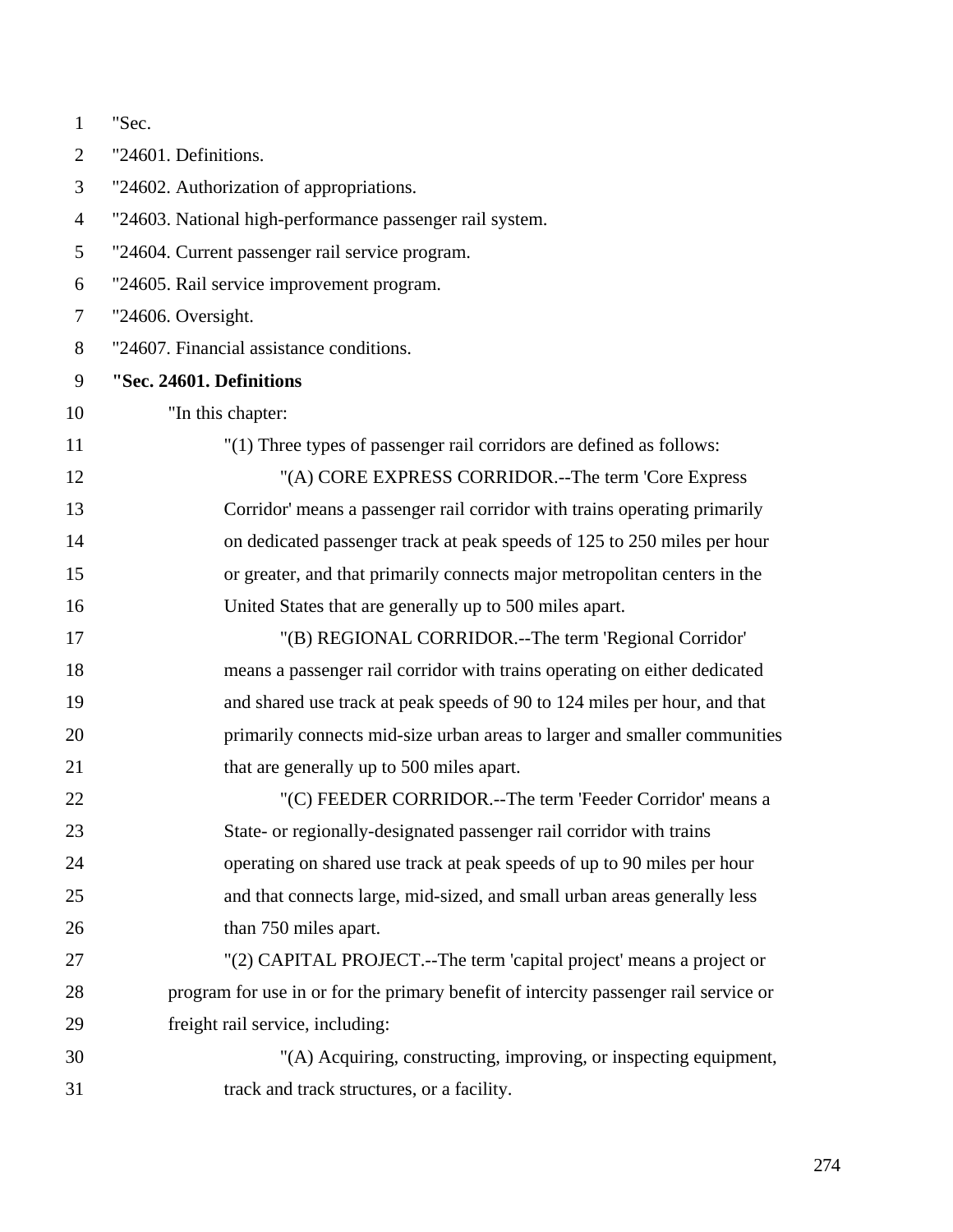| $\mathbf{1}$   | "(B) Expenses incidental to the activities described in subsection                |
|----------------|-----------------------------------------------------------------------------------|
| $\overline{2}$ | 24601(2)(A) (including designing, engineering, location surveying,                |
| 3              | mapping, environmental studies, utility relocation or improvement,                |
| $\overline{4}$ | acquiring rights-of-way, and joint development activities as defined in           |
| 5              | subsection $5302(3)(G)$ , and the maintenance of operations during                |
| 6              | construction.                                                                     |
| 7              | "(C) Preserving and acquiring rights-of-way.                                      |
| 8              | "(D) Payments for the capital portions of rail trackage rights                    |
| 9              | agreements.                                                                       |
| 10             | "(E) Highway-rail grade crossing improvements.                                    |
| 11             | "(F) Mitigating environmental impacts.                                            |
| 12             | "(G) Communication and signalization improvements.                                |
| 13             | "(H) Relocation assistance, including acquiring replacement                       |
| 14             | housing sites, and acquiring, constructing, relocating, and rehabilitating        |
| 15             | replacement housing.                                                              |
| 16             | "(I) Interest and other financing costs to efficiently carry out a part           |
| 17             | of the project within a reasonable time.                                          |
| 18             | "(J) Evaluation and assessment of project implementation and                      |
| 19             | outcomes.                                                                         |
| 20             | "(3) HIGH-PERFORMANCE RAIL.--The term 'high-performance rail'                     |
| 21             | means a passenger and freight rail network that is designed to meet the current   |
| 22             | and future market demands for transportation of people and goods, in terms of     |
| 23             | capacity, travel times, reliability, and efficiency.                              |
| 24             | "(4) INTERCITY PASSENGER RAIL SERVICE.--The term 'intercity                       |
| 25             | passenger rail service' has the same meaning as 'intercity rail passenger         |
| 26             | transportation', as defined in section 24102 of this title.                       |
| 27             | "(5) INTERSTATE COMPACT.--The term 'interstate compact' means two                 |
| 28             | or more States that have entered into compacts, agreements, or organizations, not |
| 29             | in conflict with any law of the United States, for cooperative efforts and mutual |
| 30             | assistance in support of activities authorized under this chapter.                |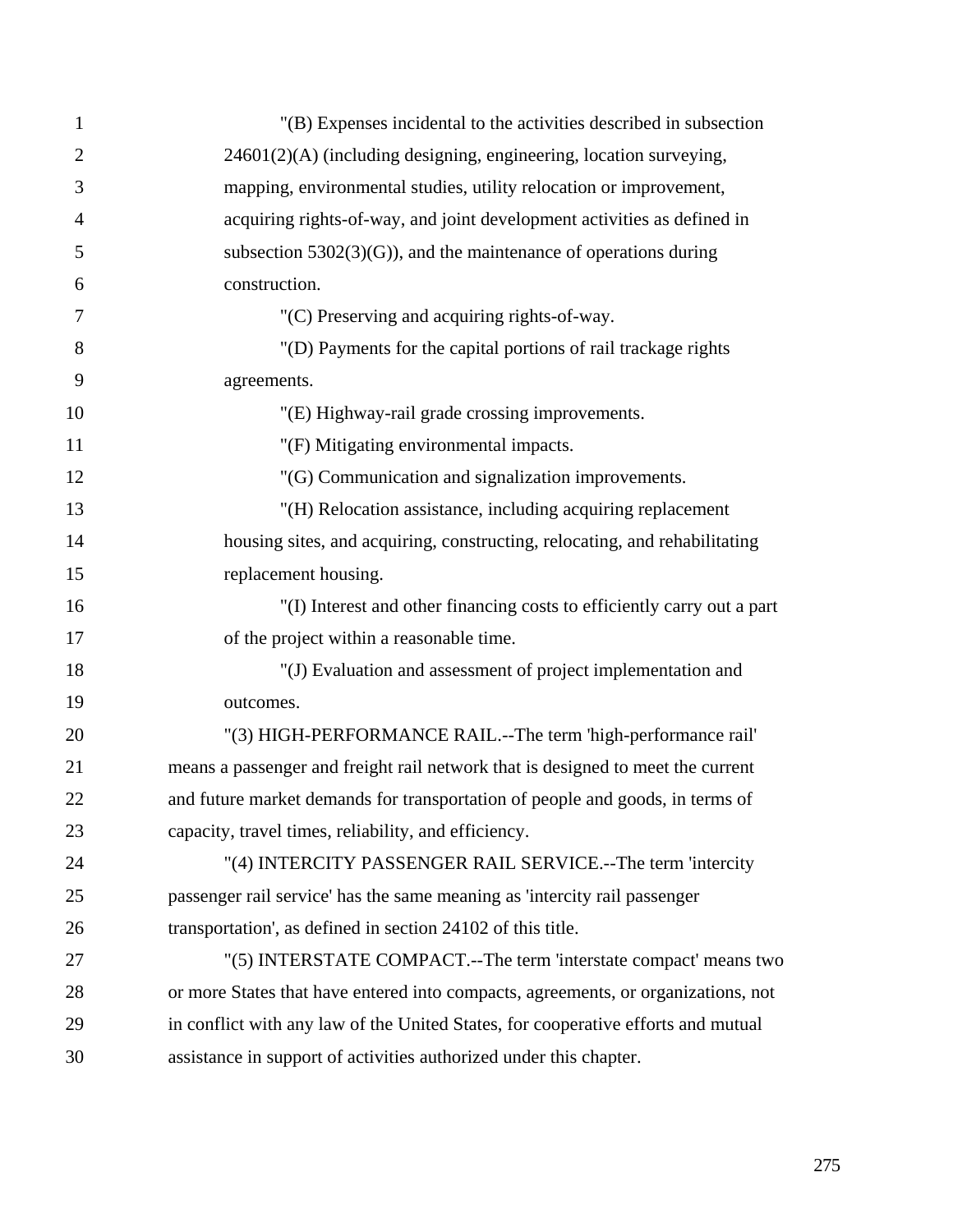| $\mathbf{1}$   | "(6) LONG-DISTANCE ROUTE.--The term "long-distance route" has the                        |
|----------------|------------------------------------------------------------------------------------------|
| $\overline{2}$ | same meaning as under section $24102(5)(C)$ of this title.                               |
| 3              | "(7) NORTHEAST CORRIDOR.--The term 'Northeast Corridor' has the                          |
| $\overline{4}$ | same meaning as under section $24102(5)(A)$ of this title.                               |
| 5              | "(8) RAIL HUB PLAN.--The term "rail hub plan" means a plan that                          |
| 6              | addresses the needs and opportunities for the dense, complex networks of shared          |
| 7              | or interconnected freight, intercity passenger, and commuter rail lines that tend to     |
| 8              | be found in and around major urban areas.                                                |
| 9              | "(9) STATE.--The term 'State' means a State of the United States or the                  |
| 10             | District of Columbia.                                                                    |
| 11             | "(10) STATE CORRIDOR.--The term "State corridor" has the same                            |
| 12             | meaning as under section $24102(5)(D)$ of this title.                                    |
| 13             | "(11) STATE OF GOOD REPAIR.--The term 'state of good repair' means                       |
| 14             | a condition in which the existing physical assets, both individually and as a            |
| 15             | system, are functioning as designed within their useful lives and are sustained          |
| 16             | through regular maintenance and replacement programs.                                    |
| 17             | "Sec. 24602. Authorization of appropriations                                             |
| 18             | "(a) CURRENT PASSENGER RAIL SERVICES PROGRAM.--There are                                 |
| 19             | authorized to be appropriated from the Rail Account of the Transportation Trust Fund to  |
| 20             | carry out section 24604 of this title--                                                  |
| 21             | "(1) $$2,450,000,000$ for fiscal year 2015;                                              |
| 22             | "(2) \$2,400,000,000 for fiscal year 2016;                                               |
| 23             | "(3) \$2,350,000,000 for fiscal year 2017; and                                           |
| 24             | "(4) \$2,300,000,000 for fiscal year 2018.                                               |
| 25             | "(b) RAIL SERVICE IMPROVEMENT PROGRAM.--There are authorized to be                       |
| 26             | appropriated from the Rail Account of the Transportation Trust Fund to carry out section |
| 27             | 24605 of this title--                                                                    |
| 28             | $(1)$ \$2,325,000,000 for fiscal year 2015;                                              |
| 29             | "(2) \$2,405,000,000 for fiscal year 2016;                                               |
| 30             | "(3) \$2,370,000,000 for fiscal year 2017; and                                           |
| 31             | "(4) \$2,450,000,000 for fiscal year 2018.                                               |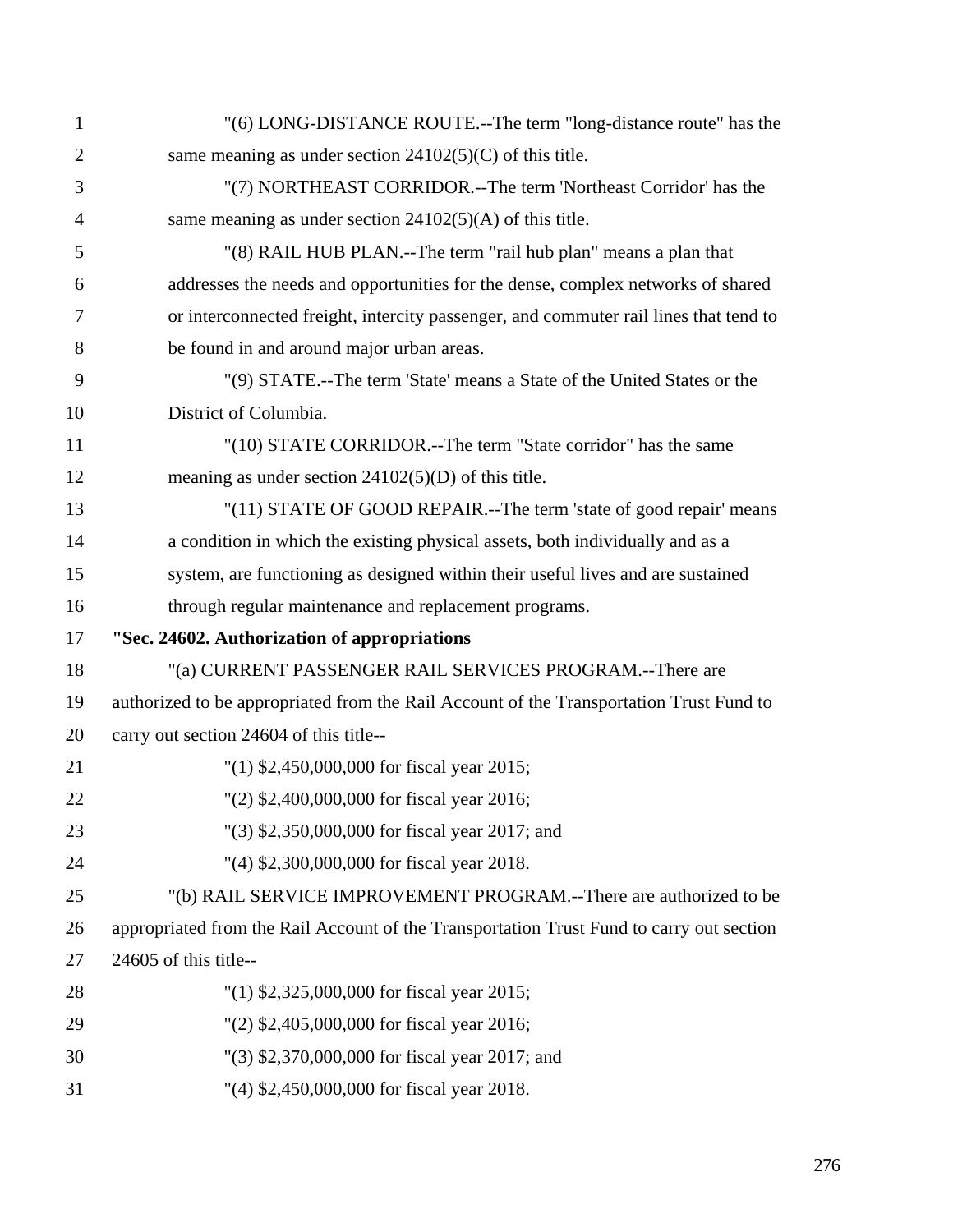| $\mathbf{1}$   | "(c) AVAILABILITY OF CONTRACT AUTHORITY .--                                               |
|----------------|-------------------------------------------------------------------------------------------|
| $\overline{2}$ | "(1) PERIOD OF AVAILABILITY.--The amounts made available under                            |
| 3              | this section shall remain available for obligation until expended.                        |
| 4              | "(2) CONTRACT AUTHORITY.--Authorizations from the Transportation                          |
| 5              | Trust Fund made by this section shall be available for obligation on October 1 of         |
| 6              | the fiscal year for which they are authorized.                                            |
| 7              | "Sec. 24603. National high-performance passenger rail system                              |
| 8              | "(a) IN GENERAL.--The Secretary of Transportation shall facilitate the                    |
| 9              | establishment of a national high-performance rail system in accordance with this chapter. |
| 10             | "(b) CONTENTS.--The national high-performance rail system includes the                    |
| 11             | following:                                                                                |
| 12             | "(1) Current passenger rail service program.                                              |
| 13             | "(2) Rail service improvement program.                                                    |
| 14             | "(3) Railroad rehabilitation and improvement financing program.                           |
| 15             | "(c) RULEMAKING AUTHORITY.--The Secretary shall prescribe the                             |
| 16             | regulations necessary to implement this chapter.                                          |
| 17             | "Sec. 24604. Current passenger rail service program                                       |
| 18             | "(a) IN GENERAL.--The Secretary of Transportation shall establish a Current               |
| 19             | Passenger Rail Service Program under this section. The program shall ensure that          |
| 20             | existing passenger rail assets and services are maintained in reliable working condition. |
| 21             | The Current Passenger Rail Service Program consists of programs for the following:        |
| 22             | "(1) Northeast Corridor.                                                                  |
| 23             | "(2) State Corridors.                                                                     |
| 24             | "(3) Long-Distance Routes.                                                                |
| 25             | "(4) National Assets, Legacy Debt, and Amtrak Positive Train Control.                     |
| 26             | "(5) Stations--Americans with Disabilities Act Compliance.                                |
| 27             | "(b) NORTHEAST CORRIDOR.--                                                                |
| 28             | "(1) OBJECTIVE.--The objective of the Northeast Corridor program is to                    |
| 29             | bring Northeast Corridor infrastructure and equipment into a state-of-good repair,        |
| 30             | and to ensure that those assets are then maintained in a state-of-good repair, so         |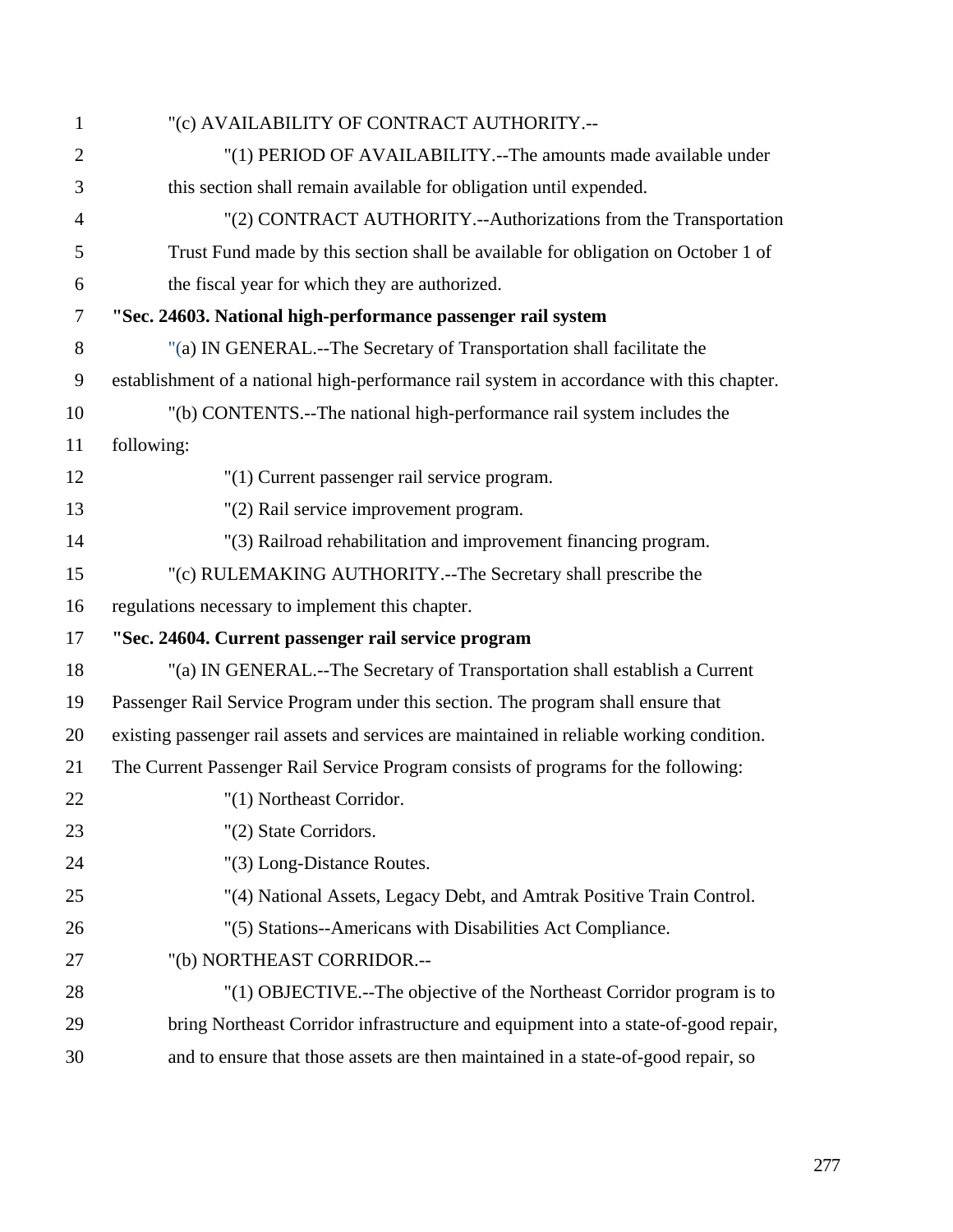| $\mathbf{1}$   | that the Northeast Corridor can continue providing travelers with a safe, reliable,  |
|----------------|--------------------------------------------------------------------------------------|
| $\overline{2}$ | and efficient travel option in the congested Northeast region.                       |
| 3              | "(2) AUTHORITY.--The Secretary may provide grants under this                         |
| 4              | subsection to reduce the state of good repair backlog on the Northeast Corridor; to  |
| 5              | replace legacy passenger rail equipment used for Northeast Corridor service; and     |
| 6              | to fund the portion of ongoing capital replacement and renewal needs on the          |
| 7              | Northeast Corridor not covered by Northeast Corridor operating surpluses.            |
| 8              | "(3) ELIGIBLE RECIPIENTS.--The Secretary may provide grants to the                   |
| 9              | following entities for eligible projects under this subsection:                      |
| 10             | " $(A)$ Amtrak.                                                                      |
| 11             | "(B) States and other public-sector entities as identified in the                    |
| 12             | Northeast Corridor Capital Asset Plan required by section 24317 of this              |
| 13             | title.                                                                               |
| 14             | "(4) ELIGIBLE PROJECTS.--The Secretary may provide grants under                      |
| 15             | this subsection for the following activities, as identified in the Five-Year Capital |
| 16             | Asset Plans described in section 24317 of this title:                                |
| 17             | "(A) STATE OF GOOD REPAIR BACKLOG.--To replace or                                    |
| 18             | rehabilitate railroad assets that are not currently in a state of good repair.       |
| 19             | "(B) LEGACY EQUIPMENT REPLACEMENT.--To replace                                       |
| 20             | legacy passenger rolling stock and locomotives used for Northeast                    |
| 21             | Corridor service.                                                                    |
| 22             | "(C) ONGOING REPLACEMENT AND RENEWAL .-- To fund                                     |
| 23             | the balance needed to maintain the existing Northeast Corridor                       |
| 24             | infrastructure and equipment in an ongoing state of good repair, after the           |
| 25             | following revenues are first dedicated to these activities:                          |
| 26             | "(i) All operating surpluses generated from Northeast                                |
| 27             | Corridor intercity passenger rail services.                                          |
| 28             | "(ii) All access fees from other users of the Northeast                              |
| 29             | Corridor.                                                                            |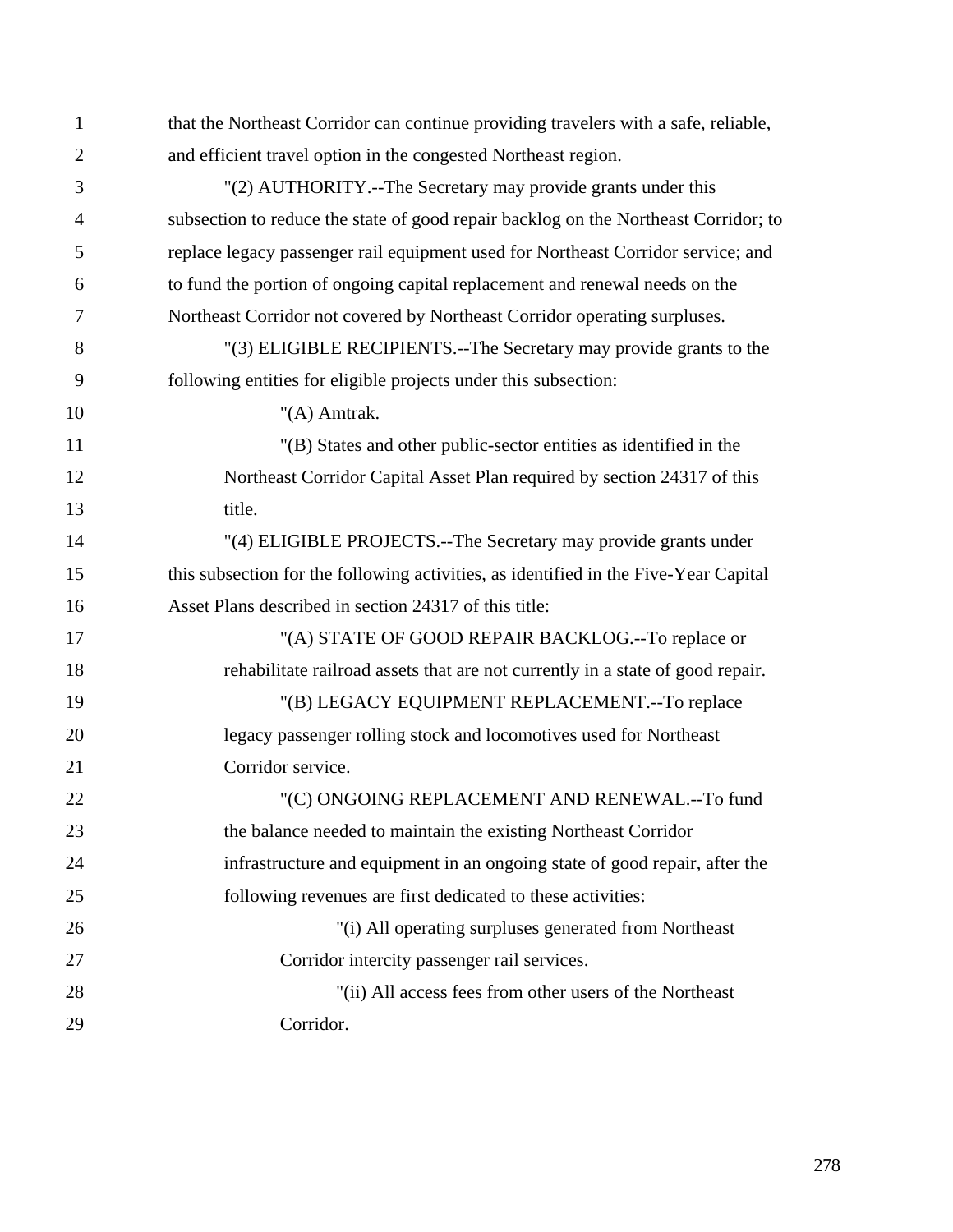| 1              | "(iii) All revenues generated from ancillary businesses                            |
|----------------|------------------------------------------------------------------------------------|
| $\overline{2}$ | directly associated with Northeast Corridor services or                            |
| 3              | infrastructure.                                                                    |
| $\overline{4}$ | "(5) FEDERAL SHARE OF TOTAL PROJECT COSTS.--The Federal                            |
| 5              | share of total project costs under this subsection may be up to 100 percent.       |
| 6              | "(c) STATE CORRIDORS.--                                                            |
| 7              | "(1) OBJECTIVE.--To enable the successful implementation of section                |
| 8              | 209 of Division B of Public Law 110-432 for existing State-supported passenger     |
| 9              | rail operations through transitional financial assistance to States.               |
| 10             | "(2) AUTHORITY.--The Secretary is authorized to provide grants,                    |
| 11             | consistent with the maximum time period under which temporary financial            |
| 12             | assistance may be received as developed in subsection $(c)(3)$ of this section, to |
| 13             | eligible recipients under this subsection to support the implementation of section |
| 14             | 209 of Division B of Public Law 110-432; and replacement of legacy passenger       |
| 15             | rolling stock and locomotives used on State corridors.                             |
| 16             | "(3) TRANSITION ASSISTANCE FRAMEWORK.--The Secretary shall                         |
| 17             | develop a transition assistance framework within six months of the enactment of    |
| 18             | this Act. As part of this framework, the Secretary shall:                          |
| 19             | "(A) Develop criteria for phasing out activities under subsection                  |
| 20             | $(c)(5)(A)$ of this section by not later than October 1, 2017.                     |
| 21             | "(B) Develop policies governing financial terms, repayment                         |
| 22             | conditions, and other terms of financial assistance.                               |
| 23             | "(4) ELIGIBLE RECIPIENTS.--                                                        |
| 24             | "(A) States are eligible to receive grants for activities described in             |
| 25             | subsections $(c)(5)(A)$ and $(c)(5)(B)$ of this section.                           |
| 26             | "(B) States may enter into contractual agreements to allow for                     |
| 27             | Amtrak to receive grants for activities described in subsection $(c)(5)(B)$ of     |
| 28             | this section.                                                                      |
| 29             | "(5) ELIGIBLE ACTIVITIES.--Grants provided under this paragraph may                |
| 30             | be used to:                                                                        |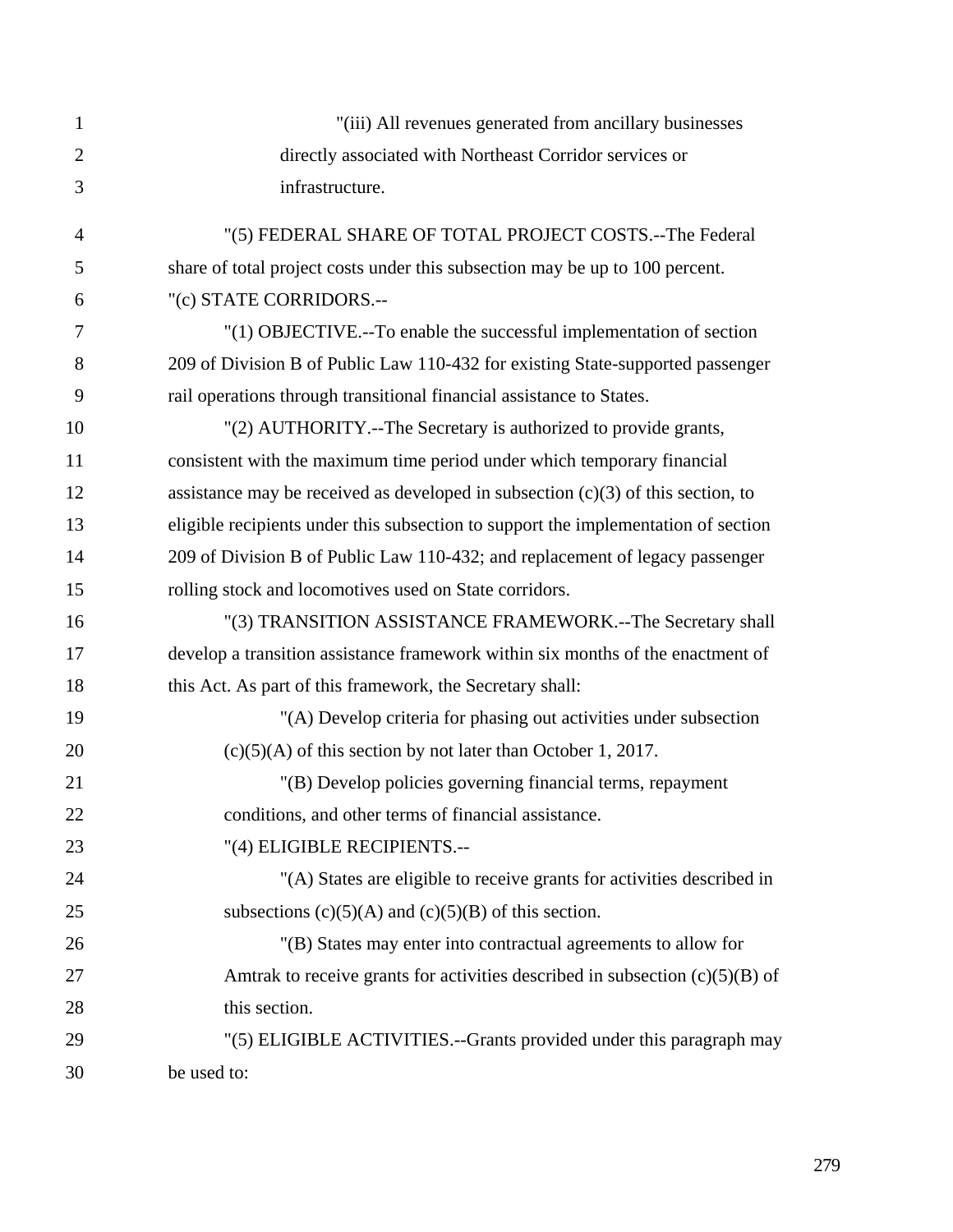| $\mathbf{1}$   | "(A) Provide temporary financial support to eligible recipients in                  |
|----------------|-------------------------------------------------------------------------------------|
| $\overline{2}$ | conformance with the operating and capital cost methodologies developed             |
| 3              | pursuant to section 209 of Division B of Public Law 110-432, until not              |
| $\overline{4}$ | later than September 30, 2017.                                                      |
| 5              | "(B) Replace legacy passenger rolling stock and locomotives used                    |
| 6              | for State corridor service as identified in the Five-Year Capital Asset Plans       |
| 7              | described in section 24317 of this title.                                           |
| 8              | "(6) FEDERAL SHARE.--The Federal share of expenditures for activities               |
| 9              | described in subsections $(c)(5)(B)$ may be up to 80 percent of the total cost.     |
| 10             | "(d) LONG-DISTANCE ROUTES.--                                                        |
| 11             | "(1) OBJECTIVE.--The objective of the long-distance routes program is               |
| 12             | to provide grants to Amtrak for the continuation of services on long-distance       |
| 13             | routes.                                                                             |
| 14             | "(2) AUTHORITY.--The Secretary may provide grants to Amtrak under                   |
| 15             | this subsection, in accordance with the relevant provisions contained in part C,    |
| 16             | subtitle V of this title.                                                           |
| 17             | "(3) ELIGIBLE RECIPIENTS.--Amtrak is eligible to receive grants for                 |
| 18             | long-distance route activities.                                                     |
| 19             | "(4) ELIGIBLE ACTIVITIES.--Grants provided for long-distance routes                 |
| 20             | may be expended for the operating and capital costs associated with providing       |
| 21             | reliable national long-distance passenger rail services to the extent that such     |
| 22             | expenses cannot be fully supported by the passenger and non-passenger revenues      |
| 23             | generated by long-distance passenger services, as identified in the Five-Year       |
| 24             | Business Line Plan described in section 24317 of this title.                        |
| 25             | "(5) FEDERAL SHARE.--The Federal share of expenditures for eligible                 |
| 26             | activities under this subsection may be up to 100 percent of the total cost.        |
| 27             | "(e) NATIONAL ASSETS, LEGACY DEBT, AND AMTRAK POSITIVE                              |
| 28             | TRAIN CONTROL.--                                                                    |
| 29             | "(1) OBJECTIVE.--The objective of the national assets program is to                 |
| 30             | provide grants to Amtrak for the operating and capital needs associated with the    |
| 31             | nation's core rail assets; for servicing Amtrak's legacy debt; and for implementing |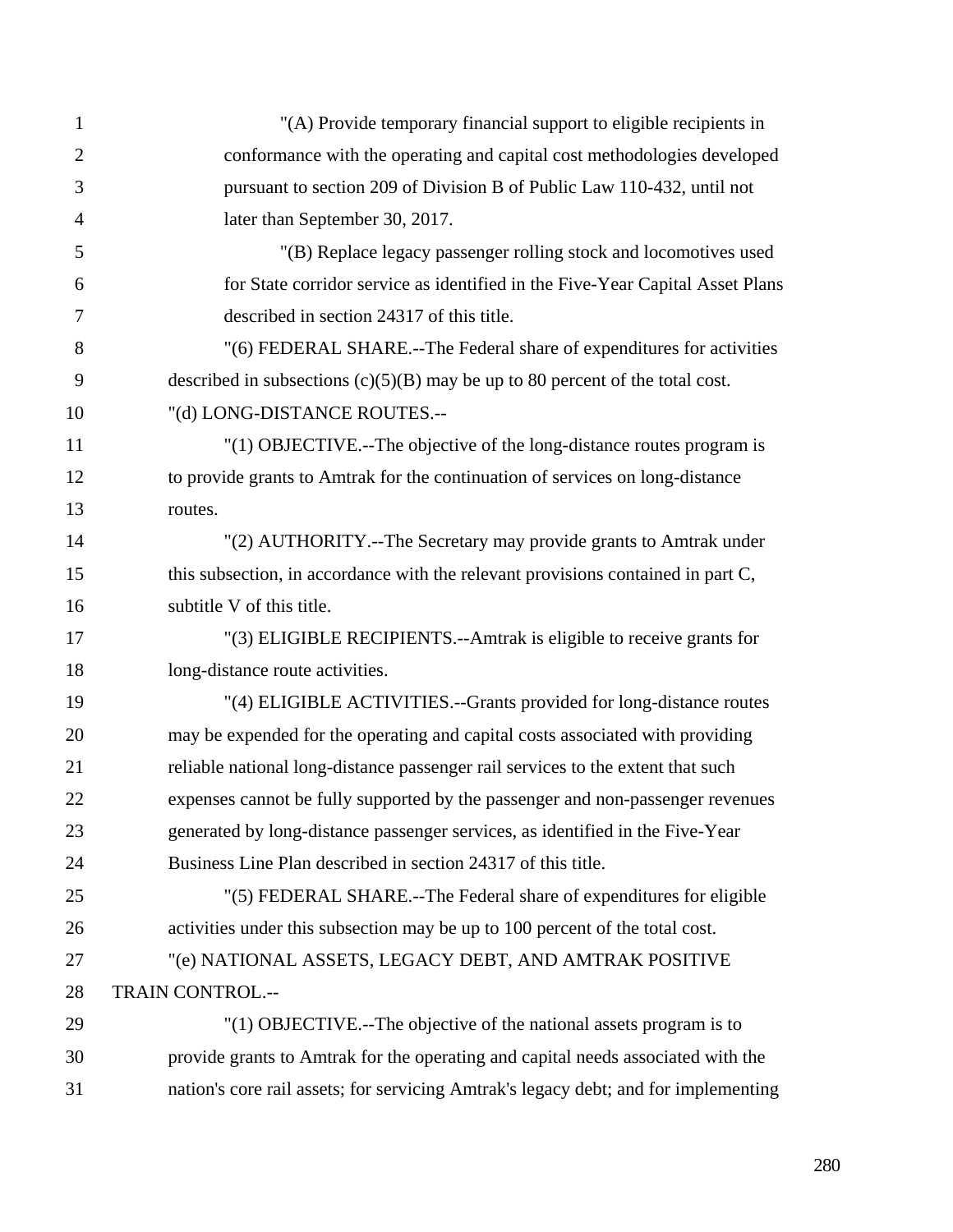| 1              | positive train control on Amtrak routes where Amtrak is fully or partially   |
|----------------|------------------------------------------------------------------------------|
| $\overline{2}$ | responsible for compliance with section 20157 of this title.                 |
| 3              | "(2) AUTHORITY.--The Secretary may provide grants to Amtrak under            |
| $\overline{4}$ | this subsection.                                                             |
| 5              | "(3) ELIGIBLE RECIPIENTS.--Amtrak is eligible to receive grants for          |
| 6              | national asset activities.                                                   |
| 7              | "(4) ELIGIBLE ACTIVITIES.--Grants provided for national assets may           |
| 8              | be expended for:                                                             |
| 9              | "(A) Operating and capital costs associated with operating and               |
| 10             | maintaining national reservations, security, mechanical facilities, training |
| 11             | centers and other assets associated with Amtrak's national passenger rail    |
| 12             | transportation system.                                                       |
| 13             | "(B) Implementing positive train control on Amtrak routes where              |
| 14             | Amtrak is fully or partially responsible for compliance with section 20157   |
| 15             | of this title.                                                               |
| 16             | "(C) Making payments for principal and interest payments related             |
| 17             | to debt incurred prior to fiscal year 2005.                                  |
| 18             | "(5) EVALUATION OF NATIONAL ASSETS OPERATING COSTS.--                        |
| 19             | "(A) The Secretary shall evaluate the cost and scope of all                  |
| 20             | operating activities defined in paragraph $(4)(A)$ of this subsection, and   |
| 21             | shall identify which activities are--                                        |
| 22             | "(i) required in order to ensure the efficient operations of a               |
| 23             | national passenger rail system;                                              |
| 24             | "(ii) appropriate for allocation to one of the other Amtrak                  |
| 25             | business lines; and                                                          |
| 26             | "(iii) extraneous to providing an efficient national                         |
| 27             | passenger rail system or are too costly relative to the benefits or          |
| 28             | performance outcomes they provide.                                           |
| 29             | "(B) Within 1 year after the completion of the review in                     |
| 30             | subparagraph (A), the Federal Railroad Administration, in consultation       |
| 31             | with the Amtrak Board of Directors, the governors of each relevant State,    |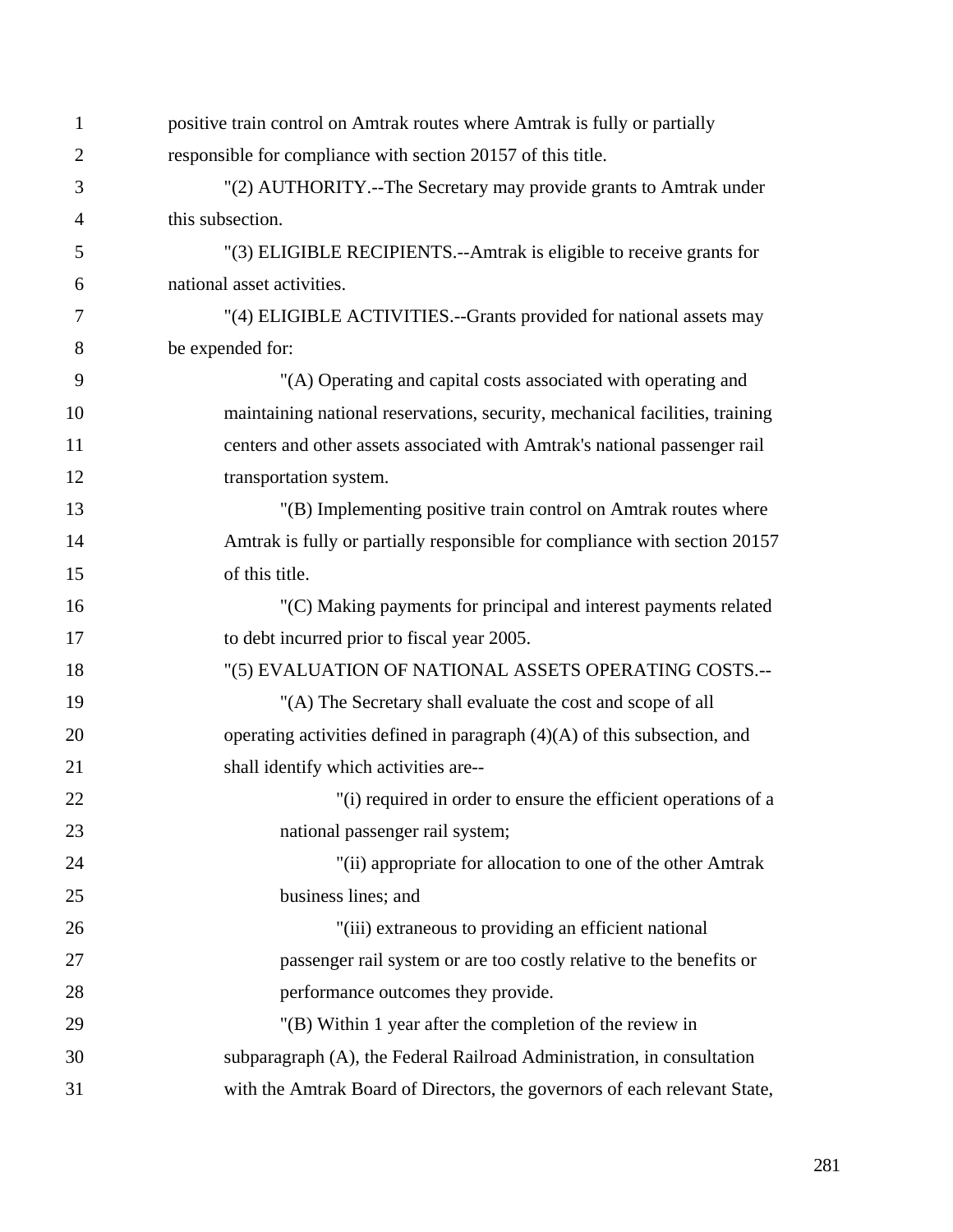| $\mathbf{1}$   | and the Mayor of the District of Columbia, or entities representing those              |
|----------------|----------------------------------------------------------------------------------------|
| $\overline{2}$ | officials, shall restructure and/or reallocate national assets operating costs         |
| 3              | according to the findings of the review in that subparagraph.                          |
| $\overline{4}$ | "(6) FEDERAL SHARE.--The Federal share of expenditures for eligible                    |
| 5              | activities under this subsection may be up to 100 percent of the total cost as         |
| 6              | identified in the Five-Year Business Line Plan described in section 24317 of this      |
| 7              | title.                                                                                 |
| 8              | "(f) STATIONS--AMERICANS WITH DISABILITIES ACT COMPLIANCE.--                           |
| 9              | "(1) OBJECTIVE.--The objective of the program is to bring all stations                 |
| 10             | served by Amtrak into compliance with the Americans with Disabilities Act.             |
| 11             | "(2) AUTHORITY.--The Secretary may provide grants to Amtrak under                      |
| 12             | this subsection.                                                                       |
| 13             | "(3) ELIGIBLE RECIPIENTS.--Amtrak is eligible to receive grants for                    |
| 14             | eligible activities under this subsection.                                             |
| 15             | "(4) ELIGIBLE ACTIVITIES.--Grants provided under this subsection                       |
| 16             | may be expended for upgrading existing intercity passenger rail stations to            |
| 17             | comply with the Americans with Disabilities Act.                                       |
| 18             | "(5) FEDERAL SHARE.--The Federal share of expenditures for eligible                    |
| 19             | activities under this subsection may be up to 100 percent of the total cost.           |
| 20             | "Sec. 24605. Rail service improvement program                                          |
| 21             | "(a) IN GENERAL.--The Secretary of Transportation shall establish a Rail               |
| 22             | Service Improvement Program under this section. The program shall promote and          |
| 23             | facilitate development of new passenger rail corridors and improvements to existing    |
| 24             | passenger and freight rail corridors. The Rail Service Improvement Program consists of |
| 25             | programs covering the following:                                                       |
| 26             | "(1) Passenger Corridors.                                                              |
| 27             | "(2) Commuter Railroads--Positive Train Control Compliance.                            |
| 28             | "(3) Local Rail Facilities and Safety.                                                 |
| 29             | $"(4)$ Planning.                                                                       |
| 30             | "(b) PASSENGER CORRIDORS .--                                                           |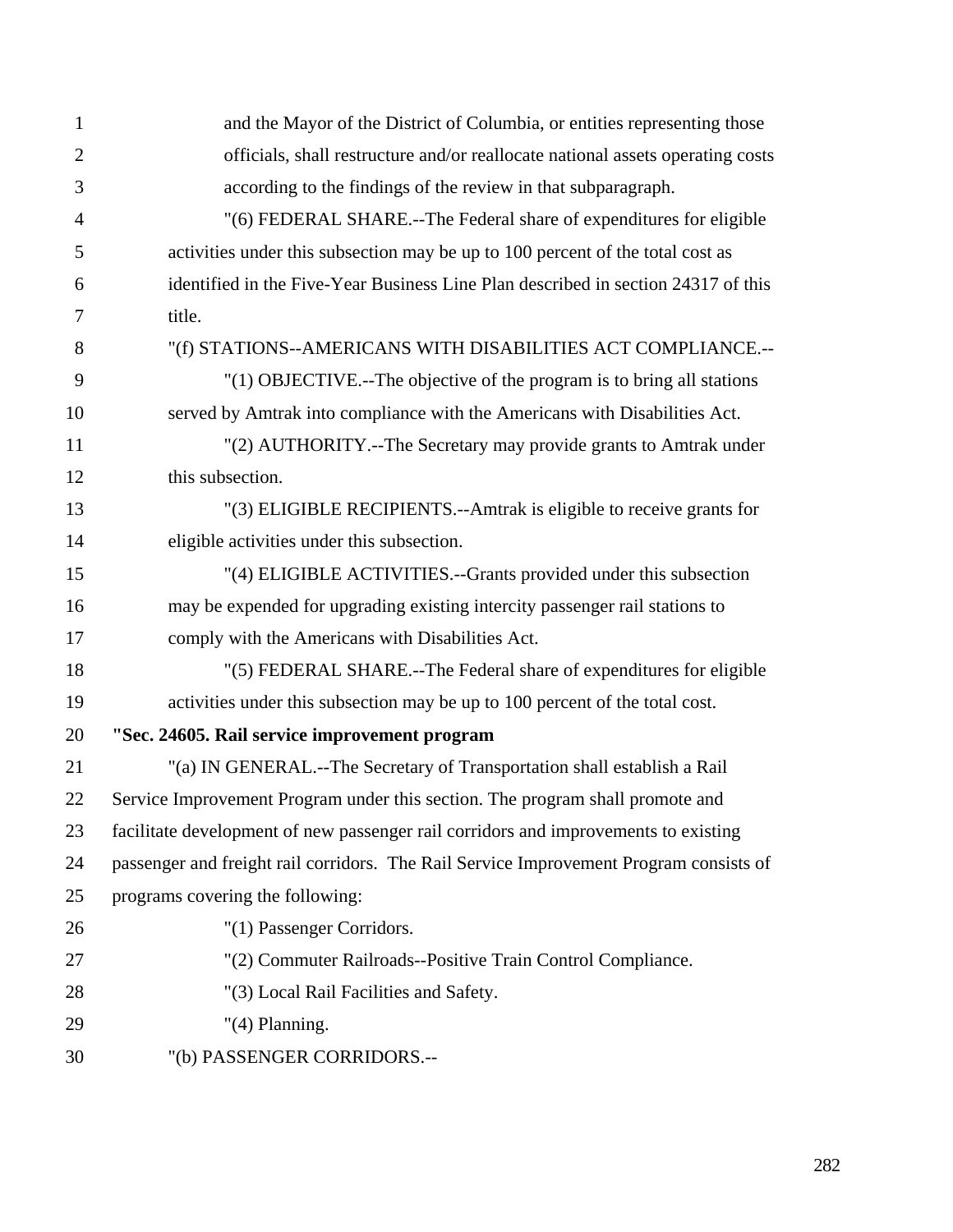| 1              | "(1) OBJECTIVE.--The objective of the passenger corridors program                     |
|----------------|---------------------------------------------------------------------------------------|
| $\overline{2}$ | under this subsection is to build regional networks of passenger rail corridors       |
| 3              | through construction of new corridors or substantial improvements to existing         |
| $\overline{4}$ | corridors, including Core Express Corridors, Regional Corridors, and Feeder           |
| 5              | Corridors, as defined in section 24601 of this title, and to mitigate passenger train |
| 6              | congestion at critical rail chokepoints.                                              |
| 7              | "(2) AUTHORITY.--The Secretary is authorized to provide grants under                  |
| 8              | this subsection to eligible recipients (as specified in paragraph (3)) for eligible   |
| 9              | corridor development and positive train control projects (as specified in paragraph   |
| 10             | $(4)$ ).                                                                              |
| 11             | "(3) ELIGIBLE RECIPIENTS.--Entities eligible for funding for eligible                 |
| 12             | projects identified in paragraph (4) are the following:                               |
| 13             | " $(A)$ A State.                                                                      |
| 14             | "(B) A group of States.                                                               |
| 15             | "(C) An Interstate Compact.                                                           |
| 16             | "(D) A Regional Rail Development Authority as defined in chapter                      |
| 17             | 289 of this title.                                                                    |
| 18             | "(E) A public agency or publicly-chartered authority established by                   |
| 19             | one or more States and having responsibility for providing high-speed or              |
| 20             | intercity passenger rail service.                                                     |
| 21             | "(F) Amtrak.                                                                          |
| 22             | "(G) Any institution for procuring, managing, or maintaining                          |
| 23             | passenger rail rolling stock and locomotives that may be established                  |
| 24             | pursuant to the outcomes of the review described in Section 305 of                    |
| 25             | Division B of Public Law 110-432, as amended.                                         |
| 26             | "(4) ELIGIBLE PROJECTS.--The following projects are eligible to                       |
| 27             | receive funding under this subsection:                                                |
| 28             | "(A) A capital project that is for the primary benefit of or use in                   |
| 29             | high-performance rail service is eligible to receive passenger corridors              |
| 30             | grants under this subsection, provided that:                                          |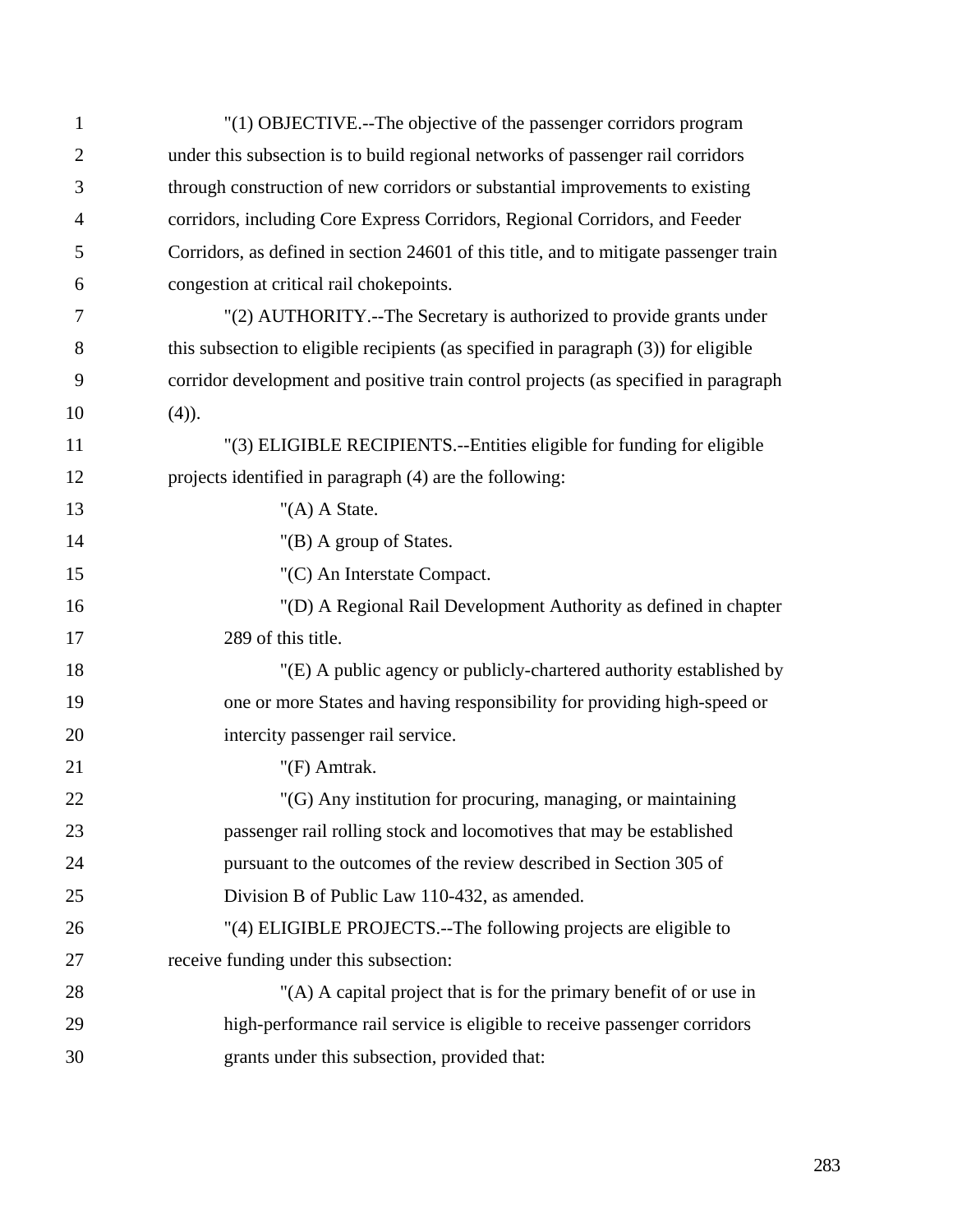| $\mathbf{1}$   | $"(1)$ The project proposal is consistent with an adopted                |
|----------------|--------------------------------------------------------------------------|
| $\overline{2}$ | service development plan or rail hub plan at the time of                 |
| 3              | application.                                                             |
| $\overline{4}$ | $'(2)$ The project sponsor has completed, prior to the time of           |
| 5              | application, the appropriate level of environmental reviews, in          |
| 6              | compliance with the applicable environmental protection                  |
| 7              | requirements, including the National Environmental Policy Act of         |
| 8              | 1969 (42 U.S.C. 4321 et seq.), its implementing regulations, and         |
| 9              | applicable procedures.                                                   |
| 10             | "(B) A capital project identified by the Surface Transportation          |
| 11             | Board as to improve the on-time performance and reliability of intercity |
| 12             | rail passenger transportation under section 24308(f) of this title.      |
| 13             | $(C)$ A capital project designated by the Secretary as being             |
| 14             | necessary to address congestion challenges affecting passenger rail.     |
| 15             | "(5) PROJECT SELECTION CRITERIA.--In selecting the recipients of         |
| 16             | grants for eligible projects under paragraph (4), the Secretary shall:   |
| 17             | "(A) Give preference to proposed projects that are consistent with       |
| 18             | the investment goals, objectives, policies, and methodologies defined in |
| 19             | the following:                                                           |
| 20             | "(i) Any national rail planning guidance or parameters set               |
| 21             | forth by the Secretary.                                                  |
| 22             | "(ii) Any Regional Rail Development Plans described in                   |
| 23             | section 22602 of this title that are applicable to a project proposal,   |
| 24             | once available.                                                          |
| 25             | "(iii) Any State Rail Plans, as described in chapter 227 of              |
| 26             | this title that are applicable to a project proposal.                    |
| 27             | "(B) Also consider the following:                                        |
| 28             | "(i) The project's system and service performance as                     |
| 29             | experienced by the passenger, including measures such as                 |
| 30             | improved reliability, reduced trip time, additional service              |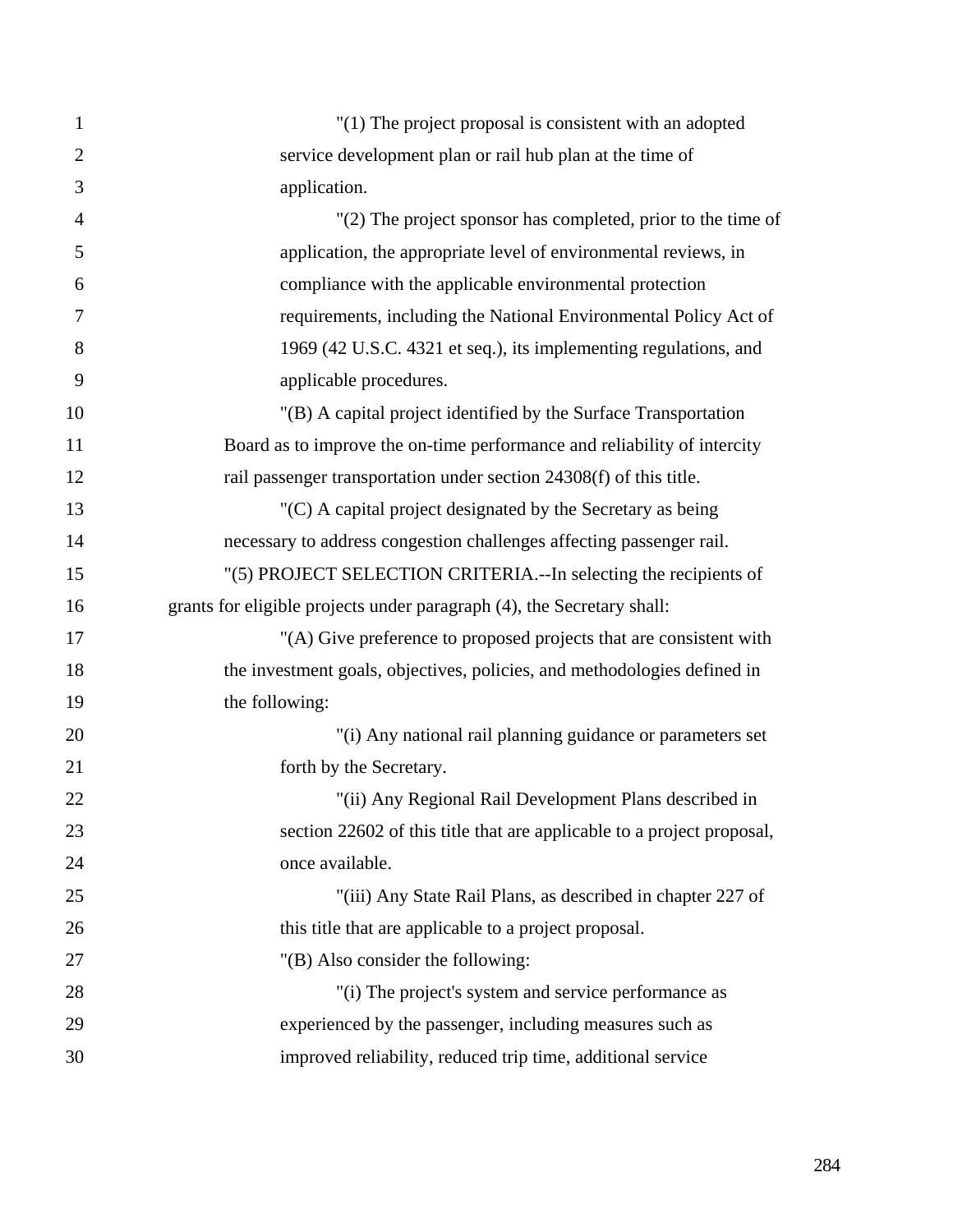| 1              | frequency to meet anticipated or existing demand, or other           |
|----------------|----------------------------------------------------------------------|
| $\overline{2}$ | significant system and service enhancements.                         |
| 3              | "(ii) Cost-benefit analysis of the project, which shall              |
| $\overline{4}$ | include such factors as the project's estimated ridership and        |
| 5              | anticipated user and public benefits, relative to the proposed       |
| 6              | Federal investment, and consideration of enhanced mobility,          |
| 7              | environmental, and economic benefits (both for the specific project  |
| 8              | proposal and in terms of the costs and benefits generated by the     |
| 9              | specific project within a network context).                          |
| 10             | "(iii) Cross-modal benefits generated by the project,                |
| 11             | including anticipated impacts on air, transit, or highway traffic    |
| 12             | congestion, capacity, or safety; and cost avoidance or deferral of   |
| 13             | planned investments in aviation, transit, and highway systems.       |
| 14             | "(iv) Opportunities for operational integration with                 |
| 15             | commuter rail or other rail operations, as well as with regional     |
| 16             | public transportation providers, including the degree to which the   |
| 17             | project could allow for coordinated schedules, seamless              |
| 18             | connections between trains, integrated sales and ticketing systems,  |
| 19             | and other mechanisms that will benefit passengers and encourage      |
| 20             | cost containment among rail operators.                               |
| 21             | "(v) Equitable financial participation by other beneficiaries        |
| 22             | of the project, including the degree to which the project's business |
| 23             | plan considers potential private sector participation in the         |
| 24             | financing, construction, and/or operation of the project.            |
| 25             | "(vi) The recipient's past performance in developing and             |
| 26             | delivering similar passenger rail projects.                          |
| 27             | "(vii) The recipient's previous financial contributions to           |
| 28             | developing high-performance rail services, including any non-        |
| 29             | Federal contributions in excess of minimum requirements that the     |
| 30             | sponsor may have provided as a match for previous Federal grants.    |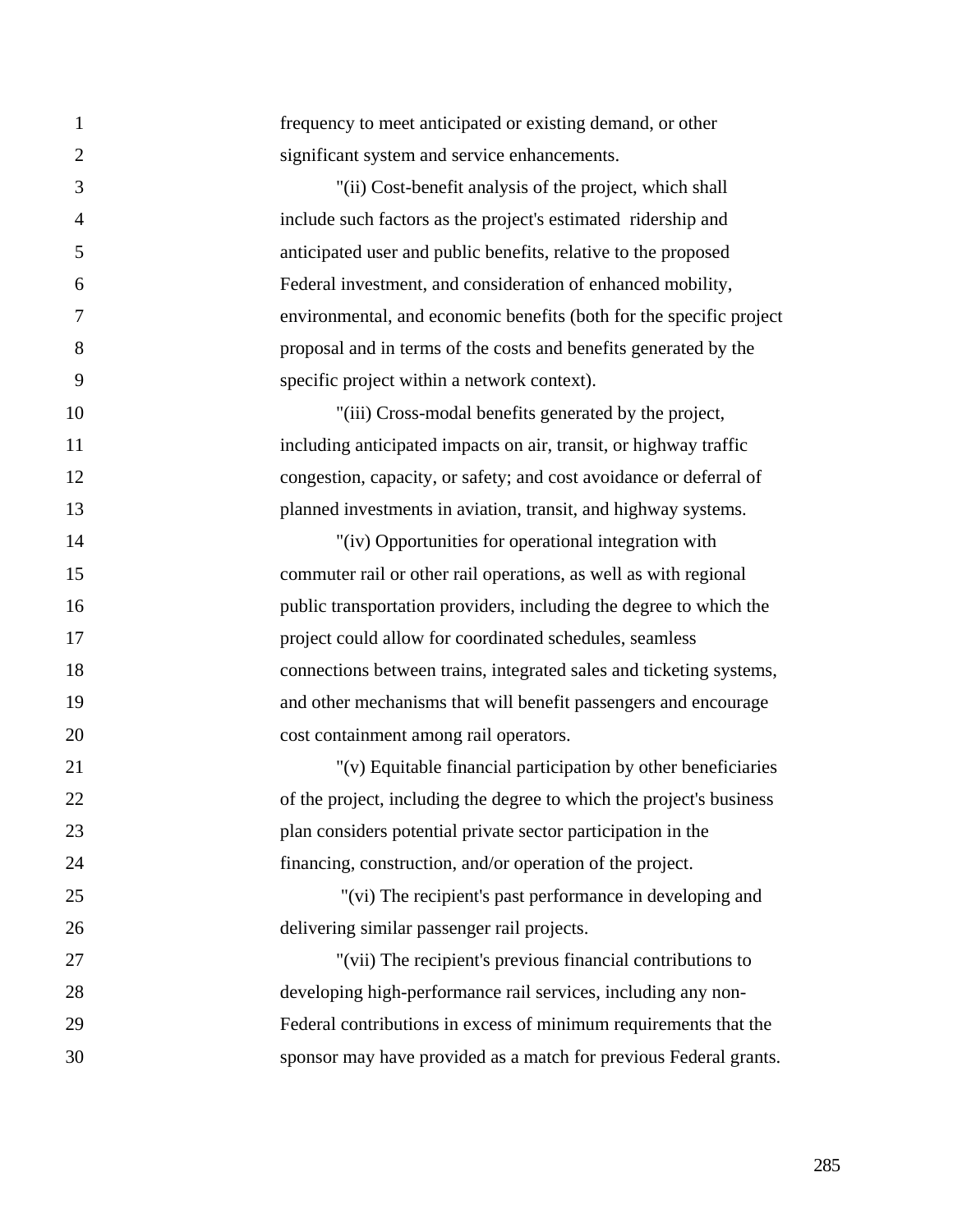| $\mathbf{1}$   | "(viii) The likelihood that new service or expanded service                      |
|----------------|----------------------------------------------------------------------------------|
| $\overline{2}$ | projects, once brought into service, will be able to cover on-going              |
| 3              | operating costs without the support of grants, within a reasonable               |
| $\overline{4}$ | time frame.                                                                      |
| 5              | "(ix) Whether the recipient has or will have the legal,                          |
| 6              | financial, and technical capacity to carry out the project,                      |
| 7              | satisfactory continuing control over the use of the equipment or                 |
| 8              | facilities, and the capability and willingness to maintain the                   |
| 9              | equipment or facilities.                                                         |
| 10             | " $(x)$ The likelihood that the proposed project is feasible and                 |
| 11             | will result in the anticipated benefits, including the recipient's               |
| 12             | means for ensuring the realization of the anticipated benefits.                  |
| 13             | "(xi) Any other relevant factors as determined by the                            |
| 14             | Secretary.                                                                       |
| 15             | "(6) PLANNING REQUIREMENTS.--To be eligible for a Federal grant                  |
| 16             | under this subsection, a project must be specifically identified on a State Rail |
| 17             | Plan, as described in section 22702.                                             |
| 18             | "(7) FEDERAL SHARE OF TOTAL PROJECT COSTS.--                                     |
| 19             | "(A) TOTAL PROJECT COST.--The Secretary shall estimate the                       |
| 20             | total cost of a project under this subsection based on engineering studies,      |
| 21             | studies of economic feasibility, environmental analyses, and information         |
| 22             | on the expected use of equipment or facilities.                                  |
| 23             | "(B) FEDERAL SHARE.--The Federal share of total project costs                    |
| 24             | under this subsection shall not exceed 80 percent, except where the              |
| 25             | proposed project was identified through and is consistent with a Regional        |
| 26             | Rail Development Plan described in chapter 289 of this title, in which case      |
| 27             | the Federal share of total project costs under this subsection shall not         |
| 28             | exceed 85 percent.                                                               |
| 29             | "(c) COMMUTER RAILROADS; POSITIVE TRAIN CONTROL                                  |
| 30             | COMPLIANCE.--                                                                    |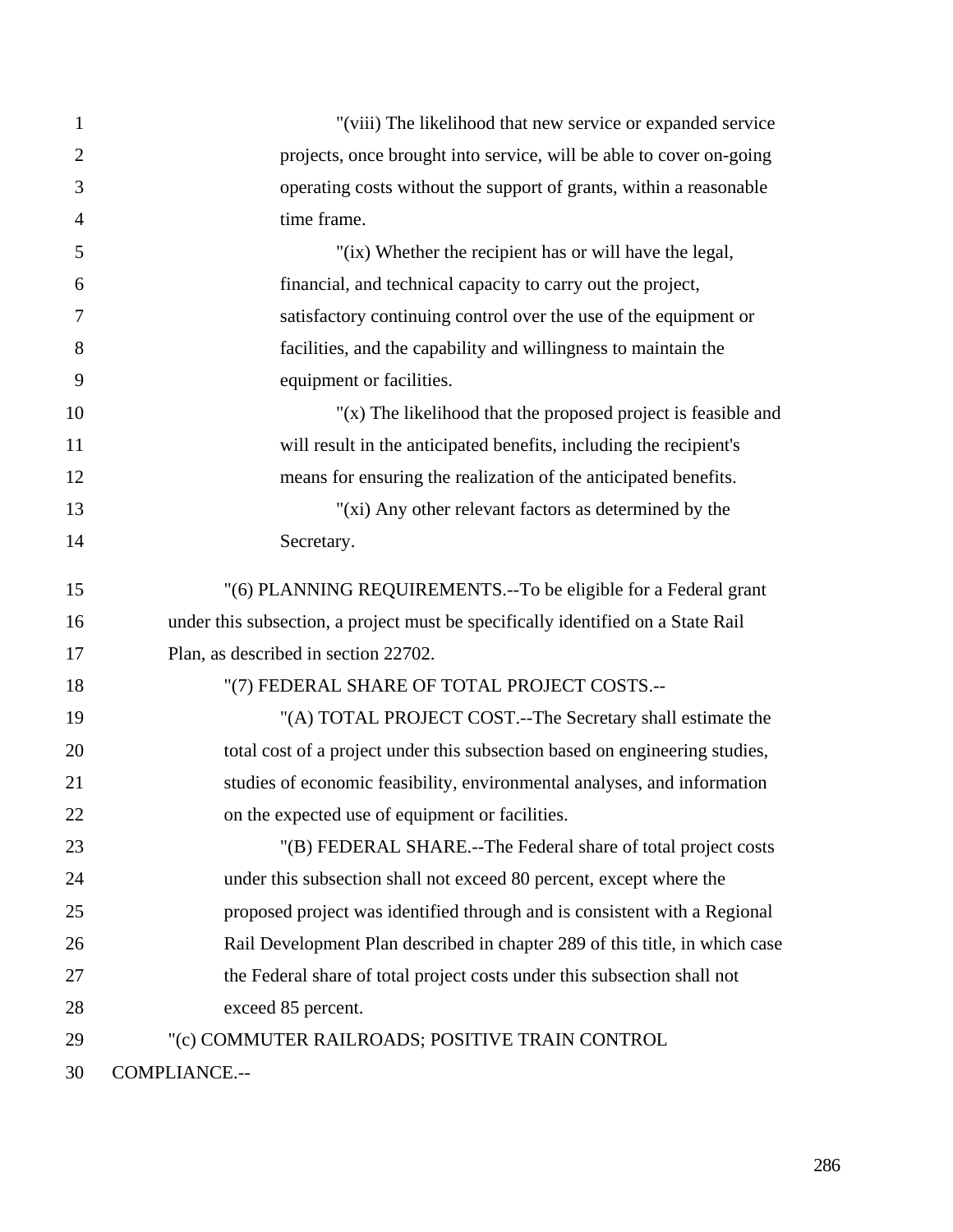| 1              | "(1) OBJECTIVE. -- The objective of this program is to promote rail safety          |
|----------------|-------------------------------------------------------------------------------------|
| $\overline{2}$ | by assisting in funding the implementation of positive train control on commuter    |
| 3              | railroad-owned infrastructure, equipment, and back office systems.                  |
| $\overline{4}$ | "(2) AUTHORITY.--The Secretary is authorized to provide grants under                |
| 5              | this subsection to eligible recipients (as described in paragraph (3)) for eligible |
| 6              | positive train control projects (as described in paragraph (4)).                    |
| 7              | "(3) ELIGIBLE RECIPIENTS.--Entities eligible for funding under this                 |
| 8              | subsection include the following:                                                   |
| 9              | " $(A)$ A State.                                                                    |
| 10             | "(B) A group of States.                                                             |
| 11             | "(C) A provider of commuter rail passenger transportation, as                       |
| 12             | defined in section 24102 of this title.                                             |
| 13             | "(4) ELIGIBLE PROJECTS.--Projects eligible to receive grants under this             |
| 14             | subsection include the following:                                                   |
| 15             | "(A) A project for analyzing, designing, developing, procuring,                     |
| 16             | installing, modifying, validating, configuring, and testing of positive train       |
| 17             | control systems hardware or software system elements on commuter                    |
| 18             | railroad-owned infrastructure, equipment, or back office systems,                   |
| 19             | including the following activities:                                                 |
| 20             | "(i) Dedicated passenger service motive power equipment.                            |
| 21             | "(ii) Wayside interface of track-side devices on track                              |
| 22             | owned by eligible recipients.                                                       |
| 23             | "(iii) Back office and dispatch system infrastructure owned                         |
| 24             | and operated by passenger railroads.                                                |
| 25             | "(iv) Roadway worker terminal devices.                                              |
| 26             | "(v) Communications system design and components, such                              |
| 27             | as quality of service determinations, physical communications                       |
| 28             | infrastructure, and message integrity, authentication, and non-                     |
| 29             | repudiation mechanisms to protect positive train control system                     |
| 30             | communications.                                                                     |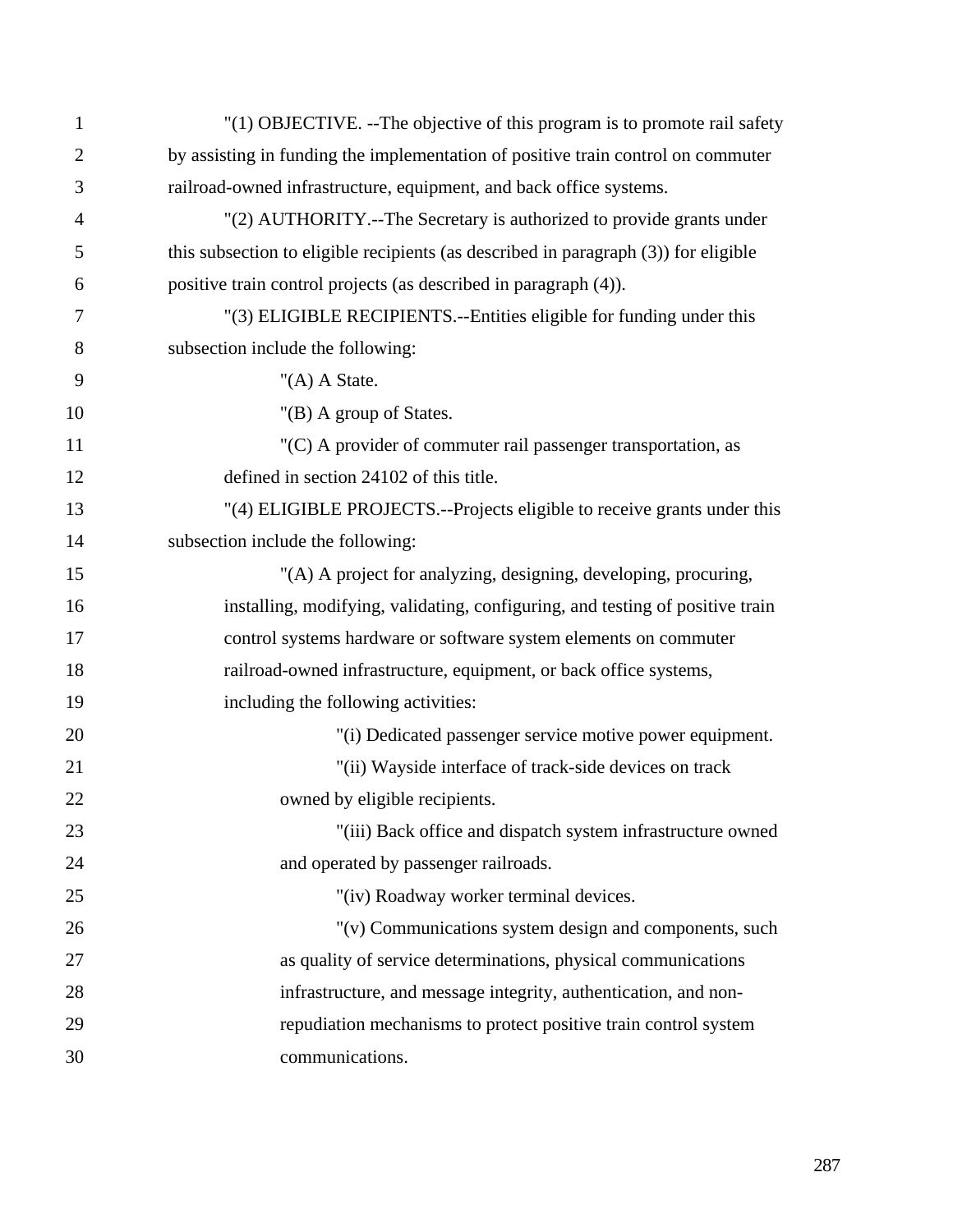| $\mathbf{1}$   | "(vi) Track databases for track segments owned by eligible                         |
|----------------|------------------------------------------------------------------------------------|
| $\overline{2}$ | recipients, including the population of such databases with                        |
| 3              | mapping data.                                                                      |
| $\overline{4}$ | "(vii) Project management services for oversight and                               |
| 5              | systems engineering of passenger railroad positive train control                   |
| 6              | system design, procurement, implementation, and testing efforts.                   |
| 7              | "(viii) Positive train control system training programs for                        |
| 8              | eligible recipients compliant with title 49 of the Code of Federal                 |
| 9              | Regulations, part 236 subpart I.                                                   |
| 10             | "(ix) Engineering support to prepare all necessary                                 |
| 11             | documentation required for regulatory compliance and system                        |
| 12             | certification of positive train control systems for eligible recipients            |
| 13             | "(B) An eligible entity specified in paragraph $(4)(A)$ may not                    |
| 14             | receive funding under this subsection for the following activities:                |
| 15             | "(i) The procurement of radio frequency spectrum.                                  |
| 16             | "(ii) Positive train control-related costs of any entity not                       |
| 17             | listed in paragraph (3), such as wayside positive train control                    |
| 18             | system components on track segments owned by a Class I freight                     |
| 19             | railroad and over which commuter rail passenger transportation is                  |
| 20             | regularly provided.                                                                |
| 21             | "(5) PROJECT SELECTION CRITERIA.--The Secretary, in selecting the                  |
| 22             | recipients of grants for eligible projects under paragraph (4), shall consider the |
| 23             | following:                                                                         |
| 24             | "(A) The scope of positive train control system components                         |
| 25             | necessary to comply with section 20157 of this title, including the number         |
| 26             | of locomotives owned by the eligible recipient, the number of wayside              |
| 27             | miles owned by the eligible recipient, the number of positive train control        |
| 28             | systems with which the eligible recipient's positive train control system          |
| 29             | must be interoperable; the scale of the communications infrastructure the          |
| 30             | eligible recipient requires to support positive train control system               |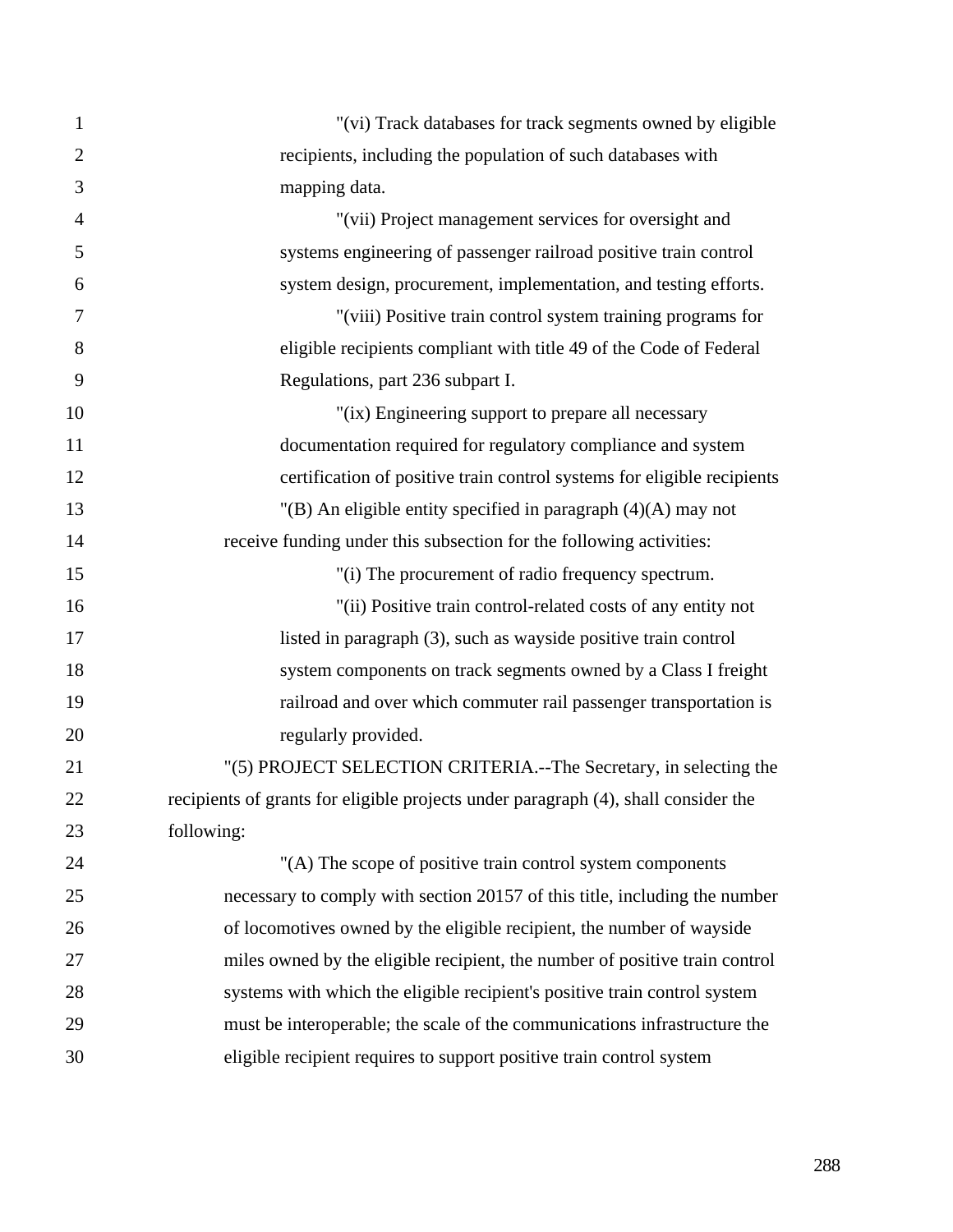| 1              | operations; and the number of modifications to dispatching and back                   |
|----------------|---------------------------------------------------------------------------------------|
| $\overline{2}$ | office systems required to support positive train control system operations.          |
| 3              | "(B) The extent to which the applicant has demonstrated a clear                       |
| $\overline{4}$ | need for Federal financial assistance.                                                |
| 5              | $C$ ) The overall completeness and quality of the application,                        |
| 6              | including the comprehensiveness of its supporting documentation.                      |
| 7              | "(D) The extent of prior positive train control implementation                        |
| 8              | activities.                                                                           |
| 9              | "(E) Any other relevant factors as determined by the Secretary.                       |
| 10             | "(6) FEDERAL SHARE OF PROJECT COSTS.--                                                |
| 11             | "(A) TOTAL PROJECT COST.--The Secretary shall estimate the                            |
| 12             | total cost of a project under this subsection based on engineering studies,           |
| 13             | studies of economic feasibility, environmental analyses, and information              |
| 14             | on the expected use of equipment or facilities.                                       |
| 15             | "(B) FEDERAL SHARE.--The Federal share of total project costs                         |
| 16             | for grants provided under this subsection shall not exceed 80 percent of              |
| 17             | the total project cost.                                                               |
| 18             | "(C) MATCH CREDIT.--The non-Federal share requirement may                             |
| 19             | be met in whole or in part by eligible expenditures by the railroad carrier           |
| 20             | made subsequent to October 16, 2008, excluding costs related to the lease             |
| 21             | or acquisition of radio frequency spectrum.                                           |
| 22             | "(d) LOCAL RAIL FACILITIES AND SAFETY .--                                             |
| 23             | "(1) OBJECTIVE.--The objective of the local rail facilities and safety                |
| 24             | program under this subsection is to mitigate the impacts of railroad operations in    |
| 25             | local communities, through improvements to highway-rail grade crossings,              |
| 26             | upgrades to short-line railroad infrastructure, rail line relocation and improvement  |
| 27             | projects, and training and technical assistance to local governments.                 |
| 28             | "(2) AUTHORITY.--The Secretary is authorized to provide grants under                  |
| 29             | this subsection to eligible recipients (as described in paragraph (3)) for eligible   |
| 30             | freight capacity projects (as described in paragraph (4)). A grant may be used to     |
| 31             | pay all or a portion of the subsidy and administrative costs of projects eligible for |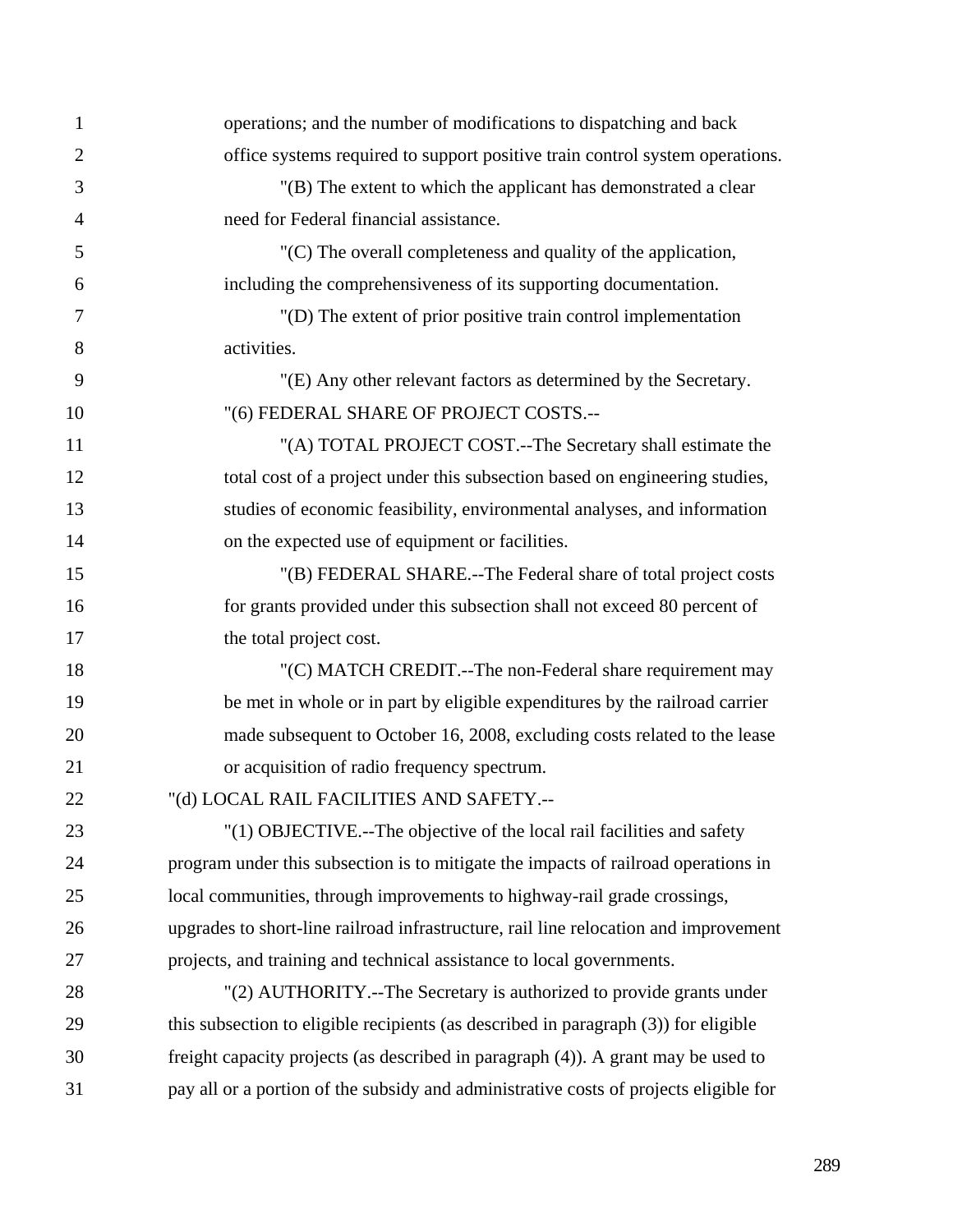| 1              | federal credit assistance under the Railroad Revitalization and Regulatory Reform   |
|----------------|-------------------------------------------------------------------------------------|
| $\overline{2}$ | Act of 1976 (P.L. 94-210) (45 U.S.C. 801, et seq.) for a capital project to improve |
| 3              | short-line railroad infrastructure.                                                 |
| $\overline{4}$ | "(3) ELIGIBLE RECIPIENTS.--Entities eligible for funding under this                 |
| 5              | subsection include the following:                                                   |
| 6              | " $(A)$ A State.                                                                    |
| 7              | "(B) A group of States.                                                             |
| 8              | "(C) An Interstate Compact.                                                         |
| 9              | "(D) A Regional Rail Development Authority, as defined in                           |
| 10             | chapter 289 of this title.                                                          |
| 11             | "(E) A local government.                                                            |
| 12             | "(F) A metropolitan planning organization.                                          |
| 13             | "(G) A group of metropolitan planning organizations.                                |
| 14             | "(4) ELIGIBLE PROJECTS.--Projects eligible to receive grants under this             |
| 15             | subsection include the following:                                                   |
| 16             | "(A) A capital project to mitigate the impacts of rail infrastructure               |
| 17             | and operations on a local community, including rail line relocation and             |
| 18             | improvement and improving the safety of, or eliminating hazards at, a               |
| 19             | highway-rail grade crossing.                                                        |
| 20             | "(B) A capital project to improve short-line railroad infrastructure.               |
| 21             | "(C) Training and technical assistance to help local governments                    |
| 22             | better understand how to coordinate with railroads on operations and                |
| 23             | safety issues, and how to integrate railroad issues into land use and               |
| 24             | transportation planning processes.                                                  |
| 25             | "(5) PROJECT SELECTION CRITERIA.--In selecting the recipients of                    |
| 26             | grants for freight capacity projects under this subsection, the Secretary shall     |
| 27             | consider:                                                                           |
| 28             | "(A) The extent to which a proposed project--                                       |
| 29             | "(i) alleviates the impacts of rail operations on local                             |
| 30             | neighborhoods or urbanized areas;                                                   |
| 31             | "(ii) will result in clearly-defined public benefits;                               |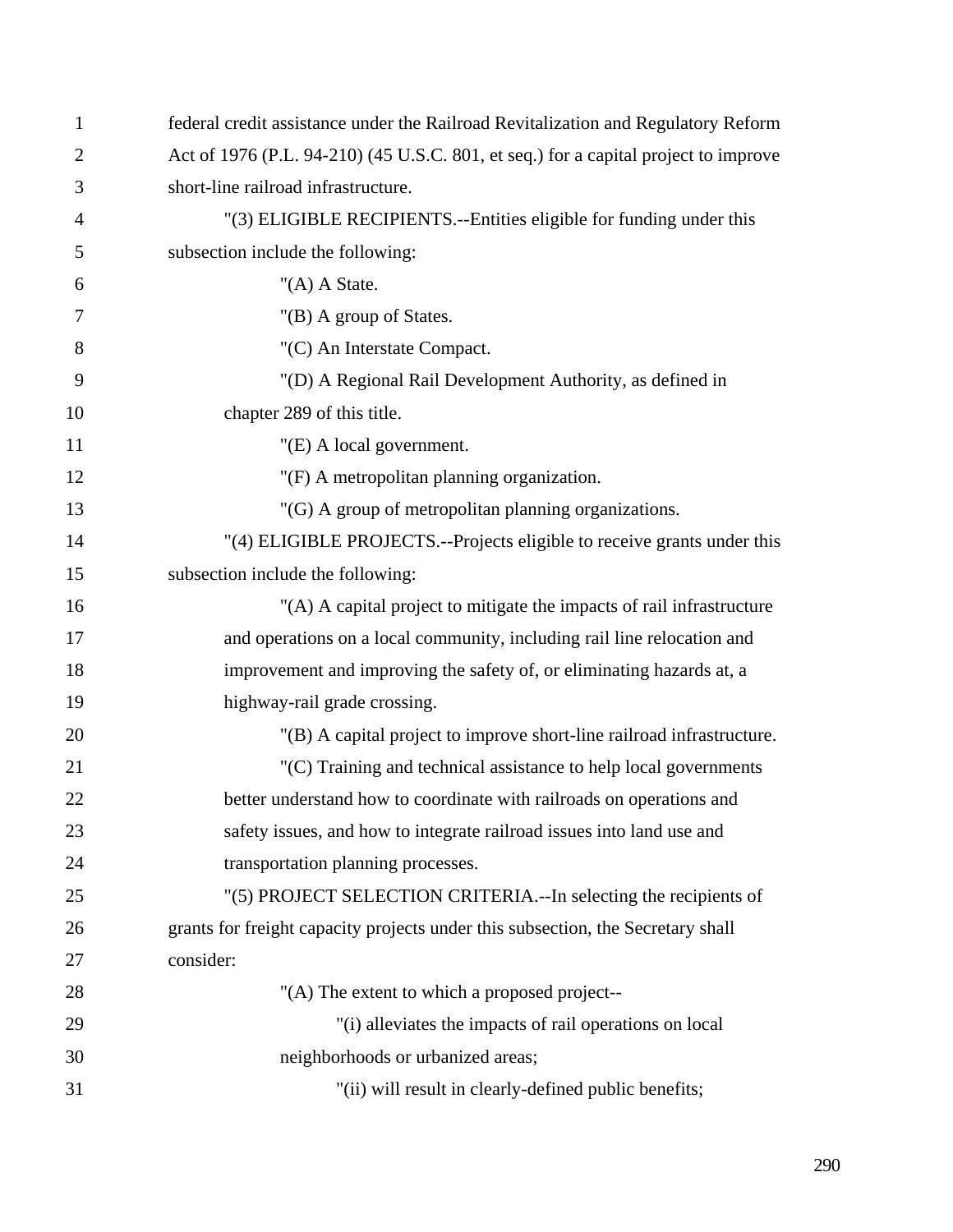| $\mathbf{1}$   | "(iii) contributes to increasing the competitiveness and state                     |
|----------------|------------------------------------------------------------------------------------|
| $\overline{2}$ | of good repair of short line railroads;                                            |
| 3              | "(iv) enhances safety at critical highway-rail grade                               |
| $\overline{4}$ | crossings;                                                                         |
| 5              | $"$ (v) is compatible with local land use, economic                                |
| 6              | development, and transportation plans and objectives;                              |
| 7              | "(vi) includes equitable participation from other                                  |
| 8              | beneficiaries in the project's financing, including the extent to                  |
| 9              | which the project will leverage private or local government                        |
| 10             | investments; and                                                                   |
| 11             | "(vii) will increase the reliability and resilience of the                         |
| 12             | nation's rail system.                                                              |
| 13             | "(B) The past performance of the recipient and other beneficiaries                 |
| 14             | of the project in developing and delivering rail projects.                         |
| 15             | $(C)$ Any other relevant factors as determined by the Secretary.                   |
| 16             | "(6) PLANNING REQUIREMENTS.--To be eligible for a Federal grant                    |
| 17             | under this subsection, a project must be specifically identified on a State Rail   |
| 18             | Plan, as described in section 227 of this title.                                   |
| 19             | "(7) FEDERAL SHARE OF PROJECT COSTS.--                                             |
| 20             | "(A) TOTAL PROJECT COST.--The Secretary shall estimate the                         |
| 21             | total cost of a project under this subsection based on engineering studies,        |
| 22             | studies of economic feasibility, environmental analyses, and information           |
| 23             | on the expected use of equipment or facilities.                                    |
| 24             | "(B) FEDERAL SHARE.--The Federal share of total project costs                      |
| 25             | for grants provided under this subsection shall not exceed 80 percent of           |
| 26             | the total project cost.                                                            |
| 27             | "(e) PLANNING                                                                      |
| 28             | "(1) OBJECTIVE.--The objective of the planning program under this                  |
| 29             | subsection is to facilitate the development of comprehensive plans to guide future |
| 30             | investments in the nation's rail systems and to develop the workforce necessary to |
| 31             | advance America's rail industry.                                                   |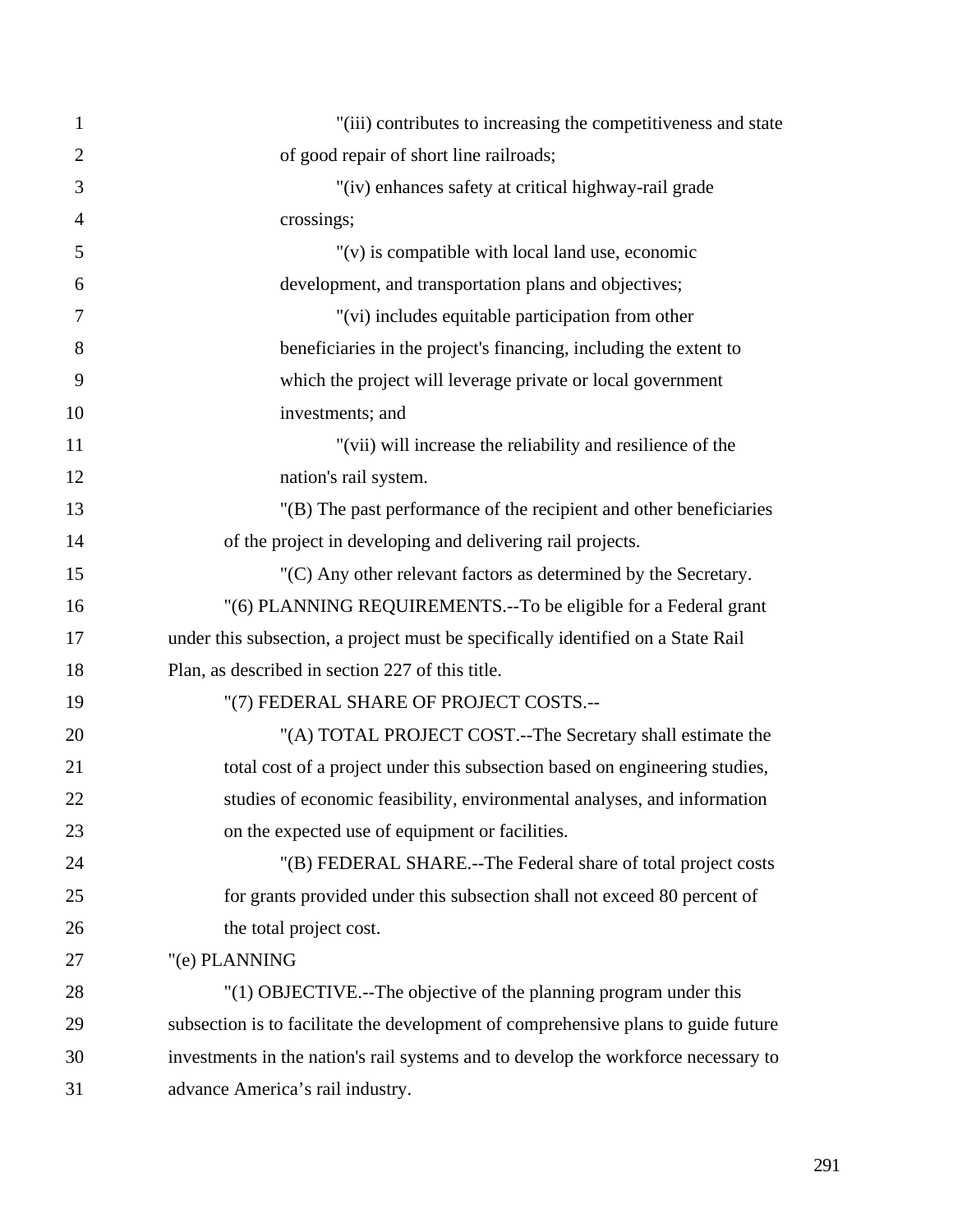| 1              | "(2) AUTHORITY.--The Secretary is authorized to provide grants under                |
|----------------|-------------------------------------------------------------------------------------|
| $\overline{2}$ | this subsection to eligible recipients (as described in paragraph (3)) for eligible |
| 3              | planning projects (as described in paragraph (4)).                                  |
| 4              | "(3) ELIGIBLE RECIPIENTS.--Entities eligible for funding under this                 |
| 5              | subsection include the following:                                                   |
| 6              | " $(A)$ A State.                                                                    |
| 7              | "(B) A group of States.                                                             |
| 8              | "(C) An Interstate Compact.                                                         |
| 9              | "(D) A Regional Rail Development Authority as defined in chapter                    |
| 10             | 289 of this title.                                                                  |
| 11             | "(E) A public agency or publicly-chartered authority established by                 |
| 12             | one or more States and having responsibility for providing high-speed or            |
| 13             | intercity passenger rail service.                                                   |
| 14             | " $(F)$ A local government.                                                         |
| 15             | "(G) A metropolitan planning organization.                                          |
| 16             | "(H) A group of metropolitan planning organizations.                                |
| 17             | "(I) National Academy of Sciences Transportation Research                           |
| 18             | Board, for eligible projects described in paragraph $(4)(C)$ .                      |
| 19             | "(J) Federal Railroad Administration.                                               |
| 20             | "(4) ELIGIBLE PROJECTS.--Projects eligible to receive grants under this             |
| 21             | subsection include the following:                                                   |
| 22             | "(A) The preparation of new rail planning documents or any                          |
| 23             | updates to existing rail planning documents including the following:                |
| 24             | "(i) A corridor or rail hub investment plan that consists of                        |
| 25             | both--                                                                              |
| 26             | "(I) a corridor service development plan or rail hub                                |
| 27             | plan and;                                                                           |
| 28             | "(II) corresponding environmental analyses.                                         |
| 29             | "(ii) A regional rail development plan, as defined in section                       |
| 30             | 22602 of this title.                                                                |
|                |                                                                                     |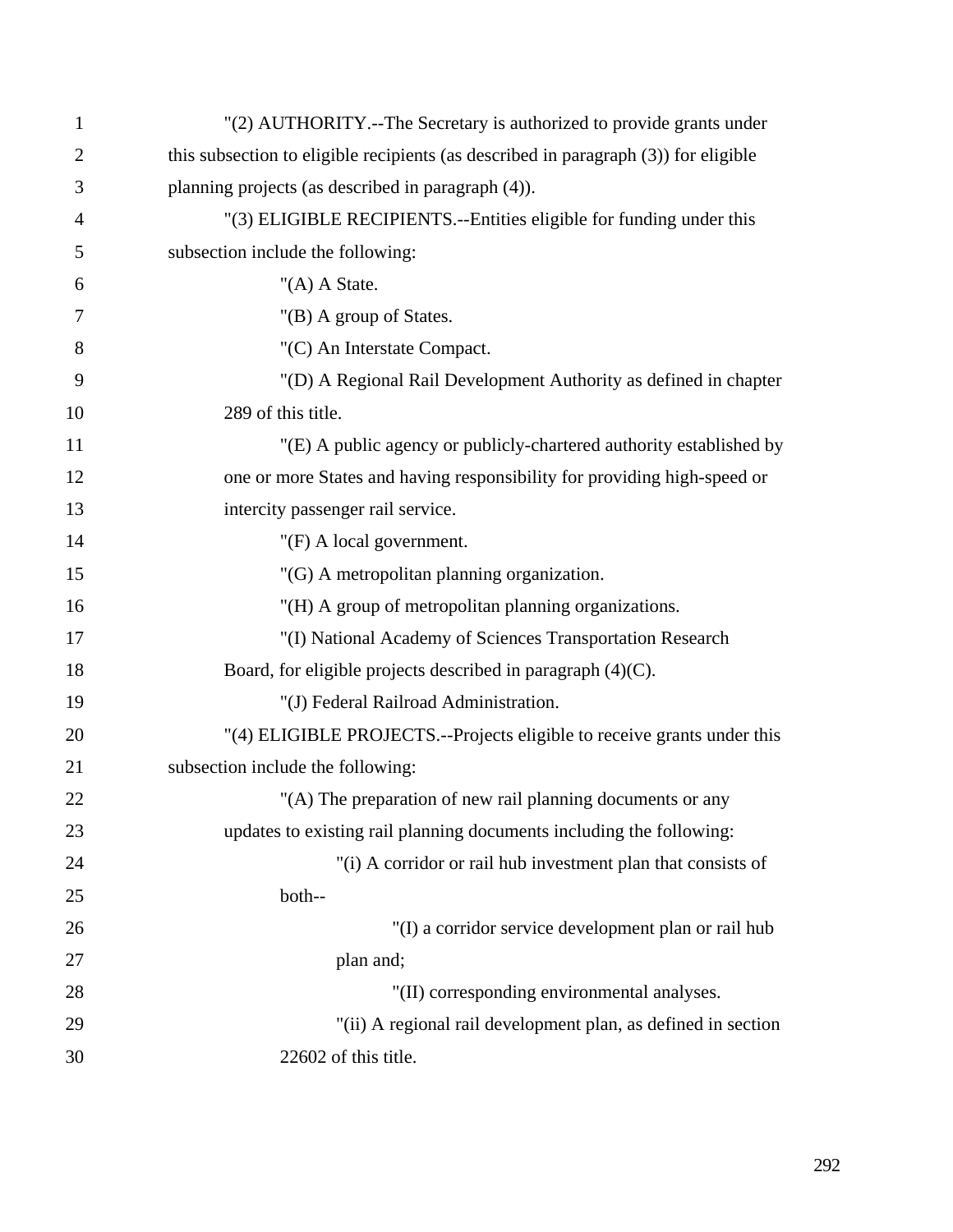| 1              | "(iii) A State rail plan, as defined in section 22702 of this                         |
|----------------|---------------------------------------------------------------------------------------|
| $\overline{2}$ | title.                                                                                |
| 3              | "(iv) Any other national, multi-State, mega-regional, or                              |
| $\overline{4}$ | State planning activity determined by the Secretary to be necessary                   |
| 5              | to advance the development of passenger and freight rail systems.                     |
| 6              | "(B) Capital upgrades to the Transportation Technology Center for                     |
| 7              | the purposes of conducting research, development, testing, evaluation, and            |
| 8              | training for the purpose of enhancing technologies related to the design              |
| 9              | and deployment of high-performance rail systems.                                      |
| 10             | "(C) Research conducted by the National Cooperative Rail                              |
| 11             | Research Program, as established by section 24910 of this title.                      |
| 12             | "(D) Workforce development activities, coordinated to the extent                      |
| 13             | practical with the existing local training programs supported by the U.S.             |
| 14             | Department of Transportation, the U.S. Department of Labor, and the U.S.              |
| 15             | Department of Education, including:                                                   |
| 16             | "(i) Interagency agreements with the Manufacturing                                    |
| 17             | Extension Partnership at the National Institute of Standards and                      |
| 18             | Technology.                                                                           |
| 19             | "(ii) Developing and deploying training and technical                                 |
| 20             | assistance opportunities for rail stakeholders.                                       |
| 21             | "(iii) Rail-based University Transportation Centers                                   |
| 22             | established by section 5505 of this title.                                            |
| 23             | "(5) PROJECT SELECTION CRITERIA.--In selecting the recipients of                      |
| 24             | grants for planning projects under paragraph $(4)(A)$ , the Secretary shall consider: |
| 25             | "(A) The extent to which a proposed planning project--                                |
| 26             | "(i) comprehensively addresses both freight and passenger                             |
| 27             | rail issues and needs;                                                                |
| 28             | "(ii) considers high-performance rail's role within a                                 |
| 29             | multimodal context;                                                                   |
| 30             | "(iii) follows a planning process that allows for meaningful                          |
| 31             | incorporation of input from affected communities, local                               |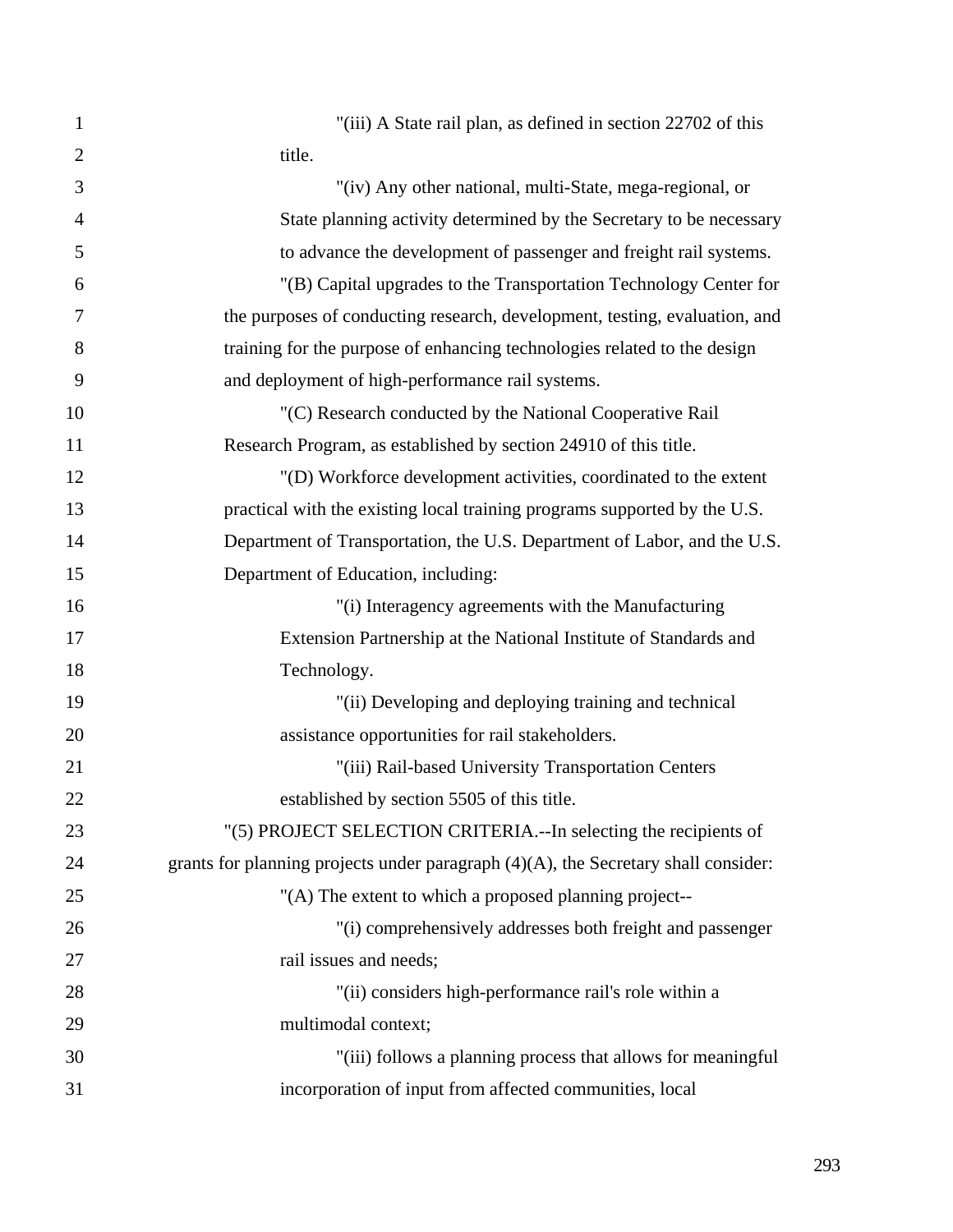| $\mathbf{1}$   | governments, regional councils and planning organizations,                         |
|----------------|------------------------------------------------------------------------------------|
| $\overline{2}$ | railroads, transportation modal partners, environmental interests,                 |
| 3              | workforce investment boards, economic development agencies, the                    |
| $\overline{4}$ | public, and other stakeholders, early and throughout the process;                  |
| 5              | "(iv) is integrated with other transportation planning                             |
| 6              | efforts;                                                                           |
| 7              | " $(v)$ will result in the appropriate documentation and                           |
| 8              | institutional support to proceed with project implementation; and                  |
| 9              | "(vi) examines and evaluates non-transportation issues that                        |
| 10             | could be affected by future capital projects, including but not                    |
| 11             | limited to land use, economic development, and social equity.                      |
| 12             | "(B) Any other relevant factors as determined by the Secretary.                    |
| 13             | "(6) FEDERAL SHARE OF PROJECT COSTS.--                                             |
| 14             | "(A)The Federal share of total project costs for a grant provided                  |
| 15             | under paragraph $(4)(A)$ shall not exceed 80 percent of the total project          |
| 16             | cost.                                                                              |
| 17             | "(B) The Federal share of total project costs for a grant or contract              |
| 18             | provided under this paragraph $(4)(B)-(D)$ may be up to 100 percent of the         |
| 19             | total project cost.                                                                |
| 20             | "(7) FEDERALLY-LED RAIL PLANNING.--The Secretary may retain                        |
| 21             | up to two percent of the funds made available under section 24602(b) of this title |
| 22             | to facilitate the preparation of national planning tools and analyses, multi-State |
| 23             | regional rail plans, and service development plans and related environmental       |
| 24             | reviews for corridors located in multiple States.                                  |
| 25             | "Sec. 24606. Oversight                                                             |
| 26             | "(a) AUTHORITY.--                                                                  |
| 27             | "(1) IN GENERAL .--                                                                |
| 28             | "(A) CURRENT PASSENGER RAIL SERVICE PROGRAM.--                                     |
| 29             | The Secretary of Transportation may expend up to one-half percent of the           |
| 30             | funds made available each fiscal year under section 24602(a) of this title         |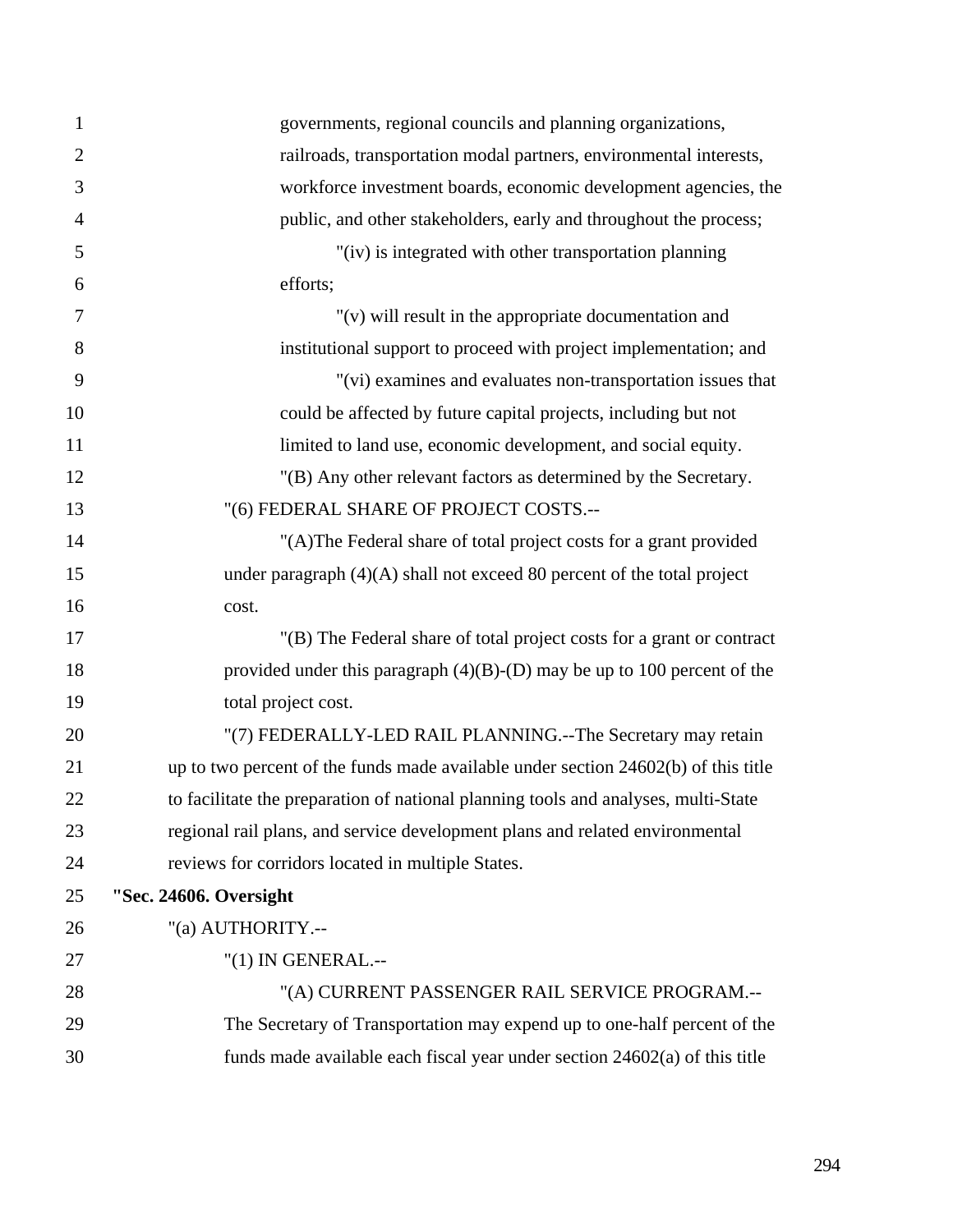| $\mathbf{1}$   | to conduct oversight of and to provide training and technical assistance for           |
|----------------|----------------------------------------------------------------------------------------|
| $\overline{2}$ | the current passenger rail service program.                                            |
| 3              | "(B) RAIL SERVICE IMPROVEMENT PROGRAM.--The                                            |
| $\overline{4}$ | Secretary of Transportation may expend up to 1 percent of the funds made               |
| 5              | available each fiscal year under section 24602(b) of this title to conduct             |
| 6              | oversight, training and technical assistance, and project evaluations and              |
| 7              | assessments for the rail service improvement program.                                  |
| 8              | "(2) PAYMENT.--The Federal share of a contract under this subsection                   |
| 9              | shall be 100 percent.                                                                  |
| 10             | "(b) PROJECT MANAGEMENT OVERSIGHT .--                                                  |
| 11             | "(1) PROCEDURES.--The Secretary shall develop and implement                            |
| 12             | oversight procedures to monitor the effective and efficient use of funds               |
| 13             | appropriated under this chapter. These procedures shall include such measures as       |
| 14             | the Secretary deems necessary to identify, mitigate, and monitor risks to              |
| 15             | successful delivery of projects. These procedures may include:                         |
| 16             | "(A) Entering into contracts for safety, procurement, management,                      |
| 17             | and financial compliance reviews, audits, and reports of a recipient of                |
| 18             | funds appropriated under this chapter.                                                 |
| 19             | "(B) Conducting site visits to review the progress and                                 |
| 20             | implementation of projects under this chapter.                                         |
| 21             | "(C) Establishing field offices to oversee projects and to provide                     |
| 22             | project delivery assistance to the recipients of financial assistance under            |
| 23             | this chapter.                                                                          |
| 24             | "(2) ACCESS.--Each recipient of financial assistance under this chapter                |
| 25             | shall provide the Secretary or the Secretary's designee, including a contractor the    |
| 26             | Secretary chooses under paragraph $(1)(A)$ of this subsection, with access to the      |
| 27             | construction sites and records of the recipient when reasonably necessary.             |
| 28             | "(c) PROJECT EVALUATION AND ASSESSMENT.--The Secretary shall                           |
| 29             | develop and implement procedures for evaluating the implementation of projects         |
| 30             | receiving funds made available under sections 24602(b) of this title and assessing the |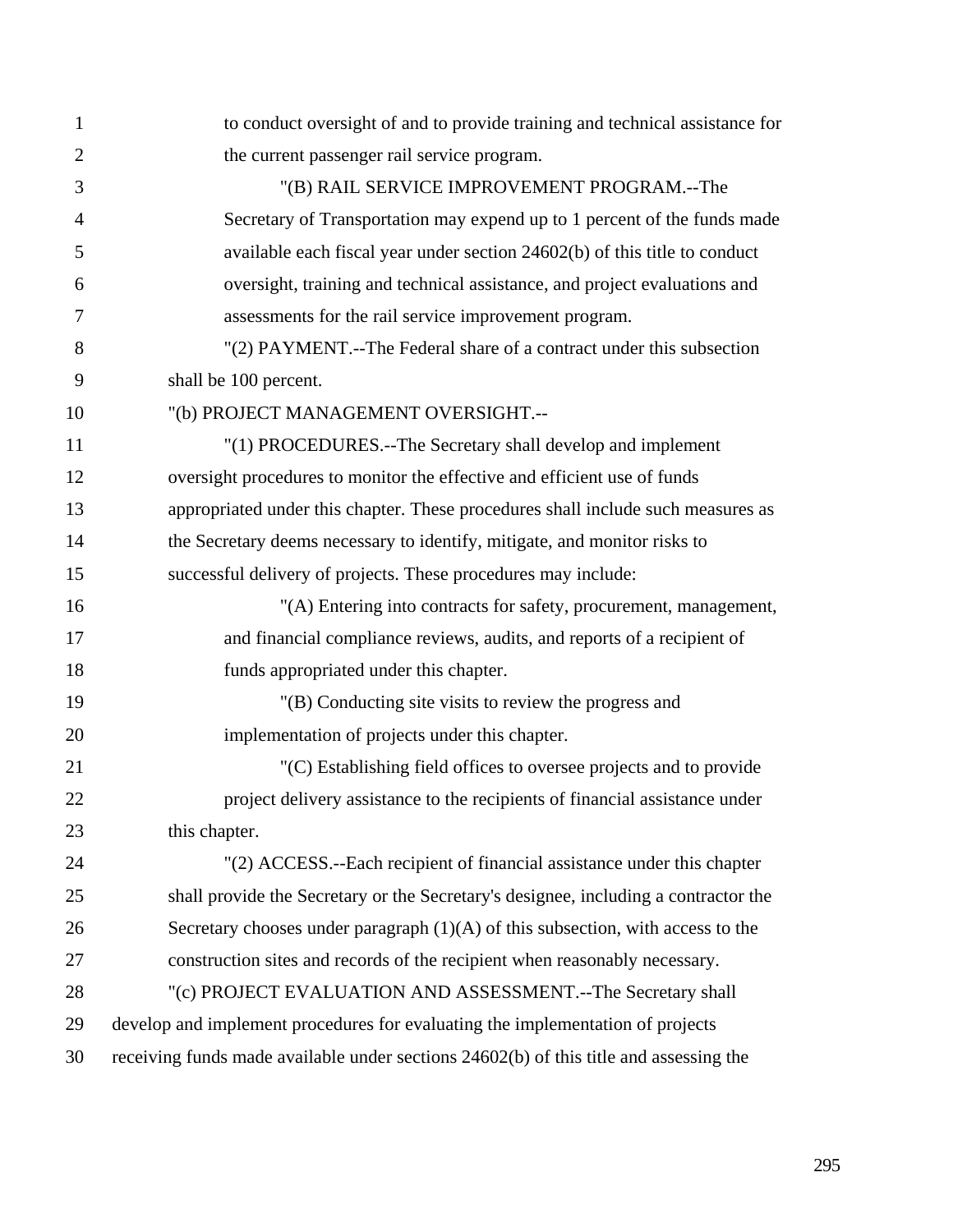2 procedures may include: 3 "(1) Establishing criteria to guide the selection of grants under 4 sections 24602(b) for individual assessments. 5 "(2) Identifying, collecting, and analyzing standardized data and 6 metrics related to grant applications under sections 24602(b) and (c), and 7 to the implementation, outcomes, and public benefits of projects receiving 8 grants under sections 24602(b). 9 "(3) Performing a national evaluation of overall program results 10 and outcomes under sections 24602(b). 11 "(4) Undertaking statistical and cost-benefit analyses to identify 12 strategies for maximizing return on investment of Federal funding in rail 13 research, planning, and construction. 14 "(5) Entering into grants or contracts for the purpose of carrying 15 out the procedures established under this paragraph. 16 "(d) TRAINING AND TECHNICAL ASSISTANCE.--The Secretary shall 17 develop and implement procedures to provide training and technical assistance to 18 grantees and other stakeholders in order to ensure the effective and efficient use of funds 19 appropriated under this chapter. 20 "(e) PROJECT DELIVERY DOCUMENTATION.--To receive Federal financial 21 assistance for a project under this chapter, an applicant shall prepare project delivery 22 documentation, which may include the following: 23 "(1) A project management plan. 24 "(2) A financial plan. 25 "(3) A system safety plan. 26 "(4) Agreements between the project sponsor(s) and all relevant entities. 27 "(5) A project risk management plan. 28 "(6) Other documents identified by the Secretary as relevant to carrying

1 extent to which these projects achieved intended outcomes and public benefits. These

29 out project management oversight activities under this section.

30 **"Sec. 24607. Financial assistance conditions**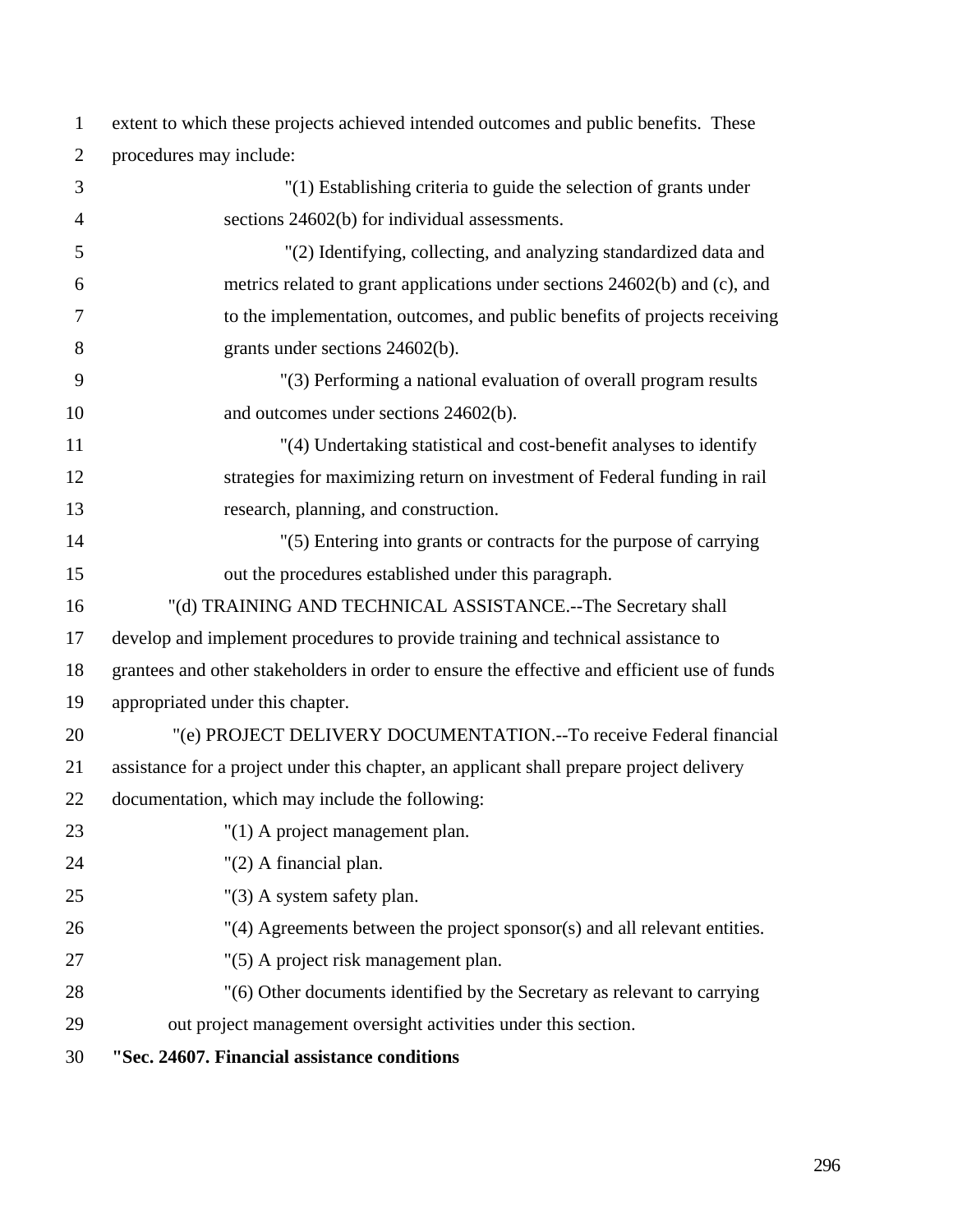| $\mathbf{1}$   | "(a) FINANCIAL ASSISTANCE CONDITIONS.--The Secretary shall require, as                          |
|----------------|-------------------------------------------------------------------------------------------------|
| $\overline{2}$ | a condition of making any financial assistance under section 24605, that such financial         |
| 3              | assistance shall comply with sections $24405(b)$ , (c), (d), and (e) of this title, as amended, |
| $\overline{4}$ | in the same manner that funding under chapter 244 of part C of subtitle V of this title is      |
| 5              | required to comply with sections $24405(b)$ , (c), (d), and (e) of this title.                  |
| 6              | "(b) LOCAL HIRING.--                                                                            |
| $\overline{7}$ | "(1) IN GENERAL .-- A recipient of assistance may advertise, post job                           |
| 8              | opportunities on State job banks and with One Stop centers established under the                |
| 9              | Workforce Investment Act, and award a contract for construction containing                      |
| 10             | requirements for the employment of individuals residing in or adjacent to any of                |
| 11             | the areas in which the work is to be performed is for construction work required                |
| 12             | under the contract, provided that--                                                             |
| 13             | "(A) all or part of the construction work performed under the                                   |
| 14             | contract occurs in an area that has                                                             |
| 15             | "(i) a per capita income of 80 percent or less of the national                                  |
| 16             | average; or                                                                                     |
| 17             | "(ii) an unemployment rate that is for the most recent 24-                                      |
| 18             | month period for which data are available at least 1 percent greater                            |
| 19             | than the national average unemployment rate;                                                    |
| 20             | $'(B)$ the estimated cost of the project of which the contract is a part                        |
| 21             | is greater than \$10 million;                                                                   |
| 22             | "(C) the recipient may not require the hiring of individuals who do                             |
| 23             | not have the necessary skills to perform work in any craft or trade, except                     |
| 24             | for individuals who are subject to a apprenticeship program or other                            |
| 25             | training program meeting the requirements of subsection $24605(e)$ of this                      |
| 26             | title; and                                                                                      |
| 27             | "(D) the award of such a contract complies with agreements                                      |
| 28             | subject to the Railway Labor Act (45 U.S.C. 151-188), if applicable.                            |
| 29             | "(2) ADVERTISEMENT.--In advertising an awarding a contract under                                |
| 30             | this subsection, the Secretary or a recipient of assistance shall ensure that the               |
| 31             | requirements contained in the advertisement would not--                                         |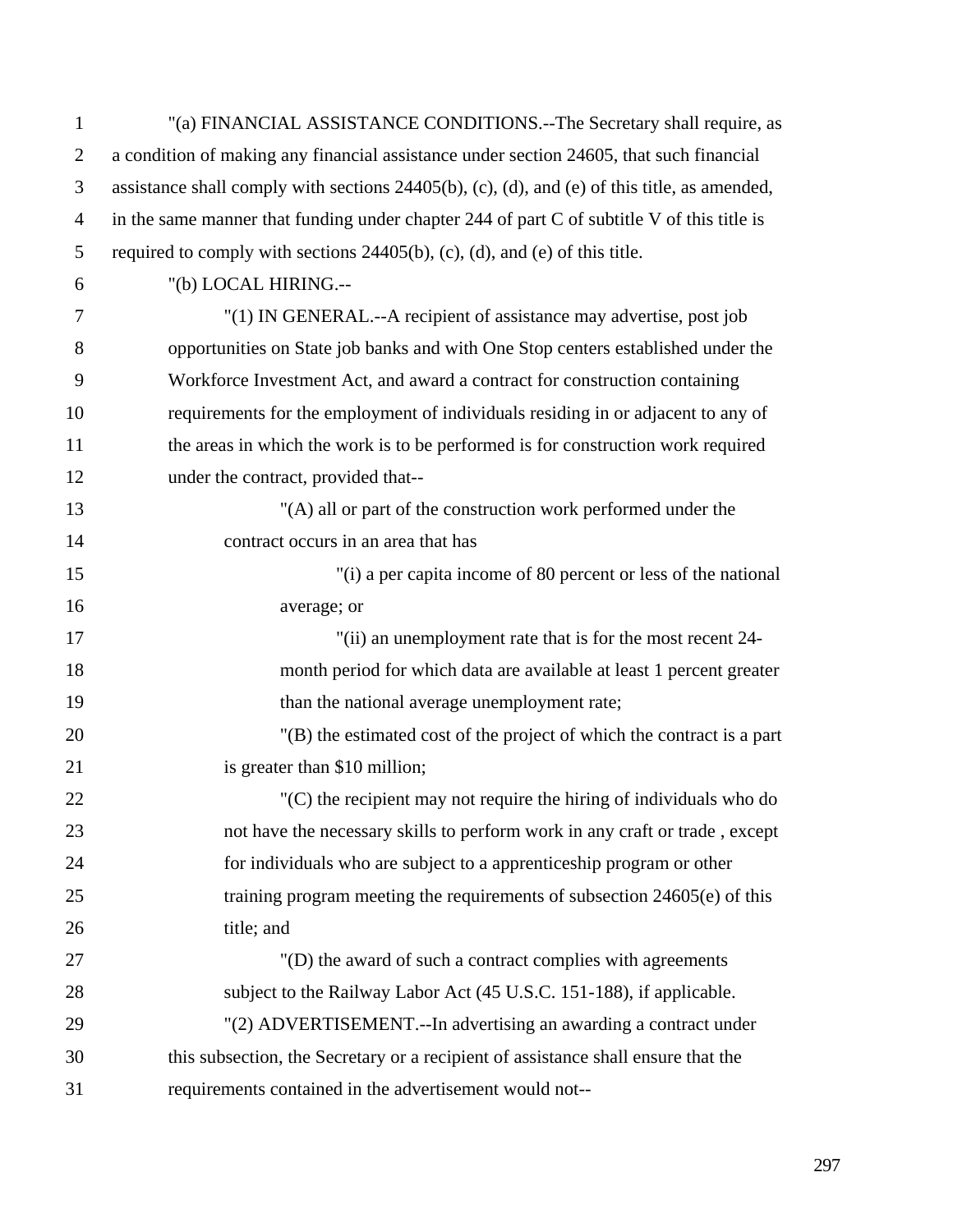| $\mathbf{1}$   | "(A) compromise the quality of the project;                                            |
|----------------|----------------------------------------------------------------------------------------|
| $\overline{2}$ | "(B) unreasonably delay the completion of the project; or                              |
| 3              | "(C) unreasonably increase the cost of the project."                                   |
| $\overline{4}$ | "(3) AVAILABLE PROGRAMS.--The Secretary shall make available to                        |
| 5              | recipients the workforce development and training programs set forth in section        |
| 6              | $24605(e)(4)(D)(ii)$ of this title to assist recipients who wish to establish training |
| 7              | programs that satisfy the provisions of subsection $(b)(1)(C)$ . The Secretary of      |
| 8              | Labor shall make available its qualifying workforce and training development           |
| 9              | programs to recipients who wish to establish training programs that satisfy the        |
| 10             | provisions of section $(b)(1)(C)$ .".                                                  |
| 11             | (b) CONFORMING AMENDMENT.--The chapter analysis for subtitle V is                      |
| 12             | amended by inserting the following after the item relating to chapter 244:             |
| 13             | "246. NATIONAL HIGH-PERFORMANCE RAIL SYSTEM24601".                                     |
| 14             | SEC. 9103. AMTRAK 5-YEAR BUSINESS PLANNING.                                            |
| 15             | (a) AMTRAK 5-YEAR BUSINESS LINE AND CAPITAL ASSET PLANS.--                             |
| 16             | Part C of subtitle V is amended by inserting the following new section after section   |
| 17             | 24316:                                                                                 |
| 18             | "24317. Amtrak 5-year business line and capital asset plans                            |
| 19             | "(a) IN GENERAL.--                                                                     |
| 20             | "(1) DRAFT PLANS.--Not later than July 1 of each year, Amtrak shall                    |
| 21             | submit to the Secretary of Transportation draft 5-year business line plans and draft   |
| 22             | 5-year capital asset plans prepared in accordance with this section. Each draft        |
| 23             | plan shall include information on historical performance, the subsequent base          |
| 24             | fiscal year, and the five-year period that begins with the second full fiscal year     |
| 25             | after the submission. Amtrak shall, in consultation with the Secretary of              |
| 26             | Transportation, revise the draft plans, as appropriate.                                |
| 27             | "(2) FINAL PLANS.--Not later than February 15 of each year, Amtrak                     |
| 28             | shall submit to Congress and the Secretary of Transportation 5-year business line      |
| 29             | plans prepared in accordance with this section. These plans shall form the basis       |
| 30             | for Amtrak's general and legislative annual report to the President and Congress       |
| 31             | required by subsection 24315(b) of this title.                                         |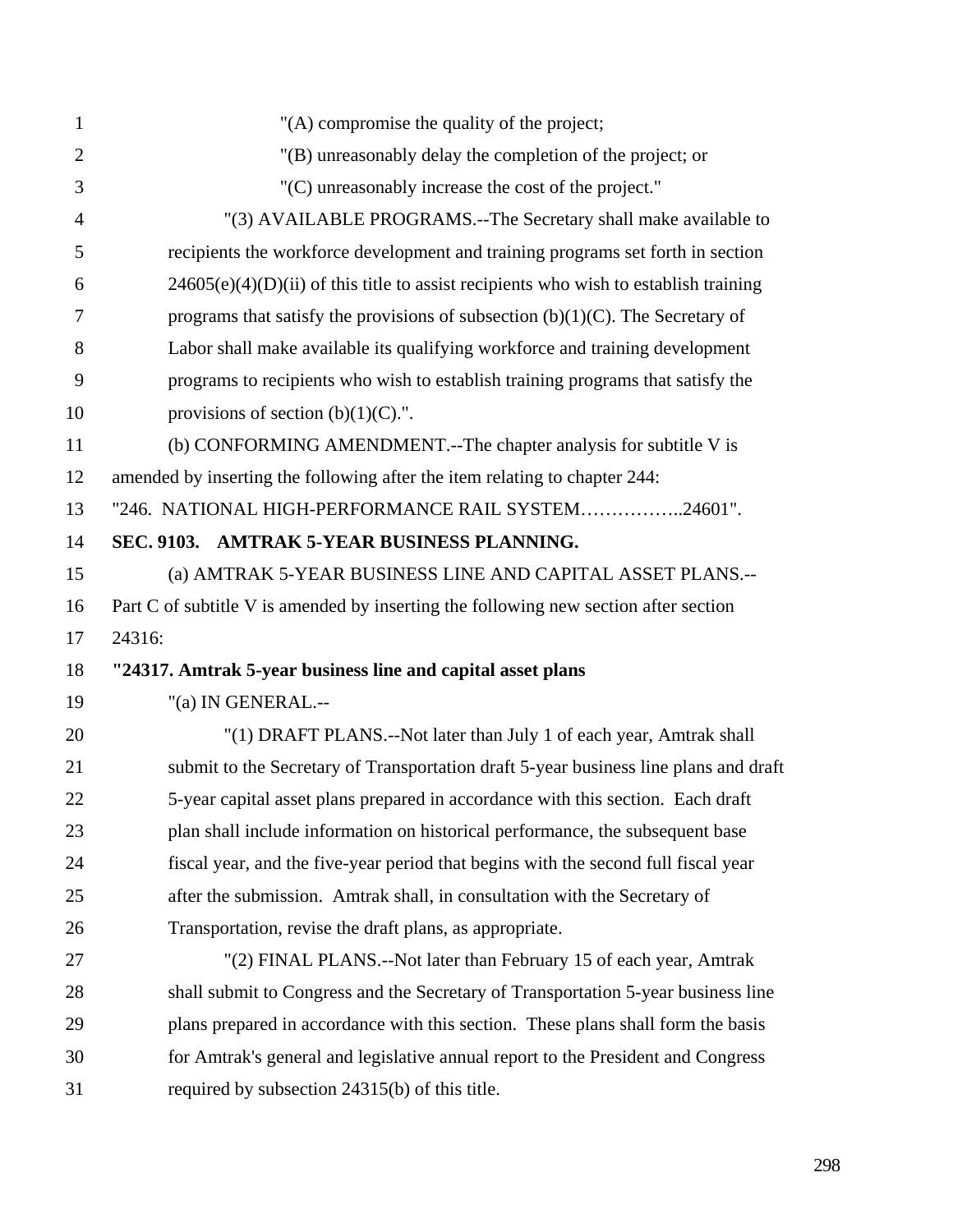| 1              | "(3) UPDATED PLANS.--Amtrak shall submit updated 5-year business                     |
|----------------|--------------------------------------------------------------------------------------|
| $\overline{2}$ | line plans to Congress and the Secretary of Transportation no later than 60 days     |
| 3              | after the date of enactment of an appropriations Act for the fiscal year. The        |
| 4              | updated plan shall reflect the actual appropriations levels or obligation limits for |
| 5              | that fiscal year, and any corresponding adjustments to the subsequent fiscal years.  |
| 6              | Amtrak shall submit updated 5-year capital asset plans to the Secretary of           |
| 7              | Transportation no later than 60 days after the date of enactment of an               |
| 8              | appropriations Act for the fiscal year.                                              |
| 9              | "(b) AMTRAK 5-YEAR BUSINESS LINE PLANS.--                                            |
| 10             | "(1) AMTRAK BUSINESS LINES.--Amtrak shall prepare a 5-year                           |
| 11             | business line plan for each of the following business lines:                         |
| 12             | "(A) Northeast Corridor, as defined by section $24102(5)(A)$ .                       |
| 13             | "(B) State corridors, as defined by section $24102(5)(D)$ .                          |
| 14             | $C(C)$ Long-distance routes, as defined by section 24102(5)(C).                      |
| 15             | "(D) National assets.                                                                |
| 16             | "(2) CONTENTS OF 5-YEAR BUSINESS LINE PLANS.--The 5-year                             |
| 17             | business line plan for each business line shall include, at a minimum:               |
| 18             | "(A) A statement of Amtrak's vision, goals, and objectives for the                   |
| 19             | business line, coordinated with any entities that are contributing capital or        |
| 20             | operating funding to support passenger rail services within those business           |
| 21             | lines, and aligned with Amtrak's Strategic Plan.                                     |
| 22             | "(B) All projected revenues and expenditures for the business line,                  |
| 23             | including identification of revenues and expenditures incurred by:                   |
| 24             | "(i) Passenger operations.                                                           |
| 25             | "(ii) Non-passenger operations that are directly related to                          |
| 26             | the business line, including all ancillary business activities.                      |
| 27             | "(iii) Governmental funding sources, including revenues                              |
| 28             | and other funding received from States.                                              |
| 29             | "(C) Projected ridership levels for all passenger operations.                        |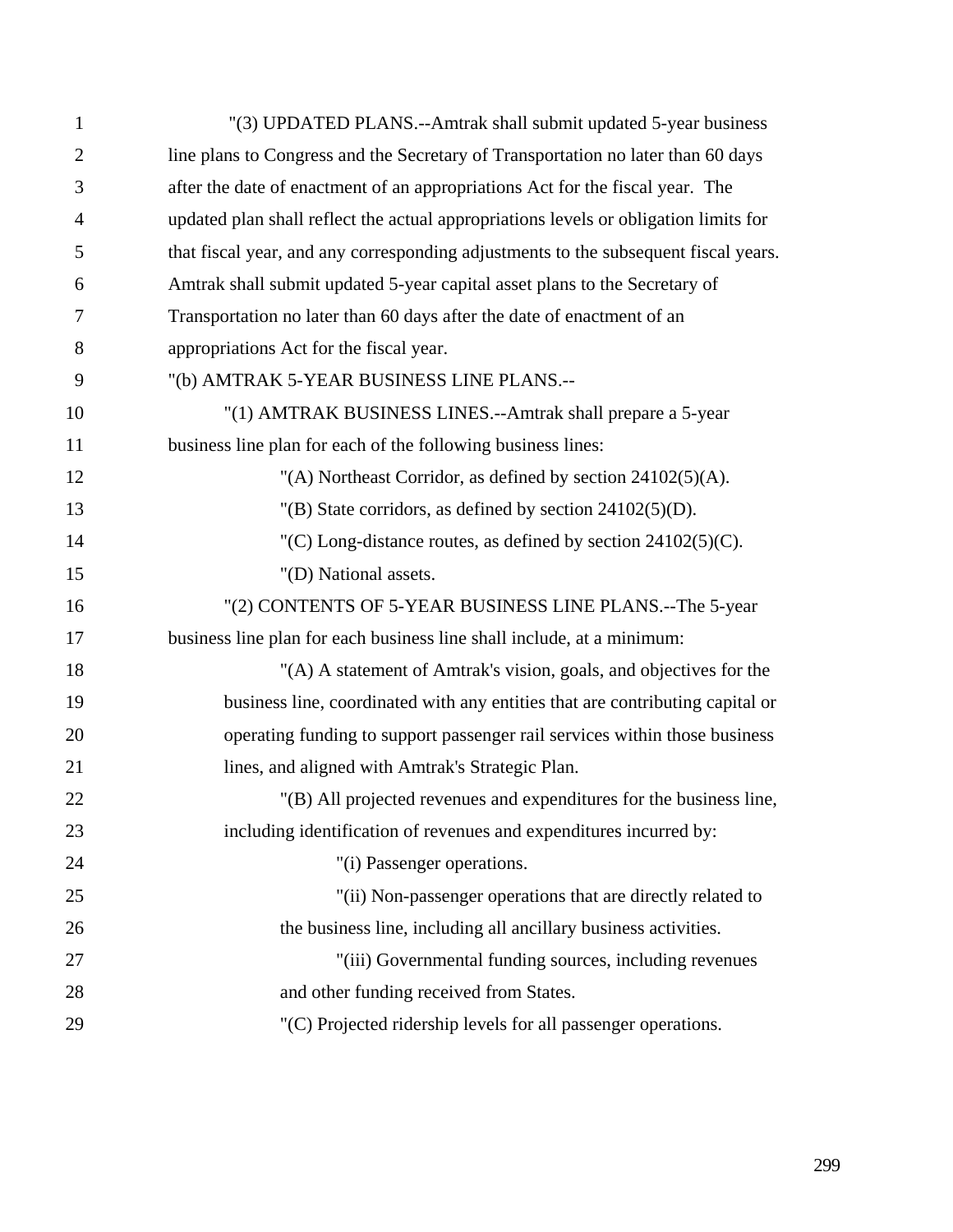| $\mathbf{1}$   | "(D) A prioritized list of capital projects, including identified          |
|----------------|----------------------------------------------------------------------------|
| $\overline{2}$ | funding sources, that is aligned with the Five-Year Capital Asset Plans    |
| 3              | described in subsection (c).                                               |
| $\overline{4}$ | "(E) Estimates of long-term and short-term debt and associated             |
| 5              | principal and interest payments (both current and forecasts).              |
| 6              | "(F) Annual profit and loss statements and forecasts and balance           |
| 7              | sheets.                                                                    |
| 8              | "(G) Annual cash flow forecasts.                                           |
| 9              | "(H) A statement describing the methodologies and significant              |
| 10             | assumptions underlying estimates and forecasts.                            |
| 11             | "(I) Specific performance measures that demonstrate measurable             |
| 12             | improvement year over year in the financial results of Amtrak's            |
| 13             | operations.                                                                |
| 14             | "(J) Financial performance for each route within each business             |
| 15             | line, including descriptions of the cash operating loss and labor          |
| 16             | productivity for each route.                                               |
| 17             | "(K) Specific costs and savings estimates resulting from reform            |
| 18             | initiatives.                                                               |
| 19             | "(L) Prior fiscal year and projected equipment reliability statistics,     |
| 20             | in coordination with the equipment capital asset plan.                     |
| 21             | "(M) Identification and explanation of any adjustments made from           |
| 22             | previously approved plans.                                                 |
| 23             | "(3) FIVE-YEAR BUSINESS LINE PLANS PROCESS.-- In meeting the               |
| 24             | requirements of this section, Amtrak shall:                                |
| 25             | "(A) Coordinate with the development of the capital asset plans            |
| 26             | described in subsection (c) and ensure integration of each 5-year business |
| 27             | line plan with the 5-year capital asset plans.                             |
| 28             | "(B) For the Northeast Corridor business line plan, coordinate with        |
| 29             | the Northeast Corridor Infrastructure and Operations Advisory              |
| 30             | Commission, States, freight railroads, and commuter operators that access  |
| 31             | Northeast Corridor infrastructure.                                         |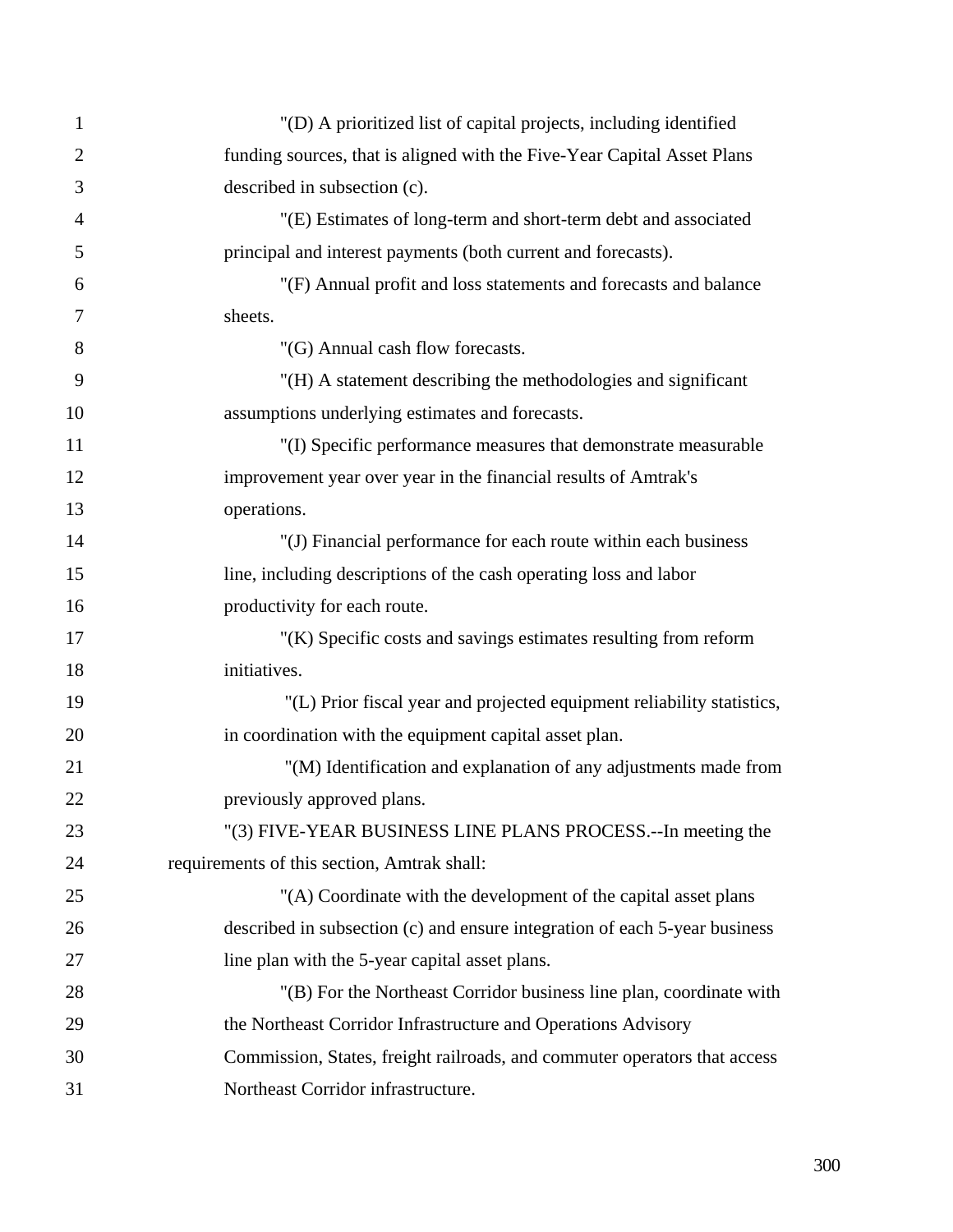| $\mathbf{1}$   | "(C) Ensure that Amtrak's annual budget request to Congress is                |
|----------------|-------------------------------------------------------------------------------|
| $\overline{2}$ | consistent with the information in the 5-year business line plans.            |
| 3              | "(4) STANDARDS TO PROMOTE FINANCIAL STABILITY .-- In                          |
| $\overline{4}$ | meeting the requirements of subsection (b) of this section, Amtrak shall:     |
| 5              | (A) Apply sound budgetary practices.                                          |
| 6              | (B) Use the categories specified in the financial accounting and              |
| 7              | reporting system developed under section 203 of Division B of Public          |
| 8              | Law 110-432 when preparing its five-year business plans.                      |
| 9              | "(c) AMTRAK 5-YEAR CAPITAL ASSET PLANS.--                                     |
| 10             | "(1) CAPITAL ASSET CATEGORIES.--Amtrak shall prepare a 5-year                 |
| 11             | capital asset plan for each of the following capital asset categories:        |
| 12             | "(A) Infrastructure, including all Northeast Corridor assets and              |
| 13             | other Amtrak-owned infrastructure, and the associated engineering             |
| 14             | facilities that support the maintenance and improvement of those assets.      |
| 15             | "(B) Passenger rail equipment, including all rolling stock,                   |
| 16             | locomotives, and mechanical shop facilities that are used to overhaul         |
| 17             | equipment.                                                                    |
| 18             | "(C) Stations, including all Amtrak-served passenger rail stations.           |
| 19             | "(D) Corporate, including assets such as information technology,              |
| 20             | training centers, and other capital items that support the national passenger |
| 21             | rail system.                                                                  |
| 22             | "(2) CONTENTS OF 5-YEAR CAPITAL ASSET PLANS.--Each capital                    |
| 23             | asset plan shall include, at a minimum:                                       |
| 24             | "(A) A summary of Amtrak's 5-year strategic plan for each asset               |
| 25             | category, including goals, objectives, any relevant performance metrics,      |
| 26             | and statutory or regulatory actions affecting the assets.                     |
| 27             | "(B) An inventory of existing Amtrak capital assets, including                |
| 28             | information regarding shared use or ownership, where applicable.              |
| 29             | "(C) A prioritized list of proposed capital investments that:                 |
| 30             | "(i) Categorizes each capital project as being primarily                      |
| 31             | associated with--                                                             |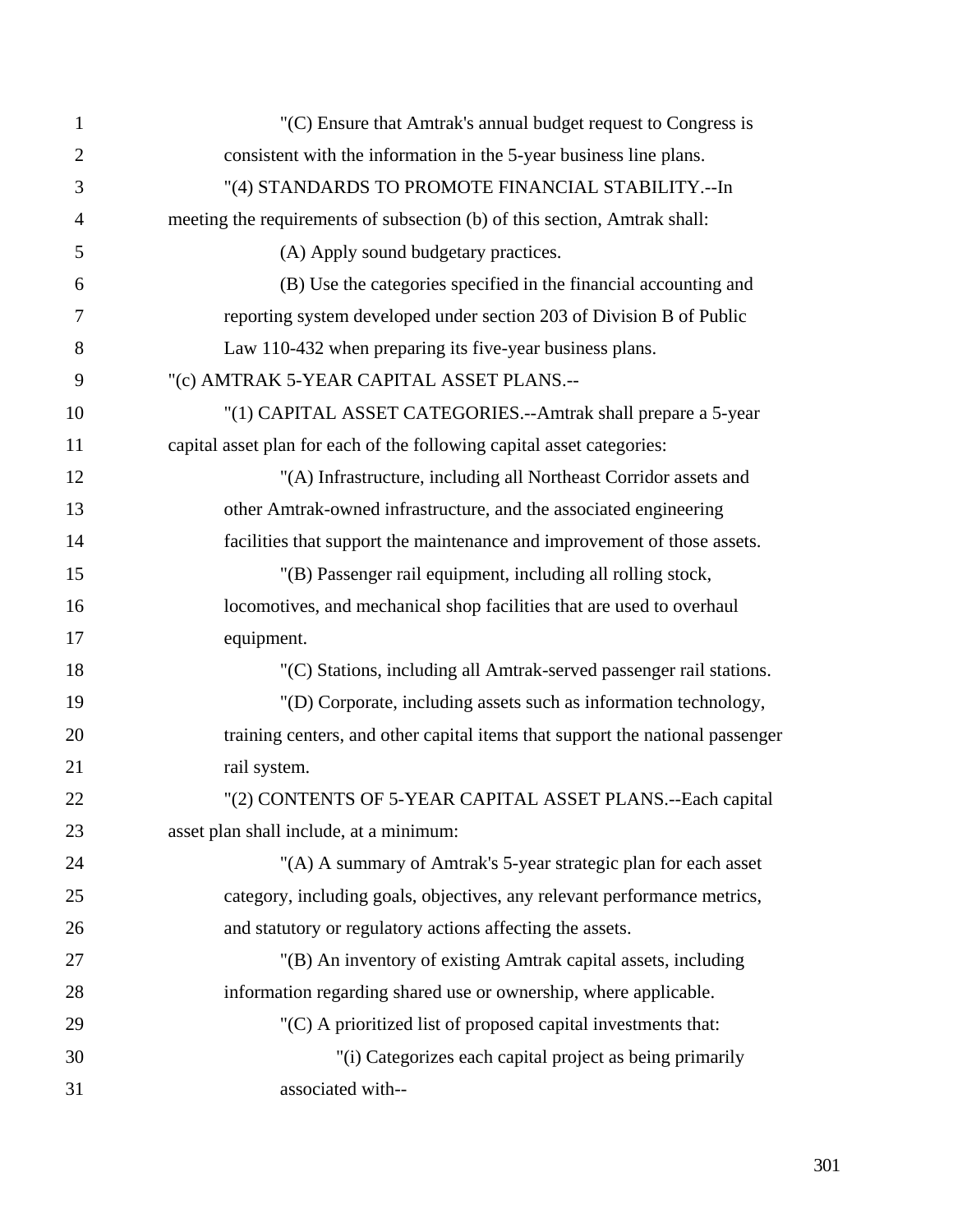| $\mathbf{1}$   | "(I) normalized capital replacement;                                       |
|----------------|----------------------------------------------------------------------------|
| $\overline{2}$ | "(II) backlog capital replacement;                                         |
| 3              | "(III) improvements to support service                                     |
| $\overline{4}$ | enhancements or growth; or                                                 |
| 5              | "(IV) strategic initiatives that will improve overall                      |
| 6              | operational performance, lower costs, or otherwise improve                 |
| $\overline{7}$ | Amtrak's corporate efficiency.                                             |
| 8              | "(ii) Identifies the anticipated funding source for each                   |
| 9              | capital project.                                                           |
| 10             | "(iii) Describes the anticipated business outcomes of each                 |
| 11             | project, including: an assessment of the potential effect on               |
| 12             | passenger operations, safety, reliability and resilience, and on           |
| 13             | Amtrak's ability to meet regulatory requirements should the project        |
| 14             | not be funded; and an assessment of the benefits and costs.                |
| 15             | "(iv) Identifies where the capital assets are or will be jointly           |
| 16             | used by intercity passenger rail service and other users, and that         |
| 17             | identifies the proportionate share of this joint usage.                    |
| 18             | "(v) For projects that are expected to be fully or partially               |
| 19             | funded through Federal grants, identifies the most appropriate             |
| 20             | public agency or entity to receive those funds and implement each          |
| 21             | capital project, in cases where that entity is not Amtrak.                 |
| 22             | "(3) 5-YEAR CAPITAL ASSET PLAN PROCESS.--In meeting the                    |
| 23             | requirements of subsection (c) of this section, Amtrak shall:              |
| 24             | "(A) Coordinate with the development of the business lines                 |
| 25             | described in subsection $(b)(1)$ of this section and ensure integration of |
| 26             | each 5-year capital asset plan with the 5-year business line plans.        |
| 27             | "(B) For the infrastructure capital asset plan described in                |
| 28             | subsection $(c)(1)(A)$ of this section, coordinate with the Northeast      |
| 29             | Corridor Infrastructure and Operations Advisory Commission, States,        |
| 30             | freight railroads, and commuter operators that access Northeast Corridor   |
| 31             | infrastructure.                                                            |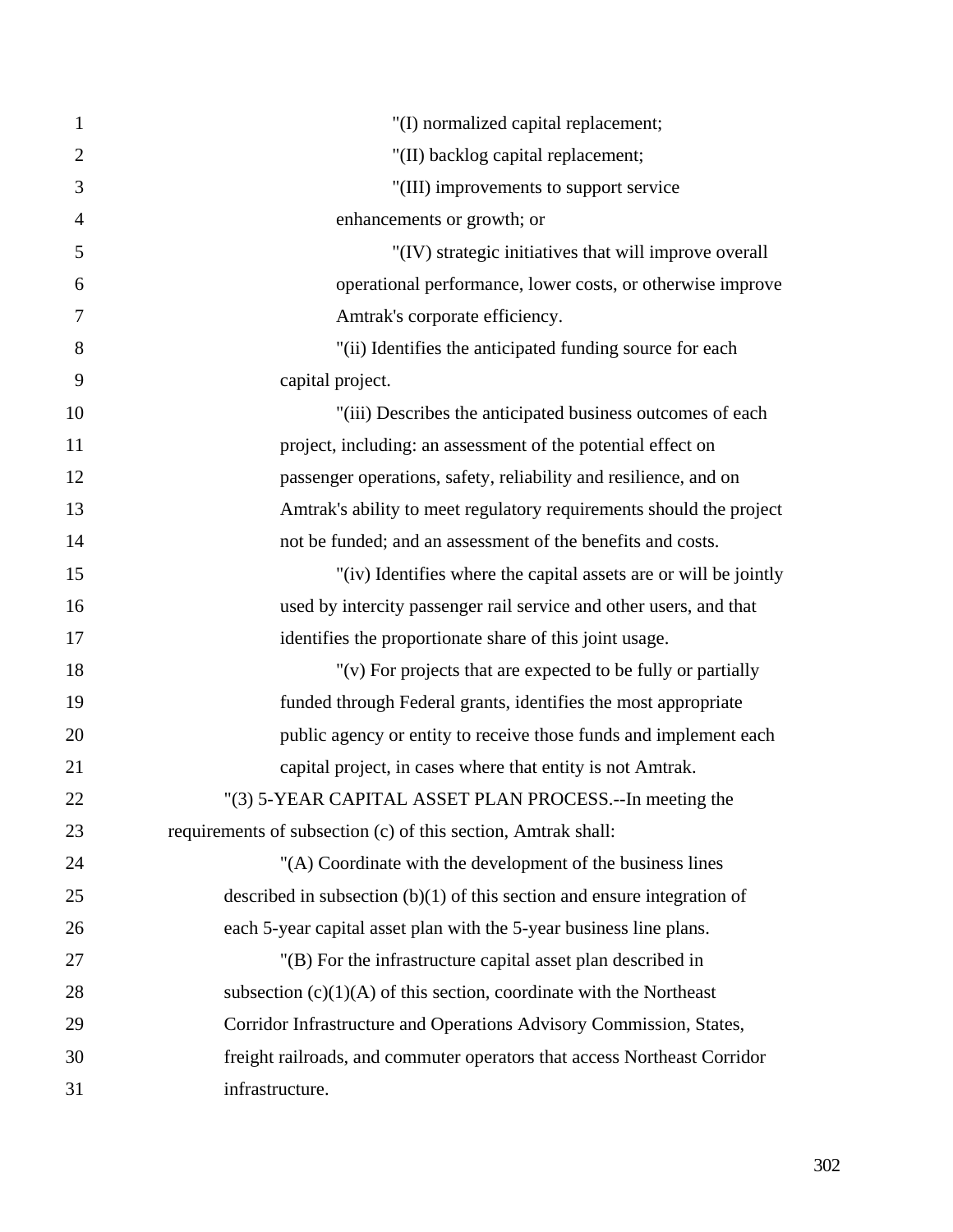| 1              | (b) IDENTIFICATION OF DUPLICATIVE REPORTING REQUIREMENTS.--                              |  |
|----------------|------------------------------------------------------------------------------------------|--|
| $\overline{2}$ | (1) The Secretary shall review existing Amtrak reporting requirements and                |  |
| 3              | identify where these requirements are duplicative with the business line and             |  |
| 4              | capital asset plans required by this section.                                            |  |
| 5              | (2) Where duplicative reporting requirements are administrative, the                     |  |
| 6              | Secretary shall eliminate such duplicative requirements.                                 |  |
| 7              | (3) The Secretary shall submit a report to Congress with any                             |  |
| 8              | recommendations for repealing duplicative Amtrak reporting requirements.                 |  |
| 9              | SEC. 9104. CLARIFICATION OF GRANT CONDITIONS.                                            |  |
| 10             | (a) RAIL CARRIERS.--Section 24405(b) is amended:                                         |  |
| 11             | (1) By striking the title and inserting "(b) OPERATORS AND CERTAIN                       |  |
| 12             | RAILROAD TRANSPORTATION SERVICE PROVIDERS DEEMED RAIL                                    |  |
| 13             | CARRIERS AND EMPLOYERS FOR CERTAIN PURPOSES .-- (1)".                                    |  |
| 14             | (2) After "operations over" by inserting ", or that performs dispatching,                |  |
| 15             | maintenance of way, or signal system work for, or in support of, rail operations that is |  |
| 16             | work performed by employees in crafts and classes recognized by the National Mediation   |  |
| 17             | Board on,".                                                                              |  |
| 18             | (3) By replacing "(1)", "(2)", and "(3)" with "(A)", "(B)", and "(C)".                   |  |
| 19             | (4) By inserting at the end the following:                                               |  |
| 20             | "(2) Notwithstanding subsection (b) of this section:                                     |  |
| 21             | "(A) An employer engaged primarily in the building and                                   |  |
| 22             | construction industry, as that term is used in section 8(f) of the National              |  |
| 23             | Labor Relations Act, which is performing work as a contractor for a rail                 |  |
| 24             | carrier shall not itself be considered a rail carrier solely as a result of              |  |
| 25             | performance of that work.                                                                |  |
| 26             | "(B) An employer performing work as a contractor or                                      |  |
| 27             | subcontractor consistent with a collective bargaining agreement covering                 |  |
| 28             | the railroad that owns rail infrastructure constructed or improved with                  |  |
| 29             | funding provided in whole or in part in a grant made under this chapter                  |  |
| 30             | shall not itself be considered a rail carrier solely as a result of performance          |  |
| 31             | of that work.                                                                            |  |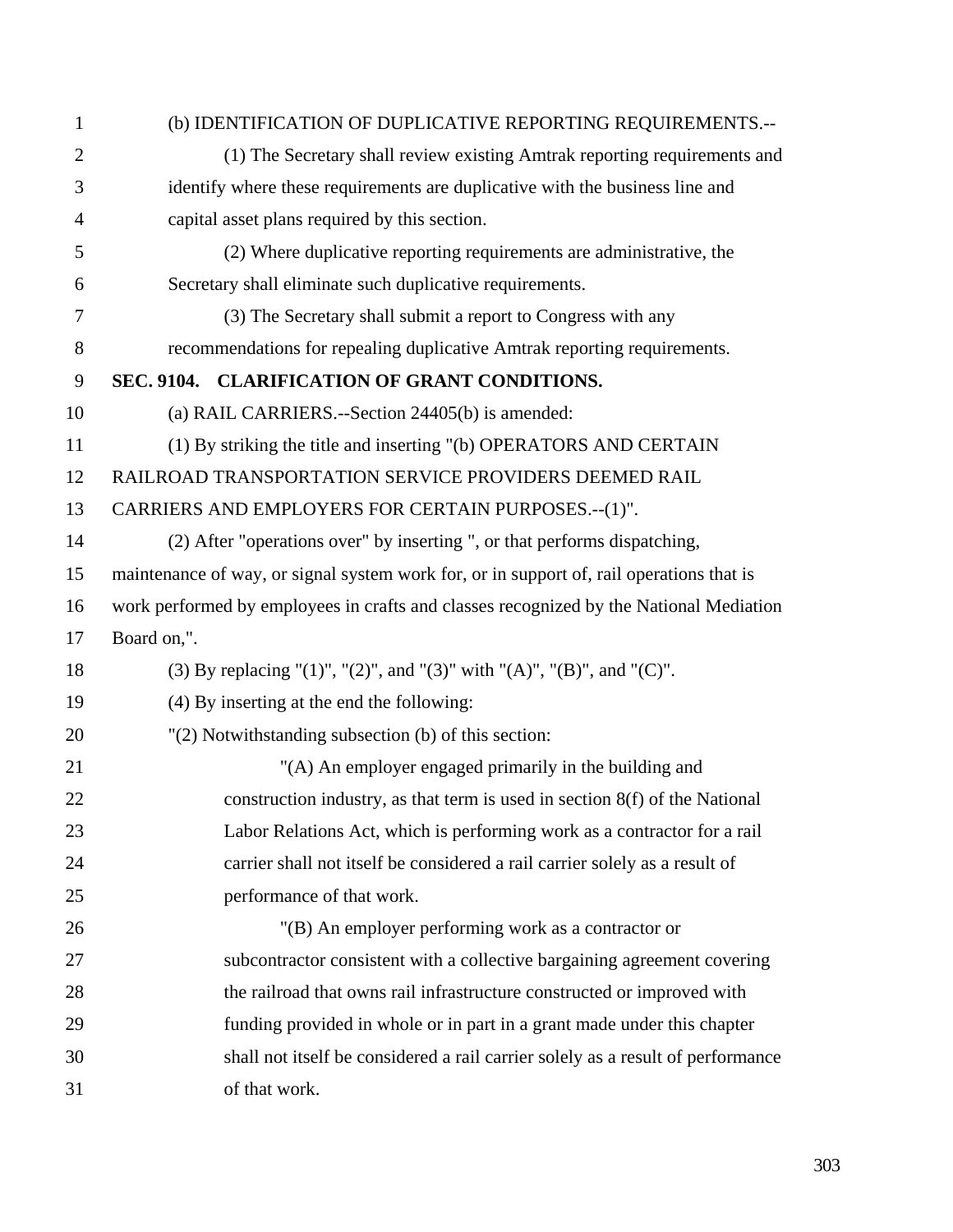| $\mathbf{1}$   | $(C)$ An employer performing work as a contractor for an operator                               |
|----------------|-------------------------------------------------------------------------------------------------|
| $\overline{2}$ | in accordance with a collective bargaining agreement reached by the                             |
| 3              | operator and a union representing employees in a craft or class recognized                      |
| 4              | by the National Mediation Board covering work performed by that craft or                        |
| 5              | class shall not itself be considered a rail carrier solely as a result of                       |
| 6              | performance of that work.".                                                                     |
| 7              | (b) GRANT CONDITIONS.--Section 24405(c) is amended:                                             |
| 8              | (1) By striking "railroad" and inserting "railroad or used by a railroad for                    |
| 9              | common carrier service".                                                                        |
| 10             | $(2)$ In subsection $(c)(2)$ , by striking "comply" and inserting "assure                       |
| 11             | compliance".                                                                                    |
| 12             | SEC. 9105. RESEARCH AND DEVELOPMENT.                                                            |
| 13             | (a) RESEARCH, DEVELOPMENT, TESTING, AND TRAINING.--Section                                      |
| 14             | 20108(a) is amended by inserting ", operations, and technology" after the word "safety".        |
| 15             | (b) TECHNICAL CORRECTION.--Section 24910 is amended by striking                                 |
| 16             | subsection (e).                                                                                 |
| 17             | <b>SEC. 9106.</b><br><b>MISCELLANEOUS REVISIONS.</b>                                            |
| 18             | (a) AMTRAK INDEBTEDNESS.--Division B of Public Law 110-432, the                                 |
| 19             | Passenger Rail Investment and Improvement Act of 2008, is amended--                             |
| 20             | $(1)$ by repealing section 204; and                                                             |
| 21             | $(2)$ by revising section 205 $(a)$ to read as follows:                                         |
| 22             | "(a) IN GENERAL.--The Secretary of the Treasury, in consultation with the                       |
| 23             | Secretary and Amtrak, may make agreements to restructure Amtrak's indebtedness as of            |
| 24             | the date of enactment of this Act. This authorization expires on September 30, 2018.".          |
| 25             | (b) CRIMINAL PENALTIES.--Section 21311 is amended as follows:                                   |
| 26             | (1) Subsection (a) is amended by deleting "and willfully";                                      |
| 27             | (2) The following is inserted at the end:                                                       |
| 28             | "(c) CRIMINAL PENALTY.--A person who knowingly violates a provision of                          |
| 29             | this chapter shall, if the violator's activities have led or could have led to death or serious |
| 30             | injury, be fined under title 18, imprisoned for not more than 5 years, or both.".               |
| 31             | <b>Subtitle B--Policy</b>                                                                       |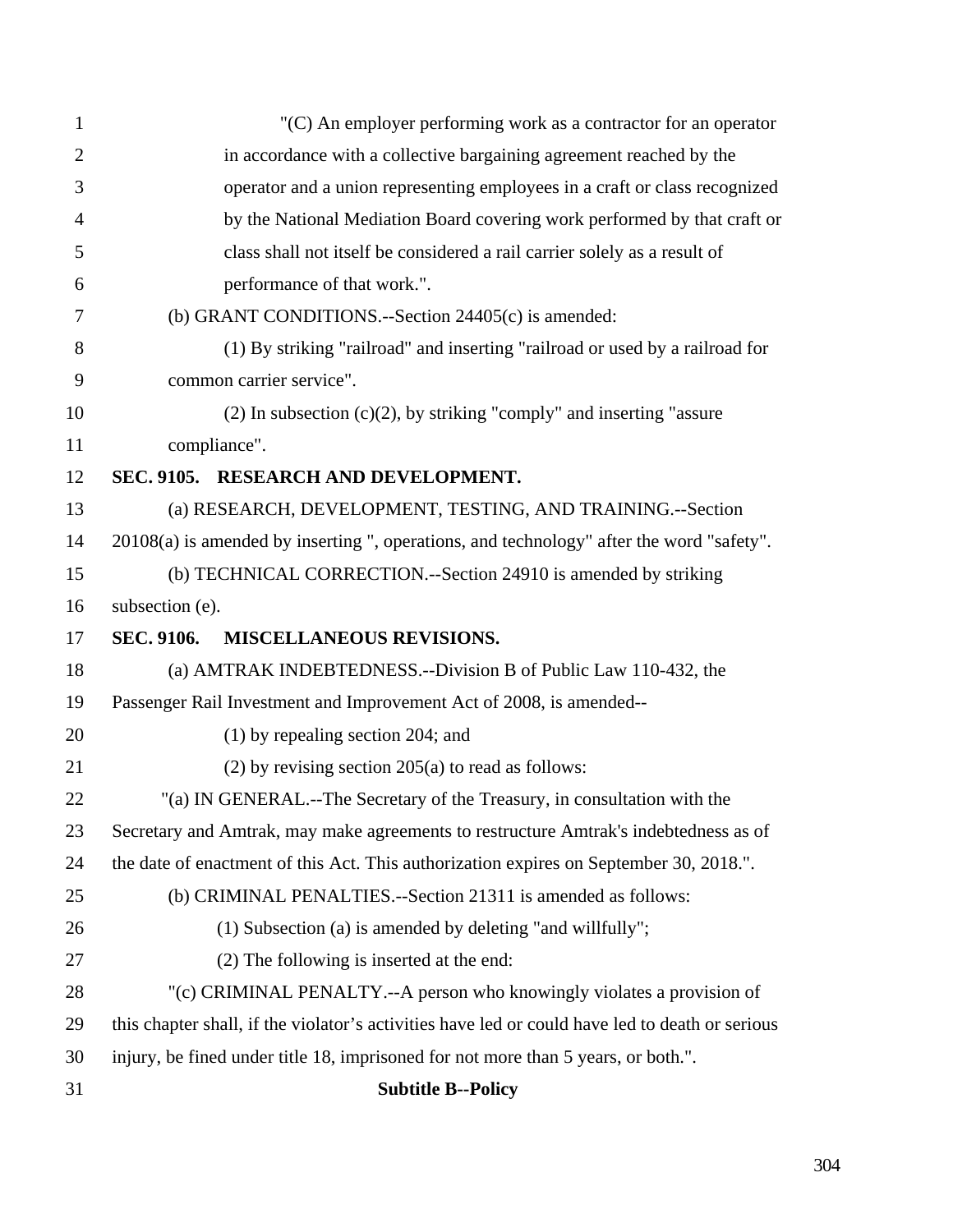| $\mathbf{1}$   | SEC. 9201.          | REGIONAL RAIL DEVELOPMENT AUTHORITIES.                                                   |  |
|----------------|---------------------|------------------------------------------------------------------------------------------|--|
| $\overline{2}$ |                     | (a) IN GENERAL.--Part E of subtitle V is amended by inserting the following              |  |
| 3              | after chapter 287:  |                                                                                          |  |
| $\overline{4}$ |                     | "CHAPTER 289--REGIONAL RAIL DEVELOPMENT AUTHORITIES                                      |  |
| 5              | "Sec.               |                                                                                          |  |
| 6              |                     | "28901. Authority and objectives.                                                        |  |
| 7              | "28902. Structure.  |                                                                                          |  |
| 8              | "28903. Activities. |                                                                                          |  |
| 9              |                     | "28901. Authority and objectives                                                         |  |
| 10             |                     | "(a) AUTHORITY.--The Secretary, in consultation with State governors, is                 |  |
| 11             |                     | authorized to establish Regional Rail Development Authorities (hereafter referred to as  |  |
| 12             |                     | "RRDAs") to facilitate the development of multi-State high-performance rail services and |  |
| 13             |                     | to coordinate these investments with other rail, transit, highway, and aviation system   |  |
| 14             | services.           |                                                                                          |  |
| 15             |                     | "(b) OBJECTIVES.--The objectives of RRDAs are as follows:                                |  |
| 16             |                     | "(1) To establish multi-State public entities that have the authority to plan and        |  |
| 17             |                     | develop high-speed and intercity passenger rail infrastructure and services within       |  |
| 18             |                     | regions, in coordination with other planning and investment efforts in the region's      |  |
| 19             |                     | freight rail, transit, highway, and aviation infrastructure.                             |  |
| 20             |                     | "(2) To develop and implement Regional Rail Development Plans that are                   |  |
| 21             |                     | consistent with the framework established in the National Passenger Rail                 |  |
| 22             |                     | Development Plan, including establishing a structure for State- and corridor-level       |  |
| 23             |                     | planning efforts.                                                                        |  |
| 24             |                     | "(3) To support the prioritization of intercity passenger rail investments, taking       |  |
| 25             |                     | into consideration the most logical, efficient, and cost-effective approach for          |  |
| 26             |                     | developing the regional passenger rail network.                                          |  |
| 27             |                     | "(4) To facilitate interoperability and integration across corridors and States          |  |
| 28             | within regions.     |                                                                                          |  |
| 29             | "28902. Structure   |                                                                                          |  |
| 30             |                     | "(a) GOVERNANCE.--                                                                       |  |
| 31             |                     | "(1) EXECUTIVE DIRECTOR .--                                                              |  |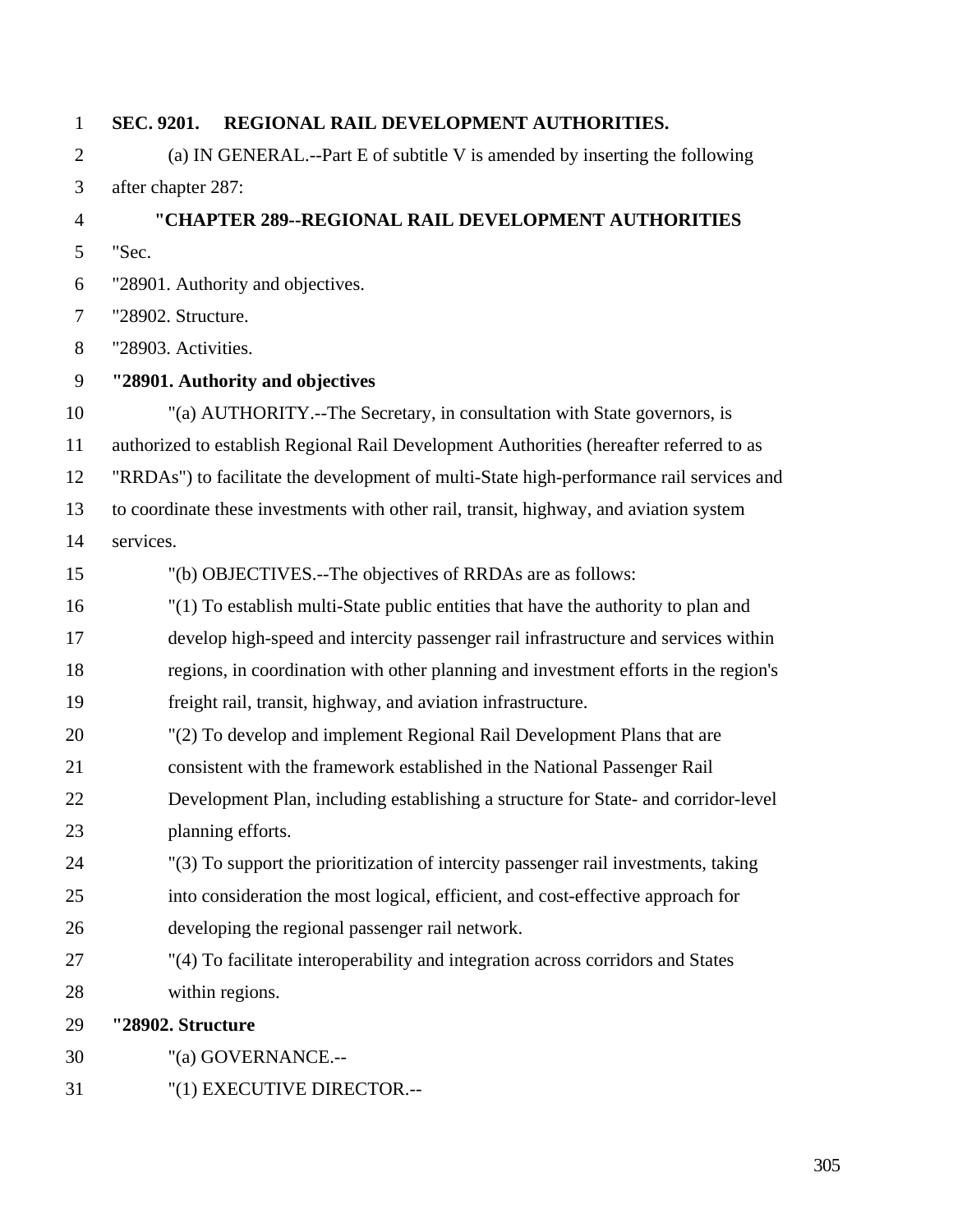| $\mathbf{1}$   | "(A) APPOINTMENT.--An RRDA shall be administered by an                         |
|----------------|--------------------------------------------------------------------------------|
| $\overline{2}$ | Executive Director who is appointed by the Secretary.                          |
| 3              | "(B) SUPERVISION.--The Executive Director shall be subject to                  |
| $\overline{4}$ | the supervision and direction of the Secretary consistent with the             |
| 5              | Executive Director's responsibilities and other requirements established in    |
| 6              | this chapter.                                                                  |
| 7              | "(C) EXPERTISE.--The Executive Director shall have                             |
| 8              | demonstrated expertise in the following three areas:                           |
| 9              | "(i) Passenger or freight rail operations.                                     |
| 10             | "(ii) Transportation or infrastructure planning.                               |
| 11             | "(iii) Project, public, or corporate finance.                                  |
| 12             | "(D) AUTHORITY.--The Executive Director shall be the chief                     |
| 13             | executive officer of the RRDA, with such executive functions, powers,          |
| 14             | and duties as may be prescribed by this chapter or otherwise by the            |
| 15             | Secretary.                                                                     |
| 16             | "(E) RESPONSIBILITY.--The Executive Director shall have                        |
| 17             | responsibility for the day-to-day operations of the RRDA. In addition to       |
| 18             | the other activities required to carry out the authorities and purposes of the |
| 19             | RRDA as set forth in this chapter, the Executive Director shall:               |
| 20             | "(i) Establish and maintain a passenger rail corridor                          |
| 21             | development and delivery capability that consists of qualified                 |
| 22             | transportation infrastructure planning, financing, and construction            |
| 23             | professionals directed to develop and deliver projects that are                |
| 24             | consistent with the strategy and objectives set forth in the Regional          |
| 25             | Rail Development Plan.                                                         |
| 26             | "(ii) Establish and maintain a technical assistance capability                 |
| 27             | at the RRDA that consists of a staff of qualified project                      |
| 28             | management professionals directed to assist other entities within              |
| 29             | the region that are implementing high-speed and intercity                      |
| 30             | passenger rail projects.                                                       |
| 31             | "(2) REGIONAL COMMITTEE.--                                                     |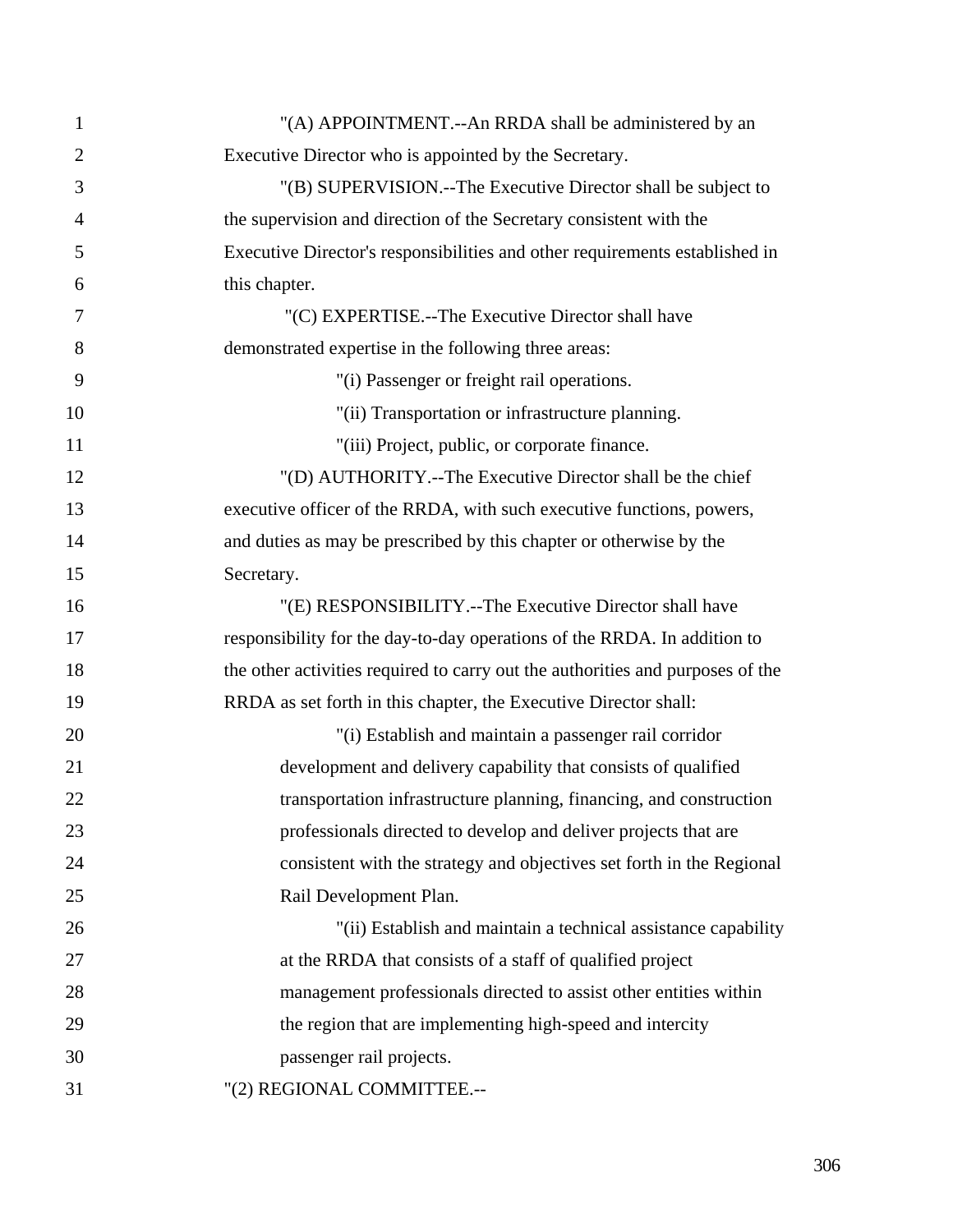| $\mathbf{1}$   | "(A) ESTABLISHMENT.--There is established within the RRDA            |
|----------------|----------------------------------------------------------------------|
| $\overline{2}$ | a deliberative body to be known as the 'Regional Committee'.         |
| 3              | "(B) MEMBERSHIP.--The membership of the Regional                     |
| 4              | Committee may be established and maintained as follows:              |
| 5              | "(i) Governors or their designees from all States in the             |
| 6              | region.                                                              |
| 7              | "(ii) Other individuals and organizations the Secretary              |
| 8              | determines have a significant interest in rail issues in the region. |
| 9              | "(C) CONSULTATION.--The Regional Committee shall consult             |
| 10             | with:                                                                |
| 11             | "(i) Elected officials and other community leaders in cities         |
| 12             | or counties affected by high-speed or intercity passenger rail       |
| 13             | projects.                                                            |
| 14             | "(ii) Economic development bodies.                                   |
| 15             | "(iii) Business leaders in the region.                               |
| 16             | "(iv) Freight carriers with operations in the region.                |
| 17             | $"$ (v) Commuter rail agencies with operations in the region.        |
| 18             | "(vi) Rail labor.                                                    |
| 19             | "(vii) Regional transportation and air quality planning              |
| 20             | agencies.                                                            |
| 21             | "(viii) Other individuals or organizations that the Regional         |
| 22             | Committee determines would provide valuable input into the           |
| 23             | Committee's deliberations.                                           |
| 24             | "(D) RESPONSIBILITIES.--The Regional Committee shall be              |
| 25             | responsible for carrying out the following:                          |
| 26             | "(i) Proposing to the Secretary the Regional Rail                    |
| 27             | Development Plan within one year of the RRDA's establishment         |
| 28             | and making recommendations to the Secretary for biennial             |
| 29             | updates.                                                             |
| 30             | "(ii) Evaluating Service Development Plans and investment            |
| 31             | plans and related materials or other analyses prepared by the        |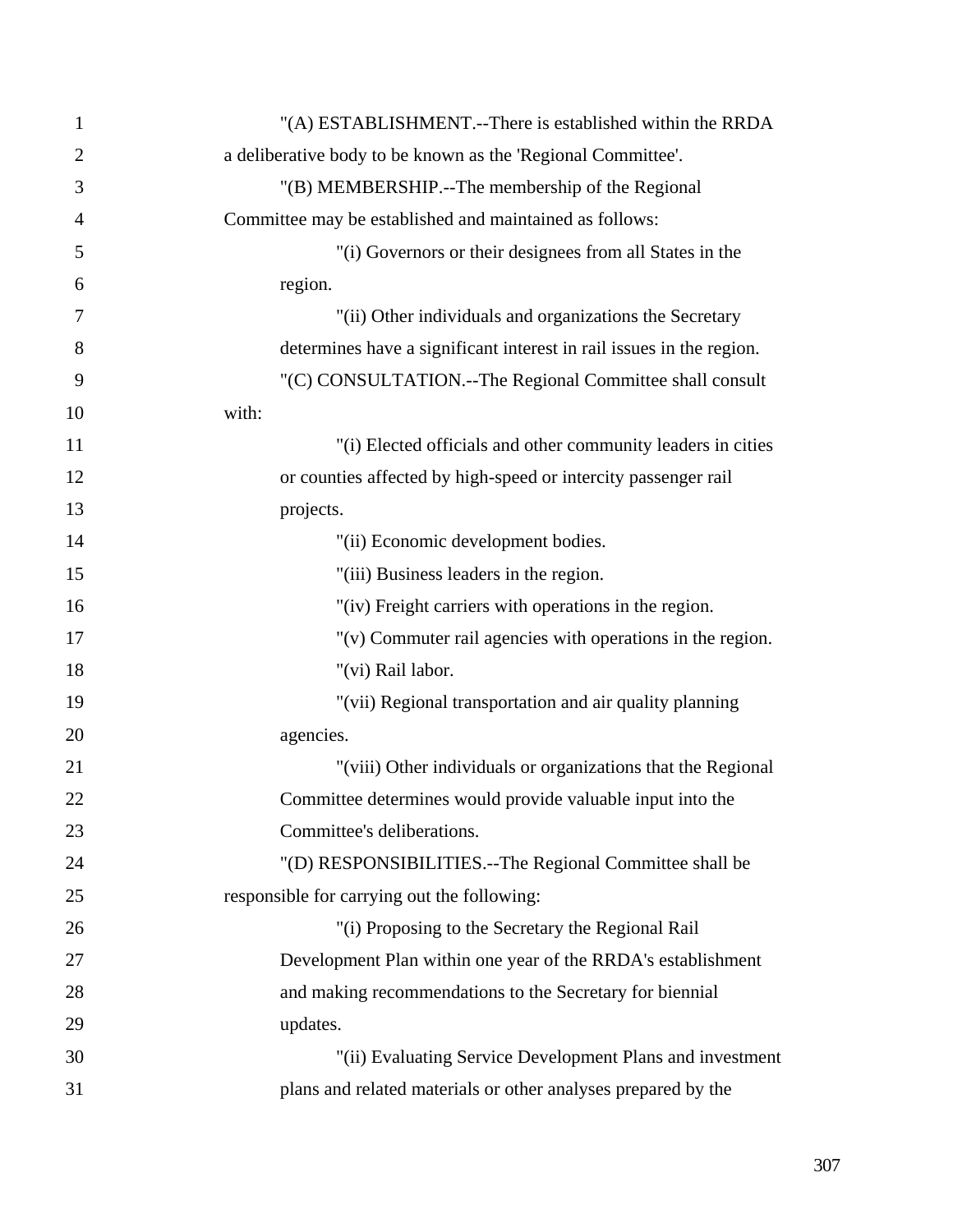| 1              | Executive Director for use in supporting applications to the                           |
|----------------|----------------------------------------------------------------------------------------|
| $\overline{2}$ | Secretary for Federal financial assistance and providing the                           |
| 3              | Secretary with recommendations or written objections to the Plan                       |
| $\overline{4}$ | and related materials as appropriate.                                                  |
| 5              | "(iii) Making recommendations to the Secretary for the                                 |
| 6              | selection of private sector partners for designing, constructing,                      |
| 7              | operating, or maintaining a corridor.                                                  |
| 8              | "(iv) Evaluating and making recommendations to the                                     |
| 9              | Secretary for the RRDA's Annual Report.                                                |
| 10             | "(v) Making recommendations to the Secretary concerning                                |
| 11             | the powers outlined in section 28903 of this title.                                    |
| 12             | "(E) MAJORITY VOTE.--An action or decision by the Regional                             |
| 13             | Committee shall be by majority vote of all members, whether in person or               |
| 14             | in absentia. Each member shall be provided a reasonable opportunity to                 |
| 15             | vote on all matters before the Regional Committee.                                     |
| 16             | "(F) PUBLICLY ACCESSIBLE MEETINGS.--All meetings of the                                |
| 17             | Regional Committee shall be publicly-accessible, and the Regional                      |
| 18             | Committee shall also provide regular updates and information on a                      |
| 19             | publicly-accessible Web site.                                                          |
| 20             | "(b) EXEMPTION FROM FEDERAL ADVISORY COMMITTEE ACT.--The                               |
| 21             | Federal Advisory Committee Act shall not apply to Regional Rail Development            |
| 22             | Authorities.                                                                           |
| 23             | "28903. Activities                                                                     |
| 24             | "(a) CORRIDOR DEVELOPMENT POWERS.--Regional Rail Development                           |
| 25             | Authorities established pursuant to this chapter shall have the power to undertake the |
| 26             | following corridor development activities:                                             |
| 27             | "(1) Planning for Core Express Corridors, Regional Corridors, and Feeder               |
| 28             | Corridors within their jurisdiction, including leading the development of the          |
| 29             | Regional Rail Development Plan described in section 22602 of this title and            |
| 30             | identifying proposed corridor alignments and station locations.                        |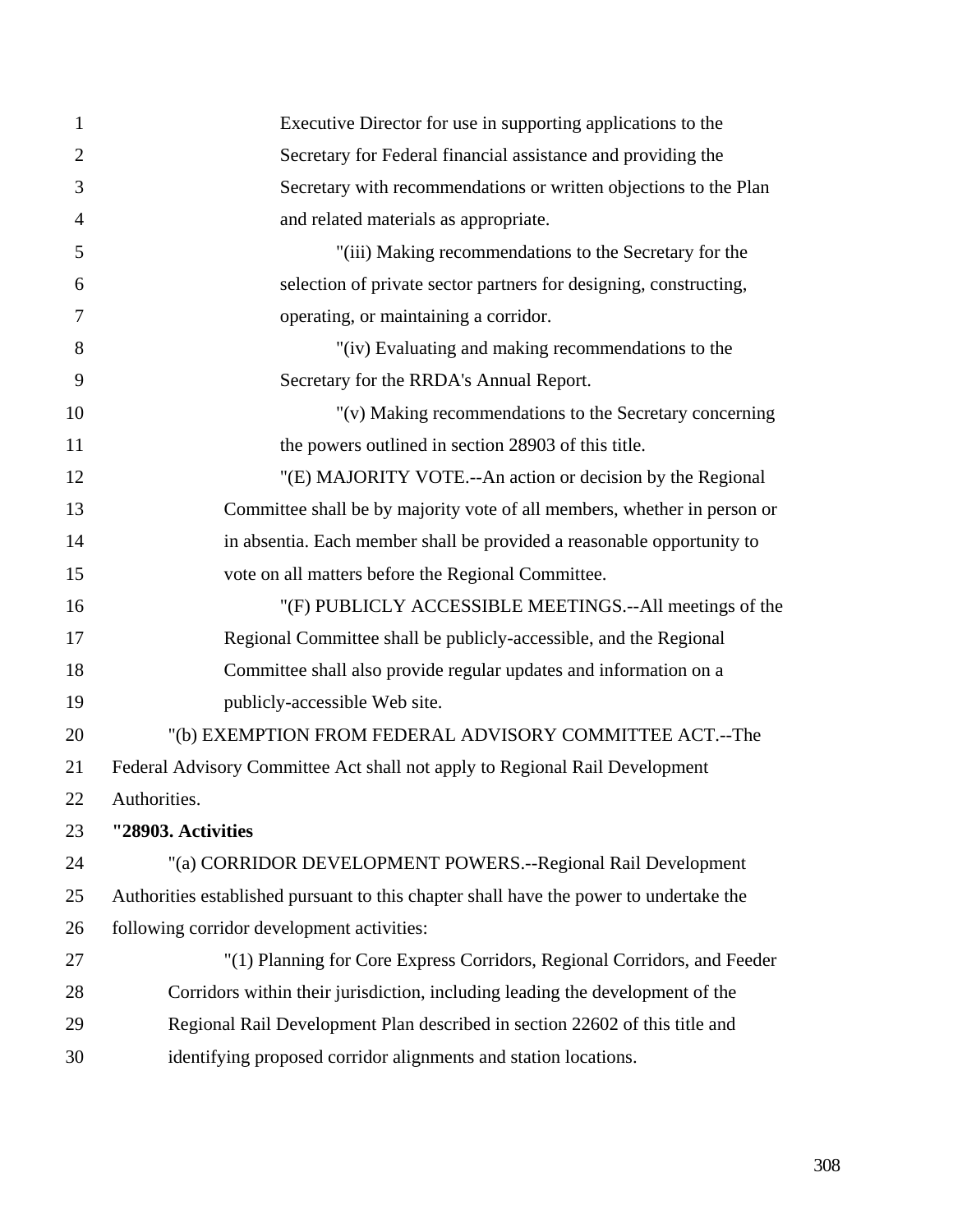- 1 "(2) Planning that addresses transportation issues and infrastructure 2 investments for more efficient movement of people and goods through and among 3 corridors, including consideration of the most cost-effective transportation 4 investments to address a specific region's or corridor's transportation needs for 5 both people and goods.
- 6 "(3) Preparing engineering studies, environmental and health analyses, 7 project management plans, financial plans, service development plans and other 8 documentation necessary for developing and delivering new or improved high-9 speed or intercity passenger rail services.
- 10 "(4) Receiving, managing, and expending Federal financial assistance, 11 including taking responsibility for all relevant reporting or other requirements 12 associated with that financial assistance.
- 13 "(5) Coordinating the financing package for project development and 14 delivery, including structuring and overseeing Federal, State, and local financial 15 assistance funds, and private-sector contributions.
- 16 "(6) Leading construction-related activities for developing the corridor, 17 including issuing requests for proposals/qualifications, managing contractors, 18 entering into contracts with public and private entities for construction of the 19 corridor, and other related activities.
- 

20 "(7) Acquiring and preserving right-of-way for dedicated corridors;

- 21 "(8) Providing for or supporting negotiations with infrastructure owners 22 for new or improved shared-use passenger rail corridors.
- 23 "(9) Issuing requests for proposals for projects for the financing, design, 24 construction, operation, and/or maintenance of a high-speed intercity passenger 25 rail system operating within the RRDA's jurisdictions that shall include those 26 items described in paragraph (a)(4) of section 502 of Division B of Public Law 27 110-432.
- 28 "(b) FUNDING ELIGIBILITY.--Regional Rail Development Authorities are 29 eligible to receive Federal funding under the Rail Service Improvement Program, as 30 described in section 24605 of this title.".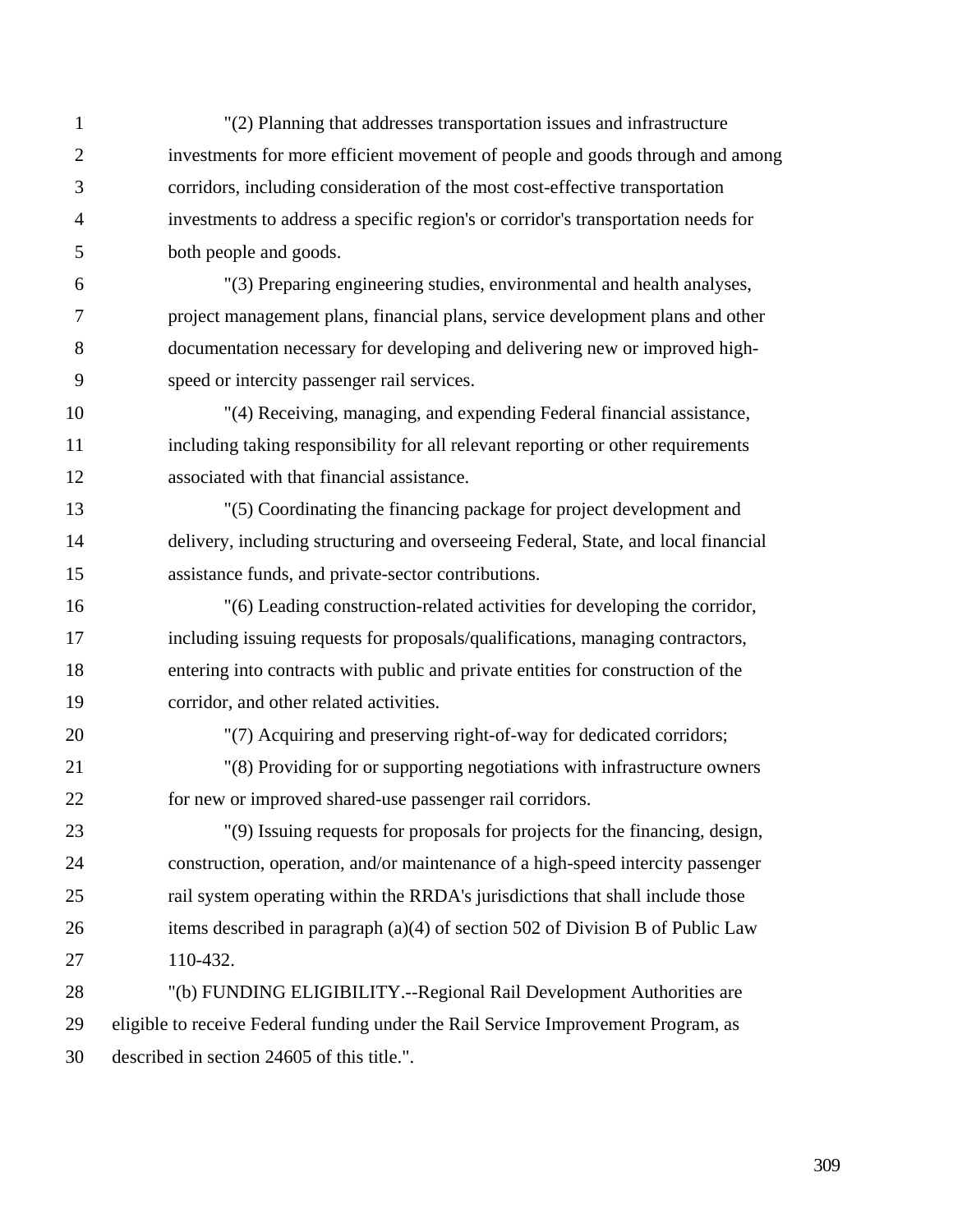| $\mathbf{1}$   | (b) RELATED AMENDMENT.--The analysis for subtitle V is amended by                   |  |
|----------------|-------------------------------------------------------------------------------------|--|
| $\mathfrak{2}$ | inserting below the item for chapter 287 the following:                             |  |
| 3              |                                                                                     |  |
| $\overline{4}$ |                                                                                     |  |
| 5              |                                                                                     |  |
| 6              | SEC. 9202. NORTHEAST CORRIDOR INFRASTRUCTURE AND                                    |  |
| 7              | OPERATIONS ADVISORY COMMISSION.                                                     |  |
| 8              | Section 24905 is amended as follows:                                                |  |
| 9              | (1) By revising paragraph $(c)(1)(B)$ to read as follows:                           |  |
| 10             | "(B) develop a proposed timetable for implementing the formula that                 |  |
| 11             | allows for a phased-in schedule that incorporates a reasonable amount of time for   |  |
| 12             | agreements to be negotiated among affected parties, provided that the formula is    |  |
| 13             | fully implemented no later than September 30, 2018."                                |  |
| 14             | (2) In paragraph (e), by striking "2013" and replacing with "2018".                 |  |
| 15             | (3) By inserting paragraph (g) to read as follows:                                  |  |
| 16             | "(g) NORTHEAST CORRIDOR GOVERNANCE.--Not later than                                 |  |
| 17             | September 30, 2014, the Commission shall issue a report with recommendations        |  |
| 18             | regarding the appropriate mechanisms for managing, improving, financing,            |  |
| 19             | operating, and maintaining the Northeast Corridor, including a clear delineation of |  |
| 20             | responsibilities among the Federal government, States, and Amtrak. This report      |  |
| 21             | shall be submitted to the Secretary, the Committee on Commerce, Science, and        |  |
| 22             | Transportation of the Senate, and the Committee on Transportation and               |  |
| 23             | Infrastructure of the House of Representatives.".                                   |  |
| 24             | SEC. 9203.<br>STANDARDIZATION OF PASSENGER EQUIPMENT AND                            |  |
| 25             | PLATFORMS.                                                                          |  |
| 26             | (a) PASSENGER PLATFORMS.--Where level-entry boarding platforms are                  |  |
| 27             | required by law:                                                                    |  |
| 28             | (1) New or rebuilt passenger platforms in Connecticut, Delaware, Maine,             |  |
| 29             | Massachusetts, New Hampshire, New Jersey, New York, Rhode Island, and               |  |
| 30             | Vermont shall be constructed and maintained at 48 inches above top of rail.         |  |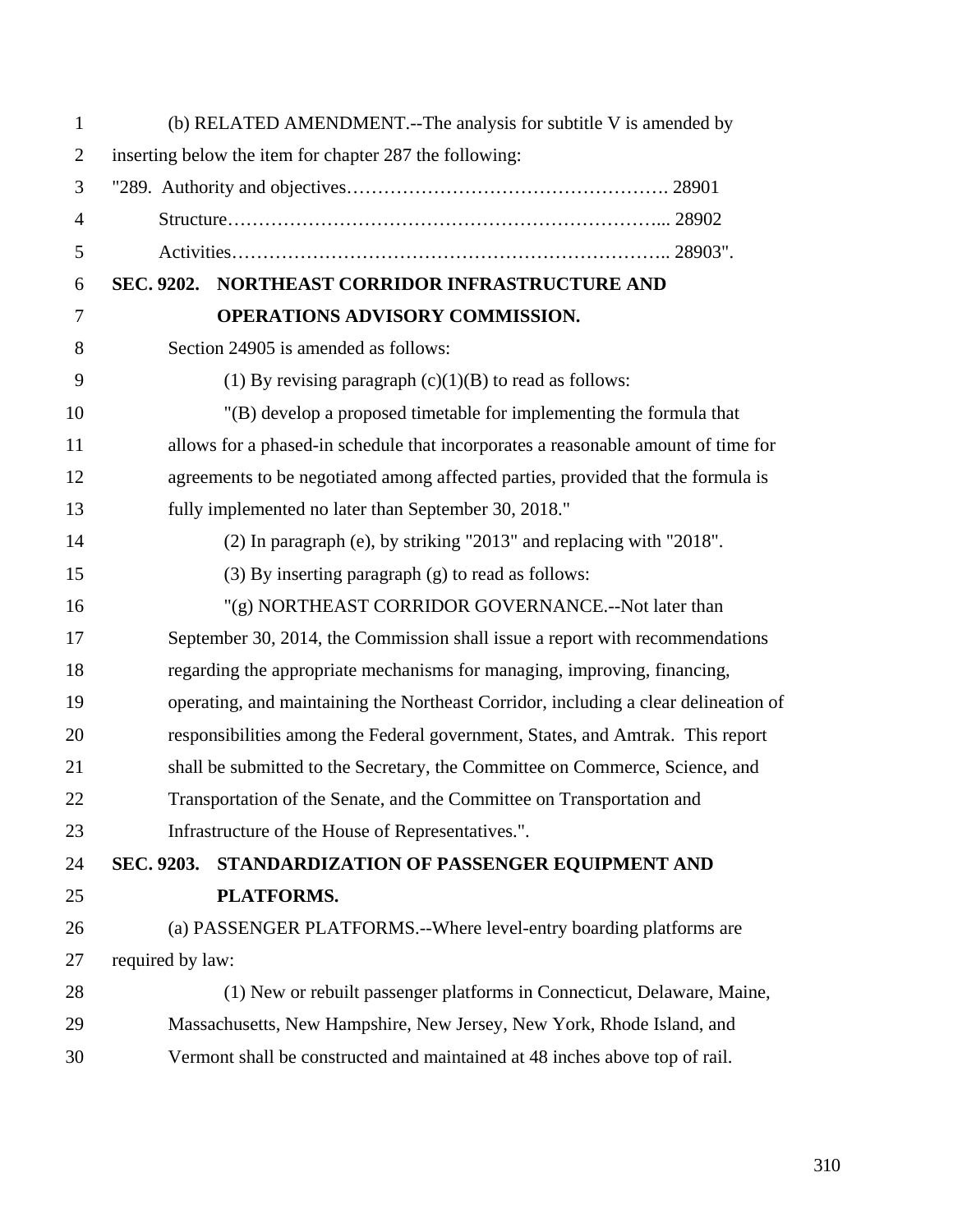| $\mathbf{1}$   | (2) New or rebuilt passenger platforms in Maryland and Pennsylvania               |
|----------------|-----------------------------------------------------------------------------------|
| $\overline{2}$ | shall be constructed and maintained at 15 or 48 inches above top of rail, in      |
|                |                                                                                   |
| 3              | coordination with the lowest floor height of equipment serving the platform.      |
| $\overline{4}$ | (3) New or rebuilt platforms at Union Station in Washington, District of          |
| 5              | Columbia, shall be built and maintained to facilitate level boarding for the      |
| 6              | equipment serving the platform.                                                   |
| 7              | (4) All other new or rebuilt passenger rail platforms shall be built and          |
| 8              | maintained at 15 inches above top of rail.                                        |
| 9              | (5) It is the intent of Congress to expressly preempt State and local laws,       |
| 10             | regulations and rules on passenger platform height and setback.                   |
| 11             | (b) EXCEPTIONS.--                                                                 |
| 12             | (1) A railroad owner may seek an exception to the passenger platform              |
| 13             | height requirements by presenting information to the Federal Railroad             |
| 14             | Administration of an actual conflict between the requirement and an existing      |
| 15             | piece of equipment operated past the platform location. New or rebuilt passenger  |
| 16             | rail equipment used on any route with a platform excepted under this subpart must |
| 17             | be equipped with an onboard lift.                                                 |
| 18             | (2) A railroad owner may seek an exception to the passenger platform              |
| 19             | height requirements by presenting information to the Federal Railroad             |
| 20             | Administration that it will provide level-boarding at a height other than that    |
| 21             | provided in subsection (a).                                                       |
| 22             | (3) A system that is in operation on the date of this enactment that              |
| 23             | provides a level-boarding platform at a height other than those described in      |
| 24             | subsection (a) may continue to provide such service.                              |
| 25             | SEC. 9204.<br>NEXT GENERATION EQUIPMENT COMMITTEE.                                |
| 26             | (a) REVISIONS TO DIVISION B OF PUBLIC LAW 110-432, THE                            |
| 27             | PASSENGER RAIL INVESTMENT AND IMPROVEMENT ACT OF 2008.--Section                   |
| 28             | 305 of Division B of Public Law 110-432 is amended:                               |
| 29             | (1) In subsection (a), by inserting "labor organizations that represent           |
| 30             | employees who perform overhaul and maintenance work on passenger equipment        |
| 31             | used for intercity passenger rail transportation," after "manufacturers,".        |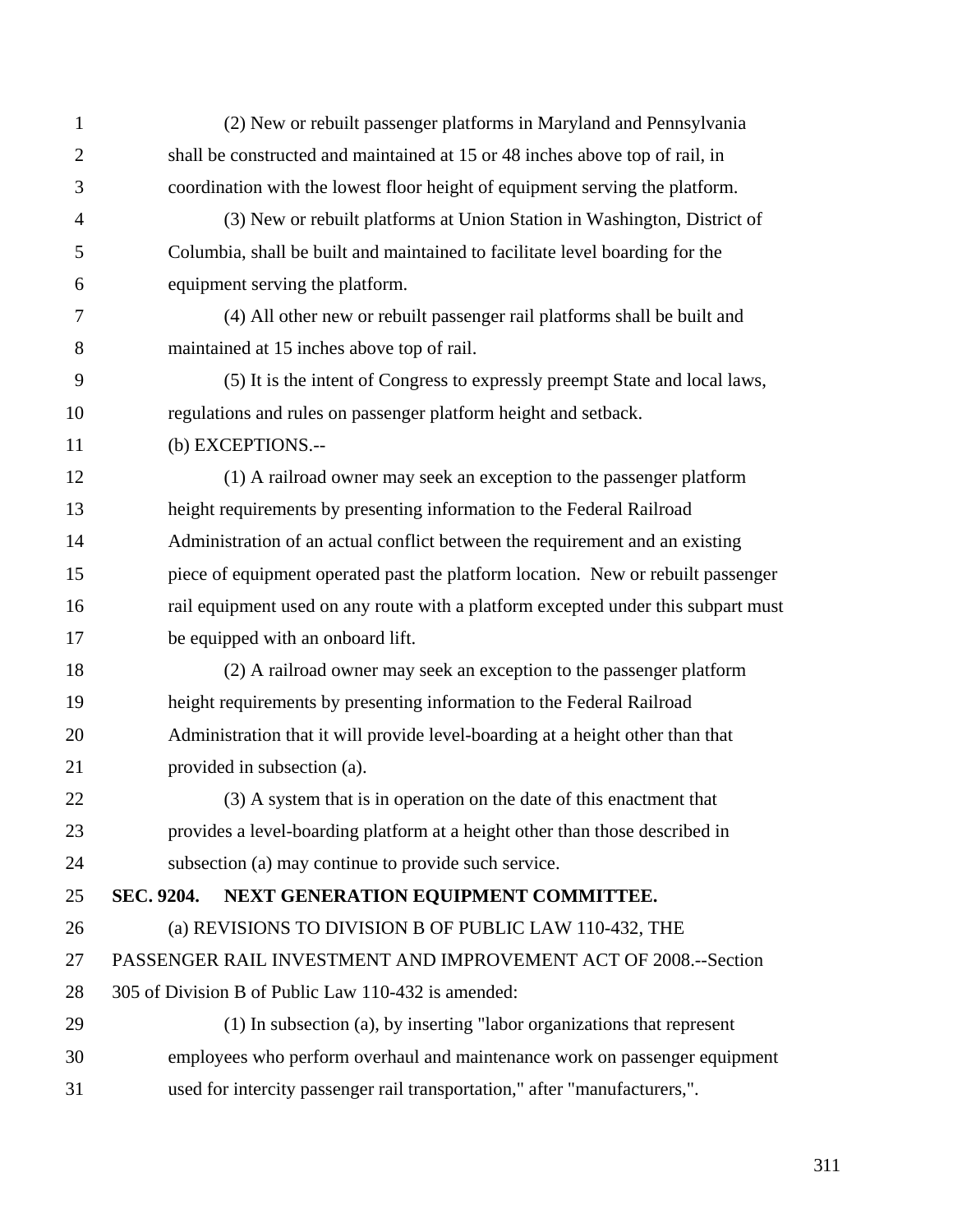| $\mathbf{1}$   |       | (2) By redesignating paragraph (e) as paragraph (f).                               |
|----------------|-------|------------------------------------------------------------------------------------|
| $\overline{2}$ |       | (3) By inserting new paragraph (e) to read as follows--                            |
| 3              |       | "(e) RAIL EQUIPMENT MANAGEMENT.--Not later than December 30, 2013,                 |
| 4              |       | the Next Generation Corridor Equipment Pool Committee shall issue a report with    |
| 5              |       | recommendations regarding the appropriate mechanisms for procuring, managing,      |
| 6              |       | and maintaining passenger rail cars and locomotives. This report shall be          |
| 7              |       | submitted to the Secretary, the Committee on Commerce, Science, and                |
| 8              |       | Transportation of the Senate, and the Committee on Transportation and              |
| 9              |       | Infrastructure of the House of Representatives.".                                  |
| 10             |       | SEC. 9205. BUY AMERICA.                                                            |
| 11             |       | (a) IN GENERAL.--Part E of subtitle V is amended by inserting the following        |
| 12             |       | after chapter 285:                                                                 |
| 13             |       | "CHAPTER 287--BUY AMERICA PREFERENCES                                              |
| 14             | "Sec. |                                                                                    |
| 15             |       | "28701. Buying goods produced in the United States.                                |
| 16             |       | "28702. Fraudulent use of 'Made in America' label.                                 |
| 17             |       | "Sec. 28701. Buying goods produced in the United States                            |
| 18             |       | "(a) PREFERENCE.--                                                                 |
| 19             |       | "(1) IN GENERAL.--Notwithstanding any other provision of law, the                  |
| 20             |       | Secretary shall not obligate any funds authorized to be appropriated to carry out  |
| 21             |       | subtitle V of this title and administered by the Department of Transportation, nor |
| 22             |       | shall the Secretary provide direct loans or loan guarantees under section 502 of   |
| 23             |       | the Railroad Revitalization and Regulatory Reform Act of 1976 (45 U.S.C. 822),     |
| 24             |       | unless steel, iron, and manufactured products used in the project are produced in  |
| 25             |       | the United States.                                                                 |
| 26             |       | "(2) NON-FEDERAL FUNDS.--Notwithstanding any other provision of                    |
| 27             |       | law, rolling stock and power train equipment (including train control,             |
| 28             |       | communication, traction power equipment, and rolling stock prototypes)             |
| 29             |       | purchased with non-Federal funds in connection with a project receiving Federal    |
| 30             |       | financial assistance under subtitle V of this title or under section 502 of the    |
| 31             |       | Railroad Revitalization and Regulatory Reform Act of 1976 (45 U.S.C. 822),         |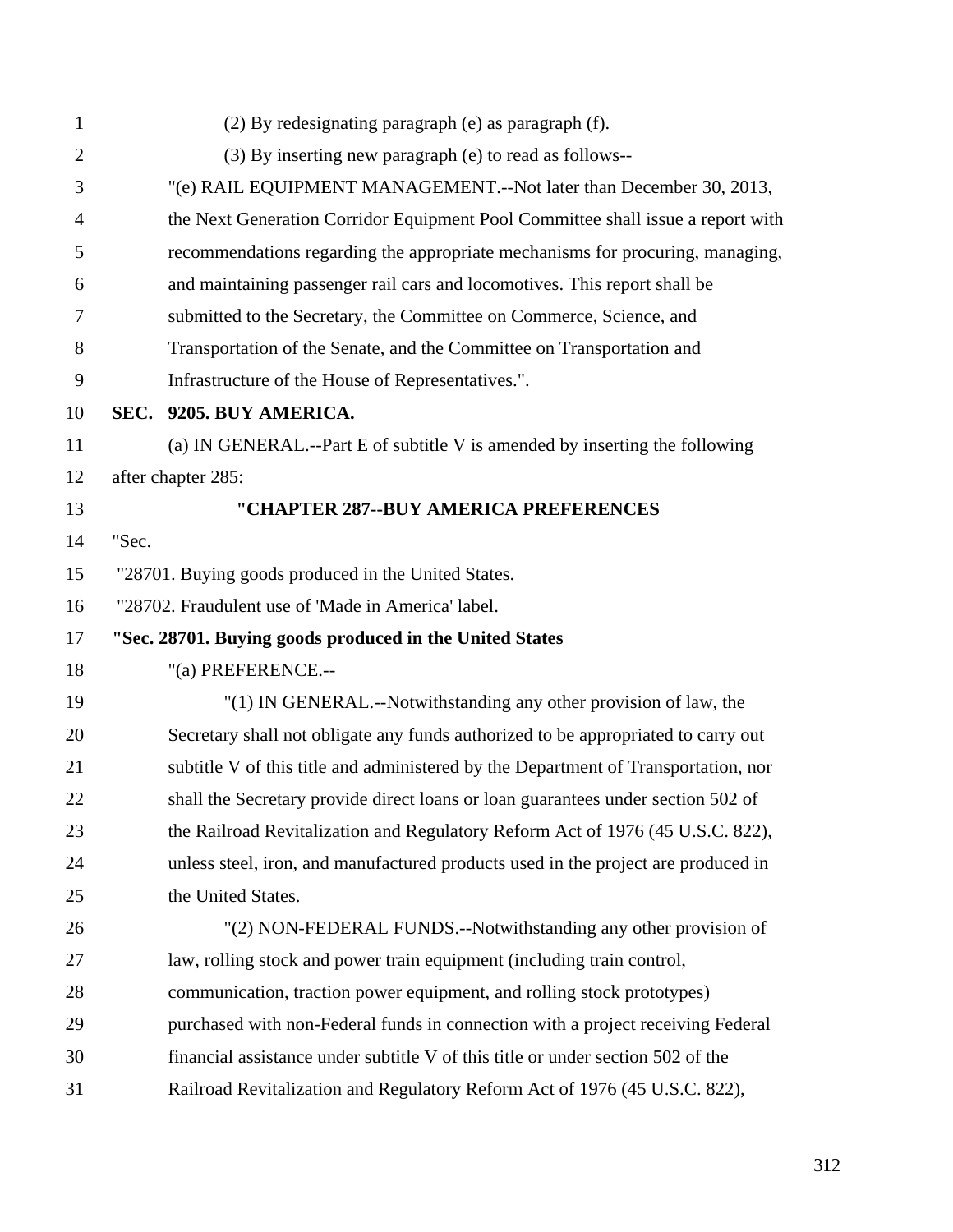| $\mathbf{1}$   | shall only use steel, iron, and manufactured products produced in the United               |
|----------------|--------------------------------------------------------------------------------------------|
| $\overline{2}$ | States.                                                                                    |
| 3              | "(b) WAIVER.--The Secretary may waive subsection (a) of this section if the                |
| $\overline{4}$ | Secretary finds that--                                                                     |
| 5              | "(1) applying subsection (a) would be inconsistent with the public interest;               |
| 6              | "(2) such materials and products produced in the United States are not                     |
| 7              | produced in a sufficient and reasonably available amount or are not of a                   |
| 8              | satisfactory quality;                                                                      |
| 9              | "(3) the cost of the domestic material will increase the cost of the end                   |
| 10             | product by more than 25 percent; or                                                        |
| 11             | "(4) when procuring rolling stock or train control systems for high-speed                  |
| 12             | rail, as that term is defined by section 26105(2) of this title--                          |
| 13             | "(A) the rolling stock and train control systems are manufactured                          |
| 14             | in the United States substantially from components produced or                             |
| 15             | manufactured in the United States;                                                         |
| 16             | "(B) the rolling stock domestic material improvement plan                                  |
| 17             | required by subsection (c) of this section addresses how the domestic                      |
| 18             | material content of the rolling stock and train control systems will be                    |
| 19             | increased over the duration of the contract; and                                           |
| 20             | "(C) final assembly of the rolling stock and train control systems,                        |
| 21             | not including prototypes that will primarily be used to test the rolling stock             |
| 22             | or train control systems, has occurred in the United States.                               |
| 23             | "(5) The waiver justifications contained in this subsection at paragraphs                  |
| 24             | $(1)-(3)$ apply to all steel, iron, and manufactured products, including all rolling       |
| 25             | stock.                                                                                     |
| 26             | "(c) ROLLING STOCK DOMESTIC MATERIAL IMPROVEMENT PLAN .--                                  |
| 27             | All rolling stock procurements subject to the requirements of subsection (a) of this       |
| 28             | section shall require that rolling stock procurement proposals include a plan to increase  |
| 29             | the domestic material content of the rolling stock over the duration of the contract. This |
| 30             | plan shall address increasing the domestic material content of all components and          |
| 31             | subcomponents. Significant weight shall be given in the proposal evaluation criteria for   |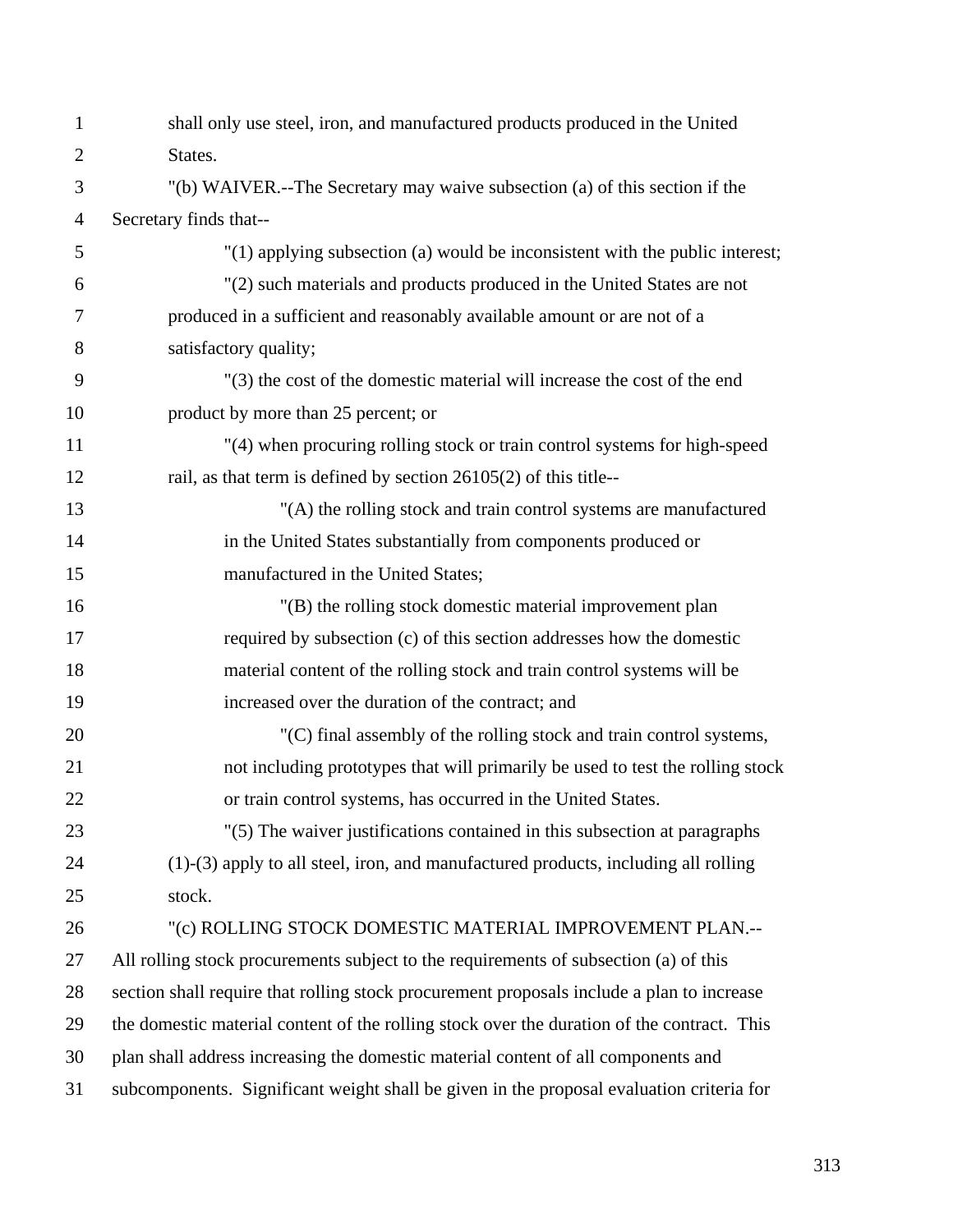1 the plan achieving the most domestic material content. The recipient of the Federal 2 financial assistance shall conduct an audit post-contract award to verify implementation 3 of the plan. As determined appropriate by the Secretary, a certain amount of funding 4 made available for the rolling stock procurement shall be used to implement the plan. 5 "(d) LABOR COSTS.--For purposes of this section, labor costs involved in final 6 assembly shall not be included in calculating the cost of components. 7 "(e) WAIVER NOTICE AND COMMENT.--If the Secretary determines that it is 8 necessary to waive the application of subsection (a) based on a finding under subsection 9 (b), the Secretary shall, before the date on which such finding takes effect-- 10 "(1) make available to the public on the Department of Transportation's 11 public Web site the waiver request and a detailed written justification as to why 12 the waiver is needed; 13 "(2) publish in the Federal Register a detailed written justification as to 14 why the waiver is needed; and 15 "(3) provide notice of such finding and an opportunity for public comment 16 on such finding for a reasonable period of time not to exceed 15 days. 17 "(f) WAIVER PROHIBITED.--The Secretary may not make a waiver under 18 subsection (b) of this section for goods produced in a foreign country if the Secretary, in 19 consultation with the United States Trade Representative, decides that the government of 20 that foreign country-- 21 "(1) has an agreement with the United States Government under which the 22 Secretary has waived the requirement of this section; and 23 "(2) has violated the agreement by discriminating against goods to which 24 this section applies that are produced in the United States and to which the 25 agreement applies. 26 "(g) STATE REQUIREMENTS.--The Secretary may not impose any limitation 27 on assistance provided under subtitle V of this title that restricts a State from imposing 28 more stringent requirements than this section on the use of articles, materials, and 29 supplies mined, produced, or manufactured in foreign countries, in projects carried out 30 with that assistance, or restricts a recipient of that assistance from complying with those 31 State-imposed requirements.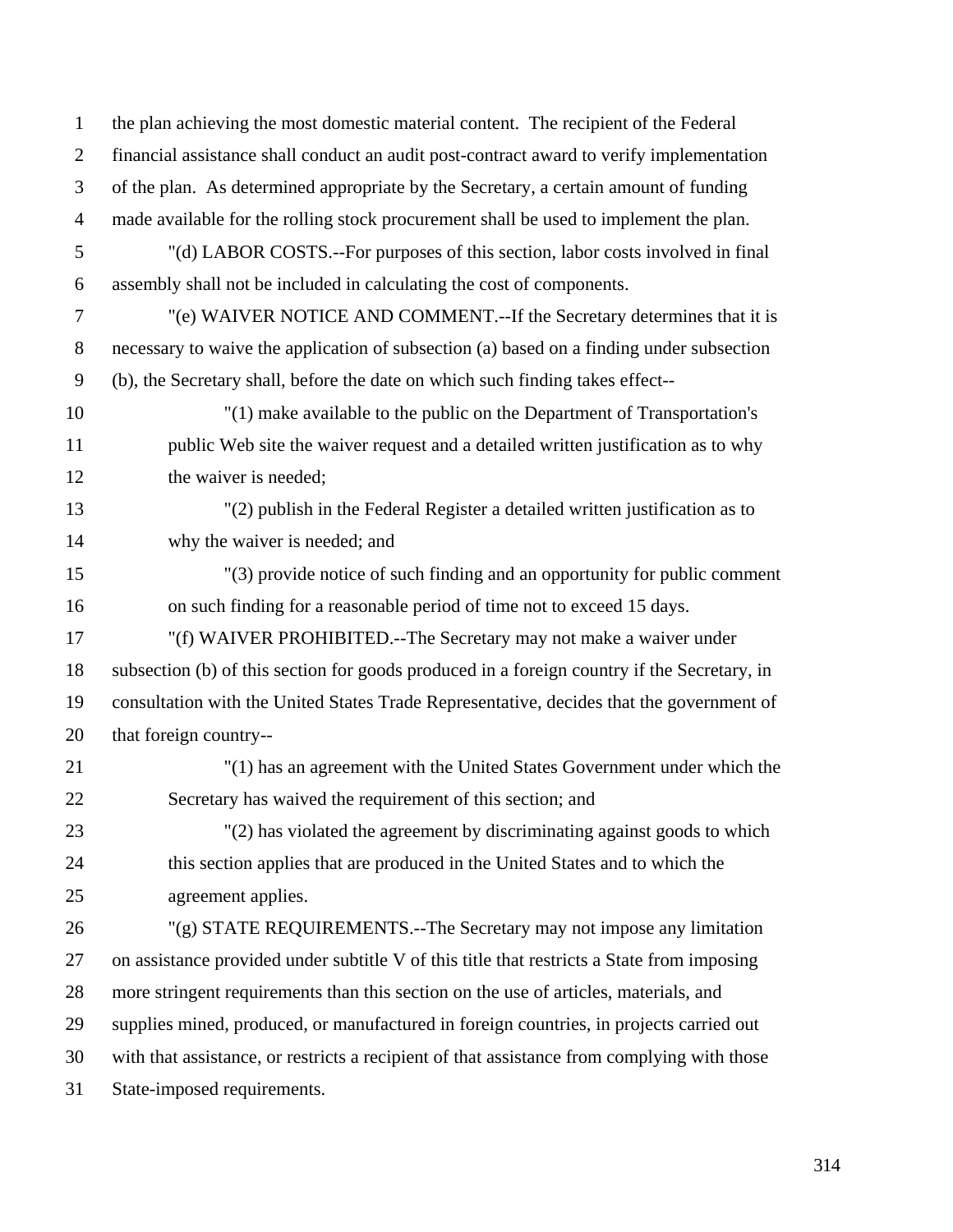| $\mathbf{1}$   | "(h) CERTIFICATION.--The Secretary may allow a manufacturer or supplier of                   |
|----------------|----------------------------------------------------------------------------------------------|
| $\overline{2}$ | steel, iron, or manufactured goods to correct after bid opening any certification of         |
| 3              | noncompliance or failure to properly complete the certification (but not including failure   |
| $\overline{4}$ | to sign the certification) under this section if such manufacturer or supplier attests under |
| 5              | penalty of perjury that such manufacturer or supplier submitted an incorrect certification   |
| 6              | as a result of an inadvertent or clerical error. The burden of establishing inadvertent or   |
| $\tau$         | clerical error is on the manufacturer or supplier.                                           |
| 8              | "(i) REVIEW.--A party adversely affected by an agency action under this section              |
| 9              | shall have the right to seek review under section 702 of title 5.                            |
| 10             | "(j) MINIMUM COST.--The requirements of this section shall only apply to                     |
| 11             | contracts for which the costs exceed \$100,000.                                              |
| 12             | "(k) INTERNATIONAL AGREEMENTS.--This section shall be applied in a                           |
| 13             | manner consistent with United States obligations under international agreements.             |
| 14             | "Sec. 28702. Fraudulent use of 'Made in America' label                                       |
| 15             | "A person is ineligible to receive a contract or subcontract made with amounts               |
| 16             | authorized under subtitle V of this title or section 502 of the Railroad Revitalization and  |
| 17             | Regulatory Reform Act of 1976 (45 U.S.C. 822) if a court or department, agency, or           |
| 18             | instrumentality of the Government decides the person intentionally--                         |
| 19             | "(1) affixed a 'Made in America' label, or a label with an inscription                       |
| 20             | having the same meaning, to goods sold in or shipped to the United States that are           |
| 21             | used in a project to which this section applies, but were not produced in the                |
| 22             | United States; or                                                                            |
| 23             | $'(2)$ represented that goods described in paragraph $(1)$ of this section were              |
| 24             | produced in the United States.".                                                             |
| 25             | (b) CONFORMING AMENDMENT.--The analysis for subtitle V is amended by                         |
| 26             | inserting below the item for chapter 285 the following:                                      |
| 27             |                                                                                              |
| 28             |                                                                                              |
| 29             | (c) RELATED AMENDMENTS .--                                                                   |
| 30             | $(1)$ Section 24305 is amended by repealing subsection (f);                                  |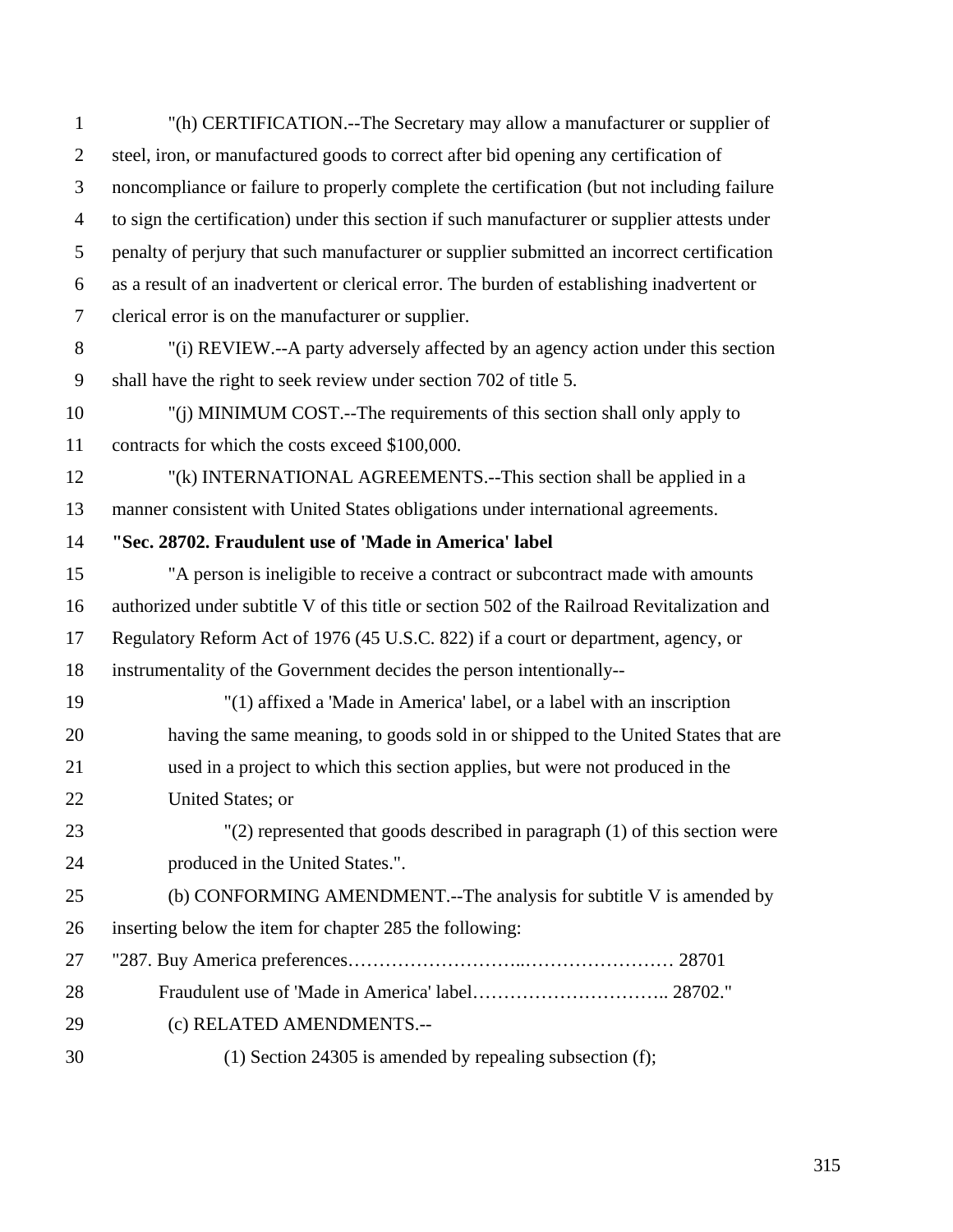| $\mathbf{1}$   |                           | $(2)$ Section 24405 $(a)$ is amended by redesignating paragraphs $(1)$ through             |
|----------------|---------------------------|--------------------------------------------------------------------------------------------|
| $\overline{2}$ |                           | $(11)$ , respectively, as paragraphs $(2)$ through $(12)$ ; and                            |
| 3              |                           | $(3)$ Section 24405 $(a)$ is amended by inserting at the beginning the                     |
| $\overline{4}$ | following:                |                                                                                            |
| 5              |                           | "(1) This subsection applies to projects that have received Federal funding                |
| 6              |                           | to carry out this chapter prior to the enactment of the Rail Safety, Reliability, and      |
| 7              |                           | Efficiency for a Strong America Act.".                                                     |
| 8              | SEC. 9206.                | RAIL PASSENGER TRANSPORTATION LIABILITY AND                                                |
| 9              |                           | <b>MANDATORY COVERAGE.</b>                                                                 |
| 10             |                           | (a) LIABILITY.--Section 28103 is amended as follows:                                       |
| 11             |                           | (1) By revising subsection (a)(2) by inserting, "including commuter rail                   |
| 12             |                           | passengers," after the words "rail passenger,".                                            |
| 13             |                           | (2) By revising subsection (b) to read as follows:                                         |
| 14             |                           | "(b) CONTRACTUAL OBLIGATIONS.--A provider of rail passenger                                |
| 15             |                           | transportation may enter into contracts that allocate financial responsibility             |
| 16             |                           | for claims and such contracts shall be enforceable notwithstanding any                     |
| 17             |                           | other provision of law, common law or public policy or the nature of the                   |
| 18             |                           | conduct giving rise to the damages or liability.".                                         |
| 19             |                           | (3) By inserting at the end of subsection (e) the following:                               |
| 20             |                           | "(4) the term 'rail passenger transportation' includes commuter rail                       |
| 21             |                           | transportation.".                                                                          |
| 22             |                           | (b) MANDATORY COVERAGE.--Subsection 28103(c) is amended by striking                        |
| 23             |                           | "Amtrak" and inserting "A provider of rail passenger transportation".                      |
| 24             |                           | SEC. 9207. SHARED-USE STUDY.                                                               |
| 25             |                           | (a) IN GENERAL.--The Secretary shall conduct a study, in consultation with, as             |
| 26             |                           | appropriate, Amtrak, commuter, and other passenger rail operators, rail carriers that own  |
| 27             |                           | rail infrastructure over which both passenger and freight trains operate, States, the      |
| 28             |                           | Surface Transportation Board, and groups representing rail passengers and customers, in    |
| 29             |                           | order to evaluate the shared-use of right-of-way by passenger and freight rail systems and |
| 30             |                           | the operational, institutional, and legal structures that would best support improvements  |
| 31             | to both of these systems. |                                                                                            |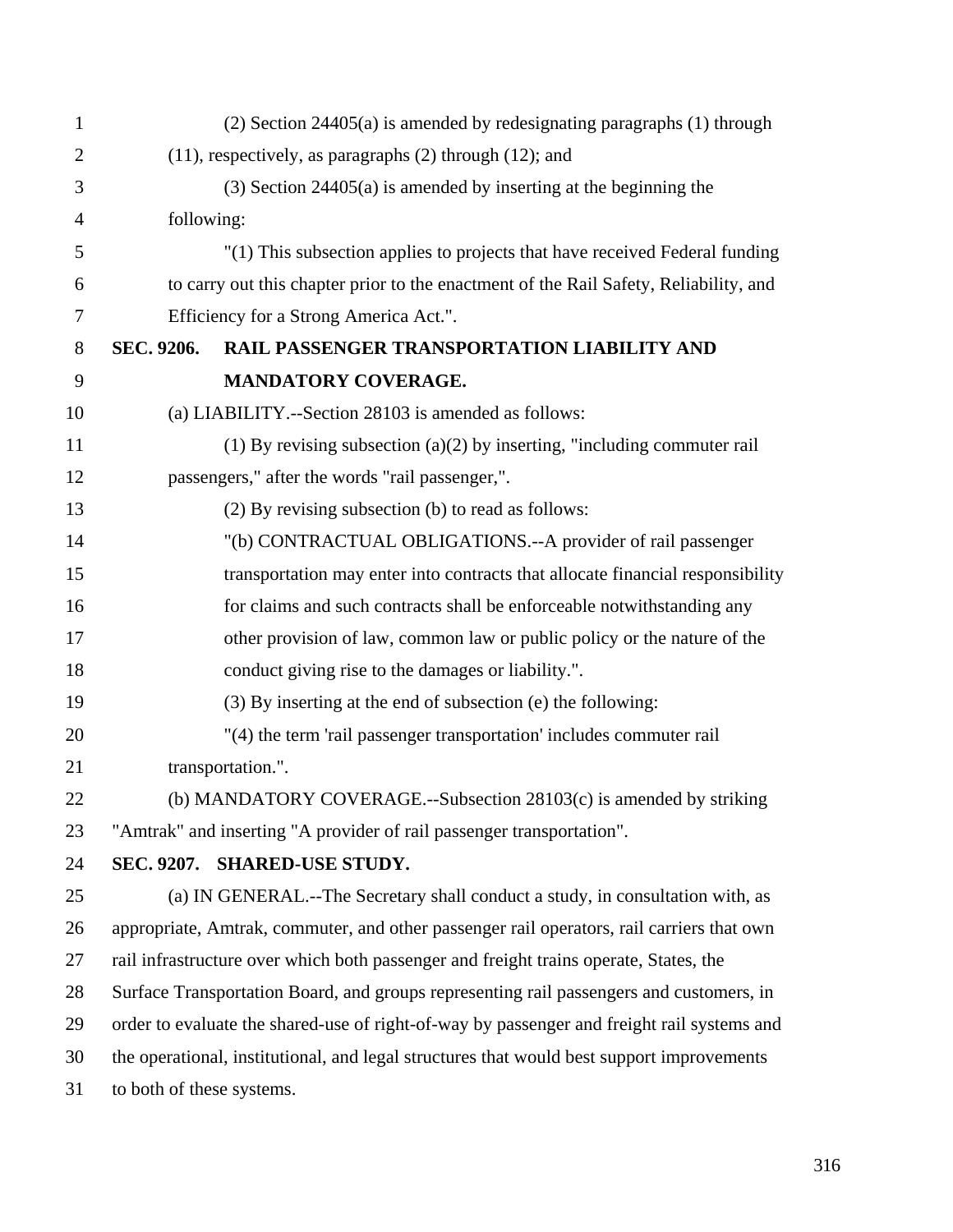1 (b) AREAS OF STUDY.--In conducting the study, the Secretary shall evaluate:

2 (1) The access and use of railroad right-of-way by a railroad that does not 3 own the right-of-way. This evaluation shall include an analysis of passenger rail 4 services that operate over privately-owned right-of-way, including access 5 agreements, costs of access, and the resolution of disputes relating to such access 6 or costs.

7 2) The effectiveness of existing contractual and regulatory mechanisms 8 for establishing, measuring, and enforcing train performance standards, including 9 identification of gaps in those existing mechanisms and designation of possible 10 new approaches.

11 (3) Mechanisms for measuring and maintaining benefits resulting from 12 publically-funded freight and/or intercity passenger rail improvements, including 13 those improvements directed towards shared-use right-of-way.

14 (4) Standard approaches to operations, capacity, and cost estimation 15 modeling that allows for transparent decision-making while also protecting the 16 proprietary interests of all parties.

17 (5) Other issues identified by the Secretary.

18 (c) REPORT.--Within 180 days after the establishment of a dedicated Rail 19 Account within the Transportation Trust Fund, the Secretary shall submit 20 recommendations developed pursuant to subsections (a) and (b), including any legislative

21 proposals consistent with such recommendations, to the Committee on Transportation

22 and Infrastructure of the House of Representatives, and the Committee on Commerce,

23 Science, and Transportation of the Senate.

24 (d) IMPLEMENTATION.--The Secretary shall integrate the recommendations 25 submitted under subsection (c) into its financial assistance programs under subtitle V and 26 section 502 of the Railroad Revitalization and Regulatory Reform Act of 1976 (45 U.S.C. 27 822), as appropriate. The Secretary may promulgate a rulemaking or rulemakings to 28 integrate such recommendations, if appropriate.

29 (e) AUTHORIZATION OF APPROPRIATIONS.**--**There are authorized to be 30 appropriated to the Secretary such sums as necessary to conduct the study described in 31 this section, to remain available until expended.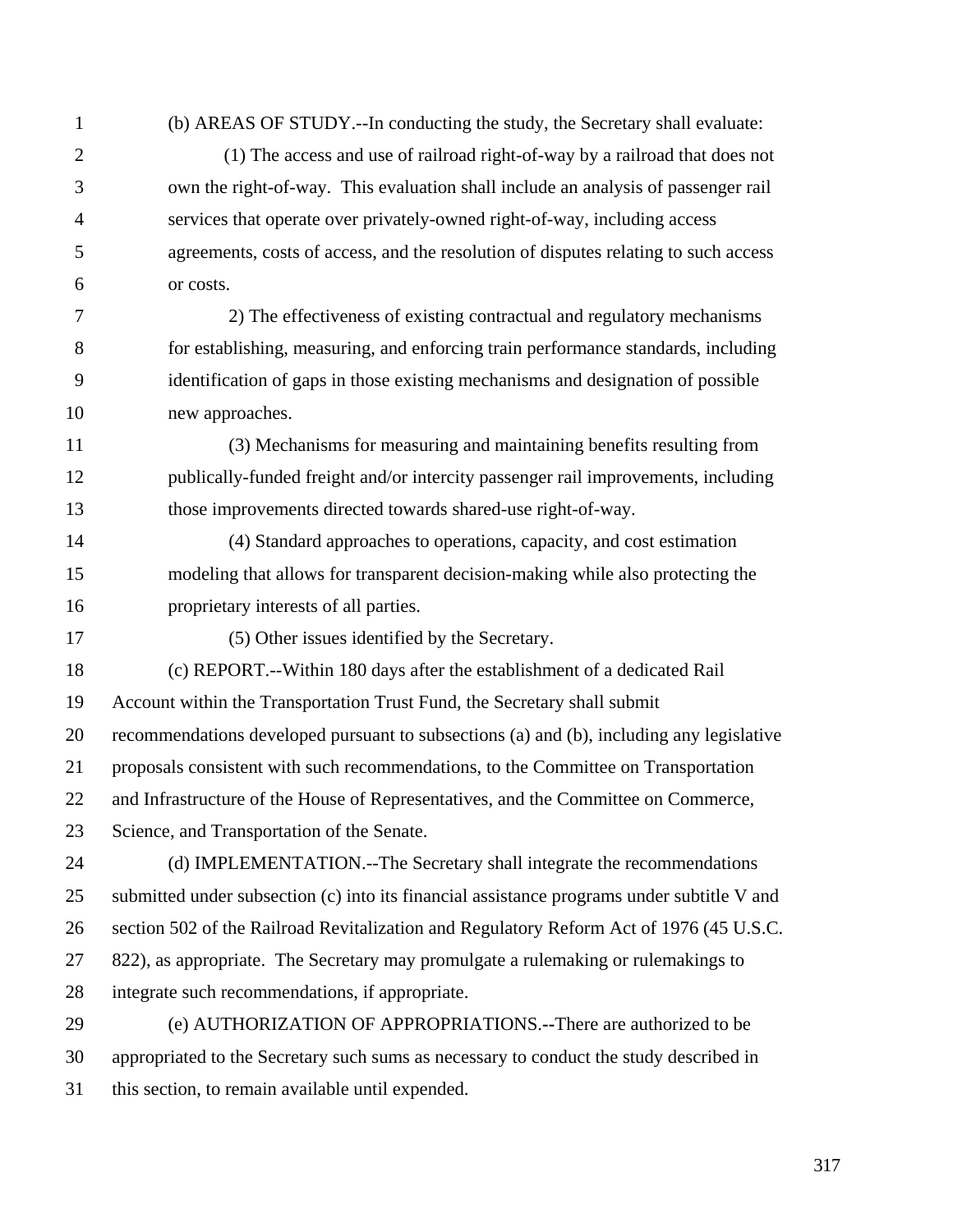## 1 **SEC. 9208. DISADVANTAGED BUSINESS ENTERPRISES; DISPARITY AND**  2 **AVAILABILITY STUDY.**

3 (a) IN GENERAL.--The Secretary of Transportation shall continue actions to 4 conduct a nationwide disparity and availability study to establish the availability and 5 utilization of small business concerns owned and controlled by socially and economically 6 disadvantaged individuals ("small disadvantaged businesses") in publicly funded railroad 7 projects.

8 (b) DEFINITIONS.--In this section:

9 (1) SMALL BUSINESS CONCERN.--The term "small business concern" 10 means a small business concern as the term is used in section 3 of the Small 11 Business Act (15 U.S.C. 632). The term "small business concern" does not 12 include any concern or group of concerns controlled by the same socially and 13 economically disadvantaged individual or individuals that have average annual 14 gross receipts during the preceding 3 fiscal years in excess of \$22,410,000, as 15 adjusted annually by the Secretary for inflation.

16 (2) SOCIALLY AND ECONOMICALLY DISADVANTAGED 17 INDIVIDUAL.--The term "socially and economically disadvantaged individual" 18 has the meaning given the term in section 8(d) of the Small Business Act (15 19 U.S.C. 637(d)) and relevant subcontracting regulations issued pursuant to that 20 Act, except that women shall be presumed to be socially and economically 21 disadvantaged individuals for purposes of this section. 22 (c) REPORT.--Not later than 3 years after the date of enactment of this Act, the

23 Secretary shall transmit to the Committee on Transportation and Infrastructure of the 24 House of Representatives and the Committee on Commerce, Science, and Transportation 25 of the Senate a report of the results of the nationwide disparity and availability study.

26 (d) SECRETARIAL ACTION.--If the Secretary finds a strong basis in evidence 27 demonstrating that gender or race discrimination or the effects of such discrimination is 28 adversely impacting the award and administration of contracts to small disadvantaged 29 businesses in Federal financial assistance programs for rail transportation administered by 30 the Department of Transportation, the Secretary should take appropriate and necessary 31 action to remedy the effects of such discrimination.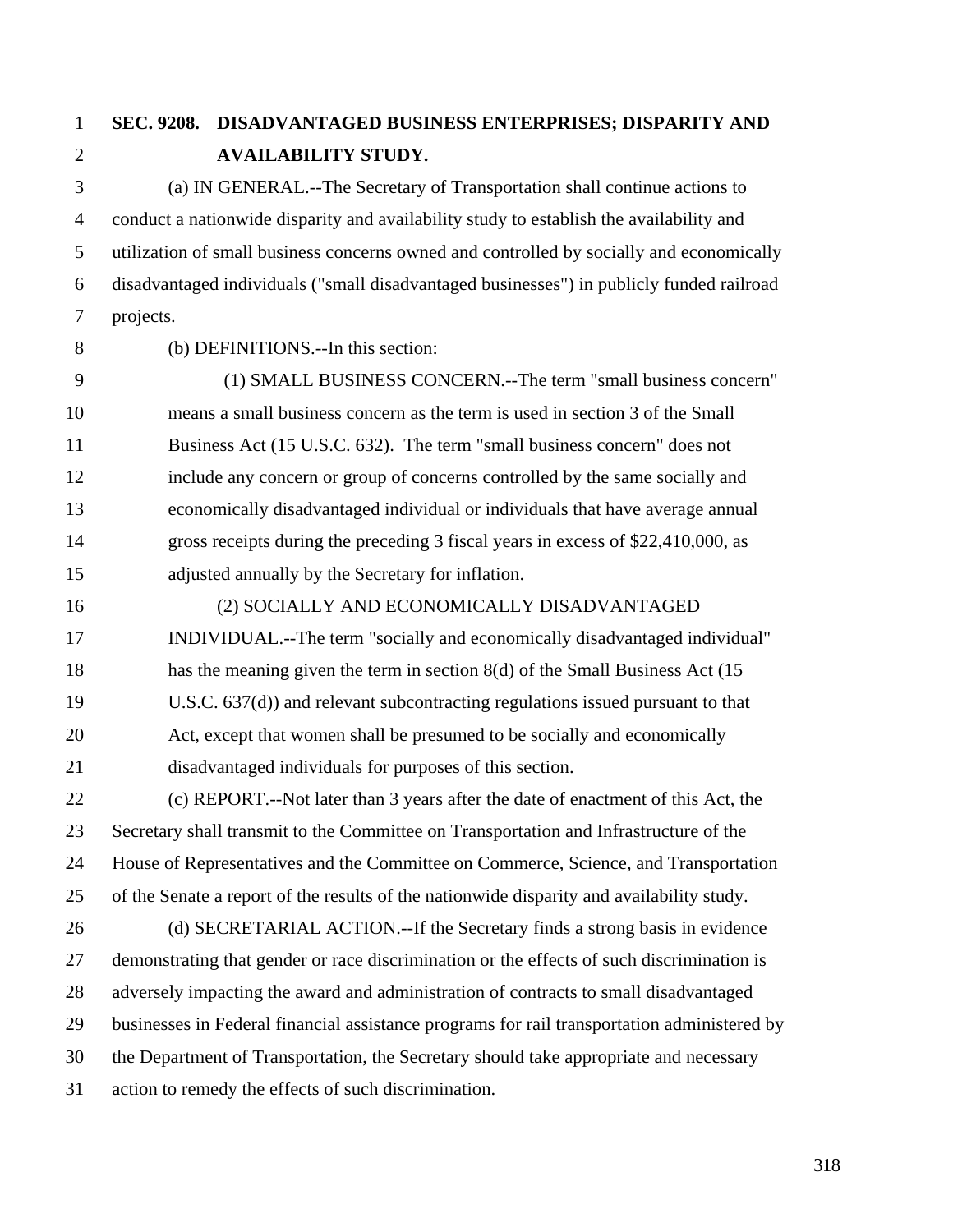| $\mathbf{1}$   | <b>Subtitle C--Planning</b>                                                      |
|----------------|----------------------------------------------------------------------------------|
| $\mathbf{2}$   | SEC. 9301. NATIONAL AND REGIONAL RAIL PLANNING.                                  |
| 3              | (a) IN GENERAL.--Part B of subtitle V is amended by inserting the following      |
| $\overline{4}$ | after chapter 225:                                                               |
| 5              | "CHAPTER 226--NATIONAL AND REGIONAL RAIL PLANNING                                |
| 6              | "Sec.                                                                            |
| $\tau$         | "22601. National rail development plan.                                          |
| $8\,$          | "22602. Regional rail development plans.                                         |
| 9              | "Sec. 22601. National rail development plan                                      |
| 10             | "(a) IN GENERAL.--Within 1 year after the date of the enactment of this Act, the |
| 11             | Secretary of Transportation shall complete a National Rail Development Plan.     |
| 12             | "(b) OBJECTIVES.--The objectives of the National Rail Development Plan are:      |
| 13             | "(1) To set forth national policy involving high-performance rail                |
| 14             | transportation, including presenting priorities and strategies to enhance high-  |
| 15             | performance rail transportation.                                                 |
| 16             | "(2) To serve as the foundation for Regional Rail Development Plans.             |
| 17             | "(c) CONTENTS.--The National Rail Development Plan shall include the             |
| 18             | following elements:                                                              |
| 19             | "(1) Conditions under which Federal investments in regional networks             |
| 20             | comprised of Core Express Corridors, Regional Corridors, and/or Feeder           |
| 21             | Corridors are justified, to include, at a minimum, parameters addressing the     |
| 22             | following criteria:                                                              |
| 23             | "(A) Population size and density.                                                |
| 24             | "(B) Projected population and economic growth and changing                       |
| 25             | demographic characteristics.                                                     |
| 26             | "(C) Connections to local rail and bus transit and alternative                   |
| 27             | transportation options.                                                          |
| 28             | "(D) Economic profile of specific markets.                                       |
| 29             | "(E) Congestion on existing transportation facilities and constraints            |
| 30             | on future capacity enhancements, in relation to efficient movement of both       |
| 31             | goods and people.                                                                |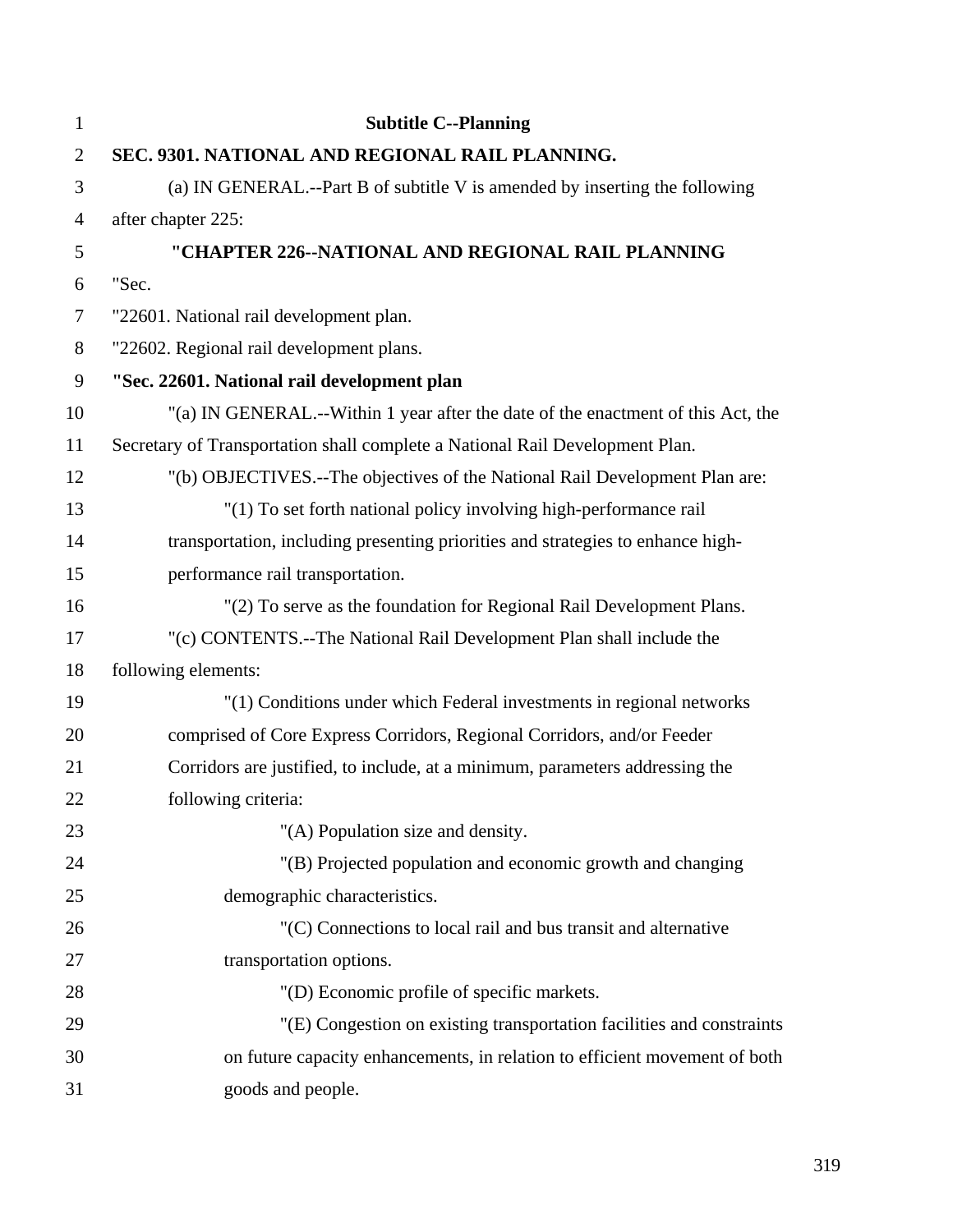| 1              | "(F) Distances between markets.                                                  |
|----------------|----------------------------------------------------------------------------------|
| $\overline{2}$ | "(G) Geographic characteristics.                                                 |
| 3              | "(2) Conditions under which Federal investments in freight rail projects         |
| 4              | are justified.                                                                   |
| 5              | "(3) A discussion of benefits and costs of potential investments in high-        |
| 6              | performance rail that considers both user and public benefits and costs from a   |
| 7              | network perspective, to include factors such as potential passenger ridership or |
| 8              | freight tonnage changes, travel time reductions, enhanced mobility benefits,     |
| 9              | improved reliability and resilience, environmental benefits, economic benefits,  |
| 10             | and other public benefits, including sensitivity analyses on these factors.      |
| 11             | "(4) Issues related to timing and phasing for the implementation of              |
| 12             | potential Core Express Corridors, Regional Corridors, and Feeder Corridors.      |
| 13             | "(5) A strategy for investments in intermodal passenger stations that are        |
| 14             | linked to local public transportation and non-motorized transportation options,  |
| 15             | and that connect to residential areas, commercial areas, and other nearby        |
| 16             | transportation facilities.                                                       |
| 17             | "(6) Policies and strategies for improving the competitiveness of the            |
| 18             | nation's freight rail industry.                                                  |
| 19             | "(7) Suggested performance standards for fiscal and operational                  |
| 20             | performance of new and enhanced high-performance rail services by service type.  |
| 21             | "(8) General description of the environmental benefits or impacts related        |
| 22             | to the expansion of passenger and freight rail networks, including analysis of   |
| 23             | climate change issues and implications.                                          |
| 24             | "(9) Recommendations regarding project financing, management and                 |
| 25             | implementation for corridor development, station development and similar         |
| 26             | projects.                                                                        |
| 27             | "(10) Achievement of the objectives set forth in section 101 of the Rail for     |
| 28             | America Act.                                                                     |
| 29             | "(11) Additional factors that the Secretary deems relevant for achieving         |
| 30             | the objectives of this subsection.                                               |
| 31             | "Sec. 22602. Regional rail development plans                                     |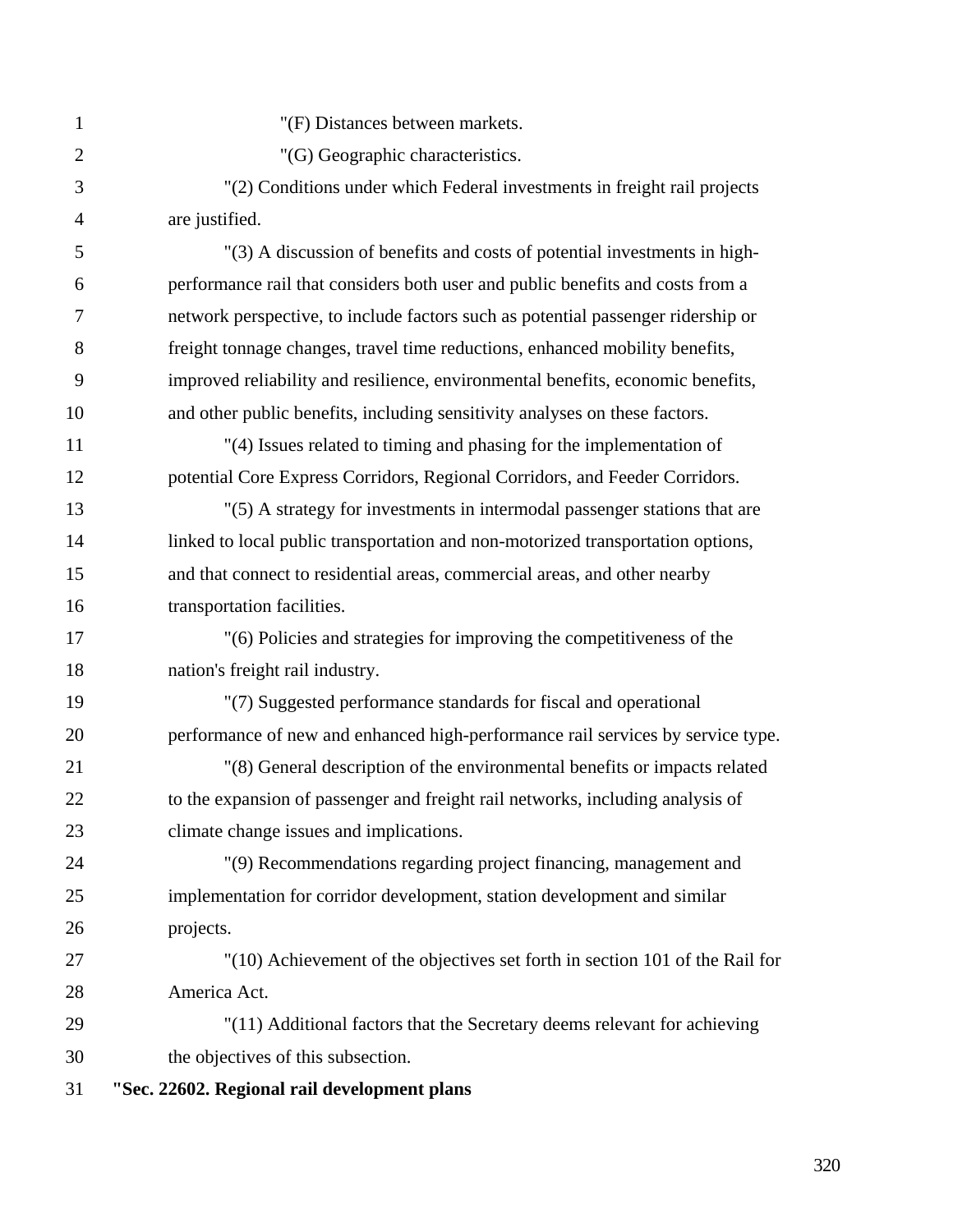1 "(a) IN GENERAL.--The Secretary shall facilitate the development of a Regional 2 Rail Development Plans to describe a multi-State region's plans for a comprehensive and 3 integrated rail network, including plans for public investment in projects that contribute 4 towards efficient movement and increased capacity for freight, by either Regional Rail 5 Development Authorities, described in chapter 289 of this title, or by any two or more 6 States that have entered into interstate compacts, agreements, or organizations for the 7 purpose of developing such a plan. 8 "(b) FEDERAL SHARE INCENTIVE.--A project proposal for Passenger 9 Corridor funding that is consistent with an adopted Regional Rail Development Plan shall 10 be eligible for a higher Federal share of total project costs under the Passenger Corridors 11 program, as described in subsection 24605(b)(7)(B) of this title, provided that the 12 Regional Rail Development Plan meets the content and process criteria set forth in this 13 paragraph. 14 "(c) CONTENTS AND PROCESS.-- 15 "(1) CONTENTS.--At a minimum, the Regional Rail Development Plan 16 shall contain: 17 "(A) A map that shows specific alignment alternatives for the Core 18 Express Corridors, Regional Corridors, and Feeder Corridors that are 19 consistent with the criteria established in the National Rail Development 20 Plan and that identifies potential station locations. 21 "(B) An examination of multi-modal corridors and connections 22 that considers the most cost-effective means for achieving the region's 23 transportation goals and objectives.

24 "(C) A phasing plan for developing or upgrading specific segments 25 of the regional network.

27 "(E) An analysis of operating financial forecasts, including high-28 level ridership and revenue projections.

26 "(D) A capital cost estimate for developing the regional network.

29 "(F) A benefit-cost analysis for the regional network that considers 30 both user and public benefits and costs from a network perspective, to 31 include factors such as ridership projections, travel time reductions,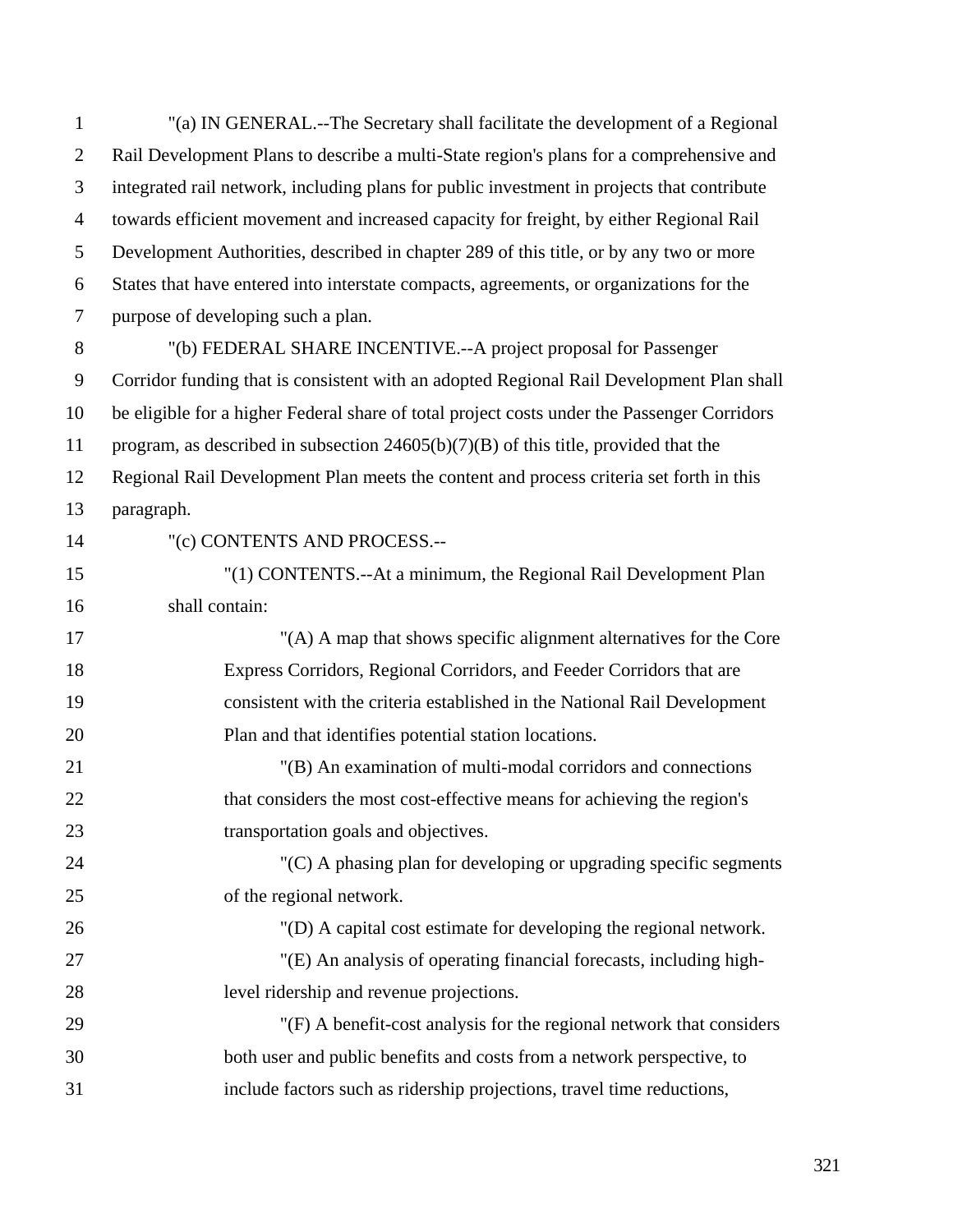| $\mathbf{1}$   | enhanced mobility benefits, improved reliability and resilience,           |
|----------------|----------------------------------------------------------------------------|
| $\overline{2}$ | environmental benefits, economic benefits, and other public benefits.      |
| $\mathfrak{Z}$ | "(G) An analysis of potential land use policies and strategies for         |
| $\overline{4}$ | areas near high-performance rail stations.                                 |
| 5              | "(H) General description of the environmental benefits or impacts          |
| 6              | that could result from implementation of the Regional Rail Development     |
| $\overline{7}$ | Plan, including analysis of climate change issues and implications.        |
| 8              | "(I) Consideration of the goals, policies, and investment priorities       |
| 9              | described in highway and transit plans developed by States and             |
| 10             | metropolitan planning organizations within the region."(J) Potential non-  |
| 11             | Federal funding sources, including a detailed consideration of anticipated |
| 12             | private sector participation.                                              |
| 13             | $''(K)$ A proposal for the institutional and governance structures that    |
| 14             | will be necessary to develop, operate, and maintain the regional network.  |
| 15             | "(L) Other project implementation considerations, including an             |
| 16             | analysis of the readiness of specific corridors to proceed for development |
| 17             | as evidenced by the completion of service development planning and         |
| 18             | environmental analyses.                                                    |
| 19             | "(M) Identification of plans for cost-effective, public investment in      |
| 20             | shared-benefit projects that contribute toward the efficient movement and  |
| 21             | increased capacity for freight rail operations.                            |
| 22             | "(N) Evidence of support from affected States and local                    |
| 23             | jurisdictions.                                                             |
| 24             | "(2) PROCESS.--At a minimum, the process for creating the Regional         |
| 25             | Rail Development Plan shall fulfill the following:                         |
| 26             | "(A) Be led and formally adopted either--                                  |
| 27             | "(i) by a Regional Rail Development Authority, as                          |
| 28             | described in chapter 289 of this title, with the final plan being          |
| 29             | formally adopted by the Regional Rail Development Authority; or            |
| 30             | "(ii) by two or more States that have jointly engaged in the               |
| 31             | planning process, with the final plan being formally incorporated          |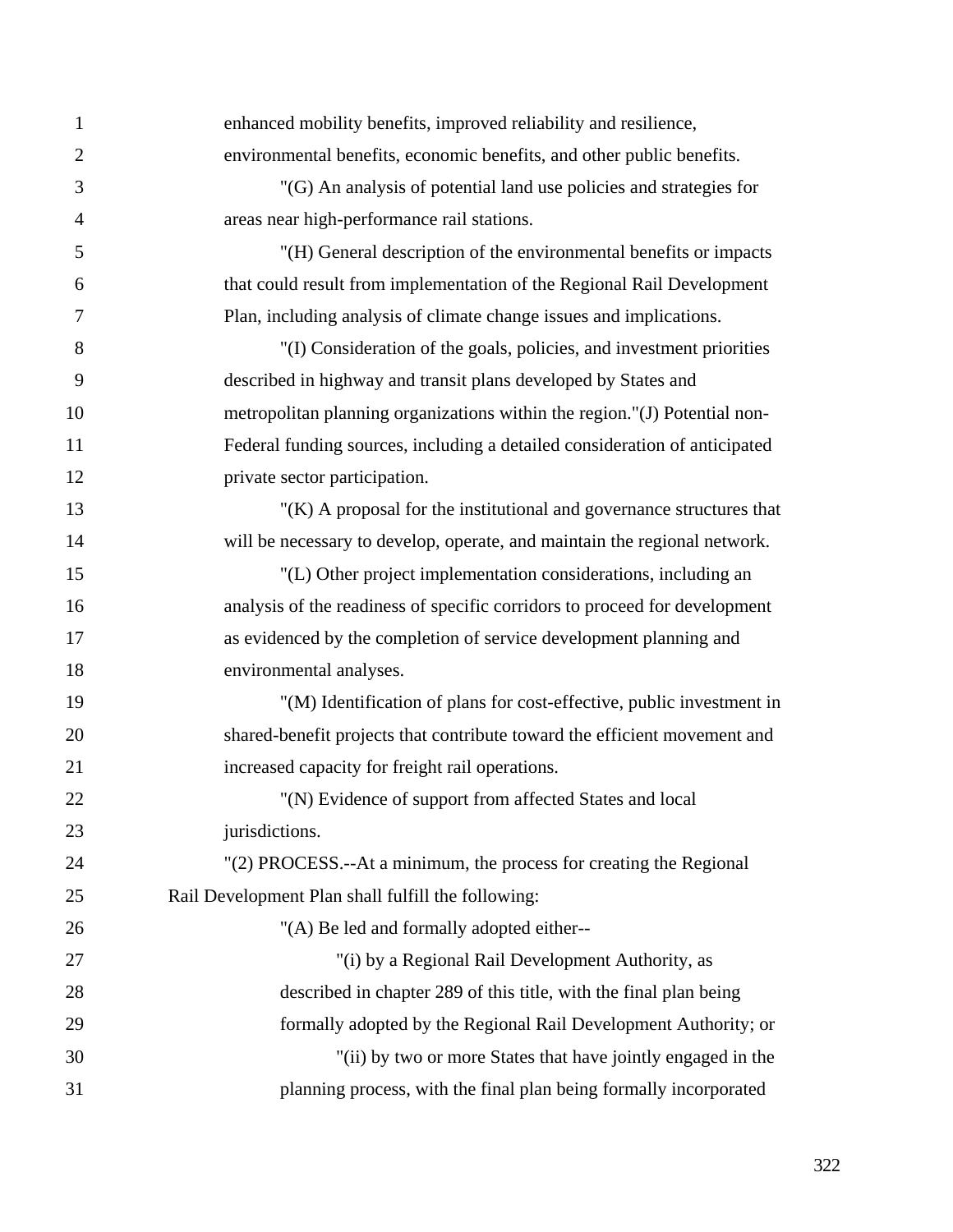| $\mathbf{1}$   | into the State Rail Plans, State Freight Plans, and Statewide                                |
|----------------|----------------------------------------------------------------------------------------------|
| $\overline{2}$ | Transportation Improvement Plans of each State, as applicable.                               |
| 3              | "(B) Ensure substantial opportunities for involvement of affected                            |
| $\overline{4}$ | stakeholders, including but not limited to local communities, elected                        |
| 5              | officials, economic development bodies, business leaders, railroad                           |
| 6              | infrastructure owners, regional air quality planning agencies, Amtrak,                       |
| 7              | passenger rail service operators, freight railroad operators, representatives                |
| 8              | of rail labor, metropolitan planning organizations, governing authorities                    |
| 9              | for transit systems or airports, Tribal governments, and the general public,                 |
| 10             | including local communities, low-income and minority populations,                            |
| 11             | people with disabilities, and older Americans.                                               |
| 12             | "(C) Provide the stakeholders, including those listed in                                     |
| 13             | subparagraph (B), reasonable opportunity to comment on and participate                       |
| 14             | in the development and implementation of the Plans, particularly with                        |
| 15             | regard to $(c)(1)(A)$ and $(G)$ .                                                            |
| 16             | "(d) CONSISTENCY WITH NATIONAL RAIL DEVELOPMENT PLAN.--                                      |
| 17             | "(1) ELIGIBILITY .-- In order to be eligible for Federal funding through                     |
| 18             | the Passenger Corridor program, a Core Express Corridor, Regional Corridor, or               |
| 19             | Feeder Corridor identified in the Regional Rail Development Plan shall be                    |
| 20             | consistent with the parameters identified in the National Rail Development Plan.             |
| 21             | "(2) UPDATES.--In the event that the Regional Rail Development Plan is                       |
| 22             | adopted prior to publication of the National Rail Development Plan, the Regional             |
| 23             | Plan shall be updated within 1 year of the publication of the National Plan.                 |
| 24             | "(3) WAIVER.--The Secretary may waive requirements under this                                |
| 25             | subsection as necessary to accommodate unique characteristics and situations in              |
| 26             | specific regions.                                                                            |
| 27             | "(e) FINANCIAL ASSISTANCE.--Planning activities to create a Regional Rail                    |
| 28             | Development Plan are eligible to receive Planning grants, as described in subsection         |
| 29             | 24605(e) of this title. The Federal share of such a grant shall not exceed 80 percent of the |
| 30             | total cost of the project.".                                                                 |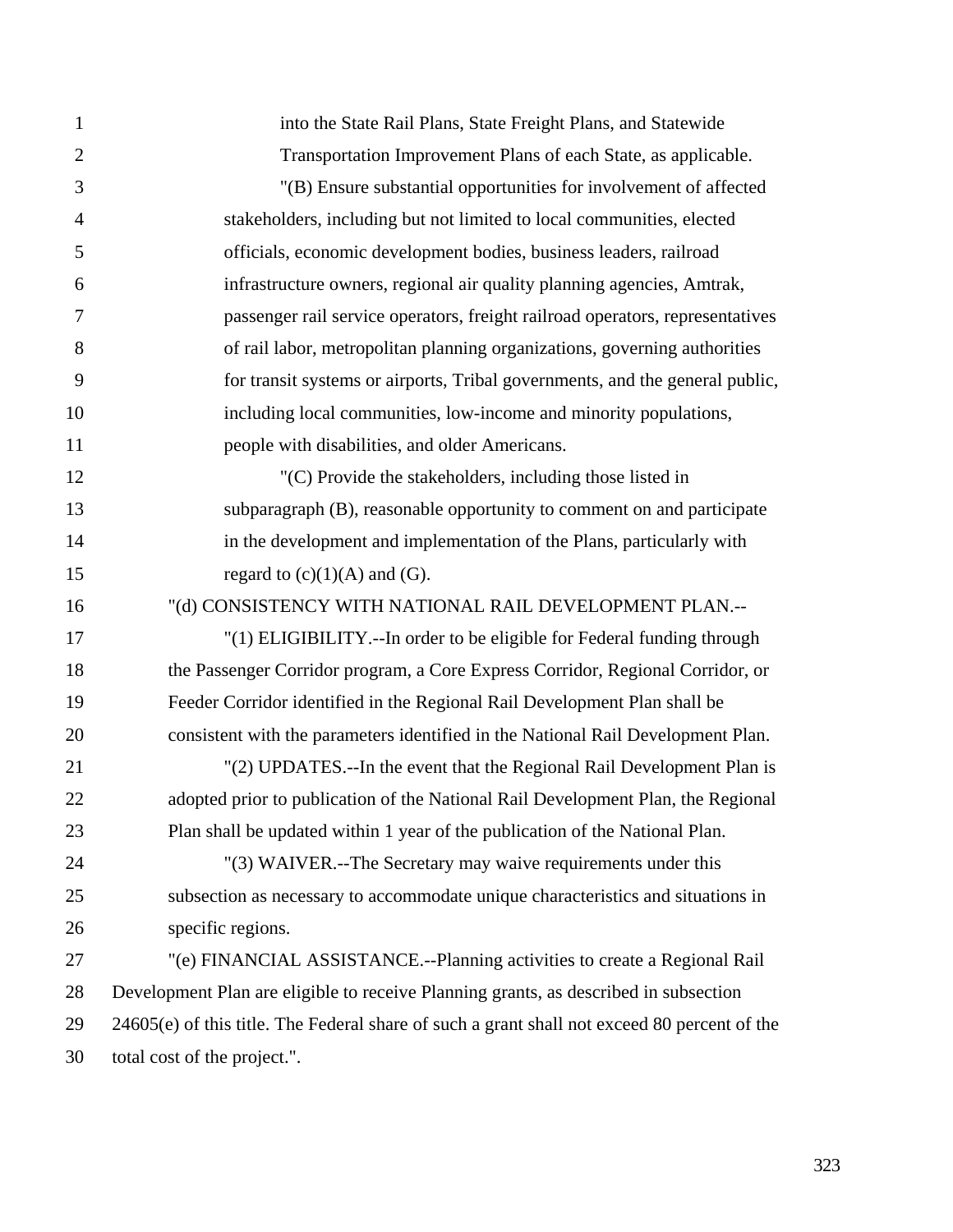| $\mathbf{1}$   | (b) REVISIONS TO THE UNITED STATES CODE.--Section 103(j) is amended-                |
|----------------|-------------------------------------------------------------------------------------|
| $\overline{2}$ |                                                                                     |
| 3              | $(1)$ by striking paragraphs $(2)$ and $(3)$ ; and                                  |
| $\overline{4}$ | (2) by redesignating paragraphs (4) through (7), respectively, as                   |
| 5              | paragraphs $(2)$ through $(5)$ .                                                    |
| 6              | <b>SEC. 9302. STATE RAIL PLANS</b>                                                  |
| 7              | Chapter 227 of Part B is amended:                                                   |
| 8              | (1) In section $22702(b)(4)$ , by striking "5 years for reapproval by the           |
| 9              | Secretary" and inserting "4 years for acceptance by the Secretary".                 |
| 10             | $(2)$ By striking Section 22705 $(a)(12)$ .                                         |
| 11             | <b>Subtitle D--Safety Improvements</b>                                              |
| 12             | SEC. 9401. REQUIREMENT FOR UNIFORM OPERATING RULES.                                 |
| 13             | (a) AMENDMENT.--Chapter 201, as amended by this Act, is further amended by          |
| 14             | adding at the end the following new section:                                        |
| 15             | "Sec. 20168. Uniform operating rules                                                |
| 16             | "(a) IN GENERAL.-- The Secretary of Transportation may prescribe                    |
| 17             | regulations or issue orders to require in small geographic areas, as defined by the |
| 18             | Secretary, where two or more railroads serve as host railroads for joint operations |
| 19             | that occur within a small geographic area, all such host railroads in the small     |
| 20             | geographic area shall develop unified operating rules governing all operations      |
| 21             | within the small geographic area with respect to the following:                     |
| 22             | "(1) signal aspects and indications, such that no aspect represents                 |
| 23             | multiple indications for any operations within the small geographic area;           |
| 24             | "(2) after-arrival mandatory directives, such that the use of an                    |
| 25             | after-arrival mandatory directive is prohibited for any operations in non-          |
| 26             | signaled territory within the small geographic area; and                            |
| 27             | "(3) forms used to convey track authority, such that track authority                |
| 28             | for any operations within the small geographic area is conveyed using an            |
| 29             | identical set of forms.                                                             |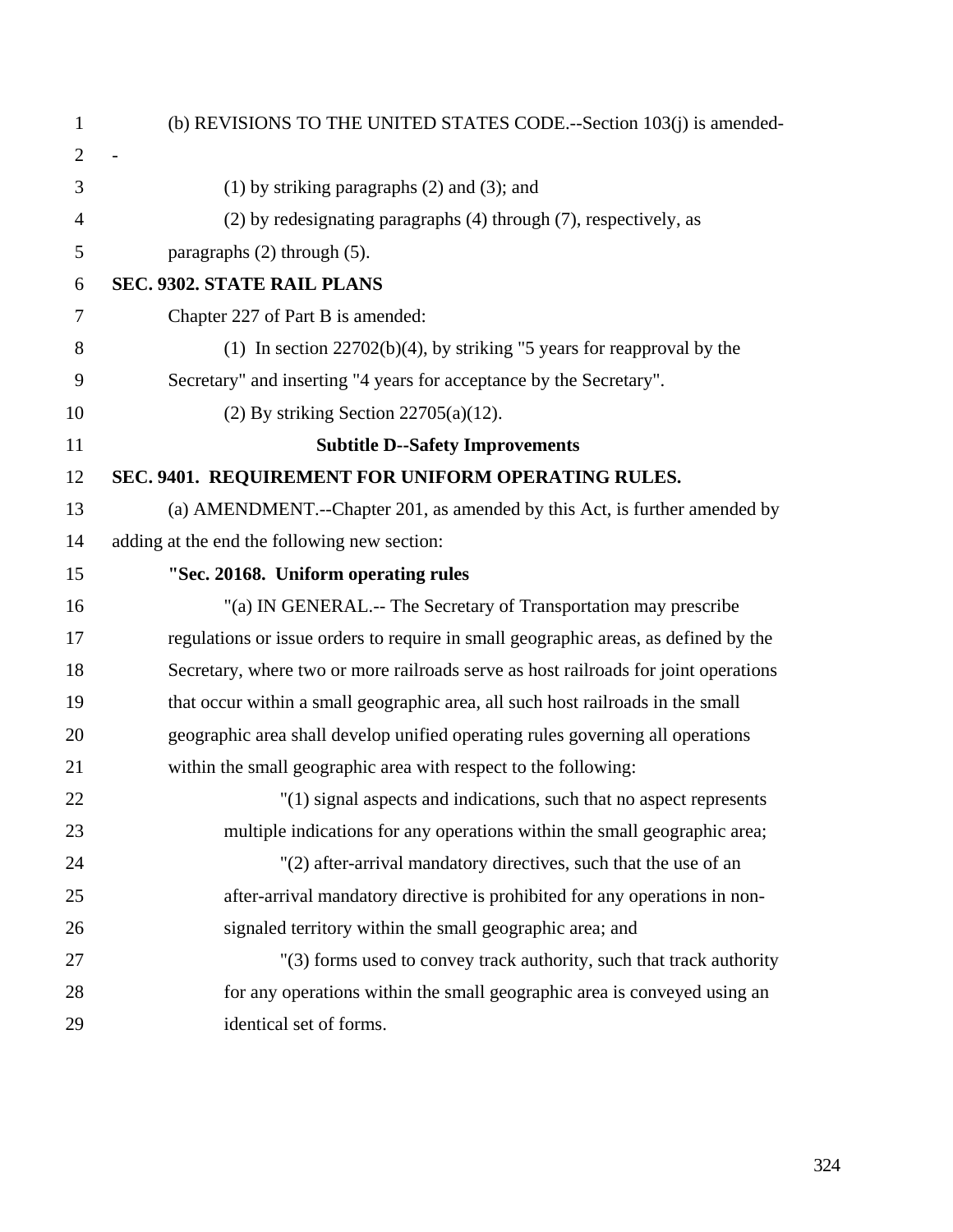| $\mathbf{1}$   | "(b) CONSTRUCTION.--Nothing in this section shall be construed to                     |
|----------------|---------------------------------------------------------------------------------------|
| 2              | limit the authority of the Secretary to prescribe regulations or issue orders not     |
| 3              | authorized by this section."                                                          |
| $\overline{4}$ | (b) CONFORMING AMENDMENT.--The chapter analysis for chapter 201 is                    |
| 5              | amended by inserting after the item relating to section 20167 the following:          |
| 6              | "20168. Uniform operating rules.".                                                    |
| $\tau$         | SEC. 9402. POSITIVE TRAIN CONTROL.                                                    |
| 8              | (a) IMPLEMENTATION.--Section $20157(a)$ is revised to read as follows:                |
| 9              | "(a) IMPLEMENTATION .--                                                               |
| 10             | "(1) WHERE IMPLEMENTATION REQUIRED.--Each Class I railroad                            |
| 11             | carrier and each entity providing regularly scheduled intercity or commuter rail      |
| 12             | passenger transportation shall develop and submit to the Secretary of                 |
| 13             | Transportation a plan for implementing a positive train control system by             |
| 14             | December 31, 2015, governing operations on--                                          |
| 15             | "(A) its main line over which intercity rail passenger transportation                 |
| 16             | or commuter rail passenger transportation, as defined in section 24102, is            |
| 17             | regularly provided;                                                                   |
| 18             | "(B) its main line over which poison- or toxic-by-inhalation                          |
| 19             | hazardous materials, as defined in sections 171.8, 173.115, and 173.132 of            |
| 20             | title 49, Code of Federal Regulations, are transported; and                           |
| 21             | $(C)$ such other tracks as the Secretary may prescribe by regulation                  |
| 22             | or order.                                                                             |
| 23             | "(2) INTEROPERABILITY AND PRIORITIZATION.--The plan shall                             |
| 24             | describe how the railroad carrier or other entity subject to subsection $(a)(1)$ will |
| 25             | provide for interoperability of the system with movements of trains of other          |
| 26             | railroad carriers over its lines and shall, to the extent practical, implement the    |
| 27             | system in a manner that addresses areas of greater risk before areas of lesser risk.  |
| 28             | The railroad carrier or other entity shall implement a positive train control system  |
| 29             | in accordance with the plan.                                                          |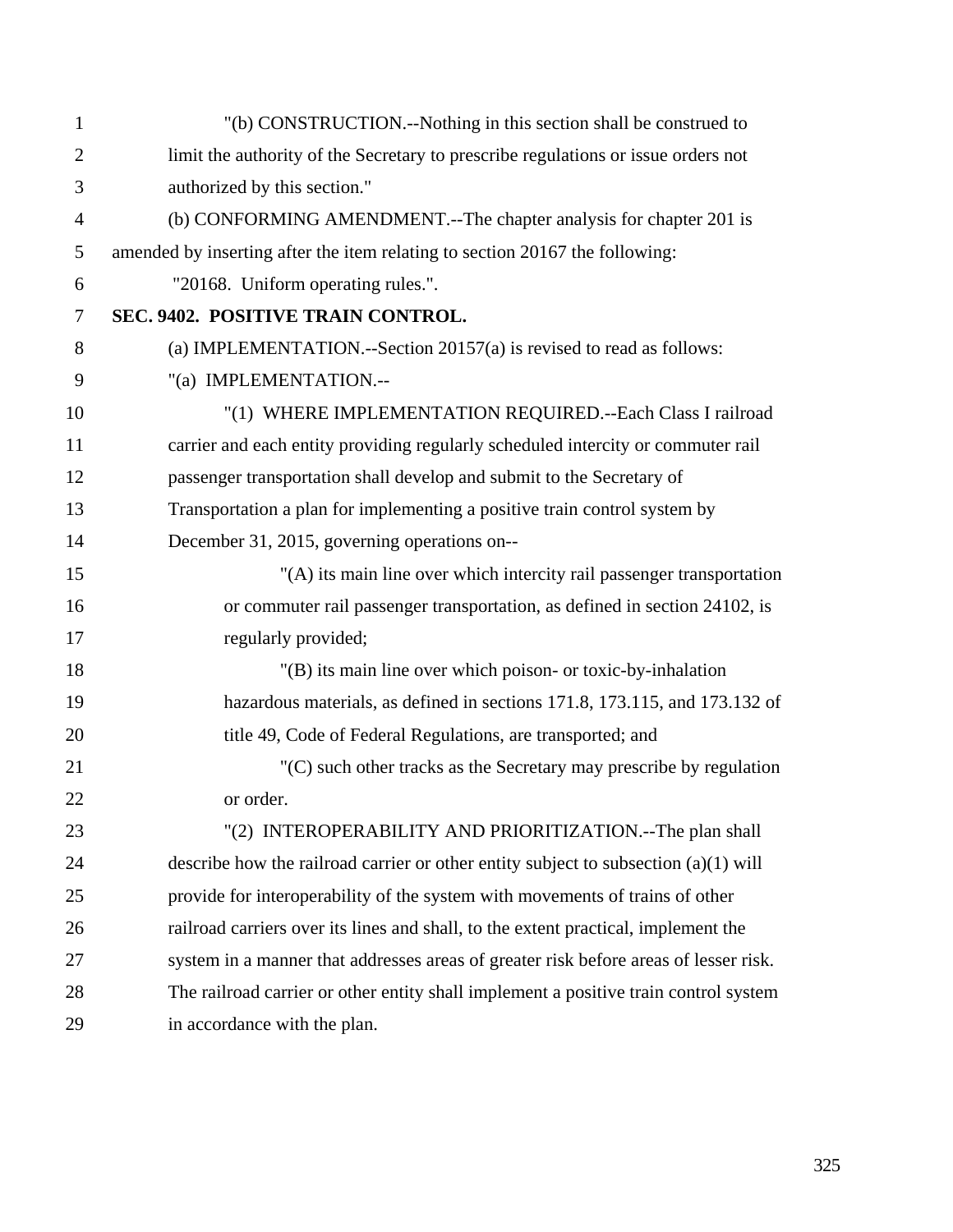| $\mathbf{1}$   | "(3) PHASED IMPLEMENTATION.-- The Secretary shall prescribe                          |
|----------------|--------------------------------------------------------------------------------------|
| $\overline{2}$ | regulations to establish an implementation schedule for positive train control       |
| 3              | systems to ensure successful implementation of positive train control systems.       |
| $\overline{4}$ | "(4) EXTENSION AUTHORITY.--The Secretary may extend the                              |
| 5              | implementation deadline for one or more railroad carriers or other entities set by   |
| 6              | regulations prescribed pursuant to paragraph (1) and paragraph (3) if the Secretary  |
| 7              | determines that--                                                                    |
| 8              | " (A) the railroad carrier or other entity has encountered technical                 |
| 9              | programmatic challenges, as identified by the Secretary in his 2012 report           |
| 10             | to Congress pursuant to subsection (d), and those challenges have                    |
| 11             | negatively affected the successful implementation of positive train control          |
| 12             | systems;                                                                             |
| 13             | "(B) the railroad carrier or other entity has demonstrated                           |
| 14             | substantial progress in deploying positive train control to the extent               |
| 15             | feasible;                                                                            |
| 16             | $C$ ) the railroad carrier or other entity has taken actions to mitigate             |
| 17             | risks to successful implementation, as identified by the Secretary in his            |
| 18             | 2012 report to Congress pursuant to subsection (d);                                  |
| 19             | "(D) the railroad carrier or other entity is proceeding to implement                 |
| 20             | its plan expeditiously and successfully."                                            |
| 21             | (b) PROVISIONAL OPERATION.--Section 20157(h) is amended to read as                   |
| 22             | follows:                                                                             |
| 23             | "(h) CERTIFICATION.--                                                                |
| 24             | "(1) IN GENERAL.--The Secretary shall not permit the installation of any             |
| 25             | positive train control system or component in revenue service unless the Secretary   |
| 26             | has certified that any such system or component has been approved through the        |
| 27             | approval process set forth in part 236 of title 49, Code of Federal Regulations, and |
| 28             | complies with the requirements of that part.                                         |
| 29             | "(2) PROVISIONAL OPERATION.--The Secretary may permit, upon                          |
| 30             | submission of a positive train control implementation plan, the provisional          |
| 31             | operation of a positive train control system or component in revenue service         |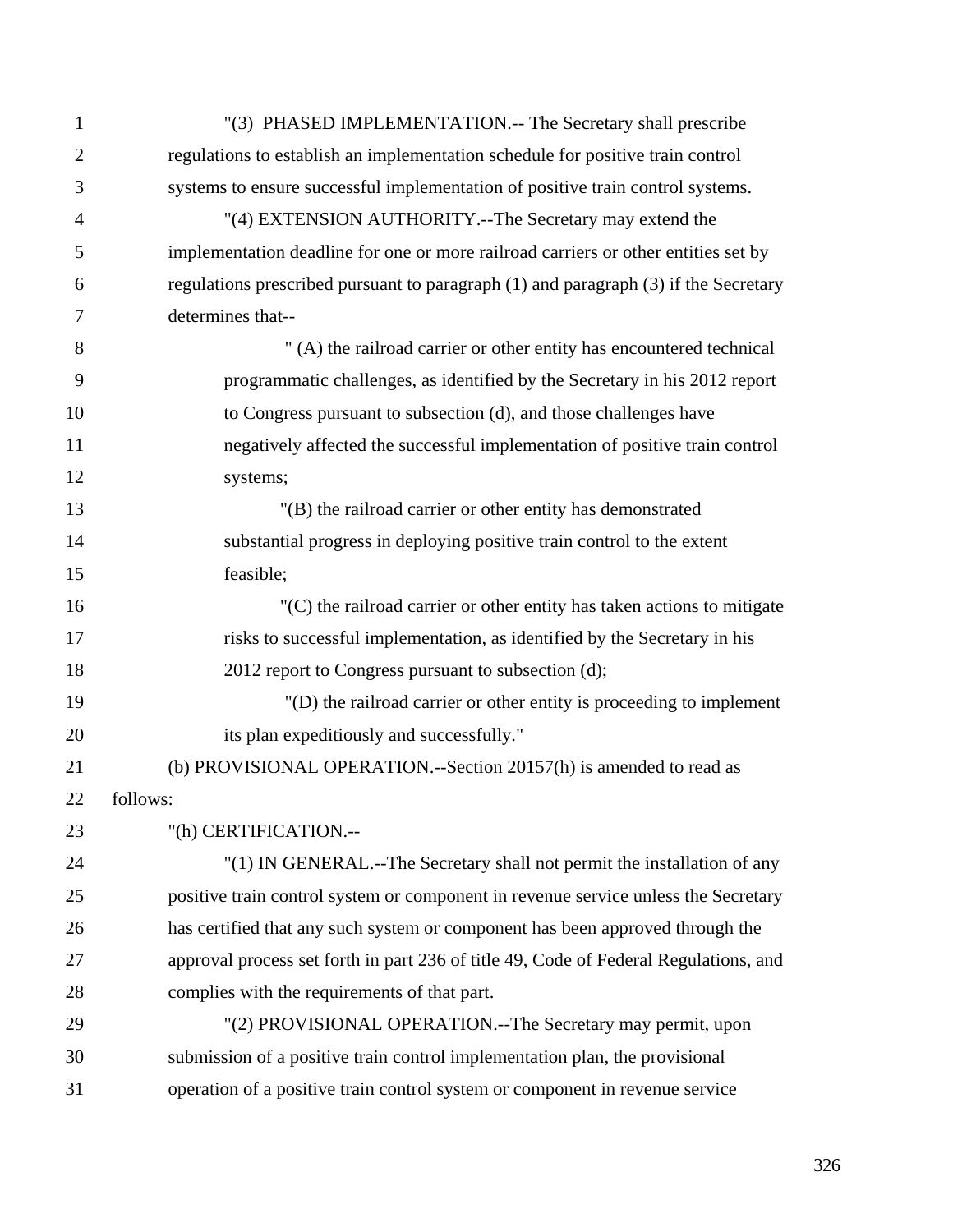| $\mathbf{1}$   | where the development of the system or component has been approved by the                    |  |  |
|----------------|----------------------------------------------------------------------------------------------|--|--|
| $\overline{2}$ | Secretary through the process set forth in part 236 of title 49, Code of Federal             |  |  |
| 3              | Regulations, complies with the requirements of that part, and complies with any              |  |  |
| $\overline{4}$ | conditions the Secretary may provide for such provisional operation.".                       |  |  |
| 5              | (c) ALTERNATIVE PROTECTION.--After subsection (i) of section 20157, the                      |  |  |
| 6              | following is inserted:                                                                       |  |  |
| $\tau$         | "(i) EXCEPTION FOR ALTERNATIVE PROTECTION.--                                                 |  |  |
| 8              | "(1) Notwithstanding the other provisions of this section, a railroad may                    |  |  |
| 9              | petition the Secretary to implement alternative risk mitigation strategies on a              |  |  |
| 10             | particular a main line in place of a positive train control system that would                |  |  |
| 11             | otherwise be required to be installed on such line under this section if such risk           |  |  |
| 12             | mitigation strategies incorporate alternative technology or operating practices.             |  |  |
| 13             | "(2) The Secretary may approve a plan to use such alternate risk                             |  |  |
| 14             | mitigation strategies under this provision on a main line identified by a railroad           |  |  |
| 15             | carrier or other entity in a plan submitted to the Secretary if the Secretary                |  |  |
| 16             | determines that-                                                                             |  |  |
| 17             | "(A) the use of the alternative strategies will not result in a                              |  |  |
| 18             | decrease in the level of safety from that currently existing on the line;                    |  |  |
| 19             | "(B) the alternative strategies provide an appropriate level of risk                         |  |  |
| 20             | mitigation with regards to preventing the risks identified in subsection                     |  |  |
| 21             | (i)(3);                                                                                      |  |  |
| 22             | "(C) the alternative risk mitigation strategies will be implemented                          |  |  |
| 23             | as soon as possible.".                                                                       |  |  |
| 24             | (d) SPECTRUM.--Chapter 201, as amended by this Act, is further amended by                    |  |  |
| 25             | adding the following new section:                                                            |  |  |
| 26             | "Sec. 20169. Federal Communications Commission spectrum                                      |  |  |
| 27             | "Not later than 120 days after the date of enactment of the Rail for America Act,            |  |  |
| 28             | the Secretary of Transportation and the Chairman of the Federal Communications               |  |  |
| 29             | Commission shall coordinate to assess spectrum needs and availability for implementing       |  |  |
| 30             | positive train control systems, as defined in section 20157 of this title. Such coordination |  |  |
| 31             | may include conversations with external stakeholders.".                                      |  |  |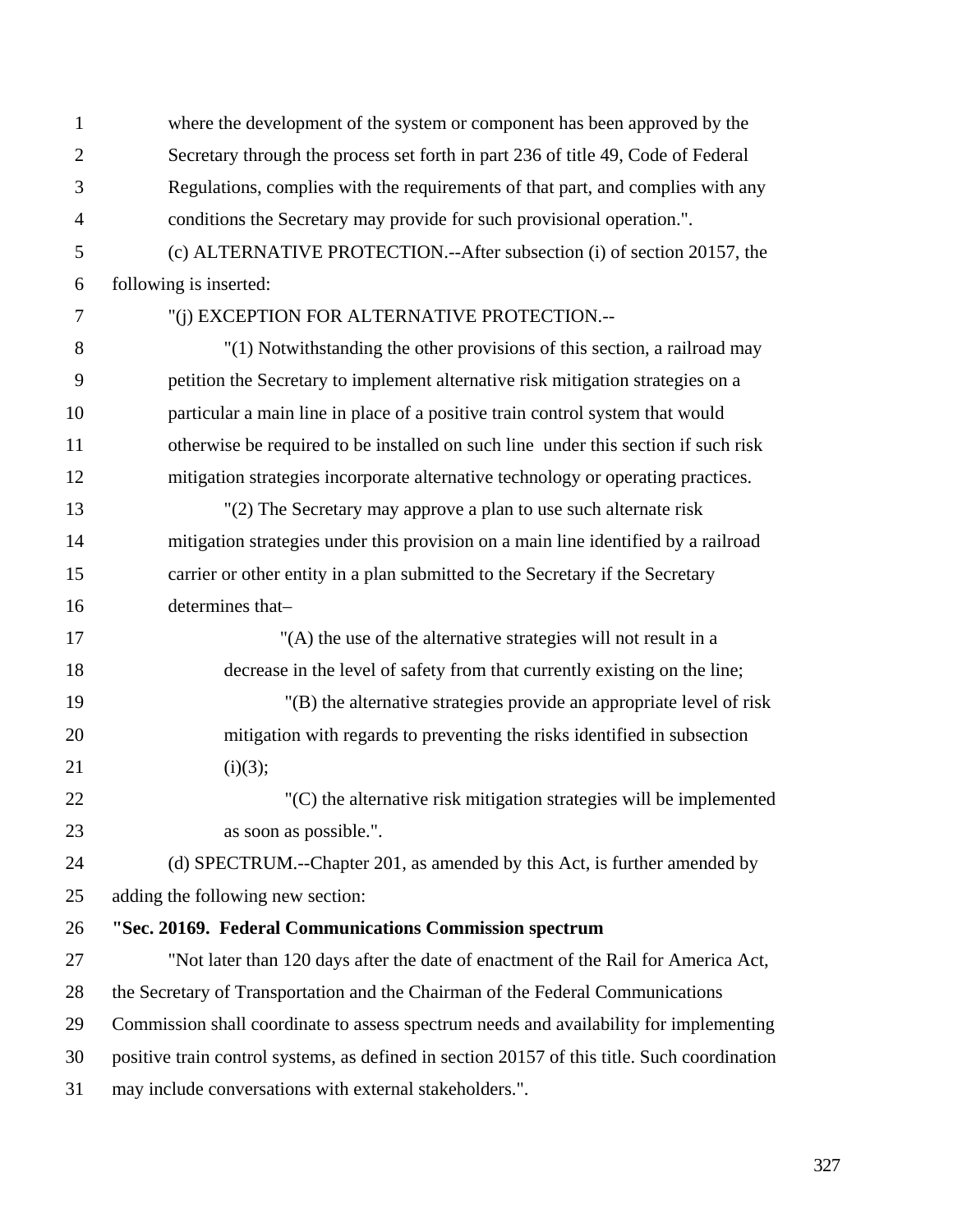| $\mathbf{1}$   | (e) CONFORMING AMENDMENT.--The chapter analysis for chapter 201, as                     |  |
|----------------|-----------------------------------------------------------------------------------------|--|
| $\overline{2}$ | amended by this Act, is further amended by inserting after the item relating to section |  |
| 3              | 20168 the following:                                                                    |  |
| $\overline{4}$ | "20169. Federal Communications Commission spectrum.".                                   |  |
| 5              | SEC. 9403. HOURS OF SERVICE REFORM.                                                     |  |
| 6              | (a) CESSATION OF EFFECTIVENESS.--Chapter 211, as amended by this Act,                   |  |
| $\tau$         | shall cease to be effective upon the effective date of the regulations mandated by      |  |
| $8\,$          | subsection (c) of this section.                                                         |  |
| 9              | (b) AMENDMENT.--Upon the effective date of the regulations mandated by                  |  |
| 10             | subsection (c) of this section--                                                        |  |
| 11             | $(1)$ the first sentence of section 20103(a) is amended to read as follows:             |  |
| 12             | "(1) The Secretary of Transportation, as necessary, shall prescribe                     |  |
| 13             | regulations and issue orders for every area of railroad safety--                        |  |
| 14             | "(A) superseding the Federal hours of service laws                                      |  |
| 15             | formerly codified at chapter 211 of this title and regulations and                      |  |
| 16             | orders pursuant to those laws; and                                                      |  |
| 17             | "(B) supplementing other regulations and other laws in                                  |  |
| 18             | effect on October 16, 1970."; and                                                       |  |
| 19             | $(2)$ the second sentence of section 20103 $(a)$ , as amended by this Act, is           |  |
| 20             | designated as paragraph (2).                                                            |  |
| 21             |                                                                                         |  |
| 22             | (c) AMENDMENT.--Chapter 201, as amended by this Act, is further amended by              |  |
| 23             | adding at the end the following new section:                                            |  |
| 24             | "Sec. 20171. Fatigue, including hours of service                                        |  |
| 25             | "(a) MANDATE TO CONVERT STATUTE TO REGULATIONS;                                         |  |
| 26             | NONREVIEWABILITY; CESSATION OF EFFECTIVENESS OF CHAPTER                                 |  |
| 27             | $211--$                                                                                 |  |
| 28             | (1) The Secretary of Transportation shall prescribe regulations                         |  |
| 29             | embodying the substantive provisions of the Federal hours of service laws               |  |
| 30             | codified at sections 21101-21106, 21108, and 21109 of this title and in so              |  |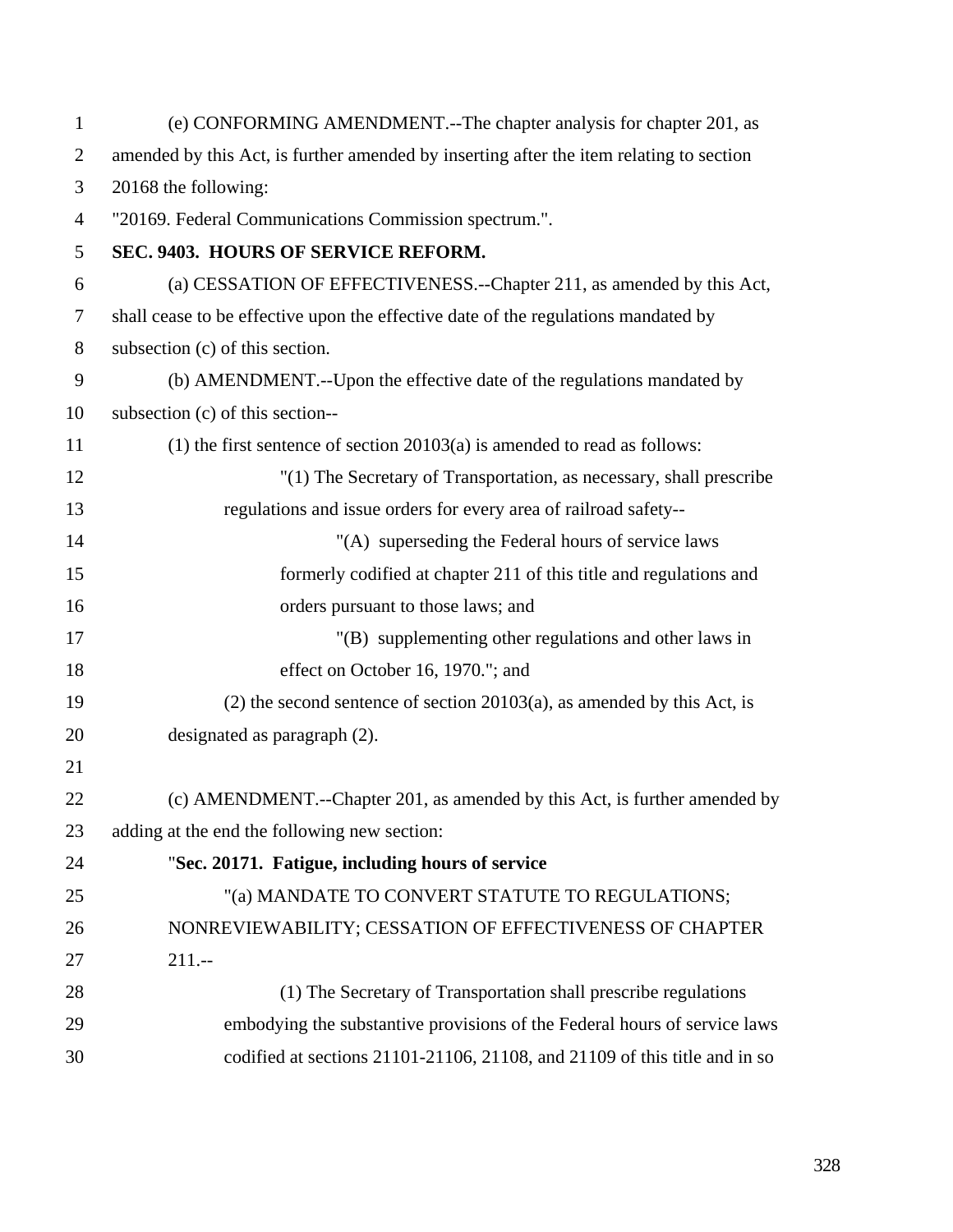1 doing may make changes necessary to transform those provisions into 2 regulatory form. 3 "(2) Notwithstanding any other provision of law, these regulations 4 shall not be subject to judicial review. 5 "(3) Upon the effective date of the regulations prescribed under 6 this subsection (a) (the status quo regulations), chapter 211 of this title 7 shall cease to be effective. 8 "(b) AUTHORITY TO PRESCRIBE AMENDMENTS TO THE STATUS 9 QUO REGULATIONS.--After the Secretary has prescribed the regulations 10 mandated by subsection (a) and after the regulations mandated by subsection (a) 11 have become effective, the Secretary may amend the regulations as the Secretary 12 deems necessary in accordance with the Secretary's general authority under 13 section 20103 of this title, to prevent and mitigate fatigue among individuals 14 performing safety-critical duties in train and engine service, signal or train control 15 service, or dispatching service, whether or not directly employed by a railroad 16 carrier. 17 "(c) DETERMINATIONS COMMITTED TO THE DISCRETION OF 18 THE SECRETARY.--In the prescription of any final rule amendment by the 19 Secretary to the regulations mandated by subsection (a), or to the regulations 20 authorized by subsection (b), determinations of scientific knowledge and literature 21 relating to fatigue, scientific and medical research on circadian rhythms and 22 human sleep and rest requirements, reasonable levels of fatigue prevention or 23 fatigue mitigation, and other related determinations and applications of scientific 24 knowledge and literature are committed to the discretion of the Secretary.". 25 26 (d) CONFORMING AMENDMENT.--The chapter analysis for chapter 201, as 27 amended by this Act, is further amended by inserting after the item relating to section 28 20170 the following: 29 "20171. Fatigue, including hours of service.".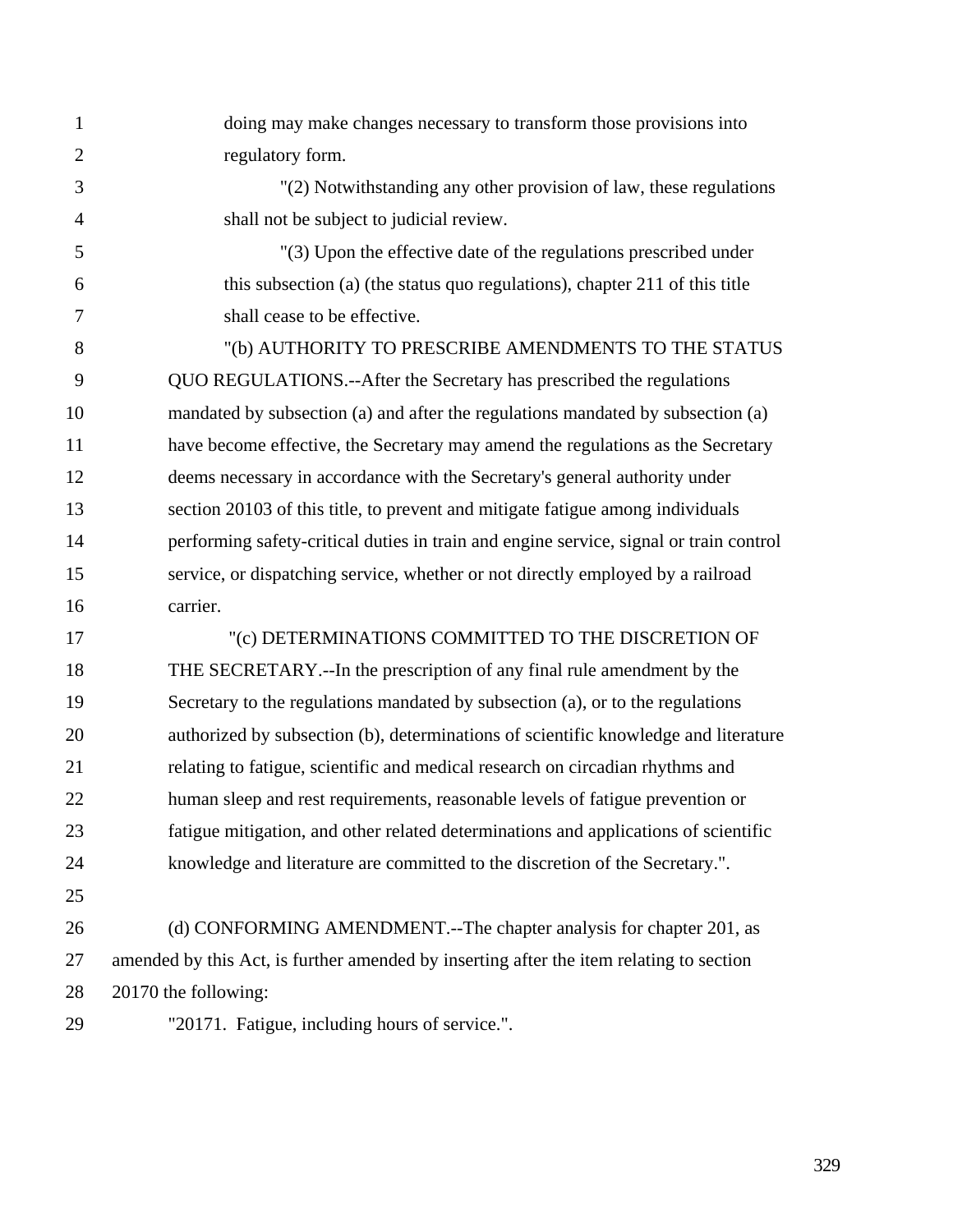- 1 (e) AMENDMENT.--Effective upon the effective date of the regulations 2 prescribed under subsection (c) of this section, the following new section of chapter 201, 3 as amended by this Act, shall become effective:
- 

## 4 **"Sec. 20172. Maximum duty hours and subjects of collective bargaining**

5 "The number of hours that an employee may be required or allowed to be on duty 6 (a number formerly established by the Federal hours of service laws, formerly codified at 7 chapter 211 of this title, and presently established under section 20171 of this title) is the 8 maximum number of hours consistent with safety. Shorter hours of service and time on 9 duty of an employee are proper subjects for collective bargaining between a railroad 10 carrier and its employees.".

11 (f) CONFORMING AMENDMENT.--Effective upon the effective date of 12 regulations prescribed under subsection (c) of this section, the following new item in the 13 chapter analysis for chapter 201, as amended by this Act, shall become effective:

14 "20172. Maximum duty hours and subjects of collective bargaining.".

# 15 **SEC. 9404. AMENDMENTS TO THE SAFETY APPLIANCE LAW.**

16

# 17 (a) AMENDMENT.--Section 20303 is amended by adding at the end the 18 following new subsections:

- 19 "(d) DEFINITIONS AND CLARIFICATION.--In subsection (a)--
- 20 "(1) 'place at which the repairs can be made' means--
- 21 "(A) a location with a fixed facility for conducting the repairs that are 22 necessary to bring the defective or insecure vehicle into compliance with this chapter; or 23 "(B) a location where a mobile repair truck capable of making the repairs

24 that are necessary to bring the defective or insecure vehicle into compliance with this 25 chapter makes the same kind of repair at the location regularly (as specified in regulations 26 prescribed by the Secretary).

- 27 "(2) 'nearest' means the closest in the forward direction of travel for the 28 defective or insecure vehicle; and
- 29 "(3) movement of a defective or insecure vehicle from a location is 30 'necessary to make repairs' of the vehicle even though a mobile repair truck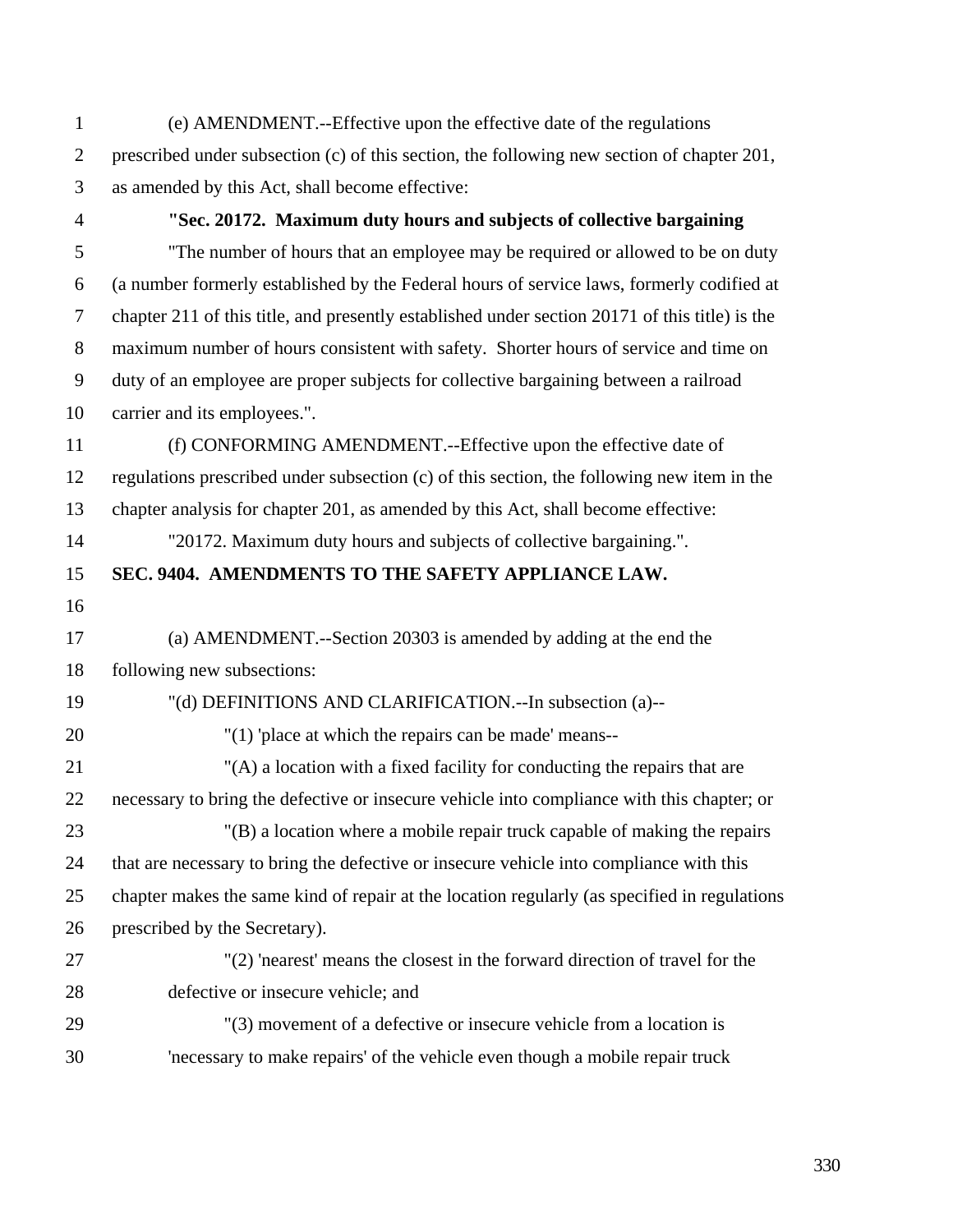| $\mathbf{1}$   | capable of making the repairs has gone to the location on an irregular basis (as            |  |  |
|----------------|---------------------------------------------------------------------------------------------|--|--|
| $\overline{2}$ | specified in regulations prescribed by the Secretary).                                      |  |  |
| 3              | "(e) ADDITIONAL CONDITIONS FOR MOVEMENT TO MAKE REPAIRS.--                                  |  |  |
| $\overline{4}$ | The Secretary of Transportation may impose conditions for the movement of a defective       |  |  |
| 5              | or insecure vehicle to make repairs in addition to those conditions set forth in subsection |  |  |
| 6              | (a) by prescribing regulations or issuing orders as necessary.".                            |  |  |
| 7              | (b) AMENDMENT.--Section 20306 is amended by--                                               |  |  |
| 8              | (1) striking the word "or" at the end of subsection $(b)(1)$ ;                              |  |  |
| 9              | (2) striking the period at the end of subsection $(b)(2)$ and inserting "; or";             |  |  |
| 10             | and                                                                                         |  |  |
| 11             | (3) adding at the end a new subsection $(b)(3)$ to read as follows:                         |  |  |
| 12             | "(3) a regulation as contemplated by section 553 of title 5, United States                  |  |  |
| 13             | Code.".                                                                                     |  |  |
| 14             | SEC. 9405. AMENDMENTS TO THE LOCOMOTIVE INSPECTION LAW.                                     |  |  |
| 15             | (a) AMENDMENT.--Section 20701 is amended by--                                               |  |  |
| 16             | (1) redesignating its text as subsection (a) with the heading "General.--";                 |  |  |
| 17             | (2) striking the word "and" at the end of subsection $(a)(2)$ ;                             |  |  |
| 18             | $(3)$ striking the period at the end of subsection $(a)(3)$ and inserting "; and";          |  |  |
| 19             | and                                                                                         |  |  |
| 20             | $(4)$ adding at the end a new subsection $(a)(4)$ to read as follows:                       |  |  |
| 21             | "(4) if of a unique design or utilizing a new power source                                  |  |  |
| 22             | technology, have been approved in advance by the Secretary.".                               |  |  |
| 23             |                                                                                             |  |  |
| 24             | (b) AMENDMENT.--Section 20701, as amended by this Act, is further amended                   |  |  |
| 25             | by adding at the end the following:                                                         |  |  |
| 26             | $'(b)$ Definitions.--For the purposes of subsection (a)(4), the term "new power"            |  |  |
| 27             | source technology" means a technology that employs a source of motive power other than      |  |  |
| 28             | diesel fuel, electricity, or steam.".                                                       |  |  |
| 29             | SEC. 9406. TECHNICAL AMENDMENT TO THE PROVISION ON                                          |  |  |
| 30             | PROTECTION OF RAILROAD SAFETY RISK REDUCTION PROGRAM                                        |  |  |
| 31             | <b>INFORMATION.</b>                                                                         |  |  |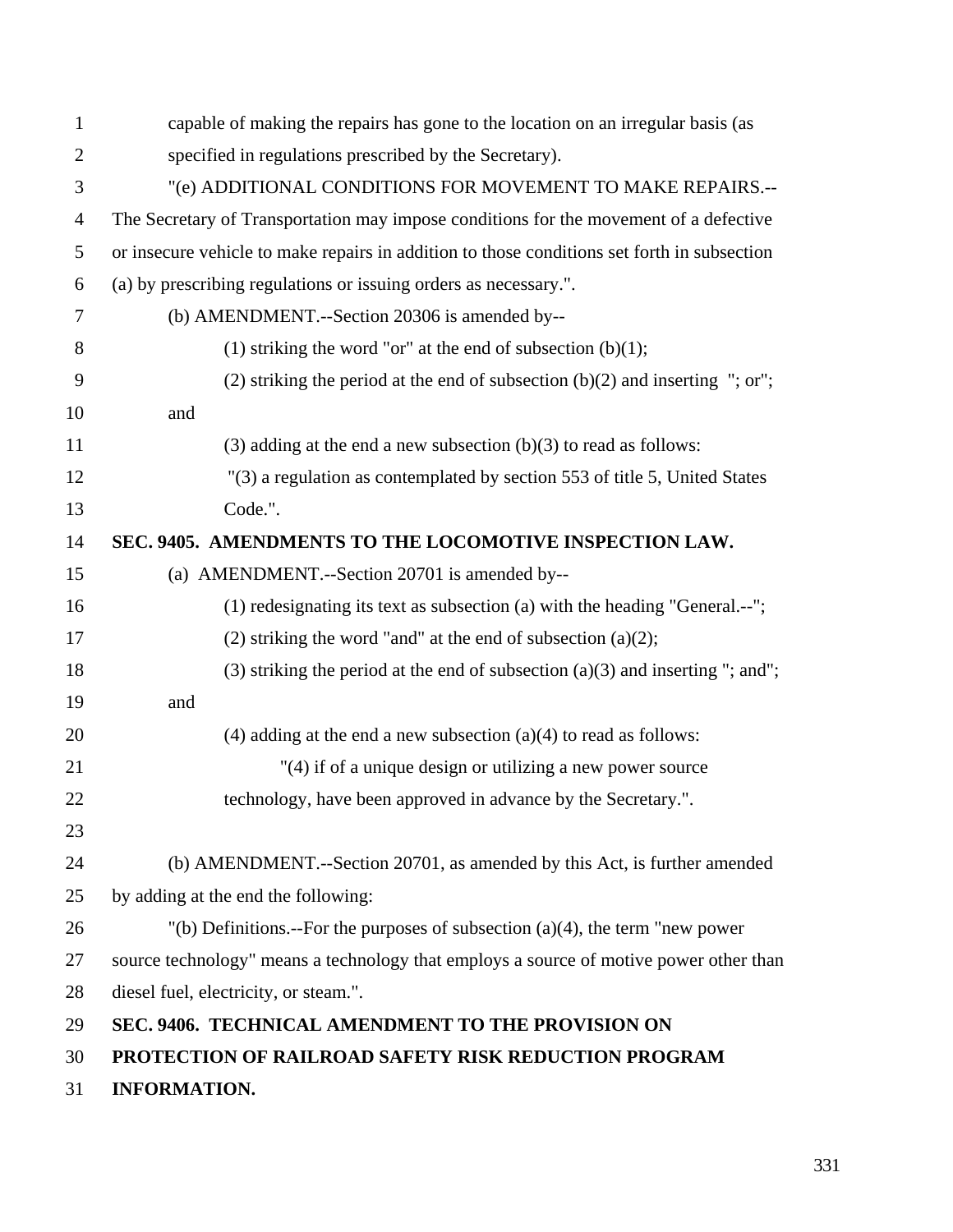1 Section 20119(b) is amended to read as follows:

2 "(b) AUTHORITY.--Following completion of the study required under 3 subsection (a), the Secretary, if in the public interest, including public safety and 4 the legal rights of persons injured in railroad accidents, may prescribe a rule 5 subject to notice and comment to address the results of the study. This rule may 6 include provisions that withhold from discovery or admission into evidence (in 7 the course of civil litigation for damages involving personal injury, wrongful 8 death, or property damage against a carrier) any plan, document, report, survey, 9 schedule, list, or data compiled or collected solely for the purpose of developing, 10 evaluating, planning, or implementing a railroad safety risk reduction program 11 required under this chapter, including a railroad carrier's analysis of its safety 12 risks and its statement of the mitigation measures with which it will address those 13 risks. Any such rule prescribed pursuant to this subsection shall not become 14 effective until 1 year after its adoption.".

15 **SEC. 9407. NOISE EMISSION STANDARDS.** 

16 (a) IN GENERAL.--Chapter 201, as amended by this Act, is further amended by 17 adding at the end the following:

### 18 **"Sec. 20170. Noise emission standards**

19 "The Secretary of Transportation, with the concurrence of the 20 Administrator of the Environmental Protection Agency, may prescribe regulations 21 governing railroad-related noise emission standards for railroad carriers operating 22 on the general railroad system of transportation, including noise related to 23 magnetic levitation systems. Such regulations may consider variances in 24 maximum pass-by noise with respect to the speed of the equipment, account for 25 current engineering best practices, and encourage the use of noise mitigation 26 techniques only where reasonable and the benefits exceed the costs.". 27 (b) CONFORMING AMENDMENT.--The chapter analysis for chapter 201, as 28 amended by this Act, is further amended by inserting after the item relating to section 29 20169 the following:

30 "20170. Noise emission standards.".

## 31 **SEC. 9408. TECHNICAL AMENDMENT TO CHAPTER 201 GENERAL CIVIL**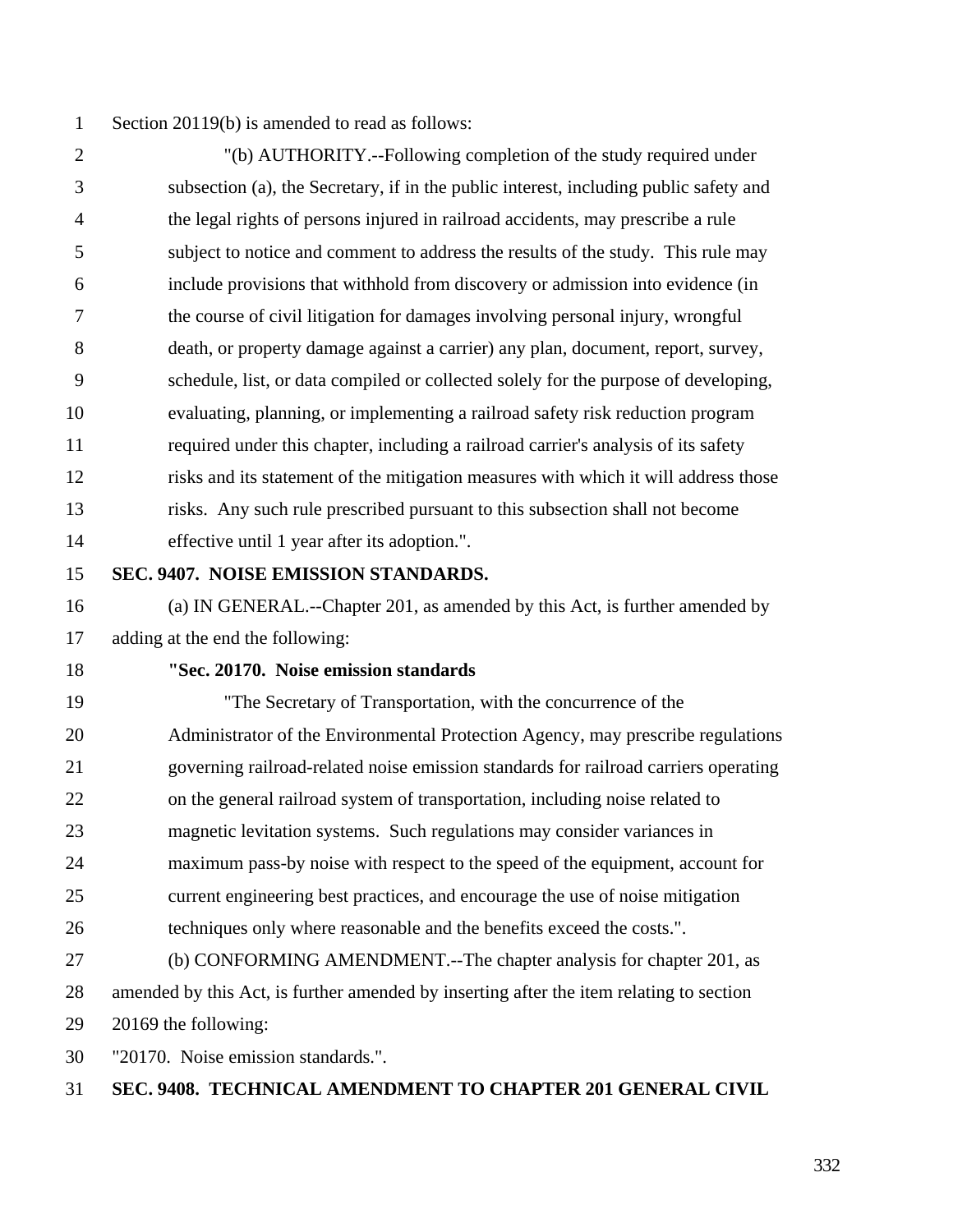#### 1 **PENALTY PROVISION.**

2 Section 21301(a)(1), as amended by this Act, is further amended by inserting 3 immediately before the last sentence the following: "An act by an individual that causes 4 a railroad carrier to be in violation is a violation.".

# 5 **SEC. 9409. MISCELLANEOUS AUTHORIZATION OF APPROPRIATIONS.**

6 (a) HIGHWAY-RAIL GRADE CROSSING SAFETY STUDY.**--**There are 7 authorized to be appropriated to the Secretary such sums as necessary to conduct a study 8 of railroad operations that block highway-rail grade crossings, including the severity, 9 frequency, and other characteristics of such blockages, to remain available until 10 expended. For the purpose of this paragraph the term "highway-rail grade crossing" has 11 the definition given in section 20153(a) of title 49, United States Code.

- 12 (b) TRACK ELECTRIFICATION STUDY.**--**There are authorized to be
- 13 appropriated to the Secretary such sums as necessary to conduct a study of track

14 electrification and the development of standards for track electrification, to remain 15 available until expended.

16 (c) TRAIN LENGTH STUDY.**--**There are authorized to be appropriated to the 17 Secretary such sums as necessary to conduct a study of whether train length correlates 18 with the severity and frequency of train derailments, to remain available until expended.

# 19 **SEC. 9410. REPAIR AND REPLACEMENT OF DAMAGED TRACK**

## 20 **INSPECTION EQUIPMENT.**

21 Part A of subtitle V is amended by inserting the following after section 20120:

## 22 **"Sec. 20121. Repair and replacement of damaged track inspection equipment**

23 "The Secretary of Transportation may receive and expend cash, or receive and 24 utilize spare parts and similar items, from non-United States Government sources to 25 repair damages to or replace United States Government owned automated track 26 inspection cars and equipment as a result of third-party liability for such damages, and 27 any amounts collected under this section shall be credited directly to the Railroad Safety 28 and Operations account of the Federal Railroad Administration, and shall remain 29 available until expended for the repair, operation, and maintenance of automated track 30 inspection cars and equipment in connection with the automated track inspection

31 program.".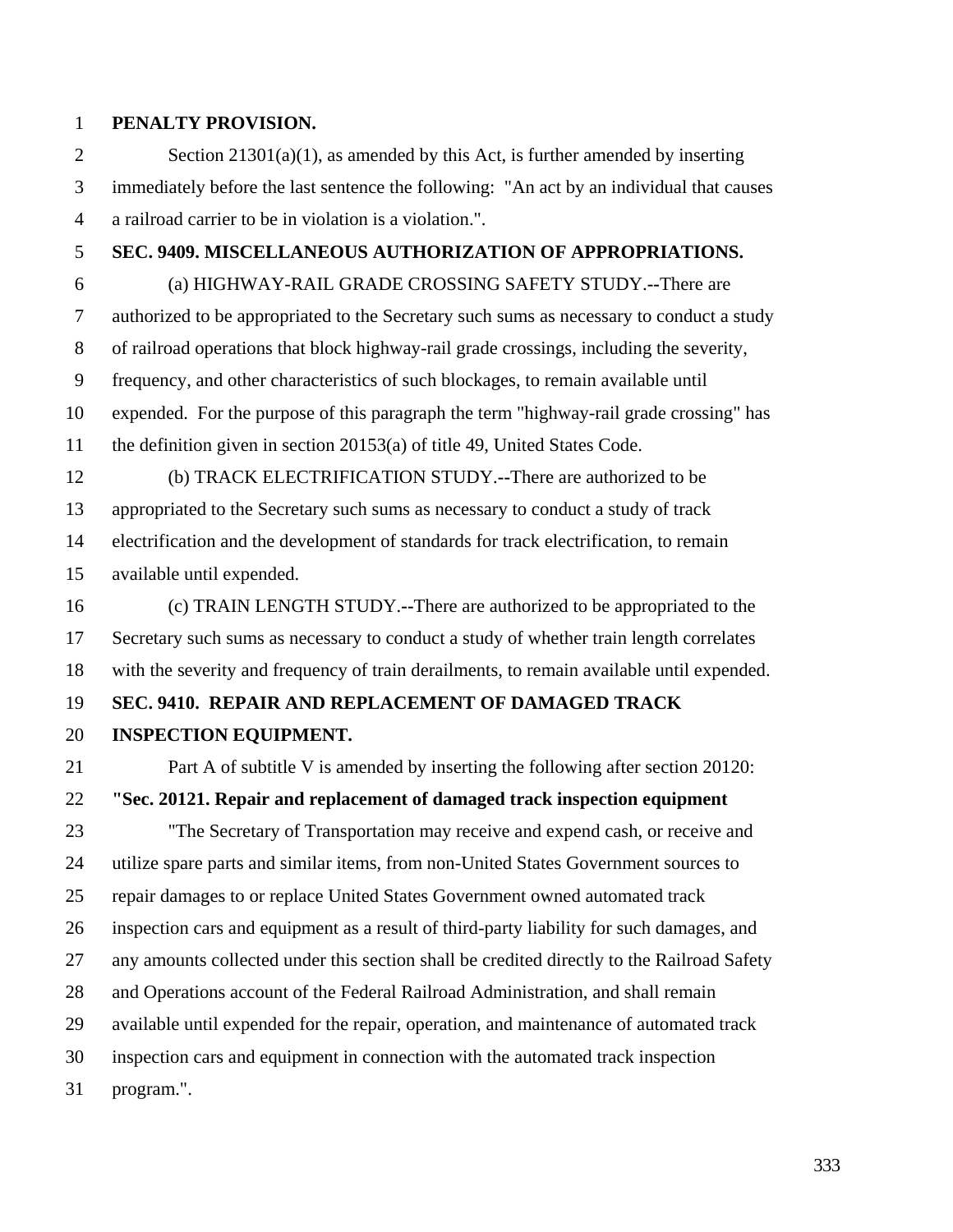| $\mathbf{1}$   |            | <b>Subtitle E--Miscellaneous Revisions and Technical Corrections</b>                |
|----------------|------------|-------------------------------------------------------------------------------------|
| $\overline{2}$ |            | SEC. 9501. AUTHORIZATION OF APPROPRIATIONS                                          |
| 3              |            | (a) AUTHORIZATION.--Section $20117(a)$ is amended to read as follows:               |
| 4              |            | "(a) IN GENERAL.--There are authorized to be appropriated to the                    |
| 5              |            | Secretary of Transportation to carry out this subtitle and to carry out             |
| 6              |            | responsibilities under chapter 51, as delegated or authorized by the Secretary, the |
| 7              |            | following sums:                                                                     |
| 8              |            | "(B) \$185,250,000 for fiscal year 2015.                                            |
| 9              |            | $(C)$ For fiscal year 2016 such sums as may be necessary.                           |
| 10             |            | "(D) For fiscal year 2017 such sums as may be necessary.                            |
| 11             |            | "(E) For fiscal year 2018 such sums as may be necessary.                            |
| 12             |            | (b) TECHNICAL CORRECTIONS.--                                                        |
| 13             |            | $(1)$ Section 20117 is amended by striking subsection (e).                          |
| 14             |            | (2) Section 20154 is amended by striking subsection (i).                            |
| 15             |            | (3) Section 20158 is amended by striking subsection (c).                            |
| 16             |            | $(4)$ Section 20167 is amended by striking subsection (e).                          |
| 17             |            | (5) Chapter 221 is amended by striking section 22108.                               |
| 18             |            | $(6)$ Section 22301 is amended by striking subsection $(g)$ .                       |
| 19             |            | (7) Chapter 225 is amended by striking section 22505.                               |
| 20             |            | (8) Chapter 241 is amended by striking section 24104.                               |
| 21             |            | (9) Section 24105 is amended by striking subsection (e).                            |
| 22             |            | (10) Chapter 244 is amended by striking section 24406.                              |
| 23             |            | (11) Chapter 249 is amended by striking section 24909.                              |
| 24             |            | (12) Section 24910 is amended by striking subsection (e).                           |
| 25             |            | $(13)$ Section 26104 is amended by--                                                |
| 26             |            | $(A)$ striking subsection $(a)$ ; and                                               |
| 27             |            | (B) redesignating subsection (b) as (a).                                            |
| 28             |            | (14) Section 26106 is amended by striking subsection (h).                           |
| 29             | SEC. 9502. | TECHNICAL CORRECTIONS TO THE RAIL SAFETY                                            |
| 30             |            | <b>IMPROVEMENT ACT OF 2008.</b>                                                     |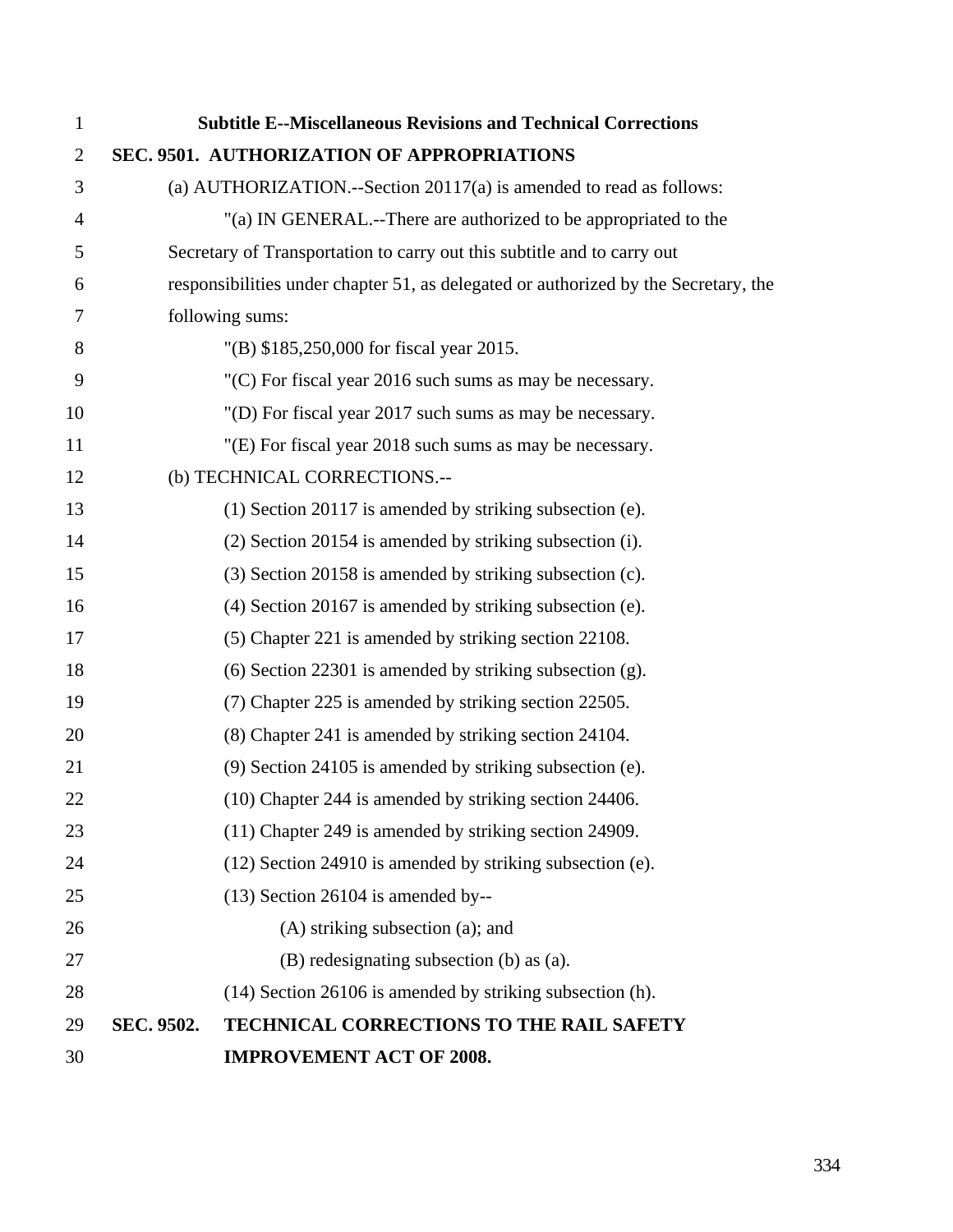| $\mathbf{1}$   | (a) FEDERAL RAILROAD ADMINISTRATION.--Section 103(c) is amended by                         |  |  |
|----------------|--------------------------------------------------------------------------------------------|--|--|
| $\overline{2}$ | striking "the Administration shall consider the assignment and maintenance of safety as    |  |  |
| 3              | the highest priority," and inserting "the Administration shall consider the improvement of |  |  |
| $\overline{4}$ | safety as the highest priority,".                                                          |  |  |
| 5              | (b) ASSISTANCE TO FAMILIES OF PASSENGERS INVOLVED IN RAIL                                  |  |  |
| 6              | PASSENGER ACCIDENTS.--Section 1139 is amended--                                            |  |  |
| 7              | $(1)$ in subsection $(a)(1)$ by striking "phone number" and inserting                      |  |  |
| 8              | "telephone number";                                                                        |  |  |
| 9              | $(2)$ in subsection $(a)(2)$ by striking "post trauma communication with                   |  |  |
| 10             | families" and inserting "post-trauma communication with families"; and                     |  |  |
| 11             | $(3)$ in subsection $(j)(2)$ by striking "railroad passenger accident" and                 |  |  |
| 12             | inserting "rail passenger accident".                                                       |  |  |
| 13             | (c) SOLID WASTE RAIL TRANSFER FACILITIES LAND-USE                                          |  |  |
| 14             | EXEMPTION.--Section 10909 is amended--                                                     |  |  |
| 15             | $(1)$ in subsection (b), in the matter preceding paragraph $(1)$ , by striking             |  |  |
| 16             | "Clean Railroad Act of 2008," and inserting "Clean Railroads Act of 2008,"; and            |  |  |
| 17             | (2) in subsection (e) by striking "Upon the granting of petition from the                  |  |  |
| 18             | State" and inserting "Upon the granting of a petition from the State".                     |  |  |
| 19             | (d) RULEMAKING PROCESS.--Section 20116 is amended--                                        |  |  |
| 20             | $(1)$ by inserting " $(1)$ " after "unless"; and                                           |  |  |
| 21             | $(2)$ by inserting " $(2)$ " before "the code, rule, standard, requirement, or             |  |  |
| 22             | practice has been subject to notice and comment under a rule or order issued               |  |  |
| 23             | under this part.".                                                                         |  |  |
| 24             | (e) ENFORCEMENT REPORT.--Section 20120(a) is amended--                                     |  |  |
| 25             | $(1)$ in the matter preceding paragraph $(1)$ , by striking "website" and                  |  |  |
| 26             | inserting "Web site";                                                                      |  |  |
| 27             | (2) in paragraph (1), by striking "accident and incidence reporting" and                   |  |  |
| 28             | inserting "accident and incident reporting";                                               |  |  |
| 29             | $(3)$ in paragraph $(2)(G)$ , by inserting "and" at the end; and                           |  |  |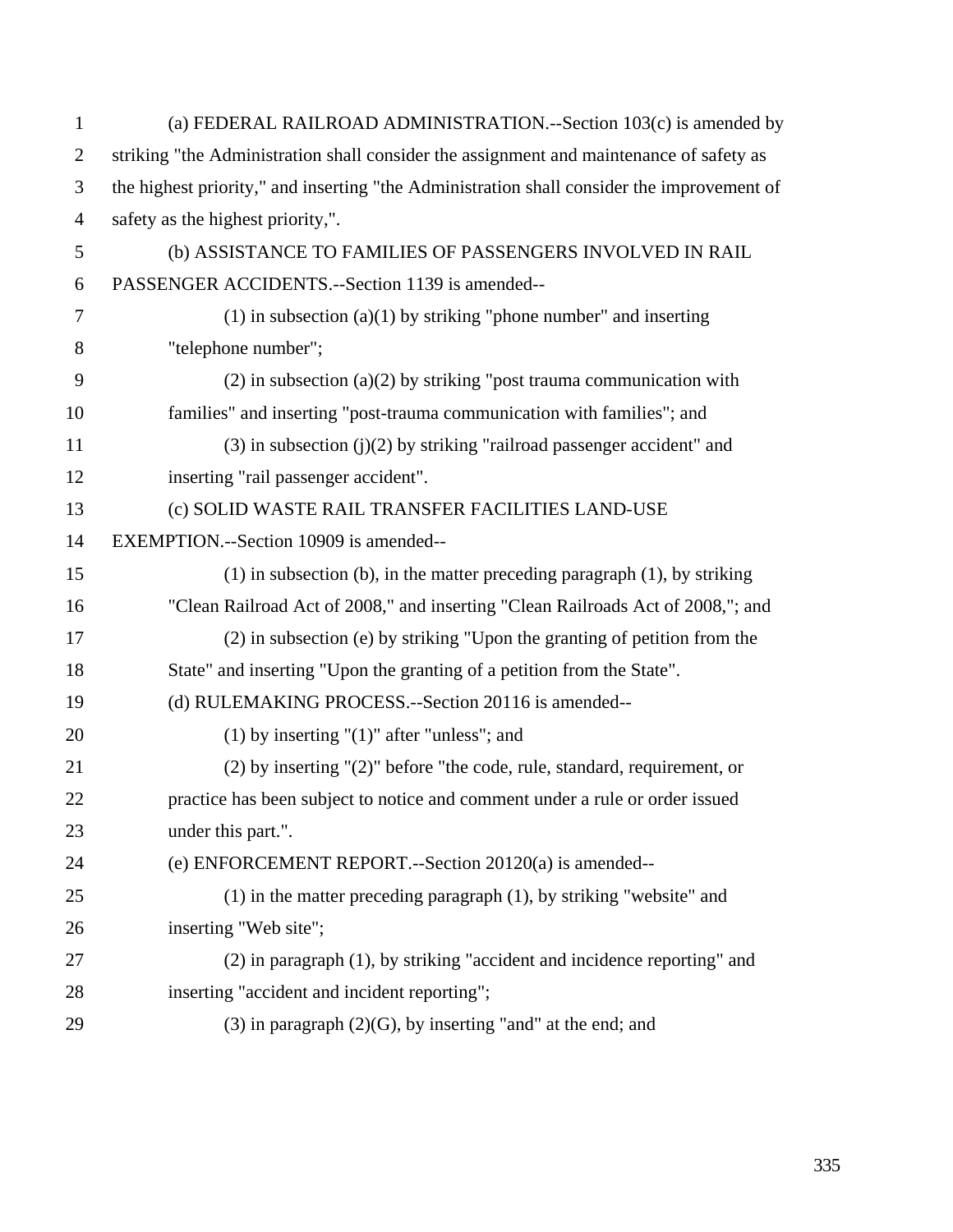| $\mathbf{1}$   | $(4)$ in paragraph $(5)(B)$ by striking "Administrative Hearing Officer or            |  |  |
|----------------|---------------------------------------------------------------------------------------|--|--|
| $\overline{2}$ | Administrative Law Judge" and inserting "administrative hearing officer or            |  |  |
| 3              | administrative law judge".                                                            |  |  |
| $\overline{4}$ | (f) RAILROAD SAFETY RISK REDUCTION PROGRAM.--Section 20156 is                         |  |  |
| 5              | amended--                                                                             |  |  |
| 6              | (1) in subsection (c) by inserting a comma after "In developing its railroad          |  |  |
| 7              | safety risk reduction program"; and                                                   |  |  |
| 8              | $(2)$ in subsection $(g)$ by inserting a comma after "good faith" and by              |  |  |
| 9              | striking "non-profit" and inserting "nonprofit".                                      |  |  |
| 10             | (g) Section 20159 is amended by striking "the Secretary" and inserting "the           |  |  |
| 11             | Secretary of Transportation".                                                         |  |  |
| 12             | (h) NATIONAL CROSSING INVENTORY.--Section 20160 is amended--                          |  |  |
| 13             | $(1)$ in subsection $(a)(1)$ by striking the word "or" from the phrase                |  |  |
| 14             | "concerning each previously unreported crossing through which it operates or          |  |  |
| 15             | with respect to the trackage over which it operates"; and                             |  |  |
| 16             | (2) in subsection $(b)(1)(A)$ by striking the word "or" from the phrase               |  |  |
| 17             | "concerning each crossing through which it operates or with respect to the            |  |  |
| 18             | trackage over which it operates".                                                     |  |  |
| 19             | (i) MINIMUM TRAINING STANDARDS.--Section $20162(a)(3)$ is amended by                  |  |  |
| 20             | striking "railroad compliance with Federal standards" and inserting "railroad carrier |  |  |
| 21             | compliance with Federal standards".                                                   |  |  |
| 22             | (i) DEVELOPMENT AND USE OF RAIL SAFETY TECHNOLOGY.--Section                           |  |  |
| 23             | 20164(a) is amended by striking "after enactment of the Railroad Safety Enhancement   |  |  |
| 24             | Act of 2008" and inserting "after the enactment of the Rail Safety Improvement Act of |  |  |
| 25             | 2008".                                                                                |  |  |
| 26             | (k) LIMITATIONS ON FINANCIAL ASSISTANCE.--Section 22106(b) is                         |  |  |
| 27             | amended by striking "interest thereof" and inserting "interest thereon".              |  |  |
| 28             | (1) CHAPTER ANALYSIS FOR CHAPTER 243.--The item for section 24316 in                  |  |  |
| 29             | the chapter analysis for chapter 243 is amended by striking "to assist families of    |  |  |
| 30             | passengers" and inserting "to address needs of families of passengers".               |  |  |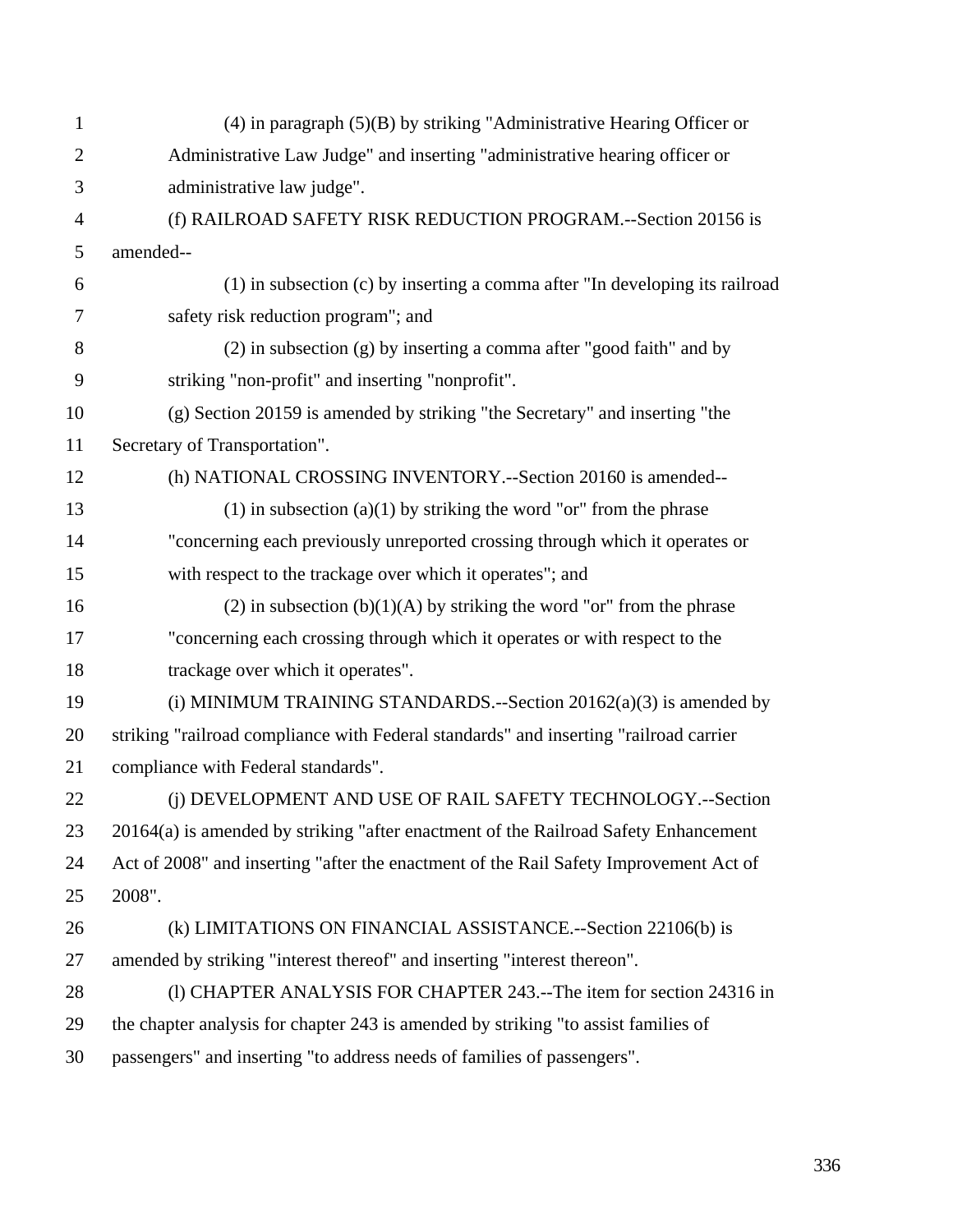| $\mathbf{1}$   | SEC. 9503. TECHNICAL CORRECTION TO INTRODUCTORY TEXT OF                                |  |
|----------------|----------------------------------------------------------------------------------------|--|
| $\overline{2}$ | <b>PUBLIC LAW 110-432.</b>                                                             |  |
| 3              | The introductory text of Public Law 110-432 (122 Stat. 4848) is amended by             |  |
| $\overline{4}$ | striking "Federal Railroad Safety Administration" and inserting "Federal Railroad      |  |
| 5              | Administration".                                                                       |  |
| 6              | <b>SEC. 9504. TECHNICAL CORRECTIONS TO UNCODIFIED PROVISIONS OF</b>                    |  |
| $\tau$         | DIVISION A OF PUBLIC LAW 110-432, THE RAIL SAFETY IMPROVEMENT                          |  |
| 8              | <b>ACT OF 2008.</b>                                                                    |  |
| 9              | (a) TABLE OF CONTENTS.--Section 1(b) of division A of Public Law 110-432               |  |
| 10             | (122 Stat. 4848), is amended--                                                         |  |
| 11             | (1) in the item for section 307, by striking "website" and inserting "Web              |  |
| 12             | site".                                                                                 |  |
| 13             | (2) in the item for title VI, by striking "SOLID WASTE FACILITIES"                     |  |
| 14             | and inserting "SOLID WASTE RAIL TRANSFER FACILITIES"; and                              |  |
| 15             | (3) in the item for section 602, by striking "solid waste transfer facilities"         |  |
| 16             | and inserting "solid waste rail transfer facilities".                                  |  |
| 17             |                                                                                        |  |
| 18             | (b) DEFINITIONS.--Section $2(a)(1)$ of division A of Public Law 110-432 (122)          |  |
| 19             | Stat. 4849) is amended by inserting a comma after the word "grade".                    |  |
| 20             | (c) RAILROAD SAFETY STRATEGY.--Section $102(a)(6)$ of title I of division A            |  |
| 21             | of Public Law 110-432 (122 Stat. 4852) is amended--                                    |  |
| 22             | (1) by striking "Improving the safety of railroad bridges, tunnels, and                |  |
| 23             | related infrastructure to prevent accidents, incidents, injuries and fatalities caused |  |
| 24             | by catastrophic failures and other bridge and tunnel failures."; and                   |  |
| 25             | (2) by inserting "Improving the safety of railroad bridges, tunnels, and               |  |
| 26             | related infrastructure to prevent accidents, incidents, injuries and fatalities caused |  |
| 27             | by catastrophic and other failures of such infrastructure.".                           |  |
| 28             | (d) OPERATION LIFESAVER.--Section 206(a) of title II of division A of Public           |  |
| 29             | Law 110-432 (122 Stat. 4873) is amended by striking "Public Service Announcements"     |  |
| 30             | and inserting "public service announcements".                                          |  |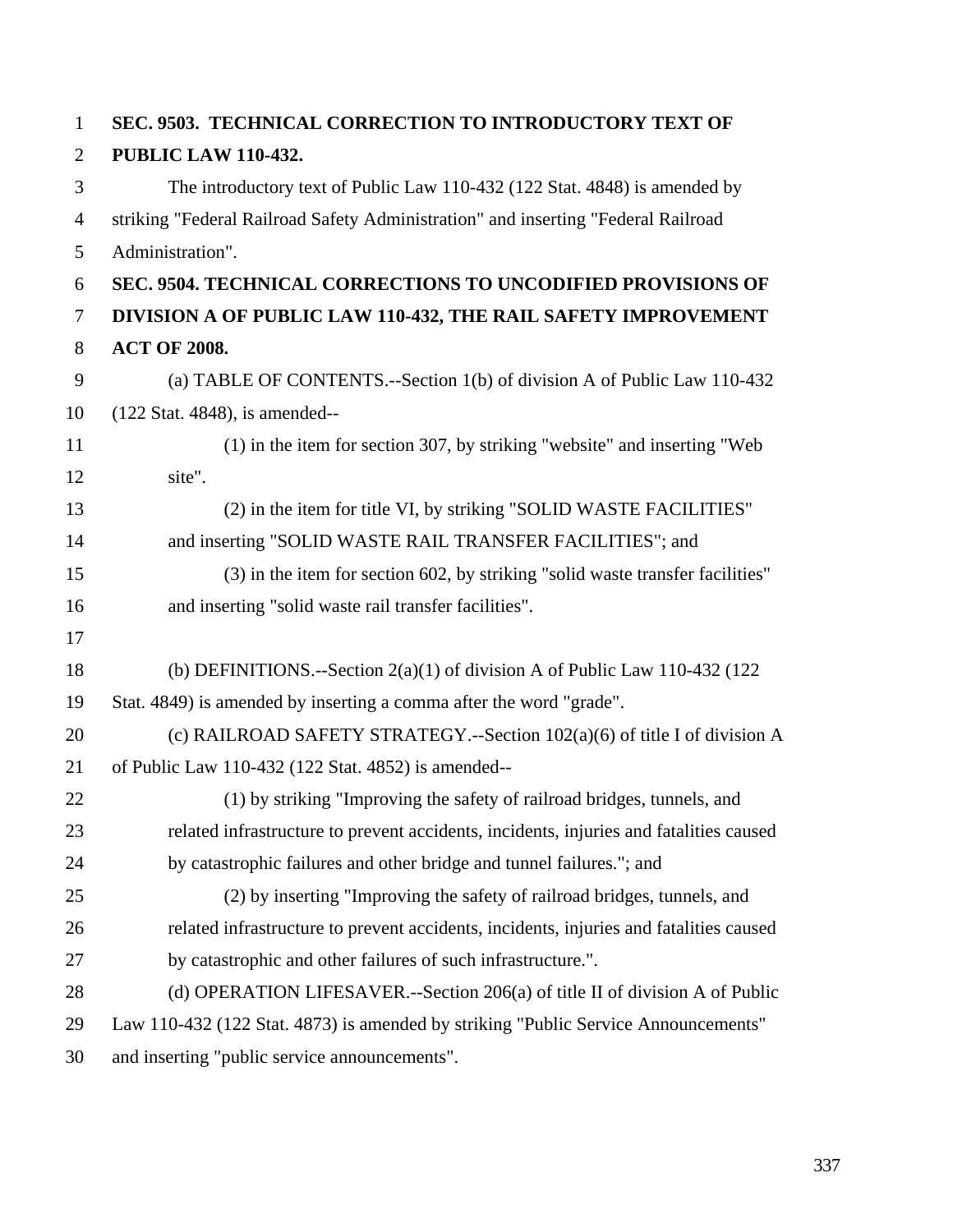| $\mathbf{1}$   | (e) UPDATE OF FEDERAL RAILROAD ADMINISTRATION'S WEB SITE.--                               |  |  |
|----------------|-------------------------------------------------------------------------------------------|--|--|
| $\overline{2}$ | Section 307 of title III of division A of Public Law 110-432 (122 Stat. 4881) is amended- |  |  |
| 3              |                                                                                           |  |  |
| $\overline{4}$ | (1) in the caption by striking "WEBSITE" and inserting "WEB SITE"; and                    |  |  |
| 5              | (2) in the text by striking "website" wherever it appears and inserting                   |  |  |
| 6              | "Web site".                                                                               |  |  |
| $\overline{7}$ | (f) ALCOHOL AND CONTROLLED SUBSTANCE TESTING FOR                                          |  |  |
| $8\phantom{1}$ | MAINTENANCE-OF-WAY EMPLOYEES.--Section 412 of title IV of division A of                   |  |  |
| 9              | Public Law 110-432 (122 Stat. 4889) is amended by striking "Secretary of                  |  |  |
| 10             | Transportation" and inserting "Secretary".                                                |  |  |
| 11             | (g) TUNNEL INFORMATION.--Section 414 of title IV of division A of Public                  |  |  |
| 12             | Law $110-432$ is amended--                                                                |  |  |
| 13             | (1) by striking "parts 171.8, 173.115," (122 Stat. 4889) and inserting                    |  |  |
| 14             | "sections 171.8, 173.115,"; and                                                           |  |  |
| 15             | $(2)$ by striking "part 1520.5" $(122 \text{ Stat. } 4890)$ and inserting "section        |  |  |
| 16             | 1520.5".                                                                                  |  |  |
| 17             | (h) SAFETY INSPECTIONS IN MEXICO.--Section 416 of title IV of division A                  |  |  |
| 18             | of Public Law 110-432 (122 Stat. 4890) is amended--                                       |  |  |
| 19             | (1) in the introductory text by striking "Secretary of Transportation" and                |  |  |
| 20             | inserting "Secretary"; and                                                                |  |  |
| 21             | (2) in paragraph (4) by striking "subsection" and inserting "section".                    |  |  |
| 22             | (i) HEADING OF TITLE VI.--The heading of title VI of division A of Public                 |  |  |
| 23             | Law 110-432 (122 Stat. 4900) is amended by striking "SOLID WASTE FACILITIES"              |  |  |
| 24             | and inserting "SOLID WASTE RAIL TRANSFER FACILITIES".                                     |  |  |
| 25             | (i) CAPTION OF SECTION 602.--The caption of section 602 of title VI of                    |  |  |
| 26             | division A of Public Law 110-432 (122 Stat. 4900) is amended by striking "SOLID           |  |  |
| 27             | WASTE TRANSFER FACILITIES." and inserting "SOLID WASTE RAIL TRANSFER                      |  |  |
| 28             | FACILITIES.".                                                                             |  |  |
| 29             | SEC. 9505. TECHNICAL CORRECTIONS TO PROVISIONS OF THE HOURS                               |  |  |
| 30             | OF SERVICE LAWS AND RELATED CIVIL PENALTY PROVISION.                                      |  |  |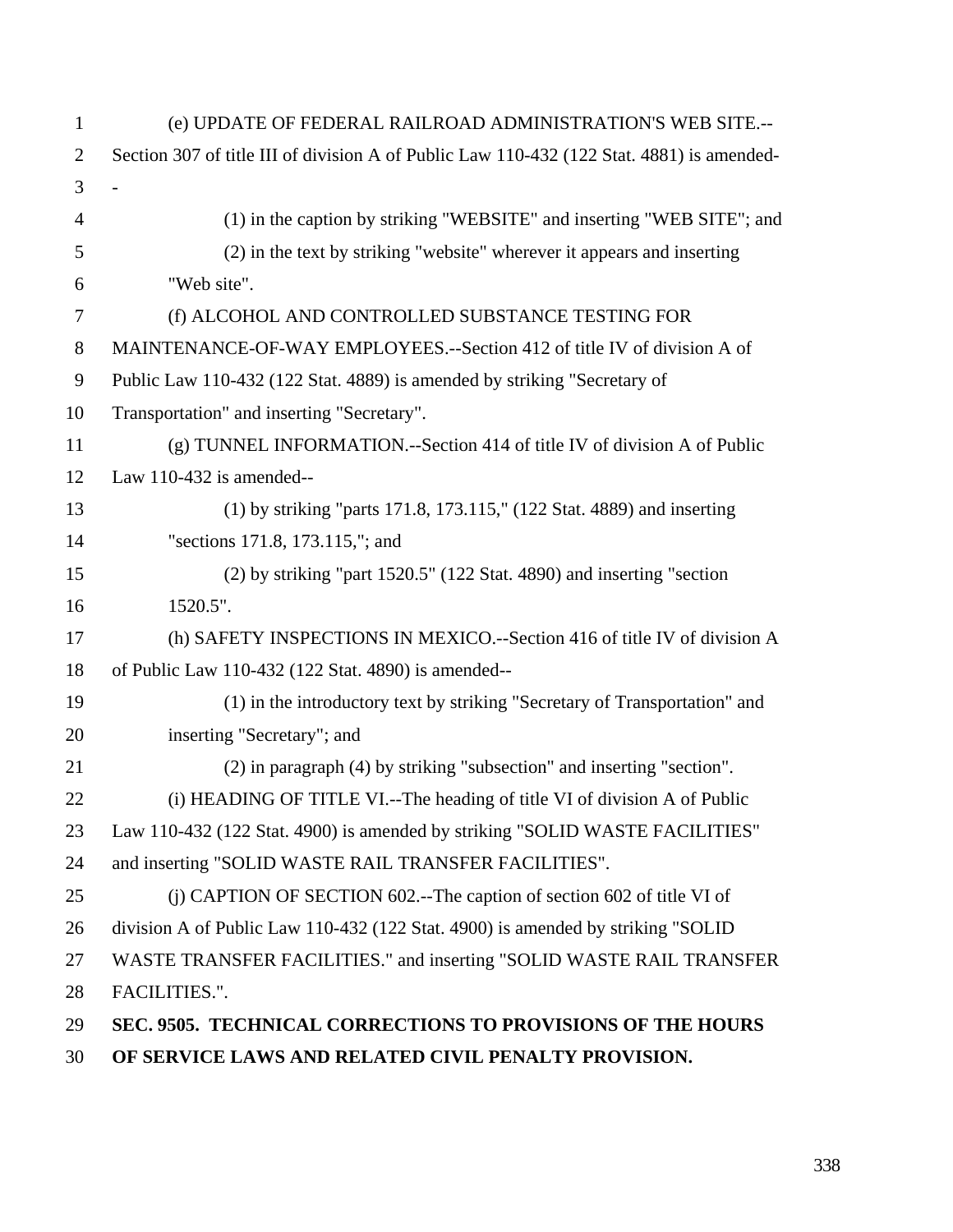1 (a) NONAPPLICATION, EXEMPTION, AND ALTERNATE HOURS OF 2 SERVICE REGIME.--Section 21102(c) is amended-- 3 (1) by striking "APPLICATION OF HOURS OF SERVICE REGIME TO 4 COMMUTER AND INTERCITY PASSENGER RAILROAD TRAIN 5 EMPLOYEES" and inserting "APPLICATION OF HOURS OF SERVICE 6 REGIME TO COMMUTER AND INTERCITY PASSENGER RAILROAD 7 TRAIN EMPLOYEES, INCLUDING TOURIST, HISTORIC, SCENIC, OR 8 EXCURSION RAILROAD TRAIN EMPLOYEES"; 9 (2) in paragraph (1) by inserting after "commuter rail passenger 10 transportation or intercity rail passenger transportation," the phrase "including

11 tourist, historic, scenic, or excursion rail transportation," and by striking 12 "including public authorities operating passenger service" and inserting "including 13 tourist, historic, scenic, or excursion railroad carriers and public authorities 14 operating passenger service";

- 15 (3) in paragraph (2) by inserting after "commuter rail passenger 16 transportation or intercity rail passenger transportation," the following phrase: 17 "including tourist, historic, scenic, or excursion rail transportation,";
- 18 (4) in paragraph  $(3)(A)$  by inserting after "commuter rail passenger 19 transportation or intercity rail passenger transportation" a comma and adding the 20 following phrase: "including tourist, historic, scenic, or excursion rail 21 transportation,"; and
- 22 (5) in paragraph (4) by striking the colon after "In this subsection" and 23 inserting a dash and by redesignating subparagraphs (C) and (D) as subparagraphs 24 (B) and (C) respectively.

25 (b) LIMITATIONS ON DUTY HOURS OF TRAIN EMPLOYEES.--Section 26 21103(e) is amended by striking "such railroads' efficient operations and on-time 27 performance of its trains." and inserting "such a railroad's efficient operations and on-28 time performance of its trains.".

- 29 (c) REGULATORY AUTHORITY.--Section 21109(b) is amended--
- 30 (1) by striking "REGULATIONS GOVERNING THE HOURS OF
- 31 SERVICE OF TRAIN EMPLOYEES OF COMMUTER AND INTERCITY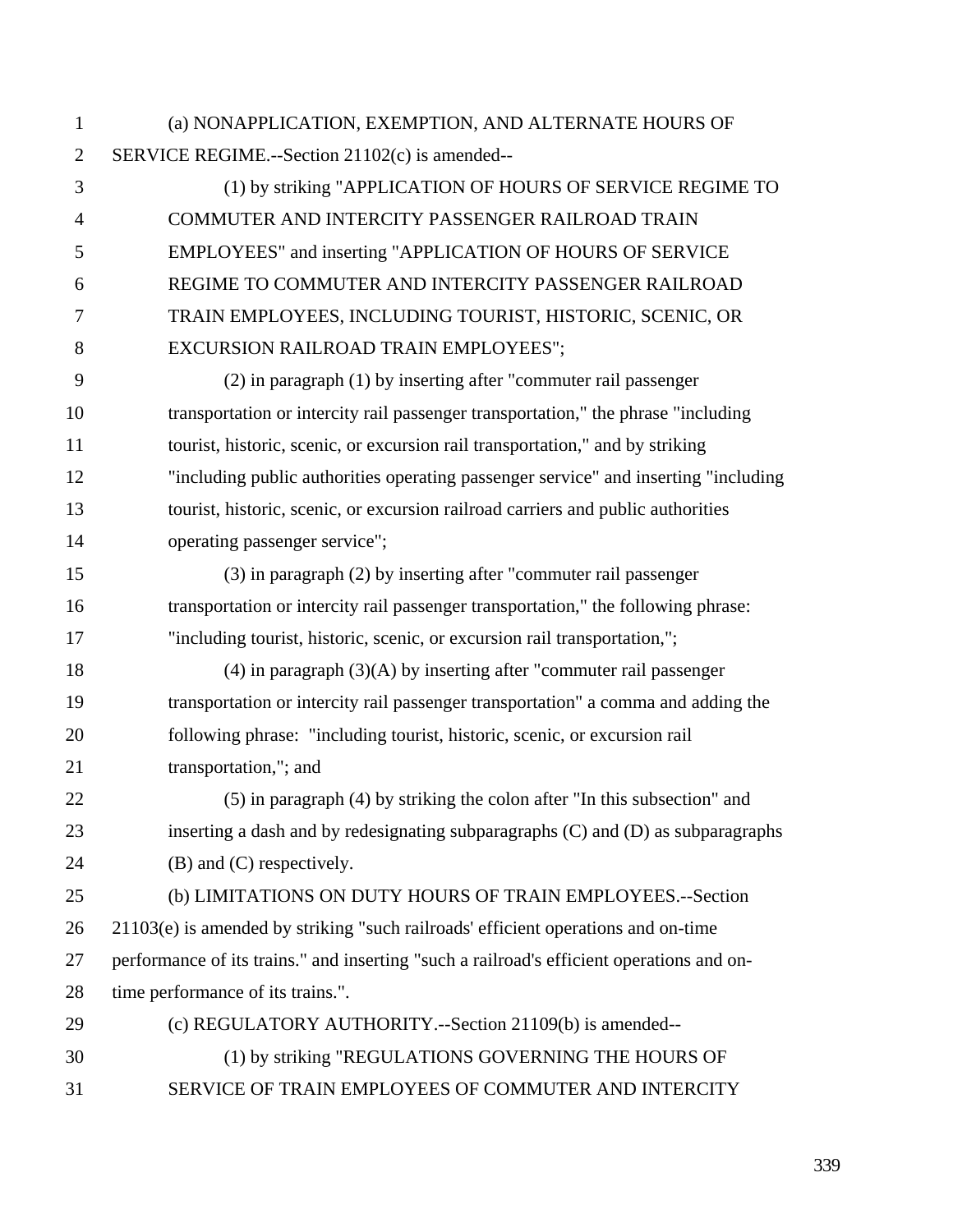| $\mathbf{1}$   | PASSENGER RAILROAD CARRIERS" and inserting "REGULATIONS                                  |  |  |
|----------------|------------------------------------------------------------------------------------------|--|--|
| $\overline{2}$ | GOVERNING THE HOURS OF SERVICE OF TRAIN EMPLOYEES OF                                     |  |  |
| 3              | COMMUTER AND INTERCITY PASSENGER RAILROAD CARRIERS,                                      |  |  |
| $\overline{4}$ | INCLUDING TRAIN EMPLOYEES OF TOURIST, HISTORIC, SCENIC, OR                               |  |  |
| 5              | EXCURSION RAILROAD CARRIERS"; and                                                        |  |  |
| 6              | (2) by inserting after "train employees engaged in commuter rail passenger               |  |  |
| 7              | transportation and intercity rail passenger transportation (as defined in section        |  |  |
| 8              | 24102 of this title)" a comma and adding the following phrase: "including train          |  |  |
| 9              | employees engaged in the transportation by railroad of passengers on tourist,            |  |  |
| 10             | historic, scenic, or excursion railroad carriers,".                                      |  |  |
| 11             | (d) CHAPTER 211 VIOLATIONS.--Section $21303(a)(1)$ is amended by inserting               |  |  |
| 12             | after the comma in "including section 21103 (as such section was in effect on the day    |  |  |
| 13             | before the date of enactment of the Rail Safety Improvement Act of 2008)," the following |  |  |
| 14             | phrase: "violating regulations or orders issued pursuant to chapter 211 of this title,". |  |  |
| 15             | SEC. 9506. ELIMINATION OF CERTAIN FRA REPORTING                                          |  |  |
| 16             | <b>REQUIREMENTS.</b>                                                                     |  |  |
| 17             | Section 102(d) of the Rail Safety Improvement Act of 2008 (49 U.S.C. 20101) is           |  |  |
| 18             | amended--                                                                                |  |  |
| 19             | $(1)$ by striking the heading for paragraph $(1)$ ; and                                  |  |  |
| 20             | (2) by striking paragraph (2).                                                           |  |  |
| 21             | <b>TITLE X-- MISCELLANEOUS</b>                                                           |  |  |
| 22             | <b>CONSIDERATION OF TRAVEL AND TOURISM IN AWARD OF</b><br>SEC. 10001.                    |  |  |
| 23             | FINANCIAL ASSISTANCE.                                                                    |  |  |
| 24             | Section 305 of title 49, United States Code, is amended by inserting the following       |  |  |
| 25             | at the end:                                                                              |  |  |
| 26             | "(c) The Secretary shall--                                                               |  |  |
| 27             | "(1) encourage recipients of grants under this title and title 23 to fund                |  |  |
| 28             | projects with the grants that support travel and tourism-based infrastructure within     |  |  |
| 29             | the United States; and                                                                   |  |  |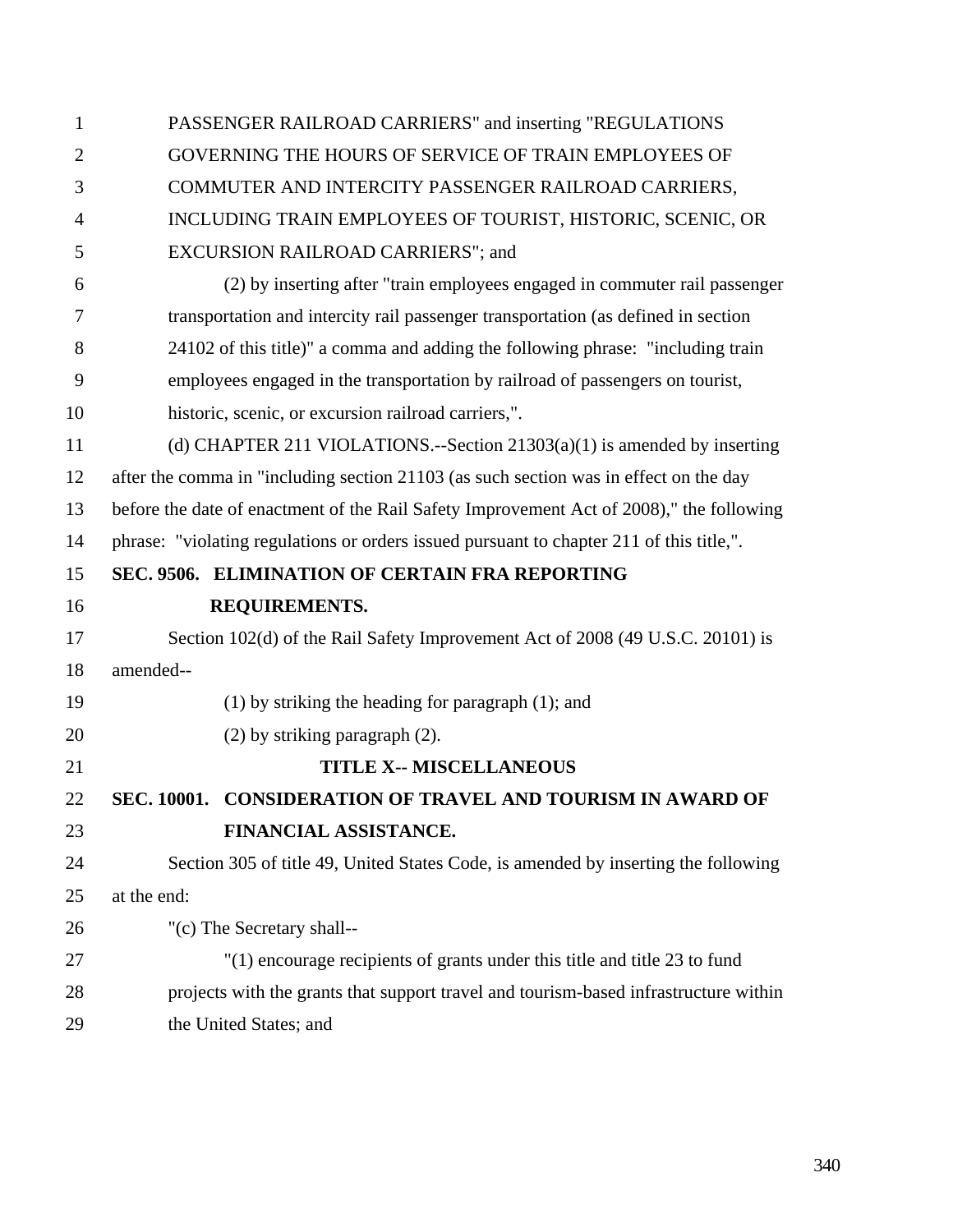| $\mathbf{1}$   | "(2) consider the potential effects of travel and tourism within the United     |                                                                                   |  |
|----------------|---------------------------------------------------------------------------------|-----------------------------------------------------------------------------------|--|
| $\overline{2}$ | States among the eligibility criteria when allocating funds for projects funded |                                                                                   |  |
| 3              | under the titles.".                                                             |                                                                                   |  |
| $\overline{4}$ |                                                                                 | SEC. 10002. ELECTRONIC REPORTS AND REPORT MODIFICATION.                           |  |
| 5              |                                                                                 | (a) USE OF ELECTRONIC MEDIA FOR DOT REPORTS.--                                    |  |
| 6              |                                                                                 | (1) IN GENERAL.--Notwithstanding any other provision of law, the                  |  |
| 7              |                                                                                 | Secretary of Transportation--                                                     |  |
| 8              |                                                                                 | (A) may not publish any report required or authorized by law in a                 |  |
| 9              |                                                                                 | printed format; and                                                               |  |
| 10             |                                                                                 | (B) shall publish any such report by posting it on the Department's               |  |
| 11             | Internet Web site in an easily accessible and downloadable electronic           |                                                                                   |  |
| 12             |                                                                                 | format.                                                                           |  |
| 13             |                                                                                 | (2) EXCEPTION.--Paragraph (1) does not apply to any report with respect           |  |
| 14             |                                                                                 | to which the Secretary determines that--                                          |  |
| 15             |                                                                                 | (A) its publication in a printed format is essential to the mission of            |  |
| 16             |                                                                                 | the Department of Transportation, as determined by the Secretary; or              |  |
| 17             |                                                                                 | (B) its publication in accordance with the requirements of                        |  |
| 18             |                                                                                 | paragraph (1) would disclose matter--                                             |  |
| 19             |                                                                                 | (i) described in section 552(b) of title 5, United States                         |  |
| 20             |                                                                                 | Code; or                                                                          |  |
| 21             |                                                                                 | (ii) the disclosure of which would have an adverse impact                         |  |
| 22             | on safety or security, as determined by the Secretary.                          |                                                                                   |  |
| 23             |                                                                                 | (b) ANNUAL REPORTING REQUIREMENT ON NTSB MOST WANTED                              |  |
| 24             | LIST.--                                                                         |                                                                                   |  |
| 25             |                                                                                 | $(1)$ Section 1135 $(e)(1)$ of title 49, United States Code, is amended--         |  |
| 26             |                                                                                 | (A) by striking "On February 1 of each year" and inserting "Within                |  |
| 27             |                                                                                 | 120 days after publication of the Board's annual 'most wanted list' "; and        |  |
| 28             |                                                                                 | (B) by striking "the report due on February 1 of ".                               |  |
| 29             |                                                                                 | $(2)$ Section 1135(e) $(2)$ of title 49, United States Code is amended by         |  |
| 30             |                                                                                 | striking "on March 1 of each year" and inserting "after 30 days following the due |  |
| 31             | date,".                                                                         |                                                                                   |  |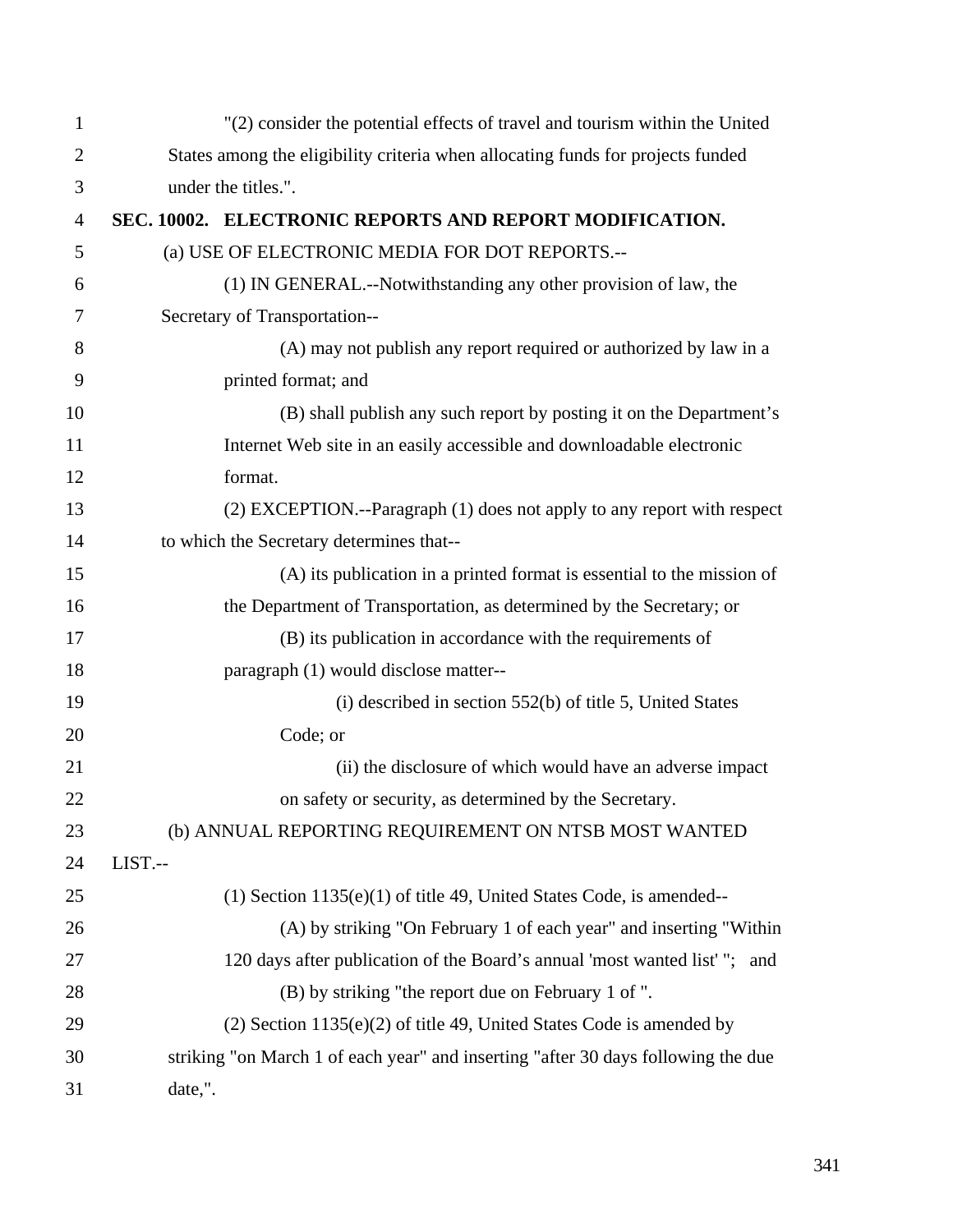| $\mathbf{1}$   |                                                                                  | SEC. 10003. AMENDMENT OF FEDERAL AID IN SPORT FISH                                   |
|----------------|----------------------------------------------------------------------------------|--------------------------------------------------------------------------------------|
| $\overline{2}$ |                                                                                  | <b>RESTORATION ACT.</b>                                                              |
| 3              | Section 4 of the Federal Aid in Fish Restoration Act (16 U.S.C. 777c) is         |                                                                                      |
| 4              | amended--                                                                        |                                                                                      |
| 5              |                                                                                  | $(1)$ in subsection (a), by striking "fiscal year through 2014," and inserting       |
| 6              |                                                                                  | "fiscal year through 2018,"; and                                                     |
| 7              |                                                                                  | $(2)$ in subsection $(b)(1)(A)$ , by striking "fiscal year through 2014," and        |
| 8              |                                                                                  | inserting "fiscal year through 2018,".                                               |
| 9              |                                                                                  | SEC. 10004. AMENDMENTS TO CHAPTER 537 OF TITLE 46.                                   |
| 10             |                                                                                  | Chapter 537 of title 46, United States Code, is amended--                            |
| 11             | $(1)$ by amending section 53701 $(13)$ to read as follows:                       |                                                                                      |
| 12             | "(13) Secretary.--The term 'Secretary' means--                                   |                                                                                      |
| 13             |                                                                                  | "(A) the Secretary of Commerce with respect to fishing vessels and fishery           |
| 14             |                                                                                  | facilities; and                                                                      |
| 15             |                                                                                  | "(B) the Secretary of Transportation with respect to other vessels and               |
| 16             |                                                                                  | general shipyard facilities (as defined in section 53733(a) of this title).";        |
| 17             |                                                                                  | $(2)$ in section 53706 $(c)$ , by striking "Administrator" each place it appears and |
| 18             | inserting "Secretary or Administrator";                                          |                                                                                      |
| 19             | (3) in section 53707(b), by striking "Administrator" and inserting "Secretary or |                                                                                      |
| 20             | Administrator";                                                                  |                                                                                      |
| 21             |                                                                                  | $(4)$ in section 53708 $(a)$ , by striking "Administrator" each place it appears and |
| 22             | inserting "Secretary or Administrator";                                          |                                                                                      |
| 23             |                                                                                  | $(5)$ in section 53710(b)--                                                          |
| 24             |                                                                                  | (A) in paragraph (1), by striking "Administrator's" and inserting                    |
| 25             |                                                                                  | "Secretary's or Administrator's";                                                    |
| 26             |                                                                                  | (B) in paragraph (2), by striking "Administrator" and inserting "Secretary           |
| 27             |                                                                                  | or Administrator";                                                                   |
| 28             |                                                                                  | $(6)$ in section 53717--                                                             |
| 29             | (A) in subsection (b), by striking "Administrator" each place it appears         |                                                                                      |
| 30             | and inserting "Secretary or Administrator"; and                                  |                                                                                      |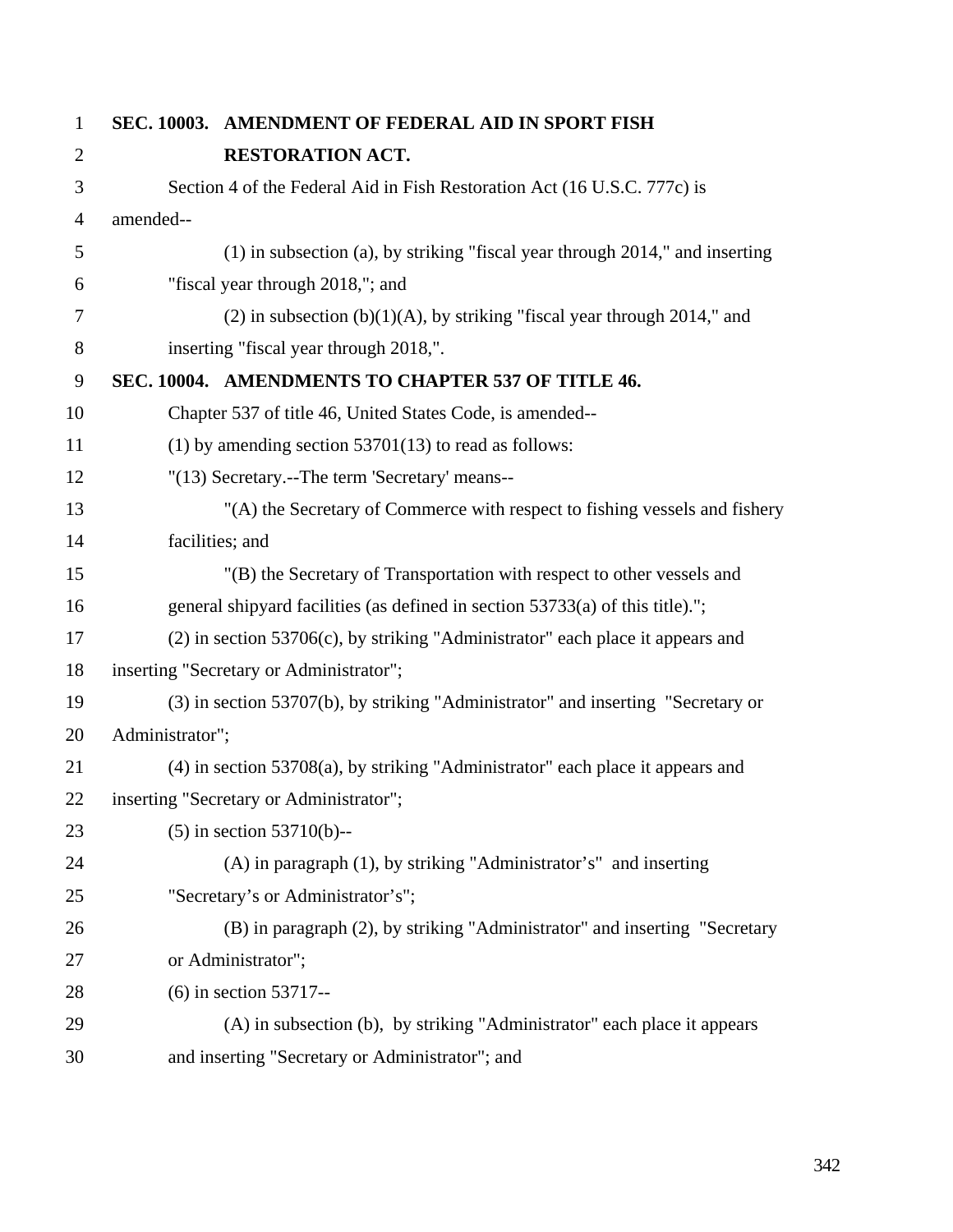| $\mathbf{1}$   | (B) by striking subsection (c) and redesignating subsection (d) as                |  |  |
|----------------|-----------------------------------------------------------------------------------|--|--|
| $\overline{2}$ | subsection (c);                                                                   |  |  |
| 3              | (7) in section 53718, by striking "Administrator" and inserting "Secretary or     |  |  |
| $\overline{4}$ | Administrator";                                                                   |  |  |
| 5              | (8) in section 53731, by striking "Administrator" each place it appears and       |  |  |
| 6              | inserting "Secretary or Administrator";                                           |  |  |
| $\overline{7}$ | (9) in section 53732, by striking "Administrator" each place it appears and       |  |  |
| 8              | inserting "Secretary or Administrator"; and                                       |  |  |
| 9              | (10) in section 53733, by striking "Administrator" each place it appears and      |  |  |
| 10             | inserting "Secretary or Administrator".                                           |  |  |
| 11             | SEC. 10005. GOVERNMENT-WIDE AUTHORITY FOR ELECTRIC                                |  |  |
| 12             | <b>CHARGING INFRASTRUCTURE AT NO COST TO THE</b>                                  |  |  |
| 13             | <b>TAXPAYER.</b>                                                                  |  |  |
| 14             | (a) ESTABLISHMENT OF AUTHORITY FOR GOVERNMENT-WIDE                                |  |  |
| 15             | PROVISION OF ELECTRIC CHARGING AT NO COST TO THE TAXPAYER.--                      |  |  |
| 16             |                                                                                   |  |  |
| 17             | Chapter 79 of title 5, United States Code, is amended by adding at the end the    |  |  |
| 18             | following:                                                                        |  |  |
| 19             | "Sec. 7907. Government-Wide Authority for Electric Charging Infrastructure.       |  |  |
| 20             | "(a) DEFINITIONS.--                                                               |  |  |
| 21             | "(1) COVERED INDIVIDUAL.--The term "covered individual" means--                   |  |  |
| 22             | "(A) any employee (as defined in section 2105 of this title;                      |  |  |
| 23             | "(B) a member of a uniformed service;                                             |  |  |
| 24             | "(C) any other individual who performs services for or on behalf of               |  |  |
| 25             | a Federal agency under a contract or subcontract with a Federal agency; or        |  |  |
| 26             | "(D) a visitor to a Federal agency or facility.                                   |  |  |
| 27             | "(2) FEDERAL AGENCY.--The term "Federal agency" has the meaning                   |  |  |
| 28             | given the term "Executive agency" in section 105 of this title, and also includes |  |  |
| 29             | the U.S. Postal Service, the Executive Office of the President, the military      |  |  |
| 30             | departments as defined in section 102 of this title, and the judicial branch.     |  |  |
| 31             | "(b) AUTHORITY.--                                                                 |  |  |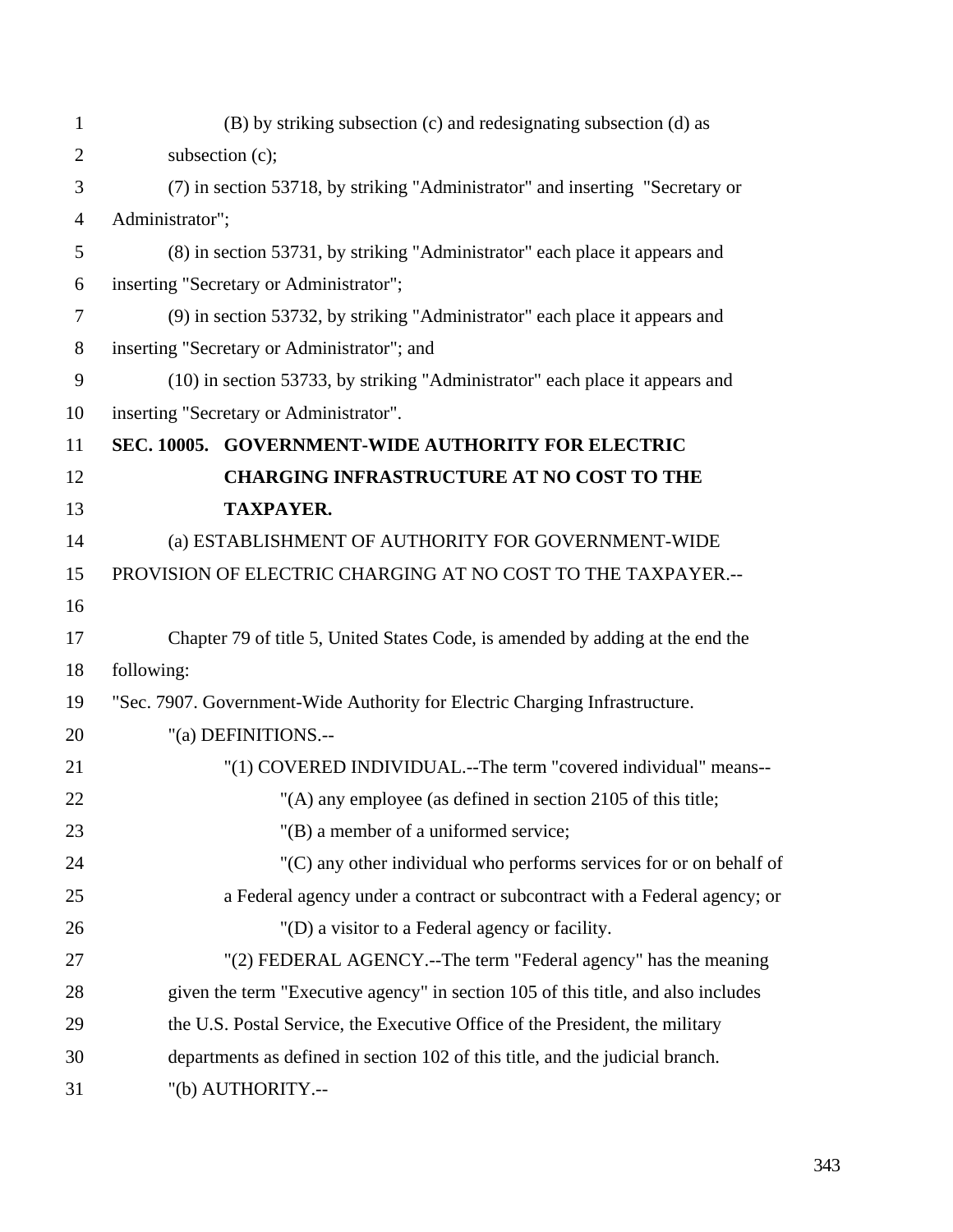| $\mathbf{1}$   | "(1) IN GENERAL.--The head of a Federal agency may--                                        |
|----------------|---------------------------------------------------------------------------------------------|
| $\overline{2}$ | "(A) construct, install, operate, and maintain electric charging                            |
| 3              | infrastructure on a reimbursable basis in parking areas under the                           |
| $\overline{4}$ | jurisdiction of the Federal agency; and                                                     |
| 5              | "(B) provide electricity on a reimbursable basis in parking areas                           |
| 6              | under the jurisdiction of the Federal agency for use by privately owned                     |
| 7              | vehicles used by covered individuals.                                                       |
| 8              | "(2) VENDORS AUTHORIZED.--In carrying out paragraph (1), the head                           |
| 9              | of a Federal agency may use 1 or more vendors on a commission or no-cost                    |
| 10             | contract basis.                                                                             |
| 11             | "(3) USE OF CHARGING INFRASTRUCTURE FOR OFFICIAL                                            |
| 12             | AGENCY VEHICLES.--The head of a federal agency may use electric charging                    |
| 13             | infrastructure installed for official agency vehicles, to the extent that it is             |
| 14             | available, to provide electric vehicle charging under this section.                         |
| 15             | "(4) INTEGRATION OF RENEWABLE ENERGY.--The head of a                                        |
| 16             | federal agency may encourage the inclusion of options for generating electricity            |
| 17             | from renewable energy as part of the design of parking areas for the agency.                |
| 18             | "(c) FEES.--The head of a Federal agency shall charge fees for electricity                  |
| 19             | provided to covered individuals sufficient to cover the initial and continuing costs to the |
| 20             | head of the Federal agency of carrying out this section, including the costs of any vendors |
| 21             | or other costs associated with maintaining the electric charging infrastructure.            |
| 22             | "(d) DEPOSIT AND AVAILABILITY OF FEES AND COMMISSIONS.-- Any                                |
| 23             | fees or commissions collected by the head of a Federal agency under this section--          |
| 24             | $''(1)$ shall be--                                                                          |
| 25             | "(A) deposited monthly into the account of the Treasury from                                |
| 26             | which the amounts were made available to carry out this section,                            |
| 27             | notwithstanding section 3302(b) of title 31; and                                            |
| 28             | "(B) transferred from the Treasury to an appropriate account of the                         |
| 29             | agency if the agency operates with a budget outside of the Treasury; and                    |
| 30             | "(2) shall be available for obligation by the head of the Federal agency                    |
| 31             | without further appropriation during--                                                      |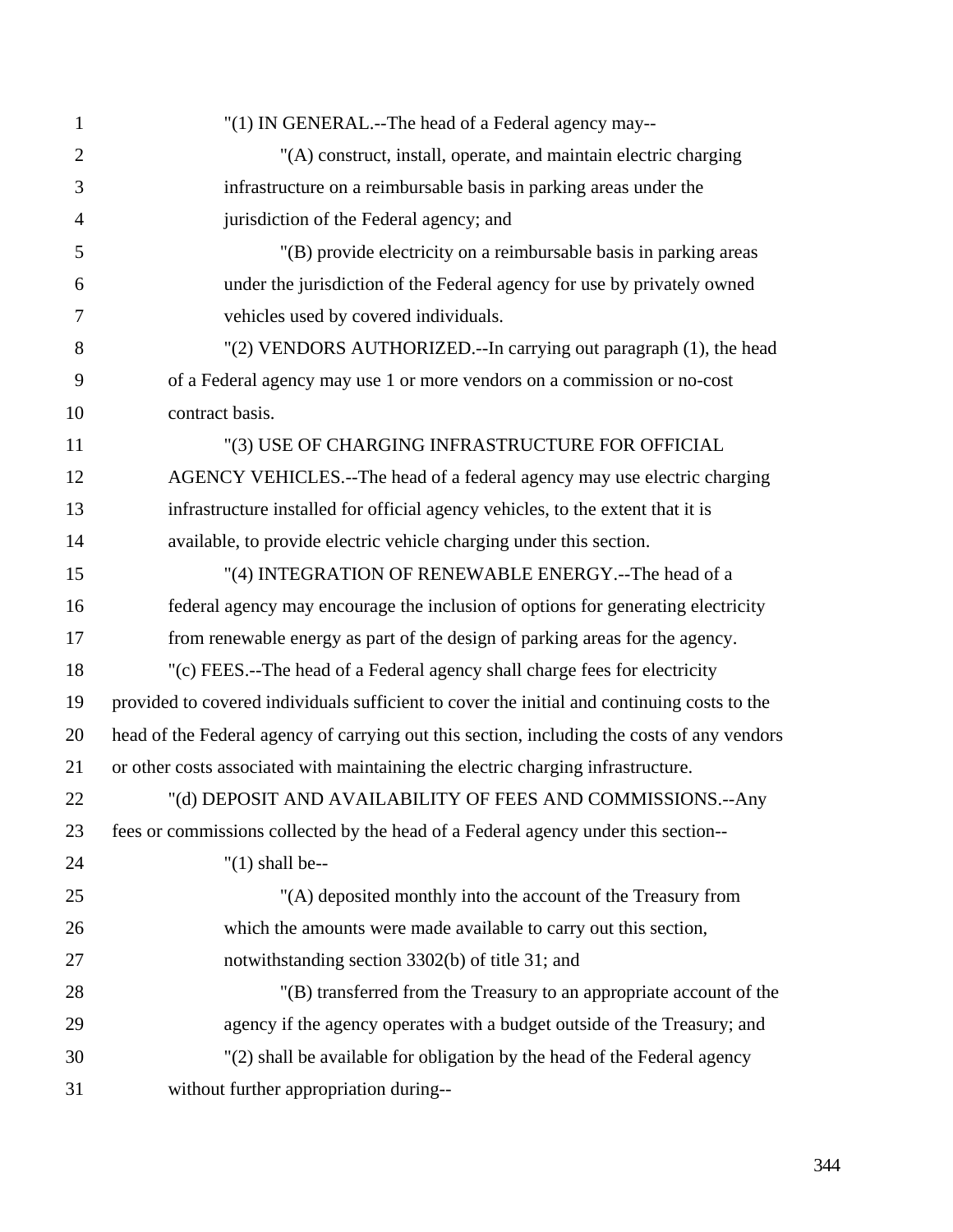| $\mathbf{1}$   | "(A) the fiscal year collected; and                                                           |
|----------------|-----------------------------------------------------------------------------------------------|
| $\overline{2}$ | "(B) the fiscal year following the fiscal year collected.                                     |
| 3              | "(e) PARKING FEES.--If a Federal agency charges covered employees parking                     |
| $\overline{4}$ | fees for use of a facility that contains an electric vehicle charging facility provided under |
| 5              | this section, employees using the electric vehicle charging facility shall pay the same       |
| 6              | parking fee as covered employees not using the electric vehicle charging facility.".          |
| $\overline{7}$ | (b) CONFORMING AMENDMENT.--The analysis for chapter 79 of title 5,                            |
| $8\,$          | United States Code, is amended by adding at the end the following:                            |
| 9              | "7907. Government-Wide Authority for Electric Charging Infrastructure.".                      |
| 10             | TITLE XI--BUDGETARY INTERPRETATIONS AND TREATMENTS                                            |
| 11             | SEC. 11001. AMOUNTS IN THIS ACT.                                                              |
| 12             | (a) CONTRACT AUTHORITY.--Except as provided in subsection (c), or except                      |
| 13             | as explicitly provided otherwise by this Act or in title 23, United States Code, all funding  |
| 14             | provided by this Act is contract authority as defined in section $3(2)(A)(iii)$ of the        |
| 15             | Congressional Budget and Impoundment Act of 1974 (2 U.S.C. 622(2)(A)(iii)), and all           |
| 16             | such contract authority shall become available for obligation in the fiscal year specified    |
| 17             | in this Act and shall remain available until expended.                                        |
| 18             | (b) OBLIGATION LIMITS.--                                                                      |
| 19             | (1) IN GENERAL.--Except as explicitly provided, obligation limits                             |
| 20             | established by this Act shall apply for a term of one year and shall apply to                 |
| 21             | obligations to be incurred in the fiscal year specified. Notwithstanding any other            |
| 22             | provision of law, obligation limits established by this Act shall not apply after             |
| 23             | 2018.                                                                                         |
| 24             | (2) EXCEPTIONS.--                                                                             |
| 25             | (A) Except as provided in this Act, obligation limits established by                          |
| 26             | this Act shall apply to unobligated contract authority from the Highway                       |
| 27             | Trust Fund (other than the Mass Transit Account) prior to the date of                         |
| 28             | enactment of this Act.                                                                        |
| 29             | (B) Obligation limitations established by this Act shall not apply                            |
| 30             | $to--$                                                                                        |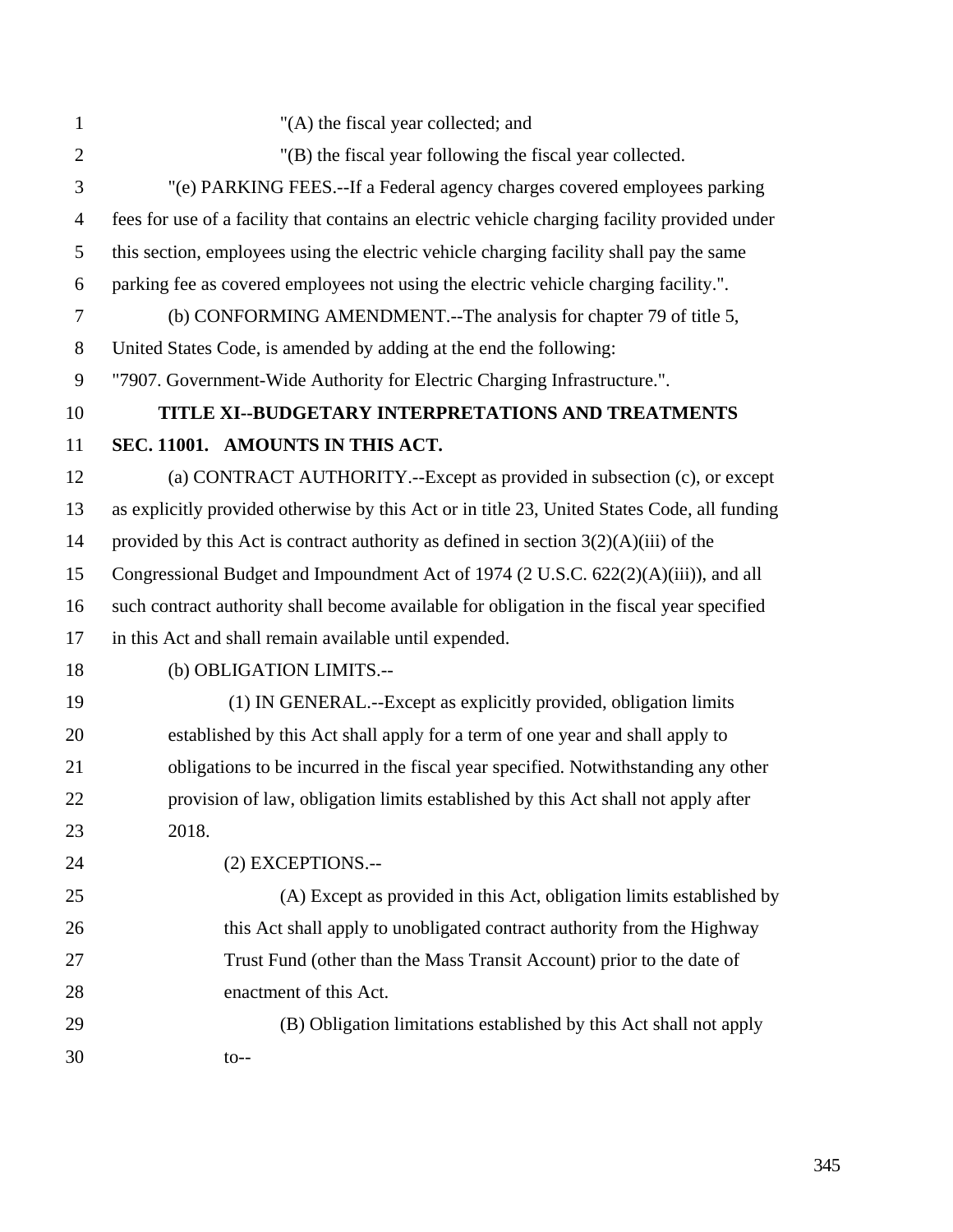| $\mathbf{1}$   | (i) unobligated contract authority provided by this Act that                            |
|----------------|-----------------------------------------------------------------------------------------|
| $\overline{2}$ | could have been obligated in a prior year within any obligation                         |
| 3              | limits applicable to that prior year or was exempt from such                            |
| $\overline{4}$ | limitations, but was not so obligated;                                                  |
| 5              | (ii) the use of fees authorized or provided by this Act as                              |
| 6              | described in subsection (d); and                                                        |
| 7              | (iii) reimbursable programs undertaken by accounts                                      |
| 8              | established in this Act on behalf of discretionary accounts.                            |
| 9              | (3) OBLIGATION LIMITS IN APPROPRIATIONS ACTS.--                                         |
| 10             | (A) During any session of Congress, appropriations Acts may                             |
| 11             | increase or decrease any obligation limit established by this Act for any               |
| 12             | current year or budget year prior to fiscal year 2019.                                  |
| 13             | (B) During any session of Congress, it shall not be in order in                         |
| 14             | either the House of Representatives or the Senate for any appropriations                |
| 15             | Act to alter obligation limits under this Act for any outyear.                          |
| 16             | (C) This paragraph is enacted by the Congress--                                         |
| 17             | (i) as an exercise of the rulemaking power of the House of                              |
| 18             | Representatives and the Senate, respectively, and as such is                            |
| 19             | deemed a part of the rules of each House, respectively, and such                        |
| 20             | procedures supersede other rules only to the extent that they are                       |
| 21             | inconsistent therewith; and                                                             |
| 22             | (ii) with full recognition of the constitutional right of either                        |
| 23             | House to change the rules (so far as relating to the procedure of                       |
| 24             | that House) at any time, in the same manner and to the same extent                      |
| 25             | as in the case of any other rule of that House.                                         |
| 26             | (c) LIQUIDATING CASH.--There is authorized to be appropriated such sums as              |
| 27             | may be necessary for the liquidation of obligations incurred under contract authority   |
| 28             | created by this Act or under contract authority provided from the Highway Trust Fund as |
| 29             | it existed in any version at any time prior to the effective date of this Act.          |
| 30             | (d) ADMINISTRATIVE FEES.--The collection and expenditure of fees to cover               |
| 31             | certain administrative costs under this Act for a fiscal year, if subject to annual     |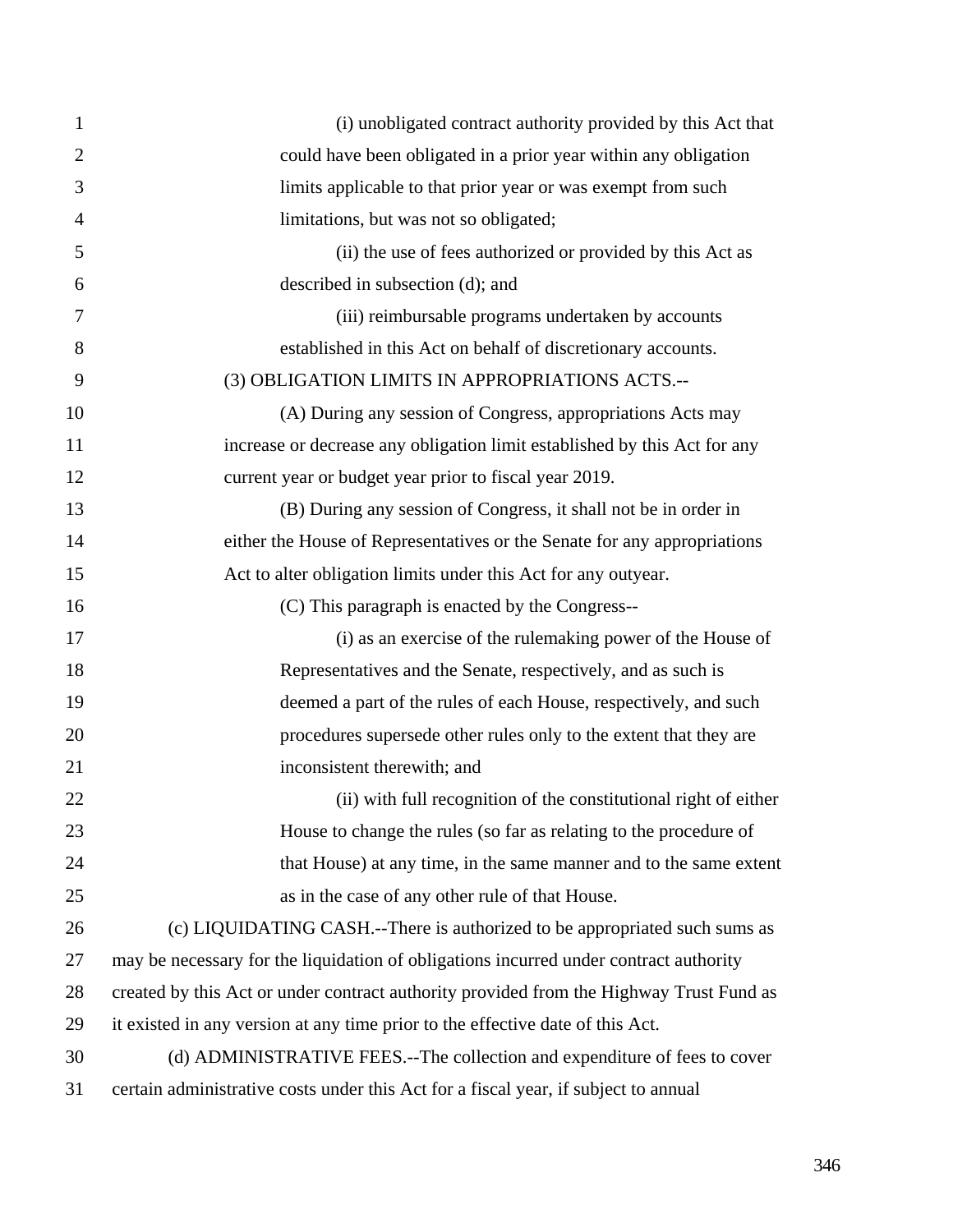| $\mathbf{1}$   | appropriations, shall be treated as discretionary offsetting collections and discretionary   |  |  |
|----------------|----------------------------------------------------------------------------------------------|--|--|
| $\overline{2}$ | appropriations, respectively. The collection and expenditure of fees to cover certain        |  |  |
| 3              | administrative costs under this Act for a fiscal year, if not subject to annual              |  |  |
| $\overline{4}$ | appropriations, shall be treated as mandatory offsetting collections and mandatory           |  |  |
| 5              | appropriations, respectively.                                                                |  |  |
| 6              | SEC. 11002. DIRECT OR MANDATORY SPENDING.                                                    |  |  |
| $\overline{7}$ | (a) NEW CONTRACT AUTHORITY; OUTLAYS.--The contract authority                                 |  |  |
| 8              | created by this Act and the outlays flowing from that contract authority shall be treated as |  |  |
| 9              | direct spending or mandatory spending for all purposes.                                      |  |  |
| 10             | (b) PRIOR FUNDING OF THE HIGHWAY TRUST FUND.--To the extent that                             |  |  |
| 11             | contract authority from the Highway Trust Fund enacted prior to the date of the              |  |  |
| 12             | enactment of this Act produces outlays in fiscal year 2015 or beyond, as of October 1,       |  |  |
| 13             | 2014, those outlays shall be treated as direct spending or mandatory spending for all        |  |  |
| 14             | purposes and shall be attributed to the Transportation Trust Fund.                           |  |  |
| 15             | SEC. 11003. TREATMENT FOR STATUTORY PAYGO AND RELATED                                        |  |  |
|                |                                                                                              |  |  |
| 16             | PURPOSES.                                                                                    |  |  |
| 17             | (a) GENERAL RULE.--Except as provided in subsection (b), and consistent with                 |  |  |
| 18             | the definition of direct spending in section $250(c)(8)$ of the Balanced Budget and          |  |  |
| 19             | Emergency Deficit Control Act of 1985, as amended (2 U.S.C. 900(c)(8)), the following        |  |  |
| 20             | shall be treated as direct spending for purposes of Presidential and Congressional budgets   |  |  |
| 21             | and the Statutory Pay-As-You-Go Act of 2010 (124 Stat. 8):                                   |  |  |
| 22             | (1) Contract authority of the Transportation Trust Fund under this Act, the                  |  |  |
| 23             | outlays flowing therefrom, and the outlays flowing from contract authority                   |  |  |
| 24             | previously provided from the Highway Trust Fund.                                             |  |  |
| 25             | (3) Except as provided in section 11004, 11005, and 11006 of this title,                     |  |  |
| 26             | legislation reauthorizing or amending this Act.                                              |  |  |
| 27             | (b) TRANSITIONAL RULE; EXCESS REVENUES ARE DEDICATED TO                                      |  |  |
| 28             | DEFICIT REDUCTION.--For purposes of Presidential and Congressional budgets and               |  |  |
| 29             | the Statutory Pay-As-You-Go Act of 2010 (124 Stat. 8), calculations of the budgetary         |  |  |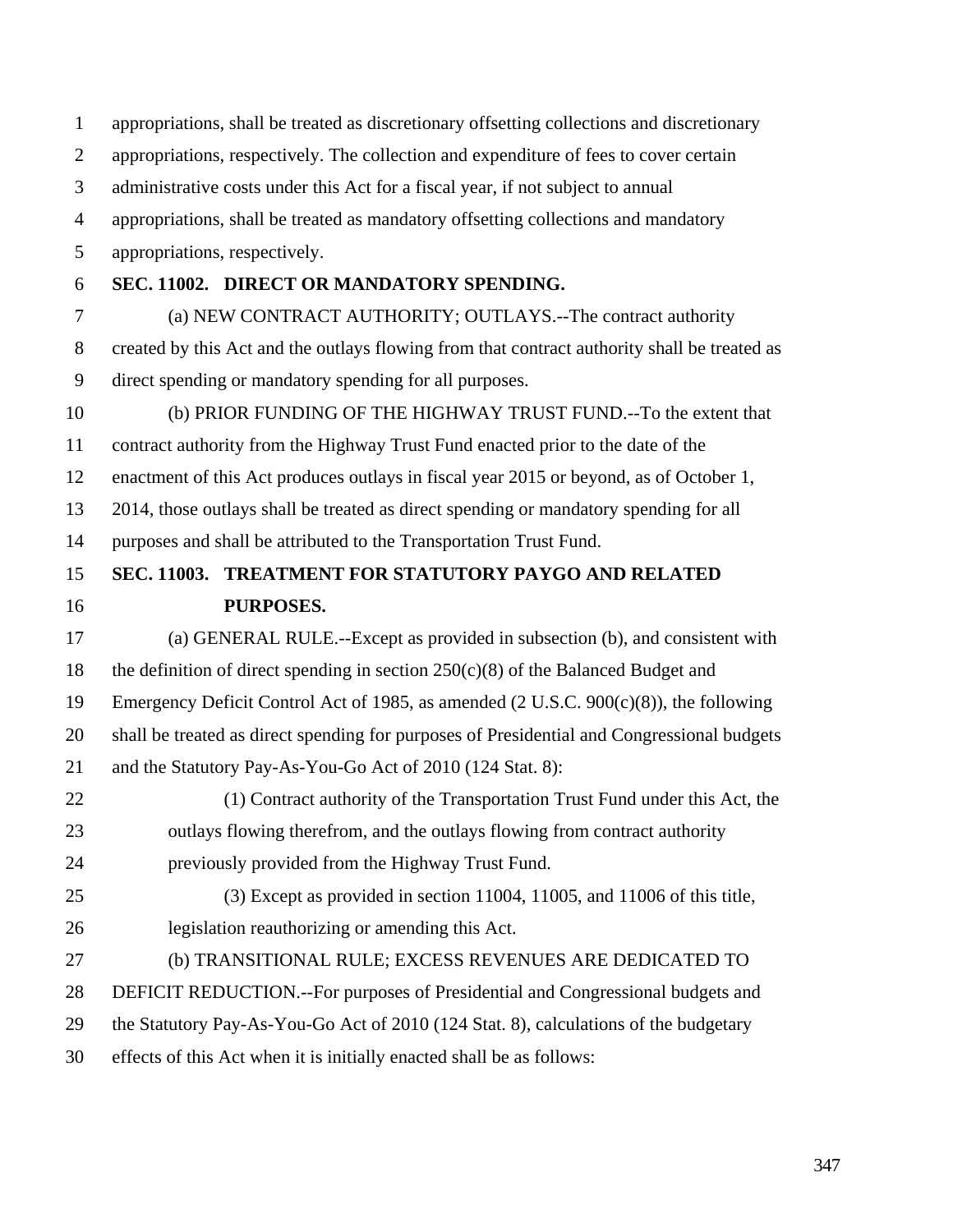| $\mathbf{1}$   | (1) The baseline projections of total outlays for the Highway Trust Fund          |
|----------------|-----------------------------------------------------------------------------------|
| $\overline{2}$ | and of new outlays for the general fund accounts listed in paragraph (2) shall be |
| 3              | treated as offsets to the total level of mandatory outlays of the Transportation  |
| $\overline{4}$ | Trust Fund resulting from this Act.                                               |
| 5              | (A) For this purpose, "new outlays" means outlays that flow from                  |
| 6              | contract authority provided by this Act.                                          |
| 7              | (B) For this purpose, the budgetary resources to which the baseline               |
| 8              | projection shall apply are--                                                      |
| 9              | (i) the discretionary budget authority provided for fiscal                        |
| 10             | year 2014, for the accounts listed in paragraph (2); and                          |
| 11             | (ii) the obligation limits for fiscal year 2014 applicable to                     |
| 12             | the Highway Trust Fund, and shall be projected under section                      |
| 13             | 257(c) of the Balanced Budget and Emergency Deficit Control Act                   |
| 14             | of 1985, as amended [2 U.S.C. 907(c)], except that contract                       |
| 15             | authority of the Highway Trust Fund not subject to those                          |
| 16             | obligation limits shall be projected under section 257(b) of that                 |
| 17             | Act.                                                                              |
| 18             | (2) The general fund programs referred to in paragraph (1) are--                  |
| 19             | (A) the general fund portion of National Highway Traffic Safety                   |
| 20             | Administration, Operations and Research (69X0650).                                |
| 21             | (B) Federal Transit Administration, Administrative Expenses (69                   |
| 22             | 1120).                                                                            |
| 23             | (C) Federal Transit Administration, Capital Investment Grants                     |
| 24             | (69X1134).                                                                        |
| 25             | (D) Federal Transit Administration, Research and University                       |
| 26             | Research Centers (69X1137).                                                       |
| 27             | (E) Federal Transit Administration, Technical Assistance and                      |
| 28             | Standards Development (69X1142).                                                  |
| 29             | (F) Federal Railroad Administration, Operating Subsidy Grants to                  |
| 30             | the National Railroad Passenger Corporation (69X0121).                            |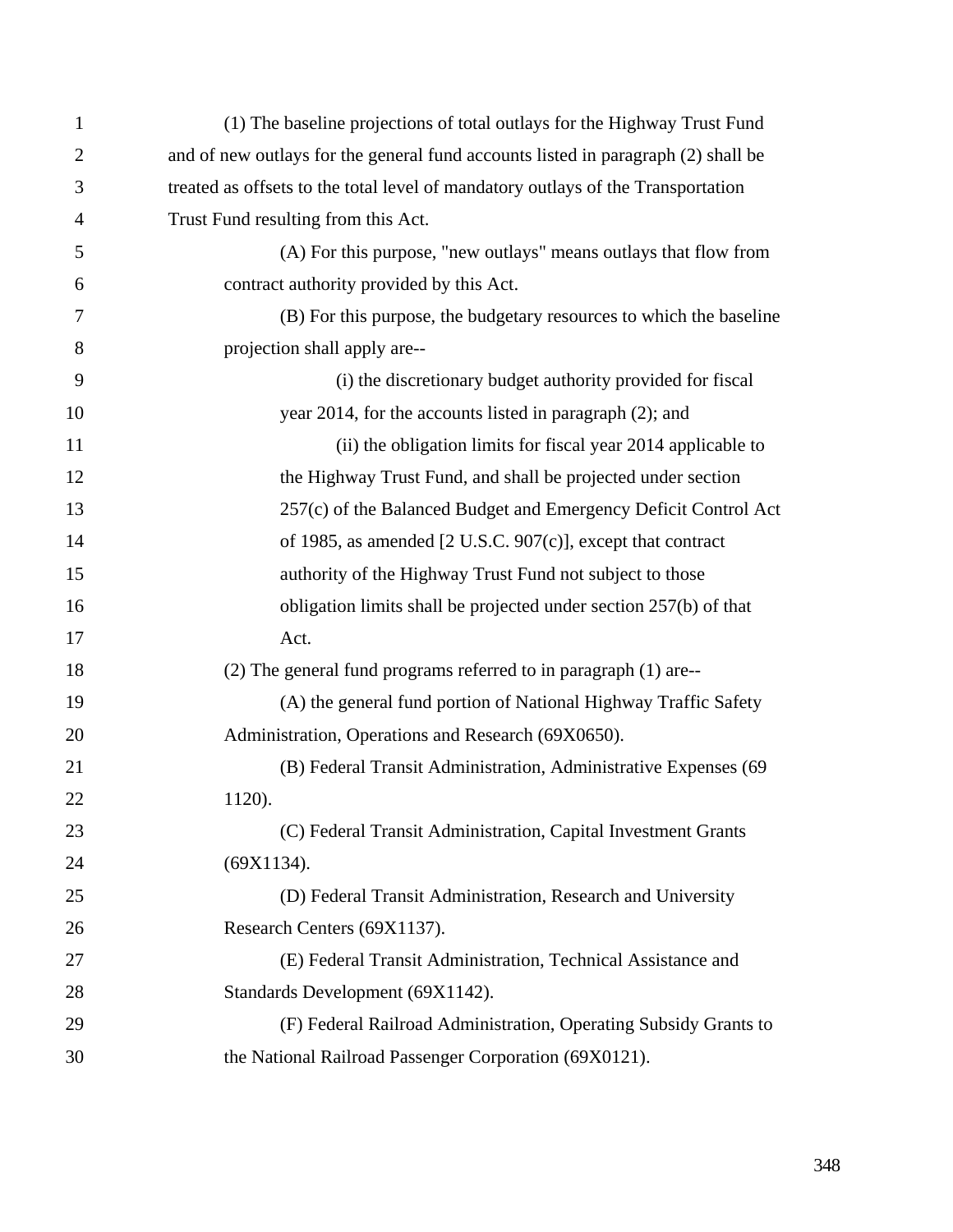| 1              | (G) Federal Railroad Administration, Capital and Debt Service                                 |                                                                                           |  |
|----------------|-----------------------------------------------------------------------------------------------|-------------------------------------------------------------------------------------------|--|
| $\overline{2}$ | Grants to the National Railroad Passenger Corporation (69X0125).                              |                                                                                           |  |
| 3              | (H) National Infrastructure Investments (69X0143).                                            |                                                                                           |  |
| $\overline{4}$ | (3) If the increase in net governmental receipts under this Act, relative to                  |                                                                                           |  |
| 5              | current law, exceeds the increase in mandatory outlays under this Act as measured             |                                                                                           |  |
| 6              | under paragraph (1) for either or both of the periods covered by the five-year                |                                                                                           |  |
| 7              | scorecard and the ten-year scorecard established by the Statutory Pay-As-You-Go               |                                                                                           |  |
| 8              | Act of 2010 (124 Stat. 8), the amounts of that excess in net governmental receipts            |                                                                                           |  |
| 9              | shall not be recorded on those respective scorecards, with the result that this Act           |                                                                                           |  |
| 10             | shall not be shown as reducing Pay-As-You-Go deficits or increasing Pay-As-                   |                                                                                           |  |
| 11             | You-Go surpluses.                                                                             |                                                                                           |  |
| 12             |                                                                                               | SEC. 11004. SCORING OF CHANGES IN CONTRACT AUTHORITY IN                                   |  |
| 13             |                                                                                               | <b>APPROPRIATIONS ACTS.</b>                                                               |  |
| 14             | Consistent with scorekeeping guidelines in effect from 1990 through the                       |                                                                                           |  |
| 15             | enactment of this Act, changes enacted in annual appropriations Acts during a session of      |                                                                                           |  |
| 16             | Congress to the level of contract authority provided by this Act shall be scored as           |                                                                                           |  |
| 17             | discretionary to the extent they increase or decrease contract authority in the current year  |                                                                                           |  |
| 18             | or the budget year, and shall be scored as mandatory or direct spending to the extent they    |                                                                                           |  |
| 19             | increase or decrease contract authority in an outyear. To the extent any such change in       |                                                                                           |  |
| 20             | contract authority produces changes in estimated outlays in any year, that change in          |                                                                                           |  |
| 21             | outlays shall be scored as discretionary if it is generated by a change in contract authority |                                                                                           |  |
| 22             |                                                                                               | that is scored as discretionary, and shall be scored as mandatory if it is generated by a |  |
| 23             |                                                                                               | change in contract authority that is scored as mandatory.                                 |  |
| 24             |                                                                                               | SEC. 11005. SCORING OF CHANGES IN OBLIGATION LIMITS IN                                    |  |
| 25             |                                                                                               | <b>APPROPRIATIONS ACTS.</b> [Determine in consultation with Congress.]                    |  |
| 26             |                                                                                               | SEC. 11006. SCORING OF TRANSFERS BETWEEN THE GENERAL FUND                                 |  |
| 27             |                                                                                               | AND THE TRANSPORTATION TRUST FUND. [Determine in                                          |  |
| 28             |                                                                                               | consultation with Congress.]                                                              |  |
| 29             |                                                                                               | SEC. 11007. SPECIAL RULE.                                                                 |  |